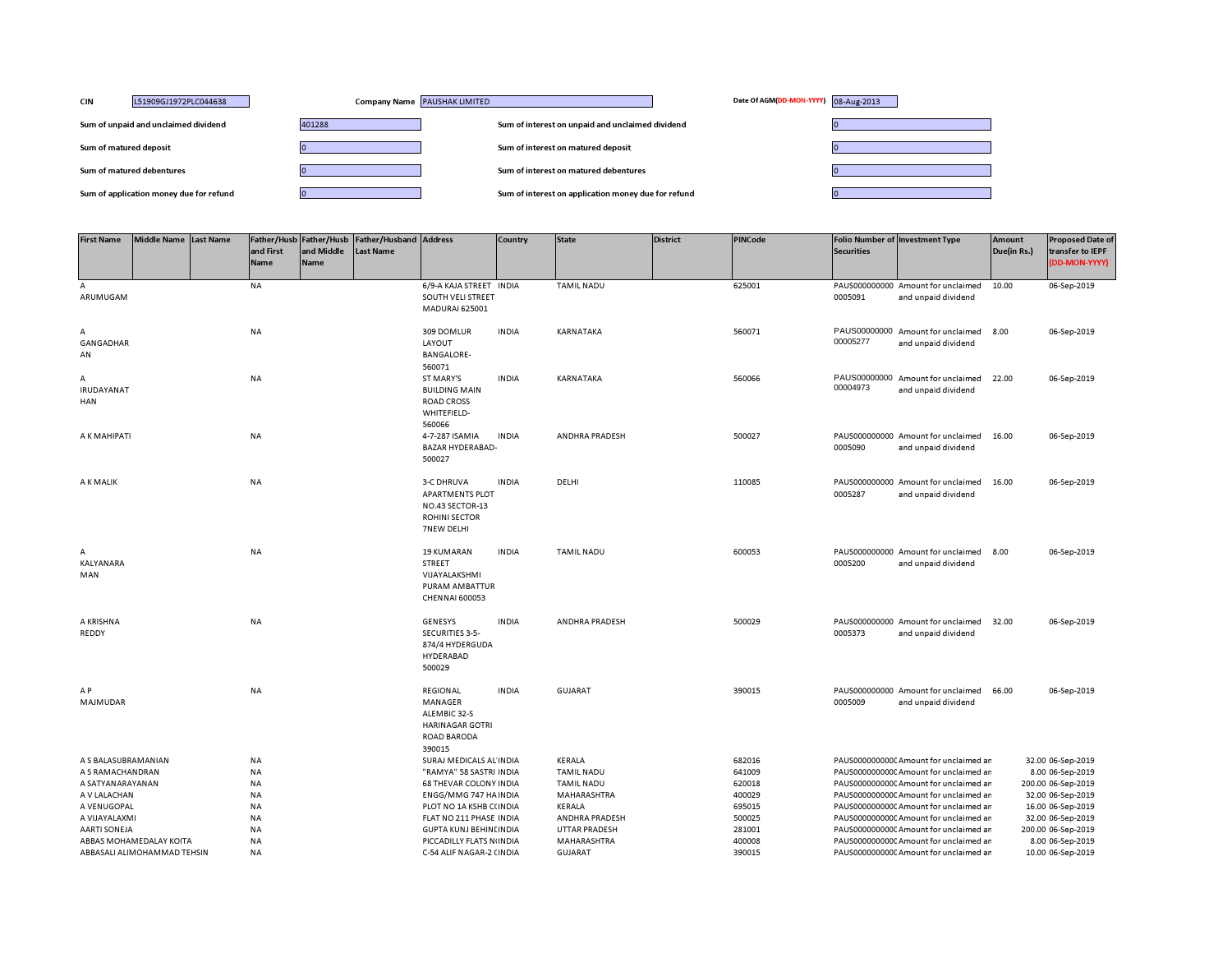| ABDUL BARI AKTHER                            | <b>NA</b>                 | 9-3-125/233 B2 LAN(INDIA                                 | ANDHRA PRADESH              | 500008           | PAUS0000000000 Amount for unclaimed ar                                           | 400.00 06-Sep-2019                   |
|----------------------------------------------|---------------------------|----------------------------------------------------------|-----------------------------|------------------|----------------------------------------------------------------------------------|--------------------------------------|
| ABDUL JALEEL SHAIK                           | <b>NA</b>                 | D NO 18-39-85 REDL INDIA                                 | ANDHRA PRADESH              | 522003           | PAUS0000000000 Amount for unclaimed ar                                           | 200.00 06-Sep-2019                   |
| ABDUL RAZAK AHMED SAHIGARA                   | <b>NA</b>                 | C/O ABDUL RAZAD 8 INDIA                                  | MAHARASHTRA                 | 400003           | PAUS0000000000 Amount for unclaimed ar                                           | 300.00 06-Sep-2019                   |
| ABDUL REHMAN GULAM MOUDIN MIYAWALA NA        |                           | WADI MOTI VOHAR\ INDIA                                   | <b>GUJARAT</b>              | 390001           | PAUS0000000000 Amount for unclaimed ar                                           | 16.00 06-Sep-2019                    |
| ABDULLABHAI MOHAMEDALI RANGWALLA             | <b>NA</b>                 | C/O POPULAR STATI INDIA                                  | MAHARASHTRA                 | 400003           | PAUS0000000000 Amount for unclaimed ar                                           | 16.00 06-Sep-2019                    |
| ABDULRAZAQ GULAMMOHIYUDDIN MIYAWAL NA        |                           | WADI MOTI VOHAR\INDIA                                    | <b>GUJARAT</b>              | 390001           | PAUS0000000000CAmount for unclaimed ar                                           | 32.00 06-Sep-2019                    |
| ABDUR RAHAMAN MALLICK                        | <b>NA</b>                 | VILL & PO KHAJUTTY INDIA                                 | <b>WEST BENGAL</b>          | 711303           | PAUS0000000000 Amount for unclaimed ar                                           | 200.00 06-Sep-2019                   |
| <b>ABHAI SINGH</b>                           | NA                        | 120 SURAKSHA ENCLINDIA                                   | DELHI                       | 110034           | PAUS0000000000CAmount for unclaimed an                                           | 16.00 06-Sep-2019                    |
|                                              |                           |                                                          |                             |                  |                                                                                  |                                      |
| ABHAY KUMAR BAJAJ                            | <b>NA</b>                 | C/O ALEMBIC CHEM INDIA                                   | PUNJAB                      | 143001           | PAUS0000000000 Amount for unclaimed ar                                           | 16.00 06-Sep-2019                    |
| ACHU GATLA SHAIK SHA VALLI                   | <b>NA</b>                 | 40/77 BANGARUPET INDIA                                   | ANDHRA PRADESH              | 518004           | PAUS0000000000CAmount for unclaimed an                                           | 2.00 06-Sep-2019                     |
| ACHYUT RAJARAM NAIK                          | <b>NA</b>                 | SUHAS SMRUTI NAN INDIA                                   | MAHARASHTRA                 | 400064           | PAUS0000000000 Amount for unclaimed ar                                           | 16.00 06-Sep-2019                    |
| <b>ADIP KUMAR</b>                            | NA                        | SLEEK ENTERPRISES. INDIA                                 | DELHI                       | 110092           | PAUS0000000000 Amount for unclaimed ar                                           | 900.00 06-Sep-2019                   |
| ADITYA KUMAR PANDEY                          | NA                        | C-136 ASHOK VIHAR INDIA                                  | DELHI                       | 110052           | PAUS0000000000 Amount for unclaimed ar                                           | 16.00 06-Sep-2019                    |
| AHMED ADAMBHAI PATEL                         | <b>NA</b>                 | NEAR MUSJID AKOT INDIA                                   | <b>GUJARAT</b>              | 390005           | PAUS0000000000 Amount for unclaimed ar                                           | 6.00 06-Sep-2019                     |
| AJAY KUMAR DHIMAN                            | <b>NA</b>                 | A-150 RAMPRASTHA INDIA                                   | <b>UTTAR PRADESH</b>        | 201011           | PAUS00000000000Amount for unclaimed ar                                           | 200.00 06-Sep-2019                   |
| AJAY KUMAR SUD                               | <b>NA</b>                 | 8A/72 W E AREA KAI INDIA                                 | DELHI                       | 110005           | PAUS0000000000 Amount for unclaimed ar                                           | 16.00 06-Sep-2019                    |
| AJAY KUMAR TANEJA                            | <b>NA</b>                 | E-1/127-128, SECTOHNDIA                                  | DELHI                       | 110085           | PAUS0000000000 Amount for unclaimed ar                                           | 8.00 06-Sep-2019                     |
| AJAY NAGRATH                                 | <b>NA</b>                 | 10/11 EAST PATEL N. INDIA                                | DELHI                       | 110008           | PAUS0000000000CAmount for unclaimed ar                                           | 200.00 06-Sep-2019                   |
| AJIT DESAI                                   | <b>NA</b>                 | H NO 153 BANK COL INDIA                                  | KARNATAKA                   | 591124           | PAUS00000000000Amount for unclaimed ar                                           | 200.00 06-Sep-2019                   |
| AJIT KALELE                                  | <b>NA</b>                 | 30 VIVEKANAND CO INDIA                                   | MADHYA PRADESH              | 456010           | PAUS0000000000CAmount for unclaimed ar                                           | 400.00 06-Sep-2019                   |
| AJIT KUMAR PAL                               | <b>NA</b>                 | 31 GARANHATTA ST INDIA                                   | <b>WEST BENGAL</b>          | 700006           | PAUS0000000000CAmount for unclaimed ar                                           | 8.00 06-Sep-2019                     |
| AJIT RAMACHANDRA LADDIGI                     | <b>NA</b>                 | 39/D M T S RLY COL(INDIA                                 | <b>KARNATAKA</b>            | 580020           | PAUS0000000000CAmount for unclaimed ar                                           | 16.00 06-Sep-2019                    |
| AJIT SREENIVASAN NAIR                        | <b>NA</b>                 | <b>ASSISTANT ENGG BLINDIA</b>                            | MAHARASHTRA                 | 400037           | PAUS0000000000 Amount for unclaimed ar                                           | 400.00 06-Sep-2019                   |
|                                              |                           |                                                          |                             |                  |                                                                                  |                                      |
| AJITBHAI H SHROFF                            | NA                        | "KALYAN" BANK RO/INDIA                                   | <b>GUJARAT</b>              | 390006           | PAUS0000000000C Amount for unclaimed ar                                          | 200.00 06-Sep-2019                   |
| AJITBHAI H SHROFF                            | <b>NA</b>                 | "KALYAN" BANK RO/INDIA                                   | <b>GUJARAT</b>              | 390006           | PAUS0000000000 Amount for unclaimed ar                                           | 200.00 06-Sep-2019                   |
| AJITBHAI SHROFF                              | NA                        | "KALYAN" BANK RO/INDIA                                   | <b>GUJARAT</b>              | 390006           | PAUS0000000000C Amount for unclaimed ar                                          | 200.00 06-Sep-2019                   |
| AJITSINH VALLABHADAS                         | <b>NA</b>                 | MORARJI VANDRAV. INDIA                                   | <b>MAHARASHTRA</b>          | 400002           | PAUS0000000000 Amount for unclaimed ar                                           | 8.00 06-Sep-2019                     |
| AKBARKHAN NIVAJKHAN PATHAN                   | <b>NA</b>                 | NAVAYARD NEAR BUNDIA                                     | GUJARAT                     | 390002           | PAUS0000000000C Amount for unclaimed ar                                          | 2.00 06-Sep-2019                     |
| AKELLA LAKSHMI NARAYANA                      | <b>NA</b>                 | D NO 23 22 110 HAN INDIA                                 | <b>ANDHRA PRADESH</b>       | 520011           | PAUS0000000000 Amount for unclaimed ar                                           | 32.00 06-Sep-2019                    |
| AKKIREDDI RAMUNAIDU                          | <b>NA</b>                 | M/S DARSHAK LTD 4 INDIA                                  | <b>ANDHRA PRADESH</b>       | 530016           | PAUS0000000000CAmount for unclaimed ar                                           | 6.00 06-Sep-2019                     |
| AKSHAYAKUMAR BEHERA                          | KARUNAKAR                 | DWARKADHISH HOS INDIA                                    | GUJARAT                     | 361335           | PAUSIN30103924 Amount for unclaimed ar                                           | 30.00 06-Sep-2019                    |
| AKSHYAM RAMASWAMY                            | <b>NA</b>                 | PLOT NO.2, SCHOOL INDIA                                  | <b>TAMIL NADU</b>           | 600028           | PAUS00000000000Amount for unclaimed ar                                           | 400.00 06-Sep-2019                   |
| ALAPPAKKAM VARADACHRY RAMASAWMI              | <b>NA</b>                 | <b>GOOLBAAN HAWZ S INDIA</b>                             | <b>TAMIL NADU</b>           | 643104           | PAUS0000000000CAmount for unclaimed ar                                           | 6.00 06-Sep-2019                     |
| ALHAD REVATIKANT DHEBRI                      | <b>NA</b>                 | 281 BHIMRAO HOUS INDIA                                   | MAHARASHTRA                 | 400004           | PAUS0000000000CAmount for unclaimed ar                                           | 32.00 06-Sep-2019                    |
| <b>ALICE PAUL</b>                            | <b>NA</b>                 | 26, KANNUSWAMY FINDIA                                    | <b>TAMIL NADU</b>           | 641002           | PAUS0000000000CAmount for unclaimed ar                                           | 400.00 06-Sep-2019                   |
| ALKA KANTILAL MUNOT                          | KANTILAL                  | 2069 DANE GALLI BAINDIA                                  | <b>MAHARASHTRA</b>          | 413401           | PAUSIN30133017 Amount for unclaimed ar                                           | 32.00 06-Sep-2019                    |
|                                              |                           |                                                          |                             |                  |                                                                                  |                                      |
| <b>ALKA SARAF</b>                            | <b>NA</b>                 | SHRI VISHAWA NATHNDIA                                    | <b>WEST BENGAL</b>          | 700007           | PAUS0000000000 Amount for unclaimed ar                                           | 8.00 06-Sep-2019                     |
| ALOIS LALJIBHAI RATHOD                       | <b>NA</b>                 | <b>BEHIND HARINAGAFINDIA</b>                             | <b>GUJARAT</b>              | 390007           | PAUS0000000000 Amount for unclaimed ar                                           | 6.00 06-Sep-2019                     |
| <b>ALOK BINANI</b>                           | <b>NA</b>                 | 426 SECT 15-A NOID INDIA                                 | UTTAR PRADESH               | 201301           | PAUS0000000000 Amount for unclaimed ar                                           | 32.00 06-Sep-2019                    |
| <b>ALPA D KANERIA</b>                        | <b>NA</b>                 | 602, VAISHANAVI AFINDIA                                  | <b>KARNATAKA</b>            | 575003           | PAUS0000000000 Amount for unclaimed ar                                           | 8.00 06-Sep-2019                     |
| ALPABEN JAYAKRISHNA PARIKH                   | <b>NA</b>                 | G/6 ALEMBIC COLOMNDIA                                    | <b>GUJARAT</b>              | 390003           | PAUS0000000000 Amount for unclaimed ar                                           | 32.00 06-Sep-2019                    |
| <b>ALPNA RANI</b>                            | NA                        | C/O P K AGGARWAL INDIA                                   | UTTAR PRADESH               | 201003           | PAUS0000000000 Amount for unclaimed ar                                           | 8.00 06-Sep-2019                     |
| ALTAF TAIYABALI PADARIA                      | <b>NA</b>                 | <b>GENDI GATE ROAD FINDIA</b>                            | <b>GUJARAT</b>              | 390001           | PAUS0000000000 Amount for unclaimed ar                                           | 66.00 06-Sep-2019                    |
| AMAIDAS SHAMALBHAI PATEL                     | <b>NA</b>                 | AT RODH POST & TA INDIA                                  | <b>GUJARAT</b>              | 392110           | PAUS0000000000 Amount for unclaimed ar                                           | 6.00 06-Sep-2019                     |
| AMAL KUMAR CHAKRABORTY                       | <b>NA</b>                 | K-14/12 TELCO COLC INDIA                                 | <b>JHARKHAND</b>            | 831004           | PAUS0000000000 Amount for unclaimed ar                                           | 32.00 06-Sep-2019                    |
| AMAL KUMAR CHANDRA                           | <b>NA</b>                 | 29 GULU OSTAGAR LINDIA                                   | <b>WEST BENGAL</b>          | 700006           | PAUS0000000000 Amount for unclaimed ar                                           | 16.00 06-Sep-2019                    |
| AMAL SHAKAR BHADURI                          | <b>NA</b>                 | 36-A DR SUDHIR BOSINDIA                                  | <b>WEST BENGAL</b>          | 700023           | PAUS0000000000 Amount for unclaimed ar                                           | 300.00 06-Sep-2019                   |
| AMAR CHAND JAIN                              | <b>NA</b>                 | 26 KASERATH BAZAF INDIA                                  | <b>UTTAR PRADESH</b>        | 245101           | PAUS0000000000 Amount for unclaimed ar                                           | 24.00 06-Sep-2019                    |
| AMARJIT JUNEJA                               | <b>NA</b>                 | 25 VIKAS VIHAR BHUINDIA                                  | PUNJAB                      | 147001           | PAUS0000000000CAmount for unclaimed ar                                           | 16.00 06-Sep-2019                    |
| AMBALAL CHIMANBHAI PATEL                     | <b>NA</b>                 | C/O MAHENDRA M IINDIA                                    | MAHARASHTRA                 | 400013           | PAUS0000000000 Amount for unclaimed ar                                           | 8.00 06-Sep-2019                     |
| AMBALAL JETHABHAI PATEL                      | <b>NA</b>                 | AT & POST KESALU T INDIA                                 | <b>GUJARAT</b>              | 392110           | PAUS0000000000 Amount for unclaimed ar                                           | 6.00 06-Sep-2019                     |
|                                              |                           |                                                          |                             |                  |                                                                                  |                                      |
| AMBALAL KESURBHAI PATEL                      | <b>NA</b>                 | AT POST KANDARI T/ INDIA                                 | <b>GUJARAT</b>              | 391210           | PAUS0000000000 Amount for unclaimed ar                                           | 2.00 06-Sep-2019                     |
| AMBALAL MAGANBHAI PATEL                      | <b>NA</b>                 | CALTEX AGENTS KAFINDIA                                   | <b>GUJARAT</b>              | 388325           | PAUS0000000000 Amount for unclaimed ar                                           | 2.00 06-Sep-2019                     |
| AMBALAL MANGALBHAI PARMAR                    | <b>NA</b>                 | NEAR GANGUBAI HI(INDIA                                   | <b>GUJARAT</b>              | 391740           | PAUS0000000000 Amount for unclaimed ar                                           | 2.00 06-Sep-2019                     |
| AMBALAL MANIBHAI PATEL                       | NA                        | 6 AXYA PARK SOCIET INDIA                                 | <b>GUJARAT</b>              | 380013           | PAUS0000000000 Amount for unclaimed ar                                           | 24.00 06-Sep-2019                    |
| AMBALAL MANIBHAI PATEL                       | NA                        | AT & PO JITODIA TAHNDIA                                  | GUJARAT                     | 388001           | PAUS0000000000 Amount for unclaimed ar                                           | 2.00 06-Sep-2019                     |
| AMBALAL MANSUKHRAM SHAH                      | <b>NA</b>                 | BAJWADA VAYU DE\INDIA                                    | <b>GUJARAT</b>              | 390001           | PAUS0000000000 Amount for unclaimed ar                                           | 2.00 06-Sep-2019                     |
| AMBALAL MOHANLAL SHAH                        | <b>NA</b>                 | 395 KHARA KHUVA'S INDIA                                  | <b>GUJARAT</b>              | 380001           | PAUS00000000000Amount for unclaimed ar                                           | 6.00 06-Sep-2019                     |
| AMBALAL MOHANLAL SHAH                        | NA                        | 20/1 SOMWAR PETHINDIA                                    | MAHARASHTRA                 | 411011           | PAUS0000000000 Amount for unclaimed ar                                           | 2.00 06-Sep-2019                     |
| AMBALAL NATVERLAL SHAH                       | <b>NA</b>                 | 10 A, SAMARTH SOC INDIA                                  | <b>GUJARAT</b>              | 390022           | PAUS0000000000 Amount for unclaimed ar                                           | 16.00 06-Sep-2019                    |
| AMBALAL PRABHATSINH PARMAR                   | <b>NA</b>                 | AT & POST BHAYLI D INDIA                                 | <b>GUJARAT</b>              | 391410           | PAUS0000000000CAmount for unclaimed ar                                           | 2.00 06-Sep-2019                     |
| AMBALAL RANCHHODBHAI PATEL                   | <b>NA</b>                 | 55 KRUSHNAKUNJ A' INDIA                                  | GUJARAT                     | 390007           | PAUS0000000000 Amount for unclaimed ar                                           | 2.00 06-Sep-2019                     |
| AMBALAL RANCHHODBHAI PATEL                   | <b>NA</b>                 |                                                          | <b>GUJARAT</b>              |                  |                                                                                  |                                      |
|                                              |                           | 55 KRUSHNAKUNJ A' INDIA<br>HARIKRIPA NIVAS CHINDIA       |                             | 390007           | PAUS0000000000CAmount for unclaimed ar                                           | 16.00 06-Sep-2019                    |
| AMBALAL TRIBHOVAN BHAI PATEL                 |                           |                                                          | GUJARAT                     | 391740           | PAUS0000000000 Amount for unclaimed ar                                           | 6.00 06-Sep-2019                     |
|                                              | NA                        |                                                          |                             |                  |                                                                                  |                                      |
| AMBALAVANAN SELVI                            | <b>NA</b>                 | 40 LALKHAN STREET INDIA                                  | <b>TAMIL NADU</b>           | 608001           | PAUS0000000000 Amount for unclaimed ar                                           | 14.00 06-Sep-2019                    |
| AMBARISH LABHSHANKAR MEHTA<br>AMBIKARAVINDRA | <b>NA</b><br>RAVINDRA M A | <b>JASHVANTGADH PAIINDIA</b><br>SAPTAGIRI NILAYA K INDIA | <b>GUJARAT</b><br>KARNATAKA | 364620<br>577527 | PAUS0000000000CAmount for unclaimed ar<br>PAUSIN30113526 Amount for unclaimed ar | 2.00 06-Sep-2019<br>8.00 06-Sep-2019 |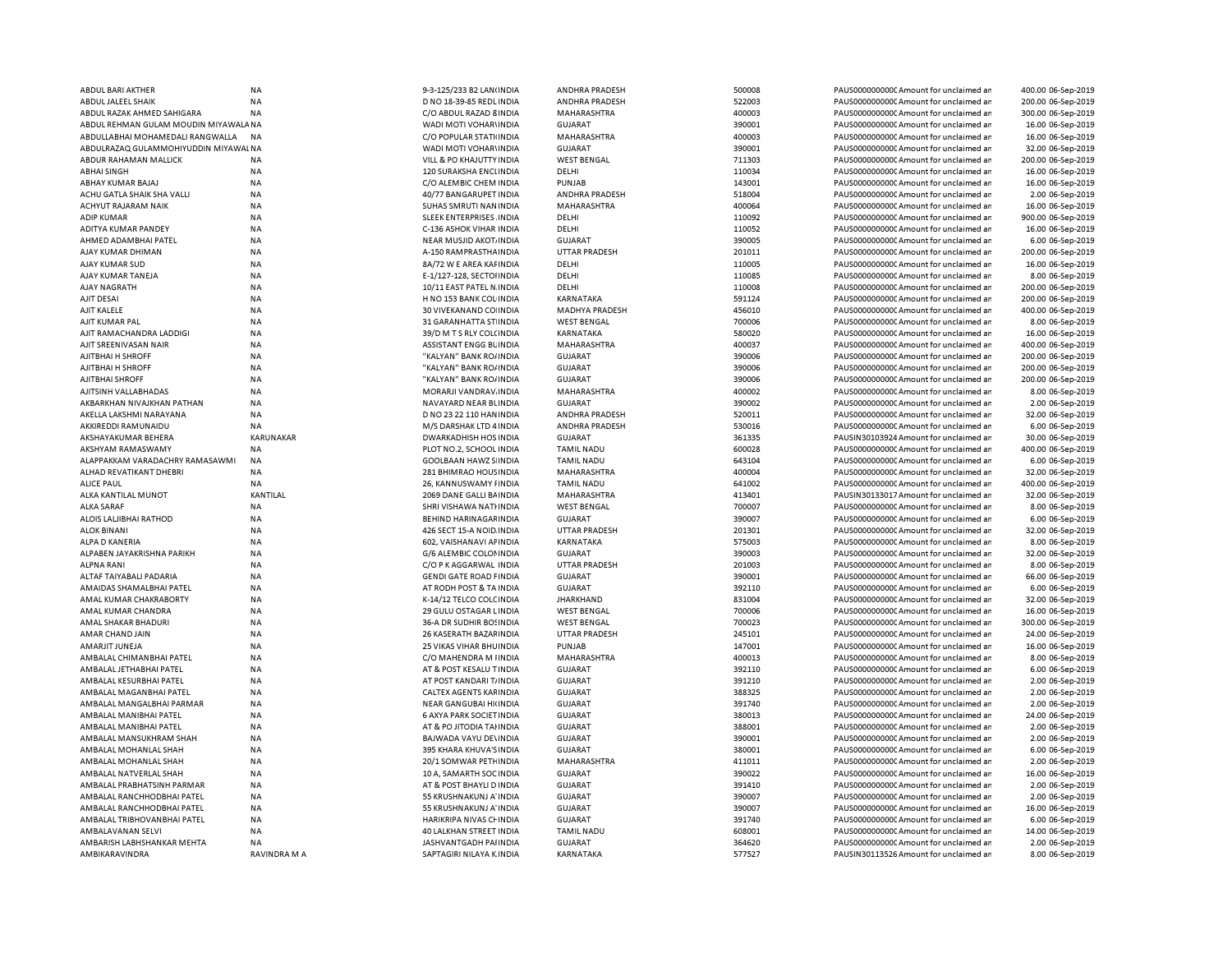| AMBUBHAI CHAGANBHAI PATEL                                | <b>NA</b>                 | <b>HATHIBHAG AT &amp; PCINDIA</b>                | <b>GUJARAT</b>                   | 391240           | PAUS0000000000C Amount for unclaimed ar                                          | 6.00 06-Sep-2019                     |
|----------------------------------------------------------|---------------------------|--------------------------------------------------|----------------------------------|------------------|----------------------------------------------------------------------------------|--------------------------------------|
| AMIRUNNISA BEGUM                                         | <b>NA</b>                 | AMEER BUILDINGS, INDIA                           | ANDHRA PRADESH                   | 518001           | PAUS0000000000 Amount for unclaimed ar                                           | 800.00 06-Sep-2019                   |
| AMIT MAHESHKUMAR SHAH                                    | NA                        | <b>BADRI MANZIL IST FIINDIA</b>                  | MAHARASHTRA                      | 400064           | PAUS0000000000 Amount for unclaimed ar                                           | 32.00 06-Sep-2019                    |
| <b>AMITS DOSHI</b>                                       | <b>NA</b>                 | C/O M/S SURENDRA INDIA                           | MAHARASHTRA                      | 400004           | PAUS0000000000 Amount for unclaimed ar                                           | 8.00 06-Sep-2019                     |
| AMITA NARHAR VAZE                                        | <b>NA</b>                 | 1, KUNJ SOCIETY NR. INDIA                        | GUJARAT                          | 390007           | PAUS0000000000C Amount for unclaimed ar                                          | 32.00 06-Sep-2019                    |
| <b>AMITAVA GHOSE</b>                                     | <b>NA</b>                 | 5 HARA LALDAS LAN INDIA                          | <b>WEST BENGAL</b>               | 700006           | PAUS00000000000 Amount for unclaimed ar                                          | 200.00 06-Sep-2019                   |
| AMITKUMAR VINODRAY VANKANI                               | NA                        | C/O MR P T LIMAYE INDIA                          | <b>GUJARAT</b>                   | 387001           | PAUS0000000000CAmount for unclaimed ar                                           | 16.00 06-Sep-2019                    |
| AMORTHALIN GAM KANDA SWAMY                               | <b>NA</b>                 | C/O GRINDLAYS BAN INDIA                          | DELHI                            | 110001           | PAUS0000000000CAmount for unclaimed ar                                           | 16.00 06-Sep-2019                    |
|                                                          |                           |                                                  |                                  |                  |                                                                                  |                                      |
| AMRAOMAL NAHATA                                          | NA                        | SETHIA BUILDING, 5T INDIA                        | <b>GUJARAT</b>                   | 380004           | PAUS0000000000CAmount for unclaimed ar                                           | 24.00 06-Sep-2019                    |
| AMRATLAL CHHAGANLAL SONI                                 | <b>NA</b>                 | AT & PO SOKHADA BINDIA                           | <b>GUJARAT</b>                   | 391240           | PAUS0000000000 Amount for unclaimed ar                                           | 2.00 06-Sep-2019                     |
| AMRATLAL CHHOTABHAI PATEL                                | <b>NA</b>                 | NAVIPANSARAWAD INDIA                             | <b>GUJARAT</b>                   | 391440           | PAUS0000000000 Amount for unclaimed ar                                           | 16.00 06-Sep-2019                    |
| AMRATLAL DALSUKHBHAI DOSHI                               | <b>NA</b>                 | 13 NALANDA SOCIETINDIA                           | <b>GUJARAT</b>                   | 390006           | PAUS0000000000 Amount for unclaimed ar                                           | 6.00 06-Sep-2019                     |
| <b>AMRIT KAUR</b>                                        | <b>NA</b>                 | 362 KAILASH TOWEF INDIA                          | DELHI                            | 110065           | PAUS0000000000 Amount for unclaimed ar                                           | 8.00 06-Sep-2019                     |
| <b>AMRIT ROY</b>                                         | <b>NA</b>                 | 1983 KATRA LACHH( INDIA                          | DELHI                            | 110006           | PAUS0000000000CAmount for unclaimed ar                                           | 16.00 06-Sep-2019                    |
| <b>AMRITA SINGH</b>                                      | <b>NA</b>                 | IJ-6 IRRAMANZIL CO INDIA                         | ANDHRA PRADESH                   | 500004           | PAUS0000000000CAmount for unclaimed ar                                           | 8.00 06-Sep-2019                     |
| AMRITLAL CHUNILAL SHAH                                   | <b>NA</b>                 | II-B WEST VIEW 309 INDIA                         | MAHARASHTRA                      | 400054           | PAUS0000000000CAmount for unclaimed ar                                           | 18.00 06-Sep-2019                    |
| AMRUT HIMATLAL OSWAL                                     | <b>NA</b>                 | AMRUT PROVISION : INDIA                          | <b>MAHARASHTRA</b>               | 410506           | PAUS0000000000 Amount for unclaimed ar                                           | 32.00 06-Sep-2019                    |
| AMRUTLAL AMBALAL MALI                                    | NA                        | ZANDA BAZAR MALI INDIA                           | <b>GUJARAT</b>                   | 391440           | PAUS0000000000 Amount for unclaimed ar                                           | 16.00 06-Sep-2019                    |
| AMRUTLAL AMBARAMDAS PATEL                                | <b>NA</b>                 | 16 ANKUR SOCIETY (INDIA                          | GUJARAT                          | 384315           | PAUS0000000000 Amount for unclaimed ar                                           | 6.00 06-Sep-2019                     |
|                                                          |                           |                                                  |                                  |                  |                                                                                  |                                      |
| AMRUTLAL BHAICHANDBHAI PATEL                             | <b>NA</b>                 | C/O MILAN TRADER! INDIA                          | <b>GUJARAT</b>                   | 383430           | PAUS0000000000 Amount for unclaimed ar                                           | 2.00 06-Sep-2019                     |
| AMRUTLAL MAGANLAL MISTRY                                 | <b>NA</b>                 | M-5/57 GOKUL APAI INDIA                          | <b>GUJARAT</b>                   | 380013           | PAUS0000000000 Amount for unclaimed ar                                           | 50.00 06-Sep-2019                    |
| AMRUTLAL POPATLAL SONI                                   | NA                        | C/O SHANTILAL M R. INDIA                         | MAHARASHTRA                      | 401404           | PAUS0000000000 Amount for unclaimed ar                                           | 8.00 06-Sep-2019                     |
| ANA REGINA ABREO                                         | NA                        | 12-GURUKRUPA HSGINDIA                            | MAHARASHTRA                      | 421304           | PAUS0000000000 Amount for unclaimed ar                                           | 24.00 06-Sep-2019                    |
| ANADI KUMAR DALAL                                        | NA                        | 1 GUEST HOUSE FLA INDIA                          | <b>WEST BENGAL</b>               | 713325           | PAUS00000000000Amount for unclaimed ar                                           | 200.00 06-Sep-2019                   |
| ANAKBEN GULABSINH GADHAVI                                | <b>NA</b>                 | 4 NARENDRA PARK HINDIA                           | <b>GUJARAT</b>                   | 390001           | PAUS0000000000 Amount for unclaimed ar                                           | 2.00 06-Sep-2019                     |
| <b>ANAND CHILUKURI</b>                                   | NA                        | CF/3 SURYABALA AP INDIA                          | ANDHRA PRADESH                   | 520003           | PAUS0000000000 Amount for unclaimed ar                                           | 400.00 06-Sep-2019                   |
| ANAND J MEHTA                                            | <b>NA</b>                 | HAWELI CHOWK, M/INDIA                            | GUJARAT                          | 365560           | PAUSIN30097410 Amount for unclaimed ar                                           | 32.00 06-Sep-2019                    |
|                                                          |                           |                                                  |                                  |                  |                                                                                  |                                      |
| ANAND KUMAR                                              | <b>NA</b>                 | C/O BHAGWAN DAS INDIA                            | DELHI                            | 110002           | PAUS0000000000 Amount for unclaimed ar                                           | 8.00 06-Sep-2019                     |
| ANAND PRAKASH AGRAWAL                                    | <b>NA</b>                 | M J HOUSE WESTERHNDIA                            | <b>UTTAR PRADESH</b>             | 250001           | PAUS0000000000CAmount for unclaimed ar                                           | 16.00 06-Sep-2019                    |
| ANAND PRALHAD DANEKAR                                    | <b>NA</b>                 | ANAND BHAVAN KH INDIA                            | <b>MADHYA PRADESH</b>            | 474001           | PAUS0000000000CAmount for unclaimed ar                                           | 8.00 06-Sep-2019                     |
| ANAND RAMAMURTHY                                         | <b>NA</b>                 | HIG FLAT NO B-4/9 EINDIA                         | <b>TAMIL NADU</b>                | 600078           | PAUS0000000000CAmount for unclaimed ar                                           | 8.00 06-Sep-2019                     |
| ANAND S MERCHANT                                         | <b>NA</b>                 | 504 MURLIDHAR AP/INDIA                           | <b>GUJARAT</b>                   | 380015           | PAUS0000000000CAmount for unclaimed ar                                           | 200.00 06-Sep-2019                   |
| <b>ANANDA HOSKERI</b>                                    | <b>NA</b>                 | "SHRUSTI" NEAR HU INDIA                          | KARNATAKA                        | 580002           | PAUS0000000000CAmount for unclaimed ar                                           | 200.00 06-Sep-2019                   |
| ANANDJI BHURABHAI MAVANI                                 | <b>NA</b>                 | "PURVI" JIVAN ANAHNDIA                           | <b>GUJARAT</b>                   | 360001           | PAUS0000000000CAmount for unclaimed ar                                           | 66.00 06-Sep-2019                    |
|                                                          |                           |                                                  |                                  |                  |                                                                                  |                                      |
|                                                          |                           |                                                  |                                  |                  |                                                                                  |                                      |
| ANANT DAMODAR KAMAT                                      | <b>DAMODAR KAMAT</b>      | NILKANTH TIRTH CO INDIA                          | MAHARASHTRA                      | 400071           | PAUS0000000000CAmount for unclaimed ar                                           | 6.00 06-Sep-2019                     |
| ANANT DATTATRAYA JOSHI                                   | <b>NA</b>                 | 7/22 BORLA SOCIET\INDIA                          | MAHARASHTRA                      | 400074           | PAUS0000000000CAmount for unclaimed ar                                           | 20.00 06-Sep-2019                    |
| ANANT MAHADEV BATAVALE                                   | <b>NA</b>                 | KUVERJI DEVSHI CH/ INDIA                         | MAHARASHTRA                      | 400028           | PAUS0000000000 Amount for unclaimed ar                                           | 8.00 06-Sep-2019                     |
| ANANT NANUBHAI AMIN                                      | <b>NA</b>                 | C/O ANANT N AMIN INDIA                           | <b>GUJARAT</b><br><b>NA</b>      | 391410           | PAUS0000000000 Amount for unclaimed ar                                           | 2.00 06-Sep-2019                     |
| ANANT VASANT RAO MUTALIK                                 | <b>NA</b>                 | H.NO.31, ASHOK NA INDIA                          | KARNATAKA                        | 580032           | PAUS0000000000 Amount for unclaimed ar                                           | 200.00 06-Sep-2019                   |
| ANANTH SK                                                | <b>NA</b>                 | NO 57, 8 TH CROSS, 'INDIA                        | <b>KARNATAKA</b>                 | 570012           | PAUS00000000000Amount for unclaimed ar                                           | 200.00 06-Sep-2019                   |
| ANANTHARAM SHETTY                                        | <b>NA</b>                 | VIJAYA BANK REGIOI INDIA                         | <b>GUJARAT</b>                   | 380015           | PAUS0000000000 Amount for unclaimed ar                                           | 300.00 06-Sep-2019                   |
|                                                          |                           |                                                  |                                  |                  |                                                                                  |                                      |
| ANANTHESWARA PRABHUCP                                    | <b>NA</b>                 | KOTHAWAL TEMPLE INDIA                            | KERALA                           | 682001           | PAUS0000000000 Amount for unclaimed ar                                           | 80.00 06-Sep-2019                    |
| ANCHANA AGGARWAL                                         | LATE SH SHAM LAL AGGARWAL | D-95 SECTOR - 41 N INDIA                         | HARYANA                          | 122002           | PAUSIN30231610 Amount for unclaimed ar                                           | 32.00 06-Sep-2019                    |
| ANDRADE B C                                              | <b>NA</b>                 | 324, H.S.R.LAYOUT, SI IN DIA                     | KARNATAKA                        | 560102           | PAUS0000000000 Amount for unclaimed ar                                           | 200.00 06-Sep-2019                   |
| ANGIRAS BHOGILAL MEHTA                                   | NA                        | <b>BHOGILAL R MEHTA INDIA</b>                    | MAHARASHTRA                      | 400023           | PAUS0000000000CAmount for unclaimed ar                                           | 200.00 06-Sep-2019                   |
| <b>ANIL GUPTA</b>                                        | <b>NA</b>                 | <b>B-502 RISHI APARTM INDIA</b>                  | DELHI                            | 110019           | PAUS0000000000 Amount for unclaimed ar                                           | 8.00 06-Sep-2019                     |
| ANIL K GHIA                                              | NA                        | C/O GROW WELL TR. INDIA                          | MAHARASHTRA                      | 400004           | PAUS0000000000CAmount for unclaimed ar                                           | 8.00 06-Sep-2019                     |
| <b>ANIL KAPOOR</b>                                       | NA                        | 95 SFS RAJOURI APA INDIA                         | DELHI                            | 110064           | PAUS0000000000CAmount for unclaimed ar                                           | 8.00 06-Sep-2019                     |
| ANIL KUKAM SADHUKHAN                                     | NA                        | 30 S N BANERJEE ROINDIA                          | <b>WEST BENGAL</b>               | 700013           | PAUS0000000000Amount for unclaimed ar                                            | 200.00 06-Sep-2019                   |
| <b>ANIL KUMAR</b>                                        | RAM DHANI SINGH           | <b>BRAHMPUR PO - PHI INDIA</b>                   | <b>BIHAR</b>                     | 801505           | PAUS1302340000Amount for unclaimed ar                                            | 2338.00 06-Sep-2019                  |
|                                                          |                           |                                                  |                                  |                  |                                                                                  |                                      |
| ANIL KUMAR CHAWLA                                        | <b>NA</b>                 | 195 SURIYA NIKETAN INDIA                         | DELHI                            | 110092           | PAUS0000000000CAmount for unclaimed ar                                           | 66.00 06-Sep-2019                    |
| ANIL KUMAR DAYAL                                         | <b>NA</b>                 | 100-A JIGAR COLON' INDIA                         | <b>UTTAR PRADESH</b>             | 246701           | PAUS0000000000CAmount for unclaimed ar                                           | 66.00 06-Sep-2019                    |
| ANIL KUMAR J AGARWALA                                    | <b>NA</b>                 | 12 BELIAGHATA ROAINDIA                           | <b>WEST BENGAL</b>               | 700015           | PAUS00000000000Amount for unclaimed ar                                           | 8.00 06-Sep-2019                     |
| ANIL KUMAR JAIN                                          | <b>NA</b>                 | 2 NAROTAM BHUVA INDIA                            | MAHARASHTRA                      | 400057           | PAUS00000000000Amount for unclaimed ar                                           | 16.00 06-Sep-2019                    |
| ANIL KUMAR KS                                            | <b>NA</b>                 | <b>KUMAR SURGICALS / INDIA</b>                   | KERALA                           | 682011           | PAUS0000000000 Amount for unclaimed ar                                           | 200.00 06-Sep-2019                   |
| ANIL KUMAR MEHRAY                                        | NA                        | C/O GIFTSLAND 45 NINDIA                          | <b>UTTAR PRADESH</b>             | 211001           | PAUS0000000000 Amount for unclaimed ar                                           | 24.00 06-Sep-2019                    |
| ANIL KUMAR SRIVASTAVA                                    | <b>NA</b>                 | 8/10 WESTERN EXTEINDIA                           | DELHI                            | 110005           | PAUS0000000000 Amount for unclaimed ar                                           | 16.00 06-Sep-2019                    |
| ANIL P MAJMUDAR                                          | <b>NA</b>                 | 32-S, HARINAGAR SO INDIA                         | <b>GUJARAT</b>                   | 390015           | PAUS0000000000 Amount for unclaimed ar                                           | 800.00 06-Sep-2019                   |
| ANIL PRABHULAL SHAH                                      | <b>NA</b>                 | WADI SONI POLE NC INDIA                          | <b>GUJARAT</b>                   | 390001           | PAUS0000000000 Amount for unclaimed ar                                           | 16.00 06-Sep-2019                    |
| <b>ANIL RATHORE</b>                                      | NA                        | C-223 SOUTH MOTI IINDIA                          | DELHI                            | 110021           | PAUS0000000000 Amount for unclaimed ar                                           | 8.00 06-Sep-2019                     |
|                                                          |                           |                                                  |                                  |                  |                                                                                  |                                      |
| ANIL SHARMA                                              | NA                        | SANGAM THEATRE FINDIA                            | DELHI                            | 110017           | PAUS0000000000 Amount for unclaimed ar                                           | 8.00 06-Sep-2019                     |
| ANIL SURI                                                | <b>NA</b>                 | FLAT NO.51, GANGO INDIA                          | DELHI                            | 110018           | PAUS0000000000 Amount for unclaimed ar                                           | 50.00 06-Sep-2019                    |
| <b>ANIL TEWARI</b>                                       | <b>NA</b>                 | F-10 M A R HOSTEL I INDIA                        | DELHI                            | 110011           | PAUS0000000000 Amount for unclaimed ar                                           | 8.00 06-Sep-2019                     |
| ANILABEN RAMESHCHANDRA PATEL                             | NA                        | NEAR SOPARIWALA INDIA                            | <b>GUJARAT</b>                   | 390001           | PAUS00000000000Amount for unclaimed ar                                           | 2.00 06-Sep-2019                     |
| ANILKUMAR AMBALAL PATEL                                  | NA                        | 6 SOMNATH NAGAR INDIA                            | <b>GUJARAT</b>                   | 380004           | PAUS0000000000 Amount for unclaimed ar                                           | 8.00 06-Sep-2019                     |
| ANILKUMAR CHIMANLAL KHARAWA<br>ANILKUMAR KANTILAL PARIKH | NA<br>NA                  | MADAN ZAMPA RO/ INDIA<br>922 TOKERSHAH'S S'INDIA | <b>GUJARAT</b><br><b>GUJARAT</b> | 390001<br>380001 | PAUS0000000000 Amount for unclaimed ar<br>PAUS0000000000 Amount for unclaimed ar | 8.00 06-Sep-2019<br>2.00 06-Sep-2019 |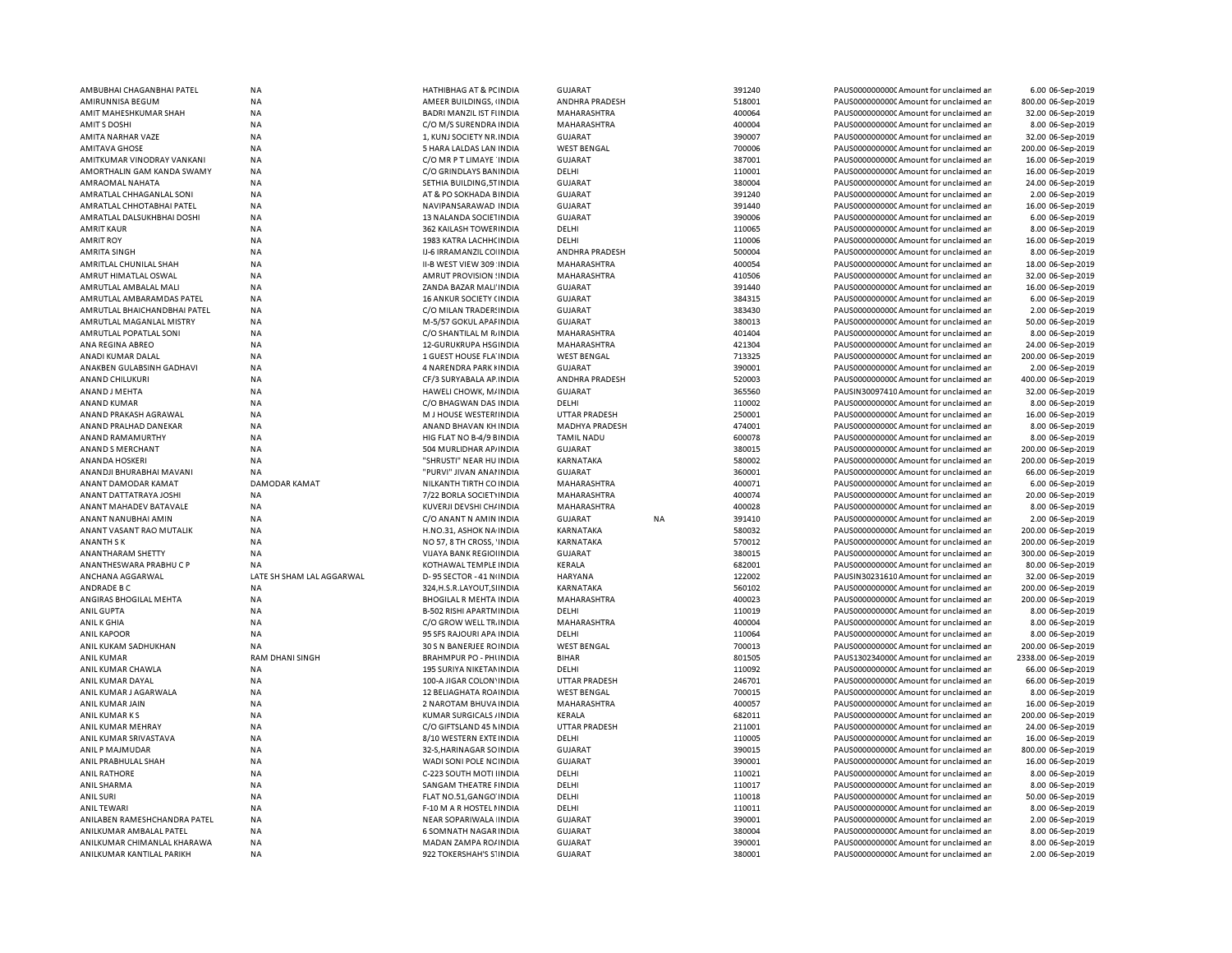| ANIRBAN BISWAS                                 | <b>NA</b>                    | FLAT NO-314 SUKHS. INDIA                            | <b>WEST BENGAL</b>        | 700039 | PAUS0000000000 Amount for unclaimed an                                           | 300.00 06-Sep-2019                     |
|------------------------------------------------|------------------------------|-----------------------------------------------------|---------------------------|--------|----------------------------------------------------------------------------------|----------------------------------------|
| ANIRUDHAN N                                    | NA                           | <b>GEETHA NIVAS NOR INDIA</b>                       | KERALA                    | 688001 | PAUS0000000000 Amount for unclaimed an                                           | 200.00 06-Sep-2019                     |
| <b>ANITA GUPTA</b>                             | <b>NA</b>                    | <b>D-8 ANAND NIKETAI INDIA</b>                      | DELHI                     | 110021 | PAUS0000000000 Amount for unclaimed ar                                           | 32.00 06-Sep-2019                      |
| ANITA JAIN                                     | <b>NA</b>                    | C-Y /100 S D A HAUZ INDIA                           | DELHI                     | 110016 | PAUS0000000000 Amount for unclaimed ar                                           | 8.00 06-Sep-2019                       |
| ANITA S DHAIFULE                               | <b>NA</b>                    | 1/1 BHAWANI BHAV INDIA                              | MAHARASHTRA               | 400028 | PAUS0000000000 Amount for unclaimed ar                                           | 66.00 06-Sep-2019                      |
| <b>ANITA SADASIV</b>                           | <b>NA</b>                    | 13 BASANTA BOSE R INDIA                             | <b>WEST BENGAL</b>        | 700026 | PAUS0000000000 Amount for unclaimed an                                           | 16.00 06-Sep-2019                      |
| ANJALI ARVIND PHANSALKAR                       | <b>NA</b>                    | B-9 SAHYADRI CO-OI INDIA                            | DELHI                     | 110092 | PAUS0000000000 Amount for unclaimed an                                           | 8.00 06-Sep-2019                       |
| <b>ANJALI SAHNI</b>                            | <b>NA</b>                    | <b>B-58 NEW RAJINDER INDIA</b>                      | DELHI                     | 110060 | PAUS0000000000CAmount for unclaimed ar                                           | 8.00 06-Sep-2019                       |
| ANJALI TATHAVDEKAR                             | <b>NA</b>                    | 3 MADHUGHT SOCIE IN DIA                             | MAHARASHTRA               | 411038 | PAUS0000000000 Amount for unclaimed an                                           | 200.00 06-Sep-2019                     |
| ANJANA ASHOK PATEL                             | <b>NA</b>                    | LAXMI BHUVAN 3RD INDIA                              | MAHARASHTRA               | 400052 | PAUS0000000000 Amount for unclaimed an                                           | 2.00 06-Sep-2019                       |
| ANJANA KAPUR                                   | NA                           | 2566-A SHADI PUR NINDIA                             | DELHI                     | 110008 | PAUS0000000000 Amount for unclaimed an                                           | 8.00 06-Sep-2019                       |
| ANJANA SHANTILAL AMIN                          | <b>NA</b>                    | HANUMAN CHOK BI INDIA                               | GUJARAT                   | 390001 | PAUS0000000000CAmount for unclaimed an                                           | 24.00 06-Sep-2019                      |
| <b>ANJANA VIG</b>                              | <b>NA</b>                    | 13/12 PATEL NAGAR INDIA                             | DELHI                     | 110008 | PAUS0000000000 Amount for unclaimed an                                           | 8.00 06-Sep-2019                       |
| ANJANABEN MAHENDRAKUMAR SHAH                   | NA                           | A-5 AAVKAR APARTMINDIA                              | <b>GUJARAT</b>            | 380009 | PAUS0000000000 Amount for unclaimed an                                           | 8.00 06-Sep-2019                       |
| ANJOO CHAUDHRY                                 | <b>DINESH KUMAR</b>          | D-124 SECTOR-41 N(INDIA                             | <b>UTTAR PRADESH</b>      | 201303 | PAUSIN30105510 Amount for unclaimed an                                           | 8.00 06-Sep-2019                       |
| <b>ANJU BHUTORIA</b>                           | <b>NA</b>                    | C/O DAULAT BIJAI SI INDIA                           | RAJASTHAN                 | 341306 | PAUS0000000000 Amount for unclaimed ar                                           | 8.00 06-Sep-2019                       |
|                                                |                              |                                                     |                           |        |                                                                                  |                                        |
| ANJU GOEL                                      | NA                           | 54 MAITRI APARTMI INDIA                             | DELHI                     | 110091 | PAUS0000000000 Amount for unclaimed ar                                           | 8.00 06-Sep-2019                       |
| ANJU MAKAR                                     | <b>NA</b>                    | 5/5 WEST PATEL NA(INDIA                             | DELHI                     | 110008 | PAUS0000000000 Amount for unclaimed ar                                           | 16.00 06-Sep-2019                      |
| ANJU R SAHOO                                   | NA                           | 32 VIJAY SINGH MITHNDIA                             | MAHARASHTRA               | 400099 | PAUS0000000000 Amount for unclaimed an                                           | 24.00 06-Sep-2019                      |
| <b>ANNAJI P NAIK</b>                           | NA                           | C/O DR AVINASH A MINDIA                             | KARNATAKA                 | 591304 | PAUS0000000000 Amount for unclaimed an                                           | 200.00 06-Sep-2019                     |
| ANNAPOORNI SUNDARESWARAN                       | SUNDARESWARAN                | NO 21/713 SUDARS/ INDIA                             | KERALA                    | 678004 | PAUSIN30163740 Amount for unclaimed ar                                           | 400.00 06-Sep-2019                     |
| ANNAPURNA DEVI SETH                            | <b>NA</b>                    | 4 CAPPER ROAD LALIINDIA                             | <b>UTTAR PRADESH</b>      | 226001 | PAUS0000000000 Amount for unclaimed ar                                           | 200.00 06-Sep-2019                     |
| <b>ANSHU BHASIN</b>                            | NAVNEET KUMAR BASHIN         | C-29, SECTOR - D LD/ INDIA                          | <b>UTTAR PRADESH</b>      | 226012 | PAUSIN30105510 Amount for unclaimed ar                                           | 66.00 06-Sep-2019                      |
| ANSUYA BHANUDEV PANDYA                         | <b>NA</b>                    | C-11 ASHAPURI SOCIINDIA                             | GUJARAT                   | 380008 | PAUS00000000000Amount for unclaimed an                                           | 12.00 06-Sep-2019                      |
| ANSUYA VITHALBHAI JOSHI                        | <b>NA</b>                    | NAYAN-KUNJ 35/2 J/ INDIA                            | <b>GUJARAT</b>            | 380008 | PAUS0000000000CAmount for unclaimed ar                                           | 6.00 06-Sep-2019                       |
| <b>ANTHOJIRAO K</b>                            | <b>NA</b>                    | MARUTI NAGAR NR INDIA                               | KARNATAKA                 | 583101 | PAUS0000000000CAmount for unclaimed ar                                           | 16.00 06-Sep-2019                      |
| ANTO C PULLOKKARAN                             | <b>NA</b>                    | NEAR R M H S ALOO INDIA                             | KERALA                    | 680683 | PAUS00000000000Amount for unclaimed an                                           | 300.00 06-Sep-2019                     |
| ANU LAMBA                                      | <b>NA</b>                    | H NO 9673 ISLAM GUNDIA                              | DELHI                     | 110006 | PAUS0000000000 Amount for unclaimed an                                           | 8.00 06-Sep-2019                       |
| ANUPKUMAR S P DHARWADKER                       | <b>NA</b>                    | HOUSE NO.82/3, CH INDIA                             | GOA                       | 403006 | PAUS0000000000CAmount for unclaimed an                                           | 200.00 06-Sep-2019                     |
| ANURADHA A SHETYE                              | <b>NA</b>                    | D/5/8 JEEVAN SHAN INDIA                             | MAHARASHTRA               | 400054 | PAUS0000000000CAmount for unclaimed ar                                           | 8.00 06-Sep-2019                       |
| ANURADHA DINUBHAI AMIN                         | <b>NA</b>                    | <b>BHAILI RAIPURA RO/ INDIA</b>                     | <b>GUJARAT</b>            | 391410 | PAUS0000000000 Amount for unclaimed ar                                           | 2.00 06-Sep-2019                       |
| ANUSUYA K NARASIMHAN                           | <b>NA</b>                    | 501, 4TH CROSS, BAI INDIA                           | KARNATAKA                 | 560085 | PAUS0000000000 Amount for unclaimed an                                           | 16.00 06-Sep-2019                      |
| APABHAI PUNAMBHAI PATEL                        | <b>NA</b>                    | <b>GANDHI POLE NEAR INDIA</b>                       | <b>GUJARAT</b>            | 388325 | PAUS0000000000 Amount for unclaimed an                                           | 2.00 06-Sep-2019                       |
| APPICONDA CHALAPATHI RAO                       | <b>NA</b>                    | C/O SHRI A L RAO D I INDIA                          | ANDHRA PRADESH            | 530016 | PAUS0000000000CAmount for unclaimed ar                                           | 2.00 06-Sep-2019                       |
| APURBA KUMAR BORAH                             | <b>NA</b>                    | PRAGJYOTISH NAGA INDIA                              | ASSAM                     | 781014 | PAUS0000000000 Amount for unclaimed ar                                           | 2.00 06-Sep-2019                       |
| <b>ARATI DAS</b>                               | <b>NA</b>                    | FLAT NO 12 INDIAN INDIA                             | <b>WEST BENGAL</b>        | 700019 | PAUS0000000000 Amount for unclaimed an                                           | 66.00 06-Sep-2019                      |
| ARAYADATH BHASKARAN                            | <b>NA</b>                    | KUNDOOPARAMBA INDIA                                 | KERALA                    | 673005 | PAUS0000000000 Amount for unclaimed an                                           | 50.00 06-Sep-2019                      |
| <b>ARCHANA GHOSH</b>                           | NA                           | 102 BHUPENDRA BOINDIA                               | <b>WEST BENGAL</b>        | 700004 | PAUS0000000000CAmount for unclaimed an                                           | 8.00 06-Sep-2019                       |
| ARCHANA MEHRAY                                 | <b>NA</b>                    | C/O GIFTSLAND 45 NINDIA                             | <b>UTTAR PRADESH</b>      | 211001 | PAUS0000000000 Amount for unclaimed an                                           | 24.00 06-Sep-2019                      |
| <b>ARCHANA PAREKH</b>                          | <b>NA</b>                    | C-249 MALVIYA NACINDIA                              | RAJASTHAN                 | 302017 | PAUS0000000000 Amount for unclaimed an                                           | 8.00 06-Sep-2019                       |
|                                                |                              |                                                     |                           | 360001 |                                                                                  |                                        |
| ARJANDAS ATMARAM SACHANI<br>ARJANDAS H MAKHIJA | ATMARAM SACHANI<br><b>NA</b> | 93 SINDHI COLONY I INDIA<br>3 SHRI GURU RAM D INDIA | GUJARAT<br><b>GUJARAT</b> | 380024 | PAUSIN30075710 Amount for unclaimed ar<br>PAUS0000000000 Amount for unclaimed ar | 200.00 06-Sep-2019<br>8.00 06-Sep-2019 |
|                                                |                              |                                                     |                           |        |                                                                                  |                                        |
| ARJANDAS H MAKHIJA                             | NA                           | 3 SHRI GURURAMDA INDIA                              | <b>GUJARAT</b>            | 380024 | PAUS0000000000 Amount for unclaimed ar                                           | 16.00 06-Sep-2019                      |
| ARJUN HARISINGANI                              | <b>NA</b>                    | A-6 MATRUCHAYA N INDIA                              | MAHARASHTRA               | 401303 | PAUS0000000000 Amount for unclaimed an                                           | 300.00 06-Sep-2019                     |
| ARJUN MAHADEV JAMBLE                           | <b>NA</b>                    | KUVERJI DEVSHI CH/ INDIA                            | MAHARASHTRA               | 400028 | PAUS0000000000 Amount for unclaimed an                                           | 8.00 06-Sep-2019                       |
| ARJUN PRASAD AGARWAL                           | <b>NA</b>                    | C/O GOVARDHAN DJINDIA                               | <b>BIHAR</b>              | 854301 | PAUS0000000000 Amount for unclaimed ar                                           | 8.00 06-Sep-2019                       |
| ARJUNSINH N JHALA                              | <b>NA</b>                    | 2, GOV.SERVENT SO(INDIA                             | <b>GUJARAT</b>            | 360005 | PAUS0000000000 Amount for unclaimed ar                                           | 100.00 06-Sep-2019                     |
| <b>ARNAB ROUTH</b>                             | <b>NA</b>                    | P-24 C I T ROAD SCH INDIA                           | <b>WEST BENGAL</b>        | 700010 | PAUS0000000000 Amount for unclaimed ar                                           | 200.00 06-Sep-2019                     |
| <b>ARPITA SHROFF</b>                           | <b>NA</b>                    | KALYAN BANK ROAD INDIA                              | <b>GUJARAT</b>            | 390006 | PAUS0000000000 Amount for unclaimed ar                                           | 600.00 06-Sep-2019                     |
| ARUN BHATNAGAR                                 | NA                           | ROXY ROAD LASHKA INDIA                              | <b>MADHYA PRADESH</b>     | 474001 | PAUS0000000000 Amount for unclaimed an                                           | 200.00 06-Sep-2019                     |
| ARUN HIRALAL BULSARA                           | <b>NA</b>                    | 4 NEHRU NAGAR S NINDIA                              | <b>GUJARAT</b>            | 380015 | PAUS0000000000 Amount for unclaimed ar                                           | 16.00 06-Sep-2019                      |
| ARUN JAYANTILAL PATEL                          | <b>NA</b>                    | PRATAP ROAD OPP NINDIA                              | <b>GUJARAT</b>            | 390001 | PAUS0000000000 Amount for unclaimed ar                                           | 2.00 06-Sep-2019                       |
| <b>ARUN KOCHAR</b>                             | NA                           | 23/24 NEERAV PARKINDIA                              | <b>GUJARAT</b>            | 390010 | PAUS0000000000 Amount for unclaimed an                                           | 200.00 06-Sep-2019                     |
| <b>ARUN KUMAR</b>                              | NA                           | H NO 3414 GALI MAI INDIA                            | DELHI                     | 110002 | PAUS0000000000 Amount for unclaimed an                                           | 8.00 06-Sep-2019                       |
| ARUN KUMAR DHANESHA                            | <b>DEVI CHAND DHANESHA</b>   | HEERA BHAWAN BH INDIA                               | RAJASTHAN                 | 342001 | PAUSIN30169610 Amount for unclaimed ar                                           | 700.00 06-Sep-2019                     |
| ARUN KUMAR GOYAL                               | <b>NA</b>                    | <b>B-303 DESIGNERS PAINDIA</b>                      | <b>UTTAR PRADESH</b>      | 201301 | PAUS0000000000 Amount for unclaimed ar                                           | 24.00 06-Sep-2019                      |
| ARUN KUMAR GUPTA                               | <b>NA</b>                    | <b>INVESTOR'S POINT KINDIA</b>                      | <b>JHARKHAND</b>          | 834001 | PAUS00000000000Amount for unclaimed an                                           | 66.00 06-Sep-2019                      |
| <b>ARUN MEHTA</b>                              | NA                           | C/O A K PHARMACELINDIA                              | KARNATAKA                 | 560038 | PAUS0000000000 Amount for unclaimed an                                           | 200.00 06-Sep-2019                     |
| <b>ARUN PAREKH</b>                             | <b>NA</b>                    | C-249 MALVIYA NACINDIA                              | RAJASTHAN                 | 302017 | PAUS00000000000Amount for unclaimed an                                           | 8.00 06-Sep-2019                       |
| ARUN SADHU                                     | NA                           | EASTEND G T ROAD INDIA                              | <b>WEST BENGAL</b>        | 713103 | PAUS0000000000 Amount for unclaimed ar                                           | 200.00 06-Sep-2019                     |
| ARUNA G DAGA                                   | <b>NA</b>                    | P/112 CIT ROAD SCHINDIA                             | <b>WEST BENGAL</b>        | 700054 | PAUS0000000000 Amount for unclaimed an                                           | 2.00 06-Sep-2019                       |
| ARUNA GHOSH DASTIDAR                           | <b>NA</b>                    | 87 AMRIT PURI "A" TINDIA                            | DELHI                     | 110065 | PAUS0000000000 Amount for unclaimed an                                           | 8.00 06-Sep-2019                       |
| ARUNA HARIOM KAPOOR                            | NA                           | 42 ARUNODAYA SOCINDIA                               | <b>GUJARAT</b>            | 390005 | PAUS0000000000 Amount for unclaimed an                                           | 82.00 06-Sep-2019                      |
| ARUNA HARSHADBHAI PATEL                        | <b>NA</b>                    | KINNARI BEAUTY PA INDIA                             | <b>GUJARAT</b>            | 390001 | PAUS00000000000Amount for unclaimed ar                                           | 10.00 06-Sep-2019                      |
| ARUNACHALAM A                                  | NA                           | 29, ATHINADAR ST., INDIA                            | <b>TAMIL NADU</b>         | 626123 | PAUS0000000000 Amount for unclaimed an                                           | 200.00 06-Sep-2019                     |
| ARUNKUMAR PRAVINSAGAR DESAI                    | <b>NA</b>                    | 70 'SAGAR' MAHESH INDIA                             | <b>GUJARAT</b>            | 390007 | PAUS0000000000 Amount for unclaimed an                                           | 2.00 06-Sep-2019                       |
| ARUNKUMAR SHIVABHAI PATEL                      | <b>NA</b>                    | 23 TASKAND SOCIET INDIA                             | <b>GUJARAT</b>            | 380015 | PAUS0000000000 Amount for unclaimed an                                           | 8.00 06-Sep-2019                       |
|                                                |                              |                                                     |                           |        |                                                                                  |                                        |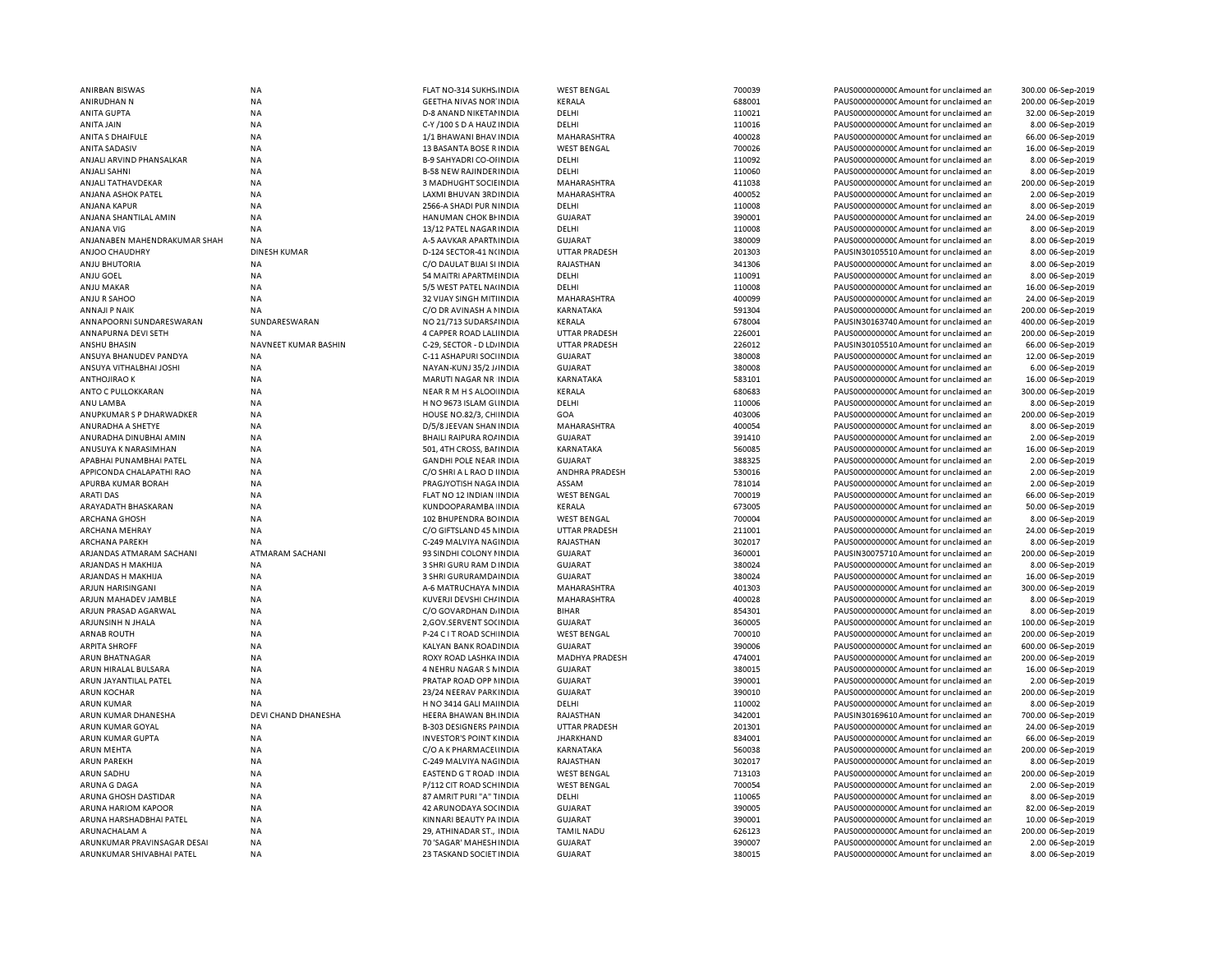| ARVIND BALKRISHNA MAWLANKAR                              | NA                        | 1127 SHUKARWAR P INDIA                           | MAHARASHTRA               | 411001           | PAUS0000000000 Amount for unclaimed ar                                           | 6.00 06-Sep-2019    |
|----------------------------------------------------------|---------------------------|--------------------------------------------------|---------------------------|------------------|----------------------------------------------------------------------------------|---------------------|
| ARVIND C VED                                             | NA                        | B-25, SUN MOON PAINDIA                           | <b>GUJARAT</b>            | 390020           | PAUS0000000000 Amount for unclaimed ar                                           | 32.00 06-Sep-2019   |
| <b>ARVIND DESAI</b>                                      | <b>NA</b>                 | <b>65 CANTONMENT BIINDIA</b>                     | KARNATAKA                 | 590001           | PAUS0000000000 Amount for unclaimed ar                                           | 200.00 06-Sep-2019  |
| ARVIND N KALOLIA                                         | NA                        | "UDAY" CHOKSI PAR INDIA                          | <b>GUJARAT</b>            | 380008           | PAUS0000000000 Amount for unclaimed ar                                           | 32.00 06-Sep-2019   |
| ARVIND NARANIA                                           | <b>KISHORILAL NARANIA</b> | C/O SURUCHI TEA 4- INDIA                         | ANDHRA PRADESH            | 500095           | PAUS0000000000 Amount for unclaimed ar                                           | 8.00 06-Sep-2019    |
| ARVIND NATWARLAL MEHTA                                   | NATWARLAL M METHATA       | 14 ANKUR SOCIETY EINDIA                          | <b>GUJARAT</b>            | 388001           | PAUS1201060000Amount for unclaimed ar                                            | 6.00 06-Sep-2019    |
| ARVIND PHOOLCHAND SHAH                                   | <b>NA</b>                 | 4, MAIKRUPA SOCIET IN DIA                        | <b>GUJARAT</b>            | 390018           | PAUS0000000000 Amount for unclaimed ar                                           | 8.00 06-Sep-2019    |
| ARVINDBHAI MANIBHAI PATEL                                | <b>NA</b>                 | C/O TANZANIA PRIN INDIA                          | GUJARAT                   | 390001           | PAUS0000000000 Amount for unclaimed ar                                           | 6.00 06-Sep-2019    |
| ARVINDBHAI MULJIBHAI PATEL                               | <b>NA</b>                 | MAHADEV FALIA AT INDIA                           | <b>GUJARAT</b>            | 391240           | PAUS0000000000 Amount for unclaimed ar                                           | 2.00 06-Sep-2019    |
| ARVINDBHAI SOMABHAI PATEL                                | <b>NA</b>                 | AT BHAILI VILLAGE NINDIA                         | <b>GUJARAT</b>            | 391410           | PAUS0000000000 Amount for unclaimed ar                                           | 16.00 06-Sep-2019   |
|                                                          | <b>NA</b>                 |                                                  |                           |                  |                                                                                  |                     |
| ARVINDBHAI SUNDERLAL GANDHI<br>ARVINDBHAI UMEDBHAI PATEL | <b>NA</b>                 | MADAN ZAMPA RO/INDIA<br>C/O SHRI RAM PESTI INDIA | <b>GUJARAT</b><br>GUJARAT | 390001<br>387620 | PAUS0000000000 Amount for unclaimed ar<br>PAUS0000000000CAmount for unclaimed ar | 6.00 06-Sep-2019    |
|                                                          |                           |                                                  |                           |                  |                                                                                  | 2.00 06-Sep-2019    |
| ARVINDKUMAR AMRATLAL DAGLI                               | <b>NA</b>                 | C/O C MANEKLAL & INDIA                           | MAHARASHTRA               | 400003           | PAUS0000000000CAmount for unclaimed ar                                           | 8.00 06-Sep-2019    |
| ARVINDKUMAR AMRITLAL SHAH                                | <b>NA</b>                 | 1062 KUVAWALO KHINDIA                            | GUJARAT                   | 380001           | PAUS0000000000CAmount for unclaimed ar                                           | 24.00 06-Sep-2019   |
| ARVINDKUMAR C SHAH                                       | <b>NA</b>                 | C/O ARVINDKUMAR INDIA                            | MAHARASHTRA               | 400062           | PAUS0000000000CAmount for unclaimed ar                                           | 2.00 06-Sep-2019    |
| ARVINDKUMAR CHANDULAL SHAH                               | <b>NA</b>                 | 49 JAWAHAR NAGAI INDIA                           | MAHARASHTRA               | 400062           | PAUS0000000000CAmount for unclaimed ar                                           | 8.00 06-Sep-2019    |
| ARVINDKUMAR HARGOVINDBHAI PATEL                          | <b>NA</b>                 | FLAT NO 391/M66 JHNDIA                           | <b>GUJARAT</b>            | 380013           | PAUS0000000000CAmount for unclaimed ar                                           | 8.00 06-Sep-2019    |
| ARVINDKUMAR PRAGJIBHAI MISTRY                            | <b>NA</b>                 | 27 B JIVARAJ PARK S INDIA                        | <b>GUJARAT</b>            | 380051           | PAUS0000000000 Amount for unclaimed ar                                           | 8.00 06-Sep-2019    |
| ARVINDLAL VITHALDAS SHAH                                 | <b>NA</b>                 | STATION ROAD GOD INDIA                           | <b>GUJARAT</b>            | 389001           | PAUS0000000000 Amount for unclaimed ar                                           | 8.00 06-Sep-2019    |
| <b>ASEEM BALI</b>                                        | <b>NA</b>                 | <b>B-165, POCKET C SIDIINDIA</b>                 | DELHI                     | 110014           | PAUS0000000000 Amount for unclaimed ar                                           | 8.00 06-Sep-2019    |
| ASHA A JAIN                                              | <b>NA</b>                 | 12 VINCENT VIEW 21 INDIA                         | MAHARASHTRA               | 400014           | PAUS00000000000Amount for unclaimed an                                           | 32.00 06-Sep-2019   |
| ASHA BHANSALI                                            | <b>NA</b>                 | 16-KA-2 JYOTI NAGA INDIA                         | RAJASTHAN                 | 302005           | PAUS0000000000CAmount for unclaimed ar                                           | 8.00 06-Sep-2019    |
| <b>ASHA GOPINATHAN</b>                                   | <b>NA</b>                 | 16-A WILLINGDON CINDIA                           | DELHI                     | 110011           | PAUS0000000000 Amount for unclaimed ar                                           | 8.00 06-Sep-2019    |
| ASHA HINGORANI                                           | <b>NA</b>                 | 81-82 KHANDARI CO INDIA                          | <b>UTTAR PRADESH</b>      | 282002           | PAUS0000000000 Amount for unclaimed ar                                           | 200.00 06-Sep-2019  |
| <b>ASHA KUMARI</b>                                       | <b>ASHOK KUMAR</b>        | STREET NO 49 SECT(INDIA                          | <b>JHARKHAND</b>          | 827009           | PAUSIN30125028 Amount for unclaimed ar                                           | 50.00 06-Sep-2019   |
| ASHA MAHENDRAKUMAR CHHANGAWALA                           | <b>NA</b>                 | 33 MANGAL PARK G/ INDIA                          | <b>GUJARAT</b>            | 390001           | PAUS0000000000 Amount for unclaimed ar                                           | 6.00 06-Sep-2019    |
| ASHA MAHENDRAKUMAR CHHANGAWALA                           | <b>NA</b>                 | 33 MANGAL PARK G. INDIA                          | <b>GUJARAT</b>            | 390001           | PAUS00000000000Amount for unclaimed an                                           | 6.00 06-Sep-2019    |
|                                                          |                           |                                                  |                           |                  |                                                                                  |                     |
| ASHA N KIRAN                                             | <b>NA</b>                 | 202 BHAVESHA CO-CINDIA                           | MAHARASHTRA               | 400058           | PAUS0000000000 Amount for unclaimed ar                                           | 40.00 06-Sep-2019   |
| <b>ASHA PRADEEP PATEL</b>                                | <b>NA</b>                 | 23-C SAHAJANAND / INDIA                          | <b>GUJARAT</b>            | 380015           | PAUS0000000000 Amount for unclaimed ar                                           | 66.00 06-Sep-2019   |
| <b>ASHA SHUKLA</b>                                       | <b>NA</b>                 | 111A/393"RAM NIV/INDIA                           | <b>UTTAR PRADESH</b>      | 208012           | PAUS0000000000 Amount for unclaimed ar                                           | 16.00 06-Sep-2019   |
| ASHANT CHALASANI                                         | <b>NA</b>                 | C/O C KRISHNA RAO INDIA                          | ANDHRA PRADESH            | 500001           | PAUS0000000000 Amount for unclaimed ar                                           | 24.00 06-Sep-2019   |
| ASHLEY TITUS DIAS                                        | <b>NA</b>                 | 4 NEW GREEN FIELD INDIA                          | MAHARASHTRA               | 400050           | PAUS0000000000 Amount for unclaimed ar                                           | 8.00 06-Sep-2019    |
| <b>ASHOK B KUMAR</b>                                     | <b>NA</b>                 | FLAT NO-19 5TH FLC INDIA                         | MAHARASHTRA               | 400081           | PAUS0000000000 Amount for unclaimed ar                                           | 8.00 06-Sep-2019    |
| ASHOK DIGAMBAR PARAB                                     | <b>NA</b>                 | SIDDHIVINAYAK BUILINDIA                          | MAHARASHTRA               | 401404           | PAUS00000000000Amount for unclaimed ar                                           | 8.00 06-Sep-2019    |
| ASHOK DIPAKBHAI PARIKH                                   | <b>NA</b>                 | 203 SITARAM APARTINDIA                           | <b>GUJARAT</b>            | 390007           | PAUS0000000000 Amount for unclaimed ar                                           | 16.00 06-Sep-2019   |
| <b>ASHOK G NEMAN</b>                                     | <b>NA</b>                 | LAXMI DISTRIBUTOR INDIA                          | MAHARASHTRA               | 410206           | PAUS0000000000 Amount for unclaimed ar                                           | 200.00 06-Sep-2019  |
| ASHOK K ADLAKHA                                          | <b>NA</b>                 | C/O ALEMBIC CHEM INDIA                           | <b>HARYANA</b>            | 133001           | PAUS0000000000 Amount for unclaimed ar                                           | 200.00 06-Sep-2019  |
| <b>ASHOK KOHLI</b>                                       | <b>NA</b>                 | <b>BSO GE SRI GANGANINDIA</b>                    | RAJASTHAN                 | 335001           | PAUS0000000000 Amount for unclaimed ar                                           | 40.00 06-Sep-2019   |
| <b>ASHOK KUMAR</b>                                       | <b>NA</b>                 | 21-7-104 GHANSI BAINDIA                          | ANDHRA PRADESH            | 500002           | PAUS0000000000 Amount for unclaimed ar                                           | 600.00 06-Sep-2019  |
| ASHOK KUMAR AGARWAL                                      | <b>NA</b>                 | FD-54 HAL FLATS OLI INDIA                        | KARNATAKA                 | 560093           | PAUS0000000000 Amount for unclaimed ar                                           | 16.00 06-Sep-2019   |
| ASHOK KUMAR ARORA                                        | <b>NA</b>                 | 23-B RAM NAGAR ALINDIA                           | <b>HARYANA</b>            | 133001           | PAUS0000000000CAmount for unclaimed ar                                           | 200.00 06-Sep-2019  |
| ASHOK KUMAR BAJAJ                                        | <b>NA</b>                 | C/O PARVEEN LOON INDIA                           | DELHI                     | 110085           | PAUS0000000000CAmount for unclaimed ar                                           | 200.00 06-Sep-2019  |
| ASHOK KUMAR BANSAL                                       | <b>NA</b>                 | 55, ENGINEERS ENCLINDIA                          | DELHI                     | 110034           | PAUS0000000000 Amount for unclaimed ar                                           | 82.00 06-Sep-2019   |
|                                                          |                           |                                                  |                           |                  |                                                                                  |                     |
| ASHOK KUMAR DEWAN                                        | <b>NA</b>                 | B-XIX 1103 D TAGOR INDIA                         | PUNJAB                    | 141001           | PAUS0000000000CAmount for unclaimed ar                                           | 2500.00 06-Sep-2019 |
| ASHOK KUMAR GHOSH                                        | <b>NA</b>                 | 102 BHUPENDRA BOINDIA                            | <b>WEST BENGAL</b>        | 700004           | PAUS0000000000CAmount for unclaimed ar                                           | 8.00 06-Sep-2019    |
| <b>ASHOK KUMAR GUPTA</b>                                 | <b>NA</b>                 | J-7/44 RAJOURI GAR INDIA                         | DELHI                     | 110027           | PAUS0000000000 Amount for unclaimed ar                                           | 8.00 06-Sep-2019    |
| ASHOK KUMAR GUPTA                                        | <b>NA</b>                 | UPASANA 58 A G C RINDIA                          | DELHI                     | 110092           | PAUS0000000000CAmount for unclaimed ar                                           | 32.00 06-Sep-2019   |
| ASHOK KUMAR RAHEJA                                       | <b>NA</b>                 | F1/U-100, II FLOOR NINDIA                        | DELHI                     | 110034           | PAUS0000000000CAmount for unclaimed ar                                           | 200.00 06-Sep-2019  |
| ASHOK KUMAR SATIJA                                       | <b>NA</b>                 | 123-D, POCKET IV, M INDIA                        | DELHI                     | 110091           | PAUS0000000000 Amount for unclaimed ar                                           | 16.00 06-Sep-2019   |
| ASHOK KUMAR VERMA                                        | <b>NA</b>                 | 66 BALWANT NAGAI INDIA                           | <b>MADHYA PRADESH</b>     | 474002           | PAUS0000000000CAmount for unclaimed ar                                           | 8.00 06-Sep-2019    |
| ASHOK MATHURDAS THAKRAR                                  | <b>NA</b>                 | 33-B KOTECHA NAG/INDIA                           | <b>GUJARAT</b>            | 360001           | PAUS0000000000 Amount for unclaimed ar                                           | 16.00 06-Sep-2019   |
| <b>ASHOK NAIR</b>                                        | <b>NA</b>                 | FLAT NO.801, SHYAN INDIA                         | <b>GUJARAT</b>            | 380015           | PAUS0000000000 Amount for unclaimed ar                                           | 200.00 06-Sep-2019  |
| ASHOK RAJARAM GUPTE                                      | <b>NA</b>                 | 208, SAMRUDDHI CC INDIA                          | <b>GUJARAT</b>            | 390021           | PAUS0000000000 Amount for unclaimed ar                                           | 2.00 06-Sep-2019    |
| <b>ASHOK ROY</b>                                         | <b>NA</b>                 | AJOY ROY ROAD MC INDIA                           | <b>JHARKHAND</b>          | 834008           | PAUS0000000000 Amount for unclaimed ar                                           | 8.00 06-Sep-2019    |
| <b>ASHOK V NANKANI</b>                                   | <b>NA</b>                 | P W D 13/8 PIMPRI PINDIA                         | MAHARASHTRA               | 411017           | PAUS0000000000 Amount for unclaimed ar                                           | 8.00 06-Sep-2019    |
| ASHOKBHAI PARSHOTTAMDAS PATEL                            | <b>NA</b>                 | 9 BARODA PEOPLES INDIA                           | <b>GUJARAT</b>            | 390005           | PAUS0000000000 Amount for unclaimed ar                                           | 2.00 06-Sep-2019    |
| ASHOKBHAI RASIKLAL SHAH                                  | <b>NA</b>                 | PREMANAND KAVI'S INDIA                           | <b>GUJARAT</b>            | 390001           | PAUS0000000000 Amount for unclaimed ar                                           | 2.00 06-Sep-2019    |
| ASHOKKUMAR KHUSHALBHAI PATEL                             | <b>NA</b>                 | VILL TALAD TAL OLP/ INDIA                        | <b>GUJARAT</b>            | 394540           | PAUS0000000000 Amount for unclaimed ar                                           | 8.00 06-Sep-2019    |
| <b>ASHOKKUMAR MODY</b>                                   | <b>NA</b>                 | 17, SHANTI NIVAS S(INDIA                         | GUJARAT                   | 389001           | PAUS1202740000 Amount for unclaimed ar                                           | 6.00 06-Sep-2019    |
|                                                          |                           |                                                  |                           |                  |                                                                                  |                     |
| ASHOKKUMAR R BAJAJ                                       | <b>NA</b>                 | 35 NUTAN CLOTH M INDIA                           | <b>GUJARAT</b>            | 380022           | PAUS0000000000 Amount for unclaimed ar                                           | 8.00 06-Sep-2019    |
| ASHRUMATI SHANKERLAL SATPANTHI                           | <b>NA</b>                 | SUMEL FLATS BLOCK INDIA                          | <b>GUJARAT</b>            | 380015           | PAUS0000000000 Amount for unclaimed ar                                           | 2.00 06-Sep-2019    |
| ASHVINKUMAR BAPULAL JOSHI                                | <b>NA</b>                 | VADA FALIA GHEE K/INDIA                          | <b>GUJARAT</b>            | 390001           | PAUS0000000000 Amount for unclaimed ar                                           | 2.00 06-Sep-2019    |
| ASHVINKUMAR PURUSHOTTAMDAS PATEL                         | NA                        | JESANG VANMALI'S INDIA                           | <b>GUJARAT</b>            | 384320           | PAUS0000000000 Amount for unclaimed ar                                           | 8.00 06-Sep-2019    |
| ASHWANI BHARGAVA                                         | <b>NA</b>                 | C/O 20/B STAR PAPE INDIA                         | <b>UTTAR PRADESH</b>      | 247001           | PAUS00000000000Amount for unclaimed ar                                           | 32.00 06-Sep-2019   |
| ASHWANI KUMAR                                            | Sh VED SINGH              | BAHADARPUR JAT H. INDIA                          | UTTARAKHAND               | 249401           | PAUS1202060000 Amount for unclaimed ar                                           | 4.00 06-Sep-2019    |
| ASHWANI SHARMA                                           | N R SHARMA                | OLD SABJI MANDI, A INDIA                         | <b>UTTAR PRADESH</b>      | 249407           | PAUSIN30226910 Amount for unclaimed ar                                           | 400.00 06-Sep-2019  |
| ASHWIN B PATEL                                           | NA                        | 19 AVKAR SOCIETY NINDIA                          | <b>GUJARAT</b>            | 390011           | PAUS0000000000 Amount for unclaimed ar                                           | 2.00 06-Sep-2019    |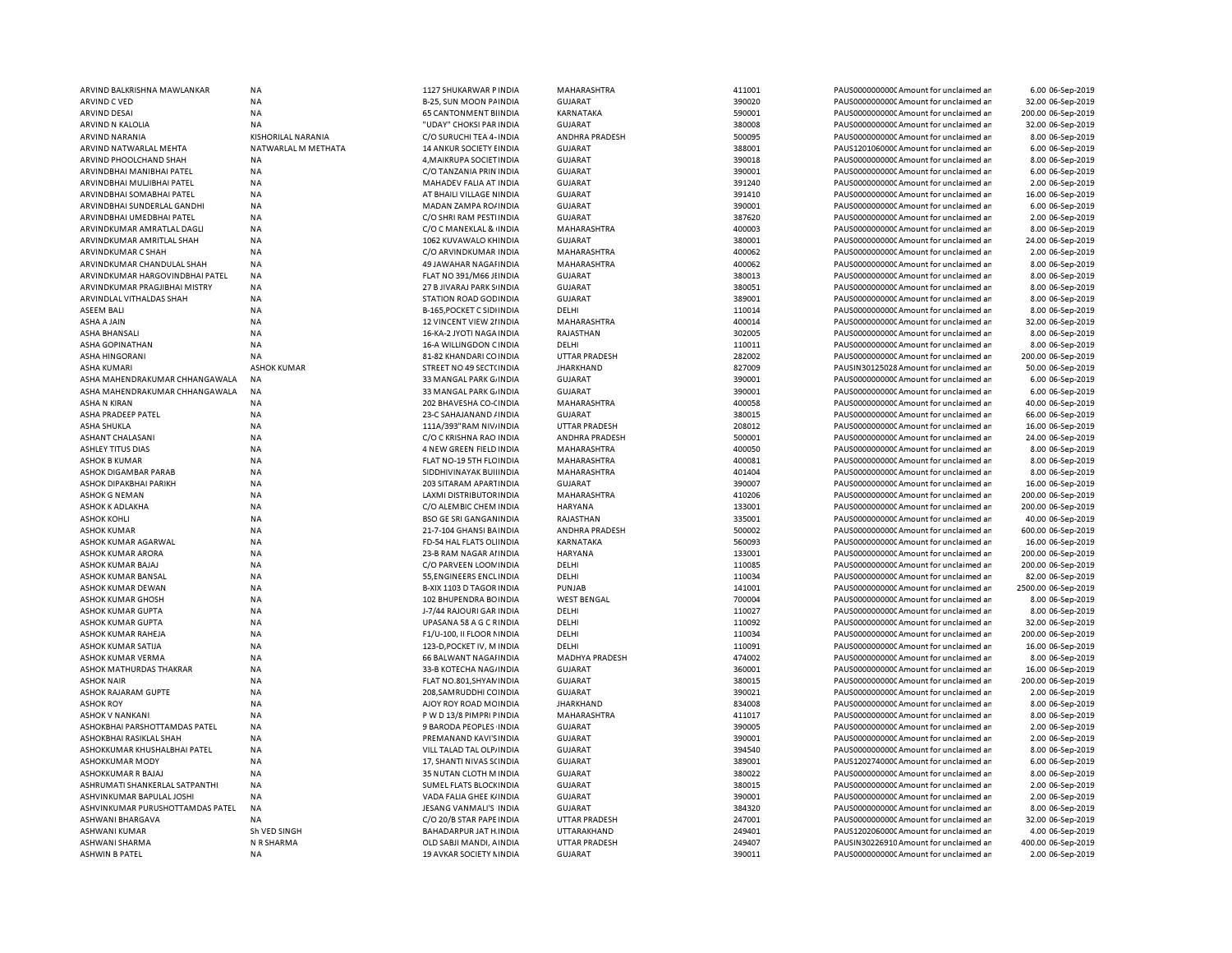| ASHWIN CHANDRAVADAN MERCHANT                     | <b>NA</b>       | 127 V P ROAD UJAM INDIA         | MAHARASHTRA             | 400004 | PAUS0000000000 Amount for unclaimed ar  | 24.00 06-Sep-2019  |
|--------------------------------------------------|-----------------|---------------------------------|-------------------------|--------|-----------------------------------------|--------------------|
| ASHWIN NANALAL MEHTA                             | <b>NA</b>       | C/O THE SWASTIK JAINDIA         | MAHARASHTRA             | 400002 | PAUS0000000000 Amount for unclaimed ar  | 8.00 06-Sep-2019   |
| ASHWINBHAI BHAILALBHAI PATEL                     | <b>NA</b>       | 17 PRATAPKUNJ KARINDIA          | <b>GUJARAT</b>          | 390001 | PAUS0000000000 Amount for unclaimed ar  | 2.00 06-Sep-2019   |
| ASHWINBHAI KANTIBHAI PATEL                       | <b>NA</b>       | 16 ANANDNAGAR S(INDIA           | <b>GUJARAT</b>          | 390005 | PAUS0000000000 Amount for unclaimed ar  | 16.00 06-Sep-2019  |
| ASHWINBHAI MAGANBHAI PATEL                       | <b>NA</b>       | P C PATEL & CO AT 8 INDIA       | <b>GUJARAT</b>          | 391740 | PAUS0000000000 Amount for unclaimed ar  | 16.00 06-Sep-2019  |
| ASHWINI KUMAR MISRA                              | <b>NA</b>       | 111/336 MAHESH KUNDIA           | <b>UTTAR PRADESH</b>    | 208012 | PAUS0000000000CAmount for unclaimed ar  | 8.00 06-Sep-2019   |
| ASMABAI HASHIMBHAI MOTIWALA                      | <b>NA</b>       | 4TH FLOOR FIDA BLE INDIA        | MAHARASHTRA             | 400002 | PAUS0000000000 Amount for unclaimed ar  | 16.00 06-Sep-2019  |
| ASOK MUKHOPADHYAY                                | <b>NA</b>       | 188/2A PICNIC GARE INDIA        | <b>WEST BENGAL</b>      | 700039 | PAUS0000000000 Amount for unclaimed ar  | 200.00 06-Sep-2019 |
| ASOKE KUMAR DAS                                  | <b>NA</b>       | 45/44 B G ROAD P O INDIA        | <b>WEST BENGAL</b>      | 711103 | PAUS0000000000 Amount for unclaimed ar  | 200.00 06-Sep-2019 |
| ASVINKUMAR MAGANLAL THAKKAR                      | <b>NA</b>       | 95 SANGAM SOCIET INDIA          | <b>GUJARAT</b>          | 390006 | PAUS0000000000 Amount for unclaimed ar  | 2.00 06-Sep-2019   |
| <b>ATAM DEVI</b>                                 | <b>NA</b>       | WZ-91 RAM GARH C INDIA          | DELHI                   | 110015 | PAUS0000000000 Amount for unclaimed ar  | 8.00 06-Sep-2019   |
| <b>ATAM PARKASH</b>                              | <b>NA</b>       | <b>B-72 PRASHANT VIH. INDIA</b> | DELHI                   | 110085 | PAUS0000000000 Amount for unclaimed ar  | 8.00 06-Sep-2019   |
| <b>ATASI GHOSH</b>                               | <b>NA</b>       | FLAT NO 301, BLOCK INDIA        | MAHARASHTRA             | 400101 | PAUS0000000000 Amount for unclaimed ar  | 200.00 06-Sep-2019 |
| ATAULLA MOHAMMED                                 | <b>NA</b>       | 3-5-784/2/1 DARSHAINDIA         | <b>ANDHRA PRADESH</b>   | 500029 | PAUS0000000000 Amount for unclaimed ar  | 600.00 06-Sep-2019 |
| ATUL KHANDELWAL                                  | <b>NA</b>       | 44 A/1 OPP GUPTA PINDIA         | <b>UTTAR PRADESH</b>    | 243001 | PAUS0000000000 Amount for unclaimed ar  | 600.00 06-Sep-2019 |
| <b>ATUL KUMAR MISHRA</b>                         | <b>NA</b>       | C/O ANKUR AGENCII INDIA         | <b>UTTAR PRADESH</b>    | 221106 | PAUS0000000000 Amount for unclaimed ar  | 200.00 06-Sep-2019 |
| ATUL KUMAR SETHI                                 | ΝA              | BLOCK A-3 FLAT 68 S INDIA       | DELHI                   | 110063 | PAUS0000000000C Amount for unclaimed ar | 16.00 06-Sep-2019  |
| ATUL RAMANLAL DESAI                              | <b>NA</b>       | 8 DAXA SOCIETY NIZ INDIA        | <b>GUJARAT</b>          | 390002 | PAUS0000000000 Amount for unclaimed ar  | 6.00 06-Sep-2019   |
| ATULKUMAR CHANDRAKANT BHATT                      | NA              | 102, 1ST FLR, GOLDE INDIA       | <b>GUJARAT</b>          | 395007 | PAUS0000000000C Amount for unclaimed ar | 8.00 06-Sep-2019   |
| ATULKUMAR JAYARAMBHAI PATEL                      | <b>NA</b>       | 35 AM BALAL PARK BINDIA         | <b>GUJARAT</b>          | 390018 | PAUS0000000000 Amount for unclaimed ar  | 10.00 06-Sep-2019  |
|                                                  | NA              |                                 |                         | 380001 |                                         | 16.00 06-Sep-2019  |
| AVANTIKA PRAVINKUMAR SHAH                        |                 | C/O CHIMANLAL MAINDIA           | GUJARAT                 | 380001 | PAUS0000000000C Amount for unclaimed ar |                    |
| AVANTILAL MUKTILAL VORA<br>AVINASH CHANDER CHUGH | NA<br><b>NA</b> | BLDG NO-36 A 1ST F INDIA        | <b>GUJARAT</b><br>DELHI | 110024 | PAUS0000000000 Amount for unclaimed ar  | 32.00 06-Sep-2019  |
|                                                  |                 | III-H-21 LAJPAT NAG. INDIA      |                         |        | PAUS0000000000CAmount for unclaimed ar  | 8.00 06-Sep-2019   |
| AVINASH MADHAV PENDHARKAR                        | NA              | G/13 ALEMBIC COLC INDIA         | GUJARAT                 | 390003 | PAUS0000000000CAmount for unclaimed ar  | 300.00 06-Sep-2019 |
| AVINASH NARAYAN JOGLEKAR                         | <b>NA</b>       | KHARIVAV RAOPURAINDIA           | <b>GUJARAT</b>          | 390001 | PAUS0000000000 Amount for unclaimed ar  | 6.00 06-Sep-2019   |
| AVINASH PARSHOTAM KANJANI                        | <b>NA</b>       | BARRACK NO. 968, RINDIA         | MAHARASHTRA             | 421003 | PAUS0000000000CAmount for unclaimed ar  | 8.00 06-Sep-2019   |
| AVINASH RAJARAM SHINDE                           | <b>NA</b>       | MUGBHAT LANE CH, INDIA          | MAHARASHTRA             | 400004 | PAUS0000000000CAmount for unclaimed ar  | 16.00 06-Sep-2019  |
| <b>AZIZ KHAN</b>                                 | NA              | H.No.19-2-175/3, Ta INDIA       | ANDHRA PRADESH          | 500264 | PAUS0000000000CAmount for unclaimed ar  | 400.00 06-Sep-2019 |
| AZIZHUSAIN K KAPADIA                             | <b>NA</b>       | C/O M H KAPADIA 8 INDIA         | <b>GUJARAT</b>          | 380001 | PAUS0000000000 Amount for unclaimed ar  | 8.00 06-Sep-2019   |
| <b>B C BHARDWAJ</b>                              | NA              | STATION MASTER P/INDIA          | <b>HARYANA</b>          | 121102 | PAUS0000000000C Amount for unclaimed ar | 16.00 06-Sep-2019  |
| <b>B CHANDRA SEKHAR SUBUDHY</b>                  | <b>NA</b>       | PLOT J/10 BJB NAGA INDIA        | <b>ORISSA</b>           | 751014 | PAUS0000000000 Amount for unclaimed ar  | 200.00 06-Sep-2019 |
| <b>B CHANDRASEKARAN</b>                          | NA              | FIELD SALES MANAGINDIA          | <b>TAMIL NADU</b>       | 638004 | PAUS0000000000C Amount for unclaimed ar | 200.00 06-Sep-2019 |
| <b>B G JAGANNATH</b>                             | <b>NA</b>       | 16 1ST ROAD V CROSINDIA         | <b>KARNATAKA</b>        | 560018 | PAUS0000000000 Amount for unclaimed ar  | 16.00 06-Sep-2019  |
| <b>B G NAGARAJU</b>                              | NA              | NO 1948/27, HOUSIN INDIA        | KARNATAKA               | 577006 | PAUS0000000000C Amount for unclaimed ar | 400.00 06-Sep-2019 |
| <b>B G PARAMESHWARA</b>                          | <b>NA</b>       | APEX DIE CASTERS NINDIA         | <b>KARNATAKA</b>        | 560068 | PAUS0000000000 Amount for unclaimed ar  | 16.00 06-Sep-2019  |
| <b>B K JINDAL</b>                                | <b>NA</b>       | A/115 SARASWATI V INDIA         | DELHI                   | 110034 | PAUS0000000000 Amount for unclaimed ar  | 32.00 06-Sep-2019  |
| <b>B PADMAVATHI</b>                              | <b>NA</b>       | NO.1, SUNANDA NILINDIA          | KARNATAKA               | 560022 | PAUS0000000000 Amount for unclaimed ar  | 200.00 06-Sep-2019 |
| <b>B R NANGPAL</b>                               | NA              | <b>G-134 PREET VIHAR 'INDIA</b> | DELHI                   | 110092 | PAUS0000000000 Amount for unclaimed ar  | 8.00 06-Sep-2019   |
| <b>B R VEERABHADRA GOUD</b>                      | <b>NA</b>       | C/O TUNGABHADRA INDIA           | KARNATAKA               | 583101 | PAUS0000000000 Amount for unclaimed ar  | 32.00 06-Sep-2019  |
| <b>B RAMA MOHAN</b>                              | <b>NA</b>       | C/O ASWARTHE MELINDIA           | <b>ANDHRA PRADESH</b>   | 515002 | PAUS0000000000CAmount for unclaimed ar  | 200.00 06-Sep-2019 |
| <b>B S AMARNATH</b>                              | <b>NA</b>       | 82, OLD MADRAS RC INDIA         | KARNATAKA               | 560008 | PAUS0000000000 Amount for unclaimed ar  | 100.00 06-Sep-2019 |
| <b>B S JAGADISH</b>                              | <b>NA</b>       | 438,13TH A CROSS I INDIA        | <b>KARNATAKA</b>        | 560078 | PAUS0000000000 Amount for unclaimed ar  | 400.00 06-Sep-2019 |
| <b>B S VENKATESH</b>                             | <b>NA</b>       | 809 13TH MAIN 4TH INDIA         | KARNATAKA               | 570009 | PAUS0000000000 Amount for unclaimed ar  | 200.00 06-Sep-2019 |
| <b>B SUHASINI</b>                                | <b>NA</b>       | 18/1 4TH MAIN JAY/ INDIA        | <b>KARNATAKA</b>        | 570012 | PAUS0000000000 Amount for unclaimed ar  | 300.00 06-Sep-2019 |
| B V RAMA SUBBA RAO                               | <b>NA</b>       | F2, BALAJI EMERALD INDIA        | ANDHRA PRADESH          | 500060 | PAUS0000000000 Amount for unclaimed ar  | 200.00 06-Sep-2019 |
| <b>B VENKATESH UPADYA</b>                        | <b>NA</b>       | HOTEL ANUGRAHA LINDIA           | <b>KARNATAKA</b>        | 570001 | PAUS0000000000 Amount for unclaimed ar  |                    |
|                                                  |                 |                                 |                         |        |                                         | 200.00 06-Sep-2019 |
| <b>B VENKATESHAM</b>                             | <b>NA</b>       | H N 1-1-76 KAMSARI INDIA        | ANDHRA PRADESH          | 500011 | PAUS0000000000 Amount for unclaimed ar  | 6.00 06-Sep-2019   |
| BABAHAI LAXMANRAO SHEJWALKER                     | <b>NA</b>       | OPP GOVERNMENT INDIA            | <b>GUJARAT</b>          | 390001 | PAUS0000000000 Amount for unclaimed ar  | 2.00 06-Sep-2019   |
| <b>BABAN DAJI GAUAKUND</b>                       | <b>NA</b>       | KUVERJI DEVSHI CH/ INDIA        | MAHARASHTRA             | 400028 | PAUS0000000000 Amount for unclaimed ar  | 8.00 06-Sep-2019   |
| BABU NIMMAGADDA H MD                             | <b>NA</b>       | HOMER G.PHILLIPS I INDIA        | MAHARASHTRA             | 999999 | PAUS0000000000 Amount for unclaimed ar  | 400.00 06-Sep-2019 |
| <b>BABU VARGIS</b>                               | NA              | C/O AECO LTD 2ND HNDIA          | GUJARAT                 | 380001 | PAUS0000000000 Amount for unclaimed ar  | 32.00 06-Sep-2019  |
| BABUBHAI CHHAGANLAL SONI                         | NA              | AT & PO SOKHADA CINDIA          | <b>GUJARAT</b>          | 391240 | PAUS0000000000 Amount for unclaimed ar  | 2.00 06-Sep-2019   |
| BABUBHAI LALBHAI PARIKH                          | NA              | MAMA NI POLE RAO INDIA          | <b>GUJARAT</b>          | 390001 | PAUS0000000000 Amount for unclaimed ar  | 2.00 06-Sep-2019   |
| BABUBHAI MANCHAND PATEL                          | NA              | 31-A PURSHOTTAMI INDIA          | <b>GUJARAT</b>          | 390020 | PAUS0000000000 Amount for unclaimed ar  | 2.00 06-Sep-2019   |
| BABUBHAI SHANKERLAL PARIKH                       | NA              | LADWADA SANKDI S INDIA          | <b>GUJARAT</b>          | 390017 | PAUS00000000000 Amount for unclaimed ar | 12.00 06-Sep-2019  |
| BABULAL CHUNNILALJI ATHAWASYA                    | NA              | NO D/7 1 DRDO CONINDIA          | KARNATAKA               | 560075 | PAUS0000000000 Amount for unclaimed ar  | 16.00 06-Sep-2019  |
| <b>BABULAL D SHAH</b>                            | <b>NA</b>       | C/O POPATLAL K SH/ INDIA        | <b>GUJARAT</b>          | 380001 | PAUS00000000000 Amount for unclaimed ar | 16.00 06-Sep-2019  |
| BABULAL MAGANLAL PANCHAL                         | NA              | 305 MITHILA'A'PURA INDIA        | MAHARASHTRA             | 400059 | PAUS0000000000 Amount for unclaimed ar  | 2.00 06-Sep-2019   |
| <b>BABULAL PRABHUSINGH CHAUHAN</b>               | <b>NA</b>       | 13/B KAPOOR KI BACINDIA         | RAJASTHAN               | 305001 | PAUS0000000000 Amount for unclaimed ar  | 10.00 06-Sep-2019  |
| BABULAL PURSOTAMDAS SHAH                         | <b>NA</b>       | NR TOWER THASRA INDIA           | <b>GUJARAT</b>          | 388250 | PAUS0000000000 Amount for unclaimed ar  | 2.00 06-Sep-2019   |
| <b>BABY KUTTERI</b>                              | NA              | G/117 ALEMBIC COL INDIA         | <b>GUJARAT</b>          | 390003 | PAUS0000000000 Amount for unclaimed ar  | 200.00 06-Sep-2019 |
| BACHUBHAI MAKANJI NAIK                           | <b>NA</b>       | "PADMAJA" 25 ALENINDIA          | <b>GUJARAT</b>          | 390016 | PAUS0000000000C Amount for unclaimed ar | 2.00 06-Sep-2019   |
| BACHUBHAI MOHANBHAI PATEL                        | NA              | KHICHADA SHERI P CINDIA         | <b>GUJARAT</b>          | 387810 | PAUS0000000000 Amount for unclaimed ar  | 2.00 06-Sep-2019   |
| BACHUBHAI NARSHIBHAI PATEL                       | NA              | KHALAWAD PLOT DI INDIA          | <b>GUJARAT</b>          | 360410 | PAUS0000000000 Amount for unclaimed ar  | 16.00 06-Sep-2019  |
| <b>BAIJ NATH TARA</b>                            | <b>NA</b>       | C/O EMBASSY OF KUINDIA          | DELHI                   | 110021 | PAUS0000000000 Amount for unclaimed ar  | 8.00 06-Sep-2019   |
| <b>BAL RAJ</b>                                   | <b>NA</b>       | <b>G-134 PREET VIHAR 'INDIA</b> | DELHI                   | 110092 | PAUS00000000000Amount for unclaimed ar  | 8.00 06-Sep-2019   |
| <b>BALA RANI</b>                                 | <b>NA</b>       | M J HOUSE WESTERHNDIA           | <b>UTTAR PRADESH</b>    | 250001 | PAUS0000000000C Amount for unclaimed ar | 16.00 06-Sep-2019  |
|                                                  |                 |                                 |                         |        |                                         |                    |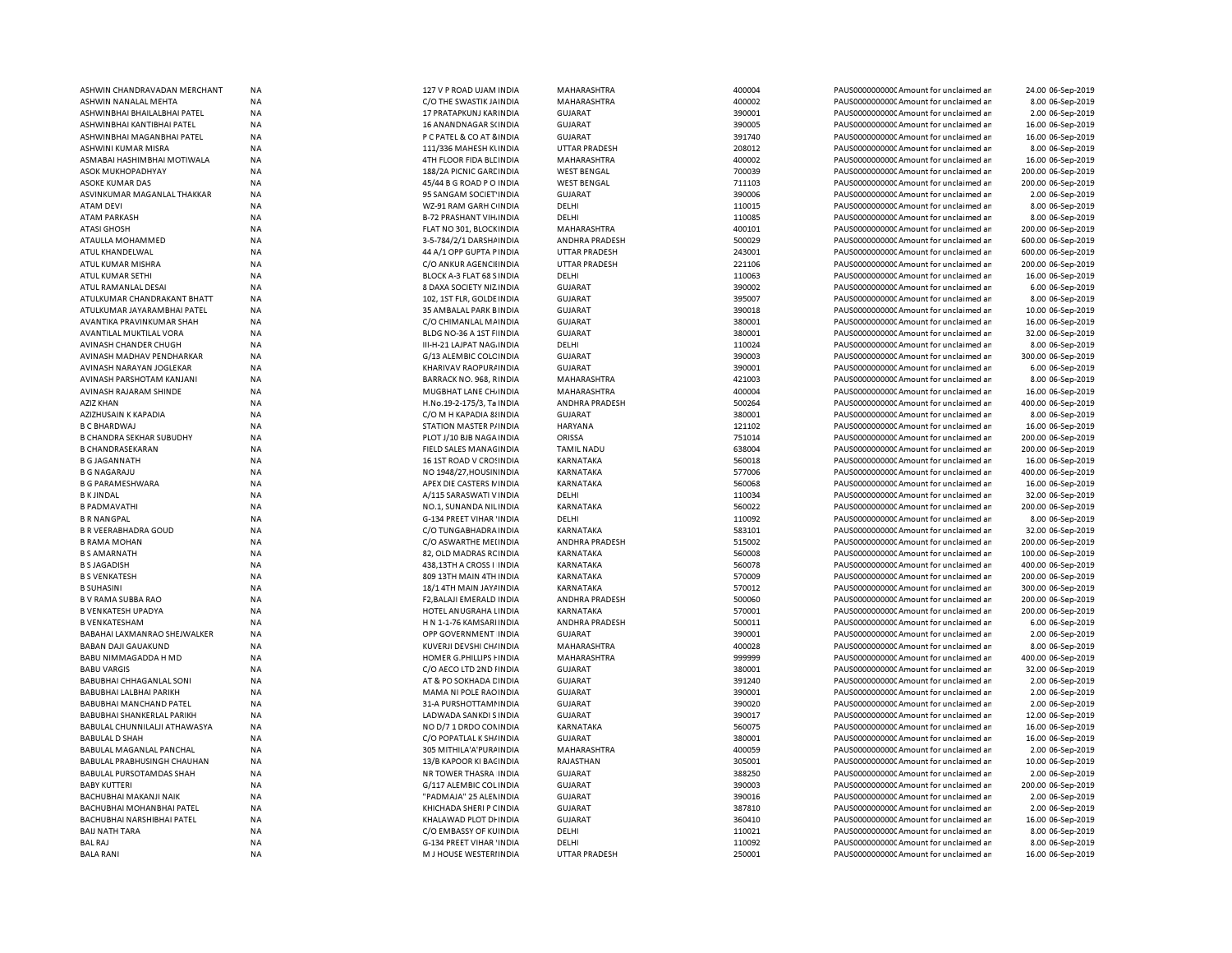| <b>BALACHANDRA</b>                                   | <b>NA</b>              | 004 VIJAYA TOWERS INDIA                               | <b>KARNATAKA</b>        | 560040           | PAUS0000000000 Amount for unclaimed ar                                           | 200.00 06-Sep-2019                     |
|------------------------------------------------------|------------------------|-------------------------------------------------------|-------------------------|------------------|----------------------------------------------------------------------------------|----------------------------------------|
| <b>BALAKRISHNA MODALI</b>                            | NA                     | ASSISTANT CHIEF FININDIA                              | KERALA                  | 695004           | PAUS0000000000 Amount for unclaimed an                                           | 16.00 06-Sep-2019                      |
| <b>BALAKUMARI TAMMANA</b>                            | <b>NA</b>              | C/O.MR. RAMACHAI INDIA                                | <b>ANDHRA PRADESH</b>   | 531001           | PAUS0000000000 Amount for unclaimed ar                                           | 800.00 06-Sep-2019                     |
| BALAKUMARI TAMMANNA                                  | NA                     | C/O. RAMACHANDR INDIA                                 | ANDHRA PRADESH          | 531001           | PAUS0000000000 Amount for unclaimed ar                                           | 800.00 06-Sep-2019                     |
| BALAMURTHY MANNEM                                    | NA                     | NO.1249, 15TH MAII INDIA                              | KARNATAKA               | 560076           | PAUS0000000000 Amount for unclaimed ar                                           | 200.00 06-Sep-2019                     |
| BALAN APPARAMBATH                                    | <b>NA</b>              | C/O OMAN CEMENTINDIA                                  | MAHARASHTRA             | 999999           | PAUS0000000000 Amount for unclaimed ar                                           | 74.00 06-Sep-2019                      |
| <b>BALARAM N K</b>                                   | NA                     | FLAT NO.9, SUNDAR INDIA                               | KARNATAKA               | 560008           | PAUS0000000000 Amount for unclaimed ar                                           | 200.00 06-Sep-2019                     |
| BALASAHEB A DESHPANDE                                | <b>NA</b>              | 'SUSHILA' TRIMURTI INDIA                              | MAHARASHTRA             | 416416           | PAUS0000000000 Amount for unclaimed ar                                           | 400.00 06-Sep-2019                     |
| BALASHANKAR M UPADHYAYA                              | <b>NA</b>              | 15 MANMOHAN SO(INDIA                                  | <b>GUJARAT</b>          | 390004           | PAUS0000000000 Amount for unclaimed ar                                           | 16.00 06-Sep-2019                      |
| BALASUBRAMANIAN A IYER                               | NA                     | <b>BLOCK 3 ARUNODAY INDIA</b>                         | MAHARASHTRA             | 400062           | PAUS0000000000 Amount for unclaimed ar                                           | 32.00 06-Sep-2019                      |
| BALASUBRAMANIAN A S                                  | <b>NA</b>              | SURAJ MEDICALS, ALINDIA                               | KERALA                  | 683103           | PAUS0000000000 Amount for unclaimed ar                                           | 400.00 06-Sep-2019                     |
| BALASUBRAMANIAN JAGADESAN                            | <b>NA</b>              | CF4 SURYABALA APAINDIA                                | <b>ANDHRA PRADESH</b>   | 520003           | PAUS00000000000 Amount for unclaimed ar                                          | 300.00 06-Sep-2019                     |
| <b>BALDEV KRISHAN BATRA</b>                          | LATE SH LAJPAT RAI     | RP 36 IIND FLOOR PI INDIA                             | DELHI                   | 110034           | PAUSIN30112716 Amount for unclaimed ar                                           | 16.00 06-Sep-2019                      |
| BALDEV RAMPRASAD MEHTA                               | <b>NA</b>              | 1/3, DK-5, DANISH KIINDIA                             | <b>MADHYA PRADESH</b>   | 462042           | PAUS0000000000CAmount for unclaimed an                                           | 32.00 06-Sep-2019                      |
| <b>BALDEV SINGH SIDHU</b>                            | <b>NA</b>              | 24 SRAVANA NOFRA INDIA                                | MAHARASHTRA             | 400005           | PAUS0000000000 Amount for unclaimed ar                                           | 8.00 06-Sep-2019                       |
| <b>BALDEVBHAI MOHANDAS PATEL</b>                     | <b>NA</b>              | AT & PO HIRPURA T/ INDIA                              | GUJARAT                 | 382870           | PAUS00000000000 Amount for unclaimed ar                                          | 2.00 06-Sep-2019                       |
| BALDEVPRASAD CHUNILAL SHAH                           | ΝA                     | NAGARWADA MAIN INDIA                                  | <b>GUJARAT</b>          | 391115           | PAUS0000000000 Amount for unclaimed ar                                           | 16.00 06-Sep-2019                      |
| <b>BALIRAM SONU SHIMPI</b>                           | NA                     | 2 SUHAS 10TH NORTINDIA                                | MAHARASHTRA             | 400049           | PAUS0000000000 Amount for unclaimed ar                                           | 8.00 06-Sep-2019                       |
|                                                      | <b>NA</b>              |                                                       |                         | 380024           | PAUS0000000000CAmount for unclaimed ar                                           | 16.00 06-Sep-2019                      |
| BALJEETKAUR A MAKHIJA                                |                        | 3 SHRI GURURAMDA INDIA                                | GUJARAT                 | 500001           |                                                                                  |                                        |
| <b>BALKISHAN RATHI</b>                               | NA                     | H NO-4-4-407 VITHA INDIA                              | ANDHRA PRADESH          |                  | PAUS0000000000 Amount for unclaimed ar                                           | 8.00 06-Sep-2019                       |
| <b>BALKRISHAN KAPUR</b>                              | NA                     | G-126 SECTOR -9 NE INDIA                              | <b>UTTAR PRADESH</b>    | 201009           | PAUS0000000000CAmount for unclaimed ar                                           | 200.00 06-Sep-2019                     |
| BALKRISHNA LABHSHANKAR JOSHI                         | NA                     | 'RANG CHHAYA' BHLINDIA                                | <b>GUJARAT</b>          | 390001           | PAUS0000000000 Amount for unclaimed ar                                           | 6.00 06-Sep-2019                       |
| <b>BALLAKURAYA M K</b>                               | <b>NA</b>              | PROPRIETOR HOTEL INDIA                                | KARNATAKA               | 572101           | PAUS00000000000 Amount for unclaimed ar                                          | 800.00 06-Sep-2019                     |
| <b>BALMUKUND TIWARI</b>                              | <b>NA</b>              | B-6 "SHREYAS" 50/5: INDIA                             | MAHARASHTRA             | 400086           | PAUS00000000000Amount for unclaimed an                                           | 8.00 06-Sep-2019                       |
| <b>BALMURALI KRISHNA</b>                             | <b>NA</b>              | <b>GAYATRI NILAYA GA INDIA</b>                        | KARNATAKA               | 583203           | PAUS00000000000Amount for unclaimed ar                                           | 4000.00 06-Sep-2019                    |
| BALRAM RAMCHANDRA DOLE                               | <b>NA</b>              | 70 MADHUGIRI SOCIINDIA                                | MAHARASHTRA             | 400071           | PAUS0000000000CAmount for unclaimed ar                                           | 16.00 06-Sep-2019                      |
| <b>BALRAM VATWANI</b>                                | <b>NA</b>              | <b>BALRAM VATWANI : INDIA</b>                         | RAJASTHAN               | 302001           | PAUS0000000000CAmount for unclaimed ar                                           | 8.00 06-Sep-2019                       |
| BALU DHARMASHI SAVALIA                               | <b>NA</b>              | C/O SAWALIA HOSPI INDIA                               | GUJARAT                 | 364601           | PAUS0000000000CAmount for unclaimed an                                           | 700.00 06-Sep-2019                     |
| BALUBHAI CHUNILAL PATHAK                             | NA                     | AT & POST UNDERA INDIA                                | <b>GUJARAT</b>          | 390001           | PAUS00000000000 Amount for unclaimed ar                                          | 2.00 06-Sep-2019                       |
| BALVANTRAI BHAVANISHANKAR DAVE                       | <b>NA</b>              | C/O M/S MAHESH TIINDIA                                | <b>GUJARAT</b>          | 364290           | PAUS0000000000CAmount for unclaimed ar                                           | 16.00 06-Sep-2019                      |
| <b>BALVANTRAI N KABRAWALA</b>                        | <b>NA</b>              | LIMDA CHOWK SUR/INDIA                                 | <b>GUJARAT</b>          | 395001           | PAUS0000000000 Amount for unclaimed ar                                           | 6.00 06-Sep-2019                       |
| BALVANTRAI RANCHHODJI NAIK                           | NA                     | 68 PRAKRUTI SURYO INDIA                               | <b>GUJARAT</b>          | 390002           | PAUS0000000000CAmount for unclaimed ar                                           | 6.00 06-Sep-2019                       |
| <b>BAMDEO SHARMA</b>                                 | <b>NA</b>              | D-518 MALVIYA NACINDIA                                | RAJASTHAN               | 302017           | PAUS0000000000 Amount for unclaimed ar                                           | 16.00 06-Sep-2019                      |
| <b>BANANI MUKHERJEE</b>                              | NA                     | G/24 ALEMBIC COLC INDIA                               | <b>GUJARAT</b>          | 390003           | PAUS0000000000CAmount for unclaimed ar                                           | 200.00 06-Sep-2019                     |
| BANAPPA MALLAPPA AJAGONDA                            | <b>NA</b>              | AT PO MORAB TAL NINDIA                                | <b>KARNATAKA</b>        | 582208           | PAUS0000000000 Amount for unclaimed ar                                           | 16.00 06-Sep-2019                      |
| BANARSIBAI                                           | <b>NA</b>              | 5-3-404 TOPE KHANI INDIA                              | ANDHRA PRADESH          | 500012           | PAUS0000000000 Amount for unclaimed ar                                           | 8.00 06-Sep-2019                       |
| <b>BANDANA MEHRAY</b>                                | <b>NA</b>              | C/O GIFTSLAND 45 NINDIA                               | <b>UTTAR PRADESH</b>    | 211001           | PAUS00000000000 Amount for unclaimed ar                                          | 24.00 06-Sep-2019                      |
| <b>BANI PADA MAJUMDER</b>                            | <b>NA</b>              | D-56, AMARABATI PINDIA                                | <b>WEST BENGAL</b>      | 743331           | PAUS00000000000 Amount for unclaimed ar                                          | 8.00 06-Sep-2019                       |
| BANSIBHAI BABUBHAI PANCHAL                           | <b>NA</b>              | F/48 ALEMBIC GLASSINDIA                               | KARNATAKA               | 560066           | PAUS00000000000 Amount for unclaimed ar                                          | 16.00 06-Sep-2019                      |
| BANSIBHAI RAMCHANDRA KHARADI                         | <b>NA</b>              | SHAK MARKET PADRINDIA                                 | <b>GUJARAT</b>          | 391440           | PAUS0000000000CAmount for unclaimed ar                                           | 2.00 06-Sep-2019                       |
| BANSIDHAR LEKHRAJ MAHESHWARI                         | <b>NA</b>              | <b>6 SHAKTI PARK SOCILINDIA</b>                       | <b>GUJARAT</b>          | 387002           | PAUS00000000000 Amount for unclaimed ar                                          | 16.00 06-Sep-2019                      |
| BANSIKUMAR HIMATLAL VAIDYA                           | <b>NA</b>              | SULTANPURA LALBH INDIA                                | <b>GUJARAT</b>          | 390001           | PAUS0000000000 Amount for unclaimed ar                                           | 2.00 06-Sep-2019                       |
|                                                      |                        |                                                       |                         |                  |                                                                                  |                                        |
| BANSILAL DAHYABHAI PATEL                             | NA                     | NEAR HANMANJI M. INDIA                                | <b>GUJARAT</b>          | 391440           | PAUS0000000000 Amount for unclaimed ar                                           | 32.00 06-Sep-2019                      |
| BANSILAL JAYANTILAL SHAH                             | <b>NA</b>              | 23/268 GUJARAT HC INDIA                               | <b>GUJARAT</b>          | 390006           | PAUS0000000000CAmount for unclaimed an                                           | 6.00 06-Sep-2019                       |
| BANSILAL NARANDAS SHAH                               | <b>NA</b>              | 8 BHARAT APTS CHUINDIA                                | <b>GUJARAT</b>          | 380022           | PAUS0000000000 Amount for unclaimed ar                                           | 6.00 06-Sep-2019                       |
| <b>BANSILAL RATILAL PANDYA</b>                       | <b>NA</b>              | 87 PRABHAKUNJ SO(INDIA                                | <b>GUJARAT</b>          | 389001           | PAUS0000000000 Amount for unclaimed ar                                           | 2.00 06-Sep-2019                       |
| BANSILAL SHANKERLAL GANDHI                           | NA                     | <b>GANDHI POLE AHMEINDIA</b>                          | <b>GUJARAT</b>          | 387001           | PAUS0000000000 Amount for unclaimed ar                                           | 2.00 06-Sep-2019                       |
| BAPURAMPETA LAKSHMANARAO SUNDARARANA                 |                        | C/O DARSHAK LTD B INDIA                               | ANDHRA PRADESH          | 500001           | PAUS0000000000 Amount for unclaimed ar                                           | 6.00 06-Sep-2019                       |
| BARATAM JAGANNATHA RAO                               | NA                     | PARTNER OF UNITED INDIA                               | ANDHRA PRADESH          | 532001           | PAUS0000000000 Amount for unclaimed ar                                           | 200.00 06-Sep-2019                     |
| <b>BARUN KUMAR PYNE</b>                              | NA                     | 111/1 BIDHAN SARA INDIA                               | <b>WEST BENGAL</b>      | 700004           | PAUS0000000000 Amount for unclaimed ar                                           | 24.00 06-Sep-2019                      |
| BASANT KUMAR MAHESHWARI                              | NA                     | C/O BASANT KUMAFINDIA                                 | <b>WEST BENGAL</b>      | 700064           | PAUS0000000000CAmount for unclaimed ar                                           | 8.00 06-Sep-2019                       |
| BASANTI CHANDUMAL ISRANI                             | NA                     | PANCHSHEEL APART INDIA                                | MAHARASHTRA             | 400606           | PAUS0000000000 Amount for unclaimed ar                                           | 8.00 06-Sep-2019                       |
| BASAVANT RAMALINGAPPA SANKPAL                        | <b>NA</b>              | <b>IDEAL MEDICAL STO INDIA</b>                        | <b>KARNATAKA</b>        | 591317           | PAUS0000000000 Amount for unclaimed ar                                           | 200.00 06-Sep-2019                     |
| BASHEERUNNISA BEGUM                                  | NA                     | AMEER BUILDINGS, (INDIA                               | ANDHRA PRADESH          | 518001           | PAUS00000000000 Amount for unclaimed ar                                          | 400.00 06-Sep-2019                     |
| <b>BASUDEB CHAKRABARTI</b>                           | <b>NA</b>              | 11, SURYASEN STREE IN DIA                             | <b>WEST BENGAL</b>      | 712235           | PAUS0000000000CAmount for unclaimed an                                           | 200.00 06-Sep-2019                     |
| BATHULAPALLI SAVITRI                                 | NA                     | C/O DR B V RANGA FINDIA                               | ANDHRA PRADESH          | 520002           | PAUS0000000000 Amount for unclaimed ar                                           | 166.00 06-Sep-2019                     |
| BATHULAPALLI VENKATA RANGARAO                        | <b>NA</b>              | C/O DR B V RANGA FINDIA                               | <b>ANDHRA PRADESH</b>   | 520002           | PAUS00000000000Amount for unclaimed an                                           | 82.00 06-Sep-2019                      |
| BELTHANGADI VIVEKANAND RAO                           | NA                     | C-909 NEW USHANA INDIA                                | MAHARASHTRA             | 400078           | PAUS0000000000 Amount for unclaimed ar                                           | 8.00 06-Sep-2019                       |
| BELTHANGADY SADANAND KAMATH                          | <b>NA</b>              | 3 HARISH NAGAR KA INDIA                               | <b>GUJARAT</b>          | 390001           | PAUS0000000000 Amount for unclaimed ar                                           | 174.00 06-Sep-2019                     |
| BENJAMIN CASMIR ANDRADE                              | NA                     | 324 H S R LAYOUT 41INDIA                              | KARNATAKA               | 560102           | PAUS0000000000 Amount for unclaimed ar                                           | 16.00 06-Sep-2019                      |
| BHADRESH BANSILAL SHAH                               | <b>NA</b>              | 15 APURVA SOCIETY INDIA                               | <b>GUJARAT</b>          | 380008           | PAUS0000000000 Amount for unclaimed ar                                           | 8.00 06-Sep-2019                       |
| BHAGAVATHY RAMAKRISHNAN                              |                        | 139, PERUMALPURA INDIA                                | <b>TAMIL NADU</b>       | 627001           | PAUS0000000000 Amount for unclaimed ar                                           | 400.00 06-Sep-2019                     |
|                                                      |                        |                                                       |                         |                  |                                                                                  |                                        |
|                                                      | <b>NA</b>              |                                                       |                         |                  |                                                                                  |                                        |
| BHAGAVATISHANKAR BALASHANKAR JOSHI                   | <b>NA</b>              | <b>6 B SHAIMEE SOCIET IN DIA</b>                      | <b>GUJARAT</b>          | 390007           | PAUS0000000000 Amount for unclaimed ar                                           | 12.00 06-Sep-2019                      |
| BHAGAVATPRASAD PURSHOTTAM DAVE                       | NA                     | A-65 ALEMBIC COLO INDIA                               | <b>GUJARAT</b>          | 390003           | PAUS0000000000CAmount for unclaimed ar                                           | 2.00 06-Sep-2019                       |
| BHAGERATI CHANDUMAL ISRANI                           | NA                     | C/O MRS D K VALLECINDIA                               | MAHARASHTRA             | 400708           | PAUS0000000000 Amount for unclaimed an                                           | 8.00 06-Sep-2019                       |
| BHAGIRATH PRASAD MAHESWARI<br><b>BHAGIRATH SARDA</b> | <b>NA</b><br><b>NA</b> | C/O, A.K.HOSLEY 89- INDIA<br>C/O S & S INVESTME INDIA | DELHI<br>ANDHRA PRADESH | 110095<br>500873 | PAUS0000000000 Amount for unclaimed ar<br>PAUS0000000000 Amount for unclaimed an | 200.00 06-Sep-2019<br>8.00 06-Sep-2019 |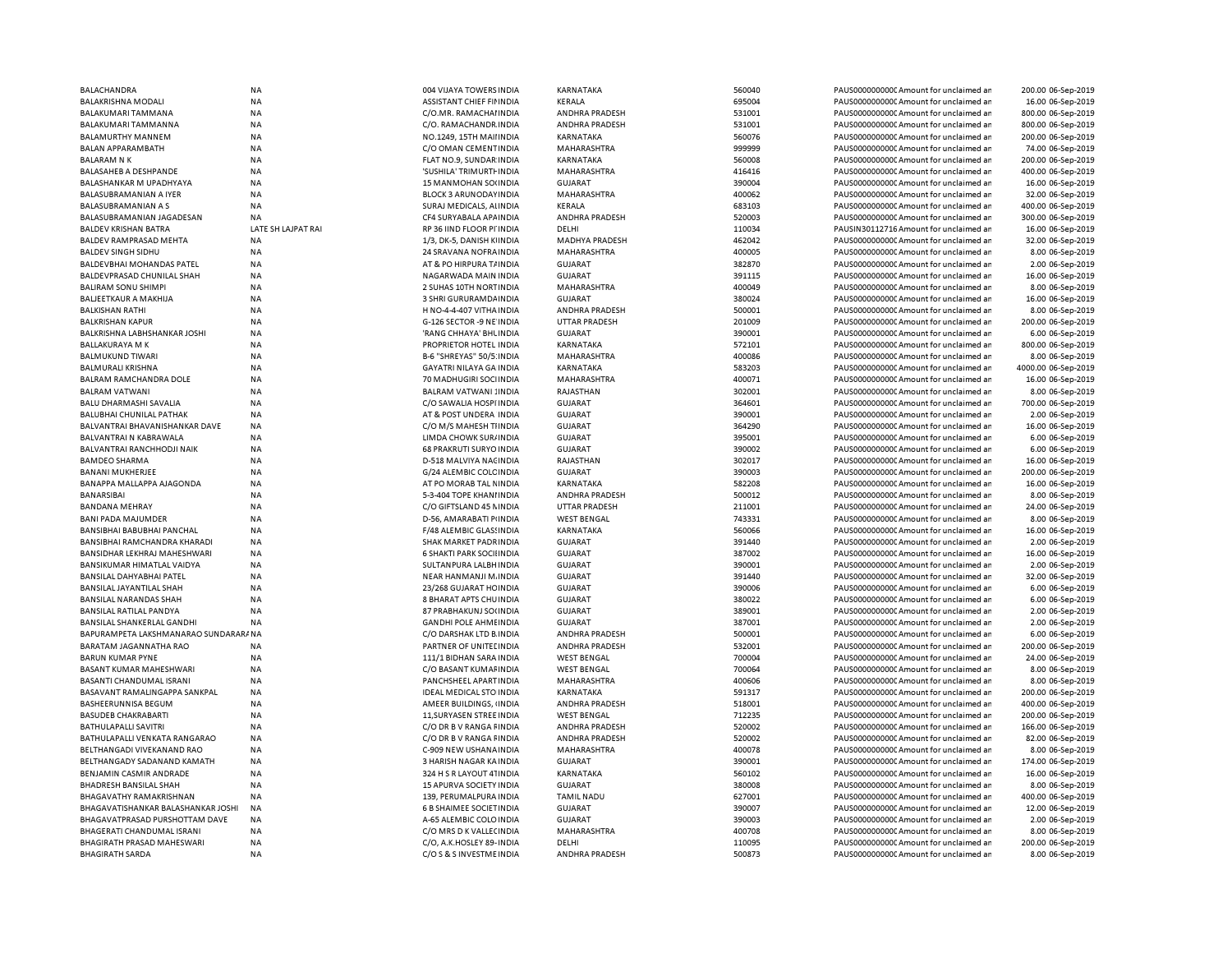| <b>BHAGRANI</b>                                            | N <sub>A</sub>            | B-521 SUDERSHAN PINDIA                            | DELHI                            | 110015           | PAUS0000000000 Amount for unclaimed ar                                           | 300.00 06-Sep-2019                   |
|------------------------------------------------------------|---------------------------|---------------------------------------------------|----------------------------------|------------------|----------------------------------------------------------------------------------|--------------------------------------|
| BHAGUBHAI RANCHHODBHAI PATEL                               | RANCHHODBHAI PATEL        | 37, NILKAMAL SOCIE INDIA                          | <b>GUJARAT</b>                   | 390002           | PAUS00000000000Amount for unclaimed ar                                           | 8.00 06-Sep-2019                     |
| BHAGVAN MULCHAND BHATIA                                    | <b>NA</b>                 | 'APSARA' APTS 1ST F INDIA                         | <b>GUJARAT</b>                   | 390001           | PAUS0000000000 Amount for unclaimed ar                                           | 2.00 06-Sep-2019                     |
| BHAGVATI MATHURDAS THAKKAR                                 | <b>NA</b>                 | 69/B OLD CHAWL R I INDIA                          | MAHARASHTRA                      | 400010           | PAUS0000000000CAmount for unclaimed ar                                           | 8.00 06-Sep-2019                     |
| <b>BHAGWAN DAS ADHIKARI</b>                                | <b>NA</b>                 | SHREE RAM TEKARI IINDIA                           | <b>MADHYA PRADESH</b>            | 458001           | PAUS0000000000 Amount for unclaimed ar                                           | 8.00 06-Sep-2019                     |
|                                                            |                           |                                                   |                                  |                  |                                                                                  |                                      |
| <b>BHAGWANMAL JAIN SK</b>                                  | <b>NA</b>                 | 120, D D URS ROAD I INDIA                         | KARNATAKA                        | 570001           | PAUS0000000000 Amount for unclaimed ar                                           | 800.00 06-Sep-2019                   |
| <b>BHAGYALAKSHMI RAVIPUDI</b>                              | <b>NA</b>                 | W/O RAVIPUDI SRIN INDIA                           | <b>ANDHRA PRADESH</b>            | 533103           | PAUS0000000000 Amount for unclaimed ar                                           | 300.00 06-Sep-2019                   |
| <b>BHAGYASHREE SHRIKANT GORE</b>                           | <b>NA</b>                 | SAPHALYA SHRI SOC INDIA                           | MAHARASHTRA                      | 421202           | PAUS0000000000 Amount for unclaimed ar                                           | 16.00 06-Sep-2019                    |
| BHAILALBHAI AM BALAL PATEL                                 | <b>NA</b>                 | <b>BANIA SHERI SOKHA INDIA</b>                    | <b>GUJARAT</b>                   | 391740           | PAUS0000000000 Amount for unclaimed ar                                           | 2.00 06-Sep-2019                     |
| BHAILALBHAI JESHANGBHAI PATEL                              | <b>NA</b>                 | YAKUTPURA PATEL SINDIA                            | <b>GUJARAT</b>                   | 390001           | PAUS0000000000 Amount for unclaimed ar                                           | 2.00 06-Sep-2019                     |
| BHAILALBHAI PRABHUDAS PATEL                                | NA                        | AT & POST ANKODIA INDIA                           | <b>GUJARAT</b>                   | 391330           | PAUS0000000000 Amount for unclaimed ar                                           | 16.00 06-Sep-2019                    |
|                                                            | <b>NA</b>                 |                                                   | <b>GUJARAT</b>                   | 392110           |                                                                                  | 10.00 06-Sep-2019                    |
| BHAILALBHAI SHANKARBHAI PATEL                              |                           | AT & PO ADVALA TA INDIA                           |                                  |                  | PAUS0000000000 Amount for unclaimed ar                                           |                                      |
| BHAILALBHAI SHANKERBHAI PATEL                              | NA                        | 13 ASOPALAV SOCIE INDIA                           | <b>GUJARAT</b>                   | 390002           | PAUS0000000000 Amount for unclaimed ar                                           | 16.00 06-Sep-2019                    |
| BHAILALBHAI SHANKERBHAI PATEL                              | NA                        | NAVIPANASARAWAI INDIA                             | <b>GUJARAT</b>                   | 391440           | PAUS0000000000CAmount for unclaimed ar                                           | 6.00 06-Sep-2019                     |
| BHALCHANDRA GOVIND KULKARNI                                | NA                        | PARAAN LIMITED DI INDIA                           | MAHARASHTRA                      | 411030           | PAUS0000000000 Amount for unclaimed ar                                           | 200.00 06-Sep-2019                   |
| BHALCHANDRA KANTILAL DAVE                                  | NA                        | MUNICIPAL QUARTE INDIA                            | <b>GUJARAT</b>                   | 390003           | PAUS00000000000Amount for unclaimed ar                                           | 2.00 06-Sep-2019                     |
| BHALCHANDRARAO CHINTAMANRAO PATWAINA                       |                           | KURUNDWAD HOUS INDIA                              | MAHARASHTRA                      | 411001           | PAUS0000000000CAmount for unclaimed ar                                           | 32.00 06-Sep-2019                    |
| BHANUBEN HARISCHANDRA PATEL                                | <b>NA</b>                 | RANCHHODJI'S TEM INDIA                            | <b>GUJARAT</b>                   | 390001           | PAUS0000000000 Amount for unclaimed ar                                           | 200.00 06-Sep-2019                   |
| BHANUMATI DHANSUKHLAL MISTRY                               | NA                        | 4/J APEX FLATS ANKUNDIA                           | <b>GUJARAT</b>                   | 380013           | PAUS0000000000 Amount for unclaimed ar                                           | 8.00 06-Sep-2019                     |
|                                                            |                           |                                                   |                                  |                  |                                                                                  |                                      |
| BHANUMATI JEKISHANDAS KAPADIA                              | <b>NA</b>                 | <b>NEW STATION ROAL INDIA</b>                     | <b>GUJARAT</b>                   | 393145           | PAUS0000000000 Amount for unclaimed ar                                           | 2.00 06-Sep-2019                     |
| BHANUMATI LAXMIKANT PARIKH                                 | NA                        | MAHADEV'S POLE K(INDIA                            | <b>GUJARAT</b>                   | 390001           | PAUS0000000000 Amount for unclaimed ar                                           | 32.00 06-Sep-2019                    |
| <b>BHANUMATI NATVERLAL BAXI</b>                            | NA                        | 9/26 DIVYANG BUILLINDIA                           | MAHARASHTRA                      | 400005           | PAUS0000000000 Amount for unclaimed ar                                           | 6.00 06-Sep-2019                     |
| BHANUMATI NIRANJAN THAKKER                                 | NA                        | JALUARA 189 MANE INDIA                            | <b>GUJARAT</b>                   | 380015           | PAUS0000000000 Amount for unclaimed ar                                           | 6.00 06-Sep-2019                     |
| BHANUMATI RAJANIKANT PATEL                                 | <b>NA</b>                 | 5 G F SHALIMAR BUI INDIA                          | <b>GUJARAT</b>                   | 390005           | PAUS0000000000 Amount for unclaimed ar                                           | 16.00 06-Sep-2019                    |
| BHANUMATIBEN BABUBHAI THAKKAR                              | <b>NA</b>                 | BHANU KUNJ VAD F/ INDIA                           | <b>GUJARAT</b>                   | 390001           | PAUS0000000000 Amount for unclaimed ar                                           | 2.00 06-Sep-2019                     |
| BHANUMATIBEN KISHORBHAI PATEL                              | <b>NA</b>                 |                                                   |                                  |                  |                                                                                  |                                      |
|                                                            |                           | 20 MA-PITRU KAUM INDIA                            | <b>GUJARAT</b>                   | 391110           | PAUS0000000000 Amount for unclaimed ar                                           | 6.00 06-Sep-2019                     |
| BHANUPRASAD PURSOTTAMDAS CHAUHAN                           | NA                        | 2765 DHALGARWAD INDIA                             | <b>GUJARAT</b>                   | 380001           | PAUS0000000000CAmount for unclaimed ar                                           | 16.00 06-Sep-2019                    |
| BHANUPRASAD SOMNATHBHAI MEHTA                              | <b>NA</b>                 | 755 BHAW'S POLE R/INDIA                           | <b>GUJARAT</b>                   | 380001           | PAUS0000000000 Amount for unclaimed ar                                           | 8.00 06-Sep-2019                     |
| <b>BHANWAR LAL KOCHAR</b>                                  | NA                        | C/O MAHENDRA BAIINDIA                             | <b>WEST BENGAL</b>               | 700071           | PAUS0000000000 Amount for unclaimed ar                                           | 32.00 06-Sep-2019                    |
| BHANWARLAL JODHRAJJI JAIN                                  | <b>NA</b>                 | 9 KALYAN-KUTIR L B INDIA                          | MAHARASHTRA                      | 400070           | PAUS0000000000 Amount for unclaimed ar                                           | 16.00 06-Sep-2019                    |
| BHARAT BALMUKUND PARIKH                                    | NA                        | C/O BALMUKUND N INDIA                             | <b>GUJARAT</b>                   | 390001           | PAUS0000000000CAmount for unclaimed ar                                           | 2.00 06-Sep-2019                     |
| <b>BHARAT BHUSHAN MOHINDRU</b>                             | <b>NA</b>                 | M/58 KALKAJI NEW IINDIA                           | DELHI                            | 110019           | PAUS0000000000 Amount for unclaimed ar                                           | 16.00 06-Sep-2019                    |
|                                                            |                           |                                                   |                                  |                  |                                                                                  |                                      |
| <b>BHARAT DESAI</b>                                        | <b>NA</b>                 | PAREKH N V JEWELL INDIA                           | MAHARASHTRA                      | 440002           | PAUS0000000000 Amount for unclaimed ar                                           | 100.00 06-Sep-2019                   |
| <b>BHARAT JARIWALA</b>                                     | <b>NA</b>                 | <b>B/44 SHREE HAREKR INDIA</b>                    | <b>GUJARAT</b>                   | 390007           | PAUS0000000000 Amount for unclaimed ar                                           | 200.00 06-Sep-2019                   |
| BHARAT KALYANJI LALAN                                      | NA                        | 105 MEHUL TOWER INDIA                             | MAHARASHTRA                      | 400101           | PAUS0000000000 Amount for unclaimed ar                                           | 8.00 06-Sep-2019                     |
| BHARAT NATVARLAL MEHTA                                     | <b>NA</b>                 | 1069 RAJAMEHTA'S INDIA                            | <b>GUJARAT</b>                   | 380001           | PAUS0000000000 Amount for unclaimed ar                                           | 8.00 06-Sep-2019                     |
| BHARATBHAI MULAJIBHAI PATEL                                | <b>NA</b>                 | C/O MULJIBHAI NAT INDIA                           | <b>GUJARAT</b>                   | 383001           | PAUS0000000000 Amount for unclaimed ar                                           | 6.00 06-Sep-2019                     |
| BHARATBHUSHAN SHYAMSOHAN VERMA                             | NA                        | C/O SUVARNA 13-A IINDIA                           | <b>GUJARAT</b>                   | 390001           | PAUS0000000000 Amount for unclaimed ar                                           | 2.00 06-Sep-2019                     |
| BHARATHI HARIHARAN                                         | NA                        |                                                   |                                  | 600005           | PAUS0000000000 Amount for unclaimed ar                                           |                                      |
|                                                            |                           | 30 SINGARACHARI S'INDIA                           | TAMIL NADU                       |                  |                                                                                  | 82.00 06-Sep-2019                    |
| BHARATHI HARIHARAN                                         | NA                        | 30, SINGARACHARI SINDIA                           | <b>TAMIL NADU</b>                | 600005           | PAUS0000000000 Amount for unclaimed ar                                           | 400.00 06-Sep-2019                   |
| <b>BHARATHY B RAJ</b>                                      | NA                        | NO 202 II-FLOOR JS INDIA                          | KARNATAKA                        | 570004           | PAUS0000000000CAmount for unclaimed ar                                           | 200.00 06-Sep-2019                   |
| BHARATI PRAVIN MEHTA                                       | <b>NA</b>                 | 31/33 DR DESHMUK INDIA                            | MAHARASHTRA                      | 400004           | PAUS0000000000CAmount for unclaimed ar                                           | 8.00 06-Sep-2019                     |
| BHARATKUMAR CHINUBHAI PATEL                                | NA                        | 9-A PALLAV TENAMI INDIA                           | <b>GUJARAT</b>                   | 382325           | PAUS00000000000Amount for unclaimed ar                                           | 16.00 06-Sep-2019                    |
| BHARATKUMAR MAGANLAL PAREKH                                | <b>NA</b>                 | B/2/24, MARAYANKI INDIA                           | <b>GUJARAT</b>                   | 392015           | PAUS0000000000CAmount for unclaimed ar                                           | 2.00 06-Sep-2019                     |
| BHARATKUMAR PURSHOTTAMBHAI BALAR                           | NA                        | C/O VIKAS AGRO SEE INDIA                          | <b>GUJARAT</b>                   | 364601           | PAUS0000000000C Amount for unclaimed ar                                          | 16.00 06-Sep-2019                    |
| BHARATKUMAR SHANKERLAL SHAH                                | <b>NA</b>                 | B/5 ASHIRWAD SOCI INDIA                           | <b>GUJARAT</b>                   | 390022           | PAUS0000000000 Amount for unclaimed ar                                           | 2.00 06-Sep-2019                     |
|                                                            |                           |                                                   |                                  |                  |                                                                                  |                                      |
| BHARATKUMAR THAKORDAS MANJRAWALA                           | <b>NA</b>                 | 3/83 PARE-H STREET INDIA                          | <b>GUJARAT</b>                   | 395005           | PAUS0000000000 Amount for unclaimed ar                                           | 8.00 06-Sep-2019                     |
| <b>BHARTI DILIP PATEL</b>                                  | <b>NA</b>                 | 19, PARISHRAM SOC INDIA                           | <b>GUJARAT</b>                   | 390023           | PAUS0000000000 Amount for unclaimed ar                                           | 50.00 06-Sep-2019                    |
| BHARTI NANCHAND SHAH                                       | <b>NA</b>                 | <b>B NO 22A GROUND HNDIA</b>                      | <b>GUJARAT</b>                   | 380005           | PAUS0000000000CAmount for unclaimed ar                                           | 8.00 06-Sep-2019                     |
| BHARTIBEN ATULBHAI PATEL                                   | ATULBHAI MUKUNDBHAI PATEL | "GURUKRUPA" NANHNDIA                              | <b>GUJARAT</b>                   | 387001           | PAUSIN30063620 Amount for unclaimed ar                                           | 16.00 06-Sep-2019                    |
| <b>BHARTIBEN KANTIBHAI DESAI</b>                           | <b>NA</b>                 | JASHWANTI SADAN INDIA                             | <b>GUJARAT</b>                   | 390001           | PAUS0000000000 Amount for unclaimed ar                                           | 16.00 06-Sep-2019                    |
| <b>BHASKAR ADIGA</b>                                       | <b>NA</b>                 | HOTEL RAGHAVEND INDIA                             | KARNATAKA                        | 560034           | PAUS0000000000 Amount for unclaimed ar                                           | 20.00 06-Sep-2019                    |
|                                                            | <b>NA</b>                 |                                                   |                                  |                  |                                                                                  |                                      |
| <b>BHASKAR BRAHMBHATT</b>                                  |                           | 12 KASHIVISHVANA1INDIA                            | <b>GUJARAT</b>                   | 390011           | PAUS0000000000 Amount for unclaimed ar                                           | 2.00 06-Sep-2019                     |
| BHASKAR MULJIBHAI SHAH                                     | <b>NA</b>                 | MEHTA POLE DANI'S INDIA                           | <b>GUJARAT</b>                   | 390006           | PAUS0000000000 Amount for unclaimed ar                                           | 32.00 06-Sep-2019                    |
| <b>BHASKAR RAO JAGATHA</b>                                 | <b>NA</b>                 | 59-1-15 P&T COLON' INDIA                          | ANDHRA PRADESH                   | 533105           | PAUS0000000000 Amount for unclaimed ar                                           | 600.00 06-Sep-2019                   |
| BHASKARRAI BALWANTRAI DESAI                                | <b>NA</b>                 | OPP KANYASHALA TIINDIA                            | <b>GUJARAT</b>                   | 396360           | PAUS00000000000Amount for unclaimed ar                                           | 6.00 06-Sep-2019                     |
| BHASKARRAO RAMCHANDRARAO MANEPATIL NA                      |                           | RAM NIWAS BUNGLINDIA                              | <b>GUJARAT</b>                   | 390001           | PAUS0000000000 Amount for unclaimed ar                                           | 12.00 06-Sep-2019                    |
| BHASKER LAXMANRAO VAIDYA                                   | <b>NA</b>                 | PAGEDAR WADA BH INDIA                             | <b>GUJARAT</b>                   | 390001           | PAUS0000000000C Amount for unclaimed ar                                          | 2.00 06-Sep-2019                     |
| BHASKERRAO RAMCHANDRARAO MANEPATIL NA                      |                           | 'RAM NIVAS' SHAHB INDIA                           | <b>GUJARAT</b>                   | 390001           | PAUS0000000000 Amount for unclaimed ar                                           | 12.00 06-Sep-2019                    |
|                                                            | <b>NA</b>                 |                                                   |                                  |                  |                                                                                  |                                      |
| <b>BHAVIK DHRUV</b>                                        |                           | 1ST DR GOR'S BUILD INDIA                          | MAHARASHTRA                      | 400080           | PAUS0000000000 Amount for unclaimed ar                                           | 200.00 06-Sep-2019                   |
|                                                            |                           |                                                   |                                  |                  |                                                                                  |                                      |
| BHAVNA AJAY SHAH                                           | <b>NA</b>                 | 10 MATRU SMRUTI : INDIA                           | MAHARASHTRA                      | 400057           | PAUS0000000000 Amount for unclaimed ar                                           | 8.00 06-Sep-2019                     |
| <b>BHAVNA DWIJEN DESAI</b>                                 | <b>NA</b>                 | 28 ALKAPURI BAROD INDIA                           | <b>GUJARAT</b>                   | 390005           | PAUS0000000000 Amount for unclaimed ar                                           | 32.00 06-Sep-2019                    |
| BHAVNA RASIKLAL SHAH                                       | <b>NA</b>                 | 3, MURLIDHAR-II, C.(INDIA                         | <b>GUJARAT</b>                   | 380009           | PAUS0000000000 Amount for unclaimed ar                                           | 16.00 06-Sep-2019                    |
| BHAVNABEN CHANDULAL GALA                                   | NA                        | C/O R P SHROFF & S(INDIA                          | MAHARASHTRA                      | 400023           | PAUS0000000000 Amount for unclaimed ar                                           | 24.00 06-Sep-2019                    |
|                                                            |                           |                                                   |                                  |                  |                                                                                  |                                      |
| BHAWANJI K CHHEDA                                          | <b>NA</b>                 | BHAVI SHILPI INDUS INDIA                          | MAHARASHTRA                      | 400099           | PAUS0000000000 Amount for unclaimed ar                                           | 32.00 06-Sep-2019                    |
| BHIKANRAO KRISHNARAO SHITOLE<br>BHIKHABHAI CHHOTABHAI RANA | NA<br>NA                  | SADI MISTRY COLON INDIA<br>SUNDER BAZAR SOK INDIA | <b>GUJARAT</b><br><b>GUJARAT</b> | 390017<br>391745 | PAUS0000000000CAmount for unclaimed ar<br>PAUS0000000000 Amount for unclaimed ar | 6.00 06-Sep-2019<br>2.00 06-Sep-2019 |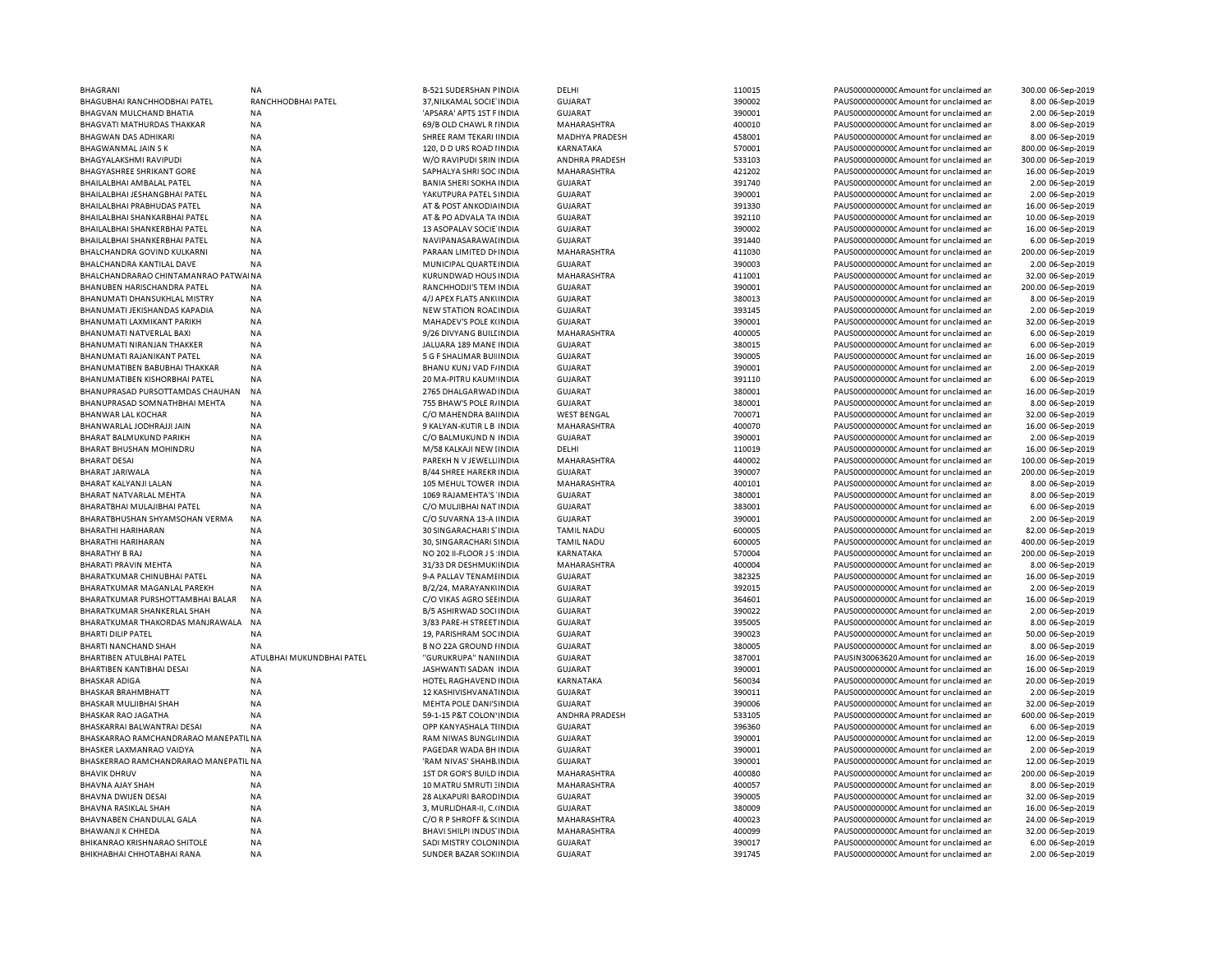| BHIKHABHAI MULJIBHAI THAKKAR                       | <b>NA</b>              | 103 VIJAY NAGAR GUNDIA                            | <b>GUJARAT</b>          | 390016           | PAUS0000000000 Amount for unclaimed ar                                           | 32.00 06-Sep-2019                     |
|----------------------------------------------------|------------------------|---------------------------------------------------|-------------------------|------------------|----------------------------------------------------------------------------------|---------------------------------------|
| BHIKHABHAI NARANBHAI MISTRY                        | <b>NA</b>              | 13 ADHUNIK SOCIET INDIA                           | <b>GUJARAT</b>          | 391740           | PAUS0000000000 Amount for unclaimed ar                                           | 2.00 06-Sep-2019                      |
| BHIKHABHAI PRABHUDAS NAI                           | <b>NA</b>              | <b>B-9 DAHIBA NAGAR INDIA</b>                     | <b>GUJARAT</b>          | 390016           | PAUS0000000000 Amount for unclaimed ar                                           | 2.00 06-Sep-2019                      |
| BHIKU BABU BANDVE                                  | <b>NA</b>              | C/O A C W CO LTD L/ INDIA                         | MAHARASHTRA             | 400001           | PAUS0000000000 Amount for unclaimed ar                                           | 6.00 06-Sep-2019                      |
| <b>BHIM SAIN GROVER</b>                            | <b>NA</b>              | FLAT NO 20 STAR AP INDIA                          | DELHI                   | 110085           | PAUS0000000000 Amount for unclaimed ar                                           | 8.00 06-Sep-2019                      |
| BHIMARADDI RANGARADDI YAVAGAL                      | <b>NA</b>              | C/O KRISHNA AGEN(INDIA                            | KARNATAKA               | 582208           | PAUS0000000000CAmount for unclaimed ar                                           | 32.00 06-Sep-2019                     |
| <b>BHIMSEN MAHADEV HONEKARI</b>                    | NA                     | VASANT RAO NAIK CINDIA                            | MAHARASHTRA             | 400612           | PAUS0000000000 Amount for unclaimed ar                                           | 66.00 06-Sep-2019                     |
| <b>BHOGILAL CHHOTABHAI PATEL</b>                   | NA                     | F-255 ALEMBIC COL(INDIA                           | <b>GUJARAT</b>          | 390003           | PAUS0000000000 Amount for unclaimed ar                                           | 2.00 06-Sep-2019                      |
| BHOGILAL SAKHARCHAND GANDHI                        | NA                     | KUVERJI DEVSHI CH/ INDIA                          | MAHARASHTRA             | 400028           | PAUS0000000000 Amount for unclaimed ar                                           | 8.00 06-Sep-2019                      |
| <b>BHOGILAL VALJIBHAI MISTRY</b>                   | <b>NA</b>              | VISHWAKARMA ENCINDIA                              | GUJARAT                 | 382315           | PAUS0000000000 Amount for unclaimed ar                                           | 6.00 06-Sep-2019                      |
| BHOLURAM RAMJI PAWAR                               | <b>NA</b>              | OPP INDIAN OVERSE INDIA                           | <b>GUJARAT</b>          | 390006           | PAUS0000000000 Amount for unclaimed ar                                           | 2.00 06-Sep-2019                      |
| BHRANTI HARSHADRAY CHHAYA                          | <b>NA</b>              | C/O H M CHHAYA B- INDIA                           | MAHARASHTRA             | 400054           | PAUS0000000000 Amount for unclaimed ar                                           | 2.00 06-Sep-2019                      |
| BHUPATRAI GHELABHAI VASHI                          | <b>NA</b>              | LIMDA CHOWK POSTINDIA                             | <b>GUJARAT</b>          | 396360           | PAUS0000000000 Amount for unclaimed ar                                           | 6.00 06-Sep-2019                      |
| <b>BHUPENDRA D THAKER</b>                          | <b>NA</b>              | <b>B-21 RAGDUPLEX NEINDIA</b>                     | <b>GUJARAT</b>          | 390007           | PAUS0000000000 Amount for unclaimed ar                                           | 8.00 06-Sep-2019                      |
| BHUPENDRA HIMATLAL SANGHAVI                        | <b>NA</b>              | 9 ADUKIA APARTME INDIA                            | MAHARASHTRA             | 400067           | PAUS0000000000 Amount for unclaimed ar                                           | 16.00 06-Sep-2019                     |
| BHUPENDRA UMEDBHAI AMIN                            | <b>NA</b>              | <b>44 URMI ALKAPURI EINDIA</b>                    | <b>GUJARAT</b>          | 390005           | PAUS0000000000 Amount for unclaimed ar                                           | 2.00 06-Sep-2019                      |
| BHUPENDRABHAI CHANDULAL SURATI                     | NA                     | 2649 JUMMA MASJI INDIA                            | <b>GUJARAT</b>          | 380001           | PAUS0000000000C Amount for unclaimed ar                                          | 16.00 06-Sep-2019                     |
| BHUPENDRABHAI DESAIBHAI PATEL                      | NA                     | DHAMANIYA KAMP/INDIA                              | <b>GUJARAT</b>          | 383325           | PAUS0000000000 Amount for unclaimed ar                                           | 2.00 06-Sep-2019                      |
| BHUPESH KRISHNALAL DESAI                           | <b>NA</b>              | 167 CHANDRAPRABI INDIA                            | GUJARAT                 | 390001           | PAUS0000000000C Amount for unclaimed ar                                          | 32.00 06-Sep-2019                     |
| BIJAN KUMAR BHATTACHARYA                           | <b>NA</b>              | P 269 CIT ROAD SCH INDIA                          | <b>WEST BENGAL</b>      | 700010           | PAUS0000000000 Amount for unclaimed ar                                           | 600.00 06-Sep-2019                    |
| <b>BIKASH BANERJEE</b>                             | NA                     | <b>62 MOORE AVENUE INDIA</b>                      | <b>WEST BENGAL</b>      | 700040           |                                                                                  | 300.00 06-Sep-2019                    |
|                                                    |                        |                                                   |                         |                  | PAUS0000000000C Amount for unclaimed ar                                          |                                       |
| <b>BIMAL BHAGUBHAI SHAH</b><br>BIMAL CHAND DHANDIA | <b>NA</b><br><b>NA</b> | C/O M/S DALIA PATEINDIA<br>C/O DHANDIA JEWE INDIA | <b>GUJARAT</b><br>DELHI | 390017<br>110001 | PAUS0000000000 Amount for unclaimed ar<br>PAUS0000000000CAmount for unclaimed ar | 8.00 06-Sep-2019<br>16.00 06-Sep-2019 |
|                                                    |                        |                                                   |                         |                  |                                                                                  |                                       |
| <b>BIMAL KUMAR GUPTA</b>                           | <b>NA</b>              | J-7/44 RAJOURI GAR INDIA                          | DELHI                   | 110027           | PAUS0000000000 Amount for unclaimed ar                                           | 8.00 06-Sep-2019                      |
| <b>BIMLA DEVI</b>                                  | NA                     | C/O M/S BABOO RAI INDIA                           | DELHI                   | 110006           | PAUS0000000000 Amount for unclaimed ar                                           | 16.00 06-Sep-2019                     |
| <b>BINA HASTIPAL JHAVERI</b>                       | <b>NA</b>              | 208 SHANTINATHJI JINDIA                           | MAHARASHTRA             | 400003           | PAUS0000000000CAmount for unclaimed ar                                           | 16.00 06-Sep-2019                     |
| BINA KALIDAS MISTRY MF G KALIDAS MI                | <b>NA</b>              | <b>SHREE RAM NIWAS : INDIA</b>                    | <b>GUJARAT</b>          | 380008           | PAUS0000000000CAmount for unclaimed ar                                           | 32.00 06-Sep-2019                     |
| <b>BINDRABAN ARORA</b>                             | <b>NA</b>              | KOTHI NO HP-46 MAINDIA                            | DELHI                   | 110034           | PAUS0000000000CAmount for unclaimed ar                                           | 8.00 06-Sep-2019                      |
| <b>BINOD KUMAR TEKRIWAL</b>                        | <b>NA</b>              | C/O RAJA ENTERPISE INDIA                          | <b>WEST BENGAL</b>      | 713347           | PAUS0000000000 Amount for unclaimed ar                                           | 8.00 06-Sep-2019                      |
| <b>BIPIN C SHAH</b>                                | <b>NA</b>              | 50 KRISHNA NIVAS NINDIA                           | MAHARASHTRA             | 400004           | PAUS0000000000C Amount for unclaimed ar                                          | 8.00 06-Sep-2019                      |
| <b>BIPIN KUMAR</b>                                 | <b>NA</b>              | M/S SHOP PLANNIN INDIA                            | <b>MAHARASHTRA</b>      | 400072           | PAUS0000000000 Amount for unclaimed ar                                           | 66.00 06-Sep-2019                     |
| <b>BIPIN PRAGJI TOPRANI</b>                        | <b>NA</b>              | PRATAPKUNJ BLOCK INDIA                            | <b>GUJARAT</b>          | 390001           | PAUS0000000000C Amount for unclaimed ar                                          | 2.00 06-Sep-2019                      |
| <b>BIPINBHAI CHUNIBHAI PATEL</b>                   | <b>NA</b>              | P O MALAV TAL KAL(INDIA                           | <b>GUJARAT</b>          | 389330           | PAUS0000000000 Amount for unclaimed ar                                           | 6.00 06-Sep-2019                      |
| BIPINBHAI JAYANTIBHAI PATEL                        | <b>NA</b>              | C K 51/4 RAJA DARA' INDIA                         | <b>UTTAR PRADESH</b>    | 221001           | PAUS0000000000C Amount for unclaimed ar                                          | 6.00 06-Sep-2019                      |
| BIPINCHAND SHANKARLAL GANDHI                       | <b>NA</b>              | HARI BHAKTI'S POLE INDIA                          | <b>GUJARAT</b>          | 380001           | PAUS0000000000 Amount for unclaimed ar                                           | 16.00 06-Sep-2019                     |
| BIPINCHANDRA CHHOTALAL KOTHARI                     | <b>NA</b>              | 507/A, RAMSHYAM INDIA                             | MAHARASHTRA             | 400064           | PAUS0000000000 Amount for unclaimed ar                                           | 16.00 06-Sep-2019                     |
| BIPINCHANDRA CHIMANLAL KHATRI                      | NA                     | BAJWADA BHOIWAL INDIA                             | <b>GUJARAT</b>          | 390001           | PAUS0000000000 Amount for unclaimed ar                                           | 16.00 06-Sep-2019                     |
| BIPINCHANDRA JEKISANDAS NARIELWALA                 | <b>NA</b>              | 276 VADGADI MUM INDIA                             | MAHARASHTRA             | 400003           | PAUS0000000000 Amount for unclaimed ar                                           | 16.00 06-Sep-2019                     |
| BIPINCHANDRA RAMANLAL SHETH                        | NA                     | <b>GUJARAT HOUSING ! INDIA</b>                    | <b>GUJARAT</b>          | 390006           | PAUS0000000000 Amount for unclaimed ar                                           | 16.00 06-Sep-2019                     |
| BIPINCHANDRA RATILAL PURANI                        | <b>NA</b>              | OLD RAMJI MANDIR INDIA                            | <b>GUJARAT</b>          | 388001           | PAUS0000000000CAmount for unclaimed ar                                           | 2.00 06-Sep-2019                      |
| BIPINCHANDRA VITHALBHAI PATEL                      | <b>NA</b>              | <b>RADHA KRISHNA'S PINDIA</b>                     | <b>GUJARAT</b>          | 390001           | PAUS0000000000 Amount for unclaimed ar                                           | 40.00 06-Sep-2019                     |
| <b>BIRENDRA KUMAR TYAGI</b>                        | <b>NA</b>              | A G VIDYASAGAR & (INDIA                           | DELHI                   | 110002           | PAUS0000000000 Amount for unclaimed ar                                           | 8.00 06-Sep-2019                      |
| BISHWA NATH BANERJEE                               | <b>NA</b>              | H I G FLAT NO 3/6 N/ INDIA                        | <b>UTTAR PRADESH</b>    | 221001           | PAUS0000000000 Amount for unclaimed ar                                           | 16.00 06-Sep-2019                     |
| <b>BISHWANATH BANERJEE</b>                         | <b>NA</b>              | HIG FLAT NO 3/6 N/INDIA                           | <b>UTTAR PRADESH</b>    | 221005           | PAUS0000000000CAmount for unclaimed an                                           | 200.00 06-Sep-2019                    |
| BISMILLA NIVAJKHAN PATHAN                          | <b>NA</b>              | NAVAYARD NEAR BLINDIA                             | <b>GUJARAT</b>          | 390002           | PAUS0000000000 Amount for unclaimed ar                                           | 2.00 06-Sep-2019                      |
| <b>BISWAS SUSHIL KUMAR</b>                         | <b>NA</b>              | <b>152 DIAMOND PARKINDIA</b>                      | <b>WEST BENGAL</b>      | 700104           | PAUS0000000000 Amount for unclaimed ar                                           | 200.00 06-Sep-2019                    |
| <b>BOLLAM SIVAPRASAD</b>                           | <b>NA</b>              | C/O. M/S. SUNIL ENTINDIA                          | ANDHRA PRADESH          | 506002           | PAUS0000000000 Amount for unclaimed ar                                           | 1600.00 06-Sep-2019                   |
| BRAHM SARUP AHUJA                                  | <b>NA</b>              | SUPERINTENDING EIINDIA                            | <b>HARYANA</b>          | 132105           | PAUS0000000000 Amount for unclaimed ar                                           | 32.00 06-Sep-2019                     |
| BRAHMAJEE RAO JANAPAMALA                           | <b>NA</b>              | CHANDRA MEDL.ST(INDIA                             | ANDHRA PRADESH          | 523155           | PAUS0000000000 Amount for unclaimed ar                                           | 400.00 06-Sep-2019                    |
| <b>BRIJ MAHAJAN</b>                                | <b>NA</b>              | QR NO 1100 SECTOR INDIA                           | DELHI                   | 110022           | PAUS0000000000 Amount for unclaimed ar                                           | 8.00 06-Sep-2019                      |
| BRIJ MOHAN CHATRATH                                | NA                     | A-201, NEW FRIEND: INDIA                          | DELHI                   | 110065           | PAUS0000000000 Amount for unclaimed ar                                           | 24.00 06-Sep-2019                     |
| BRIJESH KUMAR AGRAWAL                              | <b>NA</b>              | 144/III/I BHEL HARD' INDIA                        | UTTARAKHAND             | 249403           | PAUS0000000000 Amount for unclaimed ar                                           | 32.00 06-Sep-2019                     |
| <b>BRIJESH MAHESHWARI</b>                          | <b>NA</b>              | J 12/8 KABIR CHAVR INDIA                          | <b>UTTAR PRADESH</b>    | 221001           | PAUSIN30112715 Amount for unclaimed ar                                           | 24.00 06-Sep-2019                     |
| BUDHABHAI UKABHAI PARMAR                           | <b>NA</b>              | <b>BAJWA DIST BAROD, INDIA</b>                    | <b>GUJARAT</b>          | 391310           | PAUS0000000000 Amount for unclaimed ar                                           | 2.00 06-Sep-2019                      |
| <b>BUDHALAL C SHAH</b>                             | <b>NA</b>              | C/O POPATLAL K SH/ INDIA                          | <b>GUJARAT</b>          | 380001           | PAUS00000000000 Amount for unclaimed ar                                          | 16.00 06-Sep-2019                     |
|                                                    |                        |                                                   |                         |                  |                                                                                  |                                       |
| BULAKHIDAS POPATLAL RASANIA<br>C A NIZAR AHAMED    | <b>NA</b><br><b>NA</b> | 15 CHANLAOLE MANINDIA                             | <b>GUJARAT</b>          | 380001           | PAUS0000000000 Amount for unclaimed ar                                           | 16.00 06-Sep-2019                     |
|                                                    |                        | VNITEO BANK OF INIINDIA                           | KERALA                  | 682018           | PAUS00000000000 Amount for unclaimed ar                                          | 20.00 06-Sep-2019                     |
| C B SHAKUNTALA BAI                                 | <b>NA</b>              | K-24 12TH CROSS I B INDIA                         | KARNATAKA               | 560010           | PAUS0000000000 Amount for unclaimed ar                                           | 32.00 06-Sep-2019                     |
| C G SASIKUMAR                                      | <b>NA</b>              | JAYA NIVAS KADAKK INDIA                           | KERALA                  | 688529           | PAUS0000000000 Amount for unclaimed ar                                           | 400.00 06-Sep-2019                    |
| C KRISHNA RAO                                      | NA                     | "SRI KRISHNA NILAY, INDIA                         | KARNATAKA               | 560085           | PAUS0000000000 Amount for unclaimed ar                                           | 8.00 06-Sep-2019                      |
| C L MAHADEVAN                                      | <b>NA</b>              | L-12 ANNA NAGAR CINDIA                            | <b>TAMIL NADU</b>       | 600102           | PAUS0000000000 Amount for unclaimed ar                                           | 8.00 06-Sep-2019                      |
| C M BALAJI                                         | <b>NA</b>              | C/O E C I L B/H TOWINDIA                          | GUJARAT                 | 380006           | PAUS0000000000C Amount for unclaimed ar                                          | 300.00 06-Sep-2019                    |
| C P RAVINDER                                       | NA                     | 25-B/4 EAST MARRE INDIA                           | ANDHRA PRADESH          | 500026           | PAUS0000000000 Amount for unclaimed ar                                           | 2.00 06-Sep-2019                      |
| C S GURUMURTHY                                     | NA                     | PROPRITOR MAHEN INDIA                             | <b>KARNATAKA</b>        | 577101           | PAUS0000000000 Amount for unclaimed ar                                           | 8.00 06-Sep-2019                      |
| C S VENKATARAMAN                                   | <b>NA</b>              | ACCOUNTS DEPT CHINDIA                             | <b>TAMIL NADU</b>       | 600019           | PAUS0000000000 Amount for unclaimed ar                                           | 8.00 06-Sep-2019                      |
| C SRINIVASAN                                       | <b>NA</b>              | NO-69 BLOCK MASZI INDIA                           | ANDHRA PRADESH          | 520015           | PAUS0000000000CAmount for unclaimed ar                                           | 6.00 06-Sep-2019                      |
| C SRINIVASAN                                       | <b>NA</b>              | 667, UPSTAIRS, NASI INDIA                         | <b>TAMIL NADU</b>       | 638011           | PAUS0000000000 Amount for unclaimed ar                                           | 200.00 06-Sep-2019                    |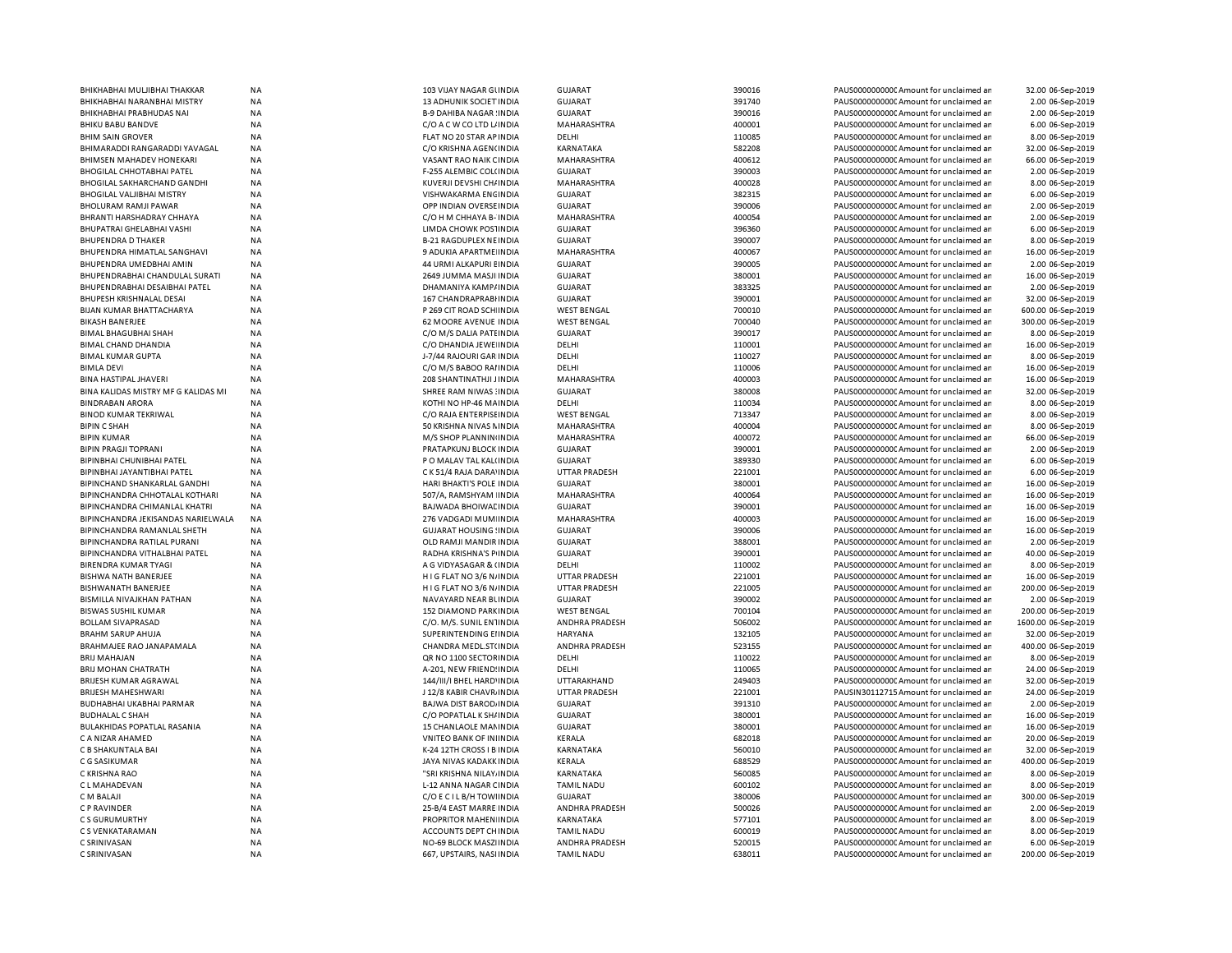| C V ANANTHA NARAYANAN                                     | <b>NA</b>              | <b>21 NATTU SUBBARO INDIA</b>                     | <b>TAMIL NADU</b>         | 600004           | PAUS0000000000 Amount for unclaimed ar                                           | 6.00 06-Sep-2019                       |
|-----------------------------------------------------------|------------------------|---------------------------------------------------|---------------------------|------------------|----------------------------------------------------------------------------------|----------------------------------------|
| C V SUBA RAO                                              | <b>NA</b>              | <b>BSSCUREST HOUS INDIA</b>                       | <b>BIHAR</b>              | 800016           | PAUS0000000000 Amount for unclaimed ar                                           | 200.00 06-Sep-2019                     |
| CARALINE JOSEPH CARVALHO                                  | <b>NA</b>              | C/O MR MUSTAFA S INDIA                            | MAHARASHTRA               | 400008           | PAUS0000000000 Amount for unclaimed ar                                           | 18.00 06-Sep-2019                      |
| <b>CECILY ZACHARIAS</b>                                   | <b>NA</b>              | VADAKETHACKAL KCINDIA                             | KERALA                    | 686039           | PAUS0000000000CAmount for unclaimed an                                           | 16.00 06-Sep-2019                      |
| CH V N PRASAD                                             | ΝA                     | SALES OFFICER, HYD INDIA                          | ANDHRA PRADESH            | 520010           | PAUS0000000000 Amount for unclaimed ar                                           | 200.00 06-Sep-2019                     |
| CHAITANYA P HUPRIKAR                                      | <b>NA</b>              | FLAT NO.8 'C' BUILDI INDIA                        | MAHARASHTRA               | 411021           | PAUS0000000000CAmount for unclaimed ar                                           | 200.00 06-Sep-2019                     |
| CHALAPATHIRAO APPICONDA                                   | ΝA                     | C/O SHRI A L RAO D I INDIA                        | ANDHRA PRADESH            | 530016           | PAUS00000000000Amount for unclaimed ar                                           | 2.00 06-Sep-2019                       |
| CHALLA SURYANARAYANA REDDY                                | <b>NA</b>              | M/S DARSHAK LIMIT INDIA                           | ANDHRA PRADESH            | 520003           | PAUS0000000000CAmount for unclaimed ar                                           | 10.00 06-Sep-2019                      |
| CHAMANLAL MANILAL PAREKH                                  | <b>NA</b>              | KUVERJI DEVSHI CH/ INDIA                          | MAHARASHTRA               | 400028           | PAUS0000000000CAmount for unclaimed ar                                           | 8.00 06-Sep-2019                       |
| CHAMPABEN CHANDULAL SHAH                                  | <b>NA</b>              | <b>B/10 SHREENATH CCINDIA</b>                     | <b>GUJARAT</b>            | 390007           | PAUS0000000000 Amount for unclaimed ar                                           | 16.00 06-Sep-2019                      |
|                                                           |                        |                                                   |                           |                  |                                                                                  |                                        |
| CHAMPABEN NATWARLAL BAJRANG                               | <b>NA</b>              | 6/2098 RAMPURA MINDIA                             | <b>GUJARAT</b>            | 395003           | PAUS0000000000 Amount for unclaimed ar                                           | 32.00 06-Sep-2019                      |
| <b>CHAMPABEN P SHETH</b>                                  | <b>NA</b>              | 78/653 PUSHPAK AP INDIA                           | <b>GUJARAT</b>            | 380013           | PAUS0000000000CAmount for unclaimed ar                                           | 8.00 06-Sep-2019                       |
| CHAMPAKLAL CHHAGANLAL SHAH                                | <b>NA</b>              | P O BUHARI VIA MAI INDIA                          | <b>GUJARAT</b>            | 394630           | PAUS0000000000 Amount for unclaimed ar                                           | 16.00 06-Sep-2019                      |
| CHAMPAKLAL MULCHAND MANIAR                                | <b>NA</b>              | KANSARA POLE VISNINDIA                            | <b>GUJARAT</b>            | 384315           | PAUS0000000000CAmount for unclaimed ar                                           | 6.00 06-Sep-2019                       |
| CHANCHAL                                                  | <b>NA</b>              | C/O PROF J L PAHW/ INDIA                          | KARNATAKA                 | 560065           | PAUS0000000000 Amount for unclaimed ar                                           | 16.00 06-Sep-2019                      |
| CHANCHAL TRAMBAKLAL SHAH                                  | <b>NA</b>              | C/O T J SHAH & BRO: INDIA                         | MAHARASHTRA               | 400002           | PAUS0000000000CAmount for unclaimed ar                                           | 8.00 06-Sep-2019                       |
| <b>CHAND RANI KHANNA</b>                                  | <b>NA</b>              | 1078 BEQUN BAGH FINDIA                            | <b>UTTAR PRADESH</b>      | 250001           | PAUS0000000000CAmount for unclaimed ar                                           | 16.00 06-Sep-2019                      |
| CHANDANMAL AGARWALA                                       | <b>NA</b>              | 13 PRAFULLA SARKA INDIA                           | <b>WEST BENGAL</b>        | 700072           | PAUS0000000000 Amount for unclaimed ar                                           | 8.00 06-Sep-2019                       |
| CHANDER DUGGAL                                            | <b>NA</b>              | H-42 SOUTH EXTENS INDIA                           | DELHI                     | 110049           | PAUS0000000000 Amount for unclaimed ar                                           | 8.00 06-Sep-2019                       |
| <b>CHANDER KANTA</b>                                      | <b>NA</b>              | HOUSE NO 29 POCKLINDIA                            | DELHI                     | 110085           | PAUS0000000000 Amount for unclaimed ar                                           | 8.00 06-Sep-2019                       |
| <b>CHANDER KANTA</b>                                      | <b>NA</b>              | T-408/4 AHATA KIDA INDIA                          | DELHI                     | 110006           | PAUS0000000000 Amount for unclaimed ar                                           | 8.00 06-Sep-2019                       |
| CHANDER KANTA JAIN                                        | <b>NA</b>              | 191/192 DOUBLE ST(INDIA                           | DELHI                     | 110032           | PAUS0000000000 Amount for unclaimed ar                                           | 8.00 06-Sep-2019                       |
| <b>CHANDER KUMAR TANDON</b>                               | <b>NA</b>              | C-201 PRINCE APARTINDIA                           | DELHI                     | 110092           | PAUS0000000000 Amount for unclaimed ar                                           | 200.00 06-Sep-2019                     |
|                                                           |                        |                                                   |                           |                  |                                                                                  |                                        |
| CHANDRA MOHAN AGARWAL                                     | <b>NA</b>              | CK 7/103 SIDHESHW INDIA                           | <b>UTTAR PRADESH</b>      | 221001           | PAUS0000000000 Amount for unclaimed ar                                           | 16.00 06-Sep-2019                      |
| <b>CHANDRA RAO M</b>                                      | <b>MADHAVA RAO</b>     | 12/303 KOCHI CORPINDIA                            | KERALA                    | 682002           | PAUSIN30023911 Amount for unclaimed ar                                           | 80.00 06-Sep-2019                      |
| <b>CHANDRA SHEKHAR</b>                                    | <b>NA</b>              | 95 SFS RAJOURI APA INDIA                          | DELHI                     | 110064           | PAUS0000000000 Amount for unclaimed ar                                           | 8.00 06-Sep-2019                       |
| CHANDRAHAS CHIMANLAL DESAI                                | <b>NA</b>              | 5 ASHWIN SOCIETY I INDIA                          | <b>GUJARAT</b>            | 380007           | PAUS0000000000CAmount for unclaimed ar                                           | 6.00 06-Sep-2019                       |
| CHANDRAKALA PRANLAL MODY                                  | ΝA                     | 27 NUTAN NAGAR S'INDIA                            | GUJARAT                   | 360001           | PAUS0000000000 Amount for unclaimed ar                                           | 8.00 06-Sep-2019                       |
| CHANDRAKANT CHUNILAL CHOKSHI                              | <b>NA</b>              | NEAR SHETHJINI HA' INDIA                          | <b>GUJARAT</b>            | 390006           | PAUS0000000000CAmount for unclaimed ar                                           | 16.00 06-Sep-2019                      |
| CHANDRAKANT CHUNILAL CHOKSHI                              | <b>NA</b>              | NEAR SHETHJI HAVE INDIA                           | <b>GUJARAT</b>            | 390006           | PAUS0000000000C Amount for unclaimed ar                                          | 6.00 06-Sep-2019                       |
| CHANDRAKANT MULJIBHAI PATEL                               | <b>NA</b>              | 11 KAUMUDI SOCIETINDIA                            | <b>GUJARAT</b>            | 391110           | PAUS0000000000CAmount for unclaimed ar                                           | 50.00 06-Sep-2019                      |
| CHANDRAKANT PRANLAL SHAH                                  | <b>NA</b>              | 5 MAHESHWAR JYO' INDIA                            | MAHARASHTRA               | 400077           | PAUS00000000000Amount for unclaimed ar                                           | 16.00 06-Sep-2019                      |
| CHANDRAKANT RAMNIKLAL VORA                                | <b>NA</b>              | H NO 2787 JIVAN CC INDIA                          | GUJARAT                   | 380001           | PAUS0000000000CAmount for unclaimed ar                                           | 16.00 06-Sep-2019                      |
| CHANDRAKANT RAOJIBHAI PATEL                               | <b>NA</b>              | C/O.H R PANDYA 16- INDIA                          | <b>GUJARAT</b>            | 390018           | PAUS0000000000 Amount for unclaimed ar                                           | 80.00 06-Sep-2019                      |
| CHANDRAKANTA CHINUBHAI SHAH                               | <b>NA</b>              | <b>B NO 37 SARASWATI INDIA</b>                    | <b>GUJARAT</b>            | 380008           | PAUS0000000000CAmount for unclaimed ar                                           | 2.00 06-Sep-2019                       |
| CHANDRAKANTA NAVNITLAL JHAVERI                            | <b>NA</b>              |                                                   | <b>GUJARAT</b>            | 390001           |                                                                                  | 26.00 06-Sep-2019                      |
|                                                           |                        | "ZAVERI BHAVAN" S INDIA                           |                           |                  | PAUS0000000000 Amount for unclaimed ar                                           |                                        |
| CHANDRAKANTA NAVNITLAL JHAVERI                            | <b>NA</b>              | "ZAVERI BHAVAN" S INDIA                           | <b>GUJARAT</b>            | 390001           | PAUS0000000000 Amount for unclaimed ar                                           | 12.00 06-Sep-2019                      |
| CHANDRAKANTA NAVNITLAL JHAVERI                            | <b>NA</b>              | SULTANPURA ADHY/INDIA                             | <b>GUJARAT</b>            | 390001           | PAUS0000000000 Amount for unclaimed ar                                           | 26.00 06-Sep-2019                      |
| CHANDRASEKHAR CHATUR MOHTA                                | <b>NA</b>              | MAIN ROAD BALAGHNDIA                              | MADHYA PRADESH            | 481001           | PAUS0000000000 Amount for unclaimed ar                                           | 300.00 06-Sep-2019                     |
| CHANDRASHEKAR GULECHA                                     | <b>NA</b>              | P.B.NO.1831,NO.3, I INDIA                         | <b>KARNATAKA</b>          | 560018           | PAUS0000000000CAmount for unclaimed an                                           | 100.00 06-Sep-2019                     |
| CHANDRASHEKAR MALLAPPA MUDAKAVI                           | MALLAPPA MUDAKAVI      | 116 2 MANGADI MA INDIA                            | KARNATAKA                 | 560091           | PAUS1204470001Amount for unclaimed ar                                            | 1600.00 06-Sep-2019                    |
| <b>CHANDRASHEKAR S</b>                                    | <b>NA</b>              | BRADMA OF INDIA LINDIA                            | <b>TAMIL NADU</b>         | 600002           | PAUS0000000000 Amount for unclaimed ar                                           | 400.00 06-Sep-2019                     |
| CHANDRASHEKHAR VISHNU BAPAT                               | ΝA                     | 'VIDISH' 86/3, ERANI INDIA                        | MAHARASHTRA               | 411004           | PAUS0000000000 Amount for unclaimed ar                                           | 100.00 06-Sep-2019                     |
| CHANDRAVADAN DAHYABHAI PATEL                              | NA                     | 3111 MOTIPOLE KACINDIA                            | <b>GUJARAT</b>            | 380001           | PAUS0000000000 Amount for unclaimed ar                                           | 2.00 06-Sep-2019                       |
| CHANDRAVADAN H SHAH                                       | <b>NA</b>              | 1 AMRUT KANCHAN INDIA                             | GUJARAT                   | 380014           | PAUS00000000000Amount for unclaimed ar                                           | 16.00 06-Sep-2019                      |
| CHANDRAVADAN KESHAVLAL SHAH                               | <b>NA</b>              | AT & POST CHHANI [INDIA                           | <b>GUJARAT</b>            | 391740           | PAUS0000000000 Amount for unclaimed ar                                           | 16.00 06-Sep-2019                      |
| <b>CHANDRAVADAN N CHOKSHI</b>                             | ΝA                     | 102/103 VITHALESH INDIA                           | GUJARAT                   | 390001           | PAUS0000000000CAmount for unclaimed ar                                           | 32.00 06-Sep-2019                      |
| CHANDRAVADANBHAI MANILAL PATEL                            | <b>NA</b>              | AT KAKAROLIA TA JA INDIA                          | <b>GUJARAT</b>            | 389390           | PAUS0000000000CAmount for unclaimed ar                                           | 32.00 06-Sep-2019                      |
| CHANDRAVATI MURARI NAIK                                   | <b>NA</b>              | 1/9 DIAGO FERANDE INDIA                           | MAHARASHTRA               | 400070           | PAUS0000000000CAmount for unclaimed ar                                           | 6.00 06-Sep-2019                       |
|                                                           |                        |                                                   |                           |                  |                                                                                  |                                        |
| CHANDRIKA KANAIYALAL MEHTA                                | <b>NA</b>              | SHIV KRUPA 3 ABHIS INDIA                          | <b>GUJARAT</b>            | 390007           | PAUS0000000000CAmount for unclaimed ar                                           | 12.00 06-Sep-2019                      |
| CHANDRIKA PRASAD DWIVEDI                                  | <b>NA</b>              | M R & D LABORATOHNDIA                             | <b>GUJARAT</b>            | 390003           | PAUS00000000000Amount for unclaimed ar                                           | 16.00 06-Sep-2019                      |
| CHANDRIKA SACHITHANANDAM                                  | <b>NA</b>              | A-12 PERIYAR NAGA INDIA                           | <b>TAMIL NADU</b>         | 638001           | PAUS0000000000CAmount for unclaimed ar                                           | 200.00 06-Sep-2019                     |
| CHANDRIKABEN NALINKUMAR GANDHI                            | <b>NA</b>              | 1345 RANGILA SHER INDIA                           | <b>GUJARAT</b>            | 380001           | PAUS0000000000CAmount for unclaimed ar                                           | 8.00 06-Sep-2019                       |
| CHANDRIKABEN NALINKUMAR GANDHI                            | <b>NA</b>              | 1330/3 PARABADI'S INDIA                           | <b>GUJARAT</b>            | 380001           | PAUS0000000000CAmount for unclaimed ar                                           | 8.00 06-Sep-2019                       |
| CHANDUBHAI DAHYABHAI PATEL                                | <b>NA</b>              | NAVI PANSARWAD NINDIA                             | <b>GUJARAT</b>            | 391440           | PAUS0000000000 Amount for unclaimed ar                                           | 14.00 06-Sep-2019                      |
| CHANDUBHAI RANCHHODBHAI PATEL                             | <b>NA</b>              | AT & PO ADVALA TA INDIA                           | <b>GUJARAT</b>            | 392110           | PAUS0000000000 Amount for unclaimed ar                                           | 6.00 06-Sep-2019                       |
| CHANDULAL HIMATLAL SHAH                                   | <b>NA</b>              | AT & PO JITODIA TAHNDIA                           | <b>GUJARAT</b>            | 388001           | PAUS0000000000 Amount for unclaimed ar                                           | 2.00 06-Sep-2019                       |
| CHANDULAL JAMNADAS KANIA                                  | <b>NA</b>              | 4/2872 BEGUMPUR/INDIA                             | <b>GUJARAT</b>            | 395001           | PAUS0000000000 Amount for unclaimed ar                                           | 16.00 06-Sep-2019                      |
| <b>CHANDULAL KATHIRIA</b>                                 | <b>NA</b>              | <b>KESHAV COMPLEX IN INDIA</b>                    | <b>GUJARAT</b>            | 382350           | PAUS0000000000 Amount for unclaimed ar                                           | 200.00 06-Sep-2019                     |
| CHANDULAL LALBHAI MARFATIA                                | <b>NA</b>              | "LAVINA" FLAT NO 2 INDIA                          | MAHARASHTRA               | 400054           | PAUS0000000000 Amount for unclaimed ar                                           | 8.00 06-Sep-2019                       |
| CHANDULAL M LAVINGIA                                      | <b>NA</b>              | 29 PANCHVATI AHM INDIA                            | <b>GUJARAT</b>            | 380008           | PAUS0000000000 Amount for unclaimed ar                                           | 16.00 06-Sep-2019                      |
|                                                           |                        |                                                   |                           | 380005           |                                                                                  |                                        |
| CHANDULAL MOHANLAL SHAH                                   | <b>NA</b>              | 830 HIRA JAIN SOCIE INDIA                         | <b>GUJARAT</b>            |                  | PAUS0000000000 Amount for unclaimed ar                                           | 16.00 06-Sep-2019                      |
| CHANDULAL MOTILAL SHAH                                    | <b>NA</b>              | CHANDRA VILLA BAYINDIA                            | <b>GUJARAT</b>            | 383325           | PAUS0000000000 Amount for unclaimed ar                                           | 16.00 06-Sep-2019                      |
|                                                           |                        |                                                   |                           |                  |                                                                                  |                                        |
| <b>CHANUBHAI D AMIN</b>                                   | <b>NA</b>              | 19, YOGI DARSHAN S INDIA                          | GUJARAT                   | 390020           | PAUS0000000000CAmount for unclaimed ar                                           | 800.00 06-Sep-2019                     |
| CHAPIRI MATAM GURUSIDDIAH                                 | <b>NA</b>              | VIJAYA CLINIC, KALY INDIA                         | ANDHRA PRADESH            | 515761           | PAUS0000000000 Amount for unclaimed ar                                           | 400.00 06-Sep-2019                     |
| CHATURBHAI KHUSHALBHAI PATEL<br>CHEKURI VENKATESWARA RAJU | <b>NA</b><br><b>NA</b> | AT & PO JITODIA TAHNDIA<br>NO 12 GUDIVADA V INDIA | GUJARAT<br>ANDHRA PRADESH | 388001<br>531083 | PAUS0000000000 Amount for unclaimed ar<br>PAUSIN30169611 Amount for unclaimed ar | 6.00 06-Sep-2019<br>100.00 06-Sep-2019 |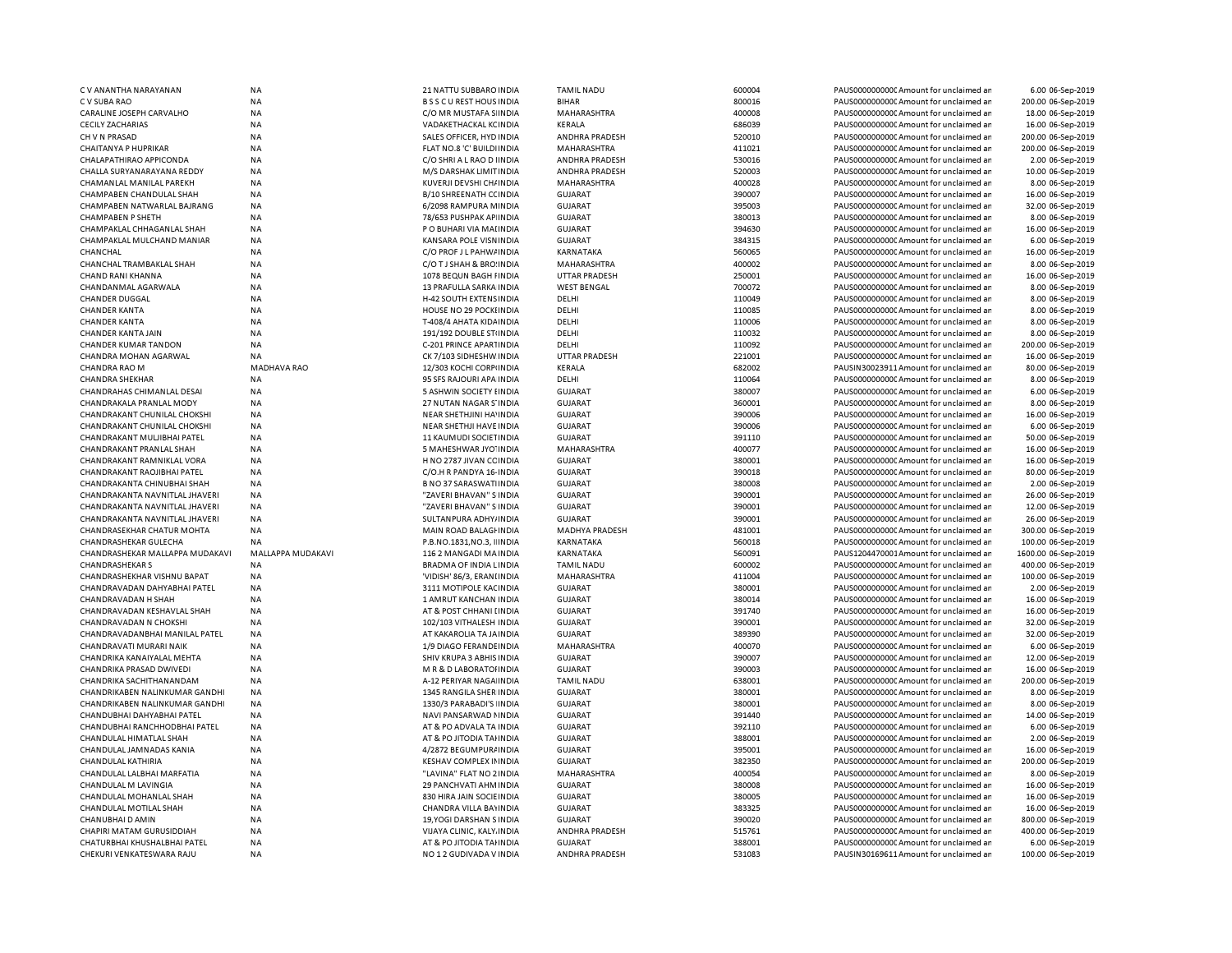| <b>CHELLIAH M A</b>                   | <b>NA</b>              | C/O SAROJINI MALLI INDIA         | <b>TAMIL NADU</b>    | 628002 | PAUS0000000000 Amount for unclaimed ar  | 200.00 06-Sep-2019 |
|---------------------------------------|------------------------|----------------------------------|----------------------|--------|-----------------------------------------|--------------------|
| CHENCHAYYA TRIPURAMALLU               | <b>NA</b>              | C/O. RAVI MEDICAL INDIA          | ANDHRA PRADESH       | 522601 | PAUS0000000000 Amount for unclaimed ar  | 200.00 06-Sep-2019 |
| <b>CHETAN N VYAS</b>                  | <b>NA</b>              | 26 PARIMAL PARK B/ INDIA         | <b>GUJARAT</b>       | 390002 | PAUS0000000000 Amount for unclaimed ar  | 300.00 06-Sep-2019 |
| CHHABIL C MAJMUNDAR                   | <b>NA</b>              | 23/C GAYATRINAGA INDIA           | <b>GUJARAT</b>       | 390019 | PAUS0000000000CAmount for unclaimed ar  | 2.00 06-Sep-2019   |
| CHHABILBHAI O GANDHI                  | <b>NA</b>              |                                  | <b>GUJARAT</b>       | 380007 | PAUS0000000000 Amount for unclaimed ar  |                    |
|                                       |                        | 16/G RANGSAGAR FIINDIA           |                      |        |                                         | 16.00 06-Sep-2019  |
| CHHAGANLAL BALDEVDAS PATEL            | <b>NA</b>              | 966/1 OPP LALA VAS INDIA         | GUJARAT              | 380001 | PAUS0000000000CAmount for unclaimed ar  | 16.00 06-Sep-2019  |
| CHHAGANLAL BALDEVDAS PATEL            | <b>NA</b>              | 966/1 OPP LALAVAS/ INDIA         | GUJARAT              | 380001 | PAUS0000000000Amount for unclaimed ar   | 16.00 06-Sep-2019  |
| CHHAGANLAL BALDEVDAS PATEL            | <b>NA</b>              | 966/1 OPP LALAVAS/ INDIA         | <b>GUJARAT</b>       | 380001 | PAUS0000000000CAmount for unclaimed ar  | 32.00 06-Sep-2019  |
| CHHAGANLAL LAXMIDAS VALAND            | <b>NA</b>              | WADI PREMANAND INDIA             | <b>GUJARAT</b>       | 390001 | PAUS0000000000 Amount for unclaimed ar  | 6.00 06-Sep-2019   |
| CHHAGANLAL LAXMIDAS VALAND            | <b>NA</b>              | WADI PREMANAND INDIA             | GUJARAT              | 390017 | PAUS00000000000 Amount for unclaimed ar | 66.00 06-Sep-2019  |
| CHHAGANLAL MANIBHAI NAIK              | <b>NA</b>              | AT & PO KASBAPURA INDIA          | <b>GUJARAT</b>       | 396445 | PAUS0000000000CAmount for unclaimed ar  | 16.00 06-Sep-2019  |
|                                       |                        |                                  |                      |        |                                         |                    |
| CHHATRASINGH FATESINGH RANA           | <b>NA</b>              | "PANCHVATI" BLOCHNDIA            | <b>GUJARAT</b>       | 390003 | PAUS0000000000 Amount for unclaimed ar  | 2.00 06-Sep-2019   |
| <b>CHHAYA A SANGHAVI</b>              | <b>NA</b>              | 150/JAWAN NAGAR INDIA            | MAHARASHTRA          | 400077 | PAUS0000000000 Amount for unclaimed ar  | 16.00 06-Sep-2019  |
| CHHAYABEN GUNAVANTLAL PANCHAL         | NA                     | F/32, ALEMBIC COLCINDIA          | KARNATAKA            | 560066 | PAUS0000000000 Amount for unclaimed ar  | 200.00 06-Sep-2019 |
| CHHAYABEN GUNVANTLAL PANCHAL          | <b>NA</b>              | F/32 ALEMBIC GLASSINDIA          | KARNATAKA            | 560066 | PAUS0000000000CAmount for unclaimed an  | 32.00 06-Sep-2019  |
| CHHAYABEN VIJAYBHAI PATEL             | <b>VIJAYBHAI PATEL</b> | SARDAR NAGAR SOCINDIA            | <b>GUJARAT</b>       | 391410 | PAUS0000000000 Amount for unclaimed ar  | 2.00 06-Sep-2019   |
| CHHOTUBHAI JESANGBHAI PATEL           | NA                     | QUICK TRAVELS OPP INDIA          | <b>GUJARAT</b>       | 390001 | PAUS0000000000 Amount for unclaimed ar  | 32.00 06-Sep-2019  |
|                                       |                        |                                  |                      |        |                                         |                    |
| CHILAKAMARRY VENU GOPAL PRASAD        | V R NARASIMHACHARYULU  | 101 PLOT 136 NOBLI INDIA         | ANDHRA PRADESH       | 500018 | PAUSIN30047640 Amount for unclaimed ar  | 8.00 06-Sep-2019   |
| CHILUKURI SEETHARAMANJAMEYA CHOWDAFNA |                        | D NO-28-15-2 SURYA INDIA         | ANDHRA PRADESH       | 530002 | PAUS00000000000 Amount for unclaimed ar | 10.00 06-Sep-2019  |
| CHIMAN BAVALAL DAVE                   | <b>NA</b>              | "MEGH DHANUSH" IINDIA            | GUJARAT              | 360001 | PAUS0000000000 Amount for unclaimed ar  | 8.00 06-Sep-2019   |
| CHIMANBHAI FULABHAI PATEL             | <b>NA</b>              | HARIKRIPA NIVAS CHINDIA          | <b>GUJARAT</b>       | 391740 | PAUS0000000000CAmount for unclaimed ar  | 6.00 06-Sep-2019   |
| CHIMANBHAI REVABHAI PATEL             | <b>NA</b>              | 23/299 GUJARAT HC INDIA          | GUJARAT              | 390005 | PAUS0000000000CAmount for unclaimed ar  | 2.00 06-Sep-2019   |
| CHIMANLAL HARILAL VADHANI             | <b>NA</b>              | C/O GAURANG TERIHNDIA            | GUJARAT              | 395006 | PAUS0000000000CAmount for unclaimed ar  | 16.00 06-Sep-2019  |
|                                       |                        |                                  |                      |        |                                         |                    |
| CHIMANLAL HARILAL VADHANI             | <b>NA</b>              | C/O GAURANG TERIHNDIA            | <b>GUJARAT</b>       | 395006 | PAUS0000000000CAmount for unclaimed ar  | 32.00 06-Sep-2019  |
| CHIMANLAL RATILAL PATEL               | <b>RATILAL PATEL</b>   | 369, AT SORNA - 2 T/INDIA        | <b>GUJARAT</b>       | 387620 | PAUSIN30098210 Amount for unclaimed ar  | 2.00 06-Sep-2019   |
| CHIMANLAL SHANTILAL THAKKAR           | <b>NA</b>              | APPRENTIS TRAININ INDIA          | <b>GUJARAT</b>       | 361345 | PAUS0000000000CAmount for unclaimed ar  | 20.00 06-Sep-2019  |
| CHINA KOTESWAR RAO YELURI             | <b>NA</b>              | MANAGING PARTNE INDIA            | ANDHRA PRADESH       | 522603 | PAUS00000000000 Amount for unclaimed ar | 600.00 06-Sep-2019 |
| CHINA SUBBARAO VARDHINEDI             | <b>NA</b>              | PULLA ELURU TQ W INDIA           | ANDHRA PRADESH       | 534401 | PAUS0000000000 Amount for unclaimed ar  | 8.00 06-Sep-2019   |
| CHINNA NAGA UDAYA SANKAR GURRAM       | LATE VENKATA SUBBA RAO | 1 G V S R ONIONS OF INDIA        | ANDHRA PRADESH       | 520001 | PAUSIN30039414 Amount for unclaimed ar  | 16.00 06-Sep-2019  |
| CHINNAPPAN HIRUDAYASAMY               | <b>NA</b>              |                                  |                      | 401202 | PAUS0000000000 Amount for unclaimed ar  | 16.00 06-Sep-2019  |
|                                       |                        | 203/A DEWAN APPAINDIA            | MAHARASHTRA          |        |                                         |                    |
| CHINNARAO VADREN                      | <b>NA</b>              | CHIEF MEDICAL OFF INDIA          | ANDHRA PRADESH       | 530035 | PAUS0000000000 Amount for unclaimed ar  | 300.00 06-Sep-2019 |
| CHINTHAMANI MANICKAM                  | <b>NA</b>              | <b>GOKULAM NO 13 THINDIA</b>     | <b>TAMIL NADU</b>    | 620001 | PAUS0000000000CAmount for unclaimed ar  | 24.00 06-Sep-2019  |
| CHINUBHAI M PARIKH                    | NA                     | 27/5/3 INDRAPRAST INDIA          | <b>GUJARAT</b>       | 380001 | PAUS0000000000 Amount for unclaimed ar  | 16.00 06-Sep-2019  |
| CHINUBHAI VANMALIDAS BHAVSAR          | <b>NA</b>              | 41/253 NEW ELLORAINDIA           | <b>GUJARAT</b>       | 390007 | PAUS0000000000 Amount for unclaimed ar  | 16.00 06-Sep-2019  |
| <b>CHIRAG BAROT</b>                   | DILIPBHAI              | 17-B, OMKAR NAGAF INDIA          | <b>GUJARAT</b>       | 390020 | PAUS0000000000 Amount for unclaimed ar  | 20.00 06-Sep-2019  |
| CHIRAMEL MATTHEN JOSEPH               | <b>NA</b>              | NO.129, NELSON M/INDIA           | <b>TAMIL NADU</b>    | 600029 | PAUS0000000000CAmount for unclaimed ar  | 16.00 06-Sep-2019  |
|                                       |                        |                                  |                      |        |                                         |                    |
| CHIRANJI LAL DAMANI                   | <b>NA</b>              | C/O M/S MANIKLAL INDIA           | <b>WEST BENGAL</b>   | 700001 | PAUS0000000000CAmount for unclaimed ar  | 24.00 06-Sep-2019  |
| CHIRANJIV LAL ARYA                    | <b>NA</b>              | 245, STREET NO 5 THINDIA         | <b>UTTAR PRADESH</b> | 250001 | PAUS0000000000CAmount for unclaimed ar  | 8.00 06-Sep-2019   |
| CHITRA KRISHNAMOHAN RAO               | <b>NA</b>              | C/O THE SWASTIK JAINDIA          | MAHARASHTRA          | 400002 | PAUS0000000000CAmount for unclaimed ar  | 8.00 06-Sep-2019   |
| CHITRALEKHA NIRANJAN SHAH             | <b>NA</b>              | 24. YOGESHWAR PAIINDIA           | <b>GUJARAT</b>       | 382150 | PAUS0000000000 Amount for unclaimed ar  | 16.00 06-Sep-2019  |
| CHITTA RANJAN MUKHERJEE               | <b>NA</b>              | G/24 ALEMBIC COLC INDIA          | <b>GUJARAT</b>       | 390003 | PAUS0000000000 Amount for unclaimed ar  | 200.00 06-Sep-2019 |
| <b>CHOTALAL H SHAH</b>                | <b>NA</b>              | 92/10,12TH C MAIN INDIA          | KARNATAKA            | 560010 | PAUS0000000000CAmount for unclaimed ar  | 200.00 06-Sep-2019 |
|                                       | <b>NA</b>              |                                  | DELHI                | 110054 |                                         | 8.00 06-Sep-2019   |
| <b>CHRISTOPHER SAMANTA</b>            |                        | 4 RAJPUR ROAD DEL INDIA          |                      |        | PAUS0000000000 Amount for unclaimed ar  |                    |
| CHUDASAMA HANUBHA                     | <b>NA</b>              | 40 MANI MAHAL SHI INDIA          | GUJARAT              | 364001 | PAUS00000000000 Amount for unclaimed ar | 32.00 06-Sep-2019  |
| CHUNIBHAI CHATURBHAI PATEL            | <b>NA</b>              | 7 TRILOK HOUSING SINDIA          | <b>GUJARAT</b>       | 387001 | PAUS0000000000 Amount for unclaimed ar  | 2.00 06-Sep-2019   |
| CHUNILAL GIRDHARLAL MEHTA             | <b>NA</b>              | S/3 PARTH APARTMIINDIA           | <b>GUJARAT</b>       | 380006 | PAUS00000000000 Amount for unclaimed ar | 6.00 06-Sep-2019   |
| COLONEL RABINDER NATH WADHAWAN        | <b>NA</b>              | A-502 SOM VIHAR S/INDIA          | DELHI                | 110022 | PAUS0000000000 Amount for unclaimed ar  | 8.00 06-Sep-2019   |
| D A CHANDRASEKAR                      | <b>NA</b>              | C/O NAVYA MEDICA INDIA           | KARNATAKA            | 560008 | PAUS0000000000 Amount for unclaimed ar  | 200.00 06-Sep-2019 |
| D ANJANEYULU                          | <b>NA</b>              | 39/169 VADDA PETAINDIA           | ANDHRA PRADESH       | 518001 | PAUS0000000000CAmount for unclaimed ar  | 6.00 06-Sep-2019   |
|                                       |                        |                                  |                      |        |                                         |                    |
| D BALA SEKAR                          | <b>NA</b>              | W/O MR D BALASEK INDIA           | KARNATAKA            | 562158 | PAUS0000000000 Amount for unclaimed ar  | 16.00 06-Sep-2019  |
| <b>D D LUND</b>                       | <b>NA</b>              | <b>BALAJI TEXTILES GUI INDIA</b> | KARNATAKA            | 570001 | PAUS0000000000 Amount for unclaimed ar  | 8.00 06-Sep-2019   |
| D J SHANKARA GUPTA                    | <b>NA</b>              | HOUSE NO.8-2-15 PFINDIA          | ANDHRA PRADESH       | 515201 | PAUS0000000000 Amount for unclaimed ar  | 300.00 06-Sep-2019 |
| D MUTHU PURUSHOTHAMAN                 | <b>NA</b>              | 38, BHAGIRATHI AM INDIA          | <b>TAMIL NADU</b>    | 600017 | PAUS0000000000 Amount for unclaimed ar  | 66.00 06-Sep-2019  |
| D RAJESWARI                           | <b>NA</b>              | H NO 8-2-23 S K P T FINDIA       | ANDHRA PRADESH       | 515201 | PAUS0000000000 Amount for unclaimed ar  | 6.00 06-Sep-2019   |
| DAHIGAURIBEN KANCHANLAL NAMDEV        | <b>NA</b>              | 284 SLUM QUARTER INDIA           | <b>GUJARAT</b>       | 390022 | PAUS0000000000 Amount for unclaimed ar  | 2.00 06-Sep-2019   |
|                                       |                        |                                  |                      |        |                                         |                    |
| DAHURAI B PANDYA                      | <b>NA</b>              | 63 B SHRENIK PARK / INDIA        | <b>GUJARAT</b>       | 390020 | PAUS0000000000CAmount for unclaimed ar  | 200.00 06-Sep-2019 |
| DAHYABHAI ADITRAM VALAND              | <b>NA</b>              | <b>NANI BHAGOL KATH INDIA</b>    | <b>GUJARAT</b>       | 387630 | PAUS0000000000 Amount for unclaimed ar  | 6.00 06-Sep-2019   |
| DAHYABHAI CHHITABHAI PATEL            | <b>NA</b>              | OCHHAN TALUKA ANINDIA            | <b>GUJARAT</b>       | 392110 | PAUS0000000000 Amount for unclaimed ar  | 16.00 06-Sep-2019  |
| DAHYABHAI DALSHABHAI PATEL            | <b>NA</b>              | 11 BHAT APARTMENINDIA            | <b>GUJARAT</b>       | 380022 | PAUS0000000000 Amount for unclaimed ar  | 16.00 06-Sep-2019  |
| DAHYABHAI DHURABHAI PATEL             | <b>NA</b>              | AT&PO SEVASI DIST INDIA          | <b>GUJARAT</b>       | 390007 | PAUS0000000000 Amount for unclaimed ar  | 2.00 06-Sep-2019   |
| DAHYABHAI ISHWARBHAI PATEL            | <b>NA</b>              | SUBHANPURA CHIM INDIA            | <b>GUJARAT</b>       | 390007 | PAUS0000000000 Amount for unclaimed ar  | 6.00 06-Sep-2019   |
|                                       |                        |                                  |                      |        |                                         |                    |
| DAHYABHAI NATHABHAI MAKAVANA          | <b>NA</b>              | NAVAYARD JUNI ASHNDIA            | <b>GUJARAT</b>       | 390002 | PAUS0000000000 Amount for unclaimed ar  | 2.00 06-Sep-2019   |
| DAHYABHAI SULTANBHAI ODD              | <b>NA</b>              | C/O GUJCHEM DISTI INDIA          | <b>GUJARAT</b>       | 396001 | PAUS00000000000 Amount for unclaimed ar | 2.00 06-Sep-2019   |
| DAHYALAL DEVJI NAKUM                  | <b>NA</b>              | CINEMA ROAD JAMHNDIA             | <b>GUJARAT</b>       | 361001 | PAUS0000000000 Amount for unclaimed ar  | 2.00 06-Sep-2019   |
| DAHYALAL GOPALJI BHOOT                | <b>NA</b>              | MOTI MARAD VIA-D INDIA           | <b>GUJARAT</b>       | 360410 | PAUS0000000000 Amount for unclaimed ar  | 6.00 06-Sep-2019   |
| DAKSHA CHANDULAL BHANSALI             | <b>NA</b>              | C/O C M BHANSALI 5 INDIA         | MAHARASHTRA          | 421202 | PAUS0000000000 Amount for unclaimed ar  | 8.00 06-Sep-2019   |
| DAKSHA K DESAI                        | <b>NA</b>              | C/O GNFC LTD. 8/A [ INDIA        | <b>GUJARAT</b>       | 380001 | PAUS0000000000 Amount for unclaimed ar  | 16.00 06-Sep-2019  |
|                                       |                        |                                  |                      |        |                                         |                    |

| DIA | <b>TAMIL NADU</b>     | 628002 | PAUS0000000000 Amount for unclaimed an | 200.00 06-Sep-2019 |
|-----|-----------------------|--------|----------------------------------------|--------------------|
| DIA | <b>ANDHRA PRADESH</b> | 522601 | PAUS0000000000 Amount for unclaimed an | 200.00 06-Sep-2019 |
| DIA | <b>GUJARAT</b>        | 390002 | PAUS0000000000 Amount for unclaimed ar | 300.00 06-Sep-2019 |
| DIA | <b>GUJARAT</b>        | 390019 | PAUS0000000000 Amount for unclaimed ar | 2.00 06-Sep-2019   |
| DIA | <b>GUJARAT</b>        | 380007 | PAUS0000000000 Amount for unclaimed ar | 16.00 06-Sep-2019  |
| DIA | <b>GUJARAT</b>        | 380001 | PAUS0000000000CAmount for unclaimed ar | 16.00 06-Sep-2019  |
| DIA | <b>GUJARAT</b>        | 380001 | PAUS0000000000 Amount for unclaimed ar | 16.00 06-Sep-2019  |
| DIA | <b>GUJARAT</b>        | 380001 | PAUS0000000000 Amount for unclaimed ar | 32.00 06-Sep-2019  |
|     |                       |        |                                        |                    |
| DIA | <b>GUJARAT</b>        | 390001 | PAUS0000000000CAmount for unclaimed ar | 6.00 06-Sep-2019   |
| DIA | <b>GUJARAT</b>        | 390017 | PAUS0000000000 Amount for unclaimed ar | 66.00 06-Sep-2019  |
| DIA | <b>GUJARAT</b>        | 396445 | PAUS0000000000 Amount for unclaimed ar | 16.00 06-Sep-2019  |
| DIA | <b>GUJARAT</b>        | 390003 | PAUS0000000000 Amount for unclaimed ar | 2.00 06-Sep-2019   |
| DIA | MAHARASHTRA           | 400077 | PAUS0000000000 Amount for unclaimed ar | 16.00 06-Sep-2019  |
| DIA | KARNATAKA             | 560066 | PAUS0000000000 Amount for unclaimed ar | 200.00 06-Sep-2019 |
| DIA | <b>KARNATAKA</b>      | 560066 | PAUS0000000000CAmount for unclaimed ar | 32.00 06-Sep-2019  |
| DIA | <b>GUJARAT</b>        | 391410 | PAUS0000000000 Amount for unclaimed ar | 2.00 06-Sep-2019   |
| DIA | <b>GUJARAT</b>        | 390001 | PAUS0000000000CAmount for unclaimed ar | 32.00 06-Sep-2019  |
| DIA | ANDHRA PRADESH        | 500018 | PAUSIN30047640 Amount for unclaimed ar | 8.00 06-Sep-2019   |
| DIA | <b>ANDHRA PRADESH</b> | 530002 | PAUS0000000000 Amount for unclaimed ar | 10.00 06-Sep-2019  |
| DIA | <b>GUJARAT</b>        | 360001 | PAUS0000000000 Amount for unclaimed ar | 8.00 06-Sep-2019   |
| DIA | <b>GUJARAT</b>        | 391740 | PAUS0000000000 Amount for unclaimed ar | 6.00 06-Sep-2019   |
| DIA | <b>GUJARAT</b>        | 390005 | PAUS0000000000 Amount for unclaimed ar | 2.00 06-Sep-2019   |
| DIA | <b>GUJARAT</b>        | 395006 | PAUS0000000000 Amount for unclaimed ar | 16.00 06-Sep-2019  |
| DIA | <b>GUJARAT</b>        |        | PAUS0000000000 Amount for unclaimed ar |                    |
|     |                       | 395006 |                                        | 32.00 06-Sep-2019  |
| DIA | <b>GUJARAT</b>        | 387620 | PAUSIN30098210 Amount for unclaimed ar | 2.00 06-Sep-2019   |
| DIA | <b>GUJARAT</b>        | 361345 | PAUS0000000000CAmount for unclaimed ar | 20.00 06-Sep-2019  |
| DIA | ANDHRA PRADESH        | 522603 | PAUS0000000000 Amount for unclaimed ar | 600.00 06-Sep-2019 |
| DIA | <b>ANDHRA PRADESH</b> | 534401 | PAUS0000000000 Amount for unclaimed ar | 8.00 06-Sep-2019   |
| DIA | ANDHRA PRADESH        | 520001 | PAUSIN30039414 Amount for unclaimed ar | 16.00 06-Sep-2019  |
| DIA | MAHARASHTRA           | 401202 | PAUS0000000000 Amount for unclaimed ar | 16.00 06-Sep-2019  |
| DIA | <b>ANDHRA PRADESH</b> | 530035 | PAUS0000000000CAmount for unclaimed ar | 300.00 06-Sep-2019 |
| DIA | <b>TAMIL NADU</b>     | 620001 | PAUS0000000000 Amount for unclaimed ar | 24.00 06-Sep-2019  |
| DIA | <b>GUJARAT</b>        | 380001 | PAUS0000000000 Amount for unclaimed ar | 16.00 06-Sep-2019  |
| DIA | <b>GUJARAT</b>        | 390007 | PAUS0000000000 Amount for unclaimed ar | 16.00 06-Sep-2019  |
| DIA | <b>GUJARAT</b>        | 390020 | PAUS0000000000CAmount for unclaimed ar | 20.00 06-Sep-2019  |
| DIA | <b>TAMIL NADU</b>     | 600029 | PAUS0000000000 Amount for unclaimed ar | 16.00 06-Sep-2019  |
| DIA | <b>WEST BENGAL</b>    | 700001 | PAUS0000000000 Amount for unclaimed ar | 24.00 06-Sep-2019  |
| DIA | <b>UTTAR PRADESH</b>  | 250001 | PAUS0000000000CAmount for unclaimed ar | 8.00 06-Sep-2019   |
| DIA | MAHARASHTRA           | 400002 | PAUS0000000000 Amount for unclaimed ar | 8.00 06-Sep-2019   |
|     | <b>GUJARAT</b>        |        | PAUS0000000000CAmount for unclaimed ar |                    |
| DIA |                       | 382150 |                                        | 16.00 06-Sep-2019  |
| DIA | <b>GUJARAT</b>        | 390003 | PAUS0000000000 Amount for unclaimed ar | 200.00 06-Sep-2019 |
| DIA | <b>KARNATAKA</b>      | 560010 | PAUS0000000000 Amount for unclaimed ar | 200.00 06-Sep-2019 |
| DIA | DELHI                 | 110054 | PAUS0000000000 Amount for unclaimed ar | 8.00 06-Sep-2019   |
| DIA | <b>GUJARAT</b>        | 364001 | PAUS0000000000 Amount for unclaimed ar | 32.00 06-Sep-2019  |
| DIA | <b>GUJARAT</b>        | 387001 | PAUS0000000000CAmount for unclaimed ar | 2.00 06-Sep-2019   |
| DIA | <b>GUJARAT</b>        | 380006 | PAUS0000000000 Amount for unclaimed ar | 6.00 06-Sep-2019   |
| DIA | DELHI                 | 110022 | PAUS0000000000CAmount for unclaimed ar | 8.00 06-Sep-2019   |
| DIA | KARNATAKA             | 560008 | PAUS0000000000 Amount for unclaimed ar | 200.00 06-Sep-2019 |
| DIA | <b>ANDHRA PRADESH</b> | 518001 | PAUS0000000000 Amount for unclaimed ar | 6.00 06-Sep-2019   |
| DIA | KARNATAKA             | 562158 | PAUS0000000000 Amount for unclaimed ar | 16.00 06-Sep-2019  |
| DIA | <b>KARNATAKA</b>      | 570001 | PAUS0000000000 Amount for unclaimed ar | 8.00 06-Sep-2019   |
| DIA | ANDHRA PRADESH        | 515201 | PAUS0000000000 Amount for unclaimed ar | 300.00 06-Sep-2019 |
| DIA | <b>TAMIL NADU</b>     | 600017 | PAUS0000000000 Amount for unclaimed ar | 66.00 06-Sep-2019  |
| DIA | <b>ANDHRA PRADESH</b> | 515201 | PAUS0000000000 Amount for unclaimed ar | 6.00 06-Sep-2019   |
| DIA | <b>GUJARAT</b>        | 390022 | PAUS0000000000 Amount for unclaimed ar | 2.00 06-Sep-2019   |
| DIA | <b>GUJARAT</b>        | 390020 | PAUS0000000000 Amount for unclaimed ar | 200.00 06-Sep-2019 |
|     |                       |        |                                        |                    |
| DIA | <b>GUJARAT</b>        | 387630 | PAUS0000000000 Amount for unclaimed ar | 6.00 06-Sep-2019   |
| DIA | <b>GUJARAT</b>        | 392110 | PAUS0000000000 Amount for unclaimed ar | 16.00 06-Sep-2019  |
| DIA | <b>GUJARAT</b>        | 380022 | PAUS0000000000 Amount for unclaimed ar | 16.00 06-Sep-2019  |
| DIA | <b>GUJARAT</b>        | 390007 | PAUS0000000000 Amount for unclaimed ar | 2.00 06-Sep-2019   |
| DIA | <b>GUJARAT</b>        | 390007 | PAUS0000000000 Amount for unclaimed ar | 6.00 06-Sep-2019   |
| DIA | <b>GUJARAT</b>        | 390002 | PAUS0000000000CAmount for unclaimed an | 2.00 06-Sep-2019   |
| DIA | <b>GUJARAT</b>        | 396001 | PAUS0000000000 Amount for unclaimed ar | 2.00 06-Sep-2019   |
| DIA | <b>GUJARAT</b>        | 361001 | PAUS0000000000 Amount for unclaimed ar | 2.00 06-Sep-2019   |
| DIA | <b>GUJARAT</b>        | 360410 | PAUS0000000000 Amount for unclaimed ar | 6.00 06-Sep-2019   |
| DIA | MAHARASHTRA           | 421202 | PAUS0000000000 Amount for unclaimed ar | 8.00 06-Sep-2019   |
| DIA | <b>GUJARAT</b>        | 380001 | PAUS0000000000 Amount for unclaimed ar | 16.00 06-Sep-2019  |
|     |                       |        |                                        |                    |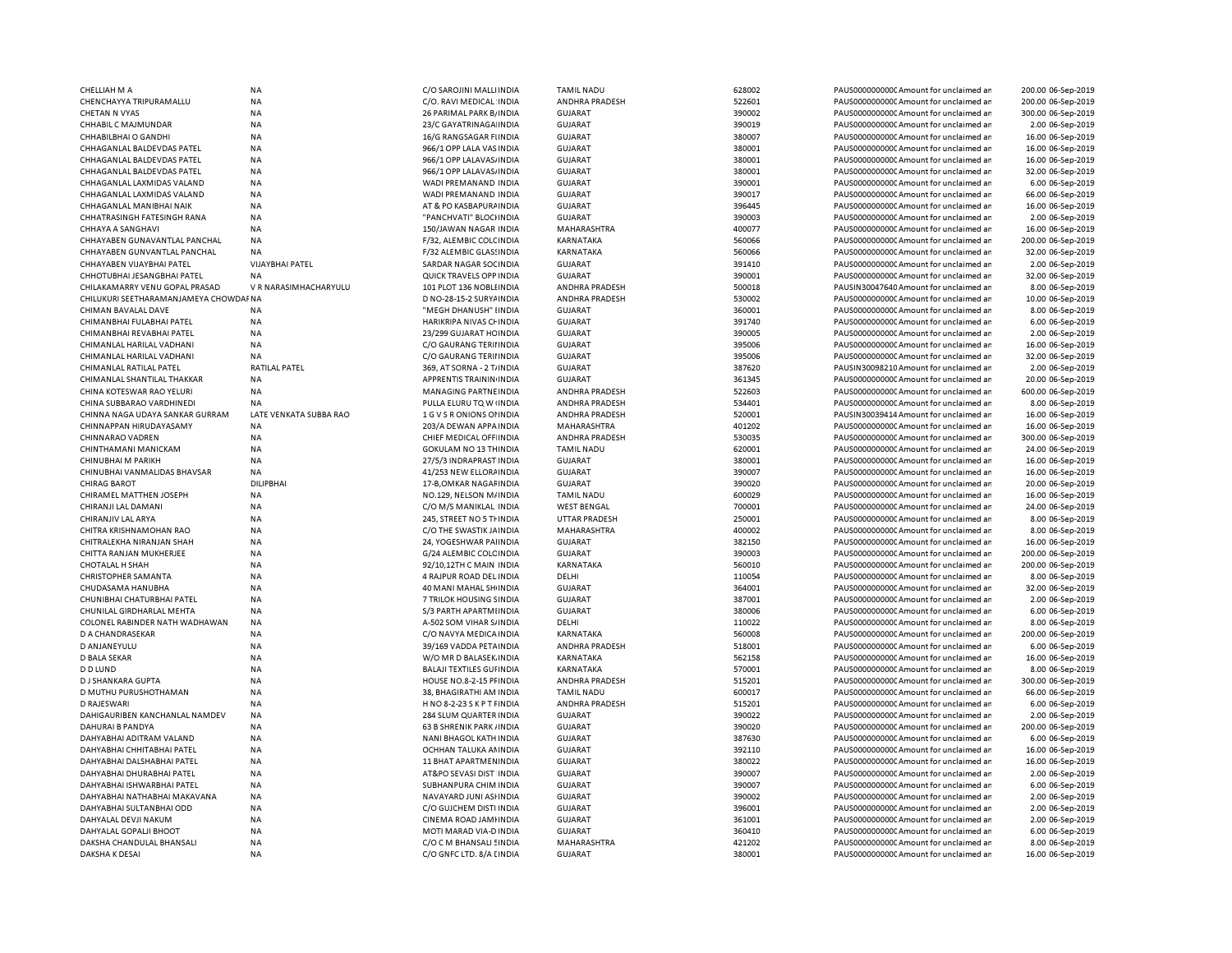| <b>DALIP SINGH</b>                | NA                     | 155 JEEVANA HALLI INDIA        | KARNATAKA             | 560005 | PAUS0000000000 Amount for unclaimed ar  | 8.00 06-Sep-2019    |
|-----------------------------------|------------------------|--------------------------------|-----------------------|--------|-----------------------------------------|---------------------|
| DAMAYANTI VIRENDRA YAJNIK         | <b>NA</b>              | NIKUNJ PANCHVATI INDIA         | <b>GUJARAT</b>        | 380008 | PAUSIN30047642 Amount for unclaimed ar  | 6.00 06-Sep-2019    |
| DAMAYANTI VIRENDRA YAJNIK         | <b>NA</b>              | NIKUNJ PANCHVATI INDIA         | <b>GUJARAT</b>        | 380008 | PAUSIN30047642 Amount for unclaimed ar  | 6.00 06-Sep-2019    |
| DAMAYANTI VIRENDRA YAJNIK         | <b>NA</b>              | NIKUNJ PANCHVATI INDIA         | <b>GUJARAT</b>        | 380008 | PAUSIN30047642 Amount for unclaimed ar  | 6.00 06-Sep-2019    |
| DAMODAR VASANTRAO MUTALIK         | <b>NA</b>              | PRATAP COLONY MI INDIA         | MAHARASHTRA           | 416410 | PAUS0000000000 Amount for unclaimed ar  | 6.00 06-Sep-2019    |
| DAMODARA MENON                    | <b>NA</b>              | C-17/101 1ST FLOOR INDIA       | MAHARASHTRA           | 400055 | PAUS0000000000 Amount for unclaimed ar  | 32.00 06-Sep-2019   |
| DAMODARBHAI SOMABHAI PATEL        | <b>NA</b>              | <b>GANPATPURA TALUHNDIA</b>    | <b>GUJARAT</b>        | 391210 | PAUS0000000000 Amount for unclaimed ar  | 2.00 06-Sep-2019    |
| DAMYANTI CHATURBHUJ BHAGWANANI    | NA                     | 17 SARDAR SOCIETY INDIA        | <b>GUJARAT</b>        | 384151 | PAUS0000000000 Amount for unclaimed ar  | 16.00 06-Sep-2019   |
| DARAYUS JIVANJI TAVARIA           | <b>NA</b>              | DOTIWALLA ESTATE INDIA         | MAHARASHTRA           | 400027 | PAUS0000000000 Amount for unclaimed ar  | 32.00 06-Sep-2019   |
| DARSHAN D MAJMUDAR                | D MAJMUDAR             | 'RANCHHOD KRUPA' INDIA         | <b>GUJARAT</b>        | 390019 | PAUS0000000000 Amount for unclaimed ar  | 200.00 06-Sep-2019  |
| DARSHAN KUMAR KAINIT              | <b>NA</b>              | 98 HAUZ RANI MALVINDIA         | DELHI                 | 110017 | PAUS0000000000CAmount for unclaimed ar  | 8.00 06-Sep-2019    |
| DARSHAN LAL OBEROI                | <b>NA</b>              | C-9 NAVAL OFFICERS INDIA       | MAHARASHTRA           | 400005 | PAUS0000000000CAmount for unclaimed ar  | 8.00 06-Sep-2019    |
| <b>DARSHAN SINGH</b>              | <b>NA</b>              | 68, PRASHANT APAR' INDIA       | DELHI                 | 110092 | PAUS0000000000CAmount for unclaimed ar  | 32.00 06-Sep-2019   |
| DARSHANKUMAR FULSHANKAR BHAGAT    | <b>NA</b>              | 95 SAMAST BHRAHN INDIA         | <b>GUJARAT</b>        | 380007 | PAUS0000000000Amount for unclaimed ar   | 16.00 06-Sep-2019   |
| <b>DAS ARUP KUMAR</b>             | <b>NA</b>              | NUTUN PARA COLLE INDIA         | ASSAM                 | 783380 | PAUS0000000000CAmount for unclaimed ar  | 200.00 06-Sep-2019  |
|                                   |                        |                                | <b>GUJARAT</b>        | 380007 |                                         | 24.00 06-Sep-2019   |
| DASHARATHBHAI FAKIRBHAI PATEL     | <b>NA</b>              | 926/FATEHPUR ELLISINDIA        |                       |        | PAUS0000000000 Amount for unclaimed ar  |                     |
| DATTATRAY PANDHARINATH KHOLAMKAR  | <b>NA</b><br><b>NA</b> | A 5(3) BAL-RATNA HINDIA        | MAHARASHTRA           | 400062 | PAUS0000000000 Amount for unclaimed ar  | 6.00 06-Sep-2019    |
| DATTATRAYA BABURAO RANSING        |                        | 44 "SHEFALE" MAHIHNDIA         | MAHARASHTRA           | 400016 | PAUS0000000000CAmount for unclaimed ar  | 16.00 06-Sep-2019   |
| DATTATRAYA NARAYAN HARDIKAR       | NA                     | PIRAMITAR ROAD D/ INDIA        | <b>GUJARAT</b>        | 390001 | PAUS0000000000 Amount for unclaimed ar  | 36.00 06-Sep-2019   |
| DATTATRAYA SHANKARRAO VIDVANS     | <b>NA</b>              | PRATAP ROAD RAOP INDIA         | <b>GUJARAT</b>        | 390001 | PAUS0000000000 Amount for unclaimed ar  | 2.00 06-Sep-2019    |
| DAULAT RAM RANJAN                 | <b>NA</b>              | 8/31 TILAK NAGAR NINDIA        | DELHI                 | 110018 | PAUS0000000000 Amount for unclaimed ar  | 8.00 06-Sep-2019    |
| <b>DAVID BANERJI</b>              | <b>NA</b>              | <b>28A GAUTAM ENCLINDIA</b>    | <b>ANDHRA PRADESH</b> | 500009 | PAUS0000000000 Amount for unclaimed ar  | 24.00 06-Sep-2019   |
| DAVID MITHABHAI ANIL              | <b>NA</b>              | PARSI MOHOLLA SAI INDIA        | <b>GUJARAT</b>        | 390002 | PAUS0000000000 Amount for unclaimed ar  | 32.00 06-Sep-2019   |
| DAVINDER KAUR                     | <b>NA</b>              | 12/3 W E A KAROL B. INDIA      | DELHI                 | 110005 | PAUS0000000000 Amount for unclaimed ar  | 8.00 06-Sep-2019    |
| DAVY PUVATHINGAL PORINCHU         | <b>NA</b>              | ALLIED PHARMA, RICINDIA        | KERALA                | 680001 | PAUS0000000000 Amount for unclaimed ar  | 800.00 06-Sep-2019  |
| DAXA KANTILAL SHAH                | <b>NA</b>              | C/O PRAGNA PRAVILINDIA         | <b>GUJARAT</b>        | 380001 | PAUS0000000000 Amount for unclaimed ar  | 24.00 06-Sep-2019   |
| DAXABEN BALDEVDAS THAKKAR         | <b>NA</b>              | LUHANA VAS BEHINIINDIA         | <b>GUJARAT</b>        | 382305 | PAUS0000000000 Amount for unclaimed ar  | 2.00 06-Sep-2019    |
| DAXESH BABUBHAI AMIN              | <b>NA</b>              | 31 NANDANVAN SO INDIA          | <b>GUJARAT</b>        | 390005 | PAUS0000000000CAmount for unclaimed ar  | 82.00 06-Sep-2019   |
| DAXESH RAMANLAL PATEL             | <b>NA</b>              | J K MISTRY BUILDIN(INDIA       | <b>GUJARAT</b>        | 390005 | PAUS0000000000CAmount for unclaimed ar  | 6.00 06-Sep-2019    |
| DAYALAL DEVRAJBHAI AMIPARA        | <b>NA</b>              | DAYALAL DEVRAJBH INDIA         | <b>GUJARAT</b>        | 360410 | PAUS0000000000 Amount for unclaimed ar  | 32.00 06-Sep-2019   |
| DAYAVATHI MADDUKURI               | <b>NA</b>              | 17-1 88/A KAPPALA I INDIA      | ANDHRA PRADESH        | 534275 | PAUS0000000000CAmount for unclaimed ar  | 8.00 06-Sep-2019    |
| DEEDAR SINGH GHATEHORDE           | <b>NA</b>              | 9 DIGNITY PLOT 134 INDIA       | MAHARASHTRA           | 400058 | PAUS0000000000 Amount for unclaimed ar  | 8.00 06-Sep-2019    |
| <b>DEENA DAYAL HEMANI</b>         | <b>NA</b>              | <b>WARDENS HOUSE MINDIA</b>    | RAJASTHAN             | 342003 | PAUS0000000000 Amount for unclaimed ar  | 200.00 06-Sep-2019  |
| DEEP C PATEL                      | <b>NA</b>              | KRISHNA NIVAS BHUINDIA         | <b>GUJARAT</b>        | 390001 | PAUS0000000000 Amount for unclaimed ar  | 200.00 06-Sep-2019  |
| <b>DEEPA K GUPTA</b>              | <b>NA</b>              | 44 NAGAPPA STREETINDIA         | KARNATAKA             | 560020 | PAUS00000000000Amount for unclaimed ar  | 200.00 06-Sep-2019  |
| DEEPA RANI                        | <b>NA</b>              | C/O SH A P GOEL 21: INDIA      | <b>UTTAR PRADESH</b>  | 250002 | PAUS0000000000 Amount for unclaimed ar  | 600.00 06-Sep-2019  |
| DEEPAK DESHPANDE                  | <b>NA</b>              | 4/142 VIVEK KHAND INDIA        | <b>UTTAR PRADESH</b>  | 226001 | PAUS0000000000 Amount for unclaimed ar  | 32.00 06-Sep-2019   |
| <b>DEEPAK MATHUR</b>              | <b>NA</b>              | 93-A/C-2-B Jankapur INDIA      | DELHI                 | 110058 | PAUS0000000000 Amount for unclaimed ar  | 300.00 06-Sep-2019  |
| <b>DEEPAK P RAJPUT</b>            | <b>NA</b>              | 2968/3 KHADE BAZA INDIA        | KARNATAKA             | 590001 | PAUS0000000000CAmount for unclaimed ar  | 200.00 06-Sep-2019  |
| <b>DEEPAK SHETYE</b>              | <b>NA</b>              | C/O FARMACIA POPI INDIA        | GOA                   | 403005 | PAUS0000000000 Amount for unclaimed ar  | 200.00 06-Sep-2019  |
| DEEPAK VINCENT FALLS              | <b>NA</b>              | <b>65A NASVILLE ROAD INDIA</b> | UTTARAKHAND           | 248001 | PAUS0000000000CAmount for unclaimed ar  | 32.00 06-Sep-2019   |
| <b>DEEPIKABEN KOTADIA</b>         | NA                     | 3 PANNAPARK A MAINDIA          | <b>GUJARAT</b>        | 383001 | PAUS0000000000CAmount for unclaimed ar  | 200.00 06-Sep-2019  |
|                                   |                        |                                |                       |        |                                         |                     |
| DEV RAJ JUNEJA                    | <b>NA</b>              | 344 RAM NAGAR NE INDIA         | DELHI                 | 110051 | PAUS0000000000 Amount for unclaimed ar  | 8.00 06-Sep-2019    |
| DEVANAND NARSINHBHAI PATEL        | <b>NA</b>              | 51 SARVODAYA SOC INDIA         | <b>GUJARAT</b>        | 390002 | PAUS0000000000CAmount for unclaimed ar  | 6.00 06-Sep-2019    |
| DEVARADDI KRISTARADDI KAMARADDI   | <b>NA</b>              | AT & PO TIRLAPURE INDIA        | KARNATAKA             | 576224 | PAUS0000000000 Amount for unclaimed ar  | 16.00 06-Sep-2019   |
| DEVENDRA KUMAR JAIN               | <b>NA</b>              | F NO 1093 M BLOCK INDIA        | <b>UTTAR PRADESH</b>  | 208019 | PAUS0000000000 Amount for unclaimed ar  | 24.00 06-Sep-2019   |
| DEVENDRA RAMANBHAI AMIN           | NA                     | 15 JAWAHAR SOCIETINDIA         | <b>GUJARAT</b>        | 390001 | PAUS0000000000 Amount for unclaimed ar  | 2.00 06-Sep-2019    |
| DEVENDRASINH JITENDRASINH SOLANKI | <b>NA</b>              | BAHADUR BURAJ HAINDIA          | <b>GUJARAT</b>        | 392001 | PAUS0000000000 Amount for unclaimed ar  | 16.00 06-Sep-2019   |
| DEVIKA BARMAN                     | <b>NA</b>              | C/O DR N N BARMAI INDIA        | ASSAM                 | 781001 | PAUS00000000000Amount for unclaimed ar  | 1300.00 06-Sep-2019 |
| DEVINDER KRISHAN MEHANDROO        | <b>NA</b>              | F-194 PANDAVNAGAINDIA          | DELHI                 | 110092 | PAUS0000000000 Amount for unclaimed ar  | 40.00 06-Sep-2019   |
| <b>DEVINDER PIPLANI</b>           | <b>NA</b>              | II-I-14 LAJPAT NAGAI INDIA     | DELHI                 | 110024 | PAUS0000000000 Amount for unclaimed ar  | 200.00 06-Sep-2019  |
| DEVINDRABEN ASHOKKUMAR SHAH       | <b>NA</b>              | CHAKANIA LANE BAJINDIA         | <b>GUJARAT</b>        | 390001 | PAUS0000000000 Amount for unclaimed ar  | 2.00 06-Sep-2019    |
| <b>DEVKI L SOMAYA</b>             | <b>NA</b>              | 10/23, MAHALAXMI INDIA         | MAHARASHTRA           | 400016 | PAUS00000000000Amount for unclaimed ar  | 16.00 06-Sep-2019   |
| DEVULAPALLI RAMAKRISHNA           | <b>NA</b>              | OFFICER.CORP.BANI INDIA        | ANDHRA PRADESH        | 500001 | PAUS0000000000CAmount for unclaimed ar  | 200.00 06-Sep-2019  |
| DEVYANI DHANVANT                  | <b>NA</b>              | 95/14 KAILASH BUILI INDIA      | MAHARASHTRA           | 400100 | PAUS00000000000Amount for unclaimed ar  | 8.00 06-Sep-2019    |
| DEVYANI SHANKARRAO SHAPHAKAR      | <b>NA</b>              | 24/771 GITA NAGER INDIA        | <b>GUJARAT</b>        | 380026 | PAUS0000000000 Amount for unclaimed ar  | 2.00 06-Sep-2019    |
| DHAN EDALJI ANKLESARIA            | <b>NA</b>              | BELLE-VILLE OPP PU! INDIA      | <b>GUJARAT</b>        | 380001 | PAUS0000000000CAmount for unclaimed ar  | 16.00 06-Sep-2019   |
| DHANSUKHLAL MANILAL SINGAPURI     | <b>NA</b>              | SHOP 46/47 MEZANI INDIA        | <b>GUJARAT</b>        | 395007 | PAUS0000000000 Amount for unclaimed ar  | 16.00 06-Sep-2019   |
| <b>DHARAM BIR</b>                 | <b>NA</b>              | <b>D-54 VUAY NAGAR CINDIA</b>  | DELHI                 | 110009 | PAUS0000000000CAmount for unclaimed ar  | 8.00 06-Sep-2019    |
| DHARAMPAL BHADRIKLAL SHAH         | <b>NA</b>              | TAMBOLI KHADKI KAINDIA         | <b>GUJARAT</b>        | 388540 | PAUS0000000000 Amount for unclaimed ar  | 6.00 06-Sep-2019    |
| DHARMAMBAL CV                     | <b>NA</b>              | 48, BHEEMANNA MIINDIA          | <b>TAMIL NADU</b>     | 600018 | PAUS0000000000 Amount for unclaimed ar  | 1600.00 06-Sep-2019 |
| DHARMISTHA DHANJI GALA            | <b>NA</b>              | 12-KAMAL KUNJ 408 INDIA        | MAHARASHTRA           | 400019 | PAUS0000000000 Amount for unclaimed ar  | 8.00 06-Sep-2019    |
| DHARMPAL BHADRIKLAL SHAH          | NA                     | KASHIPURA TAMBOLINDIA          | <b>GUJARAT</b>        | 388540 | PAUS0000000000 Amount for unclaimed ar  | 6.00 06-Sep-2019    |
| DHIRAJ RAMCHANDRA GAIKWAD         | RAMCHANDRA GAIKWAD     | A 5 VIDYA NAGARI P INDIA       | MAHARASHTRA           | 440009 | PAUSIN30021411 Amount for unclaimed ar  | 28.00 06-Sep-2019   |
| DHIRAJKUMAR KANTIBHAI PATEL       | <b>NA</b>              | C/O KANTIBHAI NAT INDIA        | <b>GUJARAT</b>        | 383340 | PAUS00000000000 Amount for unclaimed an | 2.00 06-Sep-2019    |
| DHIRAJLAL MANCHHARAM PAREKH       | <b>NA</b>              | 4/4141 GOVIND NIV INDIA        | <b>GUJARAT</b>        | 395003 | PAUS0000000000 Amount for unclaimed ar  | 16.00 06-Sep-2019   |
| DHIRAJLAL MANCHHARAM PAREKH       | NA                     | G/4141 GOVIND NIVINDIA         | <b>GUJARAT</b>        | 395003 | PAUS0000000000CAmount for unclaimed ar  | 16.00 06-Sep-2019   |
|                                   |                        |                                |                       |        |                                         |                     |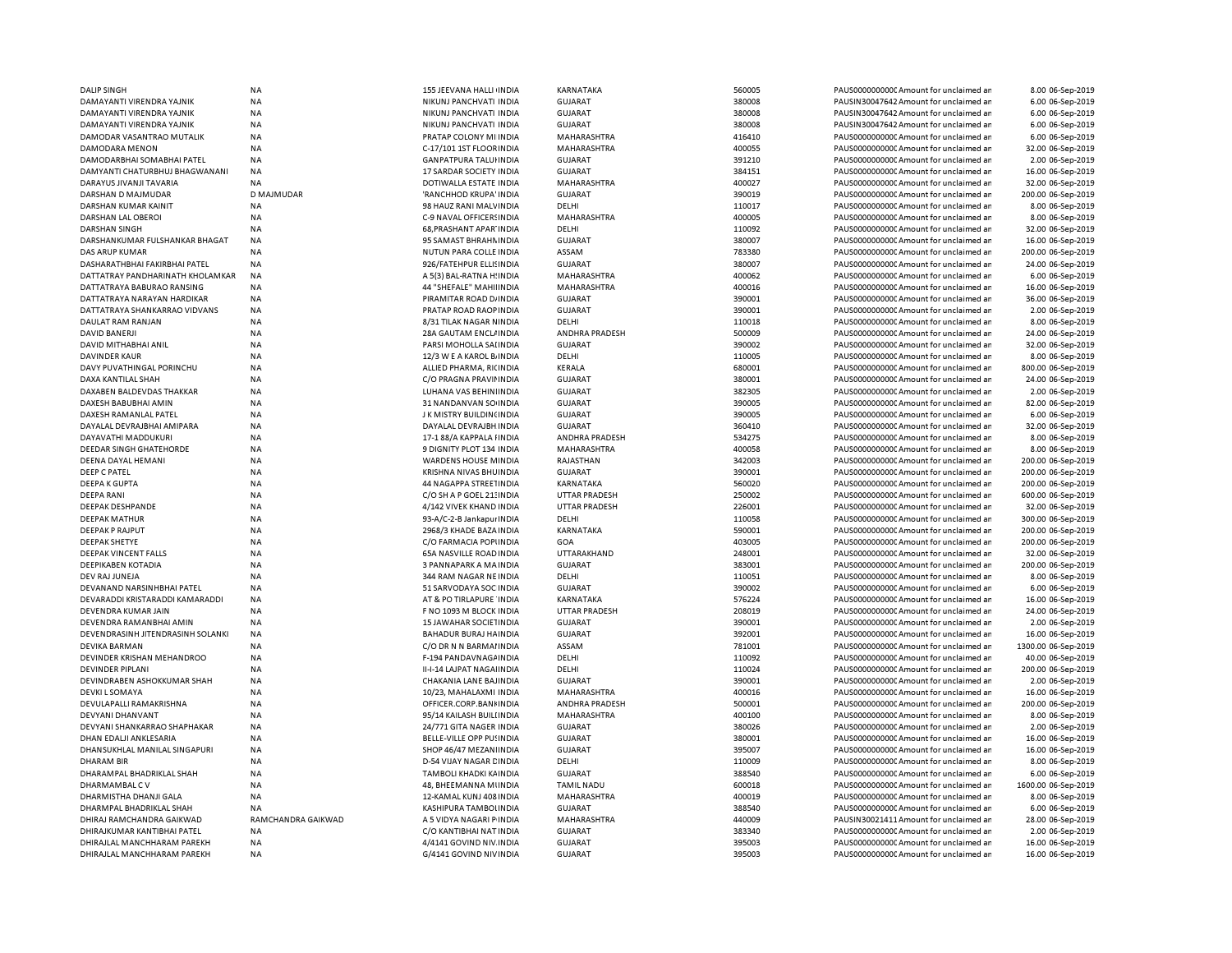| DHIRAJLAL RATILAL MEHTA         | NA                 | E/2263 FATA TALAV INDIA         | <b>GUJARAT</b>        | 392001 | PAUS0000000000 Amount for unclaimed ar  | 6.00 06-Sep-2019   |
|---------------------------------|--------------------|---------------------------------|-----------------------|--------|-----------------------------------------|--------------------|
| DHIRAJLAL S VARIA               | <b>NA</b>          | VARIA SUNDARJI VIFINDIA         | <b>GUJARAT</b>        | 361001 | PAUS0000000000C Amount for unclaimed ar | 32.00 06-Sep-2019  |
| DHIRENDAR KUMAR SAHU            | NA                 | 294, COLONEL GANJ INDIA         | <b>UTTAR PRADESH</b>  | 211002 | PAUS0000000000 Amount for unclaimed ar  | 200.00 06-Sep-2019 |
| DHIRUBHAI PARSOTAMBHAI PATEL    | NA                 | AT AJABPURA POST (INDIA         | <b>GUJARAT</b>        | 383340 | PAUS0000000000 Amount for unclaimed ar  | 16.00 06-Sep-2019  |
| DHIRUBHAI SHANKARBHAI PATEL     | <b>NA</b>          | RADODARA TA BAYA INDIA          | <b>GUJARAT</b>        | 383325 | PAUS0000000000 Amount for unclaimed ar  | 16.00 06-Sep-2019  |
| DHRUBA JYOTI BARUAH             | <b>NA</b>          | C/O MR P C BARUAH INDIA         | ASSAM                 | 784125 | PAUS0000000000CAmount for unclaimed ar  | 6.00 06-Sep-2019   |
| DHRUVARAJ RANGANATH KULKARNI    | <b>NA</b>          | DEPARTMENT OF PHINDIA           | KARNATAKA             | 576119 | PAUS0000000000 Amount for unclaimed ar  | 200.00 06-Sep-2019 |
| DHUDALAL PUNAMCHAND SHAH        | <b>NA</b>          | AT & POST JUNA DEHNDIA          | GUJARAT               | 385535 | PAUS0000000000 Amount for unclaimed ar  |                    |
|                                 |                    |                                 |                       |        |                                         | 32.00 06-Sep-2019  |
| DHULABHAI NARSIBHAI PATEL       | <b>NA</b>          | AMBAMATA PASE J/ INDIA          | <b>GUJARAT</b>        | 387001 | PAUS0000000000 Amount for unclaimed ar  | 8.00 06-Sep-2019   |
| DHULABHAI SOMABHAI PATEL        | <b>NA</b>          | AT & POST POR TA B INDIA        | <b>GUJARAT</b>        | 391240 | PAUS0000000000 Amount for unclaimed ar  | 6.00 06-Sep-2019   |
| DHURABHAI NATHUBHAI PATEL       | ΝA                 | AT POST BERNA TAL INDIA         | GUJARAT               | 383001 | PAUS0000000000 Amount for unclaimed ar  | 2.00 06-Sep-2019   |
| DILEEP A HARDIKAR               | LATE A R HARDIKAR  | NO 44 I FLOOR 8TH I INDIA       | KARNATAKA             | 570009 | PAUSIN30192630 Amount for unclaimed ar  | 200.00 06-Sep-2019 |
| DILIP BABULAL PARIKH            | <b>NA</b>          | 223/2669 PRATIXA A INDIA        | <b>GUJARAT</b>        | 380013 | PAUS0000000000CAmount for unclaimed ar  | 2.00 06-Sep-2019   |
| DILIP DHANJIBHAI JOSHI          | <b>NA</b>          | 116 NANDNANDAN INDIA            | MAHARASHTRA           | 400092 | PAUS0000000000 Amount for unclaimed ar  | 16.00 06-Sep-2019  |
| DILIP M SHAH                    | <b>NA</b>          | SIDDHIVINAYAK BUIHNDIA          | MAHARASHTRA           | 401404 | PAUS0000000000CAmount for unclaimed ar  | 8.00 06-Sep-2019   |
| <b>DILIP R GEJJI</b>            | <b>NA</b>          | 3 CHANDANBAN AP/INDIA           | MAHARASHTRA           | 411016 | PAUS0000000000CAmount for unclaimed ar  | 8.00 06-Sep-2019   |
| DILIP RAGHUNATH JOSHI           | NA                 | 22A/15 GOVIND NA(INDIA          | MAHARASHTRA           | 400092 | PAUS0000000000 Amount for unclaimed ar  | 16.00 06-Sep-2019  |
| DILIP SHANKARRAO BIDKAR         | <b>NA</b>          | <b>BUILDING NO 4 FLATINDIA</b>  | MAHARASHTRA           | 411029 | PAUS0000000000 Amount for unclaimed ar  | 200.00 06-Sep-2019 |
| DILIPBHAI RAVAJIBHAI PATEL      | <b>NA</b>          | MAYA SHERI TA AN AINDIA         | <b>GUJARAT</b>        | 388365 | PAUS0000000000 Amount for unclaimed ar  | 20.00 06-Sep-2019  |
|                                 |                    |                                 |                       |        |                                         |                    |
| DILIPKUMAR HARILAL SHAH         | <b>NA</b>          | SALUN BAZAR KOVA INDIA          | <b>GUJARAT</b>        | 387001 | PAUS0000000000CAmount for unclaimed ar  | 6.00 06-Sep-2019   |
| DILIPKUMAR HARILAL VADHANI      | <b>NA</b>          | ARIHANT EMPORIUM INDIA          | <b>GUJARAT</b>        | 380015 | PAUS0000000000CAmount for unclaimed ar  | 16.00 06-Sep-2019  |
| DILIPKUMAR RAMNIKLAL GANDHI     | NA                 | THE MADRAS TRADI INDIA          | <b>GUJARAT</b>        | 360001 | PAUS0000000000CAmount for unclaimed ar  | 16.00 06-Sep-2019  |
| DIMEJ CHANDULAL DHINGANI        | CHANDULAL          | DHARMUDADA PARIINDIA            | <b>GUJARAT</b>        | 396050 | PAUS1202350000 Amount for unclaimed an  | 10.00 06-Sep-2019  |
| DIMPLE HINESH PATEL             | <b>NA</b>          | Uma Society, No.32. INDIA       | <b>GUJARAT</b>        | 391110 | PAUS0000000000 Amount for unclaimed ar  | 100.00 06-Sep-2019 |
| DINA BEHRAMSHAH KHUMBATTA       | <b>NA</b>          | <b>CHANDRAKANT MAIINDIA</b>     | <b>MAHARASHTRA</b>    | 400007 | PAUS0000000000 Amount for unclaimed ar  | 20.00 06-Sep-2019  |
| DINA VINODKUMAR PATEL           | <b>NA</b>          | A-9 TRIMURTI APAR' INDIA        | <b>GUJARAT</b>        | 380052 | PAUS0000000000 Amount for unclaimed ar  | 32.00 06-Sep-2019  |
| DINDAYAL SHARMA                 | <b>NA</b>          | C/o Globe Highways INDIA        | <b>GUJARAT</b>        | 390002 | PAUS00000000000Amount for unclaimed an  | 200.00 06-Sep-2019 |
| DINESH CHANDRA PANDEY           | <b>NA</b>          | C/O HARISH CHANDINDIA           | DELHI                 | 110092 | PAUS0000000000 Amount for unclaimed ar  | 8.00 06-Sep-2019   |
| <b>DINESH KUMAR</b>             | <b>NA</b>          | "KH-75 NEW KAVI N/INDIA         | <b>UTTAR PRADESH</b>  | 201002 | PAUS0000000000 Amount for unclaimed ar  | 20.00 06-Sep-2019  |
| DINESH KUMAR GOEL               | <b>NA</b>          | B/116 SURYA NAGAI INDIA         | <b>UTTAR PRADESH</b>  | 201011 | PAUS00000000000Amount for unclaimed ar  | 24.00 06-Sep-2019  |
|                                 |                    |                                 |                       | 110024 |                                         |                    |
| DINESH KUMAR KHANNA             | <b>NA</b>          | I-12 LAJPAT NAGAR I INDIA       | DELHI                 |        | PAUS0000000000 Amount for unclaimed ar  | 8.00 06-Sep-2019   |
| DINESH MOHAN SHARMA             | <b>NA</b>          | 555GA/59 CHANKYA INDIA          | <b>UTTAR PRADESH</b>  | 226005 | PAUS0000000000CAmount for unclaimed ar  | 32.00 06-Sep-2019  |
| <b>DINESH MOITRA</b>            | NA                 | PURBA CHAL PO DATINDIA          | <b>WEST BENGAL</b>    | 743248 | PAUS0000000000 Amount for unclaimed ar  | 200.00 06-Sep-2019 |
| DINESH RAMANLAL OSWAL           | <b>NA</b>          | "DHARMESH" 18, SHINDIA          | MAHARASHTRA           | 411037 | PAUS0000000000 Amount for unclaimed ar  | 8.00 06-Sep-2019   |
| <b>DINESH RANDAD</b>            | <b>NA</b>          | PRODUCTION DEPT IINDIA          | <b>MADHYA PRADESH</b> | 442917 | PAUS0000000000 Amount for unclaimed ar  | 50.00 06-Sep-2019  |
| DINESH RUPAREL                  | <b>NA</b>          | 'C' BLOCK (2ND FLOC INDIA       | <b>WEST BENGAL</b>    | 700001 | PAUS00000000000Amount for unclaimed ar  | 16.00 06-Sep-2019  |
| DINESH V KARELIA                | <b>NA</b>          | 5 GOPALNANDAN FLINDIA           | <b>GUJARAT</b>        | 380008 | PAUS0000000000CAmount for unclaimed ar  | 8.00 06-Sep-2019   |
| DINESH VAIDYA                   | <b>NA</b>          | NEAR AZAD MAIDAN INDIA          | <b>GUJARAT</b>        | 390001 | PAUS0000000000 Amount for unclaimed ar  | 200.00 06-Sep-2019 |
| DINESH WADHAWAN                 | <b>NA</b>          | 212 LAXMI BAI NAG/INDIA         | DELHI                 | 110023 | PAUS0000000000CAmount for unclaimed ar  | 10.00 06-Sep-2019  |
| DINESHBHAI GORDHANBHAI PATEL    | N <sub>A</sub>     | C/O STATE BANK OF INDIA         | <b>GUJARAT</b>        | 388121 | PAUS00000000000Amount for unclaimed ar  | 12.00 06-Sep-2019  |
| DINESHBHAI KARSANDAS PATEL      | <b>NA</b>          | <b>B-165 SHANTI NIKET INDIA</b> | <b>GUJARAT</b>        | 390001 | PAUS0000000000CAmount for unclaimed ar  | 2.00 06-Sep-2019   |
| DINESHBHAI MANIBHAI PATEL       | <b>NA</b>          | NAVIKHADKI PO KAVINDIA          | <b>GUJARAT</b>        | 388540 | PAUS0000000000CAmount for unclaimed ar  |                    |
|                                 |                    |                                 |                       |        |                                         | 2.00 06-Sep-2019   |
| DINESHBHAI SHANTILAL BHATT      | NA                 | BHADRAKALI MATA' INDIA          | <b>GUJARAT</b>        | 390001 | PAUS0000000000CAmount for unclaimed ar  | 16.00 06-Sep-2019  |
| DINESHBHAI VELJIBHAI CHAUDHARI  | <b>NA</b>          | AT & POST BAMOSA INDIA          | <b>GUJARAT</b>        | 384120 | PAUS0000000000CAmount for unclaimed ar  | 2.00 06-Sep-2019   |
| DINESHCHANDRA BHABHUTLAL SHAH   | <b>NA</b>          | 6 PREMBAI BHUVAN INDIA          | MAHARASHTRA           | 400004 | PAUS0000000000CAmount for unclaimed ar  | 8.00 06-Sep-2019   |
| DINESHKUMAR CHINUBHAI SHAH      | <b>NA</b>          | SAYAJI GANJ NEAR AINDIA         | <b>GUJARAT</b>        | 390005 | PAUS0000000000 Amount for unclaimed ar  | 12.00 06-Sep-2019  |
| DINESHKUMAR NATAWARLAL PANDYA   | NA                 | AT & PO BAMANGAI INDIA          | <b>GUJARAT</b>        | 388520 | PAUS0000000000CAmount for unclaimed ar  | 16.00 06-Sep-2019  |
| <b>DINKAR K SAVEKAR</b>         | <b>NA</b>          | ANANDASHRAM PL(INDIA            | MAHARASHTRA           | 400018 | PAUS0000000000 Amount for unclaimed ar  | 66.00 06-Sep-2019  |
| DINKARRAI JAGJIVANDAS SONI      | <b>NA</b>          | GHANCHIWAD DESAINDIA            | <b>GUJARAT</b>        | 363310 | PAUS0000000000 Amount for unclaimed ar  | 8.00 06-Sep-2019   |
| DINKERRAY RATILAL PATHAK        | <b>NA</b>          | NR LILI HAVELI NAG/INDIA        | <b>GUJARAT</b>        | 390001 | PAUS0000000000CAmount for unclaimed ar  | 6.00 06-Sep-2019   |
| DIP CHAND GUPTA                 | <b>NA</b>          | HOUSE NO 15 BLOCHNDIA           | DELHI                 | 110007 | PAUS0000000000 Amount for unclaimed ar  | 8.00 06-Sep-2019   |
| DIPAK BHASKAR PANDIT            | <b>NA</b>          | <b>B-101 ANDHERI VER INDIA</b>  | MAHARASHTRA           | 400058 | PAUS0000000000CAmount for unclaimed ar  | 32.00 06-Sep-2019  |
|                                 | <b>NA</b>          |                                 |                       |        |                                         |                    |
| <b>DIPAK R MEHTA</b>            |                    | 38 JULLY PARK B/H S INDIA       | <b>GUJARAT</b>        | 390022 | PAUS0000000000 Amount for unclaimed ar  | 66.00 06-Sep-2019  |
| <b>DIPAK S VORA</b>             | <b>NA</b>          | DARBARGADH CHOCINDIA            | <b>GUJARAT</b>        | 360001 | PAUS0000000000CAmount for unclaimed ar  | 8.00 06-Sep-2019   |
| DIPAKKUMAR RANGILDAS SHAH       | <b>NA</b>          | 21/A GOKUL SOCIET INDIA         | <b>GUJARAT</b>        | 390004 | PAUS00000000000Amount for unclaimed an  | 2.00 06-Sep-2019   |
| DIPAL KRISHNAKANT MEHTA         | <b>NA</b>          | C/104 KASTURI COMINDIA          | <b>GUJARAT</b>        | 380054 | PAUS0000000000 Amount for unclaimed ar  | 2.00 06-Sep-2019   |
| <b>DIPAL PIYUSH PATEL</b>       | <b>NA</b>          | K-9 ALEMBIC COLONINDIA          | <b>GUJARAT</b>        | 390003 | PAUS0000000000 Amount for unclaimed ar  | 400.00 06-Sep-2019 |
| DIPAL PIYUSH PATEL              | <b>NA</b>          | C/O PIYUSH MULJIBI INDIA        | <b>GUJARAT</b>        | 390003 | PAUS0000000000 Amount for unclaimed ar  | 16.00 06-Sep-2019  |
| DIPCHAND C DUDIA                | <b>NA</b>          | JAM RAVAL DIST JAMNDIA          | <b>GUJARAT</b>        | 361001 | PAUS0000000000 Amount for unclaimed ar  | 6.00 06-Sep-2019   |
| DIPCHAND PANACHAND SHAH         | <b>NA</b>          | "VIJAYDIP" PUJARA I INDIA       | <b>GUJARAT</b>        | 360002 | PAUS0000000000 Amount for unclaimed ar  | 8.00 06-Sep-2019   |
| DIPEN A PATEL                   | <b>NA</b>          | C/O SAMIR CORPN 5 INDIA         | MAHARASHTRA           | 400002 | PAUS0000000000 Amount for unclaimed ar  | 16.00 06-Sep-2019  |
| DIPENDRA DINKARRAY PANDYA       | <b>NA</b>          | FLAT K-8 GROUND FIINDIA         | GUJARAT               | 380015 | PAUS0000000000 Amount for unclaimed ar  | 2.00 06-Sep-2019   |
| DIPIKA JAYANTILAL SHAH          | <b>NA</b>          | FLAT 52 5TH FLOOR 'INDIA        | MAHARASHTRA           | 400007 | PAUS0000000000 Amount for unclaimed ar  | 8.00 06-Sep-2019   |
|                                 |                    |                                 |                       |        |                                         |                    |
| DIPTI D SHAH                    | <b>DEEPAK SHAH</b> | RAVIKIRAN 3RD FLO INDIA         | MAHARASHTRA           | 400007 | PAUS0000000000CAmount for unclaimed ar  | 8.00 06-Sep-2019   |
| DIVYABEN KAUSHIKKUMAR GOSALIA   | <b>NA</b>          | C/O KAUSHIKKUMAF INDIA          | DELHI                 | 110002 | PAUS0000000000 Amount for unclaimed ar  | 2.00 06-Sep-2019   |
| DIVYAKANT GOVINDLAL PATEL       | <b>NA</b>          | C/O DR SUSHILABEN INDIA         | <b>GUJARAT</b>        | 380001 | PAUS0000000000 Amount for unclaimed ar  | 10.00 06-Sep-2019  |
| DIVYAKUMAR UMIYASHANKER TRIVEDI | <b>NA</b>          | SAVANT BLDG OPP FINDIA          | <b>GUJARAT</b>        | 390001 | PAUS0000000000 Amount for unclaimed ar  | 10.00 06-Sep-2019  |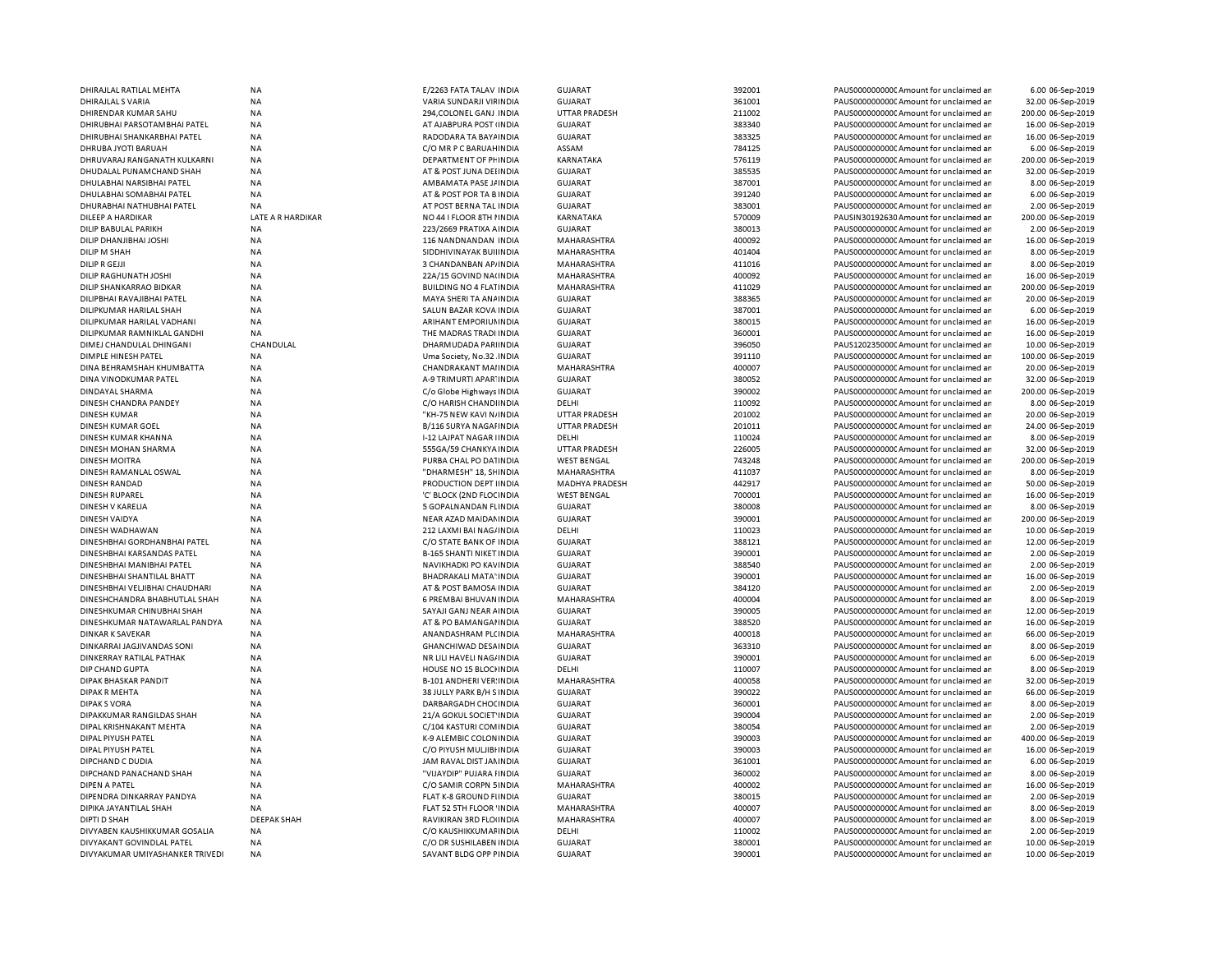| DOLATSINH MANSINH THAKORE               | <b>NA</b>          | 43 SHRI JAI AMBE SCINDIA         | <b>GUJARAT</b>                      | 390016 | PAUS0000000000 Amount for unclaimed ar  | 2.00 06-Sep-2019   |
|-----------------------------------------|--------------------|----------------------------------|-------------------------------------|--------|-----------------------------------------|--------------------|
| DORADLA SESHAVATHARAM                   | NA                 | 1/1 BRODIPET GUNT INDIA          | ANDHRA PRADESH                      | 522002 | PAUS0000000000 Amount for unclaimed ar  | 32.00 06-Sep-2019  |
| DORAISWAMY SRINIVASAN                   | <b>NA</b>          | 18/86 VANAMALI G/INDIA           | MAHARASHTRA                         | 400077 | PAUS0000000000 Amount for unclaimed ar  | 8.00 06-Sep-2019   |
| <b>DOROTHY JACK RODRIGUES</b>           | NA                 | C/O THE SWASTIK JAINDIA          | MAHARASHTRA                         | 400002 | PAUS0000000000 Amount for unclaimed ar  | 8.00 06-Sep-2019   |
| DR RAMABAI BHAT                         | <b>NA</b>          | MEDICAL PRACTITIO INDIA          | KERALA                              | 682002 | PAUS0000000000 Amount for unclaimed ar  | 200.00 06-Sep-2019 |
| DUBAGUNTA SUBRAMANIA VASU               | <b>NA</b>          | 53 SEETHAMMA ROJINDIA            | <b>TAMIL NADU</b>                   | 600018 | PAUS0000000000 Amount for unclaimed ar  | 8.00 06-Sep-2019   |
| DULAL CHAND ROY                         | <b>NA</b>          | R/5 LIG HOUSING ES INDIA         | <b>WEST BENGAL</b>                  | 700037 | PAUS0000000000 Amount for unclaimed ar  | 300.00 06-Sep-2019 |
| <b>DULAL MITRA</b>                      | <b>NA</b>          | 6 R N TAGORE ROAD INDIA          | <b>WEST BENGAL</b>                  | 700075 | PAUS0000000000 Amount for unclaimed ar  | 200.00 06-Sep-2019 |
| <b>DURGA KEDIA</b>                      | <b>NA</b>          | A-124 SECTOR 19 NCINDIA          | <b>UTTAR PRADESH</b>                | 201301 | PAUS0000000000 Amount for unclaimed ar  | 8.00 06-Sep-2019   |
| <b>DURGAPRASAD BAIN</b>                 | <b>NA</b>          | CHIKANPARA P O TH INDIA          | <b>WEST BENGAL</b>                  | 743287 | PAUS0000000000 Amount for unclaimed ar  | 300.00 06-Sep-2019 |
| DURGASHANKAR DADHICH                    | <b>NA</b>          | C/O ALEMBIC GLASS INDIA          | <b>GUJARAT</b>                      | 390003 | PAUS0000000000C Amount for unclaimed ar | 32.00 06-Sep-2019  |
| DUSHYANT ASHARAM BHATT                  | <b>NA</b>          | "NANDANVAN" PRE INDIA            | <b>GUJARAT</b>                      | 390001 | PAUS0000000000 Amount for unclaimed ar  | 2.00 06-Sep-2019   |
| DUSHYANT BALMUKUND PARIKH               | NA                 | KAROLIA POLE M G FINDIA          | <b>GUJARAT</b>                      | 390001 | PAUS0000000000 Amount for unclaimed ar  | 6.00 06-Sep-2019   |
| DUSHYANT VALLABHDAS VAKIL               | <b>NA</b>          | 5 GOPAL NANDAN F INDIA           | <b>GUJARAT</b>                      | 380008 | PAUS0000000000 Amount for unclaimed ar  | 8.00 06-Sep-2019   |
| DWIJEN HARIBHAI DESAI                   | <b>NA</b>          | 70 SHIVAJIPARK MUI INDIA         | MAHARASHTRA                         | 400028 | PAUS0000000000CAmount for unclaimed ar  | 2.00 06-Sep-2019   |
| E JALEEL AHAMED                         | <b>NA</b>          | SREE BALU PHARMA INDIA           | <b>TAMIL NADU</b>                   | 641001 | PAUS0000000000 Amount for unclaimed ar  | 200.00 06-Sep-2019 |
| E V HARIHARA KRISHNAN                   | NA                 | 11 A SUBBURAYAN SINDIA           | <b>TAMIL NADU</b>                   | 600094 | PAUS0000000000 Amount for unclaimed ar  | 200.00 06-Sep-2019 |
| <b>EBENZER CHANDRA R</b>                | <b>NA</b>          | C/O.KRUBA MEDICA INDIA           | <b>TAMIL NADU</b>                   | 626701 | PAUS0000000000 Amount for unclaimed ar  | 200.00 06-Sep-2019 |
| <b>EKNATH MARTAND KHISTI</b>            | <b>NA</b>          | SURVEY NO 25/6-1 VINDIA          | MAHARASHTRA                         | 411051 | PAUS0000000000 Amount for unclaimed ar  | 2.00 06-Sep-2019   |
| <b>ESMERALDA ERIC BOSE</b>              | <b>NA</b>          | 18 MATRUCHHAYA SINDIA            | <b>GUJARAT</b>                      | 390002 | PAUS00000000000 Amount for unclaimed ar | 32.00 06-Sep-2019  |
| <b>FAIRDEAL SECURITIES</b>              | <b>NA</b>          | FAIRDEAL SECURITIE INDIA         | <b>WEST BENGAL</b>                  | 700019 | PAUS0000000000 Amount for unclaimed ar  | 8.00 06-Sep-2019   |
| <b>FAIRDEAL SECURITIES</b>              | <b>NA</b>          | PARK CENTRE GR FL(INDIA          | <b>WEST BENGAL</b>                  | 700016 | PAUS0000000000 Amount for unclaimed ar  | 16.00 06-Sep-2019  |
| <b>FAIRDEAL SECURITIES</b>              | <b>NA</b>          | <b>FAIRDEAL SECURITIE IN DIA</b> | <b>WEST BENGAL</b>                  | 700019 | PAUS0000000000 Amount for unclaimed ar  | 8.00 06-Sep-2019   |
| FAKIRBHAI BHIKHABHAI PATEL              | <b>NA</b>          | C/O FAKIRBHAI PATE INDIA         | <b>GUJARAT</b>                      | 387810 | PAUS0000000000 Amount for unclaimed ar  | 32.00 06-Sep-2019  |
| FAKIRMAHAMMAD JIVABHAI MANSURI          | <b>NA</b>          | KAPAD BAZAR AT & IINDIA          | <b>GUJARAT</b>                      | 384225 | PAUS0000000000 Amount for unclaimed ar  | 8.00 06-Sep-2019   |
| FAQIR CHAND RUSTAGI                     | NA                 | F-1/3 KRISHNA NAG/INDIA          | DELHI                               | 110051 | PAUS0000000000 Amount for unclaimed ar  | 8.00 06-Sep-2019   |
| FATEMA F MOTIWALA                       | <b>NA</b>          | 72 SUTAR CHAWL KAINDIA           | MAHARASHTRA                         | 400021 | PAUS0000000000CAmount for unclaimed ar  | 36.00 06-Sep-2019  |
| FATESIH MAVSIH PARMAR                   | <b>NA</b>          | AT POST ASOJ TAL B. INDIA        | <b>GUJARAT</b>                      | 390001 | PAUS0000000000 Amount for unclaimed ar  | 2.00 06-Sep-2019   |
| <b>FATESING BHARATSING PARMAR</b>       | <b>NA</b>          | MORALIPURA PO NIIINDIA           | GUJARAT                             | 390001 | PAUS0000000000 Amount for unclaimed ar  | 6.00 06-Sep-2019   |
| <b>FORTUNE INVESTMENTS</b>              | NA                 | 590 RASTA PETH NEVINDIA          | MAHARASHTRA                         | 411011 | PAUS0000000000C Amount for unclaimed ar | 16.00 06-Sep-2019  |
| <b>FRANCIS FELIX D SOUZA</b>            | <b>NA</b>          | SILVER DROPS COTT. INDIA         | ANDHRA PRADESH                      | 500001 | PAUS0000000000 Amount for unclaimed ar  | 200.00 06-Sep-2019 |
| <b>G CHANDRAHASAN</b>                   | NA                 | NO 40 OUT HOUSE 1 INDIA          | KARNATAKA                           | 560003 | PAUS0000000000CAmount for unclaimed ar  | 10.00 06-Sep-2019  |
| <b>G CHANDRAHASAN</b>                   | <b>NA</b>          | NO 40 OUT HOUSE 1 INDIA          | KARNATAKA                           | 560003 | PAUS0000000000 Amount for unclaimed ar  | 2.00 06-Sep-2019   |
| <b>G N RANGANATH</b>                    | NA                 | NO-106 KALIDASA C(INDIA          | KARNATAKA                           | 560050 | PAUS0000000000 Amount for unclaimed ar  | 40.00 06-Sep-2019  |
| <b>G R GANDHI</b>                       | <b>NA</b>          | 3-B,22 IST FLOOR LA INDIA        | DELHI                               | 110029 | PAUS0000000000 Amount for unclaimed ar  | 8.00 06-Sep-2019   |
|                                         | <b>NA</b>          | 21 RAJAJI ROAD NUI INDIA         | <b>TAMIL NADU</b>                   | 600034 | PAUS0000000000CAmount for unclaimed ar  | 16.00 06-Sep-2019  |
| <b>G RAGHAVAN</b>                       |                    |                                  |                                     |        |                                         |                    |
| <b>G RAGHURAM RAO</b>                   | NA                 | H.NO 21-110 SYNDICINDIA          | ANDHRA PRADESH<br><b>TAMIL NADU</b> | 500060 | PAUS0000000000C Amount for unclaimed ar | 200.00 06-Sep-2019 |
| G SANKAR                                | <b>NA</b>          | NO 29 VAVADARAJA INDIA           |                                     | 600082 | PAUS0000000000 Amount for unclaimed ar  | 2.00 06-Sep-2019   |
| <b>G SESHAN</b>                         | <b>NA</b>          | A-81, "PALAZHI" SR INDIA         | <b>TAMIL NADU</b>                   | 641034 | PAUS0000000000 Amount for unclaimed ar  | 300.00 06-Sep-2019 |
| <b>G SRIRAM</b>                         | <b>NA</b>          | C-45, AMUDHAM CO INDIA           | <b>TAMIL NADU</b>                   | 600017 | PAUS0000000000 Amount for unclaimed ar  | 2.00 06-Sep-2019   |
| <b>G SRIRAM</b>                         | <b>NA</b>          | C-45, AMUDHAM CCINDIA            | <b>TAMIL NADU</b>                   | 600017 | PAUS0000000000 Amount for unclaimed ar  | 12.00 06-Sep-2019  |
| <b>G SUBRAMANIAN</b>                    | <b>K GANAPATHY</b> | FLAT NO 001, FIRST I INDIA       | MAHARASHTRA                         | 400703 | PAUSIN30154915 Amount for unclaimed ar  | 16.00 06-Sep-2019  |
| G SUSILKUMAR JAIN                       | NA                 | 6 CHINNIAH ROAD T INDIA          | <b>TAMIL NADU</b>                   | 600017 | PAUS0000000000 Amount for unclaimed ar  | 200.00 06-Sep-2019 |
| <b>GAGAN NANDA</b>                      | <b>NA</b>          | E-120/1 D D A APARTINDIA         | DELHI                               | 110028 | PAUS00000000000 Amount for unclaimed ar | 8.00 06-Sep-2019   |
| GAJANAN BHALCHANDRA KHER                | <b>NA</b>          | PERFECT MOTOR CC INDIA           | MAHARASHTRA                         | 411001 | PAUS0000000000C Amount for unclaimed ar | 16.00 06-Sep-2019  |
| <b>GAJENDRA UDESINH VALA</b>            | <b>NA</b>          | 17 CHAMUNDA SOC INDIA            | <b>GUJARAT</b>                      | 390021 | PAUS0000000000 Amount for unclaimed ar  | 2.00 06-Sep-2019   |
| <b>GAJINDER KAUR BEDI</b>               | W O SATPAL BEDI    | B-IV-876, PARTAP BAINDIA         | PUNJAB                              | 141008 | PAUS1202420300 Amount for unclaimed ar  | 68.00 06-Sep-2019  |
| GANAPATBHAI BABALDAS PATEL              | <b>NA</b>          | NEAR RAMJI MANDI INDIA           | <b>GUJARAT</b>                      | 384220 | PAUS0000000000 Amount for unclaimed ar  | 6.00 06-Sep-2019   |
| <b>GANAPATBHAI BABALDAS PATIL</b>       | <b>NA</b>          | NR RAMJI MANDIR / INDIA          | <b>GUJARAT</b>                      | 384220 | PAUS0000000000 Amount for unclaimed ar  | 6.00 06-Sep-2019   |
| <b>GANDAMAL DUGGAL</b>                  | <b>NA</b>          | H-42 SOUTH EXTENS INDIA          | DELHI                               | 110049 | PAUS0000000000 Amount for unclaimed an  | 16.00 06-Sep-2019  |
| <b>GANESH K A</b>                       | <b>NA</b>          | 76-1/3 MIG 2 B-7 F-7 INDIA       | <b>ANDHRA PRADESH</b>               | 520012 | PAUS0000000000 Amount for unclaimed ar  | 200.00 06-Sep-2019 |
| GANESH KRISHNA PAI BUDBUDE              | <b>NA</b>          | C/O. SHRI.G.G.PAI, F INDIA       | GOA                                 | 403002 | PAUS0000000000 Amount for unclaimed ar  | 40.00 06-Sep-2019  |
| GANESH KUNDALIK GAMVADE                 | <b>NA</b>          | 257B-5 BUDHWAR P INDIA           | MAHARASHTRA                         | 411002 | PAUS00000000000 Amount for unclaimed ar | 10.00 06-Sep-2019  |
| <b>GANESH VENKATARAMAN</b>              | <b>NA</b>          | 520/549 7TH MAIN FINDIA          | KARNATAKA                           | 560085 | PAUS00000000000 Amount for unclaimed ar | 8.00 06-Sep-2019   |
| <b>GANGA DEVI BHARGAVA</b>              | <b>NA</b>          | 12A BELI ROAD ALLA INDIA         | <b>UTTAR PRADESH</b>                | 211002 | PAUS0000000000 Amount for unclaimed ar  | 200.00 06-Sep-2019 |
| <b>GANGADAS KANJI SHETH</b>             | <b>NA</b>          | 3C/2 MAJITHIA NAG INDIA          | MAHARASHTRA                         | 400067 | PAUS0000000000 Amount for unclaimed ar  | 8.00 06-Sep-2019   |
| <b>GANGADHAR DATTATREY GOKARN</b>       | <b>NA</b>          | 28, LOTUS COURTS, . INDIA        | <b>MAHARASHTRA</b>                  | 400020 | PAUS0000000000 Amount for unclaimed ar  | 8.00 06-Sep-2019   |
| <b>GANGADHAR GOKARN</b>                 | <b>NA</b>          | 28, LOTUS COURTS, . INDIA        | MAHARASHTRA                         | 400020 | PAUS0000000000 Amount for unclaimed ar  | 8.00 06-Sep-2019   |
| <b>GANGASHANKER HARISHANKER ADHYARU</b> | <b>NA</b>          | 25-1-SADHANA NAG INDIA           | <b>GUJARAT</b>                      | 390001 | PAUS0000000000 Amount for unclaimed ar  | 6.00 06-Sep-2019   |
| <b>GANPATBHAI BABALDAS PATEL</b>        | <b>NA</b>          | NEAR RAMJI MANDI INDIA           | <b>GUJARAT</b>                      | 384220 | PAUS0000000000 Amount for unclaimed ar  | 6.00 06-Sep-2019   |
| GANPATBHAI BHAILALBHAI BAROT            | NA                 | CONTROL LABORAT(INDIA            | <b>GUJARAT</b>                      | 390003 | PAUS0000000000 Amount for unclaimed ar  | 6.00 06-Sep-2019   |
| <b>GANPATBHAI HARIBHAI PATEL</b>        | NA                 | AT & PO MANJALPUIINDIA           | GUJARAT                             | 390011 | PAUS0000000000C Amount for unclaimed ar | 2.00 06-Sep-2019   |
| <b>GANPATRAO S INGALE</b>               | <b>NA</b>          | AT & POST MNHALLIINDIA           | KARNATAKA                           | 585302 | PAUS0000000000 Amount for unclaimed ar  | 32.00 06-Sep-2019  |
| <b>GARIMIDI VENU GOPAL</b>              | ΝA                 | 2-2-186/53/1 RAMAI INDIA         | ANDHRA PRADESH                      | 500013 | PAUS0000000000 Amount for unclaimed ar  | 8.00 06-Sep-2019   |
| <b>GAURAV SETHI</b>                     | <b>VIJAY SETHI</b> | 157 PHASE II INDUSTINDIA         | CHANDIGARH                          | 160002 | PAUSIN30114310 Amount for unclaimed ar  | 400.00 06-Sep-2019 |
| <b>GAUTAM BHATTACHARYYA</b>             | <b>NA</b>          | CF157 SALT LAKE CITINDIA         | <b>WEST BENGAL</b>                  | 700064 | PAUS0000000000 Amount for unclaimed ar  | 600.00 06-Sep-2019 |
| <b>GAUTAM KUMAR LEUVA</b>               | <b>NA</b>          | 86, SEVA SAMAJ SO(INDIA          | <b>GUJARAT</b>                      | 390002 | PAUS0000000000 Amount for unclaimed ar  | 16.00 06-Sep-2019  |
|                                         |                    |                                  |                                     |        |                                         |                    |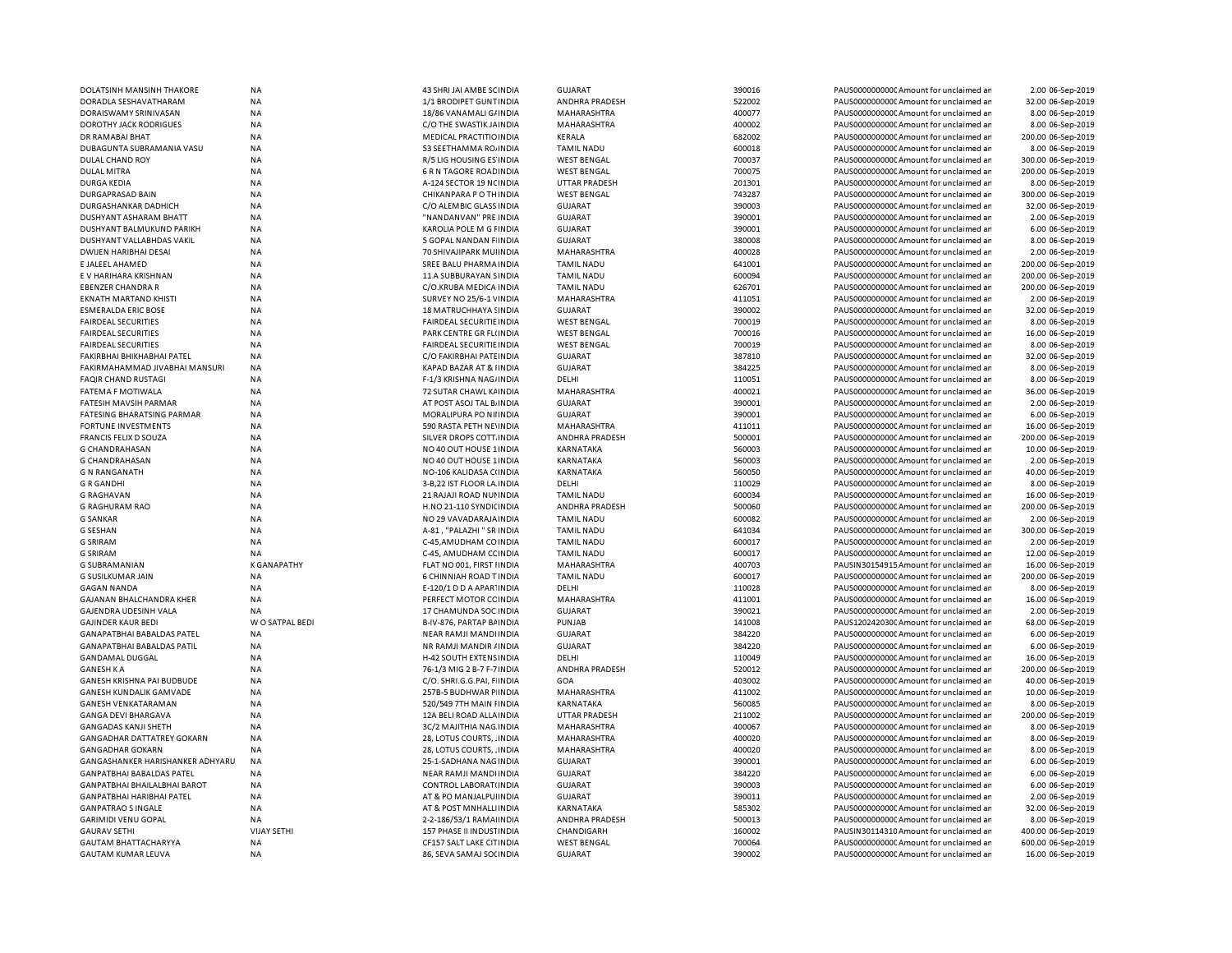| <b>GAUTAM SAHA</b>                                 | <b>NA</b>                         | M/S GENERAL MEDI INDIA                               | ASSAM                       | 781018           | PAUS0000000000 Amount for unclaimed an                                           | 200.00 06-Sep-2019                      |
|----------------------------------------------------|-----------------------------------|------------------------------------------------------|-----------------------------|------------------|----------------------------------------------------------------------------------|-----------------------------------------|
| <b>GAYATRI CHATTERJEE</b>                          | <b>NA</b>                         | 33/C HINDUSTHAN FINDIA                               | <b>WEST BENGAL</b>          | 700029           | PAUS0000000000 Amount for unclaimed an                                           | 16.00 06-Sep-2019                       |
| GEETA GHANSHYAMBHAI PATEL                          | <b>NA</b>                         | 13 'SIDDHI' PARISHR. INDIA                           | <b>GUJARAT</b>              | 390007           | PAUS0000000000CAmount for unclaimed ar                                           | 16.00 06-Sep-2019                       |
| <b>GEETA M PATEL</b>                               | <b>NA</b>                         | 3, KRISHNA HOUSIN(INDIA                              | GUJARAT                     | 388001           | PAUS0000000000CAmount for unclaimed ar                                           | 16.00 06-Sep-2019                       |
| <b>GEETA U PATIL</b>                               | <b>NA</b>                         | H NO 5-2-439 J N ROINDIA                             | <b>ANDHRA PRADESH</b>       | 500001           | PAUS0000000000 Amount for unclaimed ar                                           | 8.00 06-Sep-2019                        |
| <b>GEETHA ANAND</b>                                | <b>NA</b>                         | "SHUBHAM" HOUSE INDIA                                | KERALA                      | 682002           | PAUS0000000000 Amount for unclaimed an                                           | 8.00 06-Sep-2019                        |
| <b>GEETHA AYYAKUTTI</b>                            | <b>NA</b>                         | <b>G-2 ALEMBIC GLASS INDIA</b>                       | KARNATAKA                   | 560066           | PAUS0000000000 Amount for unclaimed ar                                           | 80.00 06-Sep-2019                       |
| <b>GEETHA PRAKASH</b>                              | <b>NA</b>                         | B-3/4 FIBRE STAFF Q INDIA                            | KERALA                      | 673661           | PAUS0000000000 Amount for unclaimed ar                                           | 200.00 06-Sep-2019                      |
| <b>GEETHA RAMACHANDRAN</b>                         | <b>NA</b>                         | 21 RAJAJI ROAD NUI INDIA                             | <b>TAMIL NADU</b>           | 600034           | PAUS0000000000 Amount for unclaimed ar                                           | 16.00 06-Sep-2019                       |
| <b>GEEVARGHESE ABRAHAM</b>                         | <b>NA</b>                         | KIZHAKEKKARA PUTI INDIA                              | KERALA                      | 686001           | PAUS0000000000 Amount for unclaimed an                                           | 32.00 06-Sep-2019                       |
| <b>GEORGE JACOB</b>                                | NA                                | FB/19 ALEMBIC COLHNDIA                               | <b>GUJARAT</b>              | 390003           | PAUS0000000000CAmount for unclaimed ar                                           | 6.00 06-Sep-2019                        |
| GHANASHYAM VASUDEV NANDE                           | <b>NA</b>                         | KASAR FALIA ANANE INDIA                              | <b>GUJARAT</b>              | 390001           | PAUS0000000000CAmount for unclaimed ar                                           | 12.00 06-Sep-2019                       |
| <b>GHANSHYAM D DOSHI</b>                           | <b>NA</b>                         | C/O TUSHAR ELECTRINDIA                               | <b>GUJARAT</b>              | 364004           | PAUS0000000000CAmount for unclaimed ar                                           | 8.00 06-Sep-2019                        |
| <b>GHANSHYAM DIALANI</b>                           | <b>NA</b>                         | PLOT NO. 479 ADAR: INDIA                             | RAJASTHAN                   | 302004           | PAUS0000000000CAmount for unclaimed an                                           | 8.00 06-Sep-2019                        |
| GHANSHYAM RAJABHAI RATANPURA                       | <b>NA</b>                         | C/O SAURASHTRA DIINDIA                               | <b>GUJARAT</b>              | 362220           | PAUS0000000000CAmount for unclaimed an                                           | 16.00 06-Sep-2019                       |
| GHANSHYAMBHAI JASHBHAI PATEL                       | <b>NA</b>                         | <b>16 KRISHNAKUTIR PFINDIA</b>                       | <b>GUJARAT</b>              | 390002           | PAUS0000000000CAmount for unclaimed ar                                           | 6.00 06-Sep-2019                        |
| GHANSHYAMBHAI MOTIBHAI BAROT                       | <b>NA</b>                         | AT & PO SOKHADA BINDIA                               | <b>GUJARAT</b>              | 391240           | PAUS0000000000 Amount for unclaimed ar                                           | 2.00 06-Sep-2019                        |
| <b>GHEVARCHAND L BAFNA</b>                         | <b>NA</b>                         | C-2 ROOM NO 32 4T INDIA                              | MAHARASHTRA                 | 400032           | PAUS0000000000 Amount for unclaimed an                                           | 8.00 06-Sep-2019                        |
| GHUDUSAB ABDUL KAREEM DHARWAR                      | <b>NA</b>                         | 125-13, MADHAVAN INDIA                               | KARNATAKA                   | 580020           | PAUS0000000000 Amount for unclaimed an                                           | 80.00 06-Sep-2019                       |
| <b>GHULAM SAIYIDAIN MALIK</b>                      | <b>NA</b>                         | C/O PHARMA AGEN(INDIA                                | <b>JAMMU AND KASHMIR</b>    | 190010           | PAUS0000000000 Amount for unclaimed ar                                           | 400.00 06-Sep-2019                      |
| <b>GIAN CHAND GOEL</b>                             | <b>NA</b>                         | A1/3 MAURICE NAG. INDIA                              | DELHI                       | 110007           | PAUS0000000000CAmount for unclaimed ar                                           | 8.00 06-Sep-2019                        |
| <b>GIAN SINGH</b>                                  | <b>NA</b>                         | 1437 KRISHANA NACINDIA                               | PUNJAB                      | 142001           | PAUS0000000000 Amount for unclaimed ar                                           | 40.00 06-Sep-2019                       |
|                                                    | <b>NA</b>                         |                                                      |                             | 390018           |                                                                                  |                                         |
| <b>GIRDHARLAL KALIDAS SANGHAVI</b>                 |                                   | 59 CHANDRAVALI SCINDIA                               | <b>GUJARAT</b>              |                  | PAUS0000000000CAmount for unclaimed an                                           | 10.00 06-Sep-2019                       |
| <b>GIRDHARLAL MADHAVJI MISTRY</b>                  | <b>NA</b>                         | C/O SHRI ISHWARBH INDIA                              | <b>GUJARAT</b>              | 390002           | PAUS0000000000CAmount for unclaimed an                                           | 2.00 06-Sep-2019                        |
| <b>GIRIVV</b>                                      | <b>NA</b>                         | <b>Bharani Apartments INDIA</b>                      | ANDHRA PRADESH              | 530017           | PAUS0000000000 Amount for unclaimed ar                                           | 300.00 06-Sep-2019                      |
| <b>GIRIJA KUMAR</b>                                | <b>NA</b>                         | NO.5, 10TH STREET, INDIA                             | <b>TAMIL NADU</b>           | 600035           | PAUS0000000000 Amount for unclaimed ar                                           | 200.00 06-Sep-2019                      |
| <b>GIRIJA L NARAYANAN</b>                          | <b>NA</b>                         | <b>IMPERIAL HOUSE (UIINDIA</b>                       | <b>TAMIL NADU</b>           | 625003           | PAUS00000000000Amount for unclaimed an                                           | 200.00 06-Sep-2019                      |
| <b>GIRISH H DEDHIA</b>                             | <b>NA</b>                         | 34, ANAND SOCIETY INDIA                              | <b>GUJARAT</b>              | 380050           | PAUS00000000000Amount for unclaimed an                                           | 10.00 06-Sep-2019                       |
| <b>GIRISH RAOJIBHAI AMIN</b>                       | <b>NA</b>                         | <b>HARINAGAR SOCIET INDIA</b>                        | <b>GUJARAT</b>              | 390015           | PAUS0000000000 Amount for unclaimed ar                                           | 12.00 06-Sep-2019                       |
| <b>GIRISH RAOJIBHAI AMIN</b>                       | <b>NA</b>                         | 30 HARINAGAR SOCHNDIA                                | <b>GUJARAT</b>              | 390015           | PAUS0000000000 Amount for unclaimed ar                                           | 2.00 06-Sep-2019                        |
| <b>GIRISH SHASTRY</b>                              | <b>NA</b>                         | PROP MARUTI MEDI INDIA                               | KARNATAKA                   | 581115           | PAUS0000000000 Amount for unclaimed ar                                           | 200.00 06-Sep-2019                      |
| <b>GIRISH VASANTLAL VORA</b>                       | <b>NA</b>                         | C/O V K VORA "KUM INDIA                              | <b>GUJARAT</b>              | 363001           | PAUS0000000000CAmount for unclaimed an                                           | 32.00 06-Sep-2019                       |
| GIRISHCHANDRA CHIMANLAL KHARAWA                    | <b>NA</b>                         | MADAN ZAMPA RO/ INDIA                                | <b>GUJARAT</b>              | 390001           | PAUS0000000000 Amount for unclaimed ar                                           | 10.00 06-Sep-2019                       |
| GIRISHCHANDRA NEMCHAND PARMAR                      | NA                                | C/O KANSARA NEM(INDIA                                | <b>GUJARAT</b>              | 380001           | PAUS0000000000CAmount for unclaimed ar                                           | 8.00 06-Sep-2019                        |
| <b>GIRISHKUMAR MOTILAL PATEL</b>                   | <b>NA</b>                         | C/O AGRO CHEM INIINDIA                               | <b>GUJARAT</b>              | 396001           | PAUS0000000000 Amount for unclaimed ar                                           | 16.00 06-Sep-2019                       |
| GIRISHKUMAR NAGINBHAI PATEL                        | <b>NA</b>                         | NAVAPURA AT&POS INDIA                                | <b>GUJARAT</b>              | 388470           | PAUS0000000000CAmount for unclaimed an                                           | 16.00 06-Sep-2019                       |
| GIRISHKUMAR SOMALAL SHAH                           | <b>NA</b>                         | C/O GIRISH MACHIN INDIA                              | <b>GUJARAT</b>              | 391145           | PAUS00000000000Amount for unclaimed an                                           | 32.00 06-Sep-2019                       |
| <b>GIRJA DEBI AGARWALA</b>                         | <b>NA</b>                         | 42 PARBATI GHOSH IINDIA                              | <b>WEST BENGAL</b>          | 700007           | PAUS0000000000CAmount for unclaimed ar                                           | 8.00 06-Sep-2019                        |
| <b>GIRJADEBI AGARWALA</b>                          | <b>NA</b>                         | 42 PARBATI GHOSH IINDIA                              | <b>WEST BENGAL</b>          | 700007           | PAUS0000000000CAmount for unclaimed ar                                           | 8.00 06-Sep-2019                        |
| <b>GITA AGARWAL</b>                                | <b>NA</b>                         | 1- VASUDHA ENCLAVINDIA                               | DELHI                       | 110034           | PAUS0000000000CAmount for unclaimed an                                           | 16.00 06-Sep-2019                       |
| GITA CHINUBHAI SHAH M M G MRS S C S                | <b>NA</b>                         | 5/897 GHIYA SHERI I INDIA                            | <b>GUJARAT</b>              | 395003           | PAUS00000000000Amount for unclaimed an                                           | 100.00 06-Sep-2019                      |
| <b>GITA GHOSH</b>                                  | <b>NA</b>                         | STATE BANK OF INDIINDIA                              | <b>WEST BENGAL</b>          | 700001           | PAUS0000000000 Amount for unclaimed ar                                           | 6.00 06-Sep-2019                        |
| <b>GITA SAHA</b>                                   | <b>NA</b>                         | 1 RAMESH DUTTA S1INDIA                               | <b>WEST BENGAL</b>          | 700006           | PAUS0000000000CAmount for unclaimed ar                                           | 58.00 06-Sep-2019                       |
| <b>GITABEN JAYANTILAL PATEL</b>                    | <b>NA</b>                         | 21/1 PRABHAKUNJ GINDIA                               | <b>GUJARAT</b>              | 389001           | PAUS0000000000 Amount for unclaimed an                                           | 6.00 06-Sep-2019                        |
| <b>GITABEN RATILAL PATEL</b>                       | <b>NA</b>                         | 3 ABHAYNAGAR CO-INDIA                                | <b>GUJARAT</b>              | 390016           | PAUS0000000000CAmount for unclaimed an                                           | 2.00 06-Sep-2019                        |
| <b>GOBIND PRASAD RUSTAGI</b>                       | NA                                | C/O SHAKTI PROVISI INDIA                             | DELHI                       | 110092           | PAUS0000000000CAmount for unclaimed ar                                           | 8.00 06-Sep-2019                        |
| <b>GOBINDO PROSAD SAHA</b>                         | <b>NA</b>                         | 89 S P MUKHERJEE RINDIA                              | <b>WEST BENGAL</b>          | 700028           | PAUS0000000000CAmount for unclaimed ar                                           | 300.00 06-Sep-2019                      |
| <b>GODAWARI G SHARMA</b>                           | <b>NA</b>                         | TIWARI BOOK COMFINDIA                                | RAJASTHAN                   | 332001           | PAUS0000000000CAmount for unclaimed ar                                           | 16.00 06-Sep-2019                       |
| <b>GOMATHI AMMALT</b>                              | <b>NA</b>                         | 59, OFFICER'S COLOHNDIA                              | <b>TAMIL NADU</b>           | 620017           | PAUS00000000000Amount for unclaimed an                                           | 400.00 06-Sep-2019                      |
| <b>GONUGUNTA RAMASESHAIAH</b>                      | <b>NA</b>                         | C/O DARSHAK LTD S INDIA                              | ANDHRA PRADESH              | 522004           | PAUS00000000000Amount for unclaimed an                                           | 16.00 06-Sep-2019                       |
| <b>GOPA PENTIAH</b>                                | NA                                | H NO 1-6-202/8/D B/ INDIA                            | ANDHRA PRADESH              | 500020           | PAUS0000000000CAmount for unclaimed an                                           | 6.00 06-Sep-2019                        |
| GOPAL CHAND SHARMA                                 | <b>NA</b>                         | 624 (TYPE Z) TIMAR IINDIA                            | DELHI                       | 110007           | PAUS0000000000CAmount for unclaimed ar                                           | 16.00 06-Sep-2019                       |
| GOPAL CHANDRA UPADHAYAYA                           | <b>NA</b>                         | C-12/378 YAMUNA \INDIA                               | DELHI                       | 110053           | PAUS0000000000CAmount for unclaimed an                                           | 16.00 06-Sep-2019                       |
| <b>GOPAL DINUBHAI AMIN</b>                         | <b>NA</b>                         | 119 NATIONAL COOHNDIA                                | MAHARASHTRA                 | 411007           | PAUS00000000000Amount for unclaimed an                                           | 2.00 06-Sep-2019                        |
| <b>GOPAL KANODIA</b>                               | NA                                | 110/6 NEHRU NAGA INDIA                               | <b>UTTAR PRADESH</b>        | 208012           | PAUS0000000000CAmount for unclaimed ar                                           | 2.00 06-Sep-2019                        |
| <b>GOPAL KRISHAN</b>                               | <b>NA</b>                         | 501 VARSHA 7 BUNCINDIA                               | MAHARASHTRA                 | 400061           | PAUS00000000000Amount for unclaimed ar                                           | 8.00 06-Sep-2019                        |
| <b>GOPAL KRISHAN KUMAR</b>                         | <b>NA</b>                         | FLAT NO 3-B POCKETINDIA                              | DELHI                       | 110035           | PAUS0000000000CAmount for unclaimed ar                                           | 8.00 06-Sep-2019                        |
|                                                    |                                   |                                                      |                             |                  |                                                                                  |                                         |
| GOPAL KRISHNA AGARWAL                              | S O LATE SHRI RAM CHANDRA AGARWAL | MULTI BUSINESS SEI INDIA                             | UTTAR PRADESH               | 243003           | PAUS1206120000 Amount for unclaimed an                                           | 32.00 06-Sep-2019                       |
| GOPAL KRISHNARAO KULKARNI                          | NA                                | MERCHANT MARKE INDIA                                 | KARNATAKA                   | 582101           | PAUS0000000000CAmount for unclaimed ar                                           | 16.00 06-Sep-2019                       |
| <b>GOPALA KRISHNA KOLLURI</b>                      | ΝA                                | 6-40 ANUPURAM PC INDIA                               | ANDHRA PRADESH              | 500062           | PAUS0000000000CAmount for unclaimed ar                                           | 200.00 06-Sep-2019                      |
| GOPALAKRISHNA MURTHY TADIPARTHI                    | <b>NA</b>                         | C/O SREEDHAR MED INDIA                               | ANDHRA PRADESH              | 522201           | PAUS0000000000CAmount for unclaimed ar                                           | 200.00 06-Sep-2019                      |
| GOPALBHAI CHIMANLAL SHAH                           | <b>NA</b>                         | BITABHARTI POL PALINDIA                              | <b>GUJARAT</b>              | 391440           | PAUS0000000000CAmount for unclaimed an                                           | 2.00 06-Sep-2019                        |
| <b>GOPALDAS MANILAL RAITHATTA</b>                  | <b>NA</b>                         | <b>GURU KRUPA NEAR IINDIA</b>                        | <b>GUJARAT</b>              | 361001           | PAUS0000000000CAmount for unclaimed ar                                           | 6.00 06-Sep-2019                        |
| <b>GOPI RAM KEDIA</b>                              |                                   |                                                      | UTTAR PRADESH               | 201301           | PAUS0000000000CAmount for unclaimed ar                                           | 8.00 06-Sep-2019                        |
|                                                    | NA                                | A-124 SECTOR 19 NC INDIA                             |                             |                  |                                                                                  |                                         |
| <b>GOPIKRISHNAN KN</b>                             | <b>NA</b>                         | 1652/57 EAST END '/ INDIA                            | KARNATAKA                   | 560069           | PAUS0000000000CAmount for unclaimed ar                                           | 1600.00 06-Sep-2019                     |
| <b>GOPINATH RAO B S</b><br>GORDHAN GANGDAS PARSANA | <b>NA</b><br><b>NA</b>            | C/O. DR. BAPU SRINI INDIA<br>AT & POST TARGHAL INDIA | KARNATAKA<br><b>GUJARAT</b> | 570008<br>360003 | PAUS0000000000CAmount for unclaimed ar<br>PAUSIN30097410 Amount for unclaimed ar | 400.00 06-Sep-2019<br>16.00 06-Sep-2019 |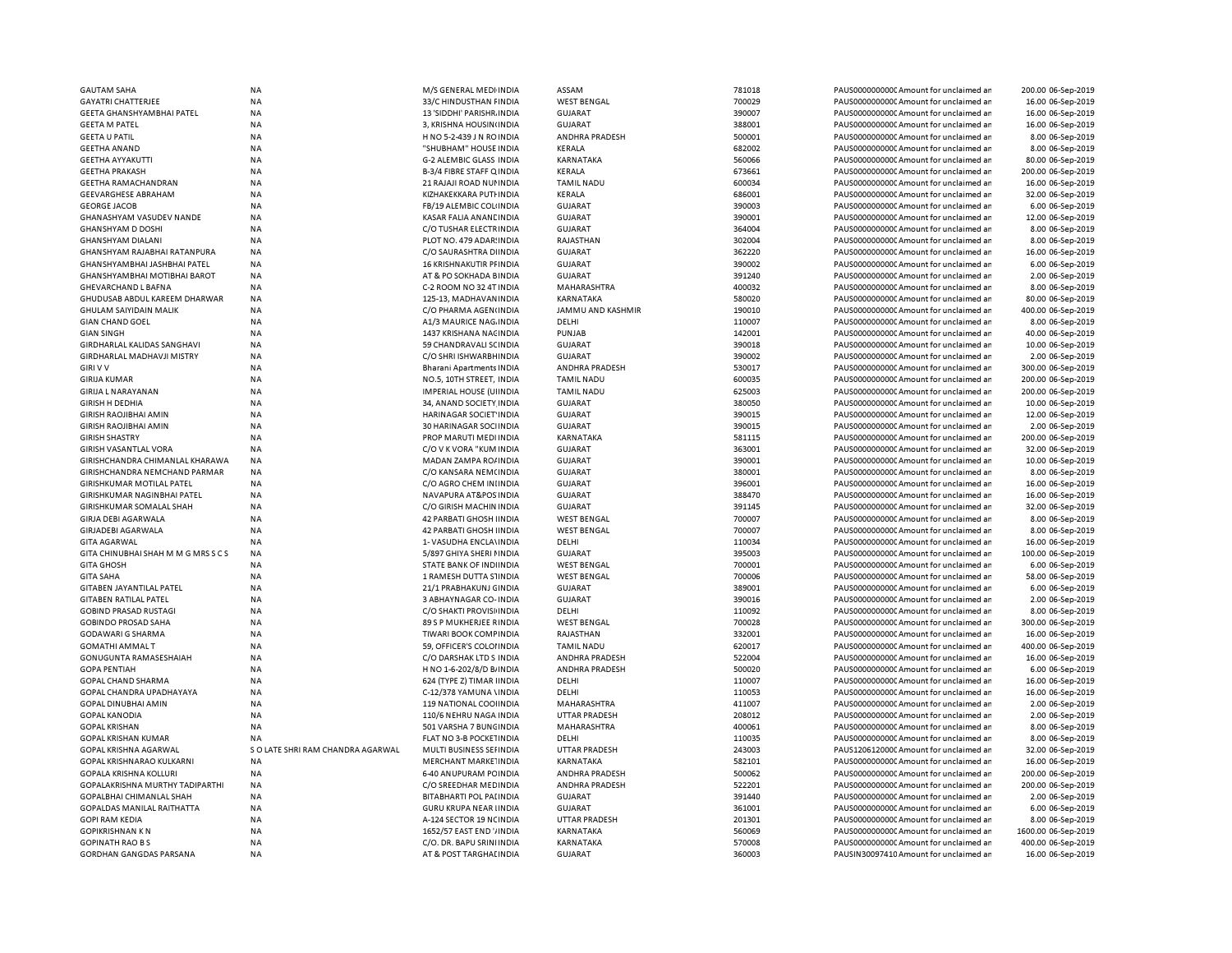| GORDHANBHAI GOKALBHAI AMIN         | NA                        | CHHOTALAL BHUVAI INDIA             | <b>GUJARAT</b>        | 390002 | PAUS0000000000 Amount for unclaimed ar | 10.00 06-Sep-2019   |
|------------------------------------|---------------------------|------------------------------------|-----------------------|--------|----------------------------------------|---------------------|
| GORDHANBHAI MANIBHAI CHAUHAN       | NA                        | AT & PO SOKHADA BINDIA             | <b>GUJARAT</b>        | 391240 | PAUS0000000000 Amount for unclaimed ar | 2.00 06-Sep-2019    |
| <b>GORUR RAYASANI KANTHI</b>       | <b>NA</b>                 | 22, PANCH SHEEL, VIINDIA           | MAHARASHTRA           | 400058 | PAUS0000000000 Amount for unclaimed ar | 200.00 06-Sep-2019  |
| <b>GOURI DUTTA</b>                 | <b>NA</b>                 | "MANGAL DEEP" 29: INDIA            | <b>WEST BENGAL</b>    | 700055 | PAUS0000000000CAmount for unclaimed ar | 200.00 06-Sep-2019  |
| <b>GOURI JAGDISH MALI</b>          | <b>NA</b>                 | CHILDREN'S HOSPIT/ INDIA           | <b>KARNATAKA</b>      | 591304 | PAUS0000000000 Amount for unclaimed ar | 200.00 06-Sep-2019  |
| GOURISHANKER AGARWAL               | NA                        | <b>BAGADIYA MANSIOI INDIA</b>      | CHHATTISGARH          | 492001 | PAUS0000000000 Amount for unclaimed ar | 8.00 06-Sep-2019    |
| <b>GOUTAM PRAMANIK</b>             | <b>NA</b>                 | P-45/1 C I T ROAD SCINDIA          | <b>WEST BENGAL</b>    | 700014 | PAUS0000000000 Amount for unclaimed ar | 200.00 06-Sep-2019  |
| <b>GOUTAM SAHA</b>                 | <b>NA</b>                 | C/O SWAPNA MEDICINDIA              | <b>WEST BENGAL</b>    | 700028 | PAUS0000000000 Amount for unclaimed ar | 200.00 06-Sep-2019  |
| <b>GOVIND RAM GUPTA</b>            | <b>NA</b>                 | G-79 NEW SEELAMP INDIA             | DELHI                 | 110053 | PAUS0000000000 Amount for unclaimed ar | 16.00 06-Sep-2019   |
| GOVIND RAMCHANDRA PATHAK           | NA                        | 9 ASHOK COLONY KI INDIA            | <b>MADHYA PRADESH</b> | 474001 | PAUS0000000000 Amount for unclaimed ar | 16.00 06-Sep-2019   |
| GOVINDBHAI FULABHAI PATEL          | NA                        | HARIKRIPA NIVAS CHINDIA            | <b>GUJARAT</b>        | 391740 | PAUS0000000000CAmount for unclaimed ar | 6.00 06-Sep-2019    |
| <b>GOVINDBHAI K PATEL</b>          | <b>NA</b>                 | SWAMINARAYAN V/INDIA               | <b>GUJARAT</b>        | 382480 | PAUS0000000000 Amount for unclaimed ar | 16.00 06-Sep-2019   |
| GOVINDBHAI TRIKAMLAL THAKKER       | <b>NA</b>                 | <b>BAZAR AT &amp; PO SOKIINDIA</b> | <b>GUJARAT</b>        | 391240 | PAUS0000000000CAmount for unclaimed ar | 6.00 06-Sep-2019    |
| GOVINDLAL CHANDULAL MISTRY         | <b>NA</b>                 | "MADHU KUNJ" 58 NINDIA             | <b>GUJARAT</b>        | 390009 | PAUS0000000000Amount for unclaimed ar  | 2.00 06-Sep-2019    |
| <b>GOWRI A PRABHU</b>              | <b>NA</b>                 | 'RAVI KIRAN' NEAR PINDIA           | KARNATAKA             | 574104 | PAUS0000000000CAmount for unclaimed ar | 1400.00 06-Sep-2019 |
|                                    |                           | 4 NARENDRA PARK HNDIA              | <b>GUJARAT</b>        | 390001 |                                        | 6.00 06-Sep-2019    |
| GULABSINH RATANSINH GADHAVI        | <b>NA</b>                 |                                    |                       |        | PAUS0000000000 Amount for unclaimed ar |                     |
| GULAM MOHAMAD YUSUF GABA           | <b>NA</b>                 | 2790 LUHAR STREET INDIA            | <b>GUJARAT</b>        | 394601 | PAUS0000000000 Amount for unclaimed ar | 32.00 06-Sep-2019   |
| GULAMHUSAIN CHANDBHAI GARIBAWALA   | <b>NA</b>                 | WADI VORWAD BAR INDIA              | <b>GUJARAT</b>        | 390001 | PAUS0000000000 Amount for unclaimed ar | 16.00 06-Sep-2019   |
| GULAMHUSAIN NAZARALI BOXWALA       | <b>NA</b>                 | WADI BADRI MAHOLINDIA              | <b>GUJARAT</b>        | 390001 | PAUS0000000000 Amount for unclaimed ar | 16.00 06-Sep-2019   |
| <b>GULSHAN ARORA</b>               | <b>KRISHAN LAL ARORA</b>  | H 14/8 MALVIYA NA INDIA            | DELHI                 | 110017 | PAUSIN30114310 Amount for unclaimed ar | 16.00 06-Sep-2019   |
| <b>GULSHAN KUMAR</b>               | <b>NA</b>                 | 50 WEST MUKERJEE INDIA             | DELHI                 | 110009 | PAUS0000000000 Amount for unclaimed ar | 8.00 06-Sep-2019    |
| <b>GUNNESWARA RAO CHALAMCHARLA</b> | <b>NA</b>                 | "SUBBARAO MANSI(INDIA              | <b>ANDHRA PRADESH</b> | 534101 | PAUS0000000000 Amount for unclaimed ar | 200.00 06-Sep-2019  |
| <b>GUNVANTBHAI BAKORBHAI PATEL</b> | <b>NA</b>                 | PACHHALU STREET NINDIA             | <b>GUJARAT</b>        | 390002 | PAUS0000000000 Amount for unclaimed ar | 2.00 06-Sep-2019    |
| <b>GUNVANTLAL C THAKKER</b>        | <b>NA</b>                 | A SOMCHAND & CO INDIA              | <b>GUJARAT</b>        | 380002 | PAUS0000000000 Amount for unclaimed ar | 16.00 06-Sep-2019   |
| GUNVANTLAL POPATLAL SHAH           | NA                        | <b>14 CHITANYA STATE INDIA</b>     | <b>GUJARAT</b>        | 380015 | PAUS0000000000 Amount for unclaimed ar | 32.00 06-Sep-2019   |
| <b>GUNVATRAI RATANJI DESAI</b>     | <b>NA</b>                 | C/O JAYANT G DESA INDIA            | <b>GUJARAT</b>        | 394210 | PAUS0000000000 Amount for unclaimed ar | 2.00 06-Sep-2019    |
| GUR DAYAL PRASAD SHARMA            | <b>NA</b>                 | 16, RAJDEEP ENCLA\INDIA            | UTTAR PRADESH         | 282005 | PAUS0000000000 Amount for unclaimed ar | 200.00 06-Sep-2019  |
| <b>GURCHARAN LALL SEHGAL</b>       | <b>NA</b>                 | GP-37 PITAMPURA CINDIA             | DELHI                 | 110034 | PAUS0000000000 Amount for unclaimed ar | 20.00 06-Sep-2019   |
| <b>GURCHARAN SINGH</b>             | <b>NA</b>                 | A-9A/5 VASANT VIH/ INDIA           | DELHI                 | 110057 | PAUS0000000000 Amount for unclaimed ar | 16.00 06-Sep-2019   |
| <b>GURDEEP KAUR R MAKHIJA</b>      | <b>NA</b>                 | 3 SHRI GURU RAMD/INDIA             | <b>GUJARAT</b>        | 380024 | PAUS0000000000 Amount for unclaimed ar | 8.00 06-Sep-2019    |
| <b>GURDEV SINGH VEDI</b>           | <b>NA</b>                 | FLAT NO 100 POCKE INDIA            | DELHI                 | 110001 | PAUS0000000000 Amount for unclaimed ar | 8.00 06-Sep-2019    |
| <b>GURDIP SINGH</b>                | NA                        | NEAR SANATAN DH/INDIA              | MAHARASHTRA           | 440004 | PAUS0000000000 Amount for unclaimed ar | 66.00 06-Sep-2019   |
| <b>GURUCHARAN SINGH D BHATIA</b>   | <b>NA</b>                 | C/O JANTA ROAD LII INDIA           | <b>GUJARAT</b>        | 382405 | PAUS0000000000 Amount for unclaimed ar | 66.00 06-Sep-2019   |
| <b>GURURAJ SHASTRY</b>             | <b>NA</b>                 | FORT RANEBENNUR INDIA              | KARNATAKA             | 581115 | PAUS0000000000 Amount for unclaimed ar | 200.00 06-Sep-2019  |
| <b>GYAN VARDHAN PODDAR</b>         | <b>NA</b>                 | SHRI HARISHANKAR INDIA             | <b>BIHAR</b>          | 800001 | PAUS0000000000 Amount for unclaimed ar | 2500.00 06-Sep-2019 |
|                                    |                           |                                    |                       |        |                                        |                     |
| <b>GYANENDRANATH BARIK</b>         | NA                        | C/O CHANDAN MED INDIA              | ORISSA                | 753012 | PAUS0000000000 Amount for unclaimed ar | 200.00 06-Sep-2019  |
| H D PATEL                          | NA                        | DARBAR NAKA GANLINDIA              | <b>GUJARAT</b>        | 363330 | PAUS0000000000 Amount for unclaimed ar | 16.00 06-Sep-2019   |
| H HAREKRISHNA KAMATH               | NA                        | MERCHANT MARKE INDIA               | KARNATAKA             | 576201 | PAUS0000000000 Amount for unclaimed ar | 8.00 06-Sep-2019    |
| <b>HJMOTWANI</b>                   | NA                        | C-4B/13/85 JANAKPUNDIA             | DELHI                 | 110058 | PAUS0000000000CAmount for unclaimed ar | 8.00 06-Sep-2019    |
| <b>H K KHOSLA</b>                  | NA                        | C/O UJJWAL LTD GAIINDIA            | UTTAR PRADESH         | 273001 | PAUS0000000000 Amount for unclaimed ar | 66.00 06-Sep-2019   |
| H N S MYER                         | NA                        | <b>16, REST HOUSE CRE: INDIA</b>   | KARNATAKA             | 560001 | PAUS0000000000CAmount for unclaimed ar | 100.00 06-Sep-2019  |
| H R CHHABRA                        | NA                        | A-5-B-60 SFS FLATS FINDIA          | DELHI                 | 110063 | PAUS0000000000CAmount for unclaimed ar | 8.00 06-Sep-2019    |
| H R CHHABRA                        | NA                        | A-5-B-60 SFS FLATS FINDIA          | DELHI                 | 110063 | PAUS0000000000 Amount for unclaimed ar | 8.00 06-Sep-2019    |
| H S AMARNATH                       | <b>NA</b>                 | C/O.BANGALORE STUNDIA              | KARNATAKA             | 560052 | PAUS0000000000 Amount for unclaimed ar | 1400.00 06-Sep-2019 |
| H S LAKSHMI                        | <b>NA</b>                 | NO 142 KUMARA PA INDIA             | KARNATAKA             | 560020 | PAUS0000000000 Amount for unclaimed ar | 8.00 06-Sep-2019    |
| H S NAILA                          | <b>NA</b>                 | DALIP VILAS MOTI D INDIA           | RAJASTHAN             | 302004 | PAUS0000000000 Amount for unclaimed ar | 8.00 06-Sep-2019    |
| H SHANTHI                          | NA                        | F/38 ALEMBIC GLASSINDIA            | KARNATAKA             | 560066 | PAUS0000000000 Amount for unclaimed ar | 32.00 06-Sep-2019   |
| H VISHWARADHYA                     | <b>NA</b>                 | 1572 IIND CROSS NAINDIA            | KARNATAKA             | 560021 | PAUS0000000000 Amount for unclaimed ar | 8.00 06-Sep-2019    |
| <b>HAMEED A P</b>                  | ALUMPARAMBIL MOIDEENKUTTY | ALUMPARAMBIL HO INDIA              | MAHARASHTRA           | 999999 | PAUS1202390000 Amount for unclaimed ar | 200.00 06-Sep-2019  |
| HAMSAVENI KANNAN                   | <b>NA</b>                 | SITE NO 247 48 THIR INDIA          | KARNATAKA             | 560032 | PAUS0000000000 Amount for unclaimed ar | 16.00 06-Sep-2019   |
| HANAMARADDI TIMARADDI GANGAL       | NA                        | <b>GANGAL NURSING HINDIA</b>       | KARNATAKA             | 580021 | PAUS0000000000 Amount for unclaimed ar | 40.00 06-Sep-2019   |
| HANBAL B SHIVARAM                  | <b>NA</b>                 | MALLIKARJUNA NILI INDIA            | KARNATAKA             | 577202 | PAUS0000000000 Amount for unclaimed ar | 200.00 06-Sep-2019  |
| HANSA BABUBHAI PARIKH              | <b>NA</b>                 | LADWADA SANKADI INDIA              | <b>GUJARAT</b>        | 390001 | PAUS0000000000 Amount for unclaimed ar | 6.00 06-Sep-2019    |
| <b>HANSA H SHAH</b>                | <b>NA</b>                 | 12 ASHAPURI NAGAI INDIA            | <b>GUJARAT</b>        | 391740 | PAUS0000000000 Amount for unclaimed ar | 200.00 06-Sep-2019  |
| HANSA HARIKANT PARIKH              | <b>NA</b>                 | 29, SEJAL SOCIETY, FINDIA          | <b>GUJARAT</b>        | 390002 | PAUS0000000000 Amount for unclaimed ar | 200.00 06-Sep-2019  |
| HANSA JAYANTILAL DESAI             | <b>NA</b>                 | DARJINO KHANCHO INDIA              | <b>GUJARAT</b>        | 380001 | PAUS0000000000 Amount for unclaimed ar | 16.00 06-Sep-2019   |
|                                    | <b>NA</b>                 |                                    |                       |        |                                        |                     |
| <b>HANSA PATEL</b>                 |                           | "SIDDHARTH" OPP S INDIA            | <b>GUJARAT</b>        | 360005 | PAUS0000000000CAmount for unclaimed ar | 300.00 06-Sep-2019  |
| HANSA RAJNIKANT MEHTA              | <b>NA</b>                 | C/O THE SWASTIK JAINDIA            | MAHARASHTRA           | 400002 | PAUS0000000000 Amount for unclaimed ar | 8.00 06-Sep-2019    |
| HANSABEN BAVANDAS TILAWAT          | <b>NA</b>                 | BANK ROAD OPP AM INDIA             | <b>GUJARAT</b>        | 361001 | PAUS0000000000CAmount for unclaimed ar | 2.00 06-Sep-2019    |
| HANSABEN DEVENDRAPRASAD BHATT      | <b>NA</b>                 | QTR.NO.545/B,G.S.F INDIA           | <b>GUJARAT</b>        | 391750 | PAUS0000000000 Amount for unclaimed ar | 2.00 06-Sep-2019    |
| HANSABEN MAHENDRABHAI PATEL        | NA                        | 11 SANDIP APARTMIINDIA             | <b>GUJARAT</b>        | 390005 | PAUS0000000000 Amount for unclaimed ar | 2.00 06-Sep-2019    |
| HANSABEN NATUBHAI PATEL            | NA                        | 5 BAKUL SOCIETY NCINDIA            | <b>GUJARAT</b>        | 390015 | PAUS0000000000 Amount for unclaimed ar | 82.00 06-Sep-2019   |
| HANSARAJBHAI JETHABHAI PATEL       | <b>NA</b>                 | AT RAMSIKAMPA PC INDIA             | <b>GUJARAT</b>        | 383325 | PAUS0000000000 Amount for unclaimed ar | 2.00 06-Sep-2019    |
| HANSARAJBHAI VALAJIBHAI PATEL      | NA                        | AT MAGODILAT POS INDIA             | <b>GUJARAT</b>        | 382010 | PAUS0000000000CAmount for unclaimed ar | 16.00 06-Sep-2019   |
| HANUMAN PRASAD BHARGAVA            | <b>NA</b>                 | J-33 PANCHIM VIHAIINDIA            | DELHI                 | 110063 | PAUS0000000000 Amount for unclaimed ar | 24.00 06-Sep-2019   |
| HANUMESH DAROJI                    | NA                        | JAI HANUMAN MED INDIA              | KARNATAKA             | 583227 | PAUS0000000000 Amount for unclaimed ar | 1600.00 06-Sep-2019 |
| HARAKHCHAND M SHAH                 | <b>NA</b>                 | 43-44 KAVERI 'A' WII INDIA         | MAHARASHTRA           | 400705 | PAUS0000000000CAmount for unclaimed ar | 40.00 06-Sep-2019   |
|                                    |                           |                                    |                       |        |                                        |                     |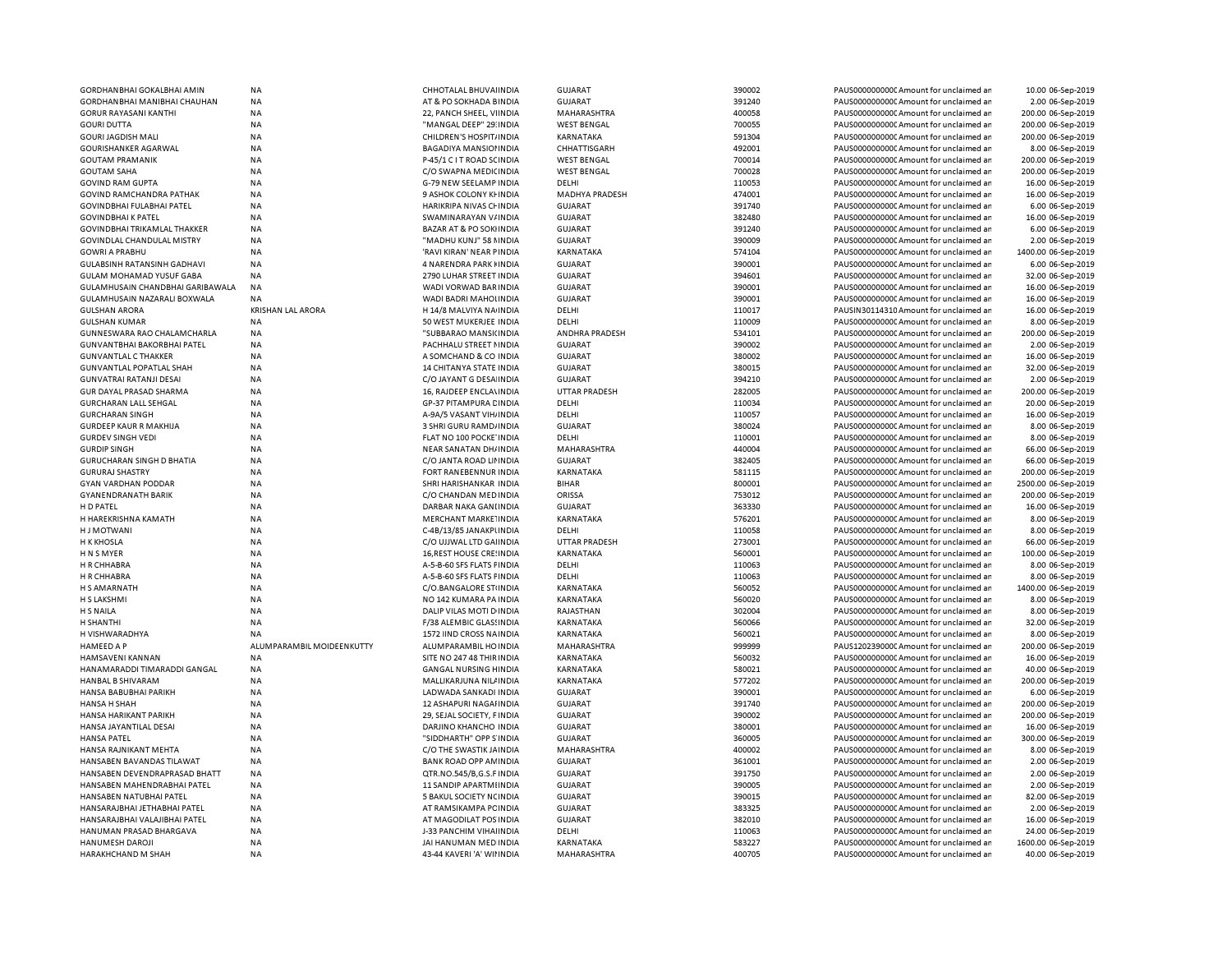| <b>HARBANS SINGH</b>                  | NA                 | <b>B-76-A FATEH NAGA INDIA</b> | DELHI                | 110018 | PAUS0000000000 Amount for unclaimed ar | 8.00 06-Sep-2019   |
|---------------------------------------|--------------------|--------------------------------|----------------------|--------|----------------------------------------|--------------------|
| HARBANS SINGH GREWAL                  | NA                 | 53/4 OLD RAJINDERIINDIA        | DELHI                | 110060 | PAUS0000000000 Amount for unclaimed ar | 16.00 06-Sep-2019  |
| HARBHAJAN SINGH                       | <b>JIWAN SINGH</b> | B/0 Salim Tabri Ludł INDIA     | <b>PUNJAB</b>        | 141005 | PAUS1202990006 Amount for unclaimed ar | 66.00 06-Sep-2019  |
| <b>HARDEEP SINGH</b>                  | <b>NA</b>          | CARGILL SEEDS INDIJINDIA       | KARNATAKA            | 560001 | PAUS0000000000 Amount for unclaimed ar | 324.00 06-Sep-2019 |
| HARDEEP SINGH ARORA                   | NA                 | H NO 3/196 RODU PIINDIA        | <b>PUNJAB</b>        | 143401 | PAUS0000000000 Amount for unclaimed ar | 16.00 06-Sep-2019  |
| HARDYAL SINGH SAHOTA                  | <b>NA</b>          | 219-E DDA (MIG) FL/ INDIA      | DELHI                | 110027 | PAUS0000000000CAmount for unclaimed ar | 8.00 06-Sep-2019   |
| HARESH HASSANAND MIRCHANDANI          | <b>NA</b>          | FLAT NO 180 1ST FL(INDIA       | MAHARASHTRA          | 400031 | PAUS0000000000 Amount for unclaimed ar | 8.00 06-Sep-2019   |
| HARESH NAROTTAMDAS POPAT              | <b>NA</b>          | SAHJANAND PETROLINDIA          | <b>GUJARAT</b>       | 362220 | PAUS0000000000 Amount for unclaimed ar | 32.00 06-Sep-2019  |
| HARESH SHANTILAL SHAH                 | <b>NA</b>          | 47 SAHJIVAN SOCIETINDIA        | <b>GUJARAT</b>       | 380009 | PAUS0000000000 Amount for unclaimed ar | 8.00 06-Sep-2019   |
|                                       |                    |                                |                      |        |                                        |                    |
| HARI KISHAN RUSTOGI                   | <b>NA</b>          | C-I/15 PRASHANT VI INDIA       | DELHI                | 110085 | PAUS0000000000 Amount for unclaimed ar | 8.00 06-Sep-2019   |
| <b>HARI KISHORE SETH</b>              | <b>NA</b>          | 4 CAPPER ROAD LALINDIA         | <b>UTTAR PRADESH</b> | 226001 | PAUS0000000000 Amount for unclaimed ar | 300.00 06-Sep-2019 |
| HARI KRISHAN SURI                     | NA                 | 1/190 MAHABIR NA(INDIA         | DELHI                | 110018 | PAUS0000000000CAmount for unclaimed ar | 16.00 06-Sep-2019  |
| HARI LAL LEEKHA                       | NA                 | D/216 SAKET NEW DINDIA         | DELHI                | 110017 | PAUS0000000000CAmount for unclaimed ar | 8.00 06-Sep-2019   |
| <b>HARI PRAKASH</b>                   | <b>NA</b>          | RAKABGUNJ NEHRU INDIA          | <b>UTTAR PRADESH</b> | 226004 | PAUS0000000000CAmount for unclaimed ar | 32.00 06-Sep-2019  |
| HARI RAM GADHOK                       | <b>NA</b>          | J 9/48A RAJOURI GA INDIA       | DELHI                | 110027 | PAUS00000000000Amount for unclaimed ar | 24.00 06-Sep-2019  |
| HARIBHAI KALIDAS PATEL                | <b>NA</b>          | 10, MEGDOOT SOCII INDIA        | GUJARAT              | 388001 | PAUS0000000000CAmount for unclaimed ar | 2.00 06-Sep-2019   |
| HARIBHAI SHAMJIBHAI GODHANI           | <b>NA</b>          | KYM HOUSE POST O INDIA         | <b>GUJARAT</b>       | 362001 | PAUS0000000000CAmount for unclaimed ar | 32.00 06-Sep-2019  |
| <b>HARIDAS ARORA</b>                  | <b>NA</b>          | 26 AMAR BASU SAR/ INDIA        | <b>WEST BENGAL</b>   | 700007 | PAUS0000000000CAmount for unclaimed ar | 600.00 06-Sep-2019 |
| HARIDAS MOHANLAL MEHTA                | <b>NA</b>          | 2 VIKAS TENAMENT: INDIA        | <b>GUJARAT</b>       | 380051 | PAUS0000000000 Amount for unclaimed ar | 16.00 06-Sep-2019  |
| HARIGANGABEN MOHANLAL PARIKH          | NA                 | C/O NAVBHARAT AGINDIA          | <b>GUJARAT</b>       | 364515 | PAUS0000000000CAmount for unclaimed ar | 32.00 06-Sep-2019  |
| HARIHAR HIRALAL JOSHI                 | NA                 | NR CHAPANER DARVINDIA          | <b>GUJARAT</b>       | 390006 | PAUS0000000000CAmount for unclaimed ar | 16.00 06-Sep-2019  |
| HARIKRISHNADAS PURUSHOTTAMDAS SHAH    | <b>NA</b>          | AT & POST UTTARSA INDIA        | GUJARAT              | 387001 | PAUS00000000000Amount for unclaimed an | 6.00 06-Sep-2019   |
|                                       |                    |                                |                      |        |                                        |                    |
| <b>HARILAL D SHETH</b>                | <b>NA</b>          | 25B RANI SANKARI LINDIA        | <b>WEST BENGAL</b>   | 700026 | PAUS0000000000 Amount for unclaimed ar | 8.00 06-Sep-2019   |
| HARILAL DWARKADAS SHAH                | <b>NA</b>          | SALUN BAZAR KOVA INDIA         | <b>GUJARAT</b>       | 387001 | PAUS0000000000 Amount for unclaimed ar | 6.00 06-Sep-2019   |
| <b>HARILAL NAGARDAS DAVE</b>          | <b>NA</b>          | 22/1 MAHALAXMI S(INDIA         | <b>GUJARAT</b>       | 362001 | PAUS0000000000 Amount for unclaimed ar | 32.00 06-Sep-2019  |
| HARILAL TRIBHOVANDAS GANDHI           | NA                 | HANMANJI WALU F/INDIA          | <b>GUJARAT</b>       | 391440 | PAUS0000000000 Amount for unclaimed ar | 2.00 06-Sep-2019   |
| <b>HARIOM V NIGAM</b>                 | <b>NA</b>          | A 63/594 M I G COLCINDIA       | MAHARASHTRA          | 400051 | PAUS0000000000 Amount for unclaimed ar | 8.00 06-Sep-2019   |
| HARIRAM C GOPWANI                     | NA                 | FLAT NO 11 3RD FLOINDIA        | MAHARASHTRA          | 411001 | PAUS0000000000 Amount for unclaimed ar | 8.00 06-Sep-2019   |
| HARIRAM TARACHAND JHAVERI             | <b>NA</b>          | 201/202 WOODLANIINDIA          | <b>MAHARASHTRA</b>   | 400058 | PAUS0000000000 Amount for unclaimed ar | 24.00 06-Sep-2019  |
| <b>HARIS MASOOD</b>                   | NA                 | RAMNA BAGH NAYA INDIA          | <b>BIHAR</b>         | 800004 | PAUS0000000000CAmount for unclaimed ar | 2.00 06-Sep-2019   |
| HARISCHANDRA BHAILALBHAI AMIN         | NA                 | 23, PARISRAM SOCIEINDIA        | <b>GUJARAT</b>       | 390007 | PAUS0000000000 Amount for unclaimed ar | 160.00 06-Sep-2019 |
| HARISH CHANDER MITTAL                 | <b>NA</b>          | G-12 LAXMI NAGAR INDIA         | DELHI                | 110092 | PAUS0000000000 Amount for unclaimed ar | 8.00 06-Sep-2019   |
| HARISH CHANDRA AJMANI                 | <b>NA</b>          | LUXMI ELECTRIC CO INDIA        | <b>UTTAR PRADESH</b> | 201001 | PAUS0000000000 Amount for unclaimed ar | 200.00 06-Sep-2019 |
|                                       |                    |                                |                      |        |                                        |                    |
| HARISH CHHANGANI                      | NA                 | C/O BRIJ MEDICAL A INDIA       | MADHYA PRADESH       | 452007 | PAUS0000000000CAmount for unclaimed ar | 200.00 06-Sep-2019 |
| <b>HARISH GAMBHIR</b>                 | NA                 | C-449(BASEMENT) CINDIA         | MAHARASHTRA          | 440019 | PAUS0000000000 Amount for unclaimed ar | 8.00 06-Sep-2019   |
| <b>HARISH KUMAR</b>                   | <b>NA</b>          | V & PO DAULATABAI INDIA        | <b>HARYANA</b>       | 123505 | PAUS0000000000 Amount for unclaimed ar | 16.00 06-Sep-2019  |
| HARISHBHAI MANUBHAI BHATT             | <b>NA</b>          | HAVELI STREET GAN INDIA        | <b>GUJARAT</b>       | 396360 | PAUS0000000000 Amount for unclaimed ar | 16.00 06-Sep-2019  |
| HARISHBHAI MANUBHAI BHATT             | <b>NA</b>          | HAVELI STREET GAN INDIA        | <b>GUJARAT</b>       | 396360 | PAUS0000000000 Amount for unclaimed ar | 16.00 06-Sep-2019  |
| HARISHBHAI N BHATT                    | NA                 | 45 LAXMIDAS NAGA INDIA         | <b>GUJARAT</b>       | 390015 | PAUS0000000000 Amount for unclaimed ar | 200.00 06-Sep-2019 |
| <b>HARISHCHANDRA B</b>                | NA                 | 4/12 SILVER NEST KIIINDIA      | MAHARASHTRA          | 400019 | PAUS00000000000Amount for unclaimed an | 8.00 06-Sep-2019   |
| HARISHKUMAR GOVINDBHAI PATEL          | NA                 | HARIKRIPA NIVAS CHINDIA        | GUJARAT              | 391740 | PAUS0000000000CAmount for unclaimed ar | 6.00 06-Sep-2019   |
| HARISHKUMAR HARIDAS BARAI             | <b>NA</b>          | NEAR GOPAL BAG R/INDIA         | GUJARAT              | 390002 | PAUS0000000000CAmount for unclaimed ar | 2.00 06-Sep-2019   |
| HARISING JESINGBHAI CHAUDHARI         | <b>NA</b>          | 4 SHREYANAGAR SO INDIA         | <b>GUJARAT</b>       | 390007 | PAUS0000000000CAmount for unclaimed ar | 22.00 06-Sep-2019  |
| HARIVADAN C DESAI                     | <b>NA</b>          | ALHAD VAGO DESAI INDIA         | GUJARAT              | 387001 | PAUS0000000000CAmount for unclaimed ar | 16.00 06-Sep-2019  |
|                                       |                    |                                |                      |        |                                        |                    |
| HARIVADAN MANILAL PARIKH              | <b>NA</b>          | BAJWADA SHETH SE INDIA         | <b>GUJARAT</b>       | 390001 | PAUS0000000000CAmount for unclaimed ar | 10.00 06-Sep-2019  |
| HARIVADAN P BHATT                     | <b>NA</b>          | 2E RANG-SAGAR FLAINDIA         | <b>GUJARAT</b>       | 380007 | PAUS0000000000 Amount for unclaimed ar | 24.00 06-Sep-2019  |
| HARJEET SINGH D BHATIA                | <b>NA</b>          | C/O JANTA ROAD LII INDIA       | <b>GUJARAT</b>       | 382405 | PAUS0000000000CAmount for unclaimed ar | 32.00 06-Sep-2019  |
| <b>HARJIT KAUR</b>                    | <b>NA</b>          | B-2/117 SAFDARJAN INDIA        | DELHI                | 110029 | PAUS0000000000CAmount for unclaimed ar | 8.00 06-Sep-2019   |
| <b>HARJIT SINGH MOKHA</b>             | <b>NA</b>          | HOUSE NO 52 SANT INDIA         | DELHI                | 110018 | PAUS0000000000CAmount for unclaimed ar | 8.00 06-Sep-2019   |
| HARMANBHAI CHHOTABHAI PATEL           | <b>NA</b>          | 81 KUNJ SOCIETY BA INDIA       | <b>GUJARAT</b>       | 390001 | PAUS0000000000CAmount for unclaimed ar | 2.00 06-Sep-2019   |
| HARNAM SINGH MAGHAR SINGH GHATEHORENA |                    | 9 DIGNITY PLOT 134 INDIA       | MAHARASHTRA          | 400058 | PAUS0000000000 Amount for unclaimed ar | 8.00 06-Sep-2019   |
| HARPREET KHURANA                      | NA                 | D-93, SECTOR 36, NCINDIA       | <b>UTTAR PRADESH</b> | 201303 | PAUS0000000000CAmount for unclaimed ar | 8.00 06-Sep-2019   |
| <b>HARSH SHARMA</b>                   | <b>NA</b>          | 202 JAORA TOWERS INDIA         | MADHYA PRADESH       | 452001 | PAUS0000000000 Amount for unclaimed ar | 200.00 06-Sep-2019 |
| HARSHA ANJAN SHAH                     | <b>NA</b>          | 2 SHREEJI APARTME INDIA        | <b>GUJARAT</b>       | 380051 | PAUS0000000000CAmount for unclaimed ar | 16.00 06-Sep-2019  |
| HARSHAD JASWANTLAL SHAH               | <b>NA</b>          | C/O AMRUTLAL D SHINDIA         | <b>GUJARAT</b>       | 390001 | PAUS0000000000 Amount for unclaimed ar | 16.00 06-Sep-2019  |
| HARSHAD KUMAR PATEL                   | <b>NA</b>          | 11 OLD SINDHI COLC INDIA       | MADHYA PRADESH       | 462002 | PAUS0000000000 Amount for unclaimed ar | 16.00 06-Sep-2019  |
| HARSHAD LAXMIDAS SAVANI               | <b>NA</b>          | 103 GODAVARI OPP INDIA         | MAHARASHTRA          | 400054 | PAUS0000000000 Amount for unclaimed ar | 8.00 06-Sep-2019   |
|                                       |                    |                                |                      |        |                                        |                    |
| HARSHAD MANIBHAI AMIN                 | <b>NA</b>          | <b>BEHIND HARIKRIPA SINDIA</b> | <b>GUJARAT</b>       | 390015 | PAUS0000000000 Amount for unclaimed ar | 2.00 06-Sep-2019   |
| HARSHAD PUNJABHAI PATEL               | <b>NA</b>          | 7 PARISHRAM SOCIE INDIA        | <b>GUJARAT</b>       | 390007 | PAUS0000000000 Amount for unclaimed ar | 12.00 06-Sep-2019  |
| HARSHAD RAI BRAHMBHATT                | <b>NA</b>          | <b>GUJRATI KOTHI SWA INDIA</b> | <b>UTTAR PRADESH</b> | 282005 | PAUS0000000000 Amount for unclaimed ar | 200.00 06-Sep-2019 |
| HARSHAD SAVANI                        | <b>NA</b>          | 103 GODAVARI PHIR INDIA        | MAHARASHTRA          | 400054 | PAUS0000000000 Amount for unclaimed ar | 8.00 06-Sep-2019   |
| HARSHADBHAI GORDHANBHAI PATEL         | NA                 | AT & PO DHUNADRA INDIA         | <b>GUJARAT</b>       | 388230 | PAUS00000000000Amount for unclaimed ar | 32.00 06-Sep-2019  |
| HARSHADBHAI PUNJABHAI PATEL           | <b>NA</b>          | 7 PARISHRAM SOCIE INDIA        | <b>GUJARAT</b>       | 390007 | PAUS0000000000 Amount for unclaimed ar | 2.00 06-Sep-2019   |
| HARSHADRAY HIMATLAL SHAH              | NA                 | BHADRA KALI MATA INDIA         | <b>GUJARAT</b>       | 390001 | PAUS0000000000 Amount for unclaimed ar | 2.00 06-Sep-2019   |
| HARSHADRAY KANCHANLAL MEHTA           | <b>NA</b>          | C/O KANCHANLAL MINDIA          | <b>GUJARAT</b>       | 389330 | PAUS0000000000 Amount for unclaimed ar | 8.00 06-Sep-2019   |
| <b>HARSHINI DEV</b>                   | NA                 | 445 7TH CROSS 2ND INDIA        | KARNATAKA            | 560032 | PAUS0000000000CAmount for unclaimed ar | 16.00 06-Sep-2019  |
| HARVADAN KIKABHAI MEHTA               | <b>NA</b>          | 7 SAMETSIKHAR SOCINDIA         | <b>GUJARAT</b>       | 380007 | PAUS0000000000CAmount for unclaimed ar | 6.00 06-Sep-2019   |
|                                       |                    |                                |                      |        |                                        |                    |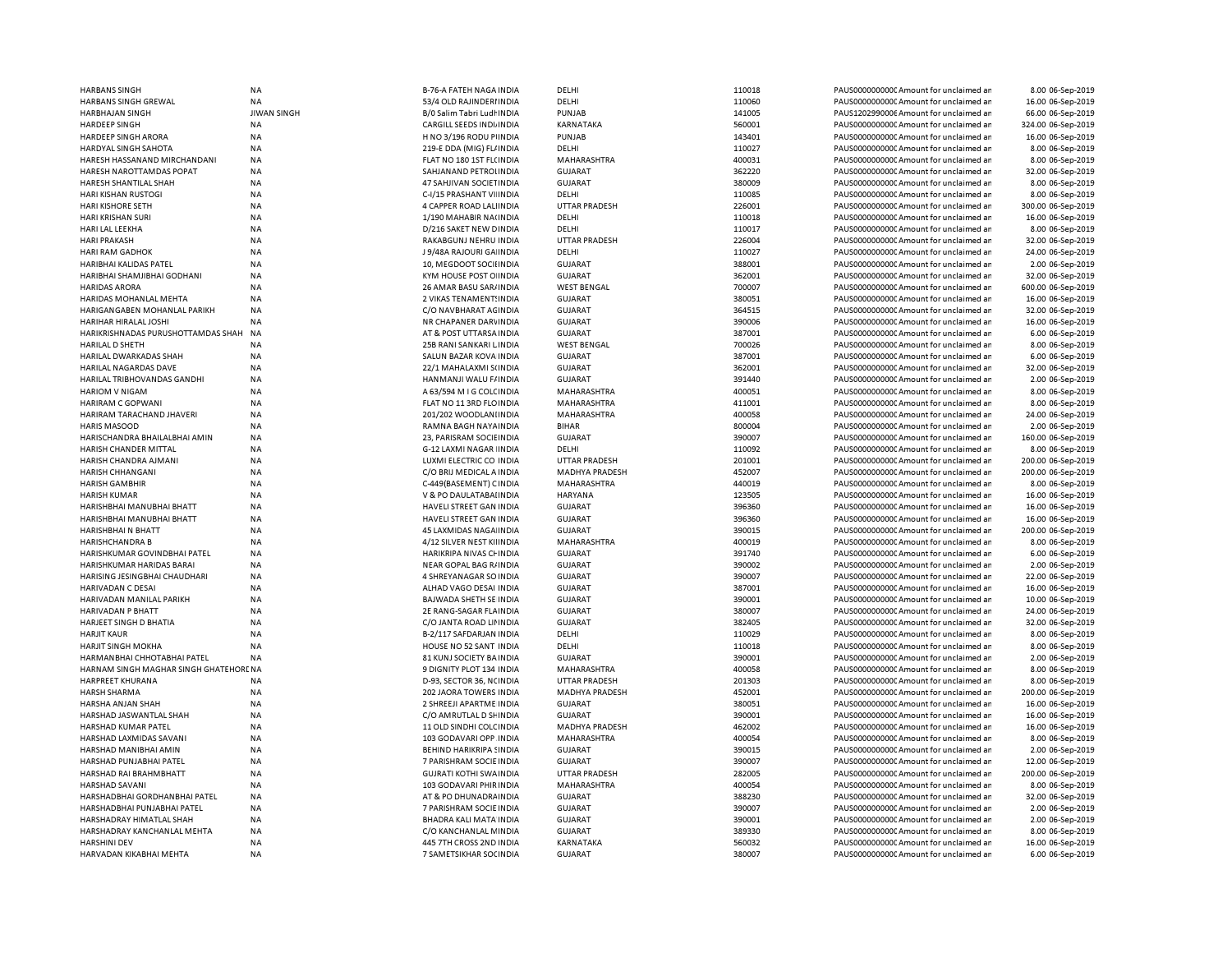| HASHU MOTIRAM GIDWANI               | <b>NA</b>                     | R1/14 PARMAR TRAIINDIA         | MAHARASHTRA        | 411001 | PAUS0000000000 Amount for unclaimed ar  | 16.00 06-Sep-2019  |
|-------------------------------------|-------------------------------|--------------------------------|--------------------|--------|-----------------------------------------|--------------------|
|                                     |                               |                                |                    | 380001 |                                         |                    |
| <b>HASMUKH G PANCHAL</b>            | <b>NA</b>                     | C/O POPATLAL K SH/ INDIA       | <b>GUJARAT</b>     |        | PAUS0000000000 Amount for unclaimed ar  | 16.00 06-Sep-2019  |
| HASMUKH LALJIBHAI PATEL             | <b>NA</b>                     | DALIAPOLE NR WAD INDIA         | <b>GUJARAT</b>     | 390017 | PAUS0000000000 Amount for unclaimed ar  | 2.00 06-Sep-2019   |
| HASMUKH SHANTILAL GANDHI            | <b>NA</b>                     | <b>BLOCK NO 269/1413 INDIA</b> | <b>GUJARAT</b>     | 380023 | PAUS0000000000 Amount for unclaimed ar  | 16.00 06-Sep-2019  |
|                                     |                               |                                | <b>GUJARAT</b>     | 391440 |                                         |                    |
| HASMUKHBHAI ASHALAL SHAH            | <b>NA</b>                     | LALBAVAN LIMODA INDIA          |                    |        | PAUS0000000000 Amount for unclaimed ar  | 20.00 06-Sep-2019  |
| HASMUKHBHAI ASHALAL SHAH            | <b>NA</b>                     | LALBHAI'S LIMDO PAINDIA        | <b>GUJARAT</b>     | 391440 | PAUS0000000000 Amount for unclaimed ar  | 26.00 06-Sep-2019  |
| HASMUKHBHAI CHUNIBHAI PATEL         | <b>NA</b>                     | AT & PO JITODIA TAHNDIA        | <b>GUJARAT</b>     | 388001 | PAUS0000000000 Amount for unclaimed ar  | 2.00 06-Sep-2019   |
|                                     |                               |                                |                    |        |                                         |                    |
| HASMUKHBHAI RAOJIBHAI PATEL         | NA                            | C/O M M PATEL AZA INDIA        | <b>GUJARAT</b>     | 390003 | PAUS0000000000C Amount for unclaimed ar | 16.00 06-Sep-2019  |
| HASMUKHBHAI VIRAMBHAI PATEL         | VIRAMBHAI KASHIRAMBHAI PATEL  | A 57 HARBHOLANAT INDIA         | <b>GUJARAT</b>     | 382415 | PAUS1203320000 Amount for unclaimed ar  | 4.00 06-Sep-2019   |
| HASMUKHLAL MANILAL DEVI             | NA                            | 214 GUSHAPARIKHL INDIA         | <b>GUJARAT</b>     | 380001 | PAUS0000000000 Amount for unclaimed ar  | 6.00 06-Sep-2019   |
|                                     |                               |                                |                    |        |                                         |                    |
| HASMUKHRAI KANTILAL GANDHI          | NA                            | 658 TARDEO ROAD 4 INDIA        | MAHARASHTRA        | 400007 | PAUS0000000000 Amount for unclaimed ar  | 32.00 06-Sep-2019  |
| HASMUKLAL KARAMCHAND GANDHI         | <b>NA</b>                     | KUVERJI DEVSHI CH/ INDIA       | MAHARASHTRA        | 400028 | PAUS0000000000CAmount for unclaimed ar  | 8.00 06-Sep-2019   |
| HASSANAND DIALANI                   | <b>NA</b>                     | HOUSE NO-8/236 M. INDIA        | RAJASTHAN          | 302017 | PAUS0000000000 Amount for unclaimed ar  | 8.00 06-Sep-2019   |
|                                     |                               |                                |                    |        |                                         |                    |
| HASUMATI KANAIYALAL TRIVEDI         | <b>NA</b>                     | 16 HUDEO BLOCK N(INDIA         | GUJARAT            | 390007 | PAUS0000000000CAmount for unclaimed ar  | 2.00 06-Sep-2019   |
| HASUMATI KESRICHAND SHAH            | NA                            | 426 A SHRI VISHNU I INDIA      | MAHARASHTRA        | 400004 | PAUS0000000000 Amount for unclaimed ar  | 8.00 06-Sep-2019   |
| HASUMATI MAHENDRAKUMAR MEHTA        | <b>NA</b>                     | C/O LALBHAI P PARIHNDIA        | <b>GUJARAT</b>     | 380001 | PAUS0000000000CAmount for unclaimed ar  | 16.00 06-Sep-2019  |
|                                     |                               |                                |                    |        |                                         |                    |
| HASUMATI SHANKERLAL VYAS            | <b>NA</b>                     | LADWADA SHANKHI INDIA          | <b>GUJARAT</b>     | 390001 | PAUS0000000000C Amount for unclaimed ar | 2.00 06-Sep-2019   |
| HAYATHUNNISA                        | NA                            | F/7 ALEMBIC GLASS INDIA        | KARNATAKA          | 560066 | PAUS0000000000 Amount for unclaimed ar  | 16.00 06-Sep-2019  |
| <b>HELLY PATEL</b>                  | NA                            | 212/CJAGNNATHPUINDIA           | <b>GUJARAT</b>     | 390011 | PAUS0000000000C Amount for unclaimed ar | 2.00 06-Sep-2019   |
|                                     |                               |                                |                    |        |                                         |                    |
| <b>HEMA HARIHARAN</b>               | NA                            | C/O PARVATHY MEE INDIA         | KERALA             | 682035 | PAUS0000000000 Amount for unclaimed ar  | 200.00 06-Sep-2019 |
| <b>HEMA KABRAWALA</b>               | <b>NA</b>                     | 406 RATANPARK AD INDIA         | <b>GUJARAT</b>     | 395001 | PAUS0000000000C Amount for unclaimed ar | 6.00 06-Sep-2019   |
| <b>HEMA MISTRY</b>                  | <b>NA</b>                     | C/O. MS.CHHAYA P I INDIA       | <b>GUJARAT</b>     | 390007 | PAUS0000000000 Amount for unclaimed ar  | 200.00 06-Sep-2019 |
|                                     |                               |                                |                    |        |                                         |                    |
| HEMAL MAHENDRA SHAH                 | <b>NA</b>                     | 11A MATRUKRUPA FINDIA          | MAHARASHTRA        | 400097 | PAUS0000000000CAmount for unclaimed ar  | 100.00 06-Sep-2019 |
| HEMALATA MADHAO CHOURIKAR           | <b>NA</b>                     | H/6, Nav Prabhat Ch INDIA      | MAHARASHTRA        | 400057 | PAUS0000000000CAmount for unclaimed ar  | 300.00 06-Sep-2019 |
|                                     |                               |                                |                    | 392002 |                                         |                    |
| HEMALATHA RAJANIKANT DESAI          | <b>NA</b>                     | 11, UTKARSH SOCIET IN DIA      | <b>GUJARAT</b>     |        | PAUS0000000000CAmount for unclaimed ar  | 200.00 06-Sep-2019 |
| HEMANGINI BHANUPRASAD MEHTA         | <b>NA</b>                     | 755 BHAW'S POLE R/INDIA        | <b>GUJARAT</b>     | 380001 | PAUS0000000000CAmount for unclaimed ar  | 8.00 06-Sep-2019   |
| <b>HEMANT AMIN</b>                  | <b>NA</b>                     | 13 SHREYA NAGAR SINDIA         | <b>GUJARAT</b>     | 390007 | PAUS0000000000CAmount for unclaimed ar  | 200.00 06-Sep-2019 |
|                                     |                               |                                |                    |        |                                         |                    |
| <b>HEMANT GANDHI</b>                | <b>NA</b>                     | 402 BOMBAY MARKIINDIA          | MAHARASHTRA        | 400034 | PAUS0000000000CAmount for unclaimed ar  | 16.00 06-Sep-2019  |
| <b>HEMANT GANDHI</b>                | <b>NA</b>                     | 402 BOMBAY MARKIINDIA          | MAHARASHTRA        | 400030 | PAUS0000000000CAmount for unclaimed ar  | 8.00 06-Sep-2019   |
| <b>HEMANT GANDHI</b>                | <b>NA</b>                     | 402 BOMBAY MARKIINDIA          | MAHARASHTRA        | 400034 | PAUS0000000000CAmount for unclaimed ar  | 8.00 06-Sep-2019   |
|                                     |                               |                                |                    |        |                                         |                    |
| HEMANTKUMAR MANILAL BHATT           | <b>NA</b>                     | "GAYATRI" A-22 NAI INDIA       | <b>GUJARAT</b>     | 390001 | PAUS0000000000 Amount for unclaimed ar  | 2.00 06-Sep-2019   |
| HEMANTKUMAR SURYAKANTBHAI PATEL     | <b>NA</b>                     | 3 JAY BAJRANG SOCHNDIA         | GUJARAT            | 390007 | PAUS0000000000CAmount for unclaimed ar  | 32.00 06-Sep-2019  |
| HEMARADDI VENKARADDI GANGAL         | <b>NA</b>                     | C/O VENKATESHWA INDIA          | KARNATAKA          | 591126 | PAUS0000000000 Amount for unclaimed ar  | 32.00 06-Sep-2019  |
|                                     |                               |                                |                    |        |                                         |                    |
| <b>HEMENDRA J PARIKH</b>            | <b>NA</b>                     | 36 MUKTANAND SO INDIA          | GUJARAT            | 390001 | PAUS0000000000CAmount for unclaimed ar  | 2.00 06-Sep-2019   |
| HEMENDRA RAMANLAL SHAH              | <b>NA</b>                     | KANPURA VYARA DI INDIA         | <b>GUJARAT</b>     | 394650 | PAUS0000000000 Amount for unclaimed ar  | 32.00 06-Sep-2019  |
| HEMLATA MAHENDRA TRIVEDI            | <b>NA</b>                     | 9 AJIT SOCIETY BAGI INDIA      | <b>GUJARAT</b>     | 390001 | PAUS0000000000 Amount for unclaimed ar  | 32.00 06-Sep-2019  |
|                                     |                               |                                |                    |        |                                         |                    |
| HEMLATA NATUBHAI THAKORE            | <b>NA</b>                     | F-31 ALEMBIC GLASS INDIA       | KARNATAKA          | 560066 | PAUS00000000000 Amount for unclaimed ar | 66.00 06-Sep-2019  |
| <b>HEMRAJ KOTHARI</b>               | <b>NA</b>                     | KOTHARI CONSULTA INDIA         | <b>WEST BENGAL</b> | 700001 | PAUS0000000000 Amount for unclaimed ar  | 16.00 06-Sep-2019  |
| <b>HENAL P PATEL</b>                | <b>NA</b>                     | 5, VALLABHNAGAR SINDIA         | <b>GUJARAT</b>     | 382415 | PAUS0000000000 Amount for unclaimed ar  | 32.00 06-Sep-2019  |
|                                     |                               |                                |                    |        |                                         |                    |
| HET RAM AGARWAL                     | <b>NA</b>                     | C/O SHIV INDUSTRIE INDIA       | RAJASTHAN          | 301001 | PAUS0000000000CAmount for unclaimed ar  | 8.00 06-Sep-2019   |
| HIMANSHU C SHAH                     | <b>NA</b>                     | C/11 JANTA NAGAR INDIA         | <b>GUJARAT</b>     | 390015 | PAUS0000000000 Amount for unclaimed ar  | 200.00 06-Sep-2019 |
| <b>HIMANSHU C SHAH</b>              | <b>NA</b>                     | C-11 JANTANAGAR (INDIA         | DELHI              | 110005 | PAUS0000000000 Amount for unclaimed ar  | 66.00 06-Sep-2019  |
|                                     |                               |                                |                    |        |                                         |                    |
| HIMANSHU RAMNIKLAL PATEL            | NA                            | <b>BHOGILAL CONTRAC INDIA</b>  | <b>GUJARAT</b>     | 380022 | PAUS0000000000 Amount for unclaimed ar  | 16.00 06-Sep-2019  |
| <b>HIMATLAL JERAMDAS SONI</b>       | <b>NA</b>                     | AT & PO SOKHADA BINDIA         | <b>GUJARAT</b>     | 391240 | PAUS0000000000CAmount for unclaimed ar  | 2.00 06-Sep-2019   |
| HINA ATUL DHUPELIA                  | ATULKUMAR BHUPATLAL DHUPELIA  | PRABHUKRIPA 1 DHI INDIA        | <b>GUJARAT</b>     | 360001 | PAUSIN30075710 Amount for unclaimed ar  | 24.00 06-Sep-2019  |
|                                     |                               |                                |                    |        |                                         |                    |
| HINA KANTILAL MEHTA                 | <b>NA</b>                     | ROOM NO 15 1ST FLINDIA         | MAHARASHTRA        | 400002 | PAUS0000000000 Amount for unclaimed ar  | 8.00 06-Sep-2019   |
| HINABEN JAYANTIBHAI PATEL           | <b>NA</b>                     | 30 SHREENATHJI SOHNDIA         | <b>GUJARAT</b>     | 387001 | PAUS0000000000 Amount for unclaimed ar  | 6.00 06-Sep-2019   |
| HIND BHUSHAN SHARMA                 | <b>NA</b>                     | 12-F JANGPURA EXTIINDIA        | DELHI              | 110014 | PAUS0000000000 Amount for unclaimed ar  | 32.00 06-Sep-2019  |
|                                     |                               |                                |                    |        |                                         |                    |
| <b>HIRAK M PANDYA</b>               | <b>NA</b>                     | 8 SHILPA SOCIETY OI INDIA      | <b>GUJARAT</b>     | 390004 | PAUS0000000000 Amount for unclaimed ar  | 32.00 06-Sep-2019  |
| <b>HIRALAL MEHROTRA</b>             | <b>NA</b>                     | 35/30 BENGALI MOHNDIA          | UTTAR PRADESH      | 208001 | PAUS0000000000 Amount for unclaimed ar  | 2.00 06-Sep-2019   |
| <b>HIRALAL MEHROTRA</b>             | NA                            | 35/30 BENGALI MOI INDIA        | UTTAR PRADESH      | 208001 | PAUS0000000000 Amount for unclaimed ar  | 2.00 06-Sep-2019   |
|                                     |                               |                                |                    |        |                                         |                    |
| HIRAMAN BANDU BORSE                 | <b>NA</b>                     | MUNICIPAL COLONY INDIA         | <b>GUJARAT</b>     | 390002 | PAUS0000000000 Amount for unclaimed ar  | 2.00 06-Sep-2019   |
| HIRAMAN GANPAT BAISANE              | <b>NA</b>                     | <b>63 PRAMOD NAGAR INDIA</b>   | MAHARASHTRA        | 424002 | PAUS0000000000 Amount for unclaimed ar  | 16.00 06-Sep-2019  |
|                                     |                               |                                |                    | 388365 | PAUS0000000000CAmount for unclaimed an  | 2.00 06-Sep-2019   |
| HIRANBHAI GIRISH PATEL MF G G R PAT | <b>NA</b>                     | <b>GIRDHAR NIVAS SARINDIA</b>  | <b>GUJARAT</b>     |        |                                         |                    |
| HIREN SARATKUMAR SHAH               | <b>NA</b>                     | <b>19 RADHIKA ROW H(INDIA</b>  | <b>GUJARAT</b>     | 380054 | PAUS0000000000CAmount for unclaimed ar  | 16.00 06-Sep-2019  |
| HIREN SHANTIBHAI GONDALIYA          | SHANTIBHAI HARIBHAI GONDALIYA | AT OLIYA TAL S KUNI INDIA      | <b>GUJARAT</b>     | 364515 | PAUSIN30021412 Amount for unclaimed ar  | 10.00 06-Sep-2019  |
| HITENDRA KRISHNALAL SHAH            | <b>NA</b>                     |                                |                    |        |                                         |                    |
|                                     |                               | 8 KAILAS SOCIETY W. INDIA      | <b>GUJARAT</b>     | 390006 | PAUS0000000000CAmount for unclaimed ar  | 2.00 06-Sep-2019   |
| HITENDRA MAHENDRABHAI SHAH          | <b>NA</b>                     | 19 MAMA'S POLE RAINDIA         | <b>GUJARAT</b>     | 390001 | PAUS0000000000 Amount for unclaimed ar  | 2.00 06-Sep-2019   |
| HITENDRAKUMAR DEVRAJBHAI CHAUDHARI  | <b>NA</b>                     | 1, SHREYNAGAR SOCINDIA         | <b>GUJARAT</b>     | 390023 | PAUS0000000000CAmount for unclaimed ar  | 74.00 06-Sep-2019  |
|                                     |                               |                                |                    |        |                                         |                    |
| HITESH RAMNIKLAL GANDHI             | NA                            | THE MADRAS TRADI INDIA         | <b>GUJARAT</b>     | 360001 | PAUS0000000000 Amount for unclaimed ar  | 16.00 06-Sep-2019  |
| HITESHKUMAR A PATEL                 | A S PATEL                     | AT KALOLCAMPA TA INDIA         | <b>GUJARAT</b>     | 383255 | PAUSIN30021412 Amount for unclaimed ar  | 20.00 06-Sep-2019  |
| HITESHKUMAR D GONDALIYA             | D R GONDALIYA                 | AMARNAGAR ROAD INDIA           | <b>GUJARAT</b>     | 360370 | PAUS1203600001Amount for unclaimed ar   | 46.00 06-Sep-2019  |
|                                     |                               |                                |                    |        |                                         |                    |
| HOMI DINSHAH KAPADIA                | <b>NA</b>                     | 161 SILVER ARCH 66 INDIA       | MAHARASHTRA        | 400006 | PAUS0000000000 Amount for unclaimed ar  | 32.00 06-Sep-2019  |
| HOMI DINSHAH KAPADIA                | <b>NA</b>                     | 161 SILVER APRT 66 INDIA       | MAHARASHTRA        | 400006 | PAUS0000000000C Amount for unclaimed ar | 32.00 06-Sep-2019  |
| HUSAINBHAI RANGREJ                  | <b>NA</b>                     | FA-27 ALEMBIC COL(INDIA        | <b>GUJARAT</b>     | 390003 | PAUS0000000000 Amount for unclaimed ar  | 200.00 06-Sep-2019 |
|                                     |                               |                                |                    |        |                                         |                    |
| I YOGISHCHANDRA PAI                 | <b>NA</b>                     | <b>GARODIA NAGAR GHNDIA</b>    | MAHARASHTRA        | 400077 | PAUS0000000000 Amount for unclaimed ar  | 8.00 06-Sep-2019   |
| <b>IDA GONSALVES</b>                | <b>NA</b>                     | FLAT NO 139 SAMACINDIA         | DELHI              | 110091 | PAUS0000000000C Amount for unclaimed ar | 8.00 06-Sep-2019   |
|                                     |                               |                                |                    |        |                                         |                    |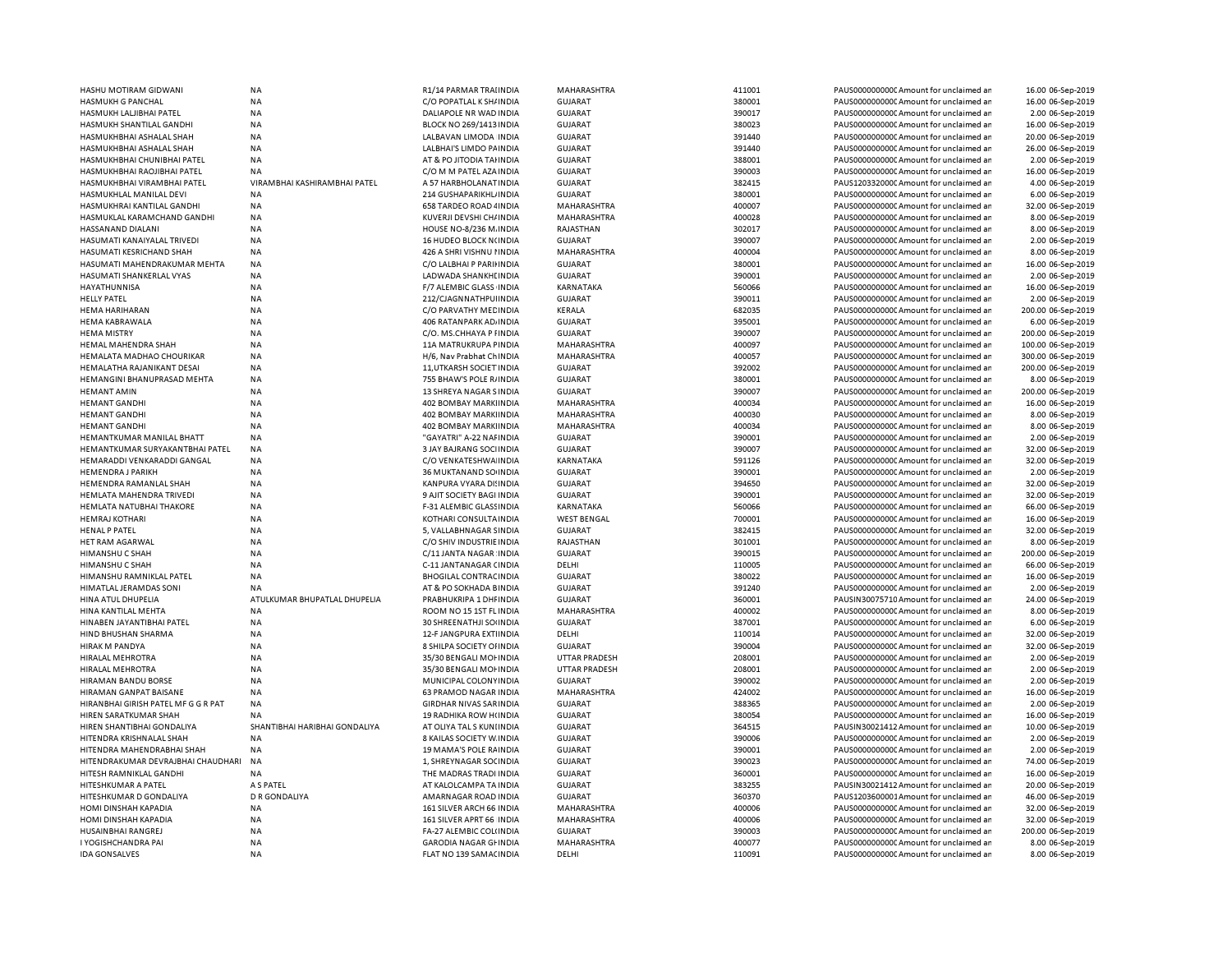| <b>IDICULLA K MATHEWS DR</b>          | <b>IDICULLA MATHAI</b> | 31, GREEN VALLEY V INDIA       | <b>KERALA</b>         | 682021 | PAUSIN30023910 Amount for unclaimed ar | 66.00 06-Sep-2019  |
|---------------------------------------|------------------------|--------------------------------|-----------------------|--------|----------------------------------------|--------------------|
| <b>IFTEKAR AHMED</b>                  | <b>NA</b>              | 7/2 1ST FLOOR SPEN INDIA       | KARNATAKA             | 560005 | PAUSIN30061010 Amount for unclaimed an | 400.00 06-Sep-2019 |
| <b>ILA HARSHAD SHAH</b>               | <b>NA</b>              | LADWADA KATWAL/ INDIA          | <b>GUJARAT</b>        | 390001 | PAUS0000000000 Amount for unclaimed ar | 2.00 06-Sep-2019   |
| ILA SHASHIKANT SHAH                   | <b>NA</b>              | B/5 VIMLA FLAT FAT INDIA       | <b>GUJARAT</b>        | 380007 | PAUS0000000000 Amount for unclaimed ar | 200.00 06-Sep-2019 |
| ILABEN JAYANTILAL SHAH                | JAYANTILAL L SHAH      | AT PO SISODARA GA INDIA        | <b>GUJARAT</b>        | 396463 | PAUSIN30088814 Amount for unclaimed ar | 2.00 06-Sep-2019   |
| ILABEN YOGENDRAKUMAR ARYA             | <b>NA</b>              | PATEL MANSION CH INDIA         | <b>GUJARAT</b>        | 396445 | PAUS0000000000 Amount for unclaimed an | 16.00 06-Sep-2019  |
| <b>INDER AHUJA</b>                    | <b>NA</b>              | JK CORP LIMITED NE INDIA       | DELHI                 | 110002 | PAUS0000000000 Amount for unclaimed an | 8.00 06-Sep-2019   |
| INDER SINGH M BHATIA                  | NA                     | C/O JANTA ROAD LII INDIA       | <b>GUJARAT</b>        | 382405 | PAUS0000000000CAmount for unclaimed ar | 32.00 06-Sep-2019  |
| <b>INDIRA AJMANI</b>                  | <b>NA</b>              | III-H/78 NEHRU NAG INDIA       | <b>UTTAR PRADESH</b>  | 201001 | PAUS0000000000 Amount for unclaimed an | 200.00 06-Sep-2019 |
| <b>INDIRA GHOSHAL</b>                 | NA                     | 18 R C CHATTERJEE I INDIA      | <b>WEST BENGAL</b>    | 700114 | PAUS0000000000 Amount for unclaimed an | 200.00 06-Sep-2019 |
| INDIRA KANTILAL PATEL                 | <b>NA</b>              | B 2/225 MADHUVRU INDIA         | <b>GUJARAT</b>        | 380061 | PAUS0000000000 Amount for unclaimed an | 8.00 06-Sep-2019   |
| <b>INDIRA NANDANUR</b>                | <b>NA</b>              | NO 104 MANNAGUL INDIA          | <b>KARNATAKA</b>      | 575003 | PAUS0000000000 Amount for unclaimed ar | 200.00 06-Sep-2019 |
| INDIRA SETHI                          | <b>NA</b>              | C/O NAJ A K SETHI C, INDIA     | MAHARASHTRA           | 999999 | PAUS0000000000 Amount for unclaimed ar | 8.00 06-Sep-2019   |
| INDIRABEN NAVNITLAL BHALAVAT          | <b>NA</b>              | C/O VOLGA FREEZE I INDIA       | GUJARAT               | 390001 | PAUS0000000000CAmount for unclaimed an | 6.00 06-Sep-2019   |
| INDRA KUMAR JAIN                      | <b>NA</b>              | C/O RUGHLALL RAM INDIA         | <b>WEST BENGAL</b>    | 700070 | PAUS0000000000 Amount for unclaimed an | 8.00 06-Sep-2019   |
| <b>INDRAVADAN BHUPAT PATHAK</b>       | <b>NA</b>              | 11 SHANTI BAG TEN, INDIA       | <b>GUJARAT</b>        | 382443 | PAUS0000000000CAmount for unclaimed ar | 6.00 06-Sep-2019   |
|                                       |                        |                                |                       |        |                                        |                    |
| INDRAVADAN CHANDRASHANKER UPADHYAY NA |                        | SHROFF MEMORIAL INDIA          | GUJARAT               | 390001 | PAUS0000000000 Amount for unclaimed an | 6.00 06-Sep-2019   |
| INDRAVADAN KAUSHALBHAI PATEL          | <b>NA</b>              | B/35 MALVIKA VALL INDIA        | <b>GUJARAT</b>        | 390018 | PAUS0000000000 Amount for unclaimed an | 8.00 06-Sep-2019   |
| INDRAVADAN KHUSALBHAI PATEL           | <b>NA</b>              | B/35 MALVIKA VALL INDIA        | GUJARAT               | 390001 | PAUS0000000000 Amount for unclaimed an | 8.00 06-Sep-2019   |
| INDRAVADAN KHUSALBHAI PATEL           | <b>NA</b>              | <b>B-35 MALVIKA VALL/INDIA</b> | <b>GUJARAT</b>        | 390001 | PAUS0000000000 Amount for unclaimed an | 24.00 06-Sep-2019  |
| INDRAVADAN V PARMAR                   | <b>NA</b>              | E7/83 VISHRAM PARINDIA         | GUJARAT               | 380013 | PAUS0000000000 Amount for unclaimed an | 8.00 06-Sep-2019   |
| INDRAVADAN VADILAL GANDHI             | <b>NA</b>              | PATEL FALIA NAVAPIINDIA        | MAHARASHTRA           | 425418 | PAUS0000000000 Amount for unclaimed ar | 16.00 06-Sep-2019  |
| <b>INDUJAIN</b>                       | <b>NA</b>              | JITENDRA KJAIN & CINDIA        | <b>WEST BENGAL</b>    | 700001 | PAUS0000000000 Amount for unclaimed an | 8.00 06-Sep-2019   |
| INDU SABHARWAL                        | <b>NA</b>              | D-197 ASHOK VIHAR INDIA        | DELHI                 | 110052 | PAUS00000000000Amount for unclaimed an | 8.00 06-Sep-2019   |
| INDUBALA SUNDARJI RACH                | <b>NA</b>              | C/O JAI HIND HARDVINDIA        | GUJARAT               | 360001 | PAUS00000000000Amount for unclaimed an | 8.00 06-Sep-2019   |
| INDUBHAI AMBALAL AMIN                 | <b>NA</b>              | 293 KALPANA SOCIE INDIA        | <b>GUJARAT</b>        | 390019 | PAUS0000000000CAmount for unclaimed an | 50.00 06-Sep-2019  |
| INDUBHAI AMBALAL AMIN                 | <b>NA</b>              | 293 KALPANA SOCIE INDIA        | GUJARAT               | 390019 | PAUS0000000000 Amount for unclaimed an | 32.00 06-Sep-2019  |
| INDUMATI J KADAKIA                    | <b>NA</b>              | C/O CHANDRIKABEN INDIA         | MAHARASHTRA           | 400015 | PAUS00000000000Amount for unclaimed an | 8.00 06-Sep-2019   |
| <b>INDUMATI SHAH</b>                  | <b>NA</b>              | "VRUNDAVAN KUNJ INDIA          | GUJARAT               | 388120 | PAUS0000000000CAmount for unclaimed ar | 20.00 06-Sep-2019  |
| IQBAL SINGH                           | NA                     | H NO IX/1585 GALI KINDIA       | DELHI                 | 110031 | PAUS0000000000CAmount for unclaimed ar | 8.00 06-Sep-2019   |
| <b>IRA MITRA</b>                      | <b>NA</b>              | 76B SOUTH SINTHEE INDIA        | <b>WEST BENGAL</b>    | 700030 | PAUS0000000000 Amount for unclaimed ar | 16.00 06-Sep-2019  |
| IRA SENGUPTA                          | NA                     | 11 SAGAR DARSHAN INDIA         | MAHARASHTRA           | 400036 | PAUS0000000000CAmount for unclaimed an | 16.00 06-Sep-2019  |
| <b>IRFAN KHAN NATHUKHAN PATHAN</b>    | <b>NA</b>              | RASULJI CHAWL NEVINDIA         | <b>GUJARAT</b>        | 390002 | PAUS0000000000 Amount for unclaimed an |                    |
|                                       |                        |                                |                       |        |                                        | 6.00 06-Sep-2019   |
| ISHAQ KATHAWALA                       | <b>NA</b>              | KATHAWALA MANSI INDIA          | <b>GUJARAT</b>        | 390017 | PAUS0000000000CAmount for unclaimed an | 500.00 06-Sep-2019 |
| ISHVARBHAI HIRABHAI PATEL             | <b>NA</b>              | AT AJABPURA POST (INDIA        | <b>GUJARAT</b>        | 383325 | PAUS0000000000 Amount for unclaimed ar | 40.00 06-Sep-2019  |
| ISHVARBHAI JASANGBHAI PATEL           | <b>NA</b>              | AT & PO MOTIKORAI INDIA        | <b>GUJARAT</b>        | 393001 | PAUS0000000000 Amount for unclaimed an | 6.00 06-Sep-2019   |
| ISHVARBHAI LALLUBHAI PATEL            | <b>NA</b>              | AT & PO JITODIA TAHNDIA        | <b>GUJARAT</b>        | 388001 | PAUS0000000000 Amount for unclaimed an | 6.00 06-Sep-2019   |
| <b>ISHWAR SHARAN NIGAM</b>            | <b>NA</b>              | FLAT NO 35 UHARAMINDIA         | DELHI                 | 110092 | PAUS0000000000CAmount for unclaimed an | 8.00 06-Sep-2019   |
| ISHWARBHAI HARMANBHAI PATEL           | <b>NA</b>              | 227, SARDARNAGAR INDIA         | <b>GUJARAT</b>        | 390002 | PAUS0000000000 Amount for unclaimed an | 6.00 06-Sep-2019   |
| ISHWARBHAI MOTIBHAI PATEL             | <b>NA</b>              | NAVIPANSHRAWAD INDIA           | <b>GUJARAT</b>        | 391440 | PAUS0000000000 Amount for unclaimed an | 6.00 06-Sep-2019   |
| ISHWARBHAI TRIBHOVANDAS PATEL         | <b>NA</b>              | MOGARA VADI KOTI INDIA         | GUJARAT               | 396001 | PAUS0000000000 Amount for unclaimed an | 16.00 06-Sep-2019  |
| ISHWARLAL MUNDRA                      | <b>NA</b>              | 27 ADARSH NAGAR LINDIA         | <b>MADHYA PRADESH</b> | 450331 | PAUS0000000000CAmount for unclaimed an | 300.00 06-Sep-2019 |
| J A VENKATESH                         | <b>NA</b>              | NO 474/1 7TH CROS: INDIA       | KARNATAKA             | 577002 | PAUS0000000000 Amount for unclaimed an | 200.00 06-Sep-2019 |
| J C DURAI                             | <b>NA</b>              | PLOT NO.10, M.G. N. INDIA      | <b>TAMIL NADU</b>     | 600091 | PAUS0000000000 Amount for unclaimed ar | 24.00 06-Sep-2019  |
| J D BHOJANI                           | <b>NA</b>              | 30 GIRIVAN SOCIETY INDIA       | <b>GUJARAT</b>        | 390015 | PAUS0000000000 Amount for unclaimed an | 8.00 06-Sep-2019   |
| J GURURAJA                            | <b>NA</b>              | D-I/104 RABINDRA NINDIA        | DELHI                 | 110003 | PAUS0000000000 Amount for unclaimed ar | 8.00 06-Sep-2019   |
| J JAGDISH                             | <b>NA</b>              | 13 GANIGER PET BAI INDIA       | KARNATAKA             | 560002 | PAUS0000000000 Amount for unclaimed ar | 298.00 06-Sep-2019 |
| J PADMAVATHI                          | <b>NA</b>              | 1 PONNUSAMY ROA INDIA          | <b>TAMIL NADU</b>     | 641002 | PAUS0000000000 Amount for unclaimed ar | 32.00 06-Sep-2019  |
| J R GULECHA                           | <b>NA</b>              | P.B 1831, NO.3 II MAINDIA      | KARNATAKA             | 560018 | PAUS0000000000 Amount for unclaimed an | 100.00 06-Sep-2019 |
| J RAMDAS RAO                          | <b>NA</b>              | 30 SAROJINI ST T NA INDIA      | <b>TAMIL NADU</b>     | 600017 | PAUS0000000000 Amount for unclaimed an | 2.00 06-Sep-2019   |
| J RAVI                                | <b>NA</b>              | 61/11 BRINDABAN TINDIA         | MAHARASHTRA           | 400601 | PAUS0000000000 Amount for unclaimed ar | 24.00 06-Sep-2019  |
| <b>J S RISHI</b>                      | <b>NA</b>              | C/O MR T D ARNEJA INDIA        | <b>UTTAR PRADESH</b>  | 201001 | PAUS0000000000 Amount for unclaimed an | 32.00 06-Sep-2019  |
| JADISHCHANDRA HIRALAL KOTHARI         |                        | 1535 KUBER MALUK' INDIA        | <b>GUJARAT</b>        | 380001 | PAUS0000000000 Amount for unclaimed an |                    |
|                                       | NA                     |                                |                       |        |                                        | 10.00 06-Sep-2019  |
| JADO KRISHAN BHATNAGAR                | <b>NA</b>              | UJJWAL LTD S M S H INDIA       | RAJASTHAN             | 302003 | PAUS0000000000 Amount for unclaimed an | 100.00 06-Sep-2019 |
| JAFARALI DAREDIYA                     | <b>NA</b>              | BLOCK NO 81/1 "CH' INDIA       | GUJARAT               | 382029 | PAUS0000000000CAmount for unclaimed ar | 6.00 06-Sep-2019   |
| JAGABANDHU CHATTERJEE                 | <b>NA</b>              | 33/C HINDUSTHAN FINDIA         | <b>WEST BENGAL</b>    | 700029 | PAUS0000000000 Amount for unclaimed ar | 16.00 06-Sep-2019  |
| <b>JAGADAMBAL</b>                     | <b>NA</b>              | 3-D 4TH ST GOKULAI INDIA       | <b>TAMIL NADU</b>     | 641041 | PAUS0000000000CAmount for unclaimed ar | 200.00 06-Sep-2019 |
| JAGADEESH GURUBALAPPA KALYAN SHETTI   | <b>NA</b>              | M/S. JAGADEESH (DIINDIA        | KARNATAKA             | 580020 | PAUS0000000000 Amount for unclaimed an | 400.00 06-Sep-2019 |
| JAGADISH DAHYALAL PATEL               | <b>NA</b>              | 202 DUDHESHWAR SINDIA          | GUJARAT               | 395003 | PAUS0000000000CAmount for unclaimed ar | 16.00 06-Sep-2019  |
| JAGADISHCHANDRA NATUBHAI CHAUHAN      | <b>NA</b>              | SHRINATHJI SOCIETYINDIA        | <b>GUJARAT</b>        | 383350 | PAUS0000000000 Amount for unclaimed ar | 2.00 06-Sep-2019   |
| JAGAJIVANDAS SHANKARBHAI PATEL        | <b>NA</b>              | AT & PO SODAPUR T INDIA        | <b>GUJARAT</b>        | 387001 | PAUS0000000000 Amount for unclaimed ar | 16.00 06-Sep-2019  |
| JAGAM CHARI                           | <b>NA</b>              | 220/B-5 LOYDS ROAI INDIA       | <b>TAMIL NADU</b>     | 600086 | PAUS0000000000 Amount for unclaimed an | 8.00 06-Sep-2019   |
| JAGANMOHANRAO KOTA                    | <b>NA</b>              | DF-3 SURYABALA AP INDIA        | ANDHRA PRADESH        | 520003 | PAUS0000000000 Amount for unclaimed an | 500.00 06-Sep-2019 |
| JAGANNATH LAXMAN SHITOLE              | <b>NA</b>              | KHARIVAV ROAD RA INDIA         | <b>GUJARAT</b>        | 390001 | PAUS0000000000CAmount for unclaimed ar | 2.00 06-Sep-2019   |
| JAGANNATH PANDA                       | <b>NA</b>              | 236, SUNDER NAGAI INDIA        | CHHATTISGARH          | 492013 | PAUS0000000000 Amount for unclaimed an | 24.00 06-Sep-2019  |
| JAGANNATH SHARMA                      | SUBBA PANDIT SHARMA    | C-9 CEL APARTMENTINDIA         | DELHI                 | 110096 | PAUS0000000000 Amount for unclaimed an | 16.00 06-Sep-2019  |
| JAGATKISHOR KRISHNALAL VYAS           | <b>NA</b>              | 821 BHAU'S POLE RAINDIA        | <b>GUJARAT</b>        | 380001 | PAUS0000000000 Amount for unclaimed an | 8.00 06-Sep-2019   |
|                                       |                        |                                |                       |        |                                        |                    |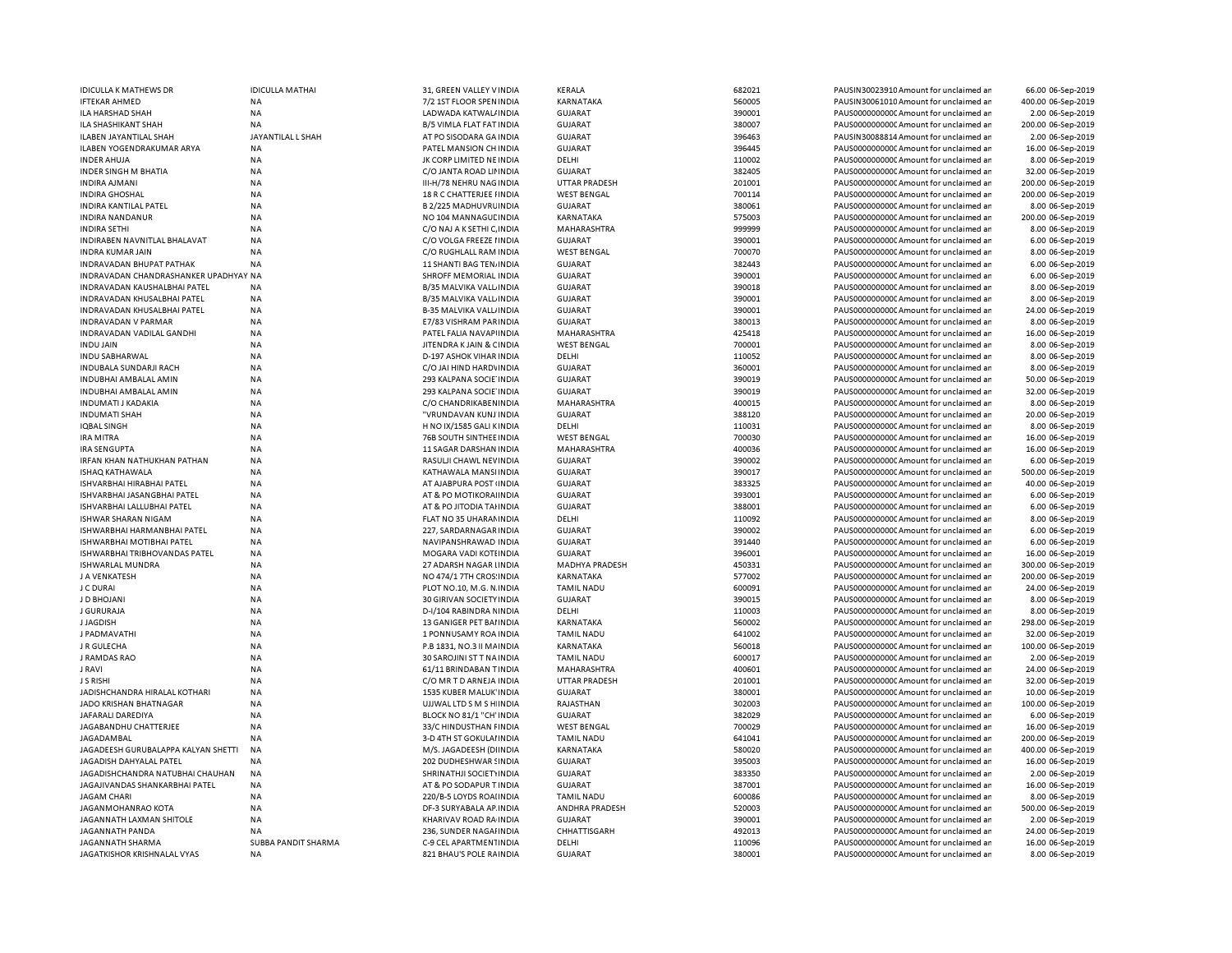| <b>JAGDIP P TRIVEDI</b>                | <b>NA</b>                | 81/1 "H" COLONY OHNDIA         | <b>GUJARAT</b>        | 380015 | PAUS0000000000 Amount for unclaimed an  | 16.00 06-Sep-2019  |
|----------------------------------------|--------------------------|--------------------------------|-----------------------|--------|-----------------------------------------|--------------------|
| JAGDISH CHANDER DHAWAN                 | <b>NA</b>                | 25 MALCHA MARG CINDIA          | DELHI                 | 110021 | PAUS0000000000 Amount for unclaimed ar  | 8.00 06-Sep-2019   |
| JAGDISH J                              | <b>NA</b>                | 13 GANIGERPET BANINDIA         | KARNATAKA             | 560002 | PAUS0000000000 Amount for unclaimed ar  | 16.00 06-Sep-2019  |
| <b>JAGDISH PATEL</b>                   | <b>NA</b>                | UNIVERSAL MEDICA INDIA         | <b>GUJARAT</b>        | 390002 | PAUS00000000000 Amount for unclaimed ar | 200.00 06-Sep-2019 |
| JAGDISH PERSHAD JAIN                   | ΝA                       | C/O SH BHAGWAN CINDIA          | DELHI                 | 110059 | PAUS0000000000C Amount for unclaimed ar | 8.00 06-Sep-2019   |
| JAGDISH PERSHAD JAIN                   | <b>NA</b>                | C/O SHRI BHAGAWA INDIA         | DELHI                 | 110059 | PAUS00000000000 Amount for unclaimed ar | 8.00 06-Sep-2019   |
| JAGDISH PURSOTTAM PATEL                | ΝA                       | JOGIDAS VITHAL S L/ INDIA      | GUJARAT               | 390001 | PAUS0000000000CAmount for unclaimed ar  | 2.00 06-Sep-2019   |
| JAGDISH VITHAL PATWARDHAN              | <b>NA</b>                | KALE WADA MAIN S'INDIA         | MAHARASHTRA           | 416416 | PAUS00000000000 Amount for unclaimed ar | 22.00 06-Sep-2019  |
|                                        |                          |                                |                       |        |                                         |                    |
| JAGDISHBHAI RAOJIBHAI PATEL            | <b>NA</b>                | AT & PO SOKHADA N INDIA        | GUJARAT               | 391240 | PAUS0000000000CAmount for unclaimed ar  | 2.00 06-Sep-2019   |
| JAGDISHCHAND NARAYANDAS SHARMA         | <b>NA</b>                | <b>FB-47 ALEMBIC COL(INDIA</b> | <b>GUJARAT</b>        | 390003 | PAUS0000000000 Amount for unclaimed ar  | 2.00 06-Sep-2019   |
| JAGDISHCHANDRA CHIMANLAL JOSHI         | <b>NA</b>                | 6 SHANTI PARK B/H / INDIA      | <b>GUJARAT</b>        | 390003 | PAUS0000000000 Amount for unclaimed ar  | 2.00 06-Sep-2019   |
| JAGDISHCHANDRA GIRDHARLAL SHAH         | <b>NA</b>                | MOTIKAKA'S CHAWLINDIA          | <b>GUJARAT</b>        | 388120 | PAUS00000000000 Amount for unclaimed ar | 16.00 06-Sep-2019  |
| JAGDISHCHANDRA PUNJALAL PATEL          | <b>NA</b>                | RA/2/26 SHIYAPURA INDIA        | <b>GUJARAT</b>        | 390001 | PAUS0000000000 Amount for unclaimed ar  | 2.00 06-Sep-2019   |
| JAGDISHCHANDRA TRIBHOVANDAS BRAHMBI-NA |                          | 8A, SNEHALPARK SO INDIA        | <b>GUJARAT</b>        | 390006 | PAUS00000000000 Amount for unclaimed ar | 6.00 06-Sep-2019   |
| JAGJIVAN CHHOTALAL PATEL               | <b>NA</b>                | AT & PO BODELI TA SINDIA       | <b>GUJARAT</b>        | 391135 | PAUS0000000000CAmount for unclaimed ar  | 16.00 06-Sep-2019  |
| JAGJIVAN CHHOTALAL PATEL               | <b>NA</b>                | AT PO BODELI TA SA INDIA       | <b>GUJARAT</b>        | 391135 | PAUS00000000000 Amount for unclaimed ar | 16.00 06-Sep-2019  |
| JAGMOHAN MOTIBHAI PATEL                | <b>NA</b>                | C/O DR. T B PATEL SHNDIA       | <b>GUJARAT</b>        | 390001 | PAUS0000000000CAmount for unclaimed ar  | 2.00 06-Sep-2019   |
| <b>JAGRUTI DALMIA</b>                  | <b>NA</b>                | C/O RUBAMIN INDU INDIA         | <b>GUJARAT</b>        | 390007 | PAUS0000000000 Amount for unclaimed ar  | 32.00 06-Sep-2019  |
| JAHANAVI KAMALNAYAN BUCH               | <b>KAMALNAYAN S BUCH</b> | C/311 "GANGA" JAN INDIA        | MAHARASHTRA           | 401107 | PAUS00000000000 Amount for unclaimed ar | 16.00 06-Sep-2019  |
| JAHARLAL BASU                          | <b>NA</b>                | 6/2/A ROY BAHADUI INDIA        | <b>WEST BENGAL</b>    | 700034 | PAUS0000000000 Amount for unclaimed ar  | 200.00 06-Sep-2019 |
| JAI GOPAL AHUJA                        | <b>NA</b>                | 26/6, NEHRU NAGAR INDIA        | CHHATTISGARH          | 490020 | PAUS00000000000 Amount for unclaimed ar | 32.00 06-Sep-2019  |
|                                        |                          |                                |                       |        |                                         |                    |
| JAI KRISHAN KOCHHAR                    | <b>NA</b>                | 94 MANU GANJ DEHINDIA          | UTTARAKHAND           | 248001 | PAUS0000000000 Amount for unclaimed ar  | 8.00 06-Sep-2019   |
| JAI KUMAR JAIN                         | <b>NA</b>                | 23/380 TIRATH MAR INDIA        | <b>HARYANA</b>        | 131001 | PAUS0000000000 Amount for unclaimed ar  | 8.00 06-Sep-2019   |
| JAI MANOHAR MISRA                      | <b>NA</b>                | 23/69 PATTKAPUR K INDIA        | <b>UTTAR PRADESH</b>  | 208001 | PAUS00000000000Amount for unclaimed ar  | 8.00 06-Sep-2019   |
| JAI PAUL THERATTIL                     | <b>NA</b>                | HEAT EXCHANGER DINDIA          | ANDHRA PRADESH        | 500032 | PAUS0000000000 Amount for unclaimed ar  | 8.00 06-Sep-2019   |
| JAI RANI                               | ΝA                       | TU/25 PITAMPURA LINDIA         | DELHI                 | 110034 | PAUS0000000000C Amount for unclaimed ar | 16.00 06-Sep-2019  |
| <b>JAIBIR SINGH</b>                    | <b>NA</b>                | 18/105 ELLORA PARI INDIA       | <b>GUJARAT</b>        | 390007 | PAUS00000000000 Amount for unclaimed ar | 32.00 06-Sep-2019  |
| JAIDEV MAZUMDER                        | <b>NA</b>                | C/O D MAZUMDAR SINDIA          | DELHI                 | 110055 | PAUS0000000000C Amount for unclaimed ar | 32.00 06-Sep-2019  |
| JAIMALA H SHAH                         | <b>NA</b>                | C/11 JANTA NAGAR INDIA         | <b>GUJARAT</b>        | 390015 | PAUS00000000000 Amount for unclaimed ar | 200.00 06-Sep-2019 |
| JAIMIN ASHOKBHAI PATEL M F G A J PA    | <b>NA</b>                | BLOCK NO 2 CHETAMINDIA         | <b>GUJARAT</b>        | 390007 | PAUS0000000000 Amount for unclaimed ar  | 32.00 06-Sep-2019  |
| <b>JAINDER SINGH</b>                   | <b>NA</b>                | IJ-6 IRRAMANZIL CO INDIA       | ANDHRA PRADESH        | 500004 | PAUS0000000000CAmount for unclaimed ar  | 8.00 06-Sep-2019   |
| JAIPRAKASH GOKULDASJI KALANTRI         | <b>NA</b>                | JAISHREE BHAWAN IINDIA         | MAHARASHTRA           | 442001 | PAUS0000000000CAmount for unclaimed ar  | 8.00 06-Sep-2019   |
| JAMNADAS PUNJABHAI PATEL               | <b>NA</b>                | NEAR BALMANDIR BINDIA          | <b>GUJARAT</b>        | 361001 | PAUS00000000000 Amount for unclaimed ar | 32.00 06-Sep-2019  |
| JAMSHED KAIKHUSHRU TAMBOLI             |                          |                                | <b>MAHARASHTRA</b>    | 411001 |                                         | 100.00 06-Sep-2019 |
|                                        | <b>NA</b>                | <b>16QUEENS GARDEN: INDIA</b>  |                       |        | PAUS0000000000CAmount for unclaimed ar  |                    |
| JANAK JAYANTILAL PATEL                 | <b>NA</b>                | C/O V M PATEL 15 SHNDIA        | GUJARAT               | 390004 | PAUS00000000000 Amount for unclaimed ar | 8.00 06-Sep-2019   |
| <b>JANAKI SUNDARAM</b>                 | <b>NA</b>                | W/O DR.R.SUNDARA INDIA         | <b>TAMIL NADU</b>     | 636014 | PAUS00000000000 Amount for unclaimed ar | 400.00 06-Sep-2019 |
| JANAKLAL BULAKHIDAS SHAH               | <b>NA</b>                | VYAS WADA NEAR S INDIA         | <b>GUJARAT</b>        | 388450 | PAUS0000000000 Amount for unclaimed ar  | 2.00 06-Sep-2019   |
| <b>JANARDAN G PANDIT</b>               | <b>NA</b>                | 5 BRAHMIN WADI K INDIA         | <b>MAHARASHTRA</b>    | 400019 | PAUS0000000000CAmount for unclaimed ar  | 8.00 06-Sep-2019   |
| JANARDAN SAHAI                         | <b>NA</b>                | 24, LOWTHER ROAD INDIA         | <b>UTTAR PRADESH</b>  | 211001 | PAUS0000000000 Amount for unclaimed ar  | 400.00 06-Sep-2019 |
| JANARDHAN REDDY YELMA REDDY            | <b>NA</b>                | 2-177-CHILDREN'S C INDIA       | <b>ANDHRA PRADESH</b> | 500039 | PAUS0000000000CAmount for unclaimed ar  | 200.00 06-Sep-2019 |
| JANARDHANAN A                          | <b>NA</b>                | 9-A 3RD MAIN ROAL INDIA        | <b>TAMIL NADU</b>     | 600042 | PAUS0000000000 Amount for unclaimed ar  | 16.00 06-Sep-2019  |
| JANASWAMY PURNAIAH SASTRY              | <b>NA</b>                | <b>BRANCH MANAGER INDIA</b>    | ANDHRA PRADESH        | 520003 | PAUS0000000000 Amount for unclaimed ar  | 32.00 06-Sep-2019  |
| <b>JARNAIL VERMA</b>                   | <b>NA</b>                | 18 GOVIND MARG NINDIA          | RAJASTHAN             | 302004 | PAUS0000000000C Amount for unclaimed ar | 200.00 06-Sep-2019 |
| JASHABHAI LALBHAI PATEL                | <b>NA</b>                | VASANA BUJARG TA INDIA         | <b>GUJARAT</b>        | 387530 | PAUS0000000000 Amount for unclaimed ar  | 32.00 06-Sep-2019  |
|                                        | <b>NA</b>                |                                |                       |        |                                         |                    |
| JASHBHAI MOTIBHAI PATEL                |                          | AT & PO DASRATH D INDIA        | <b>GUJARAT</b>        | 391740 | PAUS0000000000C Amount for unclaimed ar | 2.00 06-Sep-2019   |
| JASHBHAI SOMABHAI PATEL                | <b>NA</b>                | AT & POST BIL DIST EINDIA      | <b>GUJARAT</b>        | 390001 | PAUS0000000000 Amount for unclaimed ar  | 6.00 06-Sep-2019   |
| JASHODABEN KANTILAL PATEL              | <b>NA</b>                | NEAR PARABADI AT INDIA         | <b>GUJARAT</b>        | 391410 | PAUS0000000000 Amount for unclaimed ar  | 2.00 06-Sep-2019   |
| JASHVANTLAL SHANKARBHAI MODI           | <b>NA</b>                | H.NO.2047 GHANCHINDIA          | <b>GUJARAT</b>        | 380001 | PAUS00000000000 Amount for unclaimed ar | 4.00 06-Sep-2019   |
| JASHWANTLAL CHIMANLAL DESAI            | <b>NA</b>                | 6/33 ILORA PARK RA INDIA       | GUJARAT               | 390007 | PAUS0000000000CAmount for unclaimed ar  | 6.00 06-Sep-2019   |
| JASODA KANTILAL SHAH                   | <b>NA</b>                | 17 PANNA PARK SOC INDIA        | <b>GUJARAT</b>        | 380009 | PAUS0000000000CAmount for unclaimed ar  | 16.00 06-Sep-2019  |
| JASPAL SINGH TEHALIA                   | <b>NA</b>                | C/O.DR.HARPRAKSH INDIA         | KARNATAKA             | 586209 | PAUS0000000000CAmount for unclaimed ar  | 200.00 06-Sep-2019 |
| JASUBEN BALCHANDRA DAVE                | <b>NA</b>                | C/O.DR.DAVE. B.T SHNDIA        | <b>GUJARAT</b>        | 390001 | PAUS0000000000CAmount for unclaimed ar  | 200.00 06-Sep-2019 |
| JASUMATI RANCHHODLAL PARIKH            | <b>NA</b>                | SICKANAGAR E BLOC INDIA        | MAHARASHTRA           | 400004 | PAUS0000000000CAmount for unclaimed ar  | 10.00 06-Sep-2019  |
| JASVANTSINH CHHITUBHAI CHAUHAN         | <b>NA</b>                | AT & PO VALNER TA INDIA        | <b>GUJARAT</b>        | 393030 | PAUS0000000000CAmount for unclaimed ar  | 16.00 06-Sep-2019  |
| <b>JASWANT RATILAL PATHAK</b>          | <b>NA</b>                | NEAR LILY HAVELI N/INDIA       | <b>GUJARAT</b>        | 390001 | PAUS0000000000 Amount for unclaimed ar  | 6.00 06-Sep-2019   |
| JASWANT SINGH BHUTORIA                 | <b>NA</b>                | C/O DAULATRAM BI. INDIA        | RAJASTHAN             | 341306 | PAUS0000000000 Amount for unclaimed ar  | 8.00 06-Sep-2019   |
| <b>JASWANT SINGH KANG</b>              | <b>NA</b>                | C/O LT COL LAKHA SI INDIA      | DELHI                 | 110006 | PAUS0000000000 Amount for unclaimed ar  | 8.00 06-Sep-2019   |
|                                        |                          |                                |                       |        |                                         |                    |
| JASWANTLAL SAUBHAGYACHAND SHAH         | <b>NA</b>                | KOTHARI TORA CHH. INDIA        | <b>GUJARAT</b>        | 391740 | PAUS0000000000 Amount for unclaimed ar  | 2.00 06-Sep-2019   |
| JASWANTRAI CHIMANLAL KAMDAR            | <b>NA</b>                | SAURASHTRA ALEMIINDIA          | <b>GUJARAT</b>        | 360001 | PAUS0000000000 Amount for unclaimed ar  | 16.00 06-Sep-2019  |
| JATIN DINKERBHAI VORA                  | <b>NA</b>                | FLAT NO 4 FIRST FLC INDIA      | MAHARASHTRA           | 400056 | PAUS0000000000 Amount for unclaimed ar  | 200.00 06-Sep-2019 |
| <b>JATIN NAGAR</b>                     | <b>NA</b>                | 38 KRISHNA NAGAR INDIA         | <b>GUJARAT</b>        | 392001 | PAUS0000000000 Amount for unclaimed ar  | 16.00 06-Sep-2019  |
| JATIN NATVARLAL MEHTA                  | <b>NA</b>                | 1069 RAJAMEHTA' S'INDIA        | <b>GUJARAT</b>        | 380001 | PAUS0000000000C Amount for unclaimed ar | 8.00 06-Sep-2019   |
| <b>JATIN SHASHTRI</b>                  | <b>NA</b>                | OPP SANIDEV TEMPIINDIA         | <b>GUJARAT</b>        | 390017 | PAUS0000000000 Amount for unclaimed ar  | 200.00 06-Sep-2019 |
| JATINDER JIT SINGH                     | <b>NA</b>                | 113-D/BW SHA-IMAI INDIA        | DELHI                 | 110052 | PAUS0000000000 Amount for unclaimed ar  | 16.00 06-Sep-2019  |
| JATINDER KUMAR SAHNI                   | <b>NA</b>                | <b>B-58 NEW RAJINDER INDIA</b> | DELHI                 | 110060 | PAUS0000000000 Amount for unclaimed ar  | 8.00 06-Sep-2019   |
| JATINDER PAUL                          | <b>NA</b>                | C/O GIAN SINGH 143 INDIA       | PUNJAB                | 142001 | PAUS0000000000C Amount for unclaimed ar | 40.00 06-Sep-2019  |
| JATINDER SINGH                         | <b>NA</b>                | 249-SANT NAGAR NIINDIA         | DELHI                 | 110017 | PAUS0000000000C Amount for unclaimed ar | 8.00 06-Sep-2019   |
|                                        |                          |                                |                       |        |                                         |                    |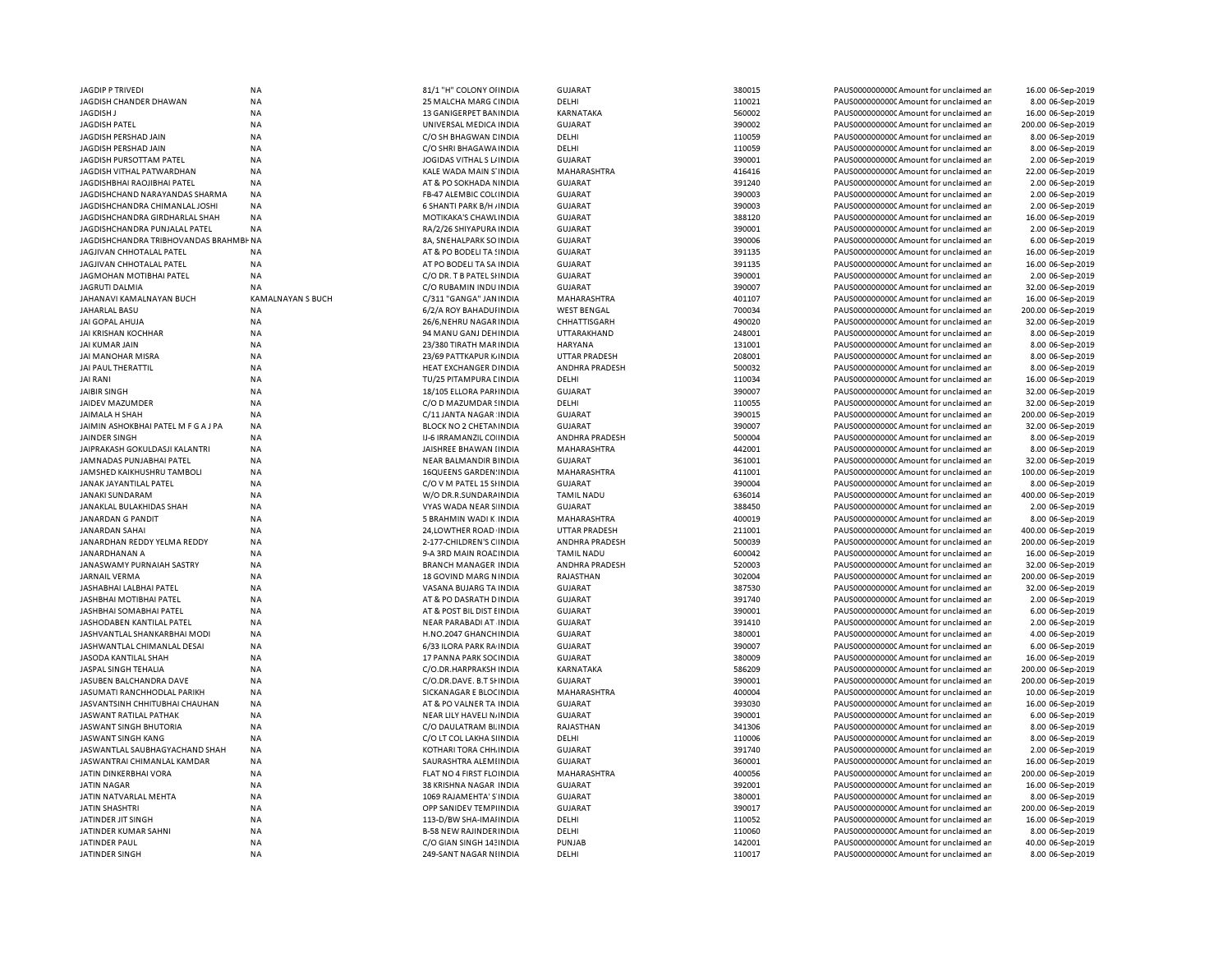| JAYA ANIL PANDIT                              | <b>NA</b>              | 300, 39TH CROSS, JAINDIA                        | KARNATAKA                        | 560084           | PAUS0000000000 Amount for unclaimed ar                                           | 80.00 06-Sep-2019                       |
|-----------------------------------------------|------------------------|-------------------------------------------------|----------------------------------|------------------|----------------------------------------------------------------------------------|-----------------------------------------|
| JAYA ANIL PANDIT                              | <b>NA</b>              | 300 39TH CROSS 8TH INDIA                        | KARNATAKA                        | 560082           | PAUS0000000000 Amount for unclaimed an                                           | 6.00 06-Sep-2019                        |
| <b>JAYA ANIL PANDIT</b>                       | <b>NA</b>              | 300 39TH CROSS 8TH INDIA                        | KARNATAKA                        | 560082           | PAUS0000000000 Amount for unclaimed ar                                           | 10.00 06-Sep-2019                       |
| <b>JAYA BHARATI KOTI</b>                      | <b>NA</b>              | C/O K S SAI HOUSE NINDIA                        | <b>ANDHRA PRADESH</b>            | 500032           | PAUS0000000000 Amount for unclaimed ar                                           | 8.00 06-Sep-2019                        |
| <b>JAYA KAPOOR</b>                            | NA                     | D/153 SHYAM PARK INDIA                          | <b>UTTAR PRADESH</b>             | 201005           | PAUS0000000000 Amount for unclaimed ar                                           | 32.00 06-Sep-2019                       |
| <b>JAYA KAPOOR</b>                            | NA                     | D/153 SHYAM PARK INDIA                          | <b>UTTAR PRADESH</b>             | 201005           | PAUS0000000000 Amount for unclaimed ar                                           | 8.00 06-Sep-2019                        |
| <b>JAYA KESWANI</b>                           | NA                     | C-189 OPP DAYANAI INDIA                         | <b>UTTAR PRADESH</b>             | 226001           | PAUS0000000000 Amount for unclaimed ar                                           | 8.00 06-Sep-2019                        |
| <b>JAYA P NAYAK</b>                           | <b>NA</b>              | 'TULSI' C-15 4TH DIV INDIA                      | KARNATAKA                        | 577201           | PAUS0000000000 Amount for unclaimed ar                                           | 24.00 06-Sep-2019                       |
| JAYABEN BABUBHAI PATEL                        | NA                     | 102 JYOTI SOCIETY F INDIA                       | <b>GUJARAT</b>                   | 390002           | PAUS0000000000 Amount for unclaimed ar                                           | 16.00 06-Sep-2019                       |
| JAYABEN HIRJIBHAI SHAH                        | <b>NA</b>              | 34 ANAND SOCIETY INDIA                          | <b>GUJARAT</b>                   | 380050           | PAUS0000000000 Amount for unclaimed ar                                           | 2.00 06-Sep-2019                        |
| JAYABEN JAYANT PATEL                          | <b>NA</b>              | C/O D P SHAH & ASS INDIA                        | <b>GUJARAT</b>                   | 390005           | PAUS0000000000 Amount for unclaimed ar                                           | 6.00 06-Sep-2019                        |
| JAYABEN MADHUBHAI PATEL                       | <b>NA</b>              | 7 PARISHRAM SOCIE INDIA                         | <b>GUJARAT</b>                   | 390007           | PAUS0000000000 Amount for unclaimed ar                                           | 16.00 06-Sep-2019                       |
| JAYAGAURI MANEKLAL SHETH                      | <b>NA</b>              | NAVI POLE GANDIG/ INDIA                         | <b>GUJARAT</b>                   | 390001           | PAUS0000000000 Amount for unclaimed ar                                           | 2.00 06-Sep-2019                        |
| JAYALAKSHMAMMA J                              | <b>NA</b>              | W/O DR.S.RAMAPPAINDIA                           | KARNATAKA                        | 560053           | PAUS0000000000 Amount for unclaimed ar                                           | 200.00 06-Sep-2019                      |
| JAYANA HARESHKUMAR SHAH                       | <b>NA</b>              | C/O JITEN M BUZA 3 INDIA                        | MAHARASHTRA                      | 400092           | PAUS0000000000 Amount for unclaimed ar                                           | 8.00 06-Sep-2019                        |
| JAYANT N INAMDAR                              | <b>NA</b>              | C-14/3 GROUND FLC INDIA                         | <b>MAHARASHTRA</b>               | 400099           | PAUS0000000000 Amount for unclaimed ar                                           | 100.00 06-Sep-2019                      |
| JAYANT WABLE                                  | NA                     | 14 GUMASTA SOCIE INDIA                          | MAHARASHTRA                      | 413003           | PAUS00000000000Amount for unclaimed ar                                           | 200.00 06-Sep-2019                      |
| JAYANTA KUMAR BHATTACHARYYA                   | <b>NA</b>              | AA-218 SECTOR-I SA INDIA                        | <b>WEST BENGAL</b>               | 700064           | PAUS0000000000 Amount for unclaimed ar                                           | 300.00 06-Sep-2019                      |
| JAYANTIBHAI HIMABHAI PATEL                    | <b>NA</b>              | SAYAJIGUNJ BEHINDINDIA                          | <b>GUJARAT</b>                   | 390005           | PAUS0000000000CAmount for unclaimed ar                                           | 20.00 06-Sep-2019                       |
| JAYANTIBHAI ISHWARBHAI RAY                    | NA                     | WADI RANGMAHAL INDIA                            | <b>GUJARAT</b>                   | 390001           | PAUS0000000000 Amount for unclaimed ar                                           | 2.00 06-Sep-2019                        |
|                                               |                        |                                                 |                                  |                  |                                                                                  |                                         |
| JAYANTIBHAI MANGALDAS PATEL                   | <b>NA</b>              | 45 SHANTI NAGAR T. INDIA                        | <b>GUJARAT</b>                   | 390009           | PAUS0000000000 Amount for unclaimed ar                                           | 12.00 06-Sep-2019                       |
| JAYANTIBHAI MANIBHAI PATEL                    | <b>NA</b>              | "PRAMUKH AASHISF INDIA                          | <b>GUJARAT</b>                   | 390015           | PAUS0000000000 Amount for unclaimed ar                                           | 2.00 06-Sep-2019                        |
| JAYANTIBHAI MULJIBHAI PATEL                   | <b>NA</b>              | MAHADEV FALIA AT INDIA                          | <b>GUJARAT</b>                   | 391240           | PAUS0000000000 Amount for unclaimed ar                                           | 2.00 06-Sep-2019                        |
| JAYANTIBHAI SOMABHAI PATEL                    | <b>NA</b>              | KACHHIA WAD NEHI INDIA                          | <b>GUJARAT</b>                   | 388580           | PAUS0000000000 Amount for unclaimed ar                                           | 6.00 06-Sep-2019                        |
| JAYANTILAL ANANDJI MEHTA                      | <b>NA</b>              | PAREKH MARKET M INDIA                           | <b>MAHARASHTRA</b>               | 400077           | PAUS0000000000 Amount for unclaimed ar                                           | 600.00 06-Sep-2019                      |
| JAYANTILAL BAGUBHAI SHAH                      | <b>NA</b>              | B/2, YASHPAL APP-2, INDIA                       | <b>GUJARAT</b>                   | 380009           | PAUS0000000000 Amount for unclaimed ar                                           | 200.00 06-Sep-2019                      |
| JAYANTILAL CHANDULAL DESAI                    | <b>NA</b>              | 23 AMARKUNJ SOCII INDIA                         | <b>GUJARAT</b>                   | 390007           | PAUS0000000000 Amount for unclaimed ar                                           | 66.00 06-Sep-2019                       |
| JAYANTILAL HIMATLAL JAISHWAL                  | <b>NA</b>              | HUZARAT PAGA SHUINDIA                           | <b>GUJARAT</b>                   | 390006           | PAUS0000000000 Amount for unclaimed ar                                           | 16.00 06-Sep-2019                       |
| JAYANTILAL JATASHANKER KHETIA                 | <b>NA</b>              | JAYANT MEDICAL STINDIA                          | <b>GUJARAT</b>                   | 361001           | PAUS0000000000 Amount for unclaimed ar                                           | 16.00 06-Sep-2019                       |
| JAYANTILAL KARSHANDAS AJMERI                  | NA                     | A-13 SAMARTH SOCHNDIA                           | <b>GUJARAT</b>                   | 390001           | PAUS0000000000CAmount for unclaimed ar                                           | 6.00 06-Sep-2019                        |
| JAYANTILAL MOHANBHAI PATEL                    | NA                     | 87 KUNJ SOCIETY BE INDIA                        | <b>GUJARAT</b>                   | 390005           | PAUS0000000000 Amount for unclaimed ar                                           | 16.00 06-Sep-2019                       |
| JAYANTILAL N DESAI                            | <b>NA</b>              | 50/418 UNNAT NAG INDIA                          | MAHARASHTRA                      | 400062           | PAUS0000000000 Amount for unclaimed ar                                           | 8.00 06-Sep-2019                        |
| JAYANTILAL NATHALAL GANDHI                    | NA                     | MADAN ZAMPA RO/ INDIA                           | <b>GUJARAT</b>                   | 390001           | PAUS0000000000 Amount for unclaimed ar                                           | 32.00 06-Sep-2019                       |
| JAYANTILAL PUKHARAJ JAIN                      | NA                     | KUVERJI DEVSHI CH/ INDIA                        | MAHARASHTRA                      | 400028           | PAUS0000000000CAmount for unclaimed ar                                           | 8.00 06-Sep-2019                        |
| JAYANTILAL S SHAH                             | <b>NA</b>              | C/O POPATLAL K SH/ INDIA                        | <b>GUJARAT</b>                   | 380001           | PAUS0000000000 Amount for unclaimed ar                                           | 16.00 06-Sep-2019                       |
| JAYANTKUMAR GUNVANTSINH JAISWAL               | <b>NA</b>              | FATEH GUNJ CAMP!INDIA                           | <b>GUJARAT</b>                   | 390002           | PAUS0000000000 Amount for unclaimed ar                                           | 6.00 06-Sep-2019                        |
| JAYANTKUMAR MEHTA                             | <b>NA</b>              | 97 LISA PARK NO-11INDIA                         | <b>GUJARAT</b>                   | 390007           | PAUS0000000000 Amount for unclaimed ar                                           | 200.00 06-Sep-2019                      |
| JAYANTKUMAR NATHALAL PATEL                    | <b>NA</b>              | 46 ADARSH SOCIETY INDIA                         | <b>GUJARAT</b>                   | 380016           | PAUS00000000000 Amount for unclaimed ar                                          | 16.00 06-Sep-2019                       |
| JAYARAMAN G                                   | <b>NA</b>              | 26, NACHIAPPAN STF INDIA                        | <b>TAMIL NADU</b>                | 600034           | PAUS0000000000 Amount for unclaimed ar                                           | 800.00 06-Sep-2019                      |
| JAYARAMBHAI GORDHANBHAI PATEL                 | <b>NA</b>              | "NAUJAHAR BUNGL(INDIA                           | <b>GUJARAT</b>                   | 396445           | PAUS0000000000 Amount for unclaimed ar                                           | 16.00 06-Sep-2019                       |
| JAYASHREE                                     | <b>NA</b>              | NO 6 RUTURAJ APAFINDIA                          | KARNATAKA                        | 590016           | PAUS0000000000 Amount for unclaimed ar                                           | 2400.00 06-Sep-2019                     |
| JAYASHREE BHOLE                               | NA                     | BLOCK NO 12 PLOT NINDIA                         | MAHARASHTRA                      | 431001           | PAUS0000000000 Amount for unclaimed ar                                           | 400.00 06-Sep-2019                      |
| JAYASHREE MURTHY                              | NA                     | 49, 2nd Phase, 4th B INDIA                      | KARNATAKA                        | 560085           | PAUS0000000000 Amount for unclaimed ar                                           | 400.00 06-Sep-2019                      |
| JAYASHREE R DESHPANDE                         | NA                     | 97 BRAHMIN WADI HNDIA                           | MAHARASHTRA                      | 400019           | PAUS0000000000 Amount for unclaimed ar                                           | 16.00 06-Sep-2019                       |
| JAYASHREE RADHAKRISHNA VERNEKAR               | <b>NA</b>              | C/O THE SWASTIK JAINDIA                         | MAHARASHTRA                      | 400002           | PAUS0000000000CAmount for unclaimed ar                                           | 8.00 06-Sep-2019                        |
| JAYAWANT KALYANRAO DURVE                      | NA                     | 264-C, VISHVAMITRI INDIA                        | <b>GUJARAT</b>                   | 390011           | PAUS0000000000 Amount for unclaimed ar                                           | 2.00 06-Sep-2019                        |
| JAYENDRABHAI NARANBHAI PATEI                  | NA                     | C/O WESTERN CHEN INDIA                          | <b>GUJARAT</b>                   | 388001           | PAUS0000000000 Amount for unclaimed ar                                           | 6.00 06-Sep-2019                        |
| JAYENDRAKUMAR CHATURBHAI PATEL                | <b>NA</b>              | <b>GOVT TRAINING COLINDIA</b>                   | <b>GUJARAT</b>                   | 387630           | PAUS0000000000 Amount for unclaimed ar                                           | 6.00 06-Sep-2019                        |
| JAYESH PATEL                                  | <b>NA</b>              | 5A DEVDEEP SOCIET INDIA                         | <b>GUJARAT</b>                   | 390015           | PAUS0000000000 Amount for unclaimed ar                                           | 200.00 06-Sep-2019                      |
| JAYESH PATEL                                  | <b>NA</b>              | A/2 VENUS APARTM INDIA                          | MAHARASHTRA                      | 400018           | PAUS0000000000 Amount for unclaimed ar                                           | 1300.00 06-Sep-2019                     |
| JAYKRISHNA CHIMANLAL PARIKH                   | <b>NA</b>              | SULTANPURA DESAI'INDIA                          | <b>GUJARAT</b>                   | 390001           | PAUS0000000000 Amount for unclaimed ar                                           | 16.00 06-Sep-2019                       |
| JAYKUMAR GANPATLAL DAVE                       | <b>NA</b>              | NADIADI'S KHADAKI INDIA                         | <b>GUJARAT</b>                   | 390001           | PAUS0000000000CAmount for unclaimed ar                                           | 2.00 06-Sep-2019                        |
| JAYMATI RAMCHANDRA DIVECHA                    | <b>NA</b>              | NAVLAKHA MENSIO INDIA                           | <b>GUJARAT</b>                   | 390005           | PAUS0000000000 Amount for unclaimed ar                                           | 2.00 06-Sep-2019                        |
| JAYNTILAL DEVJI FADADU                        | <b>NA</b>              | C-7 NEW BALADEVI ! INDIA                        | <b>GUJARAT</b>                   | 394601           | PAUS0000000000 Amount for unclaimed ar                                           | 16.00 06-Sep-2019                       |
| JAYPRAKASH KESHAVLAL BAROT                    | <b>NA</b>              | NARSHINH PREMAN INDIA                           | <b>GUJARAT</b>                   | 390001           | PAUS00000000000 Amount for unclaimed ar                                          | 2.00 06-Sep-2019                        |
| JAYPRAKASH MAHADEVBHAI KELA                   | <b>NA</b>              | C/O JAI BHARAT MEIINDIA                         | <b>GUJARAT</b>                   | 385001           | PAUS00000000000Amount for unclaimed ar                                           | 16.00 06-Sep-2019                       |
| <b>JAYSHRE AMIN</b>                           | NA                     | 13 SHREYA NAGAR SINDIA                          | <b>GUJARAT</b>                   | 390007           | PAUS0000000000 Amount for unclaimed ar                                           | 200.00 06-Sep-2019                      |
| JAYSHREE DATTATRAYA HARDIKAR                  | <b>NA</b>              | PIRAMITAR ROAD D/ INDIA                         | <b>GUJARAT</b>                   | 390001           | PAUS0000000000CAmount for unclaimed ar                                           | 2.00 06-Sep-2019                        |
| JAYSHREE DINESHBHAI PATEL                     | NA                     | NEAR POST OFFICE SINDIA                         | <b>GUJARAT</b>                   | 391310           | PAUS0000000000 Amount for unclaimed ar                                           | 2.00 06-Sep-2019                        |
| JAYSHREE K AGARWAL                            | <b>NA</b>              | 8/30 KHANDERAO WINDIA                           | MAHARASHTRA                      | 400002           | PAUS0000000000CAmount for unclaimed ar                                           | 8.00 06-Sep-2019                        |
| JAYSHREE KANTILAL SHAH                        | LATE KANTILAL L SHAH   | 101, VIGYANSHILA JUNDIA                         | MAHARASHTRA                      | 400061           | PAUS0000000000 Amount for unclaimed ar                                           | 16.00 06-Sep-2019                       |
| <b>JAYSHREE PARIKH</b>                        | <b>NA</b>              | C/O MR BHUPENDR/ INDIA                          | <b>GUJARAT</b>                   | 390006           | PAUS0000000000CAmount for unclaimed ar                                           | 16.00 06-Sep-2019                       |
| JAYSHREE SHAH                                 | <b>NA</b>              | 13 SANJOG SOCIETY INDIA                         | MAHARASHTRA                      | 400054           | PAUS0000000000CAmount for unclaimed ar                                           | 6.00 06-Sep-2019                        |
| JAYSHREEBEN B PATEL                           | <b>NA</b>              | 8 REDPARK SOCIETY INDIA                         | <b>GUJARAT</b>                   | 390011           | PAUS0000000000 Amount for unclaimed ar                                           | 2.00 06-Sep-2019                        |
|                                               |                        |                                                 |                                  |                  |                                                                                  |                                         |
|                                               |                        |                                                 |                                  |                  |                                                                                  |                                         |
| JAYSHREEBEN CHANDRAKANT SHAH                  | <b>NA</b>              | NANDKRUPA BLDG EINDIA                           | GUJARAT                          | 390001           | PAUS0000000000 Amount for unclaimed ar                                           | 32.00 06-Sep-2019                       |
| <b>JAYSHRI SHAH</b><br><b>JAYSHRI TRIVEDI</b> | <b>NA</b><br><b>NA</b> | A-5 NEW YOGESHW/INDIA<br>21/B GOKUL NAGAR INDIA | <b>GUJARAT</b><br><b>GUJARAT</b> | 382443<br>380013 | PAUS0000000000CAmount for unclaimed ar<br>PAUS0000000000CAmount for unclaimed ar | 24.00 06-Sep-2019<br>200.00 06-Sep-2019 |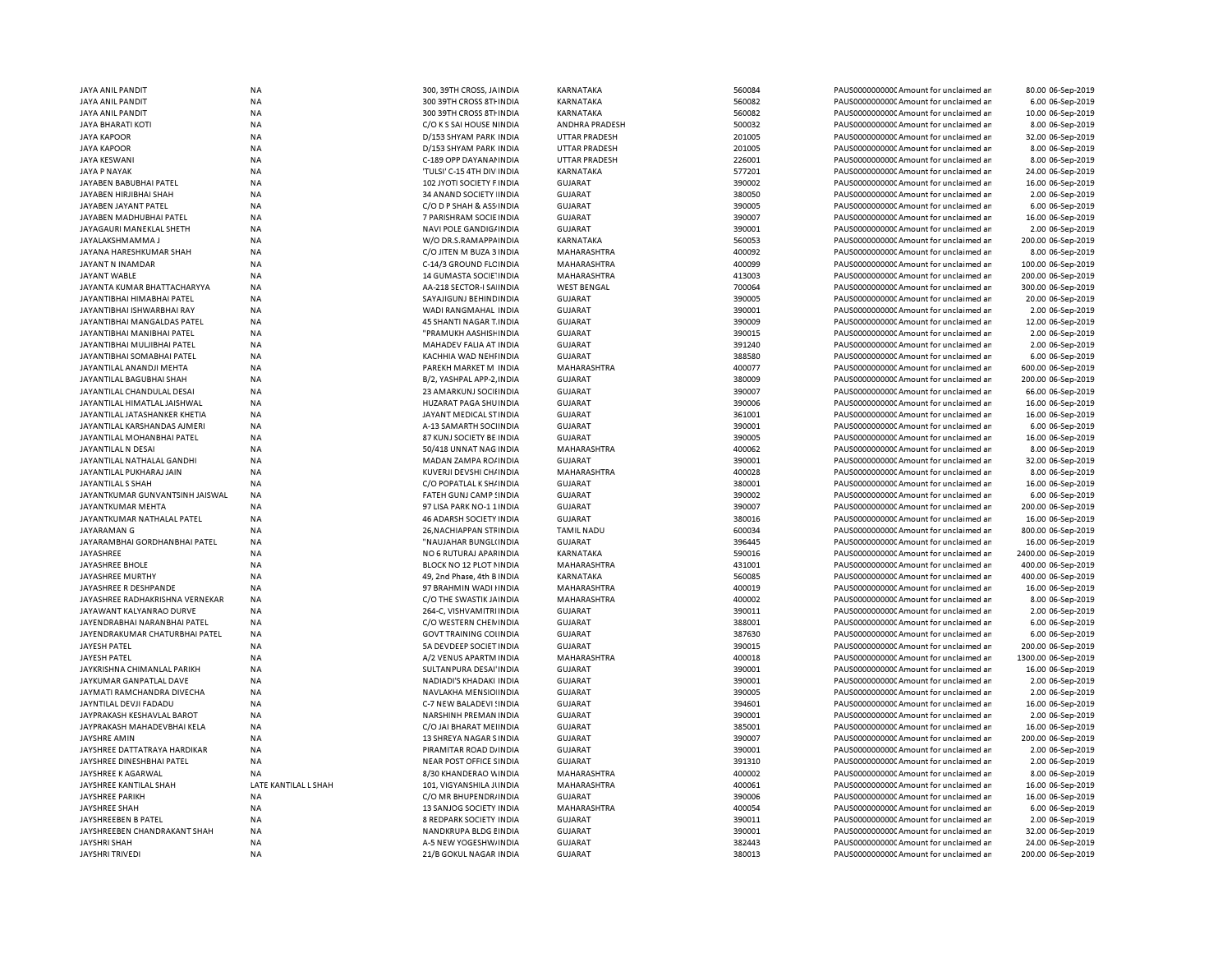| JAYWANT NATHU PATIL               | <b>NA</b>       | C-36 B/H CENTRAL S INDIA   | MAHARASHTRA          | 400076 | PAUS0000000000CAmount for unclaimed ar  | 16.00 06-Sep-2019   |
|-----------------------------------|-----------------|----------------------------|----------------------|--------|-----------------------------------------|---------------------|
| JENAB HUSAINBHAI KADIWALA         | <b>NA</b>       | HOTEL DELUX SAYAJ INDIA    | <b>GUJARAT</b>       | 390005 | PAUS0000000000 Amount for unclaimed ar  | 16.00 06-Sep-2019   |
| JENUDDIN MAHOMEDHUSEIN PARAWALA   | <b>NA</b>       | RAILWAY GODI ROAHNDIA      | <b>GUJARAT</b>       | 389151 | PAUS0000000000 Amount for unclaimed ar  | 16.00 06-Sep-2019   |
| <b>JERAMDAS BHUDARDAS SONI</b>    | NA              | AT & PO SOKHADA BINDIA     | <b>GUJARAT</b>       | 391240 | PAUS0000000000 Amount for unclaimed ar  | 2.00 06-Sep-2019    |
|                                   |                 |                            |                      |        |                                         |                     |
| JESHANGBHAI KANJIBHAI CHAUDHARI   | ΝA              | AT & PO PAMOL TA 'INDIA    | <b>GUJARAT</b>       | 382870 | PAUS0000000000CAmount for unclaimed ar  | 16.00 06-Sep-2019   |
| JESSIE SCRAPHINE D SOUZA          | <b>NA</b>       | "SHALOM" NEAR ST INDIA     | MAHARASHTRA          | 422101 | PAUS0000000000 Amount for unclaimed ar  | 16.00 06-Sep-2019   |
| JETHALAL GOKALBHAI GOHEL          | ΝA              | STATE BANK OF INDIINDIA    | <b>GUJARAT</b>       | 362001 | PAUS0000000000CAmount for unclaimed ar  | 8.00 06-Sep-2019    |
| <b>JIHANI DEVI</b>                | <b>NA</b>       | C/O SRI YASH PAL SII INDIA | <b>UTTAR PRADESH</b> | 251002 | PAUS0000000000 Amount for unclaimed ar  | 8.00 06-Sep-2019    |
| JIND KAUR CHAWALIA                | <b>NA</b>       | 11/92 WEST AZAD N INDIA    | DELHI                | 110051 | PAUS0000000000C Amount for unclaimed ar | 8.00 06-Sep-2019    |
| <b>JITENDER KAUR</b>              | <b>NA</b>       | 3290/ SECTOR 35-D (INDIA   | CHANDIGARH           | 160035 | PAUS0000000000 Amount for unclaimed ar  | 8.00 06-Sep-2019    |
| JITENDRA A SHAH                   | <b>NA</b>       |                            | MAHARASHTRA          | 400062 | PAUS0000000000 Amount for unclaimed ar  | 8.00 06-Sep-2019    |
|                                   |                 | C/O ARVINDKUMAR INDIA      |                      |        |                                         |                     |
| JITENDRA BHOGILAL PARIKH          | <b>NA</b>       | A-7 JYOTI NAGAR CC INDIA   | <b>GUJARAT</b>       | 390019 | PAUS0000000000CAmount for unclaimed ar  | 6.00 06-Sep-2019    |
| JITEN DRA CHAUDHARY               | <b>NA</b>       | RAM BAGH COLONY INDIA      | <b>UTTAR PRADESH</b> | 246701 | PAUS0000000000CAmount for unclaimed ar  | 600.00 06-Sep-2019  |
| JITENDRA ISHWARLAL VYAS           | <b>NA</b>       | OPP SHETH ANANDLINDIA      | <b>GUJARAT</b>       | 390006 | PAUS0000000000CAmount for unclaimed ar  | 16.00 06-Sep-2019   |
| JITENDRA MOHANLAL VACHHANI        | <b>NA</b>       | C/O PATIDAR PESTIC INDIA   | <b>GUJARAT</b>       | 360530 | PAUS0000000000 Amount for unclaimed ar  | 32.00 06-Sep-2019   |
| JITENDRA RAMANLAL SHAH            | <b>NA</b>       | KANPURA VYARA DI INDIA     | <b>GUJARAT</b>       | 394650 | PAUS0000000000 Amount for unclaimed ar  | 32.00 06-Sep-2019   |
| JITEN DRA RANJITLAL DALAL         | <b>NA</b>       | A/6 SAMARTH CO-O INDIA     | <b>GUJARAT</b>       | 390006 | PAUS0000000000 Amount for unclaimed ar  | 16.00 06-Sep-2019   |
|                                   |                 |                            |                      |        |                                         |                     |
| JITEN DRAKUMAR HARIKRISHNA THAKER | <b>NA</b>       | NATHA BHATT S POLINDIA     | <b>GUJARAT</b>       | 388220 | PAUS0000000000 Amount for unclaimed ar  | 2.00 06-Sep-2019    |
| JITEN DRAKUMAR RAMANLAL SHAH      | <b>NA</b>       | 39 ANJANA PARK SO INDIA    | <b>GUJARAT</b>       | 380001 | PAUS0000000000 Amount for unclaimed ar  | 32.00 06-Sep-2019   |
| JITSU S MERCHANT                  | <b>NA</b>       | 'ASCOT' FLAT NO. 60 INDIA  | MAHARASHTRA          | 400053 | PAUS0000000000 Amount for unclaimed ar  | 16.00 06-Sep-2019   |
| <b>JOGINDER SINGH</b>             | NA              | J-161A RAJOURI GAFINDIA    | DELHI                | 110027 | PAUS00000000000Amount for unclaimed ar  | 24.00 06-Sep-2019   |
| JOHN LALLUBHAI PARMAR             | <b>NA</b>       | BLOCK NO 32 JAYESHNDIA     | <b>GUJARAT</b>       | 390002 | PAUS0000000000 Amount for unclaimed ar  | 2.00 06-Sep-2019    |
| <b>JOHN PK</b>                    | <b>NA</b>       | PORUTHUKAREN HCINDIA       | KERALA               | 686013 | PAUS0000000000 Amount for unclaimed ar  | 300.00 06-Sep-2019  |
|                                   |                 |                            |                      |        |                                         |                     |
| JONNA VEERA NARAYANA              | <b>NA</b>       | 15/447 KAMALA NA(INDIA     | ANDHRA PRADESH       | 515002 | PAUS0000000000C Amount for unclaimed ar | 6.00 06-Sep-2019    |
| <b>JOSE GEORGE C</b>              | <b>NA</b>       | CHERPPUKKAREN H(INDIA      | KERALA               | 680001 | PAUS0000000000 Amount for unclaimed ar  | 66.00 06-Sep-2019   |
| JOSE PADAVAN PAUL                 | ΝA              | ALLIED PHARMA, RICINDIA    | KERALA               | 680001 | PAUS0000000000 Amount for unclaimed ar  | 1000.00 06-Sep-2019 |
| JOSEPH OLIVERA                    | <b>NA</b>       | 9 AMIN NAGAR CHH INDIA     | <b>GUJARAT</b>       | 391740 | PAUS0000000000 Amount for unclaimed ar  | 6.00 06-Sep-2019    |
| JOSEPH P T                        | <b>NA</b>       | AMBALTHINGAL HO INDIA      | KERALA               | 683517 | PAUS0000000000CAmount for unclaimed ar  | 80.00 06-Sep-2019   |
|                                   |                 |                            |                      |        |                                         |                     |
| JOSEPH SEBASTIAN CARVALHO         | <b>NA</b>       | C/O MR MUSTAFA S INDIA     | MAHARASHTRA          | 400008 | PAUS0000000000 Amount for unclaimed ar  | 18.00 06-Sep-2019   |
| <b>JOY KURIAN</b>                 | NA              | VACHAPARAMBIL KCINDIA      | KERALA               | 673008 | PAUS0000000000CAmount for unclaimed ar  | 200.00 06-Sep-2019  |
| JOYENDU J CHAUDHURI               | <b>NA</b>       | K-4 ALEMBIC COLON INDIA    | <b>GUJARAT</b>       | 390003 | PAUS0000000000CAmount for unclaimed ar  | 200.00 06-Sep-2019  |
| JUGENDRA KUMAR WADHWA             | <b>NA</b>       | 1441 WRIGHT TOWN INDIA     | MADHYA PRADESH       | 482002 | PAUS0000000000CAmount for unclaimed ar  | 1300.00 06-Sep-2019 |
| JUIE RANI PODDAR                  | <b>NA</b>       | 125/2A BELEGHATA INDIA     | <b>WEST BENGAL</b>   | 700010 | PAUS0000000000 Amount for unclaimed ar  | 32.00 06-Sep-2019   |
| JWO MANNA LALL SWARNKAR           | <b>NA</b>       | NO 220 SQDN AIR FCINDIA    | MAHARASHTRA          | 999999 | PAUS0000000000 Amount for unclaimed ar  | 8.00 06-Sep-2019    |
|                                   |                 |                            |                      |        |                                         |                     |
| JYOTHI A SHETTY                   | <b>NA</b>       | B.101, LAVKUSH APP INDIA   | <b>GUJARAT</b>       | 380054 | PAUS0000000000 Amount for unclaimed ar  | 300.00 06-Sep-2019  |
| JYOTHI TUKKAPURAM                 | <b>NA</b>       | SRI RAMAKRISHNA FINDIA     | ANDHRA PRADESH       | 500027 | PAUS0000000000 Amount for unclaimed ar  | 600.00 06-Sep-2019  |
| JYOTI AMRATLAL VORA               | <b>NA</b>       | 80-13 CHANDRA NIVINDIA     | MAHARASHTRA          | 400100 | PAUS0000000000 Amount for unclaimed ar  | 6.00 06-Sep-2019    |
| JYOTI BHUSHAN GHOSH DASTIDAR      | NA              | 87 AMRIT PURI "A" TINDIA   | DELHI                | 110065 | PAUS0000000000 Amount for unclaimed ar  | 8.00 06-Sep-2019    |
| JYOTI BHUSHAN GHOSH DASTIDAR      | <b>NA</b>       | 87 AMRIT PURI "A" TINDIA   | DELHI                | 110065 | PAUS0000000000 Amount for unclaimed ar  | 8.00 06-Sep-2019    |
| JYOTI BHUSHAN GHOSH DASTIDAR      | <b>NA</b>       | 87 AMRIT PURI "A" TINDIA   | <b>DELHI</b>         | 110065 | PAUS0000000000 Amount for unclaimed ar  | 8.00 06-Sep-2019    |
|                                   |                 |                            |                      |        |                                         |                     |
| JYOTI JAGANNATH PATEL             | <b>NA</b>       | 25 NIRMAN SOCIETYINDIA     | <b>GUJARAT</b>       | 390005 | PAUS0000000000 Amount for unclaimed ar  | 32.00 06-Sep-2019   |
| JYOTI JITENDRA KHATRI             | <b>NA</b>       | C/O PRANAV N PATEINDIA     | <b>GUJARAT</b>       | 380009 | PAUS0000000000 Amount for unclaimed ar  | 8.00 06-Sep-2019    |
| JYOTI MARZBAN BHATHENA            | NA              | G/18 ALEMBIC COLC INDIA    | <b>GUJARAT</b>       | 390003 | PAUS0000000000C Amount for unclaimed ar | 16.00 06-Sep-2019   |
| <b>JYOTI MONGA</b>                | <b>NA</b>       | 3/13 KALKAJI EXTEN: INDIA  | DELHI                | 110019 | PAUS0000000000 Amount for unclaimed ar  | 8.00 06-Sep-2019    |
| <b>JYOTI PARIKH</b>               | <b>NA</b>       | INDIRA GANDHI INS' INDIA   | MAHARASHTRA          | 400065 | PAUS0000000000CAmount for unclaimed ar  | 16.00 06-Sep-2019   |
|                                   |                 |                            |                      | 400065 |                                         |                     |
| JYOTIBEN AMRITLAL SHAH            | <b>NA</b>       | INDIRA GANDHI INS' INDIA   | MAHARASHTRA          |        | PAUS0000000000 Amount for unclaimed ar  | 16.00 06-Sep-2019   |
| JYOTIKUMAR PRAVINKANT VYAS        | <b>NA</b>       | 11 CHANDRAMAULI INDIA      | <b>GUJARAT</b>       | 382424 | PAUS0000000000 Amount for unclaimed ar  | 16.00 06-Sep-2019   |
| JYOTINDRA G SAMBARI               | <b>NA</b>       | PITRA-KRUPA HOUSEINDIA     | GOA                  | 403720 | PAUS0000000000CAmount for unclaimed ar  | 300.00 06-Sep-2019  |
| JYOTINDRA SHANTILAL PATEL         | SHANTILAL PATEL | 31 ANAND NAGAR S INDIA     | <b>GUJARAT</b>       | 390005 | PAUS00000000000Amount for unclaimed ar  | 2.00 06-Sep-2019    |
| JYOTINDRABHAI N SHAH              | <b>NA</b>       | 7 CHANDRAMANI NJ INDIA     | <b>GUJARAT</b>       | 390007 | PAUS0000000000CAmount for unclaimed ar  | 200.00 06-Sep-2019  |
| JYOTINDRAKUMAR SHANTILAL PATWA    | <b>NA</b>       | MEHTA POLE NEAR IINDIA     | <b>GUJARAT</b>       | 390006 | PAUS0000000000 Amount for unclaimed ar  | 6.00 06-Sep-2019    |
| <b>JYOTIRAMOY DAS</b>             | <b>NA</b>       | C/O INDIAN OIL CORINDIA    | <b>WEST BENGAL</b>   | 700071 | PAUS0000000000CAmount for unclaimed ar  | 8.00 06-Sep-2019    |
|                                   |                 |                            |                      |        |                                         |                     |
| JYOTSANA BHAGVAT BHATT            | <b>NA</b>       | 19 CHAROTAR PATELINDIA     | <b>GUJARAT</b>       | 380018 | PAUS0000000000CAmount for unclaimed ar  | 16.00 06-Sep-2019   |
| JYOTSANABEN MANGALBHAI PATEL      | NA              | HARIKRIPA NIVAS CHINDIA    | <b>GUJARAT</b>       | 391740 | PAUS0000000000CAmount for unclaimed ar  | 6.00 06-Sep-2019    |
| JYOTSNA ARVIND DIGHE              | <b>NA</b>       | KATHIAWAD DIWAN INDIA      | <b>GUJARAT</b>       | 390001 | PAUS0000000000 Amount for unclaimed ar  | 2.00 06-Sep-2019    |
| JYOTSNA ASHOK SHAH                | <b>NA</b>       | LADWADA KATWAL/ INDIA      | <b>GUJARAT</b>       | 390001 | PAUS0000000000 Amount for unclaimed ar  | 40.00 06-Sep-2019   |
| JYOTSNABEN MAGANBHAI PATEL        | <b>NA</b>       | AT & POST SISVA TAHNDIA    | <b>GUJARAT</b>       | 388540 | PAUS0000000000 Amount for unclaimed ar  | 6.00 06-Sep-2019    |
| <b>KARUMUGAM</b>                  | <b>NA</b>       | 33LAJAPATHI ROI ST INDIA   | <b>TAMIL NADU</b>    | 641009 | PAUS0000000000 Amount for unclaimed ar  | 8.00 06-Sep-2019    |
|                                   |                 |                            |                      |        |                                         |                     |
| <b>KASHWATHA</b>                  | <b>NA</b>       | NO.67 SHRISHARAD/ INDIA    | KARNATAKA            | 560011 | PAUS0000000000 Amount for unclaimed ar  | 300.00 06-Sep-2019  |
| <b>KBGROVER</b>                   | <b>NA</b>       | 6B/10 SINGLE STORE INDIA   | DELHI                | 110015 | PAUS0000000000 Amount for unclaimed ar  | 66.00 06-Sep-2019   |
| K BALASUBRAMANIAM                 | <b>NA</b>       | 4009 V AVENUE ANNINDIA     | <b>TAMIL NADU</b>    | 600040 | PAUS0000000000 Amount for unclaimed ar  | 6.00 06-Sep-2019    |
| K BALASUBRAMANIAN                 | <b>NA</b>       | 21 NEW STREET DIN INDIA    | <b>TAMIL NADU</b>    | 624001 | PAUS0000000000C Amount for unclaimed ar | 6.00 06-Sep-2019    |
| K BALASUBRAMANIAN                 | <b>NA</b>       | 108-A KRISHNA COL(INDIA    | <b>TAMIL NADU</b>    | 641005 | PAUS0000000000 Amount for unclaimed ar  | 8.00 06-Sep-2019    |
|                                   |                 |                            |                      |        |                                         |                     |
| K BHAGEERATHI                     | <b>NA</b>       | NO 8 KALAPPA BLOC INDIA    | KARNATAKA            | 560004 | PAUS0000000000 Amount for unclaimed ar  | 200.00 06-Sep-2019  |
| K C LAKSHMI                       | <b>NA</b>       | A-9 NEELAM PARK OINDIA     | <b>GUJARAT</b>       | 380054 | PAUS0000000000CAmount for unclaimed ar  | 66.00 06-Sep-2019   |
| K C SREEDHARAN                    | <b>NA</b>       | RUKVARA MEDICAL: INDIA     | ANDHRA PRADESH       | 517002 | PAUS0000000000CAmount for unclaimed ar  | 16.00 06-Sep-2019   |
| K CHANDRASEKAR                    | <b>NA</b>       | 43 R K MUTT ROAD I INDIA   | TAMIL NADU           | 600004 | PAUS0000000000CAmount for unclaimed ar  | 8.00 06-Sep-2019    |
|                                   |                 |                            |                      |        |                                         |                     |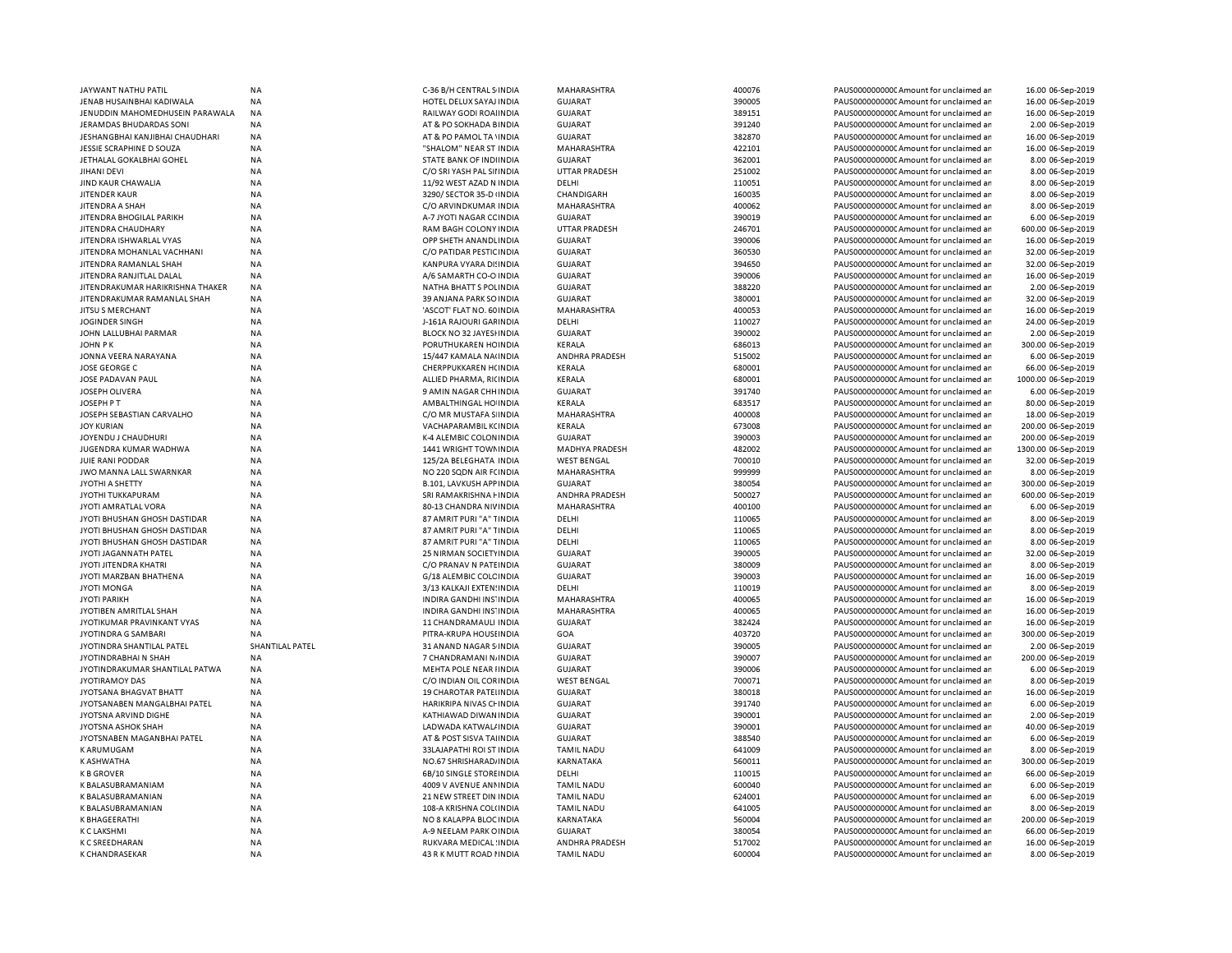| K CHANDRASEKARAN       | NA        | SHRIJI APARTMENTS INDIA           | <b>GUJARAT</b>     | 380015 | PAUS0000000000 Amount for unclaimed an       | 8.00 06-Sep-2019   |
|------------------------|-----------|-----------------------------------|--------------------|--------|----------------------------------------------|--------------------|
| <b>K DURAIRAJAN</b>    | NA        | LALITHA STUDIOS M INDIA           | <b>TAMIL NADU</b>  | 600093 | PAUS0000000000CAmount for unclaimed ar       | 16.00 06-Sep-2019  |
| K GANAPATHY RAJ        | <b>NA</b> | F/5 MAHALAKSHMI, INDIA            | <b>TAMIL NADU</b>  | 620006 | PAUS0000000000CAmount for unclaimed ar       | 200.00 06-Sep-2019 |
| <b>K GOPINATH</b>      | NA        | 40/2 3RD BLOCK THYINDIA           | KARNATAKA          | 560028 | PAUS0000000000CAmount for unclaimed ar       | 16.00 06-Sep-2019  |
| <b>K GOPINATH</b>      | NA        | GAMA (INDIA) SERVIINDIA           | KARNATAKA          | 560028 | PAUS0000000000 Amount for unclaimed an       | 32.00 06-Sep-2019  |
| K GOVINDA CHARI        | NA        | JAYANTH ASSOCIATI INDIA           | <b>TAMIL NADU</b>  | 641009 | PAUS0000000000 Amount for unclaimed ar       | 200.00 06-Sep-2019 |
| K JAYALAKSHMI          | NA        | C/O M/S DARSHAK LINDIA            | <b>TAMIL NADU</b>  | 600001 | PAUS0000000000CAmount for unclaimed ar       | 2.00 06-Sep-2019   |
| <b>KKMATHEW</b>        | <b>NA</b> | VACHAPARAMBIL CHNDIA              | KERALA             | 686101 | PAUS0000000000CAmount for unclaimed ar       | 200.00 06-Sep-2019 |
| <b>KK SUNDARESH</b>    | <b>NA</b> | Flat No.3A, Star Retr INDIA       | <b>KERALA</b>      | 682019 | PAUS00000000000Amount for unclaimed an       | 200.00 06-Sep-2019 |
| <b>KLVERMA</b>         | <b>NA</b> | 22/32-B TILAK NAGA INDIA          | DELHI              | 110018 | PAUS00000000000Amount for unclaimed an       | 24.00 06-Sep-2019  |
| K LAKSHMINARAYANA      | NA        | NO 36, MALLIKARJUI INDIA          | KARNATAKA          | 560002 | PAUS0000000000 Amount for unclaimed ar       | 200.00 06-Sep-2019 |
| K M LIAQUAT ALI        | <b>NA</b> | K M MEDICAL STORE INDIA           | <b>TAMIL NADU</b>  | 624001 | PAUS0000000000 Amount for unclaimed ar       | 200.00 06-Sep-2019 |
|                        |           |                                   |                    |        |                                              |                    |
| K M SANKARANARAYANAN   | <b>NA</b> | B-504, BLUE HAVEN INDIA           | MAHARASHTRA        | 400072 | PAUS0000000000 Amount for unclaimed an       | 32.00 06-Sep-2019  |
| <b>K MEENAMBAL</b>     | NA        | 50, SB COLONY EDAIINDIA           | <b>TAMIL NADU</b>  | 620012 | PAUS0000000000CAmount for unclaimed ar       | 200.00 06-Sep-2019 |
| <b>KN MISRA</b>        | NA        | SHREE KRISHNA KRUINDIA            | <b>GUJARAT</b>     | 390002 | PAUS0000000000 Amount for unclaimed ar       | 66.00 06-Sep-2019  |
| <b>K NARASIMHAN</b>    | <b>NA</b> | FLAT NO.D-64,"NEW INDIA           | MAHARASHTRA        | 400054 | PAUS0000000000CAmount for unclaimed ar       | 16.00 06-Sep-2019  |
| K NARAYAN ACHARYA      | ΝA        | ADMINISTRATIVE OF INDIA           | DELHI              | 110002 | PAUS0000000000 Amount for unclaimed ar       | 16.00 06-Sep-2019  |
| K NIRMALA DEVI         | NA        | "RENUKA" 490 3A M INDIA           | KARNATAKA          | 560085 | PAUS0000000000CAmount for unclaimed ar       | 200.00 06-Sep-2019 |
| <b>KP DINAKAR</b>      | NA        | 3 RANGANATHAN A' INDIA            | <b>TAMIL NADU</b>  | 600010 | PAUS0000000000CAmount for unclaimed ar       | 6.00 06-Sep-2019   |
| <b>K PARTHASARATHY</b> | <b>NA</b> | 101 V CROSS INDIRA INDIA          | KARNATAKA          | 560038 | PAUS0000000000 Amount for unclaimed ar       | 8.00 06-Sep-2019   |
| <b>KRGUPTA</b>         | NA        | 15 MAUSAM VIHAR INDIA             | DELHI              | 110051 | PAUS0000000000 Amount for unclaimed an       | 8.00 06-Sep-2019   |
| K R JAYABALAN          | <b>NA</b> | K R JAYABALAN 22 B INDIA          | <b>TAMIL NADU</b>  | 636002 | PAUS0000000000 Amount for unclaimed ar       | 24.00 06-Sep-2019  |
| K R LAKSHMI NARA SIMHA | NA        | FLAT NO 6B 1/1A JUI INDIA         | <b>WEST BENGAL</b> | 700027 | PAUS0000000000 Amount for unclaimed ar       | 8.00 06-Sep-2019   |
| <b>K R SANJEEVA</b>    | NA        | NO.22, I FLOOR,<br><b>INDIA</b>   | KARNATAKA          | 560053 | PAUS000000000 Amount for unclaimed 100.00    | 06-Sep-2019        |
| <b>SETTY</b>           |           | 4TH CROSS,                        |                    |        | 0K05066<br>and unpaid dividend               |                    |
|                        |           | J.M.LANE,                         |                    |        |                                              |                    |
|                        |           | BALEPET, BANGALO                  |                    |        |                                              |                    |
|                        |           | RE                                |                    |        |                                              |                    |
| <b>KR SANJEEVA</b>     | NA        | NO.22, I FLOOR,<br><b>INDIA</b>   | KARNATAKA          | 560053 | PAUS000000000 Amount for unclaimed<br>100.00 | 06-Sep-2019        |
| SETTY                  |           | 4TH CROSS,                        |                    |        | 0K05065<br>and unpaid dividend               |                    |
|                        |           |                                   |                    |        |                                              |                    |
|                        |           | J.M.LANE,                         |                    |        |                                              |                    |
|                        |           | BALEPET, BANGALO                  |                    |        |                                              |                    |
|                        |           | RE                                |                    |        |                                              |                    |
| <b>K R SANJEEVA</b>    | NA        | <b>INDIA</b><br>NO.22, IFLOOR,    | KARNATAKA          | 560053 | PAUS000000000 Amount for unclaimed<br>100.00 | 06-Sep-2019        |
| <b>SETTY</b>           |           | 4TH CROSS,                        |                    |        | 0K05064<br>and unpaid dividend               |                    |
|                        |           | J.M.LANE,                         |                    |        |                                              |                    |
|                        |           | BALEPET, BANGALO                  |                    |        |                                              |                    |
|                        |           | RE                                |                    |        |                                              |                    |
| <b>K RAGHAVA</b>       | <b>NA</b> | <b>INDIA</b><br><b>KOLLANGARA</b> | <b>KERALA</b>      | 680001 | PAUS000000000 Amount for unclaimed<br>200.00 | 06-Sep-2019        |
| <b>MENON</b>           |           | HOUSE PO                          |                    |        | 0K04243<br>and unpaid dividend               |                    |
|                        |           | OLLUKARA                          |                    |        |                                              |                    |
|                        |           | <b>TRICHUR</b>                    |                    |        |                                              |                    |
| K                      | <b>NA</b> | NO.184, IV MAIN<br><b>INDIA</b>   | KARNATAKA          | 560085 | PAUS000000000 Amount for unclaimed<br>400.00 | 06-Sep-2019        |
| RAMACHAND              |           | CROSS, IV BLOCK,                  |                    |        | 0K01870<br>and unpaid dividend               |                    |
| RA RAO                 |           | <b>IIIPHASE, III STAGE</b>        |                    |        |                                              |                    |
|                        |           |                                   |                    |        |                                              |                    |
|                        |           | BANASHANKARI, BA                  |                    |        |                                              |                    |
|                        |           | <b>NGALORE</b>                    |                    |        |                                              |                    |
|                        |           |                                   |                    |        |                                              |                    |
| <b>K RAMESH</b>        | <b>NA</b> | SRI VIGNESHWARA INDIA             | <b>TAMIL NADU</b>  | 643001 | PAUS000000000 Amount for unclaimed<br>200.00 | 06-Sep-2019        |
|                        |           | DRUG CENTRE 30                    |                    |        | 0K03035<br>and unpaid dividend               |                    |
|                        |           | M S LANE                          |                    |        |                                              |                    |
|                        |           | <b>OOTALAMUND</b>                 |                    |        |                                              |                    |
|                        |           |                                   |                    |        |                                              |                    |
| <b>K RAMESH</b>        | NA        | S NO 342 LAD<br><b>INDIA</b>      | ANDHRA PRADESH     | 500002 | PAUS000000000 Amount for unclaimed<br>8.00   | 06-Sep-2019        |
| <b>KUMAR</b>           |           | BAZAR MYDZAP-                     |                    |        | 0007775<br>and unpaid dividend               |                    |
|                        |           | 500002                            |                    |        |                                              |                    |
| K S                    | NA        | C/O DARSHAK LTD INDIA             | <b>TAMIL NADU</b>  | 600001 | PAUS000000000 Amount for unclaimed<br>6.00   | 06-Sep-2019        |
| KALYANAKRIS            |           | <b>155 ANGAPPA</b>                |                    |        | 0007710<br>and unpaid dividend               |                    |
| <b>HNAN</b>            |           | <b>NAICKEN ST</b>                 |                    |        |                                              |                    |
|                        |           | CHENNAI-600001                    |                    |        |                                              |                    |
|                        |           |                                   |                    |        |                                              |                    |
| K S                    | NA        | C/O DARSHAK LTD INDIA             | <b>TAMIL NADU</b>  | 600004 | PAUS000000000 Amount for unclaimed<br>200.00 | 06-Sep-2019        |
| KALYANAKRIS            |           | NO <sub>1</sub>                   |                    |        | 0K03518<br>and unpaid dividend               |                    |
| <b>HNAN</b>            |           | ARULANANDA                        |                    |        |                                              |                    |
|                        |           | <b>MUDALI ST</b>                  |                    |        |                                              |                    |
|                        |           |                                   |                    |        |                                              |                    |
|                        |           | SANTHOME<br>CHENNAL               |                    |        |                                              |                    |
|                        |           |                                   |                    |        |                                              |                    |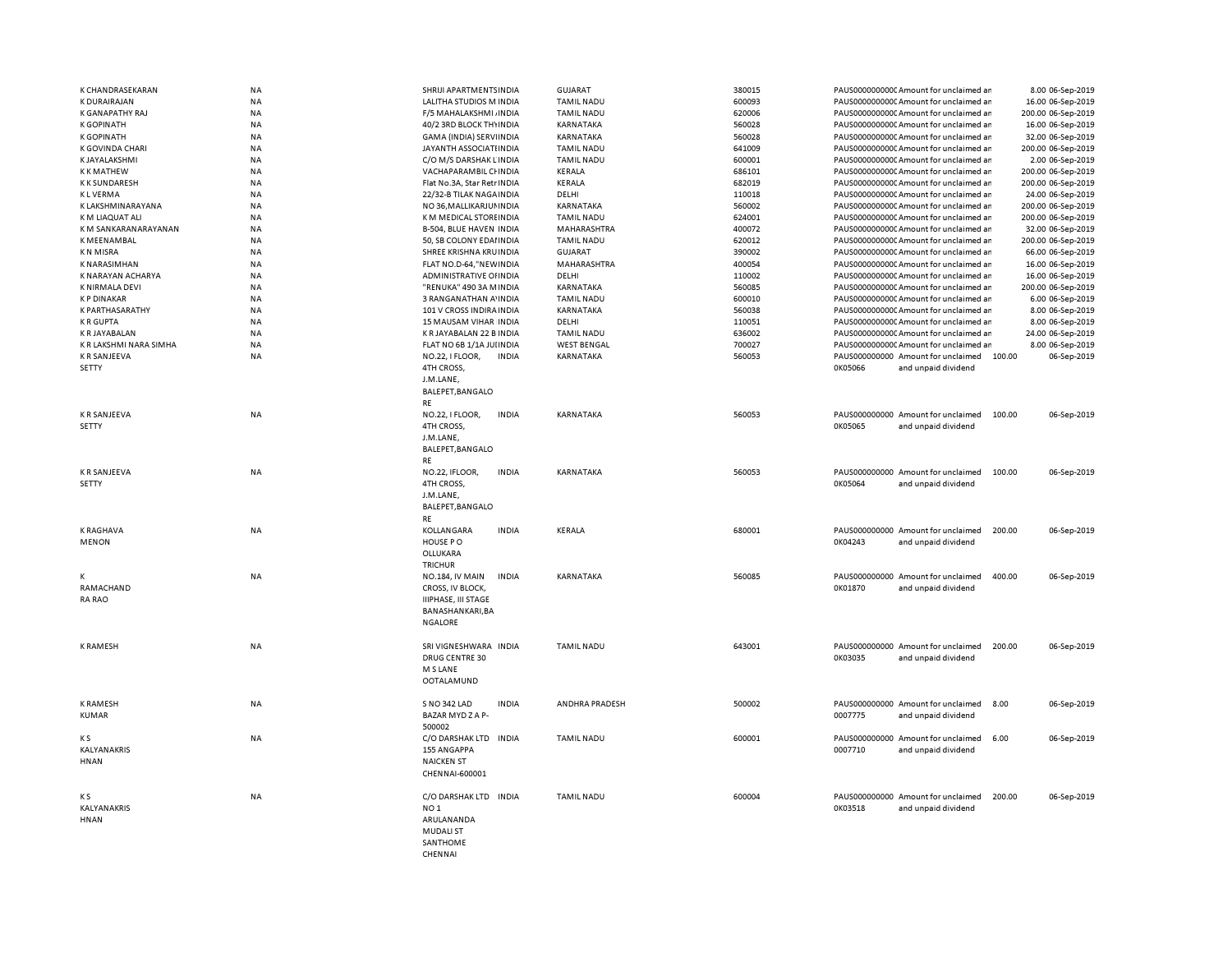| K S<br>KRISHNAVENI         | <b>NA</b>            | 762 3RD BLOCK<br>RAJAJINAGAR<br><b>BANGALORE</b>                                                                                       | <b>INDIA</b> | KARNATAKA         | 560010 | 0K02079 | PAUS000000000 Amount for unclaimed<br>and unpaid dividend | 400.00 | 06-Sep-2019 |
|----------------------------|----------------------|----------------------------------------------------------------------------------------------------------------------------------------|--------------|-------------------|--------|---------|-----------------------------------------------------------|--------|-------------|
| K SAKKU BAI                | <b>NA</b>            | C/O.K.SRINIVASA<br>MURTHY GA-14,<br>GADDIANNARAM<br><b>BANK COLONY</b><br>HYDERABAD-<br>500060                                         | <b>INDIA</b> | ANDHRA PRADESH    | 500060 | 0007696 | PAUS000000000 Amount for unclaimed<br>and unpaid dividend | 16.00  | 06-Sep-2019 |
| <b>K SAMPATH</b>           | <b>NA</b>            | 45 NATESA NAGAR INDIA<br>VTH MAIN ROAD<br>VIRUGAMBAKKAM,<br>CHENNAI                                                                    |              | <b>TAMIL NADU</b> | 600092 | 0K05210 | PAUS000000000 Amount for unclaimed<br>and unpaid dividend | 200.00 | 06-Sep-2019 |
| <b>K SANKARAN</b><br>KUTTY | NA                   | <b>KOLATE HOUSE</b><br>THIRUTHIYAD PO<br>PUTHIYARA<br><b>CALICUT 673004</b>                                                            | <b>INDIA</b> | KERALA            | 673004 | 0007707 | PAUS000000000 Amount for unclaimed<br>and unpaid dividend | 10.00  | 06-Sep-2019 |
| <b>K SARPARAJ</b>          | <b>NA</b>            | "RENUKA" 490 3A<br><b>MAIN 2ND CROSS</b><br>VI BLOCK 2ND<br>PHASE BSK 3RD<br>STAGE                                                     | <b>INDIA</b> | KARNATAKA         | 560085 | 0K01841 | PAUS000000000 Amount for unclaimed<br>and unpaid dividend | 200.00 | 06-Sep-2019 |
| K<br>SREERAMULU            | <b>KRAMAIAH</b>      | D NO 2 / 195 111<br>ROAD ANANTAPUR<br>AP                                                                                               | <b>INDIA</b> | ANDHRA PRADESH    | 515001 | 0451296 | PAUSIN3010222 Amount for unclaimed<br>and unpaid dividend | 32.00  | 06-Sep-2019 |
| К<br>SUBRAMANY<br>AM       | NA                   | NO.43, 9TH "A"<br>MAIN PIPELINE<br>ROAD, SRINAGARA<br><b>BANGALORE-</b><br>560050                                                      | <b>INDIA</b> | KARNATAKA         | 560050 | 0008015 | PAUS000000000 Amount for unclaimed<br>and unpaid dividend | 16.00  | 06-Sep-2019 |
| <b>K SURESH</b>            | NA                   | NO 2042 7TH MAIN INDIA<br><b>D-BLOCK II STAGE</b><br><b>RAJAJI NAGAR</b><br>BANGALORE                                                  |              | KARNATAKA         | 560010 | 0K02525 | PAUS000000000 Amount for unclaimed<br>and unpaid dividend | 200.00 | 06-Sep-2019 |
| <b>KV BALAJI</b>           | <b>NA</b>            | PLOT 37,<br>BAGGIAMMAL<br>NAGAR, D.NO.11,<br>MOHANAPURI IV<br>STREET,<br>ADAMBAKKAM,CH<br><b>ENNAI</b>                                 | <b>INDIA</b> | <b>TAMIL NADU</b> | 600088 | 0K03516 | PAUS000000000 Amount for unclaimed<br>and unpaid dividend | 200.00 | 06-Sep-2019 |
| <b>KVN PRASAD</b>          | DASARADHA<br>RAMAIAH | DOOR NO 50-92-15 INDIA<br>SANTHIPURAM<br>VISAKHAPATNAM                                                                                 |              | ANDHRA PRADESH    | 530016 | 0819620 | PAUSIN3023241 Amount for unclaimed<br>and unpaid dividend | 300.00 | 06-Sep-2019 |
| K V<br>RAJALAKSHM<br>Y     | <b>NA</b>            | RAJA PRASTHAN<br>KANNADY<br>PALGHAT KERALA-<br>678701                                                                                  | <b>INDIA</b> | KERALA            | 678701 | 0007742 | PAUS000000000 Amount for unclaimed<br>and unpaid dividend | 8.00   | 06-Sep-2019 |
| K V<br>SHIVAPRASA<br>D     | <b>NA</b>            | 44/1 A T STREET<br>OPPOSITE GOODS-<br>SHED BRI-DGE TC<br>M ROYAN ROAD<br><b>BANGALORE-</b><br>$560053 -$                               | <b>INDIA</b> | KARNATAKA         | 560053 | 0007927 | PAUS000000000 Amount for unclaimed<br>and unpaid dividend | 8.00   | 06-Sep-2019 |
| K V SUMA                   | <b>NA</b>            | C/O ELECTROPLAST INDIA<br>112-A DEVJI<br><b>KESHAVJI IND</b><br><b>ESTATE WAMAN</b><br><b>TUKARAM MARG</b><br>CHEMBUR<br>MUMBAI 400071 |              | MAHARASHTRA       | 400071 | 0008019 | PAUS000000000 Amount for unclaimed<br>and unpaid dividend | 32.00  | 06-Sep-2019 |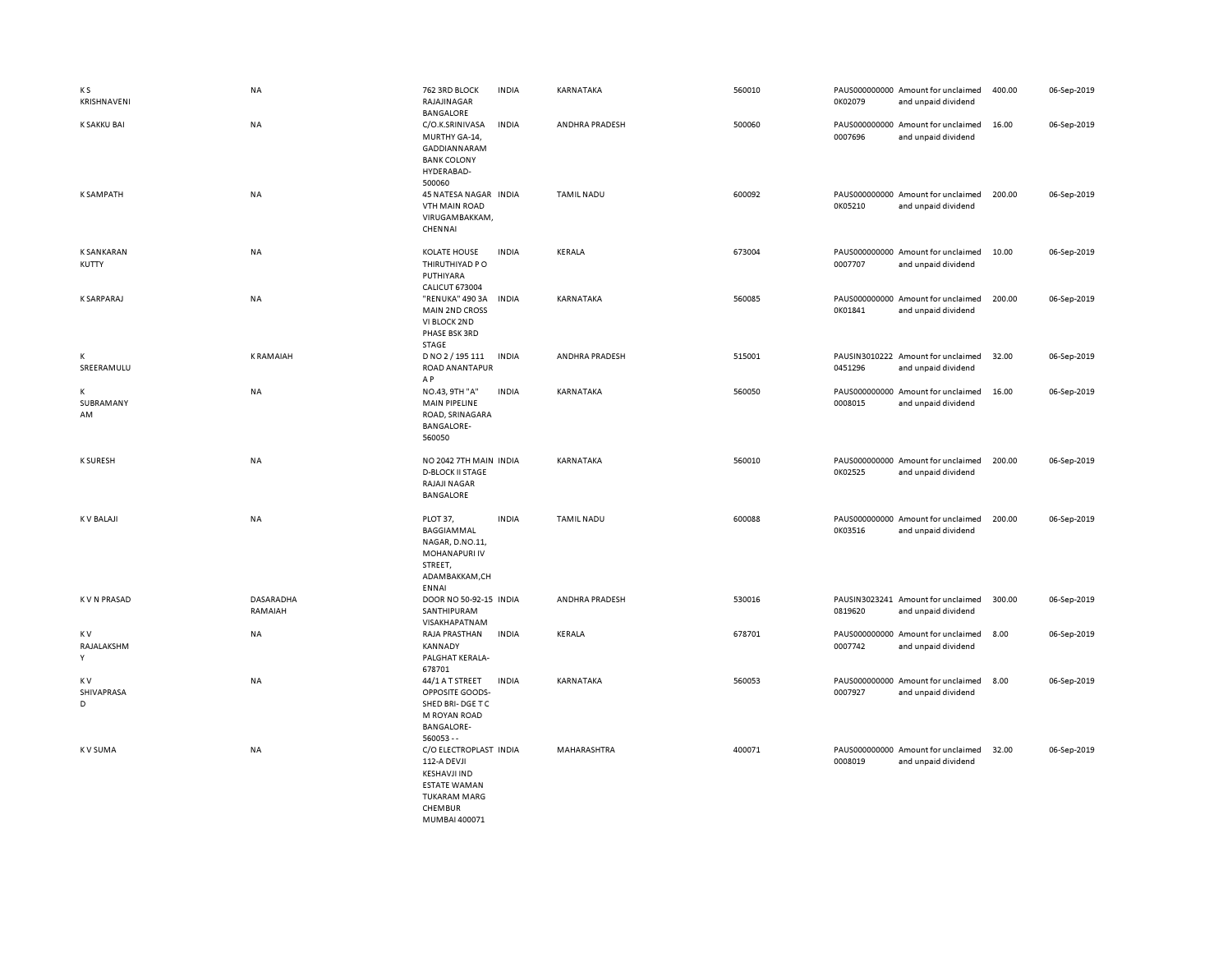| К<br>VASUDEVAN<br><b>UNNI</b>            | <b>NA</b> | PALLITHRIKOYIL<br>MADHOM<br>PONNURUNNI PO<br><b>VYTTILA COCHIN</b>                                                        | <b>INDIA</b> | <b>KERALA</b>      | 682019 | 0K02967 | PAUS000000000 Amount for unclaimed<br>and unpaid dividend | 1100.00 | 06-Sep-2019 |
|------------------------------------------|-----------|---------------------------------------------------------------------------------------------------------------------------|--------------|--------------------|--------|---------|-----------------------------------------------------------|---------|-------------|
| KABITA<br>BARUA                          | NA        | C/O SANKARBARUA INDIA<br>S E GHY<br><b>ELECTRICAL CIRCLE</b><br>F C ROAD GAWHATI                                          |              | ASSAM              | 781001 | 0K03079 | PAUS000000000 Amount for unclaimed<br>and unpaid dividend | 300.00  | 06-Sep-2019 |
| KADAGAD<br><b>MURIGEPPA</b><br>SHIDDAPPA | NA        | SAUNDATTI<br><b>BELGAUM DIST</b><br>KARNATAK 590001                                                                       | <b>INDIA</b> | KARNATAKA          | 590001 | 0007703 | PAUS000000000 Amount for unclaimed<br>and unpaid dividend | 32.00   | 06-Sep-2019 |
| KADIR<br>SALEHBHAI                       | <b>NA</b> | <b>BRABOURNE</b><br><b>COURT BLOCK 'A'</b><br>ROOM NO 8 1ST-<br>FLOOR 1-CHANDNI<br><b>CHOWK STREET</b><br>CALCUTTA-700013 | <b>INDIA</b> | <b>WEST BENGAL</b> | 700013 | 0007842 | PAUS000000000 Amount for unclaimed<br>and unpaid dividend | 8.00    | 06-Sep-2019 |
| KAILASBEN<br>RAMANLAL<br>PATEL           | NA        | 18-A/VASUDHA<br>SOCIETY<br>AHMEDABAD-<br>380014                                                                           | <b>INDIA</b> | GUJARAT            | 380014 | 0007852 | PAUS000000000 Amount for unclaimed<br>and unpaid dividend | 8.00    | 06-Sep-2019 |
| KAILASH<br>CHANDRA<br>MAHESHWAR          | NA        | 29/4/B<br>GOKULNAGAR<br>SOCIETY<br><b>USMANPURA</b><br><b>ASHRAM ROAD</b><br>AHMEDABAD<br>380013                          | <b>INDIA</b> | GUJARAT            | 380013 | 0007923 | PAUS000000000 Amount for unclaimed<br>and unpaid dividend | 8.00    | 06-Sep-2019 |
| KAILASH<br>KAUR                          | NA        | B-234 ASHOK<br><b>VIHAR DELHI</b><br>110052                                                                               | <b>INDIA</b> | DELHI              | 110052 | 0007901 | PAUS000000000 Amount for unclaimed<br>and unpaid dividend | 8.00    | 06-Sep-2019 |
| <b>KAILASH R</b><br><b>BHUTA</b>         | NA        | 20 NEW AMBICA<br>BHUVAN 167 OLD<br><b>NAGARDAS ROAD</b><br><b>ANDHERI EAST</b><br>MUMBAI-400069                           | <b>INDIA</b> | MAHARASHTRA        | 400069 | 0007623 | PAUS000000000 Amount for unclaimed<br>and unpaid dividend | 32.00   | 06-Sep-2019 |
| KAILASH<br>SAHNAN                        | <b>NA</b> | H.NO.1718/8<br>STREET NO3<br>MOHALLA<br><b>FATEHGARH</b><br>G.T.ROAD (WEST)                                               | <b>INDIA</b> | PUNJAB             | 141008 | 0K03419 | PAUS000000000 Amount for unclaimed<br>and unpaid dividend | 200.00  | 06-Sep-2019 |
| <b>KAJAL SEN</b>                         | NA        | 1591 NAPIER<br><b>TOWN JABALPUR</b>                                                                                       | <b>INDIA</b> | MADHYA PRADESH     | 482001 | 0K03297 | PAUS000000000 Amount for unclaimed<br>and unpaid dividend | 200.00  | 06-Sep-2019 |
| <b>KAKALI DEY</b>                        | NA        | <b>BHOWANIPUR PO</b><br><b>KHARAGPUR DIST</b><br>MIDNAPORE WEST<br><b>BENGAL</b>                                          | <b>INDIA</b> | <b>WEST BENGAL</b> | 721301 | 0K02899 | PAUS000000000 Amount for unclaimed<br>and unpaid dividend | 200.00  | 06-Sep-2019 |
| KAKALI<br><b>HALDAR</b>                  | NA        | FE-382 SECTOR-III<br>SALT LAKE CITY<br>CALCUTTA                                                                           | <b>INDIA</b> | <b>WEST BENGAL</b> | 700091 | 0K02771 | PAUS000000000 Amount for unclaimed<br>and unpaid dividend | 200.00  | 06-Sep-2019 |
| KAKKOO M D                               | NA        | PHARMACIST OLD<br><b>NO 144, NEW NO</b><br>95, AMK ILLAM,<br>B.K.CHETTY ST,<br>FORT(PO),                                  | <b>INDIA</b> | <b>TAMIL NADU</b>  | 641001 | 0M00519 | PAUS000000000 Amount for unclaimed<br>and unpaid dividend | 200.00  | 06-Sep-2019 |
| KALA<br>DIVYAKUMAR<br>TRIVEDI            | NA        | <b>SAVANT BLDG</b><br><b>NEAR POLICE</b><br><b>STATION DANDIA</b><br><b>BAZAR BARODA-</b><br>390001                       | <b>INDIA</b> | <b>GUJARAT</b>     | 390001 | 0007548 | PAUS000000000 Amount for unclaimed<br>and unpaid dividend | 10.00   | 06-Sep-2019 |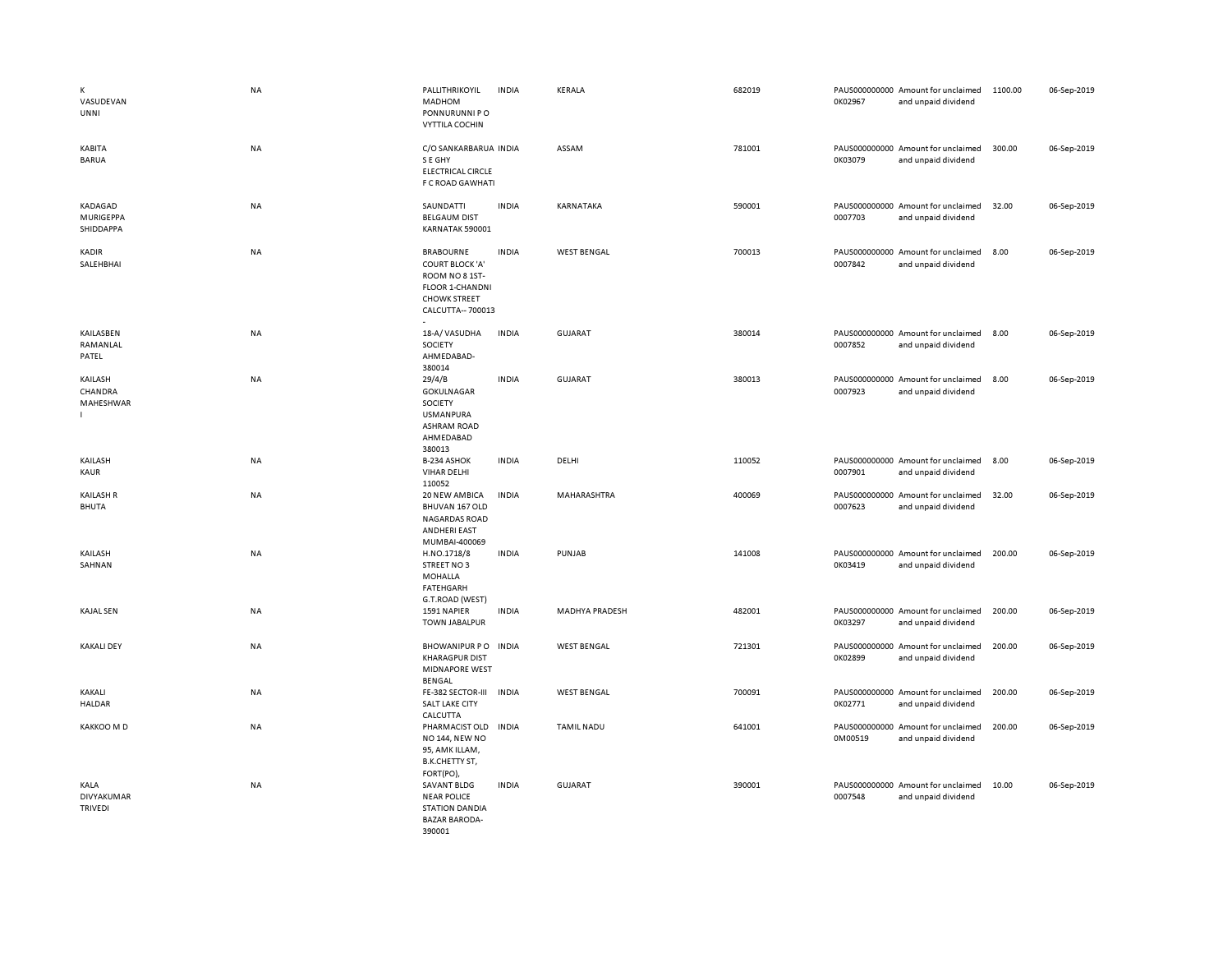| <b>KALABEN L</b><br>DAVE                              | <b>NA</b> | 12 BANK OF INDIA<br>STAFF SOCIETY NO<br>3 NEAR GULBAI<br>TEKRA<br>AHMEDABAD-<br>380006                          | <b>INDIA</b> | GUJARAT            | 380006 | 0007734 | PAUS000000000 Amount for unclaimed<br>and unpaid dividend | 16.00  | 06-Sep-2019 |
|-------------------------------------------------------|-----------|-----------------------------------------------------------------------------------------------------------------|--------------|--------------------|--------|---------|-----------------------------------------------------------|--------|-------------|
| KALAVATI<br>PRAFULCHAN<br><b>DRA SHAH</b>             | NA        | NAGARKUVA<br>PETLAD-388450                                                                                      | <b>INDIA</b> | GUJARAT            | 388450 | 0007624 | PAUS000000000 Amount for unclaimed<br>and unpaid dividend | 16.00  | 06-Sep-2019 |
| KALAVATI<br>PRAFULCHAN<br><b>DRA SHAH</b>             | <b>NA</b> | NAGARKUVA<br>PETLAD-388450                                                                                      | <b>INDIA</b> | GUJARAT            | 388450 | 0007730 | PAUS000000000 Amount for unclaimed<br>and unpaid dividend | 2.00   | 06-Sep-2019 |
| KALAWATI<br>SHANTILAL<br>SHAH                         | NA        | 14, PRAKASH<br>CHAMBERS, OPP:<br>KAPADIA ESTATE,<br>RATAN POLE,<br>GOLWAD,<br>AHMEDABAD-<br>380001              | <b>INDIA</b> | GUJARAT            | 380001 | 0007582 | PAUS000000000 Amount for unclaimed<br>and unpaid dividend | 12.00  | 06-Sep-2019 |
| KALIDAS<br><b>GORDHANBH</b><br>AI<br><b>BRAMBHATT</b> | NA        | BRAMBHAHWADA INDIA<br>AT & PO SOKHADA<br>DIST BARODA PIN-<br>391240                                             |              | <b>GUJARAT</b>     | 391240 | 0007625 | PAUS000000000 Amount for unclaimed<br>and unpaid dividend | 2.00   | 06-Sep-2019 |
| KALPANA                                               | NA        | 8B MAHESHWARI<br><b>SOCIETY GOTRI</b><br>ROAD VADODARA                                                          | <b>INDIA</b> | GUJARAT            | 390015 | 0K05267 | PAUS000000000 Amount for unclaimed<br>and unpaid dividend | 200.00 | 06-Sep-2019 |
| <b>KALPANA CH</b><br>K V                              | <b>NA</b> | SIVA SAI ANIL<br><b>CUTPIECES</b><br>SOMUVARI ST<br>KOTHAPET<br><b>GUNTUR</b>                                   | <b>INDIA</b> | ANDHRA PRADESH     | 522001 | 0K04806 | PAUS000000000 Amount for unclaimed<br>and unpaid dividend | 200.00 | 06-Sep-2019 |
| <b>KALPANA DEY</b>                                    | NA        | C/O MR D L ROY<br>CHOWDHURY P 42<br>(NORTH) UNIQUE<br>PARK CALCUTTA<br>700034                                   | <b>INDIA</b> | <b>WEST BENGAL</b> | 700034 | 0007881 | PAUS000000000 Amount for unclaimed<br>and unpaid dividend | 8.00   | 06-Sep-2019 |
| KALPANA<br>JESUKHLAL<br>DHRU                          | NA        | C/O THE SWASTIK<br><b>JANATA SAHAKARI</b><br><b>BANK LTD 502</b><br><b>KALBADEVI ROAD</b><br>MUMBAI-400002      | <b>INDIA</b> | MAHARASHTRA        | 400002 | 0007868 | PAUS000000000 Amount for unclaimed<br>and unpaid dividend | 8.00   | 06-Sep-2019 |
| KALPANA<br><b>MYLAPUR</b>                             | NA        | C/O SRI<br>VENKATESHWARA<br><b>AGENCIES SINDOL</b><br>SHOPPING<br><b>COMPLEX NR RLY</b><br><b>STATION BIDAR</b> | <b>INDIA</b> | KARNATAKA          | 585401 | 0K02562 | PAUS000000000 Amount for unclaimed<br>and unpaid dividend | 600.00 | 06-Sep-2019 |
| KALPANABEN<br>CHANDRAKA<br>NT SHAH                    | <b>NA</b> | NANDKRUPA BLDG INDIA<br>BHADRAKALI<br><b>MATA'S POLE</b><br>RAOPURA ROAD<br>BARODA-390001                       |              | GUJARAT            | 390001 | 0007626 | PAUS000000000 Amount for unclaimed<br>and unpaid dividend | 32.00  | 06-Sep-2019 |
| KALPANABEN<br><b>GULABBHAI</b><br>PARMAR              | <b>NA</b> | DAVE STREET<br><b>GANDEVI DIST</b><br>BULSAR PIN-396360                                                         | <b>INDIA</b> | <b>GUJARAT</b>     | 396360 | 0007627 | PAUS000000000 Amount for unclaimed<br>and unpaid dividend | 16.00  | 06-Sep-2019 |
| KALUBHAI<br><b>JASMATBHAI</b><br>VAGASIYA             | <b>NA</b> | AT & POST<br>LUNDHIYA VIA<br><b>MOTI DHARI DIST</b><br><b>JUNAGADH</b>                                          | <b>INDIA</b> | GUJARAT            | 362001 | 0007628 | PAUS000000000 Amount for unclaimed<br>and unpaid dividend | 16.00  | 06-Sep-2019 |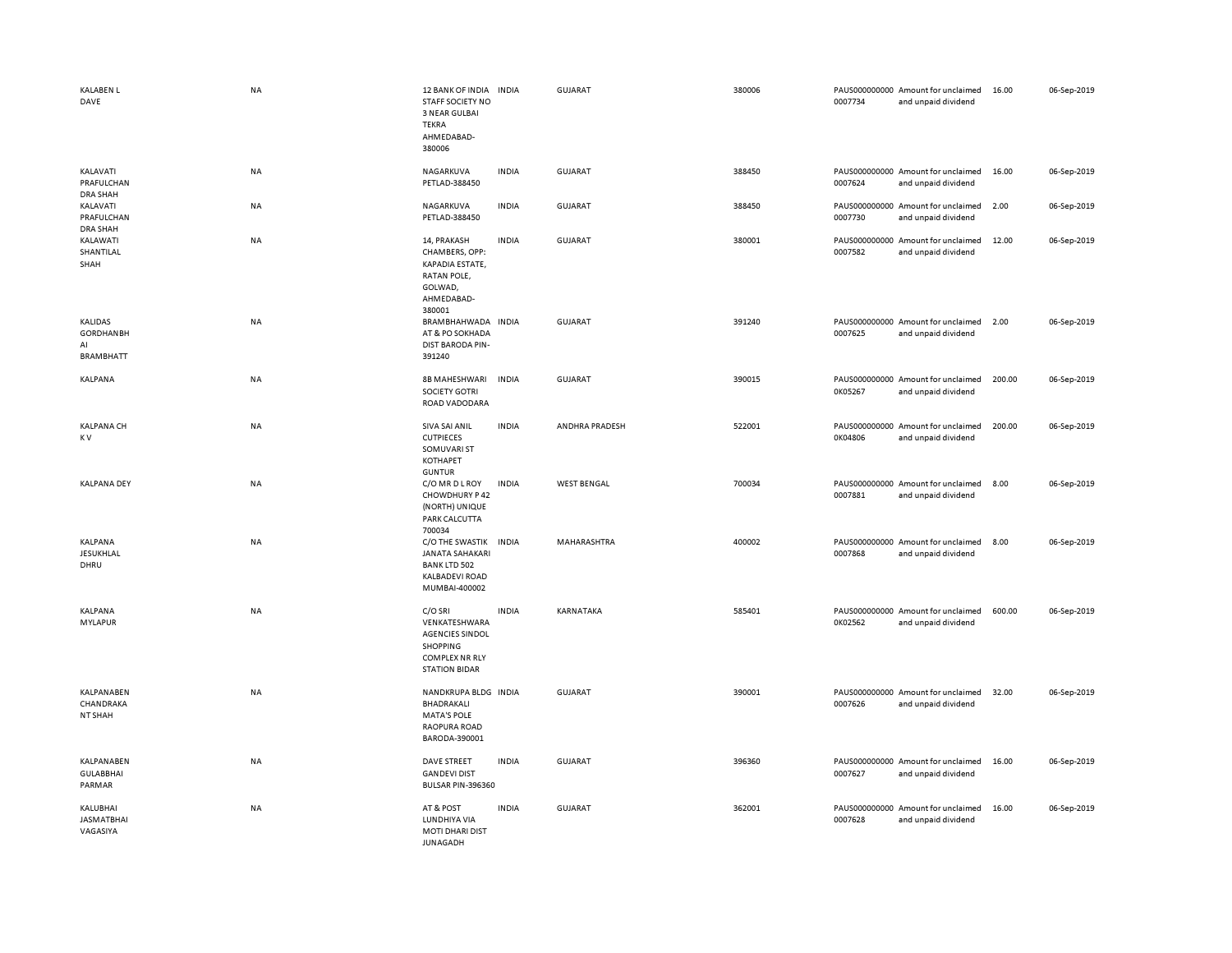| KALVA<br>MANIKYA<br><b>RAO</b>         | <b>NA</b> | COMMERCIAL<br>GOODS<br>TRANSPORT, 107,<br>THAMBUCHETTY<br>STREET,<br>P.B.NO.1254,CHEN<br>NAI                   | <b>INDIA</b> | <b>TAMIL NADU</b>     | 600001 | 0K00471 | PAUS000000000 Amount for unclaimed<br>and unpaid dividend | 200.00 | 06-Sep-2019 |
|----------------------------------------|-----------|----------------------------------------------------------------------------------------------------------------|--------------|-----------------------|--------|---------|-----------------------------------------------------------|--------|-------------|
| <b>KALYANDAS</b><br>TRIKAMLAL<br>SHAH  | <b>NA</b> | <b>BAJWADA SHETH</b><br>SHERI BARODA-<br>390001                                                                | <b>INDIA</b> | <b>GUJARAT</b>        | 390001 | 0007579 | PAUS000000000 Amount for unclaimed<br>and unpaid dividend | 2.00   | 06-Sep-2019 |
| KALYANIKUTT<br><b>Y C NAIR</b>         | <b>NA</b> | MARATH HOUSE V INDIA<br>P V/427<br>VADAVANNUR-<br>PALGHAT-DIST<br><b>KERALA-678504</b>                         |              | KERALA                | 678504 | 0007766 | PAUS000000000 Amount for unclaimed<br>and unpaid dividend | 16.00  | 06-Sep-2019 |
| KALYANJI<br>KACHARABH<br>AI PARMAR     | NA        | NEAR BARADI GATE INDIA<br><b>JAM SALAYA DIST</b><br>JAMNAGAR 361001                                            |              | <b>GUJARAT</b>        | 361001 | 0007629 | PAUS000000000 Amount for unclaimed<br>and unpaid dividend | 6.00   | 06-Sep-2019 |
| KAMAL<br><b>CHAND JAIN</b>             | <b>NA</b> | 9/10 MAHESH<br>NAGAR B/H<br>MAHESHWARI<br>DHARAMSHALA<br><b>INDORE</b>                                         | <b>INDIA</b> | <b>MADHYA PRADESH</b> | 461775 | 0007584 | PAUS000000000 Amount for unclaimed<br>and unpaid dividend | 2.00   | 06-Sep-2019 |
| KAMAL<br>CHAND <sub>M</sub><br>JAIN    | NA        | 6 CHINNIA ROAD T INDIA<br><b>NAGAR CHENNAI</b>                                                                 |              | <b>TAMIL NADU</b>     | 600017 | 0K03471 | PAUS000000000 Amount for unclaimed<br>and unpaid dividend | 200.00 | 06-Sep-2019 |
| KAMAL<br>DATTATRAYA<br><b>HARDIKAR</b> | <b>NA</b> | PIRAMITAR ROAD<br>DANDIA BAZAR<br><b>BARODA 390001</b>                                                         | <b>INDIA</b> | <b>GUJARAT</b>        | 390001 | 0007559 | PAUS000000000 Amount for unclaimed<br>and unpaid dividend | 2.00   | 06-Sep-2019 |
| KAMAL<br><b>DINESH</b><br>THAKKAR      | <b>NA</b> | DINESH BHUVAN<br>2ND FL ROOM NO-<br>5451/63 P- ATHE<br><b>BAPURAO MARG</b><br>OPP SINDHI LANE<br>MUMBA-1400004 | <b>INDIA</b> | MAHARASHTRA           | 400004 | 0007834 | PAUS000000000 Amount for unclaimed<br>and unpaid dividend | 16.00  | 06-Sep-2019 |
| KAMAL<br><b>KISHORE</b>                | NA        | 1-C ADARSH<br><b>NAGAR BINA</b><br><b>MEDICALS</b><br>ALAMBAGH<br><b>LUCKNOW</b>                               | <b>INDIA</b> | UTTAR PRADESH         | 226005 | 0K03372 | PAUS000000000 Amount for unclaimed<br>and unpaid dividend | 600.00 | 06-Sep-2019 |
| KAMAL<br><b>KISHORE</b><br>DAMANI      | <b>NA</b> | <b>3 BYSACK STREET</b><br>CALCUTTA 700070                                                                      | <b>INDIA</b> | <b>WEST BENGAL</b>    | 700070 | 0007882 | PAUS000000000 Amount for unclaimed<br>and unpaid dividend | 16.00  | 06-Sep-2019 |
| KAMAL<br>MAHESHWAR                     | <b>NA</b> | 409, MOHAN<br><b>BHAWAN 1st C</b><br>ROAD,<br>SARDARPURA<br><b>JODHPUR</b>                                     | <b>INDIA</b> | RAJASTHAN             | 342001 | 0802042 | PAUSIN3016961 Amount for unclaimed<br>and unpaid dividend | 200.00 | 06-Sep-2019 |
| KAMAL<br>PURUSHOTTA<br>M PANDYA        | <b>NA</b> | A/7 MANGALAM<br><b>DUPLEX</b><br><b>MANGALAM CROSS</b><br>ROAD OPP SAMA<br>TALAVSAMA SAVLI<br>ROAD             | <b>INDIA</b> | <b>GUJARAT</b>        | 390008 | 0007570 | PAUS000000000 Amount for unclaimed<br>and unpaid dividend | 2.00   | 06-Sep-2019 |
| KAMALA<br>SHANKAR                      | <b>NA</b> | 15 TN NAGAR<br><b>MAIN STREET</b><br>PALANIPET<br>ARAKKONAM                                                    | <b>INDIA</b> | <b>TAMIL NADU</b>     | 631002 | 0K05205 | PAUS000000000 Amount for unclaimed<br>and unpaid dividend | 600.00 | 06-Sep-2019 |
| KAMALAVALL                             | NA        | 3-D 4TH ST<br><b>GOKULAM COLONY</b><br>P N PUDAR<br>COIMBATORE                                                 | <b>INDIA</b> | <b>TAMIL NADU</b>     | 641041 | 0K03037 | PAUS000000000 Amount for unclaimed<br>and unpaid dividend | 300.00 | 06-Sep-2019 |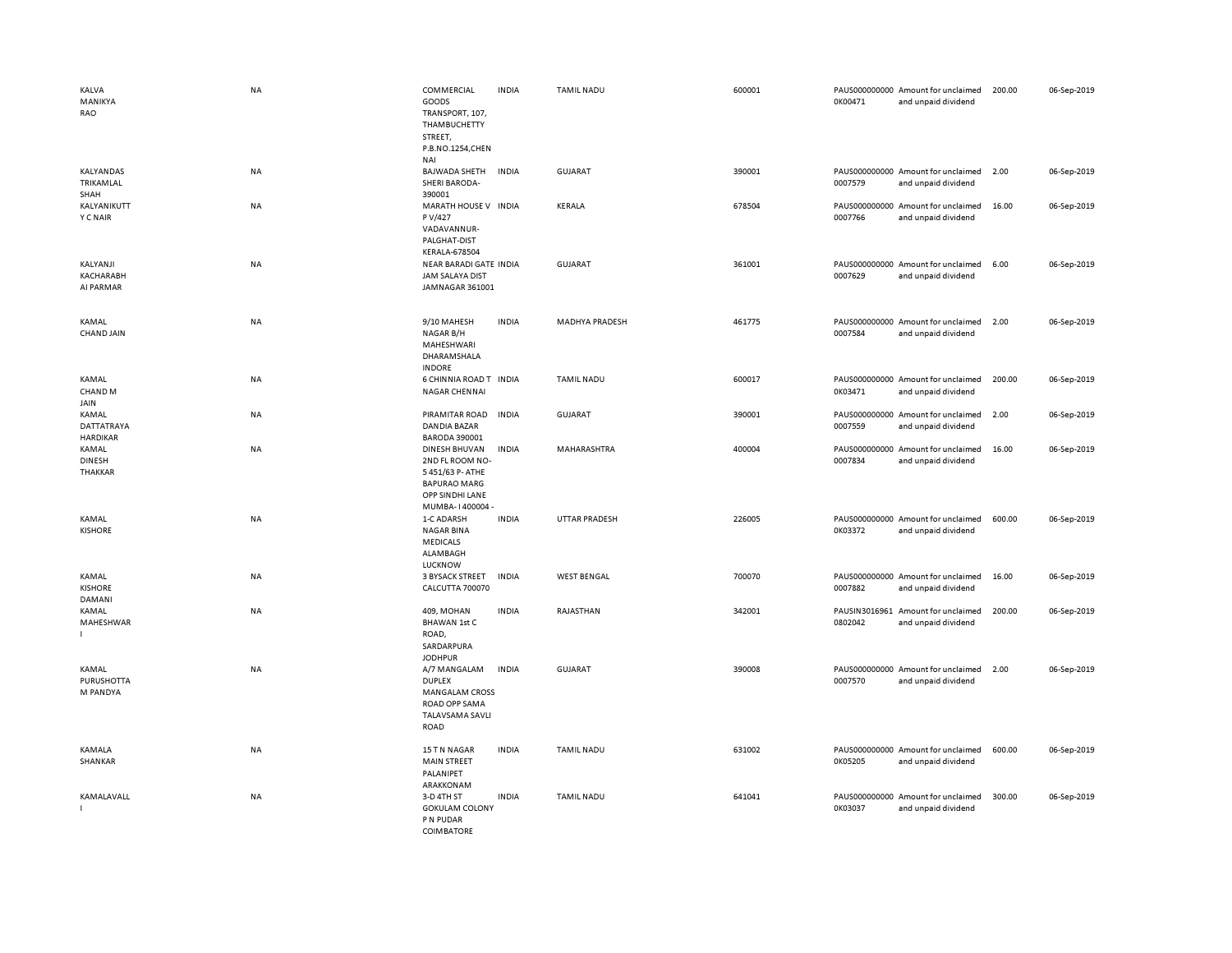| KAMALESH<br><b>HASUBHAI</b><br>CHOKSHI          | <b>HASUBHAI</b><br>CHOKSHI | "SHRIGIRI", 8<br>SHANTINAGAR<br>SOCIETY SWAMY<br>SHIVANAND MARG<br>VADODARA                                                        | <b>INDIA</b> | <b>GUJARAT</b>        | 390007 | PAUS000000000 Amount for unclaimed<br>0012708<br>and unpaid dividend | 20.00  | 06-Sep-2019 |
|-------------------------------------------------|----------------------------|------------------------------------------------------------------------------------------------------------------------------------|--------------|-----------------------|--------|----------------------------------------------------------------------|--------|-------------|
| KAMALKANT<br>CHANDULAL<br>PAREKH                | <b>NA</b>                  | C/O KISAN<br><b>TRADERS OPP</b><br>KHADAYATA<br>CHHATRA-LAYA ST<br>ROAD MODASA<br><b>DIST</b>                                      | <b>INDIA</b> | <b>GUJARAT</b>        | 383315 | PAUS000000000 Amount for unclaimed<br>0007630<br>and unpaid dividend | 16.00  | 06-Sep-2019 |
| KAMASASTRY<br>AYYALASOM<br>AYAJULA              | NA                         | SABARKANTHA P-<br>IN-383315 -<br>C/O DARSHAK<br>LIMITED 3-5-<br>784/2/1/A KING -<br>KOTI OPP KING<br>KOTI HOSPITAL<br>HYDERABAD 5- | <b>INDIA</b> | ANDHRA PRADESH        | 500029 | PAUS000000000 Amount for unclaimed<br>0007631<br>and unpaid dividend | 16.00  | 06-Sep-2019 |
| <b>KAMESETTY</b><br>VENKATASUB<br><b>BAIAHK</b> | <b>NA</b>                  | 00029-<br>9/226, SHANKAR<br>RAO STREET,<br>SRIRAMULUPET,<br>PRODDATUR.(CUD<br>DAPAH DIST).                                         | <b>INDIA</b> | ANDHRA PRADESH        | 516360 | PAUS000000000 Amount for unclaimed<br>0K00111<br>and unpaid dividend | 200.00 | 06-Sep-2019 |
| KAMINI<br>RUSTAGI                               | <b>NA</b>                  | 20/6 SHAKTI<br>NAGAR DELHI-<br>110007                                                                                              | <b>INDIA</b> | DELHI                 | 110007 | PAUS000000000 Amount for unclaimed<br>0007787<br>and unpaid dividend | 24.00  | 06-Sep-2019 |
| KAMINIBEN<br>DILIPBHAI<br>PATEL                 | NA                         | <b>GUNDA FALIA</b><br>RAJMAHAL ROAD<br>BARODA-390001                                                                               | <b>INDIA</b> | <b>GUJARAT</b>        | 390001 | PAUS000000000 Amount for unclaimed<br>0007632<br>and unpaid dividend | 6.00   | 06-Sep-2019 |
| KAMINIBEN<br><b>HARIPRASAD</b><br>SHAH          | <b>NA</b>                  | <b>65 MUNICIPAL</b><br>KARMCHARINAGAR<br>NR SARVODAYA<br>PART-1 SOLA ROAD<br><b>GHATLODIA</b><br>AHMEDABAD<br>380061               | <b>INDIA</b> | GUJARAT               | 380061 | PAUS000000000 Amount for unclaimed<br>0007633<br>and unpaid dividend | 16.00  | 06-Sep-2019 |
| <b>KAMLA DEVI</b>                               | NA                         | 20/6 SHAKTI<br>NAGAR DELHI-<br>110007                                                                                              | <b>INDIA</b> | DELHI                 | 110007 | PAUS000000000 Amount for unclaimed<br>0007788<br>and unpaid dividend | 24.00  | 06-Sep-2019 |
| <b>KAMLAR</b><br><b>JHAMNANI</b>                | <b>NA</b>                  | "SHRI RAM NIVAS" INDIA<br>84<br>MAHADEVNAGAR<br><b>BEHIND MAYA</b><br><b>TALKIES</b><br>KUBERNAGAR<br>AHMEDABAD<br>382340          |              | <b>GUJARAT</b>        | 382340 | PAUS000000000 Amount for unclaimed<br>0007863<br>and unpaid dividend | 32.00  | 06-Sep-2019 |
| KAMLA<br>SALWAN                                 | <b>NA</b>                  | S-374 GREATER<br>KAILASH -I NEW<br>DELHI-110048                                                                                    | <b>INDIA</b> | DELHI                 | 110048 | PAUS000000000 Amount for unclaimed<br>0007811<br>and unpaid dividend | 16.00  | 06-Sep-2019 |
| KAMLA<br><b>SEKHRI</b>                          | <b>NA</b>                  | 26/104 BIRHANA<br><b>ROAD KANPUR-</b><br>208001                                                                                    | <b>INDIA</b> | <b>UTTAR PRADESH</b>  | 208001 | PAUS000000000 Amount for unclaimed<br>0007884<br>and unpaid dividend | 8.00   | 06-Sep-2019 |
| KAMLA<br>SURANA                                 | <b>NA</b>                  | 26/1 RACE COURSE INDIA<br><b>ROAD INDORE</b>                                                                                       |              | <b>MADHYA PRADESH</b> | 452003 | PAUS000000000 Amount for unclaimed<br>0008109<br>and unpaid dividend | 16.00  | 06-Sep-2019 |
| KAMLA<br>YASHWANTR<br>AI DESAI                  | NA                         | C/O M M NAIK G-32 INDIA<br>ALEMBIC COLONY<br><b>ALEMBIC ROAD</b><br>BARODA-390003                                                  |              | GUJARAT               | 390003 | PAUS000000000 Amount for unclaimed<br>0007574<br>and unpaid dividend | 2.00   | 06-Sep-2019 |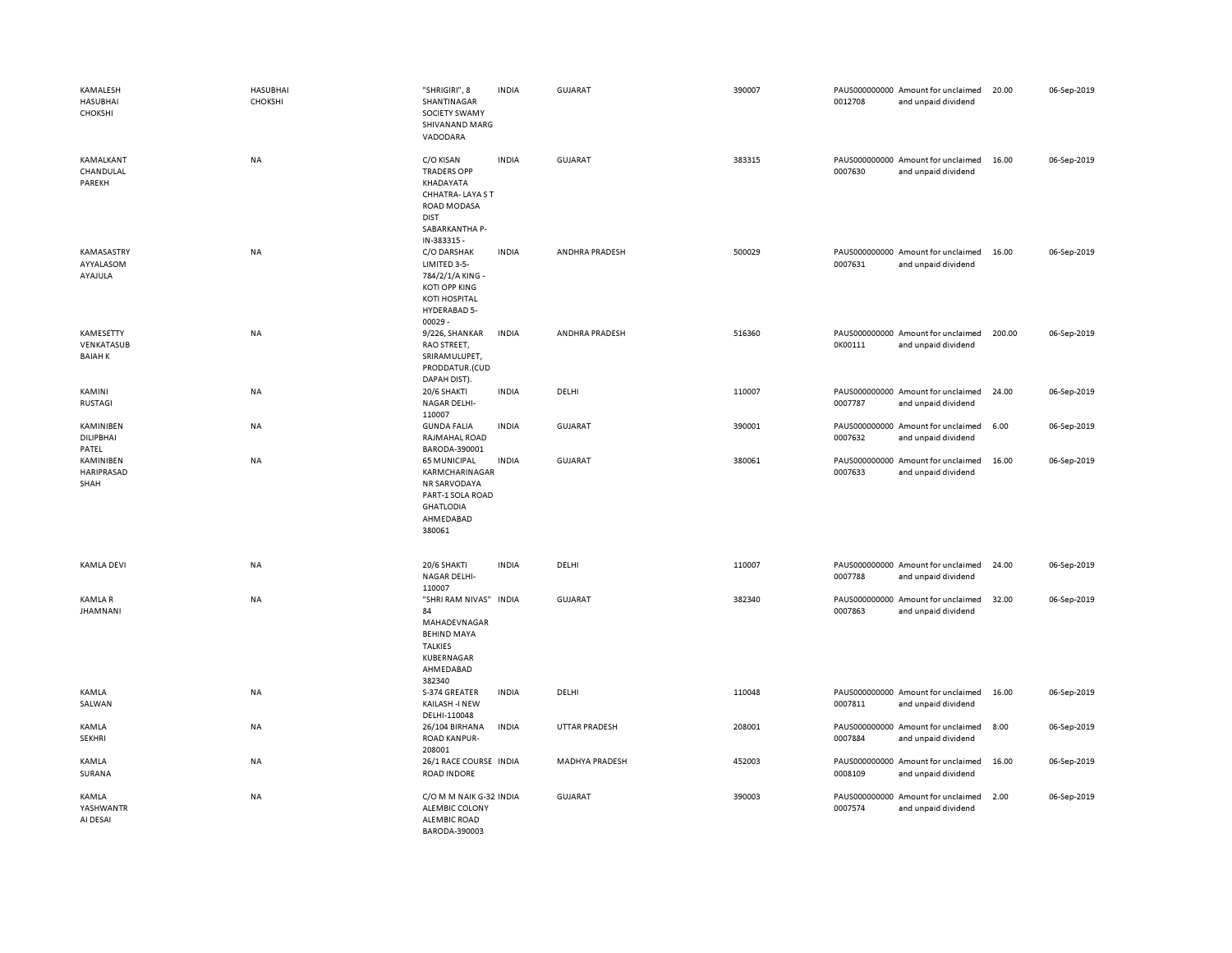| KAMLABEN<br><b>BABUBHAI</b><br>PATEL      | NA | <b>NEAR NARANDEV</b><br><b>INDIA</b><br>MAHADEV<br><b>KARAMSAD DIST</b><br>KAIRA 388325                                             | GUJARAT        | 388325 | PAUS000000000 Amount for unclaimed<br>0007634<br>and unpaid dividend | 32.00 | 06-Sep-2019 |
|-------------------------------------------|----|-------------------------------------------------------------------------------------------------------------------------------------|----------------|--------|----------------------------------------------------------------------|-------|-------------|
| KAMLABEN<br><b>JAYANTIBHAI</b><br>PATEL   | NA | AT JALLA TAL<br><b>INDIA</b><br><b>KHAMBHAT POST</b><br>NAR TAL PETLAD<br><b>DIST KAIRA PIN-</b><br>388150                          | GUJARAT        | 388150 | PAUS000000000 Amount for unclaimed<br>0007635<br>and unpaid dividend | 6.00  | 06-Sep-2019 |
| KAMLABEN<br>MOHANLAL<br>SHAH              | NA | C/O MOHANLAL<br>INDIA<br><b>KALIDAS SHAH</b><br><b>MAMA'S POLE</b><br>RAOPURA BARODA-<br>390001                                     | <b>GUJARAT</b> | 390001 | PAUS000000000 Amount for unclaimed<br>0007581<br>and unpaid dividend | 10.00 | 06-Sep-2019 |
| <b>KAMLESH A</b><br>RATHOD                | NA | C/O SUMANBHAI A INDIA<br>RATHOD A/3<br><b>LENTEN FLATS-NR</b><br>JAWAHARNAGAR<br>SOC VASNA RD<br>PALDI AHM-<br>EDABAD 380007 -      | <b>GUJARAT</b> | 380007 | PAUS000000000 Amount for unclaimed<br>0007738<br>and unpaid dividend | 8.00  | 06-Sep-2019 |
| KAMLESH<br>HASMUKHLA<br>L SHAH            | NA | C/O AWISHKAR<br><b>INDIA</b><br>ASSOCIATES 183 KS<br><b>GARDEN LALBAUG</b><br><b>IV CROSS</b><br><b>BANGALORE-</b><br>560027        | KARNATAKA      | 560027 | PAUS000000000 Amount for unclaimed<br>0007848<br>and unpaid dividend | 8.00  | 06-Sep-2019 |
| KAMLESH I<br>VORA                         | NA | 47/48 SANGHAVI<br><b>INDIA</b><br><b>APTS KAMLA</b><br><b>NEHRU CROSS</b><br>ROAD NO <sub>1</sub><br>KANDIVALI (W)<br>MUMBAI 400067 | MAHARASHTRA    | 400067 | PAUS000000000 Amount for unclaimed<br>0008017<br>and unpaid dividend | 32.00 | 06-Sep-2019 |
| <b>KAMLESH K</b><br>SHARMA                | NA | C/O ALEMBIC<br><b>INDIA</b><br><b>CHEMICAL WORKS</b><br>CO LTD 22 ALBERT<br><b>ROAD AMRITSAR</b><br>143001                          | PUNJAB         | 143001 | PAUS000000000 Amount for unclaimed<br>0007717<br>and unpaid dividend | 16.00 | 06-Sep-2019 |
| KAMLESH<br>MEDIRATTA                      | NA | I-132 KIRTI NAGAR INDIA<br><b>NEW DELHI 110015</b>                                                                                  | DELHI          | 110015 | PAUS000000000 Amount for unclaimed<br>0008044<br>and unpaid dividend | 8.00  | 06-Sep-2019 |
| KAMLESH<br>RANJAN                         | NA | 8/31 TILAK NAGAR INDIA<br>NEW DELHI-110018                                                                                          | DELHI          | 110018 | PAUS000000000 Amount for unclaimed<br>0007891<br>and unpaid dividend | 8.00  | 06-Sep-2019 |
| KAMLESHBH<br>AI KANTIBHAI<br>PATEL        | NA | C/O M/S KAMLESH INDIA<br><b>CORPN</b><br><b>DHOBIGHAT</b><br><b>DUDHESHWAR</b><br><b>ROAD</b><br>AHMEDABAD-<br>380001               | GUJARAT        | 380001 | PAUS000000000 Amount for unclaimed<br>0007638<br>and unpaid dividend | 32.00 | 06-Sep-2019 |
| KAMLESHKU<br>MAR<br>CHANDULAL<br>BHARVADA | NA | C/O B C BHARVADA INDIA<br>VANIAVADI MAIN<br>ROAD STREET NO-1<br>NR RAMESHWAR<br><b>PAN CENTRE</b><br>RAJKOT-360002                  | <b>GUJARAT</b> | 360002 | PAUS000000000 Amount for unclaimed<br>0007822<br>and unpaid dividend | 16.00 | 06-Sep-2019 |
| KANAHYA LAL<br>CHUTTANI                   | NA | <b>INDIA</b><br>FC 136 TAGORE<br><b>GARDEN NEW</b><br>DELHI-110027                                                                  | DELHI          | 110027 | PAUS000000000 Amount for unclaimed<br>0007942<br>and unpaid dividend | 8.00  | 06-Sep-2019 |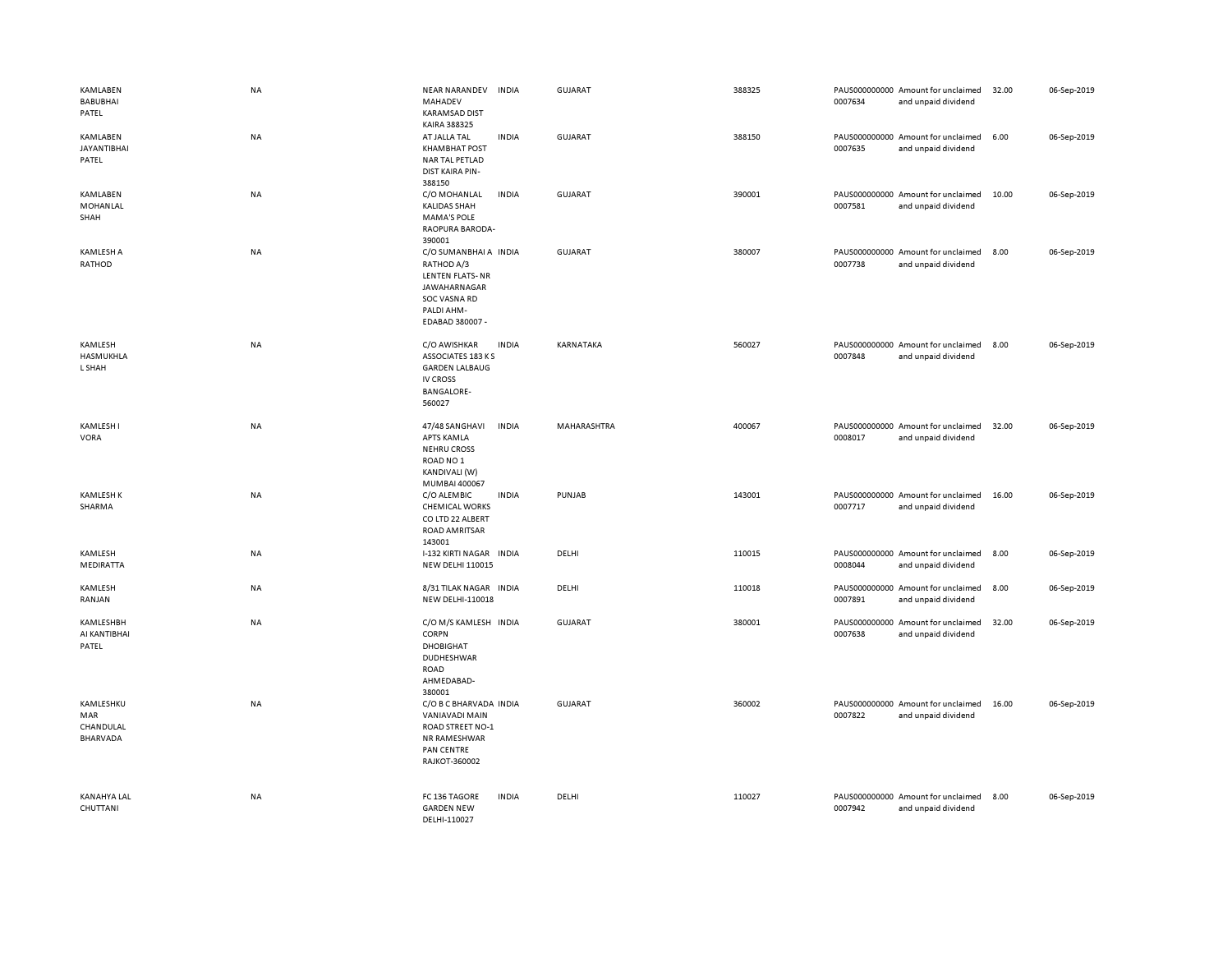| KANAIYALAL<br>AMBALAL<br>PATEL              | <b>NA</b> | 224/37 NEW<br><b>INDIA</b><br><b>ELLORA PARK RACE</b><br><b>COURSE CIRCLE</b><br>BARODA-390003                    | GUJARAT           | 390003 | PAUS000000000 Amount for unclaimed<br>0007580<br>and unpaid dividend | 16.00 | 06-Sep-2019 |
|---------------------------------------------|-----------|-------------------------------------------------------------------------------------------------------------------|-------------------|--------|----------------------------------------------------------------------|-------|-------------|
| KANAIYALAL<br>AMBALAL<br>SHAH               | NA        | 11 DHANUSHDHARI INDIA<br><b>SOCIETY NR</b><br>DHARNIDHAR JAIN<br><b>TEMPLE PALDI</b><br>AHMEDABAD<br>380007       | <b>GUJARAT</b>    | 380007 | PAUS000000000 Amount for unclaimed<br>0007741<br>and unpaid dividend | 16.00 | 06-Sep-2019 |
| KANAIYALAL<br>HIRALAL<br><b>DESAI</b>       | <b>NA</b> | 3 VIMAL SOCIETY<br><b>INDIA</b><br>MAKARPURA RD<br><b>BARODA 390009</b>                                           | <b>GUJARAT</b>    | 390009 | PAUS000000000 Amount for unclaimed<br>0007531<br>and unpaid dividend | 2.00  | 06-Sep-2019 |
| KANAIYALAL<br>KALIDAS<br>VAIDYA             | NA        | <b>INDIA</b><br>ANNYONYA<br><b>HOUSING SOCIETY</b><br><b>RAMNATH ROAD</b><br>PETLAD DIST KAIRA<br>388450          | GUJARAT           | 388450 | PAUS000000000 Amount for unclaimed<br>0007640<br>and unpaid dividend | 6.00  | 06-Sep-2019 |
| KANAIYALAL<br>KANTILAL<br>SHAH              | <b>NA</b> | 28 SINDEY COLONY INDIA<br>KEVEDABAG<br>NAVAPURA<br>BARODA-390001                                                  | <b>GUJARAT</b>    | 390001 | PAUS000000000 Amount for unclaimed<br>0007641<br>and unpaid dividend | 6.00  | 06-Sep-2019 |
| KANAIYALAL<br>RANCHHODL<br>AL THAKER        | NA        | 13 JAY RANCHHOD INDIA<br>SOCIETY NO3<br><b>WAGHODIA ROAD</b><br>BARODA-390006                                     | <b>GUJARAT</b>    | 390006 | PAUS000000000 Amount for unclaimed<br>0007643<br>and unpaid dividend | 2.00  | 06-Sep-2019 |
| KANAIYALAL<br>SUNDERLAL<br>GANDHI           | NA        | MADANZAMPA<br><b>INDIA</b><br><b>ROAD NEAR AZAD</b><br><b>GROUND KRISHNA</b><br><b>BUILDING BARODA-</b><br>390001 | GUJARAT           | 390001 | PAUS000000000 Amount for unclaimed<br>0007644<br>and unpaid dividend | 2.00  | 06-Sep-2019 |
| KANAJI<br>MEGHJIBHAI<br>KAMANI              | NA        | AMBAJI KADVA<br><b>INDIA</b><br>PLOT SHERI NO 6-C<br>OPP LAKHANIBHAI<br>RAJKOT                                    | <b>GUJARAT</b>    | 360001 | PAUS000000000 Amount for unclaimed<br>0007645<br>and unpaid dividend | 16.00 | 06-Sep-2019 |
| KANAK<br>MEHTA                              | NA        | C4 SARDAR PATEL INDIA<br><b>MARG JAIPUR-</b><br>302001                                                            | RAJASTHAN         | 302001 | PAUS000000000 Amount for unclaimed<br>0007779<br>and unpaid dividend | 8.00  | 06-Sep-2019 |
| KANAKASABH<br>AI PILLAI<br>KRISHNASWA<br>MI | NA        | KAILAS 1ST FLOOR<br><b>INDIA</b><br>10 NINETH ST DR<br>RADHAKRISHNAN<br>SALAI CHENNAI-<br>600004                  | <b>TAMIL NADU</b> | 600004 | PAUS000000000 Amount for unclaimed<br>0007785<br>and unpaid dividend | 16.00 | 06-Sep-2019 |
| <b>KANCHAN</b><br>GIANCHAND<br>ANI          | NA        | 109/D-11 SECTOR 8 INDIA<br>ROHINI NEW DELHI                                                                       | DELHI             | 110001 | PAUS000000000 Amount for unclaimed<br>0008039<br>and unpaid dividend | 8.00  | 06-Sep-2019 |
| KANCHANBE<br>N BANSILAL<br>GANDHI           | NA        | <b>INDIA</b><br><b>GANDHI POLE</b><br>AHMEDABADI<br><b>BAZZAR NADIAD</b><br>387001 DIST KAIRA                     | GUJARAT           | 387001 | PAUS000000000 Amount for unclaimed<br>0007549<br>and unpaid dividend | 2.00  | 06-Sep-2019 |
| KANCHANBE<br>N<br>VITHALBHAI<br>PATEL       | NA        | <b>INDIA</b><br>AT & POST<br>ADAVALA TALUKA<br><b>AMOD DIST</b><br><b>BARODA 392110</b>                           | GUJARAT           | 392110 | PAUS000000000 Amount for unclaimed<br>0007733<br>and unpaid dividend | 16.00 | 06-Sep-2019 |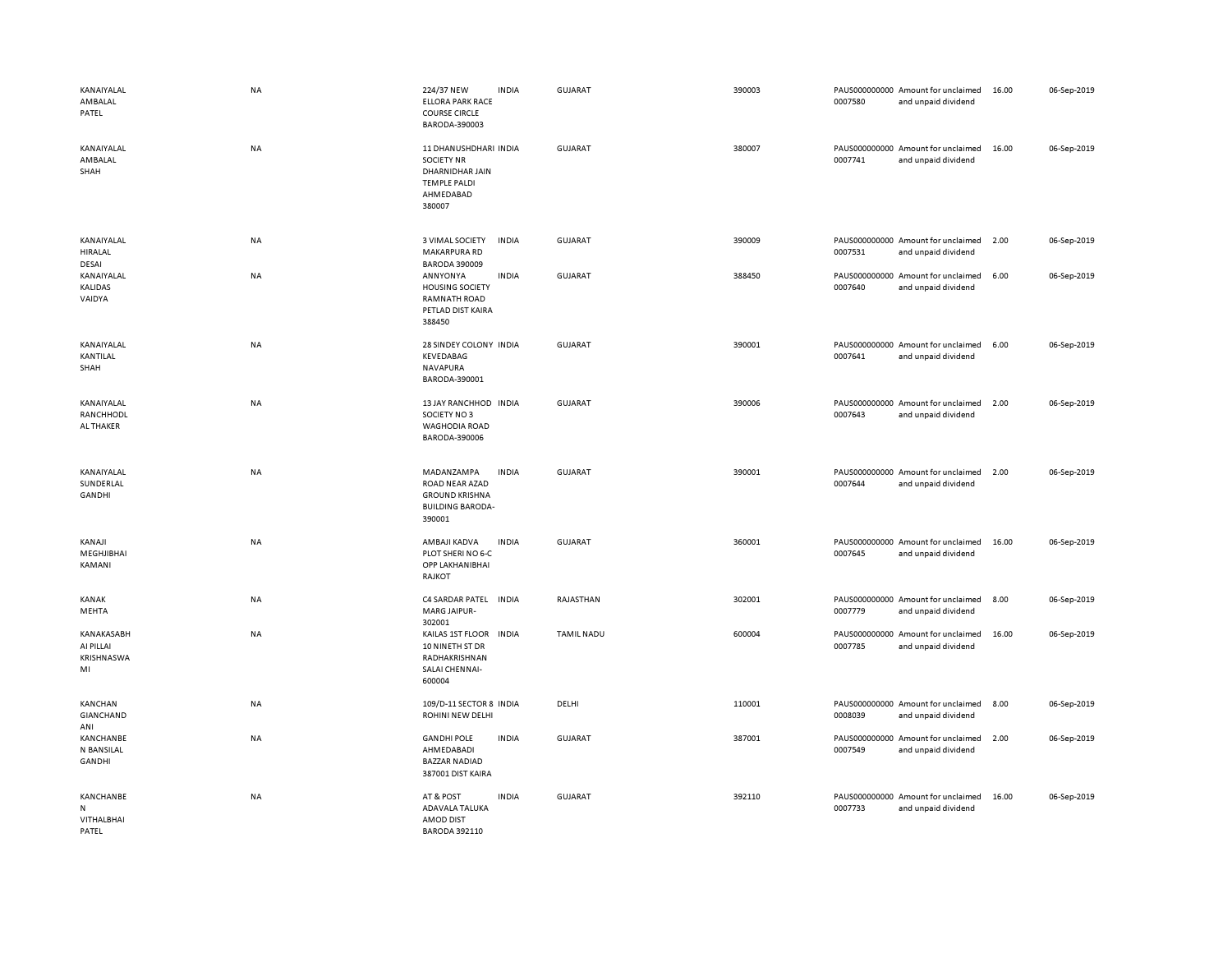| KANCHANLAL<br>MULJIBHAI<br><b>MODI</b>              | <b>NA</b> | <b>GHADIALIPOLE</b><br><b>DESAI SHERI BAVA</b><br><b>MADHI'S LANE</b><br>BARODA-390001                                                                          | <b>INDIA</b> | <b>GUJARAT</b> | 390001 | 0007648 | PAUS000000000 Amount for unclaimed<br>and unpaid dividend | 2.00  | 06-Sep-2019 |
|-----------------------------------------------------|-----------|-----------------------------------------------------------------------------------------------------------------------------------------------------------------|--------------|----------------|--------|---------|-----------------------------------------------------------|-------|-------------|
| KANCHANLAL<br>MULJIBHAI<br>MODI                     | NA        | <b>DESAI SHERI</b><br><b>BAVAMADHINO</b><br>KHANCHO<br><b>GHADIALI POLE</b>                                                                                     | <b>INDIA</b> | GUJARAT        | 390001 | 0007646 | PAUS000000000 Amount for unclaimed<br>and unpaid dividend | 2.00  | 06-Sep-2019 |
| KANCHANLAL<br>MULJIBHAI<br><b>MODI</b>              | NA        | BARODA-390001<br><b>GHADIALI POLE</b><br><b>DESAI SERI BAWA</b><br><b>MADHI'S LANE</b><br>BARODA-390001                                                         | <b>INDIA</b> | GUJARAT        | 390001 | 0007647 | PAUS000000000 Amount for unclaimed<br>and unpaid dividend | 2.00  | 06-Sep-2019 |
| KANCHANLAL<br>NANDLAL<br>SHAH                       | <b>NA</b> | C/O GIRISH<br>MACHINERY<br><b>STORES BODELI</b><br><b>DIST BARODA PIN</b><br>391135                                                                             | <b>INDIA</b> | GUJARAT        | 391135 | 0007562 | PAUS000000000 Amount for unclaimed<br>and unpaid dividend | 50.00 | 06-Sep-2019 |
| KANGOVI<br>NARAYANAR<br>AO<br>KAUSALYA<br>BAI       | NA        | K-24 12TH CROSS I INDIA<br><b>BLOCK</b><br>RAJAJINAGAR<br><b>BANGALORE-</b><br>560010                                                                           |              | KARNATAKA      | 560010 | 0007701 | PAUS000000000 Amount for unclaimed<br>and unpaid dividend | 32.00 | 06-Sep-2019 |
| KANGOVI<br>VENKOBARA<br>$\circ$<br>NANDAKISHO<br>RE | <b>NA</b> | C/O MAJORES<br><b>KRISHNAYYA N C C</b><br>OFFICE ROAD<br><b>ASHOK NAGAR</b><br><b>TUMKUR 572102</b><br>KARNATAKA STATE                                          | <b>INDIA</b> | KARNATAKA      | 572102 | 0007700 | PAUS000000000 Amount for unclaimed<br>and unpaid dividend | 16.00 | 06-Sep-2019 |
| KANIYALAL<br>DAYALAL<br><b>BHAVSAR</b>              | NA        | 1ST DELLA OLD<br><b>ACHEIR</b><br>SABARMATI<br>AHMEDABAD-<br>380005                                                                                             | <b>INDIA</b> | GUJARAT        | 380005 | 0007917 | PAUS000000000 Amount for unclaimed<br>and unpaid dividend | 8.00  | 06-Sep-2019 |
| KANIYALAL<br><b>DWARKADAS</b><br>SHAH               | NA        | 'ANUJ' 26 SAMAST INDIA<br><b>BRAHAMCHHATRIY</b><br>A SOCIET-Y OPP<br><b>SABAR FLATS NR</b><br>SHANTIVAN SOC<br>NARA-YAN NGR RD<br>PALDI<br>AHMEDABAD<br>380007- |              | GUJARAT        | 380007 | 0007854 | PAUS000000000 Amount for unclaimed<br>and unpaid dividend | 8.00  | 06-Sep-2019 |
| KANJIBHAI<br>AMBALAL<br>PATEL                       | NA        | 56/B SEVASHRAM INDIA<br>CO OP HOU<br><b>SOCIETY RACE</b><br><b>COURSE ROAD</b><br><b>NEAR ATMA JYOTI</b><br><b>ASHRAM BARODA-</b><br>390007                     |              | <b>GUJARAT</b> | 390007 | 0007577 | PAUS000000000 Amount for unclaimed<br>and unpaid dividend | 2.00  | 06-Sep-2019 |
| <b>KANTA JAIN</b>                                   | <b>NA</b> | C/O OSWAL<br><b>TRADING CORP 49</b><br>SABHARWAL<br>MARKET S B DELHI-<br>110006                                                                                 | <b>INDIA</b> | DELHI          | 110006 | 0007911 | PAUS000000000 Amount for unclaimed<br>and unpaid dividend | 8.00  | 06-Sep-2019 |
| KANTA<br>MEHTA                                      | NA        | ROOM NO <sub>15</sub><br><b>HIRAMANEK BLDG</b><br>182 DADYSETH<br><b>AGIARY LANE</b><br>MUMBAI 400002                                                           | <b>INDIA</b> | MAHARASHTRA    | 400002 | 0008055 | PAUS000000000 Amount for unclaimed<br>and unpaid dividend | 8.00  | 06-Sep-2019 |
| <b>KANTA RANI</b><br><b>GANDHI</b>                  | <b>NA</b> | J-48 KIRTI NAGAR<br><b>NEW DELHI-110015</b>                                                                                                                     | <b>INDIA</b> | DELHI          | 110015 | 0007797 | PAUS000000000 Amount for unclaimed<br>and unpaid dividend | 8.00  | 06-Sep-2019 |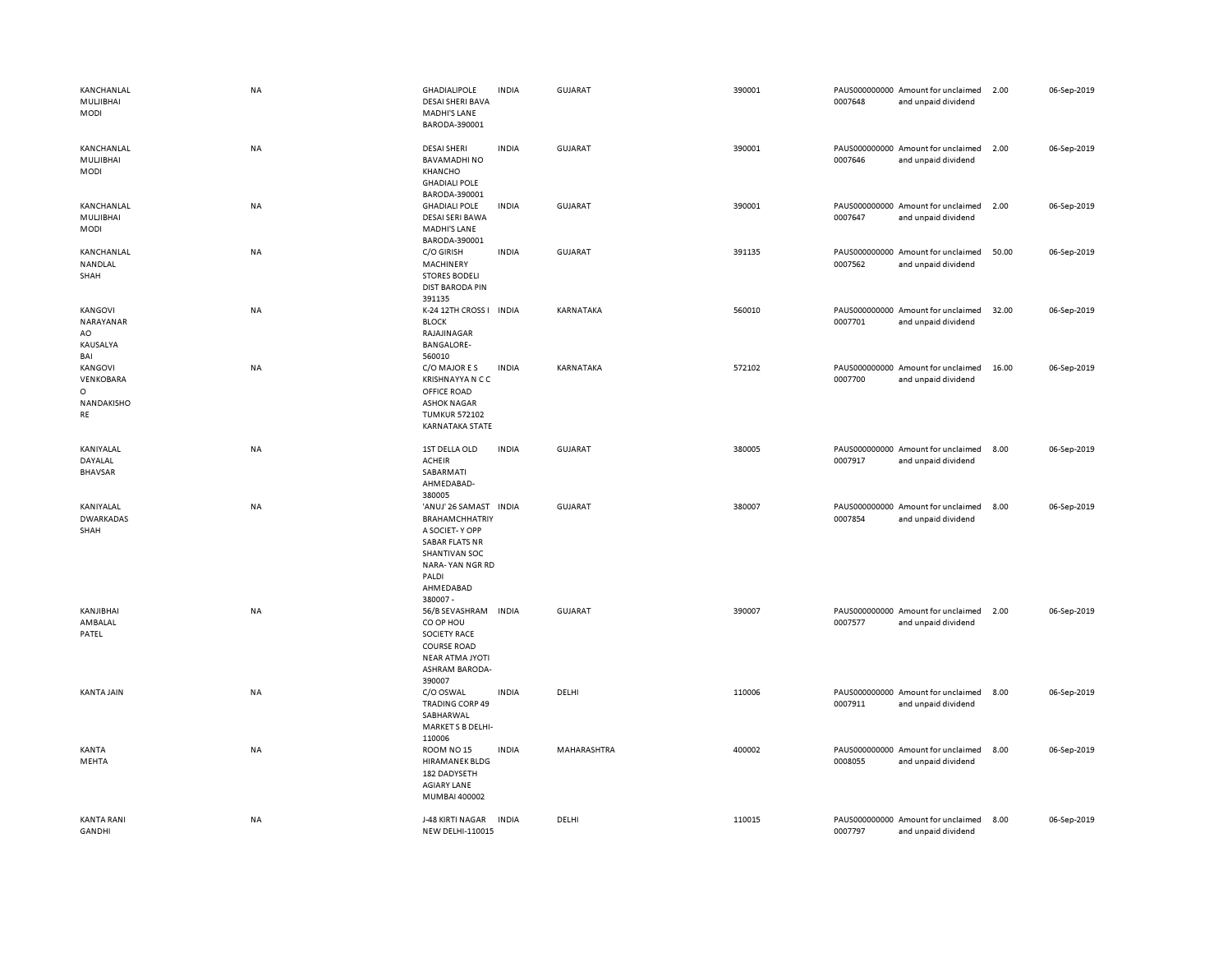| KANTA<br>SARABHAI                                     | <b>NA</b> | "MANGALAM" 9<br><b>JAGABHAI PARK</b><br><b>KANKARIA</b><br>AHMEDABAD-<br>380022                                   | <b>INDIA</b> | GUJARAT            | 380022 | 0007588 | PAUS000000000 Amount for unclaimed<br>and unpaid dividend | 32.00  | 06-Sep-2019 |
|-------------------------------------------------------|-----------|-------------------------------------------------------------------------------------------------------------------|--------------|--------------------|--------|---------|-----------------------------------------------------------|--------|-------------|
| KANTABEN<br>CHATURBHAI<br>PATEL                       | <b>NA</b> | 8 VIRAM SOCIETY<br>CHANDANWADI<br><b>ESTATE SHAHI BAG</b><br>AHMEDABAD-<br>380004                                 | <b>INDIA</b> | <b>GUJARAT</b>     | 380004 | 0007589 | PAUS000000000 Amount for unclaimed<br>and unpaid dividend | 16.00  | 06-Sep-2019 |
| KANTABEN<br><b>JAYANTIBHAI</b><br>PATEL               | <b>NA</b> | OLD NAGARDAS<br><b>ROAD MAFADIN</b><br>BLDG ROOM NO -<br>24 1ST FL ANDHERI<br><b>EAST MUMBAI-</b><br>$400069 - -$ | <b>INDIA</b> | MAHARASHTRA        | 400069 | 0007650 | PAUS000000000 Amount for unclaimed<br>and unpaid dividend | 6.00   | 06-Sep-2019 |
| KANTABEN<br>NAVINCHAN<br><b>DRA</b><br><b>GOSRANI</b> | <b>NA</b> | <b>B-31 MAHAVIR</b><br><b>SOCIETY PRATAP</b><br><b>VILAS ROAD</b><br>JAMNAGAR 361008                              | <b>INDIA</b> | <b>GUJARAT</b>     | 361008 | 0008100 | PAUS000000000 Amount for unclaimed<br>and unpaid dividend | 32.00  | 06-Sep-2019 |
| KANTABEN<br>RAMBHAI<br>PATEL                          | <b>NA</b> | "ACHUYT' 203,<br><b>BAKROL ROAD,</b><br>VALLABH<br><b>VIDYANAGAR PIN-</b><br>388120                               | <b>INDIA</b> | GUJARAT            | 388120 | 0008101 | PAUS000000000 Amount for unclaimed<br>and unpaid dividend | 122.00 | 06-Sep-2019 |
| KANTABEN<br>THAKORLAL<br>PARIKH                       | <b>NA</b> | <b>KAROLIA POLE</b><br>VADODARA-390001                                                                            | <b>INDIA</b> | <b>GUJARAT</b>     | 390001 | 0007591 | PAUS000000000 Amount for unclaimed<br>and unpaid dividend | 2.00   | 06-Sep-2019 |
| KANTI<br>PANDEY                                       | <b>NA</b> | 74 LAKE-TOWN<br><b>BLOCK B CALCUTTA-</b><br>700055                                                                | <b>INDIA</b> | <b>WEST BENGAL</b> | 700055 | 0007933 | PAUS000000000 Amount for unclaimed<br>and unpaid dividend | 8.00   | 06-Sep-2019 |
| KANTIBHAI<br>CHANDULAL<br>VAIDYA                      | <b>NA</b> | ANNYONYA<br><b>HOUSING SOCIETY</b><br><b>RAMNATH ROAD</b><br>PETLAD DIST KAIRA<br>PIN-388450                      | <b>INDIA</b> | <b>GUJARAT</b>     | 388450 | 0007651 | PAUS000000000 Amount for unclaimed<br>and unpaid dividend | 6.00   | 06-Sep-2019 |
| KANTIBHAI<br>CHATURBHAI<br>PATEL                      | <b>NA</b> | 11 BARODA<br>PEOPLE'S CO OP<br><b>HOUSING SOCIETY</b><br>BARODA-390005                                            | <b>INDIA</b> | <b>GUJARAT</b>     | 390005 | 0007547 | PAUS000000000 Amount for unclaimed<br>and unpaid dividend | 2.00   | 06-Sep-2019 |
| KANTIBHAI<br>СННОТАВНАІ<br>PATEL                      | <b>NA</b> | AT & POST<br><b>JAMBUVA</b><br>VADODARA                                                                           | <b>INDIA</b> | GUJARAT            | 390014 | 0007592 | PAUS000000000 Amount for unclaimed<br>and unpaid dividend | 2.00   | 06-Sep-2019 |
| KANTIBHAI<br><b>DARUBHAI</b><br>DESAI                 | <b>NA</b> | JASHWANTI SADAN INDIA<br><b>UPLA FALIA</b><br><b>MADAN ZAPA</b><br>ROAD BARODA-<br>390001                         |              | <b>GUJARAT</b>     | 390001 | 0007652 | PAUS000000000 Amount for unclaimed<br>and unpaid dividend | 16.00  | 06-Sep-2019 |
| KANTIBHAI<br>SHAMJIBHAI<br>KATARIA                    | NA        | C/O KATARIA SEEDS INDIA<br><b>NEAR BUS STAND</b><br>AT & POST<br>VISNAGAR 384315                                  |              | <b>GUJARAT</b>     | 384315 | 0008053 | PAUS000000000 Amount for unclaimed<br>and unpaid dividend | 32.00  | 06-Sep-2019 |
| KANTILAL<br>BAHECHARD<br>AS PATEL                     | <b>NA</b> | AT-KADAVIA PO-<br>AMBAGAM TA<br><b>BAYAD DIST S K PIN</b><br>383325                                               | <b>INDIA</b> | GUJARAT            | 383325 | 0007556 | PAUS000000000 Amount for unclaimed<br>and unpaid dividend | 32.00  | 06-Sep-2019 |
| KANTILAL<br>CHUNILAL<br><b>BHAVSAR</b>                | <b>NA</b> | <b>ASHA BISCUITS</b><br><b>BAZAR GANDEVI</b><br>DIST BULSAR PIN-<br>396360                                        | <b>INDIA</b> | GUJARAT            | 396360 | 0007653 | PAUS000000000 Amount for unclaimed<br>and unpaid dividend | 50.00  | 06-Sep-2019 |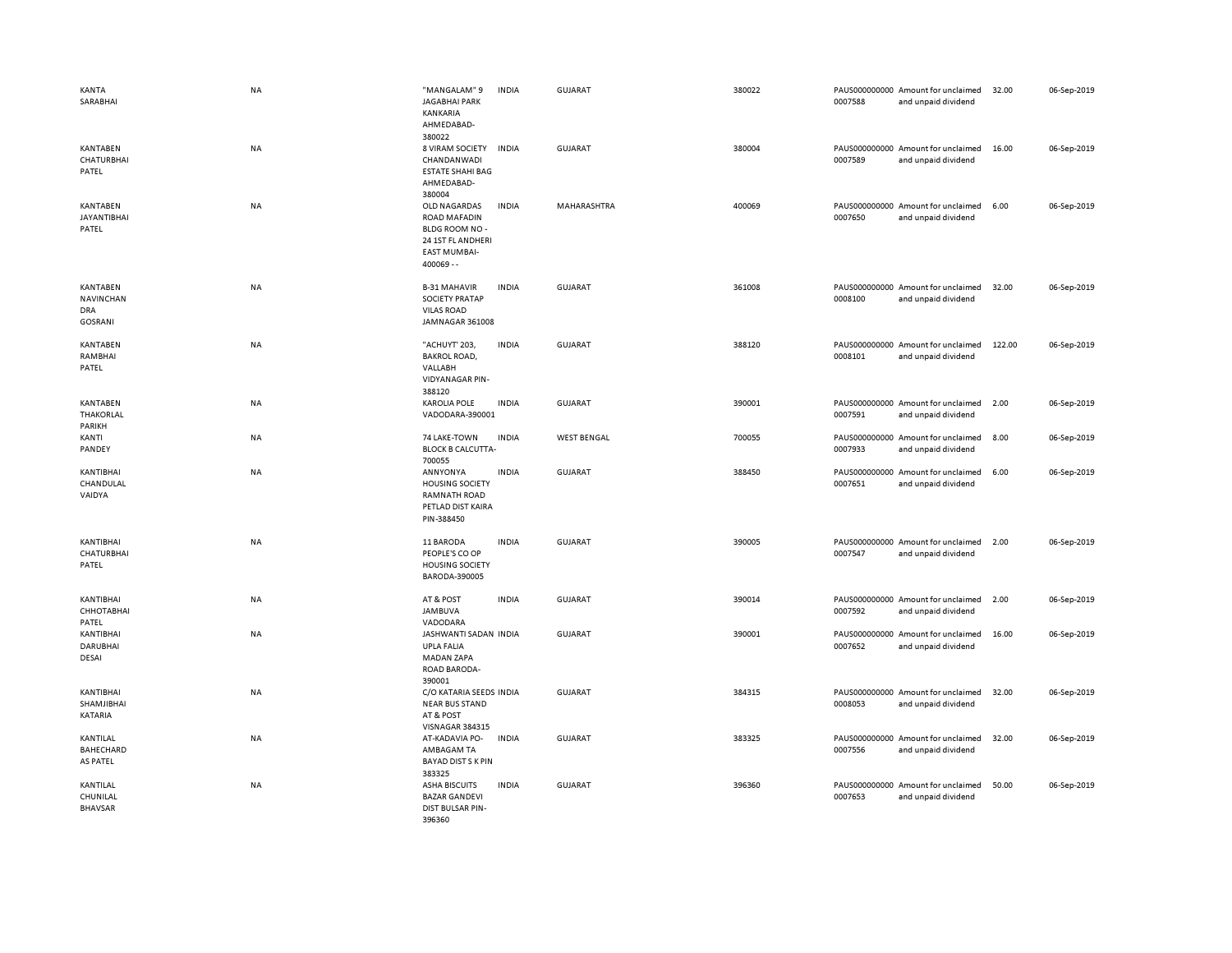| KANTILAL<br>DESAIBHAI<br>PATEL           | <b>NA</b> | <b>886 NEAR</b><br>PARABADI AT & PO<br><b>BHAYALI DIST</b>                                                                                                                           | <b>INDIA</b> | <b>GUJARAT</b> | 391410 | 0007729 | PAUS000000000 Amount for unclaimed<br>and unpaid dividend | 2.00    | 06-Sep-2019 |
|------------------------------------------|-----------|--------------------------------------------------------------------------------------------------------------------------------------------------------------------------------------|--------------|----------------|--------|---------|-----------------------------------------------------------|---------|-------------|
| KANTILAL<br><b>DEVABHAI</b><br>PRAJAPATI | NA        | BARODA-391410<br>RHUSHIWADI B/H<br>ANANDNAGAR<br>DHORAJI 360410                                                                                                                      | <b>INDIA</b> | GUJARAT        | 360410 | 0007655 | PAUS000000000 Amount for unclaimed<br>and unpaid dividend | 66.00   | 06-Sep-2019 |
| <b>KANTILAL G</b><br>RANA                | NA        | DHOBIWAD<br><b>GANDEVI DIST</b><br><b>BULSAR 396360</b>                                                                                                                              | <b>INDIA</b> | GUJARAT        | 396360 | 0007728 | PAUS000000000 Amount for unclaimed<br>and unpaid dividend | 6.00    | 06-Sep-2019 |
| KANTILAL<br><b>GOKALDAS</b><br>MEHTA     | <b>NA</b> | <b>JOSHI NI KHADKI</b><br>DESAI POLE PO<br>MAHEMDABAD<br>DIST KHEDA 387130                                                                                                           | <b>INDIA</b> | GUJARAT        | 387130 | 0007565 | PAUS000000000 Amount for unclaimed<br>and unpaid dividend | 2.00    | 06-Sep-2019 |
| KANTILAL<br><b>HINGARH</b>               | MANGILAL  | C/O MANGILAL &<br>SONS 10-42-45<br>RAMGOPAL STREET<br>VIJAYAWADAKRISH<br>NA                                                                                                          | <b>INDIA</b> | ANDHRA PRADESH | 520001 | 0013118 | PAUS000000000 Amount for unclaimed<br>and unpaid dividend | 1600.00 | 06-Sep-2019 |
| <b>KANTILAL J</b><br>PATEL               | NA        | 31 PRERNA PARK<br><b>LAXMI PURA RD</b><br><b>GORWA BARODA</b><br>390016                                                                                                              | <b>INDIA</b> | <b>GUJARAT</b> | 390016 | 0008079 | PAUS000000000 Amount for unclaimed<br>and unpaid dividend | 2.00    | 06-Sep-2019 |
| KANTILAL<br><b>JETHALAL</b><br>PANDYA    | NA        | AT & POST<br>ATLADRA BARODA<br>390005                                                                                                                                                | <b>INDIA</b> | <b>GUJARAT</b> | 390005 | 0007553 | PAUS000000000 Amount for unclaimed<br>and unpaid dividend | 6.00    | 06-Sep-2019 |
| KANTILAL<br>LALJIBHAI<br>VALAND          | <b>NA</b> | <b>16 GAYATRI</b><br><b>SOCIETY AHED</b><br>PUROHIT DINING -<br><b>HALL NEAR</b><br>NANDANVAN<br><b>SOCIETY TAL</b><br>ANAND A-T & PO<br>VALLABH<br>VIDYANAGAR<br>388120 DIST K-AIRA | <b>INDIA</b> | <b>GUJARAT</b> | 388120 | 0007656 | PAUS000000000 Amount for unclaimed<br>and unpaid dividend | 6.00    | 06-Sep-2019 |
| KANTILAL M<br>SHAH                       | NA        | C/O POPATLAL K<br>SHAH AT MARCHI<br>POLE RATAN POLE<br>AHMEDABAD-<br>380001                                                                                                          | <b>INDIA</b> | GUJARAT        | 380001 | 0007857 | PAUS000000000 Amount for unclaimed<br>and unpaid dividend | 16.00   | 06-Sep-2019 |
| KANTILAL<br>MANGALDAS<br>SHAH            | NA        | <b>UDAY OWNER</b><br>SHEEP FLAT 4TH<br>FLOOR 4/10 KAPDI<br>POLE BARODA-<br>390001                                                                                                    | <b>INDIA</b> | GUJARAT        | 390001 | 0007657 | PAUS000000000 Amount for unclaimed<br>and unpaid dividend | 10.00   | 06-Sep-2019 |
| KANTILAL<br>RAMANLAL<br>SHETH            | NA        | 57 ANKUR SOCIETY INDIA<br><b>BEHIND</b><br>ARYUVEDIK HOSPI-<br><b>TAL NR</b><br>RANCHHODJI<br><b>MANDIR PANIGATE</b><br>BAROD- A 390019 -                                            |              | GUJARAT        | 390019 | 0007659 | PAUS000000000 Amount for unclaimed<br>and unpaid dividend | 2.00    | 06-Sep-2019 |
| KANTILAL<br>RAMJI<br>DHAROD              | NA        | KUVERJI DEVSHI<br>CHAWL 2ND FL B S<br><b>ROAD OPP</b><br><b>ZARAPKAR SHOW</b><br>ROOM DADAR W<br><b>RLY MUMBAI</b><br>400028                                                         | <b>INDIA</b> | MAHARASHTRA    | 400028 | 0007871 | PAUS000000000 Amount for unclaimed<br>and unpaid dividend | 8.00    | 06-Sep-2019 |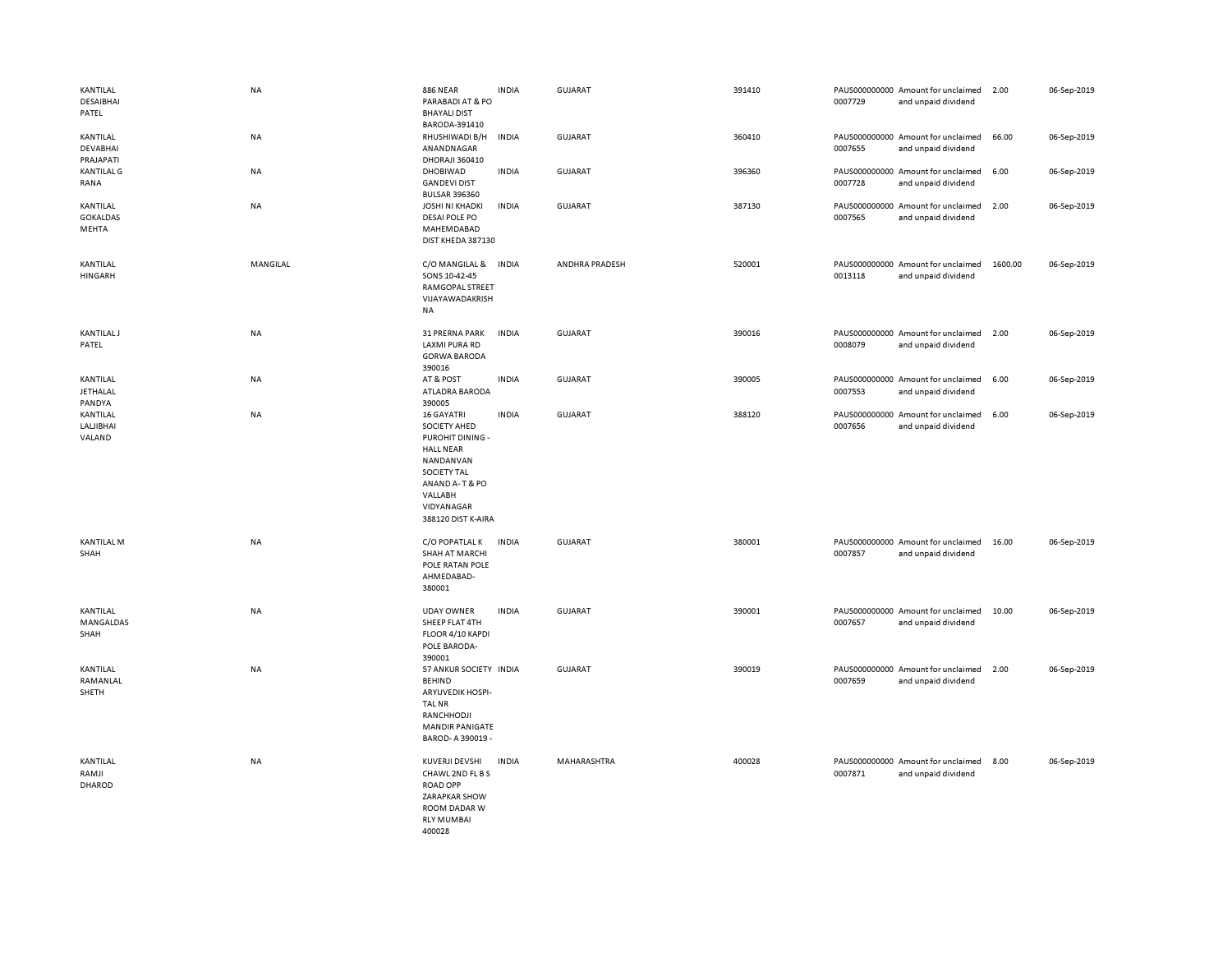| KANTILAL<br><b>RAMJI GALA</b>         | <b>NA</b> | <b>KUVERJI DEVSHI</b><br>CHAWL 2ND FL B S<br><b>ROAD OPP</b><br>ZARAPKAR SHOW<br>ROOM DADAR W<br><b>RLY MUMBAI</b><br>400028             | <b>INDIA</b> | MAHARASHTRA    | 400028 | 0007872 | PAUS000000000 Amount for unclaimed<br>and unpaid dividend | 8.00   | 06-Sep-2019 |
|---------------------------------------|-----------|------------------------------------------------------------------------------------------------------------------------------------------|--------------|----------------|--------|---------|-----------------------------------------------------------|--------|-------------|
| KANTILAL<br>TULSIDAS<br>PATEL         | NA        | SABARKATHA DIST IN DIA<br><b>SALE &amp; PURCHASE</b><br><b>UNION DHANSURA</b><br><b>DIST SABARKATHA</b><br>PIN-383310                    |              | <b>GUJARAT</b> | 383310 | 0007660 | PAUS000000000 Amount for unclaimed<br>and unpaid dividend | 16.00  | 06-Sep-2019 |
| KANU<br><b>GANDHI</b>                 | <b>NA</b> | A-2 BERRYS<br><b>AVENUE OPP</b><br>RADHA-KRISHNA<br><b>PARK AKOTA</b><br><b>STEDIUM ROAD</b><br>VADODARA                                 | <b>INDIA</b> | <b>GUJARAT</b> | 390020 | 0K05276 | PAUS000000000 Amount for unclaimed<br>and unpaid dividend | 200.00 | 06-Sep-2019 |
| KANUBHAI<br><b>BALBHAI</b><br>PATEL   | <b>NA</b> | C/O SHRI SHAKTI<br><b>ELECTRIC STORES</b><br><b>GOLWADI ROAD</b><br>VIRAMGAM-<br>382150                                                  | <b>INDIA</b> | <b>GUJARAT</b> | 382150 | 0007858 | PAUS000000000 Amount for unclaimed<br>and unpaid dividend | 16.00  | 06-Sep-2019 |
| KANUBHAI<br>BHAGAWAN<br>DAS PATEL     | ΝA        | KHADIA POLE NO 2 INDIA<br>BARODA-390001                                                                                                  |              | <b>GUJARAT</b> | 390001 | 0007661 | PAUS000000000 Amount for unclaimed<br>and unpaid dividend | 8.00   | 06-Sep-2019 |
| KANUBHAI M<br><b>GOHIL</b>            | NA        | C/O AGRO<br><b>SERVICES BAZAR</b><br>DHANSURA 383310                                                                                     | <b>INDIA</b> | GUJARAT        | 383310 | 0007578 | PAUS000000000 Amount for unclaimed<br>and unpaid dividend | 2.00   | 06-Sep-2019 |
| KANUBHAI<br>MANIBHAI<br>PATEL         | NA        | C/O RAMESHBHAI<br>CHUNIBHAI PATEL<br>18A VIKR-AM<br><b>NAGAR COLONY</b><br>B/H ARYAKANYA<br>VIDHYALAY-A<br>KARELIBAUG<br>BARODA 390018 - | <b>INDIA</b> | <b>GUJARAT</b> | 390018 | 0007551 | PAUS000000000 Amount for unclaimed<br>and unpaid dividend | 2.00   | 06-Sep-2019 |
| KANUBHAI<br>NARANBHAI<br>SHAH         | NA        | 5 NIRMAL SOCIETY INDIA<br>MANINAGAR<br>AHMEDABAD-<br>380022                                                                              |              | <b>GUJARAT</b> | 380022 | 0007595 | PAUS000000000 Amount for unclaimed<br>and unpaid dividend | 6.00   | 06-Sep-2019 |
| <b>KANUBHAI</b><br>NATHABHAI<br>PATEL | NA        | AT & PO JITODIA<br>TAK ANAND DIST<br>KAIRA PIN-388001                                                                                    | <b>INDIA</b> | <b>GUJARAT</b> | 388001 | 0007662 | PAUS000000000 Amount for unclaimed<br>and unpaid dividend | 2.00   | 06-Sep-2019 |
| <b>KANUBHAI</b><br>RAVJIBHAI<br>PATEL | NA        | AT PO HODOD TA<br><b>KARAJAN DIST</b><br><b>BARODA PIN</b><br>391240                                                                     | <b>INDIA</b> | GUJARAT        | 391240 | 0007557 | PAUS000000000 Amount for unclaimed<br>and unpaid dividend | 16.00  | 06-Sep-2019 |
| <b>KANUBHAIS</b><br>PATEL             | <b>NA</b> | SHRI KRISHNA PARK INDIA<br><b>NEAR IRMA GATE</b><br>MANGALPURA<br>ANAND 388001                                                           |              | GUJARAT        | 388001 | 0007744 | PAUS000000000 Amount for unclaimed<br>and unpaid dividend | 8.00   | 06-Sep-2019 |
| KANWALJEET<br>KAUR                    | NA        | W/O DR. AJEET<br>SINGH, 28, GANGA<br>SAGAR B, VAISHALI<br>NAGAR, JAIPUR -<br>301021                                                      | <b>INDIA</b> | RAJASTHAN      | 301021 | 0008067 | PAUS000000000 Amount for unclaimed<br>and unpaid dividend | 32.00  | 06-Sep-2019 |
| KAPIL<br>AJMANI                       | NA        | III-H/78 NEHRU<br>NAGAR GHAZIABAD                                                                                                        | <b>INDIA</b> | UTTAR PRADESH  | 201001 | 0K03900 | PAUS000000000 Amount for unclaimed<br>and unpaid dividend | 200.00 | 06-Sep-2019 |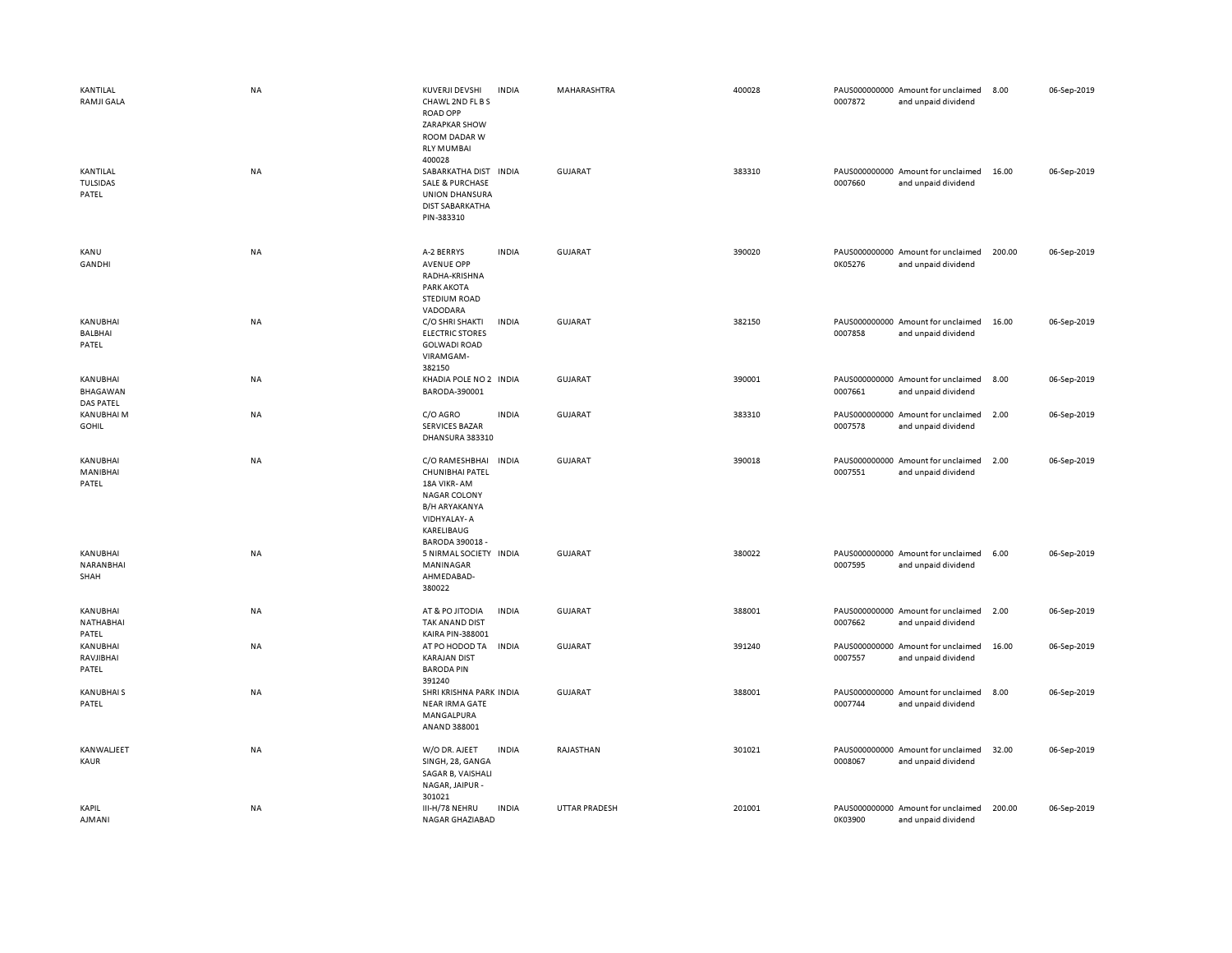| KAPIL<br>CHAWLA                                 | NA        | B-2/87 JANAK PURI INDIA<br><b>NEW DELHI-110058</b>                                                                                                |              | DELHI                | 110058 | 0007789 | PAUS000000000 Amount for unclaimed<br>and unpaid dividend | 8.00  | 06-Sep-2019 |
|-------------------------------------------------|-----------|---------------------------------------------------------------------------------------------------------------------------------------------------|--------------|----------------------|--------|---------|-----------------------------------------------------------|-------|-------------|
| <b>KAPILS</b><br>SABHARWAL                      | <b>NA</b> | C 2D/18 B JANAK<br>PURI NEW DELHI<br>110058                                                                                                       | <b>INDIA</b> | DELHI                | 110058 | 0008097 | PAUS000000000 Amount for unclaimed<br>and unpaid dividend | 8.00  | 06-Sep-2019 |
| <b>KAPILA BANSI</b><br>PATEL                    | NA        | C-34, GANGA<br>LAHARI<br>CO.OP.HSG.SCTY.<br>NEAR-<br>PRATIDNYAMANGA<br>L KARYALAY,<br>KARVENAGAR, -<br><b>PUNE (M.S.)-</b><br>411052 -            | <b>INDIA</b> | MAHARASHTRA          | 411052 | 0007978 | PAUS000000000 Amount for unclaimed<br>and unpaid dividend | 32.00 | 06-Sep-2019 |
| KAPILA<br>VASUDEV<br><b>DORIWALA</b>            | <b>NA</b> | "RAM-ASHISH"<br>SALABATPURA<br>LEKHADIA WADI<br>SURAT-395003                                                                                      | <b>INDIA</b> | <b>GUJARAT</b>       | 395003 | 0007850 | PAUS000000000 Amount for unclaimed<br>and unpaid dividend | 16.00 | 06-Sep-2019 |
| KAPILABEN<br><b>BABUBHAI</b><br>PATEL           | NA        | DESAI'S KHANCHA INDIA<br>SULTANPURA<br>VADODARA 390001                                                                                            |              | <b>GUJARAT</b>       | 390001 | 0008099 | PAUS000000000 Amount for unclaimed<br>and unpaid dividend | 6.00  | 06-Sep-2019 |
| KAPILABEN<br>JAYANTILAL<br>SHAH                 | NA        | <b>46 VEER NAGAR</b><br>SOCIETY VIP ROAD<br>KARELIBAUG<br><b>BARODA 390018</b>                                                                    | <b>INDIA</b> | <b>GUJARAT</b>       | 390018 | 0007664 | PAUS000000000 Amount for unclaimed<br>and unpaid dividend | 2.00  | 06-Sep-2019 |
| KAPILABEN<br>MULJIBHAI<br><b>MODI</b>           | <b>NA</b> | DESAI SHERI BAVA- INDIA<br><b>MADHI'S KHANCHA</b><br><b>BALKRU-SHNA</b><br><b>BHUVAN 3RD</b><br><b>FLOOR GHADIALI</b><br>POLE BAR-ODA-<br>390001- |              | GUJARAT              | 390001 | 0007665 | PAUS000000000 Amount for unclaimed<br>and unpaid dividend | 2.00  | 06-Sep-2019 |
| KAPILABEN<br>RAMESHBHAI<br>PATEL                | NA        | SHRIJI KRUPA<br><b>GIRIRAJ SOCIETY</b><br><b>BEHIND GAURAV</b><br><b>SOC PANIGATE</b><br>BARODA-390006                                            | <b>INDIA</b> | <b>GUJARAT</b>       | 390006 | 0007667 | PAUS000000000 Amount for unclaimed<br>and unpaid dividend | 2.00  | 06-Sep-2019 |
| KAPILABEN<br>RAMESHBHAI<br>PATEL                | <b>NA</b> | SHRIJI-KRUPA 11<br><b>GIRIRAJ SOCIETY</b><br><b>BEHIND GAURAV</b><br><b>SOC PANIGATE</b><br>BARODA-390006                                         | <b>INDIA</b> | <b>GUJARAT</b>       | 390006 | 0007666 | PAUS000000000 Amount for unclaimed<br>and unpaid dividend | 2.00  | 06-Sep-2019 |
| KAPILDEV<br><b>DADOO</b>                        | <b>NA</b> | DADOO BHAWAN<br>SIMBHAOLI<br>GHAZIABAD 245207                                                                                                     | <b>INDIA</b> | <b>UTTAR PRADESH</b> | 245207 | 0008024 | PAUS000000000 Amount for unclaimed<br>and unpaid dividend | 32.00 | 06-Sep-2019 |
| KARAM<br>SINGH<br><b>BINDRA</b>                 | <b>NA</b> | E-50 GURU NANAK INDIA<br>PURA JAIL ROAD<br>NEW DELHI 110018                                                                                       |              | DELHI                | 110018 | 0007791 | PAUS000000000 Amount for unclaimed<br>and unpaid dividend | 24.00 | 06-Sep-2019 |
| KARAMCHAN<br>D<br>GHANSHAMD<br><b>AS NAGDEV</b> | NA        | A/81 JUMANI<br><b>MARKET REVADI</b><br><b>BAZAR</b><br>AHMEDABAD<br>380002                                                                        | <b>INDIA</b> | <b>GUJARAT</b>       | 380002 | 0007668 | PAUS000000000 Amount for unclaimed<br>and unpaid dividend | 16.00 | 06-Sep-2019 |
| <b>KARAMSHIT</b><br>PETHANI                     | NA        | OM HOSPITAL<br><b>BUSINESS CENTRE</b><br><b>CANAL ROAD</b><br><b>RAJKOT 360002</b>                                                                | <b>INDIA</b> | <b>GUJARAT</b>       | 360002 | 0008045 | PAUS000000000 Amount for unclaimed<br>and unpaid dividend | 8.00  | 06-Sep-2019 |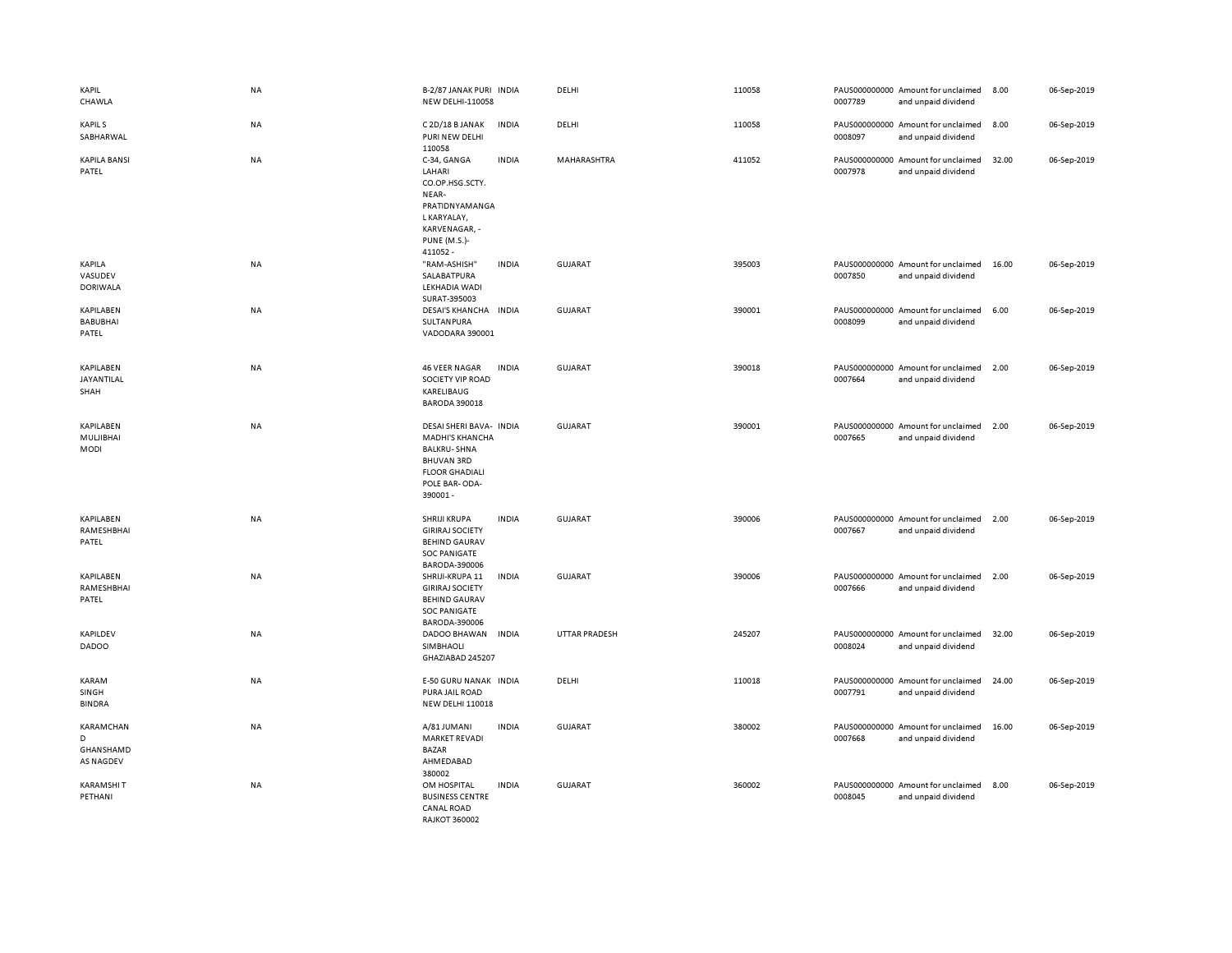| KARANSINH<br>SOMSINH<br>RAULII                        | NA        | AT&POST<br><b>MOTIKANTDI TA</b><br><b>GODHARA PIN</b><br>389001                                                  | <b>INDIA</b> | <b>GUJARAT</b>     | 389001 | 0007568 | PAUS000000000 Amount for unclaimed<br>and unpaid dividend | 6.00   | 06-Sep-2019 |
|-------------------------------------------------------|-----------|------------------------------------------------------------------------------------------------------------------|--------------|--------------------|--------|---------|-----------------------------------------------------------|--------|-------------|
| KARKALA<br>NARASINHA<br>PAI                           | <b>NA</b> | <b>BLOCK NO 2</b><br>JOSEPHWADI S V<br>ROAD GOREGAON<br><b>WEST MUMBAI-</b><br>400062                            | <b>INDIA</b> | <b>MAHARASHTRA</b> | 400062 | 0007597 | PAUS000000000 Amount for unclaimed<br>and unpaid dividend | 22.00  | 06-Sep-2019 |
| KARNAIL<br>VERMA                                      | NA        | 18 GOVIND MARG INDIA<br><b>NEAR POLICE</b><br><b>MEMORIAL JAIPUR</b>                                             |              | RAJASTHAN          | 302004 | 0K03331 | PAUS000000000 Amount for unclaimed<br>and unpaid dividend | 200.00 | 06-Sep-2019 |
| KARSHAN<br>ARAJAN<br>PATEL                            | NA        | C/O KARSHAN<br>ARAJAN KANTARIA<br><b>LALPUR DIST</b><br>JAMNAGAR PIN-<br>361170                                  | <b>INDIA</b> | <b>GUJARAT</b>     | 361170 | 0007669 | PAUS000000000 Amount for unclaimed<br>and unpaid dividend | 16.00  | 06-Sep-2019 |
| <b>KARTAR</b><br>SINGH                                | <b>NA</b> | <b>BUDH SINGH</b><br><b>KARTAR SINGH</b><br>2406 HARDHIAN<br>SINGH ROAD<br><b>KAROL BAGH NEW</b><br>DELHI-110005 | <b>INDIA</b> | DELHI              | 110005 | 0007897 | PAUS000000000 Amount for unclaimed<br>and unpaid dividend | 8.00   | 06-Sep-2019 |
| <b>KARTAR</b><br>SINGH<br>KHANNA                      | NA        | A-254 VIKAS PURI<br><b>NEW DELHI 110018</b>                                                                      | <b>INDIA</b> | DELHI              | 110018 | 0007790 | PAUS000000000 Amount for unclaimed<br>and unpaid dividend | 24.00  | 06-Sep-2019 |
| <b>KARTICK</b><br>CHANDRA<br>SAHA<br>KARUNA<br>SHARMA | NA        | 59B, PAIKPARA<br><b>FIRST ROW</b><br>KOLKATA                                                                     | <b>INDIA</b> | <b>WEST BENGAL</b> | 700037 | 0012482 | PAUS000000000 Amount for unclaimed<br>and unpaid dividend | 200.00 | 06-Sep-2019 |
|                                                       | NA        | 78D POCKET A D<br>SHALIMAR BAGH<br>DELHI 110052                                                                  | <b>INDIA</b> | DELHI              | 110052 | 0007813 | PAUS000000000 Amount for unclaimed<br>and unpaid dividend | 16.00  | 06-Sep-2019 |
| KARV<br><b>KISHORE</b>                                | NA        | BINA MEDICOS 1-C INDIA<br><b>ADARSH NAGAR</b><br>ALAMBAGH<br><b>LUCKNOW</b>                                      |              | UTTAR PRADESH      | 226005 | 0K03393 | PAUS000000000 Amount for unclaimed<br>and unpaid dividend | 200.00 | 06-Sep-2019 |
| <b>KASHMIRA P</b><br>SHAH                             | NA        | 10/4 CAT III N P<br><b>COLONY NR</b><br>CHHANI JAKAT<br>NAKA VADODARA<br>390002                                  | <b>INDIA</b> | <b>GUJARAT</b>     | 390002 | 0008011 | PAUS000000000 Amount for unclaimed<br>and unpaid dividend | 132.00 | 06-Sep-2019 |
| KASHMIRI<br>LAL                                       | NA        | KASHMIRI LAL 1/53 INDIA<br>AMATI NAGAR N<br>DELHI-110015                                                         |              | DELHI              | 110015 | 0007807 | PAUS000000000 Amount for unclaimed<br>and unpaid dividend | 8.00   | 06-Sep-2019 |
| <b>KASHYAP</b><br>RASIKLAL<br>MODY                    | NA        | 587<br>THANGAVADA'S<br>POLE RAIPUR<br>AHMEDABAD-<br>380001                                                       | <b>INDIA</b> | <b>GUJARAT</b>     | 380001 | 0007737 | PAUS000000000 Amount for unclaimed<br>and unpaid dividend | 8.00   | 06-Sep-2019 |
| <b>KASTURIS</b>                                       | NA        | 909, 7th CROSS, I<br><b>MAIN SRIRAMPUR</b><br><b>II STAGE</b><br>VIVEKANANDA<br>NAGAR                            | <b>INDIA</b> | KARNATAKA          | 570023 | 0K02605 | PAUS000000000 Amount for unclaimed<br>and unpaid dividend | 200.00 | 06-Sep-2019 |
| KASTURIRAN<br><b>GANTG</b>                            | NA        | <b>ENGINEER PSS</b><br><b>DIVISION VIKRAM</b><br>SARABHAI SPACE<br>CENTRE<br>TRIVANDRUM-<br>695022               | <b>INDIA</b> | KERALA             | 695022 | 0007936 | PAUS000000000 Amount for unclaimed<br>and unpaid dividend | 16.00  | 06-Sep-2019 |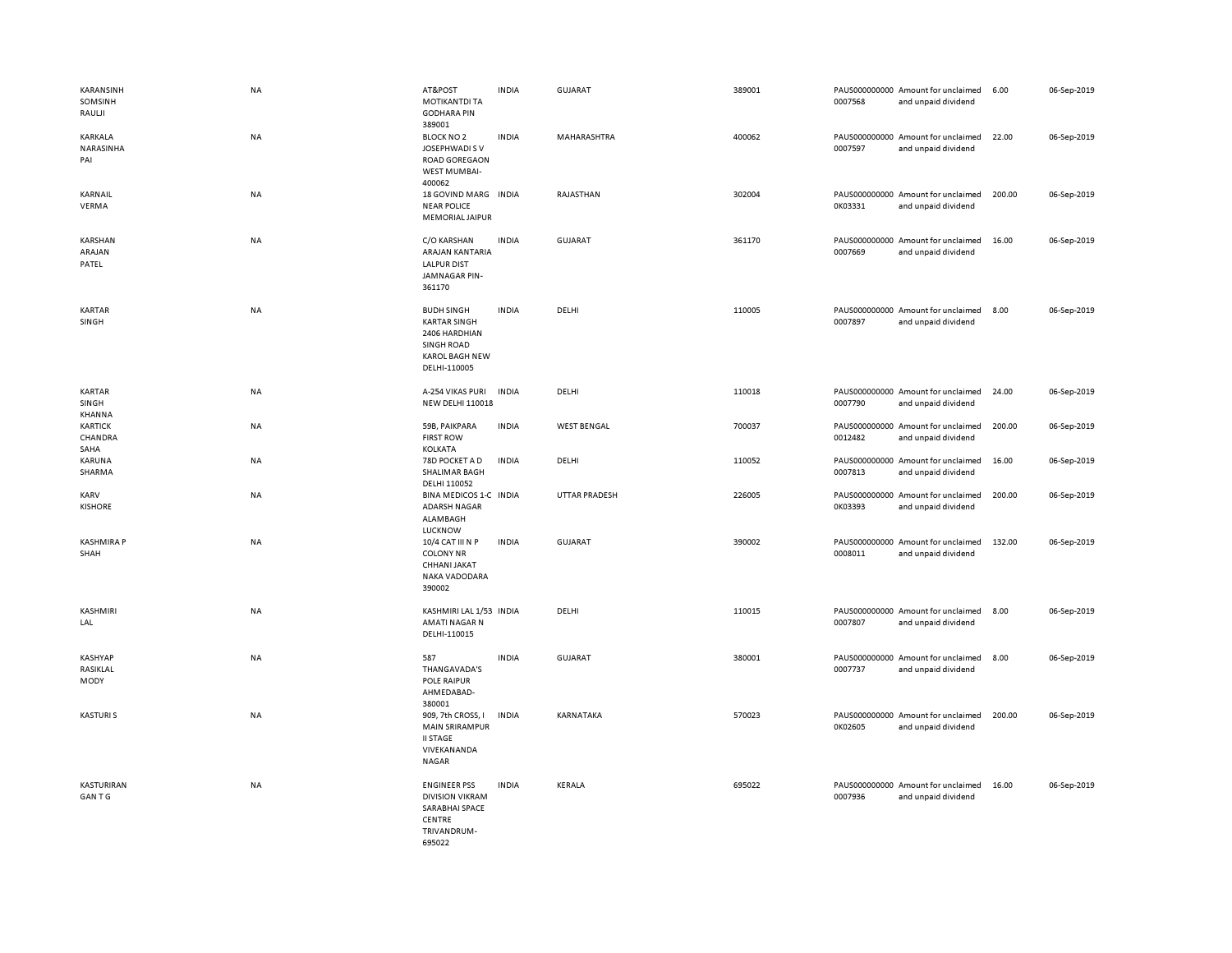| KASUMARTI<br>RAJA KUMARI                      | NAGESWAR<br>A RAO | 23/857 3RD STREET INDIA<br>RAMESH REDDY<br><b>NAGAR</b><br>FATHEKHANPET                                                                    |              | ANDHRA PRADESH     | 524003 | 1012602 | PAUSIN3013132 Amount for unclaimed<br>and unpaid dividend | 600.00  | 06-Sep-2019 |
|-----------------------------------------------|-------------------|--------------------------------------------------------------------------------------------------------------------------------------------|--------------|--------------------|--------|---------|-----------------------------------------------------------|---------|-------------|
| KATTEPUR<br>RANGARAO<br>SUBRAMANY<br>AM       | NA                | <b>NELLORE</b><br>2745,1ST FLOOR,<br>12TH MAIN E,<br>BLOCK,<br>RAJAJINAGAR, 2ND<br><b>BLOCK (NR. KAVERI</b><br>TILES, BANGALORE-<br>560010 | <b>INDIA</b> | KARNATAKA          | 560010 | 0007535 | PAUS000000000 Amount for unclaimed<br>and unpaid dividend | 16.00   | 06-Sep-2019 |
| KAUMUDI<br>HARIVADAN<br>PARIKH                | NA                | <b>BAJWADA SHETH</b><br><b>SERI BARODA</b><br>390001                                                                                       | <b>INDIA</b> | <b>GUJARAT</b>     | 390001 | 0007542 | PAUS000000000 Amount for unclaimed<br>and unpaid dividend | 10.00   | 06-Sep-2019 |
| KAUSHALYA<br>RANI                             | NA                | 812 ANAND KUNJ<br><b>VIKAS PURI NEW</b><br>DELHI 110018                                                                                    | <b>INDIA</b> | DELHI              | 110018 | 0007910 | PAUS000000000 Amount for unclaimed<br>and unpaid dividend | 20.00   | 06-Sep-2019 |
| <b>KAUSHIK</b><br><b>BURMAN</b><br><b>ROY</b> | <b>NA</b>         | P 242 A C I T ROAD IN DIA<br><b>CALCUTTA 700010</b>                                                                                        |              | <b>WEST BENGAL</b> | 700010 | 0008031 | PAUS000000000 Amount for unclaimed<br>and unpaid dividend | 32.00   | 06-Sep-2019 |
| <b>KAUSHIK</b><br>DAHYABHAI<br>PATEL          | NA                | "MANGALAM" 82<br>MALAYIYA NAGAR<br><b>B RAJKOT 360004</b>                                                                                  | <b>INDIA</b> | <b>GUJARAT</b>     | 360004 | 0007919 | PAUS000000000 Amount for unclaimed<br>and unpaid dividend | 8.00    | 06-Sep-2019 |
| KAUSHIK<br>PATEL                              | NA                | 5A DEVDEEP<br>SOCIETY OLD<br>PADRA ROAD<br>VADODARA                                                                                        | <b>INDIA</b> | <b>GUJARAT</b>     | 390001 | 0K04494 | PAUS000000000 Amount for unclaimed<br>and unpaid dividend | 200.00  | 06-Sep-2019 |
| KAVITA JAIN                                   | <b>NA</b>         | C/O PRAGYA SALES INDIA<br><b>BEHIND</b><br>CHHATISGARH<br><b>COLLEGE RAIPUR</b>                                                            |              | CHHATTISGARH       | 492001 | 0K03300 | PAUS000000000 Amount for unclaimed<br>and unpaid dividend | 1300.00 | 06-Sep-2019 |
| <b>KAVITA V</b><br>PAREKH                     | <b>NA</b>         | C/O V G<br>PAREKH, PAREKH<br>KHIDAKI NR MUNI<br>M-ITHAIWALA OPP<br><b>MANU BROS</b><br>KHARGATE M G RO-<br>AD BHAVNAGAR<br>364001-         | <b>INDIA</b> | GUJARAT            | 364001 | 0008004 | PAUS000000000 Amount for unclaimed<br>and unpaid dividend | 66.00   | 06-Sep-2019 |
| KAWALJIT<br>MEHTA                             | <b>NA</b>         | <b>B-78 NANAK PURA INDIA</b><br><b>NEARPTI</b><br><b>BUILDING NEW</b><br>DELHI-110001                                                      |              | DELHI              | 110001 | 0007908 | PAUS000000000 Amount for unclaimed<br>and unpaid dividend | 8.00    | 06-Sep-2019 |
| KENDAPUDI<br>JAYABALAN<br>PREMAVATH<br>Y      | <b>NA</b>         | <b>KJ PREMAVATHY</b><br>22 BUNGALOW<br>STREET SHEVAPET<br>SALEM<br>TAMILNADU<br>636002                                                     | <b>INDIA</b> | <b>TAMIL NADU</b>  | 636002 | 0007768 | PAUS000000000 Amount for unclaimed<br>and unpaid dividend | 16.00   | 06-Sep-2019 |
| KESHABHAI<br>BABABHAI<br>PRAJAPATI            | <b>NA</b>         | C/O BANK OF<br><b>BARODA PO</b><br>UNAVA BALVA N G<br><b>DIST</b><br>GANDHINAGAR-<br>382650                                                | <b>INDIA</b> | GUJARAT            | 382650 | 0007944 | PAUS000000000 Amount for unclaimed<br>and unpaid dividend | 8.00    | 06-Sep-2019 |
| KESHAVBHAI<br>NAGJIBHAI<br>PATEL              | NA                | 34,<br>LAXMINARAYAN<br>NAGAR OPP.<br>LAXMINARAYAN<br><b>MANDIR</b><br>MANJALPUR<br>VADODARA                                                | <b>INDIA</b> | GUJARAT            | 390011 | 0007672 | PAUS000000000 Amount for unclaimed<br>and unpaid dividend | 2.00    | 06-Sep-2019 |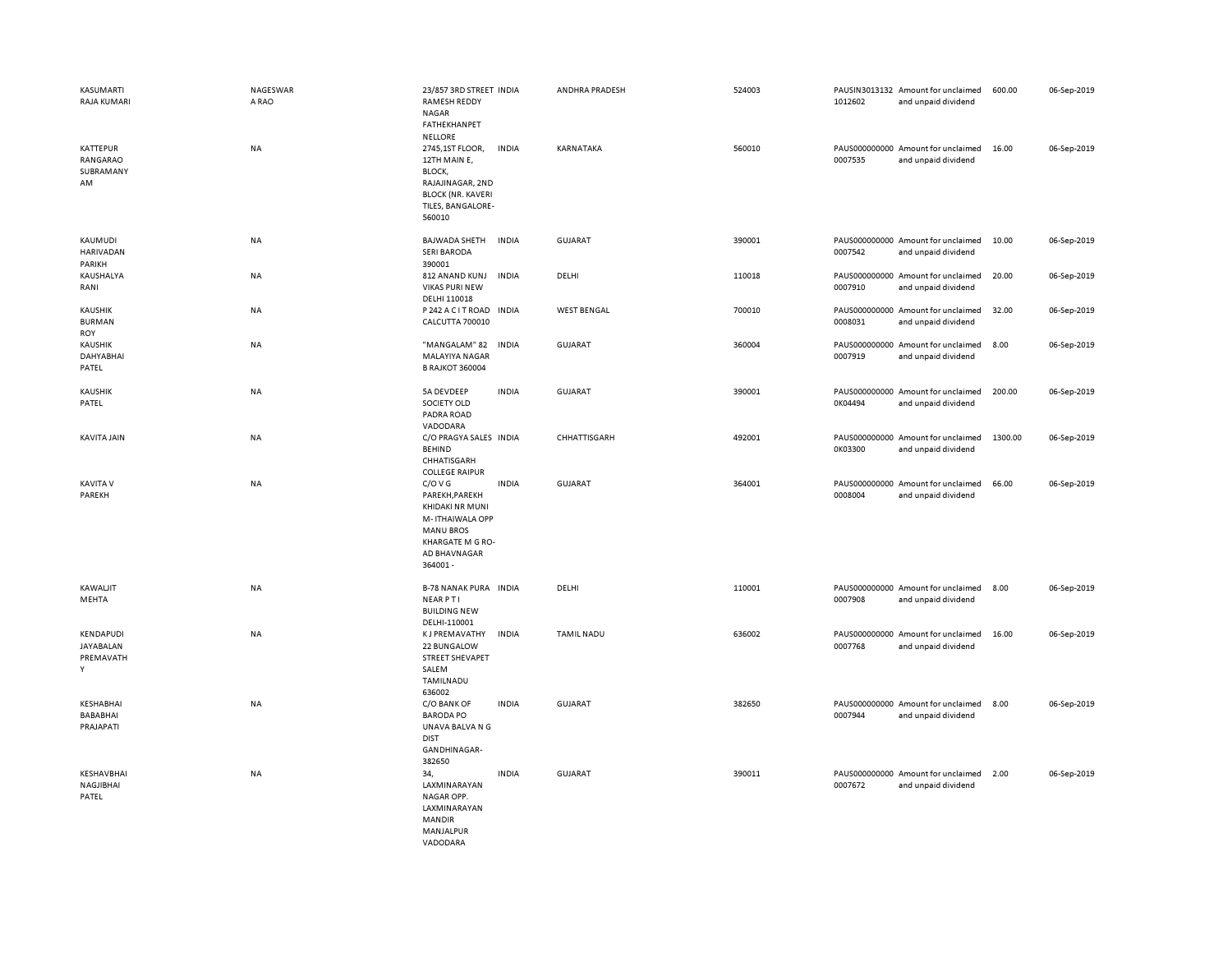| KESHAVLAL<br>DEVSHANKER<br><b>BHATT</b>            | <b>NA</b>        | SAVITRI 26<br>ARUNODAYA<br>SOCIETY ALKAPURI<br>BARODA-390005                                                   | <b>INDIA</b> | GUJARAT        | 390005 | 0007673 | PAUS000000000 Amount for unclaimed<br>and unpaid dividend | 82.00   | 06-Sep-2019 |
|----------------------------------------------------|------------------|----------------------------------------------------------------------------------------------------------------|--------------|----------------|--------|---------|-----------------------------------------------------------|---------|-------------|
| KESHAVLAL<br><b>PURSOTTAM</b><br><b>DAS MISTRY</b> | NA               | CHHANI AMIN<br><b>NAGAR SOCIETY</b><br>NO <sub>111</sub> DIST<br><b>BARODA PIN-</b><br>391740                  | <b>INDIA</b> | <b>GUJARAT</b> | 391740 | 0007675 | PAUS000000000 Amount for unclaimed<br>and unpaid dividend | 16.00   | 06-Sep-2019 |
| KESHAVRAO<br><b>GOVINDRAO</b><br>SAPRE             | <b>NA</b>        | C/O SAPRE<br><b>BROTHERS GREAT</b><br><b>EASTERN ROAD</b><br><b>RAIPUR MP 492001</b>                           | <b>INDIA</b> | CHHATTISGARH   | 492001 | 0007534 | PAUS000000000 Amount for unclaimed<br>and unpaid dividend | 10.00   | 06-Sep-2019 |
| <b>KESHAWLAL P</b><br>SAVLANI                      | <b>NA</b>        | BLOCK-4 4TH<br><b>FLOOR LOTUS</b><br>COURT 12-A DR<br>ANNIE BESANT<br><b>ROAD WORLI</b><br>MUMBAI 400018       | <b>INDIA</b> | MAHARASHTRA    | 400018 | 0007876 | PAUS000000000 Amount for unclaimed<br>and unpaid dividend | 8.00    | 06-Sep-2019 |
| KESHVLAL<br>ANANDJI<br>PATEL                       | NA               | KAMDARNAGAR<br>SOCIETY SANSKAR<br>VIDYALAYA<br>BARODA-390002                                                   | <b>INDIA</b> | <b>GUJARAT</b> | 390002 | 0007569 | PAUS000000000 Amount for unclaimed<br>and unpaid dividend | 32.00   | 06-Sep-2019 |
| <b>KETAN PATEL</b>                                 | NA               | 'SIDDHARTH' OPP.<br>ST.MARY'S SCHOOL<br>KALAWAD ROAD                                                           | <b>INDIA</b> | <b>GUJARAT</b> | 360005 | 0K04129 | PAUS000000000 Amount for unclaimed<br>and unpaid dividend | 1800.00 | 06-Sep-2019 |
| KEVALBHAI<br><b>MATHURBHA</b><br><b>I PATEL</b>    | NA               | AT AJABPURA POST INDIA<br>ODHA TAL BAYAD<br><b>DIST</b><br>SABARKANTHA                                         |              | <b>GUJARAT</b> | 383325 | 0007676 | PAUS000000000 Amount for unclaimed<br>and unpaid dividend | 2.00    | 06-Sep-2019 |
| <b>KEWAL</b><br>KRISHAN                            | NA               | 383325<br>C/O K G GUPTA<br>2616 KINARI BAZAR<br>DELHI-110006                                                   | <b>INDIA</b> | DELHI          | 110006 | 0007794 | PAUS000000000 Amount for unclaimed<br>and unpaid dividend | 8.00    | 06-Sep-2019 |
| <b>KEWALCHAN</b><br>D MANMAL<br>CHOPRA             | MANMAL<br>CHOPRA | B-59, VEER DURGA INDIA<br>DAS NAGAR PALI<br>MARWAR                                                             |              | RAJASTHAN      | 306401 | 0051998 | PAUSIN3030521 Amount for unclaimed<br>and unpaid dividend | 400.00  | 06-Sep-2019 |
| <b>KHAN ABDUL</b><br>SATTAR                        | <b>NA</b>        | <b>SULEMAN BROS</b><br>BLDG ROOM NO 4<br>213 NEW MILL<br>ROAD KURLA WEST<br>MUMBAI 400070                      | <b>INDIA</b> | MAHARASHTRA    | 400070 | 0008078 | PAUS000000000 Amount for unclaimed<br>and unpaid dividend | 16.00   | 06-Sep-2019 |
| <b>KHAN ABDUL</b><br>SATTAR                        | <b>NA</b>        | <b>SULEMAN BROS</b><br><b>BUILDING ROOM</b><br>NO 4 213 NEW<br>MILL ROAD KURLA<br><b>WEST MUMBAI</b><br>400070 | <b>INDIA</b> | MAHARASHTRA    | 400070 | 0005427 | PAUS000000000 Amount for unclaimed<br>and unpaid dividend | 16.00   | 06-Sep-2019 |
| <b>KHEVNA V</b><br>MANKAD                          | <b>NA</b>        | 2/H 74 307 HUDCO INDIA<br>ANAND NAGAR<br><b>OPP GAYTRI</b><br><b>TEMPLE RAJKOT</b>                             |              | <b>GUJARAT</b> | 360002 | 0K04122 | PAUS000000000 Amount for unclaimed<br>and unpaid dividend | 200.00  | 06-Sep-2019 |
| KHODABHAI<br>CHHAGANLAL<br>PATEL                   | NA               | AMBICANAGAR<br>BLOCK NO2/33<br>NAGARWEL<br>HANUMAN ROAD<br>AHMEDABAD-<br>380023                                | <b>INDIA</b> | GUJARAT        | 380023 | 0007677 | PAUS000000000 Amount for unclaimed<br>and unpaid dividend | 6.00    | 06-Sep-2019 |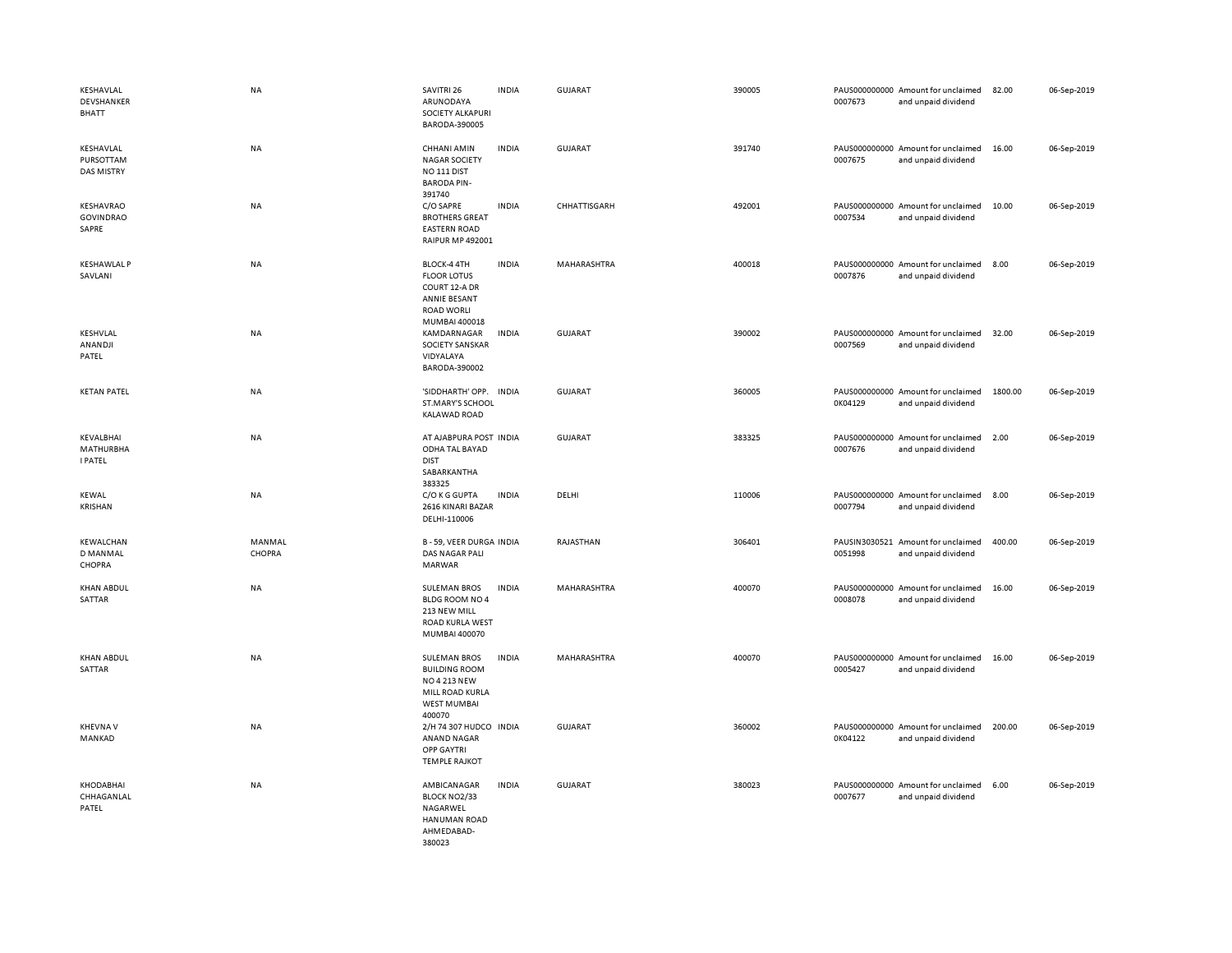| KHURSHEED<br>ALAM                            | NA        | 21 GORACHAND<br>ROAD CALCUTTA                                                                                       | <b>INDIA</b> | <b>WEST BENGAL</b> | 700014 | 0K02817 | PAUS000000000 Amount for unclaimed<br>and unpaid dividend | 200.00 | 06-Sep-2019 |
|----------------------------------------------|-----------|---------------------------------------------------------------------------------------------------------------------|--------------|--------------------|--------|---------|-----------------------------------------------------------|--------|-------------|
| <b>KIRAN BALA</b>                            | NA        | 25 PARDA BAGH<br>DARYA GANG NEW<br>DELHI-110002                                                                     | <b>INDIA</b> | DELHI              | 110002 | 0007904 | PAUS000000000 Amount for unclaimed<br>and unpaid dividend | 8.00   | 06-Sep-2019 |
| <b>KIRAN BALA</b>                            | <b>NA</b> | H 34/117 SECTOR-3 INDIA<br><b>ROHINI DELHI</b>                                                                      |              | DELHI              | 110085 | 0007799 | PAUS000000000 Amount for unclaimed<br>and unpaid dividend | 8.00   | 06-Sep-2019 |
| KIRAN<br><b>FULCHAND</b><br>SHAH             | NA        | A/8 MANORATH<br>DATTAPADA X<br>ROAD NO <sub>2</sub><br><b>BORIVALI EAST</b><br>MUMBAI 400066                        | <b>INDIA</b> | MAHARASHTRA        | 400066 | 0008008 | PAUS000000000 Amount for unclaimed<br>and unpaid dividend | 66.00  | 06-Sep-2019 |
| KIRAN J<br>KHAMBHAITA                        | NA        | A/21 RUPAL<br>SOCIETY B/H<br>AKASHWANI<br>MAKARPURA ROAD<br>VADODARA 390009                                         | <b>INDIA</b> | <b>GUJARAT</b>     | 390009 | 0008068 | PAUS000000000 Amount for unclaimed<br>and unpaid dividend | 6.00   | 06-Sep-2019 |
| KIRAN<br>KHANNA                              | NA        | 242 MIG B SECTOR- INDIA<br>10 FARIDABAD<br><b>HARYANA 121002</b>                                                    |              | <b>HARYANA</b>     | 121002 | 0007947 | PAUS000000000 Amount for unclaimed<br>and unpaid dividend | 8.00   | 06-Sep-2019 |
| KIRAN<br>KHANNA                              | NA        | 242 MIG-B SECTOR- INDIA<br>10 FARIDABAD<br>HARYANA 121001                                                           |              | HARYANA            | 121001 | 0007815 | PAUS000000000 Amount for unclaimed<br>and unpaid dividend | 8.00   | 06-Sep-2019 |
| KIRAN<br><b>KUMAR</b>                        | NA        | A-5B/137-A<br>JANAKPURI NEW<br>DELHI-110058                                                                         | <b>INDIA</b> | DELHI              | 110058 | 0007894 | PAUS000000000 Amount for unclaimed<br>and unpaid dividend | 8.00   | 06-Sep-2019 |
| <b>KIRAN P BAXI</b>                          | NA        | $C/O$ M/S<br><b>COMPUTER AIDS</b><br>INDIA 2/8 SARAT<br><b>BOSE ROAD</b><br>CALCUTTA 700020                         | <b>INDIA</b> | <b>WEST BENGAL</b> | 700020 | 0008083 | PAUS000000000 Amount for unclaimed<br>and unpaid dividend | 8.00   | 06-Sep-2019 |
| <b>KIRAN R</b><br>CHAUDHARI                  | NA        | 31-B ABHAY<br><b>SHOPPING CENTRE</b><br>OPP G I D C DIST<br>MEHSANA N G<br>VISNAGAR 384315                          | <b>INDIA</b> | <b>GUJARAT</b>     | 384315 | 0008077 | PAUS000000000 Amount for unclaimed<br>and unpaid dividend | 32.00  | 06-Sep-2019 |
| KIRAN<br>SHARMA                              | <b>NA</b> | $71-A$<br><b>RAVINDRAPURI</b><br>LANE NO3POBH<br>U VARANASI                                                         | <b>INDIA</b> | UTTAR PRADESH      | 221005 | 0K03404 | PAUS000000000 Amount for unclaimed<br>and unpaid dividend | 200.00 | 06-Sep-2019 |
| KIRANKUMAR<br>MANUBHAI<br>PATEL              | NA        | C/O MANUBHAI H INDIA<br>PATEL 'GOKUL' MAI<br><b>SOCIETY NEAR</b><br><b>VAISHALI THEATRE</b><br>PO NADIAD-<br>387001 |              | <b>GUJARAT</b>     | 387001 | 0007678 | PAUS000000000 Amount for unclaimed<br>and unpaid dividend | 16.00  | 06-Sep-2019 |
| <b>KIRIT G SHAH</b>                          | <b>NA</b> | NEAR JAIN TEMPLE INDIA<br>POST ODE VIA<br>ANAND PIN-388210                                                          |              | GUJARAT            | 388210 | 0007679 | PAUS000000000 Amount for unclaimed<br>and unpaid dividend | 6.00   | 06-Sep-2019 |
| KIRIT<br><b>JECHANDBHA</b><br><b>I DHRUV</b> | NA        | C/O KALPNA<br><b>CLASSES LALIT</b><br><b>BUILDING</b><br>RAOPURA BARODA-<br>390001                                  | <b>INDIA</b> | <b>GUJARAT</b>     | 390001 | 0007680 | PAUS000000000 Amount for unclaimed<br>and unpaid dividend | 6.00   | 06-Sep-2019 |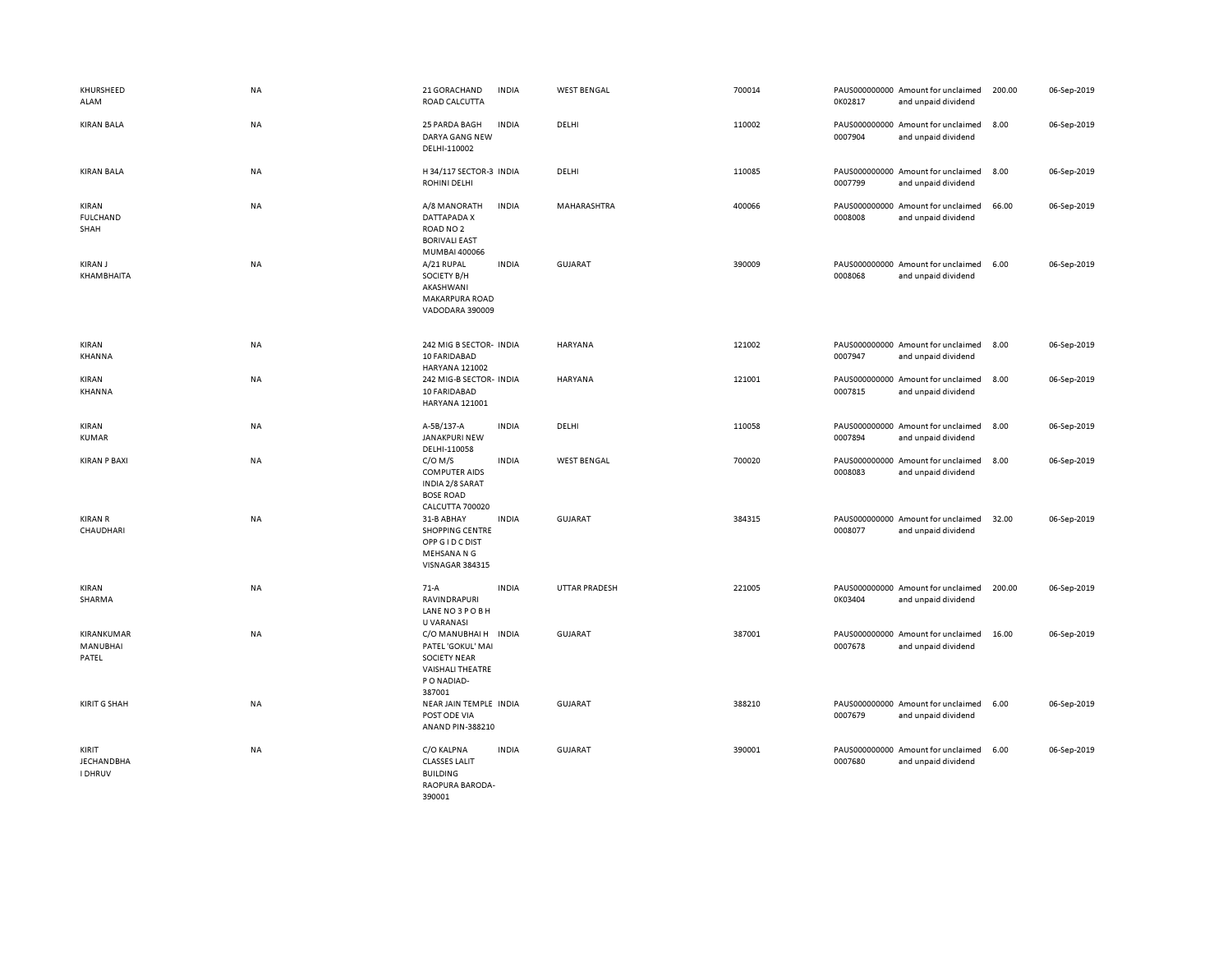| KIRIT<br>NARANDAS<br>MODY                    | <b>NA</b>                                | RADHESHYAM<br><b>BULDING 1ST</b><br><b>FLOOR BEHIND OLD</b><br>POLICE ST S V<br><b>ROAD BORIVALI</b><br>(W) MUMBAI-<br>400092                | <b>INDIA</b> | MAHARASHTRA          | 400092 | 0007753 | PAUS000000000 Amount for unclaimed<br>and unpaid dividend | 8.00   | 06-Sep-2019 |
|----------------------------------------------|------------------------------------------|----------------------------------------------------------------------------------------------------------------------------------------------|--------------|----------------------|--------|---------|-----------------------------------------------------------|--------|-------------|
| <b>KIRIT R DAVE</b>                          | NA                                       | 38 JULLY PARK B/H INDIA<br><b>SONAL PARK VIP</b><br>ROAD BARODA<br>390002                                                                    |              | <b>GUJARAT</b>       | 390002 | 0008049 | PAUS000000000 Amount for unclaimed<br>and unpaid dividend | 2.00   | 06-Sep-2019 |
| KIRITBHAI<br>DAHYABHAI<br>PATEL              | NA                                       | <b>JOGIDAS STREET</b><br>NANA ADADH<br>ANAND-388001                                                                                          | <b>INDIA</b> | <b>GUJARAT</b>       | 388001 | 0007566 | PAUS000000000 Amount for unclaimed<br>and unpaid dividend | 2.00   | 06-Sep-2019 |
| KIRITBHAI<br><b>ISHVARLAL</b><br>DESAI       | NA                                       | 6/B TASHKAND<br>SOCIETY<br>NIZAMPURA<br>BARODA-390002                                                                                        | <b>INDIA</b> | GUJARAT              | 390002 | 0007681 | PAUS000000000 Amount for unclaimed<br>and unpaid dividend | 100.00 | 06-Sep-2019 |
| KIRITBHAI<br>JETHALAL<br>SHAH                | NA                                       | SHIVE KRUPA 3RD<br>FLOOR FLAT NO 9<br>KARANILANE<br><b>GHATKOPAR</b><br>MUMBAI-400086                                                        | <b>INDIA</b> | MAHARASHTRA          | 400086 | 0007877 | PAUS000000000 Amount for unclaimed<br>and unpaid dividend | 8.00   | 06-Sep-2019 |
| KIRITKANT<br>NATAVARLAL<br>JANI              | NA                                       | C-54 JAY<br>YOGESHWAR<br>SOCIETY OPP SAMA<br><b>BUS STAND SAMA</b><br><b>BARODA</b>                                                          | <b>INDIA</b> | GUJARAT              | 390002 | 0007572 | PAUS000000000 Amount for unclaimed<br>and unpaid dividend | 6.00   | 06-Sep-2019 |
| KIRITKUMAR<br>CHARANDAS<br><b>JOGIDASANI</b> | <b>NA</b>                                | PASU KAMDAR<br><b>STREET KUTCH-</b><br>MANDVI-370465                                                                                         | <b>INDIA</b> | <b>GUJARAT</b>       | 370465 | 0007747 | PAUS000000000 Amount for unclaimed<br>and unpaid dividend | 16.00  | 06-Sep-2019 |
| KIRITKUMAR<br>LAXMICHAND<br>SARVAIYA         | NA                                       | 102/103 NO 2<br>PRITAM SOCIETY<br><b>BHARUCH-392002</b>                                                                                      | <b>INDIA</b> | <b>GUJARAT</b>       | 392002 | 0007684 | PAUS000000000 Amount for unclaimed<br>and unpaid dividend | 100.00 | 06-Sep-2019 |
| KIRITKUMAR<br>SHANTILAL<br>PATEL             | NA                                       | C/O BABUBHAI<br><b>KESHAVBHAI PATEL</b><br>OPP WADI<br>RANGMAHAL<br>DARWAJA WADI<br><b>BARODA 390017</b>                                     | <b>INDIA</b> | <b>GUJARAT</b>       | 390017 | 0007571 | PAUS000000000 Amount for unclaimed<br>and unpaid dividend | 2.00   | 06-Sep-2019 |
| KIRITRAY<br>AMBALAL<br>AMIN                  | NA                                       | 22 RACE COURSE<br>PARK RACE COURSE<br><b>CIRCLE - WEST</b><br><b>NEAR NATUBHAI</b><br><b>CENTRE GOTRI</b><br><b>ROAD BA-RODA</b><br>390007 - | <b>INDIA</b> | <b>GUJARAT</b>       | 390007 | 0007608 | PAUS000000000 Amount for unclaimed<br>and unpaid dividend | 6.00   | 06-Sep-2019 |
| <b>KIRTI SHAH</b>                            | JAYANTILAL<br><b>KAPURCHAN</b><br>D SHAH | C/3, H-WING, FLAT INDIA<br>NO-81 3RD FLOOR,<br><b>MAHAVIR NAGAR</b><br>SHANKER LANE,<br>KANDIVALI-WEST<br>MUMBAI,<br>MAHARASHTRA             |              | MAHARASHTRA          | 400067 | 0001518 | PAUSIN3037351 Amount for unclaimed<br>and unpaid dividend | 4.00   | 06-Sep-2019 |
| KIRTIKUMAR<br>RAMANLAL<br>DESAI              | <b>NA</b>                                | 9 DIYALOK SOCIETY INDIA<br>PART-I OPP<br>SAIKRIPA S- OC OPP<br><b>KUNIKA SOC HARNI</b><br>ROAD BARODA 390-<br>$022 -$                        |              | <b>GUJARAT</b>       | 390022 | 0008073 | PAUS000000000 Amount for unclaimed<br>and unpaid dividend | 16.00  | 06-Sep-2019 |
| <b>KISHAN DAS</b>                            | <b>NA</b>                                | PRIYA LAHURABIR INDIA<br><b>CROSSING</b><br>VARANASI 221001                                                                                  |              | <b>UTTAR PRADESH</b> | 221001 | 0007914 | PAUS000000000 Amount for unclaimed<br>and unpaid dividend | 8.00   | 06-Sep-2019 |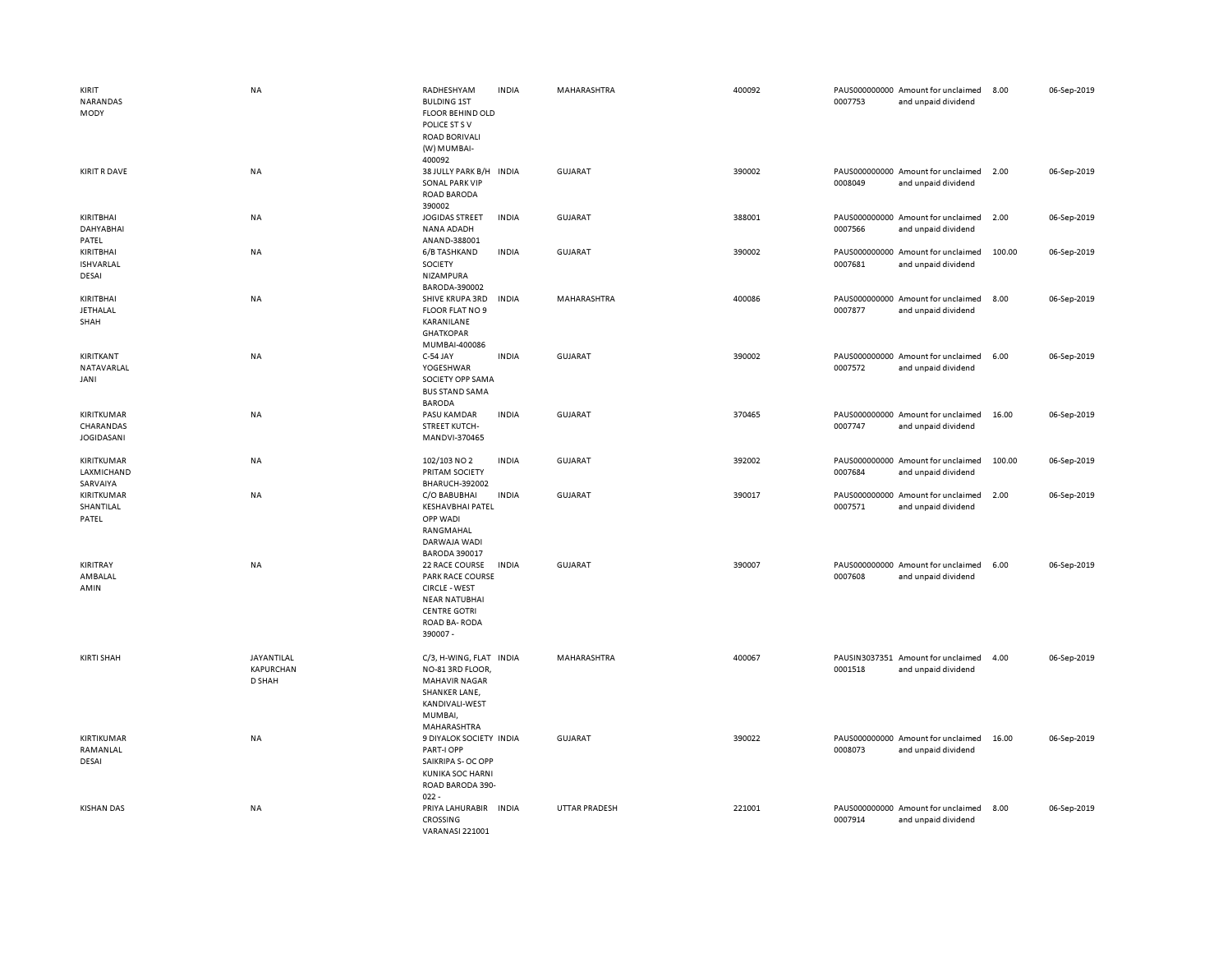| KISHEN<br>CHAND JAIN                                         | NA        | 1261 VEDWARA<br>MALIWARA<br><b>CHANDNI CHOWK</b><br>DELHI 110006                                                                    | <b>INDIA</b> | DELHI             | 110006 | 0007991 | PAUS000000000 Amount for unclaimed<br>and unpaid dividend | 32.00  | 06-Sep-2019 |
|--------------------------------------------------------------|-----------|-------------------------------------------------------------------------------------------------------------------------------------|--------------|-------------------|--------|---------|-----------------------------------------------------------|--------|-------------|
| <b>KISHOR</b><br>NANALAL<br>KUKADIA                          | <b>NA</b> | 22 BHASKER LANE INDIA<br>MAVJI JERAM BLDG<br>2ND FLOOR ROOM<br><b>NO 50</b><br>BHULESHWAR<br>MUMBAI-400002                          |              | MAHARASHTRA       | 400002 | 0007756 | PAUS000000000 Amount for unclaimed<br>and unpaid dividend | 8.00   | 06-Sep-2019 |
| <b>KISHOR P LAD</b>                                          | NA        | <b>BEHIND BHARATI</b><br><b>HIGH SCHOOL</b><br><b>BARANPURA</b><br>BARODA-390001                                                    | <b>INDIA</b> | <b>GUJARAT</b>    | 390001 | 0007689 | PAUS000000000 Amount for unclaimed<br>and unpaid dividend | 2.00   | 06-Sep-2019 |
| KISHORCHAN<br><b>DRA</b><br><b>CHHOTUBHAI</b><br><b>NAIK</b> | NA        | AT PATEL STREET<br><b>SARBHON PO</b><br><b>SARBHON VIA</b><br><b>BARDOLI DIST</b><br><b>SURAT PIN 394350</b>                        | <b>INDIA</b> | <b>GUJARAT</b>    | 394350 | 0007545 | PAUS000000000 Amount for unclaimed<br>and unpaid dividend | 16.00  | 06-Sep-2019 |
| <b>KISHORE</b><br><b>DATTATRAYA</b><br>KARNAD                | <b>NA</b> | C-20, SRUSHTI<br><b>HOUSING</b><br>COMPLEX, SAIYED<br>VASNA ROAD,<br>BARODA-390015                                                  | <b>INDIA</b> | <b>GUJARAT</b>    | 390015 | 0007722 | PAUS000000000 Amount for unclaimed<br>and unpaid dividend | 16.00  | 06-Sep-2019 |
| <b>KISHORE</b><br><b>KUMAR</b><br>DEBATA                     | NA        | PURAK VINIMAY<br>LTD SANTA-SAHI<br><b>CUTTACK ORISSA</b>                                                                            | <b>INDIA</b> | ORISSA            | 753001 | 0K02650 | PAUS000000000 Amount for unclaimed<br>and unpaid dividend | 200.00 | 06-Sep-2019 |
| <b>KISHORE</b><br><b>KUMAR</b><br>JAISWAL                    | NA        | H.NO.5-<br>84, BHARATH<br>NAGAR UPPAL,<br>R.R.DIST<br>HYDERABAD                                                                     | <b>INDIA</b> | ANDHRA PRADESH    | 500039 | 0K02023 | PAUS000000000 Amount for unclaimed<br>and unpaid dividend | 200.00 | 06-Sep-2019 |
| <b>KISHOREBHAI</b><br>KANTILAL<br>JAYSWAL                    | NA        | 6 AMI APARTMENT INDIA<br><b>NEAR COLLECTOR</b><br><b>BUNGLOW GOL</b><br>LIMADA<br>MANINAGAR<br>AHMEDABAD-<br>380008                 |              | <b>GUJARAT</b>    | 380008 | 0007688 | PAUS000000000 Amount for unclaimed<br>and unpaid dividend | 16.00  | 06-Sep-2019 |
| <b>KISHORIBEN</b><br>HARIPRASAD<br>SHAH                      | NA        | <b>BAHAI CENTRE</b><br><b>SHAHPUR BAHAR</b><br><b>CENTRE SHAHPUR</b><br>AHMEDABAD-<br>380001                                        | <b>INDIA</b> | GUJARAT           | 380001 | 0007691 | PAUS000000000 Amount for unclaimed<br>and unpaid dividend | 32.00  | 06-Sep-2019 |
| KN<br>NAGAMMAI                                               | NA        | 21& II LINK STREET INDIA<br>MANDAVELI<br>PAKKAM CHENNAI<br>600028                                                                   |              | <b>TAMIL NADU</b> | 600028 | 0008036 | PAUS000000000 Amount for unclaimed<br>and unpaid dividend | 32.00  | 06-Sep-2019 |
| <b>KOKILA</b><br><b>GUNVANTPR</b><br><b>ASAD PARIKH</b>      | NA        | C-16 MANGALAM<br>APARTMENT OPP.<br>SOMESHWAR<br>DERASAR NR.<br>SHYAMAL CROSS<br>ROAD 132 FEET<br>RING<br>ROADSATELLITE<br>AHMEDABAD | <b>INDIA</b> | GUJARAT           | 380015 | 0007529 | PAUS000000000 Amount for unclaimed<br>and unpaid dividend | 10.00  | 06-Sep-2019 |
| <b>KOKILA I</b><br><b>THAKKAR</b>                            | <b>NA</b> | 708 HARIDARSHAN INDIA<br>APARTMENTS<br><b>NEAR PARIMAL RLY</b><br><b>CROSSING ELLIS</b><br><b>BRIDGE</b><br>AHMEDABAD-<br>380006    |              | <b>GUJARAT</b>    | 380006 | 0007740 | PAUS000000000 Amount for unclaimed<br>and unpaid dividend | 8.00   | 06-Sep-2019 |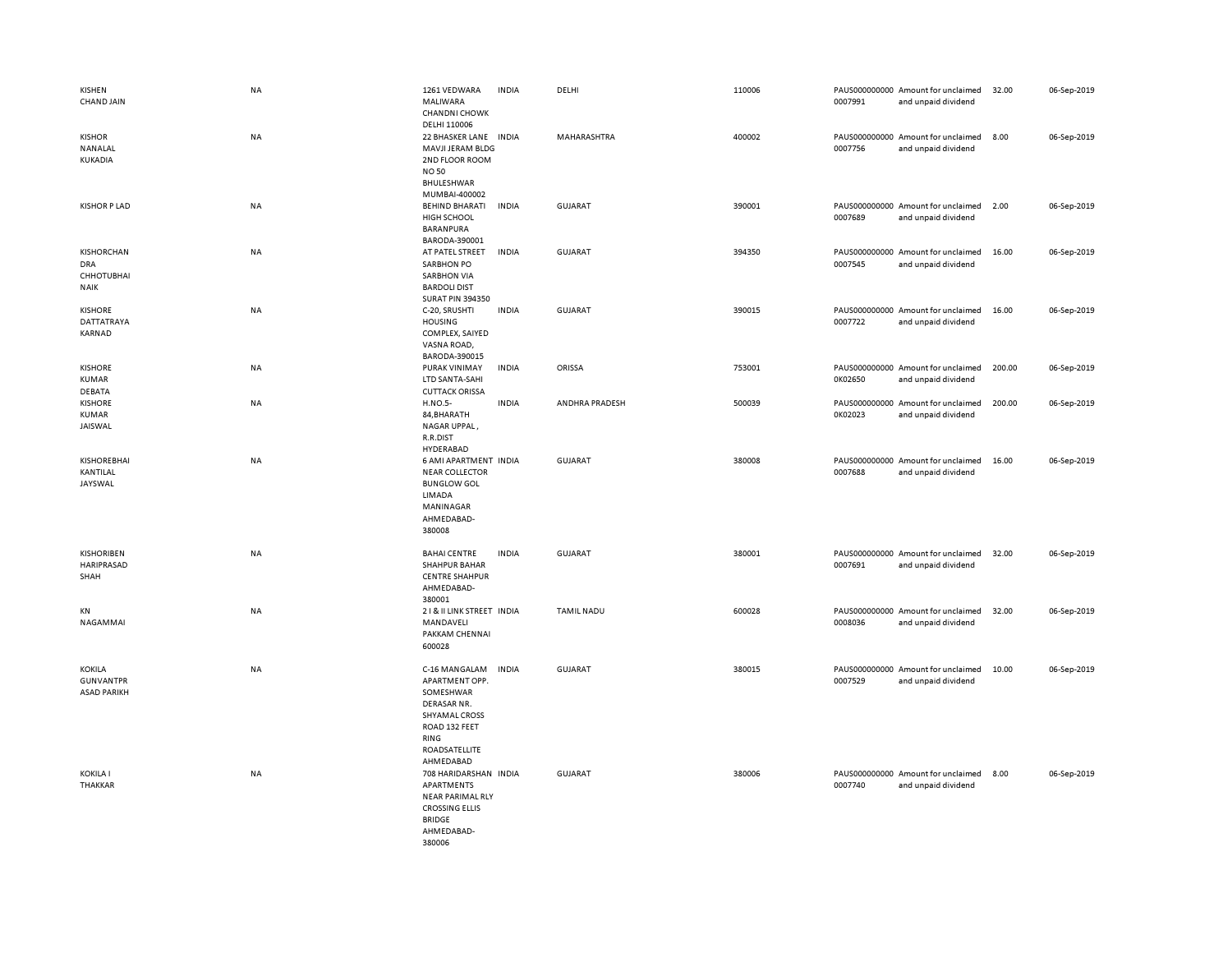| <b>KOKILABEN</b><br>AMBUBHAI<br>PATEL                    | <b>NA</b>                   | C/O MAHENDRA M INDIA<br>PATEL 231<br><b>RANGARI CHAWL</b><br><b>OPP BAWLA</b><br>MASJID N M JOSHI<br><b>MARG MUMBAI-</b><br>400013 | MAHARASHTRA           | 400013 | 0007746 | PAUS000000000 Amount for unclaimed<br>and unpaid dividend | 40.00   | 06-Sep-2019 |
|----------------------------------------------------------|-----------------------------|------------------------------------------------------------------------------------------------------------------------------------|-----------------------|--------|---------|-----------------------------------------------------------|---------|-------------|
| <b>KOKILABEN</b><br>KANUBHAI<br>SHAH                     | NA                          | 5 NIRMAL SOCIETY INDIA<br>MANINAGAR<br>AHMEDABAD-<br>380022                                                                        | <b>GUJARAT</b>        | 380022 | 0007612 | PAUS000000000 Amount for unclaimed<br>and unpaid dividend | 6.00    | 06-Sep-2019 |
| <b>KOKILABEN</b><br>RAMESHBHAI<br>PATEL                  | <b>NA</b>                   | <b>BANK OF BARODA</b><br><b>INDIA</b><br><b>GOWHAR BAUG,</b><br>COLLEGE ROAD,<br>BILIMORA-396321                                   | GUJARAT               | 396321 | 0007558 | PAUS000000000 Amount for unclaimed<br>and unpaid dividend | 12.00   | 06-Sep-2019 |
| <b>KOKKATTIL</b><br>KUMARAN<br><b>ACHUTHAN</b>           | <b>KOKKATTIL</b><br>KUMARAN | KOKKATTIL HOUSE IN DIA<br>KOLAZHY PO<br><b>THRISSUR</b>                                                                            | KERALA                | 680010 | 0643729 | PAUSIN3016374 Amount for unclaimed<br>and unpaid dividend | 42.00   | 06-Sep-2019 |
| <b>KOMAL KAUL</b>                                        | AJAY KR<br>KAUL             | A2B/144C EKTA<br><b>INDIA</b><br>APPARTMENT<br>PASCHIM VIHAR<br>NEW DELHI.                                                         | DELHI                 | 110063 | 0012968 | PAUS000000000 Amount for unclaimed<br>and unpaid dividend | 64.00   | 06-Sep-2019 |
| KOMARALIN<br>GAM<br>PARASURAM<br>A IYER<br><b>NATARA</b> | NA                          | 19 MIG FLATS<br><b>INDIA</b><br><b>SECOND MAIN</b><br><b>ROAD INDIRA</b><br>NAGAR ADYAR<br>CHENNAI-600020                          | <b>TAMIL NADU</b>     | 600020 | 0007783 | PAUS000000000 Amount for unclaimed<br>and unpaid dividend | 8.00    | 06-Sep-2019 |
| KONDAIAH<br><b>EVANI</b>                                 | NA                          | C/OMR<br><b>INDIA</b><br>SUNDEREVANI B-<br>1/174 JANAKPURI<br><b>NEW DELHI 110058</b>                                              | DELHI                 | 110058 | 0007812 | PAUS000000000 Amount for unclaimed<br>and unpaid dividend | 8.00    | 06-Sep-2019 |
| KOTESWAR<br>RAO<br>TUNGAM                                | NA                          | 8-3-228/396<br><b>INDIA</b><br>REHMATHNAGAR<br>YOUSUFGUDA<br>HYDERABAD                                                             | ANDHRA PRADESH        | 500045 | 0K03126 | PAUS000000000 Amount for unclaimed<br>and unpaid dividend | 200.00  | 06-Sep-2019 |
| <b>KOTHAILAKS</b><br>HMI<br>SUNDARARAJ<br>AN             | NA                          | SRINIVAS 16-B A A INDIA<br><b>ROAD VELLAI</b><br>PILLAIYAR KOEL<br><b>STREET S S COLONY</b><br>MADURAI-625016                      | <b>TAMIL NADU</b>     | 625016 | 0007865 | PAUS000000000 Amount for unclaimed<br>and unpaid dividend | 8.00    | 06-Sep-2019 |
| KOTHURI<br><b>UMAMAHES</b><br><b>HWARA RAO</b>           | <b>NA</b>                   | RAGHU MEDICALS, INDIA<br>MAIN ROAD,<br>NARASARAOPET,<br>(A.P)                                                                      | ANDHRA PRADESH        | 522601 | 0K00488 | PAUS000000000 Amount for unclaimed<br>and unpaid dividend | 400.00  | 06-Sep-2019 |
| KR<br>NAGABHUSH<br>AN                                    | <b>NA</b>                   | 17-4-51A RPGT<br><b>INDIA</b><br><b>ROAD HINDUPUR</b>                                                                              | <b>ANDHRA PRADESH</b> | 515201 | 0K05046 | PAUS000000000 Amount for unclaimed<br>and unpaid dividend | 1200.00 | 06-Sep-2019 |
| KRISHAN<br>GOPAL<br>CHADHA                               | <b>NA</b>                   | 13/28 WEST PATEL INDIA<br>NAGAR NEW DELHI-<br>110008                                                                               | DELHI                 | 110008 | 0007907 | PAUS000000000 Amount for unclaimed<br>and unpaid dividend | 8.00    | 06-Sep-2019 |
| <b>KRISHAN</b><br>LALIT                                  | NA                          | 1255 SECTOR-14<br><b>INDIA</b><br>FARIDABAD 121002                                                                                 | <b>HARYANA</b>        | 121002 | 0007912 | PAUS000000000 Amount for unclaimed<br>and unpaid dividend | 8.00    | 06-Sep-2019 |
| KRISHANA<br>CHAUDHARY                                    | <b>NA</b>                   | C/O ASHIRWAD<br><b>INDIA</b><br><b>TRANSPORT</b><br><b>CARRIER 6 VISHAL</b><br>CORP BLDG NAROL<br>CHAR RASTA                       | <b>GUJARAT</b>        | 382405 | 0K02328 | PAUS000000000 Amount for unclaimed<br>and unpaid dividend | 300.00  | 06-Sep-2019 |

NAROL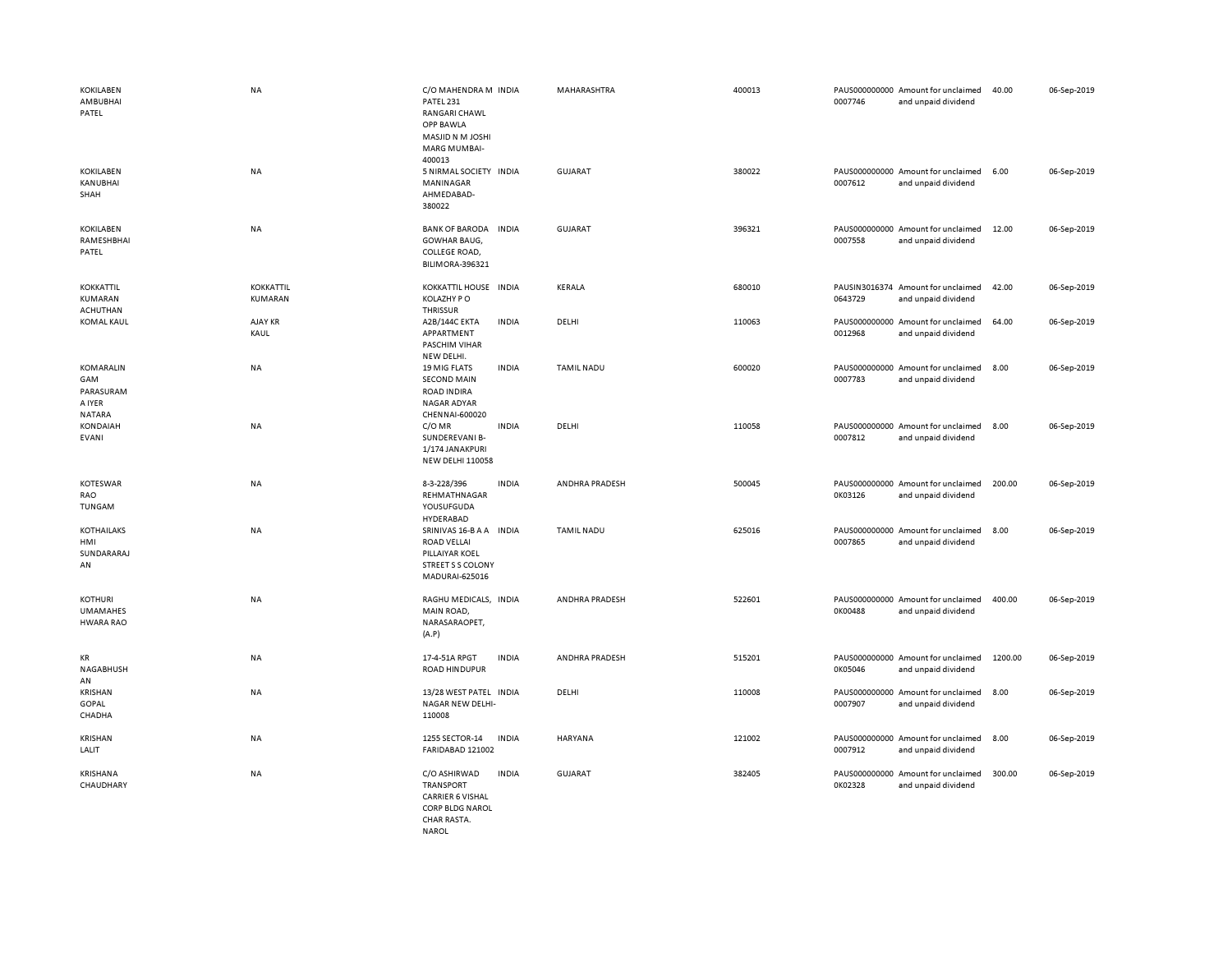| <b>KRISHANA</b><br>PANDURANG<br><b>KAMBLE</b> | NA        | KUVERJI DEVSHI<br><b>INDIA</b><br>CHAWL 2ND FL B S<br><b>ROAD OPP</b><br><b>ZARAPKAR SHOW</b><br>ROOM DADAR W<br><b>RLY MUMBAI</b><br>400028 | MAHARASHTRA           | 400028 | PAUS000000000 Amount for unclaimed<br>0007870<br>and unpaid dividend | 8.00   | 06-Sep-2019 |
|-----------------------------------------------|-----------|----------------------------------------------------------------------------------------------------------------------------------------------|-----------------------|--------|----------------------------------------------------------------------|--------|-------------|
| KRISHNA<br>KAINIT                             | NA        | 98 HAUZ RANI<br><b>INDIA</b><br><b>MALVIYA NAGAR</b><br><b>NEW DELHI 110017</b>                                                              | DELHI                 | 110017 | PAUS000000000 Amount for unclaimed<br>0007818<br>and unpaid dividend | 8.00   | 06-Sep-2019 |
| KRISHNA<br>KAMMA                              | NA        | GURU DATTAREYA INDIA<br><b>FERTILIZERS OPP</b><br>NAVAYUGA HOTEL<br>BELLARY                                                                  | KARNATAKA             | 583101 | PAUS000000000 Amount for unclaimed<br>0K02483<br>and unpaid dividend | 200.00 | 06-Sep-2019 |
| <b>KRISHNA</b><br>KUMAR                       | <b>NA</b> | ARMAMENT<br><b>INDIA</b><br>SECTION<br>NO.109, HU, AIR<br><b>FORCE SULUR</b><br>COIMBATORE                                                   | <b>TAMIL NADU</b>     | 641401 | PAUS000000000 Amount for unclaimed<br>0K01269<br>and unpaid dividend | 200.00 | 06-Sep-2019 |
| <b>KRISHNA</b><br><b>KUMAR</b><br>KABRA       | NA        | M/S RAIGARH JUTE INDIA<br>MILLS LTD SE RLY<br>RAIGARH 496001                                                                                 | CHHATTISGARH          | 496001 | PAUS000000000 Amount for unclaimed<br>0007885<br>and unpaid dividend | 32.00  | 06-Sep-2019 |
| KRISHNA<br>KUMARI<br>CHELIKANI                | NA        | Q NO 61-B/TYPE III INDIA<br><b>BHELTOWN SHIP</b><br>HYDERABAD-<br>500032                                                                     | ANDHRA PRADESH        | 500032 | PAUS000000000 Amount for unclaimed<br>0007776<br>and unpaid dividend | 8.00   | 06-Sep-2019 |
| KRISHNA<br>KUMARI<br><b>DUBEY</b>             | NA        | 73 ASHOKA<br><b>INDIA</b><br>SOCIETY NEAR 11<br><b>NO BUS STOP</b><br><b>BHOPAL MP</b><br>462016                                             | <b>MADHYA PRADESH</b> | 462016 | PAUS000000000 Amount for unclaimed<br>0007883<br>and unpaid dividend | 8.00   | 06-Sep-2019 |
| <b>KRISHNA LAL</b><br><b>TANDON</b>           | NA        | KD 3 L C DDA FLATS INDIA<br><b>ASHOK VIHAR</b><br>DELHI 110052                                                                               | DELHI                 | 110052 | PAUS000000000 Amount for unclaimed<br>0007976<br>and unpaid dividend | 32.00  | 06-Sep-2019 |
| <b>KRISHNA M G</b><br>s                       | <b>NA</b> | 505, PALLAVI VIHAR INDIA<br>APARTMENT<br>AMEERPET<br>HYDERABAD                                                                               | ANDHRA PRADESH        | 500016 | PAUS000000000 Amount for unclaimed<br>0M01163<br>and unpaid dividend | 400.00 | 06-Sep-2019 |
| KRISHNA<br>NEMA                               | NA        | C/O MAN MOHAN INDIA<br><b>NEEMA 34/1</b><br><b>GRASIM STAFF</b><br><b>QRTS BIRLAGRAM</b><br>456331 NAGDA                                     | MADHYA PRADESH        | 456331 | PAUS000000000 Amount for unclaimed<br>0007846<br>and unpaid dividend | 24.00  | 06-Sep-2019 |
| KRISHNA<br>RAMAKRISHN<br>ARAO<br>KULKARNI     | NA        | 14/2 BELLARY GALLI INDIA<br>HUBLI-580020                                                                                                     | KARNATAKA             | 580020 | PAUS000000000 Amount for unclaimed<br>0007702<br>and unpaid dividend | 32.00  | 06-Sep-2019 |
| KRISHNA<br>SONEJA                             | NA        | <b>GUPTA KUNJ</b><br><b>INDIA</b><br><b>BEHIND MUSEUM</b><br><b>DAMPIER NAGAR</b><br><b>MATHURA</b>                                          | UTTAR PRADESH         | 281001 | PAUS000000000 Amount for unclaimed<br>0K04002<br>and unpaid dividend | 200.00 | 06-Sep-2019 |
| <b>KRISHNA V R</b>                            | NA        | H NO 12-1-1314/7<br><b>INDIA</b><br><b>SHANTI NAGAR</b><br>NORTH LALAGUDA<br>SECUNDERABAD                                                    | ANDHRA PRADESH        | 500017 | PAUS000000000 Amount for unclaimed<br>0K03194<br>and unpaid dividend | 200.00 | 06-Sep-2019 |
| KRISHNADUT<br><b>T GROVER</b>                 | NA        | ROOM NO 1 O T<br><b>INDIA</b><br><b>SECTION BARRACK</b><br><b>NO382</b><br><b>III HASNAGAR</b>                                               | MAHARASHTRA           | 421001 | PAUS000000000 Amount for unclaimed<br>0K03643<br>and unpaid dividend | 200.00 | 06-Sep-2019 |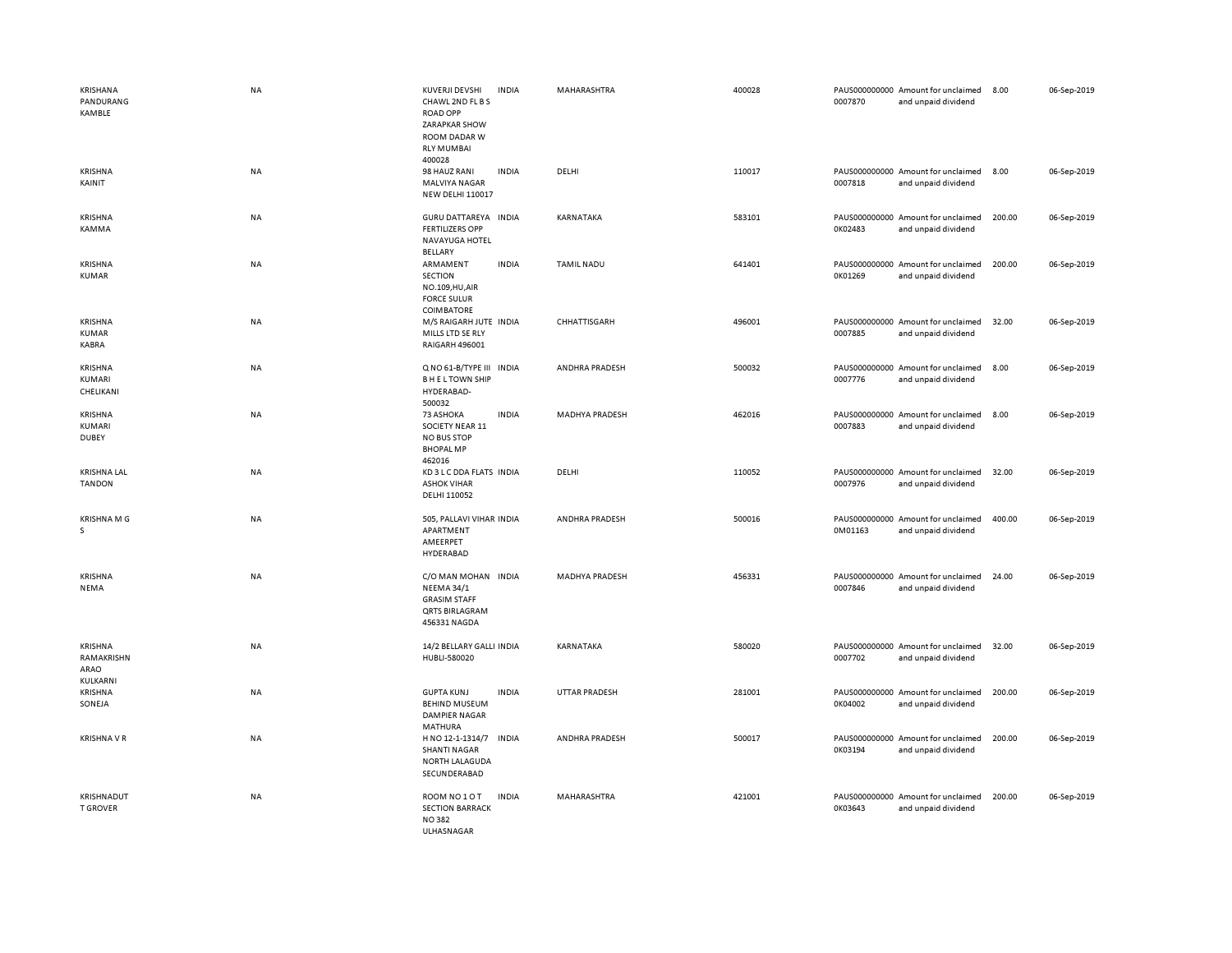| KRISHNAIAH<br><b>GUDURI</b>                                     | NA        | HNO 35-3-<br>69/29,CRP<br><b>QUARTERS SANJAY</b><br>GANDHI<br>COLONY, ONGOLE<br>PRAKASAM DT, A P            | <b>INDIA</b> | ANDHRA PRADESH       | 523001 | 0K00491 | PAUS000000000 Amount for unclaimed<br>and unpaid dividend | 200.00 | 06-Sep-2019 |
|-----------------------------------------------------------------|-----------|-------------------------------------------------------------------------------------------------------------|--------------|----------------------|--------|---------|-----------------------------------------------------------|--------|-------------|
| KRISHNAJI<br>VASUDEO<br>KARMARKAR                               | NA        | SHANKAR SMRITI<br><b>GOGRAS WADI</b><br>PATHARALI RASTA<br><b>DOMBIVLI EAST-</b><br>421202                  | <b>INDIA</b> | MAHARASHTRA          | 421202 | 0007697 | PAUS000000000 Amount for unclaimed<br>and unpaid dividend | 6.00   | 06-Sep-2019 |
| KRISHNAKAN<br><b>T MOHANLAL</b><br>SHAH                         | NA        | 595/C DR<br>AMBEDKAR ROAD<br><b>GROUND FLOOR 5</b><br><b>RATAN MANSION</b><br>MATUNGA (CR)<br>MUMBAI-400019 | <b>INDIA</b> | MAHARASHTRA          | 400019 | 0007866 | PAUS000000000 Amount for unclaimed<br>and unpaid dividend | 16.00  | 06-Sep-2019 |
| <b>KRISHNAMUR</b><br>THY<br>RAMACHAND<br><b>RA RAO</b><br>DAVAN | NA        | C/O.D<br>RAGHAVENDRARA<br>O 2-3-703/12/A<br>TIRUMALANAGAR<br>AMBERPET                                       | <b>INDIA</b> | ANDHRA PRADESH       | 500013 | 0K00493 | PAUS000000000 Amount for unclaimed<br>and unpaid dividend | 200.00 | 06-Sep-2019 |
| <b>KRISHNAN</b><br>GANAPATHY<br>RAJ                             | NA        | PARKATHY NIVAS 7 INDIA<br>KANNADASAN<br><b>STREET S S COLONY</b><br>MADURAI 625016                          |              | <b>TAMIL NADU</b>    | 625016 | 0007716 | PAUS000000000 Amount for unclaimed<br>and unpaid dividend | 16.00  | 06-Sep-2019 |
| KRISHNAN<br><b>JAYARAM</b><br><b>IYER</b>                       | NA        | KL-4 22/5 SECTOR - INDIA<br><b>5E KALAMBOLI</b><br><b>NAVI MUMBAI</b>                                       |              | MAHARASHTRA          | 400064 | 0007867 | PAUS000000000 Amount for unclaimed<br>and unpaid dividend | 16.00  | 06-Sep-2019 |
| KRISHNARAO<br>V V                                               | <b>NA</b> | DARSHAK LTD 26-5- INDIA<br>12, G.S.RAJU<br>ROAD, NEAR<br><b>GYMKHANA CL</b><br>GANDHINAGAR, VIJ<br>AYAWADA  |              | ANDHRA PRADESH       | 520003 | 0K04736 | PAUS000000000 Amount for unclaimed<br>and unpaid dividend | 200.00 | 06-Sep-2019 |
| KRISHNAVAD<br>AN H JETLEY                                       | <b>NA</b> | 20 PRITAM-NAGAR INDIA<br><b>ELLISBRIDGE</b><br>AHMEDABAD-<br>380006                                         |              | <b>GUJARAT</b>       | 380006 | 0007859 | PAUS000000000 Amount for unclaimed<br>and unpaid dividend | 8.00   | 06-Sep-2019 |
| <b>KRISTAPPA</b><br>SHOMAPPA<br>GANGAL                          | <b>NA</b> | AT&PO<br>HANCHINAL TAL<br>SOUNDATTI DIST<br><b>BELGAUM 591126</b>                                           | <b>INDIA</b> | KARNATAKA            | 591126 | 0007706 | PAUS000000000 Amount for unclaimed<br>and unpaid dividend | 16.00  | 06-Sep-2019 |
| KRUSHNAKA<br><b>NT</b><br><b>GOKALBHAI</b><br>DEDANIA           | <b>NA</b> | C/O GOKALDAS<br>DEVAJI DEDANIA<br>AT KEVADRA VIA<br><b>KESHOD DIST</b><br>JUNAGADH PIN-<br>362220           | <b>INDIA</b> | GUJARAT              | 362220 | 0007695 | PAUS000000000 Amount for unclaimed<br>and unpaid dividend | 22.00  | 06-Sep-2019 |
| <b>KULDIP KAUR</b><br>KHANNA                                    | NA        | J-19 RAJOURI<br><b>GARDEN NEW</b><br>DELHI-110027                                                           | <b>INDIA</b> | DELHI                | 110027 | 0007814 | PAUS000000000 Amount for unclaimed<br>and unpaid dividend | 16.00  | 06-Sep-2019 |
| KULDIP<br>KULSHRESTH<br>А                                       | <b>NA</b> | 235 CHOTI BAZARIA INDIA<br><b>GURUDWARA GALI</b><br>GHAZIABAD 201001                                        |              | <b>UTTAR PRADESH</b> | 201001 | 0008081 | PAUS000000000 Amount for unclaimed<br>and unpaid dividend | 32.00  | 06-Sep-2019 |
| KULJIT KAUR<br>KHURANA                                          | <b>NA</b> | 2429-TILAK STREET INDIA<br><b>CHUNA MANDI</b><br>PAHARGANJ NEW<br>DELHI-110055                              |              | DELHI                | 110055 | 0007801 | PAUS000000000 Amount for unclaimed<br>and unpaid dividend | 8.00   | 06-Sep-2019 |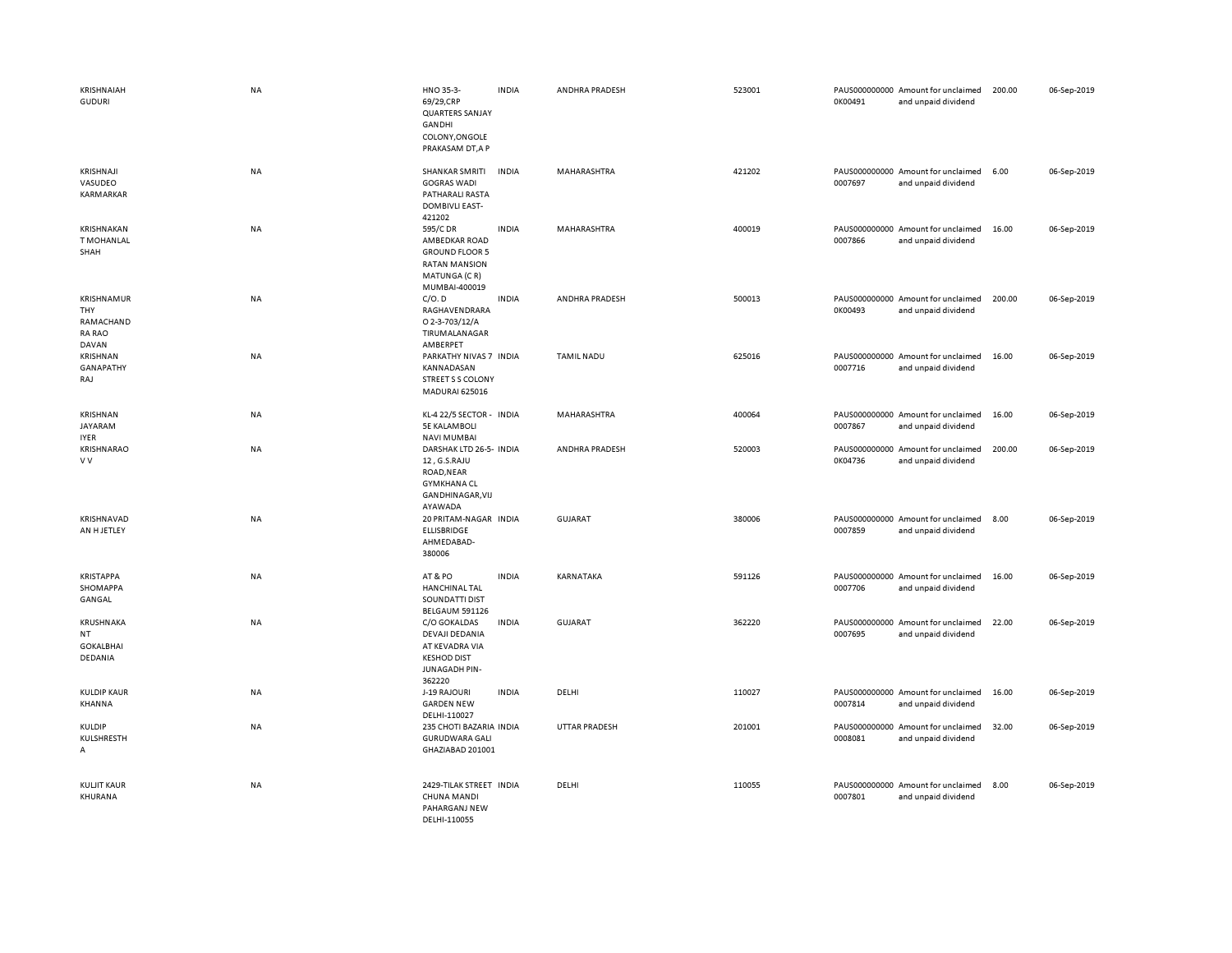| KULKARNI R B                                   | NA        | <b>CHIEF ENGINEER</b><br><b>INDIA</b><br>(RETD) 10-3/45 SRI<br>SATHYA SAI KRUPA<br><b>VITHAL</b><br>NAGAR, GULBARGA                               | KARNATAKA         | 585103 | 0R00934 | PAUS000000000 Amount for unclaimed<br>and unpaid dividend | 800.00 | 06-Sep-2019 |
|------------------------------------------------|-----------|---------------------------------------------------------------------------------------------------------------------------------------------------|-------------------|--------|---------|-----------------------------------------------------------|--------|-------------|
| <b>KUM KUM</b><br>RASTOGI                      | NA        | 31/109C GALI NO-5 INDIA<br><b>BHIKAM SINGH</b><br><b>COLONY VISHWAS</b><br><b>NAGAR SHAHADRA</b><br>DELHI 110032                                  | DELHI             | 110032 | 0007792 | PAUS000000000 Amount for unclaimed<br>and unpaid dividend | 8.00   | 06-Sep-2019 |
| KUMARKANT<br>M<br>MAHARAJA                     | NA        | 4/16/44 DIPARA<br><b>INDIA</b><br>VISNAGAR-384315                                                                                                 | GUJARAT           | 384315 | 0007855 | PAUS000000000 Amount for unclaimed<br>and unpaid dividend | 8.00   | 06-Sep-2019 |
| KUMUD<br>MADHUSUDA<br>N PANDYA                 | NA        | 323/9 JAMNADAS<br><b>INDIA</b><br><b>BULDG DANDIA</b><br><b>BAZAR BARODA-</b>                                                                     | <b>GUJARAT</b>    | 390001 | 0007555 | PAUS000000000 Amount for unclaimed<br>and unpaid dividend | 2.00   | 06-Sep-2019 |
| KUMUDBEN<br>KASTURCHAN<br>D SHAH               | NA        | 390001<br>C/O KASTURCHAND INDIA<br>CHIMANLAL SHAH<br>36 NAMRA-TA CO-<br>OP HSG SOC<br><b>NARAYAN NAGAR</b><br>RD VASNA-<br>AHMEDABAD-<br>380007 - | GUJARAT           | 380007 | 0007825 | PAUS000000000 Amount for unclaimed<br>and unpaid dividend | 8.00   | 06-Sep-2019 |
| KUMUDCHAN<br>DRA C VORA                        | <b>NA</b> | 3/2 JAWAN NAGAR INDIA<br><b>BHANUSHALI LANE</b><br><b>GHATKOPAR</b><br>MUMBAI-400077                                                              | MAHARASHTRA       | 400077 | 0007960 | PAUS000000000 Amount for unclaimed<br>and unpaid dividend | 8.00   | 06-Sep-2019 |
| <b>KUNCHITHAP</b><br>ATHAM TN                  | NA        | "MURUGAN<br><b>INDIA</b><br>ILLAM", 24-A,<br>KATTUKARA<br>STREET,<br>MADAPURAM,<br>TIRUVARUR                                                      | <b>TAMIL NADU</b> | 610001 | 0T00897 | PAUS000000000 Amount for unclaimed<br>and unpaid dividend | 400.00 | 06-Sep-2019 |
| KUNDANBEN<br>MAHENDRAB<br><b>HAI PATEL</b>     | NA        | <b>INDIA</b><br>M/S MEENA<br>MOTORS D NO 2-3-<br>61/6 TAHA<br><b>MANSION MG</b><br>ROAD<br>NALLAGUTTA<br>SECUNDERABAD<br>500003                   | ANDHRA PRADESH    | 500003 | 0007615 | PAUS000000000 Amount for unclaimed<br>and unpaid dividend | 6.00   | 06-Sep-2019 |
| KUNDANKUM<br>ARI<br><b>DWARKADAS</b><br>MALKAN | NA        | 14 NALANDA<br><b>INDIA</b><br>APARTMENTS<br>DATT MANDIR<br>ROAD MALAD<br>(EAST) MUMBAI-<br>400064                                                 | MAHARASHTRA       | 400064 | 0007760 | PAUS000000000 Amount for unclaimed<br>and unpaid dividend | 8.00   | 06-Sep-2019 |
| <b>KUNJ BEHARI</b><br>AGARWAL                  | NA        | <b>INDIA</b><br>8 KHANDERAO<br>WADI ROOM NO 30<br><b>AGIARY LANE</b><br><b>KALBADEVI ROAD</b><br>MUMBAI-400002                                    | MAHARASHTRA       | 400002 | 0007873 | PAUS000000000 Amount for unclaimed<br>and unpaid dividend | 8.00   | 06-Sep-2019 |
| KUNJAMMA<br><b>THOMAS</b>                      | NA        | ARANGASSERY<br><b>INDIA</b><br><b>HOUSE X/1066,</b><br><b>NEW BASALICA</b><br>CHURCH THRISSUR                                                     | KERALA            | 680001 | 0K05546 | PAUS000000000 Amount for unclaimed<br>and unpaid dividend | 200.00 | 06-Sep-2019 |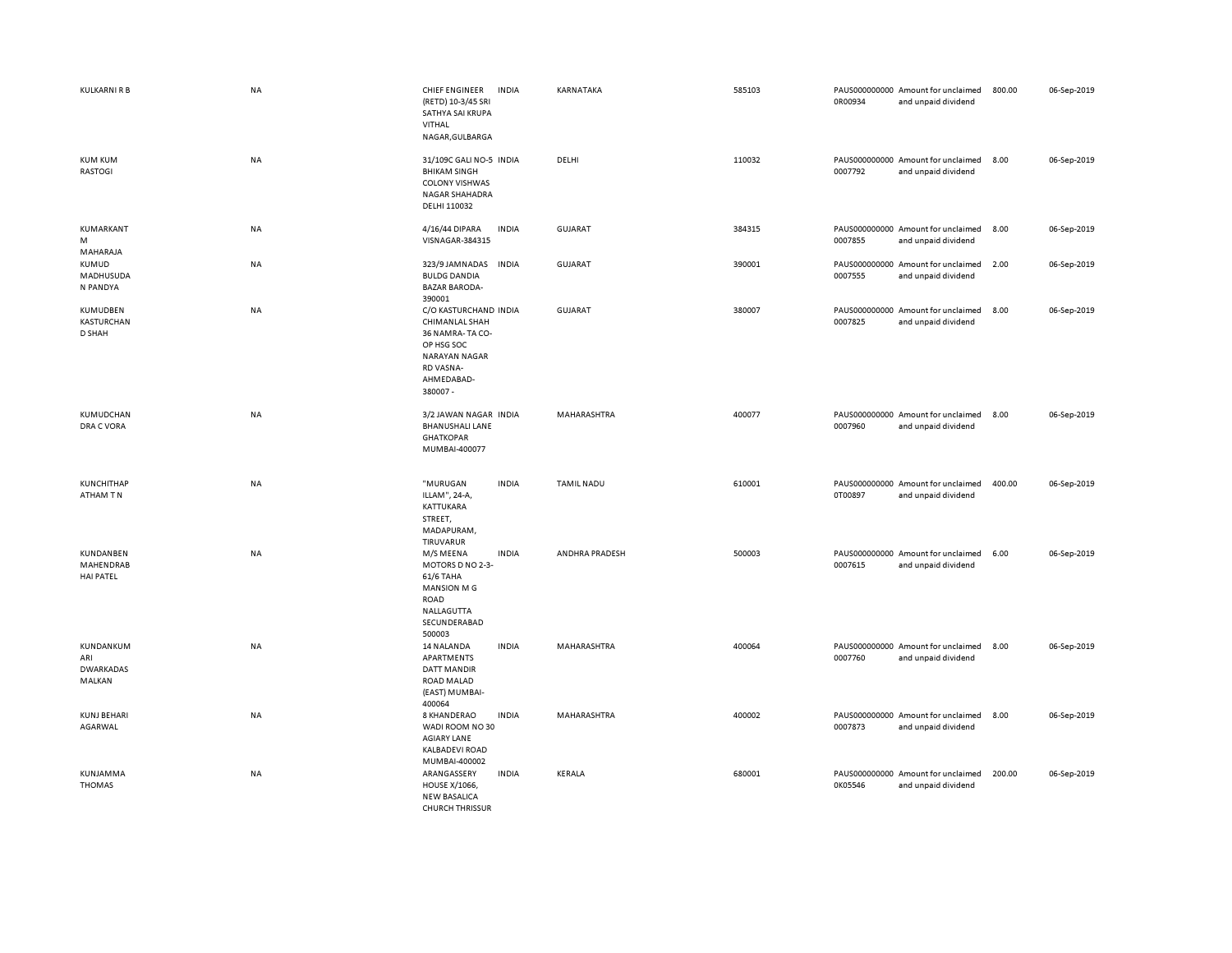| KUSUM<br><b>DINESH</b><br>MUNIM         | NA        | SHANTISADAN 8TH INDIA<br><b>FLOOR XIITH ROAD</b><br>KHAR MUMBAI-<br>400022                                        |              | MAHARASHTRA           | 400100 | 0007617 | PAUS000000000 Amount for unclaimed<br>and unpaid dividend | 12.00  | 06-Sep-2019 |
|-----------------------------------------|-----------|-------------------------------------------------------------------------------------------------------------------|--------------|-----------------------|--------|---------|-----------------------------------------------------------|--------|-------------|
| <b>KUSUM LATA</b>                       | NA        | 213 PATHARWALA INDIA<br><b>STREET MEERUT</b><br>CITY                                                              |              | <b>UTTAR PRADESH</b>  | 250002 | 0K01629 | PAUS000000000 Amount for unclaimed<br>and unpaid dividend | 200.00 | 06-Sep-2019 |
| <b>KUSUM LATA</b><br>MAHESHWAR          | NA        | C/O SANJAYKUMAR INDIA<br>MAHESHWARI<br>CHAMBER NO 4-02<br>PADAM TOWER 1<br>14/113 CIVIL LINES<br>KAN-PUR 208001 - |              | <b>UTTAR PRADESH</b>  | 208001 | 0007845 | PAUS000000000 Amount for unclaimed<br>and unpaid dividend | 8.00   | 06-Sep-2019 |
| KUSUM<br>RALHAN                         | NA        | D-20 VIJAY NAGAR INDIA<br>DELHI-110009                                                                            |              | DELHI                 | 110009 | 0007795 | PAUS000000000 Amount for unclaimed<br>and unpaid dividend | 8.00   | 06-Sep-2019 |
| KUSUMBEN<br>CHIMANLAL<br>THAKKAR        | NA        | APPRENTICE<br><b>TRAINING SCHOOL</b><br><b>TATA CHEMICAL</b><br>LTD MITHAPUR DT<br>JAMNAGAR 361345                | <b>INDIA</b> | GUJARAT               | 361345 | 0007953 | PAUS000000000 Amount for unclaimed<br>and unpaid dividend | 38.00  | 06-Sep-2019 |
| KUSUMBEN<br><b>MODI</b>                 | NA        | 1 MANIKA FLATS<br><b>GOL LIMDA</b><br>MANINAGAR<br>AHMEDABAD                                                      | <b>INDIA</b> | GUJARAT               | 380008 | 0K02293 | PAUS000000000 Amount for unclaimed<br>and unpaid dividend | 600.00 | 06-Sep-2019 |
| KUTTIAMMA<br>L.                         | NA        | A/75 31ST A CROSS INDIA<br>7TH BLOCK<br>JAYANAGAR                                                                 |              | KARNATAKA             | 560082 | 0K05658 | PAUS000000000 Amount for unclaimed<br>and unpaid dividend | 400.00 | 06-Sep-2019 |
| <b>LA RENUKA</b><br>DEVI                | <b>NA</b> | 39 THEPPA<br>MUDDALIAR<br>STREET<br>BANGALORE<br>560001                                                           | <b>INDIA</b> | KARNATAKA             | 560001 | 0008196 | PAUS000000000 Amount for unclaimed<br>and unpaid dividend | 8.00   | 06-Sep-2019 |
| SOWBHAGYA                               | NA        | 1492 THYAGARAJA INDIA<br>ROAD MYSORE                                                                              |              | KARNATAKA             | 570004 | 0L02486 | PAUS000000000 Amount for unclaimed<br>and unpaid dividend | 200.00 | 06-Sep-2019 |
| LVS GUPTA                               | <b>NA</b> | LINGAL<br><b>ENTERPRISES SRI</b><br><b>KRISHNA COMPLEX</b><br>32 ANANDA RAO<br><b>CIRCLE</b><br><b>BANGALORE</b>  | <b>INDIA</b> | KARNATAKA             | 560009 | 0L05075 | PAUS000000000 Amount for unclaimed<br>and unpaid dividend | 400.00 | 06-Sep-2019 |
| LABHSHANKA<br>R VADILAL<br><b>NAYAK</b> | NA        | <b>GUJARAT HOUSING INDIA</b><br><b>BOARD BLOCK 1</b><br>ROOM-33 GORWA<br><b>BARODA 390003</b>                     |              | <b>GUJARAT</b>        | 390003 | 0008123 | PAUS000000000 Amount for unclaimed<br>and unpaid dividend | 6.00   | 06-Sep-2019 |
| LABHUBEN<br>PATEL                       | NA        | 73, NIRMAL<br>SOCIETY VATVA<br>ROAD MANINAGAR<br>AHMEDABAD<br>380008                                              | <b>INDIA</b> | GUJARAT               | 380008 | 0008204 | PAUS000000000 Amount for unclaimed<br>and unpaid dividend | 16.00  | 06-Sep-2019 |
| LACHMAN<br>RAM                          | NA        | H NO 24201 LANE<br>NO 4 BASTI MANI<br><b>SINGH RAHON</b><br>ROAD LUDHIANA                                         | <b>INDIA</b> | PUNJAB                | 141008 | 0008148 | PAUS000000000 Amount for unclaimed<br>and unpaid dividend | 16.00  | 06-Sep-2019 |
| LAJWANTI N<br>SUKHIJA                   | NA        | 53 KATJA COLONY INDIA<br>INDORE (MP)<br>452001                                                                    |              | <b>MADHYA PRADESH</b> | 452001 | 0008168 | PAUS000000000 Amount for unclaimed<br>and unpaid dividend | 8.00   | 06-Sep-2019 |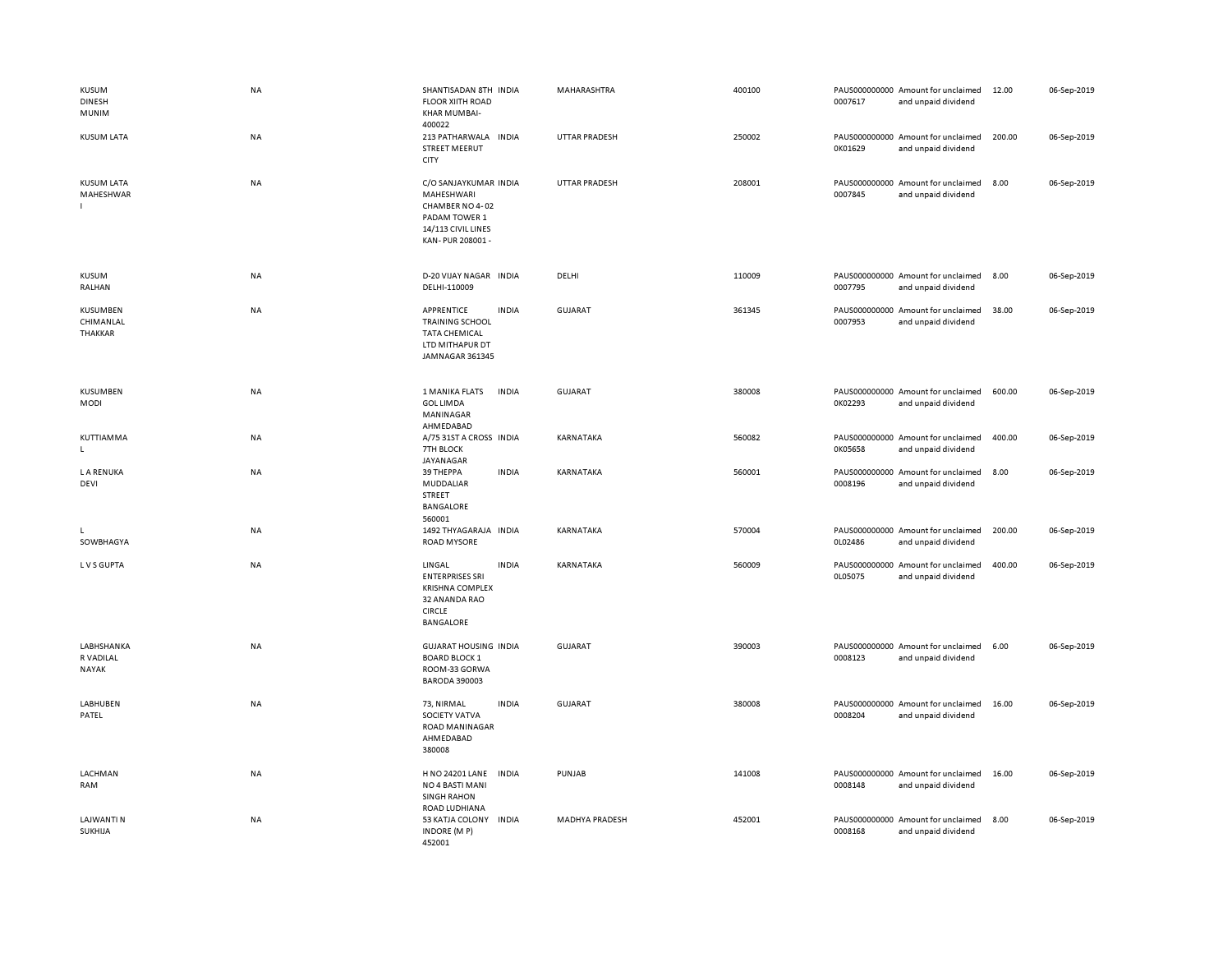| LAKSHMANA<br>N M                 | NA        | 4, MATHURAM<br>COLONY 2ND<br>CROSS WEST,<br><b>THILLAI NAGAR</b><br><b>TRICHY (TAMIL</b><br>NADU) | <b>INDIA</b> | <b>TAMIL NADU</b> | 620018 | 0M00523 | PAUS000000000 Amount for unclaimed<br>and unpaid dividend | 120.00  | 06-Sep-2019 |
|----------------------------------|-----------|---------------------------------------------------------------------------------------------------|--------------|-------------------|--------|---------|-----------------------------------------------------------|---------|-------------|
| LAKSHMEESH<br>A S                | NA        | NO 52/B III CROSS<br><b>JOURNALIST</b><br>COLONY<br><b>BANGALORE-</b><br>560002                   | <b>INDIA</b> | KARNATAKA         | 560002 | 0008147 | PAUS000000000 Amount for unclaimed<br>and unpaid dividend | 8.00    | 06-Sep-2019 |
| LAKSHMI<br>DEVI J                | NA        | 40/802 D,<br>NEHRUNAGAR,<br><b>KURNOOL</b>                                                        | <b>INDIA</b> | ANDHRA PRADESH    | 518004 | 0J01128 | PAUS000000000 Amount for unclaimed<br>and unpaid dividend | 400.00  | 06-Sep-2019 |
| LAKSHMI<br>KUTTY<br>AMMA S       | NA        | W/O.LATE.MR.N.K. INDIA<br>ACHUTHAN,<br>SARAMBICAL<br>HOUSE, MELUR<br>P.O. (VIA)<br>PANAMANNA      |              | <b>KERALA</b>     | 679501 | 0S01048 | PAUS000000000 Amount for unclaimed<br>and unpaid dividend | 40.00   | 06-Sep-2019 |
| LAKSHMI<br>PENUGONDA             | <b>NA</b> | PARMATMA KRUPA INDIA<br>75 FEET ROAD D<br>NO 27-32-54<br>VISAKHAPATNAM                            |              | ANDHRA PRADESH    | 530001 | 0L04849 | PAUS000000000 Amount for unclaimed<br>and unpaid dividend | 300.00  | 06-Sep-2019 |
| LAKSHMI<br>SUBBA<br>REDDY        | NA        | W/O.LATE R<br>SUBBAREDDY<br>POOCHEMPATTI,<br>KATCHAKATTI<br>PO, VIA T<br>VADIAPMADURAI            | <b>INDIA</b> | <b>TAMIL NADU</b> | 625014 | OL01002 | PAUS000000000 Amount for unclaimed<br>and unpaid dividend | 1200.00 | 06-Sep-2019 |
| LAKSHMI<br>VENKIAH<br>KOTHA      | NA        | <b>GUPTHA</b><br><b>EMPORIUM 13-1-</b><br>62, SURYARAOPET<br>KAKINADA (A.P)                       | <b>INDIA</b> | ANDHRA PRADESH    | 533001 | 0L00510 | PAUS000000000 Amount for unclaimed<br>and unpaid dividend | 400.00  | 06-Sep-2019 |
| LALAJIBHAI<br>MANJIBHAI<br>PATEL | NA        | ADALPURA KAMPA INDIA<br>POST DHANSURA<br>TAL MODASA DIST<br>SABARKANTHA<br>383310                 |              | <b>GUJARAT</b>    | 383310 | 0008129 | PAUS000000000 Amount for unclaimed<br>and unpaid dividend | 6.00    | 06-Sep-2019 |
| LALITA<br>KUMARI<br>TADIPARTHI   | NA        | C/O SREEDHAR<br>MEDICAL<br><b>DISTRIBUTORS</b><br><b>NEHRU ROAD</b><br><b>TENALI</b>              | <b>INDIA</b> | ANDHRA PRADESH    | 522201 | 0L04755 | PAUS000000000 Amount for unclaimed<br>and unpaid dividend | 200.00  | 06-Sep-2019 |
| LALITA<br>MATHUR                 | NA        | B-2/84 ASHOK<br><b>VIHAR PHASE II</b><br>DELHI-110052                                             | <b>INDIA</b> | DELHI             | 110052 | 0008141 | PAUS000000000 Amount for unclaimed<br>and unpaid dividend | 66.00   | 06-Sep-2019 |
| LALITA<br>SHIVAJIRAO<br>SURVE    | <b>NA</b> | KASAR FALIYA OPP<br><b>GOVT PRESS NEAR</b><br>HANUMAN<br><b>MANDIR BARODA-</b><br>390001          | <b>INDIA</b> | GUJARAT           | 390001 | 0008122 | PAUS000000000 Amount for unclaimed<br>and unpaid dividend | 2.00    | 06-Sep-2019 |
| LALITABEN<br>MANIBHAI<br>PATEL   | NA        | GNAN YAGNA BHD INDIA<br><b>GUNATIT JYOT</b><br>VALLABHVIDYA<br>NAGAR VIA ANAND-<br>388120         |              | <b>GUJARAT</b>    | 388120 | 0008142 | PAUS000000000 Amount for unclaimed<br>and unpaid dividend | 8.00    | 06-Sep-2019 |
| LALITHA R<br><b>MENON</b>        | NA        | A2 LF GARDENS<br><b>KATTAYIL ROAD LF</b><br>CHURCH ROAD<br>KALOOR                                 | <b>INDIA</b> | <b>KERALA</b>     | 682017 | 0L04251 | PAUS000000000 Amount for unclaimed<br>and unpaid dividend | 200.00  | 06-Sep-2019 |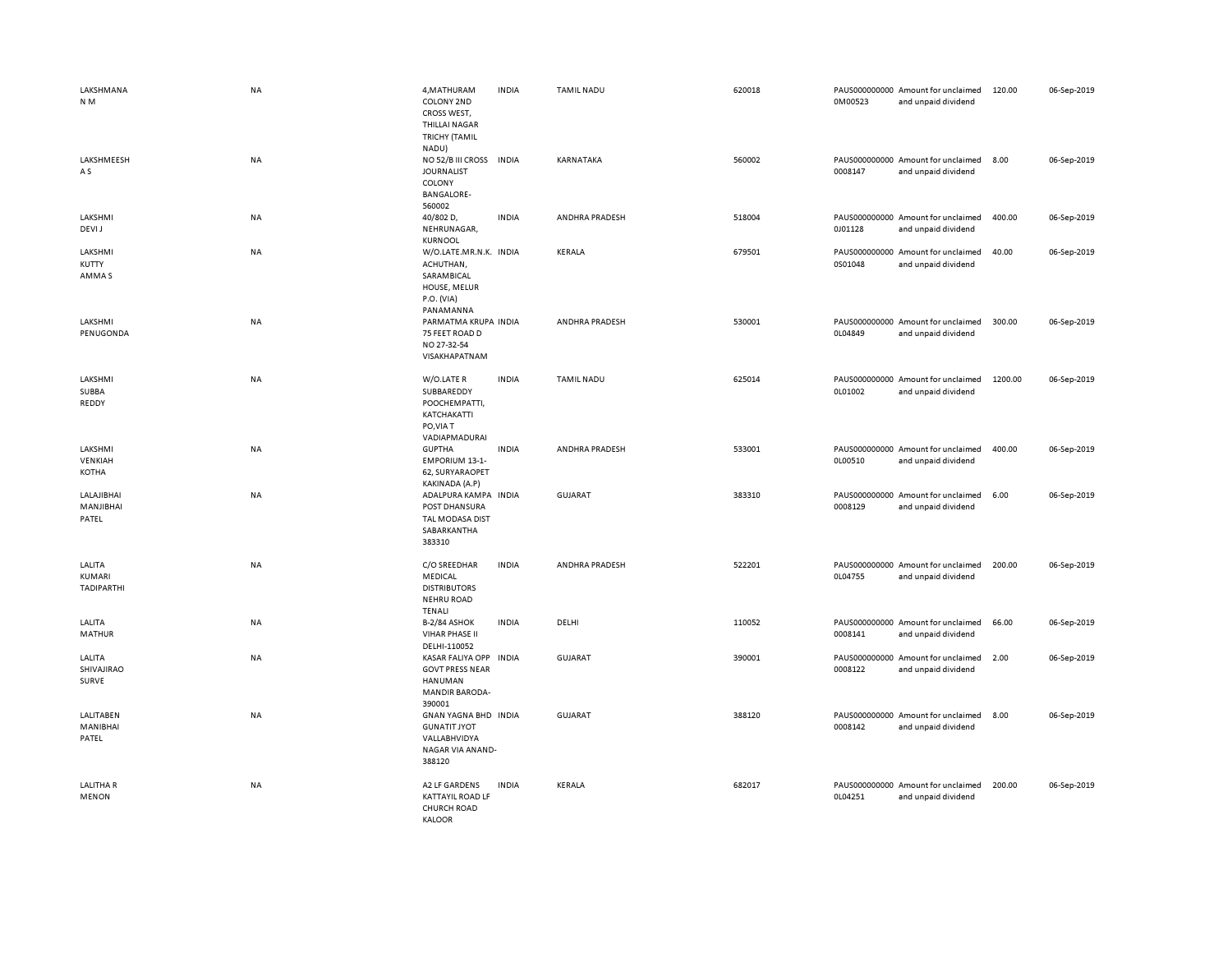| LALITHA<br>SWAMINATH<br>AN                   | <b>NA</b> | 27, SAIT COLONY, II INDIA<br>STREET, EGMORE,<br>CHENNAI-600008                                                 |              | <b>TAMIL NADU</b>  | 600008 | 0008152 | PAUS000000000 Amount for unclaimed<br>and unpaid dividend | 8.00   | 06-Sep-2019 |
|----------------------------------------------|-----------|----------------------------------------------------------------------------------------------------------------|--------------|--------------------|--------|---------|-----------------------------------------------------------|--------|-------------|
| LALITKUMAR<br>D AMIPARA                      | NA        | DAYALAL<br><b>DEVRAJBHAI &amp; CO</b><br><b>BAZAR ROAD</b><br>DHORAJI 360410                                   | <b>INDIA</b> | <b>GUJARAT</b>     | 360410 | 0008216 | PAUS000000000 Amount for unclaimed<br>and unpaid dividend | 32.00  | 06-Sep-2019 |
| LALJI<br><b>DHARSHI</b><br>THAKKAR           | NA        | 5 VITHAL SOCIETY R INDIA<br>V DESAI ROAD<br>BARODA-390001                                                      |              | <b>GUJARAT</b>     | 390001 | 0008187 | PAUS000000000 Amount for unclaimed<br>and unpaid dividend | 12.00  | 06-Sep-2019 |
| LALJI<br>HANSRAJ<br>SHAH                     | NA        | BLOCK NO4 LAXMI INDIA<br>NIVAS (EXTN)<br>SHARADHANAND<br>ROAD VILE-PARLE<br><b>EAST MUMBAI-</b><br>400057      |              | MAHARASHTRA        | 400057 | 0008167 | PAUS000000000 Amount for unclaimed<br>and unpaid dividend | 8.00   | 06-Sep-2019 |
| LATA<br><b>HARWANI</b>                       | NA        | PLOT NO 3 GURU<br><b>NANAK COLONY</b><br>AJMER 305001                                                          | <b>INDIA</b> | RAJASTHAN          | 305001 | 0008211 | PAUS000000000 Amount for unclaimed<br>and unpaid dividend | 16.00  | 06-Sep-2019 |
| <b>LATAK</b><br><b>MURTHY</b>                | <b>NA</b> | NO 10 SOUTH END INDIA<br><b>ROAD SESHADRI</b><br>PURAM<br><b>BANGALORE-</b><br>560020                          |              | KARNATAKA          | 560020 | 0008182 | PAUS000000000 Amount for unclaimed<br>and unpaid dividend | 8.00   | 06-Sep-2019 |
| LATA<br>PRAFULLCHA<br><b>NDRA BHATT</b>      | <b>NA</b> | 7-B HARBOUT<br><b>HEIGHTS B</b><br><b>BUILDING NEAR</b><br><b>COLABA STATION</b><br>COLABA MUMBAI<br>400005    | <b>INDIA</b> | MAHARASHTRA        | 400005 | 0008137 | PAUS000000000 Amount for unclaimed<br>and unpaid dividend | 6.00   | 06-Sep-2019 |
| LATA<br>RAMCHAND<br>AHUJA                    | <b>NA</b> | RAMVILLA 83-A<br>COLLECTORS<br><b>COLONY CHEMBUR</b><br>MUMBAI-400074                                          | <b>INDIA</b> | MAHARASHTRA        | 400074 | 0008175 | PAUS000000000 Amount for unclaimed<br>and unpaid dividend | 32.00  | 06-Sep-2019 |
| LATABEN<br>RAMESHCHA<br><b>NDRA</b><br>MEHTA | <b>NA</b> | <b>CARE VADILAL</b><br>JESANGBHAI NEAR<br><b>JAIN DERASAR</b><br><b>LALPUR DIST</b><br>JAMNAGAR PIN-<br>361170 | <b>INDIA</b> | <b>GUJARAT</b>     | 361170 | 0008130 | PAUS000000000 Amount for unclaimed<br>and unpaid dividend | 16.00  | 06-Sep-2019 |
| LATIKA<br>MUKHERJEE                          | <b>NA</b> | 3 KEDAR BOSE<br>LANE CALCUTTA<br>700025                                                                        | <b>INDIA</b> | <b>WEST BENGAL</b> | 700025 | 0008224 | PAUS000000000 Amount for unclaimed<br>and unpaid dividend | 8.00   | 06-Sep-2019 |
| LAVANYA M<br>SHENOY                          | NA        | 205," GAYATRI<br>"APPARTMENTS<br>891 KANTHARAJ<br><b>USR ROAD</b><br>LAKSHMIPURAM<br><b>MYSORE</b>             | <b>INDIA</b> | KARNATAKA          | 570004 | 0L02447 | PAUS000000000 Amount for unclaimed<br>and unpaid dividend | 200.00 | 06-Sep-2019 |
| LAXMAN G<br><b>GOKHALAY</b>                  | NA        | C/O CAPTAIN UDAY INDIA<br>L GOKHALAY 166/7<br>MEDHI PARK D P<br>ROAD AUNDH<br><b>PUNE 411007</b>               |              | MAHARASHTRA        | 411007 | 0008143 | PAUS000000000 Amount for unclaimed<br>and unpaid dividend | 8.00   | 06-Sep-2019 |
| LAXMAN<br>MAHADEV<br>VAIDYA                  | NA        | 495 SHAMIWAR<br>PETH<br><b>JAMKHANDIKAR</b><br>WADA POONA-<br>411030                                           | <b>INDIA</b> | MAHARASHTRA        | 411030 | 0008161 | PAUS000000000 Amount for unclaimed<br>and unpaid dividend | 16.00  | 06-Sep-2019 |
| LAXMANA<br>RAO LANKA                         | <b>NA</b> | 12-2-24 DANTU<br><b>VARI STREET</b><br><b>SURYARAO PET</b><br>KAKINADA                                         | <b>INDIA</b> | ANDHRA PRADESH     | 533001 | 0L04711 | PAUS000000000 Amount for unclaimed<br>and unpaid dividend | 400.00 | 06-Sep-2019 |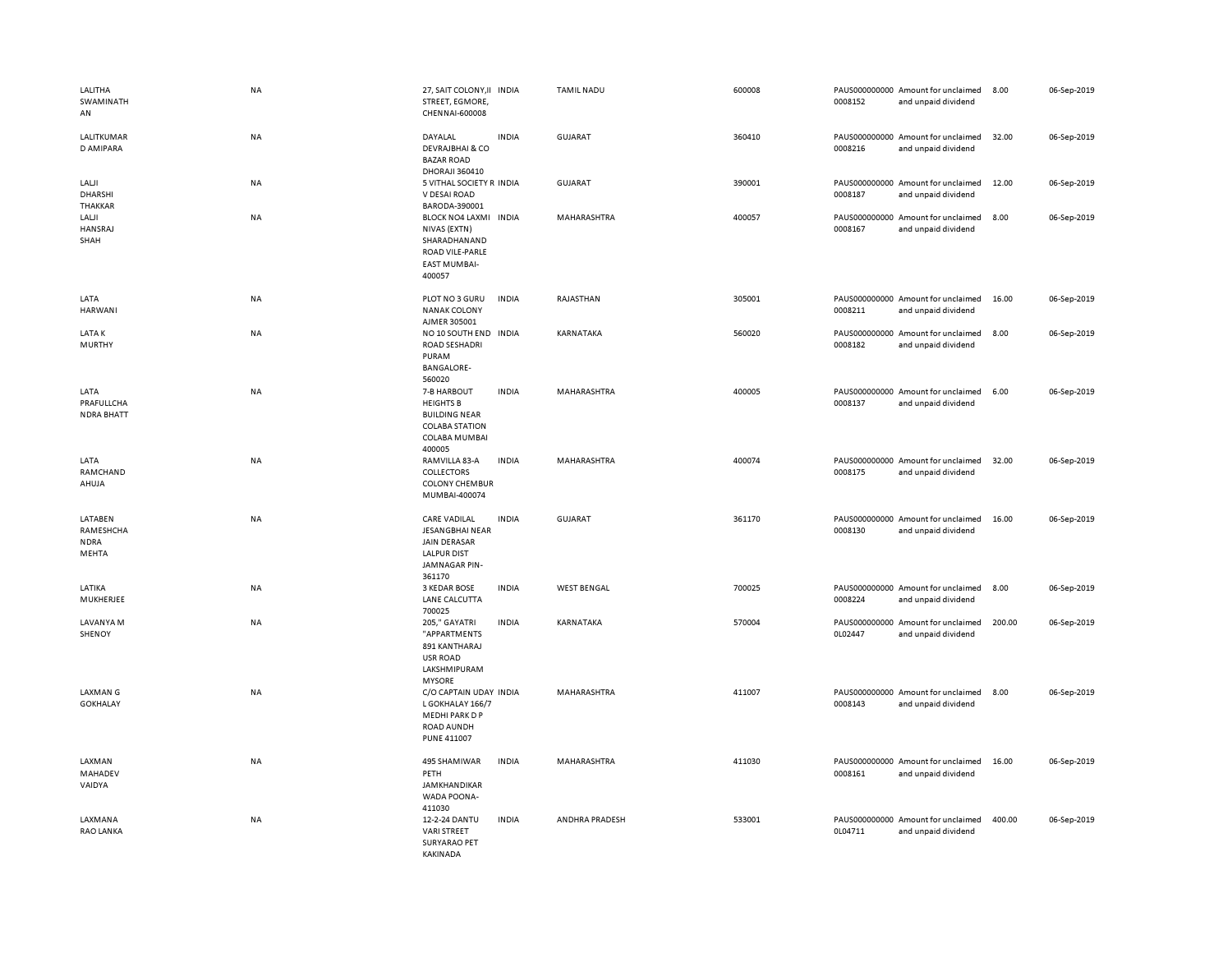| LAXMANBHAI<br>KHEMABHAI<br>PATEL        | <b>NA</b> | AT & PO BAKARPUR INDIA<br>TA VISNAGAR DIST<br><b>MEHSANA PIN-</b><br>384315                                                                   | GUJARAT           | 384315 | PAUS000000000 Amount for unclaimed<br>0008131<br>and unpaid dividend | 16.00   | 06-Sep-2019 |
|-----------------------------------------|-----------|-----------------------------------------------------------------------------------------------------------------------------------------------|-------------------|--------|----------------------------------------------------------------------|---------|-------------|
| LAXMI DEVI<br>GOEL                      | NA        | B-1/7B, PASCHIM<br><b>INDIA</b><br>VIHAR NEW DELHI                                                                                            | DELHI             | 110063 | PAUS000000000 Amount for unclaimed<br>0L01282<br>and unpaid dividend | 200.00  | 06-Sep-2019 |
| LAXMIBAI<br>PATIL                       | <b>NA</b> | SHRI SHIVA<br><b>INDIA</b><br>YOGESWAR KRUPA<br>PLOT NO 5<br>SAINAGAR UNKAL<br><b>HUBLI 580020</b><br>KARNATAK                                | KARNATAKA         | 580020 | PAUS000000000 Amount for unclaimed<br>0008132<br>and unpaid dividend | 16.00   | 06-Sep-2019 |
| LAXMIBAI<br>VINAYAK<br>ANKOLA           | <b>NA</b> | <b>INDIA</b><br>1750, KIRLOSKAR<br>ROAD, BELGAUM<br>KARNATAKA                                                                                 | KARNATAKA         | 590001 | PAUS000000000 Amount for unclaimed<br>0L00512<br>and unpaid dividend | 1000.00 | 06-Sep-2019 |
| <b>LAXMIBEN</b><br>SHANKARLAL<br>KHATRI | NA        | <b>INDIA</b><br>C/O SHANKAR<br><b>MATCHING</b><br><b>CENTRE OPP CIVIL</b><br><b>HOSPITAL STATION</b><br>ROAD PALANPUR N<br>GUJARAT 385001     | <b>GUJARAT</b>    | 385001 | PAUS000000000 Amount for unclaimed<br>0008205<br>and unpaid dividend | 16.00   | 06-Sep-2019 |
| LEELA A<br>MAHIPATI                     | <b>NA</b> | 4/7/287 ESAMIA<br><b>INDIA</b><br>BAZAR HYDERABAD-<br>500027                                                                                  | ANDHRA PRADESH    | 500027 | PAUS000000000 Amount for unclaimed<br>0008188<br>and unpaid dividend | 16.00   | 06-Sep-2019 |
| LEELA A<br>MAHIPATI                     | NA        | 4-7-287 ISAMIA<br><b>INDIA</b><br><b>BAZAR HYDERABAD</b><br>500027                                                                            | ANDHRA PRADESH    | 500027 | PAUS000000000 Amount for unclaimed<br>0008190<br>and unpaid dividend | 6.00    | 06-Sep-2019 |
| <b>LEELA DEVI</b><br>SARDA              | NA        | 14-6-10 BEGUM<br><b>INDIA</b><br><b>BAZAR HYDERABAD</b><br>500012 AP                                                                          | ANDHRA PRADESH    | 500012 | PAUS000000000 Amount for unclaimed<br>0008201<br>and unpaid dividend | 8.00    | 06-Sep-2019 |
| LEELA<br>JAYAPAL                        | NA        | <b>INDIA</b><br>W/O R JAYAPAL<br>2/117 MAIN RD<br>ANBIL PO TI-<br>RUCHHRAPPALI<br>621702<br>TAMILNADU - -                                     | <b>TAMIL NADU</b> | 621702 | PAUS000000000 Amount for unclaimed<br>0008150<br>and unpaid dividend | 16.00   | 06-Sep-2019 |
| LEELA<br><b>JAYVANT</b><br>PRADHAN      | <b>NA</b> | 4 PATEL COLONY<br><b>INDIA</b><br>SIDDHNATH ROAD<br>BARODA 390001<br><b>BARODA 390001</b>                                                     | <b>GUJARAT</b>    | 390001 | PAUS000000000 Amount for unclaimed<br>0008197<br>and unpaid dividend | 16.00   | 06-Sep-2019 |
| LEELA<br><b>MANOHAR</b><br>NARKHEDE     | NA        | NIKITA PO NO 10<br><b>INDIA</b><br><b>GAJANAN NAGAR</b><br><b>NEAR GOVT POLY</b><br>COLLEGE<br>SAMANGAON<br><b>ROAD NASHIK</b><br><b>ROAD</b> | MAHARASHTRA       | 422101 | PAUSIN3011271 Amount for unclaimed<br>5452251<br>and unpaid dividend | 66.00   | 06-Sep-2019 |
| <b>LEELA RANI</b>                       | <b>NA</b> | <b>INDIA</b><br>3D/POCKET I<br><b>MAYUR VIHAR</b><br>DELHI-110091                                                                             | DELHI             | 110091 | PAUS000000000 Amount for unclaimed<br>0008159<br>and unpaid dividend | 8.00    | 06-Sep-2019 |
| LEELABEN H<br><b>GOHIL</b>              | NA        | AT & PO UNDERA<br><b>INDIA</b><br><b>DISTT BARODA</b>                                                                                         | <b>GUJARAT</b>    | 390016 | PAUS000000000 Amount for unclaimed<br>0008221<br>and unpaid dividend | 2.00    | 06-Sep-2019 |
| <b>LEELABENT</b><br>DESAI               | NA        | 101, ASHOPALAV<br><b>INDIA</b><br><b>TITHAL ROAD</b><br>VALSAD                                                                                | <b>GUJARAT</b>    | 396001 | PAUS000000000 Amount for unclaimed<br>0L01838<br>and unpaid dividend | 200.00  | 06-Sep-2019 |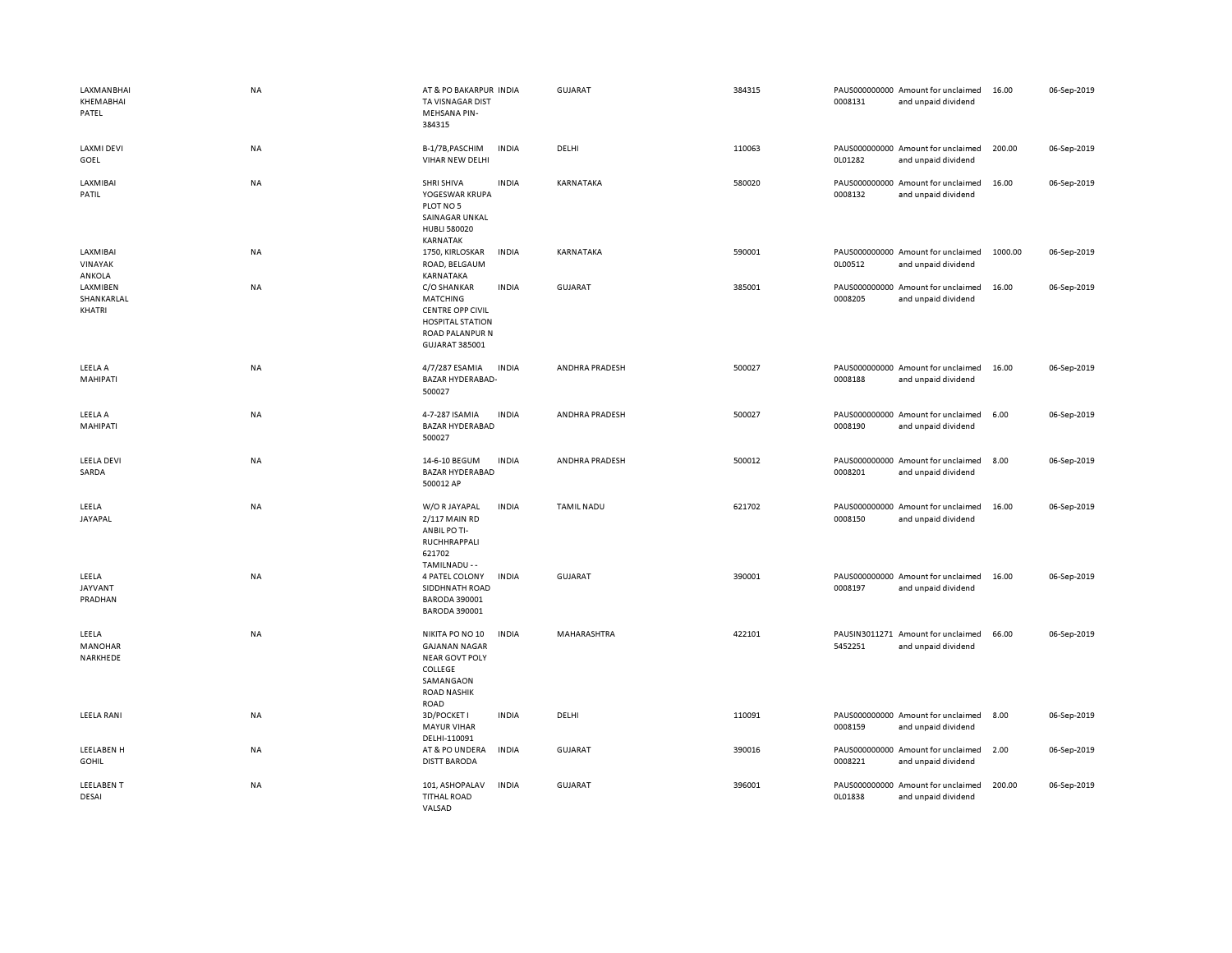| LEELAVATI<br>MODADUGU                            | <b>NA</b> | 3-2-334<br>SOMASUNDARAM<br>STREET<br>SECUNDERABAD-                                                                                                                                | <b>INDIA</b> | ANDHRA PRADESH | 500003 | 0008149 | PAUS000000000 Amount for unclaimed<br>and unpaid dividend | 8.00   | 06-Sep-2019 |
|--------------------------------------------------|-----------|-----------------------------------------------------------------------------------------------------------------------------------------------------------------------------------|--------------|----------------|--------|---------|-----------------------------------------------------------|--------|-------------|
| LEELAVATI<br>RAMAKRISHN<br>A<br>CHAUDHARI        | NA        | 500003<br>6 PRATHEMESH<br><b>DARSHAN NR HOLY</b><br><b>CROSS CONV-ENT</b><br><b>SCH BEHIND</b><br>JOSEPH COLONY<br><b>KARNIK ROA-D</b><br><b>KALYAN W 421304</b><br>MAHARASHTRA - | <b>INDIA</b> | MAHARASHTRA    | 421304 | 0008200 | PAUS000000000 Amount for unclaimed<br>and unpaid dividend | 16.00  | 06-Sep-2019 |
| LEENA<br>BHAVNANI                                | NA        | 508,5TH FLOOR<br>SINDHU APTTS<br><b>NARAYAN NAGAR</b><br>SION<br>CHUNABHATTI<br>MUMBAI 400022                                                                                     | <b>INDIA</b> | MAHARASHTRA    | 400100 | 0008206 | PAUS000000000 Amount for unclaimed<br>and unpaid dividend | 6.00   | 06-Sep-2019 |
| LEENA<br>PRABODH<br>DESAI                        | NA        | JADAV'S<br><b>BUNGALOW NR</b><br><b>MEHTA PARK</b><br>AMBAWADI<br>AHMEDABAD<br>380006                                                                                             | <b>INDIA</b> | <b>GUJARAT</b> | 380006 | 0008125 | PAUS000000000 Amount for unclaimed<br>and unpaid dividend | 32.00  | 06-Sep-2019 |
| LILA BHUYAN                                      | <b>NA</b> | C/O.DR.S.BURMAN INDIA<br>PAN BAZAR,<br><b>GUWAHATI</b>                                                                                                                            |              | ASSAM          | 781001 | 0L03074 | PAUS000000000 Amount for unclaimed<br>and unpaid dividend | 400.00 | 06-Sep-2019 |
| LILA<br>MAHENDRA<br><b>KAPADIA</b>               | ΝA        | C/O BHADU C<br>PARMO-2/3862<br><b>HALADIA STREET</b><br>SAGRAMPURA<br>SURAT                                                                                                       | <b>INDIA</b> | <b>GUJARAT</b> | 395002 | 0008170 | PAUS000000000 Amount for unclaimed<br>and unpaid dividend | 8.00   | 06-Sep-2019 |
| LILA SHARMA                                      | <b>NA</b> | 29 NEW ROMESH<br><b>NAGAR SADAR</b><br>KARNAL HARYANA<br>132001                                                                                                                   | <b>INDIA</b> | <b>HARYANA</b> | 132001 | 0008178 | PAUS000000000 Amount for unclaimed<br>and unpaid dividend | 8.00   | 06-Sep-2019 |
| LILABEN<br>CHANDUBHAI<br>PATEL                   | NA        | NAVIPANSARAWAD INDIA<br>NAVAPURA PADRA<br>DIST BARODA PIN-<br>391440                                                                                                              |              | <b>GUJARAT</b> | 391440 | 0008135 | PAUS000000000 Amount for unclaimed<br>and unpaid dividend | 8.00   | 06-Sep-2019 |
| LILABEN<br><b>DASHARATHB</b><br><b>HAI PATEL</b> | NA        | 27<br>NARAYANNAGAR<br><b>GORWA BARODA-</b><br>390003                                                                                                                              | <b>INDIA</b> | <b>GUJARAT</b> | 390003 | 0008136 | PAUS000000000 Amount for unclaimed<br>and unpaid dividend | 2.00   | 06-Sep-2019 |
| LILABEN<br>HAZARILAL<br>RATHOD                   | <b>NA</b> | RASULJI CHAL,<br><b>DINESH TILES</b><br>FACTORY, NR. OLD<br>STATION, BARODA<br>PIN-390003                                                                                         | <b>INDIA</b> | GUJARAT        | 390003 | 0008228 | PAUS000000000 Amount for unclaimed<br>and unpaid dividend | 6.00   | 06-Sep-2019 |
| LILABEN<br><b>THAKORBHAI</b><br>DESAI            | NA        | 2B PRERNA CO-OP<br><b>HSG SOCIETY</b><br><b>TITHAL ROAD</b><br>VALSAD 396001                                                                                                      | <b>INDIA</b> | <b>GUJARAT</b> | 396001 | 0008116 | PAUS000000000 Amount for unclaimed<br>and unpaid dividend | 22.00  | 06-Sep-2019 |
| LILABHAI<br><b>ISHVARBHAI</b><br>PATEL           | NA        | C/742 IPCL<br><b>TOWNSHIP PO</b><br>PETROCHEMICALS<br><b>DIST BARODA</b><br>391345                                                                                                | <b>INDIA</b> | <b>GUJARAT</b> | 391345 | 0008121 | PAUS000000000 Amount for unclaimed<br>and unpaid dividend | 2.00   | 06-Sep-2019 |
| LILADHAR<br>NANAJI<br>PADARIA                    | <b>NA</b> | JAYANT ENG CO<br><b>BHADAR ROAD</b><br><b>BHADAR ROAD</b><br>LIPLETA-360490                                                                                                       | <b>INDIA</b> | <b>GUJARAT</b> | 360490 | 0008151 | PAUS000000000 Amount for unclaimed<br>and unpaid dividend | 8.00   | 06-Sep-2019 |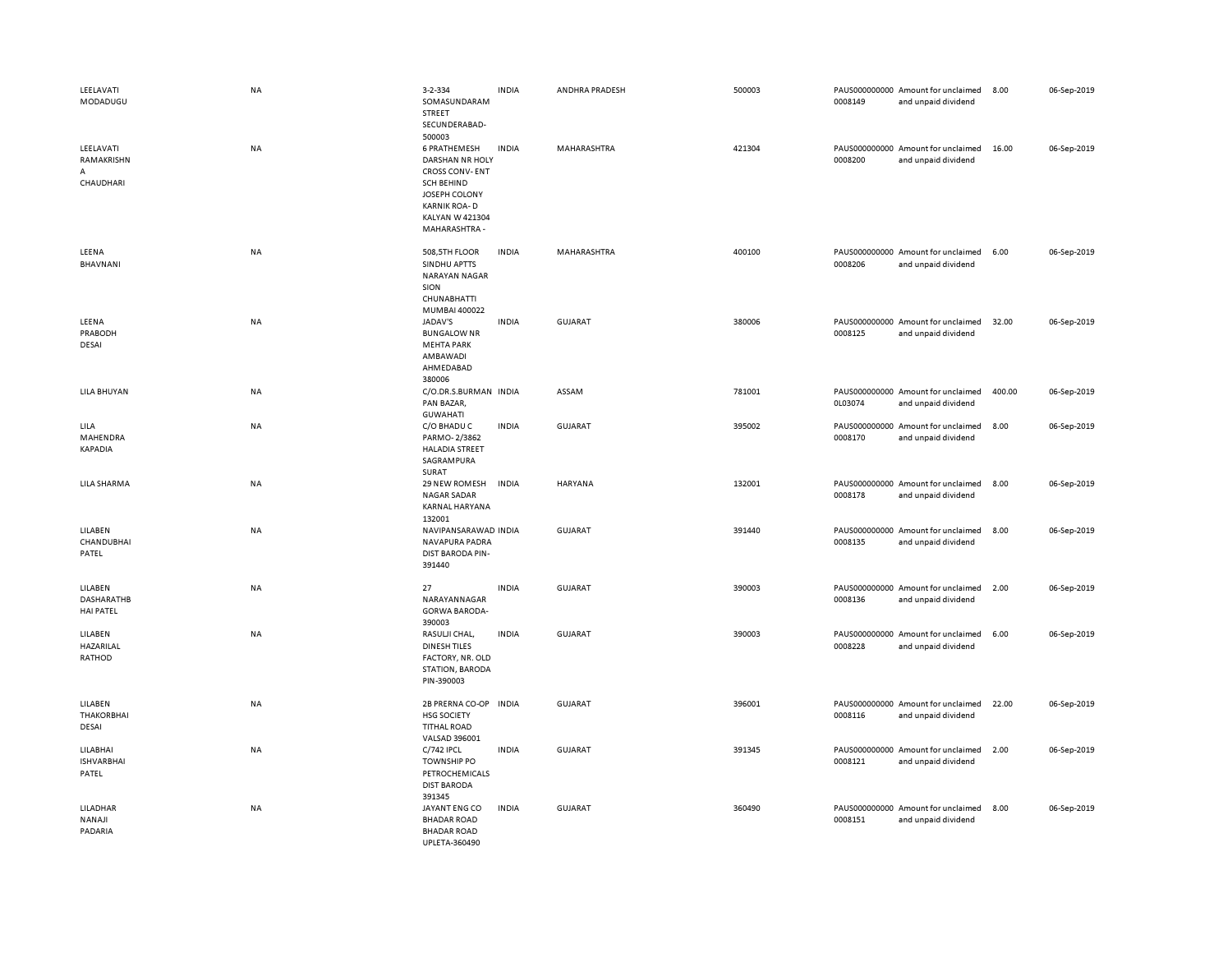| LILADHAR<br><b>VORA</b>                    | NA        | C/21-A MEDICAL<br>CAMPUS<br>JAMNAGAR                                                                             | <b>INDIA</b> | GUJARAT        | 361008 | 0L03344 | PAUS000000000 Amount for unclaimed<br>and unpaid dividend | 300.00 | 06-Sep-2019 |
|--------------------------------------------|-----------|------------------------------------------------------------------------------------------------------------------|--------------|----------------|--------|---------|-----------------------------------------------------------|--------|-------------|
| LILAVATI<br>CHAMPAKLAL                     | NA        | <b>B 204 FALGUN</b><br><b>TENAMENTS</b><br>JODHPUR GAM<br><b>ROAD SATELLITE</b><br>AHMEDABAD<br>380015           | <b>INDIA</b> | GUJARAT        | 380015 | 0008126 | PAUS000000000 Amount for unclaimed<br>and unpaid dividend | 16.00  | 06-Sep-2019 |
| LILAVATI<br><b>INDRAVADA</b><br>N DESAI    | NA        | DESAI NO<br>KHANCHO<br>SULTANPURA<br>BARODA-390001                                                               | <b>INDIA</b> | <b>GUJARAT</b> | 390001 | 0008127 | PAUS000000000 Amount for unclaimed<br>and unpaid dividend | 40.00  | 06-Sep-2019 |
| LILAVATI<br>NAVINCHAN<br><b>DRA SHROFF</b> | NA        | 85 WALKESHWAR<br><b>ROAD SMRUTI</b><br><b>BLDG NEAR WHITE</b><br>HOUSE MUMBAI-<br>400006                         | <b>INDIA</b> | MAHARASHTRA    | 400006 | 0008119 | PAUS000000000 Amount for unclaimed<br>and unpaid dividend | 6.00   | 06-Sep-2019 |
| LILAVATIBEN<br>CHUNIBHAI<br>PATEL          | <b>NA</b> | 11 ARUNODAYA<br>SOCIETY B/H<br>OFFICERS COLONY<br><b>BARODA 390005</b>                                           | <b>INDIA</b> | GUJARAT        | 390005 | 0008210 | PAUS000000000 Amount for unclaimed<br>and unpaid dividend | 16.00  | 06-Sep-2019 |
| LILAVATIBEN<br>SHANTILAL<br>SONI           | NA        | SONI FALIA (SONI<br><b>KHADKI) BORSAD</b><br>387411 DIST KAIRA                                                   | <b>INDIA</b> | <b>GUJARAT</b> | 387411 | 0008191 | PAUS000000000 Amount for unclaimed<br>and unpaid dividend | 2.00   | 06-Sep-2019 |
| LILAWATI<br><b>MALHOTRA</b>                | NA        | 3807 DAVID STREET INDIA<br>DARYA GANJ NEW<br>DELHI-110002                                                        |              | DELHI          | 110002 | 0008179 | PAUS000000000 Amount for unclaimed<br>and unpaid dividend | 8.00   | 06-Sep-2019 |
| LILYBEN D<br>PATEL                         | <b>NA</b> | 13/155 PARAS<br><b>NAGAR II SOLA</b><br>ROAD NARANPURA<br>AHMEDABAD<br>380013                                    | <b>INDIA</b> | GUJARAT        | 380013 | 0008207 | PAUS000000000 Amount for unclaimed<br>and unpaid dividend | 24.00  | 06-Sep-2019 |
| LILYBEN D<br>PATEL                         | NA        | 13-155 PARAS<br>NAGAR SOLA ROAD<br>NARANPURA<br>AHMEDABAD<br>380013                                              | <b>INDIA</b> | <b>GUJARAT</b> | 380013 | 0008212 | PAUS000000000 Amount for unclaimed<br>and unpaid dividend | 24.00  | 06-Sep-2019 |
| LINGARADDI<br>KRISTARADDI<br>KAMARADDI     | NA        | AT & PO TIRLAPURE INDIA<br>TAL NAVALGUND<br><b>DIST DHARWAR</b><br>KARNATAK 576224                               |              | KARNATAKA      | 576224 | 0008138 | PAUS000000000 Amount for unclaimed<br>and unpaid dividend | 16.00  | 06-Sep-2019 |
| LT COL<br>MRITYUNJOY<br>GUIN               | NA        | PLOT NO.440,<br>HOUSE NO. 589,<br>SHAKTI<br>NAGAR, NR. (BHOLE<br><b>BABA KI KUTI)</b><br>JABALPUR(MP)-<br>482001 | <b>INDIA</b> | MADHYA PRADESH | 482001 | 0008154 | PAUS000000000 Amount for unclaimed<br>and unpaid dividend | 16.00  | 06-Sep-2019 |
| M A<br>RADHAKRISH<br><b>NAN</b>            | NA        | MUDAN<br>KULANGARA<br><b>HOUSE PATTIKAD P</b><br>O TRICHUR DIST<br><b>KERALA 680652</b>                          | <b>INDIA</b> | KERALA         | 680652 | 0008460 | PAUS000000000 Amount for unclaimed<br>and unpaid dividend | 40.00  | 06-Sep-2019 |
| м<br>AMARNATH<br>SINGH                     | NA        | NO 2005 7TH MAIN INDIA<br>'D'BLOCK II ND<br><b>STAGE RAJAJI</b><br>NAGAR<br><b>BANGALORE</b>                     |              | KARNATAKA      | 560010 | 0M02370 | PAUS000000000 Amount for unclaimed<br>and unpaid dividend | 200.00 | 06-Sep-2019 |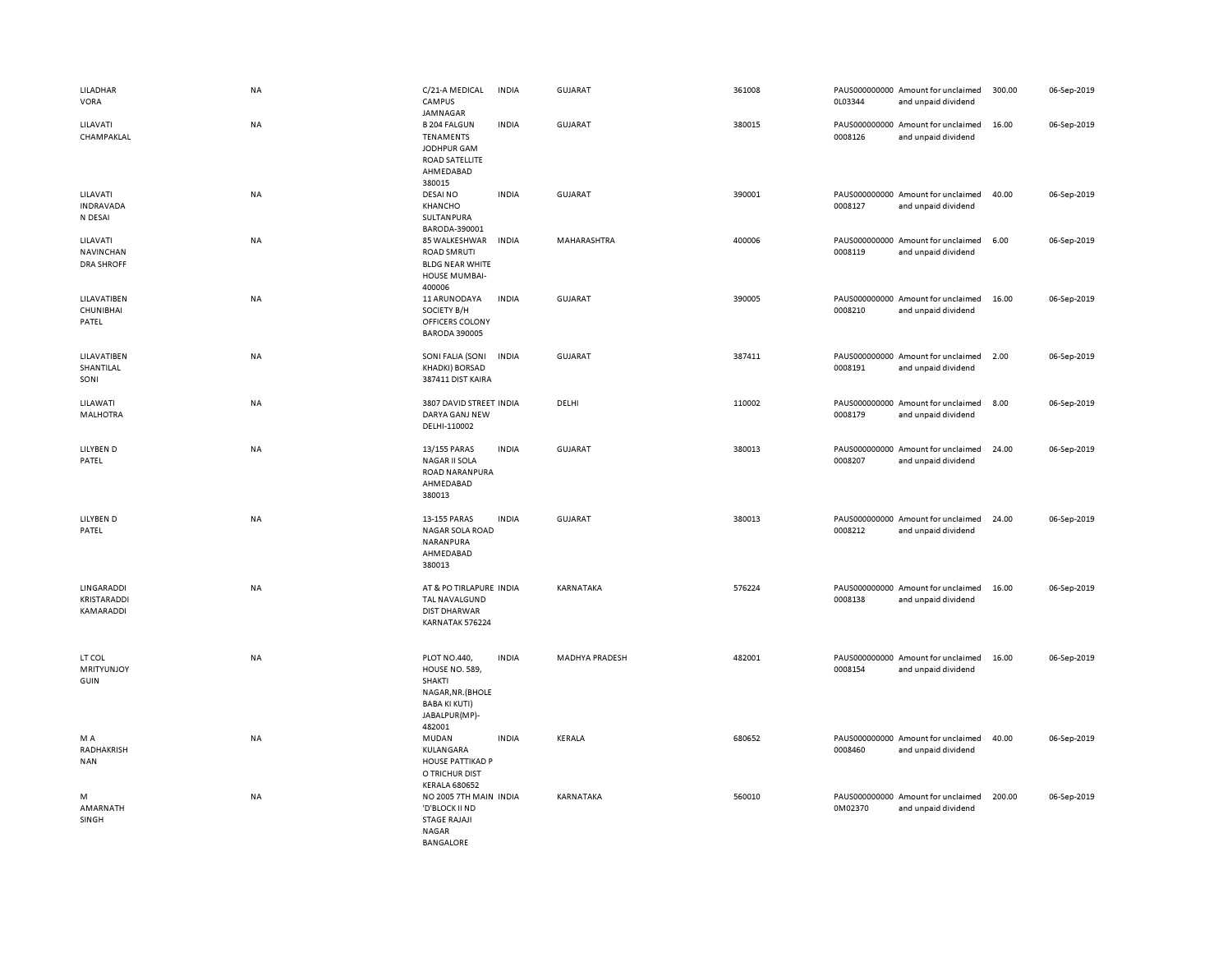| M B KIRAN                        | <b>NA</b> | NO 95 III CROSS I<br><b>INDIA</b><br><b>MAIN IV BLOCK</b><br><b>BANASHANKARI III</b><br><b>STAGE BANGALORE</b>                                    | KARNATAKA         | 560085 | 0M02526 | PAUS000000000 Amount for unclaimed<br>and unpaid dividend | 200.00  | 06-Sep-2019 |
|----------------------------------|-----------|---------------------------------------------------------------------------------------------------------------------------------------------------|-------------------|--------|---------|-----------------------------------------------------------|---------|-------------|
| M C SUMA                         | <b>NA</b> | C/O.DR.K.M.GOVIN INDIA<br>DE GOWDA<br>NAVACHETHANA<br>E.N.T. CLINIC,<br>VEENA<br>SHESHANNA ROAD,<br>K.R.MOHALLA, MYS<br>ORE                       | KARNATAKA         | 570024 | 0M02635 | PAUS000000000 Amount for unclaimed<br>and unpaid dividend | 200.00  | 06-Sep-2019 |
| M<br>CHANDRASH<br>EKAR           | <b>NA</b> | NO.64 1ST FLOOR<br>INDIA<br>CHOWDESHWARI<br><b>TEMPLE STREET</b><br><b>BANGALORE</b>                                                              | KARNATAKA         | 560002 | 0M02046 | PAUS000000000 Amount for unclaimed<br>and unpaid dividend | 20.00   | 06-Sep-2019 |
| M<br><b>DIVAKARAN</b>            | NA        | MOOTHEDATH<br><b>INDIA</b><br>HOUSE EASWARA<br><b>VILAS THELAKKAT</b><br>LANE CHITTUR<br>PALGHAT KERALA<br>678101                                 | KERALA            | 678101 | 0008493 | PAUS000000000 Amount for unclaimed<br>and unpaid dividend | 16.00   | 06-Sep-2019 |
| M G<br>ANANTHALA<br><b>KSHMY</b> | <b>NA</b> | C/O SRIMS<br><b>INDIA</b><br><b>GOVINDAN C-2</b><br>DAMAYANTHI APTS<br>17 SOUTH MADA<br>ST<br>NUNGAMBAKKAM<br>CHENNAI 600034                      | <b>TAMIL NADU</b> | 600034 | 0008535 | PAUS000000000 Amount for unclaimed<br>and unpaid dividend | 16.00   | 06-Sep-2019 |
| M G<br>MARISWAMY                 | <b>NA</b> | XI 72 CAR STREET<br><b>INDIA</b><br><b>BELLARY</b><br><b>KARNATAK PIN-</b><br>583101                                                              | KARNATAKA         | 583101 | 0008435 | PAUS000000000 Amount for unclaimed<br>and unpaid dividend | 32.00   | 06-Sep-2019 |
| M GEETHA<br>RAO                  | NA        | "TWIN HOUSE"<br><b>INDIA</b><br>"RAO NIVAS" 9TH<br><b>CROSS RAMESH</b><br><b>NAGAR</b><br><b>MARATHAHALLI P</b><br>O BANGALORE<br>560037          | KARNATAKA         | 560037 | 0008457 | PAUS000000000 Amount for unclaimed<br>and unpaid dividend | 16.00   | 06-Sep-2019 |
| M<br><b>GOPALAKRIS</b><br>HNA    | <b>NA</b> | NO.30 II MAIN CKC INDIA<br>GARGEN<br>SHANTINAGAR<br><b>BANGALORE</b>                                                                              | KARNATAKA         | 560027 | 0M02064 | PAUS000000000 Amount for unclaimed<br>and unpaid dividend | 100.00  | 06-Sep-2019 |
| M K JAYA<br>PRAKASH              | <b>NA</b> | TALLAM<br><b>INDIA</b><br>PHARMACEUTICAL<br>S 80/A3(7) I FLOOR<br>,I MAIN 2ND<br>STAGE, INDUSTRIAL<br><b>SUBURB</b><br>YESHWANTPUR, BA<br>NGALORE | KARNATAKA         | 560022 | 0M02379 | PAUS000000000 Amount for unclaimed<br>and unpaid dividend | 1300.00 | 06-Sep-2019 |
| M KRISHNAN                       | <b>NA</b> | 14 'O' BLOCK RAMA INDIA<br>KAMATHUPURAM<br>T NAGAR CHENNAI-<br>600017                                                                             | <b>TAMIL NADU</b> | 600017 | 0008445 | PAUS000000000 Amount for unclaimed<br>and unpaid dividend | 2.00    | 06-Sep-2019 |
| M M HAQ                          | <b>NA</b> | <b>B-21 RBI STAFF</b><br><b>INDIA</b><br>QUARTERS P B NO<br>4243 OSBORNE<br>ROAD BANGALORE<br>560042                                              | KARNATAKA         | 560042 | 0008741 | PAUS000000000 Amount for unclaimed<br>and unpaid dividend | 32.00   | 06-Sep-2019 |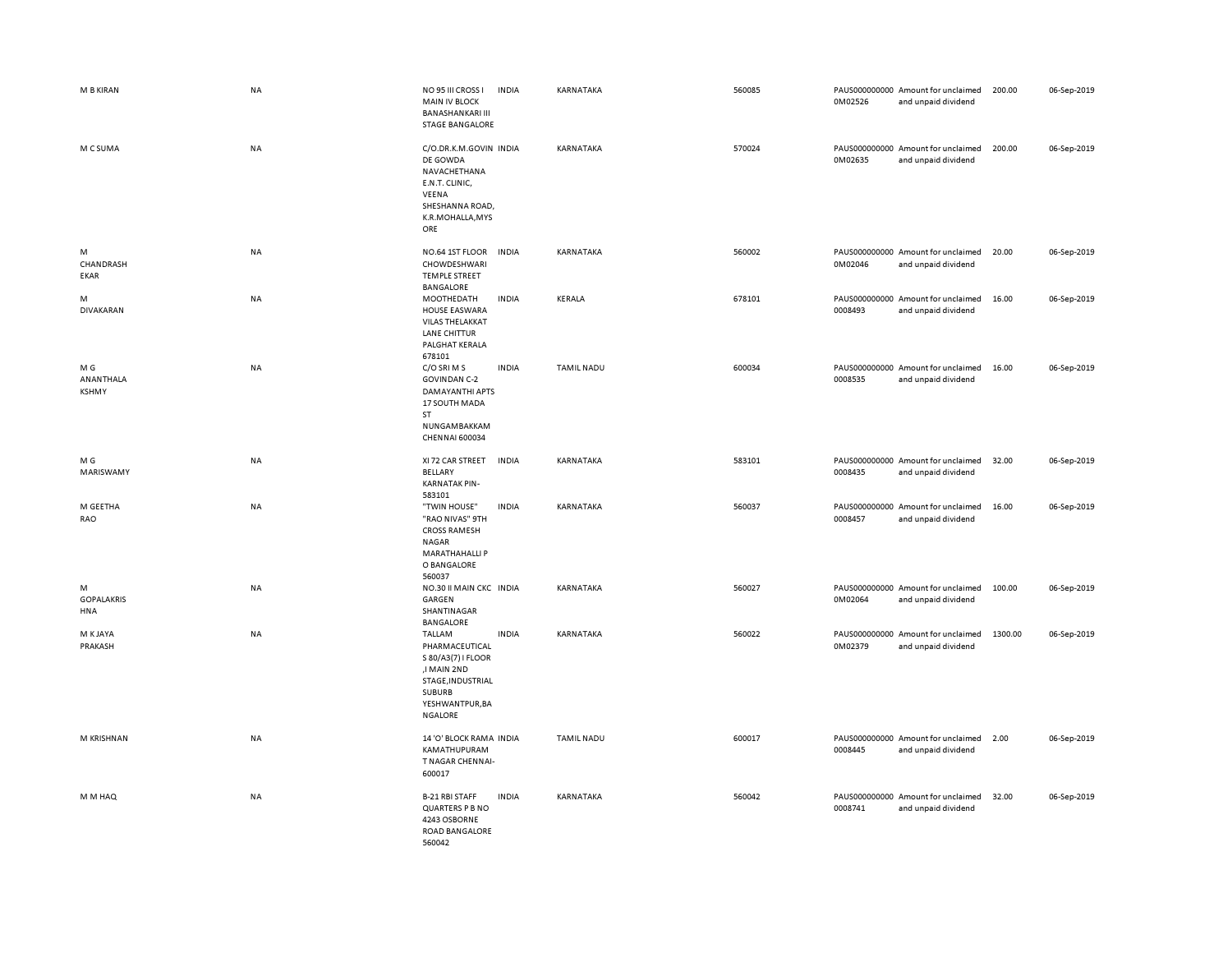| M MATEEN<br>KHAN                    | <b>NA</b>            | H.NO.89/I<br>VANKATARAO<br>BUILDING,<br>POST:NILEKANI-<br>SIRSI DIST.UTTARA<br>KANNADA<br>KARNATAKA       | <b>INDIA</b> | KARNATAKA         | 581403 | 0008746 | PAUS000000000 Amount for unclaimed<br>and unpaid dividend | 66.00  | 06-Sep-2019 |
|-------------------------------------|----------------------|-----------------------------------------------------------------------------------------------------------|--------------|-------------------|--------|---------|-----------------------------------------------------------|--------|-------------|
| M<br>MUTHUPALA<br><b>NIAPPAN</b>    | <b>NA</b>            | MIDAS INDIA<br>PHARMACIETICALS<br>13/1 BISHOP LANE<br>PURASAWALKKAM<br>CHENNAI                            | <b>INDIA</b> | <b>TAMIL NADU</b> | 600007 | 0M03476 | PAUS000000000 Amount for unclaimed<br>and unpaid dividend | 300.00 | 06-Sep-2019 |
| M N BABULAL                         | NA                   | 13/50 A-4<br>KAMALANAGAR<br>ANANTAPUR<br>515001                                                           | <b>INDIA</b> | ANDHRA PRADESH    | 515001 | 0008519 | PAUS000000000 Amount for unclaimed<br>and unpaid dividend | 8.00   | 06-Sep-2019 |
| M <sub>N</sub><br>SEETHALAKS<br>HMY | <b>NA</b>            | "ADITYA" PLOT NO INDIA<br>5 10TH STREET<br><b>EASWARAN NAGAR</b><br>PAMMAL PO<br><b>CHENNAI 600075</b>    |              | <b>TAMIL NADU</b> | 600075 | 0008513 | PAUS000000000 Amount for unclaimed<br>and unpaid dividend | 8.00   | 06-Sep-2019 |
| <b>MPSINGH</b>                      | NA                   | UJJWAL LTD<br>SHASHI BUILDING<br>4/18 ASAF ALI<br>ROAD NEW DELHI                                          | <b>INDIA</b> | DELHI             | 110002 | 0M03870 | PAUS000000000 Amount for unclaimed<br>and unpaid dividend | 200.00 | 06-Sep-2019 |
| M<br>PRAKASHBAB<br>U                | M<br>NARAYANAP<br>PA | 10/316 FLAT<br>NO.405 4TH<br>FLOOR,<br>CHADRAPRIYA<br>RESIDENCY<br><b>ADIMURTY NAGAR</b><br>ANANTAPUR     | <b>INDIA</b> | ANDHRA PRADESH    | 515001 | 0012446 | PAUS000000000 Amount for unclaimed<br>and unpaid dividend | 200.00 | 06-Sep-2019 |
| M R<br>GANGADHAR                    | <b>NA</b>            | 43-A POCKET III<br><b>MAYUR VIHAR</b><br>DELHI 110091                                                     | <b>INDIA</b> | DELHI             | 110091 | 0008661 | PAUS000000000 Amount for unclaimed<br>and unpaid dividend | 8.00   | 06-Sep-2019 |
| MR<br>JAGADEESWA<br>RAN             | NA                   | 10/224-A<br>RASTRAPATHI<br><b>STREET</b><br>PARAMMAKADI TN<br>623707                                      | <b>INDIA</b> | <b>TAMIL NADU</b> | 623707 | 0008838 | PAUS000000000 Amount for unclaimed<br>and unpaid dividend | 66.00  | 06-Sep-2019 |
| MR<br>RAJARAMAN                     | NA                   | <b>15 ILAYARAJA</b><br>STREET A A ROAD<br>VIPLAPURAM<br>MADURAI                                           | <b>INDIA</b> | <b>TAMIL NADU</b> | 625012 | 0M03530 | PAUS000000000 Amount for unclaimed<br>and unpaid dividend | 300.00 | 06-Sep-2019 |
| M RADHA                             | NA                   | W/O.MR.M.<br>VENUNANDA,<br>'PARVATHI<br>NILAYA', AN ANTHP<br>UR COLONY,<br>SATYANARAYANAP<br>ET, II CROSS | <b>INDIA</b> | KARNATAKA         | 583101 | 0M04870 | PAUS000000000 Amount for unclaimed<br>and unpaid dividend | 200.00 | 06-Sep-2019 |
| M RAJU                              | NA                   | 5/73 V STREET<br><b>TAGORE NAGAR</b><br>TIRUPALAI<br>MADURAI                                              | <b>INDIA</b> | <b>TAMIL NADU</b> | 625014 | 0M03507 | PAUS000000000 Amount for unclaimed<br>and unpaid dividend | 300.00 | 06-Sep-2019 |
| M<br>RAMASWAM<br>Y                  | <b>NA</b>            | 18/1 4TH MAIN<br>JAYA<br>LAKSHMIPURAM<br><b>MYSORE</b>                                                    | <b>INDIA</b> | KARNATAKA         | 570012 | 0M02565 | PAUS000000000 Amount for unclaimed<br>and unpaid dividend | 200.00 | 06-Sep-2019 |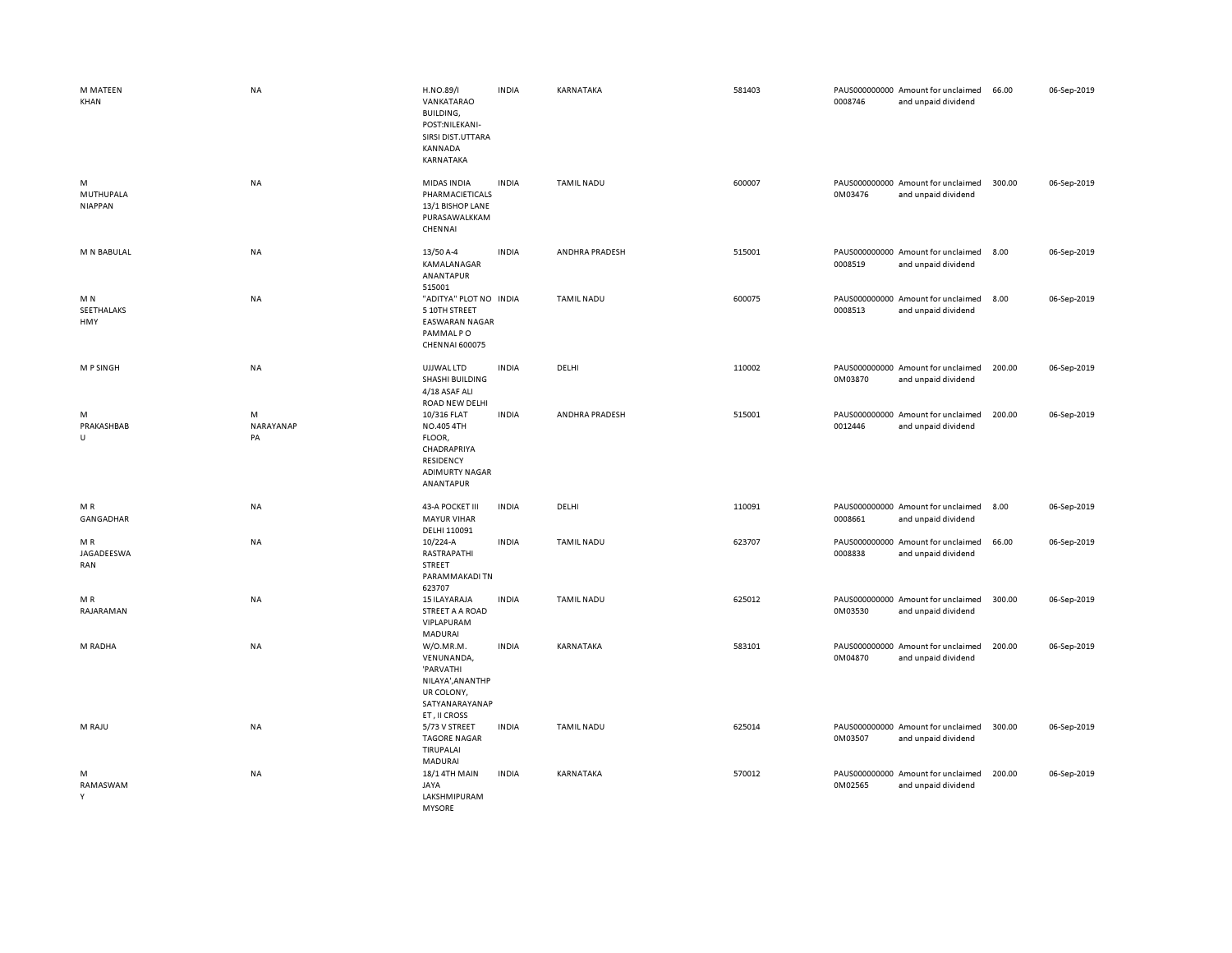| M <sub>S</sub><br>ANANTHA<br>RAMAN | <b>NA</b> | NO 21 II MAIN<br><b>ROAD</b><br>SESHADRIPURAM<br><b>BANGALORE-</b>                                          | <b>INDIA</b> | KARNATAKA         | 560020 | 0008678 | PAUS000000000 Amount for unclaimed<br>and unpaid dividend | 8.00   | 06-Sep-2019 |
|------------------------------------|-----------|-------------------------------------------------------------------------------------------------------------|--------------|-------------------|--------|---------|-----------------------------------------------------------|--------|-------------|
| M S<br>CHANDRA<br>SHEKAR           | <b>NA</b> | 560020<br>NO 21 SECOND<br>MAIN<br>SESHADRIPURAM<br><b>BANGALORE-</b><br>560020                              | <b>INDIA</b> | KARNATAKA         | 560020 | 0008679 | PAUS000000000 Amount for unclaimed<br>and unpaid dividend | 8.00   | 06-Sep-2019 |
| M S<br>DHANANJAY<br>А              | <b>NA</b> | NO 567 10 CROSS J INDIA<br>P NAGAR III PHASE<br><b>BANGALORE</b>                                            |              | KARNATAKA         | 560078 | 0M02354 | PAUS000000000 Amount for unclaimed<br>and unpaid dividend | 200.00 | 06-Sep-2019 |
| M S<br><b>GANAPATHI</b>            | <b>NA</b> | NO 21 SECOND<br>MAIN<br>SESHADRIPURAM<br><b>BANGALORE-</b><br>560020                                        | <b>INDIA</b> | KARNATAKA         | 560020 | 0008677 | PAUS000000000 Amount for unclaimed<br>and unpaid dividend | 8.00   | 06-Sep-2019 |
| M S<br>LALITHAMM<br>A              | NA        | NO 21 SECOND<br>MAIN<br>SESHADRIPURAM<br><b>BANGALORE-</b><br>560020                                        | <b>INDIA</b> | KARNATAKA         | 560020 | 0008502 | PAUS000000000 Amount for unclaimed<br>and unpaid dividend | 8.00   | 06-Sep-2019 |
| M <sub>S</sub><br>RAJARATHNA<br>M  | NA        | M-98/5 VII AVENUE INDIA<br>BESANTNAGAR<br><b>CHENNAI 600090</b>                                             |              | <b>TAMIL NADU</b> | 600090 | 0008529 | PAUS000000000 Amount for unclaimed<br>and unpaid dividend | 8.00   | 06-Sep-2019 |
| M S<br>SANKARANA<br>RAYANAN        | NA        | 'SHREYAS' E 33<br><b>SASTRI NAGAR</b><br>KARAMANA<br>TRIVANDRUM<br><b>KERALA-695002</b>                     | <b>INDIA</b> | KERALA            | 695002 | 0008292 | PAUS000000000 Amount for unclaimed<br>and unpaid dividend | 16.00  | 06-Sep-2019 |
| M<br>SATYANARAY<br>ANAN            | <b>NA</b> | 780, IXTH STREET<br><b>SYNDICATE BANK</b><br><b>COLONY ANNA</b><br><b>NAGAR WEST EXTN</b><br>CHENNAI 600101 | <b>INDIA</b> | <b>TAMIL NADU</b> | 600101 | 0008609 | PAUS000000000 Amount for unclaimed<br>and unpaid dividend | 24.00  | 06-Sep-2019 |
| M SHANKAR                          | MANI      | NO 4/461<br>MUTHAMIZH<br>NAGAR 87 TH<br>STREET<br>KODUNGAIYURCHE<br><b>NNAI</b>                             | <b>INDIA</b> | <b>TAMIL NADU</b> | 600118 | 1979006 | PAUS120106000 Amount for unclaimed<br>and unpaid dividend | 20.00  | 06-Sep-2019 |
| M SUBBU                            | NA        | MIDASINDIA<br>PHARMACEUTICAL<br>S 13/1 BISHOP<br>LANE<br>PURASWALKKAM<br>CHENNAI                            | <b>INDIA</b> | <b>TAMIL NADU</b> | 600007 | 0M03479 | PAUS000000000 Amount for unclaimed<br>and unpaid dividend | 300.00 | 06-Sep-2019 |
| M UDAYA<br>SHANKAR                 | NA        | S/O P.MARIAPPA<br>D.NO.517,<br>SHREYAS, 18TH<br>CROSS 25TH MAIN,<br>II STAGE, D<br>BLOCK, J.P. NAGAR,       | <b>INDIA</b> | KARNATAKA         | 570008 | 0M02500 | PAUS000000000 Amount for unclaimed<br>and unpaid dividend | 200.00 | 06-Sep-2019 |
| M UMA<br>MAHESWARI                 | <b>NA</b> | 52 TATCHI<br>ARUNACHALA ST<br>2ND FLOOR<br><b>MYLAPORE</b><br><b>CHENNAI 600004</b>                         | <b>INDIA</b> | <b>TAMIL NADU</b> | 600004 | 0008795 | PAUS000000000 Amount for unclaimed<br>and unpaid dividend | 16.00  | 06-Sep-2019 |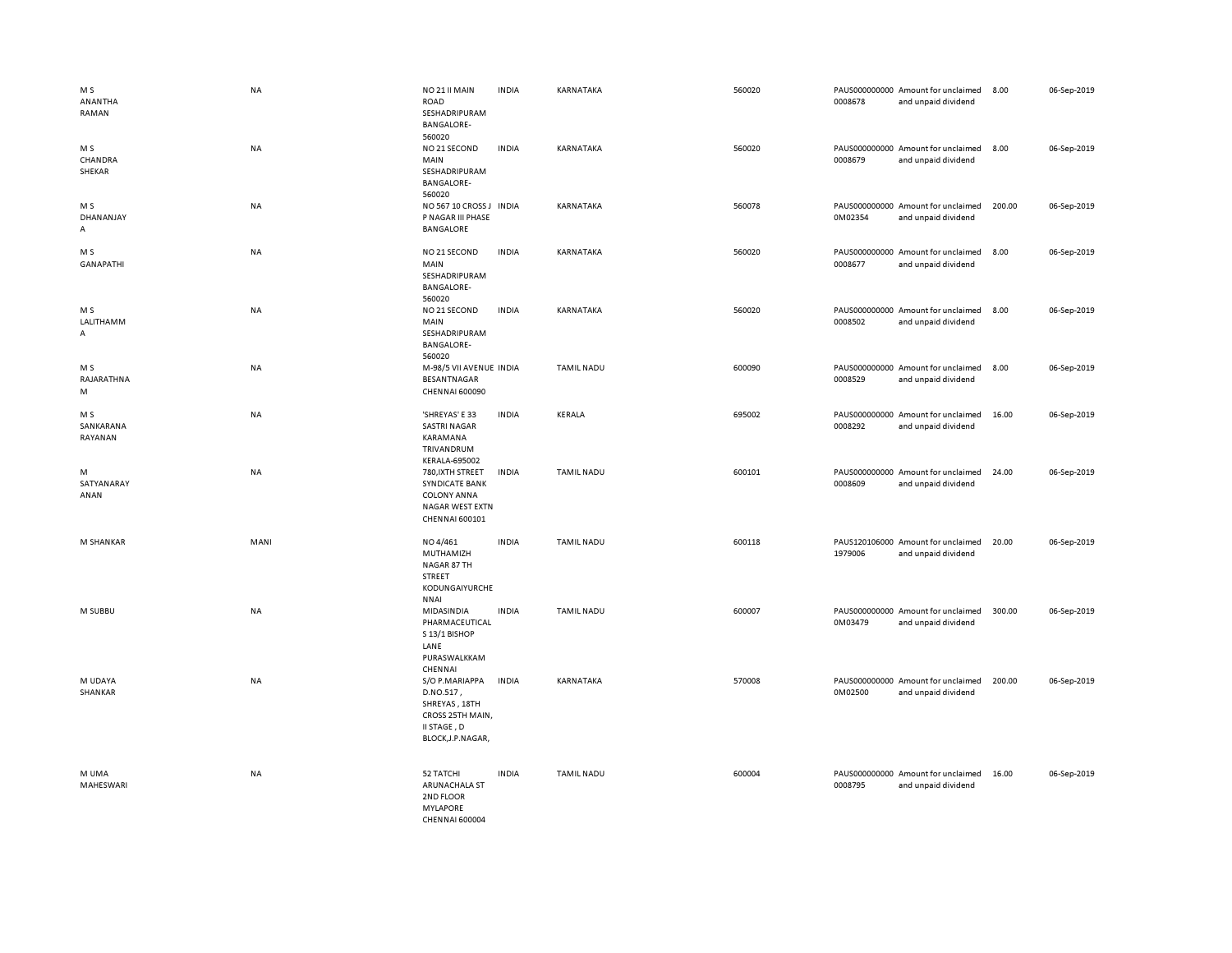| M V<br><b>BHADRINATH</b>          | NA               | NO.22, I FLOOR,<br>4TH CROSS,<br>J.M.LANE,<br>BALEPET,                                                                   | <b>INDIA</b> | KARNATAKA          | 560053 | 0M05045 | PAUS000000000 Amount for unclaimed<br>and unpaid dividend | 100.00  | 06-Sep-2019 |
|-----------------------------------|------------------|--------------------------------------------------------------------------------------------------------------------------|--------------|--------------------|--------|---------|-----------------------------------------------------------|---------|-------------|
| M V<br>KRISHNAVEN<br>AMMA         | GARLA<br>RAMAIAH | H NO 136<br><b>BAGEPALLI TOWN</b><br><b>KOLAR DIST</b>                                                                   | <b>INDIA</b> | KARNATAKA          | 561207 | 2050218 | PAUSIN3016961 Amount for unclaimed<br>and unpaid dividend | 78.00   | 06-Sep-2019 |
| M V<br>SUBBARAO                   | <b>NA</b>        | FLAT NO A-7<br>PRAGATI<br><b>APARTMENTS 5/2</b><br>CHANDRAMOULI<br><b>NAGAR GUNTUR A</b><br>P 522001                     | <b>INDIA</b> | ANDHRA PRADESH     | 522001 | 0008793 | PAUS000000000 Amount for unclaimed<br>and unpaid dividend | 100.00  | 06-Sep-2019 |
| M V<br>SUBBARAO                   | NA               | D N S-78-30/4 III RD INDIA<br><b>LINE ASHOK NAGAR</b><br><b>GUNTUR 522002</b>                                            |              | ANDHRA PRADESH     | 522002 | 0008799 | PAUS000000000 Amount for unclaimed<br>and unpaid dividend | 32.00   | 06-Sep-2019 |
| M<br>VALLIKKANN<br>U              | NA               | C/O. M.<br><b>VISWANATH FLAT</b><br>NO. C4, EAST CREST<br>APARTMENT 149<br>L.B. ROAD,<br>THIRUVANMIYUR<br>CHENNAI 600041 | <b>INDIA</b> | <b>TAMIL NADU</b>  | 600041 | 0008561 | PAUS000000000 Amount for unclaimed<br>and unpaid dividend | 8.00    | 06-Sep-2019 |
| <b>MADAN LAL</b><br>MOHINDRU      | <b>NA</b>        | 1/6318 GALI NO 4<br><b>EAST ROHTAS</b><br>NAGAR SHAHDARA<br>DELHI-110032                                                 | <b>INDIA</b> | DELHI              | 110032 | 0008658 | PAUS000000000 Amount for unclaimed<br>and unpaid dividend | 24.00   | 06-Sep-2019 |
| MADAN<br><b>MOHAN B</b><br>SHARMA | <b>NA</b>        | C/O RUGHLALL<br>RAMESHWARLALL<br>207 MAHARSHI<br>DEBENDRA ROAD<br>CALCUTTA-700070                                        | <b>INDIA</b> | <b>WEST BENGAL</b> | 700070 | 0008682 | PAUS000000000 Amount for unclaimed<br>and unpaid dividend | 8.00    | 06-Sep-2019 |
| MADAN<br><b>MOHAN</b><br>BAKSHI   | NA               | # 504 LOTUS BLOCK INDIA<br>AMRAVATI<br><b>ENCLAVE PO</b><br>CHANDIMANDIRPA<br><b>NCHIKULA</b>                            |              | HARYANA            | 134107 | 0008577 | PAUS000000000 Amount for unclaimed<br>and unpaid dividend | 16.00   | 06-Sep-2019 |
| MADAN<br><b>MOHAN</b><br>SHARMA   | <b>NA</b>        | C/O ALEMBIC<br><b>CHEMICAL WORKS</b><br>CO LTD 22 ALBERT<br>ROAD AMRITSAR-<br>143001                                     | <b>INDIA</b> | PUNJAB             | 143001 | 0008448 | PAUS000000000 Amount for unclaimed<br>and unpaid dividend | 16.00   | 06-Sep-2019 |
| <b>MADAN PAL</b><br>SHARMA        | NA               | C/O HARISH<br><b>CHANDER MITTAL</b><br>G-12 LAXMI NAGAR<br><b>NR VIJAY CHOWK</b><br>DELHI 110092                         | <b>INDIA</b> | DELHI              | 110092 | 0008660 | PAUS000000000 Amount for unclaimed<br>and unpaid dividend | 8.00    | 06-Sep-2019 |
| MADAN T<br>KUNDNANI               | NA               | 7/A GOKUL NIVAS<br>LT P N KOTNIS<br>PATH MAHIM<br>MUMBAI 400016                                                          | <b>INDIA</b> | MAHARASHTRA        | 400016 | 0008835 | PAUS000000000 Amount for unclaimed<br>and unpaid dividend | 8.00    | 06-Sep-2019 |
| MADANKAN<br><b>WAR</b>            | NA               | C/O.BHANDARI<br>MEDICALS 117,<br><b>NYNIAPPA</b><br>NAICKEN ST.,<br>CHENNAI                                              | <b>INDIA</b> | <b>TAMIL NADU</b>  | 600003 | 0M00536 | PAUS000000000 Amount for unclaimed<br>and unpaid dividend | 2000.00 | 06-Sep-2019 |
| MADANLAL<br>CHIMANLAL<br>JAISWAL  | <b>NA</b>        | M-96/414<br>SARASWATINAGAR<br>POLYTECHNIC POST<br>OFFICE<br>AHMEDABAD-<br>380015                                         | <b>INDIA</b> | <b>GUJARAT</b>     | 380015 | 0008293 | PAUS000000000 Amount for unclaimed<br>and unpaid dividend | 6.00    | 06-Sep-2019 |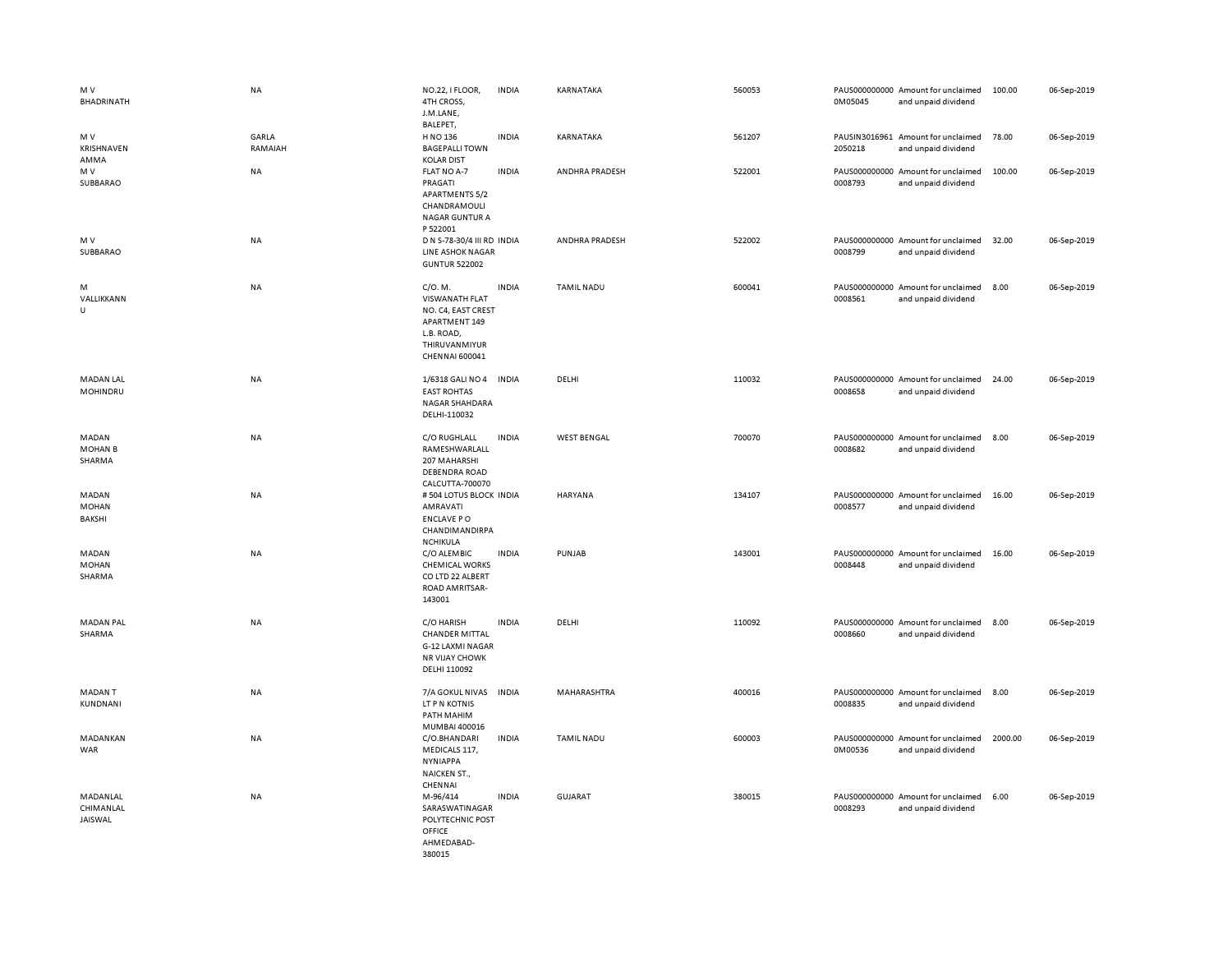| MADDI<br>HEMASUNDA<br>RI              | <b>NA</b>         | W/O<br>MR.NAGESWARA<br>RAO, 20/411, POTTI<br>SRIRAMULU<br>STREET<br>CHILAKALURIPETA,<br><b>GUNTUR</b> | <b>INDIA</b> | ANDHRA PRADESH | 522616 | 0N00855 | PAUS000000000 Amount for unclaimed<br>and unpaid dividend | 200.00  | 06-Sep-2019 |
|---------------------------------------|-------------------|-------------------------------------------------------------------------------------------------------|--------------|----------------|--------|---------|-----------------------------------------------------------|---------|-------------|
| MADDI<br>SUBBAYAMM<br>А               | NA                | 11-63-70C<br><b>BRAHMIN STREET</b><br>VIJAYAWADA                                                      | <b>INDIA</b> | ANDHRA PRADESH | 520001 | 0M00154 | PAUS000000000 Amount for unclaimed<br>and unpaid dividend | 600.00  | 06-Sep-2019 |
| <b>MADDUR</b><br>SUBBARAO<br>SRINIVAS | NA                | "APEKSHE" 53/33<br><b>30TH CROSS 7TH</b><br><b>BLOCK JAYANAGAR</b><br>BANGALORE                       | <b>INDIA</b> | KARNATAKA      | 560082 | 0M05063 | PAUS000000000 Amount for unclaimed<br>and unpaid dividend | 100.00  | 06-Sep-2019 |
| MADHAV<br>SHANKAR<br>PAVGI            | <b>NA</b>         | 17 RAM NIWAS<br><b>BRIJ ENCLAVE</b><br>SUNDARPUR<br><b>VARANASI 221005</b>                            | <b>INDIA</b> | UTTAR PRADESH  | 221005 | 0008463 | PAUS000000000 Amount for unclaimed<br>and unpaid dividend | 50.00   | 06-Sep-2019 |
| MADHAV<br>SHANKAR<br>PAVGI            | <b>NA</b>         | 17 RAM NIVAS BRIJ INDIA<br><b>ENCLAVE</b><br>SUNDARPUR<br><b>VARANASI 221005</b>                      |              | UTTAR PRADESH  | 221005 | 0008244 | PAUS000000000 Amount for unclaimed<br>and unpaid dividend | 32.00   | 06-Sep-2019 |
| MADHAVDAS<br><b>B GULWANI</b>         | NA                | <b>KISHORE TEXTILE</b><br>SILK MILLS 6 A<br>GULWANI<br>COMPOUND<br>UDHNA-394210                       | <b>INDIA</b> | <b>GUJARAT</b> | 394210 | 0008586 | PAUS000000000 Amount for unclaimed<br>and unpaid dividend | 8.00    | 06-Sep-2019 |
| <b>MADHAVIR</b><br>PRAKASH            | NA                | 431/A, 9th Cross<br>Girinager II Phase                                                                | <b>INDIA</b> | KARNATAKA      | 560085 | 0M05433 | PAUS000000000 Amount for unclaimed<br>and unpaid dividend | 100.00  | 06-Sep-2019 |
| MADHIRA<br>SAROJANI                   | NA                | 495 I I T KANPUR                                                                                      | <b>INDIA</b> | UTTAR PRADESH  | 208016 | 0M05189 | PAUS000000000 Amount for unclaimed<br>and unpaid dividend | 1200.00 | 06-Sep-2019 |
| MADHU A<br>BAJAJ                      | NA                | 35 NUTAN CLOTH<br>MARKET O/S<br><b>RAIPUR GATE</b><br>AHMEDABAD<br>380022                             | <b>INDIA</b> | <b>GUJARAT</b> | 380022 | 0008787 | PAUS000000000 Amount for unclaimed<br>and unpaid dividend | 8.00    | 06-Sep-2019 |
| MADHU<br>AGRAWAL                      | SH S C<br>AGRAWAL | 28 LEHNA SINGH<br><b>MARKET NEAR</b><br>MALKAGANJ<br><b>CHOWK DELHI</b>                               | <b>INDIA</b> | DELHI          | 110007 | 0692625 | PAUSIN3002061 Amount for unclaimed<br>and unpaid dividend | 16.00   | 06-Sep-2019 |
| <b>MADHU BALA</b><br>KAKAR            | NA                | 29/99 WEST PATEL INDIA<br>NAGAR NEW DELHI-<br>110008                                                  |              | DELHI          | 110008 | 0008570 | PAUS000000000 Amount for unclaimed<br>and unpaid dividend | 8.00    | 06-Sep-2019 |
| MADHU BALA<br>NIGAM                   | NA                | 15 MIG CHANDRA<br>VIHAR AZADNAGAR<br><b>KANPUR 208002</b>                                             | <b>INDIA</b> | UTTAR PRADESH  | 208002 | 0008639 | PAUS000000000 Amount for unclaimed<br>and unpaid dividend | 8.00    | 06-Sep-2019 |
| MADHU<br><b>BHATNAGAR</b>             | NA                | A-6 GREEN PARK<br><b>EXTENSION NEW-</b><br>DELHI-110016                                               | <b>INDIA</b> | DELHI          | 110016 | 0008653 | PAUS000000000 Amount for unclaimed<br>and unpaid dividend | 8.00    | 06-Sep-2019 |
| MADHU<br><b>GUPTA</b>                 | NA                | 5-B, ALOPIBAGH<br>DARAGANJ, P.O<br>ALLAHABAD                                                          | <b>INDIA</b> | UTTAR PRADESH  | 211006 | 0M01487 | PAUS000000000 Amount for unclaimed<br>and unpaid dividend | 400.00  | 06-Sep-2019 |
| MADHU JAIN                            | <b>NA</b>         | C/0 MR. AJAY<br>PORWAL<br>268.AHOOD<br>NAGAR INDORF                                                   | <b>INDIA</b> | MADHYA PRADESH | 452002 | 0008527 | PAUS000000000 Amount for unclaimed<br>and unpaid dividend | 16.00   | 06-Sep-2019 |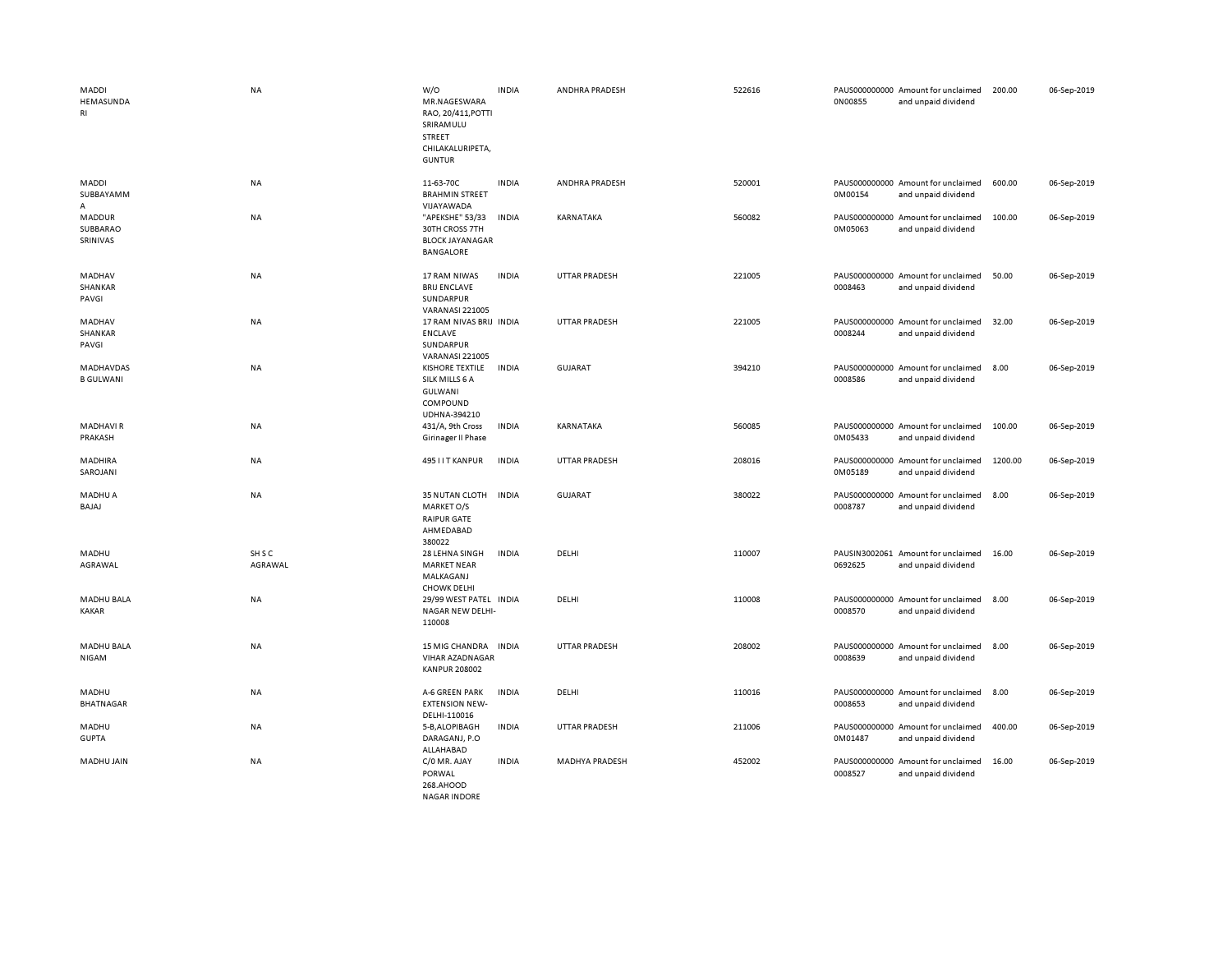| MADHU<br>SINGLA                                | <b>NA</b> | C/O ASHWANI<br><b>KUMAR SINGLA</b><br>CHIEF MANAGER,<br>CPP<br>DEPARTMENT, STAT<br>E BANK OF<br>PATIALA, HEAD<br>OFFICE THE MALL- | <b>INDIA</b> | PUNJAB         | 147001 | 0008822 | PAUS000000000 Amount for unclaimed<br>and unpaid dividend | 8.00   | 06-Sep-2019 |
|------------------------------------------------|-----------|-----------------------------------------------------------------------------------------------------------------------------------|--------------|----------------|--------|---------|-----------------------------------------------------------|--------|-------------|
| MADHU SYAL                                     | <b>NA</b> | PATIALA.<br>D/21 TEXTILE<br>SOCIETY<br>PRABHADEVI                                                                                 | <b>INDIA</b> | MAHARASHTRA    | 400025 | 0008557 | PAUS000000000 Amount for unclaimed<br>and unpaid dividend | 8.00   | 06-Sep-2019 |
| MADHU<br>VARMA                                 | NA        | MUMBAI-400025<br>"KRUSHNA" NEAR<br><b>LAXMI CINEMA</b><br>ANAND 388001                                                            | <b>INDIA</b> | <b>GUJARAT</b> | 388001 | 0008758 | PAUS000000000 Amount for unclaimed<br>and unpaid dividend | 32.00  | 06-Sep-2019 |
| MADHUBALA<br>NISHIKANT<br>WALAWALAK<br>AR      | NA        | C/O MR S J<br>WADKAR 301 EFF<br>JUMBADARSHAN -<br>HSG SOC<br><b>KOLAONGRI ROAD</b><br><b>ANDHERI EAST</b><br>MUM-BAI 400069 -     | <b>INDIA</b> | MAHARASHTRA    | 400069 | 0008339 | PAUS000000000 Amount for unclaimed<br>and unpaid dividend | 16.00  | 06-Sep-2019 |
| MADHUBEN<br>GHANSHYAM<br><b>BHAI PATEL</b>     | NA        | C/O<br><b>GHANSHYAMBHAI</b><br>S PATEL VALLABH<br><b>ST KHARI KOOI</b><br>SOJITRA VIA<br>NADIADPIN-387240                         | <b>INDIA</b> | GUJARAT        | 387240 | 0008298 | PAUS000000000 Amount for unclaimed<br>and unpaid dividend | 16.00  | 06-Sep-2019 |
| MADHUBEN<br><b>JASHBHAI</b><br>PATEL           | <b>NA</b> | C/O JYOJASH<br>PRINTING PRESS<br>NAVABAZAR NAKA<br>BARODA-390006                                                                  | <b>INDIA</b> | <b>GUJARAT</b> | 390006 | 0008337 | PAUS000000000 Amount for unclaimed<br>and unpaid dividend | 2.00   | 06-Sep-2019 |
| MADHUBEN<br>VADILAL<br>PANCHAL                 | <b>NA</b> | $B-10$<br>SIDDHARTHNAGAR<br><b>SOCIETY NEAR</b><br><b>KAMLA NEHRU</b><br>PARK NIZAMPURA<br><b>BARODA 390002</b>                   | <b>INDIA</b> | <b>GUJARAT</b> | 390002 | 0008734 | PAUS000000000 Amount for unclaimed<br>and unpaid dividend | 2.00   | 06-Sep-2019 |
| MADHUBHAI<br>AMBALAL<br>PATEL                  | NA        | SHREE AMBICA<br><b>PULS MILLS</b><br><b>STATION ROAD</b><br>PETLAD-388450                                                         | <b>INDIA</b> | <b>GUJARAT</b> | 388450 | 0005304 | PAUS000000000 Amount for unclaimed<br>and unpaid dividend | 16.00  | 06-Sep-2019 |
| MADHUBHAI<br><b>DAGADUBHAI</b><br><b>BHUBE</b> | NA        | 127 JANAKPURI<br>SOCIETY KARODIA<br>ROAD POST BAJWA<br><b>DIST BARODA</b>                                                         | <b>INDIA</b> | GUJARAT        | 391310 | 0008338 | PAUS000000000 Amount for unclaimed<br>and unpaid dividend | 16.00  | 06-Sep-2019 |
| MADHUBHAI<br>PREMJIBHAI<br>KORAT               | NA        | AT HALRIYA POST<br><b>HALRIYA VIA</b><br><b>CHALALA DIST</b><br>AMRELI 364630                                                     | <b>INDIA</b> | <b>GUJARAT</b> | 364630 | 0008340 | PAUS000000000 Amount for unclaimed<br>and unpaid dividend | 16.00  | 06-Sep-2019 |
| MADHUBHAI<br>PUNJABHAI<br>PATEL                | NA        | MAHIJ 7<br>PARISHRAM SOC<br>SUBHANPURA<br><b>BARODA 390007</b>                                                                    | <b>INDIA</b> | GUJARAT        | 390007 | 0008730 | PAUS000000000 Amount for unclaimed<br>and unpaid dividend | 100.00 | 06-Sep-2019 |
| MADHUBHAI<br>PUNJABHAI<br>PATEL                | NA        | 7 PARISHRAM<br>SOCIETY<br>SUBHANPURA<br><b>BARODA 390007</b>                                                                      | <b>INDIA</b> | <b>GUJARAT</b> | 390007 | 0008728 | PAUS000000000 Amount for unclaimed<br>and unpaid dividend | 100.00 | 06-Sep-2019 |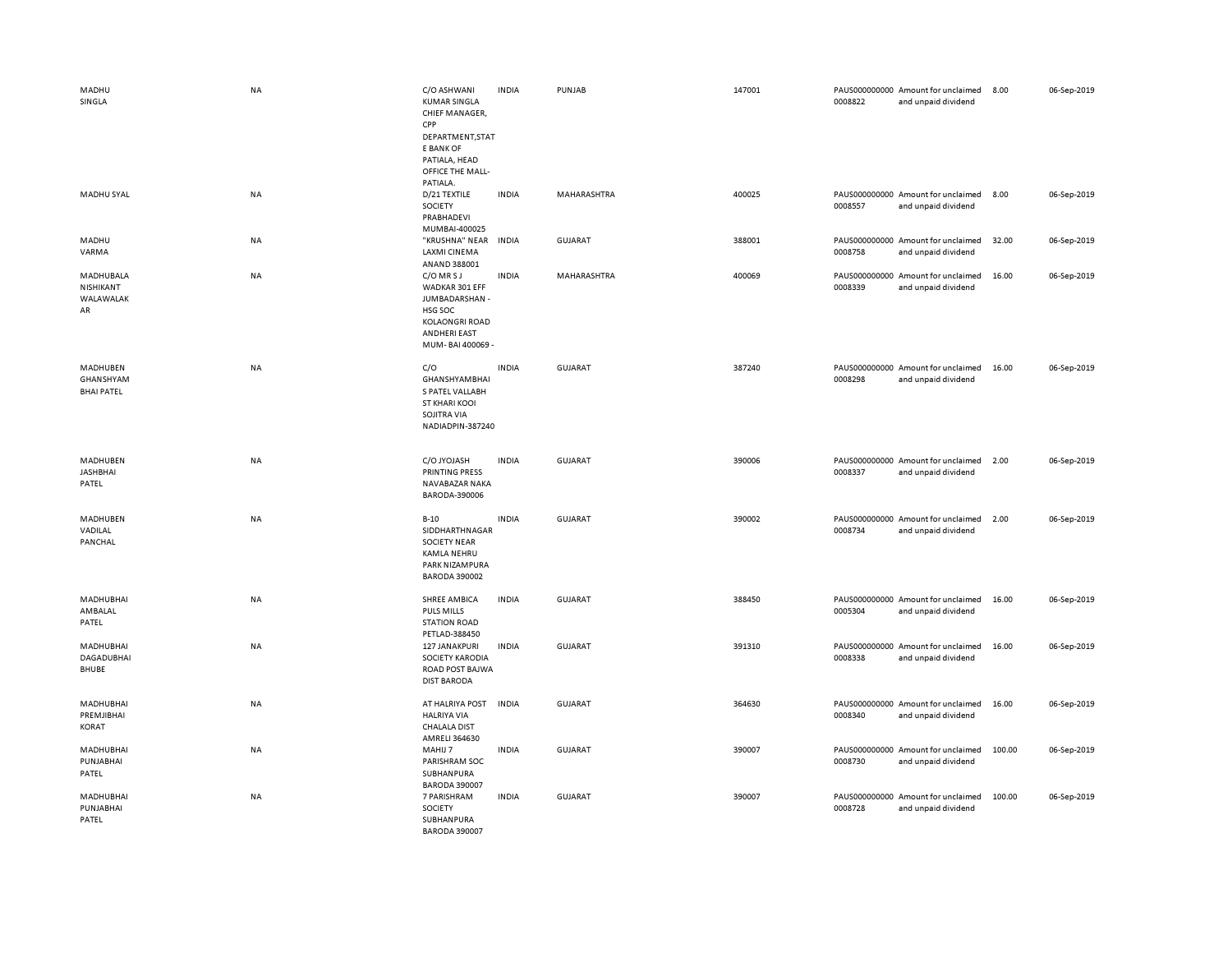| MADHUBHAI<br>PUNJABHAI<br>PATEL                      | NA        | 7 MAHIJ<br>PARISHRAM<br>SOCIETY<br>SUBHANPURA                                                 | <b>INDIA</b> | <b>GUJARAT</b>     | 390007 | 0008261 | PAUS000000000 Amount for unclaimed<br>and unpaid dividend | 6.00   | 06-Sep-2019 |
|------------------------------------------------------|-----------|-----------------------------------------------------------------------------------------------|--------------|--------------------|--------|---------|-----------------------------------------------------------|--------|-------------|
| MADHUKANT<br>A<br><b>GOVINDBHAI</b><br><b>MISTRY</b> | NA        | <b>BARODA 390007</b><br>58 MADHAV BAUG INDIA<br><b>SOCIETY</b><br>MAKARPURA ROAD<br>VADODARA  |              | <b>GUJARAT</b>     | 390009 | 0M04621 | PAUS000000000 Amount for unclaimed<br>and unpaid dividend | 200.00 | 06-Sep-2019 |
| MADHUKANT<br>A RAMANLAL<br>SARAIYA                   | NA        | <b>B/1/3 NEW</b><br>ALKNANDA NEAR<br><b>AZAD SOCIETY</b><br>AMBAWADI<br>AHMEDABAD<br>380015   | <b>INDIA</b> | <b>GUJARAT</b>     | 380015 | 0008239 | PAUS000000000 Amount for unclaimed<br>and unpaid dividend | 2.00   | 06-Sep-2019 |
| MADHUKAR<br>GAJANAN<br><b>JOSHI</b>                  | NA        | <b>BLOCK NO 9</b><br>CHAMPA NIWAS 19<br>WADALA RD PLOT<br>NO 257 MUMBAI-<br>400031            | <b>INDIA</b> | MAHARASHTRA        | 400031 | 0008302 | PAUS000000000 Amount for unclaimed<br>and unpaid dividend | 22.00  | 06-Sep-2019 |
| MADHUKAR<br>GAJANAN<br><b>JOSHI</b>                  | NA        | 9/257 CHAMPA<br>NIWAS 19 VADALA<br>MUMBAI-400031                                              | <b>INDIA</b> | MAHARASHTRA        | 400031 | 0008301 | PAUS000000000 Amount for unclaimed<br>and unpaid dividend | 22.00  | 06-Sep-2019 |
| MADHUKAR<br>GANPAT<br>CHAUVAN                        | NA        | KHALAPUR POLICE INDIA<br><b>STATION</b><br><b>KHALAPUR DIST</b><br>KOLABA 410202              |              | MAHARASHTRA        | 410202 | 0008462 | PAUS000000000 Amount for unclaimed<br>and unpaid dividend | 6.00   | 06-Sep-2019 |
| <b>MADHUKAR</b><br>HASTEKAR                          | <b>NA</b> | 1 RAJ GRAHA OLD<br><b>MUMBAIRD</b><br><b>THANE 400602</b>                                     | <b>INDIA</b> | <b>MAHARASHTRA</b> | 400602 | 0008805 | PAUS000000000 Amount for unclaimed<br>and unpaid dividend | 16.00  | 06-Sep-2019 |
| MADHUKAR<br>RAMCHANDR<br>A RANADIVE                  | <b>NA</b> | 98 ANAND PARK<br><b>AUNDH PUNE</b><br>411007                                                  | <b>INDIA</b> | MAHARASHTRA        | 411007 | 0008303 | PAUS000000000 Amount for unclaimed<br>and unpaid dividend | 166.00 | 06-Sep-2019 |
| MADHULIKA<br>CHOUDHRY                                | NA        | C/O LT RAJIV<br>CHOUDHRY 3C<br>ANURADHA NOFRA<br><b>NAVY NAGAR</b><br>COLABA MUMBAI<br>400005 | <b>INDIA</b> | MAHARASHTRA        | 400005 | 0008873 | PAUS000000000 Amount for unclaimed<br>and unpaid dividend | 32.00  | 06-Sep-2019 |
| MADHUMAL<br>ATI<br>HANAMARAD<br>DI GANGAL            | NA        | C/O H T GANGAL<br><b>GANGAL NURSING</b><br>HOME HOUSE<br><b>HUBLI KARNATAK</b><br>PIN-580021  | <b>INDIA</b> | KARNATAKA          | 580021 | 0008438 | PAUS000000000 Amount for unclaimed<br>and unpaid dividend | 40.00  | 06-Sep-2019 |
| MADHUR<br><b>LATA GOEL</b>                           | <b>NA</b> | B-1/7B, PASCHIM<br>VIHAR NEW DELHI                                                            | <b>INDIA</b> | DELHI              | 110063 | 0M01285 | PAUS000000000 Amount for unclaimed<br>and unpaid dividend | 200.00 | 06-Sep-2019 |
| MADHURI<br><b>BISWAS</b>                             | NA        | A E 756 SECTOR-I<br>SALTLAKE CITY<br>CALCUTTA-700064                                          | <b>INDIA</b> | <b>WEST BENGAL</b> | 700064 | 0008681 | PAUS000000000 Amount for unclaimed<br>and unpaid dividend | 16.00  | 06-Sep-2019 |
| MADHUSINH<br><b>MOTISINH</b><br>SOLANKI              | NA        | MUDIA<br>(NANAMUDIA)<br>POST SATHAMBA<br>TAL BAYAD DIST<br>SABARKANTHA<br>383340              | <b>INDIA</b> | <b>GUJARAT</b>     | 383340 | 0008342 | PAUS000000000 Amount for unclaimed<br>and unpaid dividend | 2.00   | 06-Sep-2019 |
| MADHUSUDA<br>N<br>KANAIYALAL<br>SHAH                 | <b>NA</b> | <b>MEHTA POLE</b><br><b>DANI'S KHANCHA</b><br>BARODA-390006                                   | <b>INDIA</b> | <b>GUJARAT</b>     | 390006 | 0008343 | PAUS000000000 Amount for unclaimed<br>and unpaid dividend | 6.00   | 06-Sep-2019 |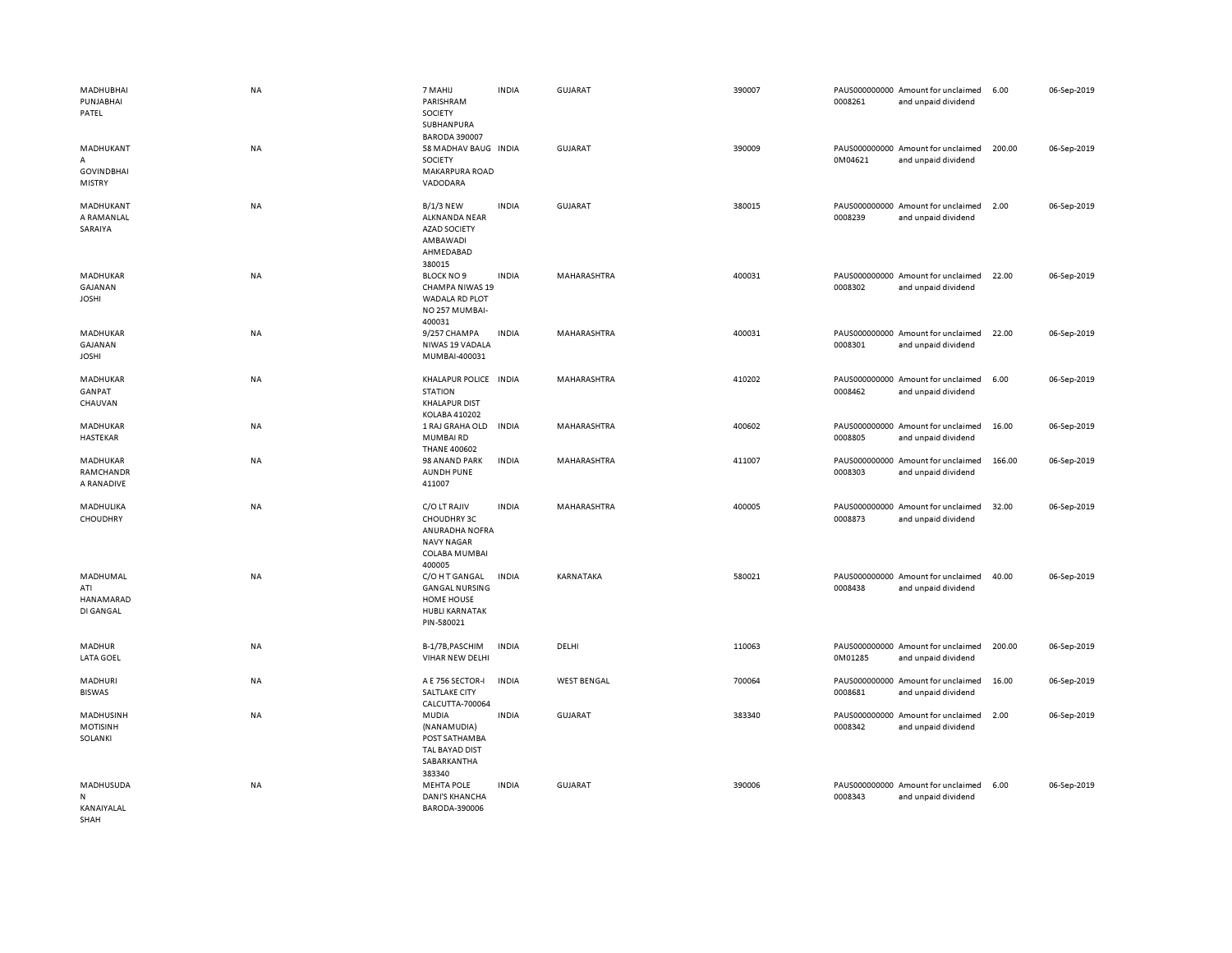| MADHUSUDA<br>N MALI                        | <b>NA</b>           | "PUSHPA BHUVAN" INDIA<br>MADANZAMPA<br>ROAD VADODARA                                                                                  | <b>GUJARAT</b> | 390001 | PAUS000000000 Amount for unclaimed<br>0012486<br>and unpaid dividend | 300.00 | 06-Sep-2019 |
|--------------------------------------------|---------------------|---------------------------------------------------------------------------------------------------------------------------------------|----------------|--------|----------------------------------------------------------------------|--------|-------------|
| MADHUSUDA<br>N MALI                        | NA                  | "PUSHPA BHAVAN" INDIA<br>MADANZAMPA<br>ROAD VADODARA                                                                                  | <b>GUJARAT</b> | 390001 | PAUS000000000 Amount for unclaimed<br>0M04667<br>and unpaid dividend | 200.00 | 06-Sep-2019 |
| MADHUSUDA<br>N<br>PRABHAKAR<br>PHATAK      | PRABHAKAR<br>PHATAK | PHATAK BUNGLOW INDIA<br>17 RAM MANDIR<br>ROAD VOLE PARLE<br>EASTMUMBAI                                                                | MAHARASHTRA    | 400057 | PAUS000000000 Amount for unclaimed<br>0013078<br>and unpaid dividend | 66.00  | 06-Sep-2019 |
| MADHUSUDA<br>N<br>RAMCHANDR<br>A PHATKARE  | <b>NA</b>           | 1502, GLEN<br><b>INDIA</b><br>HEIGHTS, CLIFF<br>AVENUE<br>HIRANANDANI<br><b>GARDENS, POWAI</b>                                        | MAHARASHTRA    | 400076 | PAUS000000000 Amount for unclaimed<br>0008596<br>and unpaid dividend | 8.00   | 06-Sep-2019 |
| MADHUSUDA<br>N<br>SHIVSHANKE<br>R PANDYA   | NA                  | MUMBAI-400076<br>323/9 JAMNADAS<br><b>INDIA</b><br><b>BLDG DANDIA</b><br><b>BAZAR BARODA-</b><br>390001                               | <b>GUJARAT</b> | 390001 | PAUS000000000 Amount for unclaimed<br>0008263<br>and unpaid dividend | 2.00   | 06-Sep-2019 |
| MAFATLAL<br>KANTILAL<br>SONI               | NA                  | PAINTERNI KHADKI INDIA<br>SONIWAD GODHRA<br>PANCHMAHALS<br>389001                                                                     | <b>GUJARAT</b> | 389001 | PAUS000000000 Amount for unclaimed<br>0008712<br>and unpaid dividend | 2.00   | 06-Sep-2019 |
| <b>MAGAN BAI</b><br>JAIN                   | NA                  | 1261 VEDWARA<br><b>INDIA</b><br>MALIWARA<br><b>CHANDNI CHOWK</b>                                                                      | DELHI          | 110006 | PAUS000000000 Amount for unclaimed<br>0008777<br>and unpaid dividend | 32.00  | 06-Sep-2019 |
| MAGANBHAI<br><b>JETHABHAI</b><br>PATEL     | NA                  | DELHI 110006<br><b>INDIA</b><br>AT RAMSIKAMPA<br>POST ODHA TAL<br><b>BAYAD DIST</b><br>SABARKANTHA<br>383325                          | <b>GUJARAT</b> | 383325 | PAUS000000000 Amount for unclaimed<br>0008345<br>and unpaid dividend | 2.00   | 06-Sep-2019 |
| MAGANBHAI<br><b>JIWABHAI</b><br>PATEL      | <b>NA</b>           | 5B SHITALKUNJ<br><b>INDIA</b><br>SOCIETY<br>MANJALPUR NAKA<br>BARODA-390009                                                           | <b>GUJARAT</b> | 390009 | PAUS000000000 Amount for unclaimed<br>0008346<br>and unpaid dividend | 6.00   | 06-Sep-2019 |
| MAGANBHAI<br><b>KALIDAS</b><br>PATEL       | NA                  | C/O FRIENDS<br><b>INDIA</b><br><b>ELECTRIC STORES</b><br><b>BHAN BLDG M G</b><br>ROAD BARODA-<br>390001                               | <b>GUJARAT</b> | 390001 | PAUS000000000 Amount for unclaimed<br>0008347<br>and unpaid dividend | 6.00   | 06-Sep-2019 |
| MAGANLAL<br>AMBELAL<br>GANDHI              | NA                  | <b>BUNDER ROAD OPP INDIA</b><br>PETIT LIBRARY<br><b>BILIMORA PIN-</b><br>396321                                                       | <b>GUJARAT</b> | 396321 | PAUS000000000 Amount for unclaimed<br>0008348<br>and unpaid dividend | 10.00  | 06-Sep-2019 |
| MAGANLAL<br><b>JIVANBHAI</b><br>BHANVADIA  | NA                  | <b>LALPUR DIST</b><br><b>INDIA</b><br>JAMNAGAR PIN-<br>361170                                                                         | <b>GUJARAT</b> | 361170 | PAUS000000000 Amount for unclaimed<br>0008349<br>and unpaid dividend | 16.00  | 06-Sep-2019 |
| MAGANLAL<br><b>KARSHANBH</b><br>AI PADALIA | NA                  | C/O KRUSHI VIKAS<br><b>INDIA</b><br><b>KENDRA NEAR</b><br><b>CENTRAL BANK OF</b><br><b>INDIA JAM</b><br>JODHPUR DIST<br>JAMNAGAR PIN- | <b>GUJARAT</b> | 360530 | PAUS000000000 Amount for unclaimed<br>0008350<br>and unpaid dividend | 32.00  | 06-Sep-2019 |

360530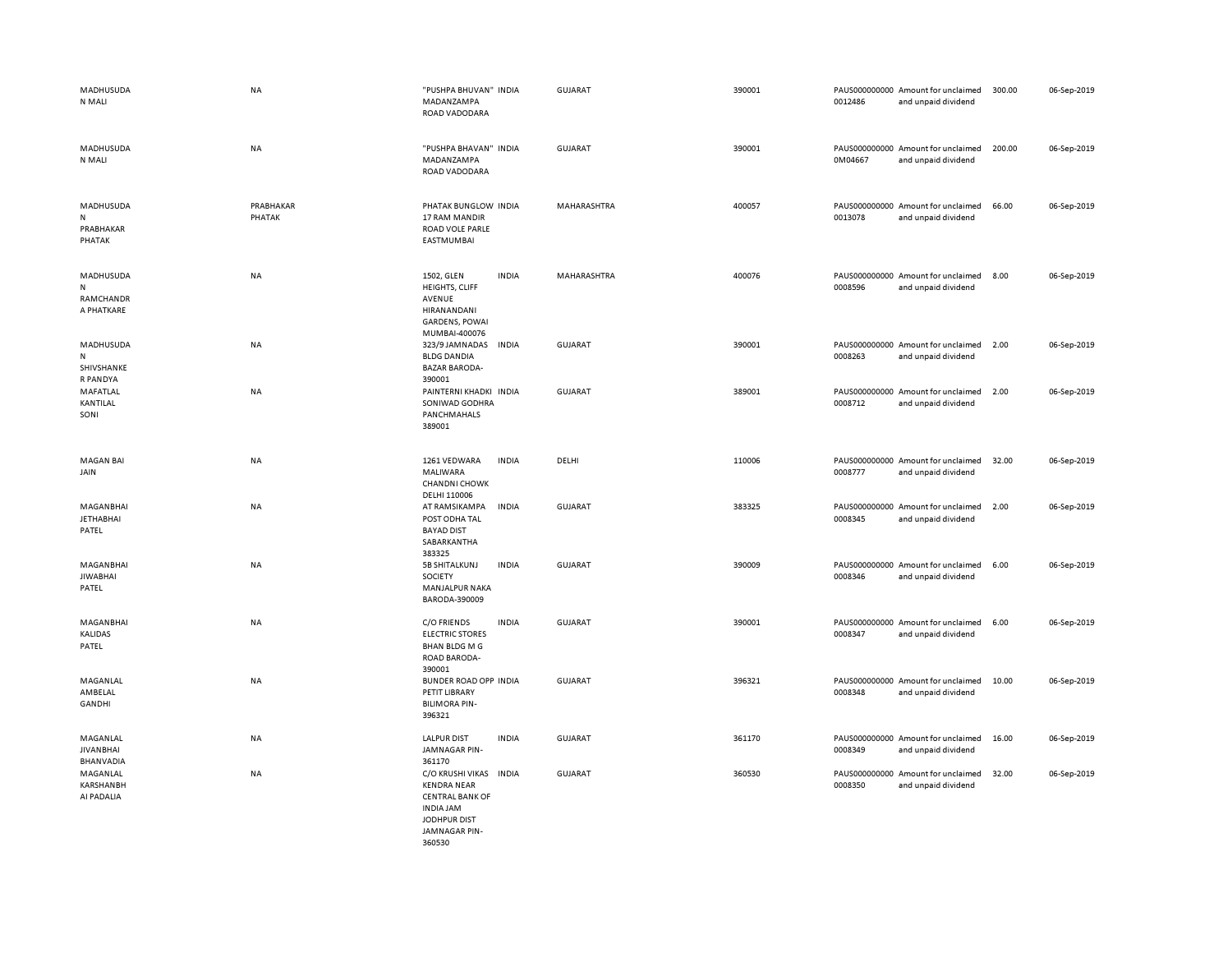| MAHABALES<br>WAR<br><b>KANOBA</b><br><b>KELUSKAR</b> | NA                 | 1286,<br>BASWANGALLI<br><b>SHAHAPUR</b><br>BELGAUM                                                           | <b>INDIA</b> | KARNATAKA          | 590001 | 0M01093                  | PAUS000000000 Amount for unclaimed<br>and unpaid dividend | 200.00 | 06-Sep-2019 |
|------------------------------------------------------|--------------------|--------------------------------------------------------------------------------------------------------------|--------------|--------------------|--------|--------------------------|-----------------------------------------------------------|--------|-------------|
| MAHADEVAN<br>PILLAY V                                | NA                 | MAHALAKSHMI<br><b>NURSING HOME</b><br>RAMAVARAMPURA<br>M NAGARCOIL<br>(TAMILNADU)                            | <b>INDIA</b> | <b>TAMIL NADU</b>  | 629001 | 0V00914                  | PAUS000000000 Amount for unclaimed<br>and unpaid dividend | 400.00 | 06-Sep-2019 |
| MAHALINGA<br>M S V                                   | <b>NA</b>          | C/O.K.SREEMATHY, INDIA<br>36/1, RUKMANI<br>STREET, WEST<br>MAMBALAM<br>CHENNAI.                              |              | <b>TAMIL NADU</b>  | 600033 | 0S00963                  | PAUS000000000 Amount for unclaimed<br>and unpaid dividend | 80.00  | 06-Sep-2019 |
| MAHAMADB<br>HAI<br><b>FATESINH</b><br>RATHOD         | NA                 | <b>MASJID FALIA</b><br><b>GORWA BARODA</b><br>390003                                                         | <b>INDIA</b> | GUJARAT            | 390003 | 0008272                  | PAUS000000000 Amount for unclaimed<br>and unpaid dividend | 2.00   | 06-Sep-2019 |
| MAHARASI                                             | <b>NA</b>          | 75, OLD.NO.17-A<br>SUBRAMANIA<br>PILLAI STREET<br>S.S.COLONY                                                 | <b>INDIA</b> | <b>TAMIL NADU</b>  | 625010 | 0M05495                  | PAUS000000000 Amount for unclaimed<br>and unpaid dividend | 80.00  | 06-Sep-2019 |
| MAHAVIR<br>JAIN                                      | MISHRI MAL<br>JAIN | 75 JAWAHAR<br>NAGAR GODHARA<br><b>ROAD HALOL</b><br>PANCHMAHAL                                               | <b>INDIA</b> | GUJARAT            | 389350 | 0198447                  | PAUSIN3016451 Amount for unclaimed<br>and unpaid dividend | 100.00 | 06-Sep-2019 |
| MAHENDRA<br><b>BAI KOCHAR</b>                        | NA                 | 10 MIDDLETON<br><b>STREET 3RD FLOOR</b><br>CALCUTTA 700071                                                   | <b>INDIA</b> | <b>WEST BENGAL</b> | 700071 | 0008811                  | PAUS000000000 Amount for unclaimed<br>and unpaid dividend | 8.00   | 06-Sep-2019 |
| MAHENDRA J<br>RANA                                   | NA                 | 23-A PATEL<br>SOCIETY OPP<br>MADHAVPURA<br>MARKET SHAHIBAG<br><b>ROAD</b><br>AHMEDABAD<br>380004             | <b>INDIA</b> | <b>GUJARAT</b>     | 380004 | PAUS000000000<br>0008884 | Amount for unclaimed<br>and unpaid dividend               | 16.00  | 06-Sep-2019 |
| MAHENDRA<br><b>KUMAR</b><br><b>BHATIA</b>            | NA                 | UJJWAL LTD 397<br><b>3RD C ROAD</b><br>SARDARPURA<br>JODHPUR 342001                                          | <b>INDIA</b> | RAJASTHAN          | 342001 | 0008451                  | PAUS000000000 Amount for unclaimed<br>and unpaid dividend | 16.00  | 06-Sep-2019 |
| MAHENDRA<br>LAXMIDAS<br><b>THAKKER</b>               | NA                 | KUVERJI DEVSHI<br>CHAWL 2ND FL B S<br><b>ROAD OPP</b><br>ZARAPKAR SHOW<br><b>ROOM DADAR</b><br>MUMBAI 400028 | <b>INDIA</b> | MAHARASHTRA        | 400028 | 0008633                  | PAUS000000000 Amount for unclaimed<br>and unpaid dividend | 8.00   | 06-Sep-2019 |
| MAHENDRA<br>POPATLAL<br>SHAH                         | NA                 | SULTANPURA<br><b>ADHYARU'S POLE</b><br>BARODA-390001                                                         | <b>INDIA</b> | <b>GUJARAT</b>     | 390001 | 0008353                  | PAUS000000000 Amount for unclaimed<br>and unpaid dividend | 6.00   | 06-Sep-2019 |
| MAHENDRA<br>PUNJABHAI<br>KHIMASYA                    | NA                 | 2 SAVMIA FLATS ST INDIA<br>ZAVIERS COLLEGE<br><b>ROAD</b><br>NAVRANGPURA<br>AHMEDABAD<br>380009              |              | <b>GUJARAT</b>     | 380009 | 0008667                  | PAUS000000000 Amount for unclaimed<br>and unpaid dividend | 8.00   | 06-Sep-2019 |
| MAHENDRA<br>R SHAH                                   | NA                 | C/O RAMANIKLAL & INDIA<br>SONS J-20 BOMBAY<br>MARKET<br><b>UMARWADA</b><br>SURAT 395010                      |              | <b>GUJARAT</b>     | 395010 | 0008472                  | PAUS000000000 Amount for unclaimed<br>and unpaid dividend | 8.00   | 06-Sep-2019 |
| MAHENDRA<br>REVASHANKE<br>R TRIVEDI                  | NA                 | 21/3 'L' COLONY<br><b>ELLISBRIDGE</b><br>AHMEDABAD-<br>380015                                                | <b>INDIA</b> | <b>GUJARAT</b>     | 380015 | 0008308                  | PAUS000000000 Amount for unclaimed<br>and unpaid dividend | 2.00   | 06-Sep-2019 |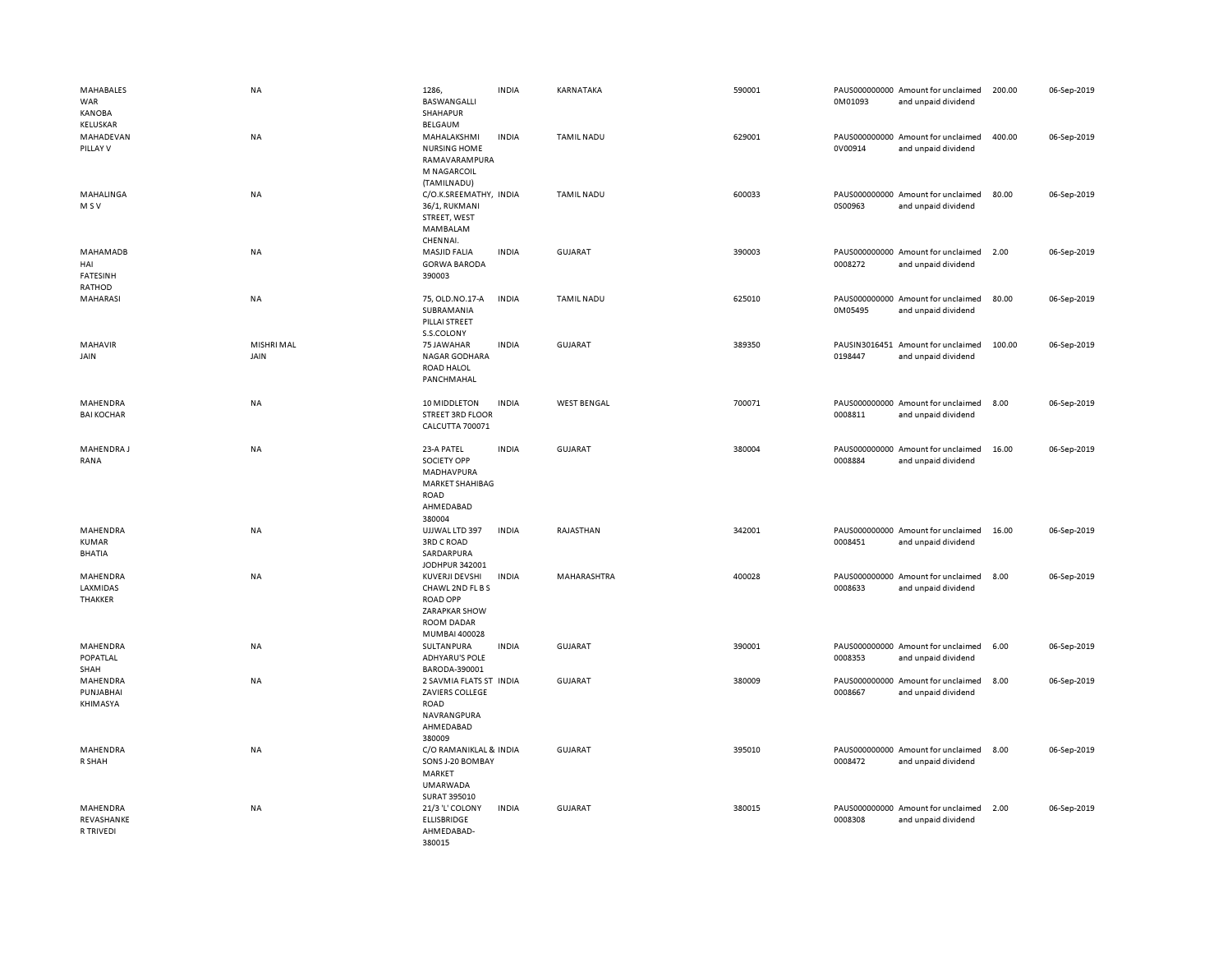| MAHENDRAB<br>HAI<br><b>ISHWARBHAI</b><br>PATEL                  | NA        | NAVIPANSARAWAD INDIA<br>NAVAPURA PADRA<br><b>DIST VADODARA</b><br>PIN-391440                                                     |              | <b>GUJARAT</b>       | 391440 | 0008357 | PAUS000000000 Amount for unclaimed<br>and unpaid dividend | 12.00  | 06-Sep-2019 |
|-----------------------------------------------------------------|-----------|----------------------------------------------------------------------------------------------------------------------------------|--------------|----------------------|--------|---------|-----------------------------------------------------------|--------|-------------|
| MAHENDRAB<br>HAI<br><b>ISHWARBHAI</b><br>PATEL                  | NA        | NAVI KANSARWAD INDIA<br>PADRA DIST.<br>VADODARA                                                                                  |              | <b>GUJARAT</b>       | 391440 | 0008719 | PAUS000000000 Amount for unclaimed<br>and unpaid dividend | 12.00  | 06-Sep-2019 |
| MAHENDRAB<br>HAI<br>VASANTRAI<br>PANDYA                         | NA        | 2 PANCHAMRUT<br>SOCIETY BEHIND T<br><b>B HOSPITAL OPP</b><br><b>GEB SUB STATION</b><br><b>GOTRI ROAD</b><br><b>BARODA 390007</b> | <b>INDIA</b> | <b>GUJARAT</b>       | 390007 | 0008291 | PAUS000000000 Amount for unclaimed<br>and unpaid dividend | 2.00   | 06-Sep-2019 |
| <b>MAHENDRAK</b><br><b>UMAR</b><br>HEMJIBHAI<br>PATEL           | <b>NA</b> | C/O OM FERTILIZER INDIA<br><b>STATION ROAD AT</b><br>& PO TAL DEHGAM<br>DIST AHMEDABAD<br>PIN-382305                             |              | <b>GUJARAT</b>       | 382305 | 0008358 | PAUS000000000 Amount for unclaimed<br>and unpaid dividend | 16.00  | 06-Sep-2019 |
| MAHENDRAK<br><b>UMAR</b><br><b>JASHBHAI</b><br>PATEL            | NA        | C/O JASHBHAI<br><b>HATHIBHAI PATEL</b><br>AXAR SADAN NR<br><b>BUS STAND</b><br>KARAMSAD 388325                                   | <b>INDIA</b> | GUJARAT              | 388325 | 0008310 | PAUS000000000 Amount for unclaimed<br>and unpaid dividend | 16.00  | 06-Sep-2019 |
| MAHENDRAK<br><b>UMAR</b><br><b>KHODIDAS</b><br>PATEL            | NA        | 613/B DAVNI SHERI INDIA<br><b>LAKHA PATEL'S</b><br>POLE SANKADI<br>SHERI<br>AHMEDABAD<br>380001                                  |              | GUJARAT              | 380001 | 0008465 | PAUS000000000 Amount for unclaimed<br>and unpaid dividend | 16.00  | 06-Sep-2019 |
| MAHENDRAK<br><b>UMAR</b><br>NATHALAL<br>PATEL                   | NA        | DIPARA DARWAJA<br><b>RANDAL MATA'S</b><br><b>MADH VISNAGAR</b><br>384315                                                         | <b>INDIA</b> | <b>GUJARAT</b>       | 384315 | 0008803 | PAUS000000000 Amount for unclaimed<br>and unpaid dividend | 6.00   | 06-Sep-2019 |
| MAHENDRAK<br><b>UMAR</b><br>SHIVABHAI<br>PATEL                  | NA        | <b>BACK GATE 52</b><br><b>VITTHAL NAGAR</b><br>KARELI<br>BAUGHVADODARA                                                           | <b>INDIA</b> | GUJARAT              | 390018 | 0008724 | PAUS000000000 Amount for unclaimed<br>and unpaid dividend | 82.00  | 06-Sep-2019 |
| MAHENDRAK<br><b>UMAR</b><br><b>THAKORLAL</b><br>CHHANGAW<br>ALA | NA        | 33 MANGAL PARK INDIA<br>GAJARAWADI<br>BARODA-390001                                                                              |              | <b>GUJARAT</b>       | 390001 | 0008311 | PAUS000000000 Amount for unclaimed<br>and unpaid dividend | 2.00   | 06-Sep-2019 |
| MAHESH<br>CHAND<br><b>GUPTA</b>                                 | NA        | 70 GANDHI GANJ<br><b>HAPUR DIST</b><br>GHAZIABAD 245101                                                                          | <b>INDIA</b> | UTTAR PRADESH        | 245101 | 0008562 | PAUS000000000 Amount for unclaimed<br>and unpaid dividend | 8.00   | 06-Sep-2019 |
| MAHESH<br>CHAND JAIN                                            | NA        | C/O DR M C JAIN 64 INDIA<br><b>JAIN MANDIR</b><br>ABUPURA<br><b>MUZAFFAR NAGAR-</b><br>251001                                    |              | <b>UTTAR PRADESH</b> | 251001 | 0008651 | PAUS000000000 Amount for unclaimed<br>and unpaid dividend | 16.00  | 06-Sep-2019 |
| MAHESH<br>CHANDRA<br><b>GUPTA</b>                               | NA        | S S ROAD<br>LAKHTOKIA<br><b>GUWAHATI</b>                                                                                         | <b>INDIA</b> | ASSAM                | 781001 | 0M03096 | PAUS000000000 Amount for unclaimed<br>and unpaid dividend | 300.00 | 06-Sep-2019 |
| <b>MAHESH H</b><br>MARU                                         | NA        | FAITH<br><b>BHOMESHWAR</b><br>WADI-1<br>JAMNAGAR ROAD<br><b>RAJKOT 360006</b>                                                    | <b>INDIA</b> | <b>GUJARAT</b>       | 360006 | 0008691 | PAUS000000000 Amount for unclaimed<br>and unpaid dividend | 24.00  | 06-Sep-2019 |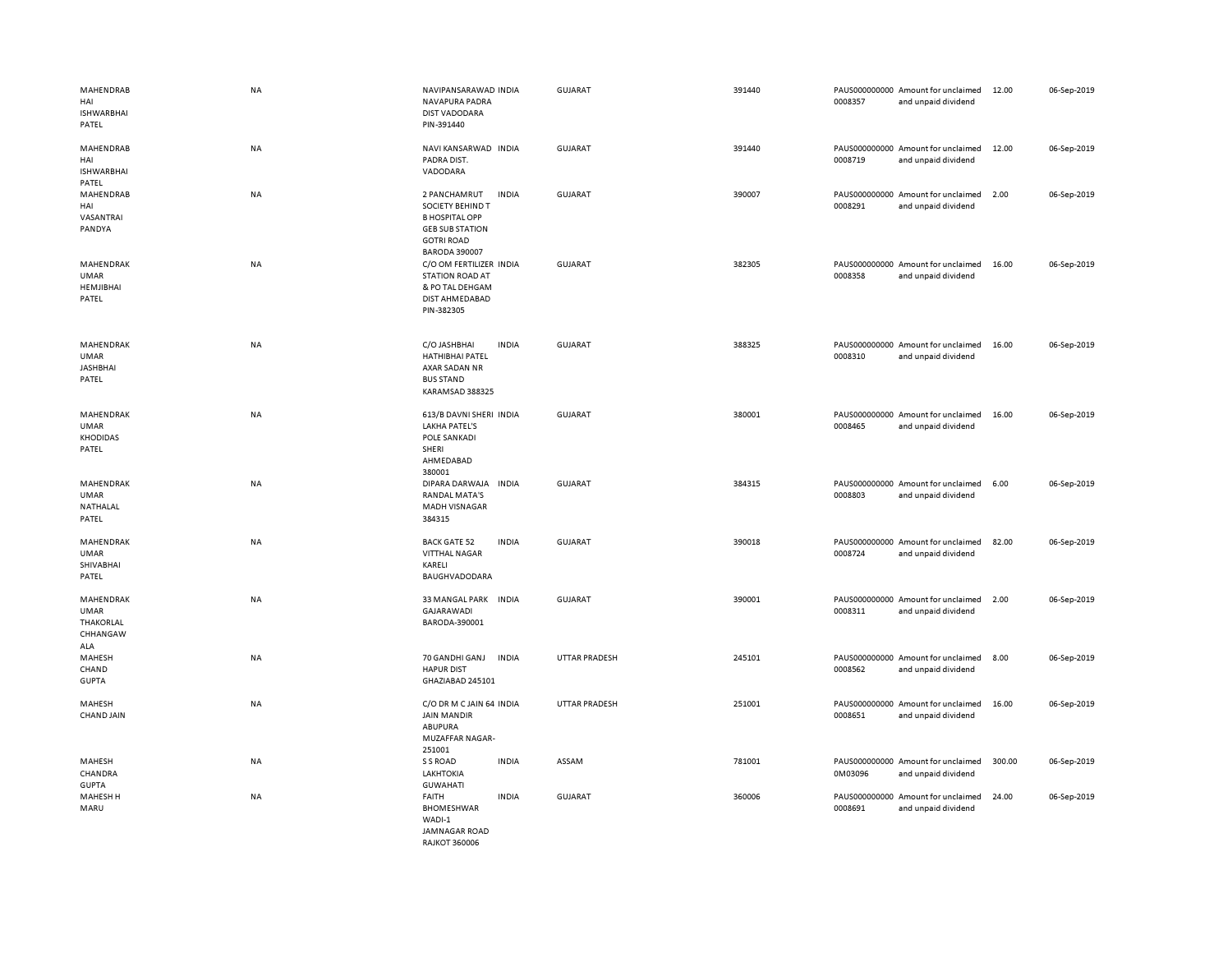| MAHESH<br><b>KUMAR MULL</b>                                    | <b>NA</b> | FLAT NO 301 6, JAN INDIA<br><b>KALYAN NAGAR</b><br>SAMRAT-<br><b>BUILDING MARVE</b><br><b>ROAD MALAD</b><br>WEST MUMBAI 4-<br>$00095 -$ |              | MAHARASHTRA    | 400095 | 0008846 | PAUS000000000 Amount for unclaimed<br>and unpaid dividend | 16.00 | 06-Sep-2019 |
|----------------------------------------------------------------|-----------|-----------------------------------------------------------------------------------------------------------------------------------------|--------------|----------------|--------|---------|-----------------------------------------------------------|-------|-------------|
| MAHESH M<br>PATEL                                              | NA        | <b>BLOCK NO 109/1</b><br>CH-TYPE<br>PETROCHEMICAL<br><b>TOWNSHIP</b><br>GANDHINAGAR<br>382021                                           | <b>INDIA</b> | GUJARAT        | 382021 | 0008762 | PAUS000000000 Amount for unclaimed<br>and unpaid dividend | 32.00 | 06-Sep-2019 |
| MAHESH<br>MANUBHAI<br>PATEL                                    | NA        | 9/1/B SHREEJIBAG INDIA<br>SOCIETY B/H<br>NAVRANGPUR-A<br>POLICE STATION<br>NAVRANGPURA<br>AHMEDABAD -<br>380009 -                       |              | <b>GUJARAT</b> | 380009 | 0008780 | PAUS000000000 Amount for unclaimed<br>and unpaid dividend | 66.00 | 06-Sep-2019 |
| MAHESH<br>SITARAM<br>AMBEGAONK<br>ER                           | NA        | 6/107 NEO SHASTRI INDIA<br><b>NAGAR SOCIETY</b><br><b>MULUND WEST</b><br>MUMBAI-400082                                                  |              | MAHARASHTRA    | 400082 | 0008467 | PAUS000000000 Amount for unclaimed<br>and unpaid dividend | 6.00  | 06-Sep-2019 |
| MAHESHBAB<br>U MAHADEO<br><b>GHODKE</b>                        | NA        | "SARASWATI"<br>KALUPURA<br><b>BRAHMIN FALIA</b><br>NAVA BAZAR<br>BARODA-390006                                                          | <b>INDIA</b> | <b>GUJARAT</b> | 390006 | 0008359 | PAUS000000000 Amount for unclaimed<br>and unpaid dividend | 2.00  | 06-Sep-2019 |
| MAHESHBHAI<br><b>MOHANBHAI</b><br>PATEL                        | NA        | "DHANLAXMI",<br><b>BUNGLOW, OPP A P</b><br>C VIDHYANAGR<br>ROAD, ANAND,<br>GUJARAT.                                                     | <b>INDIA</b> | <b>GUJARAT</b> | 388120 | 0008278 | PAUS000000000 Amount for unclaimed<br>and unpaid dividend | 2.00  | 06-Sep-2019 |
| MAHESHCHA<br><b>NDRA</b><br>OCHHAVLAL<br><b>VYAS</b>           | NA        | <b>B-57 ALEMBIC</b><br><b>COLONY BARODA</b><br>390003                                                                                   | <b>INDIA</b> | GUJARAT        | 390003 | 0008257 | PAUS000000000 Amount for unclaimed<br>and unpaid dividend | 2.00  | 06-Sep-2019 |
| MAHESHCHA<br><b>NDRA</b><br>PRABHASHA<br><b>NKER</b><br>PANDYA | NA        | 8 SHILPA SOCIETY<br><b>LALBAUG OPP</b><br><b>SWIMMING POOL</b><br>BARODA-390004                                                         | <b>INDIA</b> | <b>GUJARAT</b> | 390004 | 0008361 | PAUS000000000 Amount for unclaimed<br>and unpaid dividend | 32.00 | 06-Sep-2019 |
| MAHESHCHA<br><b>NDRA</b><br>PRABHASHA<br><b>NKER</b><br>PANDYA | NA        | 8 SHILPA SOCIETY<br><b>LALBAUG OPP</b><br><b>SWIMMING POOL</b><br>BARODA-390004                                                         | <b>INDIA</b> | <b>GUJARAT</b> | 390004 | 0008360 | PAUS000000000 Amount for unclaimed<br>and unpaid dividend | 32.00 | 06-Sep-2019 |
| MAHESHCHA<br><b>NDRA</b><br>SANJULAL<br>PANDYA                 | <b>NA</b> | SALATWADA GOVT INDIA<br><b>COLONY BLOCK NO</b><br>D/31 BARODA-<br>390001                                                                |              | GUJARAT        | 390001 | 0008362 | PAUS000000000 Amount for unclaimed<br>and unpaid dividend | 6.00  | 06-Sep-2019 |
| MAHESHWAR<br>TRIMBAK<br>KHARE                                  | NA        | KHARE BUNGLOW INDIA<br>VRINDAVAN<br>SOCIETY NAVI PETH<br><b>PUNE 411030</b>                                                             |              | MAHARASHTRA    | 411030 | 0008313 | PAUS000000000 Amount for unclaimed<br>and unpaid dividend | 16.00 | 06-Sep-2019 |
| MAHIJIBHAI<br><b>JETHABHAI</b><br>PATEL                        | NA        | 34/1<br>SADHANANAGAR<br>KARELIBAG<br><b>BARODA 390001</b>                                                                               | <b>INDIA</b> | GUJARAT        | 390001 | 0008248 | PAUS000000000 Amount for unclaimed<br>and unpaid dividend | 12.00 | 06-Sep-2019 |
| MAHMAD<br>SHAFI A<br><b>VOHRA</b>                              | <b>NA</b> | C/O A R VOHRA NR INDIA<br>SOMNATH SOAP<br>WORKS PO<br><b>IIMRFTH-388220</b>                                                             |              | <b>GUJARAT</b> | 388220 | 0008452 | PAUS000000000 Amount for unclaimed<br>and unpaid dividend | 16.00 | 06-Sep-2019 |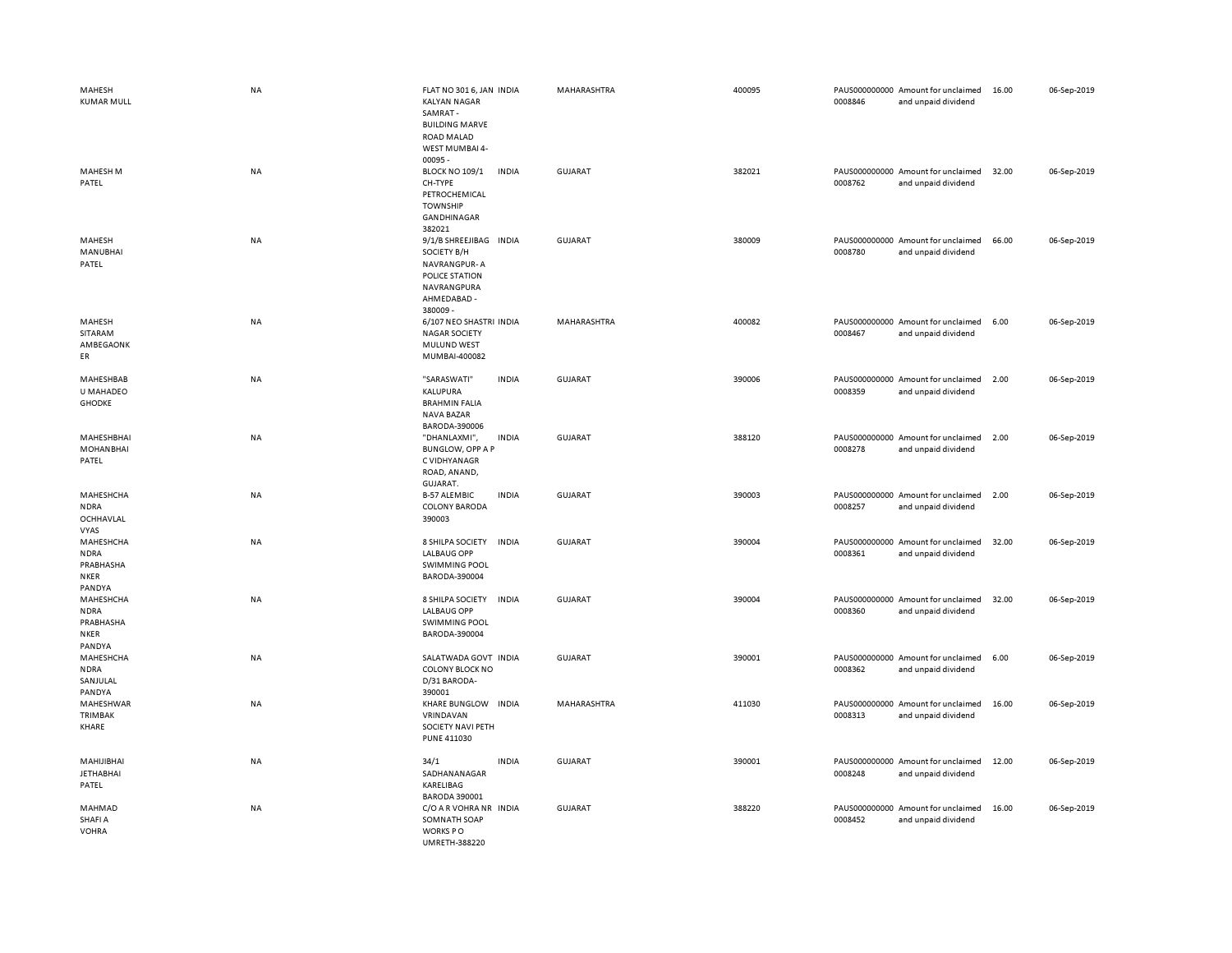| MAIMUNA<br>KHATOON                  | NA                           | 3137 SECTOR P-3<br>VASANT KUNJ NEW<br>DELHI 110030                                                                                                                        | <b>INDIA</b> | DELHI          | 110030 | 0008652 | PAUS000000000 Amount for unclaimed<br>and unpaid dividend | 8.00   | 06-Sep-2019 |
|-------------------------------------|------------------------------|---------------------------------------------------------------------------------------------------------------------------------------------------------------------------|--------------|----------------|--------|---------|-----------------------------------------------------------|--------|-------------|
| <b>MAITREYIS</b><br>YAJI            | NA                           | NO 325 BENAKA II E INDIA<br>CROSS 14TH MAIN I<br><b>BL-OCK III STAGE</b><br>BASAVESHWARAN<br>AGAR BANGALO-<br>RE 560079 -                                                 |              | KARNATAKA      | 560079 | 0008498 | PAUS000000000 Amount for unclaimed<br>and unpaid dividend | 16.00  | 06-Sep-2019 |
| <b>MAJOR RD</b><br>SINGH            | NA                           | <b>HEAD QUARTERS</b><br>CME COLLEGE OF<br>MILITARY<br><b>ENGINEERING CME</b><br>P O PUNE 411031                                                                           | <b>INDIA</b> | MAHARASHTRA    | 411031 | 0008522 | PAUS000000000 Amount for unclaimed<br>and unpaid dividend | 8.00   | 06-Sep-2019 |
| <b>MAJOR</b><br>SATYAPAL<br>SAIGAL  | NA                           | A-46/1 NARAINA<br>VIHAR NEW DELHI-<br>110028                                                                                                                              | <b>INDIA</b> | DELHI          | 110028 | 0008656 | PAUS000000000 Amount for unclaimed<br>and unpaid dividend | 8.00   | 06-Sep-2019 |
| MAKAM<br>RAMANJANE<br>YULU          | <b>NA</b>                    | M/S.KINGS & CO., INDIA<br>SIVALAYAM<br>STREET,<br>PRODDATUR<br>(CUDDAPAH DIST.)                                                                                           |              | ANDHRA PRADESH | 516360 | 0M00157 | PAUS000000000 Amount for unclaimed<br>and unpaid dividend | 200.00 | 06-Sep-2019 |
| MALA<br>ARVIND<br><b>KOTWALA</b>    | <b>NA</b>                    | 11/12 DAULAT<br><b>SOCIETY NR</b><br>UTKARSH VIDYALA-<br>YA NR UTKARSH<br>VIDYALAYA<br><b>GADAPURA LIONS -</b><br><b>HALL RD RACE</b><br><b>COURSE BARODA</b><br>390007 - | <b>INDIA</b> | <b>GUJARAT</b> | 390007 | 0008363 | PAUS000000000 Amount for unclaimed<br>and unpaid dividend | 16.00  | 06-Sep-2019 |
| MALANGBHA<br>I GABUBHAI<br>DUDHWALA | NA                           | <b>FATEHPURA</b><br>BARODA-390006                                                                                                                                         | <b>INDIA</b> | GUJARAT        | 390006 | 0008455 | PAUS000000000 Amount for unclaimed<br>and unpaid dividend | 16.00  | 06-Sep-2019 |
| MALLAIAH<br>SETTY<br>NAGELLA        | NA                           | $S/O$ N<br>SUBBARAYUDU<br>SEETY VELUGODU<br><b>DIST KURNOOL</b><br>518533                                                                                                 | <b>INDIA</b> | ANDHRA PRADESH | 518533 | 0008506 | PAUS000000000 Amount for unclaimed<br>and unpaid dividend | 8.00   | 06-Sep-2019 |
| MALLESHA<br>HULMANI                 | PUTTAPPA M<br><b>HULMANI</b> | <b>CITY HOSPITAL</b><br>RMR ROAD<br><b>DURGIGUDI</b><br>SHIMOGA                                                                                                           | <b>INDIA</b> | KARNATAKA      | 577201 | 0348072 | PAUSIN3019263 Amount for unclaimed<br>and unpaid dividend | 600.00 | 06-Sep-2019 |
| MALTHI<br>RAMASWAM<br>Y             | NA                           | F-31 MAKER<br><b>KUNDAN GARDEN</b><br><b>JUHU ROAD</b><br>SANTACRUZ WEST<br>MUMBAI 400049                                                                                 | <b>INDIA</b> | MAHARASHTRA    | 400049 | 0008783 | PAUS000000000 Amount for unclaimed<br>and unpaid dividend | 32.00  | 06-Sep-2019 |
| MALTI<br>ARVIND<br>VAGHELA          | NA                           | "MOHIT" 8,<br><b>VAISHALI NAGAR</b><br><b>RAJKOT 360001</b>                                                                                                               | <b>INDIA</b> | GUJARAT        | 360001 | 0008791 | PAUS000000000 Amount for unclaimed<br>and unpaid dividend | 8.00   | 06-Sep-2019 |
| MALTI<br><b>ASHWIN R</b><br>PARIKH  | NA                           | PARIKH SADAN<br>POOLBARI NAKA<br>SALATWADA<br>VADODARA-390001                                                                                                             | <b>INDIA</b> | <b>GUJARAT</b> | 390001 | 0008314 | PAUS000000000 Amount for unclaimed<br>and unpaid dividend | 6.00   | 06-Sep-2019 |
| MALTI<br><b>HARWANI</b>             | NA                           | <b>MALTI HARWANI</b><br>PLOT NO 3 GURU<br><b>NANAK COLONY</b><br>AJMER 305001                                                                                             | <b>INDIA</b> | RAJASTHAN      | 305001 | 0008806 | PAUS000000000 Amount for unclaimed<br>and unpaid dividend | 16.00  | 06-Sep-2019 |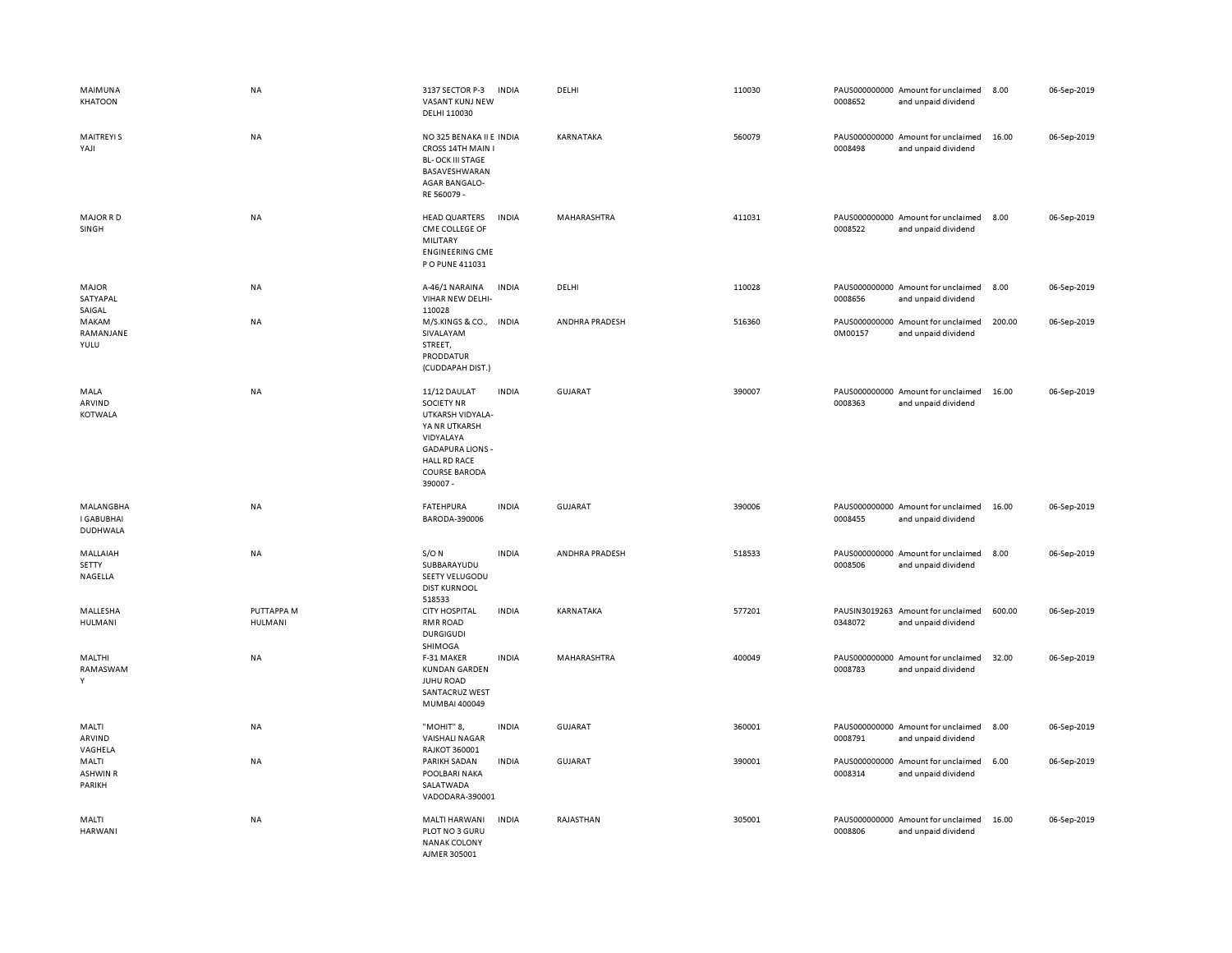| <b>MALTI JAIN</b>                    | NA        | E-38 G T B NAGAR INDIA<br>ALLAHABAD<br>211016                                                                                    |              | <b>UTTAR PRADESH</b> | 211016 | 0008697 | PAUS000000000 Amount for unclaimed<br>and unpaid dividend | 32.00  | 06-Sep-2019 |
|--------------------------------------|-----------|----------------------------------------------------------------------------------------------------------------------------------|--------------|----------------------|--------|---------|-----------------------------------------------------------|--------|-------------|
| MALTI<br>VAJPEYI                     | NA        | 10 BAKERY ROAD<br><b>HASTINGS</b><br>CALCUTTA 700022                                                                             | <b>INDIA</b> | <b>WEST BENGAL</b>   | 700022 | 0008637 | PAUS000000000 Amount for unclaimed<br>and unpaid dividend | 16.00  | 06-Sep-2019 |
| MALTI<br>VAJPEYI                     | <b>NA</b> | 10 BAKERY ROAD<br><b>HASTINGS</b><br>CALCUTTA 700022                                                                             | <b>INDIA</b> | <b>WEST BENGAL</b>   | 700022 | 0008747 | PAUS000000000 Amount for unclaimed<br>and unpaid dividend | 16.00  | 06-Sep-2019 |
| MAMATHA<br>RAO                       | NA        | K-24 12TH CROSS I INDIA<br><b>BLOCK</b><br>RAJAJINAGAR<br><b>BANGALORE-</b><br>560010                                            |              | KARNATAKA            | 560010 | 0008436 | PAUS000000000 Amount for unclaimed<br>and unpaid dividend | 32.00  | 06-Sep-2019 |
| MAMATHA<br>SUBODH                    | NA        | 428 14TH 'A' MAIN I INDIA<br><b>BLOCK III STAGE</b><br>BASAVESHWARA<br>NAGAR<br><b>BANGALORE</b>                                 |              | KARNATAKA            | 560079 | 0M02560 | PAUS000000000 Amount for unclaimed<br>and unpaid dividend | 200.00 | 06-Sep-2019 |
| MAMATHA T                            | NA        | 41, NALA ROAD<br><b>NEAR ANITHA</b><br>SOUND<br>SYSTEMS, CONTON<br><b>MENT BANGALORE</b>                                         | <b>INDIA</b> | KARNATAKA            | 560042 | 0M05516 | PAUS000000000 Amount for unclaimed<br>and unpaid dividend | 200.00 | 06-Sep-2019 |
| <b>MAMTA RANI</b>                    | NA        | 95 SFS RAJOURI<br><b>APARTMENTS OPP</b><br><b>GOVT OF INDIA</b><br>PRESS NEW DELHI<br>110064                                     | <b>INDIA</b> | DELHI                | 110064 | 0008689 | PAUS000000000 Amount for unclaimed<br>and unpaid dividend | 8.00   | 06-Sep-2019 |
| MAN<br><b>MOHAN</b><br><b>OBEROI</b> | NA        | 8/6 PUNJABI BAGH INDIA<br><b>EAST AVENUE NEW</b><br>DELHI-110026                                                                 |              | DELHI                | 110026 | 0008576 | PAUS000000000 Amount for unclaimed<br>and unpaid dividend | 8.00   | 06-Sep-2019 |
| MAN<br><b>MOHAN SURI</b>             | NA        | 14 A/74 W E A<br><b>KAROLBAGH NEW</b><br>DELHI-110005                                                                            | <b>INDIA</b> | DELHI                | 110005 | 0008572 | PAUS000000000 Amount for unclaimed<br>and unpaid dividend | 16.00  | 06-Sep-2019 |
| MAN<br><b>MOHAN SYAL</b>             | NA        | D/21 TEXTILA<br>SOCIETY<br>PRABHADEVI                                                                                            | <b>INDIA</b> | MAHARASHTRA          | 400004 | 0008720 | PAUS000000000 Amount for unclaimed<br>and unpaid dividend | 8.00   | 06-Sep-2019 |
| MANAB<br>BHATTACHAR<br>YA            | <b>NA</b> | MUMBAI-400004<br>14 ISHAVASHYAM<br><b>BUNGLOWS OPP</b><br><b>LOVEKUSH SOCIETY</b><br>132 FT RING<br>ROAD, SATELLITE<br>AHMEDABAD | <b>INDIA</b> | <b>GUJARAT</b>       | 380015 | 0M04577 | PAUS000000000 Amount for unclaimed<br>and unpaid dividend | 200.00 | 06-Sep-2019 |
| MANAHAR<br><b>TRIVEDI</b>            | NA        | MARIYAM MANZIL INDIA<br><b>B/H JUNAGADH</b><br><b>ROAD JETPUR</b>                                                                |              | GUJARAT              | 360370 | 0M04120 | PAUS000000000 Amount for unclaimed<br>and unpaid dividend | 200.00 | 06-Sep-2019 |
| MANAHARBH<br>AI A PATEL              | NA        | AT & PO VANSOLI<br>MANDIR FALIYA TA<br>MAHEMDABAD<br><b>DIST KHEDA</b><br><b>GUJARAT</b>                                         | <b>INDIA</b> | <b>GUJARAT</b>       | 387411 | 0008860 | PAUS000000000 Amount for unclaimed<br>and unpaid dividend | 32.00  | 06-Sep-2019 |
| MANAKLAL<br>KHANDELWA<br>L.          | NA        | 73 WARDEN ROAD INDIA<br>MUMBAI 400026                                                                                            |              | MAHARASHTRA          | 400026 | 0008881 | PAUS000000000 Amount for unclaimed<br>and unpaid dividend | 16.00  | 06-Sep-2019 |
| MANCHELLA<br>VENKATA<br>SUBBARAO     | NA        | DOOR NO 26-28-37 INDIA<br>JAMMICHETTU<br>STREET A T<br>AGRAHARAM<br><b>GUNTUR 522004</b>                                         |              | ANDHRA PRADESH       | 522004 | 0008439 | PAUS000000000 Amount for unclaimed<br>and unpaid dividend | 32.00  | 06-Sep-2019 |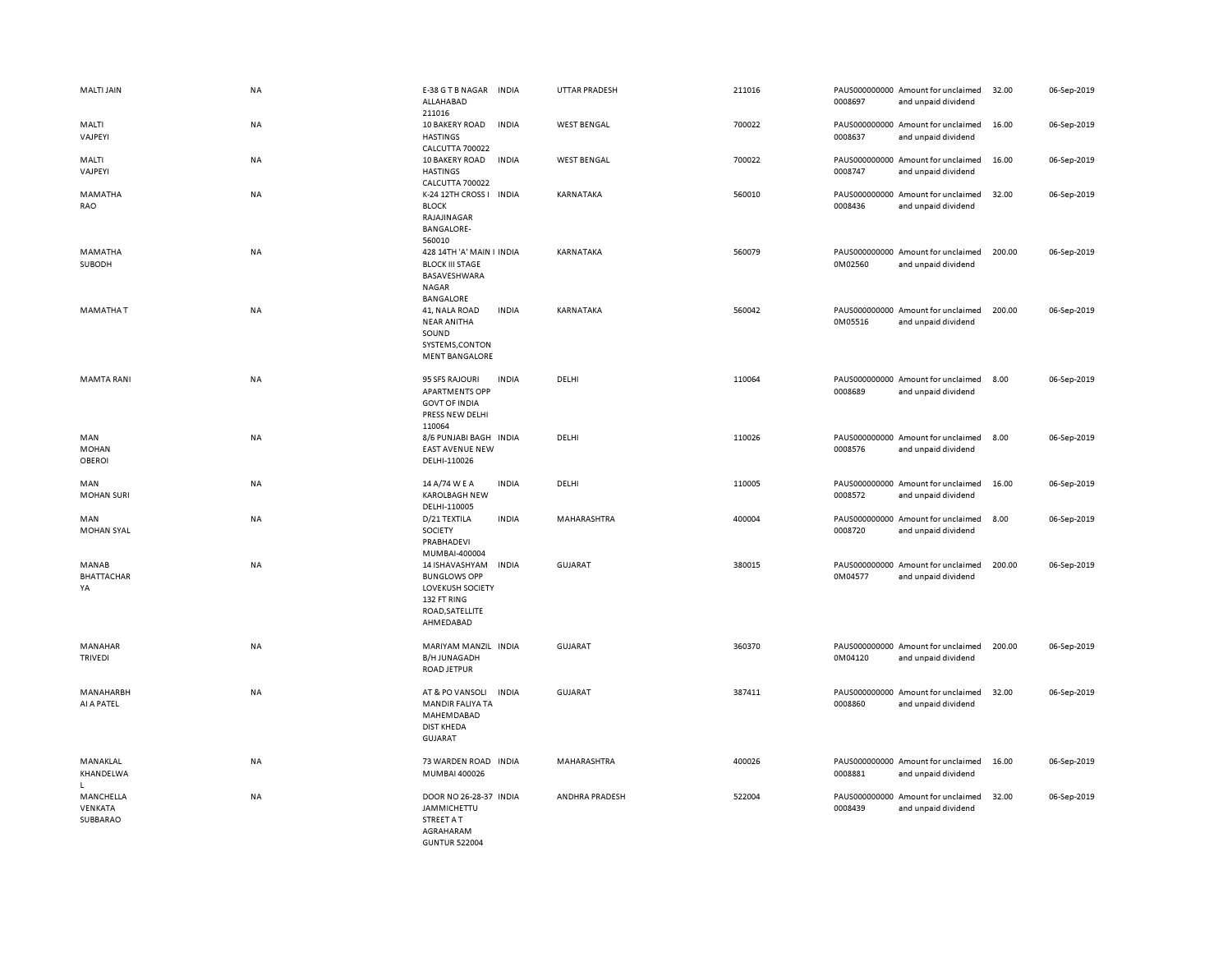| MANDAKINI<br>RASIK<br>GANDHI               | <b>NA</b> | 26 PRAKASH PARK INDIA<br>SOCIETY OPP<br>COMMERCE<br>COLLEGE<br>NAVRANGPURA<br>AHMEDABAD-<br>380009 |              | <b>GUJARAT</b> | 380009 | 0008316 | PAUS000000000 Amount for unclaimed<br>and unpaid dividend | 16.00 | 06-Sep-2019 |
|--------------------------------------------|-----------|----------------------------------------------------------------------------------------------------|--------------|----------------|--------|---------|-----------------------------------------------------------|-------|-------------|
| MANEK<br>ADERJI<br><b>JIVAASHA</b>         | <b>NA</b> | <b>62 NEELKANTH</b><br><b>APARTMENTS FLAT</b><br>NO 4 WORLI HILL<br><b>ESTATE MUMBAI</b><br>400018 | <b>INDIA</b> | MAHARASHTRA    | 400018 | 0008253 | PAUS000000000 Amount for unclaimed<br>and unpaid dividend | 32.00 | 06-Sep-2019 |
| MANEKBEN<br>PRANJIVAND<br>AS RANA          | <b>NA</b> | 23-B-PATEL<br>SOCIETY OPP<br>MADHAVPURA<br>MARKET SHAHIBAG<br><b>ROAD</b><br>AHMEDABAD-<br>380004  | <b>INDIA</b> | GUJARAT        | 380004 | 0008613 | PAUS000000000 Amount for unclaimed<br>and unpaid dividend | 8.00  | 06-Sep-2019 |
| MANGALA<br>AMBALAL<br><b>PUROHIT</b>       | <b>NA</b> | 1858 DHANTURA<br>POLE POST OFFICE<br><b>BLDG DARIAPUR</b><br>AHMEDABAD-<br>380001                  | <b>INDIA</b> | <b>GUJARAT</b> | 380001 | 0008238 | PAUS000000000 Amount for unclaimed<br>and unpaid dividend | 2.00  | 06-Sep-2019 |
| MANGALBHA<br>I FULABHAI<br>PATEL           | NA        | HARIKRIPA NIVAS<br><b>BARODA PIN-</b><br>391740                                                    | <b>INDIA</b> | <b>GUJARAT</b> | 391740 | 0008364 | PAUS000000000 Amount for unclaimed<br>and unpaid dividend | 6.00  | 06-Sep-2019 |
| MANGALBHA<br><b>INARANBHAI</b><br>PATEL    | <b>NA</b> | RADODARA TAL-<br><b>BAYAD DIST</b><br>SABARKANTHA PIN<br>383325                                    | <b>INDIA</b> | <b>GUJARAT</b> | 383325 | 0008265 | PAUS000000000 Amount for unclaimed<br>and unpaid dividend | 16.00 | 06-Sep-2019 |
| MANGAT<br>KANNAN<br><b>NAIR</b>            | <b>NA</b> | <b>MANGAT HOUSE</b><br>P.O. CHOKLI<br>KERALA                                                       | <b>INDIA</b> | KERALA         | 670672 | 0M00981 | PAUS000000000 Amount for unclaimed<br>and unpaid dividend | 40.00 | 06-Sep-2019 |
| MANGATAYA<br>RAMMA<br>ANDEY                | <b>NA</b> | C/O SHRI A<br>BHAKTAVATSALUD<br>$U$ 47-14-6<br>DWARAKANAGAR<br>VISAKHAPATNAM-<br>530016            | <b>INDIA</b> | ANDHRA PRADESH | 530016 | 0008446 | PAUS000000000 Amount for unclaimed<br>and unpaid dividend | 32.00 | 06-Sep-2019 |
| MANGLABEN<br>KANUBHAI<br>DALAL             | <b>NA</b> | SHRIJI NIVAS<br>SHANTINIVAS<br>SOCIETY GODHRA<br>DIST PMS PIN-<br>389001                           | <b>INDIA</b> | GUJARAT        | 389001 | 0008317 | PAUS000000000 Amount for unclaimed<br>and unpaid dividend | 6.00  | 06-Sep-2019 |
| MANGUBEN<br><b>K SHAH</b>                  | <b>NA</b> | <b>TALATI BLDG</b><br>RAMNAGAR<br>SABARMATI<br>AHMEDABAD-<br>380005                                | <b>INDIA</b> | <b>GUJARAT</b> | 380005 | 0008716 | PAUS000000000 Amount for unclaimed<br>and unpaid dividend | 8.00  | 06-Sep-2019 |
| MANHARBHA<br><b>I BANSIBHAI</b><br>PATEL   | <b>NA</b> | <b>SAKAR MANSION</b><br>SHAHPUR MILL<br>COMPOUND<br>AHMEDABAD-<br>380001                           | <b>INDIA</b> | <b>GUJARAT</b> | 380001 | 0008471 | PAUS000000000 Amount for unclaimed<br>and unpaid dividend | 8.00  | 06-Sep-2019 |
| MANHARBHA<br>RANCHHODB<br><b>HAI PATEL</b> | <b>NA</b> | AT & PO MANGROL INDIA<br>TA NANDOD DIST<br><b>BROACH PIN-</b><br>362225                            |              | <b>GUJARAT</b> | 362225 | 0008365 | PAUS000000000 Amount for unclaimed<br>and unpaid dividend | 10.00 | 06-Sep-2019 |
| MANHARLAL<br>GIRDHARLAL<br><b>DOSHIT</b>   | <b>NA</b> | C/O M G DOSHIT & INDIA<br>CO35 EMBASSY<br>MARKET<br>NAVRANGPURA<br>AHMEDABAD-<br>380009            |              | <b>GUJARAT</b> | 380009 | 0008469 | PAUS000000000 Amount for unclaimed<br>and unpaid dividend | 16.00 | 06-Sep-2019 |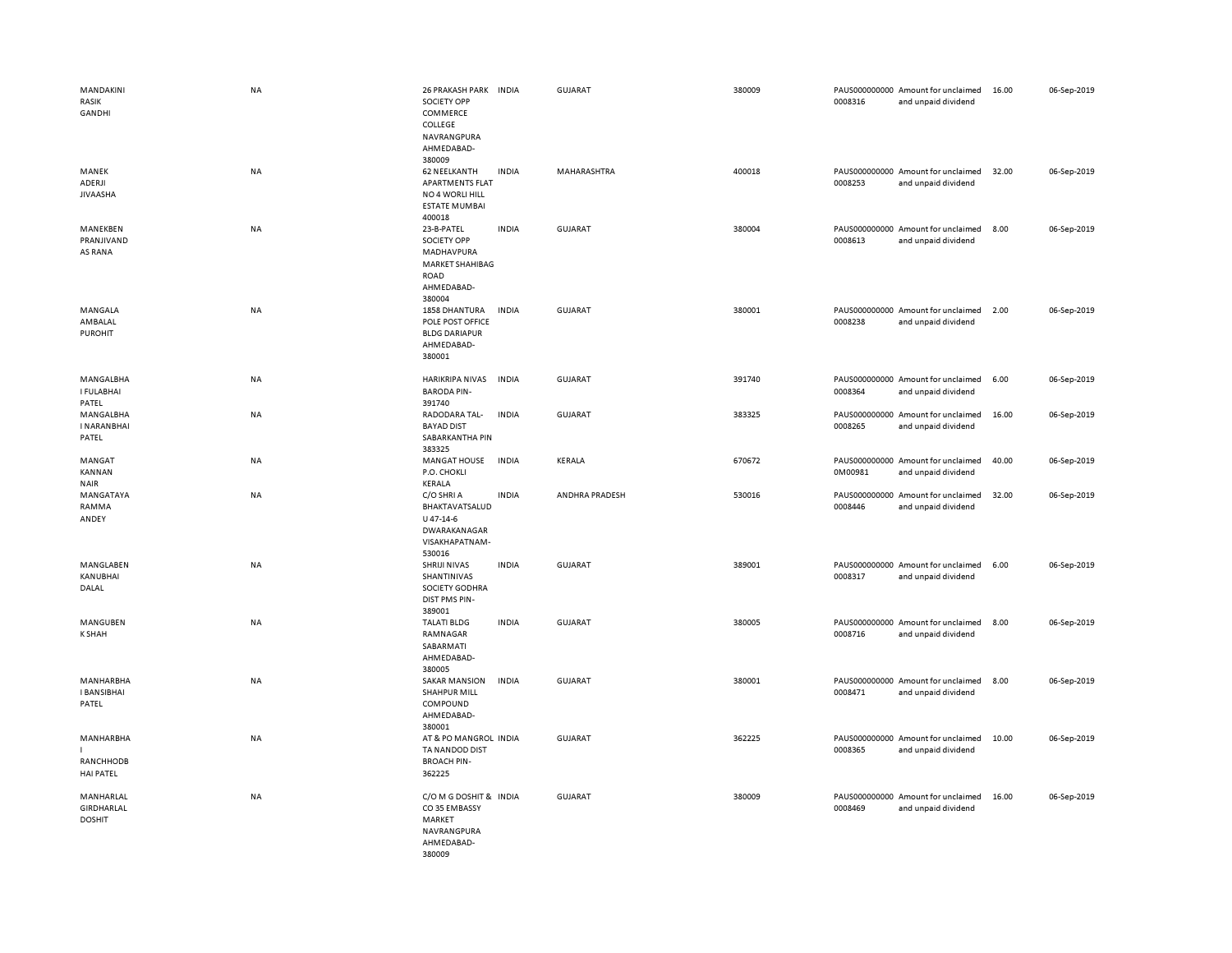| MANHARLAL<br>KESHAVLAL<br>SWAMI<br>MANHARLAL | <b>NA</b><br>NA | SWAMI<br><b>COMPOUND AT &amp;</b><br>PO BODELI DIST<br><b>BARODA PIN-</b><br>391135<br>C/O MONEY         | <b>INDIA</b><br><b>INDIA</b> | <b>GUJARAT</b><br><b>GUJARAT</b> | 391135<br>388450 | 0008366 | PAUS000000000 Amount for unclaimed<br>and unpaid dividend<br>PAUS000000000 Amount for unclaimed | 50.00<br>4.00 | 06-Sep-2019<br>06-Sep-2019 |
|----------------------------------------------|-----------------|----------------------------------------------------------------------------------------------------------|------------------------------|----------------------------------|------------------|---------|-------------------------------------------------------------------------------------------------|---------------|----------------------------|
| MANILAL                                      |                 | <b>VINIMAY CORP</b><br>DHOLI KUI PETLAD<br>VIA ANAND DIST<br>KAIRA PIN-388450                            |                              |                                  |                  | 0008319 | and unpaid dividend                                                                             |               |                            |
| MANI<br><b>BHARUCHA</b>                      | <b>NA</b>       | <b>BHARUCHA BLDG</b><br>SALAPOSE ROAD<br>AHMEDABAD-<br>380001                                            | <b>INDIA</b>                 | <b>GUJARAT</b>                   | 380001           | 0008704 | PAUS000000000 Amount for unclaimed<br>and unpaid dividend                                       | 8.00          | 06-Sep-2019                |
| MANI<br>RAMAKRISHN<br>AN                     | <b>NA</b>       | A/8 NALANDA<br>ANUSHAKTI NAGAR<br>P O MUMBAI<br>400094                                                   | <b>INDIA</b>                 | MAHARASHTRA                      | 400094           | 0008496 | PAUS000000000 Amount for unclaimed<br>and unpaid dividend                                       | 8.00          | 06-Sep-2019                |
| MANIBEN<br>CHHAGANBH<br>AI PATEL             | <b>NA</b>       | C/O M C PATEL &<br>CO STATION ROAD<br><b>BAJWA DIST</b><br><b>BARODA PIN</b><br>391310                   | <b>INDIA</b>                 | <b>GUJARAT</b>                   | 391310           | 0008237 | PAUS000000000 Amount for unclaimed<br>and unpaid dividend                                       | 20.00         | 06-Sep-2019                |
| MANIK<br>MADHAVE<br>SHEVADE                  | NA              | HOUSE NO 54<br>SIDDHESHWAR<br>GANDHIGRAM<br><b>KANPUR 208007</b>                                         | <b>INDIA</b>                 | UTTAR PRADESH                    | 208007           | 0008251 | PAUS000000000 Amount for unclaimed<br>and unpaid dividend                                       | 10.00         | 06-Sep-2019                |
| MANIKCHAN<br>D<br>DEOMANSA<br>KANHED         | <b>NA</b>       | PROFF OF APPLIED INDIA<br><b>MECHANICS BN</b><br><b>COLLEGE OF</b><br><b>ENGINEERING</b><br>PUSAD 445215 |                              | MAHARASHTRA                      | 445215           | 0008494 | PAUS000000000 Amount for unclaimed<br>and unpaid dividend                                       | 20.00         | 06-Sep-2019                |
| MANILAL<br><b>GOKALDAS</b><br>PATEL          | <b>NA</b>       | AT & POST ANTISAR INDIA<br>TAL KAPADVANJ<br><b>KAPADWANJ DIST</b><br>KHEDA                               |                              | <b>GUJARAT</b>                   | 387620           | 0008369 | PAUS000000000 Amount for unclaimed<br>and unpaid dividend                                       | 2.00          | 06-Sep-2019                |
| MANILAL<br><b>GOPALDAS</b><br>PARMAR         | <b>NA</b>       | NIRMALA COLONY INDIA<br>NAVAYARD OPP D<br><b>CABIN BARODA-</b><br>390002                                 |                              | <b>GUJARAT</b>                   | 390002           | 0008371 | PAUS000000000 Amount for unclaimed<br>and unpaid dividend                                       | 16.00         | 06-Sep-2019                |
| MANILAL<br><b>GOPALDAS</b><br>PARMAR         | NA              | NIRMALA COLONY INDIA<br>NAVAYARD OPP D<br>CABIN BARODA-<br>390002                                        |                              | <b>GUJARAT</b>                   | 390002           | 0008370 | PAUS000000000 Amount for unclaimed<br>and unpaid dividend                                       | 16.00         | 06-Sep-2019                |
| MANILAL<br>HARGOVAND<br>AS PATEL             | NA              | <b>GUNDIKHAD</b><br>MANARO<br>VISNAGAR-384315                                                            | <b>INDIA</b>                 | <b>GUJARAT</b>                   | 384315           | 0008372 | PAUS000000000 Amount for unclaimed<br>and unpaid dividend                                       | 16.00         | 06-Sep-2019                |
| MANILAL<br>LAXMANBHAI<br>RATHOD              | <b>NA</b>       | 25 MULJINAGAR<br>COLONY<br>NIZAMPURA<br>BARODA-390002                                                    | <b>INDIA</b>                 | <b>GUJARAT</b>                   | 390002           | 0008714 | PAUS000000000 Amount for unclaimed<br>and unpaid dividend                                       | 16.00         | 06-Sep-2019                |
| MANILAL<br><b>MOHANBHAI</b><br>PATEL         | NA              | 79-A KUNJ SOCIETY INDIA<br><b>BEHIND ALKAPURI</b><br>VADODARA 390005                                     |                              | <b>GUJARAT</b>                   | 390005           | 0008242 | PAUS000000000 Amount for unclaimed<br>and unpaid dividend                                       | 16.00         | 06-Sep-2019                |
| MANILAL<br>NATHALAL<br>CHAUDHARY             | NA              | AT BAKARPUR PO INDIA<br><b>KUVASANA TA</b><br><b>VISNAGAR DIST</b><br><b>MEHSANA PIN-</b><br>384315      |                              | <b>GUJARAT</b>                   | 384315           | 0008373 | PAUS000000000 Amount for unclaimed<br>and unpaid dividend                                       | 2.00          | 06-Sep-2019                |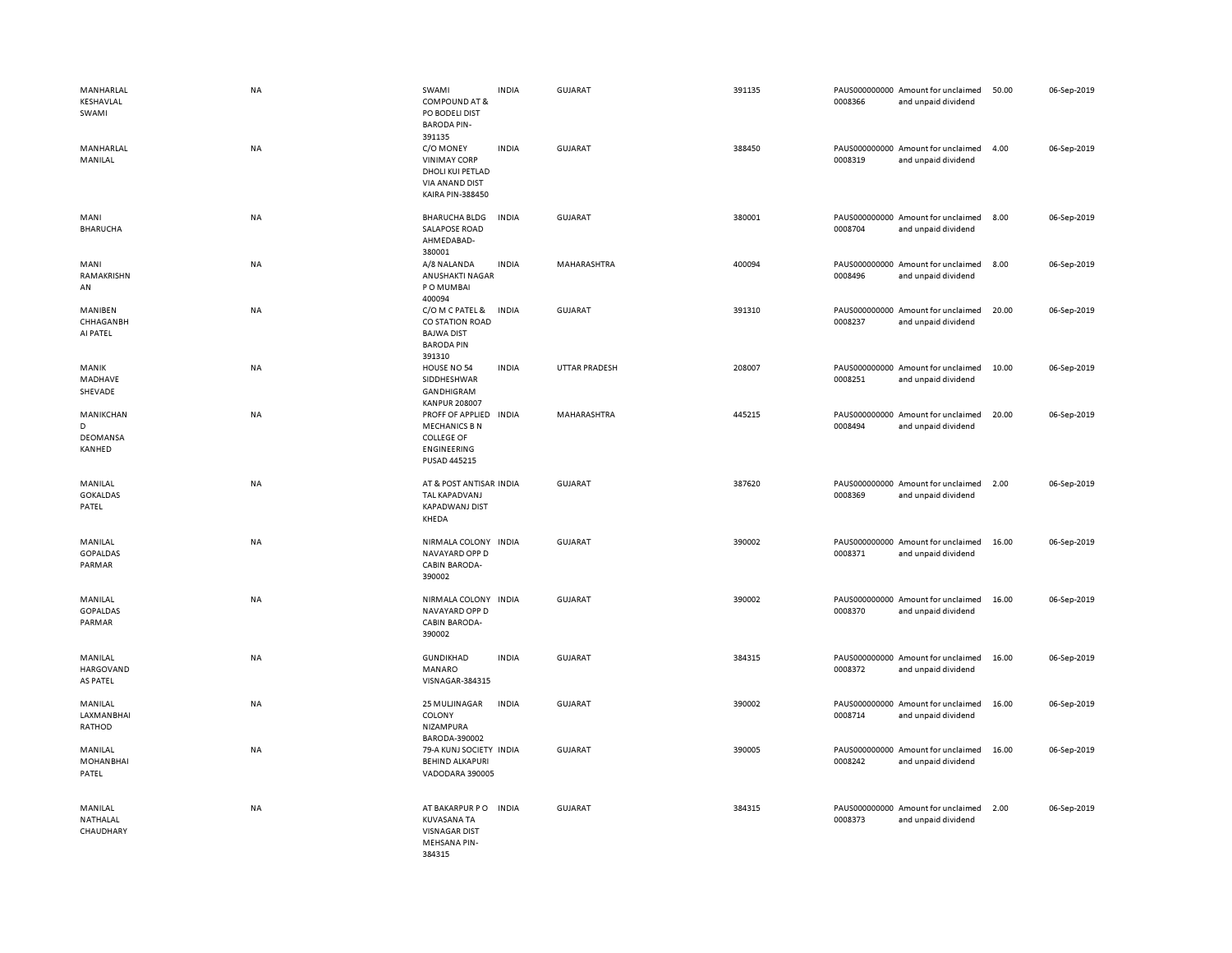| <b>MANISH H</b><br>THAKKER          | NA        | 1/3227 KRISHNA<br><b>KUNJ NR SMITA</b><br>APT KAJI MAIDAN<br><b>GOPIPURA SURAT</b>                       | <b>INDIA</b> | <b>GUJARAT</b>     | 395001 | 0M04190 | PAUS000000000 Amount for unclaimed<br>and unpaid dividend | 200.00 | 06-Sep-2019 |
|-------------------------------------|-----------|----------------------------------------------------------------------------------------------------------|--------------|--------------------|--------|---------|-----------------------------------------------------------|--------|-------------|
| MANISH<br>JAYANTILAL<br>KATIRA      | NA        | <b>MANAS MANDIR</b><br>P.O B/H ARVI NAKA<br>WARDHA 442005                                                | <b>INDIA</b> | MAHARASHTRA        | 442005 | 0008809 | PAUS000000000 Amount for unclaimed<br>and unpaid dividend | 32.00  | 06-Sep-2019 |
| MANISHA<br><b>OCHCHHAV</b><br>DESAI | NA        | TAMBOLIWADO<br>SHRI GOPAL KRUPA<br>PO KADI DIST<br>MEHSANA 382715                                        | <b>INDIA</b> | GUJARAT            | 382715 | 0008769 | PAUS000000000 Amount for unclaimed<br>and unpaid dividend | 24.00  | 06-Sep-2019 |
| MANJEET<br>KAUR<br><b>TEHALIA</b>   | NA        | C/O.DR.HARIPRAKA INDIA<br>SH SINGH TEHALIA<br>P.O.INDI BIJAPUR<br>DIST.                                  |              | KARNATAKA          | 586209 | 0M00857 | PAUS000000000 Amount for unclaimed<br>and unpaid dividend | 200.00 | 06-Sep-2019 |
| <b>MANJIT KAUR</b>                  | NA        | 53/78 RAMJAS<br><b>ROAD KAROL BAGH</b><br>N DELHI-110005                                                 | <b>INDIA</b> | DELHI              | 110005 | 0008551 | PAUS000000000 Amount for unclaimed<br>and unpaid dividend | 8.00   | 06-Sep-2019 |
| MANJU<br>ASHOK<br>RAMNANI           | NA        | BK NO 980 ROOM<br><b>NO 9 STATION</b><br>ROAD<br>ULHASNAGAR DIST<br><b>THANE PIN-421003</b>              | <b>INDIA</b> | MAHARASHTRA        | 421003 | 0008629 | PAUS000000000 Amount for unclaimed<br>and unpaid dividend | 8.00   | 06-Sep-2019 |
| MANJU<br><b>GUPTA</b>               | NA        | 20 MAHARSHI<br><b>DEBENDRA ROAD</b><br><b>III FLOOR ROOM</b><br>NO 61 CALCUTTA-<br>700007                | <b>INDIA</b> | <b>WEST BENGAL</b> | 700007 | 0008510 | PAUS000000000 Amount for unclaimed<br>and unpaid dividend | 24.00  | 06-Sep-2019 |
| MANJU<br><b>MOHTA</b>               | <b>NA</b> | KARUNAMOYEE<br><b>HOUSING ESTATE</b><br>PHASE II FLAT NO E-<br>22/8 SALT LAKE<br>CALCUTTA 700091         | <b>INDIA</b> | <b>WEST BENGAL</b> | 700091 | 0008604 | PAUS000000000 Amount for unclaimed<br>and unpaid dividend | 40.00  | 06-Sep-2019 |
| MANJU<br>RANJAN                     | NA        | 8/31 TILAK NAGAR<br>NEW DELHI-110018                                                                     | <b>INDIA</b> | DELHI              | 110018 | 0008647 | PAUS000000000 Amount for unclaimed<br>and unpaid dividend | 8.00   | 06-Sep-2019 |
| MANJU<br>SHARMA                     | NA        | <b>1402 GALI</b><br><b>MUSBBIRON</b><br><b>CHANKYA MARG</b><br>SUBHASH CHOWK<br>JAIPUR 302002            | <b>INDIA</b> | RAJASTHAN          | 302002 | 0008821 | PAUS000000000 Amount for unclaimed<br>and unpaid dividend | 16.00  | 06-Sep-2019 |
| MANJU<br>SHREE<br>BHATTACHAR<br>YA  | NA        | 14 ISHAVASHYAM<br><b>BUNGLOWS OPP</b><br>LOVEKUSH SOCIETY<br>132 FT RING<br>ROAD, SATELLITE<br>AHMEDABAD | <b>INDIA</b> | <b>GUJARAT</b>     | 380015 | 0M04564 | PAUS000000000 Amount for unclaimed<br>and unpaid dividend | 200.00 | 06-Sep-2019 |
| MANJU<br>SIDANA                     | <b>NA</b> | 0593, JALVAYU<br><b>TOWERS</b><br>SADANAND NAGAR<br>BANGALORE<br>560380                                  | <b>INDIA</b> | KARNATAKA          | 560001 | 0008500 | PAUS000000000 Amount for unclaimed<br>and unpaid dividend | 24.00  | 06-Sep-2019 |
| MANJU<br>ZEEKNA                     | <b>NA</b> | D/O LATE SH MEGH INDIA<br>RAJ LEEKHA PO<br><b>BHUWA DIST</b><br><b>HISSAR 126008</b><br>HARYANA          |              | <b>HARYANA</b>     | 126008 | 0008685 | PAUS000000000 Amount for unclaimed<br>and unpaid dividend | 32.00  | 06-Sep-2019 |
| MANJUBALA<br>TILAKRAJ<br>MAHAJAN    | NA        | B-215 YOJANA<br><b>VIHAR DELHI</b><br>110092                                                             | <b>INDIA</b> | DELHI              | 110092 | 0008659 | PAUS000000000 Amount for unclaimed<br>and unpaid dividend | 8.00   | 06-Sep-2019 |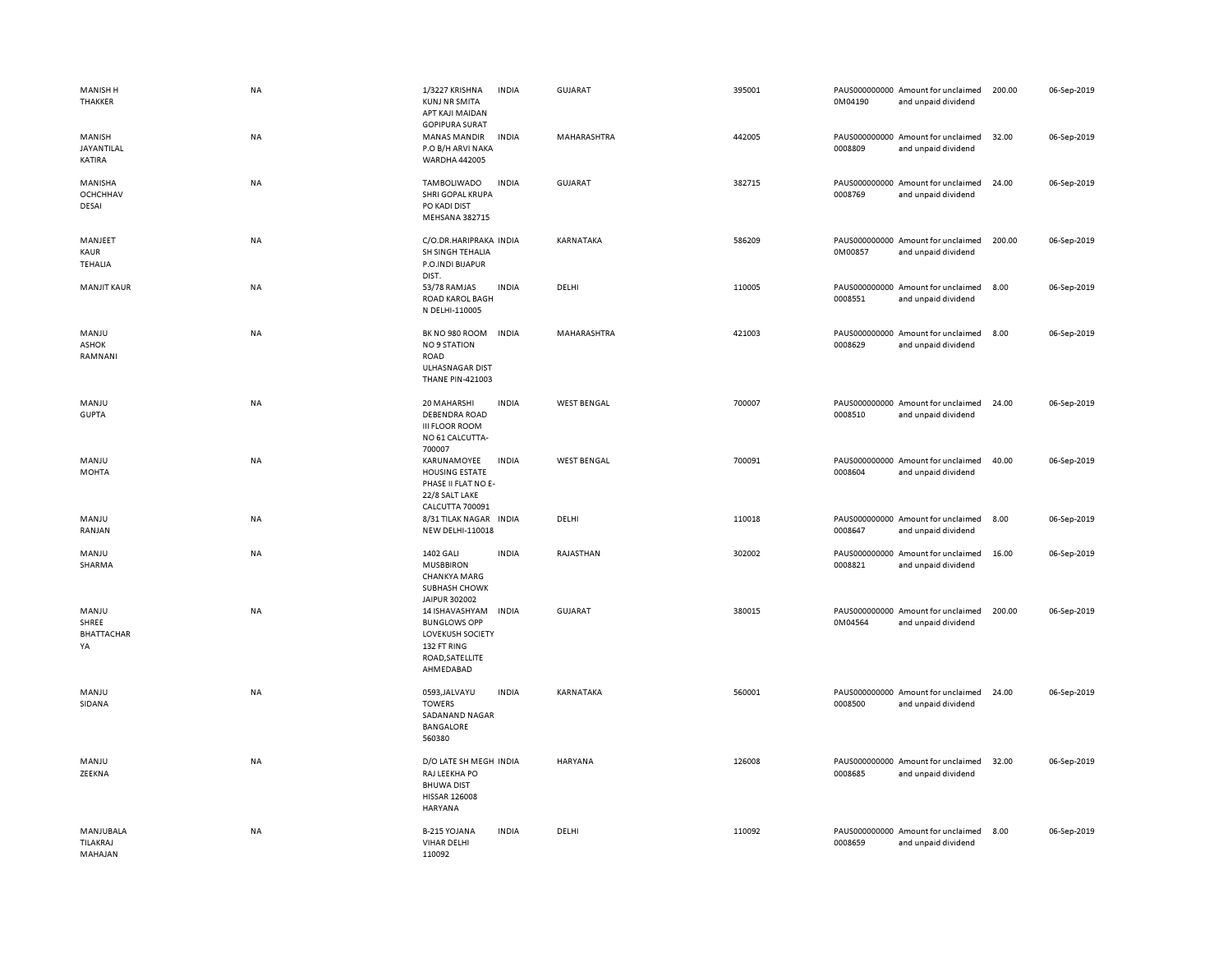| MANJUBEN<br>JAYANTILAL<br>SHAH<br>MANJUBEN           | <b>NA</b><br>NA | PRABHAKUNJ CO-<br>OP HSG SOCIETY<br><b>COLLEGE ROAD NR</b><br>DERI GODHRA-<br>389001<br>18 NEW SHARAD                       | <b>INDIA</b><br><b>INDIA</b> | <b>GUJARAT</b><br><b>GUJARAT</b> | 389001<br>380013 | 0008318 | PAUS000000000 Amount for unclaimed<br>and unpaid dividend<br>PAUS000000000 Amount for unclaimed | 2.00<br>24.00 | 06-Sep-2019<br>06-Sep-2019 |
|------------------------------------------------------|-----------------|-----------------------------------------------------------------------------------------------------------------------------|------------------------------|----------------------------------|------------------|---------|-------------------------------------------------------------------------------------------------|---------------|----------------------------|
| <b>VINOD PATEL</b>                                   |                 | <b>HOUSING SOCIETY</b><br>NARANPURA AREA<br>OPP VIJAYNAGAR<br>AHMEDABAD-<br>380013                                          |                              |                                  |                  | 0008665 | and unpaid dividend                                                                             |               |                            |
| MANJULA<br>CHANDULAL<br>PATEL                        | <b>NA</b>       | DREAMLAND<br><b>AGENCY RAJMAHEL</b><br>ROAD BARODA-<br>390001                                                               | <b>INDIA</b>                 | GUJARAT                          | 390001           | 0008374 | PAUS000000000 Amount for unclaimed<br>and unpaid dividend                                       | 16.00         | 06-Sep-2019                |
| MANJULA<br>NARESHCHA<br><b>NDRA JOSHI</b>            | NA              | 4 HARIOM FLAT<br><b>CHANDRANAGAR N</b><br>N ROAD PALDI<br>AHMEDABAD<br>380007                                               | <b>INDIA</b>                 | <b>GUJARAT</b>                   | 380007           | 0008853 | PAUS000000000 Amount for unclaimed<br>and unpaid dividend                                       | 32.00         | 06-Sep-2019                |
| MANJULA<br>NAVNITLAL<br>SHAH                         | NA              | 9 NIYOJAN NAGAR INDIA<br>SOCIETY<br>AMBAWADI<br><b>ELLISBRIDGE</b><br>AHMEDABAD<br>380015                                   |                              | <b>GUJARAT</b>                   | 380015           | 0008731 | PAUS000000000 Amount for unclaimed<br>and unpaid dividend                                       | 6.00          | 06-Sep-2019                |
| MANJULABE<br>N AMRATLAL<br>PANCHAL                   | NA              | UTTAMCHAND<br><b>ZAVERI'S POLE</b><br>PANIGATE BARODA<br>390017                                                             | <b>INDIA</b>                 | <b>GUJARAT</b>                   | 390017           | 0008759 | PAUS000000000 Amount for unclaimed<br>and unpaid dividend                                       | 2.00          | 06-Sep-2019                |
| MANJULABE<br>${\sf N}$<br><b>CHIMANBHAI</b><br>PATEL | NA              | HARIKRIPA NIVAS<br><b>CHHANI DIST</b><br><b>BARODA PIN-</b><br>391740                                                       | <b>INDIA</b>                 | <b>GUJARAT</b>                   | 391740           | 0008375 | PAUS000000000 Amount for unclaimed<br>and unpaid dividend                                       | 6.00          | 06-Sep-2019                |
| MANJULABE<br>N<br><b>GANPATBHAI</b><br>PATEL         | NA              | <b>VACHALU FALIA</b><br>MANJALPUR<br>BARODA-390011                                                                          | <b>INDIA</b>                 | <b>GUJARAT</b>                   | 390011           | 0008376 | PAUS000000000 Amount for unclaimed<br>and unpaid dividend                                       | 2.00          | 06-Sep-2019                |
| MANJULABE<br>N<br>GHANSHYAM<br><b>BHAI PATEL</b>     | NA              | A-3 ALEMBIC<br>COLONY BARODA-<br>390003                                                                                     | <b>INDIA</b>                 | GUJARAT                          | 390003           | 0008377 | PAUS000000000 Amount for unclaimed<br>and unpaid dividend                                       | 6.00          | 06-Sep-2019                |
| MANJULABE<br>N<br>MAGANBHAI<br>PATEL                 | NA              | B/31 SEVASHRAM INDIA<br><b>SOCIETY NEAR</b><br>- ITOYL ATM<br><b>ASHRAM RACE</b><br><b>COURSE ROAD</b><br>BARODA 390007 - - |                              | <b>GUJARAT</b>                   | 390007           | 0008271 | PAUS000000000 Amount for unclaimed<br>and unpaid dividend                                       | 6.00          | 06-Sep-2019                |
| MANJULABE<br>${\sf N}$<br>NAGARBHAI<br>PATEL         | NA              | 39 GOPAL BAUG<br><b>SOCIETY NR</b><br>MADHUVRUND<br>SOCIETY<br><b>GHATLODIA</b><br>AHMEDABAD<br>380061                      | <b>INDIA</b>                 | <b>GUJARAT</b>                   | 380061           | 0008589 | PAUS000000000 Amount for unclaimed<br>and unpaid dividend                                       | 16.00         | 06-Sep-2019                |
| MANJULATH<br>AΚ                                      | NA              | $10 - 1 - 78$<br>MANILLAGUDEM<br>KHAMMAM                                                                                    | <b>INDIA</b>                 | ANDHRA PRADESH                   | 507001           | 0M04731 | PAUS000000000 Amount for unclaimed<br>and unpaid dividend                                       | 200.00        | 06-Sep-2019                |
| MANKUWAR<br>SAHU                                     | NA              | 304, LOKSHILP,<br>SECTOR-17 VASHI<br><b>NEW MUMBAI-</b><br>400703                                                           | <b>INDIA</b>                 | MAHARASHTRA                      | 400703           | 0008597 | PAUS000000000 Amount for unclaimed<br>and unpaid dividend                                       | 16.00         | 06-Sep-2019                |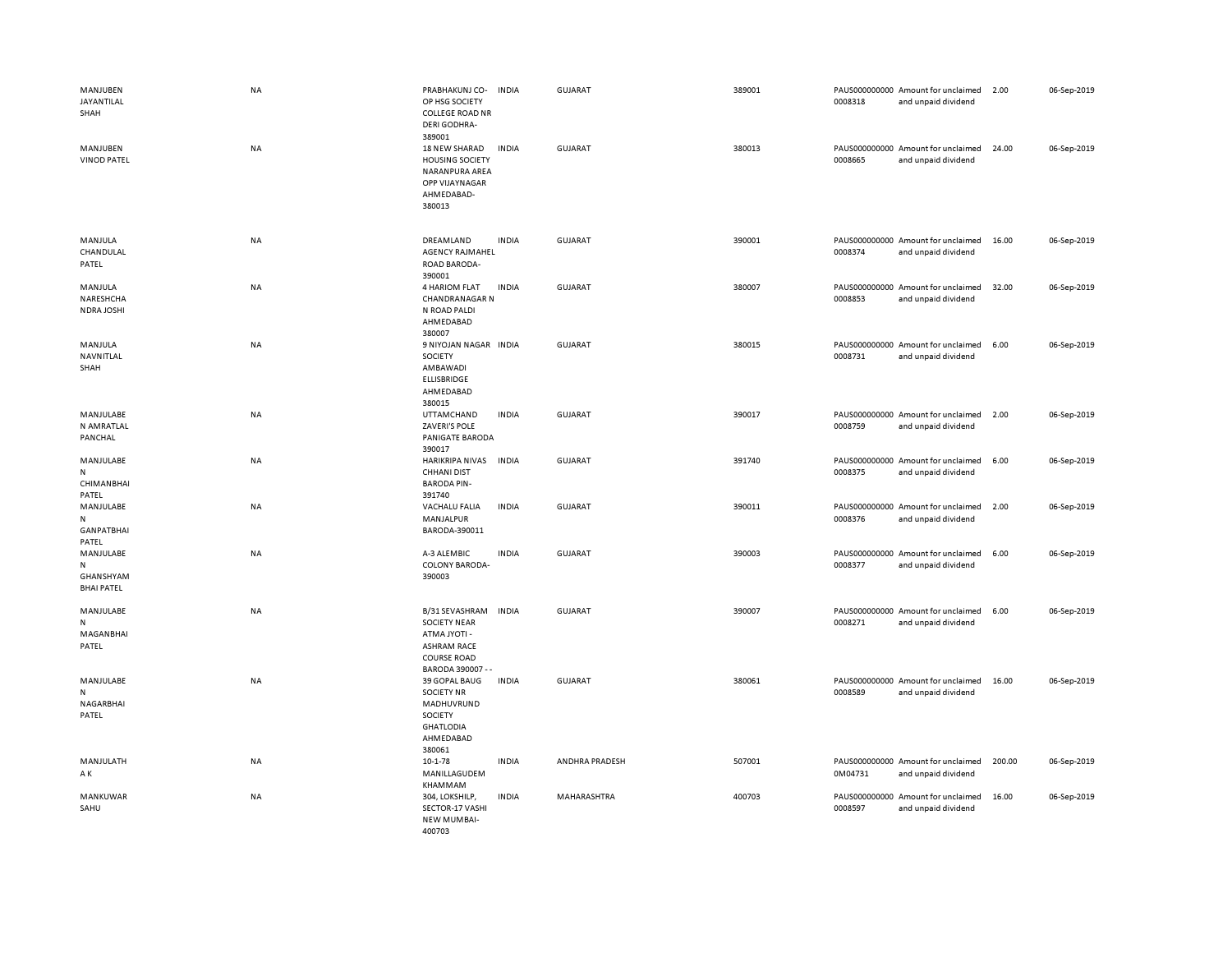| MANMOHAN<br>LAL<br>AGARWAL                     | <b>NA</b> | 42 MADHUVAN<br><b>COLONY DELHI</b><br>110092                                                                                                                                         | <b>INDIA</b> | DELHI          | 110092 | 0008541 | PAUS000000000 Amount for unclaimed<br>and unpaid dividend | 8.00   | 06-Sep-2019 |
|------------------------------------------------|-----------|--------------------------------------------------------------------------------------------------------------------------------------------------------------------------------------|--------------|----------------|--------|---------|-----------------------------------------------------------|--------|-------------|
| MANMOHAN<br>LAL<br>AGARWAL                     | NA        | 42 MADHUVAN<br><b>COLONY DELHI</b><br>110092                                                                                                                                         | <b>INDIA</b> | DELHI          | 110092 | 0008550 | PAUS000000000 Amount for unclaimed<br>and unpaid dividend | 8.00   | 06-Sep-2019 |
| MANNALAL<br>RAMGOPAL<br>BAJAJ                  | NA        | 30 VAISHALI<br>SOCIETY 1ST FLOOR<br><b>BEHINDST BUS</b><br><b>DEPOT</b><br>ANKLESHWAR<br>393001                                                                                      | <b>INDIA</b> | <b>GUJARAT</b> | 393001 | 0008627 | PAUS000000000 Amount for unclaimed<br>and unpaid dividend | 16.00  | 06-Sep-2019 |
| MANNE<br><b>VITTAL RAO</b>                     | NA        | N E E RI ZONAL LAB INDIA<br>R R L CAMPUS<br>HYDERABAD<br>500007                                                                                                                      |              | ANDHRA PRADESH | 500007 | 0008612 | PAUS000000000 Amount for unclaimed<br>and unpaid dividend | 40.00  | 06-Sep-2019 |
| MANNUR<br>MADHUSUDA<br>N REDDY                 | NA        | A-47 HAUZ KHAS<br><b>NEW DELHI-110016</b>                                                                                                                                            | <b>INDIA</b> | DELHI          | 110016 | 0008662 | PAUS000000000 Amount for unclaimed<br>and unpaid dividend | 8.00   | 06-Sep-2019 |
| MANOHAR<br>BABU<br><b>KONDAPALLI</b>           | NA        | C/O EXCELL<br>THERAPEUTICS LTD<br>H NO 1-2-59-<br>7/30/C 1ST FLR<br><b>SAHITYA APTS</b><br>LANE B/S IN-DIRA<br><b>PARK P PUMP</b><br><b>INDIRA PARK ROAD</b><br>HYDER-ABAD<br>500080 | <b>INDIA</b> | ANDHRA PRADESH | 500080 | 0008380 | PAUS000000000 Amount for unclaimed<br>and unpaid dividend | 32.00  | 06-Sep-2019 |
| <b>MANOHARJ</b>                                | NA        | 13 GANIGERPET<br><b>BANGALORE-</b><br>560002                                                                                                                                         | <b>INDIA</b> | KARNATAKA      | 560002 | 0008676 | PAUS000000000 Amount for unclaimed<br>and unpaid dividend | 8.00   | 06-Sep-2019 |
| <b>MANOHARJ</b>                                | NA        | 13 GANIGERPET<br><b>BANGALORE</b><br>560002                                                                                                                                          | <b>INDIA</b> | KARNATAKA      | 560002 | 0008816 | PAUS000000000 Amount for unclaimed<br>and unpaid dividend | 8.00   | 06-Sep-2019 |
| <b>MANOHAR</b><br>RAO V<br>RAIKAR              | NA        | HOTEL RAJESWARI INDIA<br><b>GULBARGA</b><br>KARNATAKA                                                                                                                                |              | KARNATAKA      | 585101 | 0M00554 | PAUS000000000 Amount for unclaimed<br>and unpaid dividend | 800.00 | 06-Sep-2019 |
| MANOHAR<br>SRIRAM<br>RAJORIA                   | <b>NA</b> | C/O UNITED INDIA INDIA<br><b>INSURANCE CO LTD</b><br><b>DIVISIONAL OFFICE</b><br>POST BOX NO 303<br>NEW OSMANPURA<br>AURANGABAD<br>431001                                            |              | MAHARASHTRA    | 431001 | 0008600 | PAUS000000000 Amount for unclaimed<br>and unpaid dividend | 8.00   | 06-Sep-2019 |
| MANOJ<br>BHUPENDRA<br><b>BHAI PATEL</b>        | NA        | 9 GEETANJALI<br>SOCIETY JETALPUR<br>ROAD VADODARA-<br>390005                                                                                                                         | <b>INDIA</b> | <b>GUJARAT</b> | 390005 | 0008381 | PAUS000000000 Amount for unclaimed<br>and unpaid dividend | 32.00  | 06-Sep-2019 |
| MANOJ<br><b>BHUPENDRA</b><br><b>BHAI PATEL</b> | NA        | 9 GEETANJALI<br>SOCIETY JETALPUR<br>ROAD VADODARA-<br>390005                                                                                                                         | <b>INDIA</b> | GUJARAT        | 390005 | 0008290 | PAUS000000000 Amount for unclaimed<br>and unpaid dividend | 2.00   | 06-Sep-2019 |
| MANOJ<br>KUMAR<br>JAIAN                        | NA        | <b>TRISALA PEO</b><br><b>FANCY BAZAR</b><br><b>GUWAHATI</b>                                                                                                                          | <b>INDIA</b> | ASSAM          | 781001 | 0M03069 | PAUS000000000 Amount for unclaimed<br>and unpaid dividend | 200.00 | 06-Sep-2019 |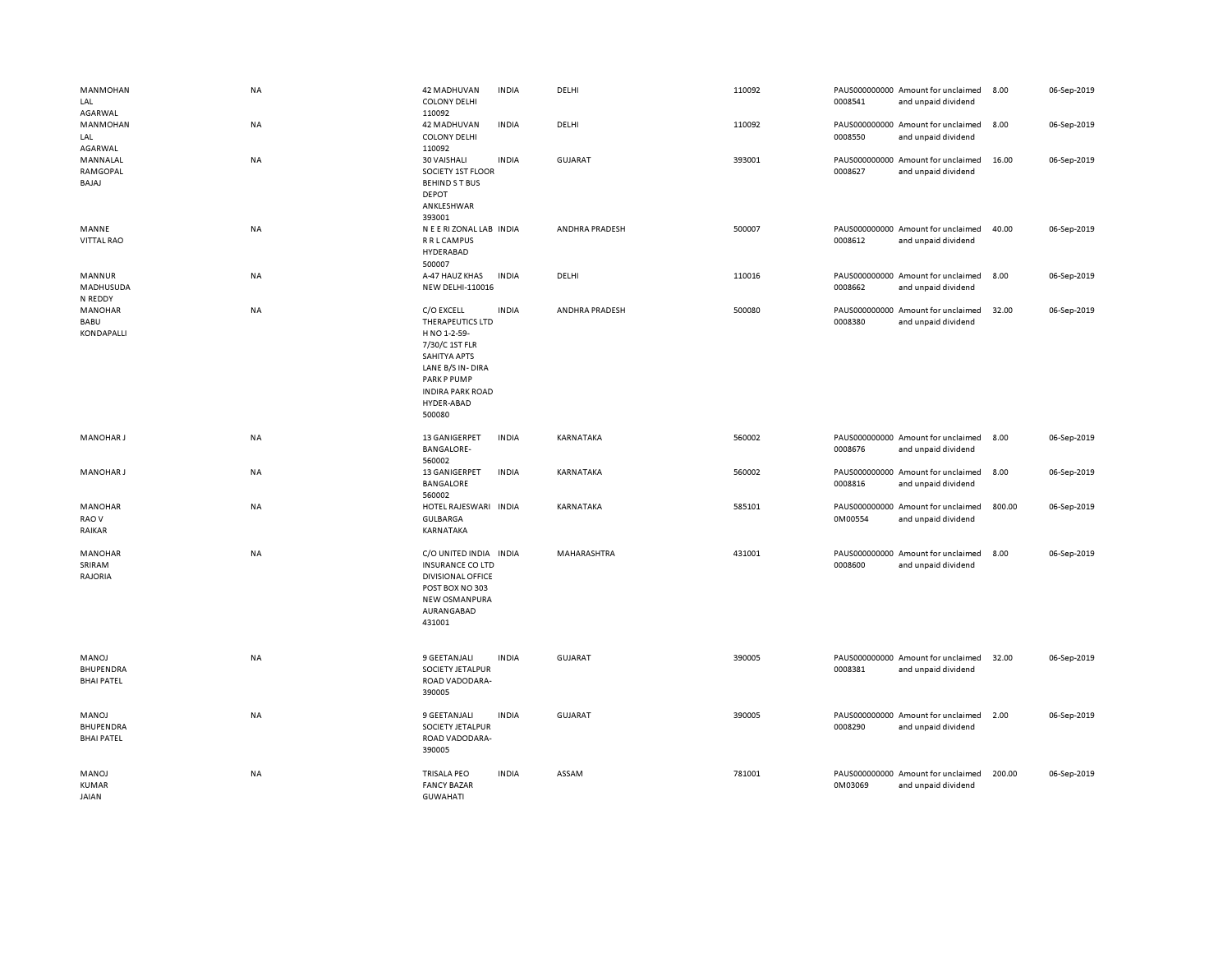| MANOJ<br><b>MUJOO</b><br>MANOJ<br>PATTANI | <b>NA</b><br>NA | C/O ALEMBIC<br><b>CHEMICAL WORKS</b><br>CO LTD 110<br>JAWAHAR LAL<br><b>NEHRU MARG</b><br>AMBALA CANTT<br>105 SUNRISE<br>RAHEJA VIHAR B/H<br>SHIPPING CORP OF<br><b>INDIA POWAI</b><br>MUMBAI 400072 | <b>INDIA</b><br><b>INDIA</b> | HARYANA<br>MAHARASHTRA | 133001<br>400072 | 0M03412<br>0008883 | PAUS000000000 Amount for unclaimed<br>and unpaid dividend<br>PAUS000000000 Amount for unclaimed<br>and unpaid dividend | 200.00<br>16.00 | 06-Sep-2019<br>06-Sep-2019 |
|-------------------------------------------|-----------------|------------------------------------------------------------------------------------------------------------------------------------------------------------------------------------------------------|------------------------------|------------------------|------------------|--------------------|------------------------------------------------------------------------------------------------------------------------|-----------------|----------------------------|
| MANOJ<br>PROACH                           | NA              | 54-B RAM NAGAR<br>AMBALA CANTT                                                                                                                                                                       | <b>INDIA</b>                 | <b>HARYANA</b>         | 133001           | 0M03436            | PAUS000000000 Amount for unclaimed<br>and unpaid dividend                                                              | 200.00          | 06-Sep-2019                |
| <b>MANORAMA</b><br><b>GROVER</b>          | NA              | 27 GYAN KUNJ PO<br><b>LAXMI NAGAR</b><br>DELHI 110092                                                                                                                                                | <b>INDIA</b>                 | DELHI                  | 110092           | 0008556            | PAUS000000000 Amount for unclaimed<br>and unpaid dividend                                                              | 8.00            | 06-Sep-2019                |
| MANORBHAI<br>GANESHBHAI<br><b>NAGAR</b>   | NA              | KANCHANLAL<br><b>BHATHTHO OPP T B</b><br>HOSPITAL BARODA-<br>390001                                                                                                                                  | <b>INDIA</b>                 | <b>GUJARAT</b>         | 390001           | 0008279            | PAUS000000000 Amount for unclaimed<br>and unpaid dividend                                                              | 2.00            | 06-Sep-2019                |
| MANPREET<br>MALIK                         | NA              | WZ-3 OLD<br><b>MAHABIR NAGAR</b><br>NEW DELHI-110018                                                                                                                                                 | <b>INDIA</b>                 | DELHI                  | 110018           | 0008547            | PAUS000000000 Amount for unclaimed<br>and unpaid dividend                                                              | 8.00            | 06-Sep-2019                |
| MANSINH<br>GHEMARBHA<br>CHAUDHARY         | NA              | AT&PO<br><b>KHANDOSAN TA</b><br><b>VISNAGAR VIA</b><br><b>VALAM DIST</b><br><b>MEHSANA PIN-</b><br>392310                                                                                            | <b>INDIA</b>                 | GUJARAT                | 392310           | 0008384            | PAUS000000000 Amount for unclaimed<br>and unpaid dividend                                                              | 6.00            | 06-Sep-2019                |
| MANSUKHAL<br>AL AMRITLAL<br>PAREKH        | NA              | KUVERJI DEVSHI<br>CHAWL 2ND FLOOR<br><b>B S ROAD OPP</b><br>ZARAPKAR SHOW<br>ROOM DADAR<br>MUMBAI 400028                                                                                             | <b>INDIA</b>                 | MAHARASHTRA            | 400028           | 0008632            | PAUS000000000 Amount for unclaimed<br>and unpaid dividend                                                              | 8.00            | 06-Sep-2019                |
| MANSUKHLA<br>L POPATLAL<br><b>MISTRY</b>  | NA              | AMAR HARDWARE INDIA<br><b>MART MADAN</b><br><b>ZAMPA ROAD</b><br>BARODA-390001                                                                                                                       |                              | GUJARAT                | 390001           | 0008386            | PAUS000000000 Amount for unclaimed<br>and unpaid dividend                                                              | 16.00           | 06-Sep-2019                |
| MANSUKHLA<br>L.<br>TRIBHOVAND<br>AS PATEL | NA              | 11 HASUBHAI PARK INDIA<br>NR JODHPUR GAM<br><b>SATELITE ROAD</b><br>AHMEDABAD<br>380015                                                                                                              |                              | <b>GUJARAT</b>         | 380015           | 0008324            | PAUS000000000 Amount for unclaimed<br>and unpaid dividend                                                              | 6.00            | 06-Sep-2019                |
| <b>MANUBHAI</b><br>AMULAKHBH<br>AI SHETH  | NA              | <b>B 903 SPRING</b><br><b>VALLEY NR</b><br>PARIMAL<br>CROSSING<br><b>ELLISBRIDGE</b><br>AHMEDABAD<br>380006                                                                                          | <b>INDIA</b>                 | <b>GUJARAT</b>         | 380006           | 0008387            | PAUS000000000 Amount for unclaimed<br>and unpaid dividend                                                              | 2.00            | 06-Sep-2019                |
| MANUBHAI<br>СННОТАВНАІ<br>PATEL           | NA              | NR POST OFFICE<br><b>TEKRE AT &amp; PO</b><br>PALANA 387350 TA<br>NADIAD                                                                                                                             | <b>INDIA</b>                 | <b>GUJARAT</b>         | 387350           | 0008733            | PAUS000000000 Amount for unclaimed<br>and unpaid dividend                                                              | 6.00            | 06-Sep-2019                |
| MANUBHAI G<br>PATEL                       | <b>NA</b>       | 6 KRISHNA KUNJ<br>SOCIETY JETALPUR<br>ROAD BARODA-<br>390005                                                                                                                                         | <b>INDIA</b>                 | <b>GUJARAT</b>         | 390005           | 0008389            | PAUS000000000 Amount for unclaimed<br>and unpaid dividend                                                              | 16.00           | 06-Sep-2019                |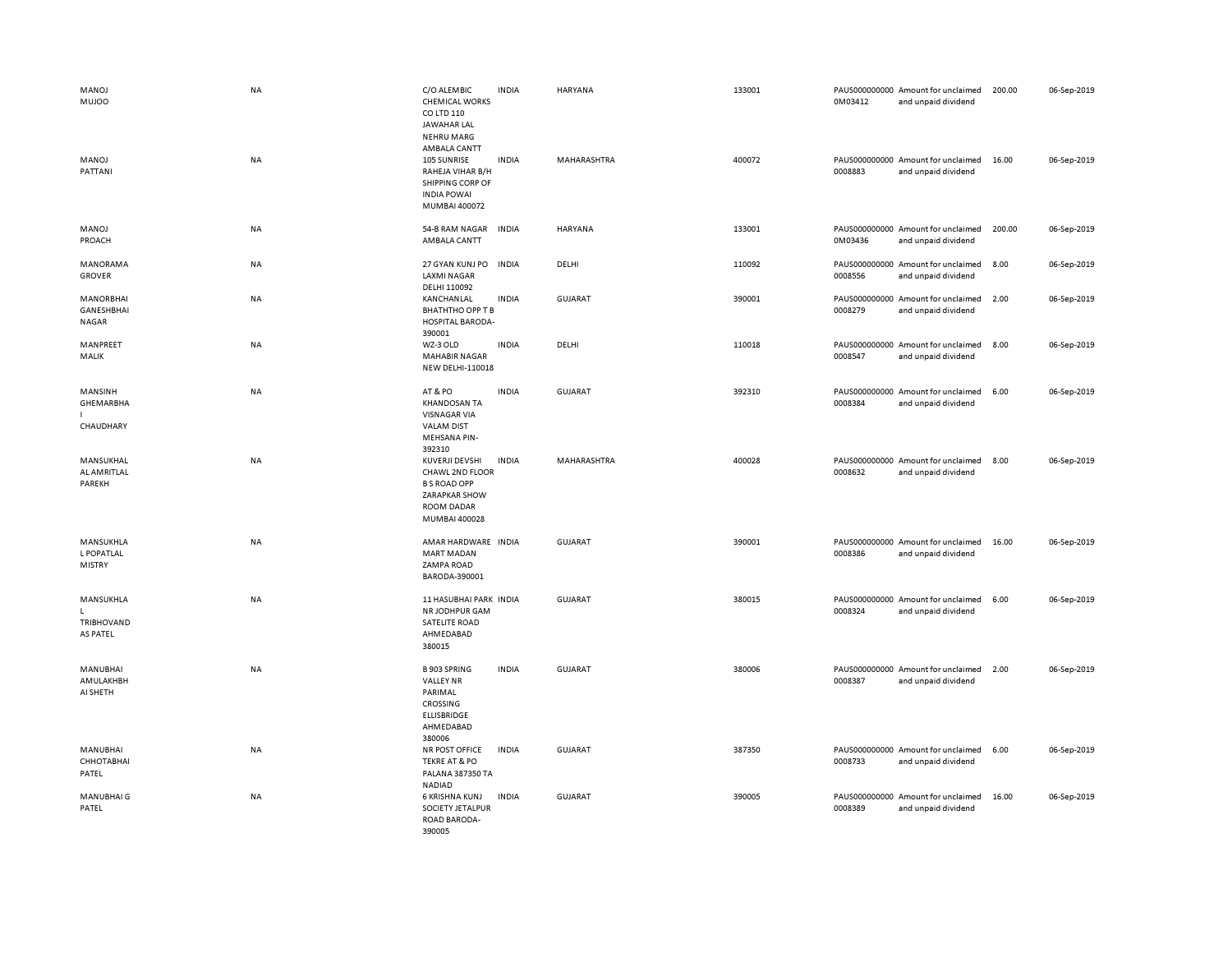| MANUBHAI<br><b>GOVINDBHAI</b><br>PATEL       | <b>NA</b> | 6 KRISHNA KUNJ<br><b>INDIA</b><br>SOCIETY JETALPUR<br><b>RD BARODA-</b><br>390005                                                | <b>GUJARAT</b>    | 390005 | 0008286 | PAUS000000000 Amount for unclaimed<br>and unpaid dividend | 32.00  | 06-Sep-2019 |
|----------------------------------------------|-----------|----------------------------------------------------------------------------------------------------------------------------------|-------------------|--------|---------|-----------------------------------------------------------|--------|-------------|
| MANUBHAI<br>MAGANBHAI<br>PATEL               | <b>NA</b> | 54 PUNITNAGAR<br><b>INDIA</b><br>OLD PADRA RD<br>BARODA-390007                                                                   | <b>GUJARAT</b>    | 390007 | 0008390 | PAUS000000000 Amount for unclaimed<br>and unpaid dividend | 50.00  | 06-Sep-2019 |
| MANUBHAI<br>MAHIJIBHAI<br>PATEL              | <b>NA</b> | <b>INDIA</b><br>SHREEJI KHADAKI<br>AT & PO KALALI TAL<br>& DIST BARODA PIN-<br>391410                                            | <b>GUJARAT</b>    | 391410 | 0008391 | PAUS000000000 Amount for unclaimed<br>and unpaid dividend | 2.00   | 06-Sep-2019 |
| MANUBHAI<br>RANGILDAS<br>PATHAK              | <b>NA</b> | 7 FATEHGANJ CO<br><b>INDIA</b><br>OP HOUSING<br>SOCIETY BEHIND<br><b>CHURCH NEAR</b><br><b>DHOBIGHAT</b><br><b>BARODA 390002</b> | <b>GUJARAT</b>    | 390002 | 0008454 | PAUS000000000 Amount for unclaimed<br>and unpaid dividend | 16.00  | 06-Sep-2019 |
| MANUBHAI<br>RAVJIBHAI<br>PATEL               | <b>NA</b> | AT PO HODOD TA<br><b>INDIA</b><br><b>KARAJAN DIST</b><br><b>BARODA PIN</b><br>390001                                             | <b>GUJARAT</b>    | 390001 | 0008264 | PAUS000000000 Amount for unclaimed<br>and unpaid dividend | 16.00  | 06-Sep-2019 |
| MANUBHAI<br>SHANKERBHA<br><b>I PATEL</b>     | <b>NA</b> | "CHANDRAJEET" 4 INDIA<br>PARISHRAM<br>SOCIETY FATEGANJ<br>BARODA-390002                                                          | <b>GUJARAT</b>    | 390002 | 0008250 | PAUS000000000 Amount for unclaimed<br>and unpaid dividend | 2.00   | 06-Sep-2019 |
| MANUBHAI<br>SHANKERBHA<br><b>I PATEL</b>     | <b>NA</b> | "CHANDRAJEET" 4 INDIA<br>PARISHRAM<br>SOCIETY<br>FATEHGANJ<br>BARODA-390002                                                      | <b>GUJARAT</b>    | 390002 | 0008249 | PAUS000000000 Amount for unclaimed<br>and unpaid dividend | 2.00   | 06-Sep-2019 |
| MANUBHAI<br><b>TRIBHOVAND</b><br>AS PATEL    | NA        | <b>INDIA</b><br>NAVGHARI NEAR<br><b>DENA BANK PADRA-</b><br>391440                                                               | <b>GUJARAT</b>    | 391440 | 0008393 | PAUS000000000 Amount for unclaimed<br>and unpaid dividend | 22.00  | 06-Sep-2019 |
| MANUMA A<br>RAHAMAN<br>PATHAN                | <b>NA</b> | KALAWAD GATE<br><b>INDIA</b><br>ROAD KHATRIWAD<br>JAMNAGAR 361001                                                                | <b>GUJARAT</b>    | 361001 | 0008876 | PAUS000000000 Amount for unclaimed<br>and unpaid dividend | 32.00  | 06-Sep-2019 |
| MARIAMA<br>KURIAN                            | NA        | C/O OM KURIAN D INDIA<br>D GEARS (P) LTD 28,<br><b>MOTIA KHAN</b><br>JHUNDELWALA<br>ROAD NEW DELHI<br>110055                     | DELHI             | 110055 | 0008563 | PAUS000000000 Amount for unclaimed<br>and unpaid dividend | 8.00   | 06-Sep-2019 |
| MARIAMBEN<br><b>UMARBHAI</b><br><b>BALIM</b> | NA        | AT & PO ANASTU<br><b>INDIA</b><br>TA KARJAN DIST<br><b>BARODA</b>                                                                | <b>GUJARAT</b>    | 391240 | 0008742 | PAUS000000000 Amount for unclaimed<br>and unpaid dividend | 2.00   | 06-Sep-2019 |
| MARIAPPA K<br>$\mathsf{C}$                   | <b>NA</b> | NO.1, COLES ROAD INDIA<br><b>FRASER TOWN</b><br>BANGALORE                                                                        | KARNATAKA         | 560005 | 0K00096 | PAUS000000000 Amount for unclaimed<br>and unpaid dividend | 400.00 | 06-Sep-2019 |
| MARY<br>SUGANTHI                             | <b>NA</b> | 12/4, C.S.NAGAR, II INDIA<br><b>STREET 'BALDWIN</b><br>NIVAS'<br>KRISHNAPURAM<br><b>COLONY MADURAI</b>                           | <b>TAMIL NADU</b> | 625014 | 0M00163 | PAUS000000000 Amount for unclaimed<br>and unpaid dividend | 400.00 | 06-Sep-2019 |
| MASUKLAL<br>NANALAL<br>VORA                  | NA        | <b>INDIA</b><br><b>KUVERJI DEVSHI</b><br>CHAWL 2ND FL B S<br><b>ROAD OPP</b><br>ZARAPKAR SHOW<br>ROOM DADAR<br>MUMBAI 400028     | MAHARASHTRA       | 400028 | 0008634 | PAUS000000000 Amount for unclaimed<br>and unpaid dividend | 8.00   | 06-Sep-2019 |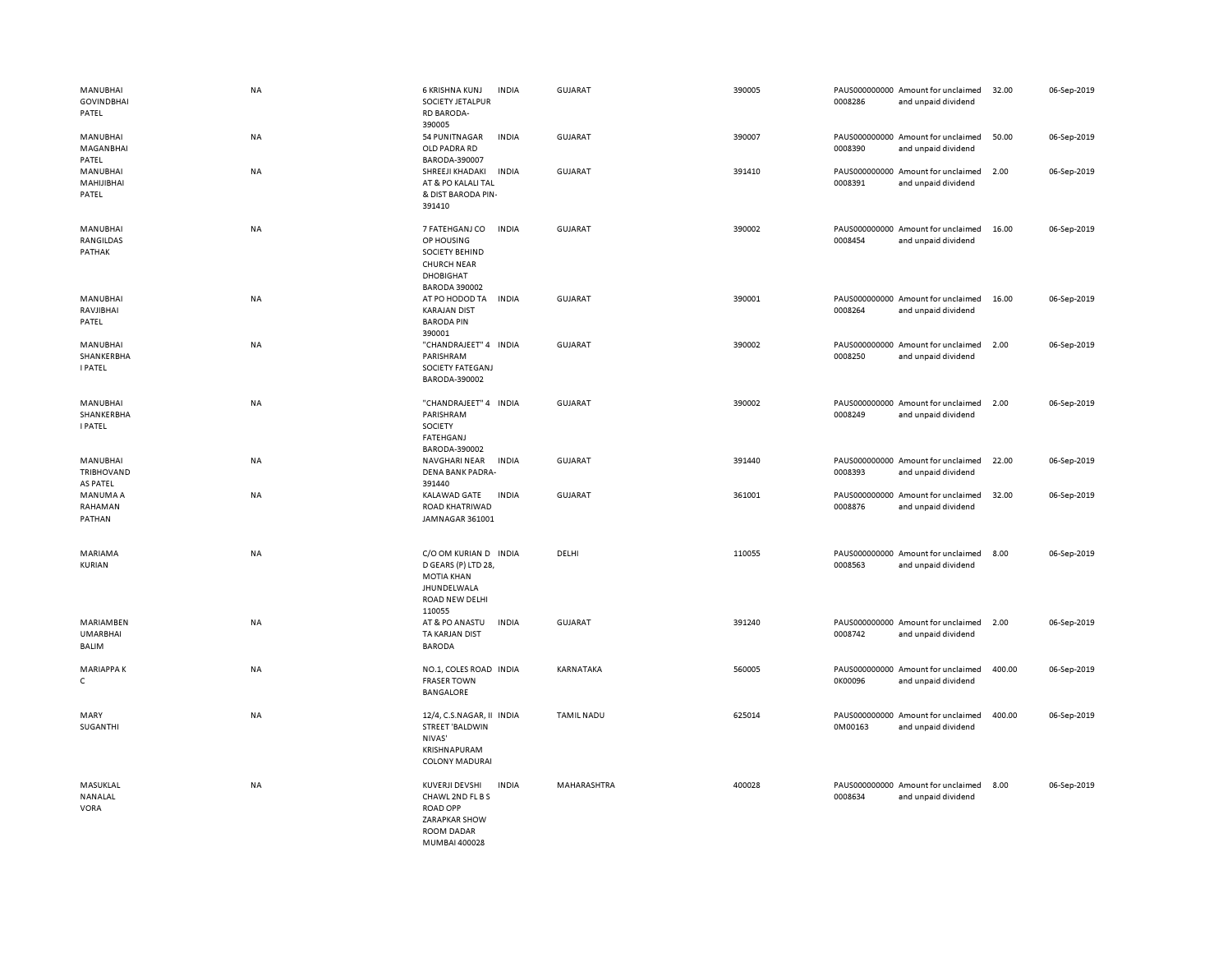| <b>MATHEW B</b><br>KURIAN         | V M KURIAN                                   | VALLAMATTOM IS INDIA<br>PRESS ROAD KOCHI                                                                 | <b>KERALA</b>        | 682018 | PAUS120239000 Amount for unclaimed<br>0116622<br>and unpaid dividend | 230.00 | 06-Sep-2019 |
|-----------------------------------|----------------------------------------------|----------------------------------------------------------------------------------------------------------|----------------------|--------|----------------------------------------------------------------------|--------|-------------|
| <b>MAULIKR</b><br>MEHTA           | <b>NA</b>                                    | 33/B ASHOK<br><b>INDIA</b><br><b>NAGAR SOC</b><br><b>BEHIND RLY</b><br><b>STATION NADIAD</b>             | <b>GUJARAT</b>       | 387001 | PAUS000000000 Amount for unclaimed<br>0M04436<br>and unpaid dividend | 200.00 | 06-Sep-2019 |
| MAYA GUPTA                        | <b>NA</b>                                    | C/O M/S SRI SHAKTI INDIA<br>CALENDERS 32/14<br>CHAWAL MARDI<br><b>CHOWK KANPUR</b><br>208001             | <b>UTTAR PRADESH</b> | 208001 | PAUS000000000 Amount for unclaimed<br>0008875<br>and unpaid dividend | 32.00  | 06-Sep-2019 |
| MAYA J                            | <b>NA</b>                                    | 13 GANIGERPET<br><b>INDIA</b><br>BANGALORE<br>560002                                                     | KARNATAKA            | 560002 | PAUS000000000 Amount for unclaimed<br>0008880<br>and unpaid dividend | 16.00  | 06-Sep-2019 |
| <b>MAYA JAIN</b>                  | <b>NA</b>                                    | A-67 ANAND VIHAR INDIA<br>DELHI-110092                                                                   | DELHI                | 110092 | PAUS000000000 Amount for unclaimed<br>0008655<br>and unpaid dividend | 8.00   | 06-Sep-2019 |
| MAYANK                            | <b>NA</b>                                    | 15/2 TAMOLI PARA INDIA<br>ALIGARH UTTAR<br>PRADESH                                                       | <b>UTTAR PRADESH</b> | 202001 | PAUS000000000 Amount for unclaimed<br>0M03922<br>and unpaid dividend | 600.00 | 06-Sep-2019 |
| MAYANK<br>JAYANTILAL<br>SHAH      | <b>NA</b>                                    | FLAT 52 5TH FLOOR INDIA<br><b>WARDEN COURT</b><br><b>AUGUST KRANTI</b><br><b>MARG MUMBAI-</b><br>400036  | MAHARASHTRA          | 400036 | PAUS000000000 Amount for unclaimed<br>0008628<br>and unpaid dividend | 8.00   | 06-Sep-2019 |
| MAYURI<br>KIRITKUMAR<br>KANSARA   | KIRITKUMAR<br>VITTHALBHA<br><b>I KANSARA</b> | P N DOSA<br><b>INDIA</b><br><b>BUILDING OPP</b><br><b>MOTI HAMAM</b><br>GHEEKANTA<br>AHMEDABAD           | <b>GUJARAT</b>       | 380001 | PAUSIN3012763 Amount for unclaimed<br>0102249<br>and unpaid dividend | 16.00  | 06-Sep-2019 |
| MEDAM<br>RANGAIAH<br><b>GUPTA</b> | NA                                           | <b>INDIA</b><br>RANGANATH<br><b>MEDICAL STORES</b><br><b>RAILWAY STATION</b><br>ROAD<br>ANANTHAPUR (A.P) | ANDHRA PRADESH       | 515001 | PAUS000000000 Amount for unclaimed<br>0M00165<br>and unpaid dividend | 200.00 | 06-Sep-2019 |
| MEENA<br>AGGARWAL                 | NA                                           | <b>INDIA</b><br>C/O CHANDRA<br><b>MEDICAL HALL</b><br><b>CINEMA ROAD</b><br><b>HARDOI</b>                | <b>UTTAR PRADESH</b> | 241001 | PAUS000000000 Amount for unclaimed<br>0M03390<br>and unpaid dividend | 600.00 | 06-Sep-2019 |
| MEENA<br>ANAND                    | NA                                           | C/O SETHI & SON<br><b>INDIA</b><br>1599 MAIN BAZAR<br>PAHARGANJ NEW<br>DELHI-110055                      | DELHI                | 110055 | PAUS000000000 Amount for unclaimed<br>0008569<br>and unpaid dividend | 8.00   | 06-Sep-2019 |
| MEENA<br><b>BHUSHAN</b>           | NA                                           | FLAT NO 306<br><b>INDIA</b><br>NAWALKALA<br><b>ENCLAVE PARK</b><br>ROAD<br>KADAMKHAN<br>PATNA            | <b>BIHAR</b>         | 800003 | PAUS000000000 Amount for unclaimed<br>0M04019<br>and unpaid dividend | 200.00 | 06-Sep-2019 |
| <b>MEENA SHAH</b>                 | <b>NA</b>                                    | 379/2 KHETARPAL'S INDIA<br>POLE MANEK<br>CHOWK<br>AHMEDABAD<br>380001                                    | <b>GUJARAT</b>       | 380001 | PAUS000000000 Amount for unclaimed<br>0008745<br>and unpaid dividend | 2.00   | 06-Sep-2019 |
| MEENAKSHI<br>AGGARWAL             | NA                                           | A-11/25 VASANT<br><b>INDIA</b><br>VIHAR NEW ELHI<br>110057                                               | DELHI                | 110057 | PAUS000000000 Amount for unclaimed<br>0008687<br>and unpaid dividend | 8.00   | 06-Sep-2019 |
| <b>MEER FAYAG</b><br>HASSAN       | <b>NA</b>                                    | AMEER BUILDINGS INDIA<br>CHIDAMBAR RAO<br><b>STREET KURNOOL</b><br>(A.P)                                 | ANDHRA PRADESH       | 518001 | PAUS000000000 Amount for unclaimed<br>0M00936<br>and unpaid dividend | 800.00 | 06-Sep-2019 |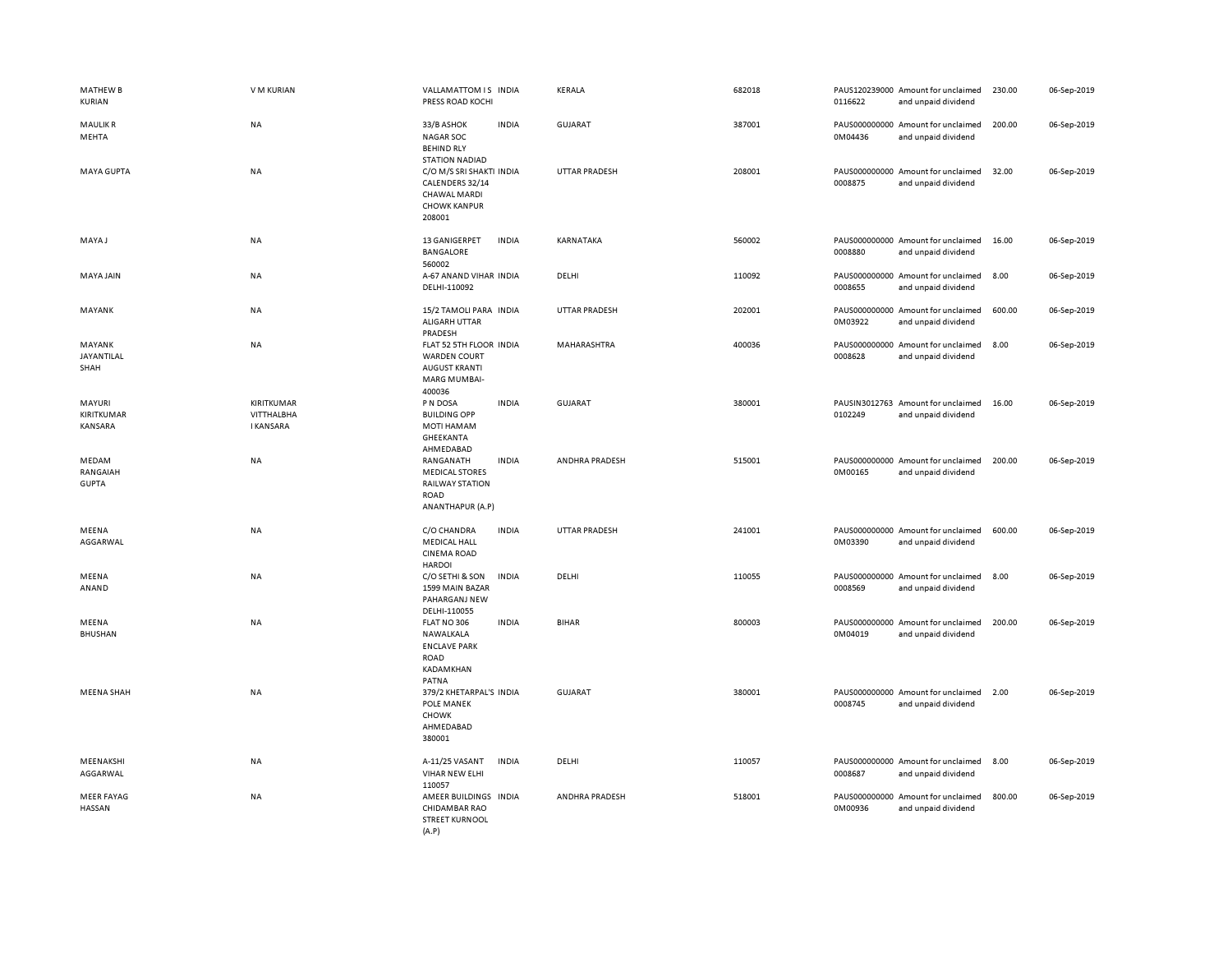| <b>MEER LAVAQ</b><br>HASSAN            | NA        | AMEER BUILDINGS INDIA<br>CHIDAMBARARAO<br>STREEET, KURNOOL<br>(A.P)                                                                                   | ANDHRA PRADESH | 518001 | 0M00921 | PAUS000000000 Amount for unclaimed<br>and unpaid dividend | 800.00 | 06-Sep-2019 |
|----------------------------------------|-----------|-------------------------------------------------------------------------------------------------------------------------------------------------------|----------------|--------|---------|-----------------------------------------------------------|--------|-------------|
| MEER<br>MOHAMMA<br>D ALI BIN<br>HASSAN | <b>NA</b> | AMEER BUILDINGS INDIA<br><b>CHIDAMBAR RAO</b><br><b>STREET KURNOOL</b><br>(A.P)                                                                       | ANDHRA PRADESH | 518001 | 0M00939 | PAUS000000000 Amount for unclaimed<br>and unpaid dividend | 800.00 | 06-Sep-2019 |
| MEERA<br><b>BATRA</b>                  | NA        | C-19 KIRTI NAGAR<br><b>INDIA</b><br><b>NEW DELHI-110015</b>                                                                                           | DELHI          | 110015 | 0008648 | PAUS000000000 Amount for unclaimed<br>and unpaid dividend | 8.00   | 06-Sep-2019 |
| MEERA<br>MILIND<br><b>GADKARI</b>      | <b>NA</b> | 3/11 SAI GAURAV<br><b>INDIA</b><br>CO OP SOCIETY OPP<br>LUSSI CYCLE MART<br><b>DR R P ROAD</b><br><b>DOMBIVLI EAST</b><br><b>DIST THANA</b><br>421201 | MAHARASHTRA    | 421201 | 0008861 | PAUS000000000 Amount for unclaimed<br>and unpaid dividend | 16.00  | 06-Sep-2019 |
| MEERA RAO I<br>K                       | NA        | 004 VIJAYA<br><b>INDIA</b><br><b>TOWERS R P C</b><br>LAYOUT<br>VIJAYANAGAR<br>BANGALORE                                                               | KARNATAKA      | 560040 | 0M02619 | PAUS000000000 Amount for unclaimed<br>and unpaid dividend | 200.00 | 06-Sep-2019 |
| MEERA<br><b>RASTOGI</b>                | NA        | C/O ADARSH<br><b>INDIA</b><br>PHARMA <sub>11</sub><br><b>BHASIN MARKET</b><br><b>AMI NAGAR</b><br>LUCKNOW                                             | UTTAR PRADESH  | 226018 | 0M03373 | PAUS000000000 Amount for unclaimed<br>and unpaid dividend | 200.00 | 06-Sep-2019 |
| <b>MEERA ROY</b><br>CHOWDHURY          | <b>NA</b> | C/O. GURU DUTT,<br><b>INDIA</b><br>51/185, GALI NO.6<br>W.E.A. KAROL<br><b>BAGH NEW DELHI-</b><br>110005                                              | DELHI          | 110005 | 0008888 | PAUS000000000 Amount for unclaimed<br>and unpaid dividend | 24.00  | 06-Sep-2019 |
| MEETA<br>ATMARAM<br>PATEL              | NA        | 3 RASHMI SOCIETY INDIA<br>NAVRANGPURA<br>AHMEDABAD-<br>380009                                                                                         | <b>GUJARAT</b> | 380009 | 0008618 | PAUS000000000 Amount for unclaimed<br>and unpaid dividend | 8.00   | 06-Sep-2019 |
| MEETA D<br>SHARMA                      | <b>NA</b> | 55 GAYATRI VIHAR INDIA<br>RATANADA<br>JODHPUR RAJ<br>342001                                                                                           | RAJASTHAN      | 342001 | 0008820 | PAUS000000000 Amount for unclaimed<br>and unpaid dividend | 8.00   | 06-Sep-2019 |
| MEGHJI<br>NANJI<br>KAMANI              | <b>NA</b> | AMBAJI KADWA<br><b>INDIA</b><br>PLOT SHERI NO 6-C<br>OPP<br>LADALIBHAI, B/H P<br>D MALAVIYA<br><b>COLLEGE RAJKOT</b>                                  | <b>GUJARAT</b> | 360001 | 0008427 | PAUS000000000 Amount for unclaimed<br>and unpaid dividend | 2.00   | 06-Sep-2019 |
| <b>MEHRUNNIS</b><br>HA MOMIN           | <b>NA</b> | CHHPWAD STREET INDIA<br><b>KATHOR DIST</b><br>SURAT 394150                                                                                            | <b>GUJARAT</b> | 394150 | 0008781 | PAUS000000000 Amount for unclaimed<br>and unpaid dividend | 6.00   | 06-Sep-2019 |
| MEHUL BIPIN<br>PATEL                   | NA        | "NIRALI'<br><b>INDIA</b><br>AKASHGANGA<br>COMPLEX, STATE<br>HIGHWAY NO.9,<br>HIMATNAGAR (S.K.)-<br>383001                                             | <b>GUJARAT</b> | 383001 | 0008812 | PAUS000000000 Amount for unclaimed<br>and unpaid dividend | 16.00  | 06-Sep-2019 |
| MEHUL<br>PANKAJ<br>PATEL               | NA        | ORTHOPAEDIC<br><b>INDIA</b><br><b>HOSPITAL</b><br>OPP.RAMAKRISHN<br>A ASHRAM<br>DR.YAGNIK RD,<br>RAJKOT                                               | <b>GUJARAT</b> | 360001 | 0M05472 | PAUS000000000 Amount for unclaimed<br>and unpaid dividend | 300.00 | 06-Sep-2019 |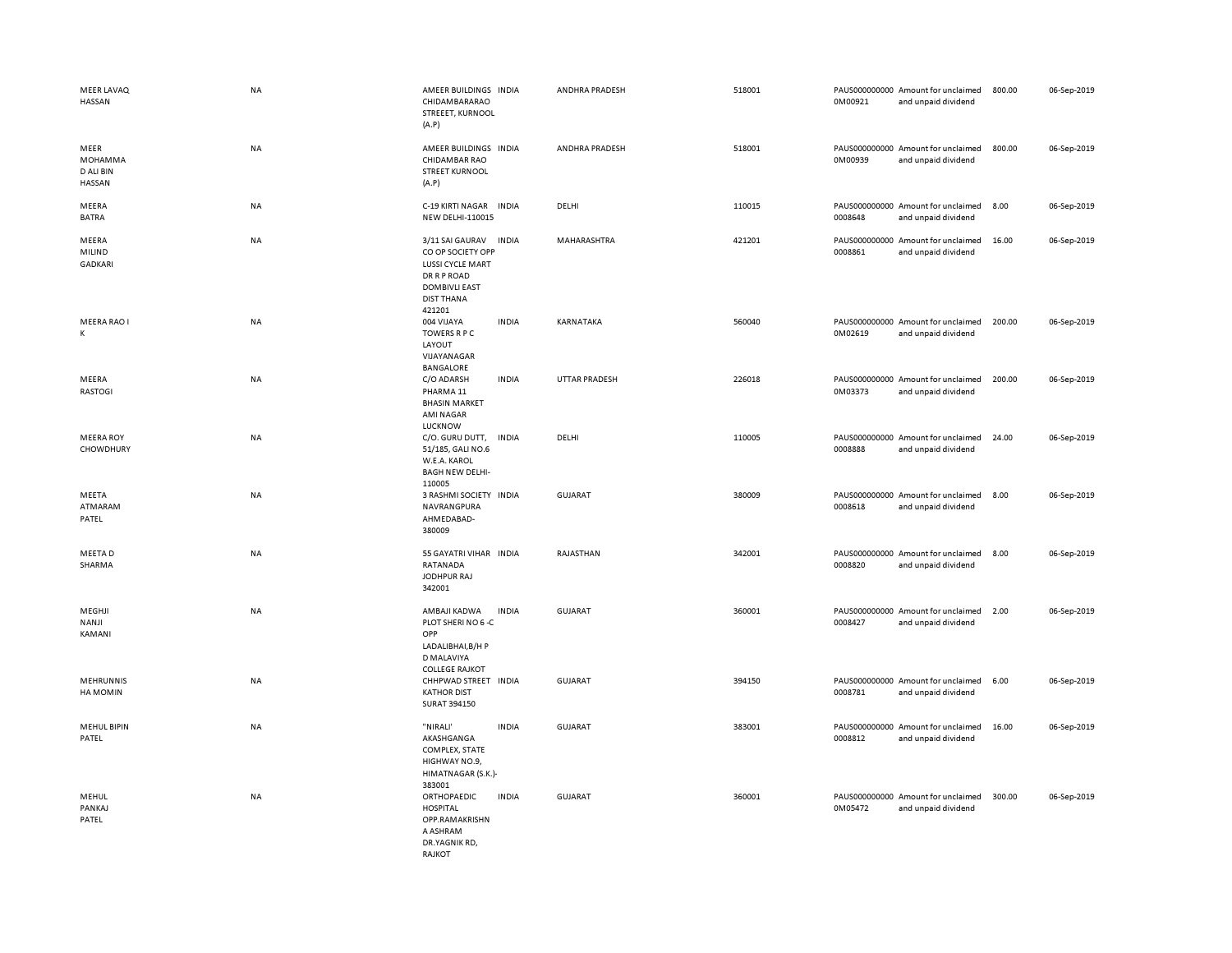| MEHUL<br>PATEL                                     | <b>NA</b> | ORTHOPAEDIC<br><b>HOSPITAL DR</b><br>YAGNIK ROAD<br>RAJKOT                                                                                          | <b>INDIA</b> | GUJARAT               | 360001 | 0M04130 | PAUS000000000 Amount for unclaimed<br>and unpaid dividend | 300.00 | 06-Sep-2019 |
|----------------------------------------------------|-----------|-----------------------------------------------------------------------------------------------------------------------------------------------------|--------------|-----------------------|--------|---------|-----------------------------------------------------------|--------|-------------|
| <b>MELKOTE</b><br>RANGACHAR<br>SESHADRI<br>IYENGAR | NA        | 21/4 GROUND<br><b>FLOOR ASHRAYA</b><br>APT 1ST MAIN - 'A'<br>ROAD<br>ATHMANANDA<br><b>COLONY R T</b><br><b>NAGAR BA-</b><br><b>NGALORE 560032 -</b> | <b>INDIA</b> | KARNATAKA             | 560032 | 0008280 | PAUS000000000 Amount for unclaimed<br>and unpaid dividend | 166.00 | 06-Sep-2019 |
| MELWYN D<br>SILVA                                  | NA        | 501/A TIRUPATHI<br>APTS YESHWANT<br>NAGAR ROA-D<br>VAKOLA<br><b>SANTACRUZ EAST</b><br>MUMBAI 400055 - -                                             | <b>INDIA</b> | MAHARASHTRA           | 400055 | 0008748 | PAUS000000000 Amount for unclaimed<br>and unpaid dividend | 16.00  | 06-Sep-2019 |
| MENTA<br>SADANANDE<br>SWARUDU                      | NA        | 18/477 UPSTAIRS<br>RANGAIAHGARI<br><b>CHOULTRI STREET</b><br>PRODDATUR,<br>CUDDAPAH DIST.                                                           | <b>INDIA</b> | <b>ANDHRA PRADESH</b> | 516360 | 0M00317 | PAUS000000000 Amount for unclaimed<br>and unpaid dividend | 200.00 | 06-Sep-2019 |
| <b>MERYL MARY</b><br>ABRAHAM                       | NA        | PUTHUMANA<br>PONKUNNAM PO<br>KOTTAYAM KERALA                                                                                                        | <b>INDIA</b> | KERALA                | 686506 | 0M03014 | PAUS000000000 Amount for unclaimed<br>and unpaid dividend | 200.00 | 06-Sep-2019 |
| <b>MILINDS</b><br><b>BAPAT</b>                     | NA        | 5-5-98 NEW<br>OSMANPURA<br>AURANGABAD                                                                                                               | <b>INDIA</b> | MAHARASHTRA           | 431005 | 0M03852 | PAUS000000000 Amount for unclaimed<br>and unpaid dividend | 400.00 | 06-Sep-2019 |
| MILIND SHAH                                        | NA        | SHREE,<br>VIJDYANEKETAN<br><b>COLONY COURT</b><br>ROAD PARATWADA                                                                                    | <b>INDIA</b> | MAHARASHTRA           | 444805 | 0M03747 | PAUS000000000 Amount for unclaimed<br>and unpaid dividend | 300.00 | 06-Sep-2019 |
| MILIND<br>VASANT<br>GADKARI                        | NA        | 3/11 SAI GOURAV<br>SOCIETY OPP LASSI<br><b>CYCLE MART</b><br><b>RAGHUVIR NAGAR</b><br><b>DOMBIVLI EAST</b><br>421201 DIST<br>THANE                  | <b>INDIA</b> | MAHARASHTRA           | 421201 | 0008867 | PAUS000000000 Amount for unclaimed<br>and unpaid dividend | 16.00  | 06-Sep-2019 |
| <b>MINAL</b><br>PATEL                              | NA        | 153, KOCHRAB<br>PATEL WAS<br><b>ELLISBRIDGE</b><br>AHMEDABAD<br>380006                                                                              | <b>INDIA</b> | GUJARAT               | 380006 | 0008789 | PAUS000000000 Amount for unclaimed<br>and unpaid dividend | 66.00  | 06-Sep-2019 |
| MINAXI<br>DIPAKKUMAR<br>NANAVATI                   | NA        | 66 MANAV<br><b>MANDIR SOCIETY</b><br>DIWALIPURA OLD<br>PADRA ROAD<br><b>BARODA 390015</b>                                                           | <b>INDIA</b> | <b>GUJARAT</b>        | 390015 | 0008837 | PAUS000000000 Amount for unclaimed<br>and unpaid dividend | 32.00  | 06-Sep-2019 |
| MINAXI<br>HANSRAJ<br>JARADI                        | <b>NA</b> | $10 - B$<br>ANUPAMNAGAR<br>HSG COLONY NR<br>PATEL TUBE<br><b>FACTORY</b><br><b>GULABWADI OLD</b><br>PADRA ROAD<br><b>BARODA 390005</b>              | <b>INDIA</b> | <b>GUJARAT</b>        | 390005 | 0008331 | PAUS000000000 Amount for unclaimed<br>and unpaid dividend | 2.00   | 06-Sep-2019 |
| MINAXI<br>SHYAMSUND<br>AR DESAI                    | NA        | <b>14 KIRTIKUNJ</b><br>SOCIETY<br>KARELIBAG<br>BARODA-390001                                                                                        | <b>INDIA</b> | <b>GUJARAT</b>        | 390001 | 0008289 | PAUS000000000 Amount for unclaimed<br>and unpaid dividend | 2.00   | 06-Sep-2019 |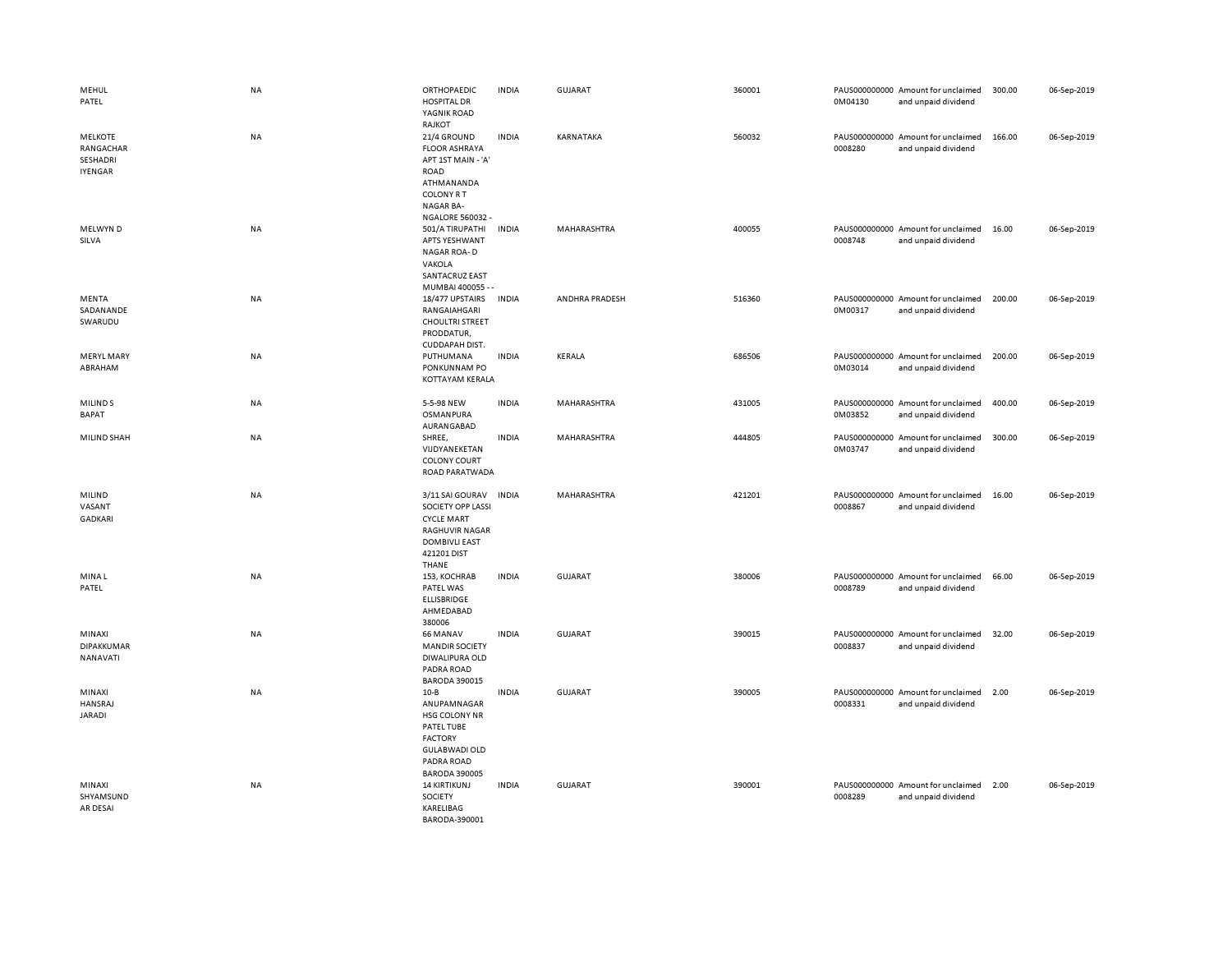| MINESHKUM<br>AR<br>CHIMANLAL<br>PATEL   | <b>NA</b> | <b>BHAT STREET</b><br><b>GANDEVI DIST</b><br>NAVSARI GUJARAT                                                        | <b>INDIA</b> | <b>GUJARAT</b>       | 396360 | 0008896 | PAUS000000000 Amount for unclaimed<br>and unpaid dividend | 66.00  | 06-Sep-2019 |
|-----------------------------------------|-----------|---------------------------------------------------------------------------------------------------------------------|--------------|----------------------|--------|---------|-----------------------------------------------------------|--------|-------------|
| MIRA<br>CHANDRAKA<br>NT<br>DESHPRABHU   | NA        | 6, KALPAVRIKSHA, N INDIA<br><b>EAR LIC COLONY</b><br>PAUD<br>ROAD, KOTHRUD<br><b>PUNE</b>                           |              | MAHARASHTRA          | 411038 | 0M01054 | PAUS000000000 Amount for unclaimed<br>and unpaid dividend | 400.00 | 06-Sep-2019 |
| MIRA NANDI                              | <b>NA</b> | 82 SIR S N<br><b>BANERJEE ROAD</b><br><b>MATRU VILLA</b><br><b>BARRACKPORE 24</b><br>PARGANAS (N)                   | <b>INDIA</b> | <b>WEST BENGAL</b>   | 743262 | 0008255 | PAUS000000000 Amount for unclaimed<br>and unpaid dividend | 6.00   | 06-Sep-2019 |
| MIRA<br>PURKAYASTH<br>A                 | NA        | <b>CARE SRI A K</b><br>PURKAYASTHA<br><b>SURVEYOR &amp;</b><br>ASSESOR M A<br>ROAD, GUWAHATI                        | <b>INDIA</b> | ASSAM                | 781008 | 0M03076 | PAUS000000000 Amount for unclaimed<br>and unpaid dividend | 200.00 | 06-Sep-2019 |
| MITA<br>JAYANTILAL<br>SHAH              | NA        | 17 NAVPAD<br>SOCIETY OPP NEW<br><b>VIKAS GRUH PALDI</b><br>AHMEDABAD-<br>380007                                     | <b>INDIA</b> | GUJARAT              | 380007 | 0008695 | PAUS000000000 Amount for unclaimed<br>and unpaid dividend | 24.00  | 06-Sep-2019 |
| MITABEN<br><b>BIPINCHAND</b><br>RA VYAS | NA        | K/12 ALEMBIC<br><b>COLONY BARODA-</b><br>390003                                                                     | <b>INDIA</b> | <b>GUJARAT</b>       | 390003 | 0008456 | PAUS000000000 Amount for unclaimed<br>and unpaid dividend | 16.00  | 06-Sep-2019 |
| MITEN<br><b>GIRISHBHAI</b><br>PATEL     | NA        | GIRDHAR NIVAS TA INDIA<br>ANAND SARSA DIST<br><b>KAIRA PIN-388365</b>                                               |              | <b>GUJARAT</b>       | 388365 | 0008430 | PAUS000000000 Amount for unclaimed<br>and unpaid dividend | 2.00   | 06-Sep-2019 |
| MITESH<br>RATILAL<br>THAKKAR            | NA        | <b>16 SANMILAN</b><br><b>SOCIETY NEAR</b><br><b>HIGH TENSION LINE</b><br><b>MAIN ROAD</b><br>SUBHANPURA<br>VADODARA | <b>INDIA</b> | <b>GUJARAT</b>       | 390007 | 0M01963 | PAUS000000000 Amount for unclaimed<br>and unpaid dividend | 200.00 | 06-Sep-2019 |
| MITHLESH<br>JAIN                        | NA        | C/O D K JAIN F NO- INDIA<br>1093 M BLOCK JAIN<br>BHA-VAN 200 FEET<br>ROAD KARA DEO<br>KANPUR - -                    |              | <b>UTTAR PRADESH</b> | 208019 | 0008640 | PAUS000000000 Amount for unclaimed<br>and unpaid dividend | 24.00  | 06-Sep-2019 |
| MITHRA U<br>NAYAK                       | <b>NA</b> | 'SHREE VISHNU'<br>38/10 3RD CROSS G-<br><b>BLOCK, SAHAKAR</b><br>NAGAR<br><b>BANGALORE</b>                          | <b>INDIA</b> | KARNATAKA            | 560092 | 0008852 | PAUS000000000 Amount for unclaimed<br>and unpaid dividend | 2.00   | 06-Sep-2019 |
| MITU<br>AGRAWAL                         | NA        | 117/501 PANDU<br><b>NAGAR KANPUR</b><br>208005                                                                      | <b>INDIA</b> | <b>UTTAR PRADESH</b> | 208005 | 0013085 | PAUS000000000 Amount for unclaimed<br>and unpaid dividend | 16.00  | 06-Sep-2019 |
| MODY<br>RATNA                           | NA        | 204, Ravidarshan<br><b>Apartments Near</b><br>Amidhar<br><b>Apartments Parle</b><br>Point, City Lighy<br>Area       | <b>INDIA</b> | <b>GUJARAT</b>       | 395007 | 0M05291 | PAUS000000000 Amount for unclaimed<br>and unpaid dividend | 200.00 | 06-Sep-2019 |
| <b>MOHAMADS</b><br>HAHID<br>MALEK       | <b>NA</b> | VAVDI STREET NR<br><b>MASJID ON TEKRI</b><br><b>BORSAD DIST</b><br>KHFDA                                            | <b>INDIA</b> | <b>GUJARAT</b>       | 388540 | 0M04562 | PAUS000000000 Amount for unclaimed<br>and unpaid dividend | 200.00 | 06-Sep-2019 |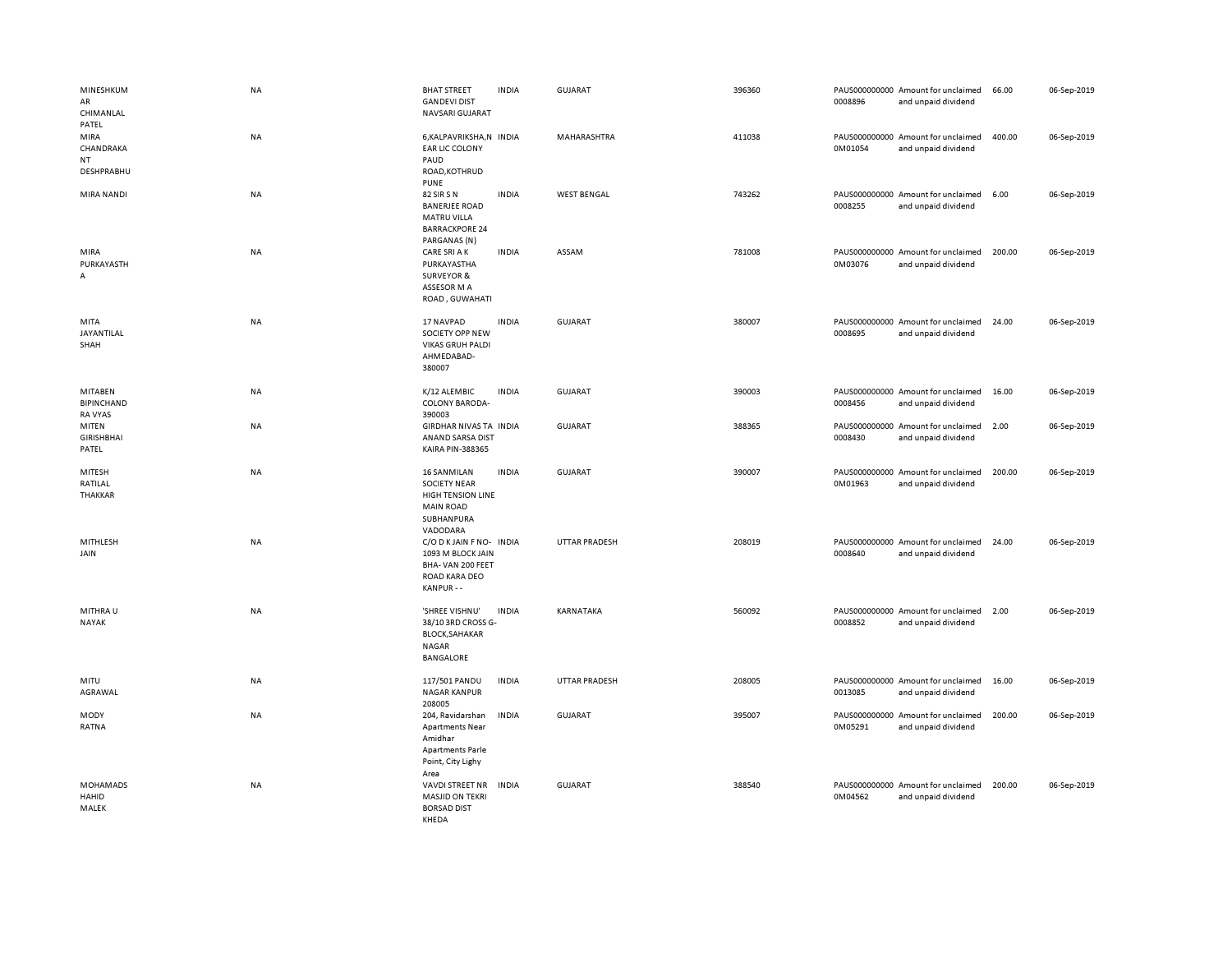| MOHAMEDA<br>LI ESHAQ<br>CHHATRIWAL<br>LA                          | NA        | 121 GUINEVERE<br><b>ROAD MARKHAM</b><br>ON L3S 4R8<br>CANADA                                            | <b>INDIA</b> | MAHARASHTRA        | 999999 | 0008489 | PAUS000000000 Amount for unclaimed<br>and unpaid dividend | 8.00   | 06-Sep-2019 |
|-------------------------------------------------------------------|-----------|---------------------------------------------------------------------------------------------------------|--------------|--------------------|--------|---------|-----------------------------------------------------------|--------|-------------|
| MOHAMMED<br>AYUB<br>MOHAMMED<br>SIDDIQ GARIB                      | NA        | <b>WADI MOTI</b><br>WORWAD BARODA-<br>390001                                                            | <b>INDIA</b> | GUJARAT            | 390001 | 0008431 | PAUS000000000 Amount for unclaimed<br>and unpaid dividend | 16.00  | 06-Sep-2019 |
| MOHAMMED<br>HABIB<br><b>GULAM</b><br>MOHIYUDDI<br>N MIY           | <b>NA</b> | <b>WADI MOTI</b><br>VOHARWADA<br>BARODA-390001                                                          | <b>INDIA</b> | <b>GUJARAT</b>     | 390001 | 0008432 | PAUS000000000 Amount for unclaimed<br>and unpaid dividend | 16.00  | 06-Sep-2019 |
| MOHAMMED<br>ALI<br>GULAMRASU<br>L<br>SOPARIWALA                   | NA        | <b>JANGHIRPURA</b><br>WADI BARODA-<br>390001                                                            | <b>INDIA</b> | GUJARAT            | 390001 | 0008399 | PAUS000000000 Amount for unclaimed<br>and unpaid dividend | 6.00   | 06-Sep-2019 |
| MOHAMMED<br>HABIB<br>MOHAMMED<br>SIDDIQ<br>GARIBA                 | <b>NA</b> | WADI MOTI<br>WOHARWAD<br>BARODA-390001                                                                  | <b>INDIA</b> | <b>GUJARAT</b>     | 390001 | 0008400 | PAUS000000000 Amount for unclaimed<br>and unpaid dividend | 16.00  | 06-Sep-2019 |
| MOHAMMED<br>KASAM<br>MOHAMMED<br><b>USMAN</b><br>SOPARIW          | NA        | JANGHIRPURA<br><b>WADI BARODA-</b><br>390001                                                            | <b>INDIA</b> | GUJARAT            | 390001 | 0008401 | PAUS000000000 Amount for unclaimed<br>and unpaid dividend | 6.00   | 06-Sep-2019 |
| MOHAMMED<br>SALIM<br><b>GULAMHUSAI</b><br>${\sf N}$               | <b>NA</b> | WADI VOHARWAD INDIA<br>BARODA-390001                                                                    |              | <b>GUJARAT</b>     | 390001 | 0008403 | PAUS000000000 Amount for unclaimed<br>and unpaid dividend | 16.00  | 06-Sep-2019 |
| GARIBAWAL<br>MOHAMMED<br><b>SIDDIQ</b><br>CHANDBHAI<br>GARIBAWALA | NA        | WADI MOTI<br>WOHARWAD<br>BARODA-390001                                                                  | <b>INDIA</b> | GUJARAT            | 390001 | 0008404 | PAUS000000000 Amount for unclaimed<br>and unpaid dividend | 16.00  | 06-Sep-2019 |
| MOHAMMED<br><b>SIDDIQ</b><br><b>GULAMMOHI</b><br>YUDDIN<br>MIYA   | NA        | WADI MOTI<br>VOHARWAD<br>BARODA-390001                                                                  | <b>INDIA</b> | GUJARAT            | 390001 | 0008397 | PAUS000000000 Amount for unclaimed<br>and unpaid dividend | 16.00  | 06-Sep-2019 |
| <b>MOHAN</b><br>BALKRISHNA<br>GOSAVI                              | NA        | AT KALUNDRE POST INDIA<br>PANVEL TAL<br>PANVEL DIST<br>RAIGAD M S                                       |              | CHHATTISGARH       | 496001 | 0M03774 | PAUS000000000 Amount for unclaimed<br>and unpaid dividend | 200.00 | 06-Sep-2019 |
| <b>MOHAN</b><br><b>BORGIKAR</b>                                   | NA        | AT PO JATH DIST<br>SANGLI JATH<br>MAHARASHTRA                                                           | <b>INDIA</b> | MAHARASHTRA        | 416404 | 0M04101 | PAUS000000000 Amount for unclaimed<br>and unpaid dividend | 200.00 | 06-Sep-2019 |
| <b>MOHAN</b><br><b>GUPTA</b>                                      | NA        | 23 NIZAMUDDIN<br><b>EAST NEW DELHI</b><br>110013                                                        | <b>INDIA</b> | DELHI              | 110013 | 0008552 | PAUS000000000 Amount for unclaimed<br>and unpaid dividend | 16.00  | 06-Sep-2019 |
| <b>MOHAN J</b><br>PANDIT                                          | <b>NA</b> | 5 BRAHMIN WADI K INDIA<br>A SUBRAMANIAM<br><b>ROAD MATUNGA</b><br>MUMBAI-400019                         |              | <b>MAHARASHTRA</b> | 400019 | 0008672 | PAUS000000000 Amount for unclaimed<br>and unpaid dividend | 8.00   | 06-Sep-2019 |
| <b>MOHAN</b><br><b>KUMAR H M</b>                                  | <b>NA</b> | DEPT OF ENT HEAD INDIA<br>& NECK SURGERY<br>33/4 LAKE SIDE<br><b>MEDICAL CENTRE</b><br><b>BANGALORE</b> |              | KARNATAKA          | 560042 | 0M02377 | PAUS000000000 Amount for unclaimed<br>and unpaid dividend | 200.00 | 06-Sep-2019 |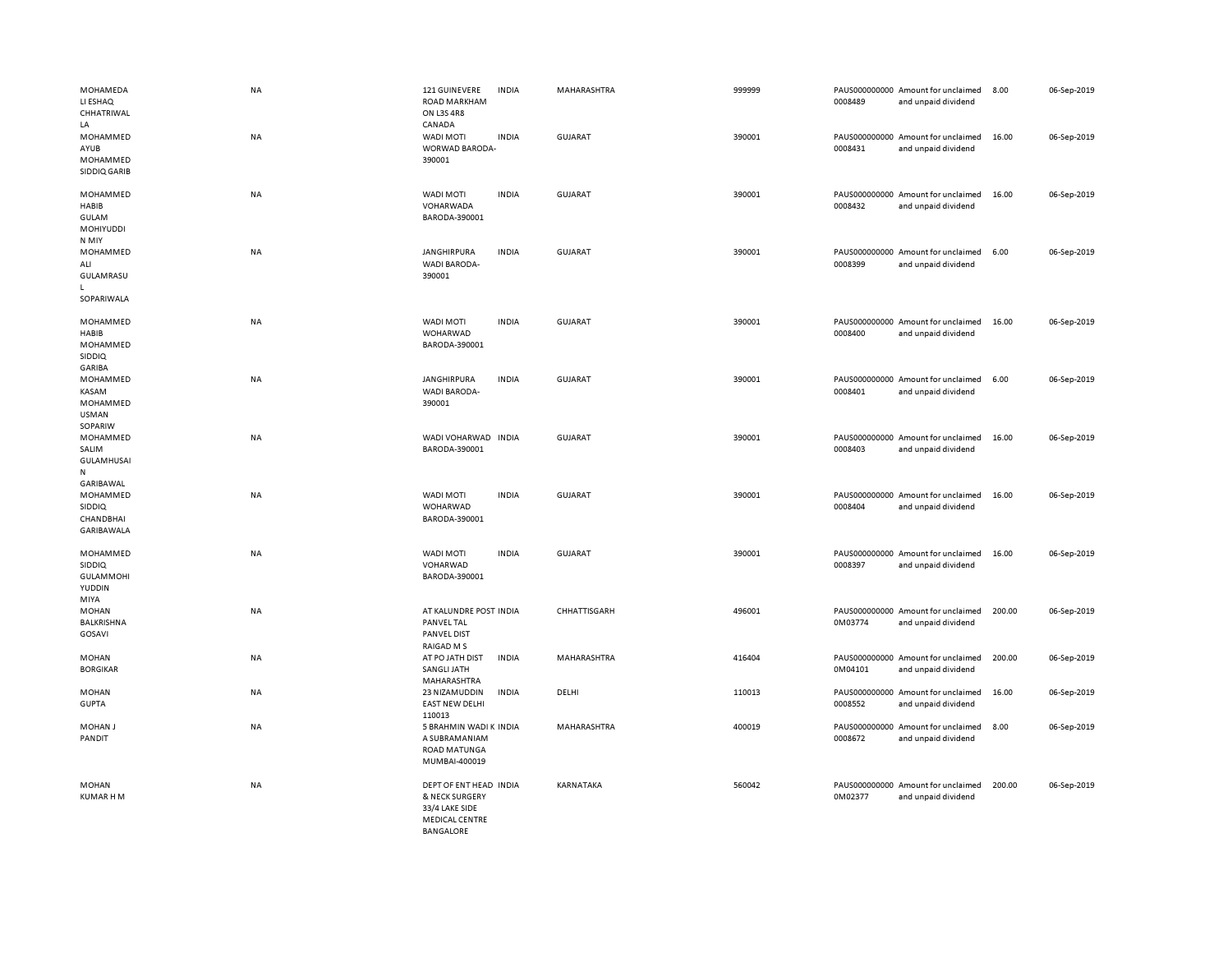| <b>MOHAN</b><br>KUMARI<br>ANAND                | <b>NA</b> | 34/16 OLD<br>RAJINDER NAGAR<br>NEW DELHI-110060                                                                            | <b>INDIA</b> | DELHI                 | 110060 | 0008657 | PAUS000000000 Amount for unclaimed<br>and unpaid dividend | 8.00   | 06-Sep-2019 |
|------------------------------------------------|-----------|----------------------------------------------------------------------------------------------------------------------------|--------------|-----------------------|--------|---------|-----------------------------------------------------------|--------|-------------|
| <b>MOHAN LAL</b><br>AGARWAL                    | <b>NA</b> | FLAT NO G-2<br><b>CLUSTER X</b><br>PURBACHAL HSG<br>EST-ATE SALT LAKE<br><b>SECTOR III</b><br>CALCUTTA 70009-1             | <b>INDIA</b> | <b>WEST BENGAL</b>    | 700091 | 0008509 | PAUS000000000 Amount for unclaimed<br>and unpaid dividend | 16.00  | 06-Sep-2019 |
| <b>MOHAN</b><br>PERSHADILAL<br>SHARMA          | <b>NA</b> | 218 SARDARNAGAR INDIA<br>BARODA-390002                                                                                     |              | GUJARAT               | 390002 | 0008406 | PAUS000000000 Amount for unclaimed<br>and unpaid dividend | 32.00  | 06-Sep-2019 |
| <b>MOHAN</b><br>SINGH<br>VISHWAKAR<br>MA       | NA        | 830 D Z D-SECTOR<br>PIPLANI BHEL<br><b>BHOPAL 462021</b>                                                                   | <b>INDIA</b> | <b>MADHYA PRADESH</b> | 462021 | 0008829 | PAUS000000000 Amount for unclaimed<br>and unpaid dividend | 50.00  | 06-Sep-2019 |
| <b>MOHAN</b><br>SINGH<br>VISHWAKAR<br>MA       | NA        | 830 D Z D-SECTOR<br>PIPLANI BHEL<br><b>BHOPAL 462021</b>                                                                   | <b>INDIA</b> | <b>MADHYA PRADESH</b> | 462021 | 0008828 | PAUS000000000 Amount for unclaimed<br>and unpaid dividend | 50.00  | 06-Sep-2019 |
| <b>MOHANBHAI</b><br><b>ISHWARBHAI</b><br>PATEL | NA        | C/13 MANGALAM<br>HSG SOC NR GEB<br><b>KV STATION</b><br><b>BEHIND HARIKRIPA</b><br>SOC GOTRI ROAD<br><b>BARODA 390021</b>  | <b>INDIA</b> | <b>GUJARAT</b>        | 390021 | 0008260 | PAUS000000000 Amount for unclaimed<br>and unpaid dividend | 2.00   | 06-Sep-2019 |
| MOHANI<br>CHATRUBHUJ<br>MATRETA                | NA        | 2/4-A 4TH FLR<br><b>CENTRE POINT</b><br>PANCHVATI<br>AMBAWADI<br>AHMEDABAD<br>380006                                       | <b>INDIA</b> | <b>GUJARAT</b>        | 380006 | 0008407 | PAUS000000000 Amount for unclaimed<br>and unpaid dividend | 26.00  | 06-Sep-2019 |
| MOHANLAL                                       | NA        | H.NO.5-3-669,<br>THOPKHANA, OPP.<br>OSMANGUNJ<br><b>HYDERABAD</b>                                                          | <b>INDIA</b> | ANDHRA PRADESH        | 500012 | 0M00557 | PAUS000000000 Amount for unclaimed<br>and unpaid dividend | 400.00 | 06-Sep-2019 |
| MOHANLAL<br>MATHURDAS<br><b>BHATT</b>          | <b>NA</b> | <b>HAVELI STREET</b><br><b>GANDEVI DIST</b><br>BULSAR PIN-396360                                                           | <b>INDIA</b> | GUJARAT               | 396360 | 0008408 | PAUS000000000 Amount for unclaimed<br>and unpaid dividend | 16.00  | 06-Sep-2019 |
| MOHANLAL<br>PATEL                              | NA        | 6/B SWASTIK<br>COLONY B/H<br>ARYAKANYA<br>VIDYALAY<br>KARELIBAUG<br>VADODARA                                               | <b>INDIA</b> | <b>GUJARAT</b>        | 390018 | 0M04275 | PAUS000000000 Amount for unclaimed<br>and unpaid dividend | 200.00 | 06-Sep-2019 |
| <b>MOHANSINH</b><br>PRATAPSINH<br>DESAI        | NA        | HOUSE NO 1130<br>107 H I G GUJ HSG<br>BOARD O-PPITI<br><b>COLLEGE LAXMI</b><br>KUNJ LAXMIPURA R-<br>D VADODARA<br>390016 - | <b>INDIA</b> | <b>GUJARAT</b>        | 390016 | 0008276 | PAUS000000000 Amount for unclaimed<br>and unpaid dividend | 2.00   | 06-Sep-2019 |
| MOHD<br><b>IMTHIAZUDDI</b><br>${\sf N}$        | <b>NA</b> | SENIOR ADVOCATE INDIA<br>11-33-940<br>MALLAPELLY<br>HYDERABAD                                                              |              | ANDHRA PRADESH        | 500001 | 0M03164 | PAUS000000000 Amount for unclaimed<br>and unpaid dividend | 400.00 | 06-Sep-2019 |
| MOHD<br><b>MAHBOOB</b><br>ALI                  | <b>NA</b> | JANATA MEDICAL<br><b>HALL MAIN ROAD</b><br><b>TANDUR</b><br>(HYDERABAD DT.)                                                | <b>INDIA</b> | ANDHRA PRADESH        | 501141 | 0M00932 | PAUS000000000 Amount for unclaimed<br>and unpaid dividend | 200.00 | 06-Sep-2019 |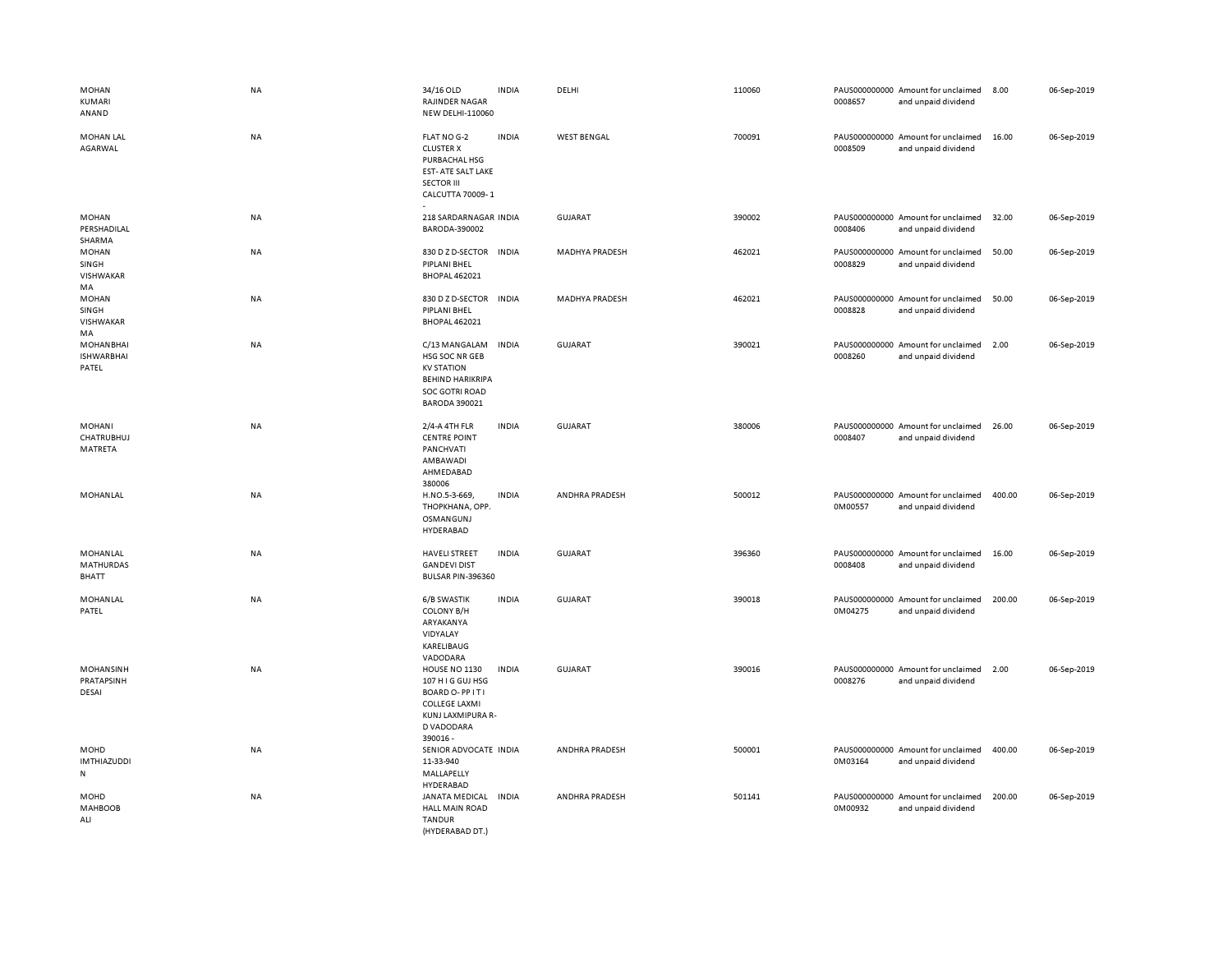| MOHD YUSUF<br>ALI                                | <b>NA</b>                            | JANATA BAZAAR<br><b>INDIA</b><br><b>MAIN ROAD</b><br><b>TANDUR</b>                                                                           | ANDHRA PRADESH     | 501141 | PAUS000000000 Amount for unclaimed<br>0M00933<br>and unpaid dividend | 400.00 | 06-Sep-2019 |
|--------------------------------------------------|--------------------------------------|----------------------------------------------------------------------------------------------------------------------------------------------|--------------------|--------|----------------------------------------------------------------------|--------|-------------|
| <b>MOHINDAR</b><br><b>KAUR</b><br>KAWATRA        | NA                                   | (HYDERABAD DT.)<br>150 RAJA GARDENS INDIA<br><b>NEW DELHI-110015</b>                                                                         | DELHI              | 110015 | PAUS000000000 Amount for unclaimed<br>0008573<br>and unpaid dividend | 16.00  | 06-Sep-2019 |
| <b>MOHINDER</b><br><b>KUMAR JAIN</b>             | NA                                   | 137/15 AKALSAR<br><b>INDIA</b><br><b>ROAD SARDAR</b><br><b>NAGAR STREET</b><br><b>ELECTRIC OFFICE</b><br><b>MOGA DIST</b><br><b>FARIDKOT</b> | PUNJAB             | 142001 | PAUS000000000 Amount for unclaimed<br>0M01305<br>and unpaid dividend | 200.00 | 06-Sep-2019 |
| <b>MOHINDER</b><br><b>LAL BERRY</b>              | <b>NA</b>                            | 217 RAJA GARDEN<br><b>INDIA</b><br>NEW DELHI-110015                                                                                          | DELHI              | 110015 | PAUS000000000 Amount for unclaimed<br>0008543<br>and unpaid dividend | 8.00   | 06-Sep-2019 |
| <b>MOHINDER</b><br>PAL SINGH                     | <b>NA</b>                            | M/S UJJWAL LTD<br><b>INDIA</b><br>110 JAWAHARLAL<br><b>NEHRU MARG</b><br>AMBALA CANTT<br>133001                                              | HARYANA            | 133001 | PAUS000000000 Amount for unclaimed<br>0008450<br>and unpaid dividend | 16.00  | 06-Sep-2019 |
| <b>MOHINI DEVI</b><br>LAKHOTIA                   | LATE<br>SHRIKISHAN<br>DAS<br>MUNDHRA | 24/A,<br><b>INDIA</b><br>SHAKESPEARE<br>SARANI 'PARIJAAT',<br>9th FLOOR FLAT No-<br>94KOLKATA                                                | <b>WEST BENGAL</b> | 700017 | PAUS120265010 Amount for unclaimed<br>0007422<br>and unpaid dividend | 16.00  | 06-Sep-2019 |
| <b>MOHINI</b><br>KRISHNAKUM<br>AR KHANNA         | NA                                   | 552/5 B KRISHNA<br><b>INDIA</b><br><b>KUNJ 7TH ROAD</b><br><b>KHAR ROAD</b><br>MUMBAI 400052                                                 | MAHARASHTRA        | 400052 | PAUS000000000 Amount for unclaimed<br>0008269<br>and unpaid dividend | 16.00  | 06-Sep-2019 |
| <b>MONA</b><br>SIDANA                            | <b>NA</b>                            | <b>INDIA</b><br>0593, JALVAYU<br><b>TOWERS</b><br>SADANAND NAGAR<br>BANGALORE                                                                | KARNATAKA          | 560001 | PAUS000000000 Amount for unclaimed<br>0008869<br>and unpaid dividend | 16.00  | 06-Sep-2019 |
| MOOL<br>CHAND<br>BANSAL                          | <b>NA</b>                            | <b>B-709 SAROJINI</b><br><b>INDIA</b><br>NAGAR NEW DELHI-<br>110023                                                                          | DELHI              | 110023 | PAUS000000000 Amount for unclaimed<br>0008686<br>and unpaid dividend | 8.00   | 06-Sep-2019 |
| MORESHWAR<br>RAMAKRISHN<br>ARAO<br>KULKARNI      | NA                                   | 14/1 BELLARY GALLI INDIA<br>HUBLI-580020                                                                                                     | KARNATAKA          | 580020 | PAUS000000000 Amount for unclaimed<br>0008437<br>and unpaid dividend | 32.00  | 06-Sep-2019 |
| MORLIDHAR<br>MAGANLAL<br>THAKKAR                 | NA                                   | <b>INDIA</b><br>95 SANGAM<br><b>SOCIETY HARNI</b><br>ROAD BARODA<br>390006                                                                   | GUJARAT            | 390006 | PAUS000000000 Amount for unclaimed<br>0008409<br>and unpaid dividend | 32.00  | 06-Sep-2019 |
| MOTIBEN A<br>PATEL                               | NA                                   | 9/B HARIKRISHNA<br><b>INDIA</b><br>SOCIETY<br><b>BALIAKAKA ROAD</b><br>AHMEDABAD<br>380028                                                   | <b>GUJARAT</b>     | 380028 | PAUS000000000 Amount for unclaimed<br>0008614<br>and unpaid dividend | 8.00   | 06-Sep-2019 |
| <b>MOTIBHAI</b><br>RANCHHODB<br><b>HAI DESAI</b> | <b>NA</b>                            | <b>MOTA</b><br><b>INDIA</b><br>NAGARWADA<br><b>KAPADWANJ DIST</b><br>KHEDA 387620                                                            | <b>GUJARAT</b>     | 387620 | PAUS000000000 Amount for unclaimed<br>0008410<br>and unpaid dividend | 32.00  | 06-Sep-2019 |
| <b>MOTIBHAI</b><br>SOMABHAI<br><b>BAROT</b>      | NA                                   | AT & PO SOKHADA INDIA<br><b>BAROTWADA DIST</b><br><b>BARODA PIN-</b><br>391240                                                               | <b>GUJARAT</b>     | 391240 | PAUS000000000 Amount for unclaimed<br>0008411<br>and unpaid dividend | 2.00   | 06-Sep-2019 |
| <b>MOTIRAM</b><br>VATWANI                        | <b>NA</b>                            | <b>MOTIRAM</b><br><b>INDIA</b><br>VATWANI JAIPUR<br>302004                                                                                   | RAJASTHAN          | 302004 | PAUS000000000 Amount for unclaimed<br>0008526<br>and unpaid dividend | 8.00   | 06-Sep-2019 |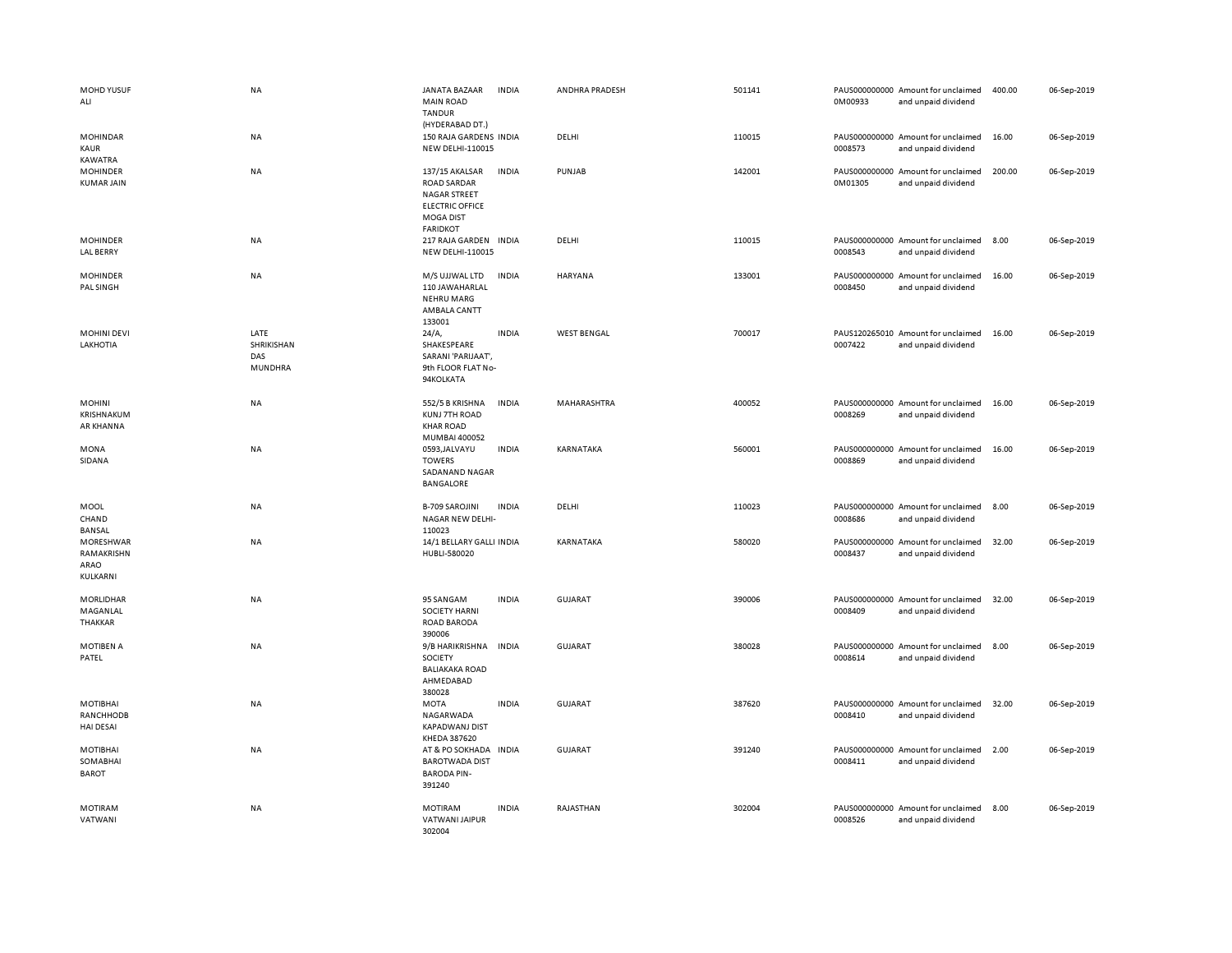| <b>MRS INDRA</b><br><b>JOHN</b>               | NA        | JOHNS MEDICAL<br><b>CENTRE KARAIKUDI</b><br>KARAIKUDI                                                                 | <b>INDIA</b> | <b>TAMIL NADU</b>     | 623002 | 0102102 | PAUS000000000 Amount for unclaimed<br>and unpaid dividend | 200.00 | 06-Sep-2019 |
|-----------------------------------------------|-----------|-----------------------------------------------------------------------------------------------------------------------|--------------|-----------------------|--------|---------|-----------------------------------------------------------|--------|-------------|
| <b>MRS RANI</b><br>ALIAS<br><b>SIVAKAMT K</b> | NA        | 4, KANDASWAMY<br>MUDALI STREET,<br>RANIPET,<br>(N.A.DIST),<br>TAMILNADU.                                              | <b>INDIA</b> | <b>TAMIL NADU</b>     | 632401 | 0K00465 | PAUS000000000 Amount for unclaimed<br>and unpaid dividend | 400.00 | 06-Sep-2019 |
| MRUDULA G<br>VERMA                            | NA        | <b>66 BALWANT</b><br>NAGAR GANDHI<br><b>ROAD GWALIOR (M</b><br>P) 474002                                              | <b>INDIA</b> | <b>MADHYA PRADESH</b> | 474002 | 0008599 | PAUS000000000 Amount for unclaimed<br>and unpaid dividend | 8.00   | 06-Sep-2019 |
| MRUDULA<br>RAMANLAL<br>SHAH                   | <b>NA</b> | 61 VIVEKANAND<br><b>SOCIETY NEAR</b><br><b>VIMAL SOCIETY</b><br><b>MAKARPURA ROAD</b><br>BARODA-390009                | <b>INDIA</b> | <b>GUJARAT</b>        | 390009 | 0008412 | PAUS000000000 Amount for unclaimed<br>and unpaid dividend | 16.00  | 06-Sep-2019 |
| MRUDULABE<br>N RAOJIBHAI<br>PATEL             | NA        | 47-A POONAM<br><b>BUILDING 3RD</b><br><b>FLOOR LINKING</b><br><b>ROAD KHAR(WEST)</b><br>MUMBAI-400052                 | <b>INDIA</b> | MAHARASHTRA           | 400052 | 0008413 | PAUS000000000 Amount for unclaimed<br>and unpaid dividend | 16.00  | 06-Sep-2019 |
| MRUDULKU<br>MAR K<br>SHUKLA                   | <b>NA</b> | SECTOR NO 24<br>BLOCK NO 216<br><b>DOUBLE DECKER</b><br>LAL-PATO<br>GANDHINAGAR<br>GUJ 382024                         | <b>INDIA</b> | <b>GUJARAT</b>        | 382024 | 0008690 | PAUS000000000 Amount for unclaimed<br>and unpaid dividend | 8.00   | 06-Sep-2019 |
| MRUGENDRA<br>MUKUNDLAL<br>DAVE                | NA        | C/O SHRI<br>DHANUBHAI G<br><b>DESAI GHADIALI</b><br>POLE GHANTIADA<br>SURESHWAR DESAI<br><b>LANE BARODA</b><br>390001 | <b>INDIA</b> | GUJARAT               | 390001 | 0008241 | PAUS000000000 Amount for unclaimed<br>and unpaid dividend | 2.00   | 06-Sep-2019 |
| MRUNAL<br>PATHAK                              | NA        | BHAGIRATHI<br>APARTMENT FLAT<br><b>NO B/II-5</b><br><b>KINKHEDE LAYOUT</b><br><b>BHARAT NAGAR</b><br><b>NAGPUR</b>    | <b>INDIA</b> | MAHARASHTRA           | 440001 | 0M03717 | PAUS000000000 Amount for unclaimed<br>and unpaid dividend | 200.00 | 06-Sep-2019 |
| MRUNALIKA<br>YAGNIK                           | NA        | C/O D M YAGNIK 11- INDIA<br><b>B VISHWJYOT SOC</b><br>OPP UNI HOSTELS<br>NAVRANGPURA<br>AHMEDABAD<br>380009           |              | GUJARAT               | 380009 | 0008864 | PAUS000000000 Amount for unclaimed<br>and unpaid dividend | 6.00   | 06-Sep-2019 |
| MRUNALINI<br><b>G PATEL</b>                   | NA        | <b>19 KAILASHPARK</b><br><b>SOCIETY AKOTA NR</b><br><b>WATER TANK</b><br>VADODARA                                     | <b>INDIA</b> | GUJARAT               | 390020 | 0M04547 | PAUS000000000 Amount for unclaimed<br>and unpaid dividend | 200.00 | 06-Sep-2019 |
| <b>MUDDUB</b><br>KOTIAN                       | NA        | D-5-8 JEEVAN<br><b>SHANTI S V ROAD</b><br>SANTACRUZ WEST<br>MUMBAI 400054                                             | <b>INDIA</b> | MAHARASHTRA           | 400054 | 0008625 | PAUS000000000 Amount for unclaimed<br>and unpaid dividend | 8.00   | 06-Sep-2019 |
| MUKAND<br>SETHI                               | <b>NA</b> | WZ-3 OLD<br><b>MAHABIR NAGAR</b><br>NEW DELHI-110018                                                                  | <b>INDIA</b> | DELHI                 | 110018 | 0008546 | PAUS000000000 Amount for unclaimed<br>and unpaid dividend | 8.00   | 06-Sep-2019 |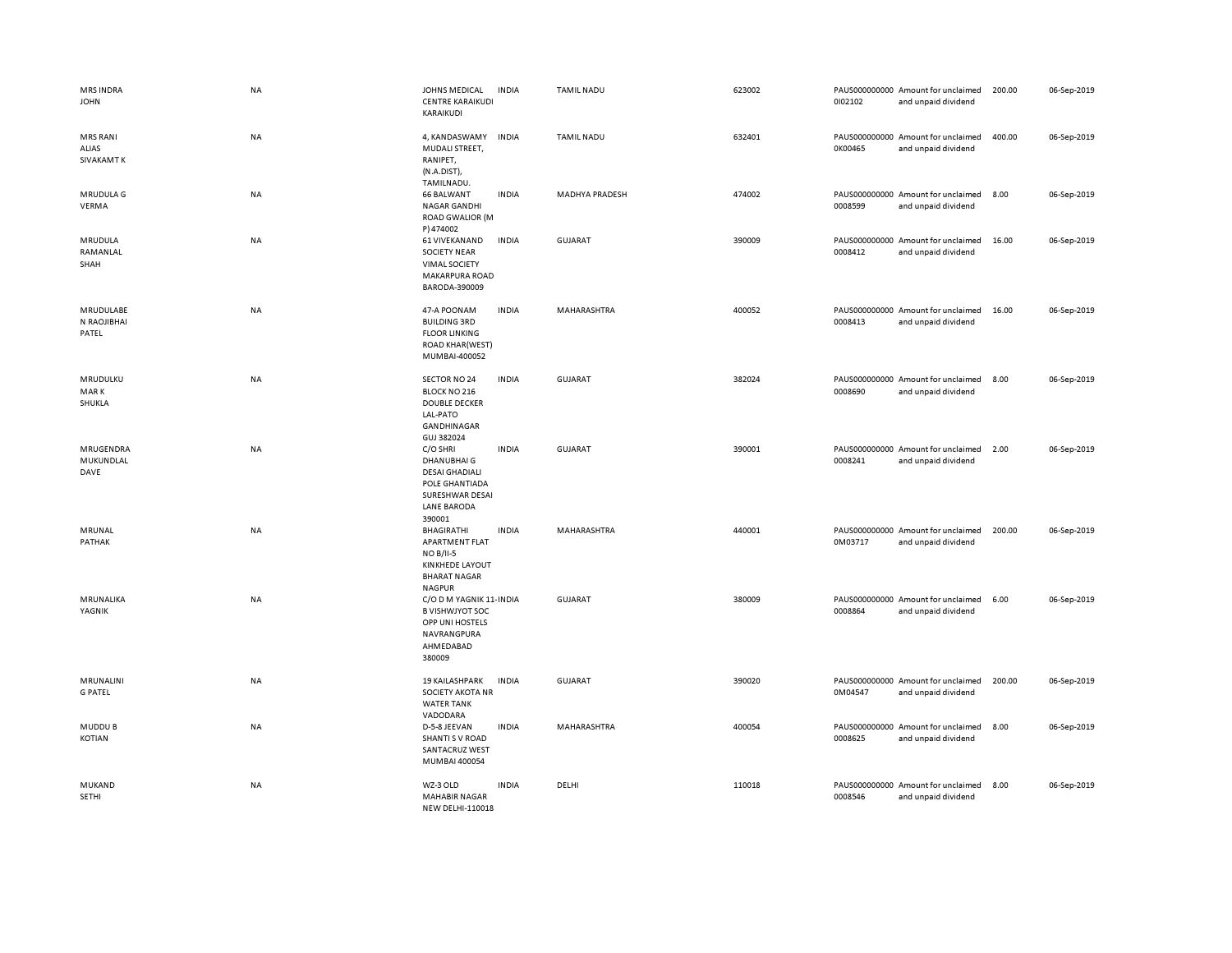| MUKESH D<br>SUTHAR                        | NA                            | 28 YOGIDARSHAN<br><b>SOCIETY RANIP</b><br>AHMEDABAD<br>382480                                                                            | <b>INDIA</b> | GUJARAT        | 382480 | 0008770 | PAUS000000000 Amount for unclaimed<br>and unpaid dividend | 32.00  | 06-Sep-2019 |
|-------------------------------------------|-------------------------------|------------------------------------------------------------------------------------------------------------------------------------------|--------------|----------------|--------|---------|-----------------------------------------------------------|--------|-------------|
| <b>MUKESH</b><br><b>GUPTA</b>             | NA                            | H NO 666 W NO 5<br><b>MEHRAULI NEW</b><br>DELHI-110030                                                                                   | <b>INDIA</b> | DELHI          | 110030 | 0008650 | PAUS000000000 Amount for unclaimed<br>and unpaid dividend | 8.00   | 06-Sep-2019 |
| <b>MUKESH</b><br><b>GUPTA</b>             | NA                            | H NO 234 GALI NO INDIA<br>4 RAM NAGAR<br><b>NEAR KRISHAN</b><br>NAGAR DELHI<br>110051                                                    |              | DELHI          | 110051 | 0008827 | PAUS000000000 Amount for unclaimed<br>and unpaid dividend | 8.00   | 06-Sep-2019 |
| MUKESH<br>MAFATLAL<br>SHAH                | NA                            | B-52/832 KRISHNA INDIA<br><b>NAGAR HSG</b><br><b>COLONY KRISH-NA</b><br><b>NAGAR NARODA</b><br>ROAD<br>AHMEDABAD<br>382346 --            |              | <b>GUJARAT</b> | 382346 | 0008760 | PAUS000000000 Amount for unclaimed<br>and unpaid dividend | 66.00  | 06-Sep-2019 |
| <b>MUKESHR</b><br>SHAH                    | NA                            | 8, USMANPURA<br>MUNICIPAL<br>MARKET ASHRAM<br><b>ROAD</b><br>AHMEDABAD                                                                   | <b>INDIA</b> | <b>GUJARAT</b> | 380014 | 0008899 | PAUS000000000 Amount for unclaimed<br>and unpaid dividend | 8.00   | 06-Sep-2019 |
| <b>MUKESHS</b><br><b>JHANGIANI</b>        | NA                            | C/O SEMENTEX<br>SPAN PIPE PVT LTD<br>PLOT NO 51 53 &<br>G9 (PT) MIRA DIST<br><b>THANA PIN-401104</b>                                     | <b>INDIA</b> | MAHARASHTRA    | 401104 | 0008485 | PAUS000000000 Amount for unclaimed<br>and unpaid dividend | 24.00  | 06-Sep-2019 |
| MUKESHKUM<br>AR AMBALAL<br>PATEL          | AMBALAL<br>SHIVABHAI<br>PATEL | C/O ARUN A PATEL INDIA<br><b>SWAMI.10</b><br>MANGALYA<br><b>BUNGALOWS B/H</b><br>27 GAM<br>VIDYALAYA ANAND-<br>VIDYANAGAR<br>ROAD, ANAND |              | GUJARAT        | 388001 | 0246549 | PAUSIN3006361 Amount for unclaimed<br>and unpaid dividend | 16.00  | 06-Sep-2019 |
| MUKESHKUM<br>AR<br>NAGINBHAI<br>PATEL     | NA                            | NAVAPURA SUNAV INDIA<br>388470 TA PETLAD<br><b>DIST KAIRA</b>                                                                            |              | GUJARAT        | 388410 | 0008416 | PAUS000000000 Amount for unclaimed<br>and unpaid dividend | 16.00  | 06-Sep-2019 |
| <b>MUKTA</b><br><b>DAMODHAR</b><br>SOMAN  | NA                            | VISHWA GANGA<br><b>B/H EKNATH RANG</b><br><b>MANDIR NEW</b><br>OSMANPURA<br>AURANGABAD                                                   | <b>INDIA</b> | MAHARASHTRA    | 431005 | 0M03841 | PAUS000000000 Amount for unclaimed<br>and unpaid dividend | 200.00 | 06-Sep-2019 |
| <b>MUKTA GAUR</b>                         | NA                            | IV/2934<br><b>BHOLANATH</b><br><b>NAGAR EXTN</b><br>SHAHDARA DELHI-<br>110032                                                            | <b>INDIA</b> | DELHI          | 110032 | 0008554 | PAUS000000000 Amount for unclaimed<br>and unpaid dividend | 8.00   | 06-Sep-2019 |
| MUKTABEN<br>MATHURADA<br><b>S GANATRA</b> | <b>NA</b>                     | <b>1STCARPENTER ST</b><br>RAMESH BHUVAN<br>3RD FLOOR ROOM<br>NO 22 MUMBAI-<br>400004                                                     | <b>INDIA</b> | MAHARASHTRA    | 400004 | 0008483 | PAUS000000000 Amount for unclaimed<br>and unpaid dividend | 8.00   | 06-Sep-2019 |
| MUKUL<br><b>ENDAW</b>                     | NA                            | C/O DEVI ART A K<br><b>AZAD ROAD</b><br>REHABARI<br><b>GUWAHATI</b>                                                                      | <b>INDIA</b> | ASSAM          | 781008 | 0M03097 | PAUS000000000 Amount for unclaimed<br>and unpaid dividend | 200.00 | 06-Sep-2019 |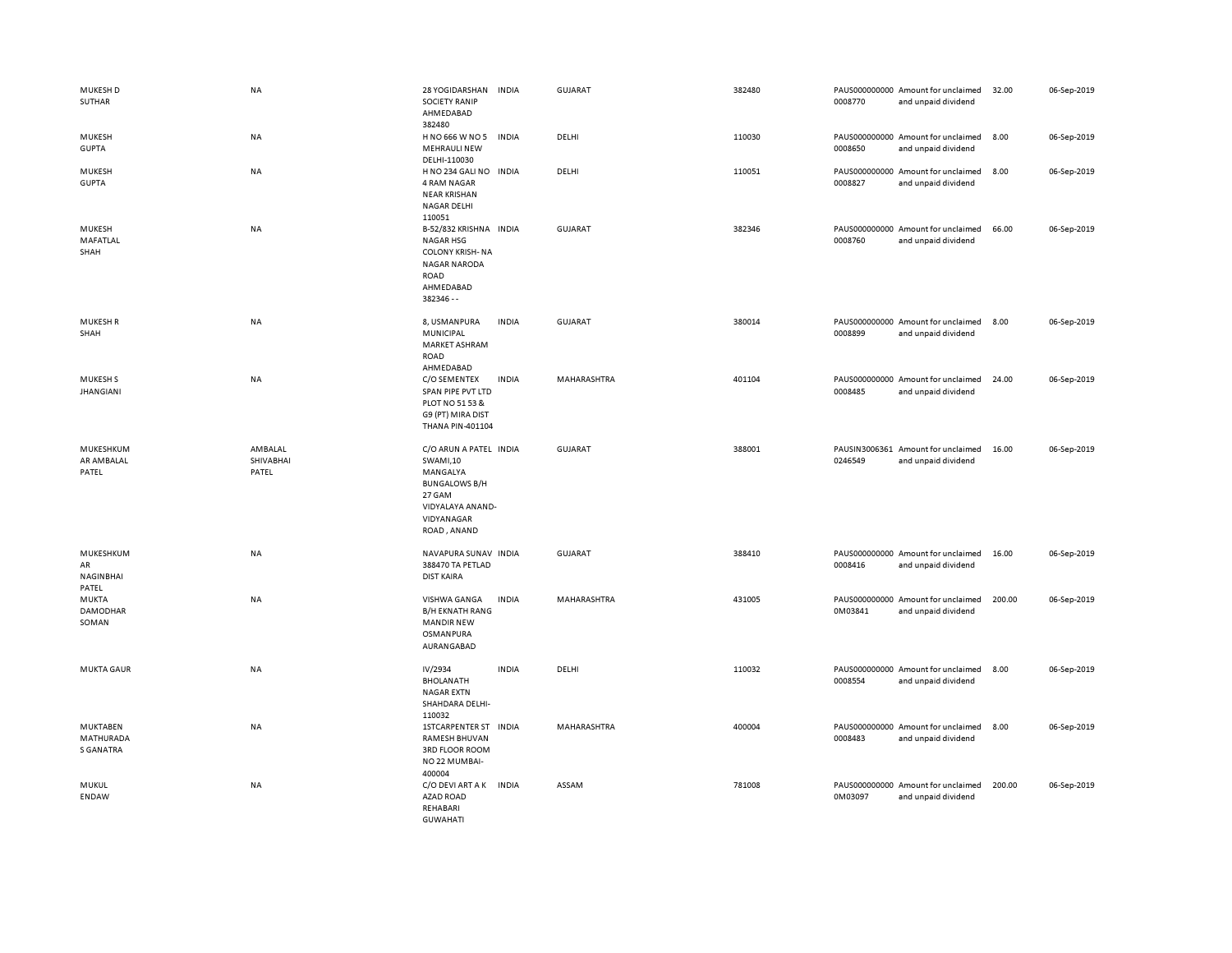| MUKUL<br>VERMA                             | <b>NA</b> | FLAT NO.209 FERNS INDIA<br><b>NEST HENNUR</b><br><b>MAIN ROAD</b><br><b>BANGALORE</b>                                                           | KARNATAKA          | 560043 | 0008564 | PAUS000000000 Amount for unclaimed<br>and unpaid dividend | 24.00  | 06-Sep-2019 |
|--------------------------------------------|-----------|-------------------------------------------------------------------------------------------------------------------------------------------------|--------------------|--------|---------|-----------------------------------------------------------|--------|-------------|
| MUKUND<br>RAMCHANDR<br>A BAHULKAR          | NA        | DESPANDE WADA<br><b>INDIA</b><br><b>RAOPURA KHATRI</b><br>POLE JUBILEE BAUG<br>BARODA-390001                                                    | GUJARAT            | 390001 | 0008419 | PAUS000000000 Amount for unclaimed<br>and unpaid dividend | 6.00   | 06-Sep-2019 |
| MUKUND<br>SHASTRY                          | NA        | ALEMBIC CHEM<br><b>INDIA</b><br>WORKS CO LTD<br><b>MARKETING DEPT</b><br><b>ALEMBIC ROAD</b><br>VADODARA                                        | GUJARAT            | 390003 | 0M04573 | PAUS000000000 Amount for unclaimed<br>and unpaid dividend | 300.00 | 06-Sep-2019 |
| MUKUNDARA<br>O KODURU                      | NA        | <b>INDIA</b><br>MEDICAL<br>SUPERINTENDENT<br><b>MAIN HOSPITAL</b><br>THE S C CO LTD<br>KOTHAGUDEM<br>KHAMMAM (A.P)                              | ANDHRA PRADESH     | 507101 | 0M00860 | PAUS000000000 Amount for unclaimed<br>and unpaid dividend | 200.00 | 06-Sep-2019 |
| MUKUNDLAL<br>PURSHOTTA<br><b>MDAS SHAH</b> | <b>NA</b> | APNA GHAR<br><b>INDIA</b><br>KHARADIWAD<br><b>NEAR LEHARIPURA</b><br><b>GATE M G ROAD</b><br><b>BARODA 390001</b>                               | <b>GUJARAT</b>     | 390001 | 0008797 | PAUS000000000 Amount for unclaimed<br>and unpaid dividend | 12.00  | 06-Sep-2019 |
| MUKUNDRAI<br>P PATHAK                      | NA        | <b>INDIA</b><br>164/5/1 LAKE<br><b>GARDENS</b><br>CALCUTTA-700045                                                                               | <b>WEST BENGAL</b> | 700045 | 0008703 | PAUS000000000 Amount for unclaimed<br>and unpaid dividend | 8.00   | 06-Sep-2019 |
| MULACKAL V<br><b>JOSEPH</b>                | NA        | MULACKAL HOUSE INDIA<br>KUMARAMANGALA<br><b>MPO</b><br>THODUPUZHA DIST<br><b>IDUKKI KERALA</b><br><b>STATE 685597</b>                           | <b>KERALA</b>      | 685597 | 0008468 | PAUS000000000 Amount for unclaimed<br>and unpaid dividend | 24.00  | 06-Sep-2019 |
| MULASINHJI<br>RATNASINHJI<br>SOLANKI       | NA        | AT POST<br><b>INDIA</b><br>SATHAMBA TAL<br><b>BAYAD DIST</b><br>SABARKANTHA<br>383340                                                           | GUJARAT            | 383340 | 0008420 | PAUS000000000 Amount for unclaimed<br>and unpaid dividend | 2.00   | 06-Sep-2019 |
| MULCHAND<br><b>BHAICHAND</b><br>PAREKH     | NA        | <b>INDIA</b><br>MAHAK HINA 1<br><b>CHETAN SOCIETY</b><br><b>OPP ANAND</b><br><b>NAGAR PO</b><br>AHMEDABAD<br>380007                             | RAJASTHAN          | 302001 | 0008335 | PAUS000000000 Amount for unclaimed<br>and unpaid dividend | 6.00   | 06-Sep-2019 |
| MULCHAND<br>KORJIMAL<br>MULCHANDA<br>ΝI    | NA        | SINDHI COLONY<br><b>INDIA</b><br><b>KHERALU DIST</b><br><b>MEHSANA PIN-</b><br>384325                                                           | <b>GUJARAT</b>     | 384325 | 0008421 | PAUS000000000 Amount for unclaimed<br>and unpaid dividend | 16.00  | 06-Sep-2019 |
| MULJIBHAI<br><b>ISHVARBHAI</b><br>RAI      | NA        | <b>INDIA</b><br>C/O PRAPTI<br><b>GARMENT DABHOI</b><br>NAGAR PALIKA -<br><b>SHOPPING CENTRE</b><br>SHOP NO 4 OPP ST<br>DEPOT-DABHOI<br>391110 - | GUJARAT            | 391110 | 0008282 | PAUS000000000 Amount for unclaimed<br>and unpaid dividend | 2.00   | 06-Sep-2019 |
| MULJIBHAI<br>MANGALDAS<br>SONI             | NA        | AT & POST AMALA INDIA<br>TA PADRA DIST<br><b>BARODA PIN-</b><br>391445                                                                          | <b>GUJARAT</b>     | 391445 | 0008422 | PAUS000000000 Amount for unclaimed<br>and unpaid dividend | 6.00   | 06-Sep-2019 |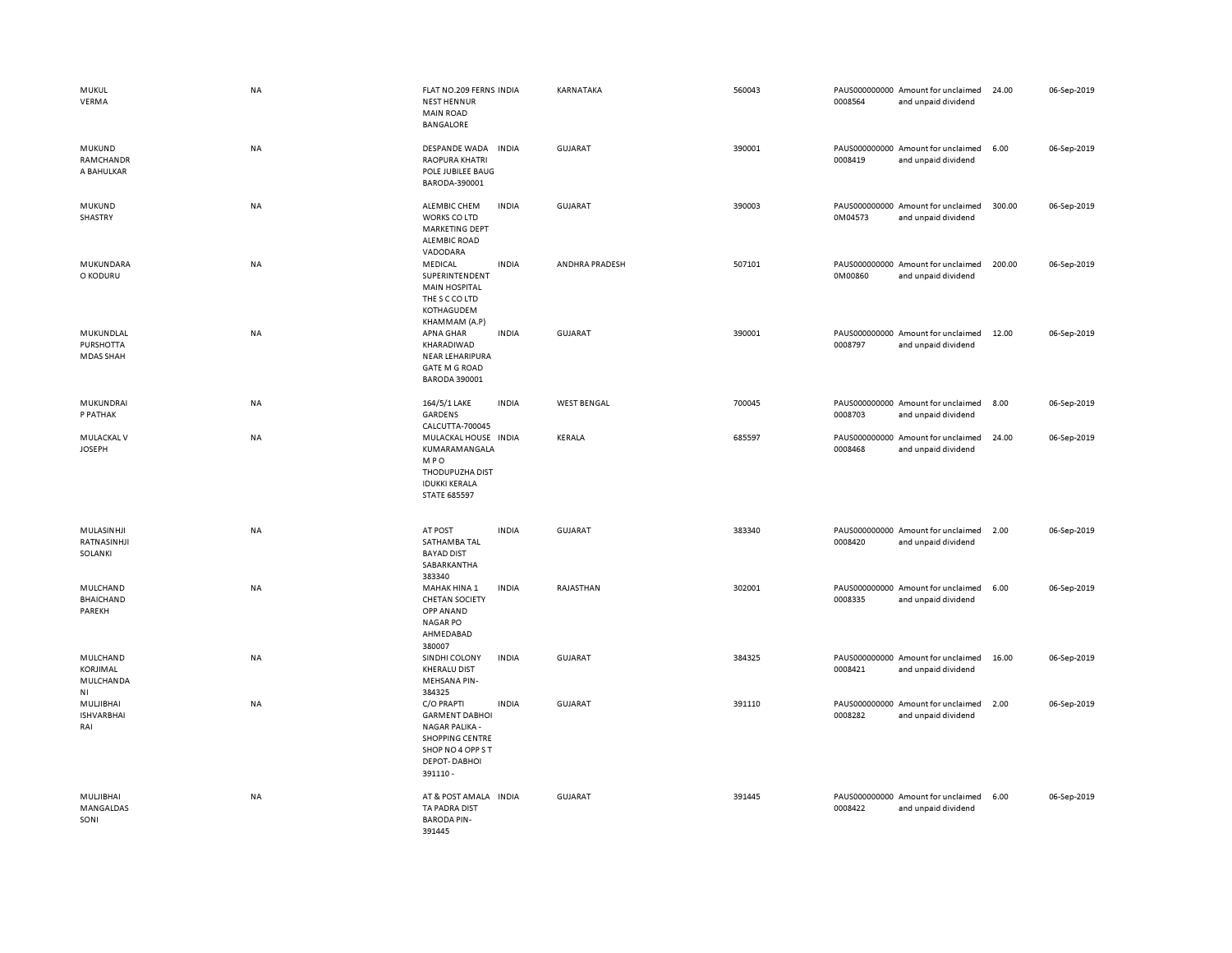| MULJIBHAI<br>RANCHHODB<br><b>HAI PARMAR</b>      | <b>NA</b> | <b>HANUMAN FALIA</b><br><b>GORWA DIST</b><br><b>BARODA PIN-</b><br>390003                  | <b>INDIA</b> | <b>GUJARAT</b>        | 390003 | 0008423                  | PAUS000000000 Amount for unclaimed<br>and unpaid dividend | 16.00  | 06-Sep-2019 |
|--------------------------------------------------|-----------|--------------------------------------------------------------------------------------------|--------------|-----------------------|--------|--------------------------|-----------------------------------------------------------|--------|-------------|
| MULKI<br>SADANANDA<br>BANGERA                    | NA        | DANDELI NIVAS<br><b>HOSUR 1ST CROSS</b><br>HOSUR, HUBLI                                    | <b>INDIA</b> | KARNATAKA             | 580021 | 0M01108                  | PAUS000000000 Amount for unclaimed<br>and unpaid dividend | 80.00  | 06-Sep-2019 |
| <b>MULKY</b><br><b>INDRA BAI</b>                 | <b>NA</b> | 40, ATHIKAMAN<br><b>BYPASS ROAD</b><br>DHARMAPURI<br>TAMILNADU                             | <b>INDIA</b> | <b>TAMIL NADU</b>     | 636701 | 0M00561                  | PAUS000000000 Amount for unclaimed<br>and unpaid dividend | 400.00 | 06-Sep-2019 |
| MUNEERA<br><b>UDAYAN</b><br>CHINUBHAI            | <b>NA</b> | SHANTIKUNJ SHAH INDIA<br><b>BAG AHMEDABAD-</b><br>380001                                   |              | <b>GUJARAT</b>        | 380001 | 0008283                  | PAUS000000000 Amount for unclaimed<br>and unpaid dividend | 16.00  | 06-Sep-2019 |
| MUNGARA<br><b>SWATANTRA</b><br>BHARATHI          | <b>NA</b> | C/O.MANDAVA<br><b>BALAKOTIAH</b><br><b>GADAVALLI P.O</b><br>REPALLITQ.<br>(GUNTUR DT.)     | <b>INDIA</b> | ANDHRA PRADESH        | 522265 | 0M00562                  | PAUS000000000 Amount for unclaimed<br>and unpaid dividend | 400.00 | 06-Sep-2019 |
| MUNISH<br>AJMANI                                 | <b>NA</b> | MUNISH TELECOM INDIA<br>CENTRE 108 G T<br>ROAD GHAZIABAD                                   |              | <b>UTTAR PRADESH</b>  | 201001 | 0M03902                  | PAUS000000000 Amount for unclaimed<br>and unpaid dividend | 200.00 | 06-Sep-2019 |
| MUNISWAM<br>ΥT                                   | <b>NA</b> | 29, BYRAGI<br>MADAM ST.,<br>SHOLINGUR.<br>N.A.DIST.                                        | <b>INDIA</b> | <b>TAMIL NADU</b>     | 631102 | 0T00280                  | PAUS000000000 Amount for unclaimed<br>and unpaid dividend | 400.00 | 06-Sep-2019 |
| <b>MURAKONDA</b><br>VENKATARAY<br>UDU            | <b>NA</b> | RAGHU MEDICALS INDIA<br><b>MAIN ROAD</b><br>NARASARAOPET,<br>(GUNTUR DT.)                  |              | <b>ANDHRA PRADESH</b> | 522601 | PAUS000000000<br>0M00563 | Amount for unclaimed<br>and unpaid dividend               | 400.00 | 06-Sep-2019 |
| MURALI<br>RAMNATH                                | <b>NA</b> | JANATHA NURSING INDIA<br><b>HOME KAKANI</b><br>ROAD, NR RAILWAY<br><b>GATE GUNTUR</b>      |              | ANDHRA PRADESH        | 522001 | 0M01961                  | PAUS000000000 Amount for unclaimed<br>and unpaid dividend | 800.00 | 06-Sep-2019 |
| MURLIDHAR<br>MODI                                | NA        | 138-A KARAYA<br>ROAD CALCUTTA<br>700017                                                    | <b>INDIA</b> | <b>WEST BENGAL</b>    | 700017 | 0008507                  | PAUS000000000 Amount for unclaimed<br>and unpaid dividend | 16.00  | 06-Sep-2019 |
| MURLIDHAR<br>PARMANAND<br><b>TEKCHANDA</b><br>ΝI | <b>NA</b> | SHRI RAM NIWAS<br>PALACE ROAD<br><b>NEAR MARKET</b><br>POST OFFICE<br>BARODA-390001        | <b>INDIA</b> | GUJARAT               | 390001 | 0008287                  | PAUS000000000 Amount for unclaimed<br>and unpaid dividend | 32.00  | 06-Sep-2019 |
| <b>MURTHY CS</b>                                 | <b>NA</b> | 21, EAST LINK<br>ROAD,<br>MALLESWARAM,<br><b>BANGALORE</b>                                 | <b>INDIA</b> | KARNATAKA             | 560003 | 0C01009                  | PAUS000000000 Amount for unclaimed<br>and unpaid dividend | 200.00 | 06-Sep-2019 |
| MURUKUTLA<br>CHALAPATHY<br>RAO                   | NA        | <b>DIVISION</b><br>MANAGER C/O<br>DARSHAK LTD 18/1<br>ARUNDELPET<br>GUNTUR-522002          | <b>INDIA</b> | ANDHRA PRADESH        | 522002 | 0008441                  | PAUS000000000 Amount for unclaimed<br>and unpaid dividend | 32.00  | 06-Sep-2019 |
| MURUKUTLA<br>RADHAKRISH<br><b>NA</b>             | NA        | <b>INDOFARM</b><br>SERVICES 4TH<br><b>FLOOR BRODIPET</b><br>GUNTUR-522002                  | <b>INDIA</b> | ANDHRA PRADESH        | 522002 | 0008444                  | PAUS000000000 Amount for unclaimed<br>and unpaid dividend | 32.00  | 06-Sep-2019 |
| MURUKUTLA<br>SITA DEVI                           | NA        | C/O MR M<br>RADHAKRISHNA<br><b>INDOFARM</b><br>SERVICE 4TH LINE<br><b>BRODIPET GUNTUR-</b> | <b>INDIA</b> | ANDHRA PRADESH        | 522002 | 0008443                  | PAUS000000000 Amount for unclaimed<br>and unpaid dividend | 32.00  | 06-Sep-2019 |

522002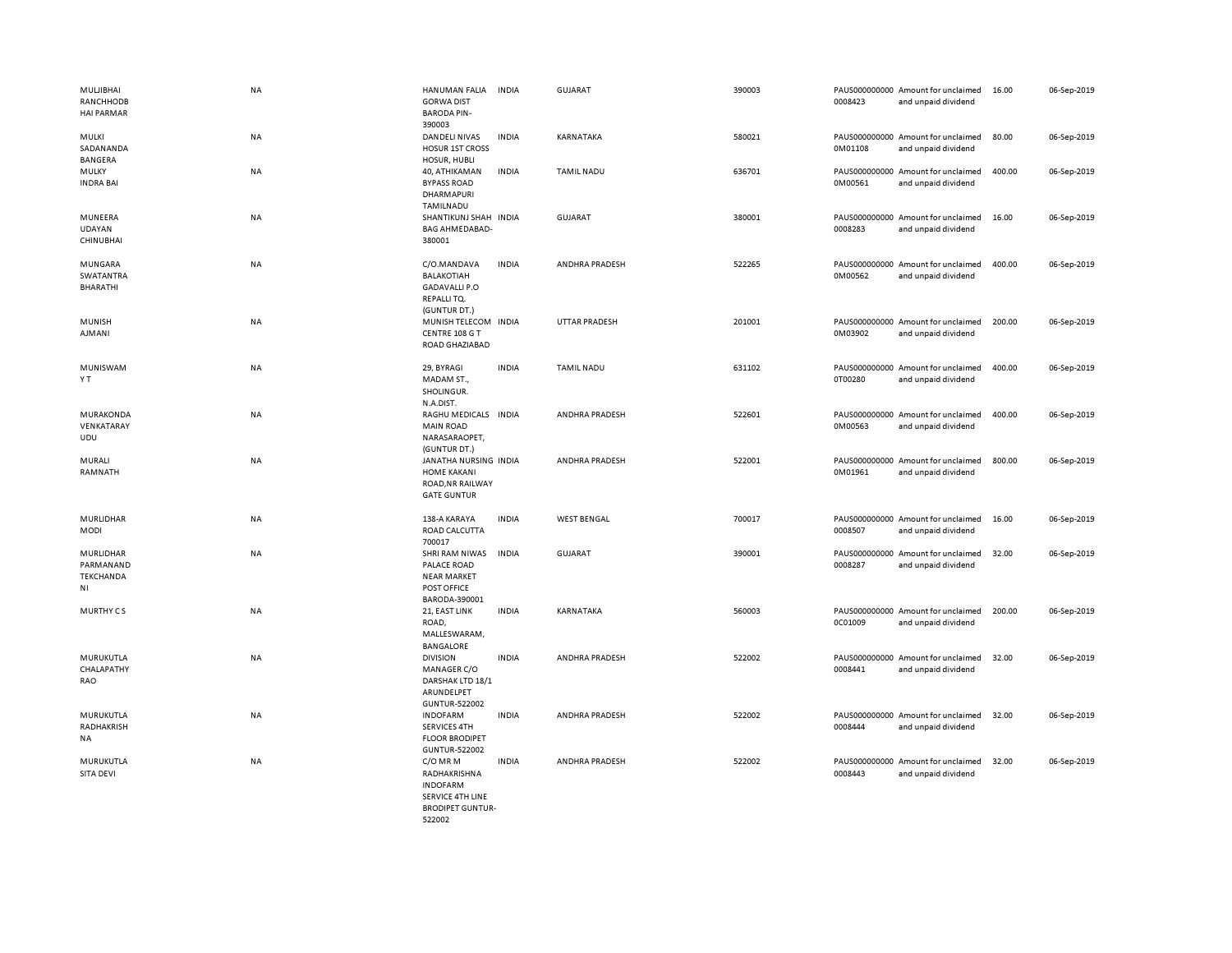| MUTHAMMA<br><b>LANNI</b>              | <b>NA</b> | "TAMILAGAM",<br>WEST CAR STREET,<br>TIRUNELVELI,<br>TAMIL NADU.                                                                                          | <b>INDIA</b> | <b>TAMIL NADU</b> | 627001 | 0D00386 | PAUS000000000 Amount for unclaimed<br>and unpaid dividend | 400.00 | 06-Sep-2019 |
|---------------------------------------|-----------|----------------------------------------------------------------------------------------------------------------------------------------------------------|--------------|-------------------|--------|---------|-----------------------------------------------------------|--------|-------------|
| MUTHIYALU<br>NARAYANAS<br>WAMY        | <b>NA</b> | PROFESSOR OF<br><b>MATHEMATICS</b><br><b>COLLEGE OF</b><br><b>ENGINEERING</b><br><b>GUINDY CHENNAI-</b><br>600025                                        | <b>INDIA</b> | <b>TAMIL NADU</b> | 600025 | 0008611 | PAUS000000000 Amount for unclaimed<br>and unpaid dividend | 8.00   | 06-Sep-2019 |
| MYRTLE<br>FERNANDEZ                   | NA        | <b>FERN HOUSE</b><br>MIRZAPUR ROAD<br>AHMEDABAD<br>380001                                                                                                | <b>INDIA</b> | GUJARAT           | 380001 | 0008736 | PAUS000000000 Amount for unclaimed<br>and unpaid dividend | 6.00   | 06-Sep-2019 |
| MYTHILI<br>CHANDRASEK<br><b>HARAN</b> | <b>NA</b> | "LALITHAM" 66<br>NUTHIA MUDALY<br>ST CHENNAI-<br>600086                                                                                                  | <b>INDIA</b> | <b>TAMIL NADU</b> | 600086 | 0008532 | PAUS000000000 Amount for unclaimed<br>and unpaid dividend | 8.00   | 06-Sep-2019 |
| N ASWARTHA<br>NARAYANA                | <b>NA</b> | PROP ASWARTHA<br>MEDICALS 11-220<br><b>SAI NAGAR</b><br>ANANTAPUR                                                                                        | <b>INDIA</b> | ANDHRA PRADESH    | 515002 | 0N03118 | PAUS000000000 Amount for unclaimed<br>and unpaid dividend | 200.00 | 06-Sep-2019 |
| N BASKAR                              | <b>NA</b> | 552,10TH MAIN<br>4TH STAGE,<br>T.K.LAYOUT<br><b>MYSORE</b>                                                                                               | <b>INDIA</b> | KARNATAKA         | 570009 | 0N05439 | PAUS000000000 Amount for unclaimed<br>and unpaid dividend | 200.00 | 06-Sep-2019 |
| N BHARATHI                            | NA        | C/O<br>MR.N.RAJAN, HOD(<br>COMPUTER<br><b>SCIENCE) AMBER</b><br>VALLEY<br>RESIDENTIAL<br>SCHOOL,<br>K.M.ROAD, MUGTHI<br>HALLI, CHIKMAGAL<br>UR KARNATAKA | <b>INDIA</b> | KARNATAKA         | 577101 | 0009279 | PAUS000000000 Amount for unclaimed<br>and unpaid dividend | 8.00   | 06-Sep-2019 |
| N G<br>NAGARAJU                       | <b>NA</b> | 1572.39TH F<br>CROSS, 18TH MAIN<br>4TH T<br>BLOCK, JAYANAGAR<br><b>BANGALORE</b>                                                                         | <b>INDIA</b> | KARNATAKA         | 560041 | 0N02008 | PAUS000000000 Amount for unclaimed<br>and unpaid dividend | 200.00 | 06-Sep-2019 |
| N GANESA<br>RAJA                      | <b>NA</b> | 21 RAJAJI ROAD<br>NUNGAMBAKKAM<br>CHENNAI-600034                                                                                                         | <b>INDIA</b> | <b>TAMIL NADU</b> | 600034 | 0009071 | PAUS000000000 Amount for unclaimed<br>and unpaid dividend | 16.00  | 06-Sep-2019 |
| N K<br><b>BALARAM</b>                 | <b>NA</b> | FLAT NO.9,<br>SUNDARSRI<br>APARTMENTS 367,<br>100 FEET ROAD,<br>HAL II STAGE<br>INDIRANAGAR                                                              | <b>INDIA</b> | KARNATAKA         | 560008 | 0N05279 | PAUS000000000 Amount for unclaimed<br>and unpaid dividend | 200.00 | 06-Sep-2019 |
| N K GOYAL                             | <b>NA</b> | D-25 HAKKIKAT RAI INDIA<br>ROAD ADARSH<br>NAGAR DELHI<br>110033                                                                                          |              | DELHI             | 110033 | 0009182 | PAUS000000000 Amount for unclaimed<br>and unpaid dividend | 16.00  | 06-Sep-2019 |
| N <sub>M</sub><br>VENKATESH           | <b>NA</b> | <b>56 EGMORE HIGH</b><br>ROAD CHENNAI-<br>600008                                                                                                         | <b>INDIA</b> | <b>TAMIL NADU</b> | 600008 | 0009178 | PAUS000000000 Amount for unclaimed<br>and unpaid dividend | 8.00   | 06-Sep-2019 |
| N<br>MANJUNATH                        | <b>NA</b> | NO.160/26 36TH<br><b>CROSS JAYANAGAR</b><br><b>5TH BLOCK</b><br><b>BANGALORE</b>                                                                         | <b>INDIA</b> | KARNATAKA         | 560041 | 0N02143 | PAUS000000000 Amount for unclaimed<br>and unpaid dividend | 200.00 | 06-Sep-2019 |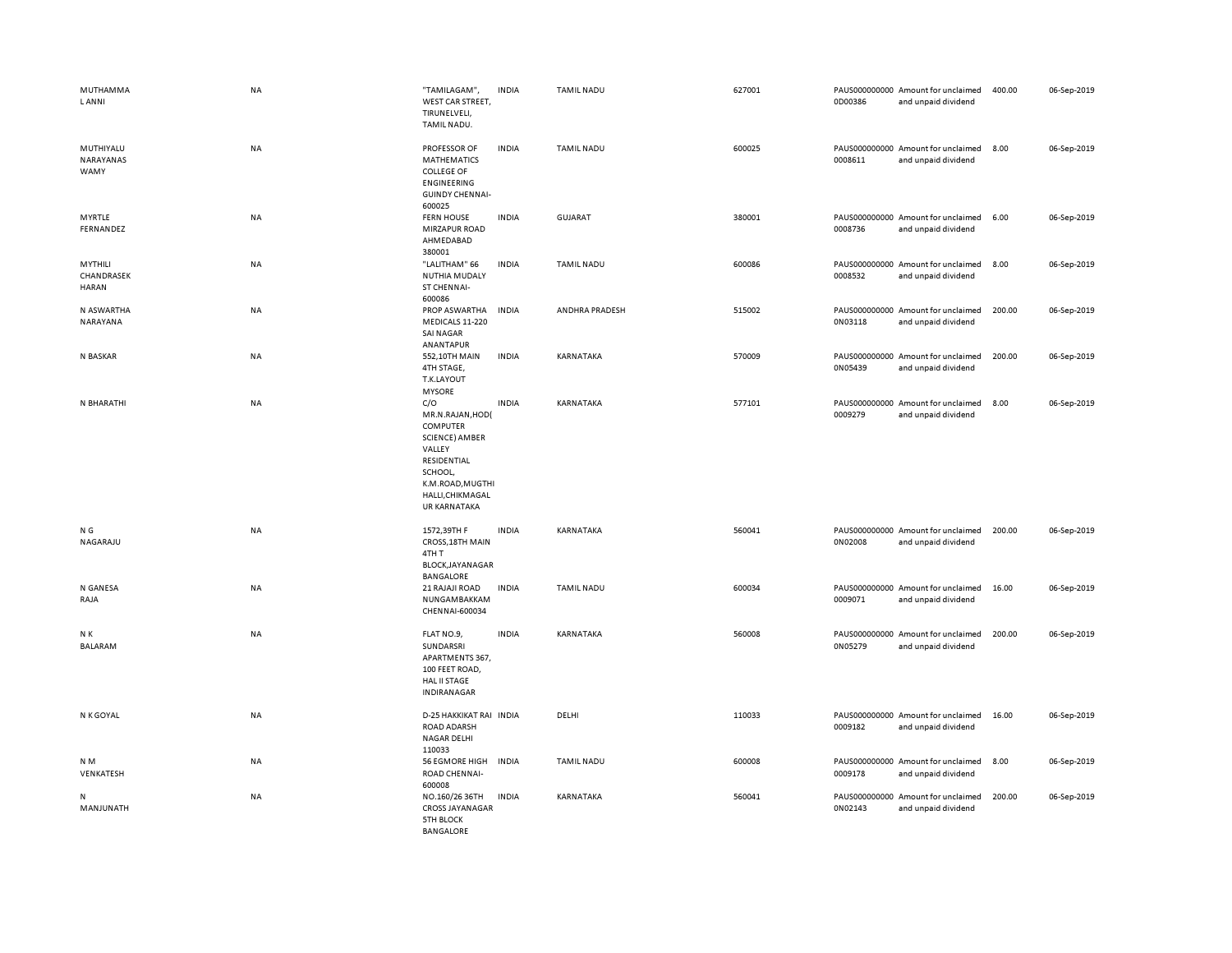| N<br>NANDHAKU<br>MAR          | <b>NA</b> | 2 FOURTH AVENUE INDIA<br><b>INDIRA NAGAR</b><br>CHENNAI 600020                                                                |              | <b>TAMIL NADU</b> | 600020 | 0009114 | PAUS000000000 Amount for unclaimed<br>and unpaid dividend | 16.00  | 06-Sep-2019 |
|-------------------------------|-----------|-------------------------------------------------------------------------------------------------------------------------------|--------------|-------------------|--------|---------|-----------------------------------------------------------|--------|-------------|
| N<br>NARAYANAN                | NA        | C-1 P E T S BLOCK<br>14 NEYVELI<br><b>TOWNSHIP</b><br><b>NEYVELI 607803</b>                                                   | <b>INDIA</b> | <b>TAMIL NADU</b> | 607803 | 0009117 | PAUS000000000 Amount for unclaimed<br>and unpaid dividend | 8.00   | 06-Sep-2019 |
| NR<br>NARASIMHA<br>N          | NA        | 32/3 ST JOHN'S<br><b>ROAD CROSS 2ND</b><br><b>FLOOR RUKMINI</b><br>COLONY<br><b>BANGALORE</b><br>560042                       | <b>INDIA</b> | KARNATAKA         | 560042 | 0009095 | PAUS000000000 Amount for unclaimed<br>and unpaid dividend | 20.00  | 06-Sep-2019 |
| N RAJENDRA                    | NA        | NO.73, SARASWATH INDIA<br><b>INAGAR</b><br>VIJAYANAGAR<br><b>BANGALORE</b>                                                    |              | KARNATAKA         | 560040 | 0N02039 | PAUS000000000 Amount for unclaimed<br>and unpaid dividend | 200.00 | 06-Sep-2019 |
| N<br>RAJESHWARA<br>N          | NA        | 16,EAST<br>KONGALAMMAN<br>KOIL ST ERODE<br>638001                                                                             | <b>INDIA</b> | TAMIL NADU        | 638001 | 0009257 | PAUS000000000 Amount for unclaimed<br>and unpaid dividend | 166.00 | 06-Sep-2019 |
| N S VIJAYA                    | <b>NA</b> | 105 GORINAGAR<br>KADAVAMTHANA<br><b>KOCHIN</b>                                                                                | <b>INDIA</b> | KERALA            | 682020 | 0N02999 | PAUS000000000 Amount for unclaimed<br>and unpaid dividend | 200.00 | 06-Sep-2019 |
| N SAI<br>SUBRAMANI<br>AN      | <b>NA</b> | 58/2<br>CHITRAKULAM<br><b>NORTH ST</b><br><b>MYLAPORE</b><br><b>CHENNAI 600004</b>                                            | <b>INDIA</b> | <b>TAMIL NADU</b> | 600004 | 0009291 | PAUS000000000 Amount for unclaimed<br>and unpaid dividend | 8.00   | 06-Sep-2019 |
| N<br>SAKUNTHALA               | <b>NA</b> | 15 WEST ADAYA<br>VALANJAN STREET<br>SRIRANGAM-<br>620006                                                                      | <b>INDIA</b> | <b>TAMIL NADU</b> | 620006 | 0009112 | PAUS000000000 Amount for unclaimed<br>and unpaid dividend | 8.00   | 06-Sep-2019 |
| N V K GUPTA                   | <b>NA</b> | 44 NAGAPPA<br>STREET<br>SESHADRIPURAM<br><b>BANGALORE</b>                                                                     | <b>INDIA</b> | KARNATAKA         | 560020 | 0N05128 | PAUS000000000 Amount for unclaimed<br>and unpaid dividend | 200.00 | 06-Sep-2019 |
| Ν<br>VALLINAYAKA<br>M         | NA        | W/OR NAGARAJAN INDIA<br><b>H NO-15 7TH</b><br><b>CROSS</b><br><b>MARUTHINAGAR</b><br>MADIWALA                                 |              | KARNATAKA         | 560068 | 0N02599 | PAUS000000000 Amount for unclaimed<br>and unpaid dividend | 200.00 | 06-Sep-2019 |
| N<br>VENKATARA<br>MAN         | NA        | 520/549 SEVENTH INDIA<br><b>MAIN ROAD</b><br><b>ELEVENTH CROSS</b><br><b>GIRINAGAR PHASE</b><br><b>II BANGALORE</b><br>560085 |              | KARNATAKA         | 560085 | 0009104 | PAUS000000000 Amount for unclaimed<br>and unpaid dividend | 8.00   | 06-Sep-2019 |
| N<br>VENKATRAN<br>AN          | NA        | 18 INF DIV SIG REGI INDIA<br><b>56 APO</b>                                                                                    |              | MAHARASHTRA       | 999999 | 0009194 | PAUS000000000 Amount for unclaimed<br>and unpaid dividend | 8.00   | 06-Sep-2019 |
| NADELLA<br>BASAVA<br>PURNAIAH | <b>NA</b> | <b>VIJAYA MEDICAL</b><br>STORES, PRAKASAM<br>ROAD, SURY<br>VIJAYAWADA                                                         | <b>INDIA</b> | ANDHRA PRADESH    | 520002 | 0N00568 | PAUS000000000 Amount for unclaimed<br>and unpaid dividend | 200.00 | 06-Sep-2019 |
| NADIM<br><b>MODAK</b>         | <b>NA</b> | 402 "RED GATES"<br>ST ALEXIERS ROAD<br><b>BANDRA WEST</b><br>MUMBAL400050                                                     | <b>INDIA</b> | MAHARASHTRA       | 400050 | 0009256 | PAUS000000000 Amount for unclaimed<br>and unpaid dividend | 8.00   | 06-Sep-2019 |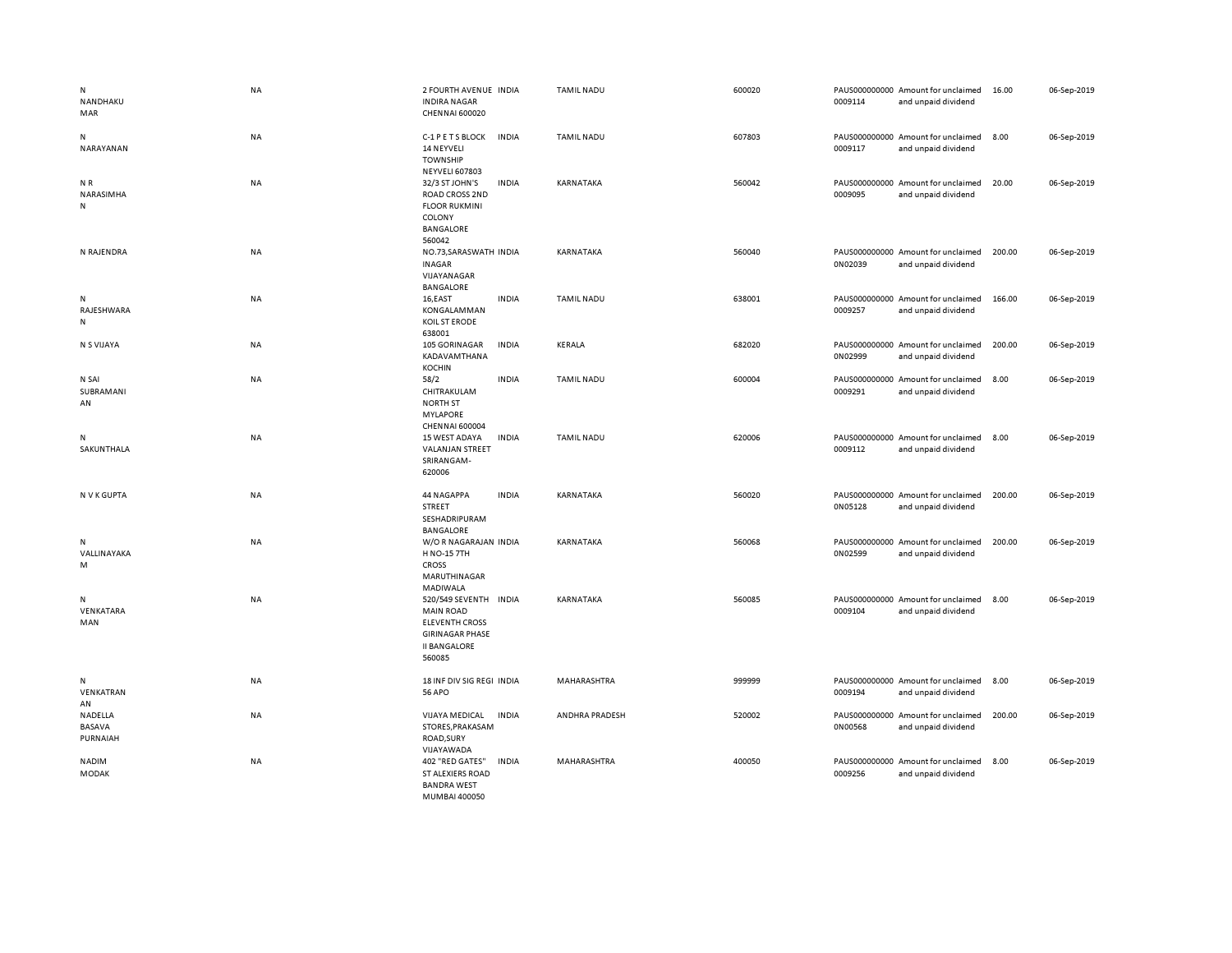| <b>NAFISAE</b><br>RANGWALA                      | <b>NA</b>        | <b>GURU HIMMAT</b><br>SOCIETY 3RD<br><b>FLOOR FLAT NO 7</b><br>DR MASCANHENCE<br>ROAD MAZGAON<br>400010       | <b>INDIA</b> | MAHARASHTRA      | 400010 | 0008994 | PAUS000000000 Amount for unclaimed<br>and unpaid dividend | 32.00   | 06-Sep-2019 |
|-------------------------------------------------|------------------|---------------------------------------------------------------------------------------------------------------|--------------|------------------|--------|---------|-----------------------------------------------------------|---------|-------------|
| NAGAKUMAR<br>HP                                 | <b>NA</b>        | M/S. MYSORE<br>MEDL.HALL,<br>ASHOKA ROAD,<br>TUMKUR(KARNATA<br>KA)                                            | <b>INDIA</b> | KARNATAKA        | 572101 | 0H00074 | PAUS000000000 Amount for unclaimed<br>and unpaid dividend | 4000.00 | 06-Sep-2019 |
| NAGALATHA<br>N <sub>S</sub>                     | NA               | 153/A THIRD BLOCK INDIA<br>THYAGARAJANAGA<br>R BANGALORE-<br>560028                                           |              | KARNATAKA        | 560028 | 0009097 | PAUS000000000 Amount for unclaimed<br>and unpaid dividend | 8.00    | 06-Sep-2019 |
| <b>NAGAPPA</b><br><b>NAIAKM</b>                 | NA               | <b>NEO MEDICAL</b><br>STORES, HARIHAR<br><b>MYSORE</b>                                                        | <b>INDIA</b> | <b>KARNATAKA</b> | 577601 | 0M00526 | PAUS000000000 Amount for unclaimed<br>and unpaid dividend | 200.00  | 06-Sep-2019 |
| <b>NAGAPPA PAI</b>                              | <b>NA</b>        | AT & P.O.HULEKAL INDIA<br>SIRSI<br>NORTH.KANARA                                                               |              | KARNATAKA        | 581336 | 0N00565 | PAUS000000000 Amount for unclaimed<br>and unpaid dividend | 200.00  | 06-Sep-2019 |
| NAGARAJ S<br>SHET                               | NA               | <b>GANESH SADAN</b><br>MUSEUM ROAD<br><b>BEJAI MANGALORE</b>                                                  | <b>INDIA</b> | KARNATAKA        | 575004 | 0N02043 | PAUS000000000 Amount for unclaimed<br>and unpaid dividend | 100.00  | 06-Sep-2019 |
| NAGARAJA H<br>K                                 | NA               | VINAYAKA STORES INDIA<br><b>NEHRU STREET</b><br><b>HASSAN</b>                                                 |              | KARNATAKA        | 573201 | 0H00419 | PAUS000000000 Amount for unclaimed<br>and unpaid dividend | 40.00   | 06-Sep-2019 |
| NAGARATHN<br>A<br>CHANNAPPA<br>BHADRASHET<br>TY | CHANNAPPA        | LAXMI NAGAR,<br>KAKTI,<br>BELGAUMBELGAU<br>M                                                                  | <b>INDIA</b> | KARNATAKA        | 591113 | 1536147 | PAUS120132000 Amount for unclaimed<br>and unpaid dividend | 16.00   | 06-Sep-2019 |
| NAGESH<br><b>KUMAR</b>                          | SATYA<br>PRAKASH | 6/23 FIRST FLOOR<br><b>EAST PATEL NAGAR</b><br><b>NEW DELHI</b>                                               | <b>INDIA</b> | DELHI            | 110008 | 0013052 | PAUS000000000 Amount for unclaimed<br>and unpaid dividend | 16.00   | 06-Sep-2019 |
| NAGESH<br>RAGHUNATH<br>GHUGARDAR<br>E.          | <b>NA</b>        | SUBHADRA NIWAS INDIA<br>2ND FLOOR BLOCK<br>NO 11 P DIN DAYAL<br><b>CROSS ROAD</b><br>DOMBIVLI WEST-<br>421202 |              | MAHARASHTRA      | 421202 | 0009164 | PAUS000000000 Amount for unclaimed<br>and unpaid dividend | 16.00   | 06-Sep-2019 |
| NAGESH<br>SHRIPAD<br>SADHALE                    | <b>NA</b>        | C/O DRPG<br><b>BAKHALE DHAVALI-</b><br><b>MOI PONDA</b><br>403401 GOA                                         | <b>INDIA</b> | GOA              | 403401 | 0009092 | PAUS000000000 Amount for unclaimed<br>and unpaid dividend | 24.00   | 06-Sep-2019 |
| NAGESWARA<br>RAO<br>DAMINENI                    | ΝA               | B-39 S V N COLONY INDIA<br><b>GUNTUR</b>                                                                      |              | ANDHRA PRADESH   | 522006 | 0N04732 | PAUS000000000 Amount for unclaimed<br>and unpaid dividend | 200.00  | 06-Sep-2019 |
| NAGINBHAI<br>MAKANBHAI<br><b>TANDEL</b>         | <b>NA</b>        | <b>KHATRI POLE</b><br><b>KHATRI BLDG</b><br><b>BEHIND JUBILEE</b><br><b>GARDEN BARODA</b><br>390001           | <b>INDIA</b> | <b>GUJARAT</b>   | 390001 | 0008935 | PAUS000000000 Amount for unclaimed<br>and unpaid dividend | 2.00    | 06-Sep-2019 |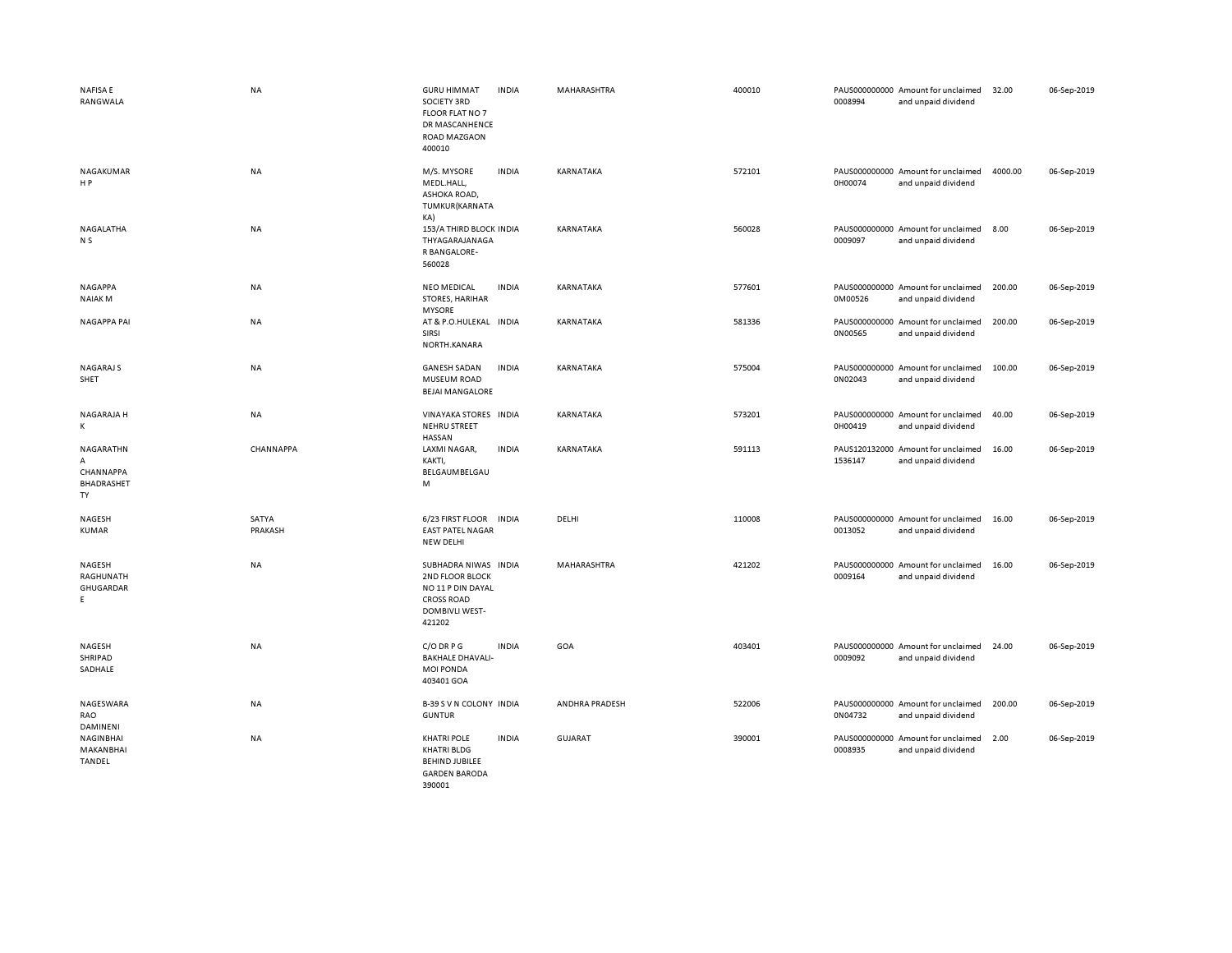| NAGINBHAI<br>MOTILAL<br>SHAH                          | <b>NA</b> | DESAI SHERI DESAI INDIA<br><b>BLDG GROUND</b><br><b>FLOOR</b><br><b>BAWAMADHI'S</b><br>KHANCHA<br><b>GHADIALI POLE</b><br>BARODA-390001 |              | GUJARAT        | 390001 | 0008996 | PAUS000000000 Amount for unclaimed<br>and unpaid dividend | 2.00   | 06-Sep-2019 |
|-------------------------------------------------------|-----------|-----------------------------------------------------------------------------------------------------------------------------------------|--------------|----------------|--------|---------|-----------------------------------------------------------|--------|-------------|
| NAGINBHAI<br>MOTILAL<br>SHAH                          | <b>NA</b> | DESAI SHERI BAVA<br><b>MADHI'S KHANCHA</b><br><b>CHANDRAKANT'S</b><br><b>DESAI KHADKI</b><br><b>GHADIALI POLE</b><br>BARODA-390001      | <b>INDIA</b> | <b>GUJARAT</b> | 390001 | 0008997 | PAUS000000000 Amount for unclaimed<br>and unpaid dividend | 2.00   | 06-Sep-2019 |
| NAGINDAS<br>PURSHOTTA<br>MDAS<br>PARIKH               | NA        | <b>KRISHNA KUNJ</b><br><b>BAMROLI ROAD</b><br>RAYANWAD'S<br>SOCIETY GODHRA-<br>389001                                                   | <b>INDIA</b> | <b>GUJARAT</b> | 389001 | 0008948 | PAUS000000000 Amount for unclaimed<br>and unpaid dividend | 2.00   | 06-Sep-2019 |
| NAGINPRASA<br>D<br>PRABHASHA<br><b>NKER</b><br>PANDYA | NA        | C/O PANDYA BROS INDIA<br>& CO LAHERIPURA<br><b>NEW ROAD</b><br><b>BARODA 390001</b>                                                     |              | GUJARAT        | 390001 | 0008931 | PAUS000000000 Amount for unclaimed<br>and unpaid dividend | 16.00  | 06-Sep-2019 |
| NAGINPRASA<br>D<br>PRABHASHA<br><b>NKER</b><br>PANDYA | NA        | 9 SHILPA SOCIETY<br><b>LALBAUG OPP</b><br><b>SWIMMING POOL</b><br>BARODA-390004                                                         | <b>INDIA</b> | <b>GUJARAT</b> | 390004 | 0009000 | PAUS000000000 Amount for unclaimed<br>and unpaid dividend | 32.00  | 06-Sep-2019 |
| NAGINPRASA<br>D<br>PRABHASHA<br><b>NKER</b><br>PANDYA | <b>NA</b> | 9 SHILPA SOCIETY<br><b>LALBAUG OPP</b><br><b>SWIMMING POOL</b><br>BARODA-390004                                                         | <b>INDIA</b> | <b>GUJARAT</b> | 390004 | 0008999 | PAUS000000000 Amount for unclaimed<br>and unpaid dividend | 32.00  | 06-Sep-2019 |
| NAGJIBHAI G<br>ARYA                                   | NA        | ARYAKUMAR<br>ASHRAM<br>KARELIBAUG<br>BARODA-390001                                                                                      | <b>INDIA</b> | GUJARAT        | 390001 | 0009001 | PAUS000000000 Amount for unclaimed<br>and unpaid dividend | 6.00   | 06-Sep-2019 |
| NAILESH<br>MAHASUKHL<br>AL DESAI                      | NA        | 10/1449B AGAM<br><b>MANDIR ROAD</b><br><b>GOPIPURA</b><br>SUBHASH CHOWK<br>SURAT 395001                                                 | <b>INDIA</b> | <b>GUJARAT</b> | 395001 | 0009294 | PAUS000000000 Amount for unclaimed<br>and unpaid dividend | 16.00  | 06-Sep-2019 |
| <b>NAINESH N</b><br>MEHTA                             | <b>NA</b> | A/3 ATIT<br><b>APPORTMENTS B/H</b><br>MANAGEMENT<br><b>ENCLAVE</b><br>VASTRAPUR<br>AHMEDABAD                                            | <b>INDIA</b> | <b>GUJARAT</b> | 380015 | 0N02332 | PAUS000000000 Amount for unclaimed<br>and unpaid dividend | 200.00 | 06-Sep-2019 |
| <b>NAINESH S</b><br>PATEL                             | NA        | <b>BESIDE JAIN</b><br><b>DERASAR INSIDE</b><br><b>RANG MAHAL</b><br>DARWAJA WADI<br><b>BARODA 390017</b>                                | <b>INDIA</b> | <b>GUJARAT</b> | 390017 | 0009290 | PAUS000000000 Amount for unclaimed<br>and unpaid dividend | 2.00   | 06-Sep-2019 |
| NAINESH<br>SHANTILAL<br>PATEL                         | <b>NA</b> | NR. JAIN TEMPLE,<br><b>INSIDE WADI</b><br>RANGMAHAL<br>WADI, BARODA-<br>390017                                                          | <b>INDIA</b> | <b>GUJARAT</b> | 390017 | 0009322 | PAUS000000000 Amount for unclaimed<br>and unpaid dividend | 2.00   | 06-Sep-2019 |
| <b>NALINI</b><br>CHANDRAKA<br>NT SHAH                 | NA        | 401/4 PAGRAV<br><b>BUILDING NEAR</b><br>PATKAR COLLEGE<br><b>GOREGAON WEST</b><br><b>MUMBAL</b>                                         | <b>INDIA</b> | MAHARASHTRA    | 400062 | 0N03588 | PAUS000000000 Amount for unclaimed<br>and unpaid dividend | 400.00 | 06-Sep-2019 |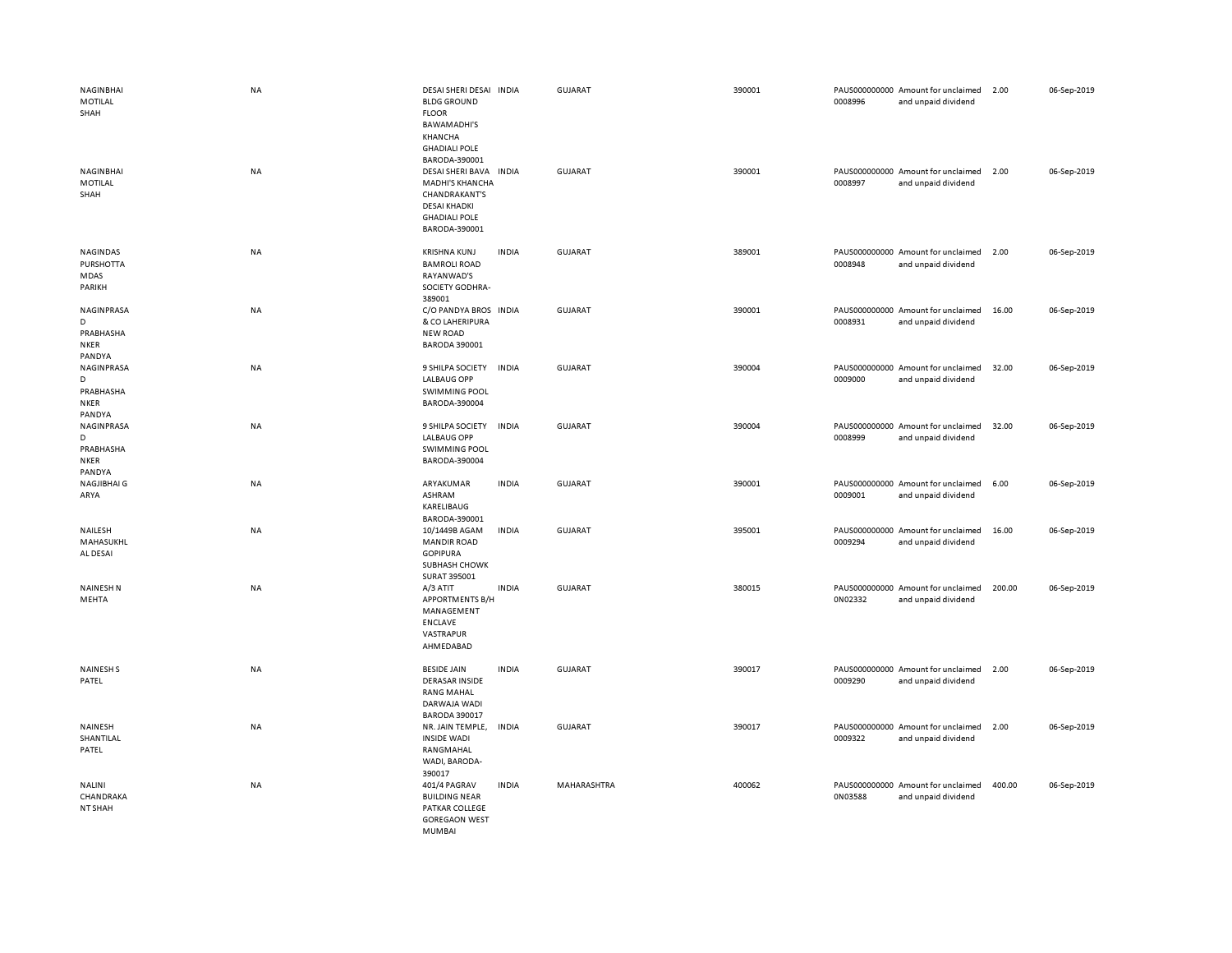| NALINI<br>JAGDISH<br>MEHTA                      | <b>NA</b>                  | C/O THE SWASTIK<br><b>JANATA SAHAKARI</b><br><b>BANK LTD 502</b><br><b>KALBADEVI ROAD</b><br>MUMBAI-400002                   | <b>INDIA</b> | MAHARASHTRA    | 400002 | 0009169 | PAUS000000000 Amount for unclaimed<br>and unpaid dividend | 8.00   | 06-Sep-2019 |
|-------------------------------------------------|----------------------------|------------------------------------------------------------------------------------------------------------------------------|--------------|----------------|--------|---------|-----------------------------------------------------------|--------|-------------|
| NALINKUMA<br>R A SHAH                           | <b>NA</b>                  | 8 RAJGHAT<br>SOCIETY NEAR JAIN<br><b>MERCHANT SO-</b><br><b>CIETY</b><br><b>FATEHNAGAR</b><br>PALDI<br>AHMEDABAD<br>380007-- | <b>INDIA</b> | <b>GUJARAT</b> | 380007 | 0009002 | PAUS000000000 Amount for unclaimed<br>and unpaid dividend | 32.00  | 06-Sep-2019 |
| NAMESH<br><b>MOHAN</b><br>CHAURASIA             | <b>NA</b>                  | H-136 DDA LIG<br><b>FLATS ASHOK</b><br><b>VIHAR PHASE-I</b><br>DELHI 110052                                                  | <b>INDIA</b> | DELHI          | 110052 | 0009185 | PAUS000000000 Amount for unclaimed<br>and unpaid dividend | 8.00   | 06-Sep-2019 |
| <b>NANAK</b><br>RAJANI                          | CHANDI<br>RAM JI<br>RAJANI | 10, KATJU COLONY, INDIA<br><b>INDORE</b>                                                                                     |              | MADHYA PRADESH | 452004 | 0520826 | PAUS130176000 Amount for unclaimed<br>and unpaid dividend | 16.00  | 06-Sep-2019 |
| <b>NANAK</b><br>SINGH<br>MEHTA                  | NA                         | H NO IX/1585 GALI INDIA<br><b>KRISHNA MKT</b><br><b>GANDHI NAGAR</b><br>DELHI-110031                                         |              | DELHI          | 110031 | 0009196 | PAUS000000000 Amount for unclaimed<br>and unpaid dividend | 8.00   | 06-Sep-2019 |
| NANASAHEB<br>LAKHANGOU<br><b>DA PATIL</b>       | LAKHANGOU<br>DA            | 6364, ADARSH<br>NAGAR<br>SANKESHWARBELG<br>AUM                                                                               | <b>INDIA</b> | KARNATAKA      | 591313 | 1521867 | PAUS120132000 Amount for unclaimed<br>and unpaid dividend | 16.00  | 06-Sep-2019 |
| NANDI DEVI                                      | <b>NA</b>                  | C/O SHIV<br><b>INDUSTRIES KEDAL</b><br><b>GUNJ ALWAR-</b><br>301001                                                          | <b>INDIA</b> | RAJASTHAN      | 301001 | 0009109 | PAUS000000000 Amount for unclaimed<br>and unpaid dividend | 8.00   | 06-Sep-2019 |
| <b>NANDINI H</b><br>PATEL                       | NA                         | 2 SAGAR FLATS<br><b>GOKUL PARK NEAR</b><br>POLY TECHNIC<br>AHMEDABAD-<br>380015                                              | <b>INDIA</b> | <b>GUJARAT</b> | 380015 | 0009003 | PAUS000000000 Amount for unclaimed<br>and unpaid dividend | 32.00  | 06-Sep-2019 |
| <b>NANDINI</b><br>MADAN                         | <b>NA</b>                  | K-81 HAUZ KHAS<br><b>NEW DELHI 110016</b>                                                                                    | <b>INDIA</b> | DELHI          | 110016 | 0009305 | PAUS000000000 Amount for unclaimed<br>and unpaid dividend | 8.00   | 06-Sep-2019 |
| <b>NANDKISHOR</b><br>BHAI<br>NAGARBHAI<br>PATEL | <b>NA</b>                  | AT P O SAMA NEAR INDIA<br><b>UNION BANK,</b><br>SAMA BARODA-<br>391775                                                       |              | <b>GUJARAT</b> | 391775 | 0009004 | PAUS000000000 Amount for unclaimed<br>and unpaid dividend | 2.00   | 06-Sep-2019 |
| NANDLAL<br>KHETARPAL                            | <b>NA</b>                  | III/B-6 LAJPAT<br>NAGAR NEW DELHI-<br>110024                                                                                 | <b>INDIA</b> | DELHI          | 110024 | 0009197 | PAUS000000000 Amount for unclaimed<br>and unpaid dividend | 16.00  | 06-Sep-2019 |
| NANDUBHAI<br>KALIDAS<br>PATEL                   | <b>NA</b>                  | <b>4 ADHUNIK</b><br>SOCIETY CHHANI<br>DIST BARODA PIN-<br>391740                                                             | <b>INDIA</b> | <b>GUJARAT</b> | 391740 | 0009005 | PAUS000000000 Amount for unclaimed<br>and unpaid dividend | 6.00   | 06-Sep-2019 |
| <b>NANHI KAUL</b>                               | <b>NA</b>                  | C/O C KAUL THE<br><b>NEW INDIA</b><br>ASSURANCE CO<br>LTD D58/12A-1 S S<br>SIGRA VARANASI                                    | <b>INDIA</b> | UTTAR PRADESH  | 221010 | 0N03403 | PAUS000000000 Amount for unclaimed<br>and unpaid dividend | 200.00 | 06-Sep-2019 |
| NANKI R<br>CHAUDHARY                            | NA                         | QUARTER NO 444<br>SHASTRINAGAR<br><b>RAJKOT 360001</b>                                                                       | <b>INDIA</b> | <b>GUJARAT</b> | 360001 | 0009138 | PAUS000000000 Amount for unclaimed<br>and unpaid dividend | 8.00   | 06-Sep-2019 |
| NANUBEN<br><b>FAKIRMAHA</b><br>MMAD<br>MANSURI  | <b>NA</b>                  | <b>BAZAR AT &amp; PO</b><br><b>DHINOJ TA</b><br><b>CHANASMA DIST</b><br><b>MEHSANA 384225</b>                                | <b>INDIA</b> | <b>GUJARAT</b> | 384225 | 0009218 | PAUS000000000 Amount for unclaimed<br>and unpaid dividend | 24.00  | 06-Sep-2019 |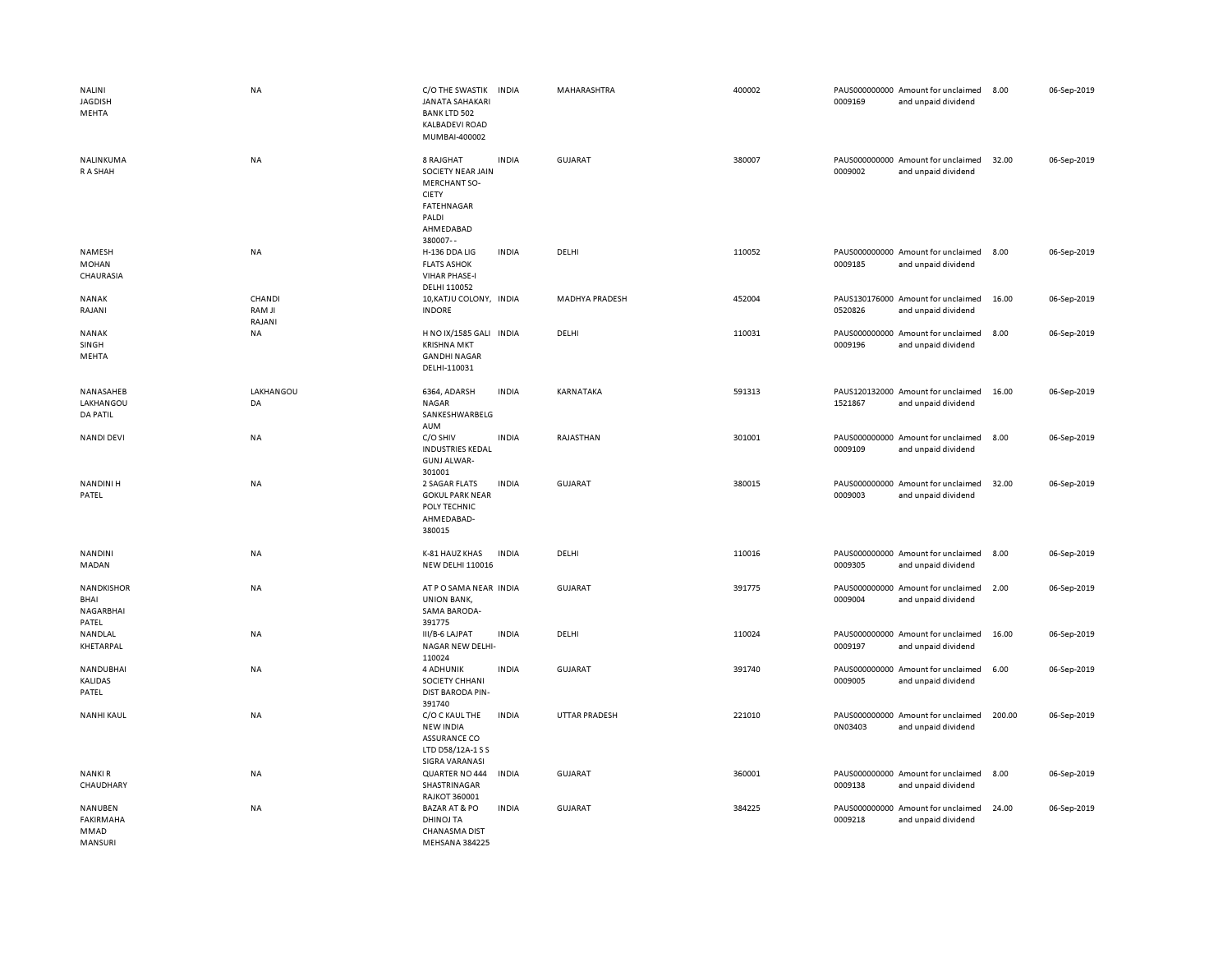| NARAHARI<br>KOTA                                 | NA        | C/O QUINN INDIA<br>LIMITED 3-6-307/1<br>HYDERGUDA<br>HYDERABAD-<br>500001                                               | <b>INDIA</b> | ANDHRA PRADESH        | 500001 | 0009108 | PAUS000000000 Amount for unclaimed<br>and unpaid dividend | 8.00   | 06-Sep-2019 |
|--------------------------------------------------|-----------|-------------------------------------------------------------------------------------------------------------------------|--------------|-----------------------|--------|---------|-----------------------------------------------------------|--------|-------------|
| NARANBHAI<br><b>JIVABHAI</b><br>PATEL            | <b>NA</b> | PATEL COMPOUND INDIA<br><b>BODELI DIST</b><br><b>BARODA PIN</b><br>391135                                               |              | GUJARAT               | 391135 | 0008929 | PAUS000000000 Amount for unclaimed<br>and unpaid dividend | 16.00  | 06-Sep-2019 |
| NARANBHAI<br>TRIKAMBHAI<br>PATEL                 | <b>NA</b> | <b>KANBHA TA</b><br><b>BORSAD DIST</b><br>KHEDA 388540                                                                  | <b>INDIA</b> | <b>GUJARAT</b>        | 388540 | 0009008 | PAUS000000000 Amount for unclaimed<br>and unpaid dividend | 32.00  | 06-Sep-2019 |
| NARANDAS<br><b>VITHALDAS</b><br>PATEL            | NA        | 205 SANTOK<br><b>CHAMBERS NEAR</b><br>SARDARNAGAR<br><b>BUS STAND OLD</b><br><b>CHHANI ROAD</b><br>BARODA-390002        | <b>INDIA</b> | GUJARAT               | 390002 | 0008946 | PAUS000000000 Amount for unclaimed<br>and unpaid dividend | 16.00  | 06-Sep-2019 |
| NARANLAL<br><b>HARILAL</b><br><b>MODI</b>        | <b>NA</b> | V88/7/8-LUHAR<br>WALO KHANCHO,<br>PRANLAL SETH NO<br>DELEHO, OPP<br><b>GHEEKHATHA POST</b><br>OFFICE,<br>AHMEDABAD.     | <b>INDIA</b> | <b>GUJARAT</b>        | 380001 | 0009219 | PAUS000000000 Amount for unclaimed<br>and unpaid dividend | 16.00  | 06-Sep-2019 |
| NARAPARED<br>DY<br>RAMIREDDY                     | <b>NA</b> | $C/O$ M<br>RAGHAVAREDDY<br>VINJAMUR<br><b>NELLORE DT AP</b><br>524228                                                   | <b>INDIA</b> | ANDHRA PRADESH        | 524228 | 0009292 | PAUS000000000 Amount for unclaimed<br>and unpaid dividend | 66.00  | 06-Sep-2019 |
| NARASIMHA<br>RAMACHAND<br>RA RAO<br><b>GOLLA</b> | <b>NA</b> | C/O.CITY PHARMA INDIA<br><b>DISTRIBUTORS</b><br>BHAVANARAYANA<br>STREET<br>VIJAYAWADA (A.P)                             |              | <b>ANDHRA PRADESH</b> | 520001 | 0N00922 | PAUS000000000 Amount for unclaimed<br>and unpaid dividend | 200.00 | 06-Sep-2019 |
| NARAYAN<br>NARMADASH<br>ANKER<br>THAKER          | NA        | 47 ARIHANT CO-OP INDIA<br><b>HSG SOCIETY</b><br><b>BEHIND RIDHI</b><br>SIDHI NAGAR AJWA<br><b>ROAD BARODA</b><br>390018 |              | <b>GUJARAT</b>        | 390018 | 0008937 | PAUS000000000 Amount for unclaimed<br>and unpaid dividend | 6.00   | 06-Sep-2019 |
| NARAYAN<br>PRABHU                                | NA        | 88 4TH MAIN<br>MALLESWARAM<br><b>BANGALORE</b>                                                                          | <b>INDIA</b> | KARNATAKA             | 560003 | 0N01655 | PAUS000000000 Amount for unclaimed<br>and unpaid dividend | 400.00 | 06-Sep-2019 |
| NARAYAN<br>SINGH<br>CHAUDHRY                     | NA        | C/O AJANTA<br>OPTICALS 73<br>ARUOBINDO PLACE<br><b>MARKET HAUZ</b><br>KHAS NEW DELHI<br>110016                          | <b>INDIA</b> | DELHI                 | 110016 | 0009086 | PAUS000000000 Amount for unclaimed<br>and unpaid dividend | 16.00  | 06-Sep-2019 |
| NARAYANA H<br>K                                  | <b>NA</b> | POORNIMA<br><b>MEDICAL STORES,</b><br>HASSAN.                                                                           | <b>INDIA</b> | KARNATAKA             | 573201 | 0H00920 | PAUS000000000 Amount for unclaimed<br>and unpaid dividend | 160.00 | 06-Sep-2019 |
| NARAYANAN<br>A C                                 | NA        | CHULLIPARAMBIL INDIA<br>HOUSE,<br>MUTHUVATTOOR,P<br>.O CHAVAKKAAD,<br><b>TRICHUR</b><br>DIST.(KERALA<br>STATE)          |              | KERALA                | 680506 | 0A01038 | PAUS000000000 Amount for unclaimed<br>and unpaid dividend | 40.00  | 06-Sep-2019 |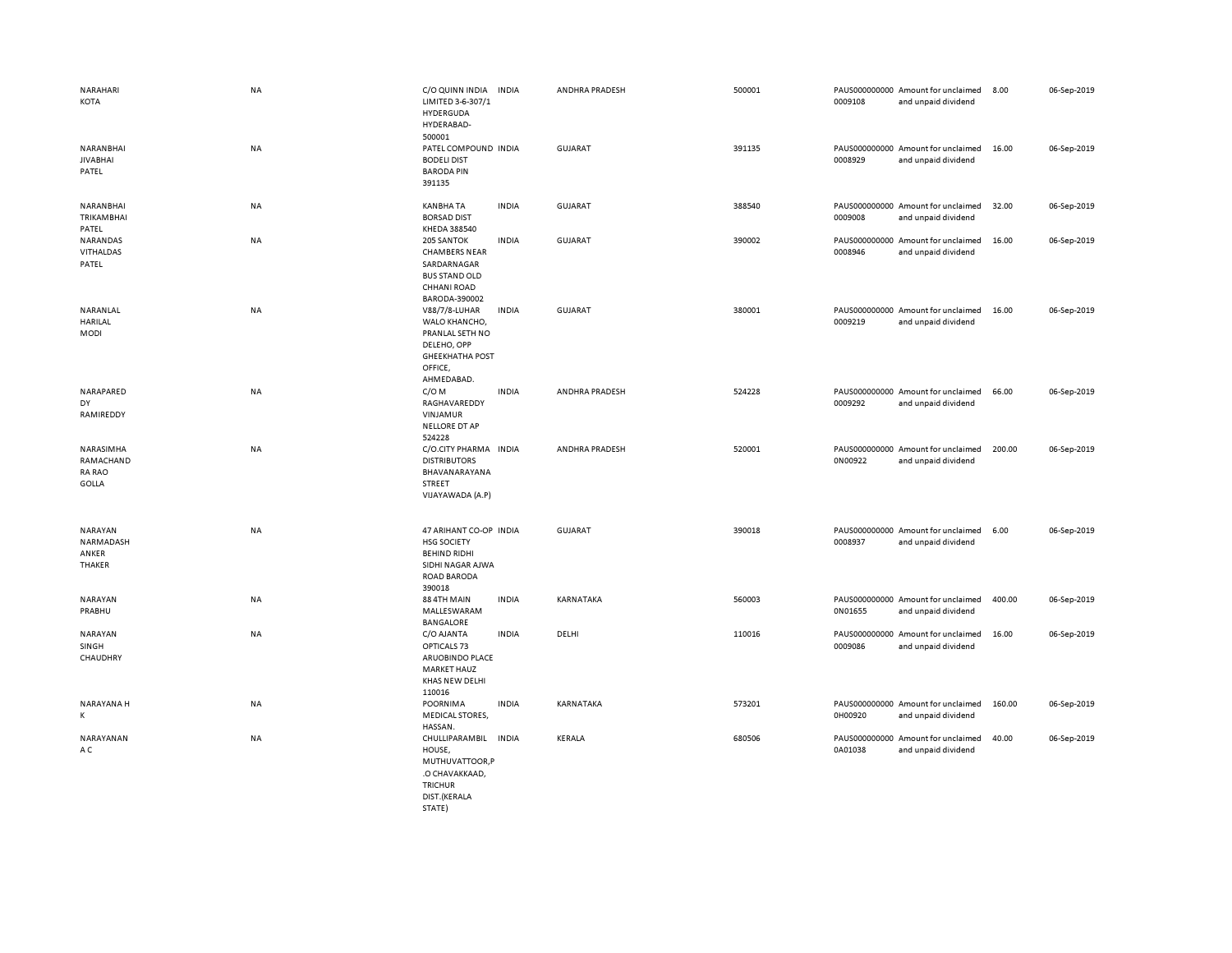| NARAYANAR<br><b>AO TURPATI</b>                 | <b>NA</b>                       | DOCTORS ENCLAVE INDIA<br><b>KRISHNA NAGAR</b><br>VISAKHAPATNAM                                             |              | ANDHRA PRADESH | 530002 | 0N04809 | PAUS000000000 Amount for unclaimed<br>and unpaid dividend | 200.00 | 06-Sep-2019 |
|------------------------------------------------|---------------------------------|------------------------------------------------------------------------------------------------------------|--------------|----------------|--------|---------|-----------------------------------------------------------|--------|-------------|
| NARAYANBH<br>AI P DARJI                        | PUNJABHAI<br>BHIKABHAI<br>DARJI | 2/16 MARUTI<br>APARTMENT,<br>NARANPURA,<br>AHMEDABAD.AHM<br>EDABAD                                         | <b>INDIA</b> | <b>GUJARAT</b> | 380063 | 0343610 | PAUS120344000 Amount for unclaimed<br>and unpaid dividend | 12.00  | 06-Sep-2019 |
| NARBADABE<br>N<br>DAHYABHAI<br>PATEL           | <b>NA</b>                       | 11 BHAT<br>APARTMENT<br>CHUNIBHAI<br><b>COLONY KANKARIA</b><br>AHMEDABAD-<br>380022                        | <b>INDIA</b> | GUJARAT        | 380022 | 0008958 | PAUS000000000 Amount for unclaimed<br>and unpaid dividend | 16.00  | 06-Sep-2019 |
| NARENDER<br><b>KUMAR</b>                       | <b>BD JINDAL</b>                | 8272 NEW ANAJ<br><b>MANDI BARA</b><br>HINDU RAO DELHI                                                      | <b>INDIA</b> | DELHI          | 110006 | 0172414 | PAUSIN3001181 Amount for unclaimed<br>and unpaid dividend | 66.00  | 06-Sep-2019 |
| NARENDER<br>SINGH                              | NA                              | 40-D GEWA<br>APARTMENTS<br>VIKAS PURI NEW<br>DELHI 110018                                                  | <b>INDIA</b> | DELHI          | 110018 | 0009129 | PAUS000000000 Amount for unclaimed<br>and unpaid dividend | 8.00   | 06-Sep-2019 |
| NARENDRA<br><b>JETHALAL</b><br>VYAS            | NA                              | LIMDI FALIYA AT & INDIA<br>PO CHHANI DIST<br><b>BARODA PIN-</b><br>391740                                  |              | <b>GUJARAT</b> | 391740 | 0009010 | PAUS000000000 Amount for unclaimed<br>and unpaid dividend | 2.00   | 06-Sep-2019 |
| NARENDRA<br>KANTILAL<br>SHAH                   | NA                              | C/O M K SHAH<br><b>HOUSE GIDC</b><br>COLONY<br><b>UMBERGAON DIST</b><br>VALSAD                             | <b>INDIA</b> | <b>GUJARAT</b> | 388250 | 0009011 | PAUS000000000 Amount for unclaimed<br>and unpaid dividend | 2.00   | 06-Sep-2019 |
| NARENDRA<br><b>KUMAR</b><br>CHIMANLAL<br>DESAI | NA                              | B/99, ALEMBIC<br>COLONY<br>VADODARA<br>VADODARA                                                            | <b>INDIA</b> | GUJARAT        | 390003 | 0N00181 | PAUS000000000 Amount for unclaimed<br>and unpaid dividend | 40.00  | 06-Sep-2019 |
| NARENDRA<br><b>KUMAR</b><br>KHURANA            | NA                              | 221 SHIV VIHAR<br><b>COLONY DELHI</b><br>ROAD<br>SAHARANPUR                                                | <b>INDIA</b> | UTTAR PRADESH  | 247001 | 0009072 | PAUS000000000 Amount for unclaimed<br>and unpaid dividend | 32.00  | 06-Sep-2019 |
| NARENDRA<br>MAGANLAL<br>SHAH                   | <b>NA</b>                       | 89 NAVI POLE<br><b>FATASA'S POLE</b><br><b>GANDHI ROAD</b><br>AHMEDABAD-<br>380001                         | <b>INDIA</b> | GUJARAT        | 380001 | 0009140 | PAUS000000000 Amount for unclaimed<br>and unpaid dividend | 8.00   | 06-Sep-2019 |
| NARENDRA<br>MITTAL                             | <b>NA</b>                       | POCKET A-9 D D A<br>FLAT 71-A KALKAJI<br><b>EXTENSION NEW</b><br>DELHI 110019                              | <b>INDIA</b> | DELHI          | 110019 | 0009081 | PAUS000000000 Amount for unclaimed<br>and unpaid dividend | 32.00  | 06-Sep-2019 |
| NARENDRA<br>PURANI                             | NA                              | NEAR RANCHHODJI INDIA<br><b>MANDIR GODHRA</b><br><b>DIST</b><br>PANCHMAHALS<br>389001                      |              | <b>GUJARAT</b> | 389001 | 0009087 | PAUS000000000 Amount for unclaimed<br>and unpaid dividend | 8.00   | 06-Sep-2019 |
| NARENDRAB<br><b>HAI RASIKLAL</b><br>SHAH       | NA                              | 5/A SAHARSH PARK INDIA<br>NR KENDRANAGAR<br>ATUL SOC B/H<br>ZAVERNAGAR<br>VAGHODIA ROAD<br>VADODARA 390019 |              | <b>GUJARAT</b> | 390019 | 0009012 | PAUS000000000 Amount for unclaimed<br>and unpaid dividend | 2.00   | 06-Sep-2019 |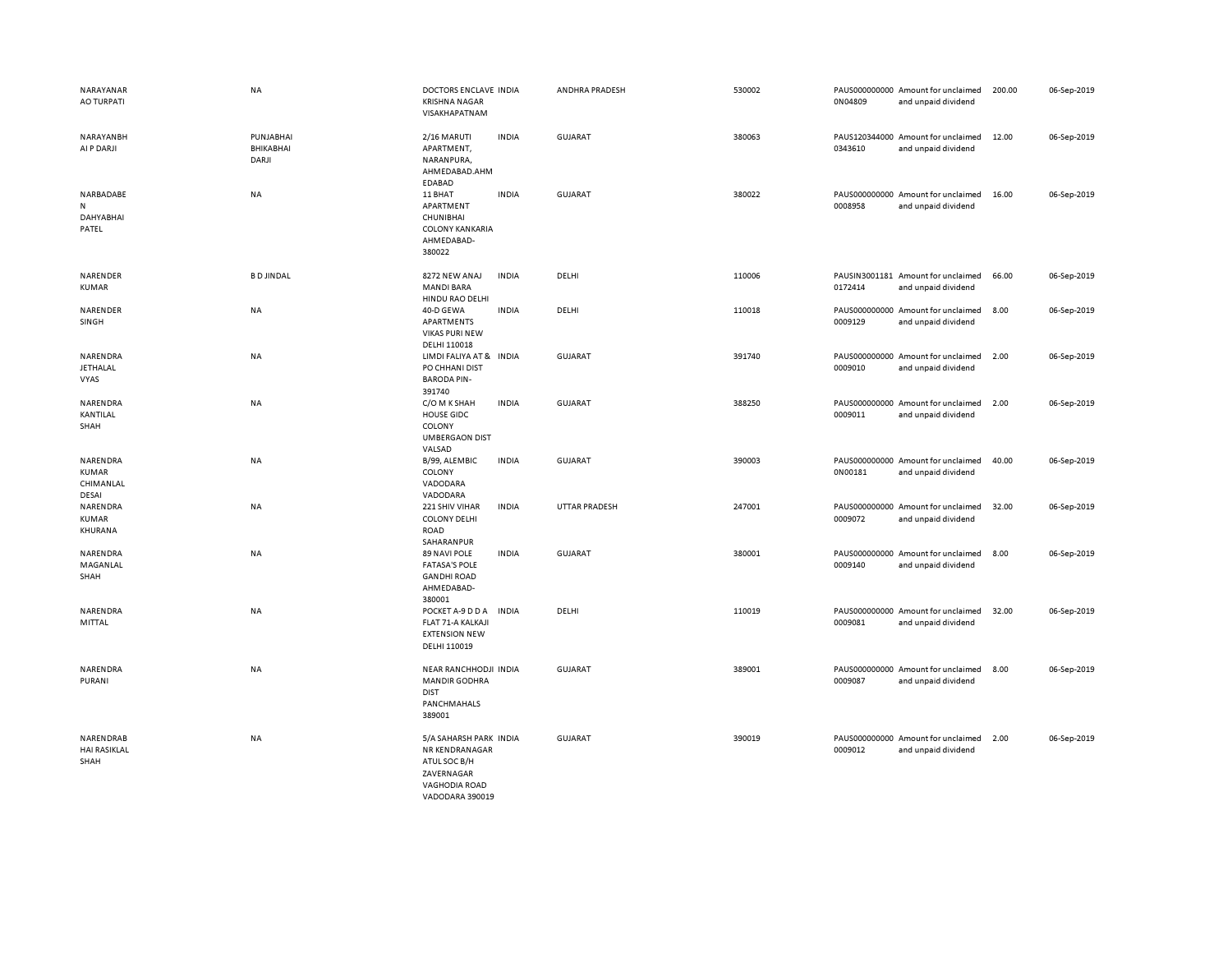| NARENDRAK<br>UMAR<br>AMBALAL<br>PATEL                   | <b>NA</b> | <b>NEAR JAGAJI</b><br><b>MANDIR AT &amp; PO</b><br><b>SOKHADA DIST</b><br><b>BARODA PIN-</b><br>391240                                    | <b>INDIA</b> | GUJARAT              | 391240 | 0009013 | PAUS000000000 Amount for unclaimed<br>and unpaid dividend | 6.00   | 06-Sep-2019 |
|---------------------------------------------------------|-----------|-------------------------------------------------------------------------------------------------------------------------------------------|--------------|----------------------|--------|---------|-----------------------------------------------------------|--------|-------------|
| NARENDRAK<br><b>UMAR</b><br>CHIMANLAL<br><b>DESAI</b>   | NA        | FB/99 ALEMBIC<br><b>COLONY BARODA-</b><br>390003                                                                                          | <b>INDIA</b> | GUJARAT              | 390003 | 0008960 | PAUS000000000 Amount for unclaimed<br>and unpaid dividend | 16.00  | 06-Sep-2019 |
| NARENDRAK<br><b>UMAR</b><br>CHIMANLAL<br>DESAI          | NA        | FB 99 ALEMBIC<br><b>COLONY BARODA</b><br>390003                                                                                           | <b>INDIA</b> | <b>GUJARAT</b>       | 390003 | 0008925 | PAUS000000000 Amount for unclaimed<br>and unpaid dividend | 2.00   | 06-Sep-2019 |
| NARENDRAK<br><b>UMAR</b><br>LALBHAI<br>SHAH             | NA        | 202 SHYAMAL<br><b>FLATS, 12,</b><br><b>GUJARAT SOCIETY,-</b><br><b>NR.RED CROSS</b><br><b>BLOOD BANK</b><br>PALDI, AHMEDABA-<br>D-380007- | <b>INDIA</b> | <b>GUJARAT</b>       | 380007 | 0008961 | PAUS000000000 Amount for unclaimed<br>and unpaid dividend | 16.00  | 06-Sep-2019 |
| NARENDRAK<br><b>UMAR</b><br>LAXMICHAND<br><b>DOSHI</b>  | NA        | 9 VISHWABANDHU INDIA<br><b>SOCIETY NEAR</b><br>ASHOKNAGAR<br>PALDI SARKHEJ<br>ROAD<br>AHMEDABAD-<br>380007                                |              | <b>GUJARAT</b>       | 380007 | 0008962 | PAUS000000000 Amount for unclaimed<br>and unpaid dividend | 2.00   | 06-Sep-2019 |
| NARENDRAK<br><b>UMAR</b><br>OCHHAVLAL<br>SHAH           | <b>NA</b> | VYAS WADA NEAR<br>RADHA KRISHNA<br><b>TEMPLE PETLAD</b><br><b>DIST KAIRA PIN-</b><br>388450                                               | <b>INDIA</b> | GUJARAT              | 388450 | 0009015 | PAUS000000000 Amount for unclaimed<br>and unpaid dividend | 2.00   | 06-Sep-2019 |
| NARENDRAK<br><b>UMAR</b><br>PURSHOTTA<br>MDAS<br>VAIDYA | <b>NA</b> | F-246 ALEMBIC<br><b>GLASS COLONY</b><br><b>ALEMBIC ROAD</b><br><b>BARODA 390003</b>                                                       | <b>INDIA</b> | GUJARAT              | 390003 | 0008940 | PAUS000000000 Amount for unclaimed<br>and unpaid dividend | 2.00   | 06-Sep-2019 |
| NARENDRAR<br>AY SHUKLA                                  | <b>NA</b> | "BRAHMANANDA", INDIA<br>191, MANEKBAG.<br>SURENDRA<br>MANGALDAS<br>ROAD, AMBAWADI,<br>AHMEDABAD                                           |              | <b>GUJARAT</b>       | 380015 | 0N00588 | PAUS000000000 Amount for unclaimed<br>and unpaid dividend | 200.00 | 06-Sep-2019 |
| NARESH<br>CHAND JAIN                                    | NA        | <b>C/O VICKERS</b><br>SPERRY OF INDIA<br>LTD D-104<br><b>HIMALAYA HOUSE</b><br><b>K G ROAD NEW</b><br>DELHI-110001                        | <b>INDIA</b> | DELHI                | 110001 | 0009120 | PAUS000000000 Amount for unclaimed<br>and unpaid dividend | 8.00   | 06-Sep-2019 |
| NARESH<br><b>DHINGRA</b>                                | <b>NA</b> | 9 AJMER ROAD<br>PERTAPPURA AGRA-<br>282001                                                                                                | <b>INDIA</b> | <b>UTTAR PRADESH</b> | 282001 | 0009016 | PAUS000000000 Amount for unclaimed<br>and unpaid dividend | 2.00   | 06-Sep-2019 |
| NARESH<br><b>KUMAR</b><br>AGARWAL                       | NA        | AGRAWALS 18/72<br><b>GEETA COLONY</b><br>DELHI 110031                                                                                     | <b>INDIA</b> | DELHI                | 110031 | 0009119 | PAUS000000000 Amount for unclaimed<br>and unpaid dividend | 8.00   | 06-Sep-2019 |
| NARESH<br><b>KUMAR</b><br>AGARWAL                       | NA        | AGRAWALS 18/72<br><b>GEETA COLONY</b><br>DELHI 110031                                                                                     | <b>INDIA</b> | DELHI                | 110031 | 0009209 | PAUS000000000 Amount for unclaimed<br>and unpaid dividend | 24.00  | 06-Sep-2019 |
| NARESH<br><b>KUMAR DUA</b>                              | NA        | HOUSE NO-1432<br>SECTOR 15<br><b>FARIDABAD</b><br>HARYANA 121001                                                                          | <b>INDIA</b> | HARYANA              | 121001 | 0009187 | PAUS000000000 Amount for unclaimed<br>and unpaid dividend | 8.00   | 06-Sep-2019 |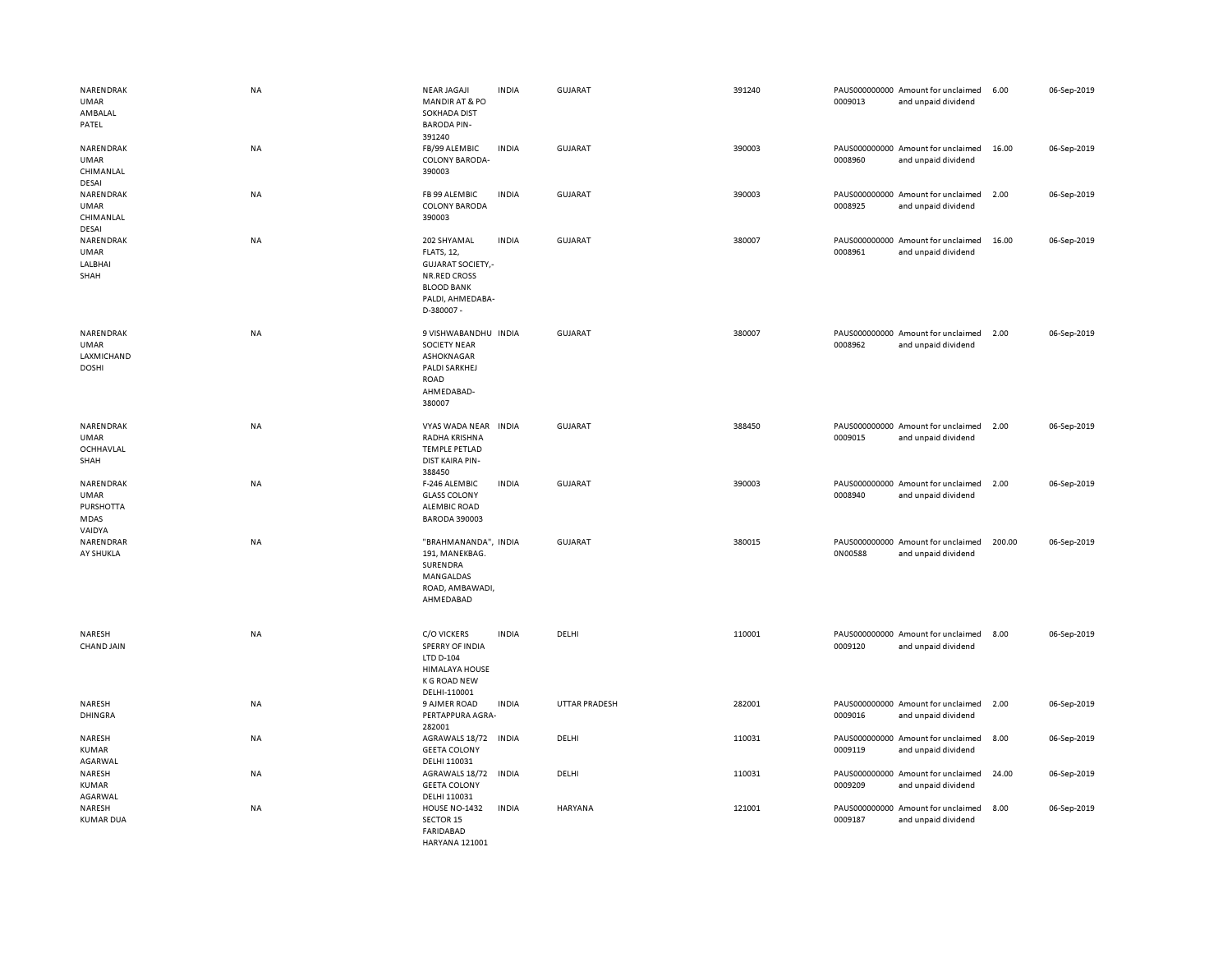| NARESH<br><b>KUMAR</b><br>GANGWANI                    | NA        | 13/31-A MOTI<br>NAGAR NEW DELHI<br>110015                                                                             | <b>INDIA</b> | DELHI          | 110015 | 0009246 | PAUS000000000 Amount for unclaimed<br>and unpaid dividend | 16.00 | 06-Sep-2019 |
|-------------------------------------------------------|-----------|-----------------------------------------------------------------------------------------------------------------------|--------------|----------------|--------|---------|-----------------------------------------------------------|-------|-------------|
| NARESH<br>SABHARWAL                                   | NA        | D-197 ASHOK<br><b>VIHAR PHASE-I</b><br>DELHI 110052                                                                   | <b>INDIA</b> | DELHI          | 110052 | 0009282 | PAUS000000000 Amount for unclaimed<br>and unpaid dividend | 8.00  | 06-Sep-2019 |
| NARESH<br>VERMA                                       | NA        | 24/1 SHAKTI<br><b>NAGAR DELHI-</b><br>110007                                                                          | <b>INDIA</b> | DELHI          | 110007 | 0009074 | PAUS000000000 Amount for unclaimed<br>and unpaid dividend | 32.00 | 06-Sep-2019 |
| NARESH<br>VITTHAL<br><b>BATAVALE</b>                  | NA        | KUVERJI DEVSHI<br>CHAWL 2ND FL B S<br><b>ROAD OPP</b><br>ZARAPKAR SHOW<br><b>ROAD DADAR</b><br>MUMBAI 400028          | <b>INDIA</b> | MAHARASHTRA    | 400028 | 0009172 | PAUS000000000 Amount for unclaimed<br>and unpaid dividend | 8.00  | 06-Sep-2019 |
| NARESH<br>VRAJLAL<br>VAGHELA                          | <b>NA</b> | FLAT 42 BLDG 17<br>11TH FLOOR<br><b>NAVJIVAN SOCIETY</b><br><b>LAMINGTON ROAD</b><br>MUMBAI-400008                    | <b>INDIA</b> | MAHARASHTRA    | 400008 | 0009143 | PAUS000000000 Amount for unclaimed<br>and unpaid dividend | 8.00  | 06-Sep-2019 |
| <b>NARGIS</b><br>MASIH                                | <b>NA</b> | C/O ST JOHN'S<br><b>BAPTIST SCHOOL</b><br>SOHNA ROAD<br>PALWAL DIST<br><b>FARIDABAD</b><br><b>HARYANA 121102</b>      | <b>INDIA</b> | HARYANA        | 121102 | 0009202 | PAUS000000000 Amount for unclaimed<br>and unpaid dividend | 32.00 | 06-Sep-2019 |
| NARINDER<br><b>DEV GROVER</b>                         | NA        | C/O INDIAN<br>PETROCHEMICALS<br>CORP LTD 2ND -<br><b>FLOOR HIMALAYA</b><br>HOUSE 23 KG<br>MARG NEW DE-LHI-<br>110001- | <b>INDIA</b> | DELHI          | 110001 | 0009118 | PAUS000000000 Amount for unclaimed<br>and unpaid dividend | 8.00  | 06-Sep-2019 |
| NARMADABE<br>N<br>THAKORLAL<br>PATEL                  | <b>NA</b> | <b>KADIPORE</b><br><b>GANDEVI DIST</b><br><b>BULSAR-396360</b>                                                        | <b>INDIA</b> | <b>GUJARAT</b> | 396360 | 0009017 | PAUS000000000 Amount for unclaimed<br>and unpaid dividend | 16.00 | 06-Sep-2019 |
| NARMADABE<br>N V PATEL                                | NA        | <b>B-6 DHANLAXMI</b><br>SOCIETY NO 2<br>KARELIBAUG<br><b>BARODA 390018</b>                                            | <b>INDIA</b> | <b>GUJARAT</b> | 390018 | 0009018 | PAUS000000000 Amount for unclaimed<br>and unpaid dividend | 32.00 | 06-Sep-2019 |
| <b>NAROTAMBH</b><br>AI<br>MATHURBHA<br><b>I PATEL</b> | NA        | AT BHACHARVADA INDIA<br>POST HAZARPURA<br>TAL NADOD DIST<br><b>BROACH DIST</b><br><b>BROACH</b>                       |              | <b>GUJARAT</b> | 392001 | 0009232 | PAUS000000000 Amount for unclaimed<br>and unpaid dividend | 2.00  | 06-Sep-2019 |
| NAROTTAMD<br>AS<br>HARAKHCHA<br><b>ND PAREKH</b>      | <b>NA</b> | SURKAWALA DR<br>PANDYA S BLDG<br>OPP HOME SCH-<br>OOL WAGHAVADI<br>ROAD BHAVNAGAR<br>$364002 - -$                     | <b>INDIA</b> | <b>GUJARAT</b> | 364002 | 0008923 | PAUS000000000 Amount for unclaimed<br>and unpaid dividend | 52.00 | 06-Sep-2019 |
| NAROTTAMD<br>AS JADAVJEE<br>MITHANI                   | NA        | <b>ARYAN MAHALI</b><br><b>6TH FLOOR BLOCK</b><br>NO32 C ROAD<br>CHURCHGATE<br>MUMBAL400020                            | <b>INDIA</b> | MAHARASHTRA    | 400020 | 0009306 | PAUS000000000 Amount for unclaimed<br>and unpaid dividend | 32.00 | 06-Sep-2019 |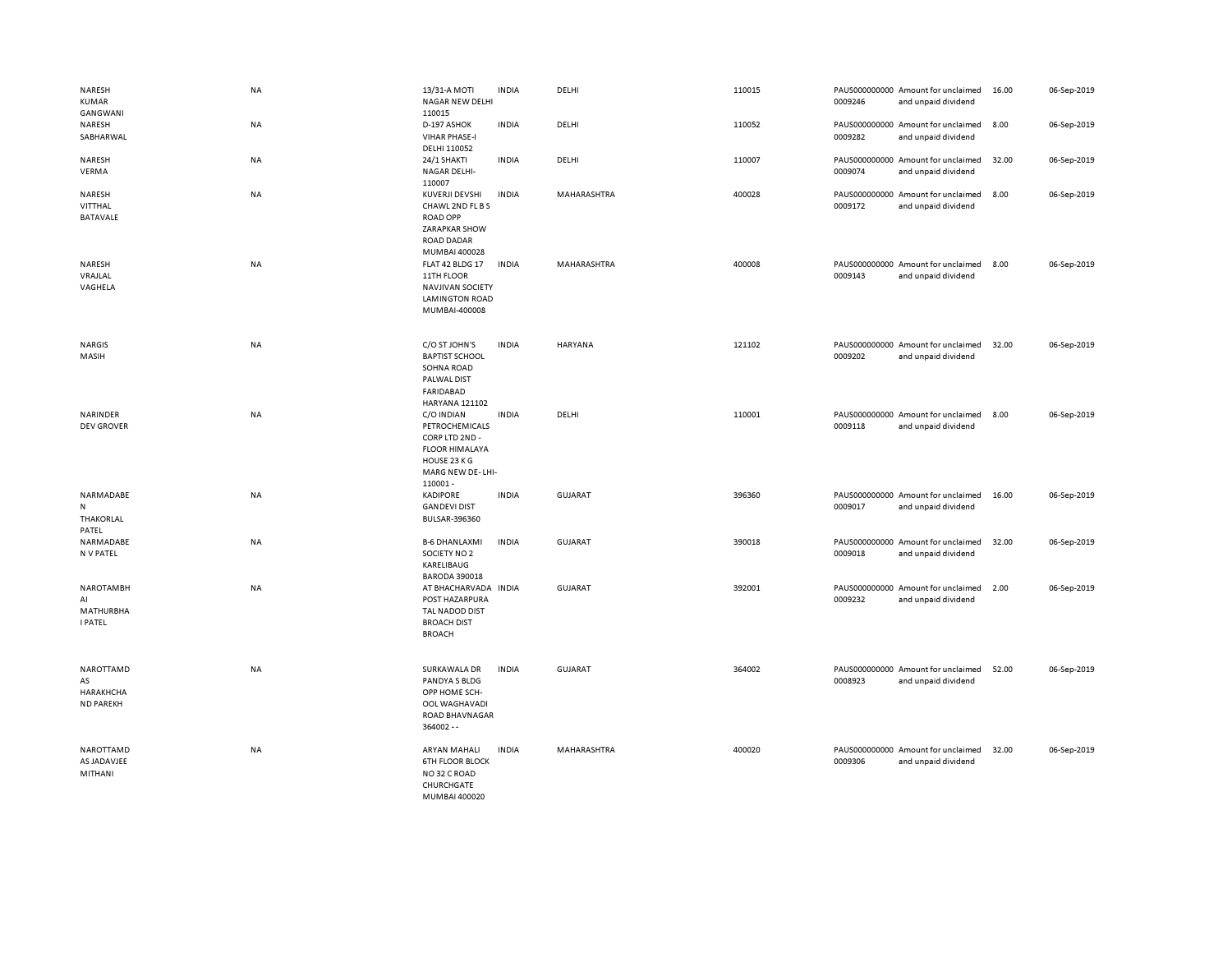| <b>NARPAT</b><br>SINGH<br><b>DUGAR</b>        | <b>NA</b>             | C/O INDUSTRIAL<br><b>SALES AGENCY</b><br><b>MARSHALL HOUSE</b><br>33/1 NETAJI<br><b>SUBHASH ROAD</b><br>CALCUTT-700001                     | <b>INDIA</b> | <b>WEST BENGAL</b>   | 700001 | 0009150 | PAUS000000000 Amount for unclaimed<br>and unpaid dividend | 8.00   | 06-Sep-2019 |
|-----------------------------------------------|-----------------------|--------------------------------------------------------------------------------------------------------------------------------------------|--------------|----------------------|--------|---------|-----------------------------------------------------------|--------|-------------|
| NARSIMHA<br>RAO KASAM                         | <b>NA</b>             | 8-3-225/59<br>YADAGIRINAGAR<br>YOUSUFGUDA<br>HYDERABAD                                                                                     | <b>INDIA</b> | ANDHRA PRADESH       | 500045 | 0N03177 | PAUS000000000 Amount for unclaimed<br>and unpaid dividend | 200.00 | 06-Sep-2019 |
| NARSINGH<br>PRASAD<br>KHAITAN                 | NA                    | 6A MADAN<br><b>MOHAN TALLA</b><br>STREET CALCUTTA-<br>700005                                                                               | <b>INDIA</b> | <b>WEST BENGAL</b>   | 700005 | 0009148 | PAUS000000000 Amount for unclaimed<br>and unpaid dividend | 8.00   | 06-Sep-2019 |
| NARSINHBHA<br>I METHABHAI<br><b>GHUMALIA</b>  | NA                    | C\O MANSUKH K<br>KAMANI SATNAM<br>TRADING CO. A-<br>54, MARKETING<br>YARD RAJKOT                                                           | INDIA        | <b>GUJARAT</b>       | 360003 | 0009021 | PAUS000000000 Amount for unclaimed<br>and unpaid dividend | 2.00   | 06-Sep-2019 |
| NARSINHBHA<br>VALLABHBHA<br><b>I PASTAGIA</b> | NA                    | SHAKBHAJI<br><b>MARKET BAZAR</b><br><b>GANDEVI DIST</b><br>BULSAR PIN-396360                                                               | INDIA        | <b>GUJARAT</b>       | 396360 | 0009022 | PAUS000000000 Amount for unclaimed<br>and unpaid dividend | 32.00  | 06-Sep-2019 |
| NARSINHBHA<br>I VIRABHAI<br>CHAUDHARY         | NA                    | AT & PO PALDI TA<br><b>VISNAGAR DIST</b><br>MEHSANA PIN-<br>384315                                                                         | <b>INDIA</b> | <b>GUJARAT</b>       | 384315 | 0009023 | PAUS000000000 Amount for unclaimed<br>and unpaid dividend | 10.00  | 06-Sep-2019 |
| <b>NASRIN</b><br>PEERSAB<br>HEREKAR           | <b>NA</b>             | 10 HONDA<br>MANSION 332 SIR J<br>J ROAD NEXT TO<br><b>SEVA NIKETAN</b><br><b>BYCULLA MUMBAI</b><br>400008                                  | <b>INDIA</b> | MAHARASHTRA          | 400008 | 0009161 | PAUS000000000 Amount for unclaimed<br>and unpaid dividend | 18.00  | 06-Sep-2019 |
| NASSIRUDDI<br>N                               | ZAHI<br><b>RUDDIN</b> | 607 CHHOTI<br><b>BAZARIA RAILWAY</b><br>ROAD GHAZIABAD                                                                                     | <b>INDIA</b> | <b>UTTAR PRADESH</b> | 201001 | 1934078 | PAUSIN3001831 Amount for unclaimed<br>and unpaid dividend | 32.00  | 06-Sep-2019 |
| NATARAJ C<br>HIREMATH                         | NA                    | 201 1ST A CROSS J P INDIA<br><b>NAGAR GOKUL</b><br><b>ROAD HUBLI</b>                                                                       |              | KARNATAKA            | 580030 | 0N02479 | PAUS000000000 Amount for unclaimed<br>and unpaid dividend | 200.00 | 06-Sep-2019 |
| NATHABHAI<br>NARSINHBHA<br><b>I PATEL</b>     | <b>NA</b>             | KRUSHNAKRUPA<br><b>BLDG BHAIJI</b><br><b>DAROGAS POLE</b><br><b>BEHIND JUBILEE</b><br><b>BAG BARODA-</b><br>390001                         | <b>INDIA</b> | <b>GUJARAT</b>       | 390001 | 0008966 | PAUS000000000 Amount for unclaimed<br>and unpaid dividend | 6.00   | 06-Sep-2019 |
| <b>NATHALAL</b><br>BHANJI<br><b>MISTRY</b>    | <b>NA</b>             | 8 ASHIRWAD NEAR INDIA<br>SUVARNA<br><b>HOSPITAL KASTUR</b><br><b>PARK SHIMPOLI</b><br><b>ROAD BORIVALI</b><br><b>WEST MUMBAI</b><br>400092 |              | MAHARASHTRA          | 400092 | 0009299 | PAUS000000000 Amount for unclaimed<br>and unpaid dividend | 32.00  | 06-Sep-2019 |
| <b>NATUBHAI</b><br>DAHYABHAI<br>PATEL         | <b>NA</b>             | AT & PO VINA TAL<br>NADIAD DIST KAIRA<br>PIN-387001                                                                                        | <b>INDIA</b> | <b>GUJARAT</b>       | 387001 | 0009025 | PAUS000000000 Amount for unclaimed<br>and unpaid dividend | 16.00  | 06-Sep-2019 |
| <b>NATUBHAI</b><br>MOTIBHAI<br>PATEL          | NA                    | AT & PO DASRATH INDIA<br><b>DIST BARODA PIN-</b><br>391740                                                                                 |              | <b>GUJARAT</b>       | 391740 | 0009026 | PAUS000000000 Amount for unclaimed<br>and unpaid dividend | 2.00   | 06-Sep-2019 |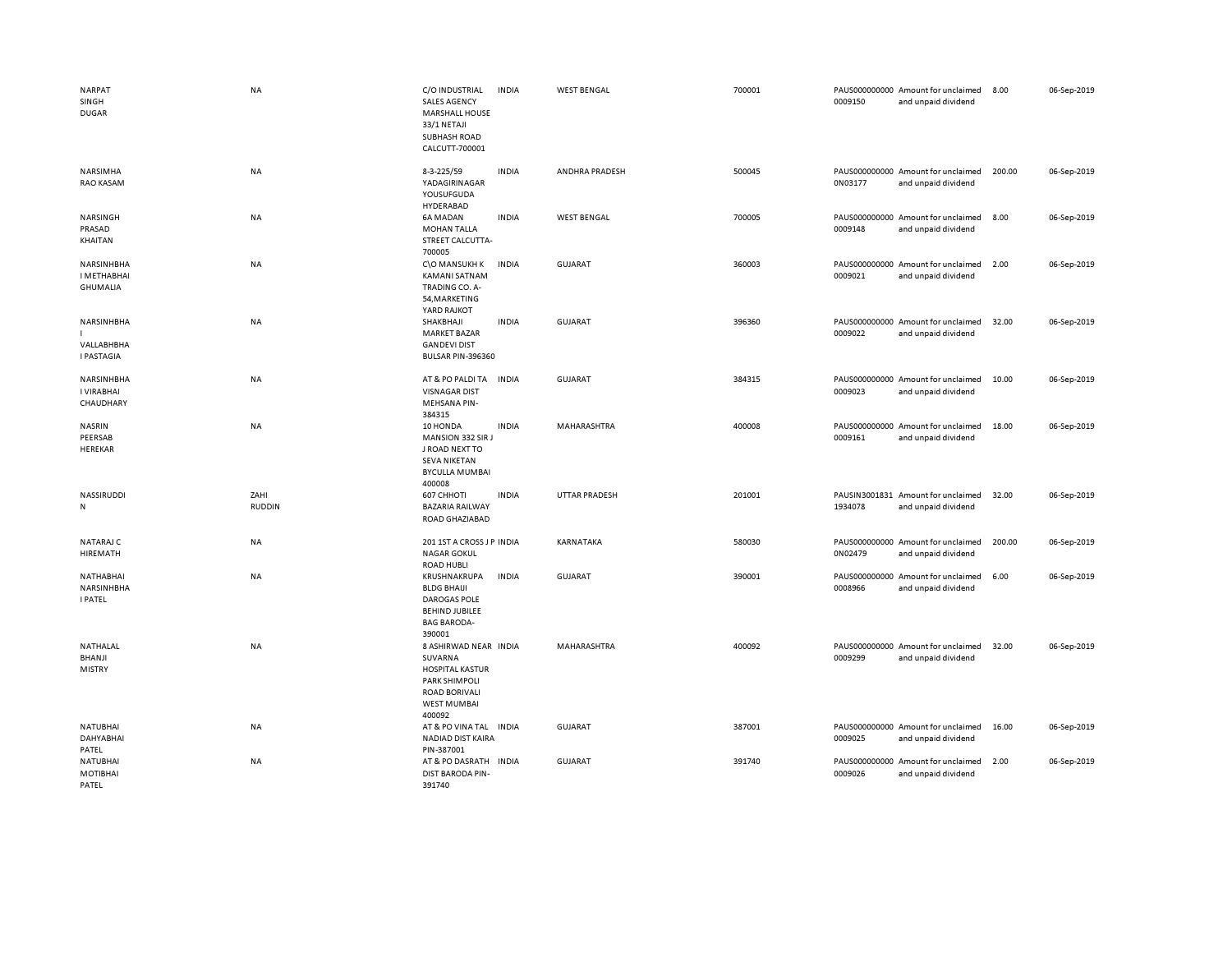| NATUBHAI<br>PURSOTTAM<br>DAS PATEL                 | <b>NA</b>        | <b>5 BAKUL SOCIETY</b><br>NO <sub>3</sub> OPP<br><b>ABHISHEK COLONY</b><br><b>RACE COURSE</b><br>ROAD BARODA<br>390015                           | <b>INDIA</b> | GUJARAT        | 390015 | 0009027 | PAUS000000000 Amount for unclaimed<br>and unpaid dividend | 82.00 | 06-Sep-2019 |
|----------------------------------------------------|------------------|--------------------------------------------------------------------------------------------------------------------------------------------------|--------------|----------------|--------|---------|-----------------------------------------------------------|-------|-------------|
| <b>NATUBHAI</b><br>SHANKERBHA<br><b>I PATEL</b>    | <b>NA</b>        | SUBHANPURA<br>BARODA-390007                                                                                                                      | <b>INDIA</b> | <b>GUJARAT</b> | 390007 | 0009078 | PAUS000000000 Amount for unclaimed<br>and unpaid dividend | 16.00 | 06-Sep-2019 |
| NATUBHAI<br>SOMABHAI<br>PATEL                      | NA               | ASHIRVAD BEHIND INDIA<br><b>BANSHIDAR</b><br><b>SOCIETY NEAR</b><br><b>VYAYAM MANDIR</b><br>ANAND-388001                                         |              | <b>GUJARAT</b> | 388001 | 0009088 | PAUS000000000 Amount for unclaimed<br>and unpaid dividend | 8.00  | 06-Sep-2019 |
| NATUBHAI V<br>PATEL                                | <b>NA</b>        | C/O M/S NATUBHAI INDIA<br>PATEL BEHARI<br><b>SHAW LANE PATNA-</b><br>800004                                                                      |              | <b>BIHAR</b>   | 800004 | 0009069 | PAUS000000000 Amount for unclaimed<br>and unpaid dividend | 82.00 | 06-Sep-2019 |
| <b>NATVARBHAI</b><br>RAMCHANDB<br><b>HAI PATEL</b> | <b>NA</b>        | <b>OUTSIDE FATEH</b><br>DARWAJA AT PO &<br>TA VISNAGAR DIST<br>MEHSANA PIN-<br>384315                                                            | <b>INDIA</b> | GUJARAT        | 384315 | 0009029 | PAUS000000000 Amount for unclaimed<br>and unpaid dividend | 2.00  | 06-Sep-2019 |
| NATVARLAL<br><b>DALSUKHBHA</b><br><b>I PARIKH</b>  | <b>NA</b>        | <b>VIJAY NIWAS</b><br>KALYANRAIJI<br>MANDIR BARODA-<br>390001                                                                                    | <b>INDIA</b> | <b>GUJARAT</b> | 390001 | 0008912 | PAUS000000000 Amount for unclaimed<br>and unpaid dividend | 8.00  | 06-Sep-2019 |
| NATVARLAL<br><b>DALSUKHBHA</b><br><b>I PARIKH</b>  | <b>NA</b>        | JAGMAL S POLE<br><b>VIJAY NIWAS</b><br>BARODA-390001                                                                                             | <b>INDIA</b> | <b>GUJARAT</b> | 390001 | 0008913 | PAUS000000000 Amount for unclaimed<br>and unpaid dividend | 8.00  | 06-Sep-2019 |
| NATVARLAL<br>HIRALAL<br>PARIKH                     | NA               | PATODIA POLE<br><b>BARODA 390001</b>                                                                                                             | <b>INDIA</b> | GUJARAT        | 390001 | 0008920 | PAUS000000000 Amount for unclaimed<br>and unpaid dividend | 2.00  | 06-Sep-2019 |
| NATVARLAL<br>MANGALDAS<br>SHAH                     | NA               | C/O. HARESH N.<br><b>SHAH A/20,</b><br><b>GHANSHYAM PAR-</b><br>K SCTY.OPP:<br>RAJDHANI SCTY.<br>HARNI-VARAS-IA<br>RING ROAD,<br>VADODARA 390006 | <b>INDIA</b> | <b>GUJARAT</b> | 390006 | 0008936 | PAUS000000000 Amount for unclaimed<br>and unpaid dividend | 2.00  | 06-Sep-2019 |
| NATVERLAL<br>CHANDULAL<br>SHAH                     | <b>NA</b>        | LADWADA<br><b>KATWALA'S LANE</b><br><b>BARODA 390001</b>                                                                                         | <b>INDIA</b> | GUJARAT        | 390001 | 0008909 | PAUS000000000 Amount for unclaimed<br>and unpaid dividend | 2.00  | 06-Sep-2019 |
| NATVERLAL<br>CHUNILAL<br>SHAH                      | NA               | <b>GANU BAKRI'S</b><br>KHANCHA LAKKAD<br>PITHA ROAD<br>BARODA-390001                                                                             | <b>INDIA</b> | <b>GUJARAT</b> | 390001 | 0009032 | PAUS000000000 Amount for unclaimed<br>and unpaid dividend | 50.00 | 06-Sep-2019 |
| NATVERLAL<br>GOVARDHAN<br><b>DAS SHAH</b>          | NA               | 287 SAMUEL<br><b>STREET MUMBAI</b><br>400003                                                                                                     | <b>INDIA</b> | MAHARASHTRA    | 400003 | 0008908 | PAUS000000000 Amount for unclaimed<br>and unpaid dividend | 16.00 | 06-Sep-2019 |
| NATWARLAL<br>BAPULAL<br>SHAH                       | <b>NA</b>        | 2 ANURADHA<br>SOCIETY PANIGATE<br>BARODA-390001                                                                                                  | <b>INDIA</b> | <b>GUJARAT</b> | 390001 | 0009033 | PAUS000000000 Amount for unclaimed<br>and unpaid dividend | 16.00 | 06-Sep-2019 |
| NATWARLAL<br>SHAH                                  | NA               | "ADITI" 12<br><b>KAMLESH PARK</b><br>SOC COLLEGE<br>ROAD NADIAD-<br>387001                                                                       | <b>INDIA</b> | <b>GUJARAT</b> | 387001 | 0008910 | PAUS000000000 Amount for unclaimed<br>and unpaid dividend | 2.00  | 06-Sep-2019 |
| NAURATAN<br>MAL MEHTA                              | NATHMAL<br>MHETA | 92 NEHRU PARK<br><b>JODHPUR</b>                                                                                                                  | <b>INDIA</b> | RAJASTHAN      | 342003 | 0013222 | PAUS000000000 Amount for unclaimed<br>and unpaid dividend | 8.00  | 06-Sep-2019 |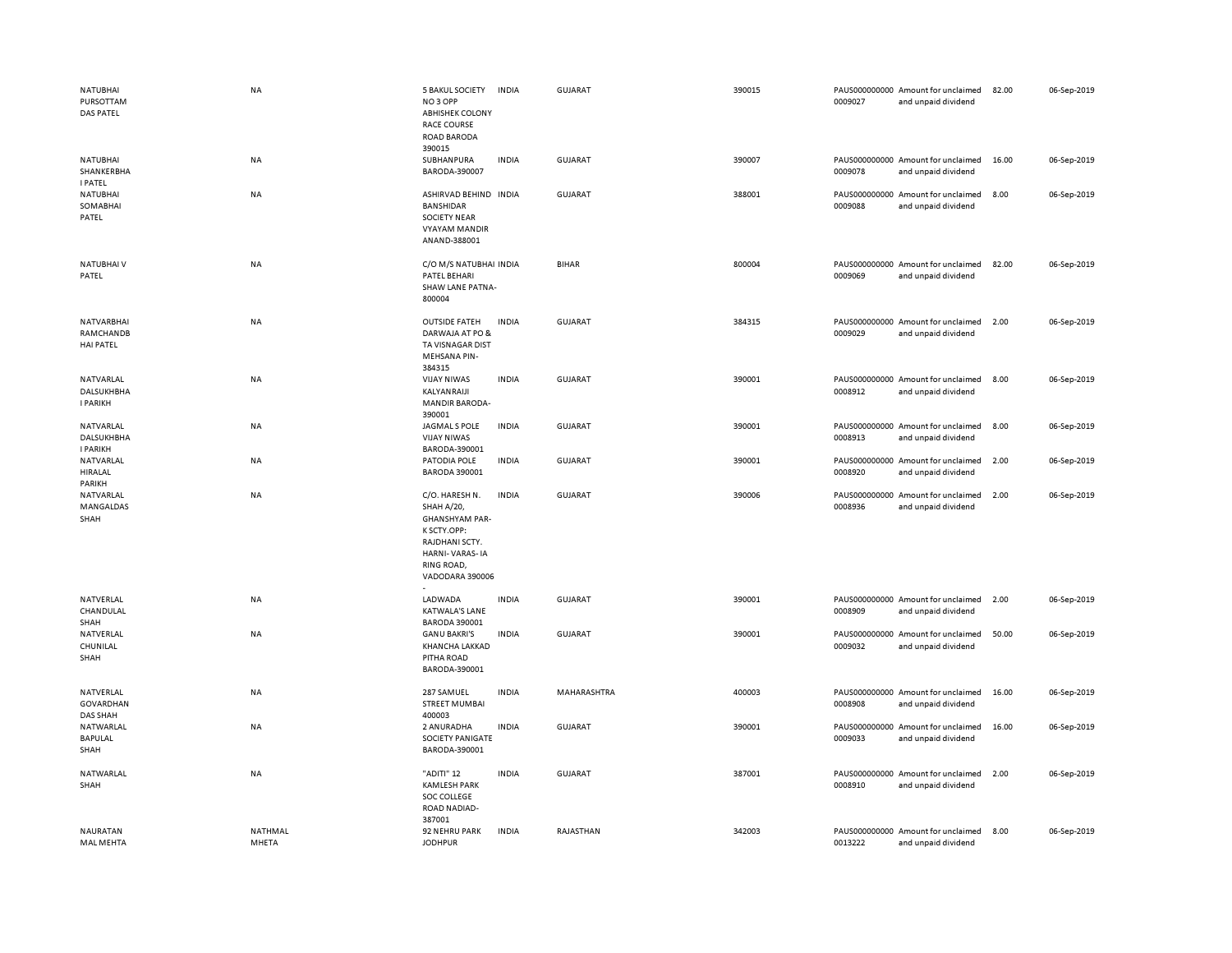| NAVAL<br>KHYALIRAM<br><b>GUPTA</b>                                | <b>NA</b>         | 28 ALKAPURI<br>SOCIETY SUMUL<br>DAIRY ROAD SURAT<br>395003                                                                         | <b>INDIA</b> | GUJARAT          | 395003 | 0009258 | PAUS000000000 Amount for unclaimed<br>and unpaid dividend | 32.00 | 06-Sep-2019 |
|-------------------------------------------------------------------|-------------------|------------------------------------------------------------------------------------------------------------------------------------|--------------|------------------|--------|---------|-----------------------------------------------------------|-------|-------------|
| <b>NAVEEN</b><br><b>KUMAR JAIN</b>                                | NA                | C/O UMA<br>BHANDAR 26 JJ<br><b>ROAD UPPER</b><br><b>BAZAR RANCHI</b><br>834001 BIHAR                                               | <b>INDIA</b> | <b>JHARKHAND</b> | 834001 | 0009295 | PAUS000000000 Amount for unclaimed<br>and unpaid dividend | 8.00  | 06-Sep-2019 |
| <b>NAVIN</b><br>DHURALAL<br>SHAH                                  | <b>NA</b>         | 12 SHUBHANIDHI<br><b>FLAT DOLAT</b><br>KHANA<br>SARANGPUR<br>AHMEDABAD<br>380001                                                   | <b>INDIA</b> | GUJARAT          | 380001 | 0009260 | PAUS000000000 Amount for unclaimed<br>and unpaid dividend | 16.00 | 06-Sep-2019 |
| <b>NAVIN</b><br><b>TANDON</b>                                     | <b>NA</b>         | 69 GODAVARI<br>APARTMENTS<br>ALAKNANDA NEW<br>DELHI 110019                                                                         | <b>INDIA</b> | DELHI            | 110019 | 0009099 | PAUS000000000 Amount for unclaimed<br>and unpaid dividend | 8.00  | 06-Sep-2019 |
| NAVINCHAN<br><b>DRA BABULAL</b><br><b>JOSHI</b>                   | <b>NA</b>         | C/O VISHNU STORE INDIA<br>S T ROAD IDAR DIST<br>SABARKATHA PIN-<br>383430                                                          |              | <b>GUJARAT</b>   | 383430 | 0009039 | PAUS000000000 Amount for unclaimed<br>and unpaid dividend | 2.00  | 06-Sep-2019 |
| NAVINCHAN<br>DRA C MODI                                           | NA                | 701, MATRU ASHISH INDIA<br>CO.OP.HSG.SCTY.<br>PLOT 46 SECTOR<br>29, VASHI, NAVI<br>MUMBAI-400705                                   |              | MAHARASHTRA      | 400705 | 0009326 | PAUS000000000 Amount for unclaimed<br>and unpaid dividend | 16.00 | 06-Sep-2019 |
| <b>NAVINCHAN</b><br>DRA HIRALAL<br>PARIKH                         | HIRALAL<br>PARIKH | 19 SHAYAM<br>SUNDER SOCIETY<br><b>NEAR POST OFFICE</b><br><b>HALOL DIST</b><br>PANCHMAHAL                                          | <b>INDIA</b> | <b>GUJARAT</b>   | 389350 | 3432085 | PAUSIN3003941 Amount for unclaimed<br>and unpaid dividend | 8.00  | 06-Sep-2019 |
| <b>NAVINCHAN</b><br>DRA<br><b>ICHCHHASHA</b><br><b>NKER VAYAS</b> | NA                | 13 KARAN PARA<br>NARAYAN NIWAS<br>RAJKOT-360002                                                                                    | <b>INDIA</b> | <b>GUJARAT</b>   | 360002 | 0009137 | PAUS000000000 Amount for unclaimed<br>and unpaid dividend | 8.00  | 06-Sep-2019 |
| NAVINCHAN<br>DRA T<br><b>SHROFF</b>                               | NA                | 85 WALKESHWAR<br><b>ROAD SMRUTI</b><br><b>BLDG NEAR WHITE</b><br>HOUSE MUMBAI-<br>400006                                           | <b>INDIA</b> | MAHARASHTRA      | 400006 | 0008915 | PAUS000000000 Amount for unclaimed<br>and unpaid dividend | 6.00  | 06-Sep-2019 |
| NAVNITBHAI<br>M PATEL                                             | NA                | SHETARIA'S STREET INDIA<br>AT PADRA 391440<br><b>DIST BARODA</b><br>GUJARAT                                                        |              | <b>GUJARAT</b>   | 391440 | 0009244 | PAUS000000000 Amount for unclaimed<br>and unpaid dividend | 6.00  | 06-Sep-2019 |
| NAVNITLAL<br><b>JETHALAL</b><br>SHAH                              | <b>NA</b>         | 117 SARGAM<br><b>APARTMENT CO-</b><br>OP HOUSING SOC -<br>LTD NR SHRIPAD<br><b>NAGAR SOCIETY</b><br>KARELIBAUG-<br>BARODA 390018 - | <b>INDIA</b> | GUJARAT          | 390018 | 0008941 | PAUS000000000 Amount for unclaimed<br>and unpaid dividend | 10.00 | 06-Sep-2019 |
| NAVNITRAI<br>AMRUTLAL<br>MEHTA                                    | NA                | C/O MONA<br><b>TRADING CO MAIN</b><br><b>BAZAR AT RAJULA</b><br>DIST AMRELI PIN-<br>364560                                         | <b>INDIA</b> | <b>GUJARAT</b>   | 364560 | 0009045 | PAUS000000000 Amount for unclaimed<br>and unpaid dividend | 16.00 | 06-Sep-2019 |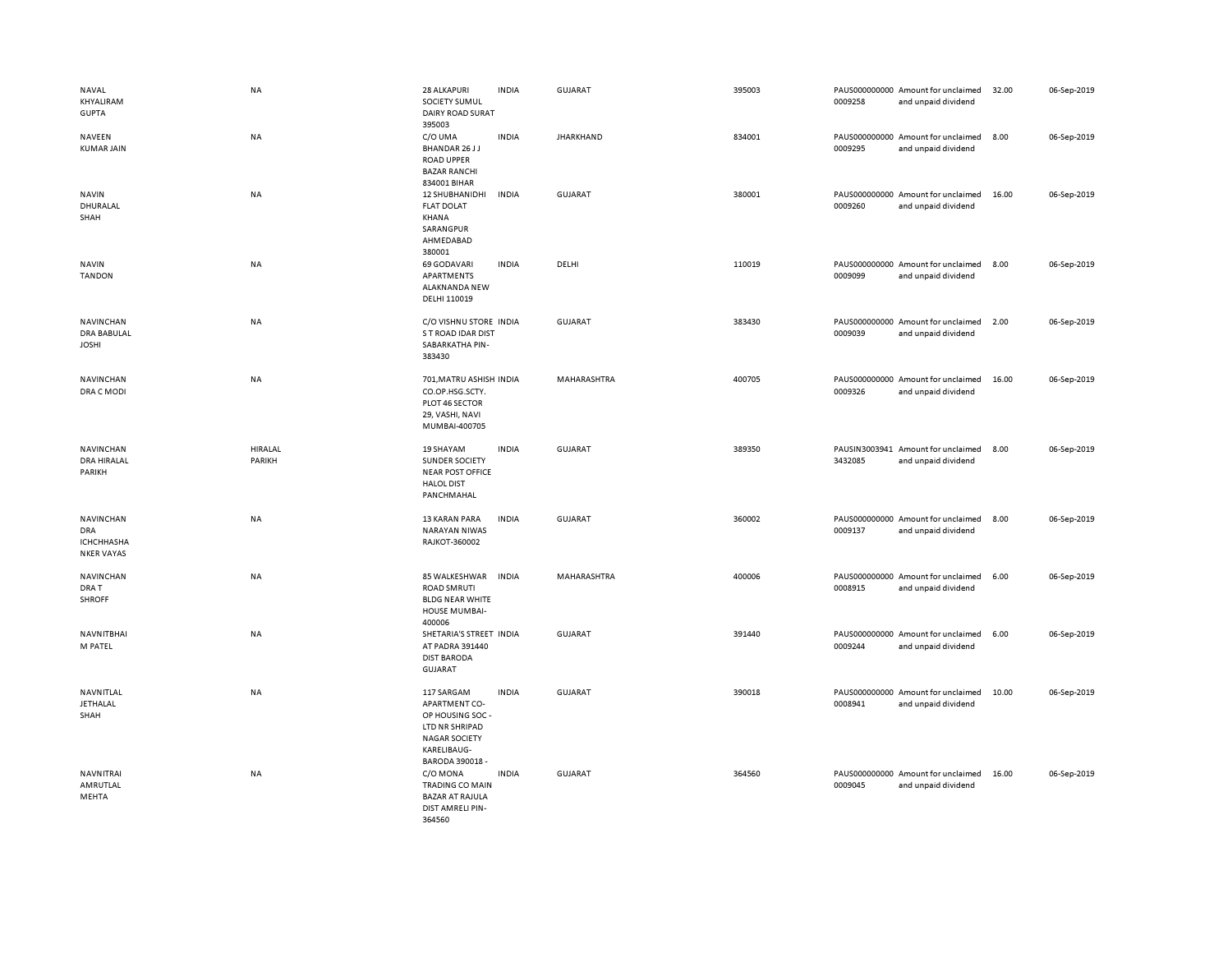| NAYANA<br>SURESH<br>DHRU                | <b>NA</b> | C/O THE SWASTIK<br><b>JANATA SAHAKARI</b><br><b>BANK LTD 502</b><br>KALBADEVI ROAD<br>MUMBAI-400002                                            | <b>INDIA</b> | MAHARASHTRA           | 400002 | 0009168 | PAUS000000000 Amount for unclaimed<br>and unpaid dividend | 8.00   | 06-Sep-2019 |
|-----------------------------------------|-----------|------------------------------------------------------------------------------------------------------------------------------------------------|--------------|-----------------------|--------|---------|-----------------------------------------------------------|--------|-------------|
| NAZMUDDIN<br>ABDUL<br><b>KADER</b>      | NA        | KATABJIWALA P3<br><b>CHANDNI CHOWK</b><br>ST 2ND FLOOR<br>CALCUTTA-700013                                                                      | <b>INDIA</b> | <b>WEST BENGAL</b>    | 700013 | 0009149 | PAUS000000000 Amount for unclaimed<br>and unpaid dividend | 16.00  | 06-Sep-2019 |
| NEELA<br>RAMESHCHA<br><b>NDRA DESAI</b> | NA        | RATNA-DEEP 80<br><b>ATMAJYOTI NAGAR</b><br>OPP ATMAJYOTI<br><b>ASHRAM RACE</b><br>COURSE<br>VADODARA-390007                                    | <b>INDIA</b> | GUJARAT               | 390007 | 0008980 | PAUS000000000 Amount for unclaimed<br>and unpaid dividend | 2.00   | 06-Sep-2019 |
| NEELA<br>VIJAYKUMAR<br>ADI              | NA        | SHIYABAUG MAIN<br>ROAD BARODA<br>390001                                                                                                        | <b>INDIA</b> | <b>GUJARAT</b>        | 390001 | 0009243 | PAUS000000000 Amount for unclaimed<br>and unpaid dividend | 32.00  | 06-Sep-2019 |
| NEELAKANTH<br>PUNNAPPA<br>HALBHAVI      | NA        | 1819,<br>RASIVADEKAR<br><b>GALLI CHIKODI</b>                                                                                                   | <b>INDIA</b> | KARNATAKA             | 591201 | 0N00575 | PAUS000000000 Amount for unclaimed<br>and unpaid dividend | 200.00 | 06-Sep-2019 |
| NEELAM<br>SINGH                         | <b>NA</b> | 9/116 MALVIYA<br>NAGAR NEW DELHI-<br>110017                                                                                                    | <b>INDIA</b> | DELHI                 | 110017 | 0009130 | PAUS000000000 Amount for unclaimed<br>and unpaid dividend | 8.00   | 06-Sep-2019 |
| NEELIMA<br>MADHUKAR<br>DESHPANDE        | NA        | 42 SHANWAR PETH INDIA<br>PUNE-411030                                                                                                           |              | MAHARASHTRA           | 411030 | 0008981 | PAUS000000000 Amount for unclaimed<br>and unpaid dividend | 6.00   | 06-Sep-2019 |
| NEELKANTH<br>NARAYAN<br>SAPRE           | NA        | SHARMA WARD<br>KHURAI M P<br>262700<br>SAGARMADHYA<br>PRADESH                                                                                  | <b>INDIA</b> | <b>MADHYA PRADESH</b> | 470117 | 0008918 | PAUS000000000 Amount for unclaimed<br>and unpaid dividend | 6.00   | 06-Sep-2019 |
| NEERAJ<br>MEDIRATTA                     | NA        | I-132 KIRTI NAGAR INDIA<br>NEW DELHI                                                                                                           |              | DELHI                 | 110001 | 0009283 | PAUS000000000 Amount for unclaimed<br>and unpaid dividend | 8.00   | 06-Sep-2019 |
| <b>NEETAR</b><br>LALANI                 | NA        | PAREKH FALI AT<br>DHANDHUKA DIST<br>AHMEDABAD<br>382460                                                                                        | <b>INDIA</b> | <b>GUJARAT</b>        | 382460 | 0009274 | PAUS000000000 Amount for unclaimed<br>and unpaid dividend | 32.00  | 06-Sep-2019 |
| NEETAR<br>PATEL                         | NA        | <b>6 HILL PARK</b><br>SOCIETY COLLEGE<br>ROAD NADIAD                                                                                           | <b>INDIA</b> | <b>GUJARAT</b>        | 387001 | 0N04700 | PAUS000000000 Amount for unclaimed<br>and unpaid dividend | 400.00 | 06-Sep-2019 |
| <b>NEILJ GAJJAR</b>                     | <b>NA</b> | 35-A AZAD ROAD<br>JUHU TARA H<br><b>GAWDE MARG</b><br>MUMBAI 400049                                                                            | <b>INDIA</b> | MAHARASHTRA           | 400049 | 0009314 | PAUS000000000 Amount for unclaimed<br>and unpaid dividend | 6.00   | 06-Sep-2019 |
| NEMAI<br>CHAND<br>SARKAR                | NA        | M G ROAD<br>DHARAMPUR<br>CHINSURAH<br><b>HOOGALY</b>                                                                                           | <b>INDIA</b> | <b>WEST BENGAL</b>    | 712101 | 0N02923 | PAUS000000000 Amount for unclaimed<br>and unpaid dividend | 200.00 | 06-Sep-2019 |
| NEVES<br>AGUSTA D<br>SOUZA              | NA        | UNIVERSAL<br>FILTRATION CO 202<br><b>COMMERCE HO-</b><br>USE 2ND FLOOR<br>140 NAGINDAS<br>MASTER ROAD -<br><b>MEDOWS ST</b><br>MUMBAI 400023 - | <b>INDIA</b> | MAHARASHTRA           | 400023 | 0009293 | PAUS000000000 Amount for unclaimed<br>and unpaid dividend | 8.00   | 06-Sep-2019 |
| <b>NIKHIL JAIN</b>                      | <b>NA</b> | 4358 MAIN ROAD<br>PAHARI DHIRAJ<br>DELHI 110006                                                                                                | <b>INDIA</b> | DELHI                 | 110006 | 0009226 | PAUS000000000 Amount for unclaimed<br>and unpaid dividend | 32.00  | 06-Sep-2019 |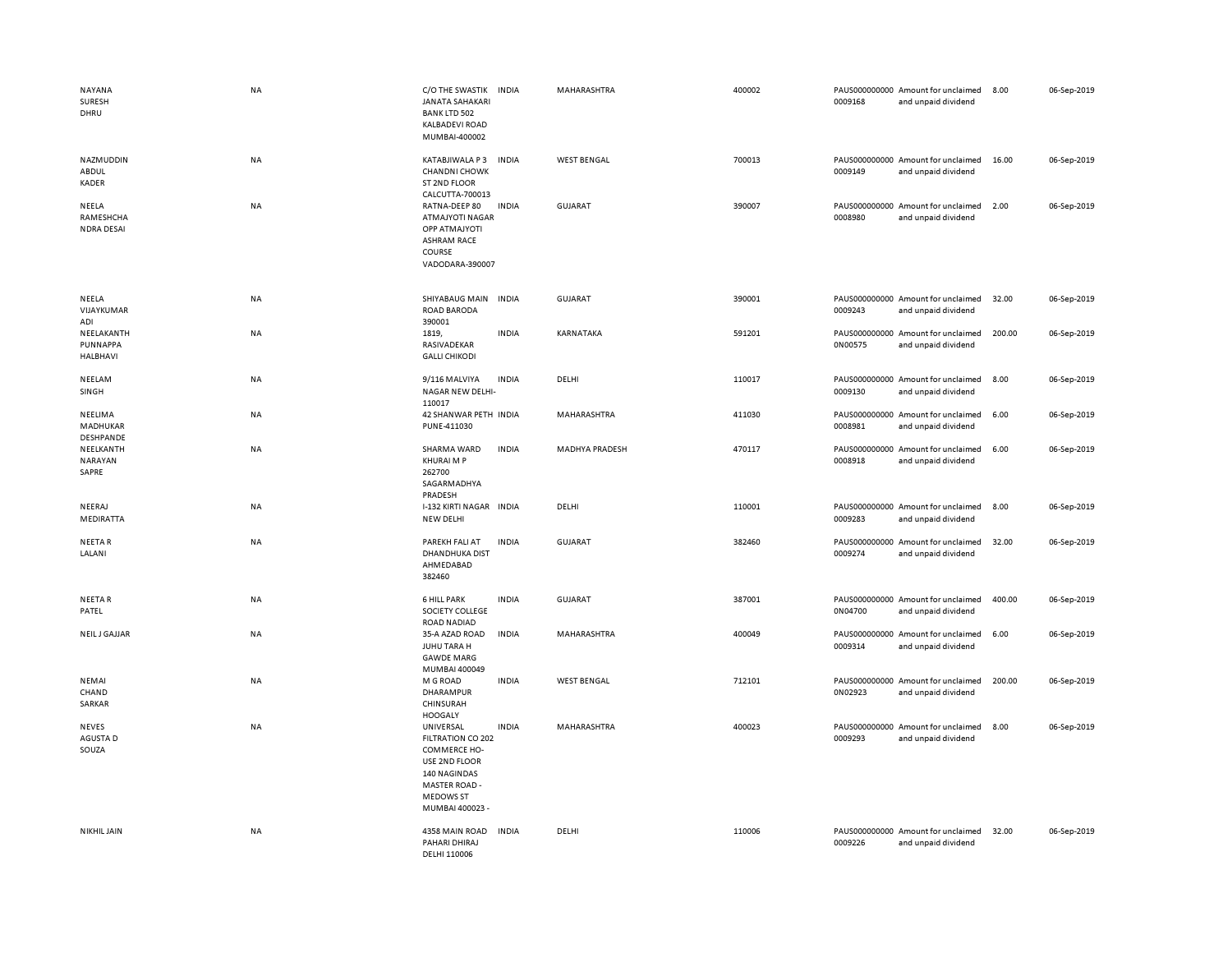| <b>NIKHIL R</b><br>CHAMANKAR                              | <b>NA</b>         | 703, DHEERAJ<br>VIHAR, NATWAR<br>NAGAR, ROAD,<br>NO.1 PP DIAS<br>COMPOUND, JOGES<br>HWAR(E) MUMBAI-<br>400060      | <b>INDIA</b> | MAHARASHTRA           | 400060 | 0009275 | PAUS000000000 Amount for unclaimed<br>and unpaid dividend | 8.00   | 06-Sep-2019 |
|-----------------------------------------------------------|-------------------|--------------------------------------------------------------------------------------------------------------------|--------------|-----------------------|--------|---------|-----------------------------------------------------------|--------|-------------|
| NIKUNJ                                                    | <b>NA</b>         | <b>B-103 SHEETAL</b><br>ARCADE SHEETAL<br><b>NAGAR MIRA ROAD</b><br><b>EAST DIST THANE</b><br>401107               | <b>INDIA</b> | MAHARASHTRA           | 401107 | 0009281 | PAUS000000000 Amount for unclaimed<br>and unpaid dividend | 16.00  | 06-Sep-2019 |
| NILESH<br><b>BABUBHAI</b><br>SHAH                         | <b>NA</b>         | 602/D RAJESH<br>NAGAR SAI BABA<br><b>NAGAR BORIVALI</b><br><b>WEST MUMBAI</b><br>400092                            | <b>INDIA</b> | <b>MAHARASHTRA</b>    | 400092 | 0009255 | PAUS000000000 Amount for unclaimed<br>and unpaid dividend | 66.00  | 06-Sep-2019 |
| NILESH<br>DHIRAJLAL<br>PAREKH                             | NA                | 4/4141 GOVIND<br><b>NIWAS BHULA</b><br><b>MODINIPOLE</b><br><b>BEGUMPURA</b><br>SURAT                              | <b>INDIA</b> | GUJARAT               | 395003 | 0009334 | PAUS000000000 Amount for unclaimed<br>and unpaid dividend | 32.00  | 06-Sep-2019 |
| NILESH<br>PARSHOTAM<br>BHAI<br>VAGHANI                    | PARSHOTAM<br>BHAI | 78,<br>JAVAHARNAGAR<br>PALIYAD ROAD<br>DIST:<br>BHAVNAGARBOTA<br>D                                                 | <b>INDIA</b> | MAHARASHTRA           | 999999 | 0015576 | PAUS120112020 Amount for unclaimed<br>and unpaid dividend | 180.00 | 06-Sep-2019 |
| NILESHKUMA<br>${\sf R}$<br>CHANDULAL<br>PATEL             | NA                | RAMJI MANDIR AT INDIA<br>& PO SOKHADA<br><b>DIST BARODA PIN-</b><br>391240                                         |              | <b>GUJARAT</b>        | 391240 | 0009050 | PAUS000000000 Amount for unclaimed<br>and unpaid dividend | 2.00   | 06-Sep-2019 |
| NILESHKUMA<br>$\mathsf{R}$<br>VINODCHAN<br>DRA<br>BHAVSAR | NA                | BHAVSARWAD DIST INDIA<br>KHEDA AT & PO<br>KATHLAL 387630                                                           |              | <b>GUJARAT</b>        | 387630 | 0009280 | PAUS000000000 Amount for unclaimed<br>and unpaid dividend | 16.00  | 06-Sep-2019 |
| NILIMA<br><b>MOTLAG</b>                                   | NA                | C/O THE SANGLI<br><b>BANK LTD KAMAL</b><br><b>KUNJIT LANE</b><br>ERANDWANA<br><b>PUNE</b>                          | <b>INDIA</b> | MAHARASHTRA           | 411004 | 0N04950 | PAUS000000000 Amount for unclaimed<br>and unpaid dividend | 200.00 | 06-Sep-2019 |
| NILIMA P<br>GUNDAWAR                                      | <b>NA</b>         | C/O SHRIP<br>GUNDAWAR<br><b>9ADVOCATE</b><br>GANDHIGATE<br>SHUKRAWARI<br><b>ROAD MAHAL</b><br><b>NAGPUR 440002</b> | <b>INDIA</b> | MAHARASHTRA           | 440002 | 0009265 | PAUS000000000 Amount for unclaimed<br>and unpaid dividend | 100.00 | 06-Sep-2019 |
| NILKAMAL<br>PRAFULCHAN<br><b>DRA SHAH</b>                 | <b>NA</b>         | NAGARKUVA<br>CHOWK, AT PETLAD<br>DIST. ANAND(GUJ)-<br>388450                                                       | <b>INDIA</b> | <b>GUJARAT</b>        | 388450 | 0009330 | PAUS000000000 Amount for unclaimed<br>and unpaid dividend | 16.00  | 06-Sep-2019 |
| NILKANTH<br>NARAYAN<br>SAPRE                              | NA                | "VASUDEO<br>SMRITTEE" SHUKLA<br>WARD KHURAI M P<br>470117                                                          | INDIA        | <b>MADHYA PRADESH</b> | 470117 | 0008983 | PAUS000000000 Amount for unclaimed<br>and unpaid dividend | 6.00   | 06-Sep-2019 |
| NIMAT<br>CHANDRA<br>KONAR                                 | NA                | C/O M/S LIFE<br>GUARD P-48 B CI I<br>ROAD CALCUTTA                                                                 | <b>INDIA</b> | <b>WEST BENGAL</b>    | 700014 | 0N02914 | PAUS000000000 Amount for unclaimed<br>and unpaid dividend | 200.00 | 06-Sep-2019 |
| NIMMAGAD<br>DA BABU<br>RAJENDRA<br>PRASAD                 | NA                | 40-3-3 KRISHNA<br><b>NAGAR LABBI PET</b><br>VIJAYAWADA-<br>520010                                                  | <b>INDIA</b> | ANDHRA PRADESH        | 520010 | 0009052 | PAUS000000000 Amount for unclaimed<br>and unpaid dividend | 32.00  | 06-Sep-2019 |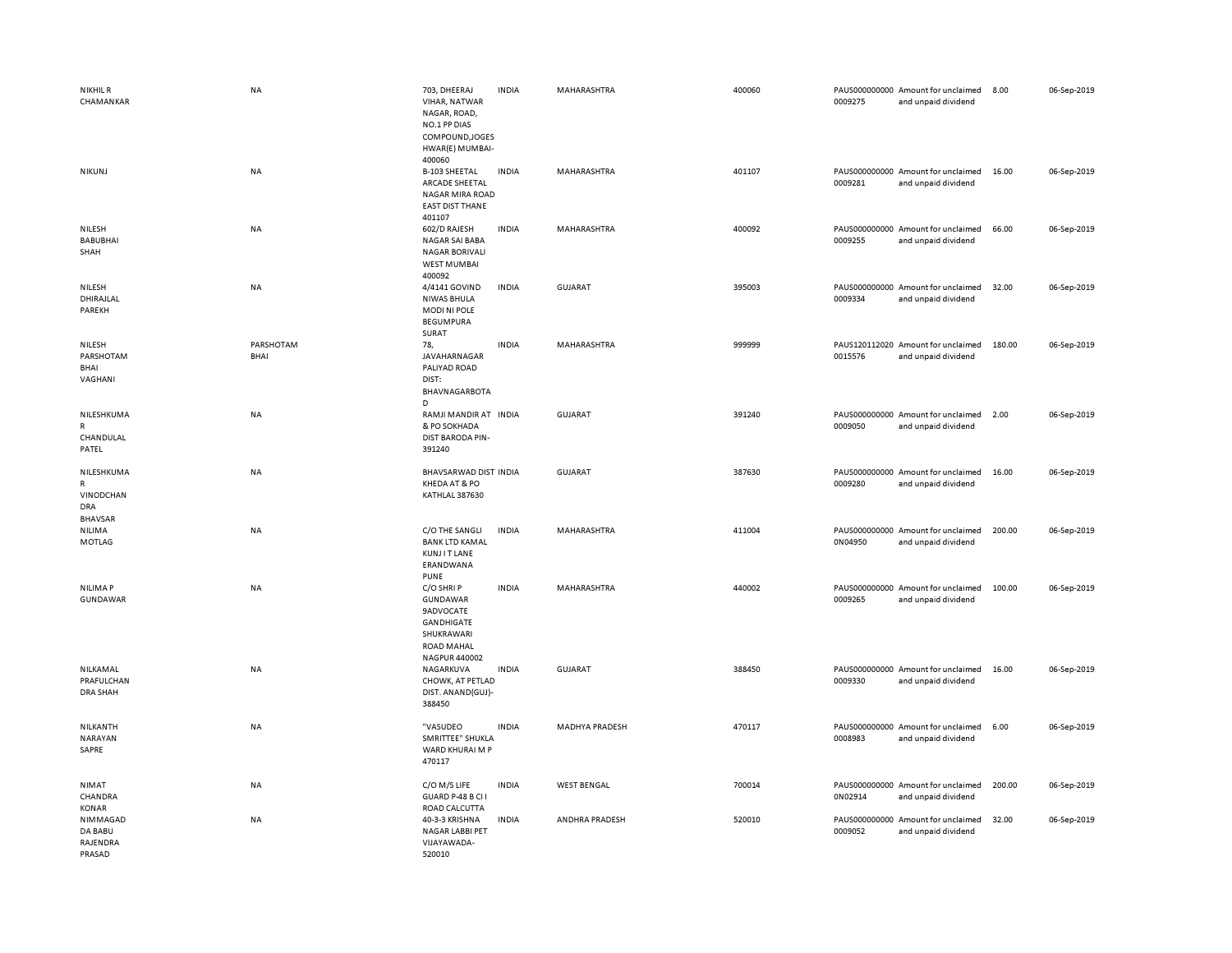| NIMMAGAD<br>DA DHANA<br>RATNA<br>PRASAD | NA                          | 40-3-3 KRISHNA<br><b>INDIA</b><br>NAGAR LABBI PETA<br>VIJAYAWADA-<br>520010                                                                     | ANDHRA PRADESH | 520010 | 0009053 | PAUS000000000 Amount for unclaimed<br>and unpaid dividend | 32.00  | 06-Sep-2019 |
|-----------------------------------------|-----------------------------|-------------------------------------------------------------------------------------------------------------------------------------------------|----------------|--------|---------|-----------------------------------------------------------|--------|-------------|
| <b>NIRALI MIHIR</b><br>MEHTA            | NA                          | D/32 RAMESHWAR INDIA<br>36/40 S V ROAD<br>SANTACRUZ WEST<br>MUMBAI 400054                                                                       | MAHARASHTRA    | 400054 | 0009288 | PAUS000000000 Amount for unclaimed<br>and unpaid dividend | 8.00   | 06-Sep-2019 |
| NIRANJAN<br>СННОТАВНАІ<br>PATEL         | СННОТАВНА<br><b>I PATEL</b> | 23 ARUNODAY<br><b>INDIA</b><br>SOCIETY ALKAPURI<br>VADODARA                                                                                     | <b>GUJARAT</b> | 390007 | 0013286 | PAUS000000000 Amount for unclaimed<br>and unpaid dividend | 6.00   | 06-Sep-2019 |
| NIRANJAN<br>KANCHANLAL<br>SHETH         | NA                          | K-5 GHANSHYAM<br><b>INDIA</b><br><b>NAGAR NEAR</b><br>SUBHASH BRIDGE<br>AHMEDABAD-<br>380027                                                    | <b>GUJARAT</b> | 380027 | 0009082 | PAUS000000000 Amount for unclaimed<br>and unpaid dividend | 16.00  | 06-Sep-2019 |
| NIRANJANA<br>DURLABHJI<br>SHAH          | <b>NA</b>                   | C/O. MR. RAJESH V. INDIA<br>MEHTA. D/36,<br>CHANDRA-KIRAN,<br>IIND FLR, OPP:N.L.<br>HIGH SCHOOL, S-<br>.v.<br>ROAD, MALAD(W)M<br>UMBAI-400064 - | MAHARASHTRA    | 400064 | 0009167 | PAUS000000000 Amount for unclaimed<br>and unpaid dividend | 16.00  | 06-Sep-2019 |
| NIRANJANA<br>SHANKARLAL<br>SEVAK        | NA                          | C/O BHARATBHAI<br><b>INDIA</b><br><b>BHAILALBHAI JOSHI</b><br>LAKHA JOSHI'S<br>POLE LAL DARWAJA<br>P O UMRETH DIST<br>KHEDA                     | <b>GUJARAT</b> | 387411 | 0009301 | PAUS000000000 Amount for unclaimed<br>and unpaid dividend | 16.00  | 06-Sep-2019 |
| NIRGUNA<br>MANSHANKA<br>R UPADHYAY      | NA                          | C/O JANTA<br><b>INDIA</b><br><b>MEDICAL STORE</b><br><b>KODINAR DIST</b><br>AMRELI PIN-362720                                                   | <b>GUJARAT</b> | 362720 | 0008985 | PAUS000000000 Amount for unclaimed<br>and unpaid dividend | 6.00   | 06-Sep-2019 |
| NIRMAL<br>AGRAWAL                       | NA                          | FLAT 11/503<br><b>INDIA</b><br>SHAHJAHANABAG<br>CO-OP GROUP HS<br>PLOT NO.1 SECTOR<br>11 DWARKA                                                 | DELHI          | 110045 | 0N03883 | PAUS000000000 Amount for unclaimed<br>and unpaid dividend | 200.00 | 06-Sep-2019 |
| NIRMAL<br>PRASAD<br>MEKAPATTI           | NA                          | C/O.MR.P.S.H.PRAS INDIA<br>AD SUNDARAM<br>COLONY, RING<br>ROAD, GUNTUR                                                                          | ANDHRA PRADESH | 522006 | 0N00185 | PAUS000000000 Amount for unclaimed<br>and unpaid dividend | 400.00 | 06-Sep-2019 |
| <b>NIRMALA</b><br>BHASKARRAO<br>INGLE   | NA                          | 252 SARAD NAGAR INDIA<br><b>TARSALICO</b><br>SOCIETY BARODA-<br>390009                                                                          | <b>GUJARAT</b> | 390009 | 0008939 | PAUS000000000 Amount for unclaimed<br>and unpaid dividend | 2.00   | 06-Sep-2019 |
| <b>NIRMALA C</b><br><b>KASHIKAR</b>     | <b>NA</b>                   | 11 SAURABH SANT INDIA<br><b>NAMDEV PATH</b><br>DOMBIVLI 421201<br>MAHARASHTRA                                                                   | MAHARASHTRA    | 421201 | 0009240 | PAUS000000000 Amount for unclaimed<br>and unpaid dividend | 66.00  | 06-Sep-2019 |
| NIRMALA<br>CHHAPARWA<br>$\mathsf{L}$    | NA                          | B 202 SHIVAM<br><b>INDIA</b><br><b>APARTMENTS RPTS</b><br><b>ROAD SURENDRA</b><br><b>NAGAR NAGPUR</b>                                           | MAHARASHTRA    | 440015 | 0N03830 | PAUS000000000 Amount for unclaimed<br>and unpaid dividend | 200.00 | 06-Sep-2019 |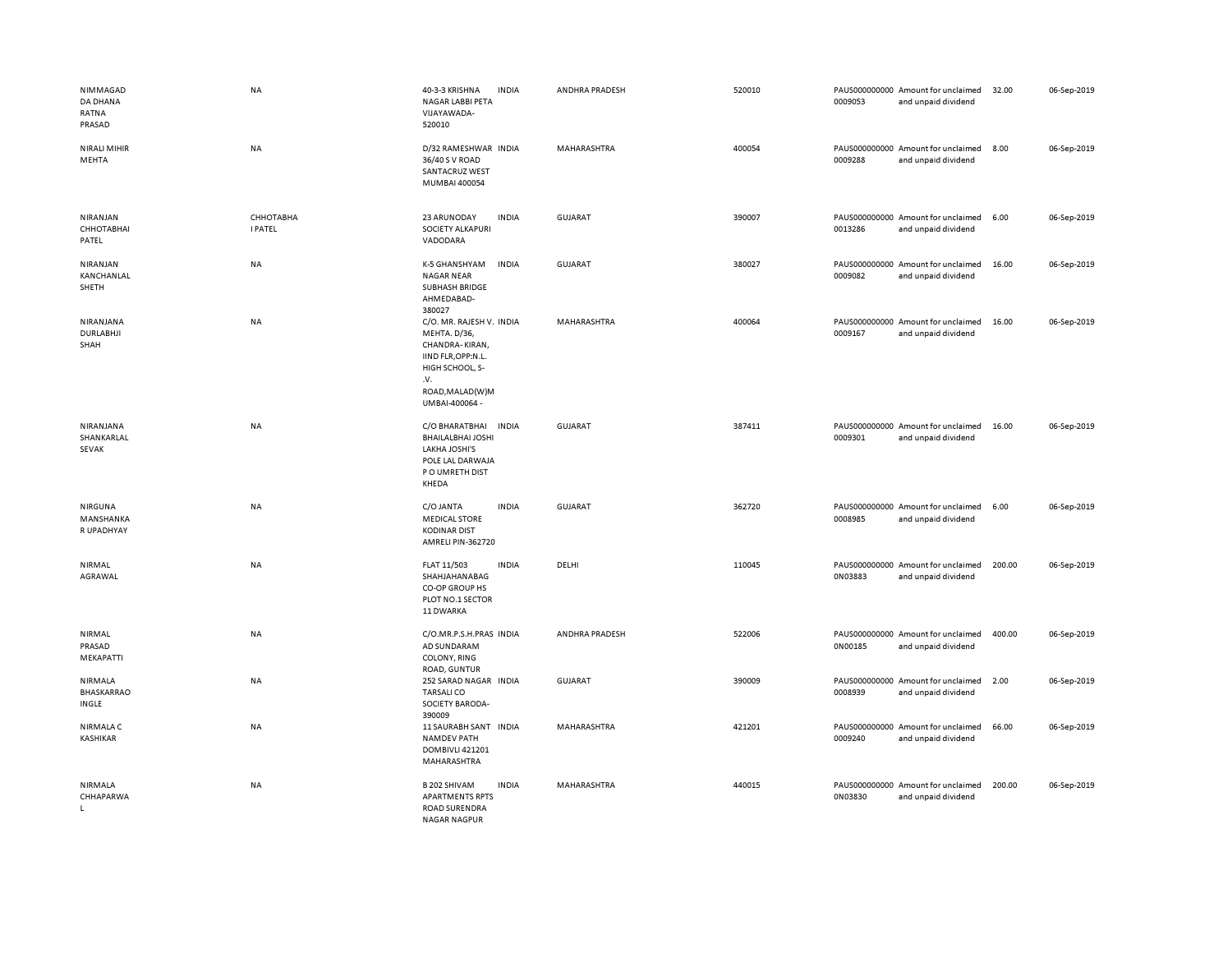| NIRMALA<br>DEVI<br>KOTHARI                       | <b>NA</b> | C/O MATHURA DAS INDIA<br>KOTHARI 6<br>SIKDARPARA II N D<br>LANE CALCUTTA-<br>700070                                                      |              | <b>WEST BENGAL</b> | 700070 | 0009145 | PAUS000000000 Amount for unclaimed<br>and unpaid dividend | 24.00  | 06-Sep-2019 |
|--------------------------------------------------|-----------|------------------------------------------------------------------------------------------------------------------------------------------|--------------|--------------------|--------|---------|-----------------------------------------------------------|--------|-------------|
| <b>NIRMALAR</b><br><b>DESHPANDE</b>              | NA        | 97 BRAHMIN WADI INDIA<br>K A SUBRAMANIAM<br><b>ROAD MATUNGA</b><br>MUMBAI-400019                                                         |              | MAHARASHTRA        | 400019 | 0009191 | PAUS000000000 Amount for unclaimed<br>and unpaid dividend | 16.00  | 06-Sep-2019 |
| <b>NIRMALAR</b><br>MALPANI                       | NA        | V P ROAD<br><b>VAIJAPUR DIST</b><br>AURANGABAD<br>423701                                                                                 | <b>INDIA</b> | MAHARASHTRA        | 423701 | 0009237 | PAUS000000000 Amount for unclaimed<br>and unpaid dividend | 8.00   | 06-Sep-2019 |
| <b>NIRMALAR</b><br>PONNAMBAL<br>AM               | <b>NA</b> | A-6 HOUSING UNIT INDIA<br>S N PALAYAM<br><b>COIMBATORE</b>                                                                               |              | <b>TAMIL NADU</b>  | 641007 | 0N03043 | PAUS000000000 Amount for unclaimed<br>and unpaid dividend | 300.00 | 06-Sep-2019 |
| <b>NIRMALAS</b><br>GANDHI                        | NA        | 19 KALPANA<br><b>SOCIETY RACE</b><br><b>COURCE CIRCLE</b><br>BARODA-390007                                                               | <b>INDIA</b> | <b>GUJARAT</b>     | 390007 | 0009057 | PAUS000000000 Amount for unclaimed<br>and unpaid dividend | 32.00  | 06-Sep-2019 |
| NIRMALA<br>SURESH<br>AMIN                        | <b>NA</b> | 46, HARIBHAKTHI<br><b>COLONY RACE</b><br><b>COURSE ROAD</b><br>VADODARA                                                                  | <b>INDIA</b> | <b>GUJARAT</b>     | 390007 | 0N00592 | PAUS000000000 Amount for unclaimed<br>and unpaid dividend | 200.00 | 06-Sep-2019 |
| <b>NIRMALA</b><br>WAMAN<br>MHASKAR               | NA        | 1098/13 B MODEL<br><b>COLONY SHIVAJI</b><br><b>NAGAR POONA-</b><br>411016                                                                | <b>INDIA</b> | MAHARASHTRA        | 411016 | 0008921 | PAUS000000000 Amount for unclaimed<br>and unpaid dividend | 10.00  | 06-Sep-2019 |
| NIRMALABEN<br>CHIMANLAL<br>SHAH                  | NA        | C/O VADILAL C<br><b>SHAH OPP</b><br>KAMODIA<br><b>DISPENSARY</b><br><b>MAKEN KUVA</b><br>GODHRA-389001                                   | <b>INDIA</b> | <b>GUJARAT</b>     | 389001 | 0008990 | PAUS000000000 Amount for unclaimed<br>and unpaid dividend | 16.00  | 06-Sep-2019 |
| NIRMALABEN<br>RAMANIKLAL<br>DALAL                | NA        | C/O RAMNIKLAL M INDIA<br>DALAL DESAI POLE<br><b>SANTH BAZAR</b><br>NADIAD 387001                                                         |              | <b>GUJARAT</b>     | 387001 | 0009060 | PAUS000000000 Amount for unclaimed<br>and unpaid dividend | 6.00   | 06-Sep-2019 |
| NIRMALDAS<br><b>BHARATHARI</b><br><b>KORI</b>    | <b>NA</b> | <b>KUVERJI DEVSHI</b><br>CHAWL 2ND FL B S<br><b>ROAD OPP</b><br>ZARAPKAR SHOW<br><b>ROOM DADAR</b><br>MUMBAI 400028                      | <b>INDIA</b> | MAHARASHTRA        | 400028 | 0009171 | PAUS000000000 Amount for unclaimed<br>and unpaid dividend | 8.00   | 06-Sep-2019 |
| NIRMLA                                           | NA        | TU/25 PITAMPURA INDIA<br>DELHI 110034                                                                                                    |              | DELHI              | 110034 | 0009135 | PAUS000000000 Amount for unclaimed<br>and unpaid dividend | 16.00  | 06-Sep-2019 |
| NIRMLA<br><b>GUPTA</b>                           | <b>NA</b> | <b>LAKSHMI SUPER</b><br><b>MOTORS P BOX</b><br>1072 151 GUR-U<br><b>NANAK MOTOR</b><br>MARKET<br><b>KASHMERE GATE</b><br>DELH-1-110006 - | <b>INDIA</b> | DELHI              | 110006 | 0009122 | PAUS000000000 Amount for unclaimed<br>and unpaid dividend | 8.00   | 06-Sep-2019 |
| NIRUMATI<br><b>DASHRATHB</b><br><b>HAI DARJI</b> | <b>NA</b> | FA/26 ALEMBIC<br><b>COLONY ALEMBIC</b><br><b>ROAD BARODA</b><br>390003                                                                   | <b>INDIA</b> | <b>GUJARAT</b>     | 390003 | 0008945 | PAUS000000000 Amount for unclaimed<br>and unpaid dividend | 2.00   | 06-Sep-2019 |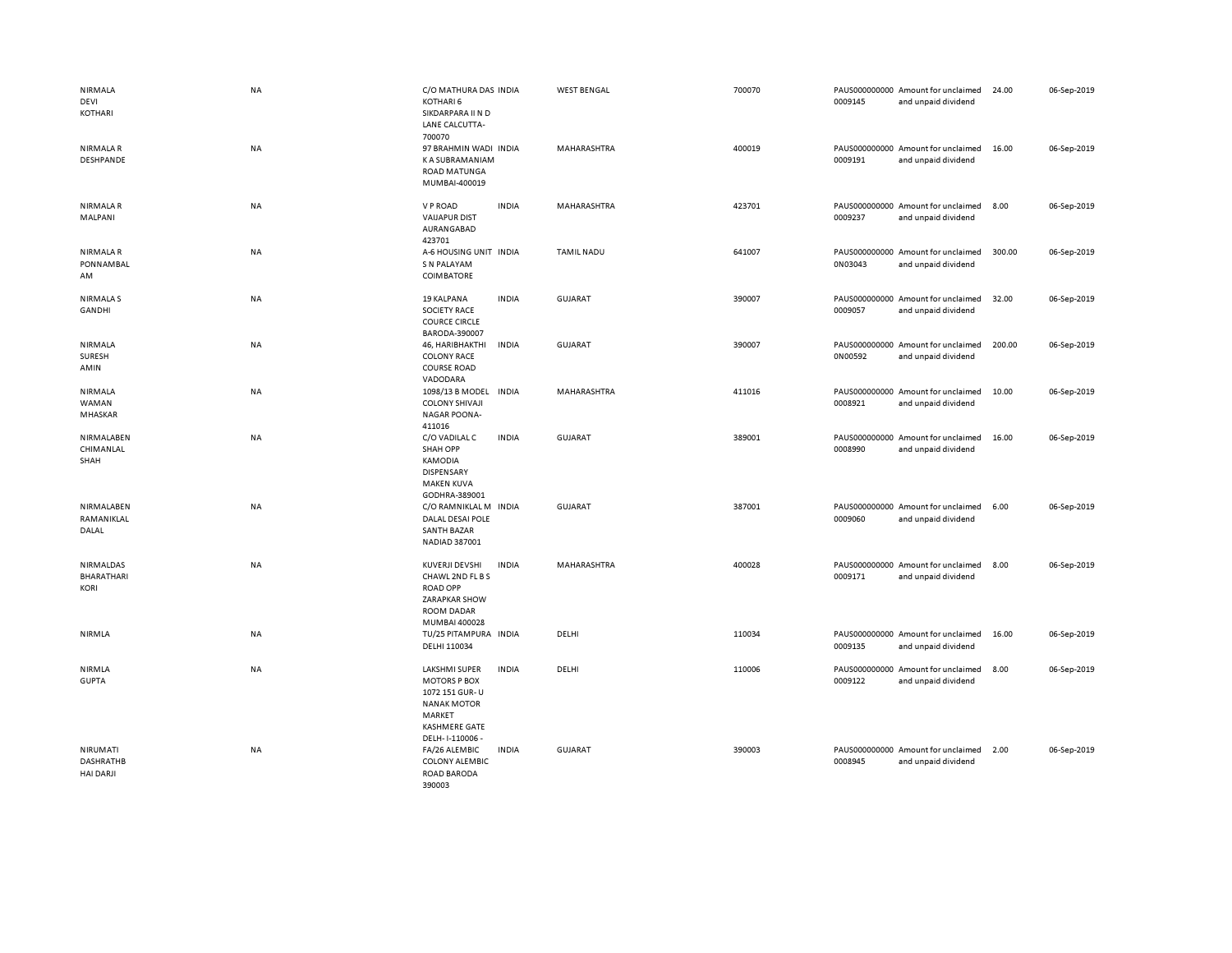| NIRUPABEN<br>KANUBHAI<br>PATEL       | <b>NA</b>                                | C/O BABUBHAI<br><b>FULABHAI PATEL</b><br><b>B11 RANMUKT-</b><br><b>ESHWAR SOCIETY</b><br>OPP VIHAR CINEMA<br>BARODA-- 390004 - | <b>INDIA</b> | <b>GUJARAT</b>     | 390004 | 0009067 | PAUS000000000 Amount for unclaimed<br>and unpaid dividend | 2.00   | 06-Sep-2019 |
|--------------------------------------|------------------------------------------|--------------------------------------------------------------------------------------------------------------------------------|--------------|--------------------|--------|---------|-----------------------------------------------------------|--------|-------------|
| NISHABEN<br>ARUNBHAI<br><b>DIGHE</b> | <b>NA</b>                                | 301, KARAN<br>COMPLEX<br>NR.MAHAVIR<br>COLONY<br>RAJMAHEL ROAD<br>VADODARA                                                     | <b>INDIA</b> | <b>GUJARAT</b>     | 390001 | 0009335 | PAUS000000000 Amount for unclaimed<br>and unpaid dividend | 2.00   | 06-Sep-2019 |
| NISHANT<br>KULSHRESHT<br>HA          | NA                                       | C/O M B PHARMA INDIA<br>OPP RAILWAY<br><b>INSTITUTE</b><br><b>JODHPUR</b>                                                      |              | RAJASTHAN          | 342001 | 0N03338 | PAUS000000000 Amount for unclaimed<br>and unpaid dividend | 200.00 | 06-Sep-2019 |
| NISHIT P<br>KOTHARI                  | <b>NA</b>                                | 204-USH-KAL NEW INDIA<br>RAMDASPETH<br>NAGPUR-440010                                                                           |              | MAHARASHTRA        | 440010 | 0009152 | PAUS000000000 Amount for unclaimed<br>and unpaid dividend | 8.00   | 06-Sep-2019 |
| NITA GUPTA                           | <b>NA</b>                                | 120 CANAL STREET INDIA<br><b>SREE BHUMI</b><br>CALCUTTA                                                                        |              | <b>WEST BENGAL</b> | 700048 | 0N02702 | PAUS000000000 Amount for unclaimed<br>and unpaid dividend | 200.00 | 06-Sep-2019 |
| <b>NITA</b><br>HARWANI               | <b>NA</b>                                | PLOT NO 3 GURU<br><b>NANAK COLONY</b><br>AJMER 305001                                                                          | <b>INDIA</b> | RAJASTHAN          | 305001 | 0009266 | PAUS000000000 Amount for unclaimed<br>and unpaid dividend | 32.00  | 06-Sep-2019 |
| <b>NITA</b><br><b>WADHERA</b>        | NA                                       | 2 BAG FARZANA<br><b>CIVIL LINES AGRA</b><br>282002                                                                             | <b>INDIA</b> | UTTAR PRADESH      | 282002 | 0009141 | PAUS000000000 Amount for unclaimed<br>and unpaid dividend | 8.00   | 06-Sep-2019 |
| NITAI<br>BANERJEA                    | NA                                       | 32/3N GARIAHAT<br>ROAD (SOUTH)<br><b>CALCUTTA 700031</b>                                                                       | <b>INDIA</b> | <b>WEST BENGAL</b> | 700031 | 0009100 | PAUS000000000 Amount for unclaimed<br>and unpaid dividend | 8.00   | 06-Sep-2019 |
| NITEEN<br>RATANSHI<br><b>BHUVA</b>   | NA                                       | 24-A INDRADEEP<br>CO-OP SOCIETY<br>OPP KASTURBA<br><b>VIKAS GRUH</b><br>JAMNAGAR-361001                                        | <b>INDIA</b> | GUJARAT            | 361001 | 0009062 | PAUS000000000 Amount for unclaimed<br>and unpaid dividend | 32.00  | 06-Sep-2019 |
| NITESH<br>DAHYABHAI<br>CHAVDA        | DAHYABHAI<br><b>ISHVARBHAI</b><br>CHAVDA | E/3/28, VISHRAM<br>PARK, OPP.<br><b>BHAVSAR HOTEL,</b><br>NEW WADAJ,<br>AHMEDAABD.                                             | <b>INDIA</b> | <b>GUJARAT</b>     | 380013 | 0532233 | PAUSIN3003431 Amount for unclaimed<br>and unpaid dividend | 10.00  | 06-Sep-2019 |
| NITIN D<br><b>HALDIKAR</b>           | <b>NA</b>                                | 202, AMAR APT.<br><b>DEEN DAYAL CROSS</b><br>RD NEXT TO HOTEL<br>SAMRAT,<br>DOMBIVALI(W)<br>DOMBIVLI(MS)-<br>421202            | <b>INDIA</b> | MAHARASHTRA        | 421202 | 0009327 | PAUS000000000 Amount for unclaimed<br>and unpaid dividend | 32.00  | 06-Sep-2019 |
| <b>NITIN GANGJI</b><br>MOTA          | NA                                       | E-16 RH-IV SECTOR INDIA<br><b>6 VASHI NEW</b><br>MUMBAI 400703                                                                 |              | MAHARASHTRA        | 400703 | 0009254 | PAUS000000000 Amount for unclaimed<br>and unpaid dividend | 8.00   | 06-Sep-2019 |
| NITIN<br>JAGJIVAN<br>LANGHNOJA       | NA                                       | ANAND<br>NAGAR, BLOCK<br>NO.7, ROOM<br>NO.H/289, RAJKOT                                                                        | <b>INDIA</b> | <b>GUJARAT</b>     | 360002 | 0097197 | PAUS130199000 Amount for unclaimed<br>and unpaid dividend | 82.00  | 06-Sep-2019 |
| <b>NITIN K SHAH</b>                  | NA                                       | <b>BARODA</b><br><b>ORTHOPAEDIC</b><br><b>CLINIC KHARIVAR</b><br>NEAR G.P.O.<br>VADODARA-390001                                | <b>INDIA</b> | <b>GUJARAT</b>     | 390001 | 0009323 | PAUS000000000 Amount for unclaimed<br>and unpaid dividend | 2.00   | 06-Sep-2019 |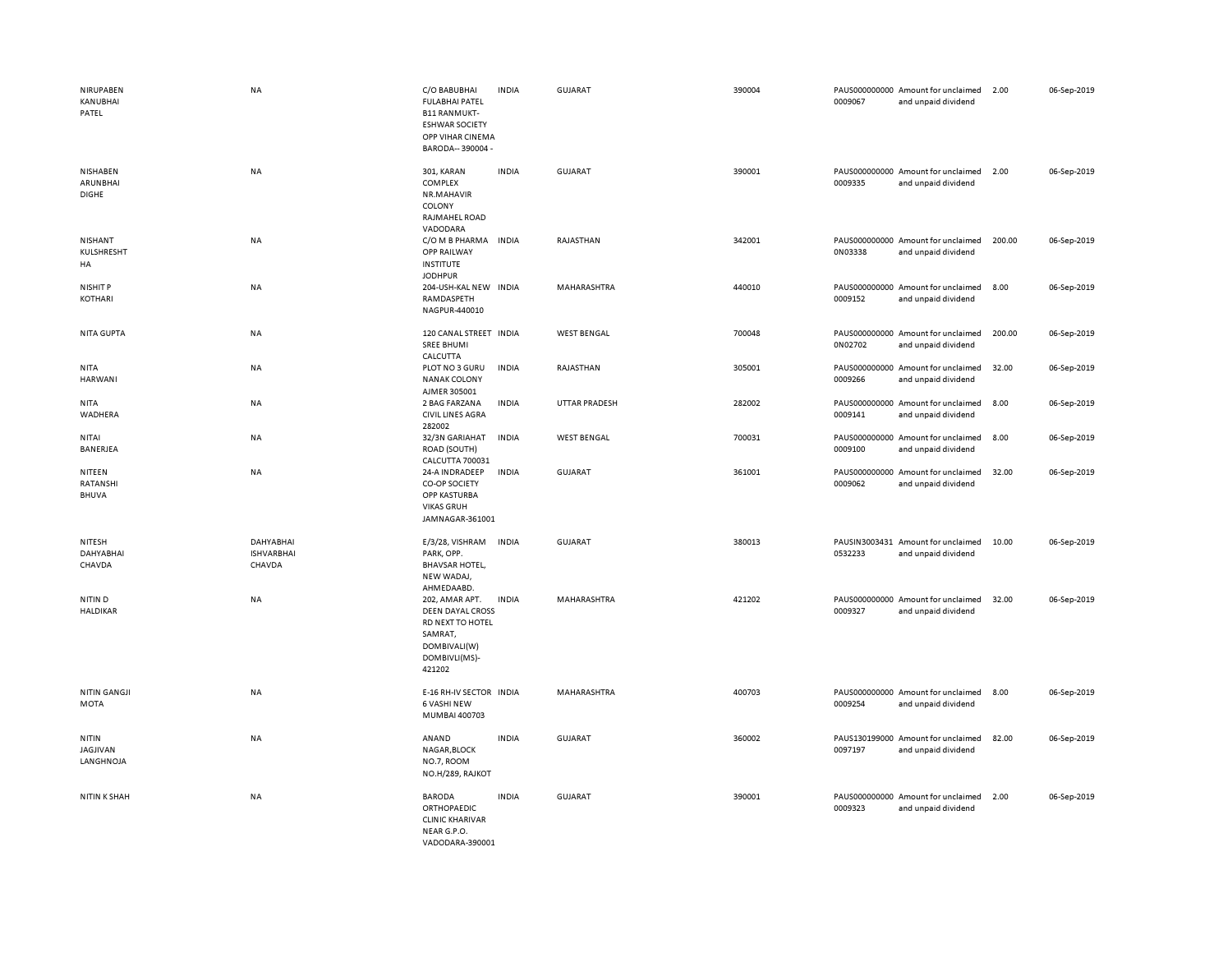| <b>NITIN MODI</b>                                     | <b>NA</b>               | 96 TILAK ROAD<br><b>BURHANPUR</b>                                                                             | <b>INDIA</b> | MADHYA PRADESH       | 450331 | 0N03226 | PAUS000000000 Amount for unclaimed<br>and unpaid dividend | 600.00  | 06-Sep-2019 |
|-------------------------------------------------------|-------------------------|---------------------------------------------------------------------------------------------------------------|--------------|----------------------|--------|---------|-----------------------------------------------------------|---------|-------------|
| NIVAJKHAN<br>ANAVARKHA<br>N PATHAN                    | NA                      | NAVAYARD NEAR<br><b>BUS STAND</b><br>BARODA-390002                                                            | <b>INDIA</b> | <b>GUJARAT</b>       | 390002 | 0009064 | PAUS000000000 Amount for unclaimed<br>and unpaid dividend | 2.00    | 06-Sep-2019 |
| <b>NIVEDITA R</b><br>DAVE                             | NA                      | C/O MR UPENDRA<br>VED 408 SHILPA<br><b>GOLIBAR LANE</b><br>JAGDUSHANAGAR<br><b>GHATKOPAR</b><br>MUMBAI 400077 | <b>INDIA</b> | MAHARASHTRA          | 400077 | 0009277 | PAUS000000000 Amount for unclaimed<br>and unpaid dividend | 32.00   | 06-Sep-2019 |
| <b>NIWAS</b><br>SARDA                                 | NA                      | C/O RAJ KUMAR<br><b>KABRA O JOGBANI</b><br>854328 DIST<br><b>ARARIA BIHAR</b>                                 | <b>INDIA</b> | <b>BIHAR</b>         | 854328 | 0011484 | PAUS000000000 Amount for unclaimed<br>and unpaid dividend | 1666.00 | 06-Sep-2019 |
| <b>NOONEY</b><br>SESHA<br>SUSEELA                     | <b>NA</b>               | <b>3RD LINE BRODI</b><br>PET GUNTUR-<br>522002                                                                | <b>INDIA</b> | ANDHRA PRADESH       | 522002 | 0009065 | PAUS000000000 Amount for unclaimed<br>and unpaid dividend | 32.00   | 06-Sep-2019 |
| <b>NOONEY</b><br>VASANTA                              | NA                      | <b>3RD LINE BRODI</b><br>PET GUNTUR-<br>522002                                                                | <b>INDIA</b> | ANDHRA PRADESH       | 522002 | 0009066 | PAUS000000000 Amount for unclaimed<br>and unpaid dividend | 32.00   | 06-Sep-2019 |
| <b>NOONEY</b><br>VASANTA                              | <b>NA</b>               | 3RD LANE<br><b>BRODIPET GUNTUR</b>                                                                            | <b>INDIA</b> | ANDHRA PRADESH       | 522002 | 0N05358 | PAUS000000000 Amount for unclaimed<br>and unpaid dividend | 600.00  | 06-Sep-2019 |
| <b>NOORUNNIS</b><br>A MOHD<br><b>HUSAIN</b><br>PARKAR | <b>NA</b>               | 4/24 MUNICIPAL<br><b>BUILDING LJ CROSS</b><br>ROAD NO 2 MAHIM<br>MUMBAI 400016                                | <b>INDIA</b> | MAHARASHTRA          | 400016 | 0009269 | PAUS000000000 Amount for unclaimed<br>and unpaid dividend | 66.00   | 06-Sep-2019 |
| <b>NOROTAMD</b><br>AS JADAVJEE<br>MITHANI             | NA                      | ARYAN MAHAL 6TH INDIA<br><b>FLOOR BLOCK NO</b><br>32 "C" ROAD<br>CHURCHGATE<br>MUMBAI 400020                  |              | MAHARASHTRA          | 400020 | 0009300 | PAUS000000000 Amount for unclaimed<br>and unpaid dividend | 32.00   | 06-Sep-2019 |
| <b>NOVBHAR</b><br><b>SINGH RATHI</b>                  | <b>HERKESH</b><br>SINGH | VILLAGE-<br>RAMPUR, NANABA<br><b>D POST KHARI</b><br>(JHALU)<br><b>DIST.BIJNOR</b>                            | <b>INDIA</b> | <b>UTTAR PRADESH</b> | 246701 | 0012907 | PAUS000000000 Amount for unclaimed<br>and unpaid dividend | 600.00  | 06-Sep-2019 |
| NUKARATNA<br>M PALUKURI                               | NA                      | <b>GENERAL &amp;</b><br><b>MEDICAL STORES</b><br><b>STATION</b><br>ROAD, ANAKAPALLE<br>VISAKHAPATNAM          | <b>INDIA</b> | ANDHRA PRADESH       | 531001 | 0N00593 | PAUS000000000 Amount for unclaimed<br>and unpaid dividend | 800.00  | 06-Sep-2019 |
| <b>NUTANN</b><br>SHAH                                 | <b>NA</b>               | 1-B NEELDHARA<br>APARTMENTS<br>228/229 R B<br><b>MEHTA ROAD</b><br><b>GHATKOPAR</b><br>MUMBAI-400077          | <b>INDIA</b> | MAHARASHTRA          | 400077 | 0009174 | PAUS000000000 Amount for unclaimed<br>and unpaid dividend | 24.00   | 06-Sep-2019 |
| O V THOMAS                                            | <b>NA</b>               | MANAGING<br>PARTNER NEERA<br><b>AGENCIES</b><br>ERNAKULAM<br>682011                                           | <b>INDIA</b> | <b>KERALA</b>        | 682011 | 0009337 | PAUS000000000 Amount for unclaimed<br>and unpaid dividend | 50.00   | 06-Sep-2019 |
| OASIS CINE<br>COMMUNICA<br><b>TION</b><br>LIMITED     | NA                      | 6/2 MOIRA STREET INDIA<br>4TH FLOOR<br>CALCUTTA 700017                                                        |              | <b>WEST BENGAL</b>   | 700017 | 0009362 | PAUS000000000 Amount for unclaimed<br>and unpaid dividend | 332.00  | 06-Sep-2019 |
| OCHCHHAV<br>HASMUKHLA<br>L DESAI                      | <b>NA</b>               | TAMBOLIWADO<br>SHRI GOPAL KRUPA<br>PO KADI DIST<br>MFHSANA 382715                                             | <b>INDIA</b> | <b>GUJARAT</b>       | 382715 | 0009361 | PAUS000000000 Amount for unclaimed<br>and unpaid dividend | 24.00   | 06-Sep-2019 |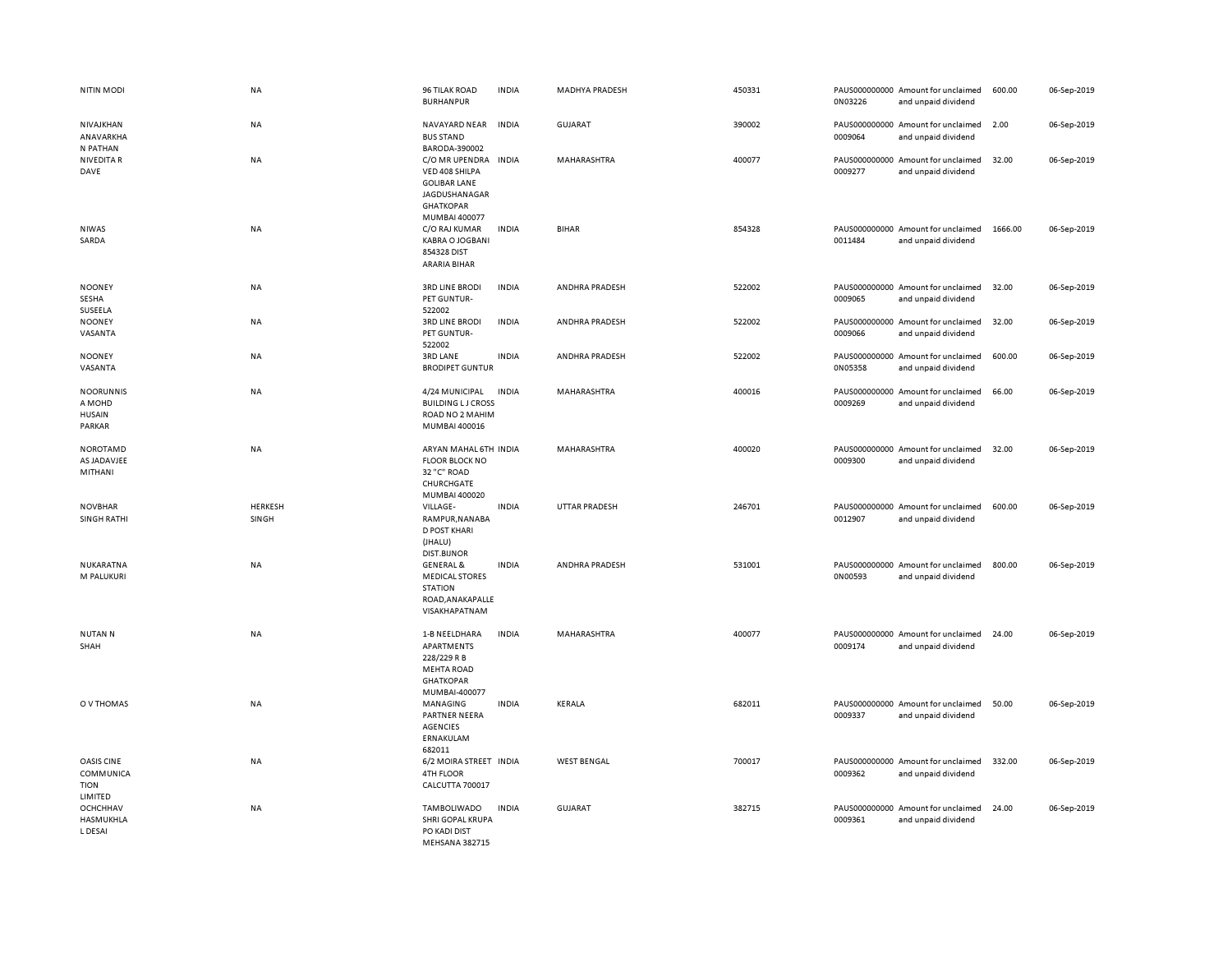| OM NARAIN<br>TIWARI                    | NA        | <b>FRONT SIDE, 1ST</b><br>FLOOR, 7/107A(1)<br><b>SWAROOP NAGAR</b>                                      | <b>INDIA</b> | <b>UTTAR PRADESH</b> |    | 208002 | 0001329                  | PAUS000000000 Amount for unclaimed<br>and unpaid dividend | 200.00 | 06-Sep-2019 |
|----------------------------------------|-----------|---------------------------------------------------------------------------------------------------------|--------------|----------------------|----|--------|--------------------------|-----------------------------------------------------------|--------|-------------|
| OM PARKASH                             | NA        | <b>KANPUR</b><br>C/O HARI RAM<br>CHHABRA T/367<br>AHATA KIDARA<br><b>BARA HINDU RAO</b><br>DELHI-110006 | <b>INDIA</b> | DELHI                |    | 110006 | 0009341                  | PAUS000000000 Amount for unclaimed<br>and unpaid dividend | 8.00   | 06-Sep-2019 |
| OM PARKASH                             | NA        | MIG FLAT NO-153<br>PKT F25 SECTOR-3<br>ROHINI NEW DELHI<br>110085                                       | <b>INDIA</b> | DELHI                |    | 110085 | 0009344                  | PAUS000000000 Amount for unclaimed<br>and unpaid dividend | 16.00  | 06-Sep-2019 |
| OM PARKASH<br>ANAND                    | NA        | C/O HARI RAM<br>CHHABRA T/367<br>AHATA KIDARA<br><b>BARA HINDU RAO</b><br>DELHI-110006                  | <b>INDIA</b> | DELHI                |    | 110006 | 0009342                  | PAUS000000000 Amount for unclaimed<br>and unpaid dividend | 8.00   | 06-Sep-2019 |
| OM PRAKASH<br><b>GUPTA</b>             | <b>NA</b> | B-15 ARMY<br><b>OFFICERS FLATS</b><br><b>NAVY NAGAR</b><br>COLABA MUMBAI<br>400025                      | <b>INDIA</b> | MAHARASHTRA          |    | 400025 | 0009359                  | PAUS000000000 Amount for unclaimed<br>and unpaid dividend | 16.00  | 06-Sep-2019 |
| OM PRAKASH<br>LATA                     | NA        | 9, B T ROAD 10/25<br><b>BELGHARIA GOVT</b><br>QTRS CALCUTTA<br>700056                                   | <b>INDIA</b> | <b>WEST BENGAL</b>   |    | 700056 | 0009350                  | PAUS000000000 Amount for unclaimed<br>and unpaid dividend | 32.00  | 06-Sep-2019 |
| OM PRAKASH<br><b>TANDON</b>            | <b>NA</b> | II-G-48 LAJPAT<br><b>NAGAR II NEW</b><br>DELHI 110024                                                   | <b>INDIA</b> | DELHI                |    | 110024 | 0009345                  | PAUS000000000 Amount for unclaimed<br>and unpaid dividend | 8.00   | 06-Sep-2019 |
| OM SHANKER<br>MEHRA                    | <b>NA</b> | SECTOR IV POCKET INDIA<br><b>B/8 FLAT NO 101</b><br>MIG ROHINI DELHI<br>110085                          |              | DELHI                |    | 110085 | 0009343                  | PAUS000000000 Amount for unclaimed<br>and unpaid dividend | 32.00  | 06-Sep-2019 |
| OMPRAKASH<br><b>GOBINDRAM</b><br>MEHRA | NA        | 104 RAJKUTIR PLOT INDIA<br>NO 301-302<br><b>LINKING ROAD</b><br>KHAR MUMBAI-<br>400052                  |              | MAHARASHTRA          | NA | 400052 | 0009351                  | PAUS000000000 Amount for unclaimed<br>and unpaid dividend | 8.00   | 06-Sep-2019 |
| OMPRAKASH<br>MALANI                    | <b>NA</b> | 56 RISHI ARBIND<br><b>SARANI B T ROAD</b><br><b>BONHOOGHLY</b><br>CALCUTTA 700090                       | <b>INDIA</b> | <b>WEST BENGAL</b>   |    | 700090 | PAUS000000000<br>0009349 | Amount for unclaimed<br>and unpaid dividend               | 8.00   | 06-Sep-2019 |
| PB<br>CHAUDHARY                        | NA        | 35 VANDANA 9TH<br><b>FLOOR OLD INS</b><br>TRATA R C CHURCH<br>COLABA MUMBAI                             | <b>INDIA</b> | MAHARASHTRA          |    | 400005 | 0009838                  | PAUS000000000 Amount for unclaimed<br>and unpaid dividend | 66.00  | 06-Sep-2019 |
| P<br><b>BALAKRISHN</b><br>AN           | <b>NA</b> | 147/1 KARAYA<br><b>ROAD FLAT4</b><br>CALCUTTA 700017                                                    | <b>INDIA</b> | <b>WEST BENGAL</b>   |    | 700017 | 0009674                  | PAUS000000000 Amount for unclaimed<br>and unpaid dividend | 8.00   | 06-Sep-2019 |
| P GOLDWIN                              | NA        | 519, 10TH F MAIN,<br><b>6TH BLOCK RAJAJI</b><br><b>NAGAR</b><br><b>BANGALORE</b>                        | INDIA        | KARNATAKA            |    | 560010 | 0P02019                  | PAUS000000000 Amount for unclaimed<br>and unpaid dividend | 200.00 | 06-Sep-2019 |
| P JOSEPH<br>GERALD                     | NA        | PRODUCT<br>MANAGER<br>ALEMBIC<br><b>CHEMICAL WORKS</b><br>LTD VADODARA                                  | <b>INDIA</b> | <b>GUJARAT</b>       |    | 390003 | 0P04571                  | PAUS000000000 Amount for unclaimed<br>and unpaid dividend | 200.00 | 06-Sep-2019 |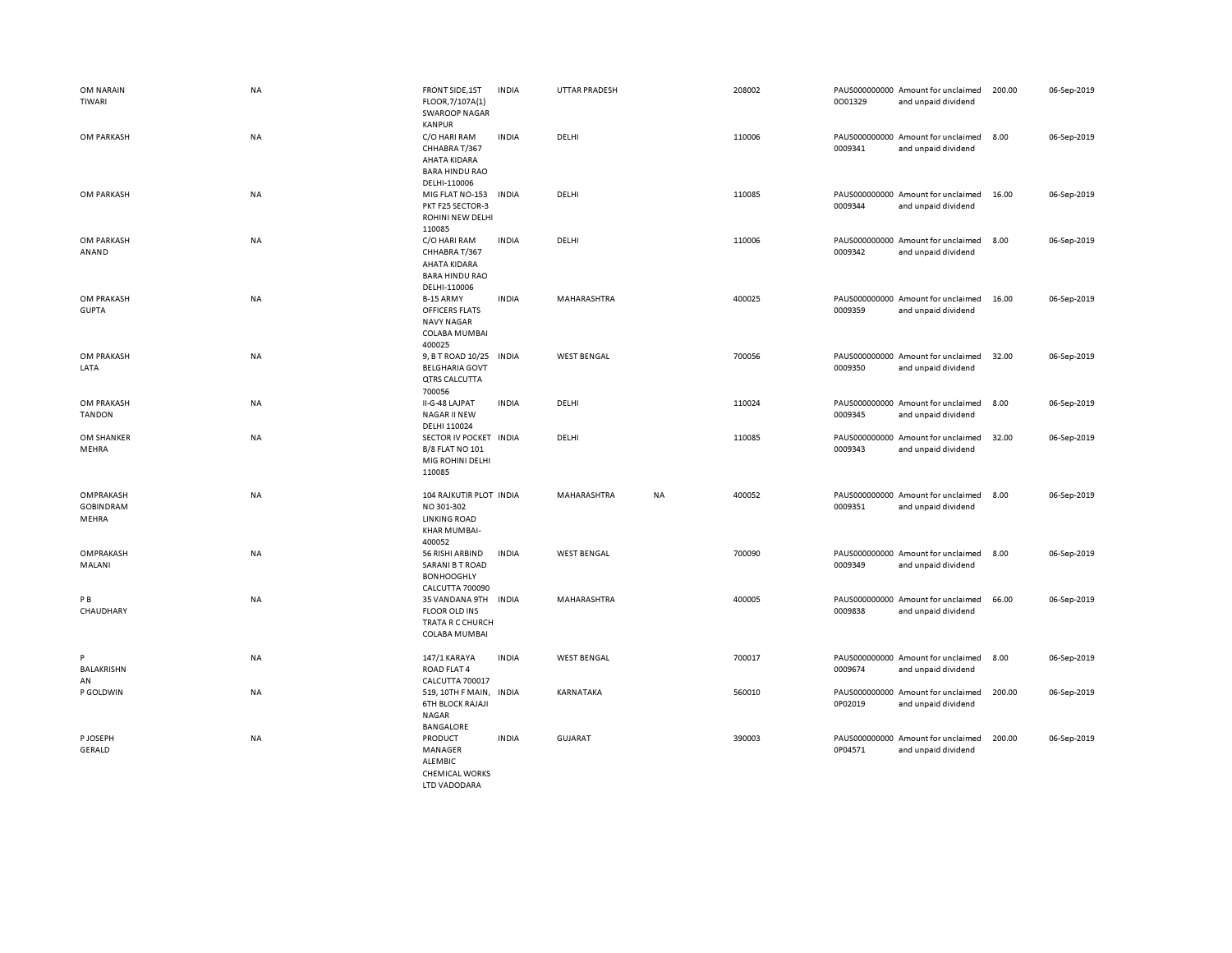| P K Bairoliya                           | <b>KP Bairoliya</b> | No-31, Swamy<br>Enclave No - 9, 1st<br>Main, 1st Block<br>Koramangala<br>BANGALORE                         | <b>INDIA</b> | KARNATAKA         | 560034 | 0055521 | PAUSIN3000951 Amount for unclaimed<br>and unpaid dividend | 8.00   | 06-Sep-2019 |
|-----------------------------------------|---------------------|------------------------------------------------------------------------------------------------------------|--------------|-------------------|--------|---------|-----------------------------------------------------------|--------|-------------|
| P K MARSHAL<br><b>TITO</b>              | NA                  | 3 4TH STREET<br><b>EXTENTION</b><br>GANDHIPURAM                                                            | <b>INDIA</b> | <b>TAMIL NADU</b> | 641012 | 0P03032 | PAUS000000000 Amount for unclaimed<br>and unpaid dividend | 200.00 | 06-Sep-2019 |
| P KASTURI                               | <b>NA</b>           | COIMBATORE<br>SERNO CONTROLS INDIA<br><b>DIVISION E CIL</b><br>HYDERABAD-<br>500762                        |              | ANDHRA PRADESH    | 500762 | 0009577 | PAUS000000000 Amount for unclaimed<br>and unpaid dividend | 8.00   | 06-Sep-2019 |
| P<br>KRISHNAMUR<br>THI                  | NA                  | D-1 E I D PARRY<br>RESIDENTIAL<br><b>ESTATE ETPS</b><br>POST OFFICE<br><b>ENNORE CHENNAI</b><br>600057     | <b>INDIA</b> | <b>TAMIL NADU</b> | 600057 | 0009588 | PAUS000000000 Amount for unclaimed<br>and unpaid dividend | 100.00 | 06-Sep-2019 |
| P LAKSHMI                               | NA                  | 44 VENKATACHALA INDIA<br>CHETTY ST<br><b>TRIPLICANE</b><br><b>CHENNAI 600005</b>                           |              | <b>TAMIL NADU</b> | 600005 | 0009738 | PAUS000000000 Amount for unclaimed<br>and unpaid dividend | 8.00   | 06-Sep-2019 |
| PM<br>ACHAMMA<br>PONNAMMA               | NA                  | C/O O M KURIAN D INDIA<br>D GEARS (P) LTD 28<br>MOTIA KHAN<br><b>JHANDEWALA</b><br>ROAD N DELHI-<br>110055 |              | DELHI             | 110055 | 0009610 | PAUS000000000 Amount for unclaimed<br>and unpaid dividend | 8.00   | 06-Sep-2019 |
| P M SURESH                              | NA                  | 'JYOTHI' PO<br>ANCHAMPEETIKA<br><b>VIA MOTTAMMAL</b><br><b>CANNANORE DIST</b><br><b>KERALA 670001</b>      | <b>INDIA</b> | KERALA            | 670001 | 0009448 | PAUS000000000 Amount for unclaimed<br>and unpaid dividend | 16.00  | 06-Sep-2019 |
| P<br>MAHALAKSH<br>MI                    | <b>NA</b>           | 14, III - CROSS<br>NARAYANA<br>NAGAR, SALEM<br>T.N.-636015                                                 | <b>INDIA</b> | <b>TAMIL NADU</b> | 636015 | 0009866 | PAUS000000000 Amount for unclaimed<br>and unpaid dividend | 166.00 | 06-Sep-2019 |
| P MARUTHAI                              | NA                  | NO 46 SECOND<br>STREET KAMARAJ<br><b>NAGAR KORATTUR</b><br>CHENNAI                                         | <b>INDIA</b> | TAMIL NADU        | 600080 | 0P03498 | PAUS000000000 Amount for unclaimed<br>and unpaid dividend | 600.00 | 06-Sep-2019 |
| P <sub>N</sub><br>SATHYAMUR<br>THY      | NA                  | 431/A, 9th Cross,<br>Girinagar II Phase                                                                    | <b>INDIA</b> | KARNATAKA         | 560085 | 0P05431 | PAUS000000000 Amount for unclaimed<br>and unpaid dividend | 100.00 | 06-Sep-2019 |
| P P GUPTA                               | NA                  | <b>6 PROFESSOR'S</b><br>COLONY<br>MODINAGAR DT<br><b>GHAZIABAD PIN-</b><br>201204                          | <b>INDIA</b> | UTTAR PRADESH     | 201204 | 0009686 | PAUS000000000 Amount for unclaimed<br>and unpaid dividend | 8.00   | 06-Sep-2019 |
| P<br>RAMESHCHA<br><b>ND</b><br>BHANDARI | <b>NA</b>           | H NO 3-4-376/16<br><b>BASANT NAGAR</b><br>COLONY<br>HYDERABAD<br>500027                                    | <b>INDIA</b> | ANDHRA PRADESH    | 500027 | 0009769 | PAUS000000000 Amount for unclaimed<br>and unpaid dividend | 100.00 | 06-Sep-2019 |
| P S<br>DAKSHAYANI                       | NA                  | 535, HARBHAVI<br>CIRCLE,<br>CHAMRAJPET                                                                     | <b>INDIA</b> | KARNATAKA         | 577001 | 0P05570 | PAUS000000000 Amount for unclaimed<br>and unpaid dividend | 400.00 | 06-Sep-2019 |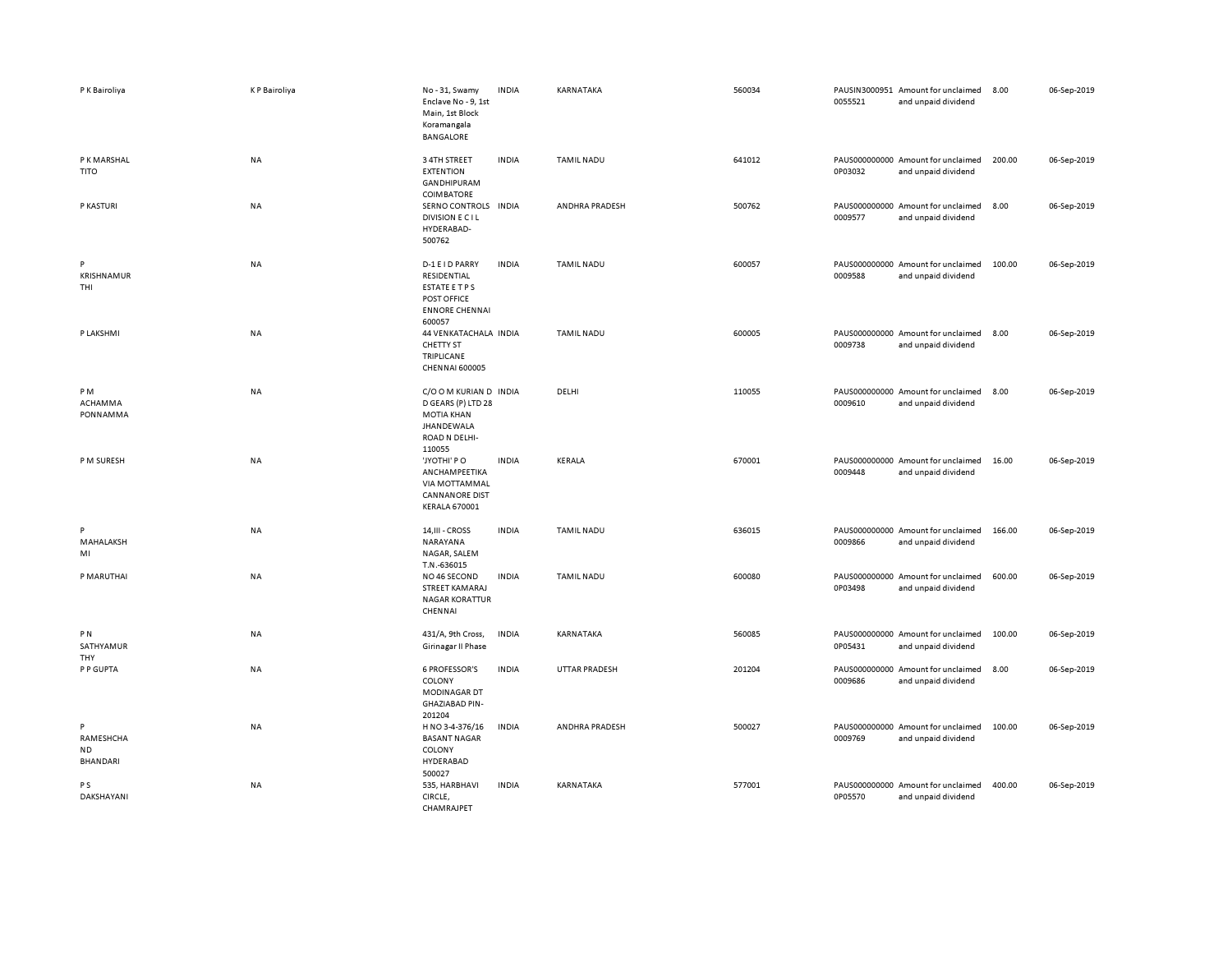| <b>PS</b><br>SHYAMASUN<br>DAR | NA                             | 1725 SUNANDA<br><b>EAST END'S MAIN</b><br><b>ROAD II BLOCK</b><br>JAYNAGAR<br><b>BANGALORE-</b><br>560011            | <b>INDIA</b> | KARNATAKA         | 560011 | 0009518 | PAUS000000000 Amount for unclaimed<br>and unpaid dividend | 16.00  | 06-Sep-2019 |
|-------------------------------|--------------------------------|----------------------------------------------------------------------------------------------------------------------|--------------|-------------------|--------|---------|-----------------------------------------------------------|--------|-------------|
| P SANJAY                      | <b>NA</b>                      | NO 32 3RD CROSS INDIA<br>AREKEMPANA<br><b>HALLI WILSON</b><br>GARDEN<br>BANGALORE<br>560027                          |              | KARNATAKA         | 560027 | 0009840 | PAUS000000000 Amount for unclaimed<br>and unpaid dividend | 8.00   | 06-Sep-2019 |
| P<br>SARVAMANG<br>ALAMMA      | LATE T G<br>RAJENDRA<br>PRASAD | C/O T G<br>JAYAPRAKSH<br><b>GOSALA NILAYA</b><br>2ND MAIN 1ST<br>CROSS JAYANAGAR<br>(WEST)TUMKUR                     | <b>INDIA</b> | KARNATAKA         | 572102 | 0012788 | PAUS000000000 Amount for unclaimed<br>and unpaid dividend | 16.00  | 06-Sep-2019 |
| P SITARAM                     | <b>NA</b>                      | $4 - 4 - 106$<br><b>BHAGWANDAS</b><br><b>BLDG SULTAN</b><br>BAZAR HYDERABAD-<br>500001                               | <b>INDIA</b> | ANDHRA PRADESH    | 500001 | 0009525 | PAUS000000000 Amount for unclaimed<br>and unpaid dividend | 10.00  | 06-Sep-2019 |
| P<br>SIVASANKAR<br>AN         | NA                             | G/5 MAHALAKSHMI INDIA<br><b>FLATS</b><br><b>HARRINGTON</b><br>ROAD 5TH AVENUE<br><b>CHETPET CHENNAI</b><br>600031    |              | <b>TAMIL NADU</b> | 600031 | 0009587 | PAUS000000000 Amount for unclaimed<br>and unpaid dividend | 8.00   | 06-Sep-2019 |
| P T JOSEPH                    | <b>NA</b>                      | AMBALATHINGAL INDIA<br>THUNDATHUMKAD<br>AVU PO<br>VARAPUZHA<br><b>ERNAKULAM DIST</b><br>KERALA                       |              | KERALA            | 682011 | 0009519 | PAUS000000000 Amount for unclaimed<br>and unpaid dividend | 16.00  | 06-Sep-2019 |
| P<br>VIMALCHAN<br>D BHANDARI  | <b>NA</b>                      | H NO 3-4-376/16<br><b>BASANT NAGAR</b><br>COLONY<br>HYDERABAD<br>500027                                              | <b>INDIA</b> | ANDHRA PRADESH    | 500027 | 0009770 | PAUS000000000 Amount for unclaimed<br>and unpaid dividend | 100.00 | 06-Sep-2019 |
| P<br>VISWANATH<br>AN          | <b>NA</b>                      | 134/10A, THIRD<br><b>FLOOR, RAJPARIS</b><br>BRINDAVA-N APT.<br>ELDAMS ROAD,<br><b>TEYNAMPET</b><br>CHENNAI-6-00018 - | <b>INDIA</b> | <b>TAMIL NADU</b> | 600018 | 0009584 | PAUS000000000 Amount for unclaimed<br>and unpaid dividend | 8.00   | 06-Sep-2019 |
| PADAM DAS                     | <b>NA</b>                      | 18 SAURABH<br>NAGAR OPP<br>JEEWAN JYOTI<br>DAYAL BAGH AGRA                                                           | <b>INDIA</b> | UTTAR PRADESH     | 282005 | 0P03999 | PAUS000000000 Amount for unclaimed<br>and unpaid dividend | 200.00 | 06-Sep-2019 |
| PADMA<br><b>MURTHY</b>        | NA                             | 1104 SRINIVAS 35- INDIA<br>D CROSS 4TH T<br><b>BLOCK JAYANAGAR</b><br>BANGALORE<br>560041                            |              | KARNATAKA         | 560041 | 0009730 | PAUS000000000 Amount for unclaimed<br>and unpaid dividend | 8.00   | 06-Sep-2019 |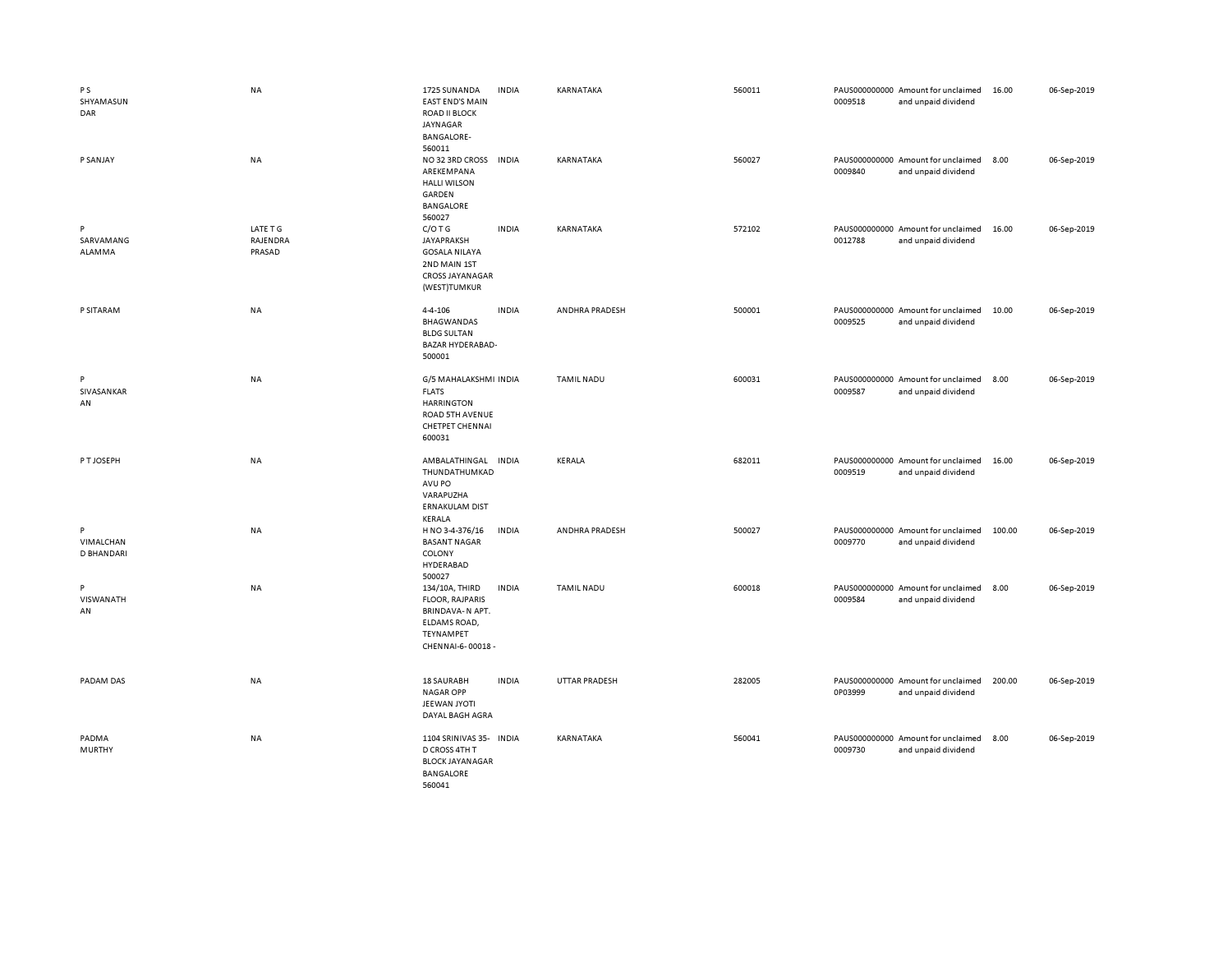| PADMA<br>NATARAJAN                       | <b>NA</b> | $C/O$ KP<br>NATARAJAN<br>ARUNDLE NAGAR<br>PLOT NO-26<br><b>BEACH ROAD</b><br>KALAKSHETRA<br><b>COLONY BESAN-T</b><br><b>NAGAR CHENNAI-</b><br>600090 - | <b>INDIA</b> | <b>TAMIL NADU</b> | 600090 | 0009585 | PAUS000000000 Amount for unclaimed<br>and unpaid dividend | 8.00   | 06-Sep-2019 |
|------------------------------------------|-----------|--------------------------------------------------------------------------------------------------------------------------------------------------------|--------------|-------------------|--------|---------|-----------------------------------------------------------|--------|-------------|
| PADMA<br>PARWATRAI<br>DESAI              | <b>NA</b> | 4 A/6 SONAWALA INDIA<br><b>BLDG III FLOOR</b><br>TARDEO MUMBAI-<br>400007                                                                              |              | MAHARASHTRA       | 400007 | 0009413 | PAUS000000000 Amount for unclaimed<br>and unpaid dividend | 6.00   | 06-Sep-2019 |
| PADMA RANI<br>KHETAN                     | <b>NA</b> | M/S KHETAN & CO INDIA<br><b>KHETAN BHAWAN</b><br>M I ROAD JAIPUR-<br>302001                                                                            |              | RAJASTHAN         | 302001 | 0009581 | PAUS000000000 Amount for unclaimed<br>and unpaid dividend | 8.00   | 06-Sep-2019 |
| PADMA<br>VIJAYAN                         | <b>NA</b> | FLAT NO 402 RAVI<br>APARTMENTS<br>EDULJI ROAD<br><b>CHARAI THANE</b><br>WEST 400601                                                                    | <b>INDIA</b> | MAHARASHTRA       | 400601 | 0009656 | PAUS000000000 Amount for unclaimed<br>and unpaid dividend | 32.00  | 06-Sep-2019 |
| PADMABEN<br>CHIMANLAL<br>PARIKH          | NA        | 50 KUNJ SOCIETY<br>ALKAPURI BARODA-<br>390005                                                                                                          | <b>INDIA</b> | GUJARAT           | 390005 | 0009409 | PAUS000000000 Amount for unclaimed<br>and unpaid dividend | 6.00   | 06-Sep-2019 |
| PADMINI<br>RAO                           | NA        | 41 V P KOIL STREET INDIA<br><b>HYLAPORE</b><br>CHENNAI                                                                                                 |              | <b>TAMIL NADU</b> | 600004 | 0P03487 | PAUS000000000 Amount for unclaimed<br>and unpaid dividend | 200.00 | 06-Sep-2019 |
| <b>PALLAVIS</b><br><b>THAKKAR</b>        | <b>NA</b> | NATHY SHIVJI BLDG INDIA<br><b>1ST FLOOR BAZAR</b><br>PETH JAMBLI NAKA<br><b>THANA WEST</b><br>400601                                                   |              | MAHARASHTRA       | 400601 | 0009848 | PAUS000000000 Amount for unclaimed<br>and unpaid dividend | 32.00  | 06-Sep-2019 |
| PALLAVI<br>SHAH                          | NA        | 8, SUJATHA<br>SOCIETY GOTRI<br>ROAD, NEAR<br>HARINAGAR<br><b>PANCH RASTA</b>                                                                           | <b>INDIA</b> | <b>GUJARAT</b>    | 390021 | 0P05585 | PAUS000000000 Amount for unclaimed<br>and unpaid dividend | 100.00 | 06-Sep-2019 |
| PALURI<br>SHAILAJA                       | <b>NA</b> | D/O.DR P<br><b>SESHAGIRI RAO</b><br>SANJEEVA<br>SRINIVASA<br><b>NURSING</b><br>HOME, KANUKURT<br>VIZIANAGARAM                                          | <b>INDIA</b> | ANDHRA PRADESH    | 531202 | 0P01851 | PAUS000000000 Amount for unclaimed<br>and unpaid dividend | 800.00 | 06-Sep-2019 |
| PANACHAND<br>DAHYABHAI<br><b>JHAVERI</b> | NA        | A-1, GULAB VATIKA INDIA<br>(DUPLEX)<br>TANDALJA ROAD,<br>VADODARA-390020                                                                               |              | <b>GUJARAT</b>    | 390020 | 0009828 | PAUS000000000 Amount for unclaimed<br>and unpaid dividend | 16.00  | 06-Sep-2019 |
| PANALAL<br>SHAH                          | <b>NA</b> | VRUNDAVAN KUNJ INDIA<br><b>MAHANDEO'S</b><br>ROAD VALLABH<br><b>VIDYANAGAR DIST</b><br><b>KHEDA GUJARAT</b><br>388120                                  |              | <b>GUJARAT</b>    | 388120 | 0009762 | PAUS000000000 Amount for unclaimed<br>and unpaid dividend | 24.00  | 06-Sep-2019 |
| PANALAL<br>SHAH                          | <b>NA</b> | "VRUNDAVAN<br>KUNJ" MAHADEO<br>ROAD VALLABH<br>VIDYANAGAR<br>388120 KHEDA GUL                                                                          | <b>INDIA</b> | <b>GUJARAT</b>    | 388120 | 0009772 | PAUS000000000 Amount for unclaimed<br>and unpaid dividend | 4.00   | 06-Sep-2019 |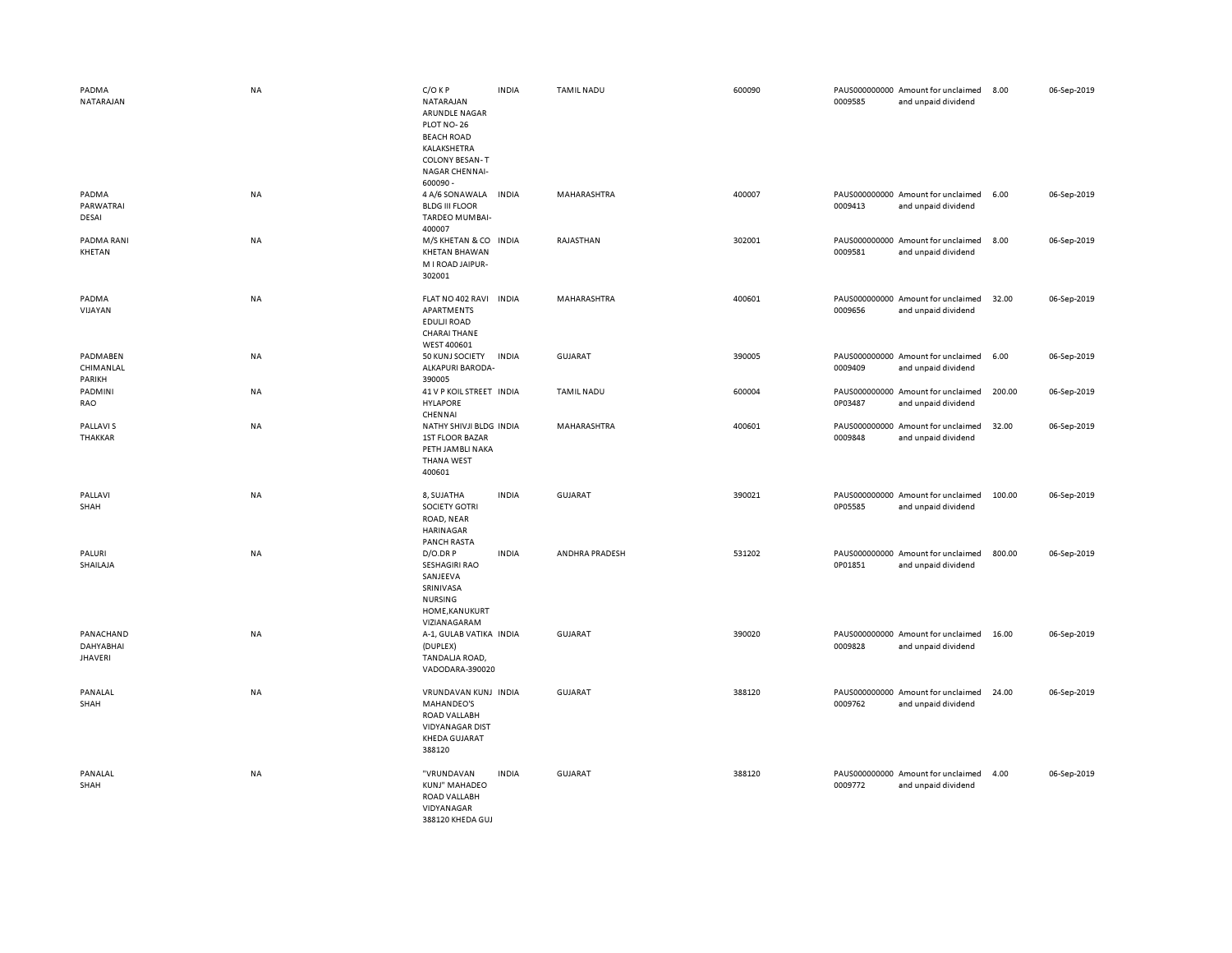| PANDARATHI<br>$\mathsf{L}$<br><b>BALACHAND</b> | NA        | GEETHANJALI<br>PATTATHANAM<br><b>EAST QUILON</b>                                                                      | INDIA        | KERALA                | 691001 | 0009527 | PAUS000000000 Amount for unclaimed<br>and unpaid dividend | 32.00  | 06-Sep-2019 |
|------------------------------------------------|-----------|-----------------------------------------------------------------------------------------------------------------------|--------------|-----------------------|--------|---------|-----------------------------------------------------------|--------|-------------|
| RAN<br>PANDURANG<br>AN S                       | <b>NA</b> | 691001 KERALA<br>MANI MEDL.<br>STORES 61, BAZAAR<br>STREET,<br>VINIYAMBADI (N.A)                                      | <b>INDIA</b> | <b>TAMIL NADU</b>     | 635751 | 0P00193 | PAUS000000000 Amount for unclaimed<br>and unpaid dividend | 400.00 | 06-Sep-2019 |
| PANKAJ<br><b>BAIROLIYA</b>                     | NA        | 102 SHREYAS DEEP INDIA<br>APARTMENT 4<br>SANGHI COLONY<br><b>INDORE MP</b><br>452001                                  |              | <b>MADHYA PRADESH</b> | 452001 | 0009855 | PAUS000000000 Amount for unclaimed<br>and unpaid dividend | 40.00  | 06-Sep-2019 |
| PANKAJ K<br><b>DOSHI</b>                       | NA        | C/O POPATLAL K<br><b>SHAH AT MARCHI</b><br>POLE IN RATAN<br>POLE AHMEDABAD-<br>380001                                 | <b>INDIA</b> | <b>GUJARAT</b>        | 380001 | 0009643 | PAUS000000000 Amount for unclaimed<br>and unpaid dividend | 16.00  | 06-Sep-2019 |
| PANKAJ<br>PATEL                                | NA        | ORTHOPAEDIC<br><b>HOSPITAL DR</b><br>YAGNIK ROAD<br>RAJKOT                                                            | <b>INDIA</b> | GUJARAT               | 360001 | 0P04144 | PAUS000000000 Amount for unclaimed<br>and unpaid dividend | 300.00 | 06-Sep-2019 |
| PANKAJKUM<br>AR<br>MANEKLAL<br>SHAH            | <b>NA</b> | C-1, ASHIRWAD<br>APARTMENTS, MIR-<br>AMBICA ROAD,<br><b>NEAR KALPTARU</b><br>SCTY.<br>NARANPURA, AHM<br>EDABAD-380013 | <b>INDIA</b> | <b>GUJARAT</b>        | 380013 | 0009743 | PAUS000000000 Amount for unclaimed<br>and unpaid dividend | 16.00  | 06-Sep-2019 |
| PANKAJKUM<br>AR<br>MANSUKHLA<br>L VADHANI      | NA        | C/O VADHANI<br><b>BROTHERS</b><br><b>FERTILIZER</b><br><b>MERCHANT AT</b><br>LATHI DIST AMRELI<br>PIN-364430          | <b>INDIA</b> | <b>GUJARAT</b>        | 364430 | 0009451 | PAUS000000000 Amount for unclaimed<br>and unpaid dividend | 16.00  | 06-Sep-2019 |
| PANKIT D<br>SHAH                               | NA        | 214-A, KAMAL<br>KUNJ B NO 12 2ND<br><b>FLR IRLA BRIDGE</b><br><b>ANDHERI WEST</b><br>MUMBAI 400058                    | <b>INDIA</b> | MAHARASHTRA           | 400058 | 0009773 | PAUS000000000 Amount for unclaimed<br>and unpaid dividend | 50.00  | 06-Sep-2019 |
| PANKTI D<br>SHAH                               | NA        | 214 (A) 12 2ND FLR INDIA<br><b>VIVEK KAMALS V</b><br>RD IRLA BRIDGE<br><b>ANDHERI WEST</b><br>MUMBAI 400058           |              | MAHARASHTRA           | 400058 | 0009847 | PAUS000000000 Amount for unclaimed<br>and unpaid dividend | 32.00  | 06-Sep-2019 |
| PANTHAM<br><b>RANGA RAO</b>                    | NA        | VENKATACHALA<br><b>CLINIC &amp; NURSING</b><br>HOME MAIN ROAD<br>PITHAPURAM,<br>E.G.DIST                              | <b>INDIA</b> | ANDHRA PRADESH        | 533450 | 0P05558 | PAUS000000000 Amount for unclaimed<br>and unpaid dividend | 400.00 | 06-Sep-2019 |
| PAPPU<br>VITHALACHA<br>R                       | <b>NA</b> | $413, (A-4)$<br>SHARAVATHI<br><b>BLOCK NATIONAL</b><br><b>GAMES HOUSING</b><br>COMPLEX<br>KORAMANGA<br>BANGALORE      | <b>INDIA</b> | KARNATAKA             | 560047 | 0P03150 | PAUS000000000 Amount for unclaimed<br>and unpaid dividend | 300.00 | 06-Sep-2019 |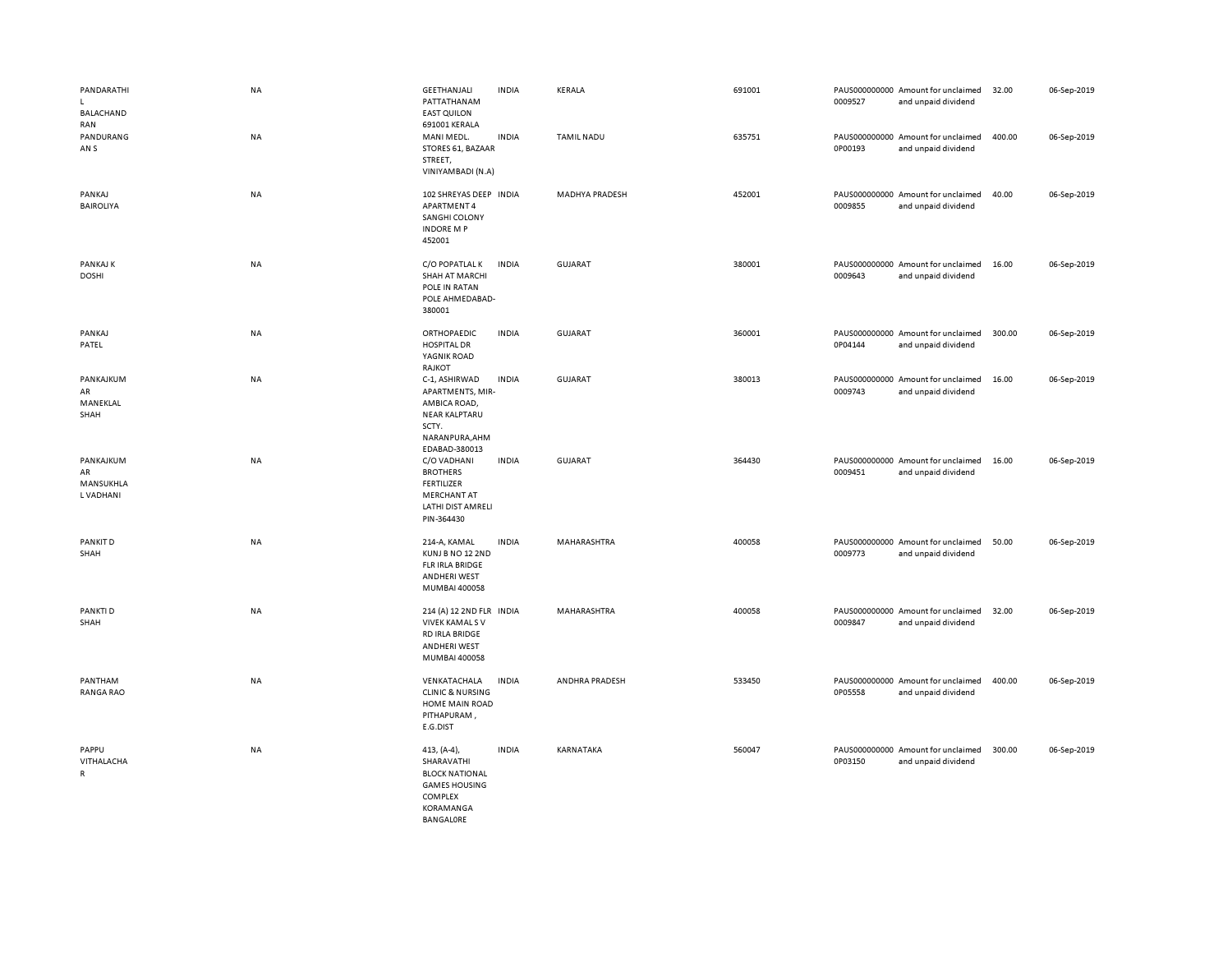| PARAG<br>HANAMARAD<br>DI GANGAL               | <b>NA</b> | C/O DR H T<br><b>GANGAL GANGAL</b><br><b>NURSING HOME</b><br>HOUSE HUBLI-<br>580021                                                | <b>INDIA</b> | KARNATAKA          | 580021 | 0009520 | PAUS000000000 Amount for unclaimed<br>and unpaid dividend | 40.00  | 06-Sep-2019 |
|-----------------------------------------------|-----------|------------------------------------------------------------------------------------------------------------------------------------|--------------|--------------------|--------|---------|-----------------------------------------------------------|--------|-------------|
| PARAMPAVA<br><b>NA MURTHY</b><br>SAJJALA      | <b>NA</b> | 'GOVARDANAGIRI'<br>OLD NO 12, NEW<br>NO33, 3RD MAIN,<br>SANJIVINI NAGAR,<br>MUDALAPALYA                                            | <b>INDIA</b> | KARNATAKA          | 560072 | 0P00605 | PAUS000000000 Amount for unclaimed<br>and unpaid dividend | 200.00 | 06-Sep-2019 |
| PARBATI<br>LEEKHA                             | <b>NA</b> | D/216 SAKET NEW INDIA<br>DELHI 110017                                                                                              |              | DELHI              | 110017 | 0009694 | PAUS000000000 Amount for unclaimed<br>and unpaid dividend | 8.00   | 06-Sep-2019 |
| <b>PARESHK</b><br><b>TAILOR</b>               | NA        | "SHIVAM" 4<br>JAYANTI NAGAR NR<br>T B HOSPITAL<br><b>GOTRI RD</b><br>VADODARA                                                      | <b>INDIA</b> | <b>GUJARAT</b>     | 390021 | 0P04336 | PAUS000000000 Amount for unclaimed<br>and unpaid dividend | 200.00 | 06-Sep-2019 |
| PARESH R<br><b>GUPTA</b>                      | <b>NA</b> | YESH INVESTMENT INDIA<br>VIJAY<br>COMMERCIAL<br><b>MARKET NEAR</b><br><b>TOWER</b><br>VIRAMGAM<br>382150                           |              | GUJARAT            | 382150 | 0009799 | PAUS000000000 Amount for unclaimed<br>and unpaid dividend | 8.00   | 06-Sep-2019 |
| PARESHNATH<br>DAS                             | <b>NA</b> | PARESHNATH DAS INDIA<br>"THE ARTIST"<br><b>HOOGHLY GHAT B</b><br>DE RD PO & DIST<br>HOOGHLY W<br>BENGAL-712103                     |              | <b>WEST BENGAL</b> | 712103 | 0009641 | PAUS000000000 Amount for unclaimed<br>and unpaid dividend | 8.00   | 06-Sep-2019 |
| PARIMAL<br>RAMANLAL<br>PARIKH                 | <b>NA</b> | 203, SHAKUNTAL<br><b>COMPLEX NEAR</b><br>KALADARSHAN<br><b>CHAR RASTA</b><br>WAGHODIA ROAD<br>VADODARA                             | <b>INDIA</b> | GUJARAT            | 390019 | 0009887 | PAUS000000000 Amount for unclaimed<br>and unpaid dividend | 2.00   | 06-Sep-2019 |
| <b>PARITOSH</b><br>CHATTERJEE                 | <b>NA</b> | <b>NEAR RLY</b><br><b>CROSSING CHOTA</b><br><b>GOVINDPUR VIA</b><br><b>TELCO WORKS PO</b><br><b>GADHRA</b><br>JAMSHEDPUR<br>831004 | <b>INDIA</b> | <b>JHARKHAND</b>   | 831004 | 0009528 | PAUS000000000 Amount for unclaimed<br>and unpaid dividend | 16.00  | 06-Sep-2019 |
| PARMAR<br>ANIL B                              | NA        | FB-79 ALEMBIC<br><b>COLONY BARODA</b><br>390003                                                                                    | <b>INDIA</b> | GUJARAT            | 390003 | 0009815 | PAUS000000000 Amount for unclaimed<br>and unpaid dividend | 32.00  | 06-Sep-2019 |
| PARSHOTAM<br>BHAI<br><b>HIRABHAI</b><br>PATEL | <b>NA</b> | AT POST BOROL<br>TAL BAYAD DIST<br>SABARKANTHA<br>383325                                                                           | <b>INDIA</b> | GUJARAT            | 383325 | 0009455 | PAUS000000000 Amount for unclaimed<br>and unpaid dividend | 2.00   | 06-Sep-2019 |
| PARSHOTAM<br><b>DAS MOTILAL</b><br>PARIKH     | <b>NA</b> | RANCHHODJI POLE INDIA<br>MEHMEDABAD<br><b>DIST KAIRA PIN</b><br>387130                                                             |              | <b>GUJARAT</b>     | 387130 | 0009382 | PAUS000000000 Amount for unclaimed<br>and unpaid dividend | 6.00   | 06-Sep-2019 |
| PARSHOTTA<br>M DASS<br><b>RUSTAGI</b>         | NA        | 4/20, RAQUET<br>COURT ROAD, OPP;<br><b>DELHI VIDHAN</b><br>SABHA CIVIL LINES,<br>DELHI-390001                                      | <b>INDIA</b> | GUJARAT            | 390001 | 0009685 | PAUS000000000 Amount for unclaimed<br>and unpaid dividend | 8.00   | 06-Sep-2019 |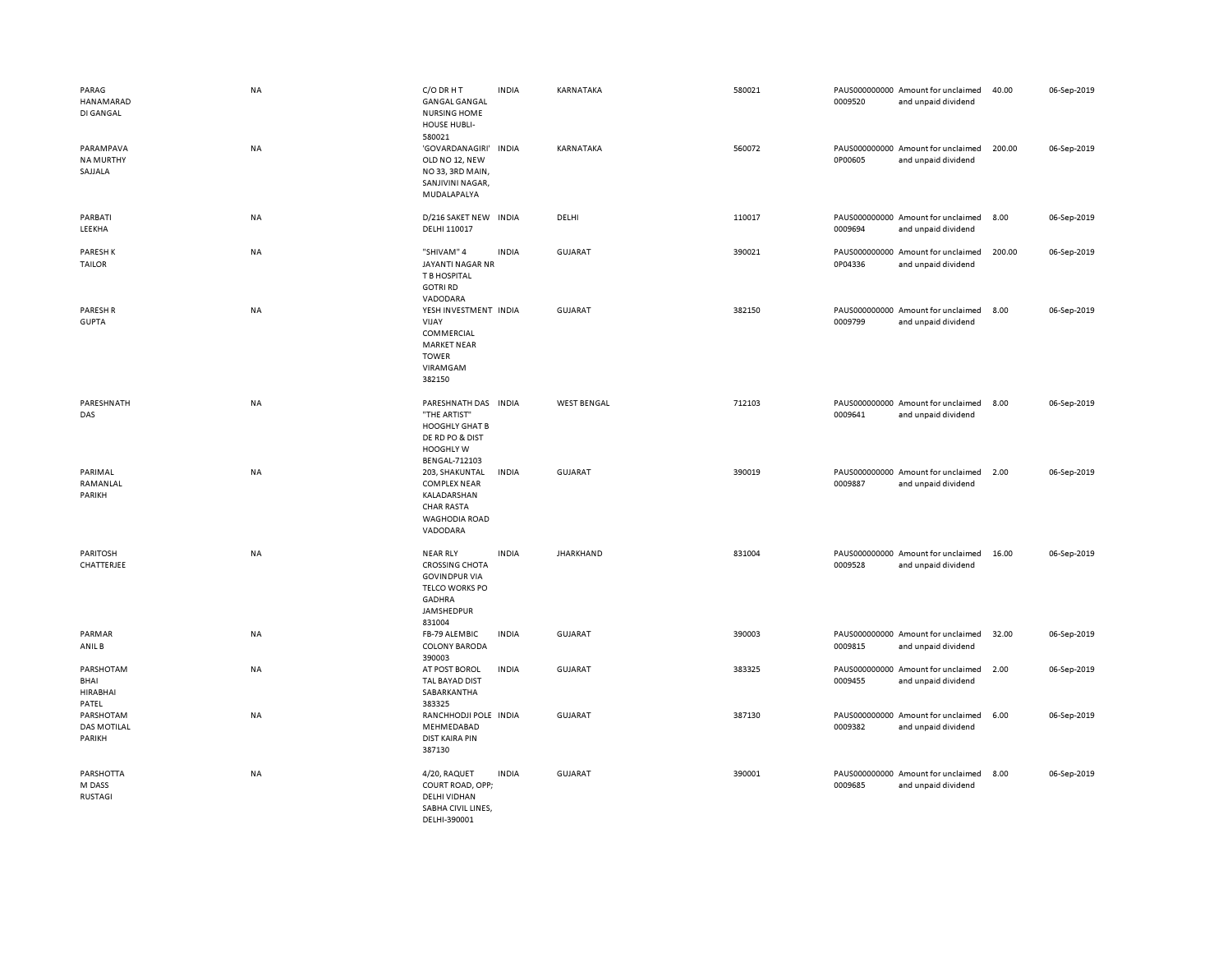| PARSHOTTA<br>MBHAI<br><b>NATHUBHAI</b><br>PATEL           | <b>NA</b>                            | AT POST BERNA<br><b>TAL HIMATNAGAR</b><br>383001                                                                                           | <b>INDIA</b> | <b>GUJARAT</b> | 383001 | 0009456 | PAUS000000000 Amount for unclaimed<br>and unpaid dividend | 2.00   | 06-Sep-2019 |
|-----------------------------------------------------------|--------------------------------------|--------------------------------------------------------------------------------------------------------------------------------------------|--------------|----------------|--------|---------|-----------------------------------------------------------|--------|-------------|
| PARSHURAM<br>ANANT<br><b>BHIDE</b>                        | <b>NA</b>                            | GRINDWELL<br><b>NORTON LTD</b><br><b>MORA NAD</b><br><b>KARANJA DIST</b><br>KULABA PIN-<br>400704                                          | <b>INDIA</b> | MAHARASHTRA    | 400704 | 0009412 | PAUS000000000 Amount for unclaimed<br>and unpaid dividend | 6.00   | 06-Sep-2019 |
| PARSHURAM<br>ANANT<br>BHIDE                               | NA                                   | 553 NARAYAN<br>PETH KELKAR ROAD<br>POONA 411030                                                                                            | <b>INDIA</b> | MAHARASHTRA    | 411030 | 0009383 | PAUS000000000 Amount for unclaimed<br>and unpaid dividend | 2.00   | 06-Sep-2019 |
| PARSOTTAM<br>DEVSHIBHAI<br>PATEL                          | <b>DEVSHIBHAI</b><br>PATEL           | AT-KAILASH<br>CAMPA, TA-<br>KAPADWANJ DIST-<br>KHEDA,                                                                                      | <b>INDIA</b> | <b>GUJARAT</b> | 387620 | 0636113 | PAUSIN3009821 Amount for unclaimed<br>and unpaid dividend | 32.00  | 06-Sep-2019 |
| PARSOTTAM<br><b>HIRABHAI</b><br>PARMAR                    | NA                                   | <b>CHHANI ROAD</b><br><b>JAKAT NAKA EKTA</b><br><b>NAGAR BARODA-</b><br>390002                                                             | <b>INDIA</b> | GUJARAT        | 390002 | 0009401 | PAUS000000000 Amount for unclaimed<br>and unpaid dividend | 2.00   | 06-Sep-2019 |
| PARSOTTAM<br><b>MATHURBHA</b><br>I RAVAL                  | NA                                   | 12/2 SHASTRI PARK INDIA<br><b>BEHIND ARYA</b><br>KANYA VIDYALAYA<br>KARELIBAG<br><b>BARODA 390018</b>                                      |              | <b>GUJARAT</b> | 390018 | 0009457 | PAUS000000000 Amount for unclaimed<br>and unpaid dividend | 2.00   | 06-Sep-2019 |
| PARSOTTAM<br>BHAI<br><b>GANGARAMB</b><br><b>HAI PATEL</b> | NA                                   | AT VILASPURA<br><b>KUMPA PO</b><br><b>FATEPURA (MOTA)</b><br>TAL PRANTIJ DIST<br>SABARKANTHA<br>383210                                     | <b>INDIA</b> | GUJARAT        | 383210 | 0009825 | PAUS000000000 Amount for unclaimed<br>and unpaid dividend | 66.00  | 06-Sep-2019 |
| PARVATHAM<br>MA                                           | <b>NA</b>                            | 18-1-168, MARKET INDIA<br>FEEDER ROAD,<br><b>HINDUPUR</b>                                                                                  |              | ANDHRA PRADESH | 515201 | 0P01096 | PAUS000000000 Amount for unclaimed<br>and unpaid dividend | 400.00 | 06-Sep-2019 |
| PARVATHIBE<br>N<br>CHAMPALAL<br>DANDIWALA                 | <b>NA</b>                            | 22/C MANAV<br><b>MANDIR</b><br>SOCIETY, OPP<br><b>WATER TANK</b><br><b>WAGHODIA ROAD</b><br>VADODARA                                       | <b>INDIA</b> | <b>GUJARAT</b> | 390019 | 0P01885 | PAUS000000000 Amount for unclaimed<br>and unpaid dividend | 160.00 | 06-Sep-2019 |
| PARVESH<br><b>KUMARI JAIN</b>                             | <b>NA</b>                            | C/O AJIT NATH JAIN INDIA<br><b>66 ARIHANT</b><br><b>NAGAR PUNJABI</b><br><b>BAGH WEST</b><br><b>ROHTAK ROAD</b><br><b>NEW DELHI 110026</b> |              | DELHI          | 110026 | 0009695 | PAUS000000000 Amount for unclaimed<br>and unpaid dividend | 16.00  | 06-Sep-2019 |
| PARWATI<br>RAHEJA                                         | NA                                   | C-4 B/13/147<br>JANAKPURI NEW<br>DELHI-110058                                                                                              | <b>INDIA</b> | DELHI          | 110058 | 0009613 | PAUS000000000 Amount for unclaimed<br>and unpaid dividend | 24.00  | 06-Sep-2019 |
| PASANDALI G<br>HAMID                                      | <b>NA</b>                            | C/O R J SURANI OPP INDIA<br>S T STAND SANAND<br>DIST AHMEDABAD<br>382110                                                                   |              | <b>GUJARAT</b> | 382110 | 0009775 | PAUS000000000 Amount for unclaimed<br>and unpaid dividend | 32.00  | 06-Sep-2019 |
| PATEL<br><b>GIRISHBHAI</b><br><b>VITTHALBHAI</b>          | <b>VITTHALBHA</b><br><b>IP PATEL</b> | 26.ABHAY NAGAR<br>SOCIETY, NEAR<br>VEGETABLE<br>MARKET, GORWA,<br>VADODARA.                                                                | <b>INDIA</b> | <b>GUJARAT</b> | 390016 | 0012777 | PAUS000000000 Amount for unclaimed<br>and unpaid dividend | 2.00   | 06-Sep-2019 |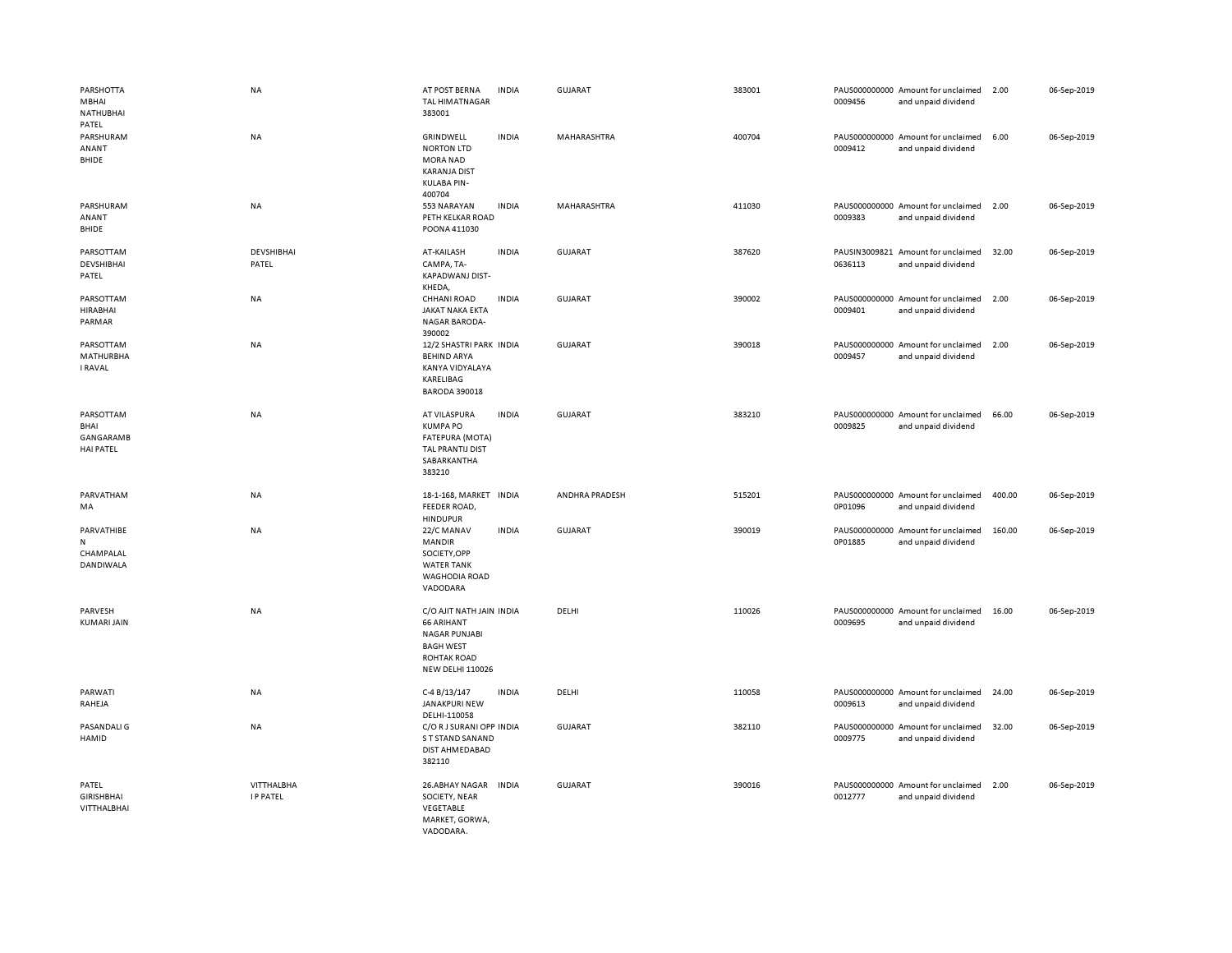| PATEL<br>HITESHBHAI<br>RASHMIKANT          | <b>RASHMIKAN</b><br><b>T PATEL</b>           | $D-44$<br>WAGHESHWARI<br>SOCIETY OPP.<br><b>VRUNDAWAN BUS</b><br><b>STOP WAGHODIA</b><br>ROAD VADODARA. | <b>INDIA</b> | GUJARAT              | 390019 | 0013024 | PAUS000000000 Amount for unclaimed<br>and unpaid dividend | 2.00   | 06-Sep-2019 |
|--------------------------------------------|----------------------------------------------|---------------------------------------------------------------------------------------------------------|--------------|----------------------|--------|---------|-----------------------------------------------------------|--------|-------------|
| PATEL<br>JAYESH<br>AMBALAL                 | PATEL<br>AMBALAL<br>MANILAL                  | 6, MIRA SOCIETY<br><b>ANKUR ROAD</b><br>NARANPURA<br>AHMEDABAD                                          | <b>INDIA</b> | <b>GUJARAT</b>       | 380013 | 0012702 | PAUS000000000 Amount for unclaimed<br>and unpaid dividend | 16.00  | 06-Sep-2019 |
| PATEL<br><b>JYOTSANABE</b><br>N S          | PATEL<br>SANKALCHA<br><b>ND</b><br>KESHAVLAL | 21, JYOTIKA PARK<br>SOCIETY HIGH WAY<br>ROAD KALOL (N.G.)                                               | <b>INDIA</b> | <b>GUJARAT</b>       | 382721 | 0076068 | PAUSIN3012331 Amount for unclaimed<br>and unpaid dividend | 32.00  | 06-Sep-2019 |
| PATEL<br><b>KAVITABEN</b><br>KIRANBHAI     | NA                                           | OPP MUKHYA<br><b>KUMAR SHALLA</b><br>"OMVILLA" ANAND<br>388001                                          | <b>INDIA</b> | <b>GUJARAT</b>       | 388001 | 0009816 | PAUS000000000 Amount for unclaimed<br>and unpaid dividend | 32.00  | 06-Sep-2019 |
| PATEL<br>LILABEN                           | BHIKHUBHAI                                   | B/2, SABAR FLATS,<br><b>NARAYAN NAGAR</b><br>ROAD, PALDI<br>AHMEDABAD                                   | <b>INDIA</b> | <b>GUJARAT</b>       | 380007 | 0249562 | PAUSIN3016451 Amount for unclaimed<br>and unpaid dividend | 166.00 | 06-Sep-2019 |
| PATEL<br>PRAGNA<br><b>JASHVANTBH</b><br>AI | NA                                           | 407/41 SARDAR<br>PATEL SOC<br>ANKLESHWAR                                                                | <b>INDIA</b> | MAHARASHTRA          | 999999 | 1789791 | PAUS120332000 Amount for unclaimed<br>and unpaid dividend | 2.00   | 06-Sep-2019 |
| PATEL<br>PRAHLADBHA<br><b>I ISWARLAL</b>   | PATEL<br><b>ISWARLAL</b><br><b>KALIDAS</b>   | <b>GANPATI SHERY AT INDIA</b><br>AND PO VISNAGAR<br><b>DIST MEHSANA</b><br>MEHSANA                      |              | <b>GUJARAT</b>       | 384315 | 0252920 | PAUSIN3012763 Amount for unclaimed<br>and unpaid dividend | 24.00  | 06-Sep-2019 |
| PATEL<br>VALLAVBHAI<br>PUNJABHAI           | NA                                           | AT & P.O.DAVAL<br>WEST PART TQ.<br><b>BORSA &amp; DIST.</b><br>KAIRA                                    | <b>INDIA</b> | <b>GUJARAT</b>       | 387411 | 0P00607 | PAUS000000000 Amount for unclaimed<br>and unpaid dividend | 80.00  | 06-Sep-2019 |
| PATTAVARDH<br>AN <sub>S</sub><br>SHYLESH   | NA                                           | 431/A, 9th Cross,<br>Girinagar II Phase                                                                 | <b>INDIA</b> | KARNATAKA            | 560085 | 0P05432 | PAUS000000000 Amount for unclaimed<br>and unpaid dividend | 100.00 | 06-Sep-2019 |
| PAULOMI<br>RAJENDRA<br>DESAI               | NA                                           | 'Yamuna' 12A,<br>Chndralok Society<br>Near Jain Derasar,<br>Manjalpur                                   | <b>INDIA</b> | <b>GUJARAT</b>       | 390011 | 0P05604 | PAUS000000000 Amount for unclaimed<br>and unpaid dividend | 100.00 | 06-Sep-2019 |
| PAVANKUMA<br>R S SINGHI                    | NA                                           | C/O SINGHI GROUP INDIA<br>395 KALBADEVI<br>ROAD 3RD FL RUIA<br><b>BUILDING MUMBAI-</b><br>400002        |              | MAHARASHTRA          | 400002 | 0009658 | PAUS000000000 Amount for unclaimed<br>and unpaid dividend | 8.00   | 06-Sep-2019 |
| PAWAN<br>KUMAR<br>GOYAL                    | <b>NA</b>                                    | CLOTH MERCHANT INDIA<br><b>NEAR POST OFFICE</b><br>P O GANGOH<br>SAHARANPUR<br>247341                   |              | <b>UTTAR PRADESH</b> | 247341 | 0009731 | PAUS000000000 Amount for unclaimed<br>and unpaid dividend | 8.00   | 06-Sep-2019 |
| PAWAN<br><b>KUMAR KESRI</b>                | NA                                           | <b>BANK OF INDIA</b><br><b>BHARAT NAGAR</b><br><b>CHOWK BRANCH</b><br>LUDHIANA PB                       | <b>INDIA</b> | PUNJAB               | 141008 | 0009717 | PAUS000000000 Amount for unclaimed<br>and unpaid dividend | 8.00   | 06-Sep-2019 |
| PAWAN<br><b>KUMAR</b><br><b>RENWA</b>      | NA                                           | 12B TARAK DUTT<br>ROAD CALCUTTA-<br>700019                                                              | <b>INDIA</b> | <b>WEST BENGAL</b>   | 700019 | 0009572 | PAUS000000000 Amount for unclaimed<br>and unpaid dividend | 16.00  | 06-Sep-2019 |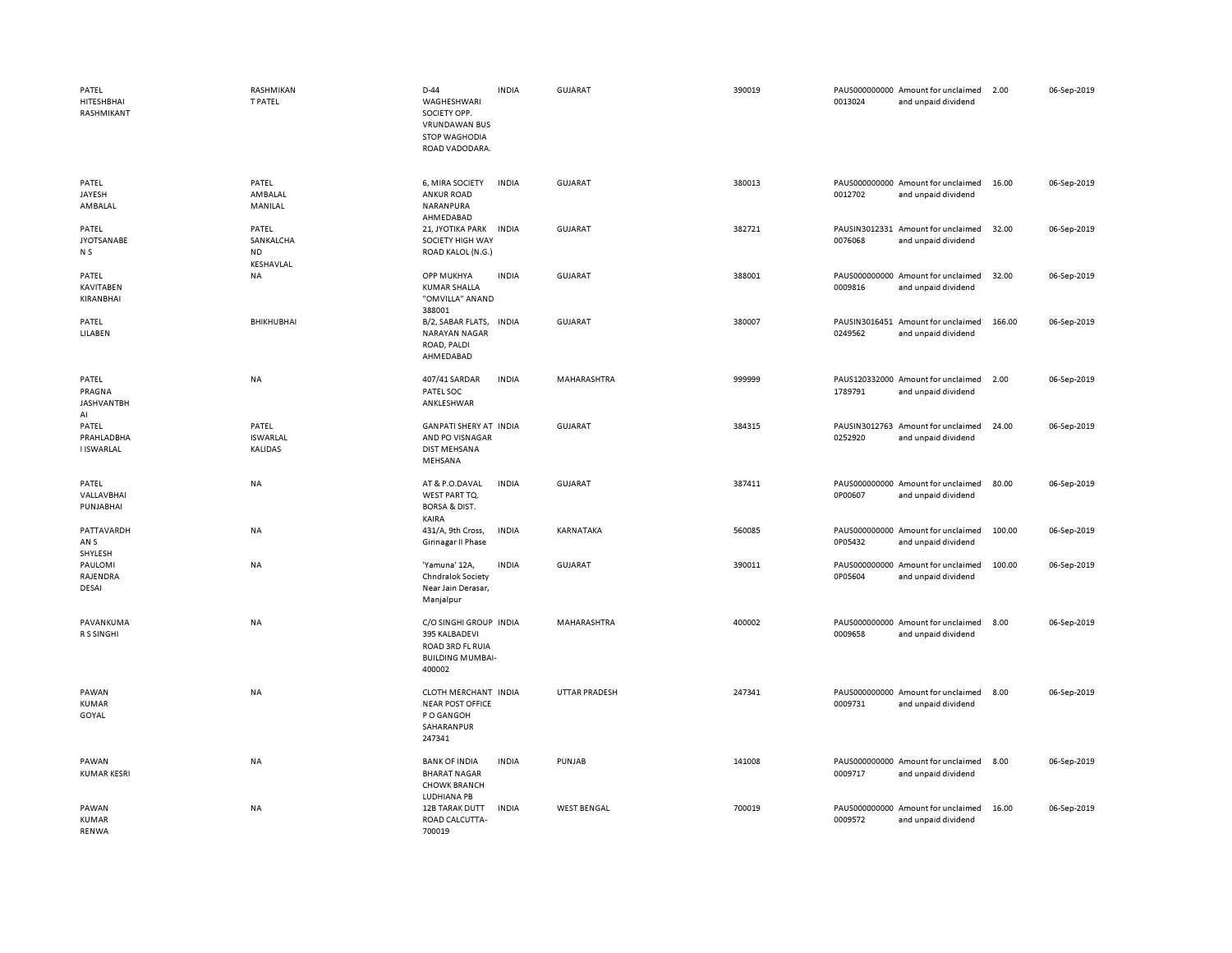| PAWAN<br><b>KUMAR</b><br>SHARMA               | <b>NA</b> | 158/10 BELILIOUS<br>ROAD 1ST FLOOR<br>HOWRAH 711101                                                                                                | <b>INDIA</b> | <b>WEST BENGAL</b> | 711101 | 0009759 | PAUS000000000 Amount for unclaimed<br>and unpaid dividend | 8.00   | 06-Sep-2019 |
|-----------------------------------------------|-----------|----------------------------------------------------------------------------------------------------------------------------------------------------|--------------|--------------------|--------|---------|-----------------------------------------------------------|--------|-------------|
| PAWAN<br>PERSHAD                              | NA        | J-14 HAUZ KHAS<br>NEW DELHI-110016                                                                                                                 | <b>INDIA</b> | DELHI              | 110016 | 0009715 | PAUS000000000 Amount for unclaimed<br>and unpaid dividend | 366.00 | 06-Sep-2019 |
| PENDYALA<br>LAKSHMI<br>SOBHADEVI              | NA        | C/O P KRISHNA<br>KUMAR DR NO 27-3-<br>29 UPSTA- IRS<br>CHEJARLE<br>LAKSHMANACHARY<br>2ND ST BESI-DES<br>SOUTH RD ONGOLE<br>523001<br>PRAKASHAM DT- | <b>INDIA</b> | ANDHRA PRADESH     | 523001 | 0009459 | PAUS000000000 Amount for unclaimed<br>and unpaid dividend | 32.00  | 06-Sep-2019 |
| PENMETSA<br>SESHU BABU                        | <b>NA</b> | 8-2-335/2 ROAD<br>NO 5 BANJARA<br>HILLS HYDERABAD<br>500034                                                                                        | <b>INDIA</b> | ANDHRA PRADESH     | 500034 | 0009795 | PAUS000000000 Amount for unclaimed<br>and unpaid dividend | 16.00  | 06-Sep-2019 |
| PENUGONDA<br>VENKATESH<br>WARA RAO            | NA        | 6-1-208 MAIN<br>ROAD NARASARAO<br>PET-522601                                                                                                       | <b>INDIA</b> | ANDHRA PRADESH     | 522601 | 0009460 | PAUS000000000 Amount for unclaimed<br>and unpaid dividend | 166.00 | 06-Sep-2019 |
| PERVEEN M<br>TAYABALI                         | <b>NA</b> | SANDRINGHAM<br>VILLA 63-K B DESAI<br><b>ROAD MUMBAI</b><br>400026                                                                                  | <b>INDIA</b> | MAHARASHTRA        | 400026 | 0009776 | PAUS000000000 Amount for unclaimed<br>and unpaid dividend | 16.00  | 06-Sep-2019 |
| PETER<br>AMBALAL<br>PARMAR                    | NA        | H.NO. F-1214/18,<br><b>ISHWARKRUPA</b><br>SOCIETY, AKOTA<br>ROAD, VADODARA-<br>390020                                                              | <b>INDIA</b> | <b>GUJARAT</b>     | 390020 | 0009395 | PAUS000000000 Amount for unclaimed<br>and unpaid dividend | 2.00   | 06-Sep-2019 |
|                                               |           |                                                                                                                                                    |              |                    |        |         |                                                           |        |             |
| PINAKIN<br>BIHARILAL<br><b>CHOKSHI</b>        | NA        | <b>MEHTA POLE</b><br><b>HOLICHAKLA</b><br>BARODA-390006                                                                                            | <b>INDIA</b> | GUJARAT            | 390006 | 0009461 | PAUS000000000 Amount for unclaimed<br>and unpaid dividend | 2.00   | 06-Sep-2019 |
| <b>PINDI DASS</b><br>SAHNI                    | NA        | <b>D-5 RAJOURI</b><br><b>GARDEN NEW</b><br>DELHI 110027                                                                                            | <b>INDIA</b> | DELHI              | 110027 | 0009609 | PAUS000000000 Amount for unclaimed<br>and unpaid dividend | 8.00   | 06-Sep-2019 |
| PIUSBHAI<br><b>JACOBBHAI</b><br>MACWAN        | <b>NA</b> | <b>GUJ ELECTRICITY</b><br>BOARD 66 KU<br><b>SUBSTATION AT &amp;</b><br>PO MOGAR TAL<br>ANAND 388340                                                | <b>INDIA</b> | <b>GUJARAT</b>     | 388340 | 0009462 | PAUS000000000 Amount for unclaimed<br>and unpaid dividend | 6.00   | 06-Sep-2019 |
| PIYUSH<br><b>HARISCHAND</b><br><b>RA AMIN</b> | NA        | 23 PARISHRAM<br><b>SOCIETY</b><br>VADODARA                                                                                                         | <b>INDIA</b> | <b>GUJARAT</b>     | 390007 | 0P00612 | PAUS000000000 Amount for unclaimed<br>and unpaid dividend | 80.00  | 06-Sep-2019 |
| PIYUSH<br>RAMCHANDR<br>A GANDHI               | <b>NA</b> | D/208 RAJ DEEP<br>SOCIETY OPP POLO<br><b>GROUND NEAR</b><br><b>BARODA SCHOOL</b><br><b>BARODA 390001</b>                                           | <b>INDIA</b> | <b>GUJARAT</b>     | 390001 | 0009849 | PAUS000000000 Amount for unclaimed<br>and unpaid dividend | 16.00  | 06-Sep-2019 |
| PIYUSHKUMA<br>R GOVINDLAL<br><b>TRIVEDI</b>   | NA        | FB/54 ALEMBIC<br><b>COLONY BARODA-</b><br>390003                                                                                                   | <b>INDIA</b> | <b>GUJARAT</b>     | 390003 | 0009529 | PAUS000000000 Amount for unclaimed<br>and unpaid dividend | 16.00  | 06-Sep-2019 |
| PL<br>VISALAKSHI                              | NA        | 33 LAJAPATHI ROI<br>ST RAMNAGAR<br>COIMBATORE-<br>641009                                                                                           | <b>INDIA</b> | <b>TAMIL NADU</b>  | 641009 | 0009576 | PAUS000000000 Amount for unclaimed<br>and unpaid dividend | 8.00   | 06-Sep-2019 |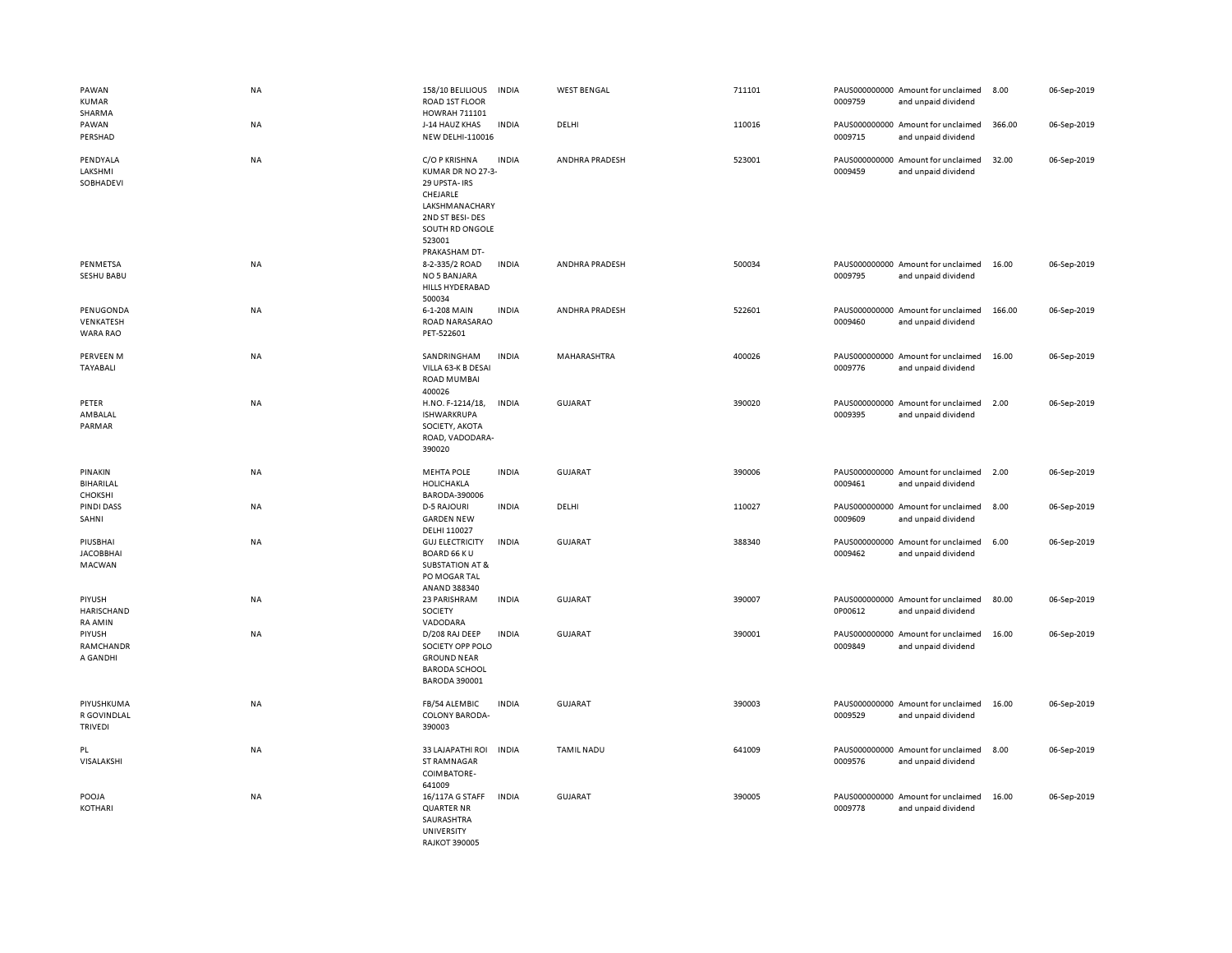| POONAM<br>AGARWAL                           | NA                   | C-3/23 JANAK PURI INDIA<br><b>NEW DELHI-110058</b>                                                               |              | DELHI             | 110058 | 0009605 | PAUS000000000 Amount for unclaimed<br>and unpaid dividend | 8.00   | 06-Sep-2019 |
|---------------------------------------------|----------------------|------------------------------------------------------------------------------------------------------------------|--------------|-------------------|--------|---------|-----------------------------------------------------------|--------|-------------|
| <b>POORANI</b><br>DEVI RM                   | RANGASAM<br>Y MANIAN | NO 45 KANGAYAM INDIA<br>ROAD KODUMUDI<br>ERODE,<br>TAMILNADU                                                     |              | <b>TAMIL NADU</b> | 638151 | 0585073 | PAUSIN3018951 Amount for unclaimed<br>and unpaid dividend | 240.00 | 06-Sep-2019 |
| POPATLAL<br>RAVJI SHAH                      | NA                   | C/O JAYANT MED<br><b>STORE SAFRI BAUG</b><br>SURAT-395001                                                        | <b>INDIA</b> | GUJARAT           | 395001 | 0009464 | PAUS000000000 Amount for unclaimed<br>and unpaid dividend | 6.00   | 06-Sep-2019 |
| <b>POTINA</b><br>SURYABAI                   | NA                   | W/O.DR.POTINA<br>VENKATESWARA<br><b>RAO MEDICAL</b><br>PRACTIONER,<br>KOTHAPETA MAIN<br>ROAD, VIJAYAWAD<br>(A.P) | <b>INDIA</b> | ANDHRA PRADESH    | 520001 | 0P00614 | PAUS000000000 Amount for unclaimed<br>and unpaid dividend | 800.00 | 06-Sep-2019 |
| PR<br>NAGAPPAN                              | NA                   | 27 RAMANATHAN<br>STREET T NAGAR<br>CHENNAI 600017                                                                | <b>INDIA</b> | <b>TAMIL NADU</b> | 600017 | 0009680 | PAUS000000000 Amount for unclaimed<br>and unpaid dividend | 8.00   | 06-Sep-2019 |
| PRABHA<br>KHANDELWA<br>L.                   | NA                   | H/8 HARDING<br><b>ROAD KANPUR</b><br><b>KANPUR</b>                                                               | <b>INDIA</b> | UTTAR PRADESH     | 208001 | 0602925 | PAUSIN3000111 Amount for unclaimed<br>and unpaid dividend | 8.00   | 06-Sep-2019 |
| PRABHAN<br>SUKHIJA                          | NA                   | 53 KATJU COLONY INDIA<br><b>INDORE</b> (MP)                                                                      |              | MADHYA PRADESH    | 452001 | 0009642 | PAUS000000000 Amount for unclaimed<br>and unpaid dividend | 8.00   | 06-Sep-2019 |
| PRABHA RANI<br><b>TATAPUDY</b>              | NA                   | C/O MR V V RAMA INDIA<br>RAO 48 8 9 2<br>DWARKANAGAR<br>VISAKHAPATNAM<br>530016                                  |              | ANDHRA PRADESH    | 530016 | 0009725 | PAUS000000000 Amount for unclaimed<br>and unpaid dividend | 8.00   | 06-Sep-2019 |
| PRABHAKAR<br>BHALCHAND<br><b>RA BHAGWAT</b> | <b>NA</b>            | PARIKH<br>BUNGLOW, OPP;<br>SLU COLLEGE,<br>ELLISBRIDGE, AHME<br>DABAD PIN-380006                                 | <b>INDIA</b> | <b>GUJARAT</b>    | 380006 | 0009871 | PAUS000000000 Amount for unclaimed<br>and unpaid dividend | 16.00  | 06-Sep-2019 |
| PRABHAKAR<br>NAGARDAS<br>BHATT              | NA                   | 75A HARIYALA<br>PLOT BORDI GATE<br><b>NEAR HANUMAN</b><br><b>DERI BHAVNAGAR-</b><br>364001                       | <b>INDIA</b> | <b>GUJARAT</b>    | 364001 | 0009420 | PAUS000000000 Amount for unclaimed<br>and unpaid dividend | 10.00  | 06-Sep-2019 |
| PRABHAKAR<br>RAO<br>KULKARNI                | NA                   | $1 - 8 - 525.$<br>CHIKKADPALLI,<br>HYDERABAD PIN-<br>500020                                                      | <b>INDIA</b> | ANDHRA PRADESH    | 500020 | 0009869 | PAUS000000000 Amount for unclaimed<br>and unpaid dividend | 100.00 | 06-Sep-2019 |
| PRABHAT<br><b>KUMAR</b><br>SRIVASTAVA       | <b>NA</b>            | C/O ANANT<br>PHARMA NG/S/44<br><b>NEHRU PLACE</b><br><b>JAIPUR</b>                                               | <b>INDIA</b> | RAJASTHAN         | 302006 | 0P04678 | PAUS000000000 Amount for unclaimed<br>and unpaid dividend | 200.00 | 06-Sep-2019 |
| PRABHAVATH<br><b>I TURPATI</b>              | NA                   | C/O DR T<br>NARAYANA RAO<br><b>DOCTORS ENCLAVE</b><br>VISAKHAPATNAM                                              | <b>INDIA</b> | ANDHRA PRADESH    | 530002 | 0P04839 | PAUS000000000 Amount for unclaimed<br>and unpaid dividend | 300.00 | 06-Sep-2019 |
| PRABHAVATI<br>BALKRISHNA<br>KULKARNI        | NA                   | 2181 SADASHIV<br>PETH NARAYAN<br>SADAN HAVELE<br><b>BUNGLOW TILAK</b><br>ROAD POONA<br>411030                    | <b>INDIA</b> | MAHARASHTRA       | 411030 | 0009739 | PAUS000000000 Amount for unclaimed<br>and unpaid dividend | 8.00   | 06-Sep-2019 |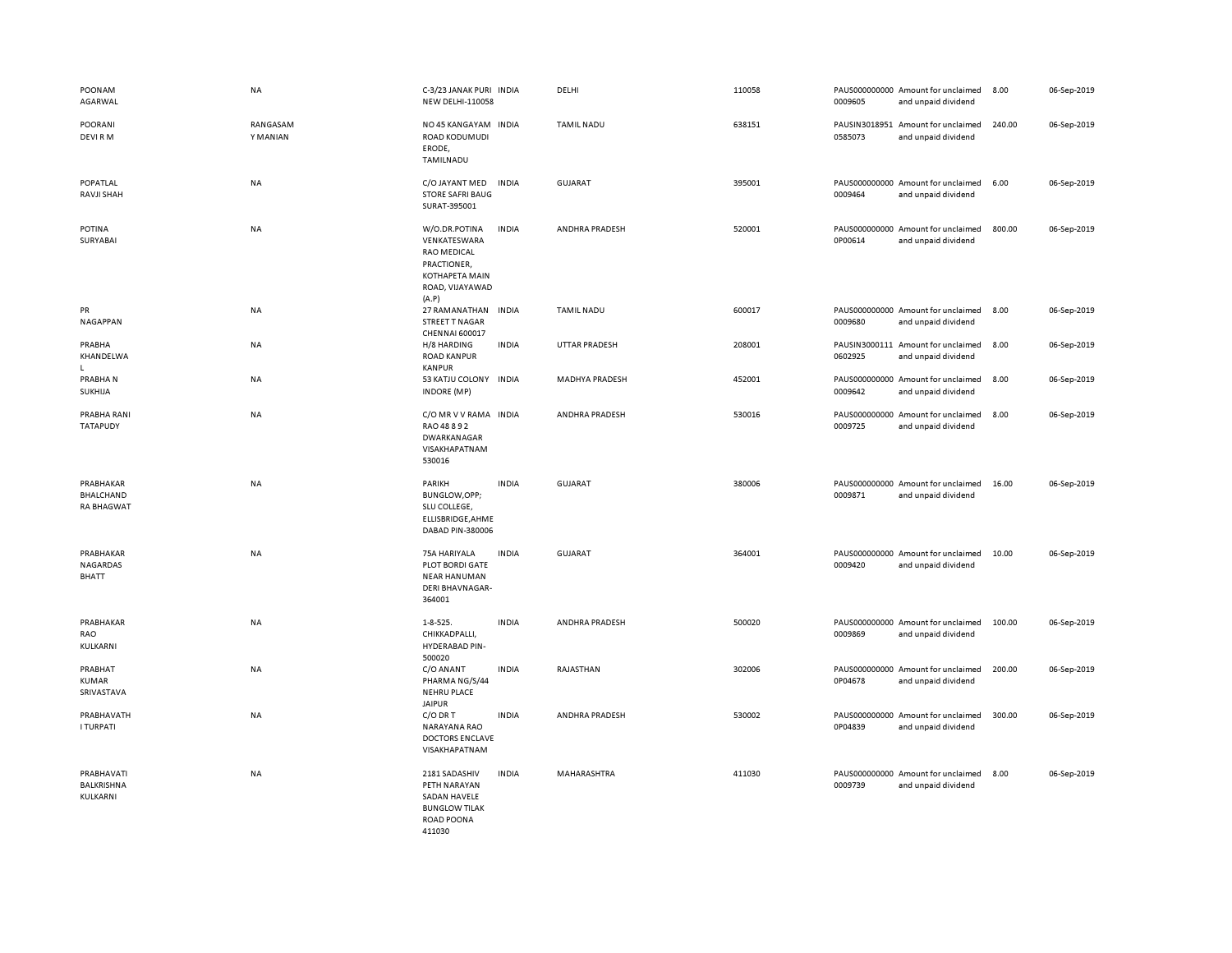| PRABHAVATI<br><b>VINUBHAI</b><br>SHAH         | NA        | C/O UNITED<br>COMMERCIAL<br><b>BANK M G ROAD</b><br><b>BARODA 390001</b>                                                     | <b>INDIA</b> | GUJARAT        | 390001 | 0009736 | PAUS000000000 Amount for unclaimed<br>and unpaid dividend | 10.00  | 06-Sep-2019 |
|-----------------------------------------------|-----------|------------------------------------------------------------------------------------------------------------------------------|--------------|----------------|--------|---------|-----------------------------------------------------------|--------|-------------|
| PRABHAVATI<br><b>VITHALDAS</b><br>DESAI       | NA        | SHREE KUNJ DESAI INDIA<br>VAGO NADIAD-<br>387001                                                                             |              | <b>GUJARAT</b> | 387001 | 0009368 | PAUS000000000 Amount for unclaimed<br>and unpaid dividend | 16.00  | 06-Sep-2019 |
| PRABHAVATI<br><b>BEN</b><br>VINUBHAI<br>SHAH  | NA        | C/O UCO BANK M G INDIA<br>ROAD BARODA<br>390001                                                                              |              | <b>GUJARAT</b> | 390001 | 0009422 | PAUS000000000 Amount for unclaimed<br>and unpaid dividend | 6.00   | 06-Sep-2019 |
| PRABHUDAS<br><b>BALUBHAI</b><br>PATWARI       | NA        | <b>46 PARIMAL</b><br>SOCIETY<br>AHMEDABAD<br>380006                                                                          | <b>INDIA</b> | <b>GUJARAT</b> | 380006 | 0009376 | PAUS000000000 Amount for unclaimed<br>and unpaid dividend | 100.00 | 06-Sep-2019 |
| <b>PRABHUDAS</b><br>BHAILALBHAI<br>PATEL      | <b>NA</b> | "JAGDISH" BEHIND INDIA<br>CHURCH<br><b>FATEHGUNJ</b><br>UNIVERSITY ROAD<br>BARODA-390002                                     |              | <b>GUJARAT</b> | 390002 | 0009423 | PAUS000000000 Amount for unclaimed<br>and unpaid dividend | 6.00   | 06-Sep-2019 |
| PRABHUDAS<br>BHAILALBHAI<br>PATEL             | <b>NA</b> | 'JAGDISH' BEHIND<br><b>CHURCH</b><br><b>FATEHGUNJ</b><br><b>UNIVERSITY ROAD</b><br>BARODA-390002                             | <b>INDIA</b> | <b>GUJARAT</b> | 390002 | 0009424 | PAUS000000000 Amount for unclaimed<br>and unpaid dividend | 6.00   | 06-Sep-2019 |
| PRABHUDAS<br>P PATEL                          | NA        | 7, SUSHIL NAGAR<br>SOCIETY,<br>NIZAMPURA,<br>BARODA-390002                                                                   | <b>INDIA</b> | <b>GUJARAT</b> | 390002 | 0009876 | PAUS000000000 Amount for unclaimed<br>and unpaid dividend | 2.00   | 06-Sep-2019 |
| PRABHUDEV<br>LAKKUNDI                         | <b>NA</b> | C/O DATTA<br><b>MANDIR ASHOK</b><br><b>NAGAR HUBLI</b>                                                                       | <b>INDIA</b> | KARNATAKA      | 580032 | 0P02472 | PAUS000000000 Amount for unclaimed<br>and unpaid dividend | 200.00 | 06-Sep-2019 |
| PRABHULAL<br>NANALAL<br><b>VORA</b>           | NA        | KUVERJI DEVSHI<br>CHAWL 2ND FL B S<br><b>ROAD OPP</b><br><b>ZARAPKAR SHOW</b><br>ROOM DADAR W<br><b>RLY MUMBAI</b><br>400028 | <b>INDIA</b> | MAHARASHTRA    | 400028 | 0009665 | PAUS000000000 Amount for unclaimed<br>and unpaid dividend | 8.00   | 06-Sep-2019 |
| PRABHUVAB<br>HAI<br><b>ISHWARDAS</b><br>PATEL | NA        | AT & PO DABHI<br>SURAJNAGAR TAL<br>SIDDHPUR DIST<br>MEHSANA 384151                                                           | <b>INDIA</b> | <b>GUJARAT</b> | 384151 | 0009466 | PAUS000000000 Amount for unclaimed<br>and unpaid dividend | 2.00   | 06-Sep-2019 |
| PRADEEP<br><b>BIDKAR</b>                      | NA        | 1001 AWARD<br><b>BLOCK NO B-1 DIPTI</b><br>SAGAR<br>APARTMENT SANE<br><b>GURUJI ROAD</b><br><b>KOLHAPUR</b>                  | <b>INDIA</b> | MAHARASHTRA    | 416001 | 0P04107 | PAUS000000000 Amount for unclaimed<br>and unpaid dividend | 200.00 | 06-Sep-2019 |
| PRADEEP<br>KUMAR<br>KHARBANDA                 | <b>NA</b> | HOUSE NO 593<br>SECTOR 37<br><b>FARIDABAD</b><br><b>FARIDABAD</b><br><b>HARYANA</b>                                          | <b>INDIA</b> | <b>HARYANA</b> | 121002 | 0009601 | PAUS000000000 Amount for unclaimed<br>and unpaid dividend | 16.00  | 06-Sep-2019 |
| PRADEEP<br><b>KUMAR</b><br>VARMA              | <b>NA</b> | <b>FLAT NO.C-403,</b><br>PRINCE<br>APARTMENTS,<br><b>PLOT</b><br>NO.54, PATPARGAN<br>J, DELHI.                               | <b>INDIA</b> | DELHI          | 110092 | 0009574 | PAUS000000000 Amount for unclaimed<br>and unpaid dividend | 16.00  | 06-Sep-2019 |
| PRADEEP<br>SURANA                             | <b>NA</b> | A-21, Sector.2<br>Reliance Greens,<br>PO Digvijay Gram                                                                       | <b>INDIA</b> | <b>GUJARAT</b> | 361140 | 0P05296 | PAUS000000000 Amount for unclaimed<br>and unpaid dividend | 200.00 | 06-Sep-2019 |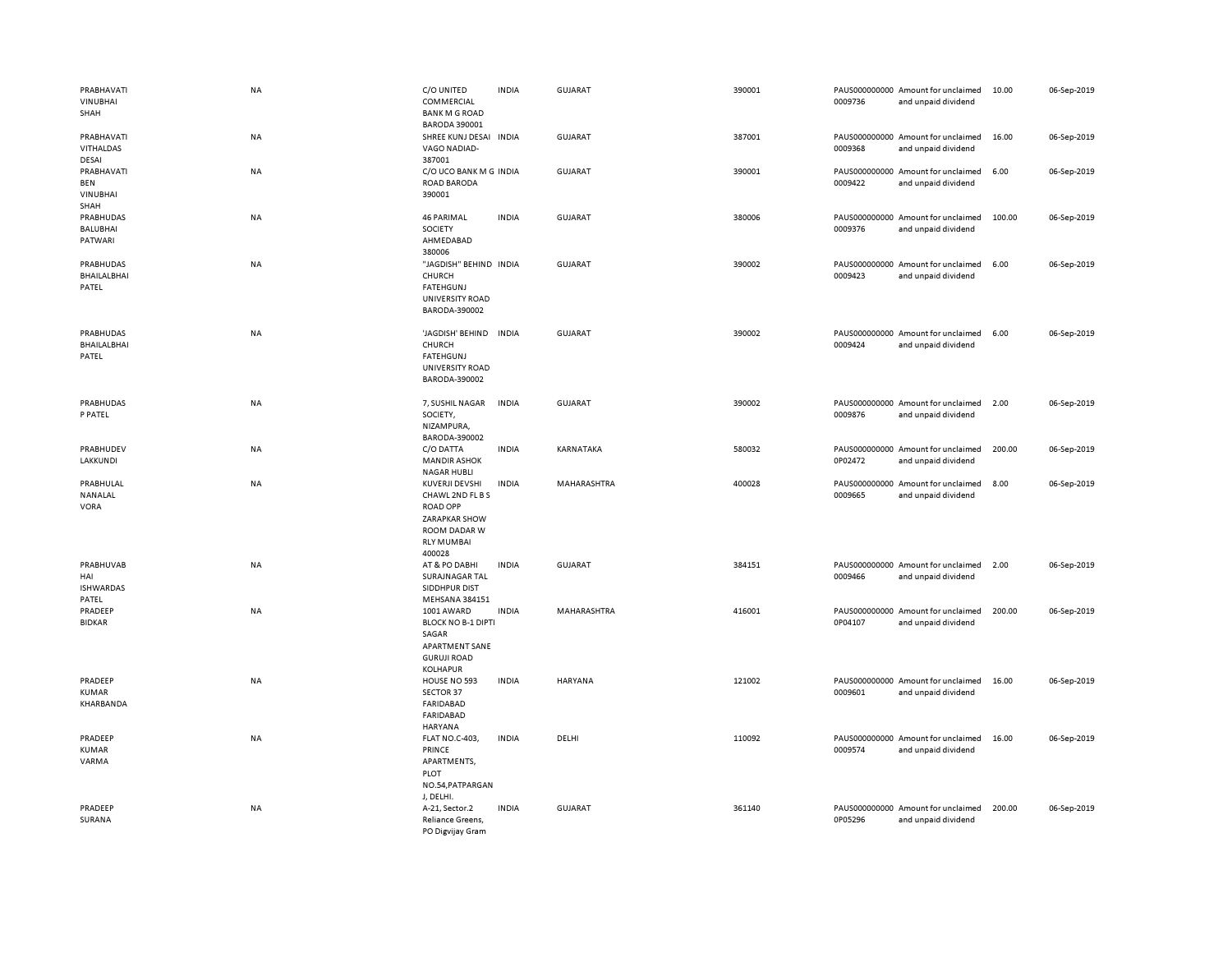| PRADEEP T<br>AGRAWAL<br>PRADIP                           | <b>NA</b><br>NA | C/O BANWARI LAL INDIA<br>RADHA KISHAN<br>3631 CHAWRI<br><b>BAZAR DELHI-</b><br>110006<br>C/O POPATLAL K | <b>INDIA</b> | DELHI<br>GUJARAT | 110006<br>380001 | 0009662 | PAUS000000000 Amount for unclaimed<br>and unpaid dividend<br>PAUS000000000 Amount for unclaimed | 16.00<br>16.00 | 06-Sep-2019<br>06-Sep-2019 |
|----------------------------------------------------------|-----------------|---------------------------------------------------------------------------------------------------------|--------------|------------------|------------------|---------|-------------------------------------------------------------------------------------------------|----------------|----------------------------|
| CHIMANLAL<br>MEHTA                                       |                 | SHAH AT MARCHI<br>POLE IN RATAN<br>POLE AHMEDABAD-<br>380001                                            |              |                  |                  | 0009644 | and unpaid dividend                                                                             |                |                            |
| PRADNYA<br>PRABHAKAR                                     | NA              | BHALERAO TEKARI INDIA<br>RAOPURA BARODA-<br>390001                                                      |              | <b>GUJARAT</b>   | 390001           | 0009513 | PAUS000000000 Amount for unclaimed<br>and unpaid dividend                                       | 2.00           | 06-Sep-2019                |
| PRADYUT<br>WAGHRAY                                       | <b>NA</b>       | 5-9-41 BASHIR<br><b>BAGH HYDERABAD</b><br>A P                                                           | <b>INDIA</b> | ANDHRA PRADESH   | 500029           | 0P03199 | PAUS000000000 Amount for unclaimed<br>and unpaid dividend                                       | 200.00         | 06-Sep-2019                |
| PRAFUL<br>KESHAVRAO<br>DAYAL                             | <b>NA</b>       | "AMIT" B/3<br><b>NARAYAN COLONY</b><br><b>OPPITINEARTV</b><br><b>CENTRE AMRELI</b><br>365601            | <b>INDIA</b> | GUJARAT          | 365601           | 0009708 | PAUS000000000 Amount for unclaimed<br>and unpaid dividend                                       | 16.00          | 06-Sep-2019                |
| PRAFULABEN<br>S SHAH                                     | NA              | BLOCK NO 45/3<br>SECTOR NO 16<br>GANDHINAGAR<br>382016                                                  | <b>INDIA</b> | <b>GUJARAT</b>   | 382016           | 0009427 | PAUS000000000 Amount for unclaimed<br>and unpaid dividend                                       | 16.00          | 06-Sep-2019                |
| PRAFULCHAN<br><b>DRA</b><br>CHINTAMAN<br><b>RAO BAXI</b> | NA              | <b>WADI CHHELLI</b><br>POLE PRAFULL<br>NIWAS 1ST FLOOR<br>BARODA-390001                                 | <b>INDIA</b> | <b>GUJARAT</b>   | 390001           | 0009468 | PAUS000000000 Amount for unclaimed<br>and unpaid dividend                                       | 2.00           | 06-Sep-2019                |
| PRAFULCHAN<br><b>DRA</b><br>SHANTILAL<br>PARIKH          | <b>NA</b>       | 21 KAILASH<br><b>SOCIETY</b><br><b>WAGHODIA ROAD</b><br><b>OUTSIDE PANIGATE</b><br><b>BARODA 390019</b> | <b>INDIA</b> | GUJARAT          | 390019           | 0009399 | PAUS000000000 Amount for unclaimed<br>and unpaid dividend                                       | 2.00           | 06-Sep-2019                |
| PRAFULCHAN<br><b>DRA</b><br><b>VITHALDAS</b><br>SHAH     | NA              | NAGARKUVA<br>PETLAD-388450                                                                              | <b>INDIA</b> | <b>GUJARAT</b>   | 388450           | 0009470 | PAUS000000000 Amount for unclaimed<br>and unpaid dividend                                       | 16.00          | 06-Sep-2019                |
| PRAFULLA<br>NAVINCHAN<br><b>DRA PATEL</b>                | NA              | 10 RAJCHANDRA<br><b>SOCIETY NEAR</b><br><b>GALAXY CINEMA</b><br>NARODA 382325<br>AHMEDABAD              | <b>INDIA</b> | <b>GUJARAT</b>   | 382325           | 0009781 | PAUS000000000 Amount for unclaimed<br>and unpaid dividend                                       | 82.00          | 06-Sep-2019                |
| PRAGNYA<br><b>KETAN PATEL</b>                            | NA              | <b>NEAR AYYAPPA</b><br><b>TEMPLE NEW</b><br><b>SAHRA ROAD</b><br>VADODARA 390008                        | <b>INDIA</b> | <b>GUJARAT</b>   | 390008           | 0009833 | PAUS000000000 Amount for unclaimed<br>and unpaid dividend                                       | 172.00         | 06-Sep-2019                |
| PRAGNYA<br>RAJNIKANT<br>PATEL                            | NA              | <b>OPP K D C C BANK</b><br>NADIAD-387001                                                                | <b>INDIA</b> | <b>GUJARAT</b>   | 387001           | 0009429 | PAUS000000000 Amount for unclaimed<br>and unpaid dividend                                       | 6.00           | 06-Sep-2019                |
| PRAHALADBH<br>AI DESAIBHAI<br>PATEL                      | NA              | DHAMANIYA<br><b>KAMPA POST</b><br>DHAMANIA TAL<br><b>BAYAD DIST</b><br>SABARKANTHA<br>383325            | <b>INDIA</b> | <b>GUJARAT</b>   | 383325           | 0009472 | PAUS000000000 Amount for unclaimed<br>and unpaid dividend                                       | 2.00           | 06-Sep-2019                |
| PRAHLAD<br>SARDA                                         | NA              | SRI INVESTMENTS<br>14-6-68<br>NAGARKHANA<br><b>BAGUM BAZAR</b><br>HYDERABAD<br>500012                   | <b>INDIA</b> | ANDHRA PRADESH   | 500012           | 0009784 | PAUS000000000 Amount for unclaimed<br>and unpaid dividend                                       | 8.00           | 06-Sep-2019                |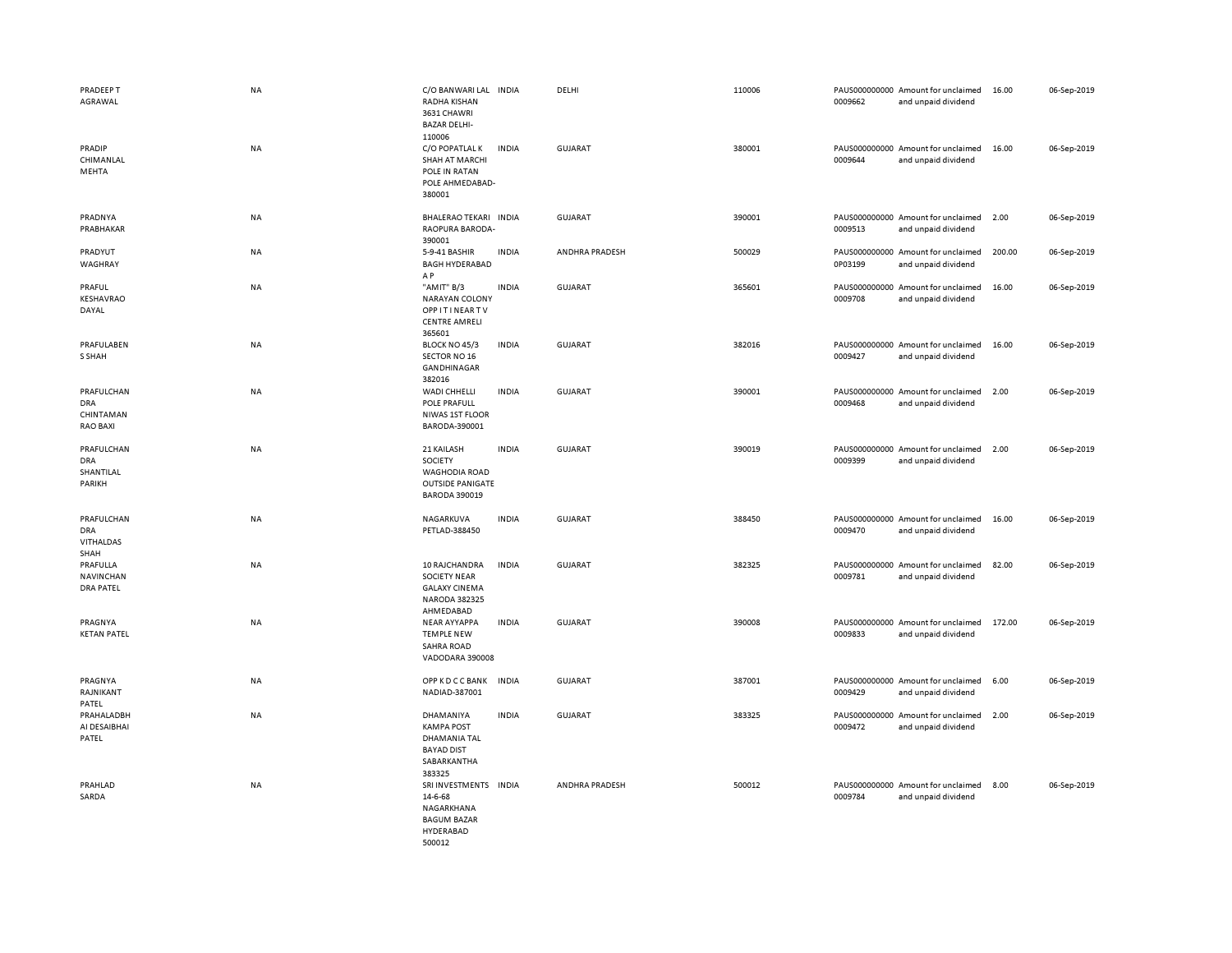| PRAHLADBHA<br><b>I ATMARAM</b><br>PATEL       | <b>NA</b>         | 9 RANJAN SOCIETY INDIA<br><b>NEAR SARDAR</b><br>PATEL COLONY<br>AHMEDABAD-<br>380015                                        |              | GUJARAT               | 380015 | 0009430 | PAUS000000000 Amount for unclaimed<br>and unpaid dividend | 2.00   | 06-Sep-2019 |
|-----------------------------------------------|-------------------|-----------------------------------------------------------------------------------------------------------------------------|--------------|-----------------------|--------|---------|-----------------------------------------------------------|--------|-------------|
| <b>PRAKASH B</b><br>SAWANT                    | NA                | 41/19 WORLI B D D INDIA<br>CHAWL MUMBAI-<br>400018                                                                          |              | MAHARASHTRA           | 400018 | 0009670 | PAUS000000000 Amount for unclaimed<br>and unpaid dividend | 8.00   | 06-Sep-2019 |
| PRAKASH<br><b>BABUBHAI</b><br>PATEL           | NA                | 5 PRATAPGUNJ<br>BARODA-390002                                                                                               | <b>INDIA</b> | <b>GUJARAT</b>        | 390002 | 0009473 | PAUS000000000 Amount for unclaimed<br>and unpaid dividend | 50.00  | 06-Sep-2019 |
| PRAKASH<br>BHAMBHANI                          | NA                | B/304 LOK VIHAR<br>PITAMPURA DELHI<br>110034                                                                                | <b>INDIA</b> | DELHI                 | 110034 | 0009684 | PAUS000000000 Amount for unclaimed<br>and unpaid dividend | 16.00  | 06-Sep-2019 |
| PRAKASH<br>CHANDRA<br>JAIN                    | MUNNA LAL<br>JAIN | BHANDARI STORES INDIA<br><b>TEEN BATTI GOUR</b><br><b>MURTI KATRA</b><br><b>BAZAR SAGAR M P</b>                             |              | <b>MADHYA PRADESH</b> | 470002 | 9258885 | PAUSIN3013301 Amount for unclaimed<br>and unpaid dividend | 16.00  | 06-Sep-2019 |
| PRAKASH<br><b>GURUNATH</b><br><b>HEBALKAR</b> | <b>NA</b>         | FLAT 601 UDAY<br><b>DARSHAN SAYANI</b><br>ROAD PRABHADEVI<br>MUMBAI 400025                                                  | <b>INDIA</b> | MAHARASHTRA           | 400025 | 0009672 | PAUS000000000 Amount for unclaimed<br>and unpaid dividend | 8.00   | 06-Sep-2019 |
| <b>PRAKASH N</b><br>SERVAIA                   | NA                | 38 L G NAGAR<br>NIZAMPURA<br><b>BARODA 390002</b>                                                                           | <b>INDIA</b> | <b>GUJARAT</b>        | 390002 | 0009474 | PAUS000000000 Amount for unclaimed<br>and unpaid dividend | 2.00   | 06-Sep-2019 |
| PRAKASH<br>PUJARI                             | NA                | B-1/20 PANKAJ<br><b>BUILDING NEAR</b><br>SHAHAD RAILWAY<br><b>STATION SHAHAD</b><br>WEST, MUMBAI                            | <b>INDIA</b> | MAHARASHTRA           | 421103 | 0P03638 | PAUS000000000 Amount for unclaimed<br>and unpaid dividend | 400.00 | 06-Sep-2019 |
| PRAKASH<br>SHAH                               | <b>NA</b>         | A/5 NEW<br>YOGESHWAR<br><b>SOCIETY OPP</b><br>VISHAL NAGAR NR<br><b>TAPOBHUMI</b><br>SOCIETY ISANPUR<br>AHMEDABAD<br>382443 | <b>INDIA</b> | GUJARAT               | 382443 | 0009549 | PAUS000000000 Amount for unclaimed<br>and unpaid dividend | 24.00  | 06-Sep-2019 |
| PRAKASHCHA<br>NDRA M<br>DESAI                 | <b>NA</b>         | LIVE STOCK<br>RESEARCH<br><b>STATION GUJARAT</b><br>AGRICULTURAL UNI<br><b>NAVSARI 396450</b>                               | <b>INDIA</b> | GUJARAT               | 396450 | 0009552 | PAUS000000000 Amount for unclaimed<br>and unpaid dividend | 16.00  | 06-Sep-2019 |
| PRAKASHKU<br>MAR<br>RAMANLAL<br>CHOKSHI       | NA                | <b>CHOKSHI BAZAR</b><br>THREE POLE<br><b>UMRETH DIST</b><br><b>KAIRA PIN-388220</b>                                         | <b>INDIA</b> | <b>GUJARAT</b>        | 388220 | 0009476 | PAUS000000000 Amount for unclaimed<br>and unpaid dividend | 6.00   | 06-Sep-2019 |
| PRALHAD<br>MORESHWAR<br>DANEKAR               | NA                | ANAND BHAVAN<br><b>KHASGI BAZAR</b><br><b>LASHKAR GWALIOR</b><br>474001                                                     | <b>INDIA</b> | MADHYA PRADESH        | 474001 | 0009616 | PAUS000000000 Amount for unclaimed<br>and unpaid dividend | 8.00   | 06-Sep-2019 |
| PRALHAD<br>SAWALARAM<br>GARGE                 | NA                | C/O S B GARGE<br>WARD NO 20 OLD<br><b>TOWN BULDANA</b><br>DIST BULDANA M S<br>PIN 443001                                    | <b>INDIA</b> | MAHARASHTRA           | 443001 | 0009365 | PAUS000000000 Amount for unclaimed<br>and unpaid dividend | 2.00   | 06-Sep-2019 |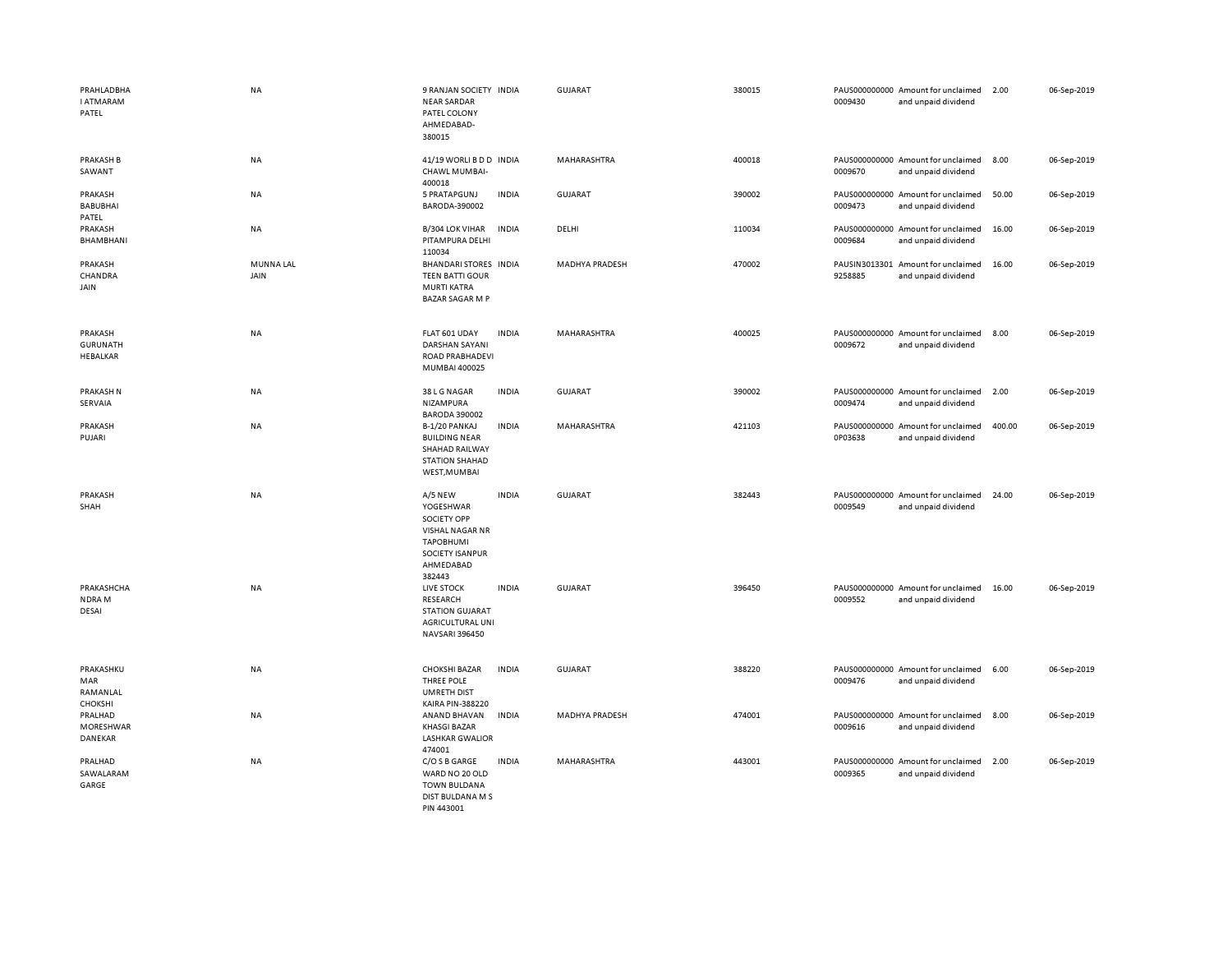| PRAMILA R<br>SHAH                        | <b>NA</b> | C/O. SRI BISHAN<br>SWARUP<br>KHANDELWAL. 90,<br>HEERANAAGAR,<br>JAIL ROAD, PO.<br>HALDWANI(DIST.<br>NAINITAL.UP)-<br>263139 | <b>INDIA</b> | UTTARAKHAND          | 263139 | 0009571 | PAUS000000000 Amount for unclaimed<br>and unpaid dividend | 16.00  | 06-Sep-2019 |
|------------------------------------------|-----------|-----------------------------------------------------------------------------------------------------------------------------|--------------|----------------------|--------|---------|-----------------------------------------------------------|--------|-------------|
| PRAMILABEN<br>YESHWANTR<br><b>H2OLOA</b> | NA        | <b>KHODIAR MATA</b><br>LANE NAGARWADA<br>BARODA-390001                                                                      | <b>INDIA</b> | <b>GUJARAT</b>       | 390001 | 0009433 | PAUS000000000 Amount for unclaimed<br>and unpaid dividend | 6.00   | 06-Sep-2019 |
| PRAMOD A<br>GAILAD                       | <b>NA</b> | <b>JOSHI HOUSE</b><br>ROOM NO 9 ABOVE<br>PRAMOD BAKERY<br><b>TILAK CHOWK</b><br>KALYAN 421301                               | <b>INDIA</b> | MAHARASHTRA          | 421301 | 0009760 | PAUS000000000 Amount for unclaimed<br>and unpaid dividend | 32.00  | 06-Sep-2019 |
| PRAMOD CJ                                | <b>NA</b> | 1798/9 NEAR<br>AYURVEDIC<br><b>COLLEGE ANJANYA</b><br>LAYOUT<br>DAVANGERE                                                   | <b>INDIA</b> | KARNATAKA            | 577004 | 0P02593 | PAUS000000000 Amount for unclaimed<br>and unpaid dividend | 200.00 | 06-Sep-2019 |
| PRAMOD<br><b>NARAIN</b><br>MUTTOO        | <b>NA</b> | 9 ASHOK AVENUE INDIA<br><b>SAPRU MARG</b><br><b>LUCKNOW</b>                                                                 |              | <b>UTTAR PRADESH</b> | 226001 | 0P03394 | PAUS000000000 Amount for unclaimed<br>and unpaid dividend | 400.00 | 06-Sep-2019 |
| PRAMODRAY<br>KESHAVLAL<br>VYAS           | NA        | 19 PARAMHANSE INDIA<br>SOCIETY<br>MANJALPUR<br>BARODA-390011                                                                |              | <b>GUJARAT</b>       | 390011 | 0009435 | PAUS000000000 Amount for unclaimed<br>and unpaid dividend | 16.00  | 06-Sep-2019 |
| PRAN NATH<br>MUGRAI                      | NA        | <b>T/696 GALI NO 4</b><br><b>FAIZ ROAD KAROL</b><br><b>BAGH NEW DELHI</b><br>110005                                         | <b>INDIA</b> | DELHI                | 110005 | 0009692 | PAUS000000000 Amount for unclaimed<br>and unpaid dividend | 8.00   | 06-Sep-2019 |
| PRANLAL<br>AMRUTLAL<br>MEHTA             | <b>NA</b> | 19/A PRABHAT<br>COLONY<br><b>WAGHODIA ROAD</b><br>VADODARA-390019                                                           | <b>INDIA</b> | <b>GUJARAT</b>       | 390019 | 0009478 | PAUS000000000 Amount for unclaimed<br>and unpaid dividend | 2.00   | 06-Sep-2019 |
| PRANLAL<br>RAMCHANDR<br>A KHARADI        | NA        | <b>SHAK MARKET</b><br><b>PADRA DIST</b><br><b>BARODA PIN-</b><br>391440                                                     | <b>INDIA</b> | <b>GUJARAT</b>       | 391440 | 0009479 | PAUS000000000 Amount for unclaimed<br>and unpaid dividend | 2.00   | 06-Sep-2019 |
| PRANLAL<br>VRAJLAL<br><b>DOSHI</b>       | <b>NA</b> | C/O MUKESH P<br>DOSHI "SAMRPAN"<br>R P ROAD RAJKOT-<br>360001                                                               | <b>INDIA</b> | <b>GUJARAT</b>       | 360001 | 0009707 | PAUS000000000 Amount for unclaimed<br>and unpaid dividend | 8.00   | 06-Sep-2019 |
| PRASAD K                                 | <b>NA</b> | PRAKASH<br><b>PROVISION STORES</b><br>GANDHINAGAR<br><b>3RD CROSS</b><br>BELLARY                                            | <b>INDIA</b> | KARNATAKA            | 583103 | 0P02482 | PAUS000000000 Amount for unclaimed<br>and unpaid dividend | 200.00 | 06-Sep-2019 |
| PRASAD<br>PURKAIT                        | <b>NA</b> | C/O MR.RAVINDRA INDIA<br>KUMAR<br>SRIVASTAVA<br>HOUSE NO.C/1<br>38/47<br>ALINAGAR(NORTH)                                    |              | <b>UTTAR PRADESH</b> | 272001 | 0P03379 | PAUS000000000 Amount for unclaimed<br>and unpaid dividend | 200.00 | 06-Sep-2019 |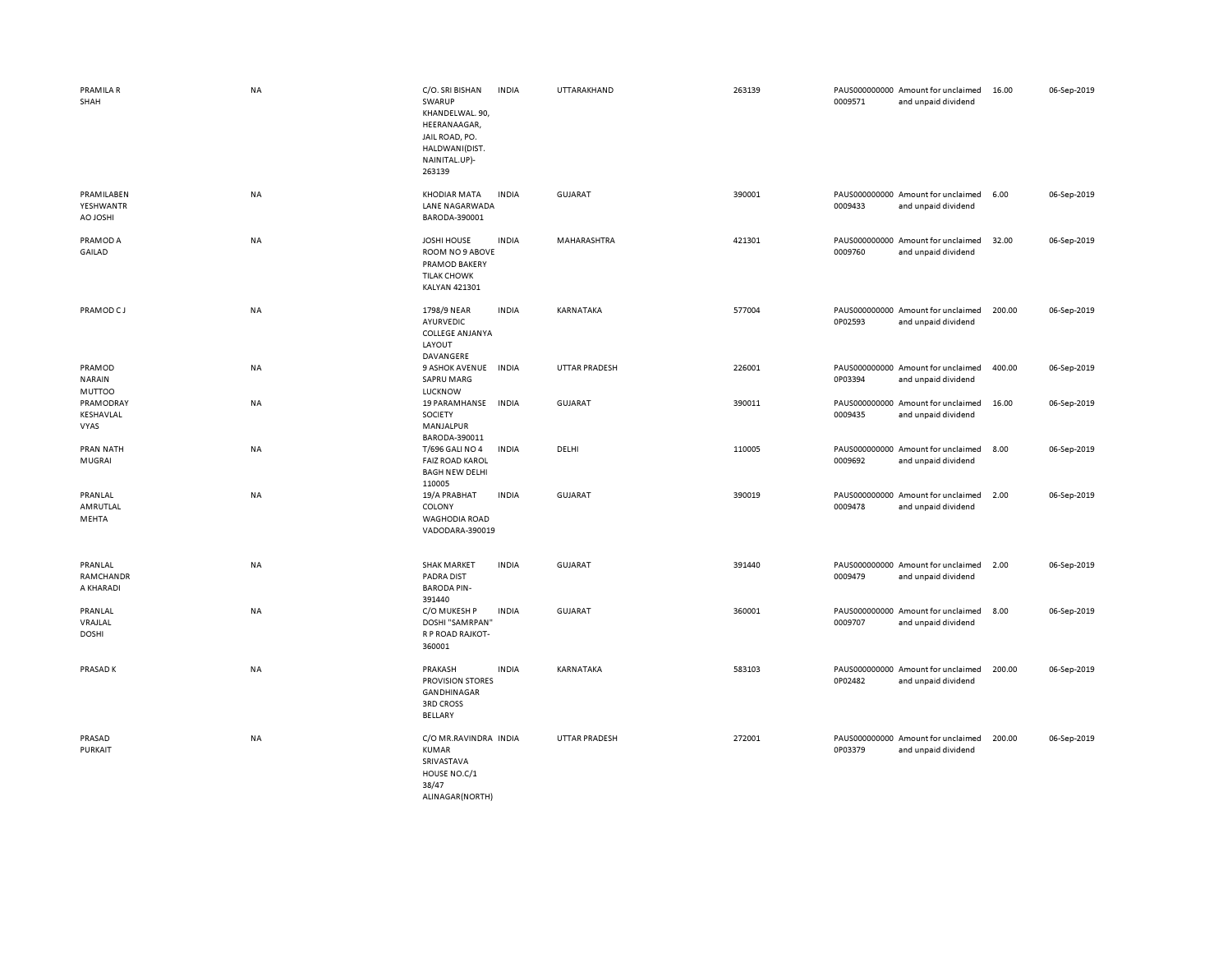| PRASAD RAO<br>$\cup$                    | <b>NA</b>          | 2 LAKA AREA MAIN INDIA<br><b>ROAD NUNGAM</b><br><b>BAKRAM CHENNAI</b>                                                                    |              | <b>TAMIL NADU</b> | 600034 | 0P03488 | PAUS000000000 Amount for unclaimed<br>and unpaid dividend | 300.00 | 06-Sep-2019 |
|-----------------------------------------|--------------------|------------------------------------------------------------------------------------------------------------------------------------------|--------------|-------------------|--------|---------|-----------------------------------------------------------|--------|-------------|
| PRASADARAO<br>VULIGVNDA<br>M            | NA                 | ECIL 570 ANNA<br>SALAI TEY NAMPET<br>CHENNAI-600018                                                                                      | <b>INDIA</b> | <b>TAMIL NADU</b> | 600018 | 0009589 | PAUS000000000 Amount for unclaimed<br>and unpaid dividend | 8.00   | 06-Sep-2019 |
| PRASANNA P<br>VAIDYA                    | NA                 | BLOCK 10 SHIVNERI INDIA<br>177 SION WEST-<br>400022                                                                                      |              | MAHARASHTRA       | 400100 | 0009556 | PAUS000000000 Amount for unclaimed<br>and unpaid dividend | 16.00  | 06-Sep-2019 |
| PRASHANT D<br>DHOPESHWA<br>$\mathsf{R}$ | NA                 | FLAT NO 4<br>SHIVKRUPA SM<br>78/PL NO.161 LEFT<br><b>BHUSARI COLONY</b><br>PAUD ROAD                                                     | <b>INDIA</b> | MAHARASHTRA       | 411038 | 0P04041 | PAUS000000000 Amount for unclaimed<br>and unpaid dividend | 200.00 | 06-Sep-2019 |
| PRASHANT<br>DADASAHEB<br>PAWAR          | DADASAHEB<br>PAWAR | C/O SACHIN<br><b>KIRANA STORES</b><br>GWAHANE WASTI,<br><b>ADINATH NAGAR</b><br>BHOSARIPUNE                                              | <b>INDIA</b> | MAHARASHTRA       | 411039 | 0173701 | PAUS120132000 Amount for unclaimed<br>and unpaid dividend | 8.00   | 06-Sep-2019 |
| PRASHANT<br>HASMUKHLA<br>L MODY         | NA                 | 101 SARDAR<br><b>NAGAR CHHANI</b><br><b>ROAD BARODA</b><br>390002                                                                        | <b>INDIA</b> | <b>GUJARAT</b>    | 390002 | 0009862 | PAUS000000000 Amount for unclaimed<br>and unpaid dividend | 2.00   | 06-Sep-2019 |
| <b>PRATAP B</b><br>PARMAR               | NA                 | 225-AJIT SOC NR<br>AKOTA STADIUM<br>VADODARA                                                                                             | <b>INDIA</b> | GUJARAT           | 390020 | 0P04284 | PAUS000000000 Amount for unclaimed<br>and unpaid dividend | 300.00 | 06-Sep-2019 |
| <b>PRATAP B</b><br>PARMAR               | NA                 | 226 AJIT SOCIETY<br><b>NR AKOTA</b><br>STADIUM<br>VADODARA                                                                               | <b>INDIA</b> | <b>GUJARAT</b>    | 390020 | 0P05260 | PAUS000000000 Amount for unclaimed<br>and unpaid dividend | 200.00 | 06-Sep-2019 |
| PRATAP<br>GOVIND<br>TENDULKAR           | NA                 | "BHAGIWATHI<br>SADHAN" ROOM<br>NO 13 1ST FLOOR S<br>V ROAD BANDRA<br><b>WEST MUMBAI</b><br>400050                                        | <b>INDIA</b> | MAHARASHTRA       | 400050 | 0009805 | PAUS000000000 Amount for unclaimed<br>and unpaid dividend | 32.00  | 06-Sep-2019 |
| PRATAPRAI<br>MANSUKHLA<br>L KAMDAR      | <b>NA</b>          | "VILLA KAILASH"<br><b>FIRST FLOOR</b><br><b>KARAN PARA</b><br>KISHORAINHJI<br><b>ROAD OPP</b><br><b>MADHULI RAJKOT</b><br>360001 GUJARAT | <b>INDIA</b> | <b>GUJARAT</b>    | 360001 | 0009480 | PAUS000000000 Amount for unclaimed<br>and unpaid dividend | 16.00  | 06-Sep-2019 |
| PRATAPSINH<br>MOHANSINH<br><b>BARIA</b> | NA                 | ALEMBIC COLONY<br><b>BLOCK NO FB/72</b><br><b>BARODA 390003</b>                                                                          | <b>INDIA</b> | <b>GUJARAT</b>    | 390003 | 0009398 | PAUS000000000 Amount for unclaimed<br>and unpaid dividend | 2.00   | 06-Sep-2019 |
| PRATIBHA P<br>PARMAR                    | NA                 | "AVNI", 41-B,<br><b>MAHAVIR SOCIETY</b><br><b>NEAR NIRMALA</b><br>CONVENT SCHOOL,<br>RAJKOT.                                             | <b>INDIA</b> | <b>GUJARAT</b>    | 360001 | 0009879 | PAUS000000000 Amount for unclaimed<br>and unpaid dividend | 82.00  | 06-Sep-2019 |
| PRATIBHA R<br>SONGIRE                   | NA                 | C/O DEY'S MEDICAL INDIA<br>A B ROAD KAKAD<br><b>CHAMBER WORLI</b><br>MUMBAI                                                              |              | MAHARASHTRA       | 400018 | 0P03792 | PAUS000000000 Amount for unclaimed<br>and unpaid dividend | 200.00 | 06-Sep-2019 |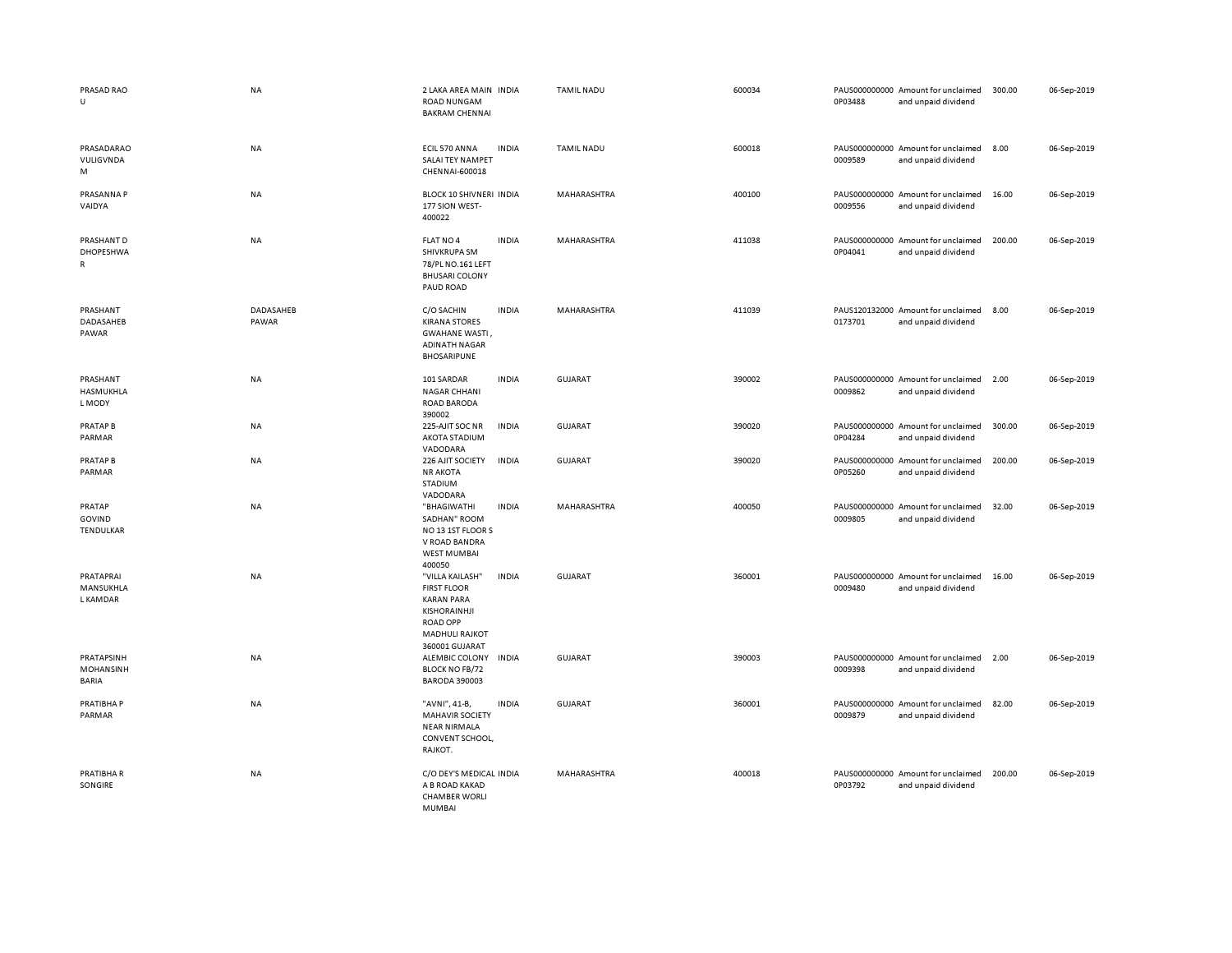| PRATIMA<br>RANI<br>KARMAKAR           | <b>NA</b>                      | 29 GULU OSTAGAR INDIA<br>LANE PO BEADON<br>STREET CALCUTTA-<br>700006                                                  |              | <b>WEST BENGAL</b>    | 700006 | 0009701 | PAUS000000000 Amount for unclaimed<br>and unpaid dividend | 16.00  | 06-Sep-2019 |
|---------------------------------------|--------------------------------|------------------------------------------------------------------------------------------------------------------------|--------------|-----------------------|--------|---------|-----------------------------------------------------------|--------|-------------|
| <b>PRATIP</b><br>CHAUDHURI            | NA                             | H-1591<br>CHITTARANJAN<br>PARK NEW DELHI-<br>110019                                                                    | <b>INDIA</b> | DELHI                 | 110019 | 0009590 | PAUS000000000 Amount for unclaimed<br>and unpaid dividend | 8.00   | 06-Sep-2019 |
| PRAVATI<br>JANA                       | <b>NA</b>                      | <b>GOLEPUKUR OPP</b><br><b>TELEPHONE</b><br><b>EXCHANGE PO</b><br><b>BARIPUR 24</b><br>PARGANAS                        | <b>INDIA</b> | <b>WEST BENGAL</b>    | 743248 | 0P02929 | PAUS000000000 Amount for unclaimed<br>and unpaid dividend | 200.00 | 06-Sep-2019 |
| PRAVEEN<br>BAKSHI                     | <b>NA</b>                      | <b>GULDASTA</b><br>APARTMENT,G-<br>3/455 GULMOHAR<br>COLONY,<br>BHARATNAGAR<br><b>BHOPAL</b>                           | <b>INDIA</b> | <b>MADHYA PRADESH</b> | 462016 | 0P03280 | PAUS000000000 Amount for unclaimed<br>and unpaid dividend | 400.00 | 06-Sep-2019 |
| PRAVEEN<br>BASS                       | NA                             | 106 BARA BAZAR<br>BAREILLY                                                                                             | <b>INDIA</b> | UTTAR PRADESH         | 243001 | 0P04007 | PAUS000000000 Amount for unclaimed<br>and unpaid dividend | 200.00 | 06-Sep-2019 |
| PRAVEEN<br>KALIA                      | <b>NA</b>                      | 8-378 GREATER<br>KAILASH PART II<br><b>NEW DELHI-110048</b>                                                            | <b>INDIA</b> | DELHI                 | 110048 | 0009721 | PAUS000000000 Amount for unclaimed<br>and unpaid dividend | 8.00   | 06-Sep-2019 |
| PRAVEEN T<br>VASAVA                   | <b>NA</b>                      | <b>GAYATRIPURA</b><br><b>GOTRI BARODA</b><br>390021                                                                    | <b>INDIA</b> | GUJARAT               | 390021 | 0009823 | PAUS000000000 Amount for unclaimed<br>and unpaid dividend | 16.00  | 06-Sep-2019 |
| PRAVIN<br>JETHALAL<br>MEHTA           | NA                             | 31/33 DR<br><b>DESHMUKH LANE</b><br>1ST FLOOR V P<br>ROAD MUMBAI-                                                      | <b>INDIA</b> | MAHARASHTRA           | 400004 | 0009562 | PAUS000000000 Amount for unclaimed<br>and unpaid dividend | 8.00   | 06-Sep-2019 |
| PRAVIN<br><b>KUMAR</b><br>TRIPATHI    | <b>NA</b>                      | 400004<br>PRODUCT<br>MANAGER<br>ALEMBIC<br><b>CHEMICAL WORKS</b><br>L ALEMBIC ROAD<br>VADODARA                         | <b>INDIA</b> | <b>GUJARAT</b>        | 390003 | 0P04500 | PAUS000000000 Amount for unclaimed<br>and unpaid dividend | 200.00 | 06-Sep-2019 |
| PRAVIN P<br>RATHORE                   | PANNALALJI<br><b>U RATHORE</b> | <b>6 DIPTI JYOT</b><br><b>BUILDING PM</b><br>ROAD VILE PARLE<br>EAST MUMBAI.                                           | <b>INDIA</b> | MAHARASHTRA           | 400057 | 0013046 | PAUS000000000 Amount for unclaimed<br>and unpaid dividend | 600.00 | 06-Sep-2019 |
| PRAVIN P<br>SHAH                      | NA                             | 7 SHAH COLONY<br>OUT SIDE SHAPUR<br><b>GATE AHMEDABAD-</b><br>380001                                                   | <b>INDIA</b> | <b>GUJARAT</b>        | 380001 | 0009544 | PAUS000000000 Amount for unclaimed<br>and unpaid dividend | 24.00  | 06-Sep-2019 |
| PRAVINA<br>PRABHUDAS<br><b>DAXINI</b> | <b>NA</b>                      | C/O D P DAXANI<br><b>JIVAN JYOT</b><br>SOCIETY "SACH-IN"<br><b>BRAHM SAMAJ</b><br><b>RAIYA ROAD</b><br>RAJKOT 36000-5- | <b>INDIA</b> | <b>GUJARAT</b>        | 360005 | 0009706 | PAUS000000000 Amount for unclaimed<br>and unpaid dividend | 8.00   | 06-Sep-2019 |
| PRAVINBHAI<br>BHAILALBHAI<br>PATEL    | NA                             | AT & POST ADVALA INDIA<br>TA AMOD DIST<br><b>BROACH PIN-</b><br>392110                                                 |              | GUJARAT               | 392110 | 0009482 | PAUS000000000 Amount for unclaimed<br>and unpaid dividend | 10.00  | 06-Sep-2019 |
| PRAVINBHAI<br>RAMANLAL<br>PATEL       | NA                             | FB 106 ALEMBIC<br><b>COLONY BARODA</b><br>390003                                                                       | <b>INDIA</b> | <b>GUJARAT</b>        | 390003 | 0009400 | PAUS000000000 Amount for unclaimed<br>and unpaid dividend | 6.00   | 06-Sep-2019 |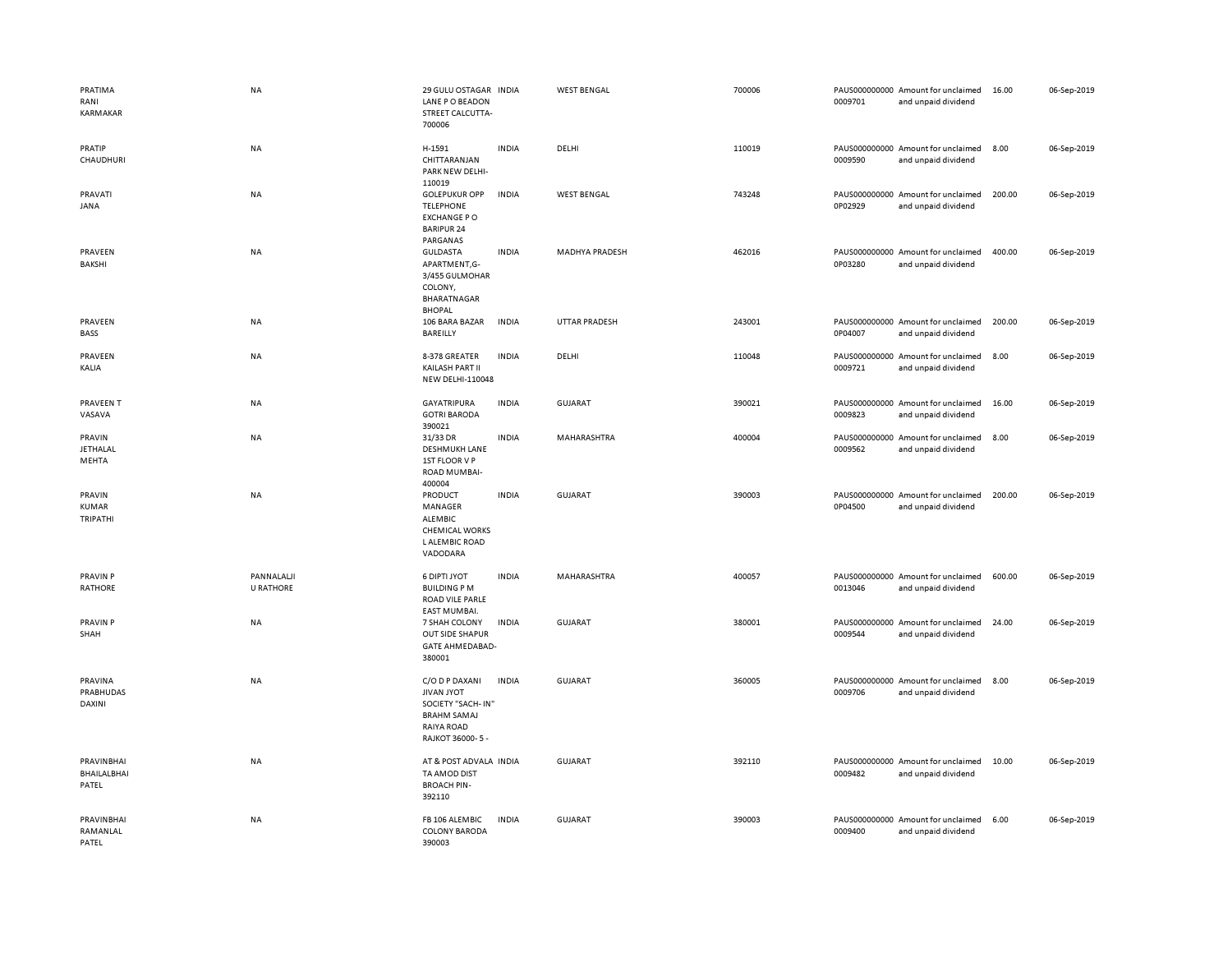| PRAVINBHAI<br>SAKARLAL<br>KAPADIA                       | NA        | G-31 BOMBAY<br>MARKET<br><b>UMARWADA</b><br>SURAT 395010                                                                                                | <b>INDIA</b> | GUJARAT              | 395010 | 0009842 | PAUS000000000 Amount for unclaimed<br>and unpaid dividend | 16.00  | 06-Sep-2019 |
|---------------------------------------------------------|-----------|---------------------------------------------------------------------------------------------------------------------------------------------------------|--------------|----------------------|--------|---------|-----------------------------------------------------------|--------|-------------|
| PRAVINCHAN<br><b>DRA BABULAL</b><br>PARIKH              | <b>NA</b> | $B - 6/11$<br>RAMANSMRUTI CO-<br>OP HOUSING<br>SOCIET-Y LTD<br><b>BEHIND NEW VIKAS</b><br><b>GRIHA DHUMKETU</b><br>R-OAD PALDI<br>AHMEDABAD-<br>380007- | <b>INDIA</b> | GUJARAT              | 380007 | 0009438 | PAUS000000000 Amount for unclaimed<br>and unpaid dividend | 2.00   | 06-Sep-2019 |
| PRAVINCHAN<br>DRA C<br><b>GANDHI</b>                    | <b>NA</b> | C/O M M GANDHI<br><b>DINMANI SADAN</b><br>RAMRATAN<br><b>TRIVEDI ROAD</b><br>MULUND MUMBAI-<br>400088                                                   | <b>INDIA</b> | MAHARASHTRA          | 400088 | 0009439 | PAUS000000000 Amount for unclaimed<br>and unpaid dividend | 6.00   | 06-Sep-2019 |
| PRAVINCHAN<br>DRA<br>CHANDRASH<br>ANKER<br><b>BHATT</b> | NA        | 55, RAJSTAMBH<br>SOCIETY, NR.<br>POLOGROUND B/H.<br>BAGIKHANA,<br>VADODARA-390001                                                                       | <b>INDIA</b> | <b>GUJARAT</b>       | 390001 | 0009486 | PAUS000000000 Amount for unclaimed<br>and unpaid dividend | 2.00   | 06-Sep-2019 |
| PRAVINCHAN<br><b>DRA</b><br>СННОТАВНАІ<br>PATEL         | <b>NA</b> | <b>GHAYAJ TAL PADRA INDIA</b><br><b>DIST BARODA PIN-</b><br>391440                                                                                      |              | <b>GUJARAT</b>       | 391440 | 0009408 | PAUS000000000 Amount for unclaimed<br>and unpaid dividend | 6.00   | 06-Sep-2019 |
| PRAVINCHAN<br>DRA<br>CHIMANLAL<br>CHOKSHI               | NA        | 913/1 NAGAR<br><b>BORDI'S POLE</b><br>RAIPUR<br>AHMEDABAD<br>380001                                                                                     | <b>INDIA</b> | <b>GUJARAT</b>       | 380001 | 0009740 | PAUS000000000 Amount for unclaimed<br>and unpaid dividend | 6.00   | 06-Sep-2019 |
| PRAVINCHAN<br>DRA<br>JAYANTILAL<br>SHAH                 | NA        | 35 BHARAT NAGAR INDIA<br>CO-OP SOCIETY<br><b>VAGHODIA DIST</b><br><b>BARODA PIN-</b><br>391760                                                          |              | GUJARAT              | 391760 | 0009487 | PAUS000000000 Amount for unclaimed<br>and unpaid dividend | 6.00   | 06-Sep-2019 |
| PRAVINCHAN<br>DRA VADILAL<br>PATEL                      | <b>NA</b> | 4 RANJAN SOCIETY INDIA<br>NO <sub>2</sub> NR <sub>SP</sub><br>COLONY<br>AHMEDABAD<br>380013                                                             |              | <b>GUJARAT</b>       | 380013 | 0009836 | PAUS000000000 Amount for unclaimed<br>and unpaid dividend | 6.00   | 06-Sep-2019 |
| PRAVINKUM<br>AR PATEL                                   | NA        | 10 LAXMINIWAS<br>MANGESH LODGE<br>LANE AHILYABAI<br><b>CHOWK KALYAN</b>                                                                                 | <b>INDIA</b> | MAHARASHTRA          | 421301 | 0P03787 | PAUS000000000 Amount for unclaimed<br>and unpaid dividend | 200.00 | 06-Sep-2019 |
| PRAVINKUM<br>${\sf AR}$<br>RAMANLAL<br>MEHTA            | NA        | <b>16 NAVATH SOC</b><br>SHRI SHAKTI KRUPA<br>OPP ELECTRIC<br><b>STATION TARSALI</b><br>ROAD BARODA<br>391720 VADODARA                                   | INDIA        | <b>GUJARAT</b>       | 390009 | 0009488 | PAUS000000000 Amount for unclaimed<br>and unpaid dividend | 2.00   | 06-Sep-2019 |
| PREM LATA<br>KHEMKA                                     | <b>NA</b> | C/O BABULAL<br>KHEMKA 35-B<br>DARPNARAYAN<br><b>TAGORE STREET</b><br><b>CALCUTTA 700006</b>                                                             | <b>INDIA</b> | <b>WEST BENGAL</b>   | 700006 | 0009796 | PAUS000000000 Amount for unclaimed<br>and unpaid dividend | 8.00   | 06-Sep-2019 |
| PREM NATH<br><b>KAPOOR</b>                              | NA        | 14/116 B CIVIL<br>LINES KANPUR-<br>208001                                                                                                               | <b>INDIA</b> | <b>UTTAR PRADESH</b> | 208001 | 0009677 | PAUS000000000 Amount for unclaimed<br>and unpaid dividend | 8.00   | 06-Sep-2019 |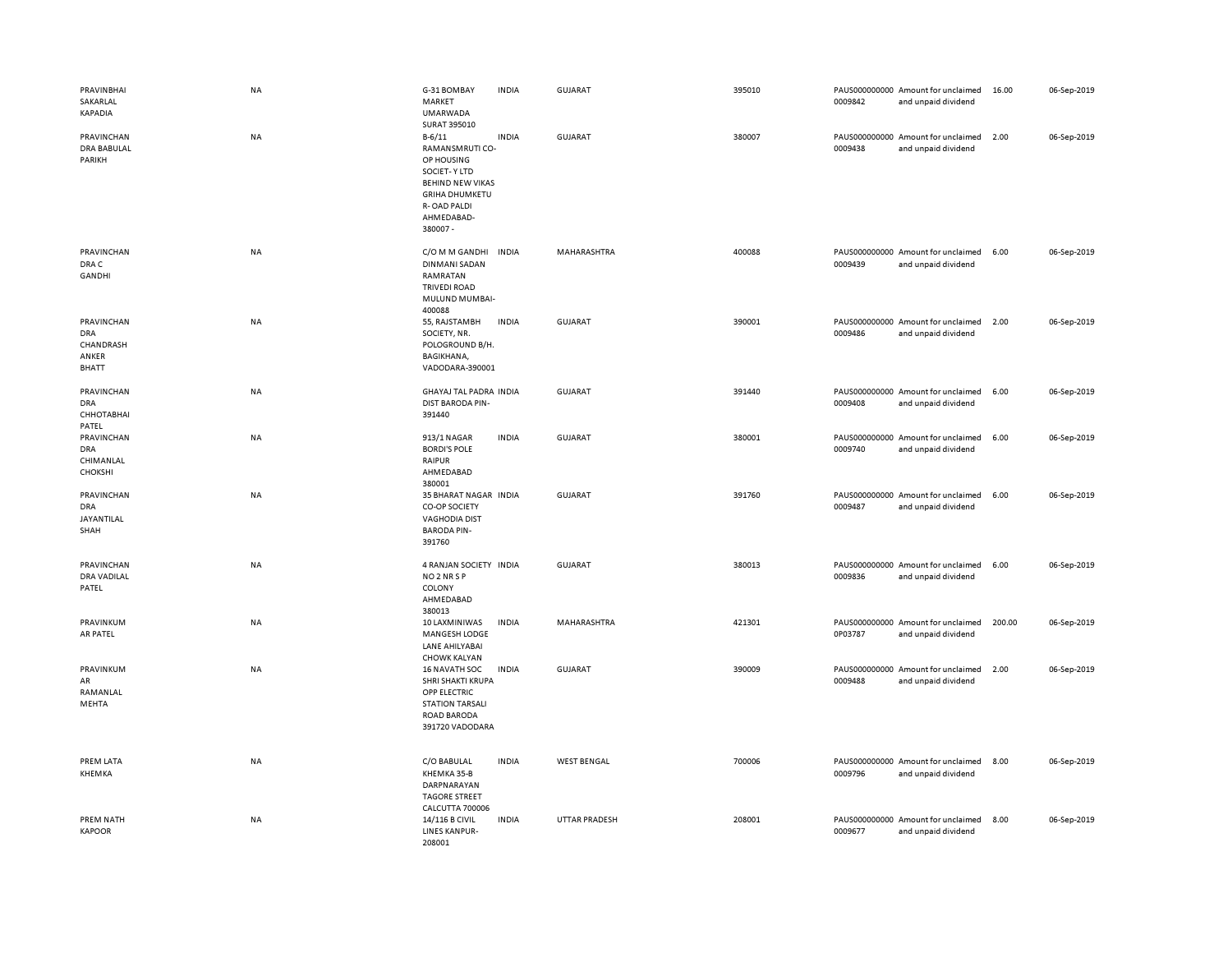| PREM<br>PRAKASH<br>MANGHANI              | <b>NA</b>         | 10000 GALI NAL<br>WALI NAWAB GANJ<br>PUL BANGASH<br>DELHI-110006                                                                           | <b>INDIA</b> | DELHI                 | 110006 | 0009595 | PAUS000000000 Amount for unclaimed<br>and unpaid dividend | 16.00   | 06-Sep-2019 |
|------------------------------------------|-------------------|--------------------------------------------------------------------------------------------------------------------------------------------|--------------|-----------------------|--------|---------|-----------------------------------------------------------|---------|-------------|
| PREMANAND<br><b>JIVALAL</b><br>CHAUHAN   | NA                | 3 MEGHDOOT<br>SOCIETY<br>KARELIBAUG                                                                                                        | <b>INDIA</b> | <b>GUJARAT</b>        | 390001 | 0009490 | PAUS000000000 Amount for unclaimed<br>and unpaid dividend | 6.00    | 06-Sep-2019 |
| PREMASAKHI<br>ANANTAPAT<br>NAIKUNI       | NA                | BARODA-390001<br>C/O.DR.A.KRISHNA INDIA<br>RAO, DAYAL CLINIC<br>VISAKHAPATNAM                                                              |              | ANDHRA PRADESH        | 530001 | 0P00622 | PAUS000000000 Amount for unclaimed<br>and unpaid dividend | 1600.00 | 06-Sep-2019 |
| PREMJI<br><b>DAMJI GAJRA</b>             | NA                | 71 ISSAJI STREET<br>MUMBAI-400003                                                                                                          | <b>INDIA</b> | MAHARASHTRA           | 400003 | 0009492 | PAUS000000000 Amount for unclaimed<br>and unpaid dividend | 82.00   | 06-Sep-2019 |
| PREMJIBHAI<br>CHHAGANBH<br>AI PATEL      | NA                | AT & PO BAYAD<br><b>DIST</b><br>SABARKANTHA PIN<br>383325                                                                                  | <b>INDIA</b> | <b>GUJARAT</b>        | 383325 | 0009389 | PAUS000000000 Amount for unclaimed<br>and unpaid dividend | 16.00   | 06-Sep-2019 |
| PREMLATA                                 | NA                | 401, TEMPLE HILL INDIA<br><b>TOWER</b><br>OPP.CENTRAL<br><b>LABOUR INSTITUTE</b><br>SION (E) MUMBAI                                        |              | MAHARASHTRA           | 400100 | 0009883 | PAUS000000000 Amount for unclaimed<br>and unpaid dividend | 32.00   | 06-Sep-2019 |
| PREMLATA<br>MARU                         | RAJMAL JI<br>MARU | PETLAWAD ROAD, INDIA<br>BAMNIA (M.P.)                                                                                                      |              | <b>MADHYA PRADESH</b> | 457001 | 0196630 | PAUSIN3019831 Amount for unclaimed<br>and unpaid dividend | 200.00  | 06-Sep-2019 |
| PREMSUKHB<br>HAI<br>СННОТАВНАІ<br>PATEL  | NA                | AT & PO VINA<br><b>MOTI KHADKI TAL</b><br>NADIAD DIST KAIRA<br>387001                                                                      | <b>INDIA</b> | <b>GUJARAT</b>        | 387001 | 0009493 | PAUS000000000 Amount for unclaimed<br>and unpaid dividend | 6.00    | 06-Sep-2019 |
| PRITI JAIN                               | NA                | 49- PREM PURI<br>MUZAFFARNAGAR<br>251002                                                                                                   | <b>INDIA</b> | <b>UTTAR PRADESH</b>  | 251002 | 0009615 | PAUS000000000 Amount for unclaimed<br>and unpaid dividend | 8.00    | 06-Sep-2019 |
| PRITI RATILAL<br>SHAH                    | NA                | II-B WEST VIEW 309 INDIA<br>S V ROAD<br>SANTACRUZ (W)<br>MUMBAI-400054                                                                     |              | MAHARASHTRA           | 400054 | 0009668 | PAUS000000000 Amount for unclaimed<br>and unpaid dividend | 18.00   | 06-Sep-2019 |
| PRIYAKANT<br>MANILAL<br><b>BHATT</b>     | NA                | <b>45 CHANDRALOK</b><br>SOCIETY CADILA<br>ROAD GHODASAR P<br>O VATVA<br>AHMEDABAD-<br>382440                                               | <b>INDIA</b> | <b>GUJARAT</b>        | 382440 | 0009543 | PAUS000000000 Amount for unclaimed<br>and unpaid dividend | 8.00    | 06-Sep-2019 |
| PROMOD<br>RAKSHIT                        | <b>NA</b>         | C/O S ROY UCO<br><b>BANK</b><br>GORUBANDHA<br><b>BRANCH PO</b><br>MISSAMAIR 784506                                                         | <b>INDIA</b> | ASSAM                 | 784506 | 0009787 | PAUS000000000 Amount for unclaimed<br>and unpaid dividend | 32.00   | 06-Sep-2019 |
| PULAK<br><b>KUMAR</b><br><b>BHOWMICK</b> | NA                | 95 HARISHABHA<br><b>ROADPO</b><br>NONACHANDANPU<br><b>KUR BARRACKPUR</b>                                                                   | <b>INDIA</b> | <b>WEST BENGAL</b>    | 700122 | 0P02793 | PAUS000000000 Amount for unclaimed<br>and unpaid dividend | 200.00  | 06-Sep-2019 |
| PUNITA<br><b>GIRISH SHAH</b>             | NA                | MALVI<br>RANCHODDAS<br><b>GIRISH N SHAH &amp;</b><br>CO B/3 TRUPTI<br>APTS B/H GUJARAT<br>HIGH COURT<br>NAVRANGPURA<br>AHMEDABAD<br>380009 | <b>INDIA</b> | <b>GUJARAT</b>        | 380009 | 0009442 | PAUS000000000 Amount for unclaimed<br>and unpaid dividend | 82.00   | 06-Sep-2019 |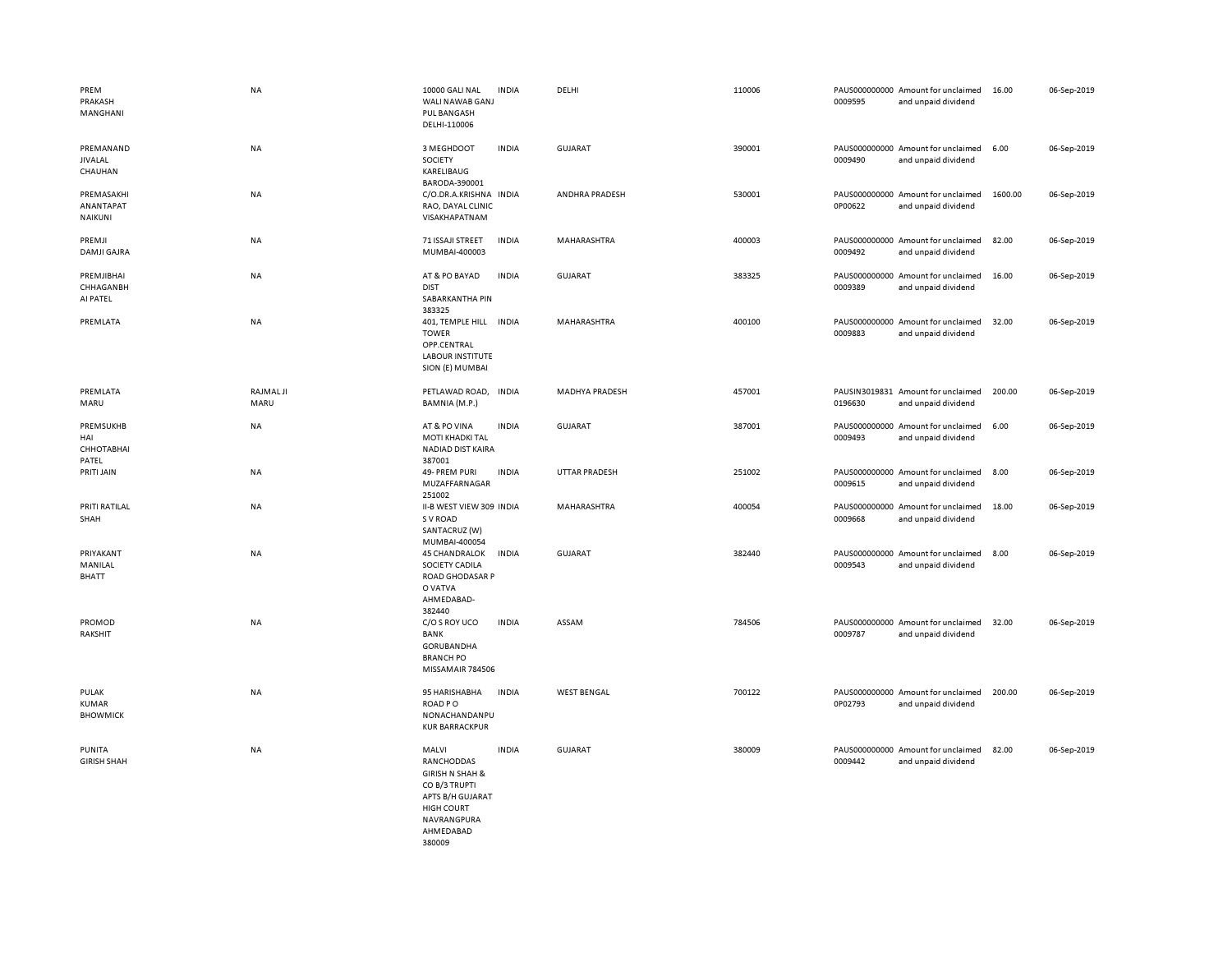| PUNJABHAI<br>PARASHOTA<br><b>MDAS PATEL</b>    | <b>NA</b> | AT POST<br><b>HATHIPURA VIA</b><br>SATHAMBA TAL<br><b>BAYAD DIST</b><br>SABARKANTHA<br>383340                                 | <b>INDIA</b> | GUJARAT              | 383340 | 0009497 | PAUS000000000 Amount for unclaimed<br>and unpaid dividend | 2.00   | 06-Sep-2019 |
|------------------------------------------------|-----------|-------------------------------------------------------------------------------------------------------------------------------|--------------|----------------------|--------|---------|-----------------------------------------------------------|--------|-------------|
| PURNANAND<br><b>GOVINDJI</b><br>DAMANIA        | NA        | 47 C P TANK ROAD<br>OLD SONAWALAL<br><b>BLDG 1ST FLOOR</b><br>ROOM NO <sub>17</sub><br>MUMBAI-400004                          | <b>INDIA</b> | MAHARASHTRA          | 400004 | 0009554 | PAUS000000000 Amount for unclaimed<br>and unpaid dividend | 8.00   | 06-Sep-2019 |
| PURNIMA<br>MITTAL                              | NA        | 1719 SECTOR 44-B INDIA<br><b>RBI OFFICER'S</b><br><b>FLATS</b><br>CHANDIGARH<br>160047                                        |              | CHANDIGARH           | 160047 | 0009580 | PAUS000000000 Amount for unclaimed<br>and unpaid dividend | 8.00   | 06-Sep-2019 |
| <b>PURSHOTTA</b><br>M DASS<br>CHACHAN          | NA        | 402, TAKSHASHILA INDIA<br>APARTMENT<br><b>BHATAR ROAD,</b><br>SURAT-395001                                                    |              | <b>GUJARAT</b>       | 395001 | 0009639 | PAUS000000000 Amount for unclaimed<br>and unpaid dividend | 8.00   | 06-Sep-2019 |
| <b>PURUSHOTH</b><br>AM V BHIDE                 | <b>NA</b> | 25/5 PADMAREKHA INDIA<br><b>SOCIETY KARVE</b><br><b>NAGAR PUNE</b>                                                            |              | MAHARASHTRA          | 411052 | 0P04035 | PAUS000000000 Amount for unclaimed<br>and unpaid dividend | 200.00 | 06-Sep-2019 |
| PURUSHOTTA<br>M AMBALAL<br>PATEL               | NA        | SARDAR CHOWK<br>SUNAV TAL PETLAD<br>DIST KAIRA 388470                                                                         | <b>INDIA</b> | GUJARAT              | 388470 | 0009500 | PAUS000000000 Amount for unclaimed<br>and unpaid dividend | 16.00  | 06-Sep-2019 |
| <b>PURUSHOTTA</b><br>M AMBALAL<br>PATEL        | NA        | SARDAR CHOWK<br>SUNAV TAL PETLAD<br>DIST KAIRA 388470                                                                         | <b>INDIA</b> | GUJARAT              | 388470 | 0009499 | PAUS000000000 Amount for unclaimed<br>and unpaid dividend | 16.00  | 06-Sep-2019 |
| PURUSHOTTA<br>M BAHADUR<br><b>MATHUR</b>       | <b>NA</b> | D-57/49 PLOT NO 3 INDIA<br><b>MOLVI BAGH</b><br>VARANASI 221010                                                               |              | <b>UTTAR PRADESH</b> | 221010 | 0009502 | PAUS000000000 Amount for unclaimed<br>and unpaid dividend | 66.00  | 06-Sep-2019 |
| <b>PURUSHOTTA</b><br>M J POLA                  | NA        | COMETAL<br><b>INDUSTRIES 2/23</b><br><b>INDUSTRIAL</b><br><b>ESTATE BARODA-</b><br>390003                                     | <b>INDIA</b> | <b>GUJARAT</b>       | 390003 | 0009503 | PAUS000000000 Amount for unclaimed<br>and unpaid dividend | 2.00   | 06-Sep-2019 |
| <b>PURUSHOTTA</b><br>M R WAIDYA                | NA        | 1 MANGAL DHARA INDIA<br>HSG SOC GANGA<br><b>WADI RAVIWAR</b><br>PETH NASIK 422001                                             |              | MAHARASHTRA          | 422001 | 0009381 | PAUS000000000 Amount for unclaimed<br>and unpaid dividend | 2.00   | 06-Sep-2019 |
| PURUSHOTTA<br>M<br>VALLAVDAS<br><b>BHAVSAR</b> | <b>NA</b> | <b>JANPAD SOCIETY</b><br>NR P T COLLEGE<br>PALDI<br>AHMEDABAD-<br>380007                                                      | <b>INDIA</b> | <b>GUJARAT</b>       | 380007 | 0009723 | PAUS000000000 Amount for unclaimed<br>and unpaid dividend | 6.00   | 06-Sep-2019 |
| PUSHP LATA<br>CHAUDHARY                        | NA        | $C/O$ SH H R<br>CHHABRA Q NO<br>74B BA/BLOCK PA-<br><b>NKHARD</b><br>RESIDENTIAL<br>SCHEME JAIL ROAD<br>NE-W DELHI<br>110018- | <b>INDIA</b> | DELHI                | 110018 | 0009603 | PAUS000000000 Amount for unclaimed<br>and unpaid dividend | 8.00   | 06-Sep-2019 |
| PUSHPA<br><b>BAHADUR</b>                       | <b>NA</b> | X-1 HUZ KHAS NEW INDIA<br>DELHI 110016                                                                                        |              | DELHI                | 110016 | 0009734 | PAUS000000000 Amount for unclaimed<br>and unpaid dividend | 8.00   | 06-Sep-2019 |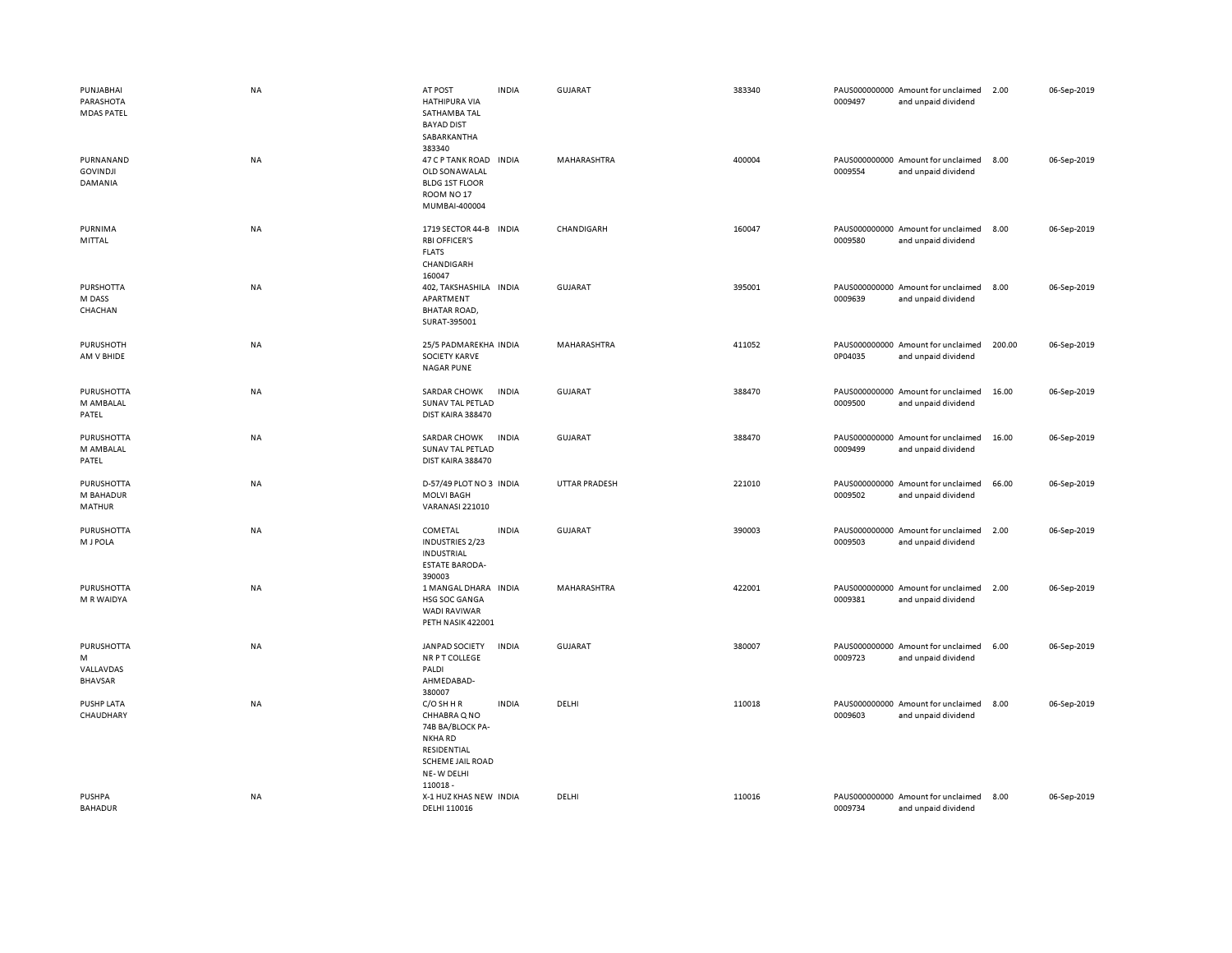| <b>PUSHPA</b><br>CHHABADA                     | NA | 23 DROOPAD<br>COLONY<br>GANDHINAGAR<br><b>KOLHAPUR M S</b>                                                                                             | <b>INDIA</b> | MAHARASHTRA        | 416119 | 0P04045 | PAUS000000000 Amount for unclaimed<br>and unpaid dividend | 200.00 | 06-Sep-2019 |
|-----------------------------------------------|----|--------------------------------------------------------------------------------------------------------------------------------------------------------|--------------|--------------------|--------|---------|-----------------------------------------------------------|--------|-------------|
| <b>PUSHPA</b><br>DHIRENDRA<br>PATEL           | NA | C/O SHRI<br>MUKUNDRAV<br><b>GHANEKAR NR</b><br>KHUSHALC- HAND<br><b>CHARITY TRUST</b><br><b>B/H MAHARANI</b><br><b>SCH RAO-PURA</b><br>BARODA 390001 - | <b>INDIA</b> | <b>GUJARAT</b>     | 390001 | 0009505 | PAUS000000000 Amount for unclaimed<br>and unpaid dividend | 16.00  | 06-Sep-2019 |
| PUSHPA<br><b>DUTTA</b><br>CHOWDHURY           | NA | 38/1/2 RAMTONU INDIA<br><b>BOSE LANE</b><br>CALCUTTA-700006                                                                                            |              | <b>WEST BENGAL</b> | 700006 | 0009573 | PAUS000000000 Amount for unclaimed<br>and unpaid dividend | 16.00  | 06-Sep-2019 |
| <b>PUSHPA</b><br>NARAYAN<br>SAHASRABUD<br>DHE | NA | SHRIRAM BHAVAN INDIA<br>PANCH ALI PAR<br>NAKA KALYAN-<br>421301                                                                                        |              | MAHARASHTRA        | 421301 | 0009667 | PAUS000000000 Amount for unclaimed<br>and unpaid dividend | 8.00   | 06-Sep-2019 |
| PUSHPA<br>PRAVINCHAN<br><b>DRA MEHTA</b>      | NA | C/O THE SWASTIK<br>JANATA SAHAKARI<br><b>BANK LTD 502</b><br><b>KALBADEVI ROAD</b><br>MUMBAI-400002                                                    | <b>INDIA</b> | MAHARASHTRA        | 400002 | 0009655 | PAUS000000000 Amount for unclaimed<br>and unpaid dividend | 8.00   | 06-Sep-2019 |
| PUSHPA<br>RAMANLAL<br>SWAMINARA<br>YAN        | NA | <b>KESHAV JIVAN</b><br><b>KALAVAD ROAD NR</b><br>SETUBANDH - SOC<br><b>BEHIND MAHILA</b><br><b>COLLEGE SAHAKAR</b><br>NAGAR-ST-4<br>RAJKOT-360001 -    | <b>INDIA</b> | GUJARAT            | 360001 | 0009727 | PAUS000000000 Amount for unclaimed<br>and unpaid dividend | 24.00  | 06-Sep-2019 |
| PUSHPA SAI<br>KRISHNAN                        | NA | A/6 SYNDICATE<br>RESIDENCY<br><b>DR.THOMAS ROAD</b><br>CROSS, OFF BDAG<br><b>ROAD</b><br>T.NAGAR, MADRAS                                               | <b>INDIA</b> | <b>TAMIL NADU</b>  | 600017 | 0P01692 | PAUS000000000 Amount for unclaimed<br>and unpaid dividend | 400.00 | 06-Sep-2019 |
| PUSHPABAI                                     | NA | 15-1-503/B/13 1ST INDIA<br><b>FLOOR OLD</b><br>FEELKHAYA<br>HYDERABAD<br>500012                                                                        |              | ANDHRA PRADESH     | 500012 | 0009767 | PAUS000000000 Amount for unclaimed<br>and unpaid dividend | 8.00   | 06-Sep-2019 |
| PUSHPABEN<br>ARVINDBHAI<br>RAJYAGURU          | NA | <b>6 SAIBABA FLATS</b><br><b>NARANPURA CHAR</b><br><b>RASTA ANKUR</b><br><b>ROAD</b><br>AHMEDABAD<br>380013                                            | <b>INDIA</b> | <b>GUJARAT</b>     | 380013 | 0009853 | PAUS000000000 Amount for unclaimed<br>and unpaid dividend | 166.00 | 06-Sep-2019 |
| PUSHPABEN<br>KANUBHAI<br>SHAH                 | NA | 1, GOVARDHAN<br>APTS. 69,<br>SUVARNAPURI<br>SOCIETY, CHIKUWA<br>DI JETALPUR ROAD,<br>VADODARA-390005                                                   | <b>INDIA</b> | <b>GUJARAT</b>     | 390005 | 0009510 | PAUS000000000 Amount for unclaimed<br>and unpaid dividend | 12.00  | 06-Sep-2019 |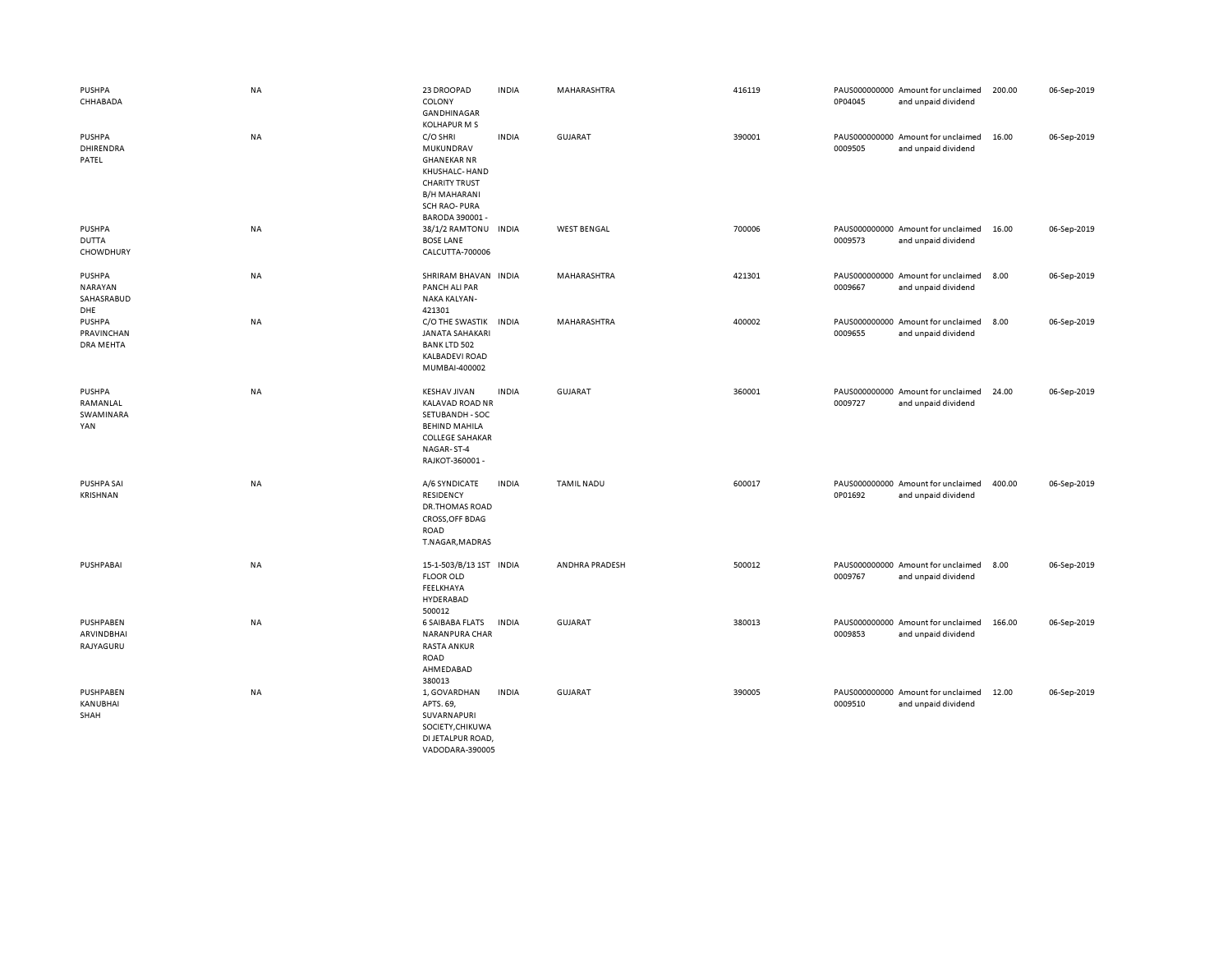| PUSHPABEN<br>KANUBHAI<br>SHAH              | <b>NA</b> | 1, GOVARDHAN<br><b>APARTMENTS 69,</b><br>SUVARNAPURI<br>SOCIETY, CHIKUWA<br>DI, JETALPUR<br>ROAD, VADODARA-<br>390005        | <b>INDIA</b> | <b>GUJARAT</b>    | 390005 | 0009509 | PAUS000000000 Amount for unclaimed<br>and unpaid dividend | 66.00  | 06-Sep-2019 |
|--------------------------------------------|-----------|------------------------------------------------------------------------------------------------------------------------------|--------------|-------------------|--------|---------|-----------------------------------------------------------|--------|-------------|
| PUSHPABEN<br>RAMBHAI<br>KESHWALA           | <b>NA</b> | 32/377 RAGHUKUL INDIA<br>APTS SOLA ROAD<br>NARANPURA<br>AHMEDABAD<br>380013                                                  |              | <b>GUJARAT</b>    | 380013 | 0009550 | PAUS000000000 Amount for unclaimed<br>and unpaid dividend | 16.00  | 06-Sep-2019 |
| PUSHPALATA<br>MADHAVRAO<br>KHANVILKAR      | NA        | C/O RELIABLE<br><b>CARGO CARRIER</b><br>OPP PAWAGADH<br><b>BUSSTAND</b><br>BARODA-390001                                     | <b>INDIA</b> | <b>GUJARAT</b>    | 390001 | 0009511 | PAUS000000000 Amount for unclaimed<br>and unpaid dividend | 32.00  | 06-Sep-2019 |
| PUSHPAVATI<br><b>BHANUPRAS</b><br>AD DESAI | NA        | 24 "SHRADDHA"<br>PANKAJ SOCIETY<br><b>RACE COURSE</b><br><b>CIRCLE BARODA-</b><br>390007                                     | <b>INDIA</b> | <b>GUJARAT</b>    | 390007 | 0009512 | PAUS000000000 Amount for unclaimed<br>and unpaid dividend | 2.00   | 06-Sep-2019 |
| PYARELAL<br>CHIMANLAL<br>PRAJAPATI         | NA        | KUVERJI DEVSHI<br>CHAWL 2ND FL B S<br><b>ROAD OPP</b><br><b>ZARAPKAR SHOW</b><br>ROOM DADAR W<br><b>RLY MUMBAI</b><br>400028 | <b>INDIA</b> | MAHARASHTRA       | 400028 | 0009666 | PAUS000000000 Amount for unclaimed<br>and unpaid dividend | 8.00   | 06-Sep-2019 |
| R A GUPTA                                  | <b>NA</b> | C/O TAYLOR INST<br>CO (I) LTD 14<br><b>MATHURA ROAD</b><br>FARIDABAD                                                         | <b>INDIA</b> | <b>HARYANA</b>    | 121001 | 0010436 | PAUS000000000 Amount for unclaimed<br>and unpaid dividend | 16.00  | 06-Sep-2019 |
| R B LAL                                    | <b>NA</b> | C/O UJJWAL LTD<br>4/18 ASAFALI ROAD<br><b>NEW DELHI 110001</b>                                                               | <b>INDIA</b> | DELHI             | 110001 | 0010110 | PAUS000000000 Amount for unclaimed<br>and unpaid dividend | 50.00  | 06-Sep-2019 |
| R<br><b>BALAKRISHN</b><br>AN               | NA        | C 26, 5TH FLOOR<br><b>EUCRESS</b><br><b>BUILDING, WADALA</b><br><b>EAST MUMBAI</b>                                           | <b>INDIA</b> | MAHARASHTRA       | 400037 | 0R05235 | PAUS000000000 Amount for unclaimed<br>and unpaid dividend | 200.00 | 06-Sep-2019 |
| R C<br>GANGWANI                            | NA        | EC-24 MAYA<br><b>ENCLAVE SFS FLATS</b><br><b>NEAR HARI NAGAR</b><br><b>NEW DELHI 110066</b>                                  | <b>INDIA</b> | DELHI             | 110066 | 0010560 | PAUS000000000 Amount for unclaimed<br>and unpaid dividend | 32.00  | 06-Sep-2019 |
| R CHANDRA<br>SHEKAR                        | NA        | "AKSHAYA" 12/3<br>53RD STREET<br><b>ASHOK NAGAR</b><br>CHENNAI                                                               | <b>INDIA</b> | <b>TAMIL NADU</b> | 600083 | 0R05209 | PAUS000000000 Amount for unclaimed<br>and unpaid dividend | 200.00 | 06-Sep-2019 |
| R<br>CHANDRAM<br>OHAN                      | NA        | PLOT NO. 50,<br>SEETHAPATHY<br><b>COLONY WEST</b><br>MARREDPALLY,<br>SECUNDERABAD-<br>500026                                 | <b>INDIA</b> | ANDHRA PRADESH    | 500026 | 0010180 | PAUS000000000 Amount for unclaimed<br>and unpaid dividend | 8.00   | 06-Sep-2019 |
| R DEVIKA                                   | NA        | 21 RAJAJI ROAD<br>NUNGAMBAKKAM<br>CHENNAI-600034                                                                             | <b>INDIA</b> | <b>TAMIL NADU</b> | 600034 | 0010107 | PAUS000000000 Amount for unclaimed<br>and unpaid dividend | 16.00  | 06-Sep-2019 |
| R DURGA<br>PARAMESWA<br>RAN                | NA        | 127 NEHRU NAGAR INDIA<br><b>TRICHUR 680006</b>                                                                               |              | KERALA            | 680006 | 0010316 | PAUS000000000 Amount for unclaimed<br>and unpaid dividend | 8.00   | 06-Sep-2019 |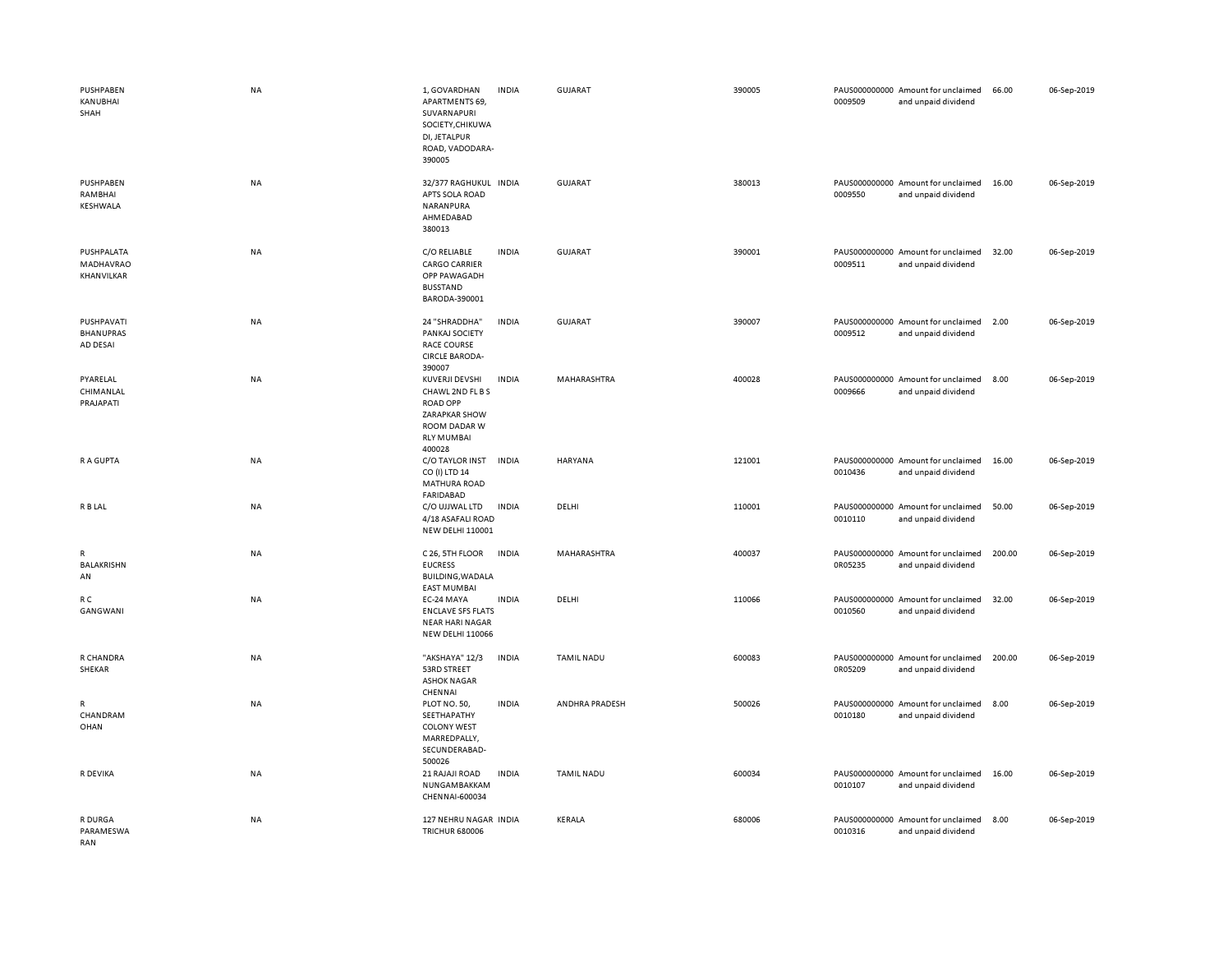| $\mathsf{R}$<br>GOWRILAKSH<br>MI | <b>NA</b> | 112 NADAR STREET INDIA<br><b>NAICKER THOTTAM</b><br><b>COIMBATORE</b>                                                   | <b>TAMIL NADU</b> | 641001 | PAUS000000000 Amount for unclaimed<br>0R03059<br>and unpaid dividend | 600.00 | 06-Sep-2019 |
|----------------------------------|-----------|-------------------------------------------------------------------------------------------------------------------------|-------------------|--------|----------------------------------------------------------------------|--------|-------------|
| R<br>JANARDHAN<br>Α              | NA        | <b>INDIA</b><br>2933 EAST OF<br><b>CHORD ROAD</b><br>VIJAYA NAGAR IIND<br><b>STAGE BANGALORE</b>                        | KARNATAKA         | 560040 | PAUS000000000 Amount for unclaimed<br>0R02537<br>and unpaid dividend | 300.00 | 06-Sep-2019 |
| R K AGRAWAL                      | NA        | AB-846 SAROJINI<br><b>INDIA</b><br>NAGAR NEW DELHI-<br>110023                                                           | DELHI             | 110023 | PAUS000000000 Amount for unclaimed<br>0010323<br>and unpaid dividend | 8.00   | 06-Sep-2019 |
| R<br>KALAIGNANA<br>М             | NA        | 1/10 SRI SWATI CO- INDIA<br>OP HSG SOCIETY<br><b>GOVANDI MUMBAI-</b><br>400088                                          | MAHARASHTRA       | 400088 | PAUS000000000 Amount for unclaimed<br>0010138<br>and unpaid dividend | 8.00   | 06-Sep-2019 |
| R KUMARI                         | NA        | 511 A BLOCK RIVER INDIA<br>DALE APTS 4TH<br><b>MAIN ROAD EXTN</b><br>KOTTURPURAM<br><b>CHENNAI 600085</b>               | <b>TAMIL NADU</b> | 600085 | PAUS000000000 Amount for unclaimed<br>0010175<br>and unpaid dividend | 16.00  | 06-Sep-2019 |
| R<br>MYLVAGANA<br>${\sf N}$      | NA        | 21 RAJAJI ROAD<br><b>INDIA</b><br>NUNGAMBAKKAM<br>CHENNAI-600034                                                        | <b>TAMIL NADU</b> | 600034 | PAUS000000000 Amount for unclaimed<br>0010106<br>and unpaid dividend | 16.00  | 06-Sep-2019 |
| R N<br>PARAMESWA<br>RAN          | NA        | C/O MEENAKSHI<br><b>INDIA</b><br><b>MEDICAL STORES</b><br><b>MARAR ROAD</b><br><b>TRICHUR</b>                           | KERALA            | 680001 | PAUS000000000 Amount for unclaimed<br>0R04249<br>and unpaid dividend | 200.00 | 06-Sep-2019 |
| R N<br>RANGACHAR                 | <b>NA</b> | NR 9 TANK ROAD<br><b>INDIA</b><br>COTTONPET<br><b>BANGALORE-</b><br>560053                                              | KARNATAKA         | 560053 | PAUS000000000 Amount for unclaimed<br>0010365<br>and unpaid dividend | 8.00   | 06-Sep-2019 |
| R N SANKARA<br>NARAYANAN         | NA        | <b>INDIA</b><br>C/O MEENAKSHI<br><b>MEDICAL STORES</b><br><b>MARAR ROAD</b><br><b>TRICHUR</b>                           | KERALA            | 680001 | PAUS000000000 Amount for unclaimed<br>0R04244<br>and unpaid dividend | 200.00 | 06-Sep-2019 |
| R N SUJATHA                      | <b>NA</b> | <b>INDIA</b><br>44 NAGAPPA<br>STREET<br>SESHADRIPURAM<br><b>BANGALORE</b>                                               | KARNATAKA         | 560020 | PAUS000000000 Amount for unclaimed<br>0R05127<br>and unpaid dividend | 200.00 | 06-Sep-2019 |
| R<br>NAGARAJAN                   | <b>NA</b> | C/O DARSHAK LTD<br><b>INDIA</b><br>NO <sub>1</sub><br>ARULANANDAM<br>MUDALI STREET<br>SANTHOME<br><b>CHENNAI 600004</b> | <b>TAMIL NADU</b> | 600004 | PAUS000000000 Amount for unclaimed<br>0010121<br>and unpaid dividend | 32.00  | 06-Sep-2019 |
| R<br>NAGARAJAN                   | <b>NA</b> | C/O DARSHAK LTD INDIA<br>NO <sub>1</sub><br>ARULANANDAM<br>MUDALI STREET<br>SANTHOME<br><b>CHENNAI 600004</b>           | <b>TAMIL NADU</b> | 600004 | PAUS000000000 Amount for unclaimed<br>0010109<br>and unpaid dividend | 32.00  | 06-Sep-2019 |
| R<br>NAGARAJAN                   | <b>NA</b> | C/O DARSHAK<br><b>INDIA</b><br>LIMITED NO 1<br>ARULANANDAM<br><b>MUDALI STREET</b><br>SANTHOME<br><b>CHENNAI 600004</b> | <b>TAMIL NADU</b> | 600004 | PAUS000000000 Amount for unclaimed<br>0010120<br>and unpaid dividend | 52.00  | 06-Sep-2019 |
| R P LOHIA                        | <b>NA</b> | FLAT NO 76 7TH<br><b>INDIA</b><br>FLR A-1<br>APARTMENTS 270<br>WALKESHWAR<br><b>ROAD MUMBAI</b><br>400006               | MAHARASHTRA       | 400006 | PAUS000000000 Amount for unclaimed<br>0010457<br>and unpaid dividend | 16.00  | 06-Sep-2019 |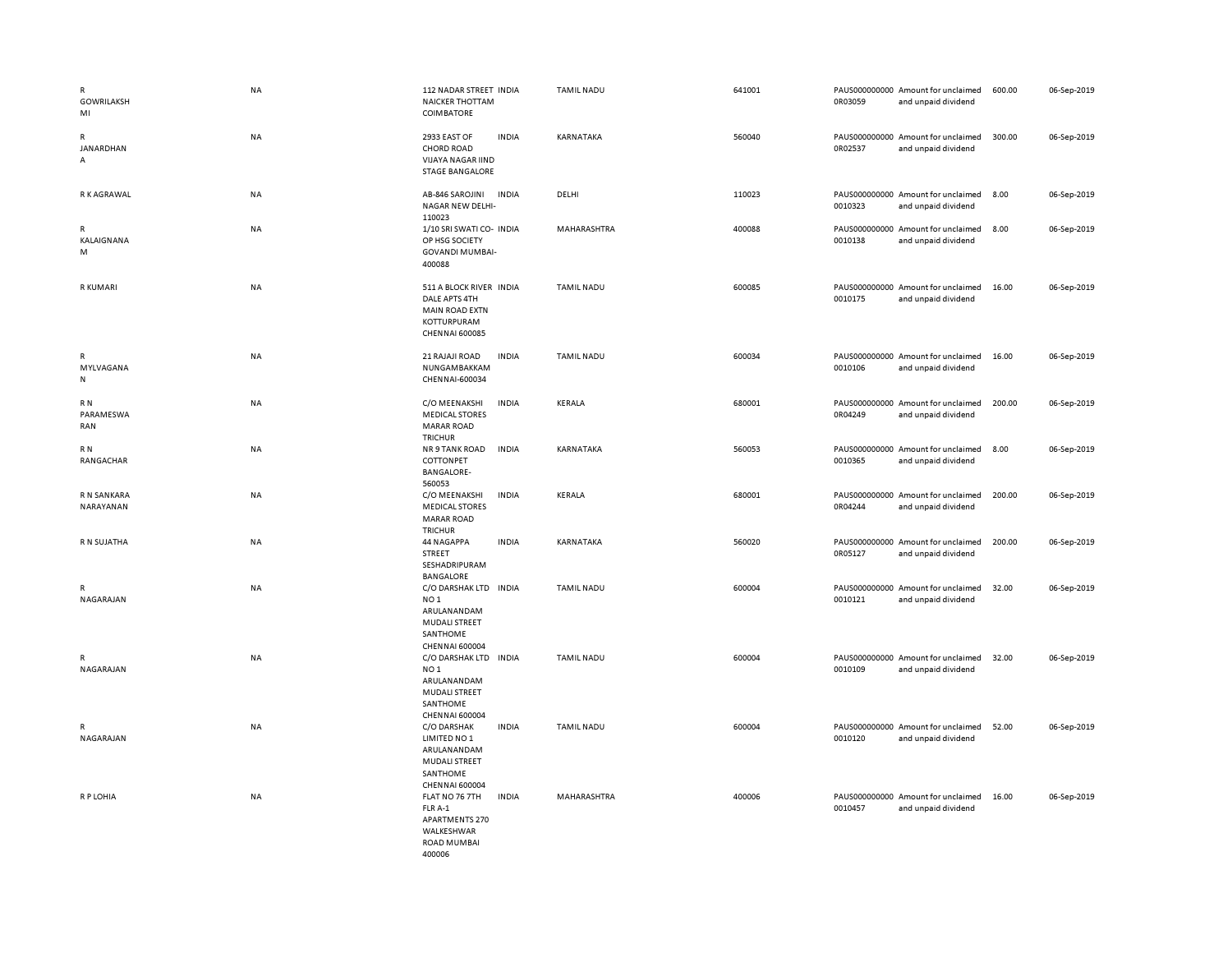| R P M LOHIA                    | <b>NA</b> | FLAT NO 76 7TH<br>FLR A-1<br><b>APARTMENTS 270</b><br>WALKESHWAR<br><b>ROAD MUMBAI</b><br>400006                                                              | <b>INDIA</b> | MAHARASHTRA        | 400006 | 0010458                  | PAUS000000000 Amount for unclaimed<br>and unpaid dividend | 16.00  | 06-Sep-2019 |
|--------------------------------|-----------|---------------------------------------------------------------------------------------------------------------------------------------------------------------|--------------|--------------------|--------|--------------------------|-----------------------------------------------------------|--------|-------------|
| R PADMINI                      | NA        | 1 ARULAMAMDA<br><b>MUDALI ST</b><br>SANTHOME<br>CHENNAI                                                                                                       | <b>INDIA</b> | <b>TAMIL NADU</b>  | 600004 | 0R03454                  | PAUS000000000 Amount for unclaimed<br>and unpaid dividend | 600.00 | 06-Sep-2019 |
| R<br>PALANIAMM<br>AL           | NA        | 28 IVTH STREET<br>VEDATHALANGAD<br>U                                                                                                                          | <b>INDIA</b> | <b>TAMIL NADU</b>  | 641604 | 0010170                  | PAUS000000000 Amount for unclaimed<br>and unpaid dividend | 8.00   | 06-Sep-2019 |
| $\mathsf{R}$<br>RAJAMURTH<br>Y | <b>NA</b> | KARUVAMPALAYA<br><b>M TIRUPUR</b><br>NO 647 5TH MAIN INDIA<br>12TH CROSS<br><b>MAGADI ROAD &amp;</b><br><b>CHORD ROAD EXTN</b><br><b>BANGALORE-</b><br>560040 |              | KARNATAKA          | 560040 | 0010363                  | PAUS000000000 Amount for unclaimed<br>and unpaid dividend | 16.00  | 06-Sep-2019 |
| R RAMESH                       | NA        | E-211, Raheja<br>Residency 3rd<br>Block, 7th Main<br>Koramangala                                                                                              | <b>INDIA</b> | KARNATAKA          | 560034 | 0R04198                  | PAUS000000000 Amount for unclaimed<br>and unpaid dividend | 200.00 | 06-Sep-2019 |
| R S<br><b>KALYANPUR</b>        | <b>NA</b> | 24B<br>ANANDASHRAM<br><b>BLDG 13TH CROSS</b><br>RD X MAIN RD<br>MALLESWARAM<br><b>BANGALORE-</b><br>560003                                                    | <b>INDIA</b> | KARNATAKA          | 560003 | 0010101                  | PAUS000000000 Amount for unclaimed<br>and unpaid dividend | 16.00  | 06-Sep-2019 |
| R S<br><b>MANOHAR</b>          | NA        | NO 9 TANK ROAD<br>COTTONPET<br><b>BANGALORE-</b><br>560053                                                                                                    | <b>INDIA</b> | KARNATAKA          | 560053 | 0010366                  | PAUS000000000 Amount for unclaimed<br>and unpaid dividend | 8.00   | 06-Sep-2019 |
| R<br>SAMBAMURT<br>HY           | <b>NA</b> | <b>BLOCK T FLAT NO</b><br>16 S M NAGAR HSG<br>ESTATE PO<br>SARKARPOOL DIST<br>24 PGS SOUTH                                                                    | <b>INDIA</b> | <b>WEST BENGAL</b> | 700143 | 0010550                  | PAUS000000000 Amount for unclaimed<br>and unpaid dividend | 8.00   | 06-Sep-2019 |
| R SARADA                       | NA        | 218, PALLADAM<br>ROAD,<br><b>VEERAPANDI POST</b><br><b>TIRUPAR 641605</b>                                                                                     | <b>INDIA</b> | <b>TAMIL NADU</b>  | 641605 | 0010169                  | PAUS000000000 Amount for unclaimed<br>and unpaid dividend | 8.00   | 06-Sep-2019 |
| R<br>SARASWATHI                | <b>NA</b> | 50/5, SECOND<br><b>MAIN ROAD</b><br>GANDHINAGAR<br>ADYAR                                                                                                      | <b>INDIA</b> | <b>TAMIL NADU</b>  | 600020 | 0R03455                  | PAUS000000000 Amount for unclaimed<br>and unpaid dividend | 400.00 | 06-Sep-2019 |
| R<br>SITARAMAN                 | <b>NA</b> | 42 NEW STREET<br><b>KARUR 639001</b><br>TAMILNADU                                                                                                             | <b>INDIA</b> | <b>TAMIL NADU</b>  | 639001 | 0010507                  | PAUS000000000 Amount for unclaimed<br>and unpaid dividend | 32.00  | 06-Sep-2019 |
| R SRIDHAR                      | <b>NA</b> | $5 - 6 - 511/11$<br>SARASWATI NAGAR<br>SARASWATI NAGAR                                                                                                        | <b>INDIA</b> | ANDHRA PRADESH     | 503003 | PAUSIN3023241<br>0466073 | Amount for unclaimed<br>and unpaid dividend               | 300.00 | 06-Sep-2019 |
| R<br>SUBRAMANY<br>AM           | <b>NA</b> | 45/26 B-2 ASHOK<br><b>NAGAR KURNOOL</b><br>518005                                                                                                             | <b>INDIA</b> | ANDHRA PRADESH     | 518005 | 0010005                  | PAUS000000000 Amount for unclaimed<br>and unpaid dividend | 16.00  | 06-Sep-2019 |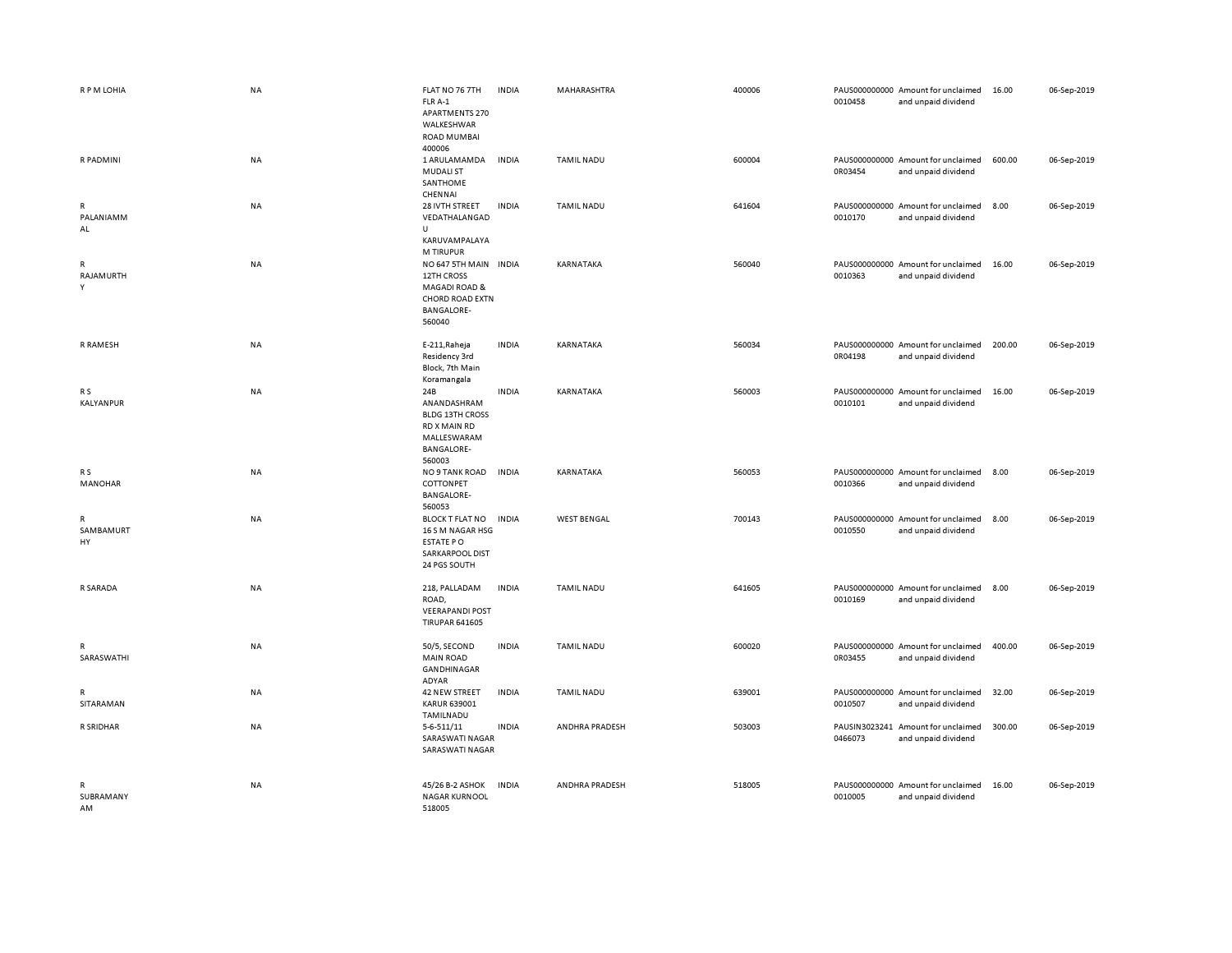| RV<br>NAGARKAR                                   | <b>NA</b> | <b>SURVEY NO</b><br>35, BLDG NO 65/181<br><b>DUTTAWADI</b><br><b>AKURDI PUNE</b><br>411035                                                                                                           | <b>INDIA</b> | MAHARASHTRA             | 411035 | 0010462 | PAUS000000000 Amount for unclaimed<br>and unpaid dividend | 6.00   | 06-Sep-2019 |
|--------------------------------------------------|-----------|------------------------------------------------------------------------------------------------------------------------------------------------------------------------------------------------------|--------------|-------------------------|--------|---------|-----------------------------------------------------------|--------|-------------|
| R<br>VAIDYANATH<br>AN                            | NA        | C/o.S.Ramanam<br>No.5/1229, Bank of<br>Baroda Colony<br>Settnpatti Nagar,<br>Madipakkam                                                                                                              | <b>INDIA</b> | <b>TAMIL NADU</b>       | 600091 | 0R05212 | PAUS000000000 Amount for unclaimed<br>and unpaid dividend | 200.00 | 06-Sep-2019 |
| R<br>VIJAYARANG<br><b>HAVAN</b>                  | NA        | C/O M/S DARSHAK INDIA<br>LTD 62/236<br>CHIDAMBARA RAO<br>ST FORT KURNOOL-<br>518001                                                                                                                  |              | ANDHRA PRADESH          | 518001 | 0010006 | PAUS000000000 Amount for unclaimed<br>and unpaid dividend | 16.00  | 06-Sep-2019 |
| RACHNA<br>RIKHYE                                 | NA        | C/O GANDOTRA<br>ANCHAL MUSEUM<br>HILL ROAD SIMLA<br>171004                                                                                                                                           | <b>INDIA</b> | <b>HIMACHAL PRADESH</b> | 171004 | 0010415 | PAUS000000000 Amount for unclaimed<br>and unpaid dividend | 32.00  | 06-Sep-2019 |
| RACHNA<br>RIKHYE                                 | NA        | C/O GANDOTRA<br>ANCHAL MUSEUM<br>HILL ROAD SIMLA<br>171004                                                                                                                                           | INDIA        | HIMACHAL PRADESH        | 171004 | 0010375 | PAUS000000000 Amount for unclaimed<br>and unpaid dividend | 8.00   | 06-Sep-2019 |
| RADHA<br>KISHAN<br>KHANNA                        | NA        | BA 293/1 TAGORE IN DIA<br><b>GARDEN NEW</b><br>DELHI 110027                                                                                                                                          |              | DELHI                   | 110027 | 0010377 | PAUS000000000 Amount for unclaimed<br>and unpaid dividend | 8.00   | 06-Sep-2019 |
| RADHA<br>KRISHNA<br>PERUMALLA                    | NA        | <b>STENO</b><br>CONSTRUCTION<br><b>EQUIPMENT ZONE</b><br><b>RASHT-RIYA ISPAT</b><br><b>NIGAM LTD</b><br>VISAKHAPATNAM<br>STEE-LPJT<br><b>BALACHERUVU SITE</b><br>OFFICE<br>VISAKHAPAT-NAM-<br>530026 | <b>INDIA</b> | ANDHRA PRADESH          | 530026 | 0010313 | PAUS000000000 Amount for unclaimed<br>and unpaid dividend | 8.00   | 06-Sep-2019 |
| RADHA<br><b>MOHAN</b><br>VERMA                   | <b>NA</b> | FLAT NO-23,<br>INDERPRASTA<br>APTT. PATPARGANJ<br><b>NEW DELHI</b>                                                                                                                                   | <b>INDIA</b> | DELHI                   | 110092 | 0010225 | PAUS000000000 Amount for unclaimed<br>and unpaid dividend | 24.00  | 06-Sep-2019 |
| RADHABAI<br>FATNANI                              | <b>NA</b> | 6/11<br>RAMAKRISHNA<br>SOCIETY N S RD-9 J<br>V P D SCHEME<br>JUHU MUMBAI<br>400049                                                                                                                   | <b>INDIA</b> | MAHARASHTRA             | 400049 | 0010475 | PAUS000000000 Amount for unclaimed<br>and unpaid dividend | 66.00  | 06-Sep-2019 |
| RADHAKRISH<br>NA<br>RAMVALLAB<br>H DAGE M B<br>B | NA        | MARUM<br>OSMANABAD DIST.                                                                                                                                                                             | <b>INDIA</b> | MAHARASHTRA             | 413501 | 0R00925 | PAUS000000000 Amount for unclaimed<br>and unpaid dividend | 200.00 | 06-Sep-2019 |
| RADHAKRISH<br>NAN M B                            | NA        | 38/485, KRIPA'<br>PULLEPPADY<br>COCHIN                                                                                                                                                               | <b>INDIA</b> | KERALA                  | 682035 | 0R02006 | PAUS000000000 Amount for unclaimed<br>and unpaid dividend | 200.00 | 06-Sep-2019 |
| RADHAKRISH<br>NAN M B                            | NA        | 38/1485 KRIPA<br>PULLEPPADY<br><b>COCHIN 682035</b>                                                                                                                                                  | <b>INDIA</b> | KERALA                  | 682035 | 0010488 | PAUS000000000 Amount for unclaimed<br>and unpaid dividend | 32.00  | 06-Sep-2019 |
| RADHE<br>SHIAM<br><b>GUPTA</b>                   | NA        | D-290 PRASHANT<br><b>VIHAR PO ROHINI</b><br>DELHI 110085                                                                                                                                             | <b>INDIA</b> | DELHI                   | 110085 | 0010222 | PAUS000000000 Amount for unclaimed<br>and unpaid dividend | 8.00   | 06-Sep-2019 |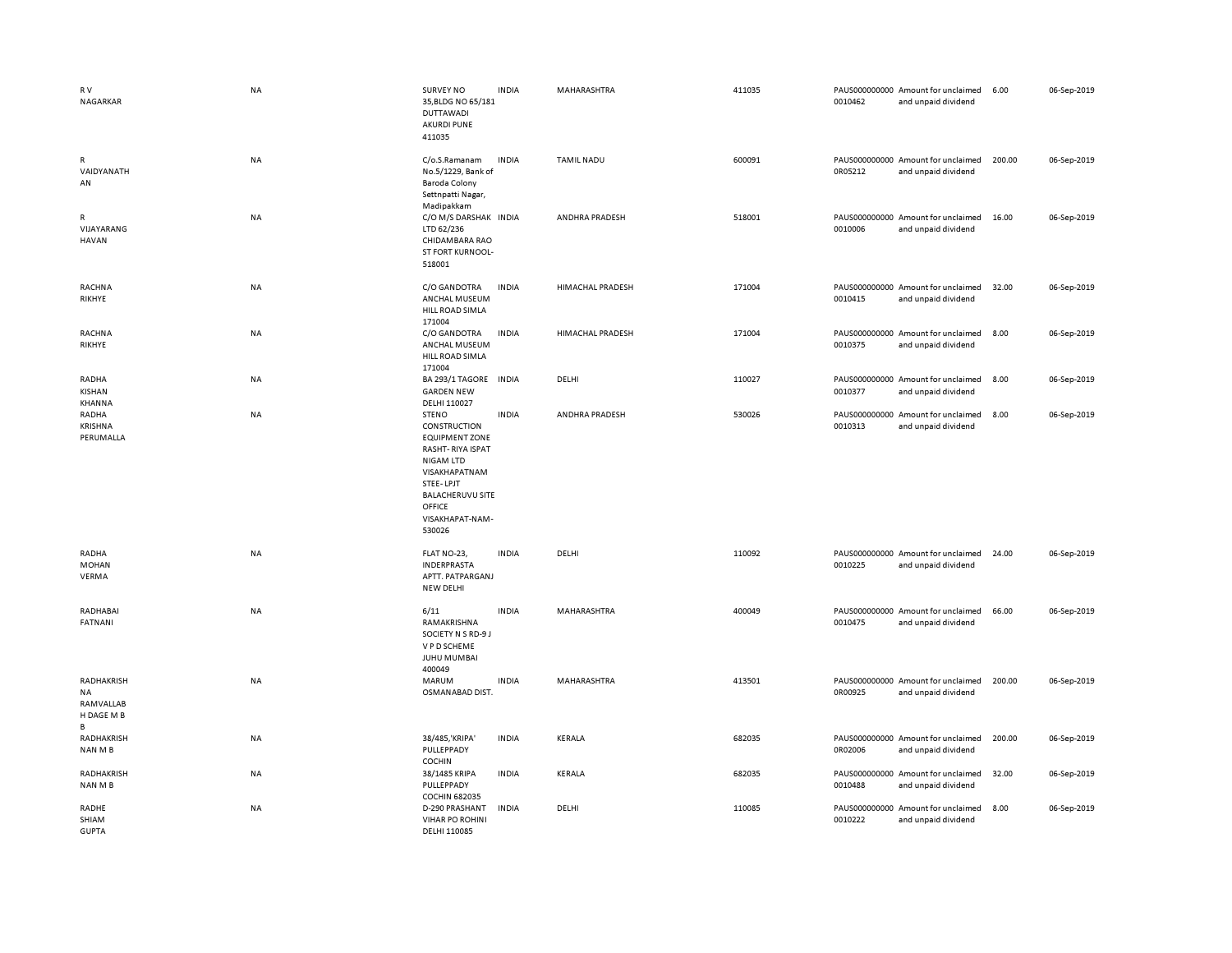| RADHIKA<br>SESHAN                              | <b>NA</b> | 3/5 THE SAFIRE<br>11TH AVENUE<br><b>ASHOK NAGAR</b><br><b>CHENNAI 600083</b>                                       | <b>INDIA</b> | <b>TAMIL NADU</b>  | 600083 | 0010372 | PAUS000000000 Amount for unclaimed<br>and unpaid dividend | 16.00  | 06-Sep-2019 |
|------------------------------------------------|-----------|--------------------------------------------------------------------------------------------------------------------|--------------|--------------------|--------|---------|-----------------------------------------------------------|--------|-------------|
| RADHIKA<br>SOLASA                              | NA        | 12-151 KOTHAPET INDIA<br>CHIRALA A P                                                                               |              | ANDHRA PRADESH     | 523157 | 0R04750 | PAUS000000000 Amount for unclaimed<br>and unpaid dividend | 200.00 | 06-Sep-2019 |
| RAGHAVEND<br>RA K DESAI                        | <b>NA</b> | NO 73 TRIVIKRAM<br><b>TEMPLE LANE</b><br><b>GODBOLE MALA</b><br><b>BIJAPUR</b>                                     | <b>INDIA</b> | KARNATAKA          | 586101 | 0R02492 | PAUS000000000 Amount for unclaimed<br>and unpaid dividend | 200.00 | 06-Sep-2019 |
| RAGHAVEND<br>RA<br>KRISHNAMO<br><b>HAN RAO</b> | <b>NA</b> | C/O THE SWASTIK<br>JANATA SAHAKARI<br><b>BANK LTD 502</b><br><b>KALBADEVI ROAD</b><br>MUMBAI-400002                | <b>INDIA</b> | <b>MAHARASHTRA</b> | 400002 | 0010292 | PAUS000000000 Amount for unclaimed<br>and unpaid dividend | 8.00   | 06-Sep-2019 |
| RAGHAVEND<br>RA<br>PRASANNAT                   | NA        | 41 NALA ROAD B/H INDIA<br><b>SHREE TALNES</b><br>CANTONMENT<br><b>BANGALORE</b>                                    |              | KARNATAKA          | 560042 | 0R05060 | PAUS000000000 Amount for unclaimed<br>and unpaid dividend | 600.00 | 06-Sep-2019 |
| RAGHAVEND<br>RA<br>RANGARAO<br>KULKARNI        | <b>NA</b> | FLAT NO.1,<br><b>BUILDING NO.4A,</b><br>TAPOVAN CO.OP<br>HOUSING SOCIETY,<br>WARJE, PUNE.                          | <b>INDIA</b> | MAHARASHTRA        | 411029 | 0R00631 | PAUS000000000 Amount for unclaimed<br>and unpaid dividend | 800.00 | 06-Sep-2019 |
| RAGHAVJI<br><b>JIVRAJ</b><br>MEHTA             | NA        | KUVERJI DEVSHI<br>CHAWL 2ND FL B S<br>ROAD OP-P<br><b>ZARAPKAR SHOW</b><br>ROOM DADAR W<br>RLY MUMBAI--<br>400028- | <b>INDIA</b> | MAHARASHTRA        | 400028 | 0010299 | PAUS000000000 Amount for unclaimed<br>and unpaid dividend | 8.00   | 06-Sep-2019 |
| RAGHAVJI<br><b>MOHANBHAI</b><br>ADROJA         | <b>NA</b> | "SATYAM" OPP<br>HANUMAN'S<br><b>TEMPLE JOGASAR</b><br>ROAD<br>DHRANGADHRA<br>363310                                | <b>INDIA</b> | <b>GUJARAT</b>     | 363310 | 0009942 | PAUS000000000 Amount for unclaimed<br>and unpaid dividend | 2.00   | 06-Sep-2019 |
| <b>RAGHU NATH</b><br>PRASAD                    | NA        | C/O SHAKTI<br><b>PROVISION STORE I-</b><br>4/5 MAIN BAZAR<br><b>LAXMI NAGAR</b><br>DELHI-110092                    | <b>INDIA</b> | DELHI              | 110092 | 0010349 | PAUS000000000 Amount for unclaimed<br>and unpaid dividend | 8.00   | 06-Sep-2019 |
| RAGHUNATH<br>PRASAD<br>LOHIA                   | NA        | FLAT NO 76 7TH<br>FLR A-1<br><b>APARTMENTS 270</b><br>WALKESHWAR<br><b>ROAD MUMBAI</b><br>400006                   | <b>INDIA</b> | MAHARASHTRA        | 400006 | 0010456 | PAUS000000000 Amount for unclaimed<br>and unpaid dividend | 20.00  | 06-Sep-2019 |
| RAGHUVIR<br>SINGH A<br>MAKHIJA                 | NA        | 3 SHRI GURU RAM<br><b>DAS SOCIETY</b><br><b>BAPUNAGAR</b><br>AHMEDABAD<br>380024                                   | <b>INDIA</b> | <b>GUJARAT</b>     | 380024 | 0010497 | PAUS000000000 Amount for unclaimed<br>and unpaid dividend | 8.00   | 06-Sep-2019 |
| RAGHUVIRSI<br>NGH A<br>MAKHIJA                 | NA        | 3 SHRI<br>GURURAMDAS<br>SOCIETY<br><b>BAPUNAGAR</b><br>AHMEDABAD<br>380024                                         | <b>INDIA</b> | <b>GUJARAT</b>     | 380024 | 0010473 | PAUS000000000 Amount for unclaimed<br>and unpaid dividend | 32.00  | 06-Sep-2019 |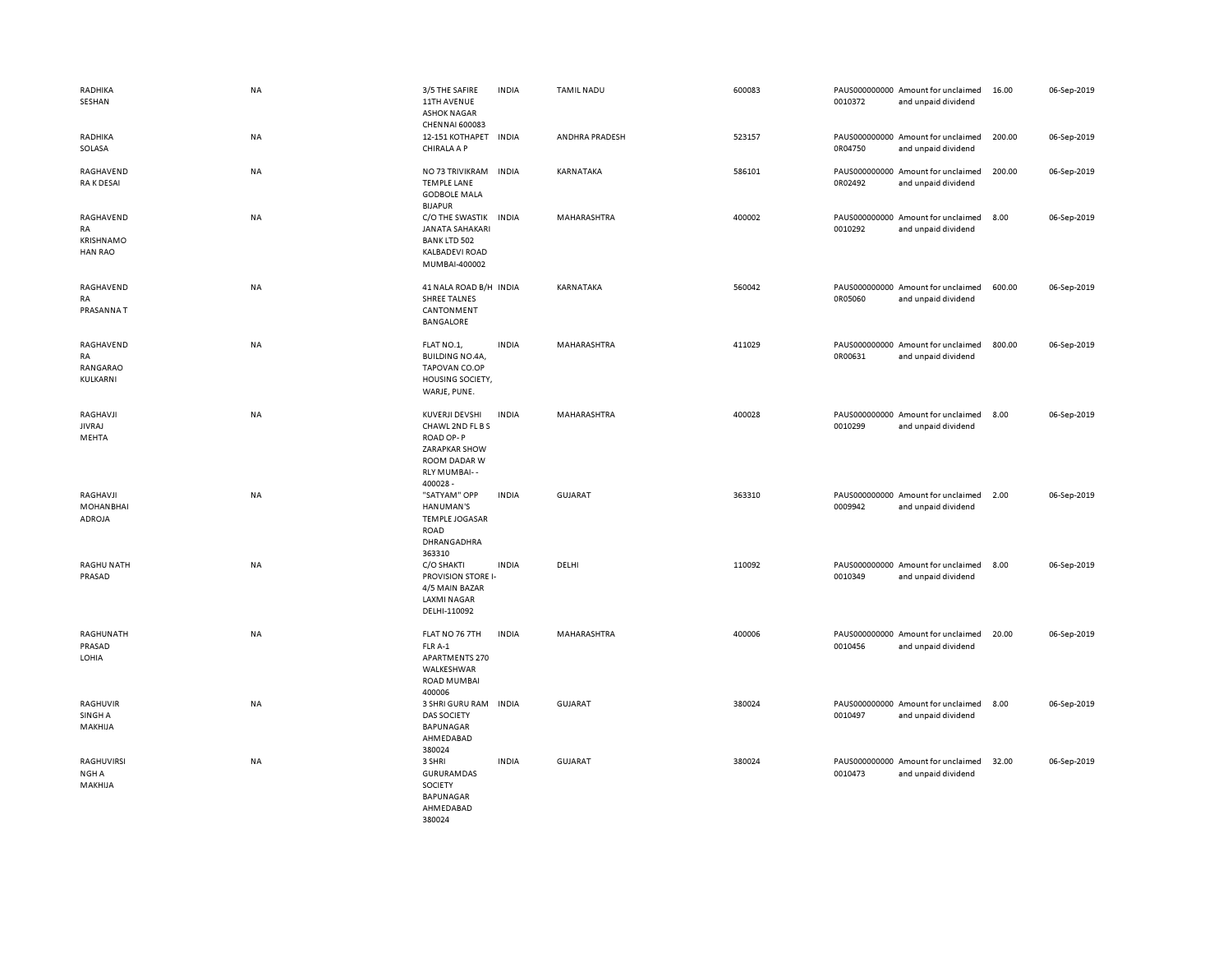| RAGUNATHA<br>RADDI<br>HANAMARAD<br>DI IRADDI | <b>NA</b> | AT & PO TIRLAPURE INDIA<br>TAL NAVALGUNDA<br><b>DIST DHARWAR</b><br>KARNATAK 582208                                                              | KARNATAKA            | 582208 | 0010103 | PAUS000000000 Amount for unclaimed<br>and unpaid dividend | 16.00  | 06-Sep-2019 |
|----------------------------------------------|-----------|--------------------------------------------------------------------------------------------------------------------------------------------------|----------------------|--------|---------|-----------------------------------------------------------|--------|-------------|
| RAHMAN<br>MASTAN<br>SHERIFF                  | NA        | <b>INDIA</b><br>E-18 SECTOR 21<br>JALVAYU VIHAR<br>NOIDA 201301 U P                                                                              | UTTAR PRADESH        | 201301 | 0010364 | PAUS000000000 Amount for unclaimed<br>and unpaid dividend | 8.00   | 06-Sep-2019 |
| RAHUL<br>NANUBHAI<br>AMIN                    | NA        | C/O SHRI N B AMIN INDIA<br><b>AMALTAS FARM</b><br>NURSERY-BHAYLI<br>RAIPURA VILLAGE<br>RD BHAYLI 39141-0<br><b>DIST BARODA -</b>                 | <b>GUJARAT</b>       | 391410 | 0010403 | PAUS000000000 Amount for unclaimed<br>and unpaid dividend | 2.00   | 06-Sep-2019 |
| RAIBEN K<br>PRAJAPATI                        | <b>NA</b> | FB/61, ALEMBIC<br><b>INDIA</b><br>COLONY, ALEMBIC<br>ROAD, VADODARA-<br>390003                                                                   | GUJARAT              | 390003 | 0010577 | PAUS000000000 Amount for unclaimed<br>and unpaid dividend | 16.00  | 06-Sep-2019 |
| RAICHAND<br><b>ODHAVJI</b><br><b>DOSHI</b>   | NA        | C/O THE SWASTIK INDIA<br>JANATA SAHAKARI<br><b>BANK LTD 502</b><br><b>KALBADEVI ROAD</b><br>MUMBAI-400002                                        | MAHARASHTRA          | 400002 | 0010291 | PAUS000000000 Amount for unclaimed<br>and unpaid dividend | 8.00   | 06-Sep-2019 |
| RAIJIBHAI<br><b>SULTANBHAI</b><br>ODD        | <b>NA</b> | ODD FALIA NEAR<br><b>INDIA</b><br><b>KACHHIA POLE</b><br>POST CHHANI PIN-<br>391740                                                              | GUJARAT              | 391740 | 0010008 | PAUS000000000 Amount for unclaimed<br>and unpaid dividend | 2.00   | 06-Sep-2019 |
| RAJ KARNANI                                  | <b>NA</b> | <b>CD-17C RAJOURI</b><br><b>INDIA</b><br><b>GARDEN G-8 AREA</b><br>NEAR H N DEPOT<br><b>NEW DELHI-110064</b>                                     | DELHI                | 110064 | 0010231 | PAUS000000000 Amount for unclaimed<br>and unpaid dividend | 24.00  | 06-Sep-2019 |
| <b>RAJ KISHORE</b><br>MEHRA                  | NA        | 24 HARTINGS ROAD INDIA<br>ALLAHABAD-<br>211001                                                                                                   | <b>UTTAR PRADESH</b> | 211001 | 0010009 | PAUS000000000 Amount for unclaimed<br>and unpaid dividend | 16.00  | 06-Sep-2019 |
| <b>RAJ KUMAR</b>                             | NA        | C/O BHAGWAN<br><b>INDIA</b><br>DAS GUPTA & CO 4<br><b>DELHI STOCK</b><br><b>EXCHANGE BULD</b><br><b>ASAF ALI ROAD</b><br><b>NEW DELHI-110002</b> | DELHI                | 110002 | 0010321 | PAUS000000000 Amount for unclaimed<br>and unpaid dividend | 8.00   | 06-Sep-2019 |
| RAJ KUMAR<br><b>JHA</b>                      | NA        | C/O SRI SUBANSH<br><b>INDIA</b><br>JHA DEPUTY PARA<br><b>RANCHI 834001</b>                                                                       | <b>JHARKHAND</b>     | 834001 | 0010268 | PAUS000000000 Amount for unclaimed<br>and unpaid dividend | 8.00   | 06-Sep-2019 |
| RAJ KUMAR<br>SADDI                           | NA        | C/O ALEMBIC<br><b>INDIA</b><br><b>CHEMICALS WORKS</b><br>CO LTD 110<br>JAWAHARLAL<br><b>NEHRU MARG</b><br>AMBALA CANTT                           | HARYANA              | 133001 | 0R03414 | PAUS000000000 Amount for unclaimed<br>and unpaid dividend | 200.00 | 06-Sep-2019 |
| <b>RAJ KUMARI</b><br>CHATURVEDI              | NA        | 5/13 ROOP NAGAR INDIA<br>DELHI-110007                                                                                                            | DELHI                | 110007 | 0010354 | PAUS000000000 Amount for unclaimed<br>and unpaid dividend | 8.00   | 06-Sep-2019 |
| RAJ RANI                                     | NA        | XV-8315 GALI NO 4 INDIA<br>MULTANI DHANDA<br>PAHAR GANJ NEW<br>DELHI-110055                                                                      | DELHI                | 110055 | 0010348 | PAUS000000000 Amount for unclaimed<br>and unpaid dividend | 8.00   | 06-Sep-2019 |
| RAJ SEHGAL                                   | <b>NA</b> | GP-37 PITAMPURA INDIA<br>DELHI-110034                                                                                                            | DELHI                | 110034 | 0010176 | PAUS000000000 Amount for unclaimed<br>and unpaid dividend | 20.00  | 06-Sep-2019 |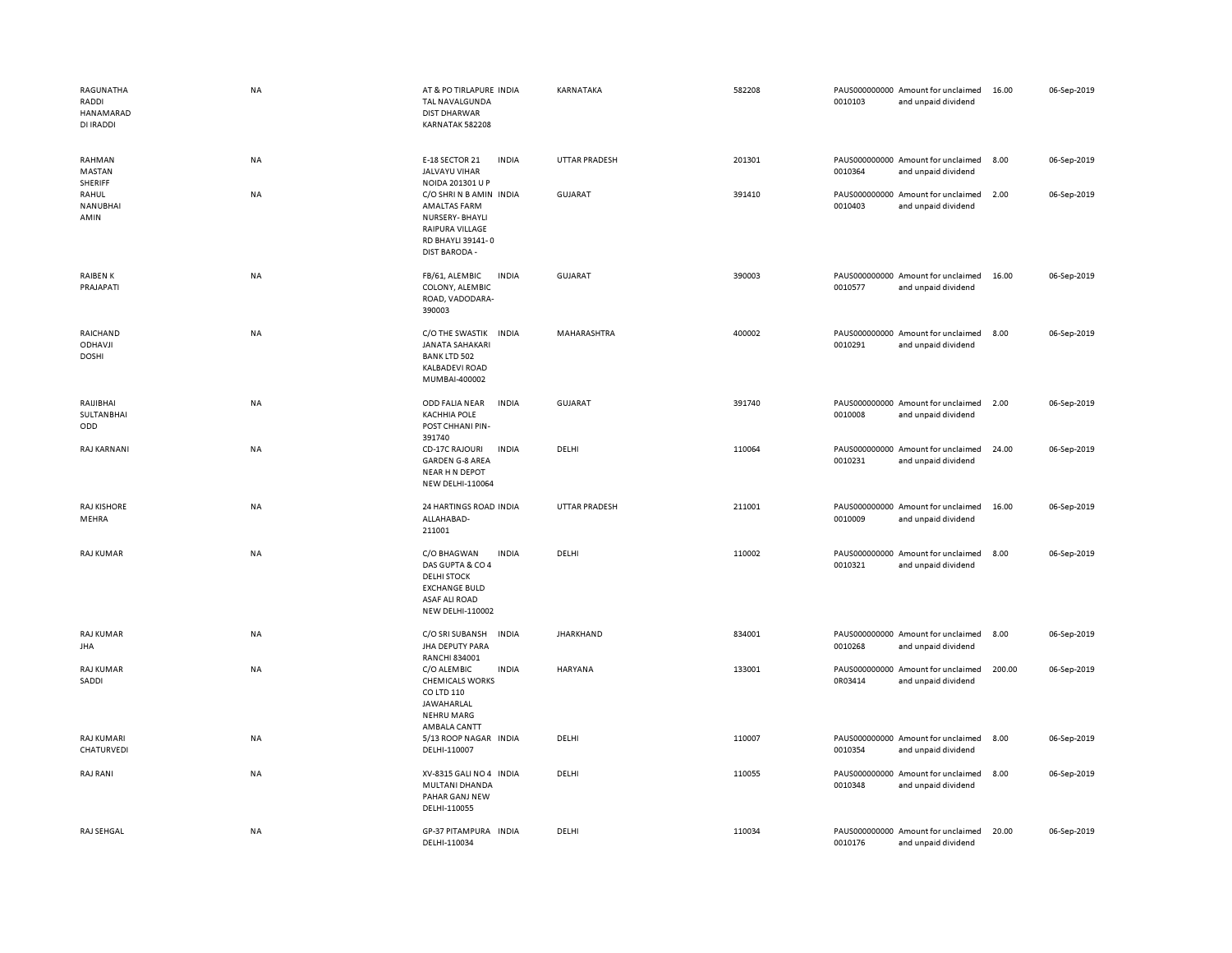| RAJA RAM<br><b>RASTOGI</b>                             | NA        | 35 HAVE LOCK<br><b>ROAD LUCKNOW</b>                                                                                                   | <b>INDIA</b> | <b>UTTAR PRADESH</b> | 226001 | 0R03366 | PAUS000000000 Amount for unclaimed<br>and unpaid dividend | 4000.00 | 06-Sep-2019 |
|--------------------------------------------------------|-----------|---------------------------------------------------------------------------------------------------------------------------------------|--------------|----------------------|--------|---------|-----------------------------------------------------------|---------|-------------|
| RAJAGOPALA<br>${\sf N}$<br>RAGHAVEND<br>RA<br>SUNDARAM | NA        | NO.64,<br>RAJAMANGAL<br>VILLA IST STREET<br><b>NEW FAIRLANDS</b><br>SALEM                                                             | <b>INDIA</b> | <b>TAMIL NADU</b>    | 636016 | 0R00632 | PAUS000000000 Amount for unclaimed<br>and unpaid dividend | 200.00  | 06-Sep-2019 |
| RAJAGOPALA<br>${\sf N}$<br>VENKATARA<br>MAN            | NA        | 65/14 MURALI<br>ANAND FLATS<br>ALAMELU<br>MANGAPURAM<br><b>MYLAPORE</b>                                                               | <b>INDIA</b> | <b>TAMIL NADU</b>    | 600004 | 0R04221 | PAUS000000000 Amount for unclaimed<br>and unpaid dividend | 200.00  | 06-Sep-2019 |
| RAJAM<br>VAIDYANATH<br>AN                              | <b>NA</b> | FLAT NO 3 SPRING INDIA<br>FIELDS 25 FIRST<br><b>CROSS - STREET</b><br><b>KASTURBA NAGAR</b><br><b>ADAYAR CHENNAI</b><br>$60 - 0020 -$ |              | <b>TAMIL NADU</b>    | 600020 | 0010272 | PAUS000000000 Amount for unclaimed<br>and unpaid dividend | 8.00    | 06-Sep-2019 |
| RAJAN BATRA                                            | NA        | C-19 KIRTI NAGAR INDIA<br><b>NEW DELHI-110015</b>                                                                                     |              | DELHI                | 110015 | 0010391 | PAUS000000000 Amount for unclaimed<br>and unpaid dividend | 8.00    | 06-Sep-2019 |
| RAJAN<br><b>GUPTA</b>                                  | NA        | H NO 27 WEST<br>AZAD NAGAR DELHI<br>110051                                                                                            | <b>INDIA</b> | DELHI                | 110051 | 0010517 | PAUS000000000 Amount for unclaimed<br>and unpaid dividend | 8.00    | 06-Sep-2019 |
| RAJANI<br>SHANKARRA<br>O JOGLEKAR                      | NA        | 8 URMILA SOC<br>15TH ROAD NORTH<br>AVENUE<br><b>SANTACRUZ WEST</b><br>MUMBAI-400051                                                   | <b>INDIA</b> | MAHARASHTRA          | 400051 | 0010340 | PAUS000000000 Amount for unclaimed<br>and unpaid dividend | 8.00    | 06-Sep-2019 |
| RAJANIKANT<br><b>HARILAL JANI</b>                      | NA        | 14 'SHAKUNTAL<br>PARK' MANJALPUR<br><b>NAKA BARODA-</b><br>390004                                                                     | <b>INDIA</b> | GUJARAT              | 390004 | 0010011 | PAUS000000000 Amount for unclaimed<br>and unpaid dividend | 10.00   | 06-Sep-2019 |
| RAJANIKANT<br>RAMANLAL<br>DESAI                        | NA        | <b>14 GIRIKUNJ</b><br>RIDDHI SIDDHI<br><b>NAGAR AJWA</b><br>ROAD VADODARA<br>390019                                                   | <b>INDIA</b> | <b>GUJARAT</b>       | 390019 | 0009954 | PAUS000000000 Amount for unclaimed<br>and unpaid dividend | 10.00   | 06-Sep-2019 |
| RAJENDRA<br>ATMARAM<br>MODI                            | <b>NA</b> | CHOKSHY D R & CO INDIA<br>OPP GHANCHI'S<br>POLE<br>MANEKCHOWK<br>AHMEDABAD<br>380001                                                  |              | <b>GUJARAT</b>       | 380001 | 0010545 | PAUS000000000 Amount for unclaimed<br>and unpaid dividend | 2.00    | 06-Sep-2019 |
| RAJENDRA<br><b>KRISHNA DAS</b>                         | NA        | 355/16 JOKHAN<br><b>BAGH JHANSI</b><br>284001                                                                                         | <b>INDIA</b> | <b>UTTAR PRADESH</b> | 284001 | 0010111 | PAUS000000000 Amount for unclaimed<br>and unpaid dividend | 32.00   | 06-Sep-2019 |
| RAJENDRA<br>MADHAV<br>BARHATE                          | NA        | N-9 L-172/1 CIDCO INDIA<br>SHIVAJI NAGAR<br>AURANGABAD (M<br>H)                                                                       |              | MAHARASHTRA          | 431003 | 0R04923 | PAUS000000000 Amount for unclaimed<br>and unpaid dividend | 300.00  | 06-Sep-2019 |
| RAJENDRA<br>MAGANLAL<br><b>KAMDAR</b>                  | <b>NA</b> | <b>DHANVANTRI</b><br>COMPLEX, FIRST<br><b>FLOOR, BLOCK</b><br>NO.5, MILL PARA<br>MAIN RD, RAJKOT-<br>360002                           | <b>INDIA</b> | <b>GUJARAT</b>       | 360002 | 0010012 | PAUS000000000 Amount for unclaimed<br>and unpaid dividend | 16.00   | 06-Sep-2019 |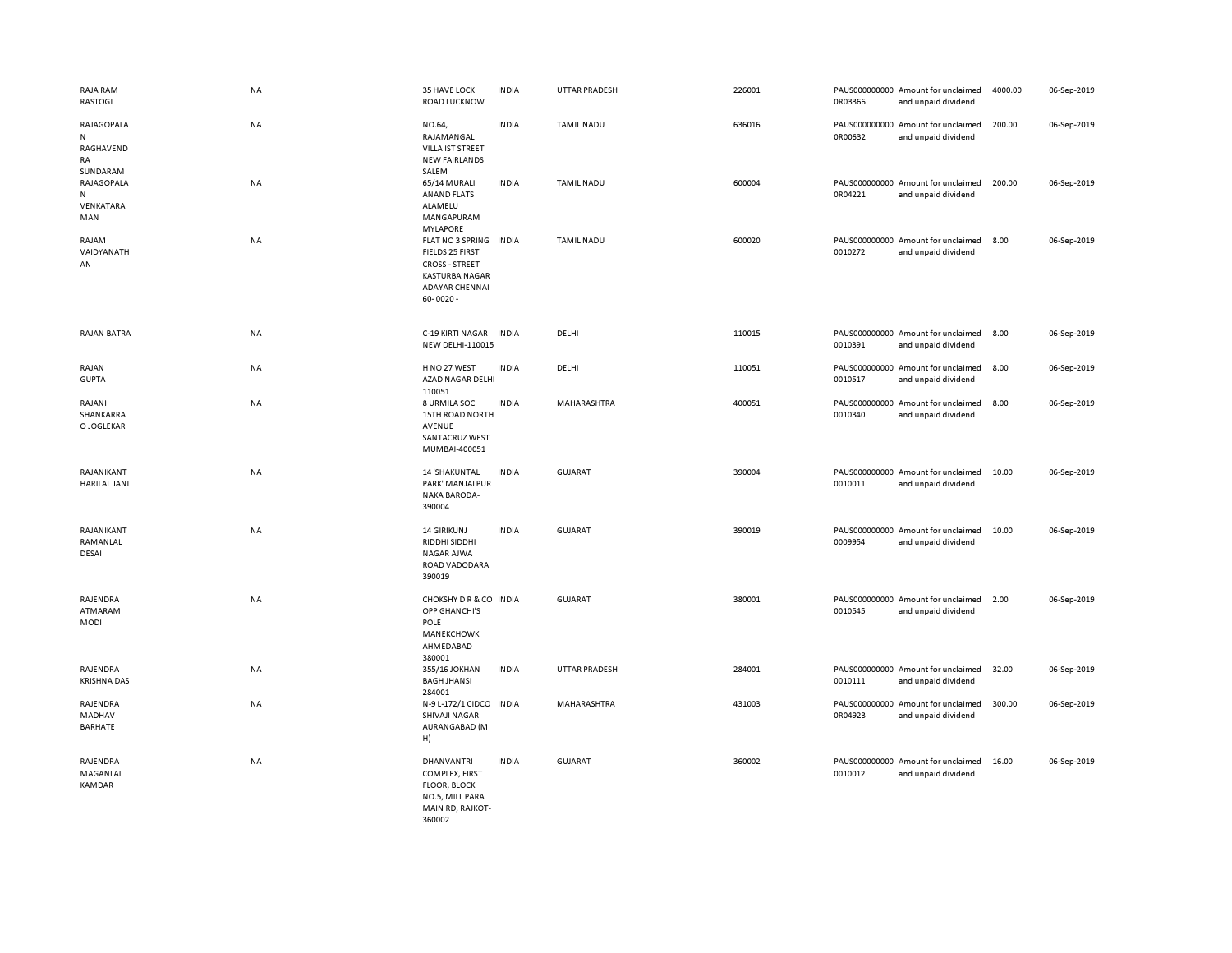| RAJENDRA<br><b>MANOHAR</b><br>GADGIL                    | <b>NA</b> | A/4/304,<br><b>HARIDHAM FLATS</b><br>MANJALPUR<br>AHMEDABAD                                        | <b>INDIA</b> | <b>GUJARAT</b>     | 380001 | 0009960 | PAUS000000000 Amount for unclaimed<br>and unpaid dividend | 2.00   | 06-Sep-2019 |
|---------------------------------------------------------|-----------|----------------------------------------------------------------------------------------------------|--------------|--------------------|--------|---------|-----------------------------------------------------------|--------|-------------|
| RAJENDRA P<br>SONGIRE                                   | <b>NA</b> | C/O DEY'S MEDICAL INDIA<br>A B ROAD KAKAD<br><b>CHAMBER WORLI</b><br>MUMBAI                        |              | MAHARASHTRA        | 400018 | 0R03788 | PAUS000000000 Amount for unclaimed<br>and unpaid dividend | 200.00 | 06-Sep-2019 |
| RAJENDRA<br>PANDYA                                      | <b>NA</b> | 9 SHILPA SOCIETY<br>OPP ATITHIGRUH<br>LALBAUG<br>VADODARA 390004                                   | <b>INDIA</b> | <b>GUJARAT</b>     | 390004 | 0010529 | PAUS000000000 Amount for unclaimed<br>and unpaid dividend | 16.00  | 06-Sep-2019 |
| RAJENDRA<br>PRABHULAL<br>DESAI                          | <b>NA</b> | 17 NEHRUNAGAR S INDIA<br>M ROAD<br>AHMEDABAD-<br>380015                                            |              | GUJARAT            | 380015 | 0009968 | PAUS000000000 Amount for unclaimed<br>and unpaid dividend | 20.00  | 06-Sep-2019 |
| RAJENDRA R<br>SHAH                                      | <b>NA</b> | C/O RAKESH STORE INDIA<br>978 M G ROAD<br><b>BHAVNAGAR-</b><br>364001                              |              | GUJARAT            | 364001 | 0010123 | PAUS000000000 Amount for unclaimed<br>and unpaid dividend | 8.00   | 06-Sep-2019 |
| RAJENDRA<br>RAMCHAND<br>MIRCHANDA<br>NI                 | NA        | BHANUKUNJ<br>ADANIYA BRIDGE<br>BARODA-390006                                                       | <b>INDIA</b> | <b>GUJARAT</b>     | 390006 | 0009969 | PAUS000000000 Amount for unclaimed<br>and unpaid dividend | 2.00   | 06-Sep-2019 |
| RAJENDRA<br>SINGH<br>LODHA                              | NA        | <b>8 NATIONAL</b><br>TOWER 13<br><b>LOUDON STREET</b><br>CALCUTTA-700017                           | <b>INDIA</b> | <b>WEST BENGAL</b> | 700017 | 0009907 | PAUS000000000 Amount for unclaimed<br>and unpaid dividend | 2.00   | 06-Sep-2019 |
| RAJENDRA<br>SREENATH<br>PRASAD                          | <b>NA</b> | M/4 79 ONGC<br><b>FLATS</b><br>CHITTARANJAN<br><b>NAGAR VIDYA</b><br>VIHAR (EAST)<br>MUMBAI-400077 | <b>INDIA</b> | MAHARASHTRA        | 400077 | 0010286 | PAUS000000000 Amount for unclaimed<br>and unpaid dividend | 8.00   | 06-Sep-2019 |
| RAJENDRABA<br><b>BU</b><br>PRATAPRAI<br>DESAI           | NA        | KACHHOLI<br><b>GANDEVI VIA</b><br>AMALSAD DIST<br>BULSAR PIN-396360                                | <b>INDIA</b> | <b>GUJARAT</b>     | 396360 | 0010013 | PAUS000000000 Amount for unclaimed<br>and unpaid dividend | 16.00  | 06-Sep-2019 |
| RAJENDRABH<br>AI DADUBHAI<br>PATEL                      | NA        | ANNAPURNA<br>SHAREPURA<br>PETLAD-388450                                                            | <b>INDIA</b> | <b>GUJARAT</b>     | 388450 | 0010014 | PAUS000000000 Amount for unclaimed<br>and unpaid dividend | 6.00   | 06-Sep-2019 |
| RAJENDRAKU<br>MAR<br><b>HARMANBHA</b><br><b>I PATEL</b> | NA        | 9A GANDHINAGAR INDIA<br>SOCIETY<br>MANINAGAR<br>AHMEDABAD-<br>380008                               |              | <b>GUJARAT</b>     | 380008 | 0009970 | PAUS000000000 Amount for unclaimed<br>and unpaid dividend | 6.00   | 06-Sep-2019 |
| RAJENDRAKU<br>MAR<br>KANTILAL<br>SONI                   | <b>NA</b> | PAINTERNI KHADKI INDIA<br>SONIWAD GODHRA<br>PANCHAMAHALS<br>389001                                 |              | <b>GUJARAT</b>     | 389001 | 0010416 | PAUS000000000 Amount for unclaimed<br>and unpaid dividend | 2.00   | 06-Sep-2019 |
| RAJENDRAKU<br>MAR<br>SATYADEV<br>PATEL                  | <b>NA</b> | AMHEDABAD'S<br>KHADKI SAMARKHA<br><b>DIST KAIRA PIN-</b><br>388360                                 | <b>INDIA</b> | GUJARAT            | 388360 | 0010016 | PAUS000000000 Amount for unclaimed<br>and unpaid dividend | 6.00   | 06-Sep-2019 |
| RAJENDRAKU<br>VARBA<br>LAXMANSINH<br><b>JI SOLANK</b>   | <b>NA</b> | AT POST<br>SATHAMBA TAL<br><b>BAYAD DIST</b><br>SABARKANTHA<br>383340                              | <b>INDIA</b> | GUJARAT            | 383340 | 0010017 | PAUS000000000 Amount for unclaimed<br>and unpaid dividend | 2.00   | 06-Sep-2019 |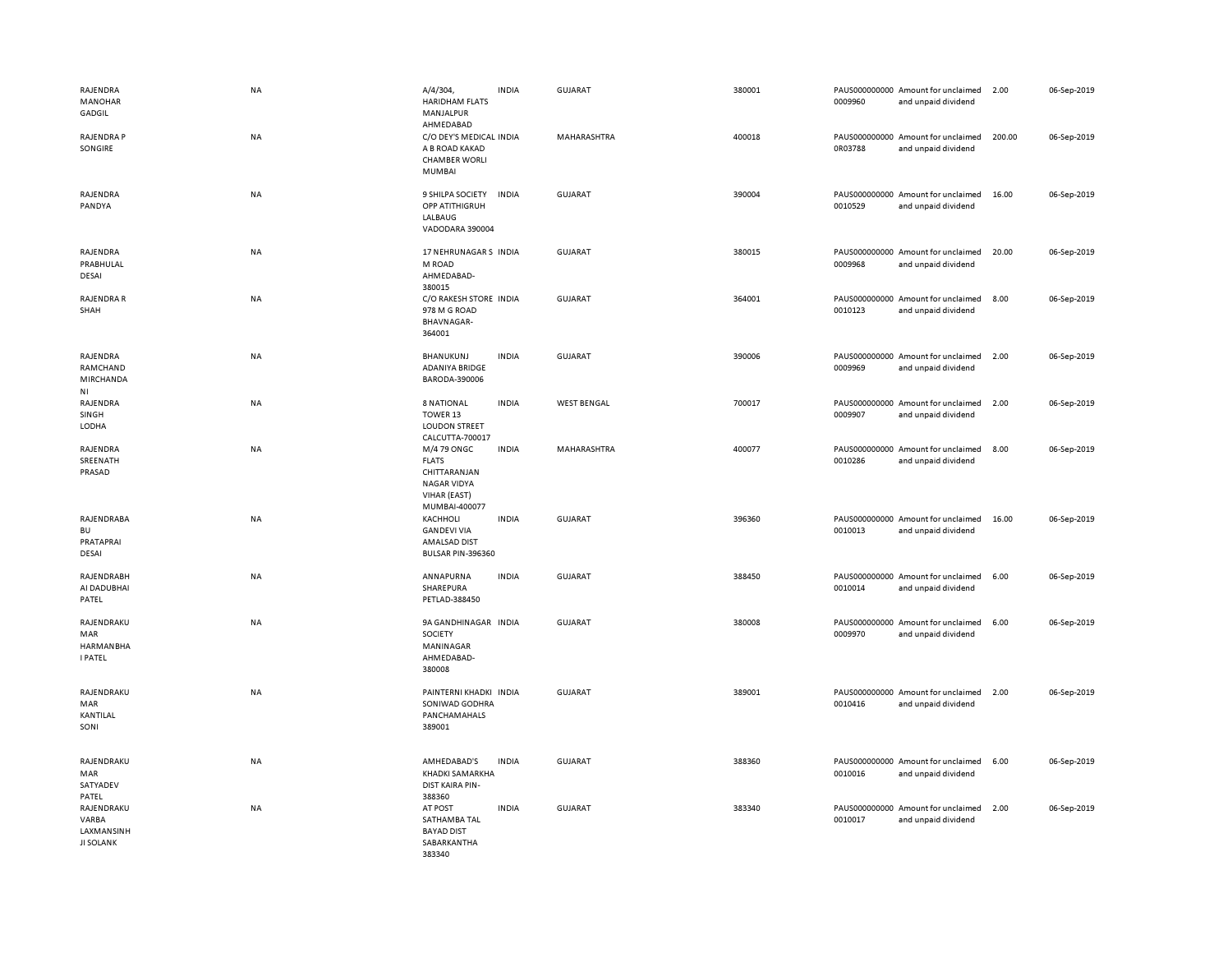| RAJENDRANA<br>TH MATHUR                           | <b>NA</b>                   | PROFESSOR &<br>HEAD INSTITUTE<br>OF OPHTHALMO-<br>LOGY <sub>2</sub><br>PROFESSOR'S FLATS<br><b>CIVIL HOSPITAL-</b><br>ASARWA<br>AHMEDABAD-<br>380016 - | <b>INDIA</b> | GUJARAT            | 380016 | 0010018 | PAUS000000000 Amount for unclaimed<br>and unpaid dividend | 16.00  | 06-Sep-2019 |
|---------------------------------------------------|-----------------------------|--------------------------------------------------------------------------------------------------------------------------------------------------------|--------------|--------------------|--------|---------|-----------------------------------------------------------|--------|-------------|
| RAJENDRAPR<br>ASAD<br><b>JAGDISHBHAI</b><br>PATEL | <b>NA</b>                   | DAJI NIVAS AT & PO INDIA<br>SOKHADA DIST<br><b>BARODA PIN-</b><br>391240                                                                               |              | GUJARAT            | 391240 | 0010019 | PAUS000000000 Amount for unclaimed<br>and unpaid dividend | 2.00   | 06-Sep-2019 |
| RAJENDRASI<br>NGH A<br>MAKHIJA                    | NA                          | 3 SHRI<br>GURURAMDAS<br>SOCIETY<br>BAPUNAGAR<br>AHMEDABAD<br>380024                                                                                    | <b>INDIA</b> | <b>GUJARAT</b>     | 380024 | 0010474 | PAUS000000000 Amount for unclaimed<br>and unpaid dividend | 16.00  | 06-Sep-2019 |
| RAJESH<br>CHANDER<br>VAID                         | <b>NA</b>                   | 881 HIG-2<br><b>HOUSING BOARD</b><br><b>COLONY SECTOR-</b><br>29 FARIDABAD<br>(HARYANA)                                                                | <b>INDIA</b> | DELHI              | 110022 | 0010116 | PAUS000000000 Amount for unclaimed<br>and unpaid dividend | 16.00  | 06-Sep-2019 |
| RAJESH D<br><b>THAKKAR</b>                        | NA                          | A/3/72 GOYAL<br>INTERCITY B/H.<br><b>DRIVE IN CINEMA</b><br>OPP: PRAJAPATI<br>HOSTEL,<br>MEMNAGAR, AHME<br>DABAD 380001-<br>380001                     | <b>INDIA</b> | <b>GUJARAT</b>     | 380001 | 0010573 | PAUS000000000 Amount for unclaimed<br>and unpaid dividend | 16.00  | 06-Sep-2019 |
| RAJESH<br>DAYALJIBHAI<br>POOJARA                  | <b>NA</b>                   | SECTOR NO 19<br><b>BLOCK NO 276/1</b><br>GANDHINAGAR-<br>382019                                                                                        | <b>INDIA</b> | <b>GUJARAT</b>     | 382019 | 0010358 | PAUS000000000 Amount for unclaimed<br>and unpaid dividend | 8.00   | 06-Sep-2019 |
| RAJESH G<br>KAGALI                                | <b>NA</b>                   | NO.16/21,<br><b>LALBAGH FORT</b><br><b>ROAD</b><br>BASAVANAGUDI<br><b>BANGALORE</b>                                                                    | <b>INDIA</b> | KARNATAKA          | 560004 | 0R02604 | PAUS000000000 Amount for unclaimed<br>and unpaid dividend | 200.00 | 06-Sep-2019 |
| RAJESH<br><b>KUMAR</b><br>MALIK                   | <b>NA</b>                   | 10232 AZAD<br><b>MARKET LIBRARY</b><br>ROAD DELHI-<br>110006                                                                                           | <b>INDIA</b> | DELHI              | 110006 | 0010213 | PAUS000000000 Amount for unclaimed<br>and unpaid dividend | 8.00   | 06-Sep-2019 |
| RAJESH<br>LAXMANBHAI<br>PANCHAL                   | LAXMANBHA<br>$\mathbf{I}$   | 343, PANCHAVAD<br>SARASPUR<br>AHMEDABAD                                                                                                                | <b>INDIA</b> | <b>GUJARAT</b>     | 380018 | 0012744 | PAUS000000000 Amount for unclaimed<br>and unpaid dividend | 32.00  | 06-Sep-2019 |
| RAJESH PAUL                                       | LATE RAM<br>CHANDRA<br>PAUL | SOUDUGANJ PO-<br>JIAGANJ DIST-<br>MURSHIDABAD                                                                                                          | <b>INDIA</b> | <b>WEST BENGAL</b> | 742123 | 0037675 | PAUSIN3002631 Amount for unclaimed<br>and unpaid dividend | 200.00 | 06-Sep-2019 |
| RAJESH<br><b>TRIVEDI</b>                          | NA                          | 12 KETTY TERRACE INDIA<br>7 SLEATER ROAD<br><b>TARDEO MUMBAI</b>                                                                                       |              | MAHARASHTRA        | 400007 | 0R03660 | PAUS000000000 Amount for unclaimed<br>and unpaid dividend | 200.00 | 06-Sep-2019 |
| RAJESH<br><b>UMARSHI</b><br>PALAN                 | <b>NA</b>                   | C/O THE SWASTIK<br><b>JANATA SAHAKARI</b><br><b>BANK LTD 502</b><br><b>KALBADEVI ROAD</b><br>MUMBAI-400002                                             | <b>INDIA</b> | MAHARASHTRA        | 400002 | 0010290 | PAUS000000000 Amount for unclaimed<br>and unpaid dividend | 8.00   | 06-Sep-2019 |
| RAJESHKUMA<br>R<br>MANGALBHA<br><b>I PATEL</b>    | <b>NA</b>                   | HARIKRIPA NIVAS<br>CHHANI BARODA<br>PIN-391740                                                                                                         | <b>INDIA</b> | GUJARAT            | 391740 | 0010021 | PAUS000000000 Amount for unclaimed<br>and unpaid dividend | 6.00   | 06-Sep-2019 |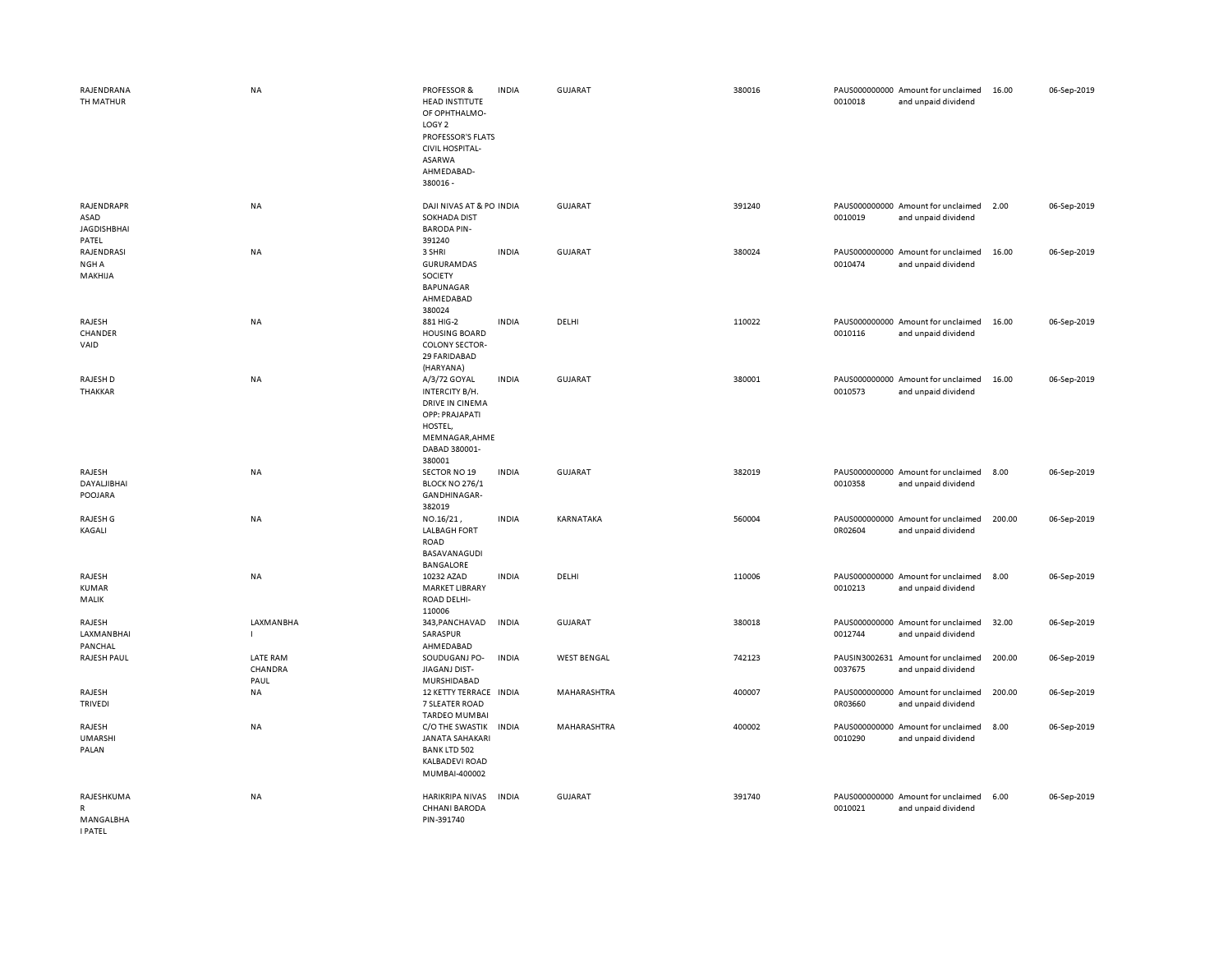| RAJESHWARI<br><b>DEVI GOEL</b>      | <b>NA</b> | 142<br>SATHAMANGALAM<br><b>HOUSING UNIT</b>                                                                         | <b>INDIA</b> | <b>TAMIL NADU</b>     | 625020 | 0010172                  | PAUS000000000 Amount for unclaimed<br>and unpaid dividend | 16.00  | 06-Sep-2019 |
|-------------------------------------|-----------|---------------------------------------------------------------------------------------------------------------------|--------------|-----------------------|--------|--------------------------|-----------------------------------------------------------|--------|-------------|
| RAJESWARI<br><b>KUNDU</b>           | NA        | MADURAI-625020<br>8910/2 SASHI<br><b>BHUSAN SARKAR</b><br><b>LANE SALKIA</b><br>HOWRAH-711106                       | <b>INDIA</b> | <b>WEST BENGAL</b>    | 711106 | 0010270                  | PAUS000000000 Amount for unclaimed<br>and unpaid dividend | 8.00   | 06-Sep-2019 |
| RAJINDER<br>KAUR<br>GHATEHORD<br>E. | NA        | <b>9 DIGNITY PLOT</b><br>134 NR BON BON<br>OFF J P ROAD 4<br><b>BUNGLOW</b><br><b>ANDHERI WEST</b><br>MUMBAI 400058 | <b>INDIA</b> | MAHARASHTRA           | 400058 | 0010134                  | PAUS000000000 Amount for unclaimed<br>and unpaid dividend | 8.00   | 06-Sep-2019 |
| RAJINDER<br><b>KUMAR</b><br>NISCHAL | NA        | <b>B/5 PRABHAT</b><br>APPARTMENT PLOT<br>NO 162/A DEVLI<br><b>NEW DELHI 110062</b>                                  | <b>INDIA</b> | DELHI                 | 110062 | 0010400                  | PAUS000000000 Amount for unclaimed<br>and unpaid dividend | 124.00 | 06-Sep-2019 |
| RAJINDER<br>NANDA                   | NA        | 1 MIDDLESEX ROAD INDIA<br>MHOW 453441<br>(MP)                                                                       |              | <b>MADHYA PRADESH</b> | 453441 | 0010427                  | PAUS000000000 Amount for unclaimed<br>and unpaid dividend | 32.00  | 06-Sep-2019 |
| RAJINDER<br>PAUL<br>SAWHNEY         | NA        | 803 CHHOTA<br><b>BAZAR KASHMERE</b><br><b>GATE DELHI-</b><br>110006                                                 | <b>INDIA</b> | DELHI                 | 110006 | 0010236                  | PAUS000000000 Amount for unclaimed<br>and unpaid dividend | 8.00   | 06-Sep-2019 |
| RAJINDER<br>PERSHAD<br><b>GUPTA</b> | NA        | PROP M/S PREM<br><b>FLOUR MILLS J</b><br>5/101 F NEHRU<br><b>MARKET RAJORI</b><br><b>GARDEN NEW</b><br>DELHI-110027 | <b>INDIA</b> | DELHI                 | 110027 | 0010215                  | PAUS000000000 Amount for unclaimed<br>and unpaid dividend | 8.00   | 06-Sep-2019 |
| RAJIV<br><b>BHARDWAJ</b>            | NA        | A-9/4 VASANT<br>VIHAR NEW DELHI-<br>110057                                                                          | <b>INDIA</b> | DELHI                 | 110057 | 0010326                  | PAUS000000000 Amount for unclaimed<br>and unpaid dividend | 24.00  | 06-Sep-2019 |
| <b>RAJIV KUMAR</b>                  | <b>NA</b> | E-879 SARASWATI<br>VIHAR DELHI<br>110034                                                                            | <b>INDIA</b> | DELHI                 | 110034 | 0010202                  | PAUS000000000 Amount for unclaimed<br>and unpaid dividend | 8.00   | 06-Sep-2019 |
| <b>RAJIV KUMAR</b><br>CHHABRA       | <b>NA</b> | <b>B-99 GREATER</b><br>KAILASH I NEW<br>DELHI-110048                                                                | <b>INDIA</b> | DELHI                 | 110048 | 0010237                  | PAUS000000000 Amount for unclaimed<br>and unpaid dividend | 20.00  | 06-Sep-2019 |
| RAJIV KUMAR<br>CHHABRA              | NA        | <b>B-99 GREATER</b><br>KAILASH-I NEW<br>DELHI 110048                                                                | <b>INDIA</b> | DELHI                 | 110048 | 0010518                  | PAUS000000000 Amount for unclaimed<br>and unpaid dividend | 8.00   | 06-Sep-2019 |
| <b>RAJIV KUMAR</b><br>CHHABRA       | NA        | <b>B-99 GREATER</b><br>KAILASH-I NEW<br>DELHI 110048                                                                | <b>INDIA</b> | DELHI                 | 110048 | 0010430                  | PAUS000000000 Amount for unclaimed<br>and unpaid dividend | 20.00  | 06-Sep-2019 |
| <b>RAJIV MALIK</b>                  | <b>NA</b> | B-1/16 JANAK PURI INDIA<br><b>NEW DELHI</b>                                                                         |              | DELHI                 | 110058 | 0010591                  | PAUS000000000 Amount for unclaimed<br>and unpaid dividend | 16.00  | 06-Sep-2019 |
| RAJIV MITTA                         | <b>NA</b> | <b>NO 23-A</b><br>PITAMPURA DELHI<br>110034                                                                         | <b>INDIA</b> | DELHI                 | 110034 | 0010461                  | PAUS000000000 Amount for unclaimed<br>and unpaid dividend | 8.00   | 06-Sep-2019 |
| RAJIV<br>RAMCHANDR<br>A JOSHI       | NA        | G/31, ALEMBIC<br><b>COLONY ALEMBIC</b><br>ROAD VADODARA                                                             | <b>INDIA</b> | GUJARAT               | 390003 | PAUS000000000<br>0R03853 | Amount for unclaimed<br>and unpaid dividend               | 200.00 | 06-Sep-2019 |
| RAJIV<br>RATTAN<br>NANGPAL          | NA        | G-134 PREET VIHAR INDIA<br><b>VIKAS MARG DELHI</b><br>110092                                                        |              | DELHI                 | 110092 | 0010226                  | PAUS000000000 Amount for unclaimed<br>and unpaid dividend | 8.00   | 06-Sep-2019 |
| RAJIV<br>SAWHNEY                    | NA        | C-62 IST FLOOR<br>SHIVAJI PARK<br><b>PUNJABI BAGH</b><br><b>NEW DELHI 110026</b>                                    | <b>INDIA</b> | DELHI                 | 110026 | 0010197                  | PAUS000000000 Amount for unclaimed<br>and unpaid dividend | 8.00   | 06-Sep-2019 |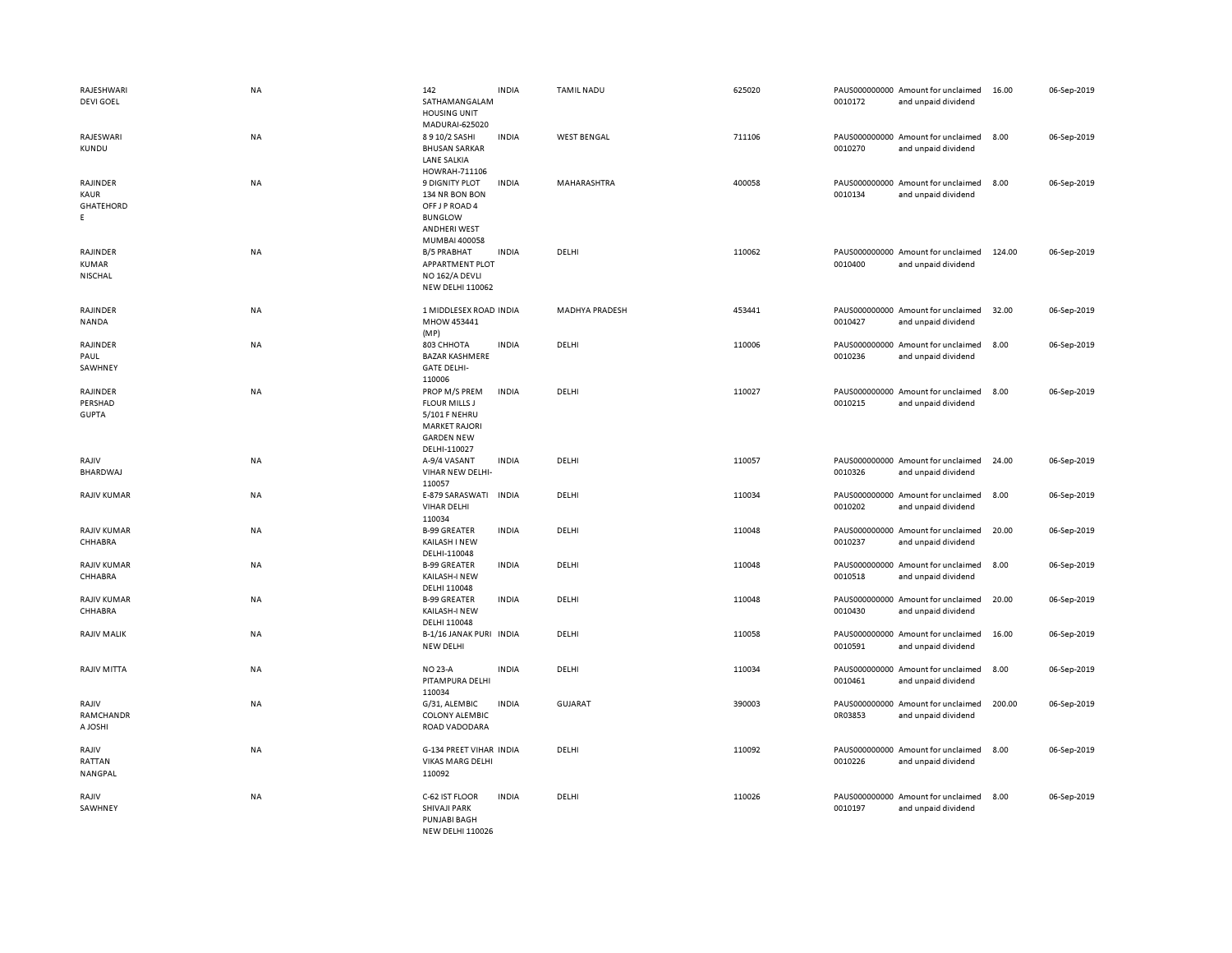| RAJIVKUMAR<br>NAGESHWAR<br>SHUKLA       | <b>NA</b> | MEHTA POLE<br><b>MUSA POLE</b><br>BARODA-390006                                                                      | <b>INDIA</b> | GUJARAT               | 390006 | 0010022 | PAUS000000000 Amount for unclaimed<br>and unpaid dividend | 6.00   | 06-Sep-2019 |
|-----------------------------------------|-----------|----------------------------------------------------------------------------------------------------------------------|--------------|-----------------------|--------|---------|-----------------------------------------------------------|--------|-------------|
| RAJKUMAR<br>BAKLIWAL                    | NA        | KUSHAL VIHAR 78<br>MAL GODAM ROAD<br><b>NAI ABADI</b><br>MANDSAUR<br>MADYA PRADESH.                                  | <b>INDIA</b> | <b>MADHYA PRADESH</b> | 458001 | 0012943 | PAUS000000000 Amount for unclaimed<br>and unpaid dividend | 32.00  | 06-Sep-2019 |
| RAJKUMAR D<br>N                         | <b>NA</b> | #42 31ST MAIN<br>ROAD IT I LAYOUT J<br>P NAGAR I PHASE<br><b>BANGALORE</b>                                           | <b>INDIA</b> | KARNATAKA             | 560078 | 0R05074 | PAUS000000000 Amount for unclaimed<br>and unpaid dividend | 100.00 | 06-Sep-2019 |
| RAJKUMAR<br>DEWANI                      | NA        | DEWANI CLOTH<br><b>STORES GANDHI</b><br>CHOWK YAVATMAL                                                               | <b>INDIA</b> | MAHARASHTRA           | 445001 | 0R03750 | PAUS000000000 Amount for unclaimed<br>and unpaid dividend | 200.00 | 06-Sep-2019 |
| RAJKUMARI<br>PIPLANI                    | <b>NA</b> | II-I-14 LAJPAT<br>NAGAR NEW DELHI                                                                                    | <b>INDIA</b> | DELHI                 | 110024 | 0R03985 | PAUS000000000 Amount for unclaimed<br>and unpaid dividend | 200.00 | 06-Sep-2019 |
| <b>RAJNI GIRISH</b><br>PATEL            | <b>NA</b> | C/O RAMESH M<br>AMIN 1 PIYUSH<br>COURT R C DUTT<br>ROAD OPP HOTEL<br><b>EXPRESS ALKAPURI</b><br><b>BARODA 390005</b> | <b>INDIA</b> | GUJARAT               | 390005 | 0010404 | PAUS000000000 Amount for unclaimed<br>and unpaid dividend | 2.00   | 06-Sep-2019 |
| RAJNIKANT<br>AMBALAL<br>PATEL           | NA        | VADVALU FALIU<br>ODE VIA ANAND<br>388210                                                                             | <b>INDIA</b> | <b>GUJARAT</b>        | 388210 | 0009927 | PAUS000000000 Amount for unclaimed<br>and unpaid dividend | 2.00   | 06-Sep-2019 |
| RAJNIKANT<br>BHIKHABHAI<br>PATEL        | NA        | 16, ROKADNATH<br>SOCIETY, LIONS<br>HALL ROAD, , RACE<br>COURSE<br>CIRCLEVADODARA                                     | <b>INDIA</b> | <b>GUJARAT</b>        | 390007 | 0009972 | PAUS000000000 Amount for unclaimed<br>and unpaid dividend | 2.00   | 06-Sep-2019 |
| RAJNIKANT<br><b>CHATURBHAI</b><br>PATEL | <b>NA</b> | C-12 ABHAYNAGAR INDIA<br><b>SOCIETY NEAR</b><br><b>GORVA HOUSING</b><br><b>BOARD BARODA-</b><br>390016               |              | <b>GUJARAT</b>        | 390016 | 0009939 | PAUS000000000 Amount for unclaimed<br>and unpaid dividend | 6.00   | 06-Sep-2019 |
| RAJNIKANT<br><b>GULABCHAN</b><br>D SHAH | NA        | NEAR JAIN TEMPLE INDIA<br>POST ODE TAL<br>ANAND PIN-388210                                                           |              | <b>GUJARAT</b>        | 388210 | 0010023 | PAUS000000000 Amount for unclaimed<br>and unpaid dividend | 16.00  | 06-Sep-2019 |
| RAJNIKANT<br>HARILAL<br>SHAH            | NA        | <b>SALUN BAZAR</b><br><b>KOVADA POLE</b><br>NADIAD DIST KAIRA<br>PIN-387001                                          | <b>INDIA</b> | GUJARAT               | 387001 | 0010024 | PAUS000000000 Amount for unclaimed<br>and unpaid dividend | 6.00   | 06-Sep-2019 |
| RAJNIKANT<br>MANIBHAI<br>PATEL          | <b>NA</b> | NAVAPURA SUNAV INDIA<br>TAL PETLAD DIST<br>KAIRA 388470                                                              |              | GUJARAT               | 388470 | 0010025 | PAUS000000000 Amount for unclaimed<br>and unpaid dividend | 16.00  | 06-Sep-2019 |
| RAJNIKANT<br>NANALAL<br>MEHTA           | NA        | C/O THE SWASTIK<br>JANATA SAHAKARI<br><b>BANK LTD 502</b><br>KALBADEVI ROAD<br>MUMBAI-400002                         | <b>INDIA</b> | MAHARASHTRA           | 400002 | 0010293 | PAUS000000000 Amount for unclaimed<br>and unpaid dividend | 8.00   | 06-Sep-2019 |
| RAJNIKANT<br>RAMBHAI<br>PATEL           | <b>NA</b> | AT PO HANSAPORE INDIA<br>TAL NAVSARI DIST<br>VALSAD-396445                                                           |              | <b>GUJARAT</b>        | 396445 | 0010250 | PAUS000000000 Amount for unclaimed<br>and unpaid dividend | 8.00   | 06-Sep-2019 |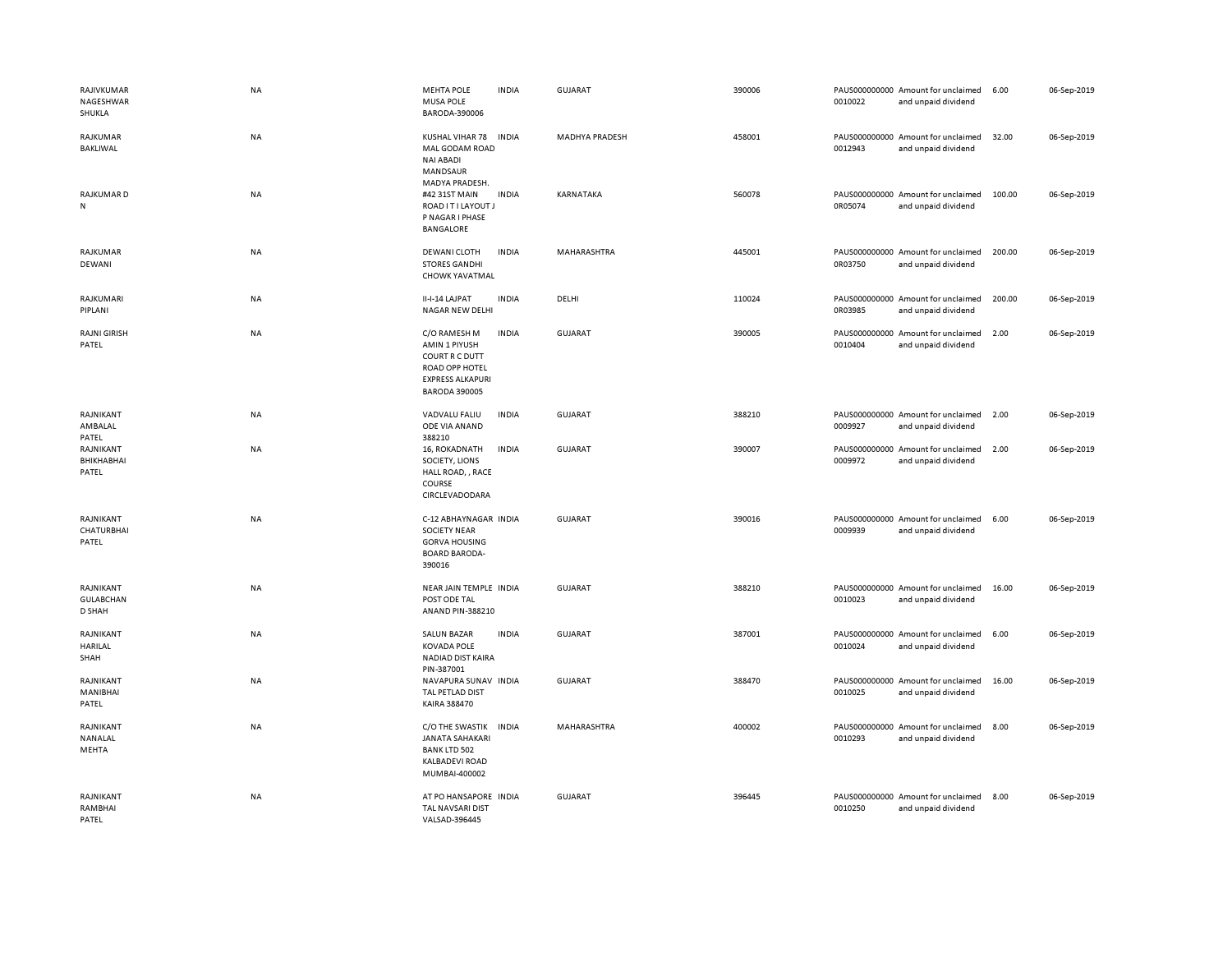| RAJNIKANT<br>RAVISHANKE<br>R SHUKLA     | <b>NA</b>         | C/O STATE BANK<br>OF INDIA<br>RATANPOLE PATAN                                             | <b>INDIA</b> | <b>GUJARAT</b>       | 384265 | 0010148 | PAUS000000000 Amount for unclaimed<br>and unpaid dividend | 8.00   | 06-Sep-2019 |
|-----------------------------------------|-------------------|-------------------------------------------------------------------------------------------|--------------|----------------------|--------|---------|-----------------------------------------------------------|--------|-------------|
| RAJU LOHIYA                             | NA                | 5-C/II MITTAL<br><b>COURT NARIMAN</b><br>POINT MUMBAI                                     | <b>INDIA</b> | MAHARASHTRA          | 400021 | 0R05238 | PAUS000000000 Amount for unclaimed<br>and unpaid dividend | 200.00 | 06-Sep-2019 |
| RAJU P G                                | <b>NA</b>         | <b>NEW NO.29,</b><br>VARADARAJAN<br>STREET,<br>VETRINAGAR,<br>CHENNAI                     | <b>INDIA</b> | <b>TAMIL NADU</b>    | 600082 | 0P00951 | PAUS000000000 Amount for unclaimed<br>and unpaid dividend | 40.00  | 06-Sep-2019 |
| RAJU P G                                | <b>NA</b>         | NEW NO.29,<br>VARADARAJAN<br>STREET,<br>VETRINAGAR,<br>CHENNAI                            | <b>INDIA</b> | TAMIL NADU           | 600082 | 0P00965 | PAUS000000000 Amount for unclaimed<br>and unpaid dividend | 40.00  | 06-Sep-2019 |
| RAJU P G                                | NA                | <b>NEW NO.29,</b><br>VARADARAJAN<br>STREET,<br>VETRINAGAR,<br>CHENNAI                     | <b>INDIA</b> | <b>TAMIL NADU</b>    | 600082 | 0P00952 | PAUS000000000 Amount for unclaimed<br>and unpaid dividend | 40.00  | 06-Sep-2019 |
| RAJUL<br>YOGESH<br>PATEL                | YOGESH A<br>PATEL | 60 SHREE SOCIETY<br>PRATAPNAGAR<br>PRATAPNAGAR<br>VADODARA                                | <b>INDIA</b> | <b>GUJARAT</b>       | 390004 | 0737317 | PAUSIN3013302 Amount for unclaimed<br>and unpaid dividend | 8.00   | 06-Sep-2019 |
| RAJVILAS<br><b>GUPTA</b>                | <b>NA</b>         | H NO.4-2-66,<br><b>SULTAN BAZAR</b><br>HYDERABAD                                          | <b>INDIA</b> | ANDHRA PRADESH       | 500001 | 0R00639 | PAUS000000000 Amount for unclaimed<br>and unpaid dividend | 200.00 | 06-Sep-2019 |
| RAKESH<br>CHANDANSIN<br><b>G MISTRY</b> | <b>NA</b>         | 147 ASHUTOSH<br>NAGAR SOC KARELI<br><b>BAUG BARODA</b><br>390018                          | <b>INDIA</b> | <b>GUJARAT</b>       | 390018 | 0010429 | PAUS000000000 Amount for unclaimed<br>and unpaid dividend | 16.00  | 06-Sep-2019 |
| <b>RAKESH KANT</b><br>JAIN              | NA                | 5 P & T COLONY<br>AGRA CANTT AGRA                                                         | <b>INDIA</b> | UTTARAKHAND          | 263001 | 0010115 | PAUS000000000 Amount for unclaimed<br>and unpaid dividend | 16.00  | 06-Sep-2019 |
| RAKESH<br>KUMAR<br>AGARWAL              | NA                | PURCHASE DEPTT<br>SYNTHETIES CHEM<br>LTD FATEHGANJ<br><b>WEST BAREILLY</b>                | <b>INDIA</b> | <b>UTTAR PRADESH</b> | 243501 | 0R03914 | PAUS000000000 Amount for unclaimed<br>and unpaid dividend | 500.00 | 06-Sep-2019 |
| RAKESH<br><b>KUMAR</b><br><b>GROVER</b> | <b>NA</b>         | 3111 SECTOR-C<br>POCKET-3 VASANT<br>KUNJ NEW DELHI<br>110070                              | <b>INDIA</b> | DELHI                | 110070 | 0010146 | PAUS000000000 Amount for unclaimed<br>and unpaid dividend | 16.00  | 06-Sep-2019 |
| RAKESH<br><b>KUMAR</b><br>KUMAR         | NA                | W-2 115-A<br>MINAKASHI<br><b>GARDEN PO TILAK</b><br>NAGAR NEW DELHI-<br>110018            | <b>INDIA</b> | DELHI                | 110018 | 0010206 | PAUS000000000 Amount for unclaimed<br>and unpaid dividend | 8.00   | 06-Sep-2019 |
| RAKESH<br>SARAF                         | NA                | 20/81 SHAKTI<br>NAGAR DELHI-<br>110007                                                    | <b>INDIA</b> | DELHI                | 110007 | 0010026 | PAUS000000000 Amount for unclaimed<br>and unpaid dividend | 10.00  | 06-Sep-2019 |
| RAKESH<br>SHAMSHERY                     | <b>NA</b>         | 7-A COURT ROAD<br>DEHRADUN                                                                | <b>INDIA</b> | UTTARAKHAND          | 248001 | 0R03556 | PAUS000000000 Amount for unclaimed<br>and unpaid dividend | 200.00 | 06-Sep-2019 |
| RAKESH<br>SINGH RANA                    | <b>NA</b>         | 11-B CEL<br><b>APARTMENTS PLOT</b><br><b>NO B-14</b><br>VASUNDHRA<br><b>ENCLAVE DELHI</b> | <b>INDIA</b> | DELHI                | 110096 | 0R03949 | PAUS000000000 Amount for unclaimed<br>and unpaid dividend | 200.00 | 06-Sep-2019 |
| RAKESH<br>VASHISHTA                     | <b>NA</b>         | UJJWAL LTD<br>SHASHI BUILDING<br><b>ASAF ALI ROAD</b><br>NEW DELHI                        | <b>INDIA</b> | DELHI                | 110002 | 0R03873 | PAUS000000000 Amount for unclaimed<br>and unpaid dividend | 200.00 | 06-Sep-2019 |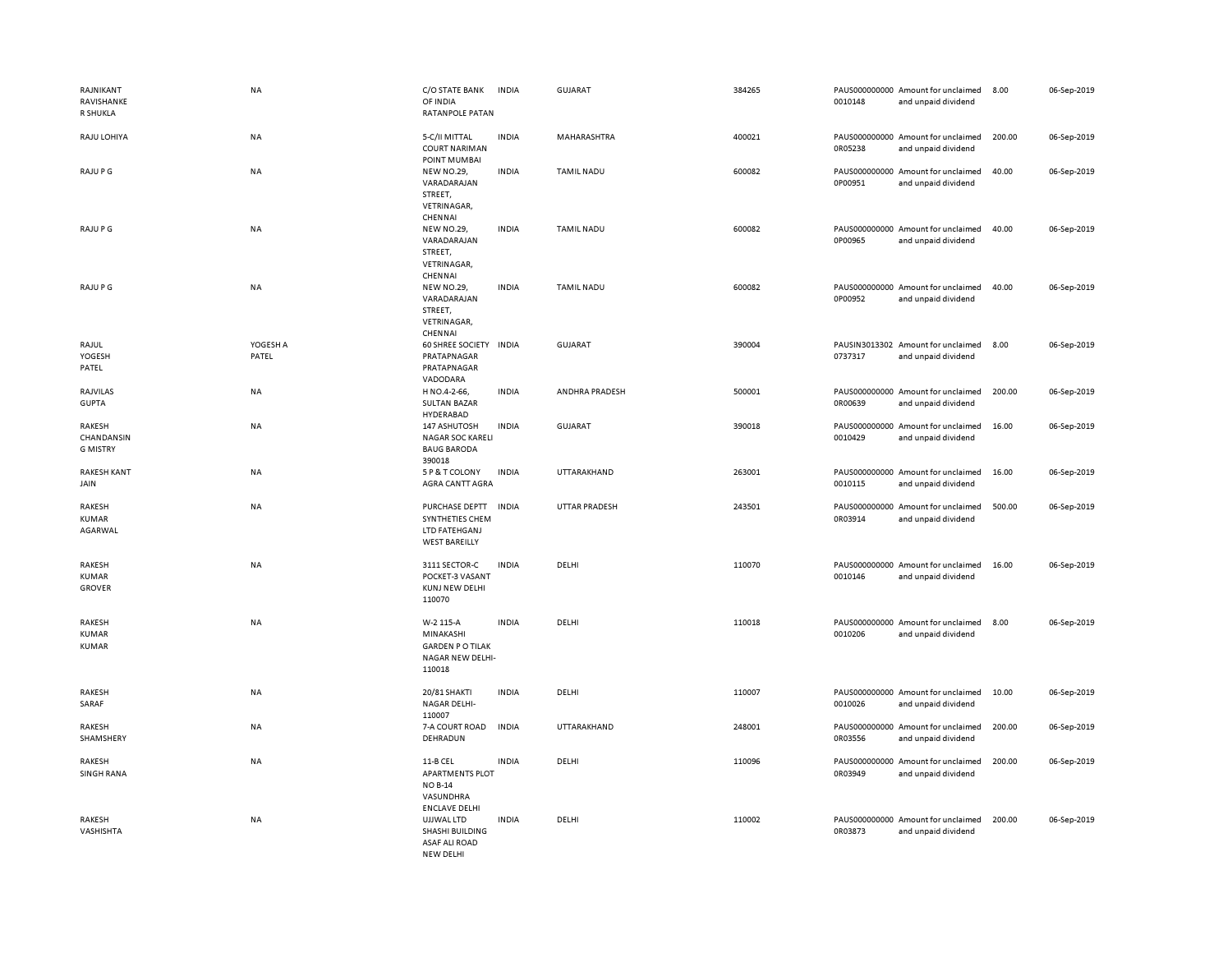| RAKSHA<br>PRAVINCHAN<br><b>DRA TRIVEDI</b> | <b>NA</b> | 2770/1<br>JIVANKAMALSHI'S<br><b>POLE SHAHPUR</b><br>AHMEDABAD-<br>380001                                                         | <b>INDIA</b> | <b>GUJARAT</b>       | 380001 | 0010129 | PAUS000000000 Amount for unclaimed<br>and unpaid dividend | 8.00   | 06-Sep-2019 |
|--------------------------------------------|-----------|----------------------------------------------------------------------------------------------------------------------------------|--------------|----------------------|--------|---------|-----------------------------------------------------------|--------|-------------|
| RAKSHID<br><b>SHAFIQ</b><br>SHAIKH         | <b>NA</b> | A-6 JAMMNNAGAR INDIA<br><b>NEAR MUSLIM</b><br>SOCIETY<br>NAVRANGPURA<br>AHMEDABAD<br>380009                                      |              | <b>GUJARAT</b>       | 380009 | 0010455 | PAUS000000000 Amount for unclaimed<br>and unpaid dividend | 58.00  | 06-Sep-2019 |
| RAM AVATAR<br><b>GUPTA</b>                 | NA        | C/O TAYLOR<br><b>INSTRUMENT CO</b><br>(P) LTD 14-<br><b>MATHURA ROAD</b><br>FARIDABAD 121001                                     | <b>INDIA</b> | HARYANA              | 121001 | 0010329 | PAUS000000000 Amount for unclaimed<br>and unpaid dividend | 16.00  | 06-Sep-2019 |
| RAM<br><b>BAHADUR</b><br>SINHA             | NA        | <b>LAKE AVENUE</b><br><b>KANKE ROAD</b><br>RANCHI-834008                                                                         | <b>INDIA</b> | <b>JHARKHAND</b>     | 834008 | 0010027 | PAUS000000000 Amount for unclaimed<br>and unpaid dividend | 16.00  | 06-Sep-2019 |
| RAM CHAND<br>TAKHTANI                      | NA        | E-349 RAMESH<br>NAGAR NEW DELHI-<br>110015                                                                                       | <b>INDIA</b> | DELHI                | 110015 | 0010336 | PAUS000000000 Amount for unclaimed<br>and unpaid dividend | 8.00   | 06-Sep-2019 |
| RAM DEV<br><b>BATRA</b>                    | NA        | 99 NEW GANDHI<br>NAGAR GHAZIABAD<br>201001                                                                                       | <b>INDIA</b> | UTTAR PRADESH        | 201001 | 0010189 | PAUS000000000 Amount for unclaimed<br>and unpaid dividend | 24.00  | 06-Sep-2019 |
| <b>RAM DHANI</b><br>SINGH                  | <b>NA</b> | N-9/24 A-1<br><b>EXTENSION BRIDGE</b><br><b>ENCLAVE PATIA PO</b><br><b>BASARDIHA</b><br><b>VARANASI 221010</b>                   | <b>INDIA</b> | <b>UTTAR PRADESH</b> | 221010 | 0010114 | PAUS000000000 Amount for unclaimed<br>and unpaid dividend | 32.00  | 06-Sep-2019 |
| <b>RAM KISHAN</b><br>DALAL                 | NA        | C/O ALEMBIC<br><b>CHEMICALS WORKS</b><br>CO LTD AMBALA<br>CANTT                                                                  | <b>INDIA</b> | HARYANA              | 133001 | 0R03416 | PAUS000000000 Amount for unclaimed<br>and unpaid dividend | 200.00 | 06-Sep-2019 |
| <b>RAM KUMAR</b><br>SINGHAL                | NA        | <b>DELHI STOCK</b><br><b>EXCHANGE BLDG</b><br><b>ASAF ALI ROAD</b><br><b>NEW DELHI-110002</b>                                    | <b>INDIA</b> | DELHI                | 110002 | 0010333 | PAUS000000000 Amount for unclaimed<br>and unpaid dividend | 8.00   | 06-Sep-2019 |
| RAM LAL                                    | NA        | C/O BHAGWAN<br>DAS GUPTA & CO 4<br><b>DELHI STOCK</b><br><b>EXCHANGE BULD</b><br><b>ASAF ALI ROAD</b><br><b>NEW DELHI-110002</b> | <b>INDIA</b> | DELHI                | 110002 | 0010320 | PAUS000000000 Amount for unclaimed<br>and unpaid dividend | 8.00   | 06-Sep-2019 |
| <b>RAM MOHAN</b><br><b>MENON</b>           | NA        | 35 J S HALL 'B'<br>ROAD CHURCH<br><b>GATE MUMBAI-</b><br>400020                                                                  | <b>INDIA</b> | MAHARASHTRA          | 400020 | 0010143 | PAUS000000000 Amount for unclaimed<br>and unpaid dividend | 8.00   | 06-Sep-2019 |
| RAM<br>NARAYAN<br>KOTHARI                  | NA        | NO-6 SIKDAR PARA INDIA<br>2ND LANE<br>CALCUTTA 700007                                                                            |              | <b>WEST BENGAL</b>   | 700007 | 0010261 | PAUS000000000 Amount for unclaimed<br>and unpaid dividend | 24.00  | 06-Sep-2019 |
| <b>RAM RATTAN</b><br>PAUL                  | <b>NA</b> | M/S UJJWAL<br>LIMITED 110 J L N<br>MARG AMBALA<br><b>CANTT HARYANA</b>                                                           | <b>INDIA</b> | HARYANA              | 133001 | 0R03408 | PAUS000000000 Amount for unclaimed<br>and unpaid dividend | 200.00 | 06-Sep-2019 |
| RAM<br>SWARUP<br><b>BATRA</b>              | NA        | C-9/95 95 VASANT<br>KUNJ NEW DELHI-<br>110070                                                                                    | <b>INDIA</b> | DELHI                | 110070 | 0010318 | PAUS000000000 Amount for unclaimed<br>and unpaid dividend | 8.00   | 06-Sep-2019 |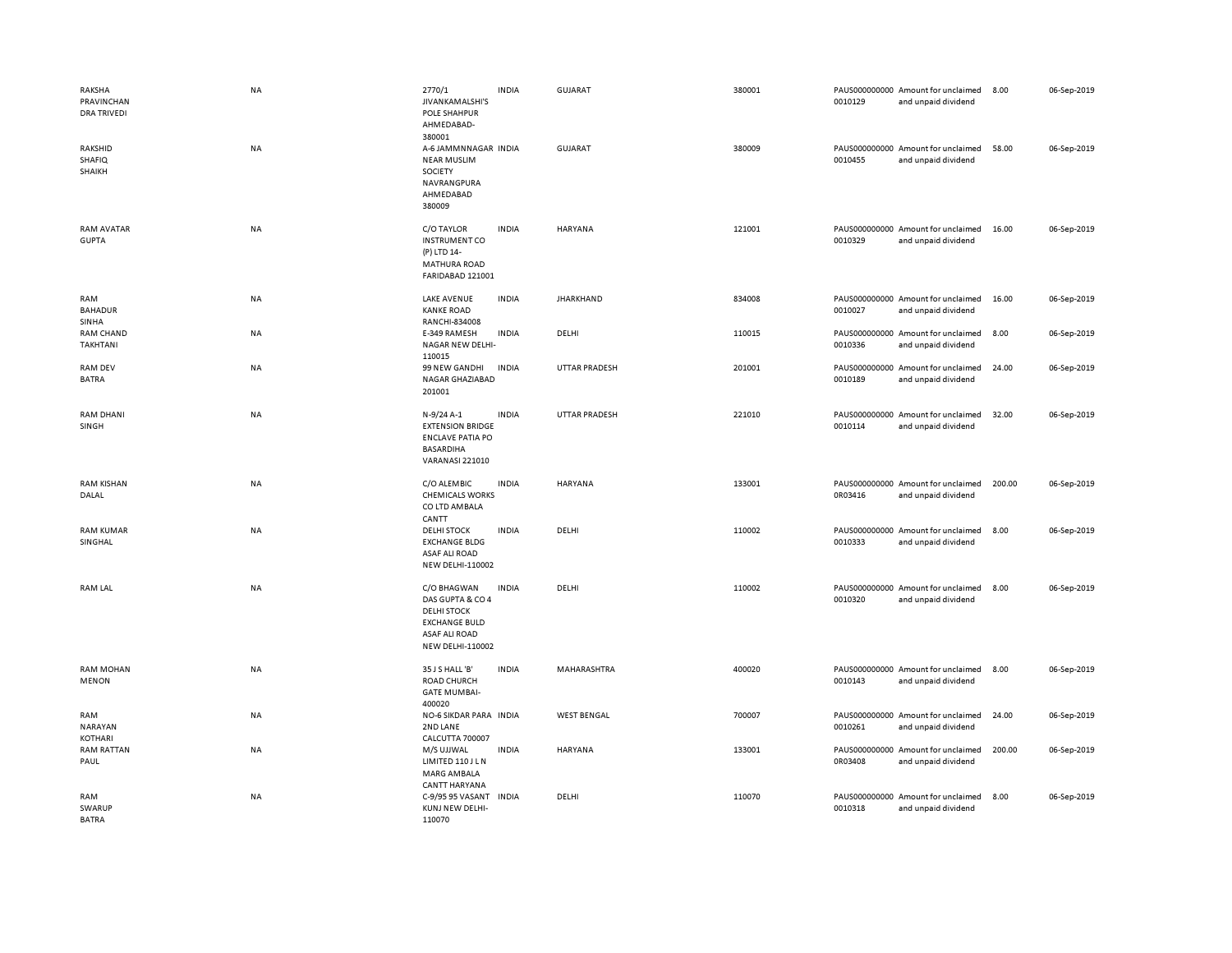| RAM<br>SWARUP J<br><b>SUROTIA</b>                   | <b>NA</b> | M 5/5/38<br>SHASTRINAGAR<br>AHMEDABAD<br>380013                                                                                                   | <b>INDIA</b> | <b>GUJARAT</b>       | 380013 | 0010028 | PAUS000000000 Amount for unclaimed<br>and unpaid dividend | 66.00  | 06-Sep-2019 |
|-----------------------------------------------------|-----------|---------------------------------------------------------------------------------------------------------------------------------------------------|--------------|----------------------|--------|---------|-----------------------------------------------------------|--------|-------------|
| RAMA<br>CHAKRABORT<br>Y                             | NA        | C/O MR SWAPAN<br><b>CHAKRABORTY M/S</b><br>MODERN WATCH<br>COMPANY<br><b>GUWAHATI</b>                                                             | <b>INDIA</b> | ASSAM                | 781001 | 0R03099 | PAUS000000000 Amount for unclaimed<br>and unpaid dividend | 200.00 | 06-Sep-2019 |
| <b>RAMA DEVI</b><br>CHOPRA                          | NA        | A G VIDYASAGAR & INDIA<br>CO STOCK & SHARE<br><b>BROCKERS 12-D S E</b><br><b>BUILDING ASAF ALI</b><br>ROAD NEW DELHI-<br>110002                   |              | DELHI                | 110002 | 0010324 | PAUS000000000 Amount for unclaimed<br>and unpaid dividend | 8.00   | 06-Sep-2019 |
| <b>RAMA KANT</b><br>PANDEY                          | NA        | UJJWAL LTD<br><b>AAKRITI TOWER</b><br>6TH FLR 19/B<br><b>VIDHAN SABHA</b><br><b>MARG LUCKNOW</b><br>226001                                        | <b>INDIA</b> | <b>UTTAR PRADESH</b> | 226001 | 0010113 | PAUS000000000 Amount for unclaimed<br>and unpaid dividend | 16.00  | 06-Sep-2019 |
| RAMA<br>PANDYA                                      | <b>NA</b> | A/7 MANGALAM<br><b>DUPLEX</b><br><b>MANGALAM CROSS</b><br>ROAD OPP SAMA<br>TALAVSAMA<br><b>SAVALI ROAD</b>                                        | <b>INDIA</b> | GUJARAT              | 390008 | 0010530 | PAUS000000000 Amount for unclaimed<br>and unpaid dividend | 2.00   | 06-Sep-2019 |
| <b>RAMABEN B</b><br>PATEL                           | NA        | C/O MBM POP<br><b>RIVETS &amp;</b><br><b>FASTENERS (P) LTD</b><br>114 (B) METAGALLI<br><b>INDUSTRIAL AREA</b><br><b>KRS ROAD MYSORE</b><br>570016 | <b>INDIA</b> | KARNATAKA            | 570016 | 0009974 | PAUS000000000 Amount for unclaimed<br>and unpaid dividend | 6.00   | 06-Sep-2019 |
| RAMABEN<br>GOVINDLAL<br>SHAH                        | NA        | ASHOK NIVAS LEVA INDIA<br>SHERI<br>AHMEDABADI POLE<br>RAOPURA BARODA<br>390001                                                                    |              | <b>GUJARAT</b>       | 390001 | 0009904 | PAUS000000000 Amount for unclaimed<br>and unpaid dividend | 2.00   | 06-Sep-2019 |
| RAMACHAND<br>RA CHETTY T<br>VE                      | NA        | 43, NAIKER NEW<br>STREET, MADURAI                                                                                                                 | <b>INDIA</b> | <b>TAMIL NADU</b>    | 625001 | 0T00289 | PAUS000000000 Amount for unclaimed<br>and unpaid dividend | 200.00 | 06-Sep-2019 |
| RAMACHAND<br><b>RA RAO</b><br><b>BOYINA</b>         | NA        | C/O B L PATNAIK<br>ASN COLONY OPP<br><b>BONDILIPURAM</b><br>SCHOOL<br>SRIKAKULAM AP                                                               | <b>INDIA</b> | ANDHRA PRADESH       | 532001 | 0R04828 | PAUS000000000 Amount for unclaimed<br>and unpaid dividend | 200.00 | 06-Sep-2019 |
| RAMACHAND<br>RA RAO<br><b>GRANDHI</b>               | NA        | ADVOCATE<br><b>NOTARY &amp; ASST</b><br><b>GOVT PLEADER</b><br>CHINNA VADHI<br>VIRIANAGRAM-<br>531201                                             | <b>INDIA</b> | ANDHRA PRADESH       | 531201 | 0010163 | PAUS000000000 Amount for unclaimed<br>and unpaid dividend | 8.00   | 06-Sep-2019 |
| RAMADHAN<br><b>BHAGAVATIP</b><br>RASAD<br>SHUKLA    | NA        | 31 SARVODAYA<br>SOCIETY CHHANI<br>ROAD NIZAMPURA<br>BARODA-390002                                                                                 | <b>INDIA</b> | GUJARAT              | 390002 | 0010029 | PAUS000000000 Amount for unclaimed<br>and unpaid dividend | 16.00  | 06-Sep-2019 |
| RAMADHAR<br><b>BHAGVATIPR</b><br><b>ASAD SHUKLA</b> | NA        | 31 SARVODAY<br>SOCIETY<br>NIZAMPURA<br>BARODA-390002                                                                                              | <b>INDIA</b> | <b>GUJARAT</b>       | 390002 | 0010030 | PAUS000000000 Amount for unclaimed<br>and unpaid dividend | 32.00  | 06-Sep-2019 |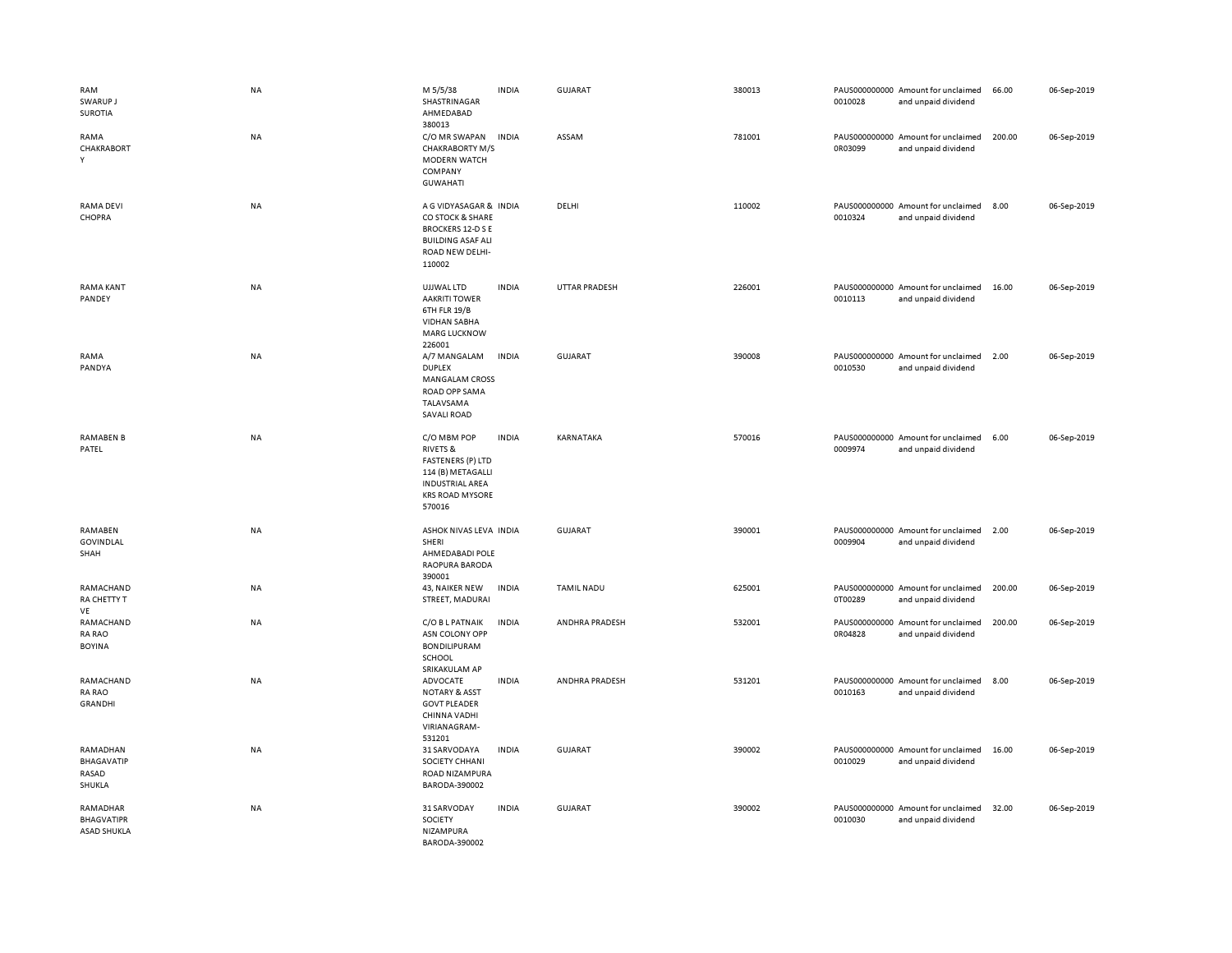| RAMADHURA<br>IKS                           | NA        | ANNAI ARUL NO 9<br>SRINIVASANAGAR<br><b>NORTH EXTENSION</b><br>TIRUVANAIKOIL<br><b>TRICHY 620005</b>                   | <b>INDIA</b> | <b>TAMIL NADU</b> | 620005 | 0010181 | PAUS000000000 Amount for unclaimed<br>and unpaid dividend | 8.00   | 06-Sep-2019 |
|--------------------------------------------|-----------|------------------------------------------------------------------------------------------------------------------------|--------------|-------------------|--------|---------|-----------------------------------------------------------|--------|-------------|
| RAMAKRISHN<br>AN <sub>S</sub>              | NA        | 139,<br>PERUMALPURAM<br>TIRUNELVELI TAMIL<br><b>NADU</b>                                                               | <b>INDIA</b> | <b>TAMIL NADU</b> | 627007 | 0S00675 | PAUS000000000 Amount for unclaimed<br>and unpaid dividend | 400.00 | 06-Sep-2019 |
| RAMALAXMI<br>MANTHA                        | NA        | C/O.CPL MANTHA INDIA<br>V.R. STATION<br>WORK SHOP, AIR<br>FORCE STATION,<br>BEGUMPET, SECUN<br>DARABAD.                |              | ANDHRA PRADESH    | 500011 | 0R05470 | PAUS000000000 Amount for unclaimed<br>and unpaid dividend | 200.00 | 06-Sep-2019 |
| RAMAMURT<br>HY<br>SWAMINATH<br>Α           | <b>NA</b> | HIGFLAT NO B4/9 INDIA<br>BHARATHIDASAN<br><b>COLONY TN HBKK</b><br><b>NAGAR CHENNAI</b><br>600083                      |              | <b>TAMIL NADU</b> | 600083 | 0010173 | PAUS000000000 Amount for unclaimed<br>and unpaid dividend | 8.00   | 06-Sep-2019 |
| RAMAN<br>SHARMA                            | NA        | <b>H.NO.EK.256</b><br>PHAGWARA GATE<br>JALANDHAR CITY                                                                  | <b>INDIA</b> | PUNJAB            | 144001 | 0R03441 | PAUS000000000 Amount for unclaimed<br>and unpaid dividend | 200.00 | 06-Sep-2019 |
| RAMANAIAH<br><b>BACHALA</b>                | NA        | C/O.SRINIVASA &<br>CO., HOSPITAL<br>ROAD, ONGOLE<br>(A.P)                                                              | <b>INDIA</b> | ANDHRA PRADESH    | 523001 | 0R00220 | PAUS000000000 Amount for unclaimed<br>and unpaid dividend | 400.00 | 06-Sep-2019 |
| RAMANAND<br>ADVAITANAN<br><b>D SHASTRI</b> | <b>NA</b> | AMBALAL<br>DUDHWALA'S<br><b>HOUSE</b><br>MANGALDAS<br>MOHALLA SIABAG<br>BARODA-390001                                  | <b>INDIA</b> | GUJARAT           | 390001 | 0009978 | PAUS000000000 Amount for unclaimed<br>and unpaid dividend | 6.00   | 06-Sep-2019 |
| RAMANATHA<br>N <sub>N</sub>                | NA        | 89, NARAYANA<br>PILLAI STREET<br>CANTONMENT<br><b>BANGALORE</b>                                                        | <b>INDIA</b> | KARNATAKA         | 560001 | 0N01076 | PAUS000000000 Amount for unclaimed<br>and unpaid dividend | 200.00 | 06-Sep-2019 |
| RAMANATHA<br>N SUBBA<br>REDDY              | NA        | 21, NETHAJI ROAD INDIA<br>MADURAI                                                                                      |              | <b>TAMIL NADU</b> | 625001 | 0R01366 | PAUS000000000 Amount for unclaimed<br>and unpaid dividend | 200.00 | 06-Sep-2019 |
| RAMANBHAI<br>A PATEL                       | <b>NA</b> | 1110, LAXMIKUNJ, INDIA<br>VADODARA                                                                                     |              | <b>GUJARAT</b>    | 390001 | 0010578 | PAUS000000000 Amount for unclaimed<br>and unpaid dividend | 16.00  | 06-Sep-2019 |
| RAMANBHAI<br>ASHABHAI<br>DESAI             | <b>NA</b> | 5, CHANDRAMANI INDIA<br><b>PARK OPP</b><br>JAIBAJRANG<br>SOCIETY I P C L<br>ROAD<br>SUBHANPURA<br><b>BARODA 390007</b> |              | GUJARAT           | 390007 | 0009956 | PAUS000000000 Amount for unclaimed<br>and unpaid dividend | 6.00   | 06-Sep-2019 |
| RAMANBHAI<br>BHULABHAI<br>DESAI            | NA        | <b>TRIVENI B BLOCK</b><br>FLAT NO 4 SV<br>ROAD<br>SANTACRUZ(WEST)<br>MUMBAI 400054                                     | <b>INDIA</b> | MAHARASHTRA       | 400054 | 0009888 | PAUS000000000 Amount for unclaimed<br>and unpaid dividend | 22.00  | 06-Sep-2019 |
| RAMANBHAI<br>CHATURBHAI<br>PATEL           | <b>NA</b> | AT KHANPUR POST INDIA<br><b>SEWASI DIST</b><br><b>BARODA PIN-</b><br>390007                                            |              | GUJARAT           | 390007 | 0010031 | PAUS000000000 Amount for unclaimed<br>and unpaid dividend | 2.00   | 06-Sep-2019 |
| RAMANBHAI<br>DARUBHAI<br>PATEL             | <b>NA</b> | <b>MAY SHERI POST</b><br>SARSA TA ANAND<br><b>DIST KAIRA PIN-</b><br>388365                                            | <b>INDIA</b> | GUJARAT           | 388365 | 0010032 | PAUS000000000 Amount for unclaimed<br>and unpaid dividend | 6.00   | 06-Sep-2019 |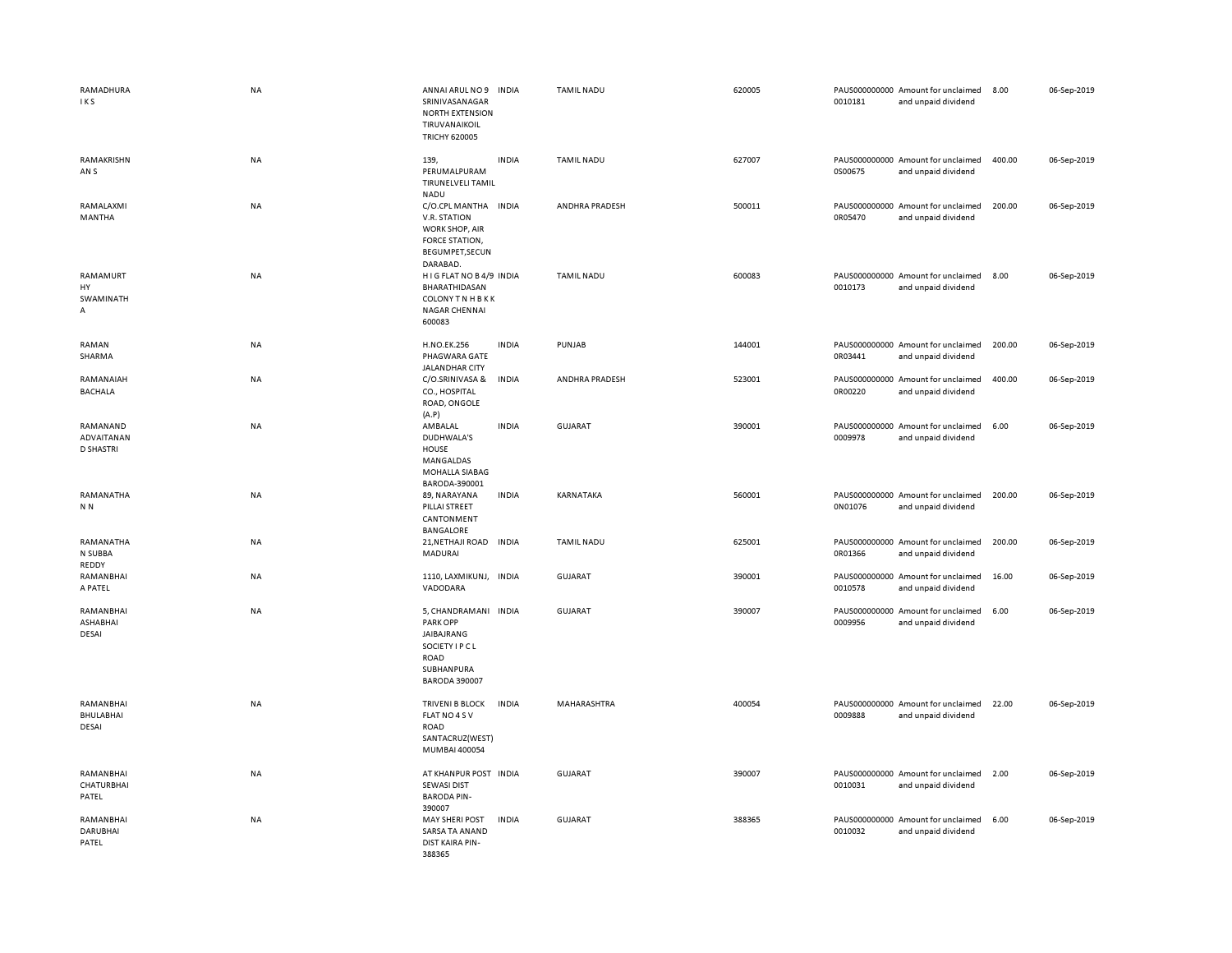| RAMANBHAI<br><b>HIRABHAI</b><br>PATEL              | <b>NA</b> | AT & POST ADVALA INDIA<br>TA AMOD DIST<br><b>BROACH PIN-</b><br>392110                                                                                    | GUJARAT        | 392110 | 0010033 | PAUS000000000 Amount for unclaimed<br>and unpaid dividend | 16.00  | 06-Sep-2019 |
|----------------------------------------------------|-----------|-----------------------------------------------------------------------------------------------------------------------------------------------------------|----------------|--------|---------|-----------------------------------------------------------|--------|-------------|
| RAMANBHAI<br>MAGANBHAI<br>PATEL                    | <b>NA</b> | <b>INDIA</b><br>AT & PO BAYAD<br><b>DIST</b><br>SABARKANTHA PIN<br>383325                                                                                 | GUJARAT        | 383325 | 0009925 | PAUS000000000 Amount for unclaimed<br>and unpaid dividend | 16.00  | 06-Sep-2019 |
| RAMANBHAI<br>MAHIJIBHAI<br>PATEL                   | NA        | 44 RANJAN<br><b>INDIA</b><br><b>SOCIETY NR LIONS</b><br><b>HALL RACE COURSE</b><br><b>BARODA 390015</b>                                                   | GUJARAT        | 390015 | 0009949 | PAUS000000000 Amount for unclaimed<br>and unpaid dividend | 2.00   | 06-Sep-2019 |
| RAMANBHAI<br>MOTIBHAI<br>PATEL                     | NA        | AT & PO DASRATH<br><b>INDIA</b><br><b>DIST BARODA PIN-</b><br>391740                                                                                      | <b>GUJARAT</b> | 391740 | 0010034 | PAUS000000000 Amount for unclaimed<br>and unpaid dividend | 2.00   | 06-Sep-2019 |
| RAMANBHAI<br>MOTIBHAI<br>PATEL                     | NA        | <b>INDIA</b><br><b>JAGRUTI</b><br>SOC, G/32/576<br>"SHREEJI KRUPA"<br><b>GOTRI ROAD</b>                                                                   | <b>GUJARAT</b> | 390021 | 0010036 | PAUS000000000 Amount for unclaimed<br>and unpaid dividend | 2.00   | 06-Sep-2019 |
| RAMANGOU<br>DA<br>NEELKANTHA<br><b>GOUDA PATIL</b> | NA        | <b>BARODA 390021</b><br>SHREE SHAKTI<br><b>INDIA</b><br><b>TRADERS DEALERS</b><br>IN SEED PESTISIDE<br>& FERTILIZERS<br><b>RANEBENNUR DIST</b><br>DHARWAR | KARNATAKA      | 581110 | 0010102 | PAUS000000000 Amount for unclaimed<br>and unpaid dividend | 16.00  | 06-Sep-2019 |
| RAMANIKLAL<br>AMARPRASA<br>D<br>PASSAWALA          | <b>NA</b> | 1805 DESAI'S POLE INDIA<br>KHADIA<br>AHMEDABAD-<br>380001                                                                                                 | <b>GUJARAT</b> | 380001 | 0010041 | PAUS000000000 Amount for unclaimed<br>and unpaid dividend | 2.00   | 06-Sep-2019 |
| RAMANLAL<br>AMBALAL<br>PATEL                       | NA        | 1110 LAXMIKUNJ<br><b>INDIA</b><br>SOCIETY 107 HIG<br><b>GUJARAT - HSG</b><br><b>BOARD GORWA</b><br>LAXMIPURA ROAD<br>VADODARA-<br>390016 -                | GUJARAT        | 390016 | 0009944 | PAUS000000000 Amount for unclaimed<br>and unpaid dividend | 6.00   | 06-Sep-2019 |
| RAMANLAL<br>DEVJIBHAI<br>PATEL                     | <b>NA</b> | 9, MONALI PARK,<br><b>INDIA</b><br><b>NEAR PADMATEX</b><br>ENG. VISHWAMITRI<br>ROAD, VADODARA-<br>390011                                                  | GUJARAT        | 390011 | 0010574 | PAUS000000000 Amount for unclaimed<br>and unpaid dividend | 500.00 | 06-Sep-2019 |
| RAMANLAL<br>JAMIATRAM<br><b>JOSHI</b>              | NA        | KASTURBA CROSS INDIA<br>ROAD NO-8<br><b>BORIVALI (EAST)</b><br>MUMBAI-400066                                                                              | MAHARASHTRA    | 400066 | 0010122 | PAUS000000000 Amount for unclaimed<br>and unpaid dividend | 6.00   | 06-Sep-2019 |
| RAMANLAL<br><b>JOSHI</b>                           | NA        | C/102 SAGUN<br><b>INDIA</b><br>PLAZA NEAR GOYAL<br><b>PARK JUDGES</b><br><b>COLONY ROAD</b><br>JODHPUR TEKRA<br>AHMEDABAD<br>380015                       | <b>GUJARAT</b> | 380015 | 0010445 | PAUS000000000 Amount for unclaimed<br>and unpaid dividend | 16.00  | 06-Sep-2019 |
| RAMANLAL<br>MANILAL<br>SHAH                        | NA        | 36 VAISHALI<br><b>INDIA</b><br><b>SOCIETY</b><br>KARELIBAUG<br>BARODA-390001                                                                              | <b>GUJARAT</b> | 390001 | 0009915 | PAUS000000000 Amount for unclaimed<br>and unpaid dividend | 2.00   | 06-Sep-2019 |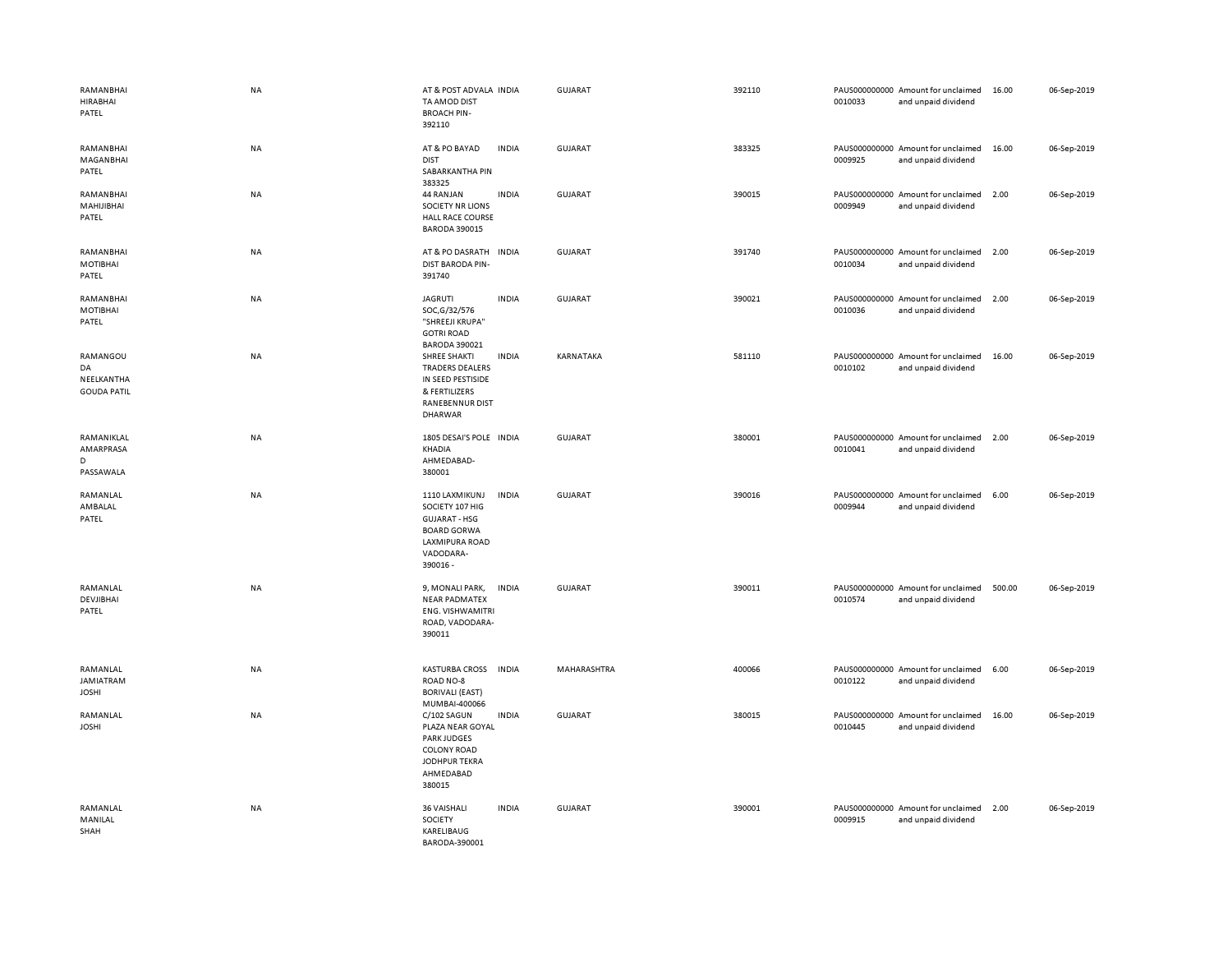| RAMANLAL<br>MOHANLAL<br>PANCHAL        | <b>NA</b> | AMLI FALIA<br>NAGARVADA<br>BARODA-390001                                                                                                  | <b>INDIA</b> | GUJARAT           | 390001 | 0009917 | PAUS000000000 Amount for unclaimed<br>and unpaid dividend | 6.00   | 06-Sep-2019 |
|----------------------------------------|-----------|-------------------------------------------------------------------------------------------------------------------------------------------|--------------|-------------------|--------|---------|-----------------------------------------------------------|--------|-------------|
| RAMANLAL<br>SHANALAL<br>SHAH           | NA        | PATOLIA POLE<br><b>DEHRASAR NI</b><br>KHADKI BARODA-<br>390001                                                                            | <b>INDIA</b> | <b>GUJARAT</b>    | 390001 | 0009897 | PAUS000000000 Amount for unclaimed<br>and unpaid dividend | 2.00   | 06-Sep-2019 |
| RAMANLAL<br>SOMALAL<br><b>CHOKSHI</b>  | <b>NA</b> | <b>CHOKSHI BAZAR</b><br><b>THREEPOLE</b><br><b>UMRETH DIST</b><br><b>KAIRA PIN-388220</b>                                                 | <b>INDIA</b> | GUJARAT           | 388220 | 0010043 | PAUS000000000 Amount for unclaimed<br>and unpaid dividend | 6.00   | 06-Sep-2019 |
| RAMANLAL<br><b>TRAMBAKLAL</b><br>BHATT | <b>NA</b> | $B-5/89$<br>SIDDHARTHNAGAR<br>PEARL CO-OP HOU<br>S-OCIETY BEHIND<br><b>WEIGH BRIDGE</b><br><b>GOREGAON (WE-</b><br>ST) MUMBAI-<br>400062- | <b>INDIA</b> | MAHARASHTRA       | 400062 | 0010387 | PAUS000000000 Amount for unclaimed<br>and unpaid dividend | 2.00   | 06-Sep-2019 |
| RAMANLAL<br>VALIBHAI<br>MISTRY         | NA        | VISHWAKARMA<br><b>ENG WORKS</b><br><b>DEGAUM RAKHIAL</b><br>TAL DEGAUM DIST<br>AHMEDABAD PIN-<br>382315                                   | <b>INDIA</b> | <b>GUJARAT</b>    | 382315 | 0010044 | PAUS000000000 Amount for unclaimed<br>and unpaid dividend | 6.00   | 06-Sep-2019 |
| RAMANUJ<br>MADHUSUDA<br>N PATHAK       | <b>NA</b> | 16/2 SADHANA<br><b>NAGAR</b><br>KARELIBAUG<br><b>BARODA 390018</b>                                                                        | <b>INDIA</b> | <b>GUJARAT</b>    | 390018 | 0010548 | PAUS000000000 Amount for unclaimed<br>and unpaid dividend | 66.00  | 06-Sep-2019 |
| RAMASUBRA<br>MANIAM<br>MAHALINGA<br>М  | <b>NA</b> | SENIOR ENGR R & D INDIA<br><b>I BHARAT</b><br><b>ELECTRONICS LTD</b><br><b>BANGALORE-</b><br>560013                                       |              | <b>KARNATAKA</b>  | 560013 | 0010367 | PAUS000000000 Amount for unclaimed<br>and unpaid dividend | 8.00   | 06-Sep-2019 |
| RAMASUBRA<br>MANYAM G S                | <b>NA</b> | NO.7, 'SRUTHI<br>FLATS' 2, MOSQUE<br>STREET,<br>MYLAPORE,                                                                                 | <b>INDIA</b> | <b>TAMIL NADU</b> | 600004 | 0R00655 | PAUS000000000 Amount for unclaimed<br>and unpaid dividend | 200.00 | 06-Sep-2019 |
| RAMASWAMI<br>к                         | <b>NA</b> | NO.13, S R O<br>STREET, DENKANIK<br><b>OTTA</b><br>DHARMAPURI DT<br><b>TAMIL NADU</b>                                                     | <b>INDIA</b> | <b>TAMIL NADU</b> | 635107 | 0R01110 | PAUS000000000 Amount for unclaimed<br>and unpaid dividend | 200.00 | 06-Sep-2019 |
| RAMASWAM<br>YKP                        | <b>NA</b> | <b>ALEMBIC</b><br><b>CHEMICALS WORKS</b><br>CO LTD, NO 1<br>ARULANANDA<br>MUDALI<br>ST, SANTHOME, MY<br><b>LAPORE CHENNAI</b>             | <b>INDIA</b> | TAMIL NADU        | 600004 | 0K01142 | PAUS000000000 Amount for unclaimed<br>and unpaid dividend | 380.00 | 06-Sep-2019 |
| RAMAYE<br>ACHI                         | NA        | 441, RAJAJI STREET, INDIA<br>COIMBATORE.                                                                                                  |              | <b>TAMIL NADU</b> | 641001 | 0A01105 | PAUS000000000 Amount for unclaimed<br>and unpaid dividend | 400.00 | 06-Sep-2019 |
| <b>RAMAYEE R</b>                       | <b>NA</b> | W/O.A.L.RAMASW INDIA<br>AMY NO.9, PATTY<br>STREET,<br>PENNADAM<br>(S.A.DIST.) TAMIL<br>NADU                                               |              | <b>TAMIL NADU</b> | 606105 | 0R00212 | PAUS000000000 Amount for unclaimed<br>and unpaid dividend | 400.00 | 06-Sep-2019 |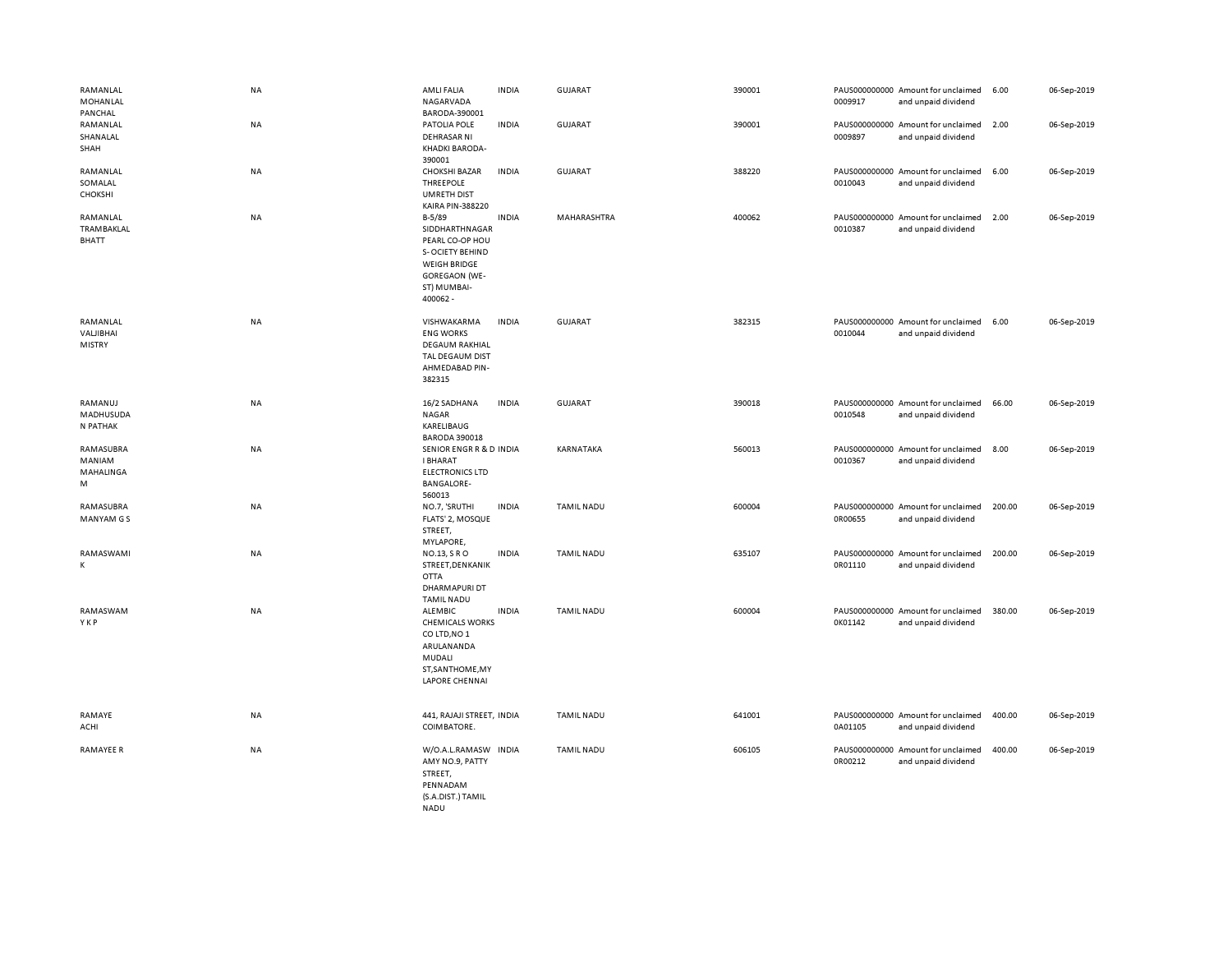| RAMBHAI<br><b>HIRABHAI</b><br>PATEL                        | <b>NA</b>                   | AT POST AJABPURA INDIA<br>VIA ODHA TAL<br><b>BAYAD DIST</b><br>SABARKANTHA<br>383325                                       |              | GUJARAT        | 383325 | 0010045 | PAUS000000000 Amount for unclaimed<br>and unpaid dividend | 2.00   | 06-Sep-2019 |
|------------------------------------------------------------|-----------------------------|----------------------------------------------------------------------------------------------------------------------------|--------------|----------------|--------|---------|-----------------------------------------------------------|--------|-------------|
| RAMCHAND<br><b>TIRATHDAS</b><br>HUF                        | RAM<br><b>DEVNANI</b>       | TIRATH NIWAS<br>112/2/5 SWAROOP<br>NAGAR KANPUR.                                                                           | <b>INDIA</b> | UTTAR PRADESH  | 208002 | 0012884 | PAUS000000000 Amount for unclaimed<br>and unpaid dividend | 200.00 | 06-Sep-2019 |
| RAMCHANDB<br>HAI<br><b>GODADBHAI</b><br>PATEL              | <b>GODADBHAI</b><br>M PATEL | GANESHPURA,<br><b>NEAR PRIMARI</b><br>SCHOOL,<br>PALANPUR                                                                  | <b>INDIA</b> | GUJARAT        | 385001 | 0017779 | PAUS120478000 Amount for unclaimed<br>and unpaid dividend | 16.00  | 06-Sep-2019 |
| RAMCHANDR<br>A C THENGNE                                   | NA                          | C/O BALAJI<br><b>MEDICAL STORES</b><br><b>VIRANI TALKIES</b><br><b>ROAD WANI DIST</b><br>YAVATMAL<br>MAHARASHTRA<br>445304 | <b>INDIA</b> | MAHARASHTRA    | 445304 | 0010159 | PAUS000000000 Amount for unclaimed<br>and unpaid dividend | 16.00  | 06-Sep-2019 |
| RAMCHANDR<br>A<br>CHHOTALAL<br>PATEL                       | <b>NA</b>                   | AT PO BODELI TA<br>SANKHEDA DIST<br><b>BARODA PIN-</b><br>391135                                                           | <b>INDIA</b> | GUJARAT        | 391135 | 0010046 | PAUS000000000 Amount for unclaimed<br>and unpaid dividend | 16.00  | 06-Sep-2019 |
| RAMCHANDR<br>Α<br>DATTATRAYA<br><b>JOSHI</b>               | <b>NA</b>                   | <b>BLOCK</b><br>NO.5, RAMKRUPA<br>BLDG.AVADH APT.<br>ELEVENTH(11)<br>LANE,<br>PARAMHANSA<br>NAGAR, KOTHRUD,<br>PUNE-411038 | <b>INDIA</b> | MAHARASHTRA    | 411038 | 0009980 | PAUS000000000 Amount for unclaimed<br>and unpaid dividend | 32.00  | 06-Sep-2019 |
| RAMCHANDR<br>A GANESH<br>CHITALE                           | NA                          | "SHILPA"<br><b>APARTMENTS FLAT</b><br>NO3CTSNO-<br>66/7-A<br>ERANDAWANA<br>15TH PRABHAT RD<br>LANE - PUNE-<br>411004 -     | <b>INDIA</b> | MAHARASHTRA    | 411004 | 0009892 | PAUS000000000 Amount for unclaimed<br>and unpaid dividend | 82.00  | 06-Sep-2019 |
| RAMCHANDR<br>A GARG                                        | NA                          | RAJASTHAN<br><b>TRADING AGENCY</b><br>104 SIYAGANG<br><b>INDORE-452001</b>                                                 | <b>INDIA</b> | MADHYA PRADESH | 452001 | 0010371 | PAUS000000000 Amount for unclaimed<br>and unpaid dividend | 8.00   | 06-Sep-2019 |
| RAMCHANDR<br>A SITARAM<br>MAHAJAN                          | NA                          | AT & PO SHIRALA<br>TAL SHIRALA DIST<br><b>SANGLI 415408</b>                                                                | <b>INDIA</b> | MAHARASHTRA    | 415408 | 0010439 | PAUS000000000 Amount for unclaimed<br>and unpaid dividend | 20.00  | 06-Sep-2019 |
| RAMCHANDR<br>A TRIKAMLAL<br>PANCHAL                        | NA                          | C-76 NUTAN<br>MAHESHWAR<br>SOCIETY<br>SUBHANPURA<br>BARODA-390007                                                          | <b>INDIA</b> | GUJARAT        | 390007 | 0009952 | PAUS000000000 Amount for unclaimed<br>and unpaid dividend | 16.00  | 06-Sep-2019 |
| RAMCHANDR<br>Α<br>VISHWANAT<br>H<br>PATWARDHA<br>${\sf N}$ | <b>NA</b>                   | <b>15-A BURROWS</b><br><b>LANE MUMBAI</b><br>400002                                                                        | <b>INDIA</b> | MAHARASHTRA    | 400002 | 0009900 | PAUS000000000 Amount for unclaimed<br>and unpaid dividend | 50.00  | 06-Sep-2019 |
| <b>RAMCHANDR</b><br>ABHAI<br>CHHOTALAL<br>PATEL            | <b>NA</b>                   | AT:DHANKIA,PO:M INDIA<br>ASABAR,<br>TQ.JAMBUGHODA,<br>DIST.PANCHMAHAL-<br>389390                                           |              | <b>GUJARAT</b> | 389390 | 0009929 | PAUS000000000 Amount for unclaimed<br>and unpaid dividend | 16.00  | 06-Sep-2019 |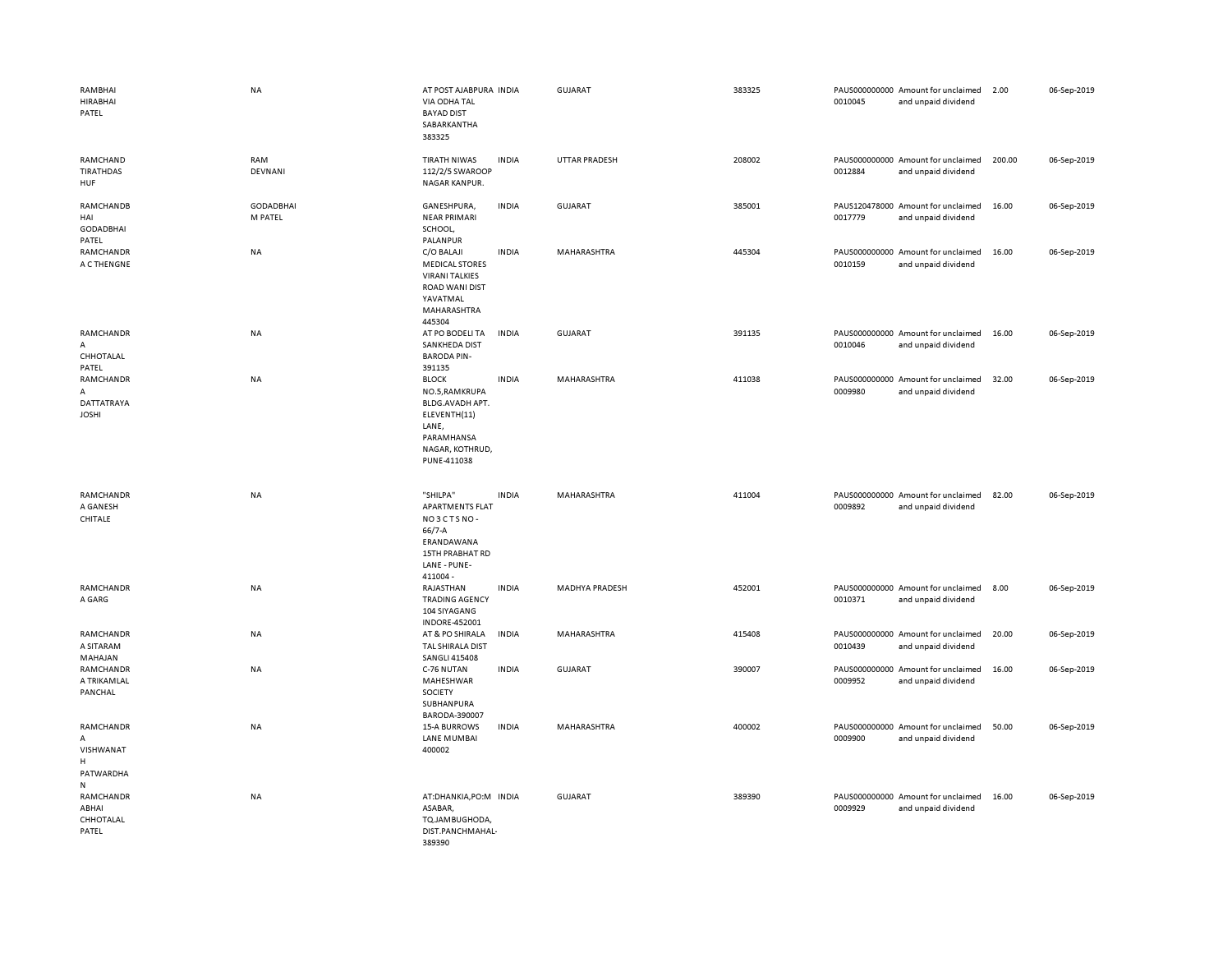| RAMDAS<br>KANAIYALAL<br>SHARMA          | NA        | FB/47 ALEMBIC<br><b>COLONY BARODA-</b><br>390003                                                                                       | <b>INDIA</b> | <b>GUJARAT</b>     | 390003 | 0010119                  | PAUS000000000 Amount for unclaimed<br>and unpaid dividend | 16.00  | 06-Sep-2019 |
|-----------------------------------------|-----------|----------------------------------------------------------------------------------------------------------------------------------------|--------------|--------------------|--------|--------------------------|-----------------------------------------------------------|--------|-------------|
| RAMESH<br><b>BABU E</b>                 | NA        | C/O S SHIVRAM<br>REDDY H NO 17-E II<br>GANDHINAGAR<br><b>IIIRD CROSS</b><br>BELLARY                                                    | <b>INDIA</b> | KARNATAKA          | 583103 | 0R02595                  | PAUS000000000 Amount for unclaimed<br>and unpaid dividend | 200.00 | 06-Sep-2019 |
| RAMESH<br>CHAND<br>CHHABRA              | NA        | W Z 2080 RANI<br><b>BAGH DELHI-</b><br>110034                                                                                          | <b>INDIA</b> | DELHI              | 110034 | 0010352                  | PAUS000000000 Amount for unclaimed<br>and unpaid dividend | 8.00   | 06-Sep-2019 |
| RAMESH<br><b>CHAND JAIN</b>             | NA        | POST PACHEWAR<br><b>VIA DIGGI DIST</b><br><b>TONK 304504</b>                                                                           | <b>INDIA</b> | RAJASTHAN          | 304504 | PAUS000000000<br>0010339 | Amount for unclaimed<br>and unpaid dividend               | 16.00  | 06-Sep-2019 |
| RAMESH<br>CHANDER                       | NA        | BLOCK C HOUSE NO INDIA<br>183 WEST PATEL<br><b>NAGAR NEW DELHI</b><br>110008                                                           |              | DELHI              | 110008 | 0010417                  | PAUS000000000 Amount for unclaimed<br>and unpaid dividend | 16.00  | 06-Sep-2019 |
| RAMESH<br>CHANDER<br>GANGWANI           | <b>NA</b> | <b>BLOCK 'C' HOUSE</b><br>NO-183 WEST<br>PATEL NAGAR NEW<br>DELHI-110008                                                               | <b>INDIA</b> | DELHI              | 110008 | 0010344                  | PAUS000000000 Amount for unclaimed<br>and unpaid dividend | 16.00  | 06-Sep-2019 |
| RAMESH<br><b>CHANDRAN G</b>             | NA        | 50, SHYAMAL ROW INDIA<br>HOUSES 1A<br>SATELLITE ROAD<br>AHMEDABAD                                                                      |              | <b>GUJARAT</b>     | 380015 | 0R04565                  | PAUS000000000 Amount for unclaimed<br>and unpaid dividend | 300.00 | 06-Sep-2019 |
| RAMESH K<br>BHAT                        | NA        | 9/36-A DR<br><b>NANJAPPA ROAD</b><br>CHENNYS<br>CHAMBERS<br><b>COIMBATORE</b>                                                          | <b>INDIA</b> | <b>TAMIL NADU</b>  | 641018 | 0R03067                  | PAUS000000000 Amount for unclaimed<br>and unpaid dividend | 200.00 | 06-Sep-2019 |
| RAMESH<br>KIMATRAM<br><b>GULANI</b>     | NA        | 9 SAPTA-SINDHU<br>ROAD NO <sub>2</sub><br>CHEMBUR<br>MUMBAI-400071                                                                     | <b>INDIA</b> | <b>MAHARASHTRA</b> | 400071 | 0010252                  | PAUS000000000 Amount for unclaimed<br>and unpaid dividend | 16.00  | 06-Sep-2019 |
| RAMESH<br>KUMAR<br>KHANNA               | <b>NA</b> | 2E/3<br><b>JHANDEWALAN</b><br><b>EXTENSION LINK</b><br>ROAD NEW DELHI-<br>110055                                                       | <b>INDIA</b> | DELHI              | 110055 | 0010218                  | PAUS000000000 Amount for unclaimed<br>and unpaid dividend | 8.00   | 06-Sep-2019 |
| RAMESH<br><b>KUMAR</b><br>SINGAL        | NA        | C/O UNITED BANK INDIA<br>OF INDIA 32 G T<br>ROAD JULLUNDUR-<br>144001                                                                  |              | PUNJAB             | 144001 | 0010227                  | PAUS000000000 Amount for unclaimed<br>and unpaid dividend | 8.00   | 06-Sep-2019 |
| RAMESH<br>PARSHOTAM<br><b>DAS PATEL</b> | NA        | C/O AURO<br><b>ELECTRIC CO</b><br>ANANDPURA NEAR<br>S S G HOSPITAL<br>BARODA-390001                                                    | <b>INDIA</b> | GUJARAT            | 390001 | 0010047                  | PAUS000000000 Amount for unclaimed<br>and unpaid dividend | 6.00   | 06-Sep-2019 |
| RAMESH<br>POLASA                        | NA        | <b>CIVIL ASST</b><br>SURGEON GOVT T<br><b>B HOSPITAL</b><br>SULTANABAD                                                                 | <b>INDIA</b> | ANDHRA PRADESH     | 505185 | 0R03173                  | PAUS000000000 Amount for unclaimed<br>and unpaid dividend | 800.00 | 06-Sep-2019 |
| <b>RAMESHS</b><br>JAIN                  | NA        | M/S NEW SANGHI<br><b>ENTERPRISES 21</b><br>2ND FLOOR KSST<br>COMPLEX 2ND<br><b>CROSS JOURNALIST</b><br>COLONY J C ROAD<br><b>CROSS</b> | <b>INDIA</b> | KARNATAKA          | 560002 | 0R01921                  | PAUS000000000 Amount for unclaimed<br>and unpaid dividend | 100.00 | 06-Sep-2019 |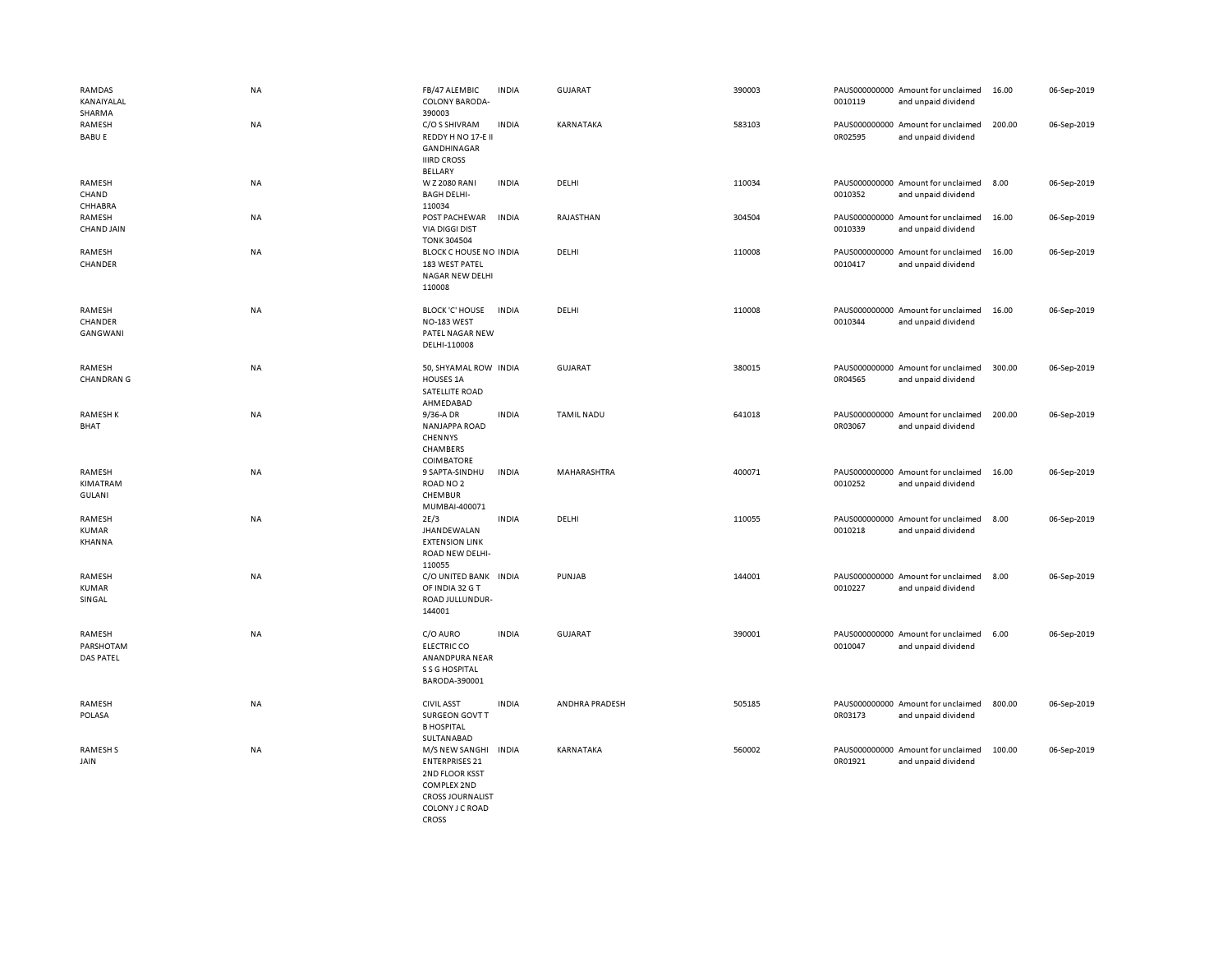| RAMESH<br>SACHDEV                                            | NA        | 6B/28 RAMESH<br><b>INDIA</b><br>NAGAR NEW DELHI-<br>110015                                                                         | DELHI          | 110015 | 0010378 | PAUS000000000 Amount for unclaimed<br>and unpaid dividend | 16.00  | 06-Sep-2019 |
|--------------------------------------------------------------|-----------|------------------------------------------------------------------------------------------------------------------------------------|----------------|--------|---------|-----------------------------------------------------------|--------|-------------|
| <b>RAMESHV</b><br>BEKNAL                                     | NA        | M/S GULBARGA<br><b>INDIA</b><br><b>MEDICAL HALL OPP</b><br><b>GOVT HOSPITAL</b><br><b>GULBARGA</b>                                 | KARNATAKA      | 585102 | 0R02569 | PAUS000000000 Amount for unclaimed<br>and unpaid dividend | 300.00 | 06-Sep-2019 |
| RAMESHBHAI<br><b>B PATEL</b>                                 | NA        | 5 PRATAPGUNJ<br><b>INDIA</b><br><b>BARODA GUJARAT</b>                                                                              | <b>GUJARAT</b> | 390002 | 0R04377 | PAUS000000000 Amount for unclaimed<br>and unpaid dividend | 200.00 | 06-Sep-2019 |
| RAMESHBHAI<br><b>BHAILALBHAI</b><br>PATEL                    | NA        | 1189 YOGESHWAR<br><b>INDIA</b><br><b>NAGAR GUJARAT</b><br><b>HOUSING BOARD</b><br><b>GOTRI BARODA</b><br>391101                    | <b>GUJARAT</b> | 391101 | 0009941 | PAUS000000000 Amount for unclaimed<br>and unpaid dividend | 10.00  | 06-Sep-2019 |
| RAMESHBHAI<br><b>FULABHAI</b><br>PATEL                       | NA        | <b>B/55 ALEMBIC</b><br><b>INDIA</b><br>COLONY P O CHEM<br><b>IND BARODA</b><br>390003                                              | <b>GUJARAT</b> | 390003 | 0009940 | PAUS000000000 Amount for unclaimed<br>and unpaid dividend | 6.00   | 06-Sep-2019 |
| RAMESHBHAI<br>NARANDAS<br>PATEL                              | NA        | 11 GIRIRAJ SOCIETY INDIA<br>SHRIJI-KRUPA<br><b>BEHIND - GAURAV</b><br><b>SOCIETY PANIGATE</b><br>BARODA-390006 - -                 | GUJARAT        | 390006 | 0010037 | PAUS000000000 Amount for unclaimed<br>and unpaid dividend | 6.00   | 06-Sep-2019 |
| RAMESHBHAI<br>RAOJIBHAI<br>PATEL                             | <b>NA</b> | <b>INDIA</b><br>12 NANDANVAN<br>SOCIETY GHODDOD<br>ROAD ATHWALINES<br>SURAT 395001                                                 | GUJARAT        | 395001 | 0010437 | PAUS000000000 Amount for unclaimed<br>and unpaid dividend | 32.00  | 06-Sep-2019 |
| RAMESHBHAI<br>RATILAL<br>PATEL                               | <b>NA</b> | <b>INDIA</b><br>TAYAGRAJ MARG<br><b>ADANIA POOL</b><br><b>FATEHPURA</b><br>BARODA-390006                                           | GUJARAT        | 390006 | 0009985 | PAUS000000000 Amount for unclaimed<br>and unpaid dividend | 6.00   | 06-Sep-2019 |
| RAMESHBHAI<br><b>UMEDBHAI</b><br>PATEL                       | NA        | 19-A-B SHAIMEE<br><b>INDIA</b><br>SOC NO-2<br>SUBHANPURA<br>BARODA-390007                                                          | <b>GUJARAT</b> | 390007 | 0009961 | PAUS000000000 Amount for unclaimed<br>and unpaid dividend | 2.00   | 06-Sep-2019 |
| RAMESHCHA<br><b>NDRA B VYAS</b>                              | <b>NA</b> | <b>3 JAGNATH PLOT</b><br><b>INDIA</b><br>"RAMNIKETAN"<br>RAJKOT-360001                                                             | <b>GUJARAT</b> | 360001 | 0010242 | PAUS000000000 Amount for unclaimed<br>and unpaid dividend | 8.00   | 06-Sep-2019 |
| RAMESHCHA<br><b>NDRA</b><br>CHANDULAL<br>JANI                | NA        | <b>BLOCK NO A-43</b><br><b>INDIA</b><br><b>KACHHI SOCIETY</b><br><b>CHHAPARIA ROAD</b><br><b>HIMATNAGAR DIST</b><br>S K PIN-383001 | <b>GUJARAT</b> | 383001 | 0010051 | PAUS000000000 Amount for unclaimed<br>and unpaid dividend | 6.00   | 06-Sep-2019 |
| RAMESHCHA<br>NDRAD<br>MEHTA                                  | NA        | FB-119 ALEMBIC<br><b>INDIA</b><br>COLONY<br>VADODARA                                                                               | <b>GUJARAT</b> | 390003 | 0R04274 | PAUS000000000 Amount for unclaimed<br>and unpaid dividend | 200.00 | 06-Sep-2019 |
| RAMESHCHA<br><b>NDRA</b><br>DAHYABHAI<br>CHOKSHI             | ΝA        | 10 SHANTINAGAR<br><b>INDIA</b><br>SOCIETY ASHRAM<br>ROAD WADAJ<br>AHMEDABAD<br>380013                                              | GUJARAT        | 380013 | 0010453 | PAUS000000000 Amount for unclaimed<br>and unpaid dividend | 32.00  | 06-Sep-2019 |
| RAMESHCHA<br><b>NDRA</b><br><b>GOVINDRAO</b><br><b>DURVE</b> | <b>NA</b> | <b>INDIA</b><br>6/265 DIVYA<br><b>DARSHAN GUJARAT</b><br><b>HOUSING BOARD</b><br><b>GORWAVADODARA</b>                              | GUJARAT        | 390016 | 0009955 | PAUS000000000 Amount for unclaimed<br>and unpaid dividend | 2.00   | 06-Sep-2019 |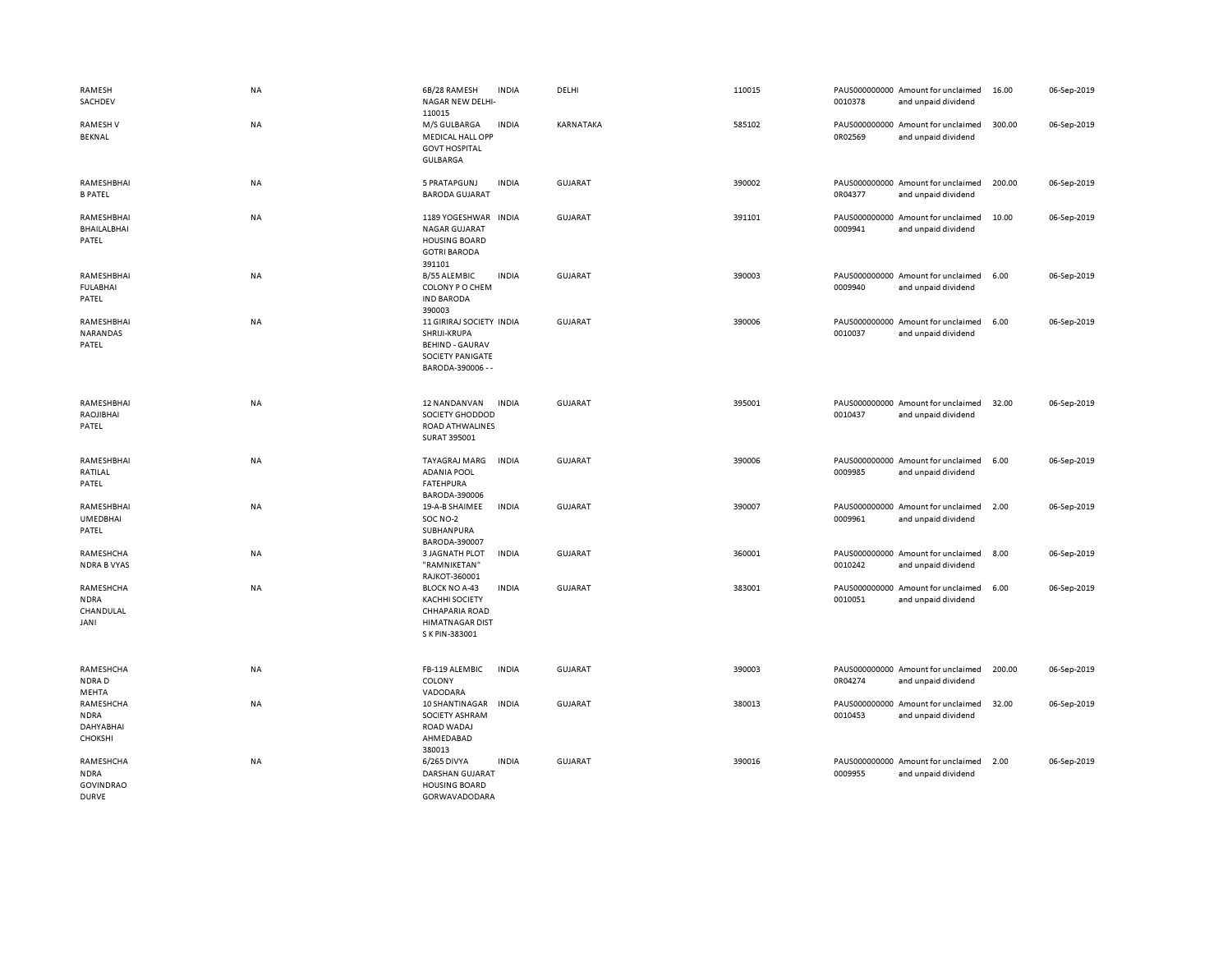| RAMESHCHA<br><b>NDRA</b><br><b>JETHALAL</b><br>KANSARA   | <b>JETHALAL</b> | VIJLI ROAD UPLETA INDIA<br>UPLETA                                                                                   |              | <b>GUJARAT</b> | 360490 | 0006879 | PAUS130199000 Amount for unclaimed<br>and unpaid dividend | 32.00 | 06-Sep-2019 |
|----------------------------------------------------------|-----------------|---------------------------------------------------------------------------------------------------------------------|--------------|----------------|--------|---------|-----------------------------------------------------------|-------|-------------|
| RAMESHCHA<br><b>NDRA</b><br>KANTILAL<br>SHAH             | <b>NA</b>       | KATHAWADA<br><b>VILLAGE TA</b><br><b>DASKROI DI</b><br>AHMEDABAD                                                    | <b>INDIA</b> | <b>GUJARAT</b> | 380001 | 0010245 | PAUS000000000 Amount for unclaimed<br>and unpaid dividend | 16.00 | 06-Sep-2019 |
| RAMESHCHA<br><b>NDRA</b><br>KHANDERAO<br>POWAR           | NA              | OPP<br>MAHARASHTRA<br><b>BOARDING DANDIA</b><br><b>BAZZAR BARODA-</b><br>390001                                     | <b>INDIA</b> | <b>GUJARAT</b> | 390001 | 0010053 | PAUS000000000 Amount for unclaimed<br>and unpaid dividend | 2.00  | 06-Sep-2019 |
| RAMESHCHA<br><b>NDRA</b><br>LAXMANBHAI<br>VAIDYA         | NA              | MADAN ZAMPA<br>ROAD NEAR AZAD<br><b>GROUND BARODA-</b><br>390001                                                    | <b>INDIA</b> | <b>GUJARAT</b> | 390001 | 0009964 | PAUS000000000 Amount for unclaimed<br>and unpaid dividend | 6.00  | 06-Sep-2019 |
| RAMESHCHA<br><b>NDRA</b><br>LAXMIDAS<br>PATEL            | ΝA              | <b>BANK OF BARODA</b><br>GOWHAR BAUG,<br>COLLEGE<br>ROAD, BILIMORA-<br>396321                                       | <b>INDIA</b> | <b>GUJARAT</b> | 396321 | 0009910 | PAUS000000000 Amount for unclaimed<br>and unpaid dividend | 16.00 | 06-Sep-2019 |
| RAMESHCHA<br><b>NDRA</b><br>MOHANLAL<br>DAVE             | NA              | A16/17 DALIA BLDG INDIA<br>ELLISBRIDGE<br>AHMEDABAD-<br>380006                                                      |              | <b>GUJARAT</b> | 380006 | 0009988 | PAUS000000000 Amount for unclaimed<br>and unpaid dividend | 6.00  | 06-Sep-2019 |
| RAMESHCHA<br><b>NDRA</b><br>NATHALAL<br>PAREKH           | NA              | C/306<br>SAMBHAVENATH<br>CO-OP HSG SOC<br>LTD JAIN DERESAR<br><b>LANE VIRAR WEST</b><br><b>DIST THANE</b><br>401303 | <b>INDIA</b> | MAHARASHTRA    | 401303 | 0009913 | PAUS000000000 Amount for unclaimed<br>and unpaid dividend | 6.00  | 06-Sep-2019 |
| RAMESHCHA<br><b>NDRA</b><br>NAVNITLAL<br>DALAL           | <b>NA</b>       | 'NAVNITA KRUPA'<br><b>BAJWADA SHETH</b><br><b>SHERI BARODA-</b><br>390001                                           | <b>INDIA</b> | <b>GUJARAT</b> | 390001 | 0009989 | PAUS000000000 Amount for unclaimed<br>and unpaid dividend | 22.00 | 06-Sep-2019 |
| RAMESHCHA<br><b>NDRA</b><br>RASIKLAL<br>SHAH             | <b>NA</b>       | 58 CHANDRALOK<br>CO-OP HOUSING<br>SOCIETY CADILA<br><b>ROAD GHODASAR P</b><br>O VATWA<br>AHMEDABAD PIN-<br>382440   | <b>INDIA</b> | <b>GUJARAT</b> | 382440 | 0010126 | PAUS000000000 Amount for unclaimed<br>and unpaid dividend | 8.00  | 06-Sep-2019 |
| RAMESHCHA<br><b>NDRA</b><br>TULSIDAS<br>RANA             | <b>NA</b>       | C/O R R RANA<br><b>NEAR WATER</b><br><b>STAND POST GOSAI</b><br>MOHALLA<br><b>WARASIA BARODA</b><br>390006          | <b>INDIA</b> | <b>GUJARAT</b> | 390006 | 0009937 | PAUS000000000 Amount for unclaimed<br>and unpaid dividend | 2.00  | 06-Sep-2019 |
| RAMESHCHA<br><b>NDRA</b><br>VADILAL<br>PATEL             | <b>NA</b>       | 4 RANJAN SOCIETY INDIA<br>NO <sub>2</sub> NR <sub>SP</sub><br>COLONY<br>AHMEDABAD-<br>380013                        |              | <b>GUJARAT</b> | 380013 | 0009990 | PAUS000000000 Amount for unclaimed<br>and unpaid dividend | 16.00 | 06-Sep-2019 |
| RAMESHKUM<br>AR<br>JAMNADAS<br>VADHANI                   | <b>NA</b>       | C/O VADHANI<br><b>BROTHERS</b><br><b>FERTILIZER</b><br><b>MERCHANT AT</b><br>LATHI DIST AMRELI<br>PIN-364430        | <b>INDIA</b> | <b>GUJARAT</b> | 364430 | 0010057 | PAUS000000000 Amount for unclaimed<br>and unpaid dividend | 16.00 | 06-Sep-2019 |
| RAMESHKUM<br>AR<br><b>TRIBHOVANB</b><br><b>HAI PATFI</b> | NA              | HARIKRIPA NIVAS<br>CHHANI BARODA-<br>391740                                                                         | INDIA        | <b>GUJARAT</b> | 391740 | 0010058 | PAUS000000000 Amount for unclaimed<br>and unpaid dividend | 6.00  | 06-Sep-2019 |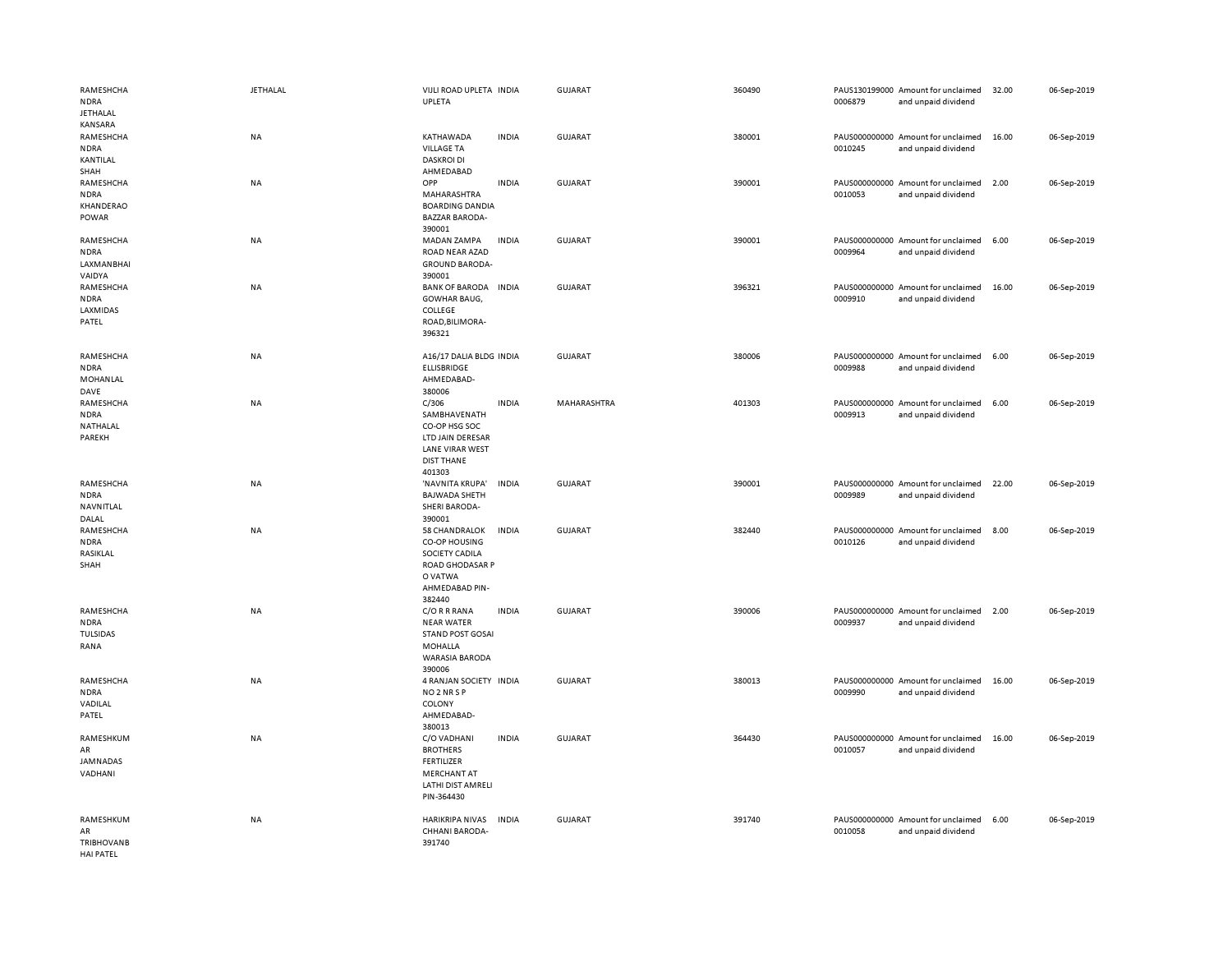| RAMGOPAL<br><b>JAWAHARLAL</b><br>SUROTIA    | <b>NA</b>                 | C/O P J SOROTIA & INDIA<br>CO OPP.<br>CHAKHODIA<br>MAHADEV RAKHIAL<br>AHMEDABAD                                                   |              | GUJARAT        | 380060 | 0010059 | PAUS000000000 Amount for unclaimed<br>and unpaid dividend | 82.00   | 06-Sep-2019 |
|---------------------------------------------|---------------------------|-----------------------------------------------------------------------------------------------------------------------------------|--------------|----------------|--------|---------|-----------------------------------------------------------|---------|-------------|
| RAMGOPAL<br><b>KOTA MBBS</b>                | NA                        | S/O. DR. GUPTA.<br>K.G.K 15TH LANE,<br>ARUNDELPET,<br><b>GUNTUR</b>                                                               | <b>INDIA</b> | ANDHRA PRADESH | 522002 | 0K00464 | PAUS000000000 Amount for unclaimed<br>and unpaid dividend | 1000.00 | 06-Sep-2019 |
| RAMILA<br>RAMESHCHA<br>NDRA SHAH            | <b>NA</b>                 | 87 AMIN NAGAR<br><b>CHHANI DIST</b><br><b>BARODA PIN-</b><br>391740                                                               | <b>INDIA</b> | GUJARAT        | 391740 | 0009991 | PAUS000000000 Amount for unclaimed<br>and unpaid dividend | 32.00   | 06-Sep-2019 |
| RAMILABEN<br>PATEL                          | NA                        | C/O U C PATEL A-<br>7/204 SILVER PARK<br>MIRA BHAYANDAR<br>ROAD MIRA DIST<br><b>THANE 401104</b>                                  | <b>INDIA</b> | MAHARASHTRA    | 401104 | 0010569 | PAUS000000000 Amount for unclaimed<br>and unpaid dividend | 8.00    | 06-Sep-2019 |
| RAMJI SAMJI<br>GORA                         | NA                        | KUVERJI DEVSHI<br>CHAWL 2ND FL B S<br><b>ROAD OPP</b><br>ZARAPKAR SHOW<br>ROOM DADAR W<br><b>RLY MUMBAI</b><br>400028             | <b>INDIA</b> | MAHARASHTRA    | 400028 | 0010298 | PAUS000000000 Amount for unclaimed<br>and unpaid dividend | 8.00    | 06-Sep-2019 |
| RAMJIBHAI<br>СННОТАВНАІ<br>PATEL            | NA                        | NAVAPUR<br><b>PUNITCHOK POST</b><br>PADRA TA PADRA<br><b>DIST BARODA PIN-</b><br>391440                                           | <b>INDIA</b> | GUJARAT        | 391440 | 0010061 | PAUS000000000 Amount for unclaimed<br>and unpaid dividend | 6.00    | 06-Sep-2019 |
| RAMJIBHAI<br><b>GALABHAI</b><br>PATEL       | NA                        | GIN PLOT DHORAJI INDIA<br><b>DIST-RAJKOT PIN</b><br>360410                                                                        |              | <b>GUJARAT</b> | 360410 | 0009934 | PAUS000000000 Amount for unclaimed<br>and unpaid dividend | 32.00   | 06-Sep-2019 |
| RAMKISHEN<br>AGARWAL                        | NA                        | JANATA MEDICAL<br><b>HALL ABID ROAD</b><br>HYDERABAD                                                                              | <b>INDIA</b> | ANDHRA PRADESH | 500001 | 0R00926 | PAUS000000000 Amount for unclaimed<br>and unpaid dividend | 400.00  | 06-Sep-2019 |
| RAMLAL<br>HIRALAL<br>PATEL                  | <b>NA</b>                 | <b>KHODIYAR</b><br><b>BHUVAN BEHIND</b><br>GOVERNMENT<br><b>GODOWN NEAR</b><br><b>RAILWAY BRIDGE</b><br>PALANPUR-385001           | <b>INDIA</b> | <b>GUJARAT</b> | 385001 | 0010247 | PAUS000000000 Amount for unclaimed<br>and unpaid dividend | 8.00    | 06-Sep-2019 |
| RAMNIWAS<br>MADANGOP<br>AL AGARWAL          | MADANGOP<br>AL<br>AGARWAL | RINKU<br>COMMERCIAL<br><b>CARRIER LTD</b><br>GOPAL FARM, N.H.<br><b>NO.8 SAMARKHA</b><br><b>CROSSING ANAND</b>                    | <b>INDIA</b> | GUJARAT        | 388001 | 0151449 | PAUSIN3006361 Amount for unclaimed<br>and unpaid dividend | 800.00  | 06-Sep-2019 |
| RAMPRAKAS<br>H SINGH                        | NA                        | PAUSHAK LTD 4TH<br><b>FLOOR ALEMBIC</b><br><b>ROAD BARODA</b><br>390003                                                           | <b>INDIA</b> | <b>GUJARAT</b> | 390003 | 0010466 | PAUS000000000 Amount for unclaimed<br>and unpaid dividend | 32.00   | 06-Sep-2019 |
| RAMSINH<br><b>JINABHAI</b><br><b>THAKOR</b> | NA                        | 'ROHIT' 55<br><b>DHANLAKSHMI</b><br>SOCIETY NO 2<br><b>BEHIND</b><br>ARYAKANYA<br>VIDYALAYA<br>KARELIBAUG<br><b>BARODA 390001</b> | <b>INDIA</b> | <b>GUJARAT</b> | 390001 | 0009926 | PAUS000000000 Amount for unclaimed<br>and unpaid dividend | 2.00    | 06-Sep-2019 |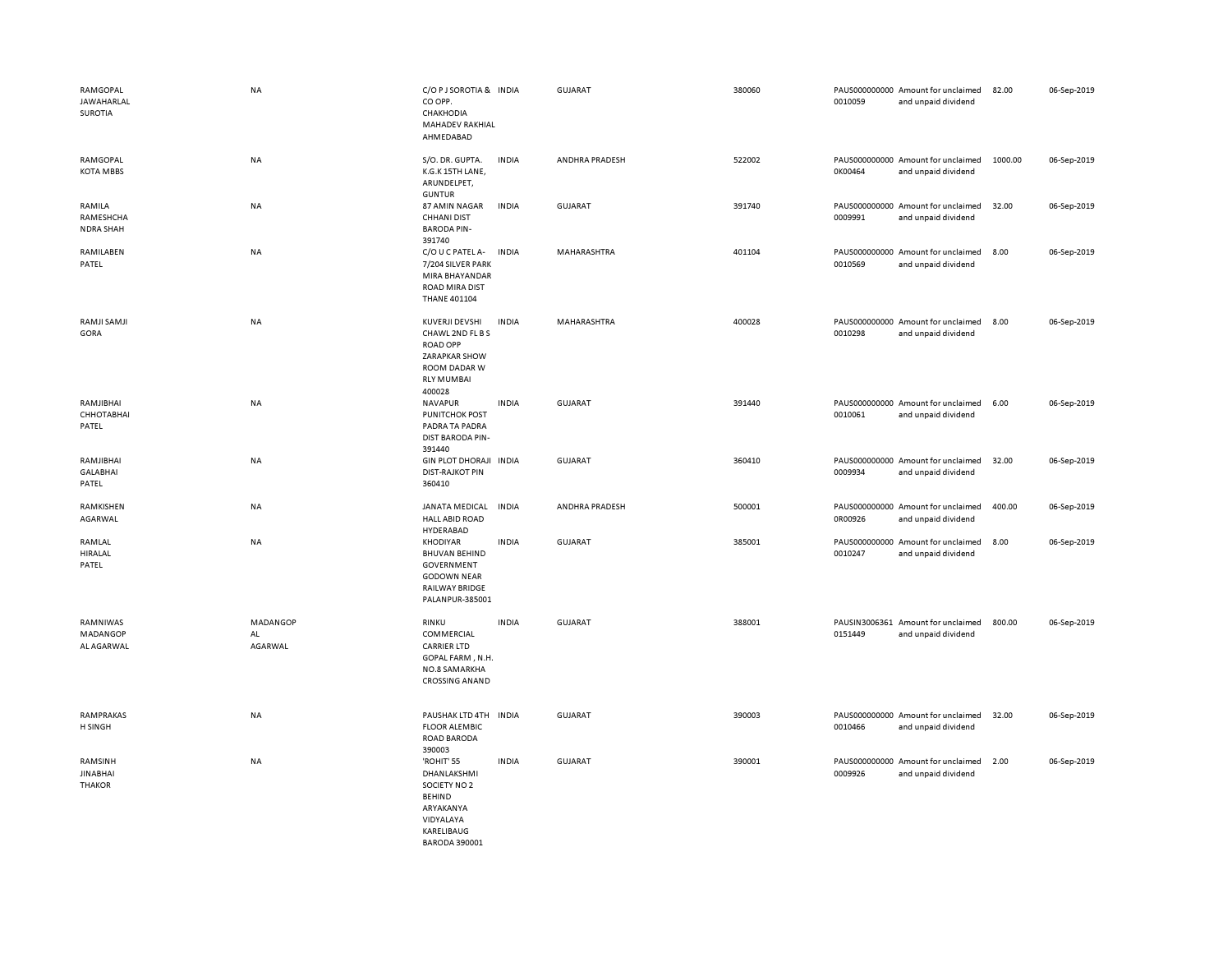| RAMSWARO<br>OP SHARMA                                  | <b>NA</b> | M/S KHETAN & CO<br><b>KHETAN BHAWAN</b><br>M I ROAD JAIPUR-<br>302001                                           | <b>INDIA</b> | RAJASTHAN          | 302001 | 0010165 | PAUS000000000 Amount for unclaimed<br>and unpaid dividend | 8.00   | 06-Sep-2019 |
|--------------------------------------------------------|-----------|-----------------------------------------------------------------------------------------------------------------|--------------|--------------------|--------|---------|-----------------------------------------------------------|--------|-------------|
| RAMVILAS<br><b>MODANI</b>                              | NA        | $3 - 3 - 188$<br>CHAPPALBAZAR<br>HYDERABAD-<br>500027                                                           | <b>INDIA</b> | ANDHRA PRADESH     | 500027 | 0010369 | PAUS000000000 Amount for unclaimed<br>and unpaid dividend | 8.00   | 06-Sep-2019 |
| RANACHHOD<br>BHAI<br>AMBALAL<br><b>BRAHMABHA</b><br>TT | NA        | SALATWADA<br>TULSIBHAI<br><b>BAKORBHAINI</b><br><b>CHAL BARODA-</b><br>390001                                   | <b>INDIA</b> | <b>GUJARAT</b>     | 390001 | 0010422 | PAUS000000000 Amount for unclaimed<br>and unpaid dividend | 2.00   | 06-Sep-2019 |
| RANADIP<br>RANJAN<br><b>GHOSH ROY</b>                  | NA        | <b>FLAT-3 E-14</b><br>KARUNAMAYEE<br><b>ESTATE SALT LAKE</b><br><b>CITY CALCUTTA</b>                            | <b>INDIA</b> | <b>WEST BENGAL</b> | 700091 | 0R02829 | PAUS000000000 Amount for unclaimed<br>and unpaid dividend | 200.00 | 06-Sep-2019 |
| RANCHHODB<br>HAI<br><b>BECHARBHAI</b><br>PATEL         | NA        | UMIYA KRUPA<br>DUNGARAWALA<br><b>FALIYA PADRA DIST</b><br>VADODARA PIN-<br>391440                               | <b>INDIA</b> | <b>GUJARAT</b>     | 391440 | 0010062 | PAUS000000000 Amount for unclaimed<br>and unpaid dividend | 16.00  | 06-Sep-2019 |
| RANCHHODB<br>HAI<br><b>JAGJIVANBH</b><br>AI PANCHOLI   | NA        | VIVEKANAND CO-<br>HSG SOC A-23<br>AJWA ROAD<br>BARODA-390006                                                    | <b>INDIA</b> | <b>GUJARAT</b>     | 390006 | 0010063 | PAUS000000000 Amount for unclaimed<br>and unpaid dividend | 32.00  | 06-Sep-2019 |
| RANCHHODB<br>HAI<br>MANGALBHA<br><b>I PATEL</b>        | NA        | SHREE AMBICA<br><b>PULS MILLS</b><br><b>STATION ROAD</b><br>PETLAD                                              | <b>INDIA</b> | <b>GUJARAT</b>     | 388450 | 0010407 | PAUS000000000 Amount for unclaimed<br>and unpaid dividend | 16.00  | 06-Sep-2019 |
| RANGA<br>ANNAVAJJAL<br>A                               | NA        | C/O.MR.RANGANA INDIA<br>TH SHARMA 6,<br>MINCHIN STREET,<br><b>KURNOOL (A.P)</b>                                 |              | ANDHRA PRADESH     | 518001 | 0R00227 | PAUS000000000 Amount for unclaimed<br>and unpaid dividend | 200.00 | 06-Sep-2019 |
| RANGANATH<br>AN<br>SRINIVASAN                          | NA        | 2 EAST<br>RANGANATHAPUR<br>AM SRIRANGAM<br><b>TRICHY 620006</b>                                                 | <b>INDIA</b> | <b>TAMIL NADU</b>  | 620006 | 0010105 | PAUS000000000 Amount for unclaimed<br>and unpaid dividend | 12.00  | 06-Sep-2019 |
| RANGARAO<br>PANTAM                                     | NA        | PITHAPURAM EAST INDIA<br><b>GODAVARI DIST.</b><br>ANDHRA PRADESH                                                |              | ANDHRA PRADESH     | 533450 | 0R00658 | PAUS000000000 Amount for unclaimed<br>and unpaid dividend | 400.00 | 06-Sep-2019 |
| RANGASWA<br>MY GR                                      | NA        | 25/2<br>THULASIRAMDAS<br><b>MUTT ROAD</b><br><b>FRAZER TOWN</b><br>BANGALORE                                    | <b>INDIA</b> | KARNATAKA          | 560005 | 0R02529 | PAUS000000000 Amount for unclaimed<br>and unpaid dividend | 200.00 | 06-Sep-2019 |
| RANI B<br>NANGRANI                                     | NA        | 802 EMBASSY<br><b>TOWERS 7</b><br><b>BUNGLOWS RD</b><br>VARSOVA MUMBAI<br>400061                                | <b>INDIA</b> | MAHARASHTRA        | 400061 | 0010476 | PAUS000000000 Amount for unclaimed<br>and unpaid dividend | 300.00 | 06-Sep-2019 |
| RANI<br>CHANDUMAL<br><b>ISRANI</b>                     | <b>NA</b> | C/O MRS D K<br>VALLECHA AL-4<br>BLDG NO 12 ROOM<br>NO 1 SECTOR NO 5<br><b>AIROLI CIDCO</b><br><b>COLONY NEW</b> | <b>INDIA</b> | MAHARASHTRA        | 400708 | 0010362 | PAUS000000000 Amount for unclaimed<br>and unpaid dividend | 8.00   | 06-Sep-2019 |

MUMBAI 400708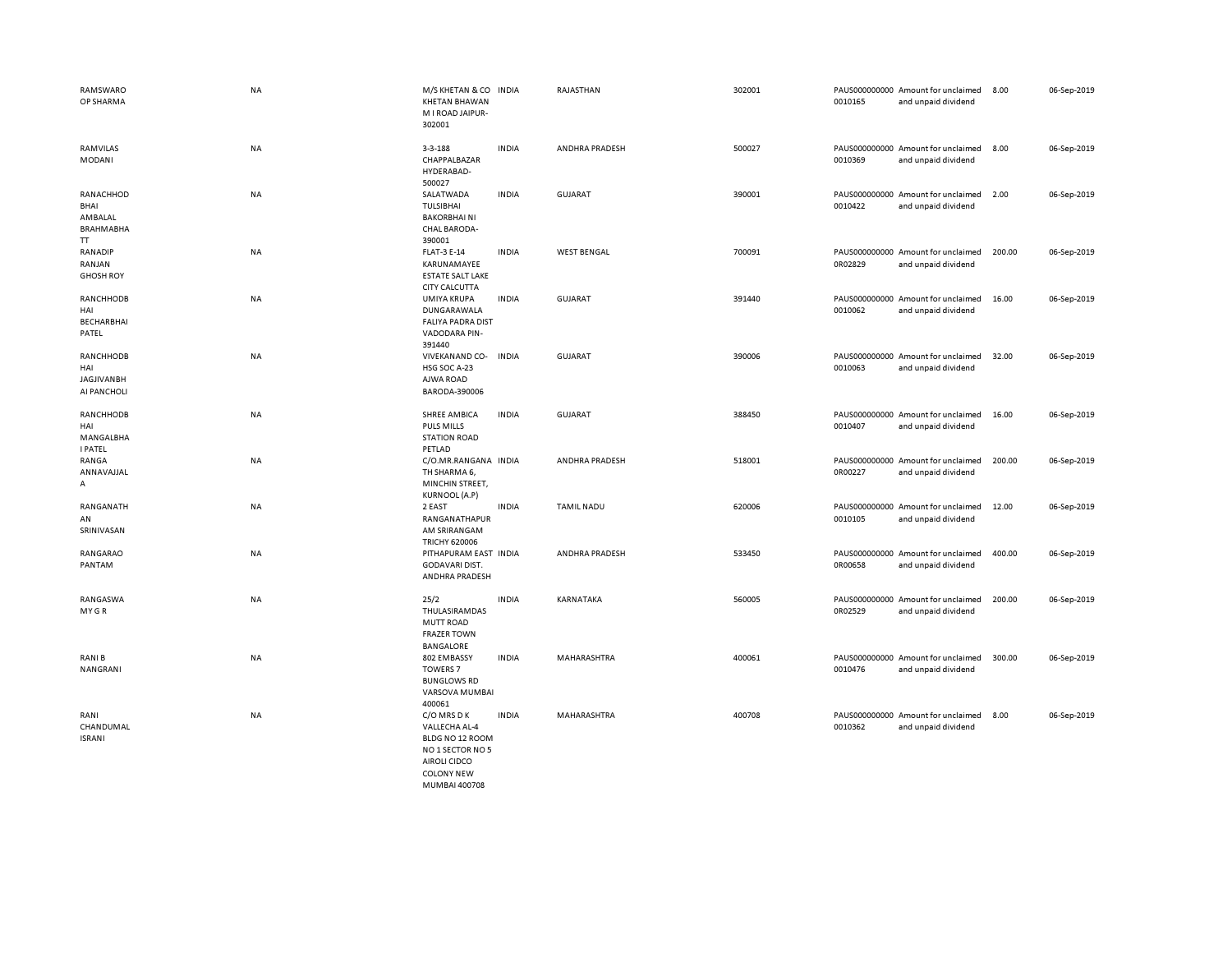| <b>RANIK</b><br>VASWANI                     | <b>NA</b>                         | FLAT NO 15 BLOCK INDIA<br>1 PUSHPA VIHAR<br><b>NEAR COLABA</b><br>POST OFFICE<br>MUMBAI-400005                                       | MAHARASHTRA        | 400005 | 0010141 | PAUS000000000 Amount for unclaimed<br>and unpaid dividend | 8.00  | 06-Sep-2019 |
|---------------------------------------------|-----------------------------------|--------------------------------------------------------------------------------------------------------------------------------------|--------------------|--------|---------|-----------------------------------------------------------|-------|-------------|
| RANJAN<br><b>JAMES SALIS</b>                | <b>NA</b>                         | RB-II 7/15 RAILWAY INDIA<br>QUARTERS 335 SIR<br>J J ROAD BYCULLA<br>MUMBAI 400008                                                    | MAHARASHTRA        | 400008 | 0010504 | PAUS000000000 Amount for unclaimed<br>and unpaid dividend | 32.00 | 06-Sep-2019 |
| RANJAN<br>SAPRA                             | NA                                | A2/97 RAJOURI<br><b>INDIA</b><br><b>GARDEN NEW</b><br>DELHI-110027                                                                   | DELHI              | 110027 | 0010190 | PAUS000000000 Amount for unclaimed<br>and unpaid dividend | 8.00  | 06-Sep-2019 |
| RANJANA<br>AGGARWAL                         | NA                                | C/O KASHMIRILAL INDIA<br>AGGARWAL &<br><b>BROS ENGINEERS &amp;</b><br><b>FOUNDERS</b><br><b>FAIZPURA ROAD</b><br>BATALA-143505       | PUNJAB             | 143505 | 0010156 | PAUS000000000 Amount for unclaimed<br>and unpaid dividend | 8.00  | 06-Sep-2019 |
| RANJANA<br><b>JIVARAJ</b><br>SHAH           | NA                                | C/O RATANSINH<br><b>INDIA</b><br><b>RUNCHORDAS 25</b><br><b>SWALLOW LANE</b><br>CALCUTTA-700001                                      | <b>WEST BENGAL</b> | 700001 | 0010265 | PAUS000000000 Amount for unclaimed<br>and unpaid dividend | 8.00  | 06-Sep-2019 |
| RANJANA<br>KHANDELWA<br>$\mathsf{L}$        | ANUP<br>KHANDELWA<br>$\mathsf{L}$ | <b>INDIA</b><br>5 HARISH<br>MUKHERJEE ROAD<br>4TH FLOOR<br>KOLKATA                                                                   | <b>WEST BENGAL</b> | 700025 | 0313959 | PAUSIN3006101 Amount for unclaimed<br>and unpaid dividend | 32.00 | 06-Sep-2019 |
| <b>RANJANA P</b><br>JAIN                    | NA                                | 12 VINCENT VIEW<br><b>INDIA</b><br>2ND FLOOR DR B<br>AMBEDKAR ROAD<br><b>DADAR MUMBAI</b><br>400014                                  | MAHARASHTRA        | 400014 | 0010525 | PAUS000000000 Amount for unclaimed<br>and unpaid dividend | 16.00 | 06-Sep-2019 |
| <b>RANJANA P</b><br>JAIN                    | NA                                | <b>12 VINCENT VIEW</b><br><b>INDIA</b><br>2ND FLOOR DR B<br>AMBEDKAR ROAD<br><b>DADAR MUMBAI</b><br>400014                           | MAHARASHTRA        | 400014 | 0010524 | PAUS000000000 Amount for unclaimed<br>and unpaid dividend | 16.00 | 06-Sep-2019 |
| RANJANA<br>SHARMA                           | <b>NA</b>                         | A-IV/23 NIRMAL<br><b>INDIA</b><br>PURI LAJPAT<br>NAGAR NEW DELHI-<br>110024                                                          | DELHI              | 110024 | 0010207 | PAUS000000000 Amount for unclaimed<br>and unpaid dividend | 8.00  | 06-Sep-2019 |
| RANJANBEN<br>R PATEL                        | NA                                | <b>INDIA</b><br><b>B-74 ANAND</b><br><b>TENAMENT NEAR</b><br>SWAMI SMRUTI<br><b>MANDIR</b><br><b>GHODASAR</b><br>AHMEDABAD<br>380050 | <b>GUJARAT</b>     | 380050 | 0010502 | PAUS000000000 Amount for unclaimed<br>and unpaid dividend | 6.00  | 06-Sep-2019 |
| RANJANBEN<br>RAJENDRAKU<br><b>MAR PATEL</b> | <b>NA</b>                         | DIVN 7 BLOCK NO<br><b>INDIA</b><br>1/B SARDARNAGAR<br>SOCIETY CHHANI<br><b>ROAD BARODA</b><br>390002                                 | <b>GUJARAT</b>     | 390002 | 0009889 | PAUS000000000 Amount for unclaimed<br>and unpaid dividend | 22.00 | 06-Sep-2019 |
| RANJEET<br>KAUR                             | NA                                | $C/O$ A-41/E D D A<br><b>INDIA</b><br><b>FLAT MUNIRKA</b><br><b>NEW DELHI-110067</b>                                                 | DELHI              | 110067 | 0010331 | PAUS000000000 Amount for unclaimed<br>and unpaid dividend | 8.00  | 06-Sep-2019 |
| RANJEETA<br>SARDA                           | NA                                | <b>INDIA</b><br>11 KAKANAGAR<br><b>MARKET DR ZAKIR</b><br><b>HUSSAIN ROAD</b><br><b>NEW DELHI 110003</b>                             | DELHI              | 110003 | 0010459 | PAUS000000000 Amount for unclaimed<br>and unpaid dividend | 32.00 | 06-Sep-2019 |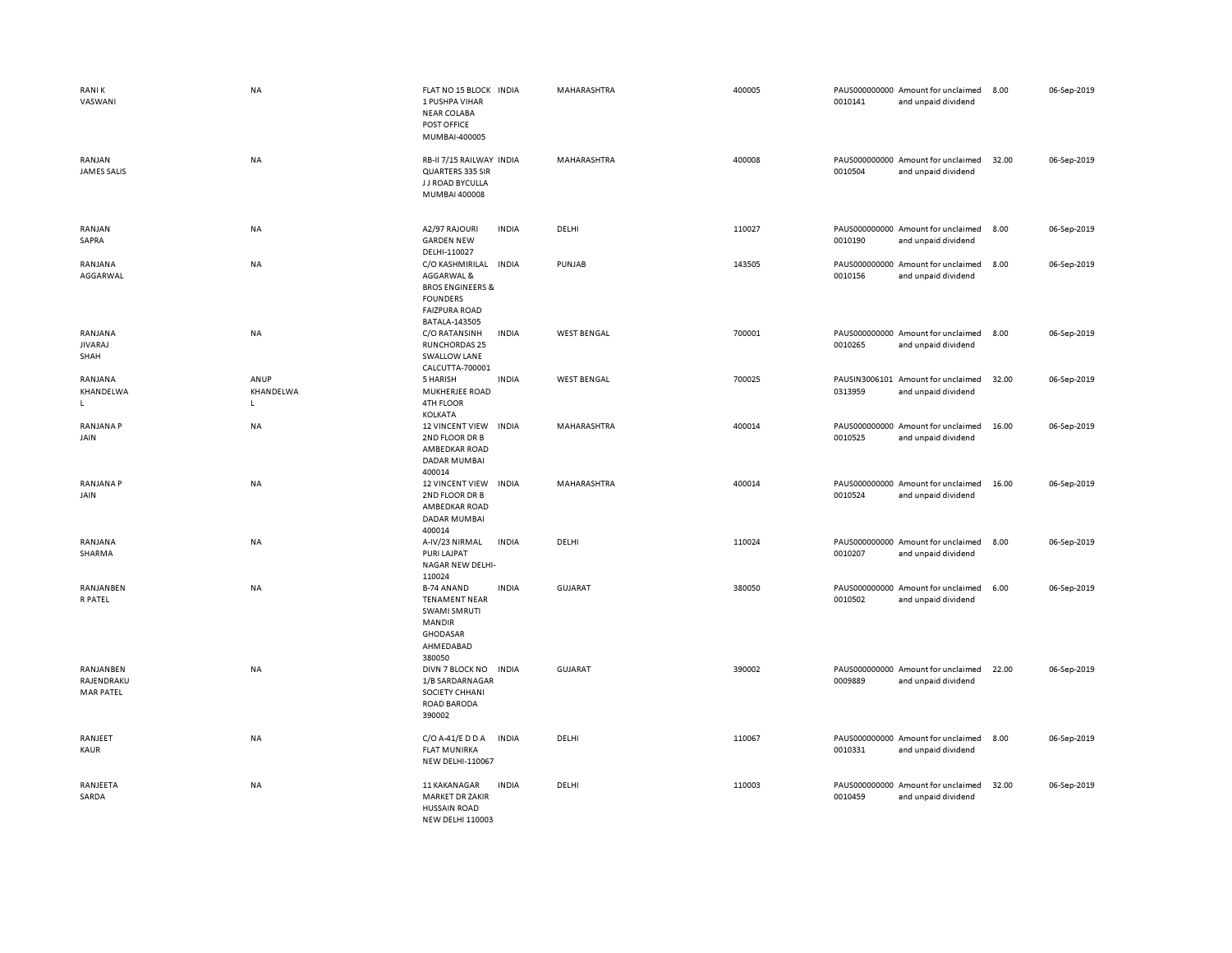| RANJIT<br><b>KUMAR</b><br>DATTA                 | NA        | P O CHAKULIA DIST INDIA<br>SINGHBHUM BIHAR<br>832301                                                                             |              | <b>JHARKHAND</b>   | 832301 | 0010467 | PAUS000000000 Amount for unclaimed<br>and unpaid dividend | 32.00  | 06-Sep-2019 |
|-------------------------------------------------|-----------|----------------------------------------------------------------------------------------------------------------------------------|--------------|--------------------|--------|---------|-----------------------------------------------------------|--------|-------------|
| RANJIT<br>NARAINDAS<br>BHAVNANI                 | <b>NA</b> | 508 SINDHU<br>APARTMENTS<br><b>NARAYAN NAGAR</b><br>SION<br><b>CHUNABHATTI</b>                                                   | <b>INDIA</b> | MAHARASHTRA        | 400100 | 0010572 | PAUS000000000 Amount for unclaimed<br>and unpaid dividend | 16.00  | 06-Sep-2019 |
| RANJIT<br>NARAINDAS<br>BHAVNANI                 | <b>NA</b> | <b>BOMBAY 400022</b><br>508 5TH FLOOR<br>SINDHU APTS<br><b>NARAYAN NAGAR</b><br>SION<br>CHUNABHATTI                              | <b>INDIA</b> | <b>MAHARASHTRA</b> | 400100 | 0010487 | PAUS000000000 Amount for unclaimed<br>and unpaid dividend | 14.00  | 06-Sep-2019 |
| RANJITKAUR<br>RATTANSING<br>H BUNAIT            | NA        | MUMBAI 400022<br>L/1 SUJATA FLATS<br><b>CAMP ROAD SHAHI</b><br><b>BAG OPP SHAHI</b><br><b>BAG POLICE</b><br>CHOWKY               | <b>INDIA</b> | <b>GUJARAT</b>     | 380004 | 0010065 | PAUS000000000 Amount for unclaimed<br>and unpaid dividend | 16.00  | 06-Sep-2019 |
| RANJNA<br>SEHGAL                                | NA        | AHMEDABAD-<br>380004<br>C/O MR C V<br>RAMACHANDRAN<br>G C H F LTD 121-0<br><b>NEW DELHI HOUSE</b><br>27 BARA ROAD<br>NEW DELH-I- | <b>INDIA</b> | DELHI              | 110001 | 0010322 | PAUS000000000 Amount for unclaimed<br>and unpaid dividend | 8.00   | 06-Sep-2019 |
| RAO G<br>PURUSHOTH<br>AMA                       | <b>NA</b> | 110001-<br>688/1 N S ROAD<br>DEVARAJ<br>MOHALLA MYSORE                                                                           | <b>INDIA</b> | KARNATAKA          | 570001 | 0R02631 | PAUS000000000 Amount for unclaimed<br>and unpaid dividend | 200.00 | 06-Sep-2019 |
| RAOJIBHAI<br>AMBALAL<br>SOLANKI                 | NA        | SOLANKI STREET<br><b>GORWA BARODA-</b><br>390003                                                                                 | <b>INDIA</b> | <b>GUJARAT</b>     | 390003 | 0009950 | PAUS000000000 Amount for unclaimed<br>and unpaid dividend | 2.00   | 06-Sep-2019 |
| RAOJIBHAI<br><b>BHAILALBHAI</b><br>PATEL        | NA        | LALDAS STREET AT INDIA<br><b>KANTHARIA TAL</b><br><b>BORSADN VIA</b><br>VASADDIST. KHEDA                                         |              | <b>GUJARAT</b>     | 388307 | 0010066 | PAUS000000000 Amount for unclaimed<br>and unpaid dividend | 2.00   | 06-Sep-2019 |
| RAOJIBHAI<br><b>MATHURBHA</b><br><b>I PATEL</b> | NA        | 1 JAYSHREE<br>SOCIETY<br>KARELIBAG<br>BARODA-390001                                                                              | <b>INDIA</b> | GUJARAT            | 390001 | 0009993 | PAUS000000000 Amount for unclaimed<br>and unpaid dividend | 16.00  | 06-Sep-2019 |
| RAOJIBHAI<br>SOMABHAI<br>PATEL                  | NA        | C/O MR SOMABHAI INDIA<br><b>B PATEL AT POST</b><br><b>VEHRA KHADI TAL</b><br>ANAND DIST KAIRA<br>PIN-388001                      |              | <b>GUJARAT</b>     | 388001 | 0009995 | PAUS000000000 Amount for unclaimed<br>and unpaid dividend | 10.00  | 06-Sep-2019 |
| RASHMI                                          | <b>NA</b> | 231/C PKT I MAYUR INDIA<br><b>VIHAR PHASE I</b><br>DELHI 110091                                                                  |              | DELHI              | 110091 | 0010210 | PAUS000000000 Amount for unclaimed<br>and unpaid dividend | 8.00   | 06-Sep-2019 |
| RASHMI<br>GERA                                  | NA        | <b>NEW MEDICINE</b><br><b>HOME MAIN</b><br>ROAD, NEAR<br>SUJATHA CINEMA<br>RANCHI                                                | <b>INDIA</b> | <b>JHARKHAND</b>   | 834001 | 0R05551 | PAUS000000000 Amount for unclaimed<br>and unpaid dividend | 200.00 | 06-Sep-2019 |
| RASHMI<br><b>NAROTAMDA</b><br>S MITHANI         | <b>NA</b> | ARYAN MAHAL,<br><b>6TH FLOOR, BLOCK</b><br>NO.32, "C" ROAD,<br>CHURCHGATE,<br>MUMBAI-400020                                      | <b>INDIA</b> | MAHARASHTRA        | 400020 | 0010582 | PAUS000000000 Amount for unclaimed<br>and unpaid dividend | 66.00  | 06-Sep-2019 |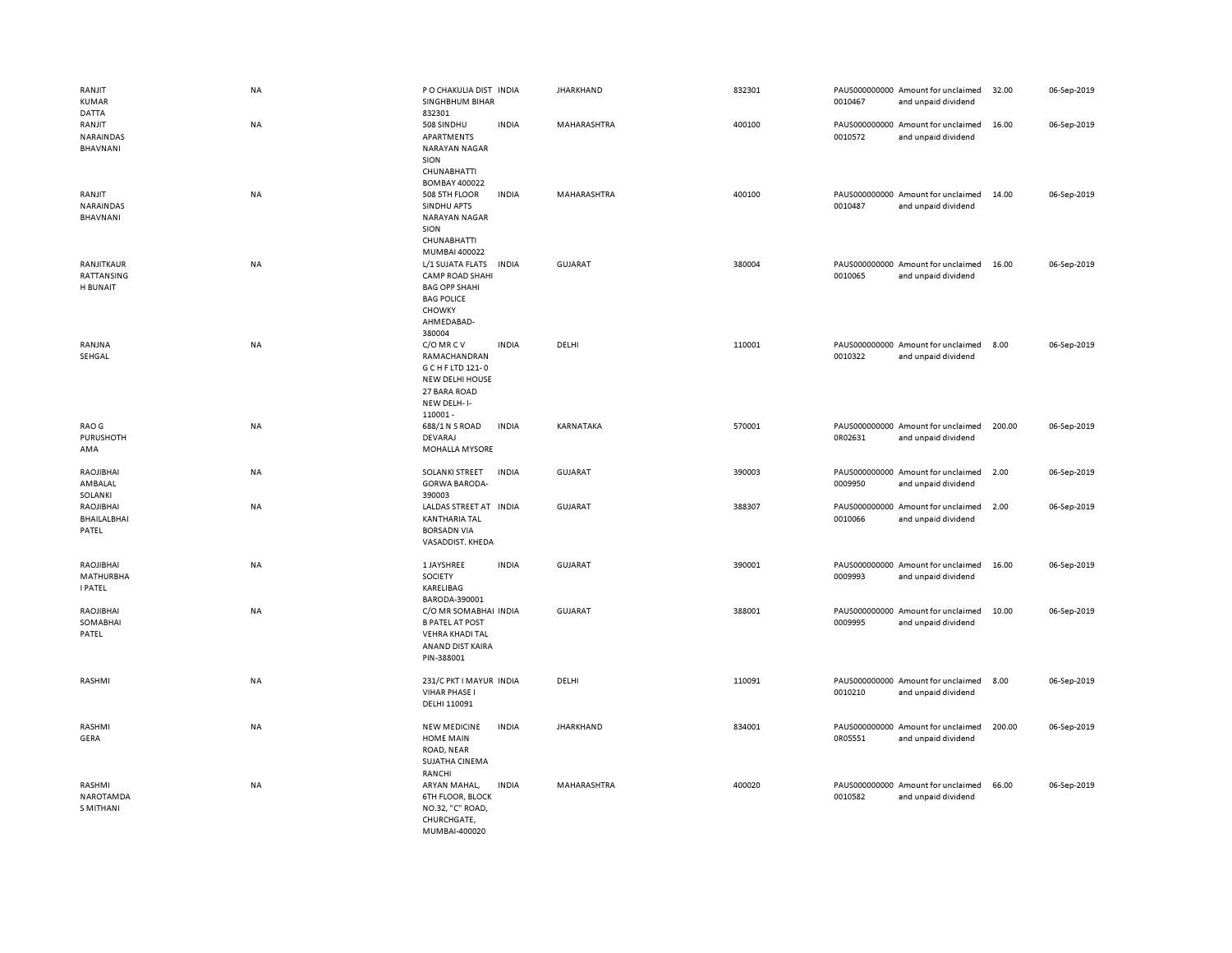| RASHMI<br>RAMESH<br>SAVTALE           | <b>NA</b> | 304 MIRANDA APTS INDIA<br><b>VEER SAVARKAR</b><br><b>ROAD DADAR</b><br>MUMBAI 400028                                                                                   | MAHARASHTRA    | 400028 | 0010301 | PAUS000000000 Amount for unclaimed<br>and unpaid dividend | 16.00  | 06-Sep-2019 |
|---------------------------------------|-----------|------------------------------------------------------------------------------------------------------------------------------------------------------------------------|----------------|--------|---------|-----------------------------------------------------------|--------|-------------|
| RASHMI<br>VINAYAK<br>PATANKAR         | <b>NA</b> | VINAYAKASHRAM<br><b>INDIA</b><br>759/15 DECCAN<br><b>GYMKHANA PUNE</b><br>411004                                                                                       | MAHARASHTRA    | 411004 | 0010431 | PAUS000000000 Amount for unclaimed<br>and unpaid dividend | 6.00   | 06-Sep-2019 |
| RASHMI<br>VINAYAK<br>PATANKAR         | NA        | VINAYAKASHRAM<br><b>INDIA</b><br>759/15 DECCAN<br><b>GYMKHANA PUNE</b><br>411004                                                                                       | MAHARASHTRA    | 411004 | 0010420 | PAUS000000000 Amount for unclaimed<br>and unpaid dividend | 6.00   | 06-Sep-2019 |
| RASHMIBEN<br>RAJNIBHAI<br>PATEL       | NA        | <b>GUNDA FALIA</b><br><b>INDIA</b><br>RAJMAHAL ROAD<br>BARODA-390001                                                                                                   | <b>GUJARAT</b> | 390001 | 0010068 | PAUS000000000 Amount for unclaimed<br>and unpaid dividend | 6.00   | 06-Sep-2019 |
| RASHMIKANT<br><b>B DAVE</b>           | <b>NA</b> | C/O DR DAVE B T<br><b>INDIA</b><br>SHIYAPURA<br><b>RAOPURA</b><br>VADODARA                                                                                             | <b>GUJARAT</b> | 390003 | 0R05255 | PAUS000000000 Amount for unclaimed<br>and unpaid dividend | 600.00 | 06-Sep-2019 |
| RASHMIKANT<br>HARSUKHLAL<br>MEHTA     | <b>NA</b> | 214 GUSAPAREKHI INDIA<br>POLE MADAN<br><b>GOPAL S HAVELI</b><br>AHMEDABAD-<br>380001                                                                                   | GUJARAT        | 380001 | 0009899 | PAUS000000000 Amount for unclaimed<br>and unpaid dividend | 6.00   | 06-Sep-2019 |
| RASHMIKANT<br>JAYENDRA<br>SHUKLA      | <b>NA</b> | 58 VARDHAMAN<br><b>INDIA</b><br><b>NAGAR SOC</b><br><b>BEHIND SARDAR</b><br><b>BAG KALOL PIN-</b><br>382721                                                            | <b>GUJARAT</b> | 382721 | 0010069 | PAUS000000000 Amount for unclaimed<br>and unpaid dividend | 16.00  | 06-Sep-2019 |
| RASHMIKANT<br>RAOJIBHAI<br>PATEL      | <b>NA</b> | F/3 ALEMBIC GLASS INDIA<br>COLONY<br>WHITEFIELD<br><b>BANGALORE-</b><br>560066                                                                                         | KARNATAKA      | 560066 | 0010118 | PAUS000000000 Amount for unclaimed<br>and unpaid dividend | 32.00  | 06-Sep-2019 |
| RASHMIKANT<br>SHANTILAL<br>PATEL      | <b>NA</b> | SHARE<br><b>INDIA</b><br>DEPARTMENT<br>ALEMBIC<br><b>CHEMICAL WORKS</b><br>CO LTD BARODA<br>390003                                                                     | GUJARAT        | 390003 | 0009943 | PAUS000000000 Amount for unclaimed<br>and unpaid dividend | 2.00   | 06-Sep-2019 |
| RASIK<br>CHHOTALAL<br>CHAUHAN         | <b>NA</b> | <b>SADAR BAZAR</b><br><b>INDIA</b><br>DHOBIMAHOLLA<br><b>FATEH GUNJ</b><br><b>BARODA 390002</b>                                                                        | <b>GUJARAT</b> | 390002 | 0009945 | PAUS000000000 Amount for unclaimed<br>and unpaid dividend | 6.00   | 06-Sep-2019 |
| RASIKBHAI<br><b>HARIBHAI</b><br>SONI  | <b>NA</b> | <b>B-33 JALABAPA</b><br><b>INDIA</b><br><b>NAGAR SOCIETY</b><br><b>BACK OF</b><br>RANCHHODJI<br><b>MANDIR NR ANKUR</b><br>SOC VAGHODIA<br><b>ROAD BARODA</b><br>390019 | <b>GUJARAT</b> | 390019 | 0009938 | PAUS000000000 Amount for unclaimed<br>and unpaid dividend | 2.00   | 06-Sep-2019 |
| RASIKBHAI<br><b>JASHBHAI</b><br>PATEL | <b>NA</b> | "MAULIK SMRUTI" INDIA<br>OPP GOVT<br><b>HOSPITAL DEVGAD</b><br>BARIA 389380 DIST<br>PANCHMAHAL GUJ                                                                     | GUJARAT        | 389380 | 0010547 | PAUS000000000 Amount for unclaimed<br>and unpaid dividend | 40.00  | 06-Sep-2019 |
| RASIKLAL<br><b>BHOGILAL</b><br>MODI   | <b>NA</b> | 20 SHANTINAGAR<br><b>INDIA</b><br><b>SOCIETY NEAR</b><br><b>GAYATRI TEMPLE</b><br>VISNAGAR 384315<br><b>NORTH GUJARAT</b>                                              | <b>GUJARAT</b> | 384315 | 0010072 | PAUS000000000 Amount for unclaimed<br>and unpaid dividend | 16.00  | 06-Sep-2019 |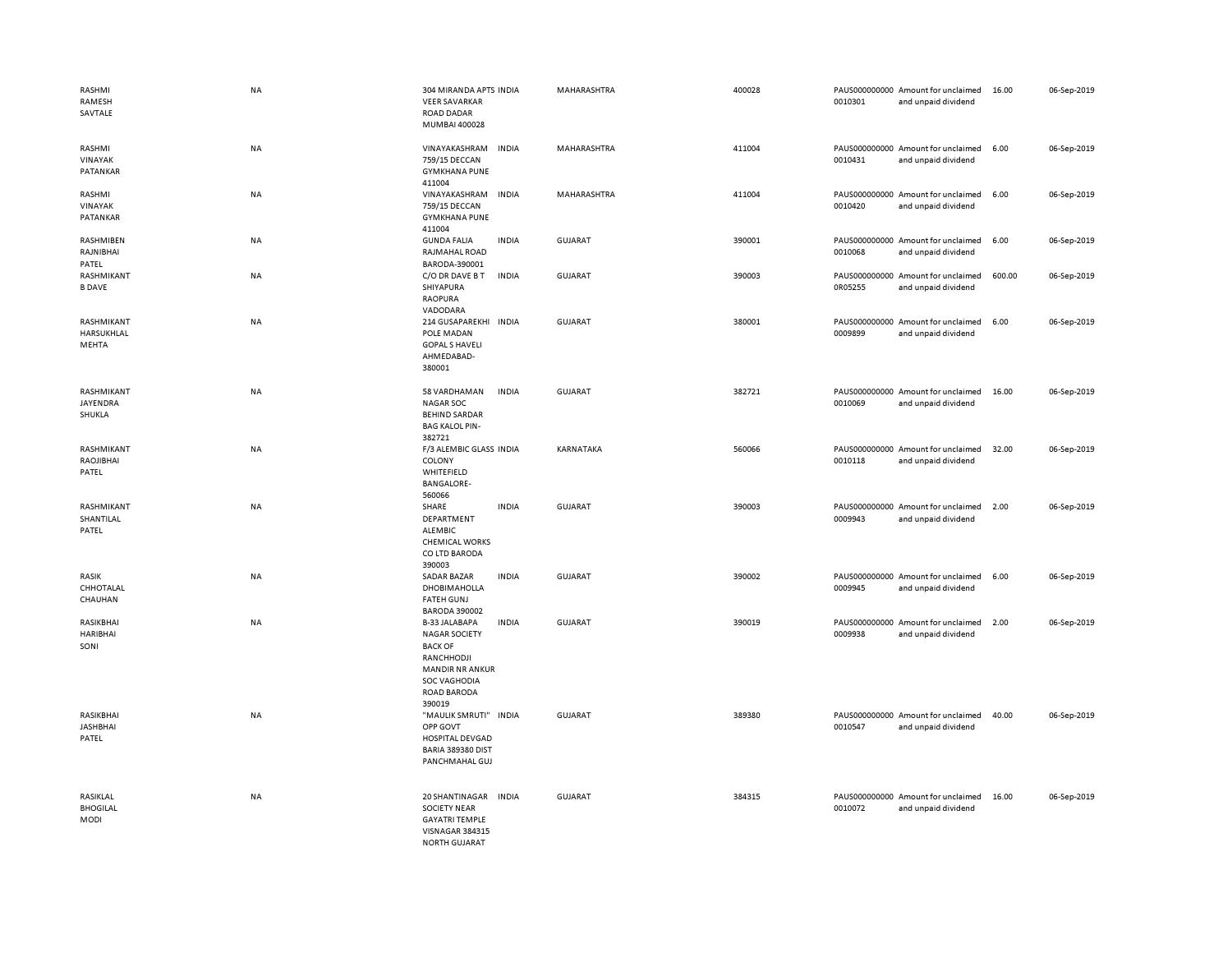| RASIKLAL<br>LAVCHAND<br>VASA           | NA | 291/21 D M JAIN<br>BLDG NO <sub>1</sub><br><b>STATION ROAD</b><br>MATUNGA<br>MUMBAI-400019                                   | <b>INDIA</b> | MAHARASHTRA        | 400019 | 0010255 | PAUS000000000 Amount for unclaimed<br>and unpaid dividend | 32.00  | 06-Sep-2019 |
|----------------------------------------|----|------------------------------------------------------------------------------------------------------------------------------|--------------|--------------------|--------|---------|-----------------------------------------------------------|--------|-------------|
| RASIKLAL<br>MADHAVLAL<br>SHAH          | NA | KAPOOR BUILDING INDIA<br>AMBAWADI<br>RAMNAGAR<br>SABARMATI<br>AHMEDABAD<br>380005                                            |              | <b>GUJARAT</b>     | 380005 | 0010447 | PAUS000000000 Amount for unclaimed<br>and unpaid dividend | 16.00  | 06-Sep-2019 |
| RASIKLAL<br>MAGANLAL<br>UPADHYAYA      | NA | PRATHMIK AROGYA INDIA<br>AKKAM AT & PO<br>SOKHADA TA<br>SOKHADA-391240                                                       |              | <b>GUJARAT</b>     | 391240 | 0010073 | PAUS000000000 Amount for unclaimed<br>and unpaid dividend | 2.00   | 06-Sep-2019 |
| RASIKLAL<br>NARANDAS<br>PATEL          | NA | $C/O$ M/S<br><b>FULCHANDBHAI</b><br>LALLUBHAI BEHIND<br>KHANDERAO<br><b>MARKET SULEMAN</b><br><b>BLDG BARODA-</b><br>390001  | <b>INDIA</b> | GUJARAT            | 390001 | 0010074 | PAUS000000000 Amount for unclaimed<br>and unpaid dividend | 2.00   | 06-Sep-2019 |
| RASIKLAL<br>RAMCHANDR<br>A KHARADI     | NA | <b>SHAK MARKET</b><br>PADRA DIST<br><b>BARODA PIN-</b><br>391440                                                             | <b>INDIA</b> | <b>GUJARAT</b>     | 391440 | 0010075 | PAUS000000000 Amount for unclaimed<br>and unpaid dividend | 2.00   | 06-Sep-2019 |
| RASIKLAL<br>RANCHHODL<br>AL MODI       | NA | RANDHEJA DIST<br>GANDHINAGAR<br>382620                                                                                       | <b>INDIA</b> | <b>GUJARAT</b>     | 382620 | 0009998 | PAUS000000000 Amount for unclaimed<br>and unpaid dividend | 2.00   | 06-Sep-2019 |
| RASIKLAL<br><b>VELJI GANDHI</b>        | NA | <b>KUVERJI DEVSHI</b><br>CHAWL 2ND FL B S<br><b>ROAD OPP</b><br>ZARAPKAR SHOW<br>ROOM DADAR W<br><b>RLY MUMBAI</b><br>400028 | <b>INDIA</b> | MAHARASHTRA        | 400028 | 0010300 | PAUS000000000 Amount for unclaimed<br>and unpaid dividend | 8.00   | 06-Sep-2019 |
| RASULBHAI<br>ALIBHAI<br><b>BHARMAL</b> | NA | C/O BHARMAL<br><b>BROTHERS &amp; CO</b><br><b>KALSARI ROAD AT</b><br><b>VISAVADAR DIST</b><br>JUNAGADH PIN-<br>362130        | <b>INDIA</b> | <b>GUJARAT</b>     | 362130 | 0010076 | PAUS000000000 Amount for unclaimed<br>and unpaid dividend | 16.00  | 06-Sep-2019 |
| RATANBEN<br>KANTILAL<br><b>FURIA</b>   | NA | C/O R P SHROFF<br>AND SONS 704 A<br><b>STOCK EXCHANGE</b><br>PLAZA DALAL<br><b>STREET FORT</b><br>MUMBAI-400023              | <b>INDIA</b> | MAHARASHTRA        | 400023 | 0010296 | PAUS000000000 Amount for unclaimed<br>and unpaid dividend | 24.00  | 06-Sep-2019 |
| RATANSINH<br>MOHANSINH<br>CHAVDA       | NA | AT & PO UNDEL<br><b>DARBAR FALIA</b><br><b>CAMBAY DIST</b><br>KAIRA 388640                                                   | <b>INDIA</b> | GUJARAT            | 388640 | 0010490 | PAUS000000000 Amount for unclaimed<br>and unpaid dividend | 32.00  | 06-Sep-2019 |
| RATANSINH<br>PARTHAMSIN<br>H RAO       | NA | 94/E RAILWAY<br>COLONY<br>PRATAPNAGAR<br>BARODA-390004                                                                       | <b>INDIA</b> | <b>GUJARAT</b>     | 390004 | 0010077 | PAUS000000000 Amount for unclaimed<br>and unpaid dividend | 2.00   | 06-Sep-2019 |
| RATHINDRA<br><b>KR MITRA</b>           | NA | 172 DIAMOND<br>PARK PO JOKA 24<br>PARGANAS(S)                                                                                | <b>INDIA</b> | <b>WEST BENGAL</b> | 700104 | 0R02882 | PAUS000000000 Amount for unclaimed<br>and unpaid dividend | 200.00 | 06-Sep-2019 |
| RATILAL<br><b>BAPUBHAI</b><br>RAVAL    | NA | VAIRAGI MAHOLLO INDIA<br>MADAN ZAMPA RD<br>PATTHER GATE<br><b>BARODA 390001</b>                                              |              | <b>GUJARAT</b>     | 390001 | 0009951 | PAUS000000000 Amount for unclaimed<br>and unpaid dividend | 2.00   | 06-Sep-2019 |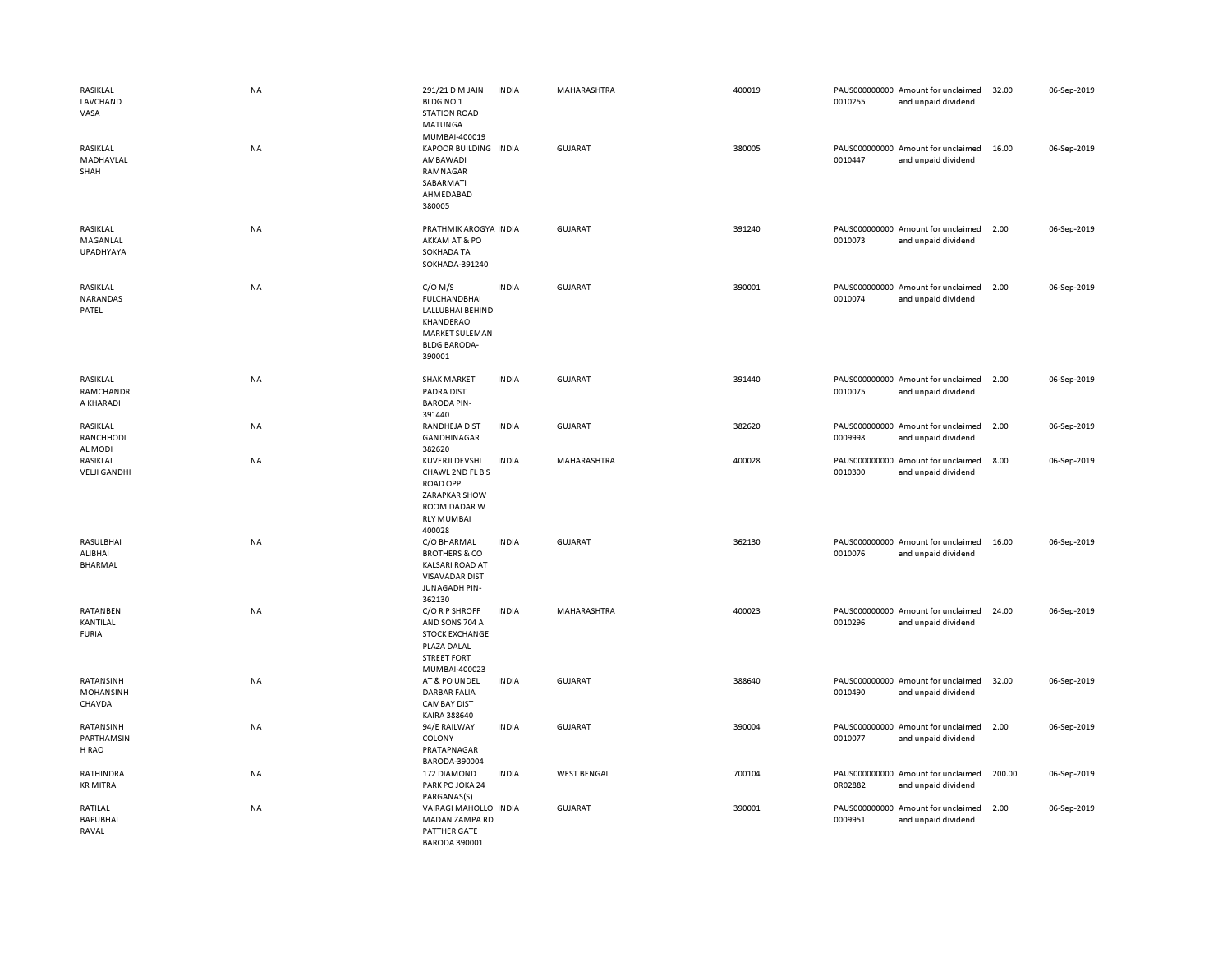| RATILAL<br>CHHABILDAS<br>KOTADIA         | <b>NA</b> | 8 GANDHINAGAR<br>SOCIETY<br>SOCIETYNAGAR<br>HIMATNAGAR-<br>383001                                         | <b>INDIA</b> | <b>GUJARAT</b> | 383001 | 0009930 | PAUS000000000 Amount for unclaimed<br>and unpaid dividend | 16.00  | 06-Sep-2019 |
|------------------------------------------|-----------|-----------------------------------------------------------------------------------------------------------|--------------|----------------|--------|---------|-----------------------------------------------------------|--------|-------------|
| RATILAL<br>CHHABILDAS<br>KOTADIA         | NA        | 8 GANDHINAGAR<br>SOCIETY<br>SOCIETYNAGAR<br>HIMATNAGAR-<br>383001                                         | <b>INDIA</b> | <b>GUJARAT</b> | 383001 | 0010078 | PAUS000000000 Amount for unclaimed<br>and unpaid dividend | 16.00  | 06-Sep-2019 |
| RATILAL<br>CHUNILAL<br>SHAH              | NA        | 'ULLAS' BUILDING<br><b>KHATRI POLE</b><br><b>FOURTH WADA</b><br><b>JUBILEE BAUG</b><br>BARODA-390001      | INDIA        | <b>GUJARAT</b> | 390001 | 0010079 | PAUS000000000 Amount for unclaimed<br>and unpaid dividend | 32.00  | 06-Sep-2019 |
| RATILAL<br>CHUNILAL<br>SHAH              | NA        | II-B WEST VIEW 309 INDIA<br>S V ROAD<br>SANTACRUZ (W)<br>MUMBAI-400054                                    |              | MAHARASHTRA    | 400054 | 0010306 | PAUS000000000 Amount for unclaimed<br>and unpaid dividend | 18.00  | 06-Sep-2019 |
| RATILAL<br>DEVJI<br>FADADU               | NA        | 26 ASIYAD NAGAR<br><b>KANJARI ROAD</b><br>HALOL 348350 PMS                                                | <b>INDIA</b> | GUJARAT        | 384350 | 0009933 | PAUS000000000 Amount for unclaimed<br>and unpaid dividend | 16.00  | 06-Sep-2019 |
| RATILAL<br><b>HARIBHAI</b><br>SAVALIA    | NA        | M/S NANJIBHAI<br><b>HARIBHAI &amp; CO</b><br>POST OFFICE ROAD<br><b>VISAVADAR DIST</b><br>JUNAGADH 362130 | <b>INDIA</b> | <b>GUJARAT</b> | 362130 | 0009963 | PAUS000000000 Amount for unclaimed<br>and unpaid dividend | 16.00  | 06-Sep-2019 |
| RATILAL<br>HIRALAL<br>PATEL              | NA        | 4, UTKARSH<br>SOCIETY NANA<br>KUMBHNATH<br><b>ROAD NADIAD-</b><br>387001                                  | <b>INDIA</b> | <b>GUJARAT</b> | 387001 | 0009901 | PAUS000000000 Amount for unclaimed<br>and unpaid dividend | 2.00   | 06-Sep-2019 |
| RATNA A<br>MODI                          | NA        | B-604, GOLD COIN INDIA<br>APTS. HAJIALI,<br>TARDEO ROAD,<br>PT.M.M.M. MARG,<br>MUMBAI-400034              |              | MAHARASHTRA    | 400034 | 0010579 | PAUS000000000 Amount for unclaimed<br>and unpaid dividend | 32.00  | 06-Sep-2019 |
| RATNA<br>TELIKAPALLI                     | NA        | D-1, PRESIDENT<br><b>BANZARA ROAD</b><br>NO.2 BANZARA<br>HILLS,<br>SECUNDERABAD                           | <b>INDIA</b> | ANDHRA PRADESH | 500038 | 0R00659 | PAUS000000000 Amount for unclaimed<br>and unpaid dividend | 800.00 | 06-Sep-2019 |
| RAVAJIBHAI<br>KUBERBHAI<br>PATEL         | NA        | SINHUJ MOTI<br><b>KHADKI TA</b><br>MEHMADABAD<br>DIST KAIRA PIN-<br>387130                                | <b>INDIA</b> | <b>GUJARAT</b> | 387130 | 0010080 | PAUS000000000 Amount for unclaimed<br>and unpaid dividend | 2.00   | 06-Sep-2019 |
| RAVEENDRA<br>N<br>RAMAKRISHN<br>A PILLAI | NA        | <b>KRISHNA VILAS</b><br>PEREKKAT LANE<br>ALWAYE                                                           | <b>INDIA</b> | KERALA         | 683101 | 0R02978 | PAUS000000000 Amount for unclaimed<br>and unpaid dividend | 200.00 | 06-Sep-2019 |
| RAVI B WALIA                             | <b>NA</b> | 279 RESHIM BAUG<br>NAGPUR-440009                                                                          | <b>INDIA</b> | MAHARASHTRA    | 440009 | 0010081 | PAUS000000000 Amount for unclaimed<br>and unpaid dividend | 6.00   | 06-Sep-2019 |
| <b>RAVI GANDHI</b>                       | NA        | 93/6 NAI SARAK<br><b>SHASTRI NAGAR</b><br>MEERUT                                                          | <b>INDIA</b> | UTTAR PRADESH  | 250002 | 0R03559 | PAUS000000000 Amount for unclaimed<br>and unpaid dividend | 300.00 | 06-Sep-2019 |
| <b>RAVI KUMAR</b><br><b>PODURI</b>       | NA        | 69-3A-1 SRI SURYA INDIA<br><b>TEJA ANDHRA</b><br><b>BANK COLONY</b><br><b>KAKINADA</b>                    |              | ANDHRA PRADESH | 533003 | 0R04710 | PAUS000000000 Amount for unclaimed<br>and unpaid dividend | 400.00 | 06-Sep-2019 |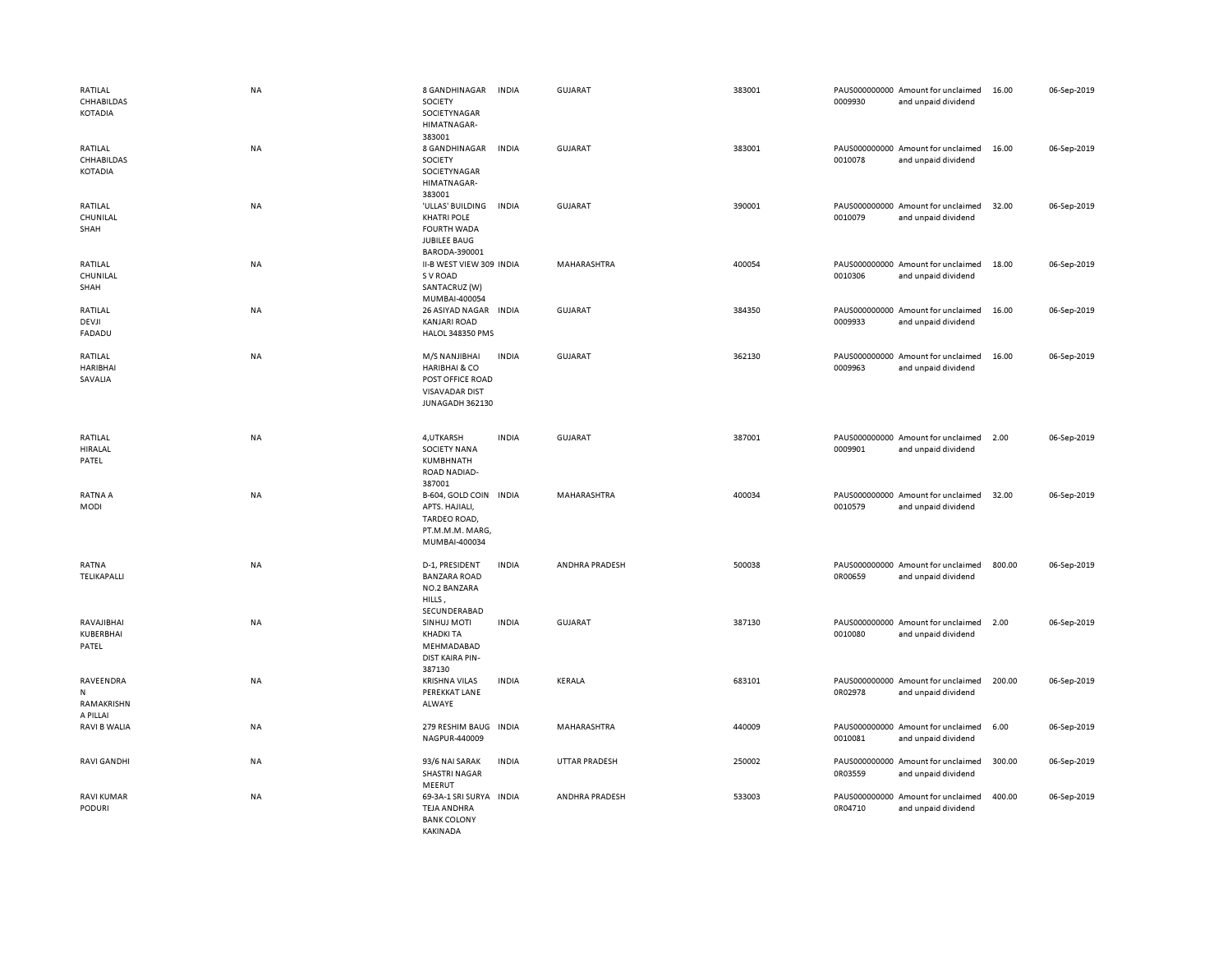| RAVI<br>PRAKASH<br>SETH                | <b>NA</b> | 3346 PYARE LAL<br>ROAD KAROL BAGH<br><b>NEW DELHI-110005</b>                                              | <b>INDIA</b> | DELHI              | 110005 | 0010184 | PAUS000000000 Amount for unclaimed<br>and unpaid dividend | 8.00   | 06-Sep-2019 |
|----------------------------------------|-----------|-----------------------------------------------------------------------------------------------------------|--------------|--------------------|--------|---------|-----------------------------------------------------------|--------|-------------|
| RAVI<br>SHANKAR<br>PRASAD              | <b>NA</b> | <b>SURYA VIHAR</b><br><b>COLONY OPP CMRI</b><br><b>BARTAND</b><br><b>DHANBAD</b>                          | <b>INDIA</b> | <b>JHARKHAND</b>   | 826001 | 0013100 | PAUS000000000 Amount for unclaimed<br>and unpaid dividend | 8.00   | 06-Sep-2019 |
| RAVILAL<br>LAXMIDAS<br>THAKKER         | <b>NA</b> | KUVERJI DEVSHI<br>CHAWL 2ND FL B S<br><b>ROAD OPP</b><br><b>ZARAPKAR SHOW</b><br><b>ROOM DADAR</b>        | <b>INDIA</b> | MAHARASHTRA        | 400028 | 0010297 | PAUS000000000 Amount for unclaimed<br>and unpaid dividend | 8.00   | 06-Sep-2019 |
| RAVINABEN<br>MAGANBHAI<br>MACWAN       | <b>NA</b> | MUMBAI-400028<br>C/O M H MACWAN INDIA<br><b>ASHOK</b><br>COMPOUND<br>PENSIONPURA<br>BARODA-390002         |              | GUJARAT            | 390002 | 0010083 | PAUS000000000 Amount for unclaimed<br>and unpaid dividend | 2.00   | 06-Sep-2019 |
| RAVINDER<br>JANGAM                     | NA        | <b>BHARGAVI</b><br>MEDICAL<br><b>AGENCIES MAIN</b><br><b>ROAD METPALLY</b>                                | <b>INDIA</b> | ANDHRA PRADESH     | 505325 | 0R03137 | PAUS000000000 Amount for unclaimed<br>and unpaid dividend | 200.00 | 06-Sep-2019 |
| RAVINDER<br><b>KUMAR JAIN</b>          | NA        | 132 VEER NAGAR<br>DELHI-110007                                                                            | <b>INDIA</b> | DELHI              | 110007 | 0010353 | PAUS000000000 Amount for unclaimed<br>and unpaid dividend | 16.00  | 06-Sep-2019 |
| RAVINDER<br><b>KUMAR JAIN</b>          | <b>NA</b> | 196 PREM GALI<br>KASHMERE GATE<br>DELHI-110006                                                            | <b>INDIA</b> | DELHI              | 110006 | 0010211 | PAUS000000000 Amount for unclaimed<br>and unpaid dividend | 8.00   | 06-Sep-2019 |
| RAVINDER<br>SINGH                      | NA        | M B 76 NEAR PO<br>DELHI-110092                                                                            | <b>INDIA</b> | DELHI              | 110092 | 0010343 | PAUS000000000 Amount for unclaimed<br>and unpaid dividend | 8.00   | 06-Sep-2019 |
| RAVINDER<br>SINGH<br>KHURANA           | NA        | 2429-TILAK STREET INDIA<br><b>CHUNA MANDI</b><br>PAHAR GANJ NEW<br>DELHI-110055                           |              | DELHI              | 110055 | 0010212 | PAUS000000000 Amount for unclaimed<br>and unpaid dividend | 8.00   | 06-Sep-2019 |
| RAVINDER<br>SINGH<br><b>LAMBA</b>      | <b>NA</b> | H NO 9673 ISLAM<br><b>GANJ OPP AZAD</b><br><b>MARKET DELHI-</b>                                           | <b>INDIA</b> | DELHI              | 110006 | 0010187 | PAUS000000000 Amount for unclaimed<br>and unpaid dividend | 8.00   | 06-Sep-2019 |
| RAVINDRA<br><b>BABUBHAI</b><br>AMIN    | <b>NA</b> | 110006<br>28 HARIBHAKTI<br><b>EXTENSION OLD</b><br>PADRA ROAD                                             | <b>INDIA</b> | <b>GUJARAT</b>     | 390005 | 0010084 | PAUS000000000 Amount for unclaimed<br>and unpaid dividend | 16.00  | 06-Sep-2019 |
| <b>RAVINDRA G</b><br>PENDKAR           | <b>NA</b> | BARODA-390005<br><b>DR PENDKAR</b><br>HOSPITAL JUBLI<br>PARK                                              | <b>INDIA</b> | <b>MAHARASHTRA</b> | 431001 | 0R03844 | PAUS000000000 Amount for unclaimed<br>and unpaid dividend | 600.00 | 06-Sep-2019 |
| RAVINDRA<br>GAJANAN<br>PHANSE          | <b>NA</b> | AURANGABAD<br>PHANSE'S WADA<br><b>NEAR DR DIGHE</b><br><b>LABORATORY</b><br>DANDIA BAZAR<br>BARODA-390001 | <b>INDIA</b> | <b>GUJARAT</b>     | 390001 | 0009959 | PAUS000000000 Amount for unclaimed<br>and unpaid dividend | 2.00   | 06-Sep-2019 |
| RAVINDRA J<br>PANDYA                   | <b>NA</b> | S-19 MAHAVEER<br>MARG C SCHEME<br>JAIPUR 302001                                                           | <b>INDIA</b> | RAJASTHAN          | 302001 | 0010112 | PAUS000000000 Amount for unclaimed<br>and unpaid dividend | 32.00  | 06-Sep-2019 |
| RAVINDRA<br>JAYANTILAL<br>JANI         | <b>NA</b> | 9 RANGVIHAR<br>SOCIETY OPP<br>SHANKER ASHRAM<br>PALDI<br>AHMEDABAD<br>380007                              | <b>INDIA</b> | <b>GUJARAT</b>     | 380007 | 0009999 | PAUS000000000 Amount for unclaimed<br>and unpaid dividend | 2.00   | 06-Sep-2019 |
| <b>RAVINDRA</b><br>NARAYAN<br>SILAKARI | NA        | <b>NEAR CITY</b><br>KOTWALI,                                                                              | <b>INDIA</b> | MADHYA PRADESH     | 470002 | 0130699 | PAUSIN3019831 Amount for unclaimed<br>and unpaid dividend | 200.00 | 06-Sep-2019 |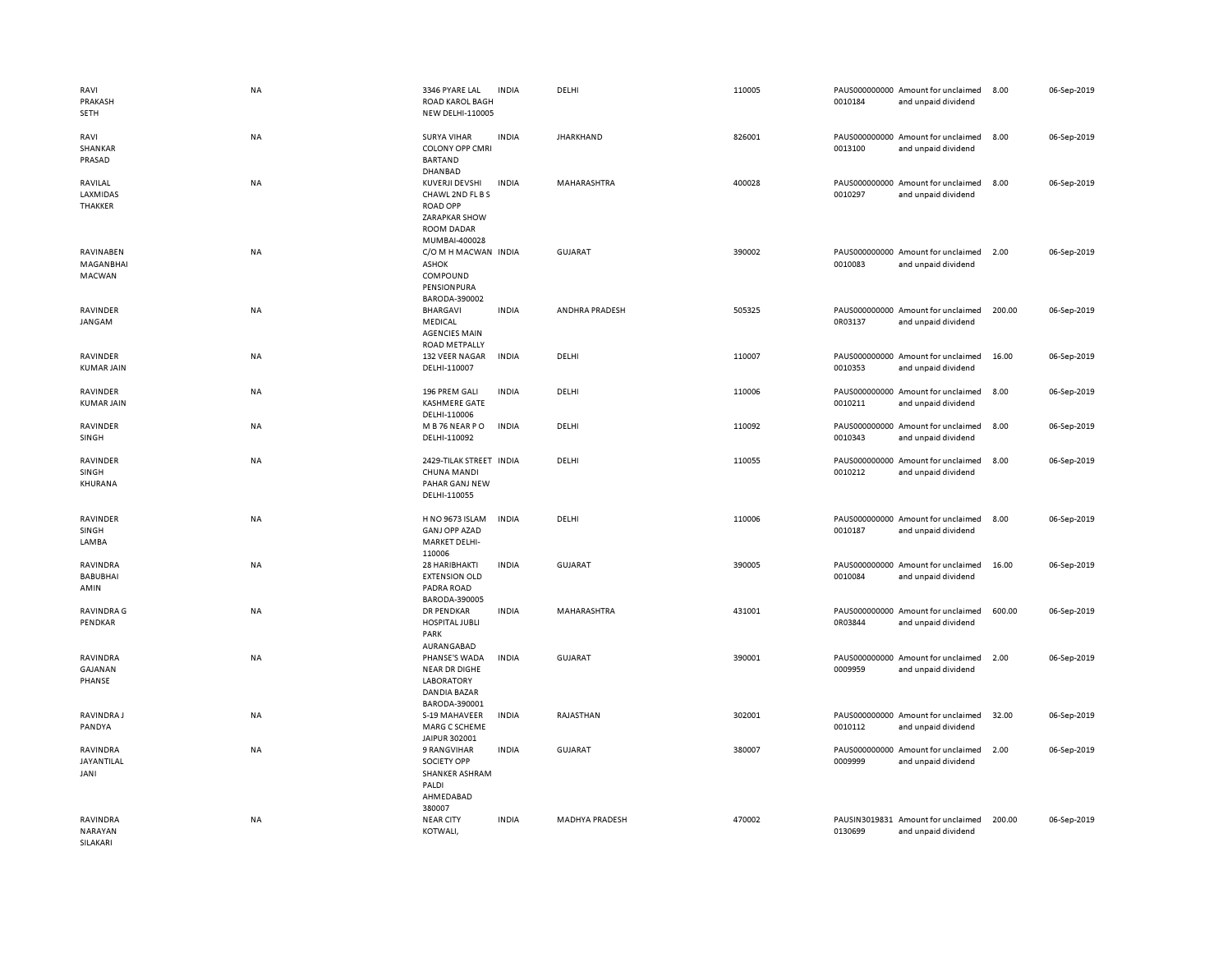| RAVINDRA<br>NATH A                     | NA        | <b>63 VARADHA</b><br>MUTHIAPPAN<br>STREET CHENNAI-<br>600001                                                                 | <b>INDIA</b> | <b>TAMIL NADU</b> | 600001 | 0010374 | PAUS000000000 Amount for unclaimed<br>and unpaid dividend | 8.00    | 06-Sep-2019 |
|----------------------------------------|-----------|------------------------------------------------------------------------------------------------------------------------------|--------------|-------------------|--------|---------|-----------------------------------------------------------|---------|-------------|
| RAVINDRABH<br>AI<br>RAMANBHAI<br>PATEL | NA        | C/O ORIENTAL<br>PROSPECTING CO<br>AT KOT KARK-<br><b>HANA PO KOT TAL</b><br><b>VIJAPUR DIST</b><br>MEHSANA P-IN-<br>382870 - | <b>INDIA</b> | <b>GUJARAT</b>    | 382870 | 0010085 | PAUS000000000 Amount for unclaimed<br>and unpaid dividend | 2.00    | 06-Sep-2019 |
| RAVINDRAKU<br>MAR<br>KANTILAL<br>PATEL | NA        | JAWAHARNAGAR<br>PLOT NO 327<br><b>GOREGAON (WEST)</b><br>MUMBAI-400062                                                       | <b>INDIA</b> | MAHARASHTRA       | 400062 | 0010409 | PAUS000000000 Amount for unclaimed<br>and unpaid dividend | 32.00   | 06-Sep-2019 |
| RAVINDRANA<br>TH<br><b>BATTEPATI</b>   | <b>NA</b> | 1-7-69/5 S D ROAD INDIA<br>SECUNDERABAD                                                                                      |              | ANDHRA PRADESH    | 500003 | 0R03133 | PAUS000000000 Amount for unclaimed<br>and unpaid dividend | 300.00  | 06-Sep-2019 |
| RAVJI<br>PUNABHAI<br>PATEL             | <b>NA</b> | C/O SUMANRAI<br><b>HARIBHAI &amp; CO</b><br><b>KALSARI ROAD</b><br><b>VISAVADAR DIST</b><br>JUNAGADH PIN-<br>362130          | <b>INDIA</b> | GUJARAT           | 362130 | 0009962 | PAUS000000000 Amount for unclaimed<br>and unpaid dividend | 16.00   | 06-Sep-2019 |
| RAVJIBHAI<br>BECHARBHAI<br>PATEL       | <b>NA</b> | B/50 GIDC COLONY INDIA<br><b>TAL KALOL 389330</b><br><b>DIST PANCHMAHAL</b>                                                  |              | <b>GUJARAT</b>    | 389330 | 0009935 | PAUS000000000 Amount for unclaimed<br>and unpaid dividend | 2.00    | 06-Sep-2019 |
| RAVJIBHAI<br><b>JETHABHAI</b><br>PATEL | NA        | AT&PO<br>DUDHATHALLA<br>POST DUDHATAL<br><b>TAL KAPADVANJ</b><br><b>DIST KAIRA</b>                                           | <b>INDIA</b> | GUJARAT           | 387620 | 0010087 | PAUS000000000 Amount for unclaimed<br>and unpaid dividend | 2.00    | 06-Sep-2019 |
| RAVJIBHAI<br>PUNABHAI<br>PATEL         | NA        | C/O SUMANRAI<br><b>HARIBHAI &amp; CO</b><br><b>KALSARI ROAD AT</b><br><b>VISAVADAR DIST</b><br>JUNAGADH PIN-<br>362130       | <b>INDIA</b> | GUJARAT           | 362130 | 0010088 | PAUS000000000 Amount for unclaimed<br>and unpaid dividend | 16.00   | 06-Sep-2019 |
| RAY<br>MUKESHKUM<br>AR<br>SHANTILAL    | <b>NA</b> | <b>B-23 VRAJDHAM</b><br>SOCIETY<br>ARUNACHAL TO<br><b>SAMTA ROAD</b><br>SUBHANPURA<br><b>BARODA 390007</b>                   | <b>INDIA</b> | <b>GUJARAT</b>    | 390007 | 0010523 | PAUS000000000 Amount for unclaimed<br>and unpaid dividend | 32.00   | 06-Sep-2019 |
| <b>RAYEN FJ</b>                        | <b>NA</b> | 10, V.E.ROAD,<br>TUTICORIN,                                                                                                  | <b>INDIA</b> | <b>TAMIL NADU</b> | 628001 | 0F00058 | PAUS000000000 Amount for unclaimed<br>and unpaid dividend | 400.00  | 06-Sep-2019 |
| REKHA<br>KALPESH<br>KADAKIYA           | <b>NA</b> | HOLI CHAKLA NEAR INDIA<br>CHAMPA WADI PO<br><b>DEVGADH BARIA</b><br><b>DIST PANCHMAHAL</b><br>PIN-389380                     |              | GUJARAT           | 389380 | 0010089 | PAUS000000000 Amount for unclaimed<br>and unpaid dividend | 16.00   | 06-Sep-2019 |
| <b>REKHAM</b><br>MEHTA                 | NA        | 33/B ASHOK<br><b>NAGAR SOC</b><br><b>BEHIND RLY</b><br><b>STATION NADIAD</b>                                                 | <b>INDIA</b> | <b>GUJARAT</b>    | 387001 | 0R04437 | PAUS000000000 Amount for unclaimed<br>and unpaid dividend | 200.00  | 06-Sep-2019 |
| <b>REKHAN</b><br><b>MURTHY</b>         | <b>NA</b> | NO 15 ASHRAYA<br>APARTMENTS<br>ATMANANDA<br><b>COLONY MAIN RD</b><br>R T NAGAR<br><b>BANGALORE</b>                           | <b>INDIA</b> | KARNATAKA         | 560032 | 0R02632 | PAUS000000000 Amount for unclaimed<br>and unpaid dividend | 1300.00 | 06-Sep-2019 |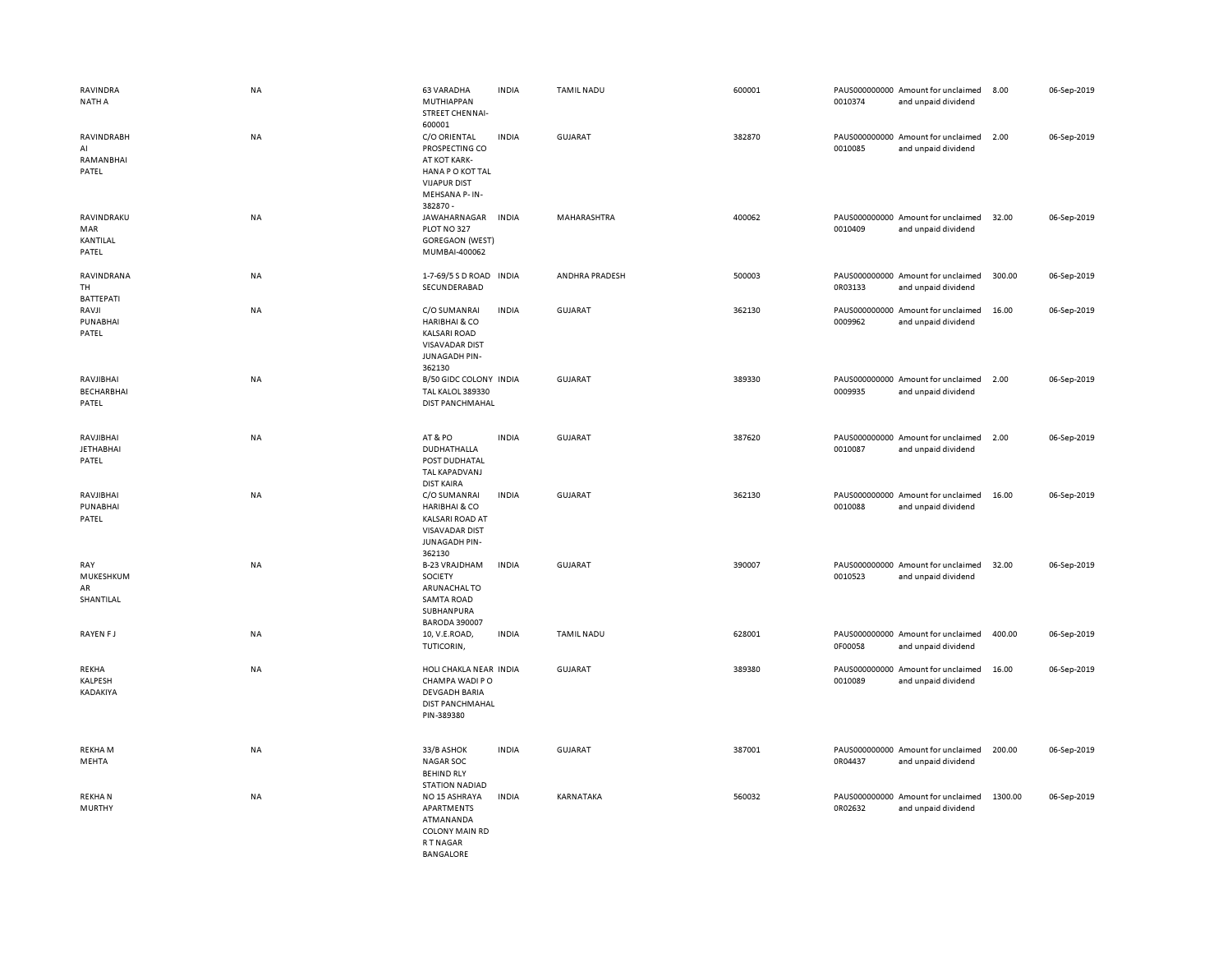| <b>REKHAP</b><br>GAJARE                        | NA                              | <b>FLAT NO 166/1</b><br>POCKET D-12<br>SECTOR NO 7<br>ROHINI DELHI<br>110034                                 | <b>INDIA</b> | DELHI              | 110034 | 0010201 | PAUS000000000 Amount for unclaimed<br>and unpaid dividend | 8.00   | 06-Sep-2019 |
|------------------------------------------------|---------------------------------|--------------------------------------------------------------------------------------------------------------|--------------|--------------------|--------|---------|-----------------------------------------------------------|--------|-------------|
| REKHA<br>VERMA                                 | NA                              | C/O MR JARNAIL<br>VERMA 18 GOVIND<br><b>MARG JAIPUR</b>                                                      | <b>INDIA</b> | RAJASTHAN          | 302004 | 0R03310 | PAUS000000000 Amount for unclaimed<br>and unpaid dividend | 200.00 | 06-Sep-2019 |
| <b>RENU BAJAJ</b>                              | NA                              | HOUSE NO. 9394/6, INDIA<br><b>STREET NO. 9</b><br>MULTANI DHANDA<br>, PAHARGANJ NEW<br>DELHI 110055          |              | DELHI              | 110055 | 0010191 | PAUS000000000 Amount for unclaimed<br>and unpaid dividend | 8.00   | 06-Sep-2019 |
| RENU<br>KHANNA                                 | NA                              | <b>B-64 MOTI NAGAR INDIA</b><br><b>NEW DELHI-110015</b>                                                      |              | DELHI              | 110015 | 0010335 | PAUS000000000 Amount for unclaimed<br>and unpaid dividend | 16.00  | 06-Sep-2019 |
| <b>RENU RANI</b>                               | YADUNAND<br>AN PRASAD<br>PODDAR | W/O SRI RANJAN<br><b>KUMAR SHIV LOK</b><br><b>BEHIND TRIHUT</b><br>ACADEMY SCHOOL,<br>KASHIPURSAMASTI<br>PUR | <b>INDIA</b> | <b>BIHAR</b>       | 848101 | 0530218 | PAUS120191010 Amount for unclaimed<br>and unpaid dividend | 200.00 | 06-Sep-2019 |
| <b>RENU SETHI</b>                              | NA                              | 95 DEFENCE<br><b>ENCLAVE VIKASH</b><br>MARG DELHI-<br>110092                                                 | <b>INDIA</b> | DELHI              | 110092 | 0010345 | PAUS000000000 Amount for unclaimed<br>and unpaid dividend | 8.00   | 06-Sep-2019 |
| RENUKANAT<br>HBS                               | NA                              | C/O. RENUKA<br>MEDICAL HALL,<br>ARSIKERE, HASSAN<br>DIST.                                                    | <b>INDIA</b> | KARNATAKA          | 583125 | 0B00947 | PAUS000000000 Amount for unclaimed<br>and unpaid dividend | 200.00 | 06-Sep-2019 |
| REVATHI<br><b>BHARATAN</b>                     | NA                              | H NO 9 HYDER<br><b>BASTHY</b><br>SECUNDERABAD-<br>500003                                                     | <b>INDIA</b> | ANDHRA PRADESH     | 500003 | 0010370 | PAUS000000000 Amount for unclaimed<br>and unpaid dividend | 24.00  | 06-Sep-2019 |
| RINABEN<br>MAHENDRAS<br><b>INH RANA</b>        | NA                              | GARASIA MOHALLA INDIA<br>OPP. GORWA<br><b>POLICE STATION</b><br>GORWA                                        |              | <b>GUJARAT</b>     | 390003 | 0R05577 | PAUS000000000 Amount for unclaimed<br>and unpaid dividend | 100.00 | 06-Sep-2019 |
| <b>RIPU DAMAN</b><br>BHARADWAJ                 | <b>NA</b>                       | HIG-21/G-3, TNHB<br><b>FLATS SEA BREEZE</b><br>APTS, THIRUVALLUV<br>AR NAGAR<br>THIRUVANMIYUR,<br>CHENNAI    | <b>INDIA</b> | <b>TAMIL NADU</b>  | 600041 | 0R02182 | PAUS000000000 Amount for unclaimed<br>and unpaid dividend | 100.00 | 06-Sep-2019 |
| RISHMAKUM<br>ARI<br><b>KISHORBHAI</b><br>PATEL | <b>NA</b>                       | <b>WADI CHHELLI</b><br>POLE BARODA-<br>390001                                                                | <b>INDIA</b> | <b>GUJARAT</b>     | 390001 | 0010092 | PAUS000000000 Amount for unclaimed<br>and unpaid dividend | 2.00   | 06-Sep-2019 |
| RITA                                           | NA                              | <b>B-49 MOTI NAGAR INDIA</b><br>NEWDELHI-110015                                                              |              | DELHI              | 110015 | 0010214 | PAUS000000000 Amount for unclaimed<br>and unpaid dividend | 20.00  | 06-Sep-2019 |
| RITA NATH                                      | NA                              | A/9 NEWRAIPUR<br>ROAD "RUPAYAN"<br><b>WEST BENGAL PO</b><br>GARIA                                            | <b>INDIA</b> | <b>WEST BENGAL</b> | 700084 | 0R02868 | PAUS000000000 Amount for unclaimed<br>and unpaid dividend | 200.00 | 06-Sep-2019 |
| <b>RITA ROSE</b><br><b>KURIAN</b>              | NA                              | VACHAPARAMBIL<br>KOTTAMPARAMBA<br><b>B O CALICUT</b>                                                         | <b>INDIA</b> | KERALA             | 673008 | 0R02960 | PAUS000000000 Amount for unclaimed<br>and unpaid dividend | 200.00 | 06-Sep-2019 |
| RITABEN<br>PRAVINBHAI<br>KAPADIA               | NA                              | G-31 BOMBAY<br>MARKET<br><b>UMARWADA</b><br>SURAT 395010                                                     | <b>INDIA</b> | GUJARAT            | 395010 | 0010552 | PAUS000000000 Amount for unclaimed<br>and unpaid dividend | 32.00  | 06-Sep-2019 |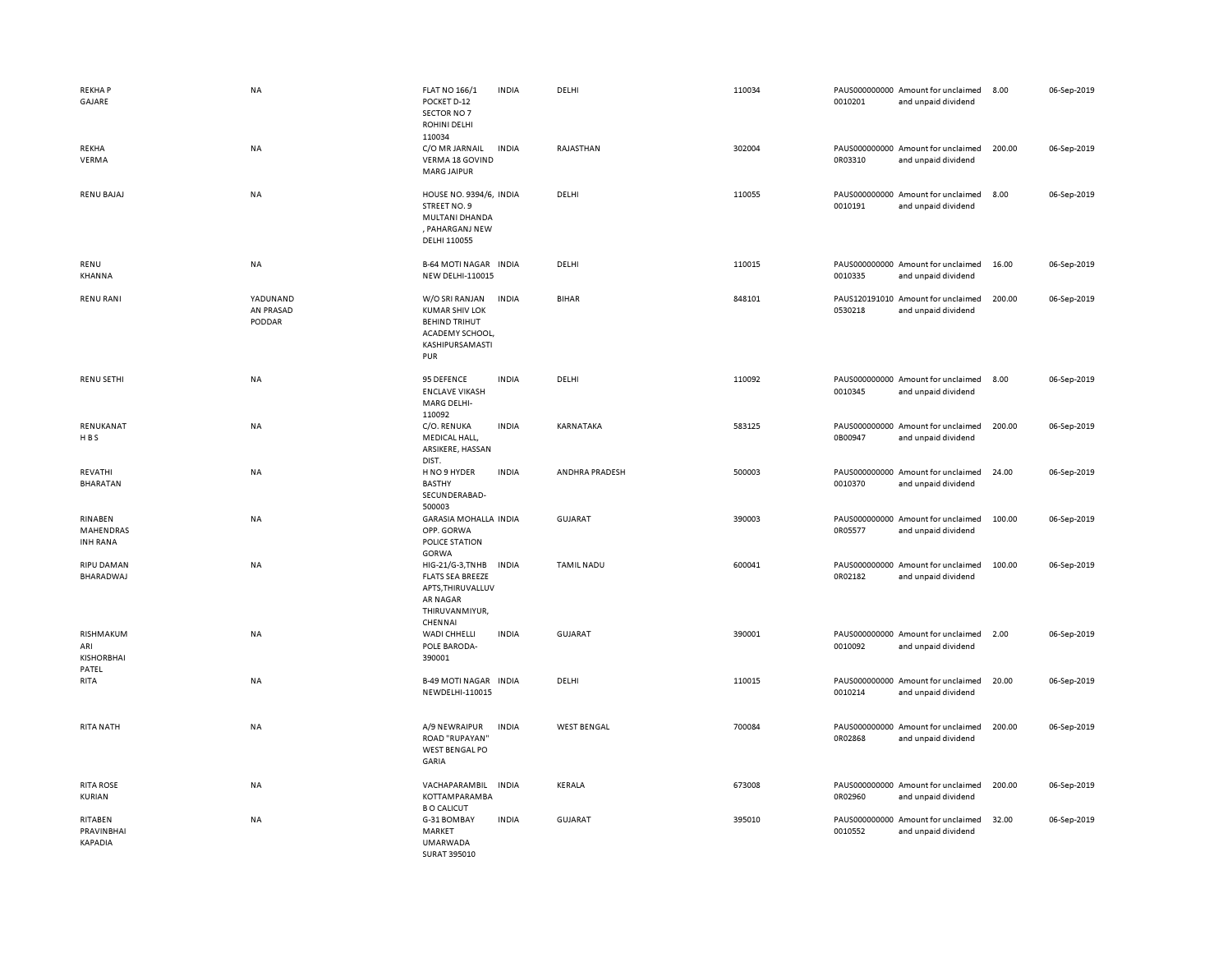| <b>RITEN M</b><br>ANTANI                                          | <b>NA</b> | "SAMANVAY" OPP INDIA<br>TRIKAMRAY<br>TEMPLE DR MEHTA<br><b>MARG NAGAR</b><br><b>CHAKALO BHUJ</b>                 |              | <b>GUJARAT</b> | 370001 | 0R04699 | PAUS000000000 Amount for unclaimed<br>and unpaid dividend | 400.00 | 06-Sep-2019 |
|-------------------------------------------------------------------|-----------|------------------------------------------------------------------------------------------------------------------|--------------|----------------|--------|---------|-----------------------------------------------------------|--------|-------------|
| RITESH SETH                                                       | NA        | <b>KUTCH</b><br><b>4 CAPPER ROAD</b><br>LALBAGH<br>LUCKNOW                                                       | <b>INDIA</b> | UTTAR PRADESH  | 226001 | 0R03383 | PAUS000000000 Amount for unclaimed<br>and unpaid dividend | 200.00 | 06-Sep-2019 |
| RIXONA<br><b>JOSEPHBHAI</b><br><b>CHRISTI</b>                     | <b>NA</b> | <b>8 SION PARK</b><br>SOCIETY BAHERAM<br>PURA AHMEDABAD-<br>380022                                               | <b>INDIA</b> | GUJARAT        | 380022 | 0010002 | PAUS000000000 Amount for unclaimed<br>and unpaid dividend | 6.00   | 06-Sep-2019 |
| RIYAZ ALI<br>KHAN                                                 | <b>NA</b> | INDIAN OVERSEAS INDIA<br><b>BANK TILAK NAGAR</b><br><b>NEAR LBS COLLEGE</b><br>JAIPUR 302004                     |              | RAJASTHAN      | 302004 | 0010509 | PAUS000000000 Amount for unclaimed<br>and unpaid dividend | 16.00  | 06-Sep-2019 |
| <b>ROHINI</b><br>POPATLAL<br>PARIKH                               | <b>NA</b> | 136 SAMRAT<br><b>ASHOK SOCIETY</b><br>4TH FLOOR RATILAL<br>R THAKKAR MARG<br><b>MALBAR HILL</b><br>MUMBAI-400006 | <b>INDIA</b> | MAHARASHTRA    | 400006 | 0010003 | PAUS000000000 Amount for unclaimed<br>and unpaid dividend | 32.00  | 06-Sep-2019 |
| <b>ROHINI</b><br>SHRIKRISHNA<br>MHASKAR                           | NA        | ALAKNANDA 38/8A INDIA<br>ERANDAVANE<br>PUNE-411004                                                               |              | MAHARASHTRA    | 411004 | 0010241 | PAUS000000000 Amount for unclaimed<br>and unpaid dividend | 16.00  | 06-Sep-2019 |
| <b>ROHINI</b><br>VIRENDRA<br>PARIKH                               | NA        | <b>BAJWADA SHETH</b><br><b>SERI BARODA</b><br>390001                                                             | <b>INDIA</b> | <b>GUJARAT</b> | 390001 | 0009903 | PAUS000000000 Amount for unclaimed<br>and unpaid dividend | 6.00   | 06-Sep-2019 |
| <b>ROHIT</b><br>ANAND                                             | NA        | 21/36 OLD<br><b>RAJINDAR NAGAR</b><br><b>NEW DELHI 110060</b>                                                    | <b>INDIA</b> | DELHI          | 110060 | 0010486 | PAUS000000000 Amount for unclaimed<br>and unpaid dividend | 16.00  | 06-Sep-2019 |
| <b>ROHIT</b><br><b>HARISHCHAN</b><br><b>DRA</b><br><b>CHANDAN</b> | <b>NA</b> | A/9 NARENDRA<br>SOCIETY BUILDING<br>S V ROAD<br><b>JOGESHWARI</b><br>MUMBAI-400060                               | <b>INDIA</b> | MAHARASHTRA    | 400060 | 0010142 | PAUS000000000 Amount for unclaimed<br>and unpaid dividend | 8.00   | 06-Sep-2019 |
| ROHIT MODI                                                        | NA        | SHANKER BHUVAN INDIA<br>OPP RLY CLUB<br>MANINAGAR<br>AHMEDABAD                                                   |              | GUJARAT        | 380008 | 0R02292 | PAUS000000000 Amount for unclaimed<br>and unpaid dividend | 700.00 | 06-Sep-2019 |
| <b>ROHIT PATEL</b>                                                | <b>NA</b> | 88 KALAKUNJ SOC INDIA<br><b>DIVISION 3 OPP</b><br>RUSHIMANDAP<br>KARELIBAUG<br>VADODARA                          |              | GUJARAT        | 390018 | 0R04383 | PAUS000000000 Amount for unclaimed<br>and unpaid dividend | 200.00 | 06-Sep-2019 |
| ROHITBHAI A<br>SHAH                                               | <b>NA</b> | 41 EESHITA<br>APARTMENTS<br><b>NEAR ISHWAR</b><br>BHUVAN<br>NAVRANGPURA<br>AHMEDABAD-<br>380009                  | <b>INDIA</b> | GUJARAT        | 380009 | 0010093 | PAUS000000000 Amount for unclaimed<br>and unpaid dividend | 32.00  | 06-Sep-2019 |
| <b>ROHITBHAI</b><br>MAGANLAL<br><b>KAMDAR</b>                     | <b>NA</b> | <b>KAMDAR STREET</b><br><b>CORNER OF</b><br>UJJADPA JETPUR-<br>360370                                            | <b>INDIA</b> | <b>GUJARAT</b> | 360370 | 0010094 | PAUS000000000 Amount for unclaimed<br>and unpaid dividend | 16.00  | 06-Sep-2019 |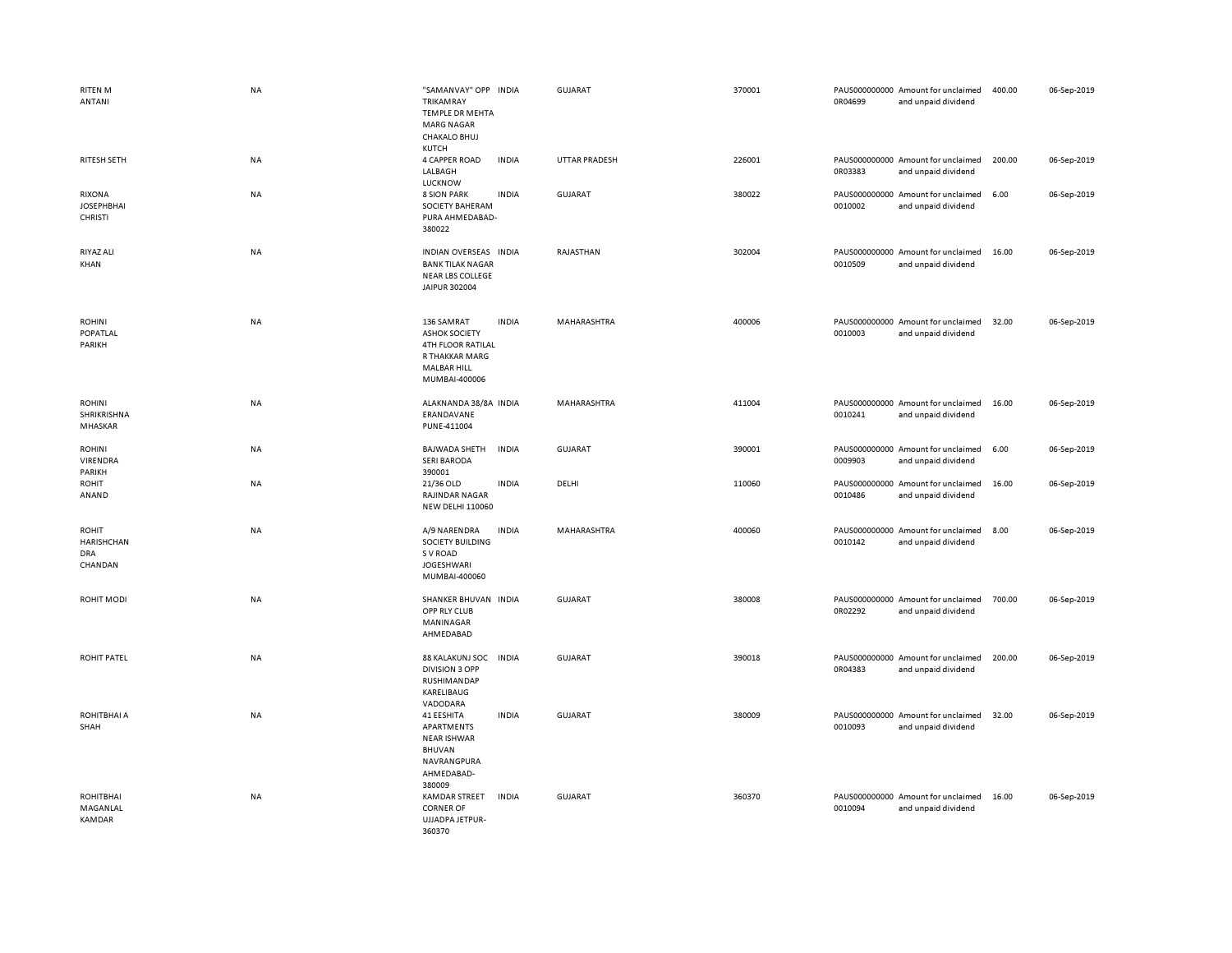| ROHITBHAI<br>RANJITBHAI<br>PATEL                 | <b>NA</b> | SHIVAM<br><b>BUNGLOW, OLD</b><br>PADRA ROAD,<br>VADODARA                                          | <b>INDIA</b> | <b>GUJARAT</b>     | 390015 | 0036855 | PAUS120581000 Amount for unclaimed<br>and unpaid dividend | 412.00 | 06-Sep-2019 |
|--------------------------------------------------|-----------|---------------------------------------------------------------------------------------------------|--------------|--------------------|--------|---------|-----------------------------------------------------------|--------|-------------|
| ROMINDER<br>KALRA                                | NA        | 62 NAVJIWAN<br>VIHAR NEW DELHI-<br>110017                                                         | <b>INDIA</b> | DELHI              | 110017 | 0010328 | PAUS000000000 Amount for unclaimed<br>and unpaid dividend | 40.00  | 06-Sep-2019 |
| RONNIE<br>VARIAWA                                | NA        | 12 SAVA SADI<br>SADAN<br><b>BHAVNAGARI ST</b><br><b>VANKI BORDI</b><br>SURAT                      | <b>INDIA</b> | <b>GUJARAT</b>     | 395003 | 0R04665 | PAUS000000000 Amount for unclaimed<br>and unpaid dividend | 200.00 | 06-Sep-2019 |
| ROSA<br>STANLEY<br>MENACHERY                     | <b>NA</b> | 5/5 ARTISTES<br><b>VILLAGE SECTOR 8</b><br>C B D BELAPUR<br><b>NEW MUMBAI</b><br>400614           | <b>INDIA</b> | MAHARASHTRA        | 400614 | 0010498 | PAUS000000000 Amount for unclaimed<br>and unpaid dividend | 16.00  | 06-Sep-2019 |
| ROSHAN LAL<br>PAHWA                              | NA        | B-4/131, AMAR<br><b>COLONY LAJPAT</b><br>NAGAR NEWDELHI                                           | <b>INDIA</b> | DELHI              | 110024 | 0010592 | PAUS000000000 Amount for unclaimed<br>and unpaid dividend | 8.00   | 06-Sep-2019 |
| <b>RUBY DOSS</b>                                 | NA        | NO 9 MUTHIAL<br><b>NAICK STREET</b><br>PURASA WALKAM<br>CHENNAI-600007                            | <b>INDIA</b> | <b>TAMIL NADU</b>  | 600007 | 0010171 | PAUS000000000 Amount for unclaimed<br>and unpaid dividend | 8.00   | 06-Sep-2019 |
| <b>RUCHIRA</b><br>SUDHAN<br>RAJPUT               | <b>NA</b> | C 12/5 RCF<br><b>TOWNSHIP KURUKL</b><br>ALIBAG<br>MAHARASHTRA<br>402209                           | <b>INDIA</b> | MAHARASHTRA        | 402209 | 0010448 | PAUS000000000 Amount for unclaimed<br>and unpaid dividend | 32.00  | 06-Sep-2019 |
| <b>RUDOEF</b><br>OLIVERA                         | NA        | 9 AMIN NAGAR<br>CHHANI BARODA-<br>391740                                                          | <b>INDIA</b> | GUJARAT            | 391740 | 0010096 | PAUS000000000 Amount for unclaimed<br>and unpaid dividend | 6.00   | 06-Sep-2019 |
| RUDRAIYA D<br>M                                  | NA        | CITY X-RAY CLINIC, INDIA<br>K.R.MARKET<br>FRONTAGE,<br>BANGALORE                                  |              | KARNATAKA          | 560002 | 0D00385 | PAUS000000000 Amount for unclaimed<br>and unpaid dividend | 200.00 | 06-Sep-2019 |
| <b>RUDRASISH</b><br><b>ROY</b>                   | <b>NA</b> | THE NEW INDIA<br><b>ASSURANCE CO</b><br>LTD JEEVANSEVA<br>2ND FLOOR SV<br>ROAD SANTACRUZ<br>WEAST | <b>INDIA</b> | MAHARASHTRA        | 400054 | 3715455 | PAUSIN3005131 Amount for unclaimed<br>and unpaid dividend | 200.00 | 06-Sep-2019 |
| RUKMINI<br>DEVI                                  | NA        | 5-B BASANT VIHAR INDIA<br>17/5 BLOCK "A"<br><b>NEW ALIPORE</b><br>CALCUTTA 700053                 |              | <b>WEST BENGAL</b> | 700053 | 0010481 | PAUS000000000 Amount for unclaimed<br>and unpaid dividend | 8.00   | 06-Sep-2019 |
| <b>RUMA</b><br><b>ACHARYA</b>                    | NA        | 43 SWADHIN YALLY INDIA<br>P O SINTHI<br>CALCUTTA                                                  |              | <b>WEST BENGAL</b> | 700050 | 0R02767 | PAUS000000000 Amount for unclaimed<br>and unpaid dividend | 200.00 | 06-Sep-2019 |
| <b>RUPA</b><br><b>BANSIRAO</b><br><b>THAKORE</b> | NA        | <b>CHANDRI VILLA</b><br>2ND FLOOR TEJPAL<br><b>ROAD GAMDEVI</b><br>MUMBAI 400007                  | <b>INDIA</b> | MAHARASHTRA        | 400007 | 0009890 | PAUS000000000 Amount for unclaimed<br>and unpaid dividend | 22.00  | 06-Sep-2019 |
| RUPCHAND<br>SHAH                                 | NA        | C/O. PRAKASH &<br>CO. 763 GANPATI<br>PETH SANGLI                                                  | <b>INDIA</b> | GUJARAT            | 380006 | 0009870 | PAUS000000000 Amount for unclaimed<br>and unpaid dividend | 8.00   | 06-Sep-2019 |
| <b>RUSHIKANT P</b><br>MEHTA                      | <b>NA</b> | <b>BUNGALOW NO2</b><br>PUSHPKUNJ<br>SOCIETY KANKARIA<br>ROAD<br>AHMEDABAD-<br>380028              | <b>INDIA</b> | <b>GUJARAT</b>     | 380028 | 0010276 | PAUS000000000 Amount for unclaimed<br>and unpaid dividend | 16.00  | 06-Sep-2019 |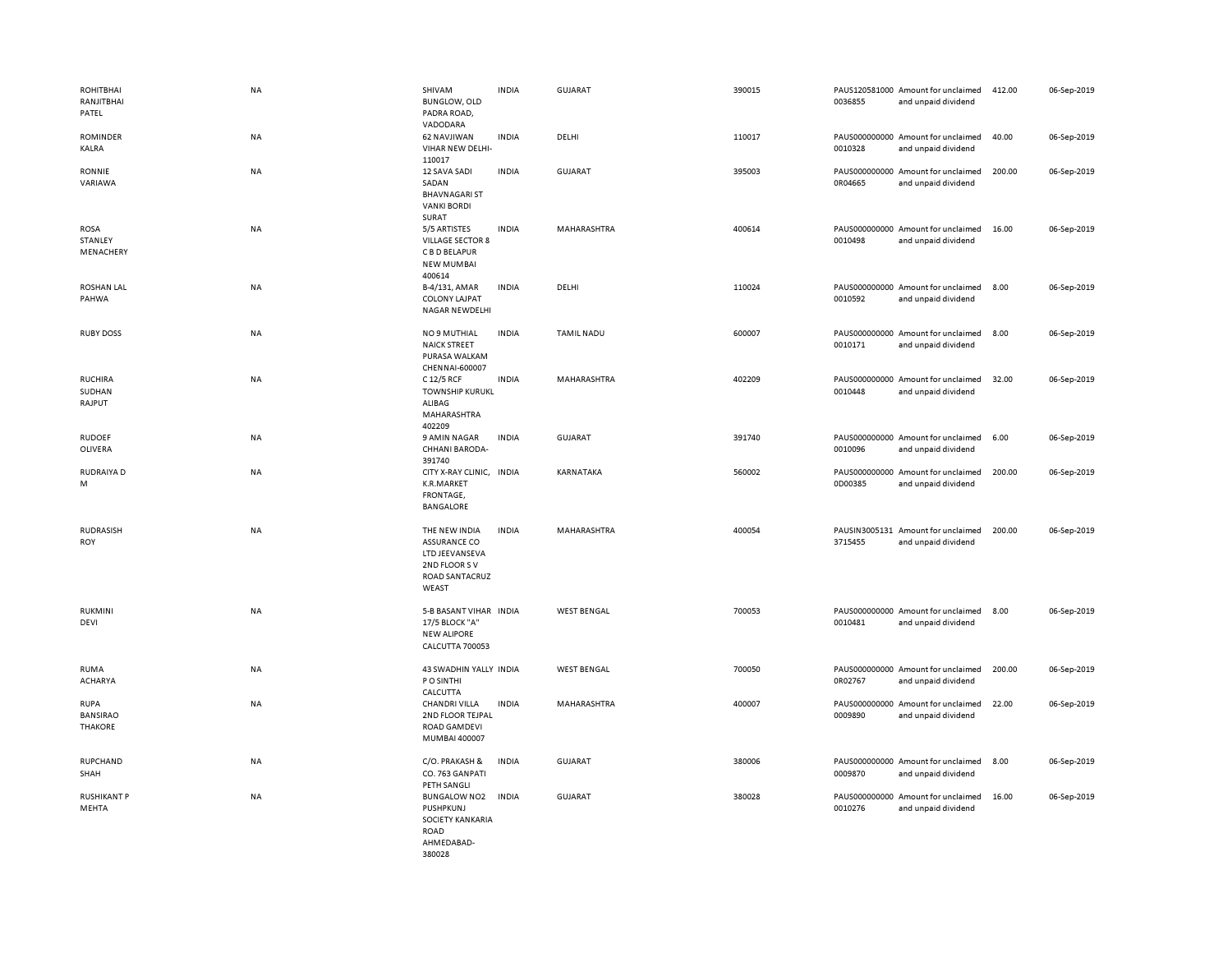| RUSTOM<br>JAMSHEDJEE<br>TUREL             | NA        | 11/B5 2ND FLOOR<br><b>GOVT. QUATERS</b><br>HAJI ALI MUMBAI                                                      | <b>INDIA</b> | MAHARASHTRA       | 400034 | 0R03572 | PAUS000000000 Amount for unclaimed<br>and unpaid dividend | 200.00 | 06-Sep-2019 |
|-------------------------------------------|-----------|-----------------------------------------------------------------------------------------------------------------|--------------|-------------------|--------|---------|-----------------------------------------------------------|--------|-------------|
| <b>RUSTOMJI</b><br>ARDESHIR<br>NARAILVALA | NA        | ALI MANZIL 2ND<br><b>FLOOR N PATIT ST</b><br><b>GRANT ROAD</b><br>MUMBAI-400007                                 | <b>INDIA</b> | MAHARASHTRA       | 400007 | 0010004 | PAUS000000000 Amount for unclaimed<br>and unpaid dividend | 6.00   | 06-Sep-2019 |
| RUXMANIBE<br>N KANTILAL<br>PATEL          | NA        | 6/B BARODA<br>PEOPLES CO-OP<br>SOCIETY ALKAPURI<br>BARODA-390005                                                | <b>INDIA</b> | <b>GUJARAT</b>    | 390005 | 0009923 | PAUS000000000 Amount for unclaimed<br>and unpaid dividend | 6.00   | 06-Sep-2019 |
| S ARUNA                                   | NA        | NO 27/2 C P W D<br><b>COLONY K K NAGAR</b><br>CHENNAI-600078                                                    | <b>INDIA</b> | TAMIL NADU        | 600078 | 0010840 | PAUS000000000 Amount for unclaimed<br>and unpaid dividend | 2.00   | 06-Sep-2019 |
| S BALAJI                                  | NA        | FLAT D ABINAYA-1 INDIA<br>II MAIN ROAD T G<br><b>NAGAR CHENNAI</b>                                              |              | <b>TAMIL NADU</b> | 600061 | 0S03509 | PAUS000000000 Amount for unclaimed<br>and unpaid dividend | 400.00 | 06-Sep-2019 |
| s<br><b>BENUGOPAL</b><br>PATRA            | NA        | PLOT NO J-10 B J B INDIA<br>NAGAR<br>BHUBANESWAR                                                                |              | ORISSA            | 751014 | 0S02647 | PAUS000000000 Amount for unclaimed<br>and unpaid dividend | 200.00 | 06-Sep-2019 |
| S C MONGA                                 | NA        | 3/13 KALKAJI<br><b>EXTENSION NEW</b><br>DELHI-110019                                                            | <b>INDIA</b> | DELHI             | 110019 | 0011223 | PAUS000000000 Amount for unclaimed<br>and unpaid dividend | 8.00   | 06-Sep-2019 |
| S G<br>NARAYANAN                          | NA        | FLAT NO 17 METRO INDIA<br><b>FLATS VELACHERI</b><br>ROAD SEMBAKKAM<br><b>SELAIYUR POST</b><br>CHENNAI 600073    |              | <b>TAMIL NADU</b> | 600073 | 0010842 | PAUS000000000 Amount for unclaimed<br>and unpaid dividend | 16.00  | 06-Sep-2019 |
| S H MEHTA                                 | NA        | 2-A, PERIANNA<br>MAISTRY ST, 2 ND<br>FLOOR, CHENNAI-<br>600001                                                  | <b>INDIA</b> | <b>TAMIL NADU</b> | 600001 | 0011209 | PAUS000000000 Amount for unclaimed<br>and unpaid dividend | 16.00  | 06-Sep-2019 |
| S HARISH                                  | <b>NA</b> | 228 I FLOOR 9TH<br><b>CROSS "M" BLOCK</b><br><b>II STAGE</b><br>KUVEMPUNAGAR<br><b>MYSORE</b>                   | <b>INDIA</b> | KARNATAKA         | 570023 | 0S02443 | PAUS000000000 Amount for unclaimed<br>and unpaid dividend | 200.00 | 06-Sep-2019 |
| <b>SINDRANI</b><br>NAGENDRA               | NA        | COMPCO LTD.<br><b>NO.125/A</b><br><b>BLOCK, BALAJI</b><br>COMPLEX,<br>SULTANPET, BANGA<br>LORE-560053           | <b>INDIA</b> | KARNATAKA         | 560053 | 0011424 | PAUS000000000 Amount for unclaimed<br>and unpaid dividend | 8.00   | 06-Sep-2019 |
| S J<br><b>BHANUPRAB</b><br>HA             | NA        | SURYA CLINIC 51<br><b>GANDHI BAZAR</b><br>SAKLASPUR                                                             | <b>INDIA</b> | KARNATAKA         | 573134 | 0S05121 | PAUS000000000 Amount for unclaimed<br>and unpaid dividend | 40.00  | 06-Sep-2019 |
| SKB<br>PATNAIK                            | NA        | H NO-2-2-647/99<br><b>CENTRAL EXCIDE</b><br>COLONY<br>HYDERABAD-<br>500013                                      | <b>INDIA</b> | ANDHRA PRADESH    | 500013 | 0010954 | PAUS000000000 Amount for unclaimed<br>and unpaid dividend | 8.00   | 06-Sep-2019 |
| <b>SKMOHANA</b>                           | <b>NA</b> | FLAT NO 11<br>DHRUVA<br>APARTMENTS<br><b>BHARANICO-LONY</b><br>DEFENCE COLONY<br>SAINIKPURI PO<br>SECUN-DERABAD | <b>INDIA</b> | ANDHRA PRADESH    | 500594 | 0010962 | PAUS000000000 Amount for unclaimed<br>and unpaid dividend | 16.00  | 06-Sep-2019 |

500594 -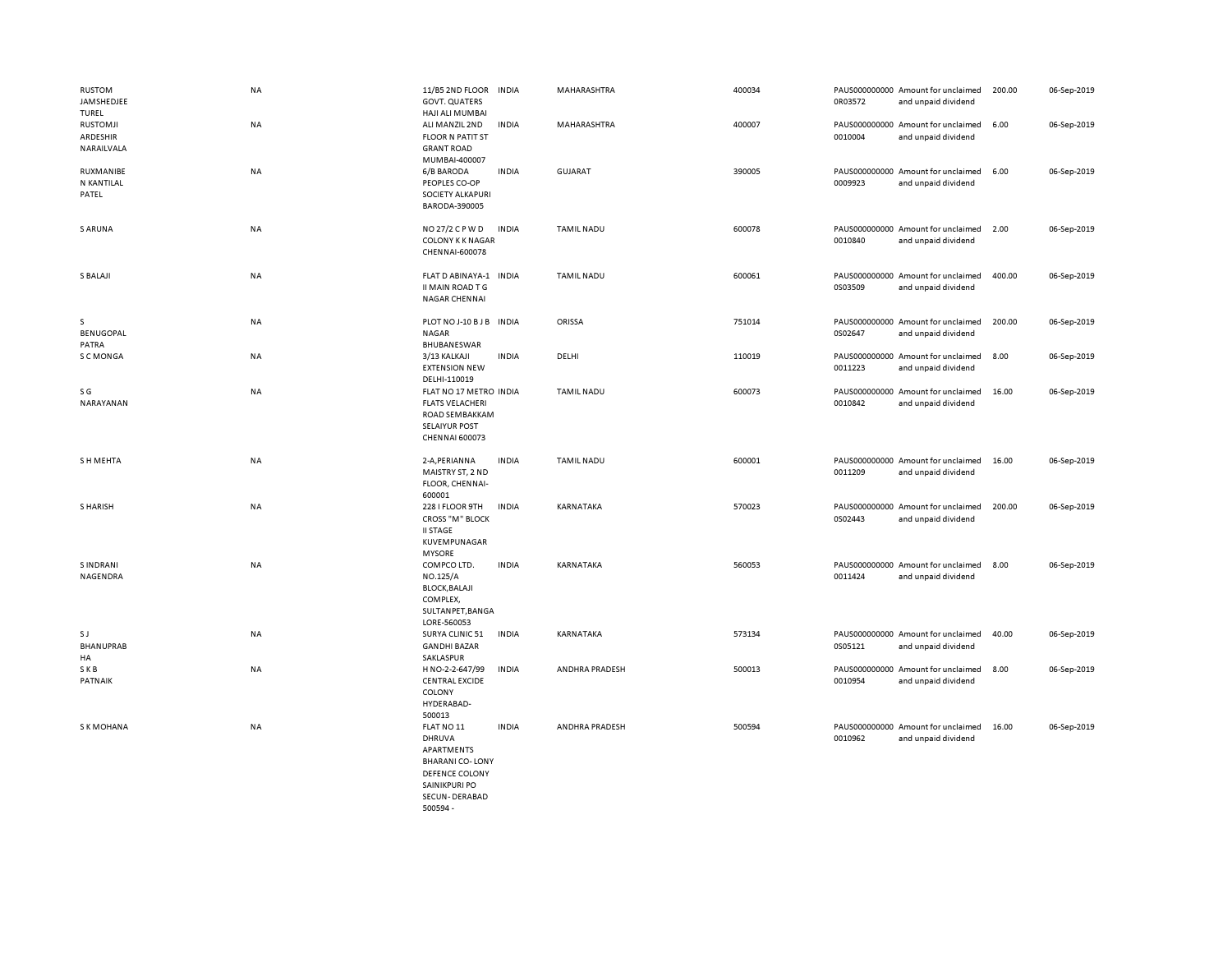| S K<br>SALHOTRA                        | <b>NA</b> | 174 SAHYOG<br>APARTMENTS<br>MAYUR VIHAR I                                                        | <b>INDIA</b> | DELHI                 | 110091 | 0011246 | PAUS000000000 Amount for unclaimed<br>and unpaid dividend | 8.00   | 06-Sep-2019 |
|----------------------------------------|-----------|--------------------------------------------------------------------------------------------------|--------------|-----------------------|--------|---------|-----------------------------------------------------------|--------|-------------|
| S K TIKU                               | <b>NA</b> | DELHI 110091<br>DARSHAK LIMITED<br><b>BANK OF INDIA</b><br>BLDG NO.11 KG<br>ROAD                 | <b>INDIA</b> | KARNATAKA             | 560009 | 0S03882 | PAUS000000000 Amount for unclaimed<br>and unpaid dividend | 200.00 | 06-Sep-2019 |
| S KAMALA                               | <b>NA</b> | New No.52,<br>Apparseamy Koil<br>Strret Old No.<br>102/2, Mylapore                               | <b>INDIA</b> | <b>TAMIL NADU</b>     | 600004 | 0S05608 | PAUS000000000 Amount for unclaimed<br>and unpaid dividend | 160.00 | 06-Sep-2019 |
| S KANDARAJ                             | <b>NA</b> | C/O KOVAI<br>MEDICALS 325<br><b>BROUGH ROAD</b><br><b>ERODE</b>                                  | <b>INDIA</b> | <b>TAMIL NADU</b>     | 638002 | 0S03031 | PAUS000000000 Amount for unclaimed<br>and unpaid dividend | 200.00 | 06-Sep-2019 |
| S KRISHNA<br>LATA                      | NA        | 1-10-27/1 ASHOK<br>NAGAR<br>HYDERABAD<br>500020                                                  | <b>INDIA</b> | <b>ANDHRA PRADESH</b> | 500020 | 0010902 | PAUS000000000 Amount for unclaimed<br>and unpaid dividend | 8.00   | 06-Sep-2019 |
| S LALITHA                              | NA        | NO 6 JHANKAR<br>SOCIETY JIVRAJ PO<br>AHMEDABAD-<br>380051                                        | <b>INDIA</b> | <b>GUJARAT</b>        | 380051 | 0010881 | PAUS000000000 Amount for unclaimed<br>and unpaid dividend | 16.00  | 06-Sep-2019 |
| S LALITHA                              | <b>NA</b> | C/O.M/S RENUKA<br><b>MEDICAL HALL</b><br>ARASIKERE HASSAN<br><b>DIST</b>                         | <b>INDIA</b> | KARNATAKA             | 583125 | 0S01834 | PAUS000000000 Amount for unclaimed<br>and unpaid dividend | 200.00 | 06-Sep-2019 |
| S LIYAKATH<br><b>HUSSAIN</b>           | <b>NA</b> | C/O.S.A. RASOOL<br>SAHEB RETD, HEAD<br>POST MASTER<br>6/1050, OPP.BILAL<br>MASJID<br>BHAGGANAGAR | <b>INDIA</b> | <b>ANDHRA PRADESH</b> | 515801 | 0S02601 | PAUS000000000 Amount for unclaimed<br>and unpaid dividend | 200.00 | 06-Sep-2019 |
| S M ADEEBA<br>KHANAM                   | NA        | NO 7 SIXTH STREET INDIA<br>TIRUMURTINAGAR<br>CHENNAI-600034                                      |              | <b>TAMIL NADU</b>     | 600034 | 0010974 | PAUS000000000 Amount for unclaimed<br>and unpaid dividend | 16.00  | 06-Sep-2019 |
| SM<br>SHANKARA<br>RAJU                 | <b>NA</b> | NO.3391 SHANKARI INDIA<br>NIWASA 4TH "C"<br>BLOCK,<br>GAYATHRINAGAR<br>BANGALORE                 |              | KARNATAKA             | 560021 | 0010930 | PAUS000000000 Amount for unclaimed<br>and unpaid dividend | 32.00  | 06-Sep-2019 |
| <b>S MOHAN</b>                         | <b>NA</b> | H.B.52 RANI<br>MANGAMMAL<br>COLONY                                                               | <b>INDIA</b> | <b>TAMIL NADU</b>     | 624001 | 0S05563 | PAUS000000000 Amount for unclaimed<br>and unpaid dividend | 300.00 | 06-Sep-2019 |
| s<br>MUTHUKUM<br><b>ARA PILLAI</b>     | NA        | 40 LALKHAN<br><b>STREET</b><br>CHIDAMBARAM-<br>608001                                            | <b>INDIA</b> | <b>TAMIL NADU</b>     | 608001 | 0010662 | PAUS000000000 Amount for unclaimed<br>and unpaid dividend | 20.00  | 06-Sep-2019 |
| SN.<br>JAYARAMAN                       | NA        | <b>3A SELUKKA</b><br>SUBBIER LANE EAST<br><b>VELI ST MADURAI</b><br>625001                       | <b>INDIA</b> | <b>TAMIL NADU</b>     | 625001 | 0011206 | PAUS000000000 Amount for unclaimed<br>and unpaid dividend | 8.00   | 06-Sep-2019 |
| SN<br><b>MOORTHY</b><br><b>GUNTURI</b> | NA        | Darshak Ltd. 26-5-<br>12, G.S.Raje Street<br>Near Gyamkhana<br>Club, Gandhinagar                 | <b>INDIA</b> | <b>ANDHRA PRADESH</b> | 520003 | 0S04715 | PAUS000000000 Amount for unclaimed<br>and unpaid dividend | 400.00 | 06-Sep-2019 |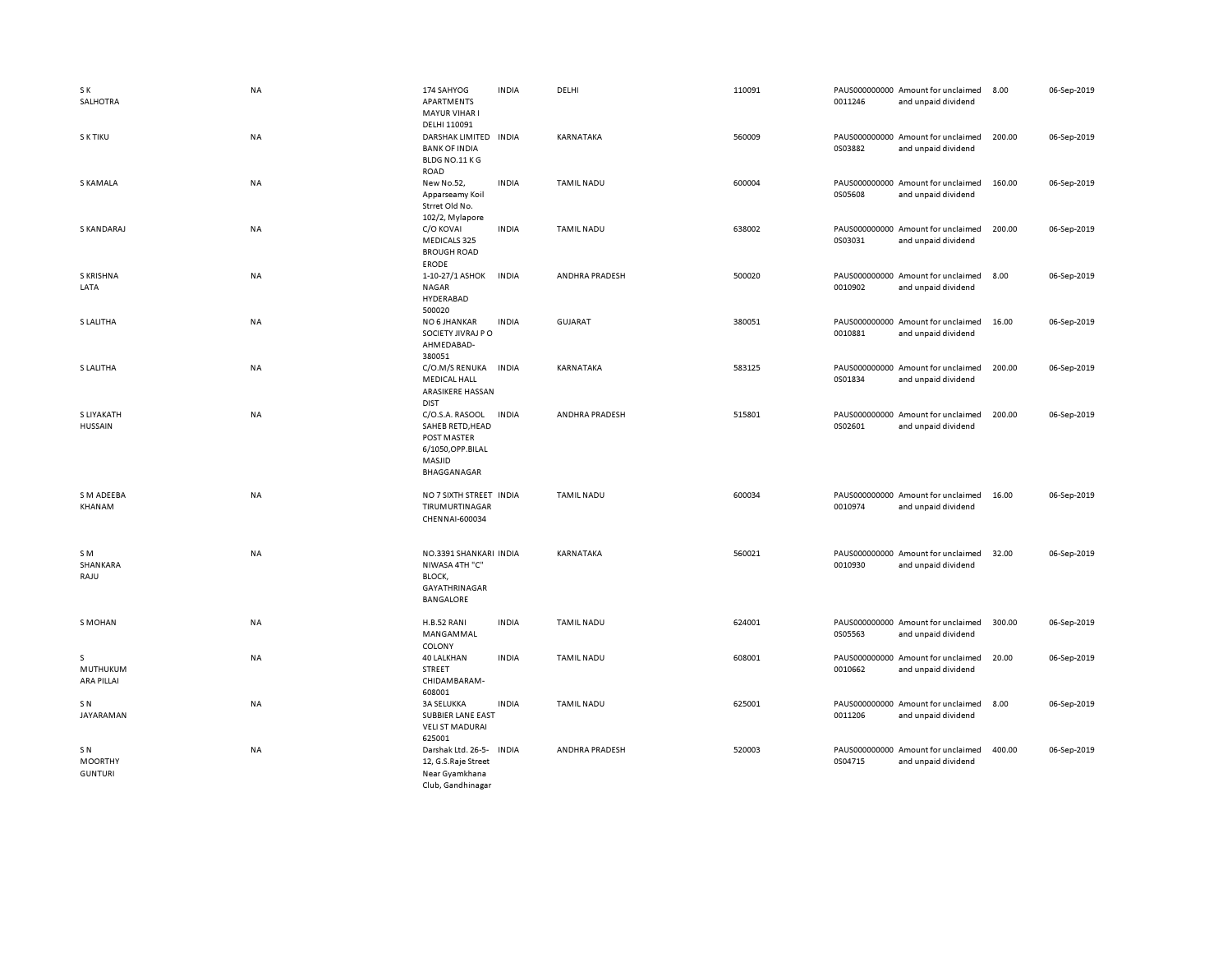| <b>SNEENA</b>                   | <b>NA</b> | C/O S SANTOSH<br><b>INDIA</b><br>KUMAR 4304<br>MEENAXI<br>APPARTMENTS<br>GOKULDHAM<br><b>GOREGAON EAST</b><br>MUMBAI 400063               | MAHARASHTRA       | 400063 | 0011544 | PAUS000000000 Amount for unclaimed<br>and unpaid dividend | 32.00  | 06-Sep-2019 |
|---------------------------------|-----------|-------------------------------------------------------------------------------------------------------------------------------------------|-------------------|--------|---------|-----------------------------------------------------------|--------|-------------|
| s<br>PADMAVATH<br>Y             | NA        | 2688 18TH MAIN<br><b>INDIA</b><br>4TH CROSS HAL II<br><b>STAGE BANGALORE</b><br>560008                                                    | KARNATAKA         | 560008 | 0011281 | PAUS000000000 Amount for unclaimed<br>and unpaid dividend | 8.00   | 06-Sep-2019 |
| s<br>PARAMASIVA<br>$\mathsf{N}$ | NA        | PLOT NO 2 SASTHA INDIA<br><b>NAGAR II</b><br>MUDAKKATHAN<br>MADURAI                                                                       | <b>TAMIL NADU</b> | 625014 | 0S03512 | PAUS000000000 Amount for unclaimed<br>and unpaid dividend | 200.00 | 06-Sep-2019 |
| <b>S PRABHAKER</b><br>RAO       | <b>NA</b> | 16/482 KURLA EAST INDIA<br>NEHRUNAGAR<br>MUMBAI-400024                                                                                    | MAHARASHTRA       | 400024 | 0010901 | PAUS000000000 Amount for unclaimed<br>and unpaid dividend | 8.00   | 06-Sep-2019 |
| <b>SRINDIRA</b><br>BAI          | NA        | B/94 LAXMI NILAYA INDIA<br><b>JNANA MARG</b><br>SIDDHARTHA<br><b>NAGAR MYSORE</b>                                                         | KARNATAKA         | 570011 | 0S02615 | PAUS000000000 Amount for unclaimed<br>and unpaid dividend | 200.00 | 06-Sep-2019 |
| SR<br>PRABHAKAR                 | NA        | <b>INDIA</b><br><b>NO-9 TANK ROAD</b><br><b>COTTON PET</b><br><b>BANGALORE-</b><br>560053                                                 | KARNATAKA         | 560053 | 0011283 | PAUS000000000 Amount for unclaimed<br>and unpaid dividend | 8.00   | 06-Sep-2019 |
| s<br>RAJALAKSHM                 | NA        | MADHUKUNJ CO-<br><b>INDIA</b><br>OP HSG SOC FLAT 2<br><b>BLDG-2 IST FLOOR</b><br>249 NAGALA PARK<br>E WARD KOLHAPUR<br>416003             | MAHARASHTRA       | 416003 | 0011309 | PAUS000000000 Amount for unclaimed<br>and unpaid dividend | 16.00  | 06-Sep-2019 |
| <b>S RAJAMANI</b>               | <b>NA</b> | 12 THIAGA<br><b>INDIA</b><br><b>BRAMMAM STREET</b><br>SUBRAMANIA<br><b>NAGAR SALEM</b><br>636005                                          | <b>TAMIL NADU</b> | 636005 | 0011150 | PAUS000000000 Amount for unclaimed<br>and unpaid dividend | 8.00   | 06-Sep-2019 |
| s<br>RAMACHAND<br>RAN           | <b>NA</b> | 21 RAJAJI ROAD<br><b>INDIA</b><br>NUNGAMBAKKAM<br>CHENNAI-600034                                                                          | <b>TAMIL NADU</b> | 600034 | 0010843 | PAUS000000000 Amount for unclaimed<br>and unpaid dividend | 16.00  | 06-Sep-2019 |
| <sub>S</sub><br>RAMASWAM<br>Υ   | NA        | NO <sub>15</sub> JYOTHI<br><b>INDIA</b><br>RAMALINGASWAM<br>Y STREET WEST<br>MAMBALAM<br>CHENNAI-600033                                   | <b>TAMIL NADU</b> | 600033 | 0010839 | PAUS000000000 Amount for unclaimed<br>and unpaid dividend | 2.00   | 06-Sep-2019 |
| S RAMU                          | NA        | 50/5, SECOND<br><b>INDIA</b><br><b>MAIN ROAD</b><br>GANDHINAGAR<br>ADYAR, CHENNAI                                                         | <b>TAMIL NADU</b> | 600020 | 0S03456 | PAUS000000000 Amount for unclaimed<br>and unpaid dividend | 400.00 | 06-Sep-2019 |
| s<br>RANGANAYA<br>KAMMA         | NA        | W/O MR S V S<br><b>INDIA</b><br><b>BHASKAR RAO D M</b><br>M/S DARSHAK LTD<br>MALLADIVARI<br><b>STREET RAILPET</b><br><b>GUNTUR 522001</b> | ANDHRA PRADESH    | 522001 | 0010735 | PAUS000000000 Amount for unclaimed<br>and unpaid dividend | 32.00  | 06-Sep-2019 |
| S RATHINAM<br>VENKATESAN        | <b>NA</b> | C/O GRACE AGRO<br>INDIA<br><b>SERVICE 1 EAST</b><br><b>MAIN STREET</b><br><b>TANJORE</b>                                                  | <b>TAMIL NADU</b> | 612001 | 0010834 | PAUS000000000 Amount for unclaimed<br>and unpaid dividend | 10.00  | 06-Sep-2019 |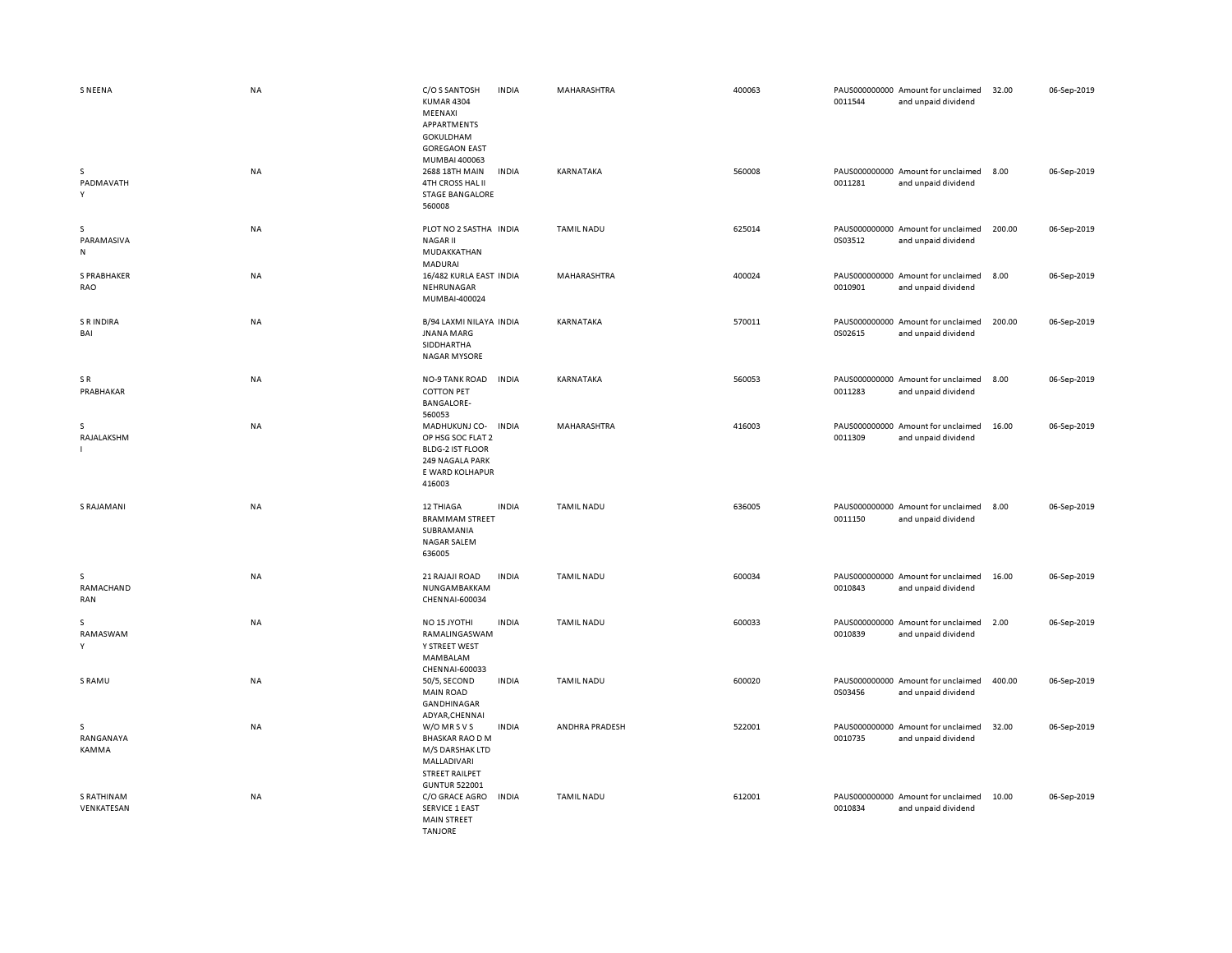| S S GEORGE<br>RAO                | <b>NA</b> | DENTAL SURGEON INDIA<br>H NO 10-247 A<br>GULZARPET<br>ANANTAPUR                                                       |              | ANDHRA PRADESH    | 515001 | 0S03144 | PAUS000000000 Amount for unclaimed<br>and unpaid dividend | 200.00 | 06-Sep-2019 |
|----------------------------------|-----------|-----------------------------------------------------------------------------------------------------------------------|--------------|-------------------|--------|---------|-----------------------------------------------------------|--------|-------------|
| S S<br>VANCHINATH<br>AN          | NA        | <b>JAYANTH</b><br><b>ASSOCIATES 85</b><br><b>SASTRI RD RAM</b><br>NAGAR<br>COIMBATORE                                 | <b>INDIA</b> | <b>TAMIL NADU</b> | 641009 | 0S03050 | PAUS000000000 Amount for unclaimed<br>and unpaid dividend | 200.00 | 06-Sep-2019 |
| <b>S SATHISH</b><br><b>KUMAR</b> | NA        | $A-127/1$<br>JEEVANBIMANAGA<br>R BANGALORE                                                                            | <b>INDIA</b> | KARNATAKA         | 560075 | 0S02100 | PAUS000000000 Amount for unclaimed<br>and unpaid dividend | 500.00 | 06-Sep-2019 |
| S SATYA<br>BAMA                  | <b>NA</b> | NO.3, SUNDARAM INDIA<br>LANE,<br>PURASAWAIKAM,<br>CHENNAI-600007                                                      |              | <b>TAMIL NADU</b> | 600007 | 0010838 | PAUS000000000 Amount for unclaimed<br>and unpaid dividend | 2.00   | 06-Sep-2019 |
| S SEKAR                          | <b>NA</b> | NO <sub>1</sub><br>ARULANANDA<br><b>MUDALI STREET</b><br><b>SANT HOME</b><br><b>MAILAPUR</b><br><b>CHENNAI 600004</b> | <b>INDIA</b> | <b>TAMIL NADU</b> | 600004 | 0011590 | PAUS000000000 Amount for unclaimed<br>and unpaid dividend | 66.00  | 06-Sep-2019 |
| <b>S SEKAR</b>                   | <b>NA</b> | NO.1<br>ARULANANDA<br><b>STREET</b><br>SANTHOME, CHEN<br>NAI                                                          | <b>INDIA</b> | <b>TAMIL NADU</b> | 600004 | 0S02168 | PAUS000000000 Amount for unclaimed<br>and unpaid dividend | 320.00 | 06-Sep-2019 |
| <b>S SEKAR</b>                   | <b>NA</b> | 1 ARULAMAMDA<br><b>MUDALI ST</b><br>SANTHOME<br>CHENNAI                                                               | <b>INDIA</b> | <b>TAMIL NADU</b> | 600004 | 0S03453 | PAUS000000000 Amount for unclaimed<br>and unpaid dividend | 600.00 | 06-Sep-2019 |
| s<br>SIVASADAVA<br><b>NAN</b>    | NA        | SUJATHA<br>MEDICALS 353,<br>VALAYAKARA<br>STREET, ERODE.                                                              | <b>INDIA</b> | <b>TAMIL NADU</b> | 638001 | 0S04169 | PAUS000000000 Amount for unclaimed<br>and unpaid dividend | 200.00 | 06-Sep-2019 |
| S SRIVATSA                       | <b>NA</b> | NO 10 4TH CROSS<br><b>ROAD</b><br>MALLESWARAM<br>BANGALORE                                                            | <b>INDIA</b> | KARNATAKA         | 560003 | 0S02543 | PAUS000000000 Amount for unclaimed<br>and unpaid dividend | 300.00 | 06-Sep-2019 |
| S SUNDARAM                       | <b>NA</b> | 26/1<br>VISWANATHAPURA<br>M, II STREET,<br>KODAMBAKKAM,<br>CHENNAI-600024                                             | <b>INDIA</b> | <b>TAMIL NADU</b> | 600024 | 0010981 | PAUS000000000 Amount for unclaimed<br>and unpaid dividend | 8.00   | 06-Sep-2019 |
| S SUNDARAM                       | <b>NA</b> | 504 "NUGEET" 5TH INDIA<br><b>FLOOR NEW</b><br>PRABHADEVI R-<br>OAD OPP "SAMNA"<br>PRESS WORLI<br>MUMBAI 4000-25-      |              | MAHARASHTRA       | 400025 | 0011620 | PAUS000000000 Amount for unclaimed<br>and unpaid dividend | 32.00  | 06-Sep-2019 |
| s<br>SWAMINATH<br>AN             | NA        | C/65 7TH CROSS<br>THILLAINAGAR<br><b>TRICHY</b>                                                                       | <b>INDIA</b> | <b>TAMIL NADU</b> | 620018 | 0S04226 | PAUS000000000 Amount for unclaimed<br>and unpaid dividend | 400.00 | 06-Sep-2019 |
| s<br>SWAMINATH<br>AN             | NA        | L 1/C EX MILITARY INDIA<br><b>LAND ASHOK</b><br>NAGAR CHENNAI-<br>600083                                              |              | <b>TAMIL NADU</b> | 600083 | 0010841 | PAUS000000000 Amount for unclaimed<br>and unpaid dividend | 2.00   | 06-Sep-2019 |
| s<br>THANGADUR<br>AI             | <b>NA</b> | 47 NATCHIYAR<br>PALAYAM<br><b>WORAIYUR TRICHY</b><br><b>TAMIL NADU</b>                                                | <b>INDIA</b> | <b>TAMIL NADU</b> | 620003 | 0S04212 | PAUS000000000 Amount for unclaimed<br>and unpaid dividend | 200.00 | 06-Sep-2019 |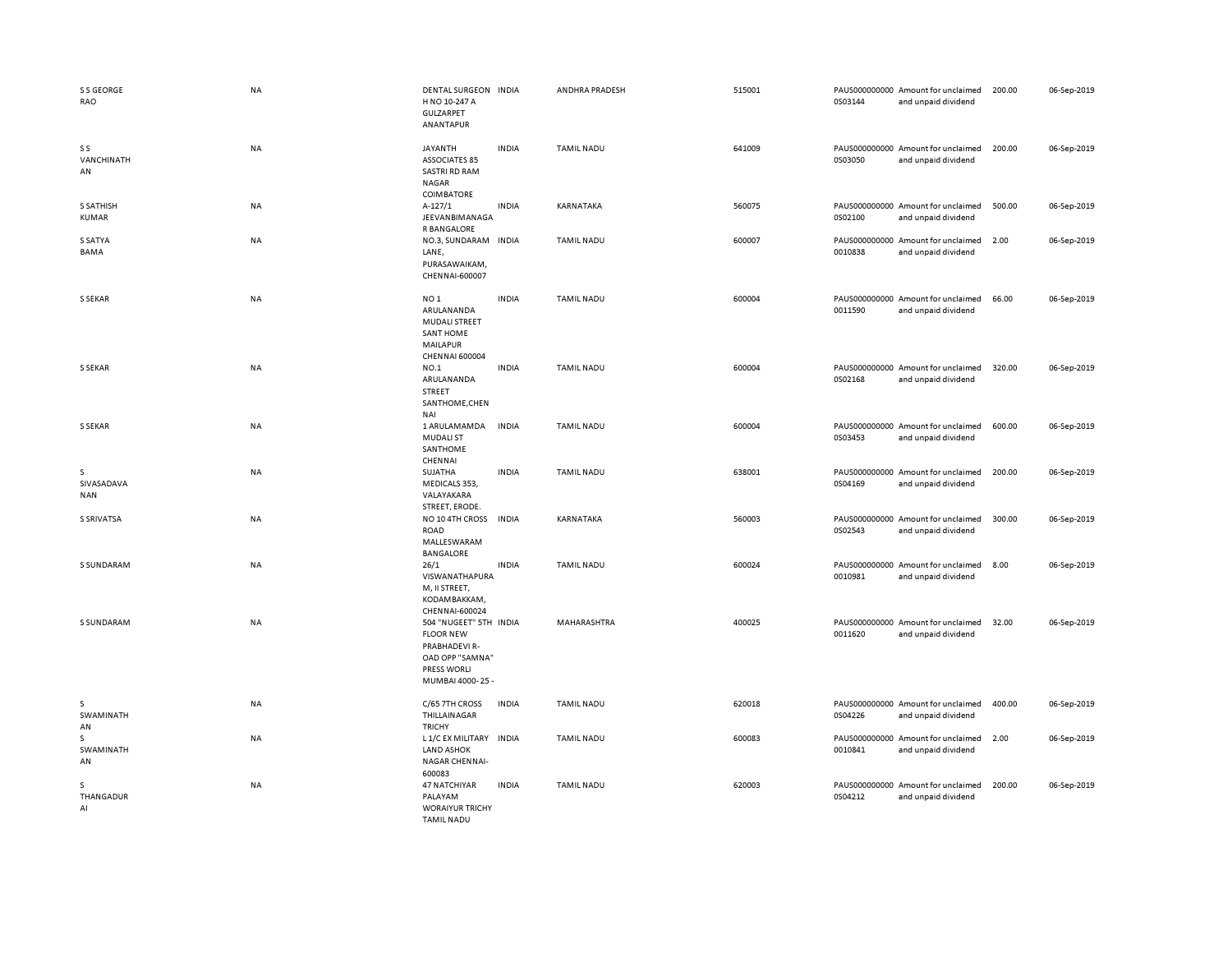| S UMANATH<br><b>NAYAK</b>                      | <b>NA</b> | CORPORATION<br><b>BANK REGIONAL</b><br>OFFICE DALAMA-L<br><b>TOWERS 409-412</b><br>4TH FLOOR<br><b>BACKBAY RECL-</b><br><b>AMATION</b><br><b>NARIMAN POINT</b><br>MUMBAI 400021- | <b>INDIA</b> | MAHARASHTRA        | 400021 | 0010870 | PAUS000000000 Amount for unclaimed<br>and unpaid dividend | 2.00   | 06-Sep-2019 |
|------------------------------------------------|-----------|----------------------------------------------------------------------------------------------------------------------------------------------------------------------------------|--------------|--------------------|--------|---------|-----------------------------------------------------------|--------|-------------|
| S V RAVI                                       | NA        | 27 D, Vinayaka<br>Apartments<br>Dr.Ambedkar Road<br>Venkatapuram,<br>Velandipalayam                                                                                              | <b>INDIA</b> | <b>TAMIL NADU</b>  | 641025 | 0S03511 | PAUS000000000 Amount for unclaimed<br>and unpaid dividend | 200.00 | 06-Sep-2019 |
| S.<br>VASANTHALA<br><b>KSHMI</b>               | NA        | 431/A, 9th Cross<br>Girinagar II Phase                                                                                                                                           | <b>INDIA</b> | KARNATAKA          | 560085 | 0S05434 | PAUS000000000 Amount for unclaimed<br>and unpaid dividend | 100.00 | 06-Sep-2019 |
| s<br>VEERARAGHA<br>VAN                         | NA        | C/O ENNORE<br><b>FOUNDRIES LTD</b><br><b>ENNORE CHENNAI-</b><br>600057                                                                                                           | <b>INDIA</b> | TAMIL NADU         | 600057 | 0011337 | PAUS000000000 Amount for unclaimed<br>and unpaid dividend | 8.00   | 06-Sep-2019 |
| SADANAND<br>RAMACHAND<br>RA<br><b>HOSALKAR</b> | NA        | VIBHA 32 GOVT<br><b>COLONY BANDRA</b><br><b>EAST MUMBAI</b><br>400051                                                                                                            | <b>INDIA</b> | MAHARASHTRA        | 400051 | 0010905 | PAUS000000000 Amount for unclaimed<br>and unpaid dividend | 8.00   | 06-Sep-2019 |
| SADANANDA<br>MAHARUDRA<br>CHANDRAKU<br>DE      | NA        | MAHADEO GALLI<br>860, MAHADE<br><b>GALLI NIPANI</b><br>(BELGAUM DT.)                                                                                                             | <b>INDIA</b> | KARNATAKA          | 591237 | 0S00679 | PAUS000000000 Amount for unclaimed<br>and unpaid dividend | 800.00 | 06-Sep-2019 |
| SADANANDA<br>S PUTHRAN                         | NA        | D-5-8 JEEVAN<br><b>SHANTI S V ROAD</b><br>SANTACRUZ WEST<br>MUMBAI 400054                                                                                                        | <b>INDIA</b> | MAHARASHTRA        | 400054 | 0011155 | PAUS000000000 Amount for unclaimed<br>and unpaid dividend | 8.00   | 06-Sep-2019 |
| SADASHIV<br>SRINIVAS<br>KAMATH                 | NA        | FLAT NO 210<br>GANESH APTS 36<br>440 HARDIKAR<br><b>BAGH ROAD NO 5</b><br>HIMAYATNAGAR<br>HYDERABAD<br>500029                                                                    | <b>INDIA</b> | ANDHRA PRADESH     | 500029 | 0010979 | PAUS000000000 Amount for unclaimed<br>and unpaid dividend | 8.00   | 06-Sep-2019 |
| SADAYA<br>PILLAI                               | NA        | KOLATHU THERU,<br>SUNNAMBUMEDU<br>VILLAGE,<br>KILKOVLVED P.O.,<br>VANDAVASI TQ.                                                                                                  | <b>INDIA</b> | <b>TAMIL NADU</b>  | 604408 | 0S01148 | PAUS000000000 Amount for unclaimed<br>and unpaid dividend | 40.00  | 06-Sep-2019 |
| SADGUNA<br>RAMNIKLAL<br>DESAI                  | NA        | 4 GULMOHAR PARK INDIA<br><b>NR AKOTA GARDEN</b><br>AKOTA BARODA<br>390020                                                                                                        |              | <b>GUJARAT</b>     | 390020 | 0010617 | PAUS000000000 Amount for unclaimed<br>and unpaid dividend | 16.00  | 06-Sep-2019 |
| SADHNA<br>KHANDELWA<br>$\mathbf{L}$            | NA        | STREET NO 6<br><b>SADAR CANTT</b><br><b>JABALPUR</b>                                                                                                                             | <b>INDIA</b> | MADHYA PRADESH     | 482001 | 0S03269 | PAUS000000000 Amount for unclaimed<br>and unpaid dividend | 200.00 | 06-Sep-2019 |
| SADRUDIN<br>ABDUL<br>KARIM<br>VIRANI           | <b>NA</b> | POST KAUSA DIST<br><b>THANE PIN-400612</b>                                                                                                                                       | <b>INDIA</b> | <b>MAHARASHTRA</b> | 400612 | 0011094 | PAUS000000000 Amount for unclaimed<br>and unpaid dividend | 40.00  | 06-Sep-2019 |
| SAFAIYABU<br>ALIHUSEIN<br><b>TINWALA</b>       | <b>NA</b> | <b>WADI BADRI</b><br>MOHALLA BARODA-<br>390001                                                                                                                                   | <b>INDIA</b> | <b>GUJARAT</b>     | 390001 | 0010737 | PAUS000000000 Amount for unclaimed<br>and unpaid dividend | 10.00  | 06-Sep-2019 |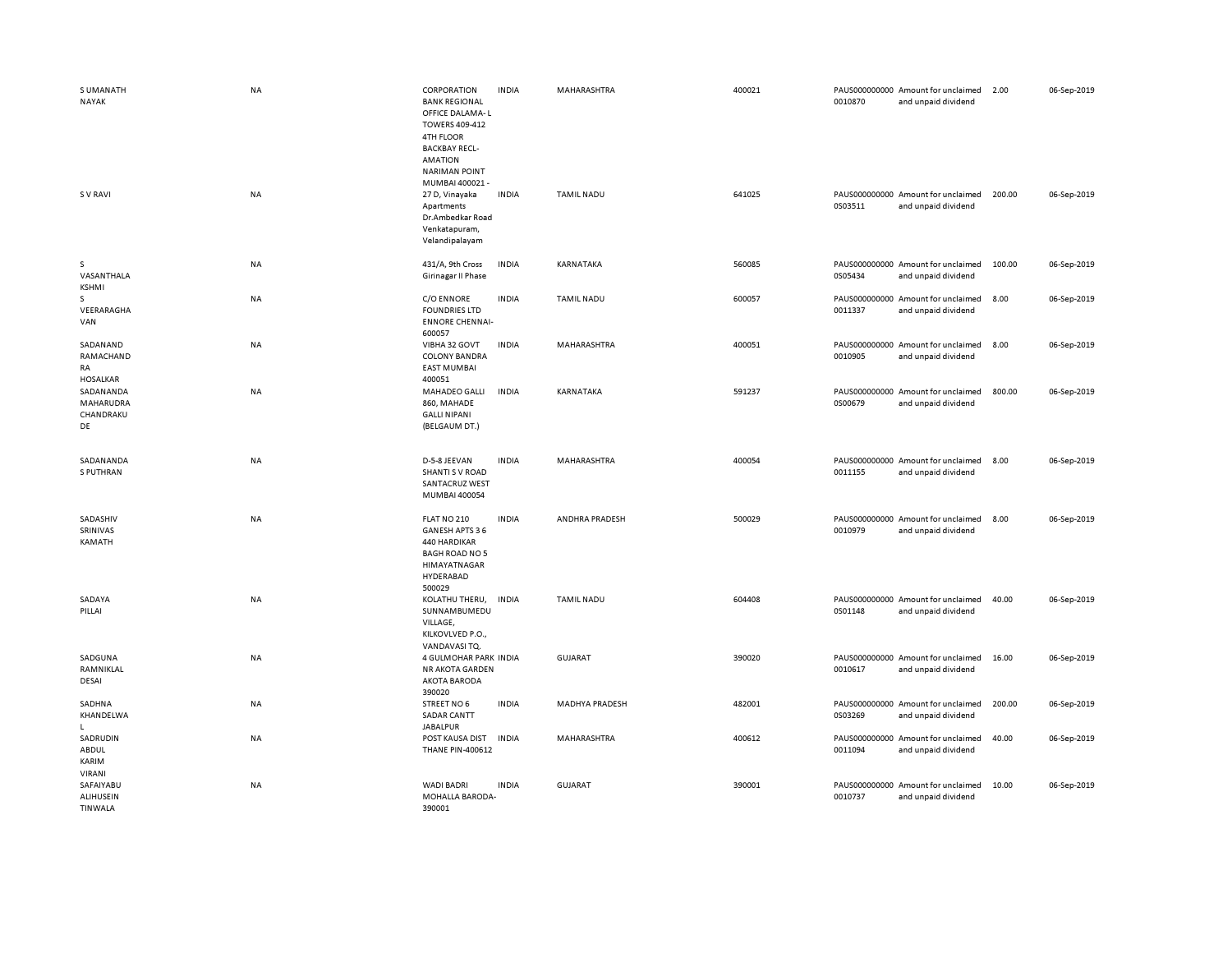| SAGAR<br>PANDYA                           | NA        | 9 SHILPA SOCIETY<br>OPP ATITHIGRUH<br>LALBAUG<br>VADODARA 390004                                                | <b>INDIA</b> | GUJARAT            | 390009 | 0011572 | PAUS000000000 Amount for unclaimed<br>and unpaid dividend | 32.00  | 06-Sep-2019 |
|-------------------------------------------|-----------|-----------------------------------------------------------------------------------------------------------------|--------------|--------------------|--------|---------|-----------------------------------------------------------|--------|-------------|
| SAHIL<br>KUMARI                           | NA        | 190 DAYANAND<br><b>VIHAR VIKAS</b><br><b>NAGAR DELHI</b><br>110002                                              | <b>INDIA</b> | DELHI              | 110002 | 0011397 | PAUS000000000 Amount for unclaimed<br>and unpaid dividend | 8.00   | 06-Sep-2019 |
| SAHILESH H<br>BAISANE                     | NA        | 63 PRAMOD<br>NAGAR OPP 10<br>SHREYAS SBI<br><b>COLONY DEOPUR</b><br><b>DHULE 424002</b>                         | <b>INDIA</b> | MAHARASHTRA        | 424002 | 0011514 | PAUS000000000 Amount for unclaimed<br>and unpaid dividend | 8.00   | 06-Sep-2019 |
| SAI<br><b>KRISHNAN N</b>                  | <b>NA</b> | A/6 SYNDICATE<br>RESIDENCY<br><b>DR.THOMAS ROAD</b><br><b>CROSS OFF.BDAG</b><br><b>ROAD</b><br>T.NAGAR, CHENNAI | <b>INDIA</b> | <b>TAMIL NADU</b>  | 600017 | 0S01737 | PAUS000000000 Amount for unclaimed<br>and unpaid dividend | 400.00 | 06-Sep-2019 |
| SAIBAL<br><b>KUMAR DUTT</b>               | <b>NA</b> | 181 RAMESH DUTT INDIA<br>STREET CALCUTTA-<br>700006                                                             |              | <b>WEST BENGAL</b> | 700006 | 0011290 | PAUS000000000 Amount for unclaimed<br>and unpaid dividend | 2.00   | 06-Sep-2019 |
| SAINSON<br>INVESTMENT<br>S PVT LTD        | NA        | 273/45 A<br>CHANDIGARH<br>160047                                                                                | <b>INDIA</b> | CHANDIGARH         | 160047 | 0011623 | PAUS000000000 Amount for unclaimed<br>and unpaid dividend | 16.00  | 06-Sep-2019 |
| SAKHEDKAR<br>LAXMAN<br>GANESH             | NA        | 'GANESH DEEP'<br>SWANAND<br>HSG.SCTY NO.1<br>PLOT NO.4,<br>SAHAKAR NGR.2,<br>PUNE-411009                        | <b>INDIA</b> | MAHARASHTRA        | 411009 | 0011676 | PAUS000000000 Amount for unclaimed<br>and unpaid dividend | 8.00   | 06-Sep-2019 |
| <b>SAKINA HADI</b>                        | <b>NA</b> | 8-2-120/86/2 ROAD INDIA<br>NO 3 BANJARA<br>HILLS HYDERABAD                                                      |              | ANDHRA PRADESH     | 500034 | 0S03140 | PAUS000000000 Amount for unclaimed<br>and unpaid dividend | 600.00 | 06-Sep-2019 |
| SAKINA<br>SULEMAN                         | <b>NA</b> | WARDHA<br>PLYWOOD DEPOT<br>OPP KHOJA<br><b>JAMATKHANA</b><br>WARDHA-442001                                      | <b>INDIA</b> | MAHARASHTRA        | 442001 | 0011149 | PAUS000000000 Amount for unclaimed<br>and unpaid dividend | 8.00   | 06-Sep-2019 |
| SAKUNTALA<br>DEBI<br>MAHESHWAR            | <b>NA</b> | 101/B BELGACHIA<br>ROAD CALCUTTA-<br>700004                                                                     | <b>INDIA</b> | <b>WEST BENGAL</b> | 700004 | 0011286 | PAUS000000000 Amount for unclaimed<br>and unpaid dividend | 16.00  | 06-Sep-2019 |
| SAKUNTALAB<br><b>EN RAVIKANT</b><br>SHETH | <b>NA</b> | <b>VINAY BHUVAN</b><br><b>STATION ROAD</b><br><b>IDAR DIST</b><br>SABARKATHA PIN-<br>383430                     | <b>INDIA</b> | GUJARAT            | 383430 | 0010738 | PAUS000000000 Amount for unclaimed<br>and unpaid dividend | 2.00   | 06-Sep-2019 |
| SALMA<br>JAMAL                            | <b>NA</b> | <b>NO1 RICHMOND</b><br><b>ROAD RICHMOND</b><br>TOWN BANGALORE-<br>560025                                        | INDIA        | KARNATAKA          | 560025 | 0010935 | PAUS000000000 Amount for unclaimed<br>and unpaid dividend | 8.00   | 06-Sep-2019 |
| SAMEER<br>HANAMARAD<br>DI GANGAL          | NA        | C/O DR H T<br><b>GANGAL GANGAL</b><br><b>NURSING HOME</b><br>HOUSE HUBLI-<br>580021                             | <b>INDIA</b> | KARNATAKA          | 580021 | 0010835 | PAUS000000000 Amount for unclaimed<br>and unpaid dividend | 40.00  | 06-Sep-2019 |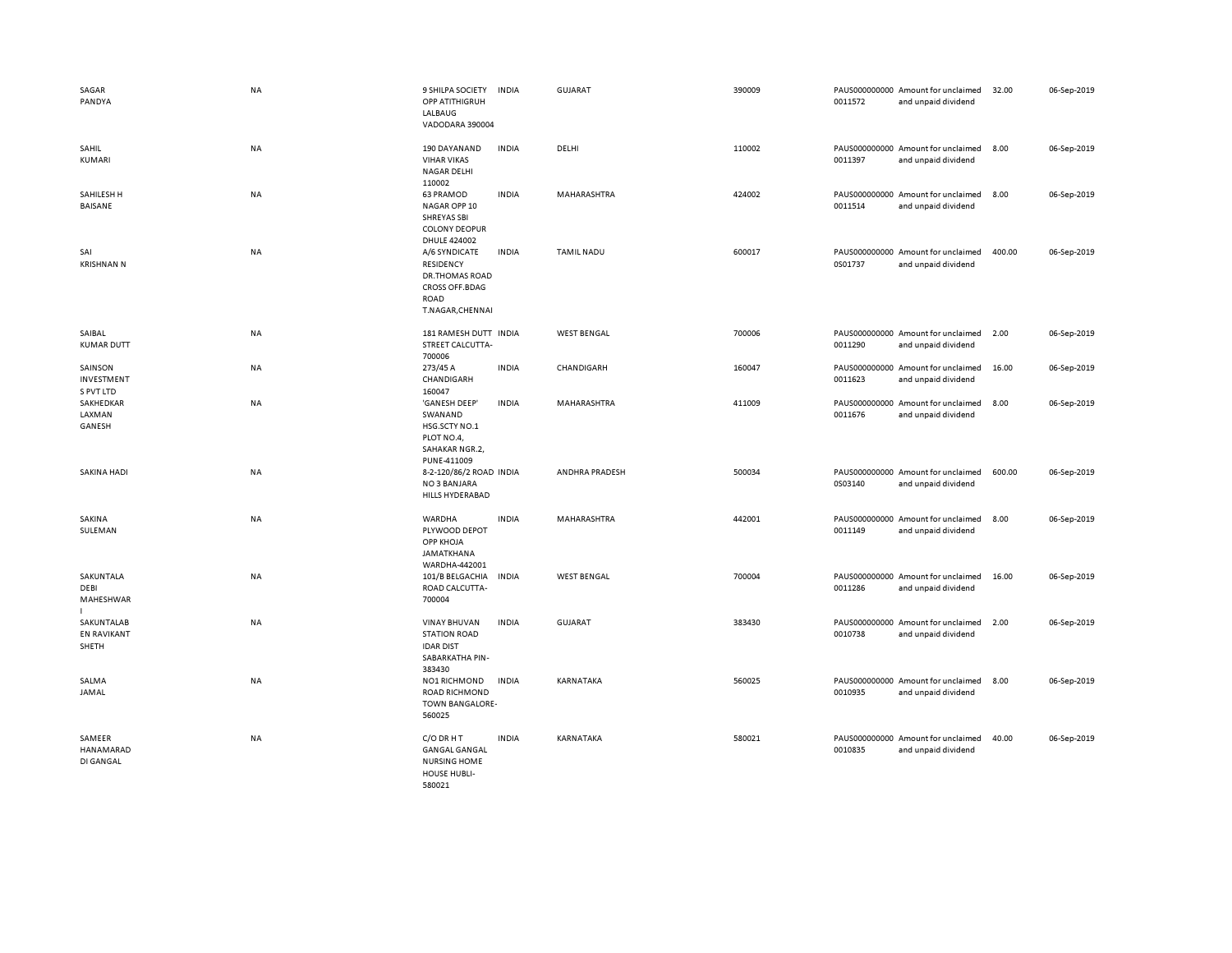| <b>SAMEER N</b><br>SHAH         | <b>NA</b>                              | 25/C SONORIKA<br>APPARTMENT 1ST<br><b>FLOOR</b><br>CHANDAWADI OPP<br>MADHAO BAUG C P<br><b>TANK MUMBAI</b> | <b>INDIA</b> | MAHARASHTRA          | 400004 | 0011482 | PAUS000000000 Amount for unclaimed<br>and unpaid dividend | 16.00  | 06-Sep-2019 |
|---------------------------------|----------------------------------------|------------------------------------------------------------------------------------------------------------|--------------|----------------------|--------|---------|-----------------------------------------------------------|--------|-------------|
| SAMERCHAN<br>D                  | <b>NA</b>                              | 400004<br>P.B.1831, NO.3 II<br>MAIN<br>ROAD, CHAM RAJPE<br><b>T BANGALORE</b>                              | <b>INDIA</b> | KARNATAKA            | 560018 | 0S05421 | PAUS000000000 Amount for unclaimed<br>and unpaid dividend | 100.00 | 06-Sep-2019 |
| SAMIR<br>PARIKH                 | <b>NA</b>                              | C/O DR PARIKH H M INDIA<br>29 SEJAL SOCIETY<br>POSTOFFICE ROAD<br>FATEHGANJ, VADO<br>DARA                  |              | <b>GUJARAT</b>       | 390002 | 0S01740 | PAUS000000000 Amount for unclaimed<br>and unpaid dividend | 800.00 | 06-Sep-2019 |
| SAMIRENDRA<br>SAHA              | <b>NA</b>                              | 14 G SWINHOE<br>STREET CALCUTTA                                                                            | <b>INDIA</b> | <b>WEST BENGAL</b>   | 700019 | 0S02892 | PAUS000000000 Amount for unclaimed<br>and unpaid dividend | 200.00 | 06-Sep-2019 |
| SAMPATH<br><b>KUMARKJ</b>       | <b>NA</b>                              | 2668, 17th D Cross INDIA<br>Banashankari II<br>Stage                                                       |              | KARNATAKA            | 560070 | 0S04719 | PAUS000000000 Amount for unclaimed<br>and unpaid dividend | 600.00 | 06-Sep-2019 |
| SAMRUDDHI<br>SHAILESH<br>GANDHI | <b>NA</b>                              | II-B WEST VIEW 309 INDIA<br>S V ROAD<br>SANTACRUZ (WEST)<br>MUMBAI-400054                                  |              | MAHARASHTRA          | 400054 | 0011176 | PAUS000000000 Amount for unclaimed<br>and unpaid dividend | 18.00  | 06-Sep-2019 |
| <b>SAMTA DEVI</b><br>RANKA      | GANPATLAL<br>RANKA                     | <b>HIRNO KA</b><br><b>MOHALLA</b><br><b>GYANJIKA CHOWK</b><br>GANGAPUR<br>(BHILWARA)                       | <b>INDIA</b> | RAJASTHAN            | 311801 | 0012985 | PAUS000000000 Amount for unclaimed<br>and unpaid dividend | 16.00  | 06-Sep-2019 |
| SAMUEL H<br>LAWRENCE            | <b>NA</b>                              | MISSION TRAINING INDIA<br>COMPOUND<br><b>FATEHGUNJ</b><br>BARODA-390002                                    |              | <b>GUJARAT</b>       | 390002 | 0011086 | PAUS000000000 Amount for unclaimed<br>and unpaid dividend | 16.00  | 06-Sep-2019 |
| SANDEEP                         | <b>NA</b>                              | EF-620 SAROJINI<br>NAGAR NEW DELHI-<br>110023                                                              | <b>INDIA</b> | DELHI                | 110023 | 0010740 | PAUS000000000 Amount for unclaimed<br>and unpaid dividend | 6.00   | 06-Sep-2019 |
| SANDEEP<br><b>BHATIA</b>        | VIJENDRA<br>PAL SINGH<br><b>BHATIA</b> | C/O V P S BHATIA<br>5/423 NEW<br>HYDERABAD<br>LUCKNOW                                                      | <b>INDIA</b> | <b>UTTAR PRADESH</b> | 226007 | 0137316 | PAUSIN3015571 Amount for unclaimed<br>and unpaid dividend | 290.00 | 06-Sep-2019 |
| SANDEEP<br><b>PUROHIT</b>       | <b>NA</b>                              | 21 SANKAR<br><b>TENAMENTS RACE</b><br><b>COURSE BARODA</b><br>390021                                       | <b>INDIA</b> | <b>GUJARAT</b>       | 390021 | 0011584 | PAUS000000000 Amount for unclaimed<br>and unpaid dividend | 66.00  | 06-Sep-2019 |
| SANDHYA<br>JAIN                 | NA                                     | C-19 PANCHSHEEL INDIA<br><b>ENCLAVE NEW</b><br>DELHI 110017                                                |              | DELHI                | 110017 | 0011376 | PAUS000000000 Amount for unclaimed<br>and unpaid dividend | 16.00  | 06-Sep-2019 |
| SANDHYA<br>LAGU                 | NA                                     | B.3, CHANKYAPURI INDIA<br>SHAHANOOR WADI<br>AURANGABAD                                                     |              | MAHARASHTRA          | 431005 | 0S04083 | PAUS000000000 Amount for unclaimed<br>and unpaid dividend | 400.00 | 06-Sep-2019 |
| SANGAM KR                       | <b>NA</b>                              | 678. NEW<br>TIPPASANDRA HAL<br><b>IIIRD STAGE</b><br>BANGALORE                                             | <b>INDIA</b> | KARNATAKA            | 560075 | 0S01387 | PAUS000000000 Amount for unclaimed<br>and unpaid dividend | 200.00 | 06-Sep-2019 |
| SANJAY<br><b>AJMANI</b>         | <b>NA</b>                              | III-H/78 NEHRU<br><b>NAGER GHAZIABAD</b>                                                                   | <b>INDIA</b> | <b>UTTAR PRADESH</b> | 201001 | 0S03901 | PAUS000000000 Amount for unclaimed<br>and unpaid dividend | 300.00 | 06-Sep-2019 |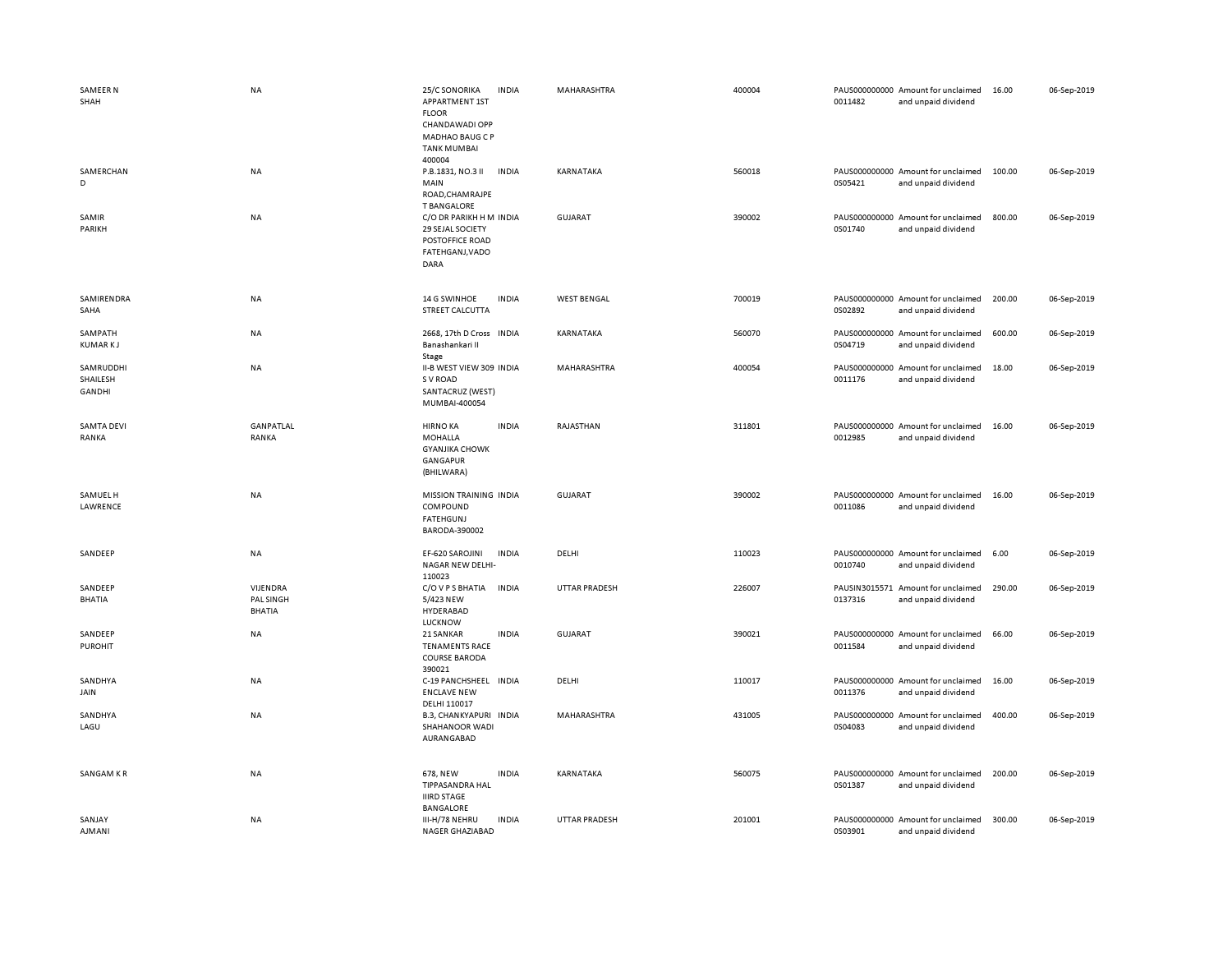| <b>SANJAY BHAT</b>                   | <b>NA</b>                           | KASHNA-E-NARJIS<br><b>CIVIL LINE-2 BIJNOR</b>                                                                                                                                        | <b>INDIA</b> | UTTAR PRADESH      | 246701 | 0S03931 | PAUS000000000 Amount for unclaimed<br>and unpaid dividend | 200.00 | 06-Sep-2019 |
|--------------------------------------|-------------------------------------|--------------------------------------------------------------------------------------------------------------------------------------------------------------------------------------|--------------|--------------------|--------|---------|-----------------------------------------------------------|--------|-------------|
| <b>SANJAY BORA</b>                   | NA                                  | D-702, ROHAN<br><b>TAPOVAN</b><br>98/2A/1A GOKHALE<br><b>NAGAR SENAPATI</b><br><b>BAPAT ROADPUNE</b>                                                                                 | <b>INDIA</b> | MAHARASHTRA        | 411016 | 0011566 | PAUS000000000 Amount for unclaimed<br>and unpaid dividend | 16.00  | 06-Sep-2019 |
| SANJAY<br>CHAMPAKLAL<br>SHAH         | NA                                  | C/O THE SWASTIK INDIA<br><b>JANATA SAHAKARI</b><br><b>BANK LTD 502</b><br>KALBADEVI ROAD<br>MUMBAI-400002                                                                            |              | MAHARASHTRA        | 400002 | 0011161 | PAUS000000000 Amount for unclaimed<br>and unpaid dividend | 8.00   | 06-Sep-2019 |
| SANJAY<br><b>DUBEY</b>               | <b>NA</b>                           | 73 ASHOKA<br>SOCIETY E7 ARERA<br><b>COLONY BHOPAL M</b><br>P462016                                                                                                                   | <b>INDIA</b> | MADHYA PRADESH     | 462016 | 0011587 | PAUS000000000 Amount for unclaimed<br>and unpaid dividend | 8.00   | 06-Sep-2019 |
| SANJAY<br><b>DUBEY</b>               | <b>NA</b>                           | 73 ASHOKA<br>SOCIETY E7 ARERA<br><b>COLONY BHOPAL M</b><br>P462016                                                                                                                   | <b>INDIA</b> | MADHYA PRADESH     | 462016 | 0011586 | PAUS000000000 Amount for unclaimed<br>and unpaid dividend | 8.00   | 06-Sep-2019 |
| SANJAY<br><b>HASTIMAL</b><br>SAKARIA | <b>NA</b>                           | B/12 KINNDU<br>APARTMENT 3RD<br><b>FLR OPP</b><br>MUNICIPAL<br><b>MARKET MILLAN</b><br>PARK SOC<br>NAVRANGPURA<br>AHMEDABAD<br>380009                                                | <b>INDIA</b> | GUJARAT            | 380009 | 0011395 | PAUS000000000 Amount for unclaimed<br>and unpaid dividend | 32.00  | 06-Sep-2019 |
| SANJAY<br><b>HINGORANI</b>           | <b>NA</b>                           | 81-82 KHANDARY<br><b>COLONY AGRA</b>                                                                                                                                                 | <b>INDIA</b> | UTTAR PRADESH      | 282002 | 0S03954 | PAUS000000000 Amount for unclaimed<br>and unpaid dividend | 200.00 | 06-Sep-2019 |
| SANJAY<br>JAYSUKHLAL<br>ADODRA       | JAYSUKHLAL<br>VALLABHDA<br>S ADODRA | 28 SNEH SMRUTI<br><b>SOC NR SITARAM</b><br><b>COMPLEX NEW</b><br><b>IPCL ROAD</b><br>SUBHANPURA<br>VADODARA<br>GUJARAT                                                               | <b>INDIA</b> | <b>GUJARAT</b>     | 390023 | 8854179 | PAUSIN3005131 Amount for unclaimed<br>and unpaid dividend | 200.00 | 06-Sep-2019 |
| SANJAY<br>KAWATHEKA<br>R             | AD<br>KAWATHEKA<br>R                | C/O A D GAWAI<br>PLOT NO 49<br><b>VAIBHAV NAGAR</b><br><b>NEAR</b><br>RADHAKRISHNA<br><b>NGR NEAR</b><br><b>WAGHAPUR</b><br><b>TEKADI LOHARA</b><br><b>ROAD WAGHAPUR</b><br>YAVATMAL | <b>INDIA</b> | MAHARASHTRA        | 445001 | 3007422 | PAUSIN3005131 Amount for unclaimed<br>and unpaid dividend | 10.00  | 06-Sep-2019 |
| SANJAY<br>MEHTA                      | NA                                  | 44/1 CHAKRA<br><b>BARIA ROAD</b><br>SOUTH CALCUTTA<br>700025                                                                                                                         | <b>INDIA</b> | <b>WEST BENGAL</b> | 700025 | 0011661 | PAUS000000000 Amount for unclaimed<br>and unpaid dividend | 32.00  | 06-Sep-2019 |
| SANJAY<br>PRAKASH<br>MEHTA           | <b>NA</b>                           | C/O SKG<br><b>EQUIPMENTS PVT</b><br>LTD 59, GAUTAM<br><b>COMPLEX SEC-</b><br>11,CBD<br>BELAPURNAVI<br>MUMBAI                                                                         | <b>INDIA</b> | MAHARASHTRA        | 400614 | 0011287 | PAUS000000000 Amount for unclaimed<br>and unpaid dividend | 16.00  | 06-Sep-2019 |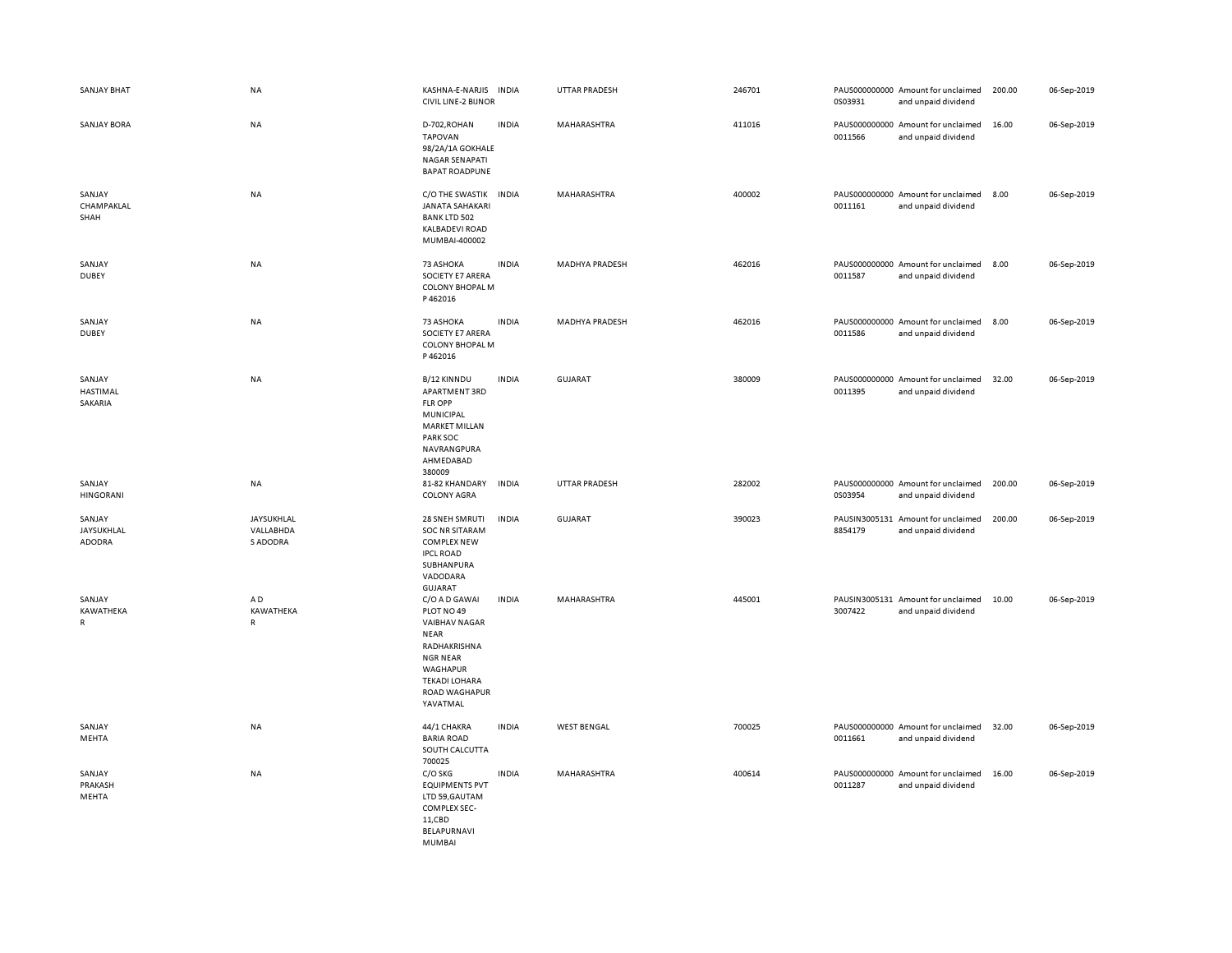| SANJAY<br>PRASAD                   | <b>NA</b>             | B-2/84 ASHOK<br>VIHAR II DELHI-<br>110052                                                     | <b>INDIA</b> | DELHI                | 110052 | 0010865 | PAUS000000000 Amount for unclaimed<br>and unpaid dividend | 32.00  | 06-Sep-2019 |
|------------------------------------|-----------------------|-----------------------------------------------------------------------------------------------|--------------|----------------------|--------|---------|-----------------------------------------------------------|--------|-------------|
| SANJAY<br>PRASAD                   | NA                    | <b>B-2/84 ASHOK</b><br>VIHAR PHASE II<br>DELHI-110052                                         | <b>INDIA</b> | DELHI                | 110052 | 0010867 | PAUS000000000 Amount for unclaimed<br>and unpaid dividend | 32.00  | 06-Sep-2019 |
| SANJAY R<br>GOYANI                 | NA                    | 701/1 GULSHAN<br>VILLA CO-OP HSG<br>SOC JUHU LANE<br><b>ANDHERI WEST</b><br>MUMBAI 400058     | <b>INDIA</b> | MAHARASHTRA          | 400058 | 0011594 | PAUS000000000 Amount for unclaimed<br>and unpaid dividend | 100.00 | 06-Sep-2019 |
| SANJAY<br>SAHAI                    | NA                    | <b>MARKETING DIV</b><br>ALEMBIC<br>CHEMICALS<br>VADODARA                                      | <b>INDIA</b> | <b>GUJARAT</b>       | 390003 | 0S04566 | PAUS000000000 Amount for unclaimed<br>and unpaid dividend | 300.00 | 06-Sep-2019 |
| SANJAY<br>SOMALAL<br>PARIKH        | <b>NA</b>             | A 66 ADHAR<br>SOCIETY<br><b>WAGHODIA ROAD</b><br><b>BARODA</b>                                | <b>INDIA</b> | GUJARAT              | 390019 | 0011583 | PAUS000000000 Amount for unclaimed<br>and unpaid dividend | 8.00   | 06-Sep-2019 |
| SANJAY<br>SOMALAL<br>PARIKH        | NA                    | A-66 ADHAR<br>SOCIETY<br><b>WAGHODIA ROAD</b><br><b>BARODA 390019</b>                         | <b>INDIA</b> | <b>GUJARAT</b>       | 390019 | 0011271 | PAUS000000000 Amount for unclaimed<br>and unpaid dividend | 8.00   | 06-Sep-2019 |
| SANJAY<br>VERGHESE                 | NA                    | 6-V-5 BASANT<br><b>VIHAR DADABARI</b><br>KOTA,                                                | <b>INDIA</b> | RAJASTHAN            | 324009 | 0S03328 | PAUS000000000 Amount for unclaimed<br>and unpaid dividend | 200.00 | 06-Sep-2019 |
| SANJIB<br><b>KUMAR SAHA</b>        | NA                    | C/O ANANTA LAL<br>SAHAPO<br><b>BILASIPARA DT</b><br><b>DHUBRI ASSAM</b>                       | <b>INDIA</b> | ASSAM                | 783348 | 0S03103 | PAUS000000000 Amount for unclaimed<br>and unpaid dividend | 200.00 | 06-Sep-2019 |
| SANJIB<br><b>NAYAK</b>             | NA                    | 12/12<br>SATCHASIPARA<br><b>ROAD PO</b><br>COSSIPORE<br>CALCUTTA                              | <b>INDIA</b> | <b>WEST BENGAL</b>   | 700002 | 0S02860 | PAUS000000000 Amount for unclaimed<br>and unpaid dividend | 300.00 | 06-Sep-2019 |
| SANJIV<br>KUMAR<br><b>UPADHYAY</b> | BL<br><b>UPADHYAY</b> | D-86, VIVEK VIHAR INDIA<br>DELHI                                                              |              | DELHI                | 110095 | 0019929 | PAUSIN3007241 Amount for unclaimed<br>and unpaid dividend | 16.00  | 06-Sep-2019 |
| SANJIVE<br>SAWHNEY                 | NA                    | <b>B-21 GREATER</b><br>KAILASH KAILASH II<br><b>NEW DELHI 110048</b>                          | <b>INDIA</b> | DELHI                | 110048 | 0011658 | PAUS000000000 Amount for unclaimed<br>and unpaid dividend | 8.00   | 06-Sep-2019 |
| SANJUKTA<br>PATTANAYAK             | <b>NA</b>             | C/O LATE AMULYA INDIA<br>KUMAR<br>PATTANAYAK<br>MADHUSUDAN<br><b>NAGAR</b><br>TULSIPURCUTTACK |              | ORISSA               | 753008 | 0011533 | PAUS000000000 Amount for unclaimed<br>and unpaid dividend | 8.00   | 06-Sep-2019 |
| SANKARLAL R<br>PATEL               | RAYCHANDB<br>HAI      | AT-KANSA TA-<br><b>VISNAGAR DIST-</b><br>MEHSANAVISNAGA<br>$\mathsf{R}$                       | <b>INDIA</b> | GUJARAT              | 384315 | 0114571 | PAUS120341000 Amount for unclaimed<br>and unpaid dividend | 2.00   | 06-Sep-2019 |
| SANKATHA<br>SINGH                  | NA                    | D-38 HAUZ KHAS<br>FLAT NO 2 I FLOOR<br><b>NEW DELHI 110016</b>                                | <b>INDIA</b> | DELHI                | 110016 | 0011306 | PAUS000000000 Amount for unclaimed<br>and unpaid dividend | 8.00   | 06-Sep-2019 |
| SANT<br><b>BHADUR</b><br>SINGH     | NA                    | <b>ACHARYA NAGAR</b><br>KASBA, LALGUNJ<br>DIST. RAEBARELI-<br>229001                          | <b>INDIA</b> | <b>UTTAR PRADESH</b> | 229001 | 0011688 | PAUS000000000 Amount for unclaimed<br>and unpaid dividend | 50.00  | 06-Sep-2019 |
| SANTHA<br>KURIAN                   | NA                    | VACHAPARAMBIL<br>CHANGANACHERR<br>Y                                                           | <b>INDIA</b> | KERALA               | 686101 | 0S02946 | PAUS000000000 Amount for unclaimed<br>and unpaid dividend | 200.00 | 06-Sep-2019 |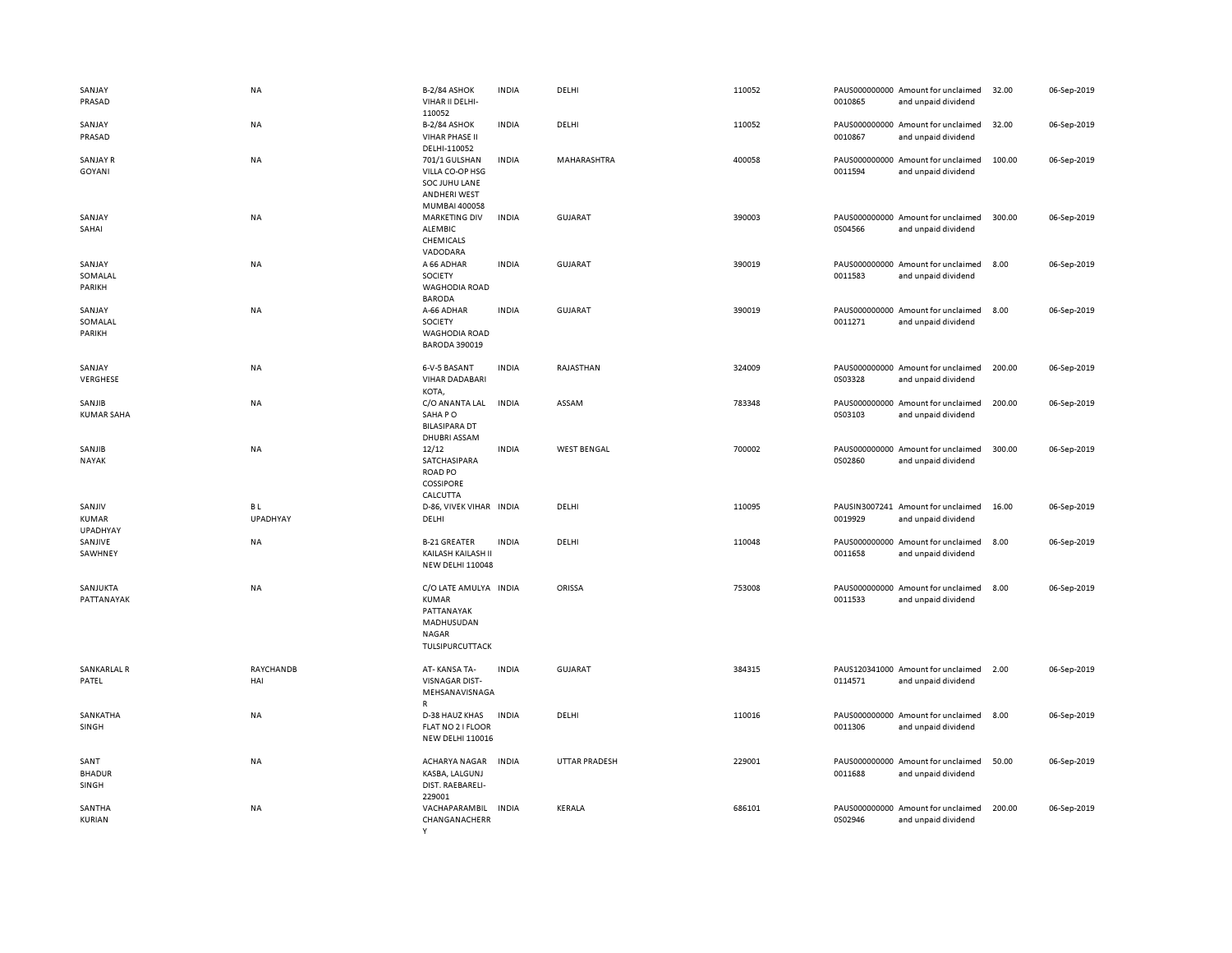| SANTOSH                                    | NA        | H NO 21-7-104<br><b>GHANSI BAZAR</b><br>KOKHARWADI<br>HYDERABAD                                         | <b>INDIA</b> | ANDHRA PRADESH       | 500002 | PAUS000000000 Amount for unclaimed<br>0S03219<br>and unpaid dividend | 600.00 | 06-Sep-2019 |
|--------------------------------------------|-----------|---------------------------------------------------------------------------------------------------------|--------------|----------------------|--------|----------------------------------------------------------------------|--------|-------------|
| SANTOSH<br>AGARWAL                         | NA        | <b>TRISALA PEO</b><br><b>FANCY BAZAR</b><br><b>GUWAHATI</b>                                             | <b>INDIA</b> | ASSAM                | 781001 | PAUS000000000 Amount for unclaimed<br>0S03068<br>and unpaid dividend | 200.00 | 06-Sep-2019 |
| SANTOSH<br>BIJANI                          | NA        | B-604, JYOTI SUPER INDIA<br>GARDEN, AHMSA<br>KHAND II 2 MALL<br>ROAD,<br><b>INDRAPURAM</b><br>GHAZIABAD |              | <b>UTTAR PRADESH</b> | 201001 | PAUS000000000 Amount for unclaimed<br>0011564<br>and unpaid dividend | 32.00  | 06-Sep-2019 |
| SANTOSH<br>DEVI                            | NA        | 2641 MAIN BAZAR INDIA<br>SHADIPUR PO<br>PATEL NAGAR NEW<br>DELHI-110008                                 |              | DELHI                | 110008 | PAUS000000000 Amount for unclaimed<br>0010987<br>and unpaid dividend | 8.00   | 06-Sep-2019 |
| SANTOSH<br><b>GUPTA</b>                    | <b>NA</b> | <b>H NO-234 RAM</b><br><b>NAGAR NEAR</b><br><b>KRISHNA NAGAR</b><br>DELHI-110051                        | <b>INDIA</b> | DELHI                | 110051 | PAUS000000000 Amount for unclaimed<br>0010991<br>and unpaid dividend | 8.00   | 06-Sep-2019 |
| SANTOSH<br>JAIN                            | NA        | C/O G C JAIN<br>ALLAHABAD BANK<br><b>SCINDIA HOUSE</b><br>NEW DELHI-110001                              | <b>INDIA</b> | DELHI                | 110001 | PAUS000000000 Amount for unclaimed<br>0011299<br>and unpaid dividend | 8.00   | 06-Sep-2019 |
| SANTOSH<br><b>KUMAR</b><br>CHAUDHARY       | <b>NA</b> | N 2-18 SUNDER<br><b>NAGAR S V ROAD</b><br>MALAD (WEST)<br>MUMBAI-400064                                 | <b>INDIA</b> | <b>MAHARASHTRA</b>   | 400064 | PAUS000000000 Amount for unclaimed<br>0010916<br>and unpaid dividend | 8.00   | 06-Sep-2019 |
| SANTOSH<br>RAINA                           | NA        | FLAT O 67-C<br>POCKET A/D<br>SHALIMAR BAGH<br><b>NEW DELHI 110052</b>                                   | <b>INDIA</b> | DELHI                | 110052 | PAUS000000000 Amount for unclaimed<br>0011035<br>and unpaid dividend | 8.00   | 06-Sep-2019 |
| SANTOSH<br>RANI                            | NA        | <b>T/696 GALI NO 4</b><br><b>FAIZ ROAD KAROL</b><br><b>BAGH NEW DELHI</b><br>110005                     | <b>INDIA</b> | DELHI                | 110005 | PAUS000000000 Amount for unclaimed<br>0011251<br>and unpaid dividend | 8.00   | 06-Sep-2019 |
| SANTOSH<br>SIDHU                           | NA        | 24 SRAVANA<br><b>NOFRA NAVY</b><br><b>NAGAR COLABA</b><br>MUMBAI 400005                                 | <b>INDIA</b> | MAHARASHTRA          | 400005 | PAUS000000000 Amount for unclaimed<br>0011088<br>and unpaid dividend | 8.00   | 06-Sep-2019 |
| SANTOSHSHR<br>AN<br>RADHASHRA<br>N THAKKAR | NA        | <b>GANDHI CHOWK</b><br><b>PADRA DIST</b><br><b>BARODA PIN-</b><br>391440                                | <b>INDIA</b> | <b>GUJARAT</b>       | 391440 | PAUS000000000 Amount for unclaimed<br>0010742<br>and unpaid dividend | 50.00  | 06-Sep-2019 |
| SANWARMAL<br>SIHAG                         | <b>NA</b> | C/O SHRIRAJ<br><b>BEARING CO OPP</b><br><b>VORK HOTEL M I</b><br><b>ROAD JAIPUR</b>                     | <b>INDIA</b> | RAJASTHAN            | 302003 | PAUS000000000 Amount for unclaimed<br>0S03321<br>and unpaid dividend | 200.00 | 06-Sep-2019 |
| SARABHAI<br>CHIMANLAL                      | <b>NA</b> | "MANGALAM" 9<br><b>JAGABHAI PARK</b><br>KANKARIA<br>AHMEDABAD-<br>380022                                | <b>INDIA</b> | <b>GUJARAT</b>       | 380022 | PAUS000000000 Amount for unclaimed<br>0010665<br>and unpaid dividend | 32.00  | 06-Sep-2019 |
| SARADA G<br><b>NAIR</b>                    | <b>NA</b> | <b>SARADA VIHAR</b><br>NARTHENR GATE<br>AMBALAPUIAH                                                     | <b>INDIA</b> | <b>HARYANA</b>       | 133001 | PAUS000000000 Amount for unclaimed<br>0011380<br>and unpaid dividend | 6.00   | 06-Sep-2019 |
| SARASVATIBE<br>N<br>BALVANTRAI             | <b>NA</b> | LIMDA CHOWK<br>SURAT-395001                                                                             | <b>INDIA</b> | <b>GUJARAT</b>       | 395001 | PAUS000000000 Amount for unclaimed<br>0010743<br>and unpaid dividend | 6.00   | 06-Sep-2019 |

KABRAWALA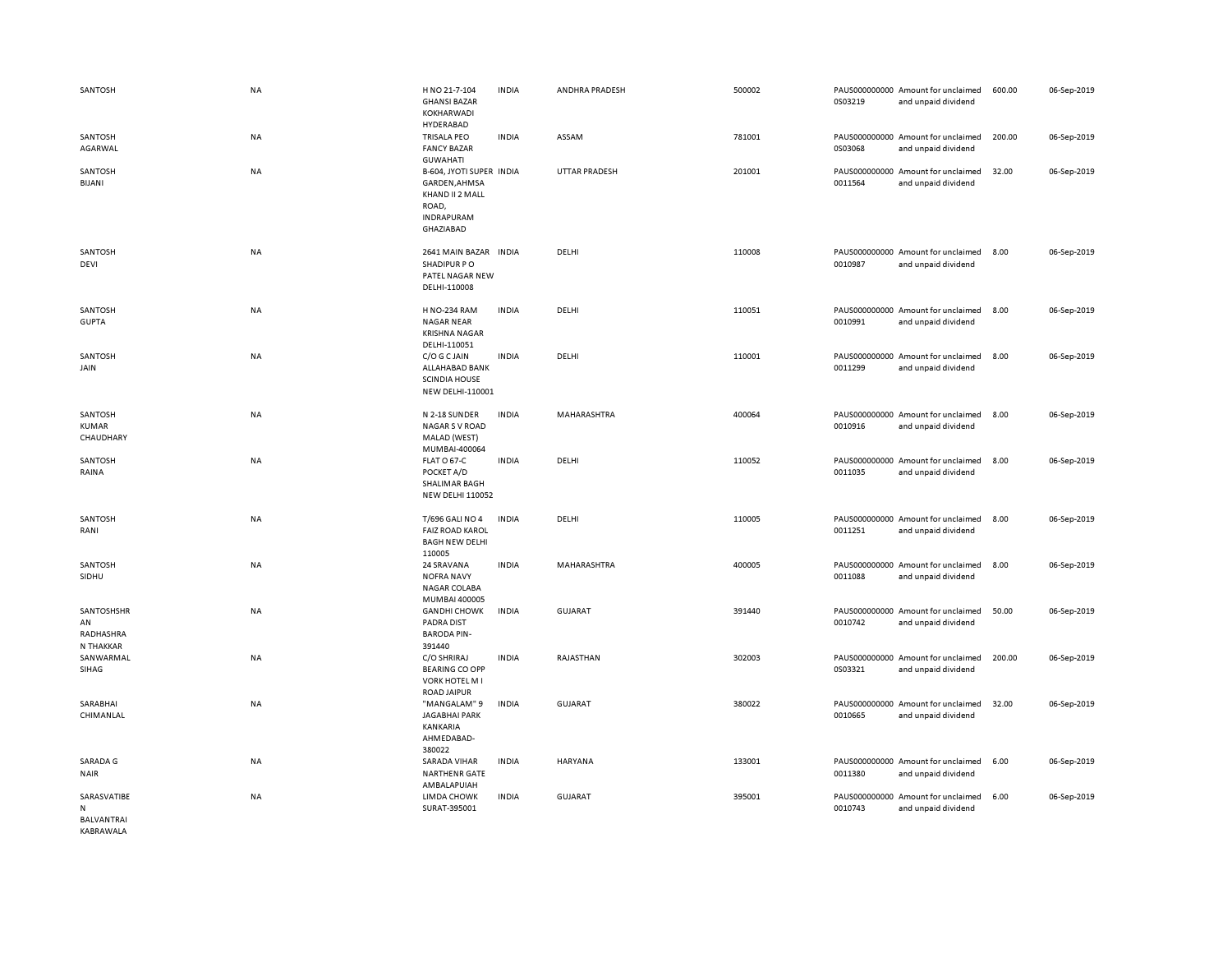| SARASWATHI<br>D                | <b>NA</b> | <b>NO 5 SRIDEVI</b><br><b>COLONY ASHOK</b><br><b>NAGAR CHENNAI</b><br>600083                                                                         | <b>INDIA</b> | <b>TAMIL NADU</b>    | 600083 | 0010982 | PAUS000000000 Amount for unclaimed<br>and unpaid dividend | 20.00  | 06-Sep-2019 |
|--------------------------------|-----------|------------------------------------------------------------------------------------------------------------------------------------------------------|--------------|----------------------|--------|---------|-----------------------------------------------------------|--------|-------------|
| SARASWATI<br>DEBI              | <b>NA</b> | C-169 D D A FLATS<br>SAKET NEW DELHI-<br>110017                                                                                                      | <b>INDIA</b> | DELHI                | 110017 | 0011228 | PAUS000000000 Amount for unclaimed<br>and unpaid dividend | 16.00  | 06-Sep-2019 |
| SARAT<br><b>KUMAR</b><br>SAHOO | <b>NA</b> | PHYSICIAN, DY.<br><b>CHIEF MEDICAL</b><br>OFFICER GAS<br><b>AUTHORITY OF</b><br>INDIA LTD, 16,<br><b>BHIKAIJI PALACE,</b><br>R.K.PURAM, NEW<br>DELHI | <b>INDIA</b> | DELHI                | 110066 | 0S04451 | PAUS000000000 Amount for unclaimed<br>and unpaid dividend | 200.00 | 06-Sep-2019 |
| SARLA D<br>TRIPATHI            | <b>NA</b> | C/O STATE BANK<br>OF INDIA<br><b>RANDHEJA DIST</b><br>GANDHINAGAR<br>382620 GUJ                                                                      | <b>INDIA</b> | <b>GUJARAT</b>       | 382620 | 0011441 | PAUS000000000 Amount for unclaimed<br>and unpaid dividend | 32.00  | 06-Sep-2019 |
| SARLA<br>DHAWAN                | NA        | 25 MALCHA MARG INDIA<br>CHANAKYAPURI<br><b>NEW DELHI-110021</b>                                                                                      |              | DELHI                | 110021 | 0011050 | PAUS000000000 Amount for unclaimed<br>and unpaid dividend | 8.00   | 06-Sep-2019 |
| SARLA<br>KIRITBHAI<br>SHAH     | NA        | SHIVE KRUPA 3RD<br>FL FLAT NO 9<br><b>KARANI LANE</b><br><b>GHATKOPAR</b><br>MUMBAI-400086                                                           | <b>INDIA</b> | MAHARASHTRA          | 400086 | 0011163 | PAUS000000000 Amount for unclaimed<br>and unpaid dividend | 8.00   | 06-Sep-2019 |
| <b>SAROJ BALA</b><br>JAIN      | <b>NA</b> | 64 APUPURA JAIN<br><b>MANDIR</b><br>MUZAFFARNAGAR                                                                                                    | <b>INDIA</b> | <b>UTTAR PRADESH</b> | 251001 | 0011384 | PAUS000000000 Amount for unclaimed<br>and unpaid dividend | 16.00  | 06-Sep-2019 |
| <b>SAROJ BALA</b><br>MUTREJA   | <b>NA</b> | 3/5 MOTI NAGAR<br><b>NEW DELHI-110015</b>                                                                                                            | <b>INDIA</b> | DELHI                | 110015 | 0010995 | PAUS000000000 Amount for unclaimed<br>and unpaid dividend | 8.00   | 06-Sep-2019 |
| SAROJ<br>KEJRIWAL              | <b>NA</b> | AMPOULES & VIALS INDIA<br>MFG CO (B) LTD<br>139-A MAROL<br><b>MAROSHI ROAD</b><br>MUMBAI-400059                                                      |              | MAHARASHTRA          | 400059 | 0010912 | PAUS000000000 Amount for unclaimed<br>and unpaid dividend | 32.00  | 06-Sep-2019 |
| SAROJ<br>KUMARI                | <b>NA</b> | C/O PAWAN<br>CREDIT<br>CORPORATION<br>30/31 KALA-KAR<br>STREET 4TH FLOOR<br>ROOM NO 27<br>CALCUTT- A-700007                                          | <b>INDIA</b> | <b>WEST BENGAL</b>   | 700007 | 0011285 | PAUS000000000 Amount for unclaimed<br>and unpaid dividend | 8.00   | 06-Sep-2019 |
| SAROJ<br>KUMARI                | NA        | G-134 PREET VIHAR INDIA<br>VIKAS MARG DELHI<br>110092                                                                                                |              | DELHI                | 110092 | 0011222 | PAUS000000000 Amount for unclaimed<br>and unpaid dividend | 8.00   | 06-Sep-2019 |
| SAROJ S<br>PUNJABI             | NA        | K-2, DALAL<br>ESTATE, GRD<br>FLR, DR. DADA<br>SAHEB<br>BHADKAMKAR<br>MG, OPP: SHAGUN<br>HOTEL, MUMBAI<br>CENTRAL, MUMBAI-<br>400008                  | <b>INDIA</b> | MAHARASHTRA          | 400008 | 0011685 | PAUS000000000 Amount for unclaimed<br>and unpaid dividend | 8.00   | 06-Sep-2019 |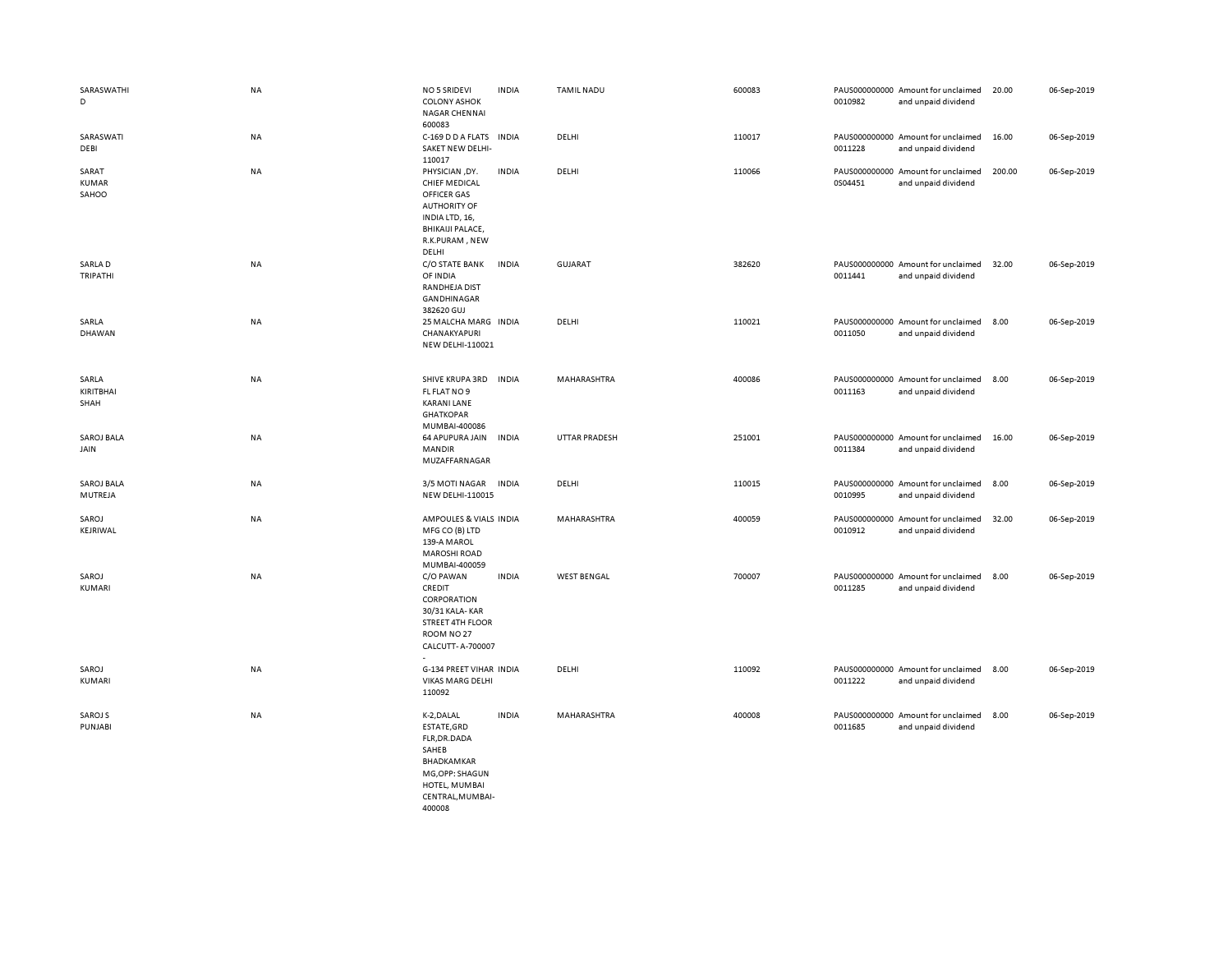| SAROJ VINOD<br>PAREKH                 | <b>NA</b>              | 39 SARASWATI<br><b>BHUWAN</b><br>WALKESHWAR<br><b>BANGANGA CROSS</b><br>LANE MUMBAI -<br>400006                 | <b>INDIA</b> | MAHARASHTRA           | 400006 | 0011273 | PAUS000000000 Amount for unclaimed<br>and unpaid dividend | 16.00  | 06-Sep-2019 |
|---------------------------------------|------------------------|-----------------------------------------------------------------------------------------------------------------|--------------|-----------------------|--------|---------|-----------------------------------------------------------|--------|-------------|
| SAROJ<br><b>VISHNOI</b>               | NA                     | <b>73 TAGORE PARK</b><br><b>MODEL TOWN</b><br>DELHI-110009                                                      | <b>INDIA</b> | DELHI                 | 110009 | 0010994 | PAUS000000000 Amount for unclaimed<br>and unpaid dividend | 16.00  | 06-Sep-2019 |
| SAROJBEN<br>BHANUBHAI<br>PATEL        | NA                     | 'TUSHAR' BEHIND<br><b>UCO BANK NEAR</b><br><b>SARDAR STATUE V</b><br><b>VIDYANAGAR DIST</b><br>KAIRA 388120     | <b>INDIA</b> | <b>GUJARAT</b>        | 388120 | 0010744 | PAUS000000000 Amount for unclaimed<br>and unpaid dividend | 16.00  | 06-Sep-2019 |
| SAROJBEN<br>MANEKCHAN<br>D SHAH       | NA                     | 592/64 PARADISE<br>APARTMENT<br>LAXMINAGAR GUJ<br><b>HSG BOARD</b><br>BARODA 390021                             | <b>INDIA</b> | <b>GUJARAT</b>        | 390021 | 0010667 | PAUS000000000 Amount for unclaimed<br>and unpaid dividend | 2.00   | 06-Sep-2019 |
| SAROJINI A S<br>L.                    | NA                     | W/O A<br>RAVINDRANATH<br><b>TAGORE HYMA</b><br><b>HOSPITALS</b><br>PATTABHIPURAM<br><b>GUNTUR</b>               | <b>INDIA</b> | ANDHRA PRADESH        | 522006 | 0S04753 | PAUS000000000 Amount for unclaimed<br>and unpaid dividend | 300.00 | 06-Sep-2019 |
| SAROJINI<br>DEVI                      | NA                     | $C/O$ B K<br>CHAODHARY<br>ALEMBIC<br><b>CHEMICAL WORKS</b><br>CO LTD PATNA                                      | <b>INDIA</b> | <b>BIHAR</b>          | 800001 | 0S04017 | PAUS000000000 Amount for unclaimed<br>and unpaid dividend | 200.00 | 06-Sep-2019 |
| <b>SAROJINI M</b>                     | <b>NA</b>              | C/O PRAJA VYDYA<br>SALA OPP HOTEL<br>SUDHA GAJUWALA<br>VISAKHAPATNAM                                            | <b>INDIA</b> | ANDHRA PRADESH        | 530026 | 0S04833 | PAUS000000000 Amount for unclaimed<br>and unpaid dividend | 200.00 | 06-Sep-2019 |
| <b>SAROJINI S</b><br>SANKA            | NA                     | N C-12 POWER<br>HOUSE COLONY<br><b>GODAVARI KHANI</b><br><b>KARIM NAGAR</b><br>505209 A P                       | <b>INDIA</b> | <b>ANDHRA PRADESH</b> | 505209 | 0010961 | PAUS000000000 Amount for unclaimed<br>and unpaid dividend | 8.00   | 06-Sep-2019 |
| SARSWTIBEN<br><b>GULABRAI</b><br>SONI | NA                     | $C/24$ ,<br>GANDHINAGAR,<br><b>RLY. STATION</b><br>ROAD, JAMNAGAR<br>PIN-361002                                 | <b>INDIA</b> | <b>GUJARAT</b>        | 361002 | 0011075 | PAUS000000000 Amount for unclaimed<br>and unpaid dividend | 8.00   | 06-Sep-2019 |
| SARVESH<br>CHANDEV<br><b>NAGAR</b>    | <b>NA</b>              | C/O SHRI VINOD<br><b>KUMAR STATE</b><br><b>BANK OF INDIA</b><br><b>ASAF ALI ROAD</b><br><b>NEW DELHI 110001</b> | <b>INDIA</b> | DELHI                 | 110001 | 0010990 | PAUS000000000 Amount for unclaimed<br>and unpaid dividend | 8.00   | 06-Sep-2019 |
| SARVESHWA<br>R KUMAR<br>VIJAYVARGIY   | BAPULAL<br>VIJAYVARGIY | 36, DASHERA<br><b>MAIDAN MOTILAL</b><br><b>NEHRU NAGAR</b><br>MAMTA-BHAWAN,<br>UJJAIN, MP                       | <b>INDIA</b> | <b>MADHYA PRADESH</b> | 456010 | 7361693 | PAUSIN3013301 Amount for unclaimed<br>and unpaid dividend | 16.00  | 06-Sep-2019 |
| SARVOTAM<br>VENKATESH<br>BHAT         | <b>NA</b>              | <b>6 GHARKUL GOPAL</b><br><b>NAGAR DOMBIVLI</b><br>EAST 421201                                                  | <b>INDIA</b> | <b>MAHARASHTRA</b>    | 421201 | 0011168 | PAUS000000000 Amount for unclaimed<br>and unpaid dividend | 8.00   | 06-Sep-2019 |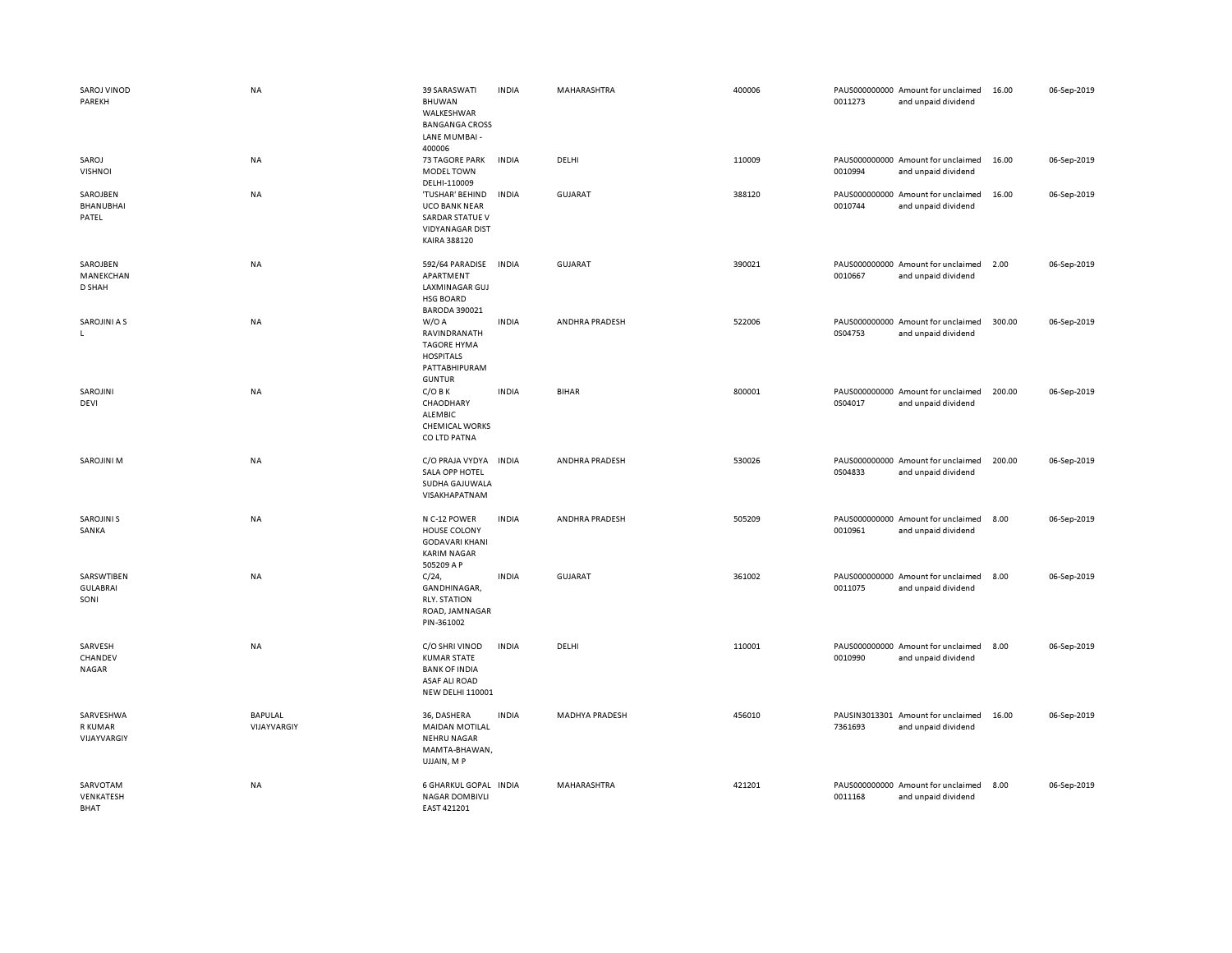| SASIDHAR<br>KOMAKULA                | <b>NA</b> | C/O DR K V G K<br>TILAK 3/2 PRINCE<br>APARTMENTS<br>VISAKHAPATNAM                                                                     | <b>INDIA</b> | ANDHRA PRADESH       | 530002 | 0S05339 | PAUS000000000 Amount for unclaimed<br>and unpaid dividend | 1500.00 | 06-Sep-2019 |
|-------------------------------------|-----------|---------------------------------------------------------------------------------------------------------------------------------------|--------------|----------------------|--------|---------|-----------------------------------------------------------|---------|-------------|
| SASIKALA<br>POLA                    | NA        | C/O.LAXMI STEEL<br><b>CENTRE 52/179</b><br><b>BUS STAND ROAD,</b><br><b>KURNOOL</b>                                                   | <b>INDIA</b> | ANDHRA PRADESH       | 518001 | 0S00249 | PAUS000000000 Amount for unclaimed<br>and unpaid dividend | 200.00  | 06-Sep-2019 |
| SASINDRANA<br>TH <sub>N</sub>       | <b>NA</b> | 810,3RD CROSS,<br>HENNUR<br>BANASWADI<br>LAYOUT, 1ST BLOCK<br><b>BANGALORE</b>                                                        | <b>INDIA</b> | KARNATAKA            | 560043 | 0N00178 | PAUS000000000 Amount for unclaimed<br>and unpaid dividend | 200.00  | 06-Sep-2019 |
| <b>SAT PAL</b>                      | NA        | 602 NIRMAL<br><b>TOWER</b><br><b>BARAKHAMBA</b><br><b>ROAD NEW DELHI</b><br>110001                                                    | <b>INDIA</b> | DELHI                | 110001 | 0011351 | PAUS000000000 Amount for unclaimed<br>and unpaid dividend | 8.00    | 06-Sep-2019 |
| <b>SAT PAL</b>                      | <b>NA</b> | C/O BHAGWAN<br>DAS GUPTA & CO 4<br><b>DELHI STOCK</b><br><b>EXCHANGE BULD</b><br>ASAF ALI ROAD<br>NEW DELHI-110002                    | <b>INDIA</b> | DELHI                | 110002 | 0011217 | PAUS000000000 Amount for unclaimed<br>and unpaid dividend | 8.00    | 06-Sep-2019 |
| <b>SAT PAL</b><br>DHAWAN            | NA        | 15 BAG FARZANA<br><b>CIVIL LINES AGRA</b><br>282002                                                                                   | <b>INDIA</b> | <b>UTTAR PRADESH</b> | 282002 | 0011085 | PAUS000000000 Amount for unclaimed<br>and unpaid dividend | 8.00    | 06-Sep-2019 |
| SATEESH<br>MAHALE                   | NA        | 8, ESKIMO'S<br><b>ENCLAVE NEAR</b><br>HAVELI<br><b>BUNGALOW</b><br><b>BEHIND</b><br>T.V.TOWER, OFF<br>DRIVE-IN<br>ROAD, AHMEDABA<br>D | <b>INDIA</b> | <b>GUJARAT</b>       | 380054 | 0S04618 | PAUS000000000 Amount for unclaimed<br>and unpaid dividend | 200.00  | 06-Sep-2019 |
| SATEESH<br>MAHALE                   | NA        | 8, ESKIMO'S<br><b>ENCLAVE, NEAR</b><br><b>HAVELI BUNGALO</b><br><b>BEHIND T.V.TOWER</b><br>OFF DIRVE-IN<br>ROAD, AHMEDABA<br>D        | <b>INDIA</b> | <b>GUJARAT</b>       | 380054 | 0S05278 | PAUS000000000 Amount for unclaimed<br>and unpaid dividend | 200.00  | 06-Sep-2019 |
| SATEJ<br>WAMAN<br>CHOUDHARI         | NA        | BALARAM CHAWL INDIA<br><b>B/H ROKADE</b><br><b>COLONY BETURKAR</b><br>PADA KALYAN DIST<br>THANA                                       |              | MAHARASHTRA          | 421301 | 0S03814 | PAUS000000000 Amount for unclaimed<br>and unpaid dividend | 200.00  | 06-Sep-2019 |
| SATISH<br>CHANDRA                   | NA        | C-6/13 RANA<br>PRATAP BAGH<br>DELHI-110007                                                                                            | <b>INDIA</b> | DELHI                | 110007 | 0011001 | PAUS000000000 Amount for unclaimed<br>and unpaid dividend | 8.00    | 06-Sep-2019 |
| SATISH<br>CHANDRA<br>BHARGAVA       | NA        | 4/62 JAWAHAR<br>NAGAR, JAIPUR.<br>JAIPUR.                                                                                             | <b>INDIA</b> | RAJASTHAN            | 302004 | 0010746 | PAUS000000000 Amount for unclaimed<br>and unpaid dividend | 32.00   | 06-Sep-2019 |
| SATISH<br>CHANDRA<br><b>RASTOGI</b> | NA        | 31/109C GALI NO-5 INDIA<br><b>BHIKAM SINGH</b><br><b>COLONY VISHWAS</b><br><b>NAGAR SHAHDRA</b><br>DELHI 110032                       |              | DELHI                | 110032 | 0010999 | PAUS000000000 Amount for unclaimed<br>and unpaid dividend | 8.00    | 06-Sep-2019 |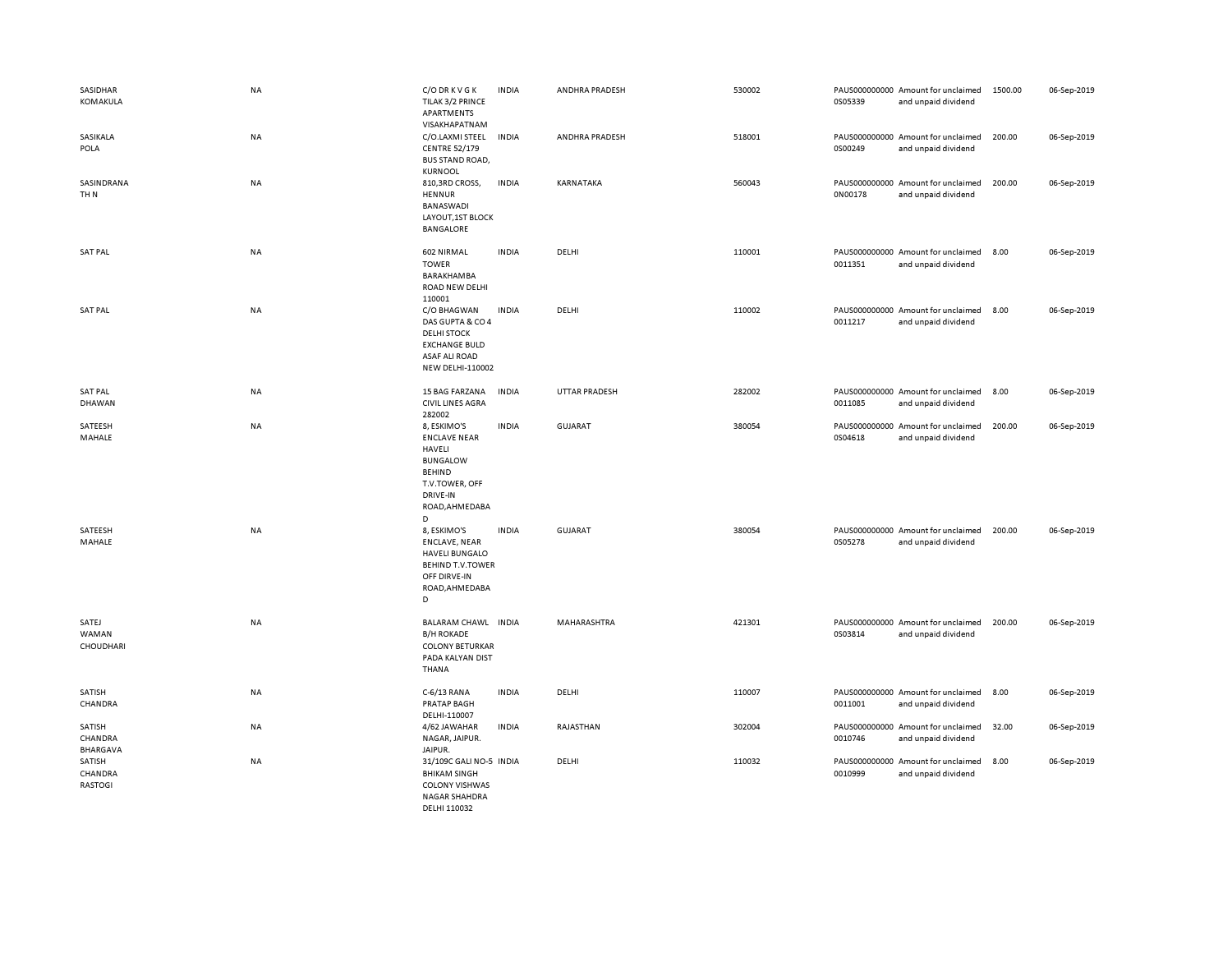| <b>SATISH</b><br>DEOLE                        | <b>NA</b>                 | 101 SARGAM 447<br><b>INDIA</b><br>MOHTA SCIENCE<br><b>COLLEGE ROAD</b><br><b>NAGPUR</b>                                                   | <b>MAHARASHTRA</b>    | 440009 | PAUS000000000 Amount for unclaimed<br>0S03742<br>and unpaid dividend | 200.00 | 06-Sep-2019 |
|-----------------------------------------------|---------------------------|-------------------------------------------------------------------------------------------------------------------------------------------|-----------------------|--------|----------------------------------------------------------------------|--------|-------------|
| SATISH<br><b>KUMAR</b><br>JASWAL              | NA                        | C-24, SHREEJI PARK INDIA<br><b>NEW SAMA ROAD</b><br>VADODARA                                                                              | <b>GUJARAT</b>        | 390008 | PAUS130187000 Amount for unclaimed<br>0126642<br>and unpaid dividend | 600.00 | 06-Sep-2019 |
| SATISH<br><b>KUMAR</b><br><b>KAPOOR</b>       | <b>NA</b>                 | <b>140 VINOBA PURI</b><br><b>INDIA</b><br><b>LAJPAT NAGAR</b><br>NEW DELHI-110024                                                         | DELHI                 | 110024 | PAUS000000000 Amount for unclaimed<br>0010965<br>and unpaid dividend | 32.00  | 06-Sep-2019 |
| SATISH<br><b>KUMAR</b><br><b>RATHORE</b>      | <b>NA</b>                 | C-233 SOUTH MOTI INDIA<br><b>BAGH NEW DELHI-</b><br>110021                                                                                | DELHI                 | 110021 | PAUS000000000 Amount for unclaimed<br>0010989<br>and unpaid dividend | 8.00   | 06-Sep-2019 |
| SATISH V<br><b>BHADRI</b>                     | <b>NA</b>                 | 2/39 GOMANTAK<br><b>INDIA</b><br>CHS LTD MAHANT<br><b>ROAD VILE PARLE</b><br><b>EAST MUMBAI</b>                                           | MAHARASHTRA           | 400057 | PAUS000000000 Amount for unclaimed<br>0S03600<br>and unpaid dividend | 200.00 | 06-Sep-2019 |
| SATISHBABU<br><b>TALEGAON</b>                 | LAXMAN<br><b>TALEGAON</b> | F/2 PL NO 7 NEAR<br><b>INDIA</b><br><b>SBI TRIMURTHY</b><br><b>APTS RANI</b><br>CHANNAMMA<br>NAGARBELGAUM                                 | KARNATAKA             | 590006 | PAUS120299000 Amount for unclaimed<br>0306328<br>and unpaid dividend | 200.00 | 06-Sep-2019 |
| SATPAL<br><b>SINGH BEDI</b>                   | <b>NA</b>                 | B-234 ASHOK<br><b>INDIA</b><br>VIHAR DELHI-<br>110052                                                                                     | DELHI                 | 110052 | PAUS000000000 Amount for unclaimed<br>0011214<br>and unpaid dividend | 8.00   | 06-Sep-2019 |
| SATRAM<br>NAVALRAI<br><b>BHAGCHAND</b><br>ANI | <b>NA</b>                 | CHIKODI<br><b>INDIA</b><br>(BELGAUM DT.)<br>KARNATAKA                                                                                     | KARNATAKA             | 591201 | PAUS000000000 Amount for unclaimed<br>0S00690<br>and unpaid dividend | 200.00 | 06-Sep-2019 |
| SATYA BRATA<br><b>DUTTA</b>                   | <b>NA</b>                 | <b>BAGH KUTIR BARA</b><br><b>INDIA</b><br><b>BAZAR PO</b><br><b>CHANDAN NAGAR</b><br><b>DIST HOOGHLY</b><br><b>WEST BENGAL-</b><br>712136 | <b>WEST BENGAL</b>    | 712136 | PAUS000000000 Amount for unclaimed<br>0011115<br>and unpaid dividend | 16.00  | 06-Sep-2019 |
| <b>SATYA DEVI</b>                             | <b>NA</b>                 | C/O MALHOTRA<br><b>INDIA</b><br><b>EYE CLINIC, RORI</b><br><b>BAZAR SIRSA SIRSA</b>                                                       | <b>HARYANA</b>        | 125055 | PAUS120191150 Amount for unclaimed<br>0013541<br>and unpaid dividend | 112.00 | 06-Sep-2019 |
| SATYA<br>PRASAD<br><b>GHOSAL</b>              | NA                        | 62 SURJYA SEN<br><b>INDIA</b><br>STREET CALCUTTA-<br>700009                                                                               | <b>WEST BENGAL</b>    | 700009 | PAUS000000000 Amount for unclaimed<br>0011125<br>and unpaid dividend | 8.00   | 06-Sep-2019 |
| SATYAJIT<br>PAUL                              | NA                        | <b>INDIA</b><br>90 HARISH<br><b>CHANDRA DUTTA</b><br><b>ROAD PO SUKCHAR</b><br>24 PARGANAS (N)                                            | <b>WEST BENGAL</b>    | 700115 | PAUS000000000 Amount for unclaimed<br>0S02714<br>and unpaid dividend | 300.00 | 06-Sep-2019 |
| SATYANARAY<br>ANA SINHA<br>NALLANTHIG<br>HAL  | NA                        | 209/2 MVP<br><b>INDIA</b><br>COLONY<br>VISAKHAPATNAM                                                                                      | ANDHRA PRADESH        | 530017 | PAUS000000000 Amount for unclaimed<br>0S04814<br>and unpaid dividend | 500.00 | 06-Sep-2019 |
| SATYASURYA<br>NARAYANA<br>YANAMANDR<br>A      | <b>NA</b>                 | 37/A, BANSILALPET INDIA<br>SECUNDERABAD                                                                                                   | <b>ANDHRA PRADESH</b> | 500003 | PAUS000000000 Amount for unclaimed<br>0S00695<br>and unpaid dividend | 200.00 | 06-Sep-2019 |
| SATYAVATI<br>PRAVINCHAN<br><b>DRA PANDYA</b>  | NA                        | B/141, HARISHIDH<br><b>INDIA</b><br>PARK OPP SANSKAR<br>KENDRA G.S.T.<br>ROAD<br>RANIPAHMEDARAD                                           | <b>GUJARAT</b>        | 382480 | PAUS000000000 Amount for unclaimed<br>0010670<br>and unpaid dividend | 2.00   | 06-Sep-2019 |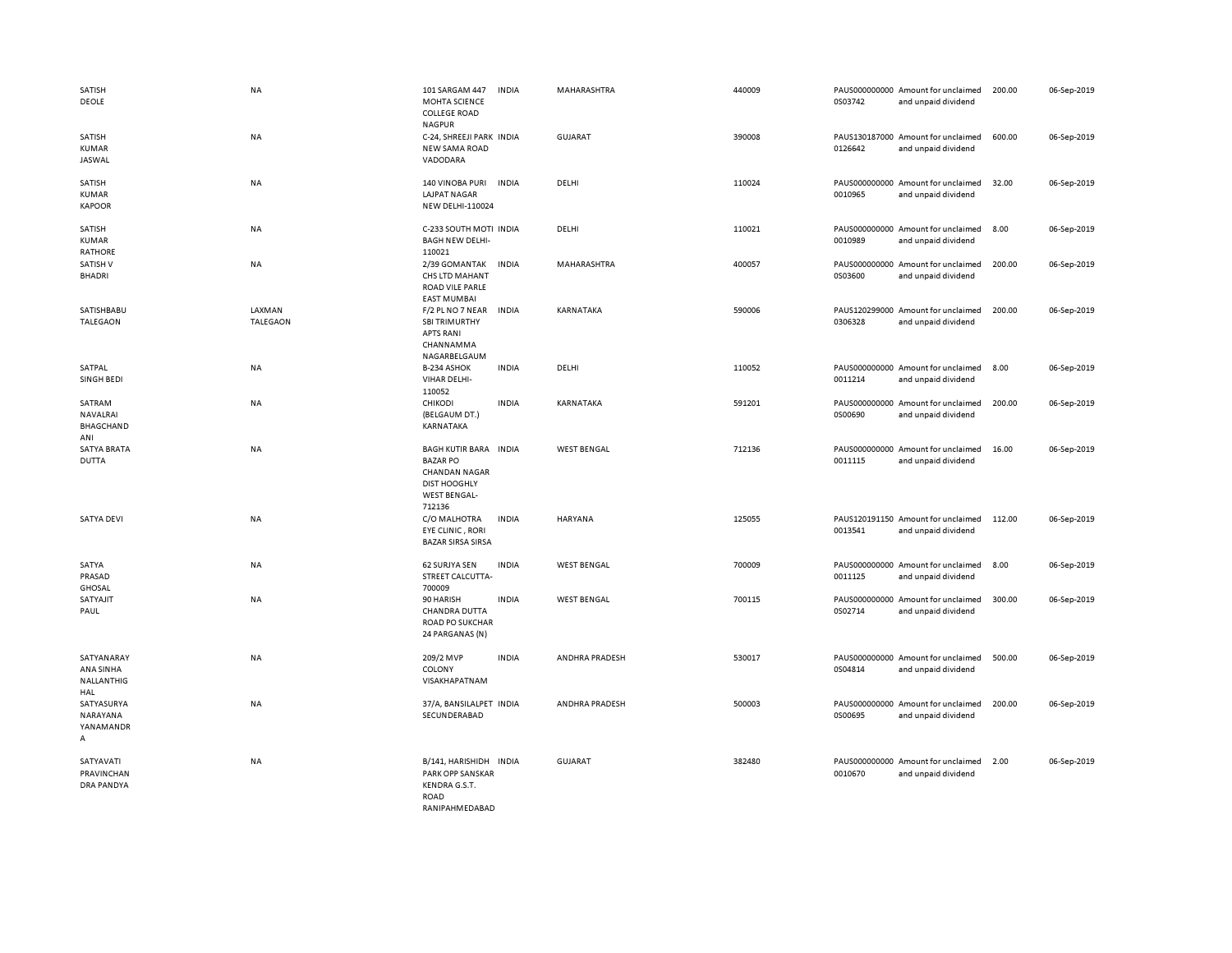| SATYENDRA<br><b>KUMAR</b><br><b>SINHA</b>        | NA                                     | D/95 P C COLONY<br><b>KANKAR BAGH</b><br>PATNA 800020                                                                                | <b>INDIA</b> | <b>BIHAR</b>      | 800020 | 0011468 | PAUS000000000 Amount for unclaimed<br>and unpaid dividend | 50.00   | 06-Sep-2019 |
|--------------------------------------------------|----------------------------------------|--------------------------------------------------------------------------------------------------------------------------------------|--------------|-------------------|--------|---------|-----------------------------------------------------------|---------|-------------|
| SATYENDRAK<br>UMAR<br><b>GOVINDBHAI</b><br>PATEL | NA                                     | HARIKRIPA NIVAS<br>CHHANI BARODA-<br>391740                                                                                          | <b>INDIA</b> | GUJARAT           | 391740 | 0010748 | PAUS000000000 Amount for unclaimed<br>and unpaid dividend | 6.00    | 06-Sep-2019 |
| SAURABH<br>ARVINDKUM<br>AR SHAH                  | NA                                     | $C/O$ .<br>ARVINDKUMAR R.<br>SHAH K-2/454,<br>NOBLE-<br>NAGAR, OPP:<br>NARODA RLY STN.<br>PO:KUBERNAG-AR,<br>AHMEADABAD-<br>382340 - | <b>INDIA</b> | GUJARAT           | 382340 | 0010877 | PAUS000000000 Amount for unclaimed<br>and unpaid dividend | 16.00   | 06-Sep-2019 |
| SAURABH<br>GARG                                  | NA                                     | 2/1 STATION RAOD INDIA<br><b>BIJNOR UTTAR</b><br>PRADESH                                                                             |              | UTTAR PRADESH     | 246701 | 0S03950 | PAUS000000000 Amount for unclaimed<br>and unpaid dividend | 200.00  | 06-Sep-2019 |
| SAVANTA<br>VITTHAL<br>MALI                       | <b>VITTHAL</b><br><b>GUNDA</b><br>MALI | 206, SHIVANAND<br>APPT, KILLA BHAG<br>MIRAJMIRAJ                                                                                     | <b>INDIA</b> | MAHARASHTRA       | 416410 | 0186178 | PAUS120247000 Amount for unclaimed<br>and unpaid dividend | 2.00    | 06-Sep-2019 |
| SAVITA<br><b>DHINGRA</b>                         | NA                                     | 1/9059 WEST<br><b>ROHTAS NAGAR</b><br>SHADARA DELHI-<br>110032                                                                       | <b>INDIA</b> | DELHI             | 110032 | 0011003 | PAUS000000000 Amount for unclaimed<br>and unpaid dividend | 8.00    | 06-Sep-2019 |
| SAVITA<br>NATHANI                                | NA                                     | C/O ASHIRWAD<br><b>TRANSPORT</b><br><b>CARRIER 6 VIWHAL</b><br>CORP BLDG NAROL<br><b>CHAR RASTA</b><br><b>NAROL</b>                  | <b>INDIA</b> | <b>GUJARAT</b>    | 382405 | 0S02327 | PAUS000000000 Amount for unclaimed<br>and unpaid dividend | 300.00  | 06-Sep-2019 |
| SAVITABEN<br><b>BHOGILAL</b><br>PATEL            | <b>NA</b>                              | F-255 ALEMBIC<br><b>COLONY BARODA</b><br>390003                                                                                      | <b>INDIA</b> | GUJARAT           | 390003 | 0010859 | PAUS000000000 Amount for unclaimed<br>and unpaid dividend | 32.00   | 06-Sep-2019 |
| SAVITABEN U<br>PATEL                             | NA                                     | MAHESHWAR<br>DARSHAN-1 FLAT<br>NO 6 S V ROAD<br><b>SANTACRUZ WEST</b><br>MUMBAI 400054                                               | <b>INDIA</b> | MAHARASHTRA       | 400054 | 0011592 | PAUS000000000 Amount for unclaimed<br>and unpaid dividend | 66.00   | 06-Sep-2019 |
| SAVITABEN<br>VITHALBHAI<br>PATEL                 | NA                                     | 7 SARDARNAGAR<br><b>SOCIETY BARODA</b><br>390002                                                                                     | <b>INDIA</b> | <b>GUJARAT</b>    | 390002 | 0010618 | PAUS000000000 Amount for unclaimed<br>and unpaid dividend | 40.00   | 06-Sep-2019 |
| SAVITHA                                          | NA                                     | 308, KEMPS<br><b>AVENUE PAI</b><br>LAYOUT,<br>VIDYANAGAR,<br>BENNIGANAHALLI<br>OFF OLD MADRAS<br>ROAD, BANGALORE                     | <b>INDIA</b> | KARNATAKA         | 560016 | 0S00251 | PAUS000000000 Amount for unclaimed<br>and unpaid dividend | 1000.00 | 06-Sep-2019 |
| SAVITHA<br>RAGHUNATH<br><b>KUTRE</b>             | NA                                     | KUTRE BLDG.,<br>NEHRU ROAD,<br>TILAKWADI<br>BELGAUM<br>(KARNATAKA)                                                                   | <b>INDIA</b> | KARNATAKA         | 590001 | 0S00696 | PAUS000000000 Amount for unclaimed<br>and unpaid dividend | 400.00  | 06-Sep-2019 |
| <b>SAVITHRI</b><br><b>BOLLINI</b>                | <b>NA</b>                              | 20 THOMAS ROAD INDIA<br><b>TANAGAR</b><br>CHENNAI-600017                                                                             |              | <b>TAMIL NADU</b> | 600017 | 0011132 | PAUS000000000 Amount for unclaimed<br>and unpaid dividend | 8.00    | 06-Sep-2019 |
| SAVITRI<br>ADDAGADA                              | NA                                     | 2-2-1075/12/C<br><b>BAGHAMBER PET</b><br>HYDERABAD-<br>500013                                                                        | <b>INDIA</b> | ANDHRA PRADESH    | 500013 | 0010960 | PAUS000000000 Amount for unclaimed<br>and unpaid dividend | 8.00    | 06-Sep-2019 |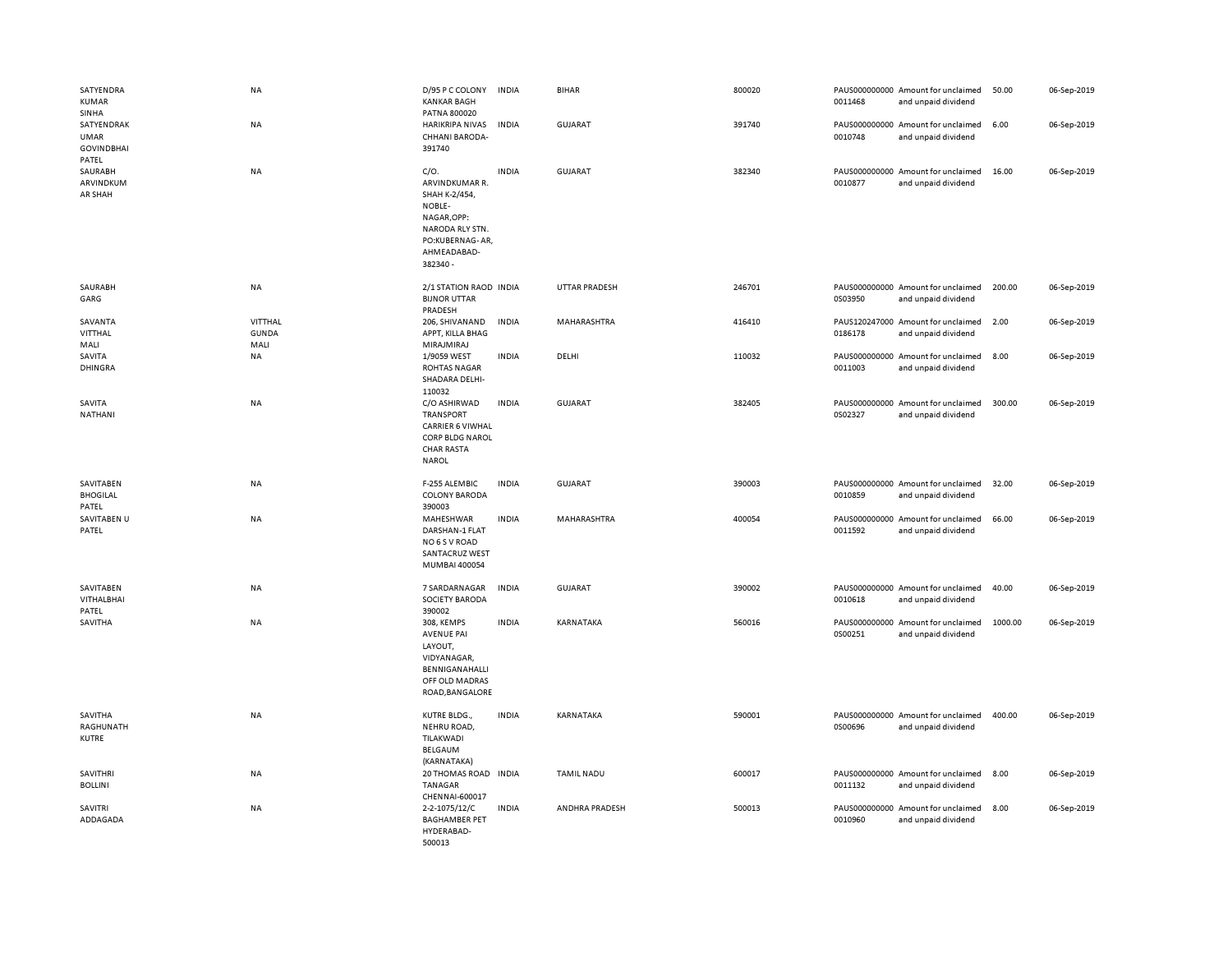| SAVITRI<br>ARORA                                   | <b>NA</b> | H NO D-42 BALI<br>NAGAR NEW DELHI-<br>110015                                                               | <b>INDIA</b> | DELHI              | 110015 | 0011263 | PAUS000000000 Amount for unclaimed<br>and unpaid dividend | 8.00    | 06-Sep-2019 |
|----------------------------------------------------|-----------|------------------------------------------------------------------------------------------------------------|--------------|--------------------|--------|---------|-----------------------------------------------------------|---------|-------------|
| <b>SAVITRI BAI</b><br>NARAYAN<br>BHAT<br>SHIVAPURA | NA        | SREENIVAS BLDG.<br>VIVEKANANDA<br><b>ROAD GADAG</b><br>(KARNATAKA)                                         | <b>INDIA</b> | KARNATAKA          | 582101 | 0S00697 | PAUS000000000 Amount for unclaimed<br>and unpaid dividend | 1600.00 | 06-Sep-2019 |
| <b>SAVITRI DEVI</b><br>SURI                        | NA        | WZ-114 MAHABIR INDIA<br>NAGAR NEW DELHI-<br>110018                                                         |              | DELHI              | 110018 | 0011023 | PAUS000000000 Amount for unclaimed<br>and unpaid dividend | 8.00    | 06-Sep-2019 |
| SAVITRI<br>GARG                                    | NA        | C/O SH L C BANSAL INDIA<br>D-21 GANESH<br>MARG BAPUNAGAR<br>JAIPUR 302001 RAJ                              |              | RAJASTHAN          | 302001 | 0011371 | PAUS000000000 Amount for unclaimed<br>and unpaid dividend | 24.00   | 06-Sep-2019 |
| SAVITRI<br>KUMAR                                   | NA        | C-2/3B LAWRENCE INDIA<br>RD DELHI 110035                                                                   |              | DELHI              | 110035 | 0011413 | PAUS000000000 Amount for unclaimed<br>and unpaid dividend | 8.00    | 06-Sep-2019 |
| SAVITRIBEN<br>KESHAVLAL<br>BHATT                   | NA        | SAVITRI 26<br>ARUNODAYA<br>SOCIETY ALKAPURI<br>BARODA-390005                                               | <b>INDIA</b> | GUJARAT            | 390005 | 0010751 | PAUS000000000 Amount for unclaimed<br>and unpaid dividend | 82.00   | 06-Sep-2019 |
| SAWATRI<br>DEBI<br>DHANDHANI<br>$\Delta$           | NA        | C/O INTEX<br><b>ENTERPRISES P-25</b><br>PRINCEP STREET<br>CALCUTTA 700072                                  | <b>INDIA</b> | <b>WEST BENGAL</b> | 700072 | 0011288 | PAUS000000000 Amount for unclaimed<br>and unpaid dividend | 8.00    | 06-Sep-2019 |
| SEEMA<br>JEEVAN JIRGE                              | NA        | 'SANGAM' ANGOL INDIA<br>'C' EXTENSION<br>TILAKWADI                                                         |              | KARNATAKA          | 590006 | 0S05499 | PAUS000000000 Amount for unclaimed<br>and unpaid dividend | 800.00  | 06-Sep-2019 |
| SEEMA<br>WAGHRAY                                   | NA        | NO. 5-9-41 BASHIR INDIA<br><b>BAGH HYDERABAD</b>                                                           |              | ANDHRA PRADESH     | 500029 | 0S03201 | PAUS000000000 Amount for unclaimed<br>and unpaid dividend | 200.00  | 06-Sep-2019 |
| SEETHA H<br>RAO                                    | NA        | Flat No.301,<br>Sovereign Palace<br>17/28, R.V.Layout<br>Kumarapark West                                   | <b>INDIA</b> | KARNATAKA          | 560020 | 0S05647 | PAUS000000000 Amount for unclaimed<br>and unpaid dividend | 800.00  | 06-Sep-2019 |
| SEETHA<br>KAILASAM                                 | NA        | C/O SRI R K<br>CHANDRASHEKARA<br>N PROFESSOR OF<br>CHEMISTRY, MIG<br>FLAT NO 12<br>RAJARAM<br>NAGAR, SALEM | <b>INDIA</b> | <b>TAMIL NADU</b>  | 636007 | 0S01029 | PAUS000000000 Amount for unclaimed<br>and unpaid dividend | 40.00   | 06-Sep-2019 |
| SEETHA<br>RAMALAKSH<br><b>MI NANDURY</b>           | <b>NA</b> | 26, JAYA<br><b>CONSTRUCTIONS</b><br><b>DWARAKA NAGAR</b><br>MARGADARSHI<br>COLONY,<br>HYDERABAD            | <b>INDIA</b> | ANDHRA PRADESH     | 500035 | 0S00700 | PAUS000000000 Amount for unclaimed<br>and unpaid dividend | 400.00  | 06-Sep-2019 |
| SEETHARAM<br>AIAH CHETTY<br><b>GANDHIT</b>         | NA        | SAROJA CLINIC &<br><b>NURSING HOME</b><br>CHINTAVARI ST.,<br>ANAKAPALLE (A.P)                              | <b>INDIA</b> | ANDHRA PRADESH     | 531001 | 0S00701 | PAUS000000000 Amount for unclaimed<br>and unpaid dividend | 600.00  | 06-Sep-2019 |
| SEJAL<br>KARTIKBHAI<br>KAMARIA                     | NA        | 163/164 AZAD<br>SOCIETY<br>AMBAWADI<br>AHMEDABAD                                                           | <b>INDIA</b> | <b>GUJARAT</b>     | 380015 | 0S02336 | PAUS000000000 Amount for unclaimed<br>and unpaid dividend | 400.00  | 06-Sep-2019 |
| SELVARAJAN<br>M                                    | NA        | 240/A, 11TH CROSS INDIA<br>SASTRINAGAR<br><b>BANGALORE</b>                                                 |              | <b>KARNATAKA</b>   | 560028 | 0M01008 | PAUS000000000 Amount for unclaimed<br>and unpaid dividend | 80.00   | 06-Sep-2019 |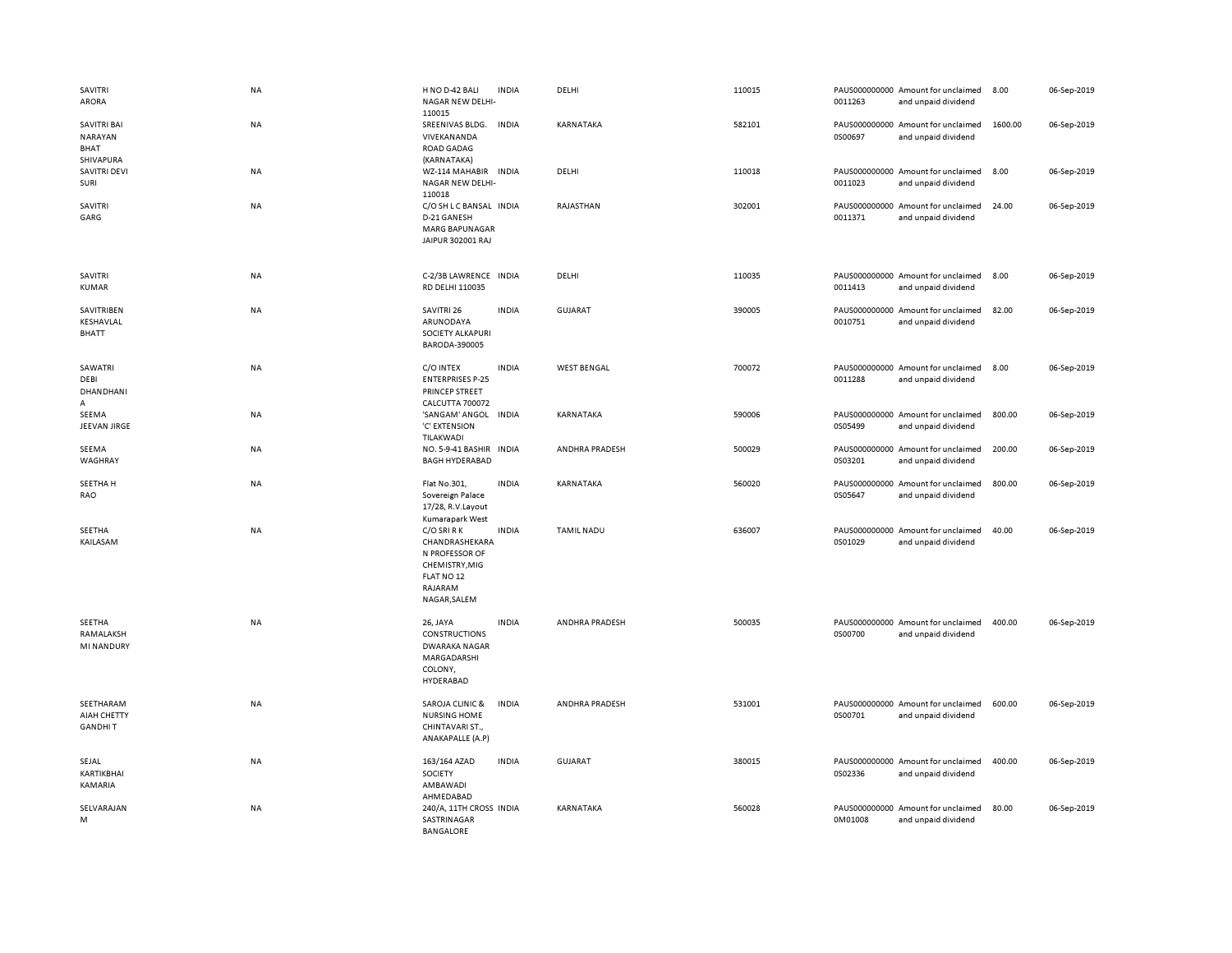| SESHAN<br>SRINIVASAN                               | <b>NA</b>                 | 3/5 THE SAFIRE<br>11TH AVENUE<br><b>ASHOK NAGAR</b>                                                                                   | <b>INDIA</b> | <b>TAMIL NADU</b> | 600083 | 0010976 | PAUS000000000 Amount for unclaimed<br>and unpaid dividend | 16.00  | 06-Sep-2019 |
|----------------------------------------------------|---------------------------|---------------------------------------------------------------------------------------------------------------------------------------|--------------|-------------------|--------|---------|-----------------------------------------------------------|--------|-------------|
| SETUL M<br>PATEL                                   | NA                        | <b>CHENNAI 600083</b><br>SETUL OPP PETROL INDIA<br>PUMP HAKIM<br><b>STREET</b><br>NAGARWADA<br><b>BARODA 390001</b><br><b>GUJARAT</b> |              | <b>GUJARAT</b>    | 390001 | 0011641 | PAUS000000000 Amount for unclaimed<br>and unpaid dividend | 16.00  | 06-Sep-2019 |
| SEVANTILAL<br>CHIMANLAL<br><b>MODI</b>             | NA                        | SHERTHA TG&DI<br><b>GANDHINAGAR VIA-</b><br>KASTURINAGAR-<br>382423                                                                   | <b>INDIA</b> | GUJARAT           | 382423 | 0011266 | PAUS000000000 Amount for unclaimed<br>and unpaid dividend | 8.00   | 06-Sep-2019 |
| <b>SEWA RAM</b><br><b>BATRA</b>                    | NA                        | 17A/29 W E AREA<br><b>KAROL BAGH NEW</b><br>DELHI-110005                                                                              | <b>INDIA</b> | DELHI             | 110005 | 0011029 | PAUS000000000 Amount for unclaimed<br>and unpaid dividend | 8.00   | 06-Sep-2019 |
| <b>SHA VALJI</b><br>AKHA BAUVA                     | NA                        | 12. CHANDRA<br><b>VIHAR KASTURBA</b><br>ROAD, II FLOOR<br>MULUND(WEST)                                                                | <b>INDIA</b> | MAHARASHTRA       | 400080 | 0S03710 | PAUS000000000 Amount for unclaimed<br>and unpaid dividend | 500.00 | 06-Sep-2019 |
| SHABBIR<br>SHAMSHERAL<br>$\mathbf{L}$<br>PATANGWAL | <b>NA</b>                 | MOGALWADA<br><b>SURTI'S CORNER</b><br>BARODA-390001                                                                                   | <b>INDIA</b> | GUJARAT           | 390001 | 0010753 | PAUS000000000 Amount for unclaimed<br>and unpaid dividend | 16.00  | 06-Sep-2019 |
| Α<br>SHABIRHUSAI<br>N BOHARI                       | <b>NA</b>                 | 893 MAIN ROAD<br>PANDHARPUR                                                                                                           | <b>INDIA</b> | MAHARASHTRA       | 413304 | 0S04062 | PAUS000000000 Amount for unclaimed<br>and unpaid dividend | 200.00 | 06-Sep-2019 |
| SHAFIMOHD<br>MOHD<br>SHARIF<br>CHHIPA              | NA                        | 3845 MOTABAMBA INDIA<br><b>NEAR KAGISDHARA</b><br><b>JAMALPUR</b><br>AHMEDABAD<br>380001                                              |              | GUJARAT           | 380001 | 0011526 | PAUS000000000 Amount for unclaimed<br>and unpaid dividend | 8.00   | 06-Sep-2019 |
| SHAFINAZ<br><b>BEGUM</b>                           | NA                        | G/10 ALEMBIC<br><b>GLASS COLONY</b><br>WHITEFIELD<br><b>BANGALORE-</b><br>560066                                                      | <b>INDIA</b> | KARNATAKA         | 560066 | 0010855 | PAUS000000000 Amount for unclaimed<br>and unpaid dividend | 16.00  | 06-Sep-2019 |
| <b>SHAFIQ</b><br><b>GULAMALI</b><br>SHAIKH         | NA                        | B-150, SAURABH<br>PARK, B/H.<br>SAMATA FLATS,<br>P.O. T.B. HOSPITAL<br>VADODARA-390021                                                | <b>INDIA</b> | GUJARAT           | 390021 | 0010638 | PAUS000000000 Amount for unclaimed<br>and unpaid dividend | 2.00   | 06-Sep-2019 |
| SHAH<br>AMITABEN<br>ATULBHAI                       | ATULBHAI<br>RAMANLAL      | <b>B-22 VRUNDAVAN</b><br>SOC VIP ROAD B/H<br><b>BRIGHT DAY</b><br>SCHOOL<br>KARELIBAUG<br><b>BARODA</b>                               | <b>INDIA</b> | GUJARAT           | 390018 | 5346540 | PAUSIN3003941 Amount for unclaimed<br>and unpaid dividend | 6.00   | 06-Sep-2019 |
| <b>SHAH PUJA</b><br><b>DHARMESHK</b><br>UMAR       | SHAH<br>DHARMESHK<br>UMAR | 5 NANDANVAN<br>SOCIETY AT AND<br>POST DEMAI<br><b>TALUKA BAYAD</b><br><b>DIST</b><br>SARARKANTHA                                      | <b>INDIA</b> | <b>GUJARAT</b>    | 383330 | 0026847 | PAUSIN3023321 Amount for unclaimed<br>and unpaid dividend | 16.00  | 06-Sep-2019 |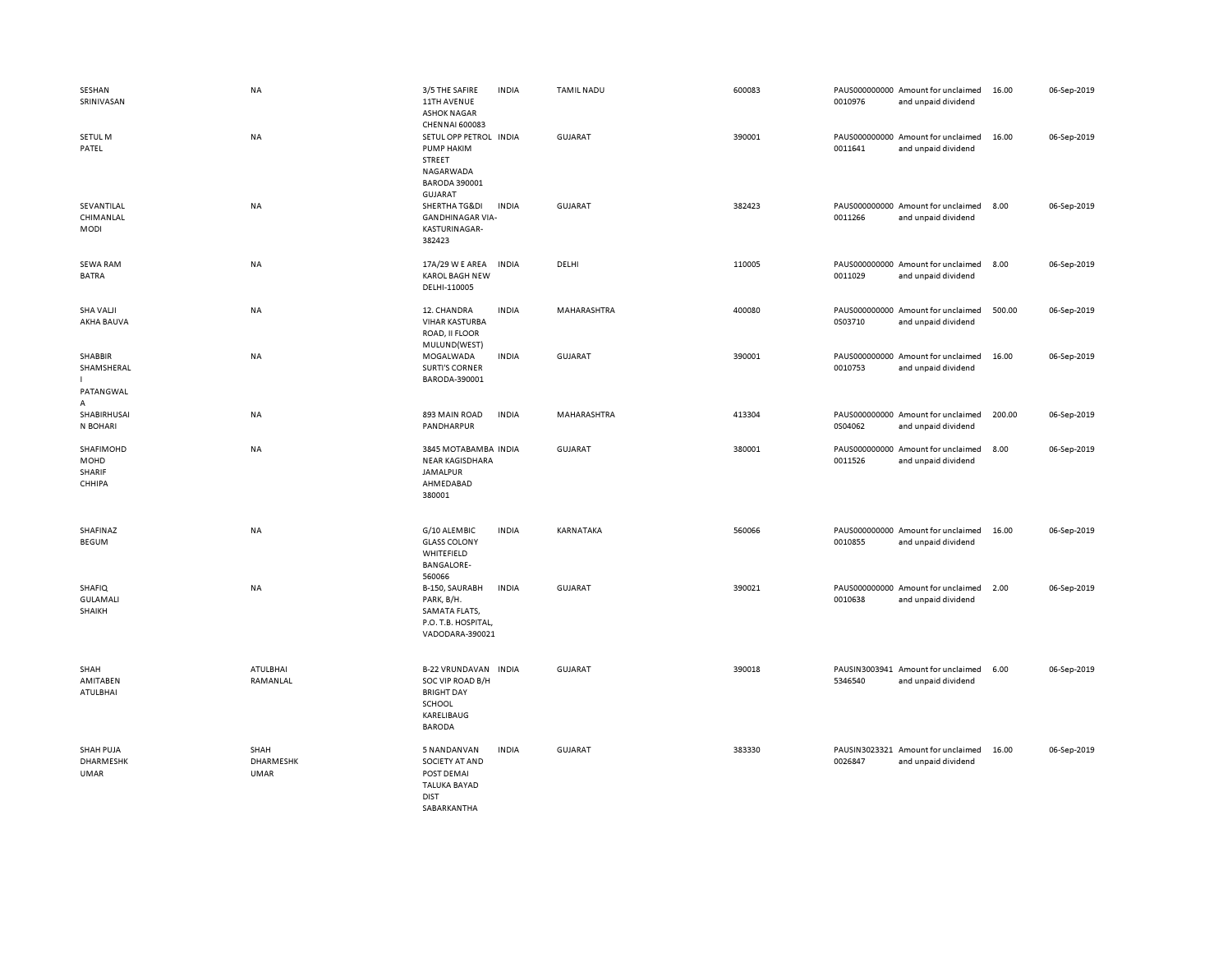| SHAHEEN TAJ                                | <b>NA</b>               | 332<br>HANUMANTHANA<br><b>GARNB</b><br><b>EXTENSION</b>                                                                                          | <b>INDIA</b> | KARNATAKA          | 570015 | 0010853 | PAUS000000000 Amount for unclaimed<br>and unpaid dividend | 16.00  | 06-Sep-2019 |
|--------------------------------------------|-------------------------|--------------------------------------------------------------------------------------------------------------------------------------------------|--------------|--------------------|--------|---------|-----------------------------------------------------------|--------|-------------|
| SHAIKH<br>ABDUL<br>RASHID                  | NA                      | <b>MYSORE 570015</b><br>2/26 MURIJ<br>MANSION 298 LBS<br><b>MARG KURLA</b><br>MUMBAI 400070                                                      | <b>INDIA</b> | MAHARASHTRA        | 400070 | 0011497 | PAUS000000000 Amount for unclaimed<br>and unpaid dividend | 32.00  | 06-Sep-2019 |
| SHAILAJA<br>PRAKASH<br>HEBALKAR            | NA                      | FLAT 601 UDAY<br>DARSHAN SAYANI<br>ROAD PRABHADEVI<br>MUMBAI 400025                                                                              | <b>INDIA</b> | MAHARASHTRA        | 400025 | 0011182 | PAUS000000000 Amount for unclaimed<br>and unpaid dividend | 8.00   | 06-Sep-2019 |
| SHAILESH H<br>BAISANE                      | <b>NA</b>               | 63 PRAMOD<br>NAGAR OPP 10<br><b>SHREYAS SBI</b><br><b>COLONY DEOPUR</b><br>DHULE 424002 M.S                                                      | <b>INDIA</b> | MAHARASHTRA        | 424002 | 0011513 | PAUS000000000 Amount for unclaimed<br>and unpaid dividend | 8.00   | 06-Sep-2019 |
| SHAILESH J<br>THAKKAR                      | NA                      | NATHY SHIVJI BLDG INDIA<br><b>1ST FLOOR BAZAR</b><br>PETH JAMBLI NAKA<br><b>THANA WEST</b><br>400607                                             |              | MAHARASHTRA        | 400607 | 0011625 | PAUS000000000 Amount for unclaimed<br>and unpaid dividend | 32.00  | 06-Sep-2019 |
| SHAILESH<br><b>KUMAR</b>                   | <b>BANGALI</b><br>SINGH | 5TH FLOOR<br><b>SUMITRA SADAN</b><br><b>WEST BORING</b><br><b>CANAL ROAD</b><br>PATNA BIHAR                                                      | <b>INDIA</b> | <b>BIHAR</b>       | 800001 | 0012227 | PAUSIN3009991 Amount for unclaimed<br>and unpaid dividend | 32.00  | 06-Sep-2019 |
| SHAILESH M<br>PATEL                        | NA                      | AT & PO KANIYOL<br>TAL HIMATNAGAR<br>383010 DIST<br>SABARKANTHA GUJ                                                                              | <b>INDIA</b> | <b>GUJARAT</b>     | 383010 | 0011599 | PAUS000000000 Amount for unclaimed<br>and unpaid dividend | 6.00   | 06-Sep-2019 |
| SHAILESH<br>MODY                           | NA                      | 23, BHAKTINAGAR INDIA<br><b>SOCIETY RAMIP</b><br>AMDAVAD                                                                                         |              | <b>GUJARAT</b>     | 382480 | 0S05540 | PAUS000000000 Amount for unclaimed<br>and unpaid dividend | 200.00 | 06-Sep-2019 |
| SHAILESH<br>RAMESHCHA<br><b>NDRA PATEL</b> | <b>NA</b>               | C/O R N PATEL<br>SHRIJI KRUPA 11<br><b>GIRIRAJ S-OC</b><br><b>BEHIND GAURAV</b><br><b>SOC PANIGATE</b><br>BARODA-39-0006-                        | <b>INDIA</b> | GUJARAT            | 390006 | 0010754 | PAUS000000000 Amount for unclaimed<br>and unpaid dividend | 2.00   | 06-Sep-2019 |
| SHAILESH<br>RASIKLAL<br>GANDHI             | <b>NA</b>               | II-B WEST VIEW 309 INDIA<br>S V ROAD<br>SANTACRUZ (W)<br>MUMBAI-400054                                                                           |              | MAHARASHTRA        | 400054 | 0011179 | PAUS000000000 Amount for unclaimed<br>and unpaid dividend | 18.00  | 06-Sep-2019 |
| SHAILESH<br><b>SHARD KAPSE</b>             | <b>NA</b>               | C/O. SHARAD<br>PRALHAD KAPSE<br><b>FLAT NO."C" 12</b><br><b>SHRIJAY NAGAR</b><br>VADALA-PATHARDI<br><b>ROAD INDIRA</b><br>NAGAR, NASIK<br>422006 | <b>INDIA</b> | MAHARASHTRA        | 422006 | 0011639 | PAUS000000000 Amount for unclaimed<br>and unpaid dividend | 32.00  | 06-Sep-2019 |
| SHAKUNTALA<br>DEVI<br>AGRAWAL              | NA                      | UMB SALES &<br>SERVICES 24 R N<br>MUKHERJEE ROAD<br>CALCUTTA-700001                                                                              | <b>INDIA</b> | <b>WEST BENGAL</b> | 700001 | 0011326 | PAUS000000000 Amount for unclaimed<br>and unpaid dividend | 8.00   | 06-Sep-2019 |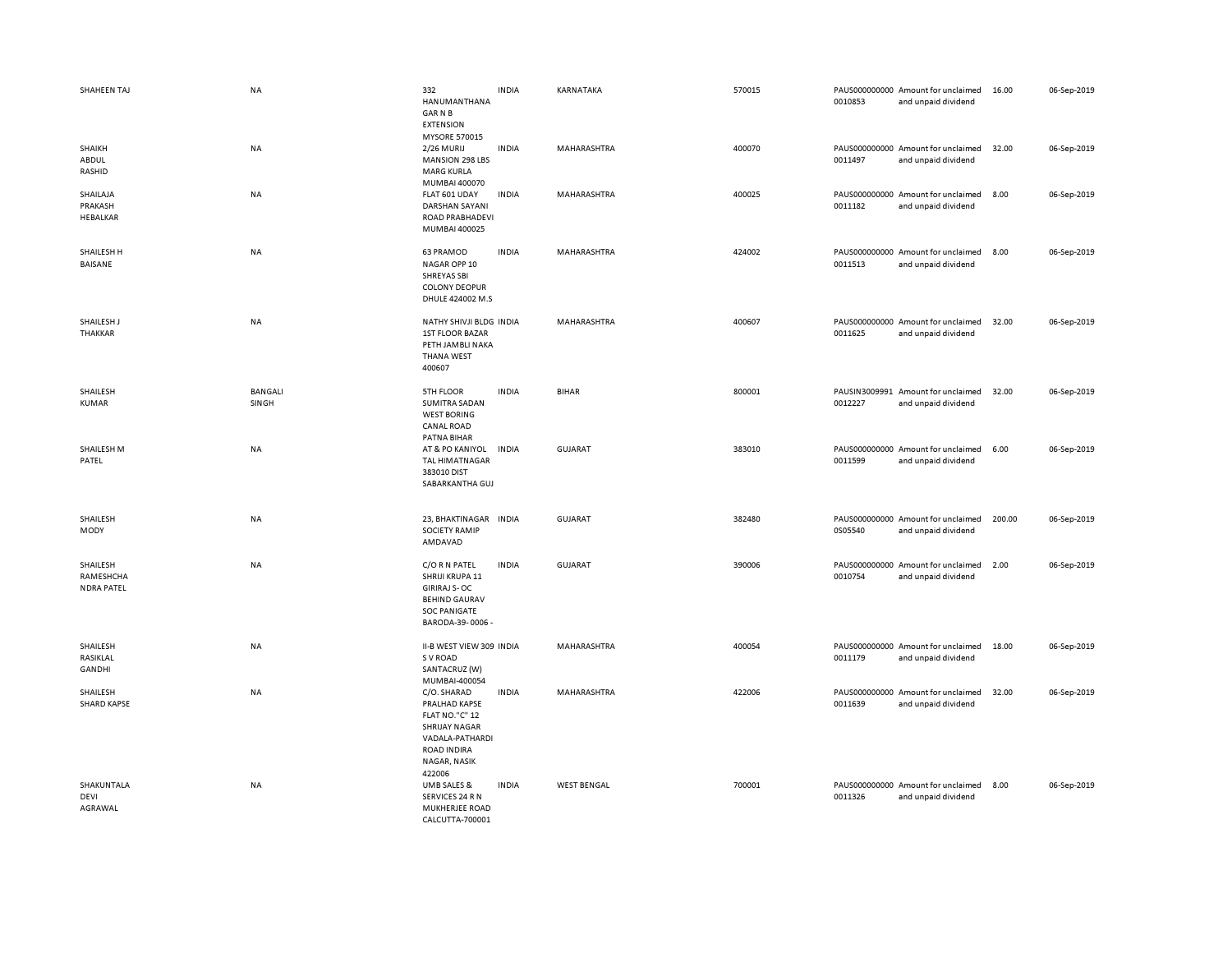| SHAKUNTALA<br>LAHOTI                                   | <b>NA</b> | N 2/2 JAI<br><b>AVADHPURI COOP</b><br>HSG SOCIETY<br><b>BANGUR NAGAR</b><br>MUMBAI 400090                          | <b>INDIA</b> | MAHARASHTRA        | 400090 | 0011099 | PAUS000000000 Amount for unclaimed<br>and unpaid dividend | 8.00   | 06-Sep-2019 |
|--------------------------------------------------------|-----------|--------------------------------------------------------------------------------------------------------------------|--------------|--------------------|--------|---------|-----------------------------------------------------------|--------|-------------|
| SHAKUNTALA<br>M ASOPA                                  | NA        | C/O PRAKASH<br><b>CHANDRA ASOPA</b><br><b>BAGDI MOHALLA</b><br><b>GOGA GATE</b><br>BIKANERRAJASTHA<br>$\mathbf{N}$ | <b>INDIA</b> | RAJASTHAN          | 334001 | 0010903 | PAUS000000000 Amount for unclaimed<br>and unpaid dividend | 8.00   | 06-Sep-2019 |
| SHAKUNTALA<br>PAREEK                                   | NA        | 105, SHIV NAGAR<br>SECOND, KEWAL<br>MARG, NEAR<br>NARMADA<br>HOSPITAL, MURLIPU<br>RA SCHEME,<br>JAIPUR-302013      | <b>INDIA</b> | RAJASTHAN          | 302013 | 0011193 | PAUS000000000 Amount for unclaimed<br>and unpaid dividend | 8.00   | 06-Sep-2019 |
| SHAKUNTALA<br>VISWANATH<br><b>KUNDUR</b>               | <b>NA</b> | C/O.V.G.KUNDUR,H INDIA<br><b>EALTH CENTRE</b><br>KARNATAKA<br>UNIVERSITY<br>DHARWAR                                |              | KARNATAKA          | 581110 | 0S00702 | PAUS000000000 Amount for unclaimed<br>and unpaid dividend | 200.00 | 06-Sep-2019 |
| SHAKUNTLA<br>JAIN                                      | NA        | D-10 VIVEK VIHAR INDIA<br>DELHI-110032                                                                             |              | DELHI              | 110032 | 0011243 | PAUS000000000 Amount for unclaimed<br>and unpaid dividend | 16.00  | 06-Sep-2019 |
| SHAKUNTLA<br>VERMA                                     | NA        | C/O SRI YASH PAL<br>SINGH VERMA 81<br>LADDHA WALA<br>MUZAFFAR NAGAR-<br>251002                                     | <b>INDIA</b> | UTTAR PRADESH      | 251002 | 0011219 | PAUS000000000 Amount for unclaimed<br>and unpaid dividend | 8.00   | 06-Sep-2019 |
| SHAKUNTLAB<br>EN<br><b>BALMUKUND</b><br><b>TRIVEDI</b> | NA        | BANSIDHAR<br><b>BUNGLOW NO 5</b><br><b>B/H VINAY SOC</b><br>AJWA ROAD<br><b>BARODA</b>                             | <b>INDIA</b> | GUJARAT            | 390019 | 0011379 | PAUS000000000 Amount for unclaimed<br>and unpaid dividend | 2.00   | 06-Sep-2019 |
| <b>SHAKUNTLAB</b><br>EN RAJARAM<br>TIMPLEY             | <b>NA</b> | CHHIPWAD<br>DAMODARDAS'S<br>CHAWL BARODA-<br>390006                                                                | <b>INDIA</b> | <b>GUJARAT</b>     | 390006 | 0010757 | PAUS000000000 Amount for unclaimed<br>and unpaid dividend | 2.00   | 06-Sep-2019 |
| SHALINI<br>SHARATCHA<br><b>NDRA</b><br>DHAVLE          | NA        | <b>JANAKI TAMBE</b><br>CONVALESCENT<br>HOME TALEGAON<br><b>GEN HOSP</b><br>TALEGAON 410508                         | <b>INDIA</b> | MAHARASHTRA        | 410508 | 0010607 | PAUS000000000 Amount for unclaimed<br>and unpaid dividend | 16.00  | 06-Sep-2019 |
| SHAM<br>SUNDER<br>CHAWLA                               | NA        | 3814 MORI GATE<br>DELHI-110006                                                                                     | INDIA        | DELHI              | 110006 | 0011047 | PAUS000000000 Amount for unclaimed<br>and unpaid dividend | 8.00   | 06-Sep-2019 |
| SHAMBHUBH<br>AI<br><b>GIRDHARDAS</b><br>PATEL          | NA        | 733 MOTISALE PURI INDIA<br><b>DARIAPUR</b><br>AHMEDABAD-<br>380001                                                 |              | <b>GUJARAT</b>     | 380001 | 0010875 | PAUS000000000 Amount for unclaimed<br>and unpaid dividend | 8.00   | 06-Sep-2019 |
| SHAMBHUBH<br>AI<br>ZAVERBHAI<br>PATEL                  | NA        | AT & PO CHAKLAD IN DIA<br>TA AMOD DIST<br><b>BROACH PIN-</b><br>392110                                             |              | <b>GUJARAT</b>     | 392110 | 0010758 | PAUS000000000 Amount for unclaimed<br>and unpaid dividend | 10.00  | 06-Sep-2019 |
| <b>SHAMITA</b><br>CHAKRABORT<br>Y                      | NA        | C/O SRI SOUMITRA INDIA<br>CHAKRABORTY<br>20/A NATIONAL<br>PLACE BUXARAH<br><b>HOWRAH 711306</b>                    |              | <b>WEST BENGAL</b> | 711306 | 0011633 | PAUS000000000 Amount for unclaimed<br>and unpaid dividend | 8.00   | 06-Sep-2019 |

W B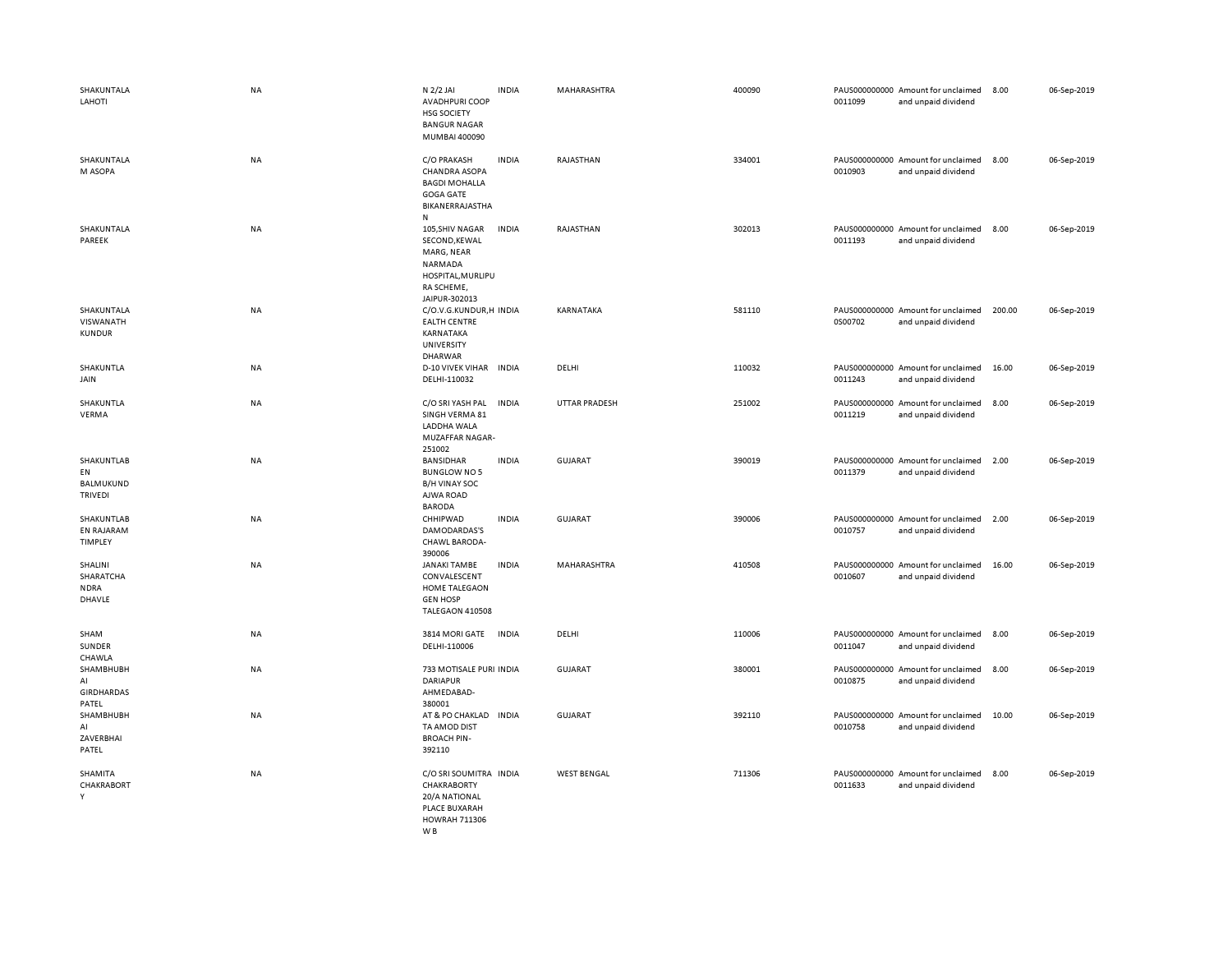| SHAMJI KANJI<br>PUNJANI                                    | <b>NA</b> | 106 NARAYANRAO INDIA<br><b>KOLI MARG</b><br>MASKAI BUILDING<br>2ND FLOOR ROOM<br>NO 26 MUMBAI-<br>400003 | MAHARASHTRA        | 400003 | 0010894 | PAUS000000000 Amount for unclaimed<br>and unpaid dividend | 24.00  | 06-Sep-2019 |
|------------------------------------------------------------|-----------|----------------------------------------------------------------------------------------------------------|--------------------|--------|---------|-----------------------------------------------------------|--------|-------------|
| SHAMJIBHAI<br>NARANBHAI<br>PATEL                           | NA        | D/30 LAXMI KRUPA INDIA<br><b>BUILDING</b><br>SUBHASH ROAD<br><b>DOMBIVALI WEST</b><br><b>DIST THANE</b>  | <b>GUJARAT</b>     | 370001 | 0010759 | PAUS000000000 Amount for unclaimed<br>and unpaid dividend | 6.00   | 06-Sep-2019 |
| SHAMSUDDI<br>${\sf N}$<br>ABDULKADIR<br><b>SAHEB KADRI</b> | NA        | 1962 KADRI ROAD<br><b>INDIA</b><br>RAIKHAD<br>AHMEDABAD-<br>380001                                       | <b>GUJARAT</b>     | 380001 | 0010606 | PAUS000000000 Amount for unclaimed<br>and unpaid dividend | 2.00   | 06-Sep-2019 |
| SHAMSUDDI<br>N AHMED                                       | NA        | 38, BACKBEGAN<br><b>INDIA</b><br>ROW, CALCUTTA                                                           | <b>WEST BENGAL</b> | 700017 | 0S02811 | PAUS000000000 Amount for unclaimed<br>and unpaid dividend | 300.00 | 06-Sep-2019 |
| SHANABHAI<br>RANCHHODB<br><b>HAI PARMAR</b>                | NA        | BRAMANWADA AT INDIA<br>& PO SOKHADA<br><b>DIST BARODA PIN-</b><br>391240                                 | <b>GUJARAT</b>     | 391240 | 0010760 | PAUS000000000 Amount for unclaimed<br>and unpaid dividend | 2.00   | 06-Sep-2019 |
| SHANKAR<br>KRISHNA<br>HUKERIKAR                            | NA        | 125 BABULA TANK INDIA<br>ROAD MUMBAI-<br>400009                                                          | MAHARASHTRA        | 400009 | 0010674 | PAUS000000000 Amount for unclaimed<br>and unpaid dividend | 6.00   | 06-Sep-2019 |
| <b>SHANKAR M</b><br>P B                                    | NA        | 505, PALLAVI VIHAR INDIA<br>APARTMENT<br>AMEERPET<br>HYDERABAD                                           | ANDHRA PRADESH     | 500016 | 0M01165 | PAUS000000000 Amount for unclaimed<br>and unpaid dividend | 200.00 | 06-Sep-2019 |
| SHANKAR<br>MAHADEO<br>SHENDE                               | <b>NA</b> | ALEMBIC NAGAR BL INDIA<br>NO 1 REFINERY RD<br><b>GORWA BARODA-</b><br>390003                             | <b>GUJARAT</b>     | 390003 | 0010675 | PAUS000000000 Amount for unclaimed<br>and unpaid dividend | 32.00  | 06-Sep-2019 |
| SHANKAR<br>TRIMBAK<br><b>GHAISAS</b>                       | NA        | 1127 SHUKARWAR INDIA<br>PETH KUSUMSHREE<br>PUNE-411001                                                   | MAHARASHTRA        | 411001 | 0010677 | PAUS000000000 Amount for unclaimed<br>and unpaid dividend | 6.00   | 06-Sep-2019 |
| SHANKAR<br>TRIMBAK<br><b>GHAISAS</b>                       | NA        | 1127 SHUKARWAR INDIA<br>PETH KUSUMSHREE<br>PUNE-411001                                                   | MAHARASHTRA        | 411001 | 0010676 | PAUS000000000 Amount for unclaimed<br>and unpaid dividend | 6.00   | 06-Sep-2019 |
| SHANKAR<br>TRIMBAK<br><b>GHAISAS</b>                       | NA        | 1127 SHUKARWAR INDIA<br>PETH KUSUMSHREE<br>PUNE-411001                                                   | MAHARASHTRA        | 411001 | 0010678 | PAUS000000000 Amount for unclaimed<br>and unpaid dividend | 6.00   | 06-Sep-2019 |
| SHANKARBH<br>AI<br>HARMANBHA<br><b>I PATEL</b>             | NA        | LAXMI<br><b>INDIA</b><br>RESTAURANT<br><b>ASHRAM ROAD</b><br>NADIAD-388001                               | <b>GUJARAT</b>     | 388001 | 0010761 | PAUS000000000 Amount for unclaimed<br>and unpaid dividend | 32.00  | 06-Sep-2019 |
| SHANKARLAL<br>AGARWALA                                     | <b>NA</b> | C/O RAMJEEWAN<br><b>INDIA</b><br>MANDHA 1 ISHAN<br><b>BOSE LANE SIBPUR</b><br>HOWRAH (SOUTH)-<br>711102  | <b>WEST BENGAL</b> | 711102 | 0011121 | PAUS000000000 Amount for unclaimed<br>and unpaid dividend | 16.00  | 06-Sep-2019 |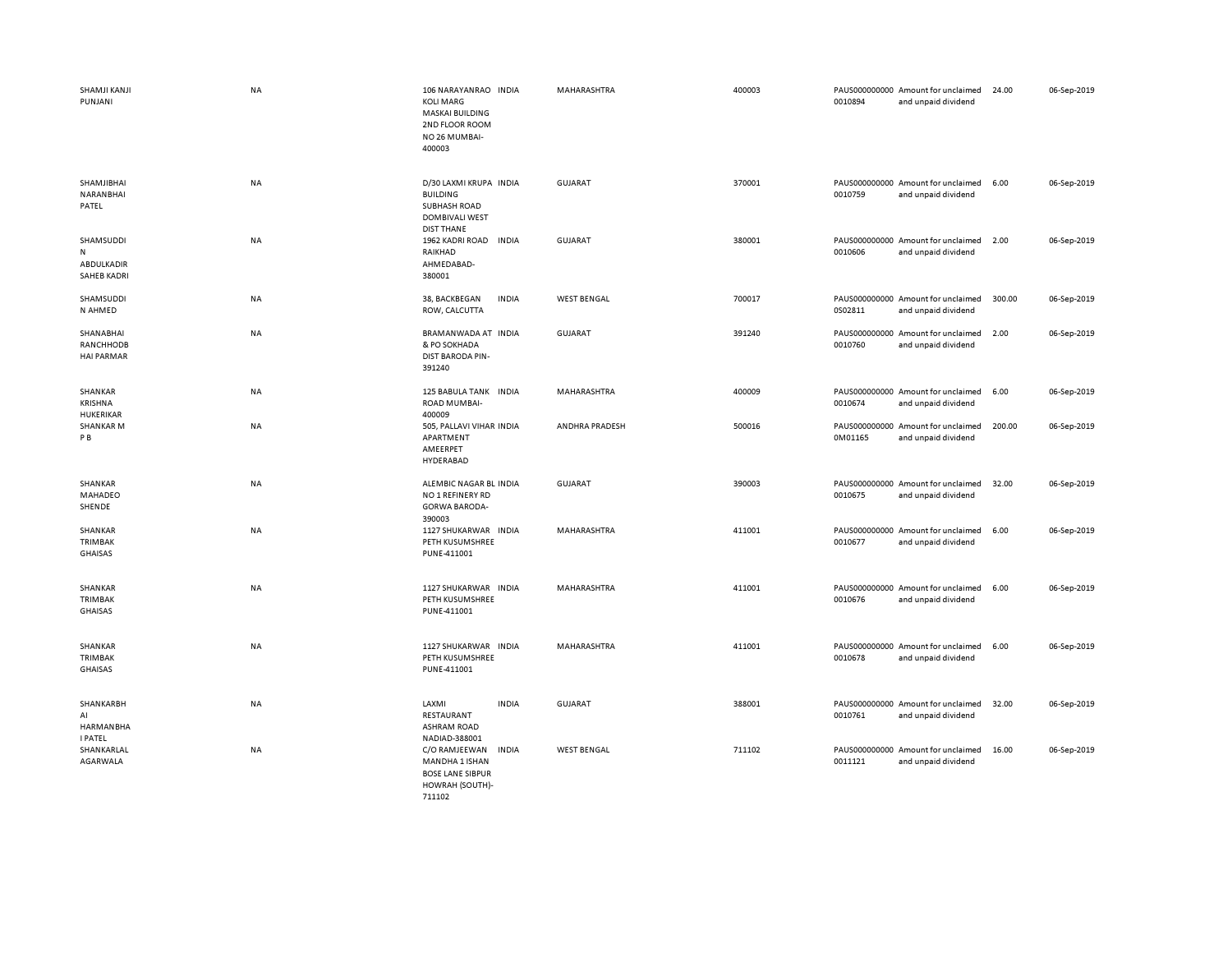| SHANKER<br>CHAMPAKLAL<br><b>MODI</b>             | <b>NA</b> | PRIYA DARSHINI<br><b>APARTMENTS FLAT</b><br>NO3 SECOND<br><b>FLOOR SOCIETY</b><br><b>AREA BHARUCH</b><br>392002 | <b>INDIA</b> | GUJARAT           | 392002 | 0010856 | PAUS000000000 Amount for unclaimed<br>and unpaid dividend | 2.00   | 06-Sep-2019 |
|--------------------------------------------------|-----------|-----------------------------------------------------------------------------------------------------------------|--------------|-------------------|--------|---------|-----------------------------------------------------------|--------|-------------|
| SHANKER LAL<br>MITTAL                            | NA        | FLAT NO 11 RAM<br><b>DURG BUILDING</b><br><b>JAWAHAR NAGAR</b><br>DELHI-110007                                  | <b>INDIA</b> | DELHI             | 110007 | 0011259 | PAUS000000000 Amount for unclaimed<br>and unpaid dividend | 8.00   | 06-Sep-2019 |
| <b>SHANKER LAL</b><br>SINGHANIA                  | NA        | 233/34 CHANDNI<br><b>CHOWK FATEHPURI</b><br>DELHI 110006                                                        | <b>INDIA</b> | DELHI             | 110006 | 0011483 | PAUS000000000 Amount for unclaimed<br>and unpaid dividend | 32.00  | 06-Sep-2019 |
| SHANKERBHA<br>BHAILALBHAI<br>PATEL               | <b>NA</b> | C/O DR S S PATEL C- INDIA<br>627 LALBHAINI PAT<br>LALLUBHAI CHAKLA<br><b>BROACH 392001</b>                      |              | GUJARAT           | 392001 | 0010679 | PAUS000000000 Amount for unclaimed<br>and unpaid dividend | 16.00  | 06-Sep-2019 |
| SHANKERBHA<br>RAMDASBHAI<br>PATEL                | <b>NA</b> | AT PO RAJBODELI<br>TA PAVI-JETPUR<br><b>DIST BARODA PIN</b><br>391160                                           | <b>INDIA</b> | GUJARAT           | 391160 | 0010632 | PAUS000000000 Amount for unclaimed<br>and unpaid dividend | 2.00   | 06-Sep-2019 |
| SHANKERBHA<br><b>I VITHALDAS</b><br>PATEL        | <b>NA</b> | 1-B VASUDHA<br>SOCIETY<br>NIZAMPURA<br>BARODA-390003                                                            | <b>INDIA</b> | GUJARAT           | 390003 | 0010652 | PAUS000000000 Amount for unclaimed<br>and unpaid dividend | 2.00   | 06-Sep-2019 |
| SHANKERLAL<br>KALURAM<br>DAVE                    | <b>NA</b> | C/O ANIL R PARIKH<br><b>FINANCE DIVISION</b><br>A G I LTD BARODA-<br>390003                                     | <b>INDIA</b> | GUJARAT           | 390003 | 0010762 | PAUS000000000 Amount for unclaimed<br>and unpaid dividend | 6.00   | 06-Sep-2019 |
| SHANKERRAO<br>POSHAYYA<br>SHAPHAKAR              | <b>NA</b> | 24/771<br>GEETANAGAR<br><b>NEAR INDIRA</b><br><b>NAGAR</b><br>AMRAIWADI<br>AHMEDABAD-<br>380008                 | <b>INDIA</b> | GUJARAT           | 380008 | 0010763 | PAUS000000000 Amount for unclaimed<br>and unpaid dividend | 2.00   | 06-Sep-2019 |
| SHANKUNTAL<br>ABEN<br><b>BUDDISAGAR</b><br>PATEL | NA        | BHATWADA AT &<br>PO SOKHDA 391740<br><b>TA BARODA</b>                                                           | INDIA        | <b>GUJARAT</b>    | 391740 | 0011377 | PAUS000000000 Amount for unclaimed<br>and unpaid dividend | 10.00  | 06-Sep-2019 |
| SHANMUGA<br>SUNDARAM<br>M                        | <b>NA</b> | 107, WEST CAR<br>STREET,<br>TIRUCHENDUR<br><b>TAMIL NADU</b>                                                    | <b>INDIA</b> | <b>TAMIL NADU</b> | 628215 | 0M00533 | PAUS000000000 Amount for unclaimed<br>and unpaid dividend | 400.00 | 06-Sep-2019 |
| SHANTA<br>AGARWAL                                | <b>NA</b> | C/O SHIV<br><b>INDUSTRIES KEDAL</b><br><b>GUNJ ALWAR-</b><br>301001                                             | <b>INDIA</b> | RAJASTHAN         | 301001 | 0010967 | PAUS000000000 Amount for unclaimed<br>and unpaid dividend | 8.00   | 06-Sep-2019 |
| SHANTA<br>JAYARAMAN                              | NA        | C-205 PARADISE<br>APARTMENTS 40<br><b>INDRAPRASTA</b><br><b>EXTENSION</b><br>PATPARGANJ DELHI<br>110092         | <b>INDIA</b> | DELHI             | 110092 | 0011028 | PAUS000000000 Amount for unclaimed<br>and unpaid dividend | 16.00  | 06-Sep-2019 |
| <b>SHANTA RAM</b><br><b>ADVANI</b>               | NA        | FLAT 30 8TH FLOOR INDIA<br>"GULAB" 14 B<br><b>CARTER ROAD</b><br><b>BANDRA MUMBAI-</b><br>400050                |              | MAHARASHTRA       | 400050 | 0011090 | PAUS000000000 Amount for unclaimed<br>and unpaid dividend | 16.00  | 06-Sep-2019 |
| SHANTA<br>SHARMA                                 | NA        | 4-D/28 OLD<br>RAJENDRANAGAR<br>NEW DELHL110060                                                                  | <b>INDIA</b> | DELHI             | 110060 | 0011382 | PAUS000000000 Amount for unclaimed<br>and unpaid dividend | 16.00  | 06-Sep-2019 |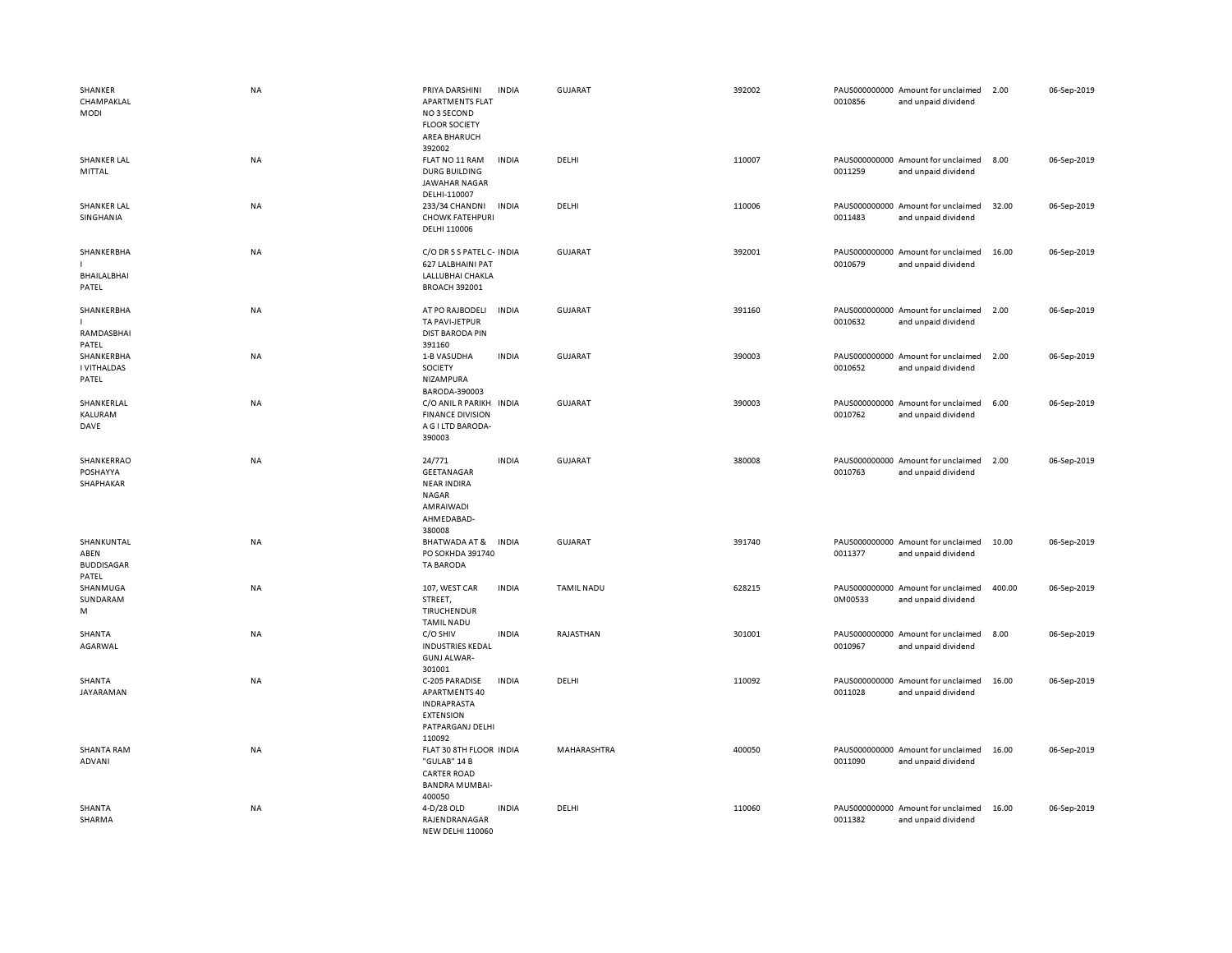| SHANTABAI<br>RAMCHANDR<br>A PATHAK<br>SHANTABEN         | <b>NA</b><br><b>NA</b> | 9 ASHOK COLONY<br><b>KHASGI BAZAR</b><br><b>GWALIOR 474001</b><br>"MATRU CHHAYA" INDIA                  | <b>INDIA</b> | <b>MADHYA PRADESH</b><br><b>GUJARAT</b> | 474001<br>390001 | 0011065 | PAUS000000000 Amount for unclaimed<br>and unpaid dividend<br>PAUS000000000 Amount for unclaimed | 16.00<br>6.00 | 06-Sep-2019<br>06-Sep-2019 |
|---------------------------------------------------------|------------------------|---------------------------------------------------------------------------------------------------------|--------------|-----------------------------------------|------------------|---------|-------------------------------------------------------------------------------------------------|---------------|----------------------------|
| <b>B PANCHOLI</b>                                       |                        | DANDIA BAZAR<br>SHIVAJI ROAD<br>BARODA 390001                                                           |              |                                         |                  | 0011481 | and unpaid dividend                                                                             |               |                            |
| SHANTABEN<br>C PATEL                                    | <b>NA</b>              | BAJRANG FALIA P O INDIA<br>CHHANI DIST<br><b>BARODA</b>                                                 |              | GUJARAT                                 | 391740           | 0S04424 | PAUS000000000 Amount for unclaimed<br>and unpaid dividend                                       | 200.00        | 06-Sep-2019                |
| SHANTABEN<br>CHUNILAL<br>DESAI                          | NA                     | BAJWADA<br><b>HANUMAN POLE</b><br><b>OPP KRISHNA</b><br><b>BHAVAN BARODA-</b><br>390001                 | <b>INDIA</b> | <b>GUJARAT</b>                          | 390001           | 0010764 | PAUS000000000 Amount for unclaimed<br>and unpaid dividend                                       | 2.00          | 06-Sep-2019                |
| SHANTABEN<br>HIRALAL<br><b>JOSHI</b>                    | NA                     | NEAR CHAMPANER INDIA<br><b>GATE CHHIPWAD</b><br>RD BARODA-<br>390006                                    |              | GUJARAT                                 | 390006           | 0010650 | PAUS000000000 Amount for unclaimed<br>and unpaid dividend                                       | 2.00          | 06-Sep-2019                |
| SHANTABEN<br>JAIN                                       | NA                     | 16 GANGA VIHAR<br>ROKADIA LANE<br><b>BORIVALI (WEST)</b><br>MUMBAI                                      | <b>INDIA</b> | MAHARASHTRA                             | 400092           | 0011696 | PAUS000000000 Amount for unclaimed<br>and unpaid dividend                                       | 32.00         | 06-Sep-2019                |
| SHANTABEN<br><b>JETHABHAI</b><br><b>BRAHMBHAT</b><br>T. | <b>NA</b>              | F-221 ALEMBIC<br><b>GLASS COLONY</b><br>BARODA-390003                                                   | <b>INDIA</b> | <b>GUJARAT</b>                          | 390003           | 0011353 | PAUS000000000 Amount for unclaimed<br>and unpaid dividend                                       | 10.00         | 06-Sep-2019                |
| SHANTABEN<br>KANTIBHAI<br>PATEL                         | NA                     | 102 NIRANJAN<br>PARK OPP DARPAN<br><b>CINEMALH ROAD</b><br><b>SURAT 395006</b>                          | <b>INDIA</b> | <b>GUJARAT</b>                          | 395006           | 0011265 | PAUS000000000 Amount for unclaimed<br>and unpaid dividend                                       | 50.00         | 06-Sep-2019                |
| SHANTABEN<br><b>S THAKKAR</b>                           | <b>NA</b>              | <b>FILKA BLDG FLAT</b><br>NO 5 3RD FL PLOT<br>NO 2-B DAFTARY<br><b>ROAD MALAD EAST</b><br>MUMBAI-400064 | <b>INDIA</b> | MAHARASHTRA                             | 400064           | 0011339 | PAUS000000000 Amount for unclaimed<br>and unpaid dividend                                       | 8.00          | 06-Sep-2019                |
| SHANTABEN<br>SANTUBHAI<br>PATEL                         | NA                     | GAIKWAD<br><b>COMPOUND NEAR</b><br><b>GARNALA OPP</b><br>NAVNITPARK AJWA<br>ROAD BARODA-<br>390006      | <b>INDIA</b> | <b>GUJARAT</b>                          | 390006           | 0010768 | PAUS000000000 Amount for unclaimed<br>and unpaid dividend                                       | 40.00         | 06-Sep-2019                |
| SHANTABEN<br>SHAMBHUBH<br>AI PATEL                      | NA                     | GAYAKWAD<br>COMPOUND<br><b>NAVNIT PARK</b><br>AJWA ROAD NEAR<br><b>WATER TANK</b><br>BARODA-390006      | <b>INDIA</b> | <b>GUJARAT</b>                          | 390006           | 0010767 | PAUS000000000 Amount for unclaimed<br>and unpaid dividend                                       | 16.00         | 06-Sep-2019                |
| SHANTHA                                                 | NA                     | NO.20, IST MAIN<br>ROAD,<br>GANDHINAGAR,<br>TUMKUR<br>(KARNATAKA)                                       | <b>INDIA</b> | KARNATAKA                               | 572101           | 0S00254 | PAUS000000000 Amount for unclaimed<br>and unpaid dividend                                       | 1000.00       | 06-Sep-2019                |
| SHANTHA L<br>NAIDU                                      | <b>NA</b>              | NO.862, 22ND<br>MAIN 37TH CROSS<br>4TH 'T' BLOCK,<br><b>JAYANAGAR</b><br><b>BANGALORE</b>               | <b>INDIA</b> | KARNATAKA                               | 560011           | 0S00255 | PAUS000000000 Amount for unclaimed<br>and unpaid dividend                                       | 400.00        | 06-Sep-2019                |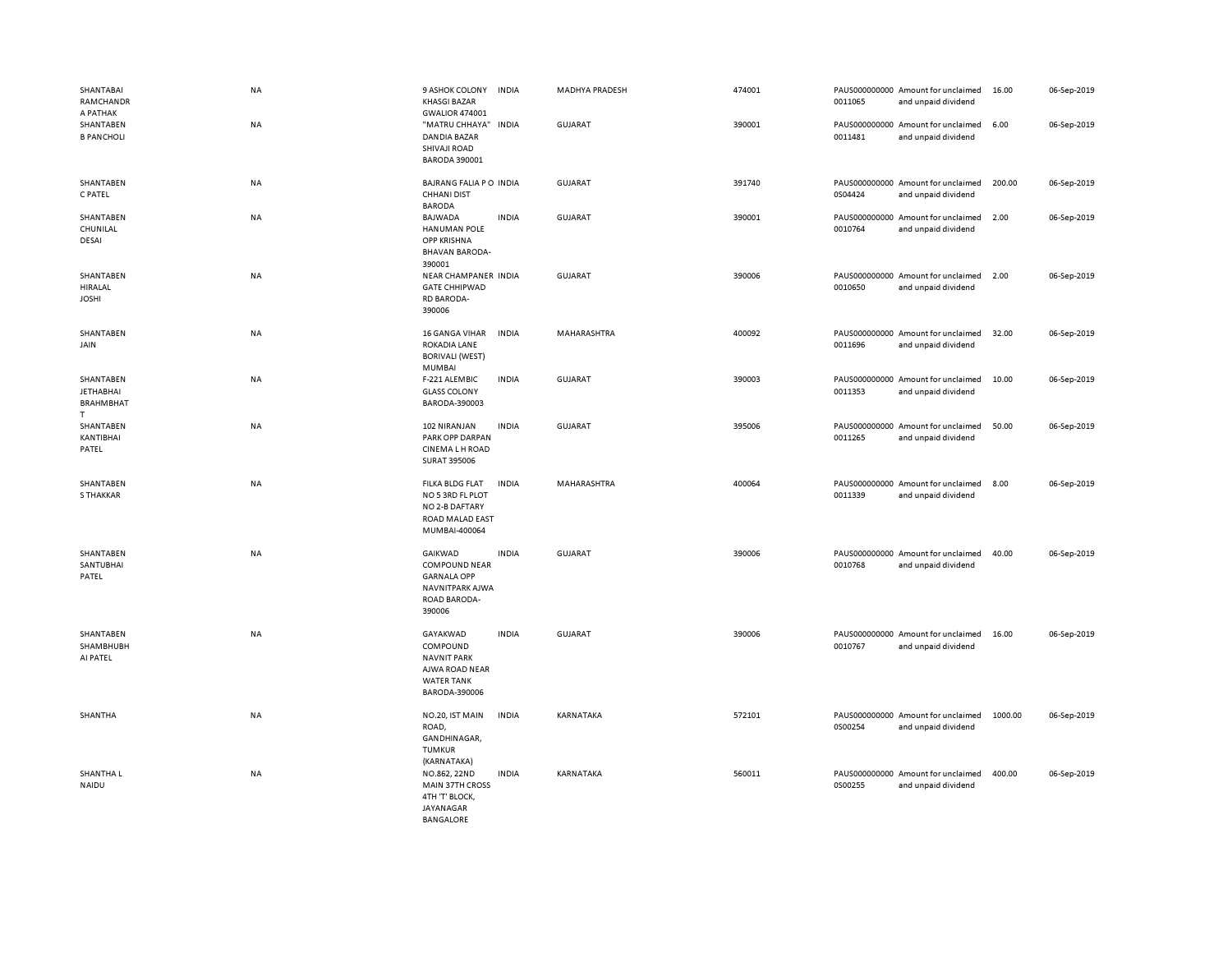| <b>SHANTHA M</b>                           | NA        | 505, PALLAVI VIHAR INDIA<br>APARTMENT<br>AMEERPET<br>HYDERABAD                                                                                                      | ANDHRA PRADESH       | 500016 | 0M01164 | PAUS000000000 Amount for unclaimed<br>and unpaid dividend | 1280.00 | 06-Sep-2019 |
|--------------------------------------------|-----------|---------------------------------------------------------------------------------------------------------------------------------------------------------------------|----------------------|--------|---------|-----------------------------------------------------------|---------|-------------|
| SHANTI<br>CHOPRA                           | <b>NA</b> | C/O SETHI & SON<br><b>INDIA</b><br>1599 MAIN BAZAR<br>PAHAR GANJ NEW<br>DELHI-110055                                                                                | DELHI                | 110055 | 0011045 | PAUS000000000 Amount for unclaimed<br>and unpaid dividend | 8.00    | 06-Sep-2019 |
| <b>SHANTI DEVI</b>                         | NA        | <b>B-99 GREATER</b><br><b>INDIA</b><br>KAILASH I NEW<br>DELHI-110048                                                                                                | DELHI                | 110048 | 0011063 | PAUS000000000 Amount for unclaimed<br>and unpaid dividend | 8.00    | 06-Sep-2019 |
| <b>SHANTI DEVI</b>                         | NA        | C-169 D D A FLATS INDIA<br>SAKET NEW DELHI-<br>110017                                                                                                               | DELHI                | 110017 | 0011227 | PAUS000000000 Amount for unclaimed<br>and unpaid dividend | 16.00   | 06-Sep-2019 |
| <b>SHANTI DEVI</b><br><b>ASHANT</b>        | NA        | DWARKA 293 6TH D INDIA<br>MAIN WEST OF<br>CHARD ROA- D IIND<br><b>STAGE IIND PHASE</b><br>MAHALAXMIPURA<br>M - LAYOUT<br><b>BANGALORE-</b><br>560086-               | KARNATAKA            | 560086 | 0010966 | PAUS000000000 Amount for unclaimed<br>and unpaid dividend | 8.00    | 06-Sep-2019 |
| <b>SHANTI DEVI</b><br><b>BANSAL</b>        | <b>NA</b> | C/O SHRI<br><b>INDIA</b><br>SHRINIWAS<br>BANSAL 477 GAH<br><b>BAKHTABAR</b><br>HATHRAS-204101                                                                       | <b>UTTAR PRADESH</b> | 204101 | 0011041 | PAUS000000000 Amount for unclaimed<br>and unpaid dividend | 8.00    | 06-Sep-2019 |
| <b>SHANTI DEVI</b><br><b>GANDHI</b>        | NA        | M-34 KIRTI NAGAR<br><b>INDIA</b><br><b>NEW DELHI-110015</b>                                                                                                         | DELHI                | 110015 | 0011024 | PAUS000000000 Amount for unclaimed<br>and unpaid dividend | 8.00    | 06-Sep-2019 |
| <b>SHANTI LAL</b><br>BAID                  | NA        | <b>INDIA</b><br>P-30/B C I T ROAD<br><b>3RD FLOOR</b><br>CALCUTTA 700014                                                                                            | <b>WEST BENGAL</b>   | 700014 | 0011647 | PAUS000000000 Amount for unclaimed<br>and unpaid dividend | 16.00   | 06-Sep-2019 |
| SHANTIBEN<br>CHANDRAKA<br><b>NT PARIKH</b> | NA        | SHAHPORE SURAT- INDIA<br>395001                                                                                                                                     | <b>GUJARAT</b>       | 395001 | 0010660 | PAUS000000000 Amount for unclaimed<br>and unpaid dividend | 16.00   | 06-Sep-2019 |
| SHANTILAL<br>AMBALAL<br>PATEL              | <b>NA</b> | 19 BHAWANI PURA INDIA<br>SOCIETY<br>NIZAMPURA<br>BARODA-390002                                                                                                      | <b>GUJARAT</b>       | 390002 | 0010769 | PAUS000000000 Amount for unclaimed<br>and unpaid dividend | 16.00   | 06-Sep-2019 |
| SHANTILAL<br>CHHOTALAL<br>SHAH             | NA        | <b>5 JAY NATIONAL</b><br><b>INDIA</b><br>SOCIETY<br>NARANPURA CHAR<br>RASTA<br>AHMEDABAD-<br>380013                                                                 | <b>GUJARAT</b>       | 380013 | 0011139 | PAUS000000000 Amount for unclaimed<br>and unpaid dividend | 18.00   | 06-Sep-2019 |
| SHANTILAL<br>HANSRAJ<br>GOAR               | NA        | SIDDHIVINAYAK<br><b>INDIA</b><br><b>BUILDING GROUND</b><br><b>FLOOR NEAR DENA</b><br><b>BANK MANOHAR</b><br><b>ROAD PALGHAR</b><br><b>WEST DIST THANE</b><br>401404 | MAHARASHTRA          | 401404 | 0011189 | PAUS000000000 Amount for unclaimed<br>and unpaid dividend | 8.00    | 06-Sep-2019 |
| SHANTILAL<br>MANILAL<br>SHAH               | <b>NA</b> | 20-KADAM<br><b>INDIA</b><br><b>BUILDING</b><br>SAYAJIGANJ<br>BARODA-390005                                                                                          | <b>GUJARAT</b>       | 390005 | 0010630 | PAUS000000000 Amount for unclaimed<br>and unpaid dividend | 2.00    | 06-Sep-2019 |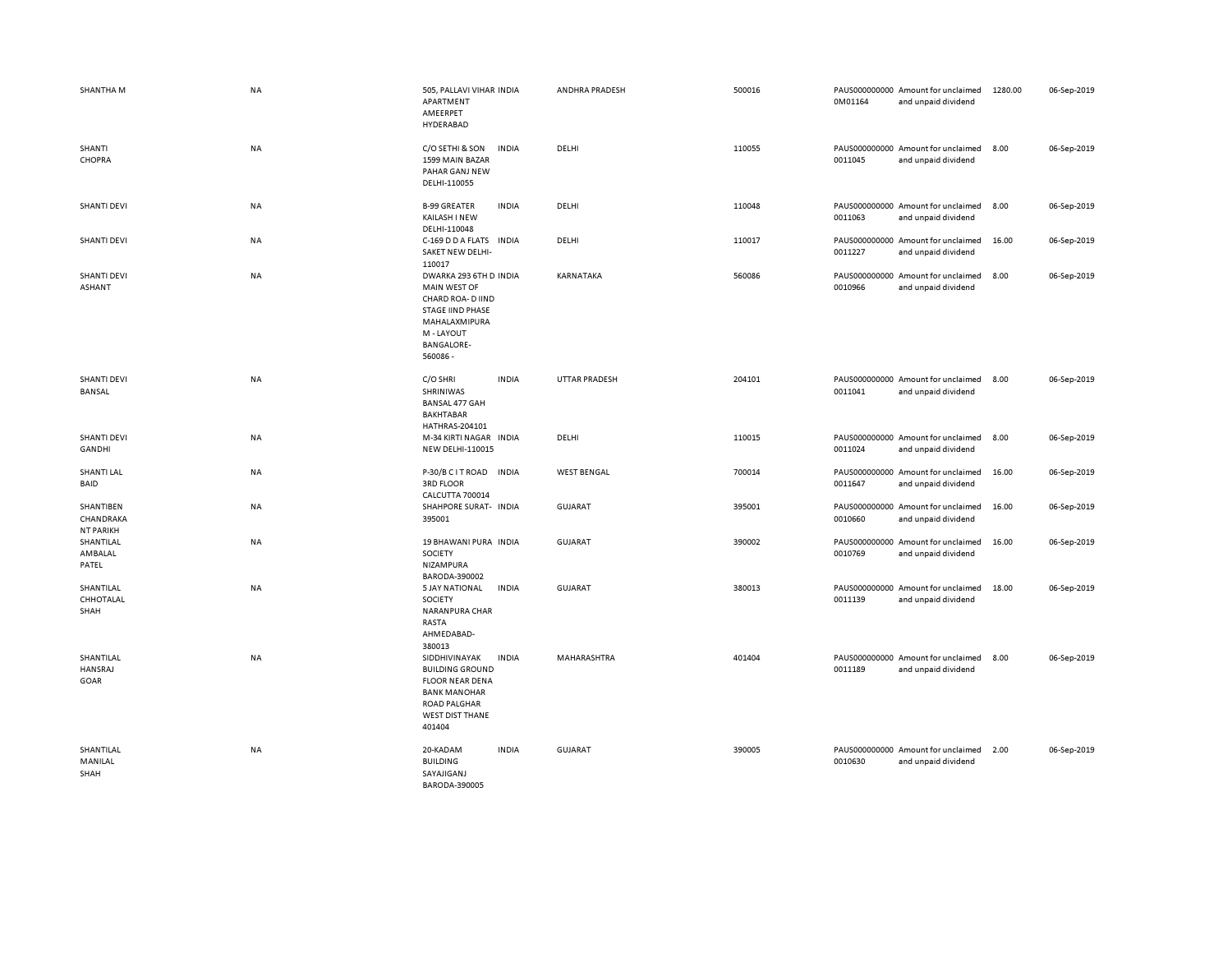| SHARAD<br>DATTATRAY<br><b>BHAGWAT</b>                    | <b>NA</b> | <b>BHAGYASHREE 8</b><br><b>GAYATRI KRUPA</b><br>SOC B/H KABIR<br><b>MANDIR</b><br>MANJALPUR<br>VADODARA 390011 | <b>INDIA</b> | <b>GUJARAT</b>     | 390011 | 0010752 | PAUS000000000 Amount for unclaimed<br>and unpaid dividend | 2.00   | 06-Sep-2019 |
|----------------------------------------------------------|-----------|----------------------------------------------------------------------------------------------------------------|--------------|--------------------|--------|---------|-----------------------------------------------------------|--------|-------------|
| SHARAD<br><b>DIWAKAR</b><br>SHARANGPA<br>ΝI              | NA        | 344 KRISHNA<br><b>COTTAGE 6TH</b><br><b>ROAD KHAR</b><br>MUMBAI-400052                                         | <b>INDIA</b> | MAHARASHTRA        | 400052 | 0010685 | PAUS000000000 Amount for unclaimed<br>and unpaid dividend | 6.00   | 06-Sep-2019 |
| SHARAD<br>MULJIBHAI<br>KAKKAD                            | NA        | 16, ANKUR APTS<br>JETALPUR ROAD<br><b>VISHWAS COLONY</b><br>ALKAPURI BARODA<br>390005                          | <b>INDIA</b> | <b>GUJARAT</b>     | 390005 | 0010772 | PAUS000000000 Amount for unclaimed<br>and unpaid dividend | 6.00   | 06-Sep-2019 |
| SHARADA<br>SHANKAR<br>PATIL                              | NA        | 1/B 106 PIRAMAL<br><b>NAGAR S V ROAD</b><br><b>GOREGAON (WEST)</b><br>MUMBAI-400062                            | <b>INDIA</b> | MAHARASHTRA        | 400062 | 0010911 | PAUS000000000 Amount for unclaimed<br>and unpaid dividend | 16.00  | 06-Sep-2019 |
| SHARADCHA<br><b>NDRA</b><br><b>GORDHANBH</b><br>AI PATEL | NA        | 43 SHREYNAGAR<br>SOCIETY<br>SUBHANPURA<br><b>BARODA 390007</b>                                                 | <b>INDIA</b> | GUJARAT            | 390007 | 0010608 | PAUS000000000 Amount for unclaimed<br>and unpaid dividend | 16.00  | 06-Sep-2019 |
| SHARADCHA<br><b>NDRA</b><br>NARANBHAI<br>PATEL           | NA        | <b>NAVI MANGROL</b><br>POST SITPUR TAL<br><b>DABHOI DIST</b><br><b>BARODA PIN-</b><br>391110                   | <b>INDIA</b> | <b>GUJARAT</b>     | 391110 | 0010774 | PAUS000000000 Amount for unclaimed<br>and unpaid dividend | 32.00  | 06-Sep-2019 |
| SHARADKANT<br>A BANSILAL<br>DHRUV                        | NA        | 22 NAVYUG<br>SOCIETY S M ROAD<br>AMBAWADI<br>AHMEDABAD-<br>380015                                              | <b>INDIA</b> | <b>GUJARAT</b>     | 380015 | 0010775 | PAUS000000000 Amount for unclaimed<br>and unpaid dividend | 16.00  | 06-Sep-2019 |
| SHARAT<br>CHANDRA<br>SATPATHY                            | <b>NA</b> | G-30 ALEMBIC<br><b>COLONY ALEMBIC</b><br>ROAD VADODARA                                                         | <b>INDIA</b> | GUJARAT            | 390003 | 0S04568 | PAUS000000000 Amount for unclaimed<br>and unpaid dividend | 200.00 | 06-Sep-2019 |
| SHARDA<br>KHERA                                          | NA        | C/O M/S BHARTI<br><b>KATRAS ROAD PO</b><br>DHANBAD 826001                                                      | <b>INDIA</b> | <b>JHARKHAND</b>   | 826001 | 0011631 | PAUS000000000 Amount for unclaimed<br>and unpaid dividend | 50.00  | 06-Sep-2019 |
| SHARDA<br>MANI MISRA                                     | NA        | "SURUCHI" 5/5<br><b>SARVA PRIYA</b><br>VIHAR NEW DELHI-<br>110016                                              | <b>INDIA</b> | DELHI              | 110016 | 0011031 | PAUS000000000 Amount for unclaimed<br>and unpaid dividend | 8.00   | 06-Sep-2019 |
| SHARDA<br><b>NAND JHA</b>                                | <b>NA</b> | C/O BHARAT<br><b>GENERAL &amp; TEX</b><br>INDS LTD 9/1 R N<br>MUKHERJEE ROAD<br>CALCUTTA-700001                | <b>INDIA</b> | <b>WEST BENGAL</b> | 700001 | 0011289 | PAUS000000000 Amount for unclaimed<br>and unpaid dividend | 8.00   | 06-Sep-2019 |
| SHARDA<br>NARESH<br>DALWADI                              | NA        | <b>B/1 RACHNA APTS</b><br>ELLISBRIDGE NR<br>NAVRANGPURA<br><b>TELE EXCHANGE</b><br>AHMEDABAD-<br>380006        | <b>INDIA</b> | <b>GUJARAT</b>     | 380006 | 0010882 | PAUS000000000 Amount for unclaimed<br>and unpaid dividend | 16.00  | 06-Sep-2019 |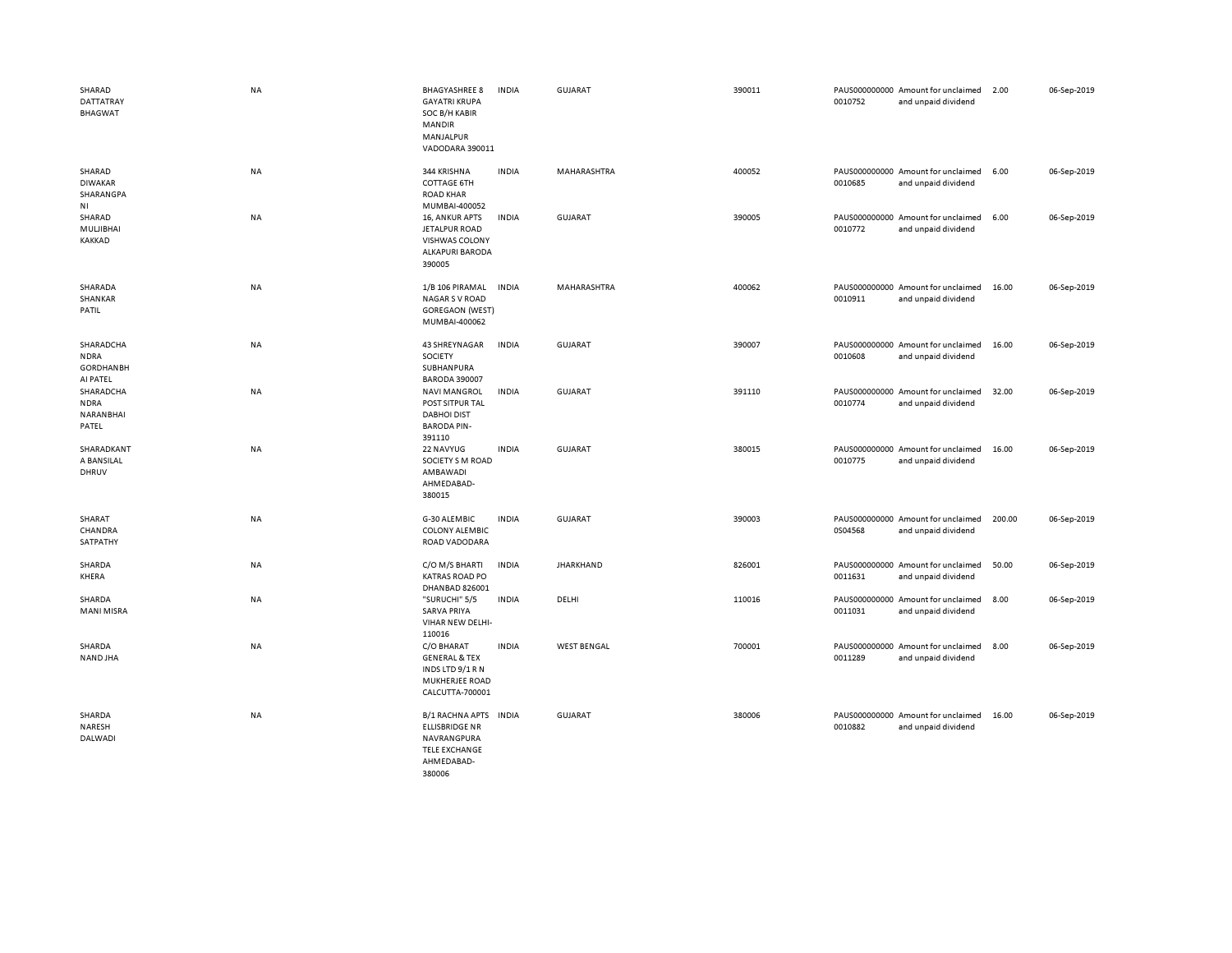| SHARDABEN<br><b>DINKERBHAI</b><br>DALAL | NA        | C/O BHARAT L<br>PARIKH BUNGLOW<br>NO 7 AAROHI-<br><b>BUNGLOWS NEAR</b><br>ASHWAMEGH 1<br>B/HP&TCO-<br>MPLEX 132 RING<br><b>RD SATELLITE</b><br>ROAD AHMEDA-<br>BAD 380015 | <b>INDIA</b> | <b>GUJARAT</b> | 380015 | 0011345 | PAUS000000000 Amount for unclaimed<br>and unpaid dividend | 16.00 | 06-Sep-2019 |
|-----------------------------------------|-----------|---------------------------------------------------------------------------------------------------------------------------------------------------------------------------|--------------|----------------|--------|---------|-----------------------------------------------------------|-------|-------------|
| SHARDABEN<br>HASMUKHLA<br>L GANDHI      | <b>NA</b> | 10/B PUSHAPKUNJ INDIA<br><b>SOCIETY BEHINDS</b><br><b>BI HARNI ROAD</b><br><b>BRANCH HARNI</b><br>ROAD KARELI BAUG<br><b>BARODA</b>                                       |              | GUJARAT        | 380018 | 0010604 | PAUS000000000 Amount for unclaimed<br>and unpaid dividend | 2.00  | 06-Sep-2019 |
| SHARDABEN<br><b>ISHVERBHAI</b><br>PATEL | NA        | 301, SUBH<br><b>COMPLEX SAI</b><br><b>CHOKDI AMBER</b><br>SCHOOL<br>ROADMANJALPUR                                                                                         | <b>INDIA</b> | GUJARAT        | 390011 | 0011087 | PAUS000000000 Amount for unclaimed<br>and unpaid dividend | 8.00  | 06-Sep-2019 |
| SHARDABEN<br><b>ISHWARBHAI</b><br>PATEL | NA        | A-46 ALEMBIC<br><b>COLONY BARODA</b><br>390003                                                                                                                            | <b>INDIA</b> | <b>GUJARAT</b> | 390003 | 0010624 | PAUS000000000 Amount for unclaimed<br>and unpaid dividend | 2.00  | 06-Sep-2019 |
| SHARDABEN<br>KESHAVBHAI<br>PATEL        | NA        | 34,<br>LAXMINARAYAN<br>NAGAR OPP.<br>LAXMINARAYAN<br><b>MANDIR</b><br>MANJALPUR<br>VADODARA                                                                               | <b>INDIA</b> | <b>GUJARAT</b> | 390011 | 0010776 | PAUS000000000 Amount for unclaimed<br>and unpaid dividend | 2.00  | 06-Sep-2019 |
| SHARDABEN<br>MANUBHAI<br>RANA           | NA        | C/O PATEL<br>RAMANBHAI<br>RANCHHODDAS<br>"NILKAN-TH" 2A<br>SANTOSH SOCIETY<br>NR P&D BLDG OPP -<br>SAMI SOC BARODA -                                                      | <b>INDIA</b> | GUJARAT        | 390001 | 0011331 | PAUS000000000 Amount for unclaimed<br>and unpaid dividend | 6.00  | 06-Sep-2019 |
| SHARDABEN<br>NARSHIBHAI<br>AMIN         | <b>NA</b> | C/O JAGDISHBHAI INDIA<br>NATHABHAI PATEL<br><b>MANOR TEKRA PO</b><br>VASAD TAL ANAND<br><b>DIST KHEDA</b>                                                                 |              | <b>GUJARAT</b> | 390001 | 0010777 | PAUS000000000 Amount for unclaimed<br>and unpaid dividend | 16.00 | 06-Sep-2019 |
| SHARDABEN<br>NATHABHAI<br>BARIA         | NA        | BLOCK NO. 87,<br>PARAS SOCIETY,<br>NR. R.T.O. OFFICE<br>VADODARA-390006                                                                                                   | <b>INDIA</b> | GUJARAT        | 390006 | 0011386 | PAUS000000000 Amount for unclaimed<br>and unpaid dividend | 2.00  | 06-Sep-2019 |
| SHARDABEN<br>RASIKLAL<br>SHAH           | NA        | B/301 RATNADEEP INDIA<br><b>COMPLEX OPP</b><br>PRENATIRTH<br><b>DERASAR BESIDES</b><br>KALATIRTH FLAT,<br>SATELITE,<br>JODHPUAHMEDAB<br>AD                                |              | <b>GUJARAT</b> | 380015 | 0010689 | PAUS000000000 Amount for unclaimed<br>and unpaid dividend | 6.00  | 06-Sep-2019 |
| SHARDABEN<br><b>U SOLANKI</b>           | NA        | RAMDEV FALIA,<br>NAVAYARD<br>VADODARA-390002                                                                                                                              | <b>INDIA</b> | <b>GUJARAT</b> | 390002 | 0011668 | PAUS000000000 Amount for unclaimed<br>and unpaid dividend | 16.00 | 06-Sep-2019 |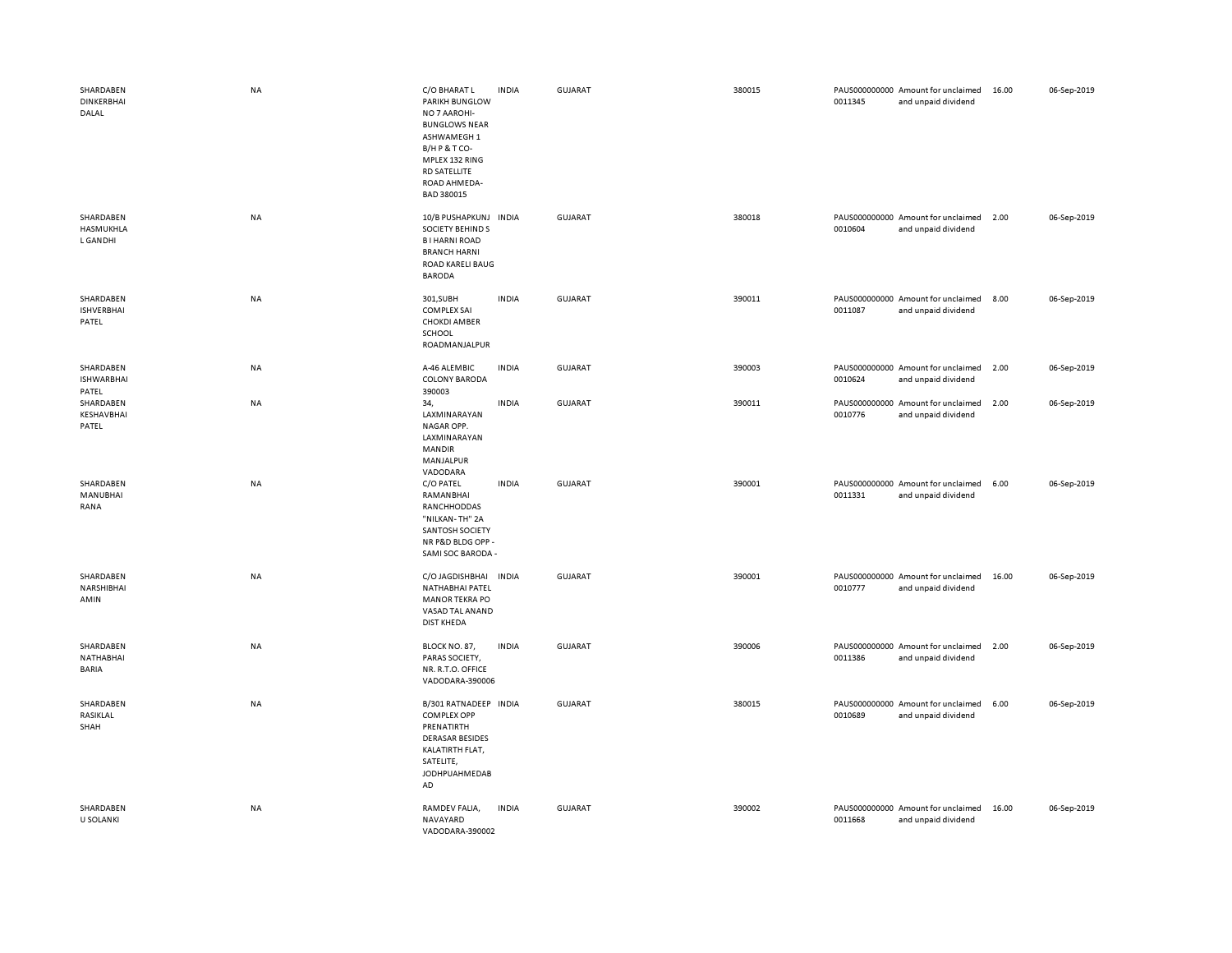| SHARDABEN<br>V SHAH                      | <b>NA</b> | RADIOWALA'S<br><b>HOUSE SHATRI NO</b><br><b>KHANCHO DHANA</b><br><b>SUTHAR'S POLE</b><br>KALUPUR<br>AHMEDABAD-<br>380001 | <b>INDIA</b> | GUJARAT              | 380001 | 0011141 | PAUS000000000 Amount for unclaimed<br>and unpaid dividend | 8.00   | 06-Sep-2019 |
|------------------------------------------|-----------|--------------------------------------------------------------------------------------------------------------------------|--------------|----------------------|--------|---------|-----------------------------------------------------------|--------|-------------|
| SHASHI BALA                              | <b>NA</b> | <b>B-49 MOTI NAGAR</b><br><b>NEW DELHI-110015</b>                                                                        | <b>INDIA</b> | DELHI                | 110015 | 0011238 | PAUS000000000 Amount for unclaimed<br>and unpaid dividend | 20.00  | 06-Sep-2019 |
| SHASHI GOLA                              | <b>NA</b> | 1/5, INDIRA VIKAS INDIA<br>COLONY<br>MUKHERJEE<br><b>NAGAR DELHI</b>                                                     |              | DELHI                | 110009 | 0011318 | PAUS000000000 Amount for unclaimed<br>and unpaid dividend | 32.00  | 06-Sep-2019 |
| SHASHI<br><b>GUPTA</b>                   | NA        | 4/6 ROOP NAGAR<br>DELHI-110006                                                                                           | <b>INDIA</b> | DELHI                | 110006 | 0011346 | PAUS000000000 Amount for unclaimed<br>and unpaid dividend | 8.00   | 06-Sep-2019 |
| SHASHI<br><b>KHANNA</b>                  | NA        | D-38 VIJAY NAGAR INDIA<br>DELHI-110009                                                                                   |              | DELHI                | 110009 | 0011039 | PAUS000000000 Amount for unclaimed<br>and unpaid dividend | 8.00   | 06-Sep-2019 |
| SHASHI<br>KIRAN<br><b>THAKUR</b>         | NA        | SQN LDR KEVAL<br>SINGH 57 B ROCK<br><b>VIEW AIR FORCE</b><br><b>STATION PALAM</b><br><b>NEW DELHI 110010</b>             | <b>INDIA</b> | DELHI                | 110010 | 0011487 | PAUS000000000 Amount for unclaimed<br>and unpaid dividend | 32.00  | 06-Sep-2019 |
| SHASHI<br>MAHAJAN                        | NA        | W-13 GREEN PARK INDIA<br><b>NEW DELHI 110016</b>                                                                         |              | DELHI                | 110016 | 0011011 | PAUS000000000 Amount for unclaimed<br>and unpaid dividend | 8.00   | 06-Sep-2019 |
| SHASHI<br>PRABHA<br>PANDEY               | NA        | 112/277 A SWARUP INDIA<br><b>NAGAR KANPUR</b><br>208002                                                                  |              | <b>UTTAR PRADESH</b> | 208002 | 0011634 | PAUS000000000 Amount for unclaimed<br>and unpaid dividend | 8.00   | 06-Sep-2019 |
| SHASHI<br>SACHDEVA                       | NA        | "AASHIRWAD",<br>E/28/A, DILSHAD<br>GARDEN, DELHI.                                                                        | <b>INDIA</b> | DELHI                | 110095 | 0011262 | PAUS000000000 Amount for unclaimed<br>and unpaid dividend | 8.00   | 06-Sep-2019 |
| SHASHI<br>SHARMA                         | NA        | C/O UJJWAL LTD<br><b>SHANKAR BHAWAN</b><br>S M S HIGHWAY<br>JAIPUR-302003                                                | <b>INDIA</b> | RAJASTHAN            | 302003 | 0010847 | PAUS000000000 Amount for unclaimed<br>and unpaid dividend | 16.00  | 06-Sep-2019 |
| SHASHIKANT<br>CHANDULAL<br>MEHTA         | <b>NA</b> | <b>10 STATE BANK</b><br>SOCIETY B/H<br>ROHINI SOC NR-<br><b>GANDHI PARK</b><br><b>COLLEGE ROAD</b><br>NADIAD 387001--    | <b>INDIA</b> | <b>GUJARAT</b>       | 387001 | 0010691 | PAUS000000000 Amount for unclaimed<br>and unpaid dividend | 6.00   | 06-Sep-2019 |
| SHASHIKANT<br><b>GOKALDAS</b><br>THAKKAR | NA        | <b>GOKUL NIVAS</b><br><b>GHADIALI POLE</b><br>KOLAKHADI<br>BARODA-390001                                                 | <b>INDIA</b> | <b>GUJARAT</b>       | 390001 | 0010603 | PAUS000000000 Amount for unclaimed<br>and unpaid dividend | 6.00   | 06-Sep-2019 |
| SHASHIKANT<br>M SHAH                     | <b>NA</b> | MOTINAGAR<br>CHAWAL NO.B,<br>ROOM NO. 10,<br>CHAR CHAR ROAD,<br>BHAYANDAR<br>(WEST)-401101                               | <b>INDIA</b> | <b>MAHARASHTRA</b>   | 401101 | 0011677 | PAUS000000000 Amount for unclaimed<br>and unpaid dividend | 32.00  | 06-Sep-2019 |
| SHASHIKANT<br>T SHAH                     | NA        | <b>B/5 VIMLA FLAT</b><br><b>FATEHPURA NEAR</b><br><b>THAKOR PARK</b><br>PALDI<br>AHMEDABAD                               | <b>INDIA</b> | GUJARAT              | 380007 | 0S02250 | PAUS000000000 Amount for unclaimed<br>and unpaid dividend | 200.00 | 06-Sep-2019 |
| SHASHIKANT<br>VITHALDAS<br><b>SHAH</b>   | NA        | <b>STATION ROAD</b><br>GODHRA-389001                                                                                     | <b>INDIA</b> | <b>GUJARAT</b>       | 389001 | 0010823 | PAUS000000000 Amount for unclaimed<br>and unpaid dividend | 8.00   | 06-Sep-2019 |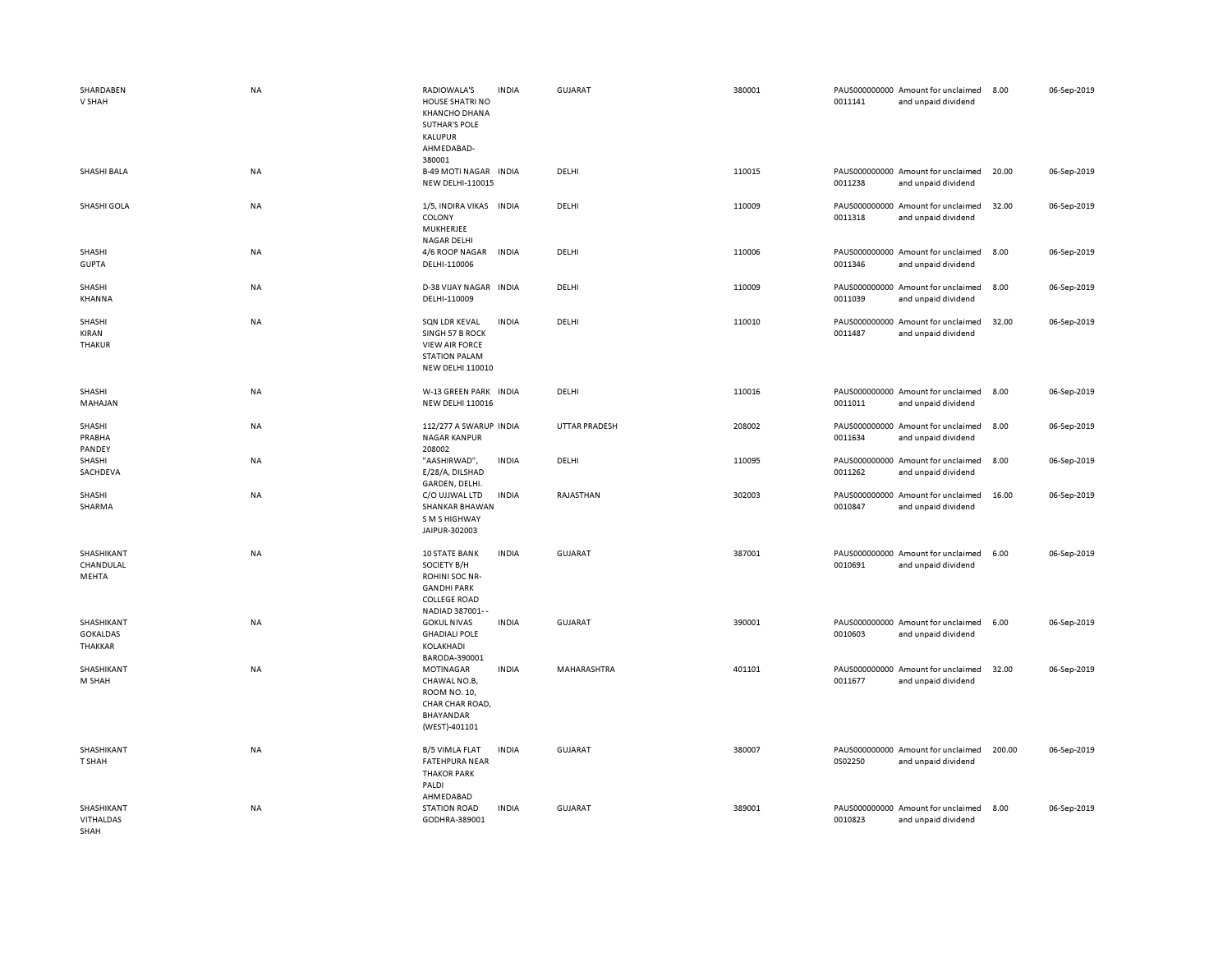| <b>SHATRUGHA</b><br>N KUMAR                | <b>GOBIND</b><br>SINGH | D-59/235-A-1-A<br><b>NIRALA NAGAR</b><br>LANE NO-                                                           | <b>INDIA</b> | <b>UTTAR PRADESH</b> | 221003 | 0360172 | PAUS120384000 Amount for unclaimed<br>and unpaid dividend | 100.00  | 06-Sep-2019 |
|--------------------------------------------|------------------------|-------------------------------------------------------------------------------------------------------------|--------------|----------------------|--------|---------|-----------------------------------------------------------|---------|-------------|
| SHEELA                                     | <b>NA</b>              | 8VARANASI<br>E/414 GOVT<br><b>QUARTERS DEV</b><br><b>NAGAR KAROL</b><br><b>BAGH NEW DELHI</b><br>110005     | <b>INDIA</b> | DELHI                | 110005 | 0011252 | PAUS000000000 Amount for unclaimed<br>and unpaid dividend | 8.00    | 06-Sep-2019 |
| SHEELA<br>AGGARWAL                         | <b>NA</b>              | F-14/7 MODEL<br><b>TOWN DELHI-</b><br>110009                                                                | <b>INDIA</b> | DELHI                | 110009 | 0011009 | PAUS000000000 Amount for unclaimed<br>and unpaid dividend | 8.00    | 06-Sep-2019 |
| SHEELA<br><b>RUSTOGI</b>                   | NA                     | C-I/15 PRASHANT<br><b>VIHAR DELHI</b><br>110085                                                             | <b>INDIA</b> | DELHI                | 110085 | 0011221 | PAUS000000000 Amount for unclaimed<br>and unpaid dividend | 8.00    | 06-Sep-2019 |
| SHEELA VATI<br><b>GANDOTRA</b>             | NA                     | C/O KAMAL<br>TRADER"S 198<br><b>GHEE MANDI</b><br>PAHAR GUNJ NEW<br>DELHI 110055                            | <b>INDIA</b> | DELHI                | 110055 | 0011241 | PAUS000000000 Amount for unclaimed<br>and unpaid dividend | 8.00    | 06-Sep-2019 |
| SHEILA G<br>PATEL                          | NA                     | <b>NEAR KOTY'S</b><br><b>STUDIO PALACE</b><br>ROAD BARODA-<br>390001                                        | <b>INDIA</b> | <b>GUJARAT</b>       | 390001 | 0010780 | PAUS000000000 Amount for unclaimed<br>and unpaid dividend | 32.00   | 06-Sep-2019 |
| SHEILA<br><b>KAPOOR</b>                    | NA                     | <b>FLAT NO 216 "D"</b><br>WING BLDG NO 42<br>MANISH - NAGAR J<br>P ROAD ANDHERI<br>WEST MUMBAI-<br>4000-58- | <b>INDIA</b> | MAHARASHTRA          | 400058 | 0010923 | PAUS000000000 Amount for unclaimed<br>and unpaid dividend | 8.00    | 06-Sep-2019 |
| SHESHARADD<br><b>I VENARADDI</b><br>GANGAL | NA                     | HANCHINAL<br>SAUNDATTI DIST<br>BELGAUM<br><b>KARNATAKA STATE</b><br>590001                                  | <b>INDIA</b> | KARNATAKA            | 590001 | 0010832 | PAUS000000000 Amount for unclaimed<br>and unpaid dividend | 32.00   | 06-Sep-2019 |
| SHIKHA<br><b>GUPTA</b>                     | SHRIUS<br><b>GUPTA</b> | C/O GOVT-<br><b>POLOTECHNIC</b><br>COLLEGE JHANSI.                                                          | <b>INDIA</b> | <b>UTTAR PRADESH</b> | 284003 | 0100274 | PAUSIN3010061 Amount for unclaimed<br>and unpaid dividend | 32.00   | 06-Sep-2019 |
| SHILPA<br>SESHADRI                         | <b>NA</b>              | 24 PREM MILAN CO-INDIA<br>OP 87-B NAPEAN<br><b>SEA ROAD</b><br><b>MUMBAI</b>                                |              | MAHARASHTRA          | 400006 | 0S05097 | PAUS000000000 Amount for unclaimed<br>and unpaid dividend | 1200.00 | 06-Sep-2019 |
| SHIRIN N<br>BHALWANI                       | NA                     | 2ND FLOOR<br>MAHOMED<br><b>MANZIL NAWROJI</b><br>HILL ROAD NO 1<br>MUMBAI-400009                            | <b>INDIA</b> | MAHARASHTRA          | 400009 | 0011169 | PAUS000000000 Amount for unclaimed<br>and unpaid dividend | 16.00   | 06-Sep-2019 |
| SHIRISH<br>YESHWANT<br><b>JOSHI</b>        | NA                     | 14/1 MUKUND<br><b>IRON STAFF CO OP</b><br>HSG SOC<br>GAYANPADA<br><b>MULUNDE</b><br>MUMBAI 400081           | <b>INDIA</b> | MAHARASHTRA          | 400081 | 0010891 | PAUS000000000 Amount for unclaimed<br>and unpaid dividend | 8.00    | 06-Sep-2019 |
| SHIRISHBHAI<br>MAGANBHAI<br>PATEL          | NA                     | <b>14 ASHAPURI</b><br>SOCIETY AKOTA<br>BARODA-390005                                                        | <b>INDIA</b> | <b>GUJARAT</b>       | 390005 | 0010781 | PAUS000000000 Amount for unclaimed<br>and unpaid dividend | 10.00   | 06-Sep-2019 |
| <b>SHIV BHAJAN</b><br>MISRA                | NA                     | 83/194<br>PARAMPURWA<br><b>KANPUR 208014</b>                                                                | <b>INDIA</b> | <b>UTTAR PRADESH</b> | 208014 | 0011200 | PAUS000000000 Amount for unclaimed<br>and unpaid dividend | 8.00    | 06-Sep-2019 |
| SHIV<br>CHANDER<br><b>TALWAR</b>           | NA                     | 10/78 SUBHASH<br>NAGAR NEW DELHI-<br>110027                                                                 | <b>INDIA</b> | DELHI                | 110027 | 0011302 | PAUS000000000 Amount for unclaimed<br>and unpaid dividend | 16.00   | 06-Sep-2019 |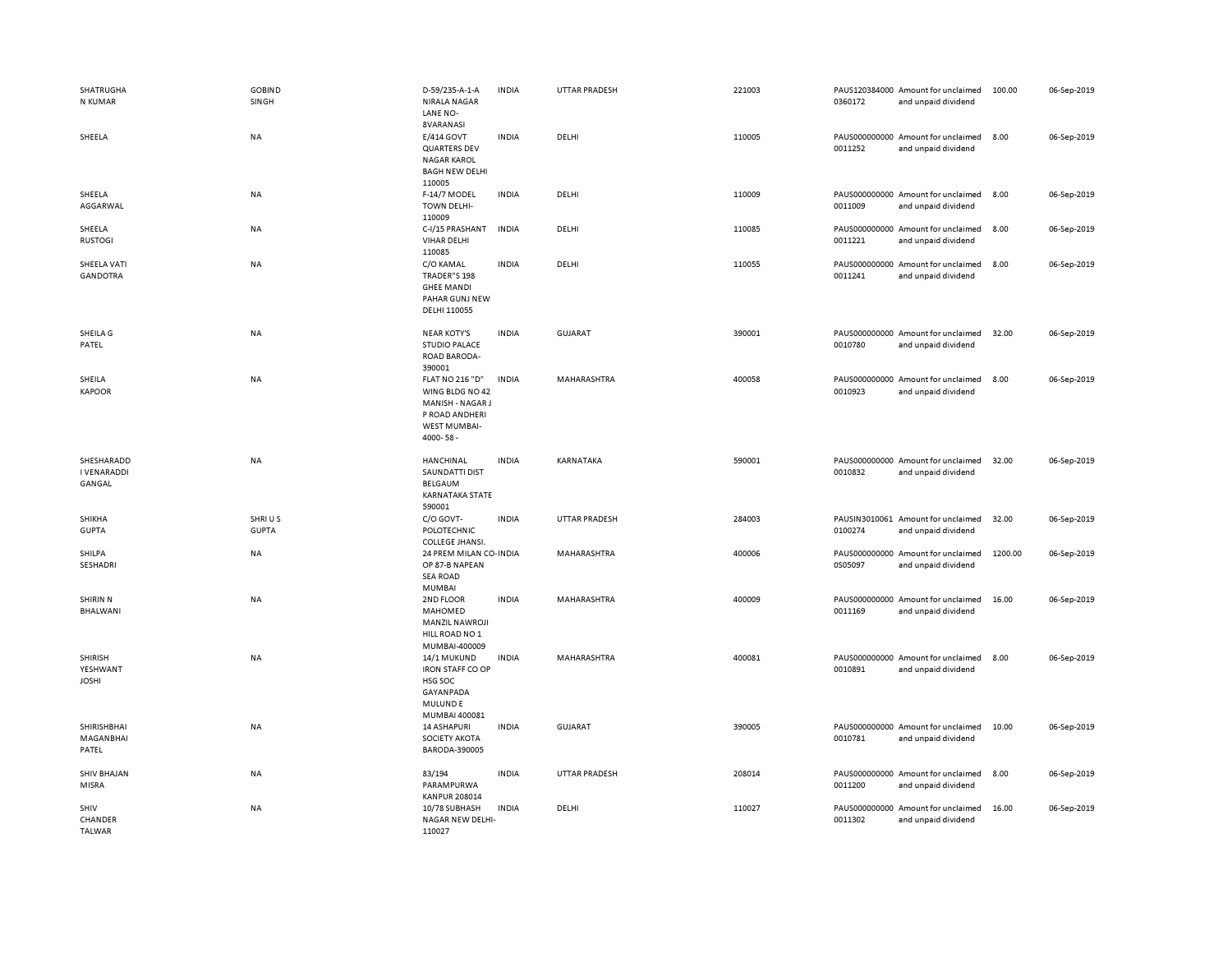| SHIVA<br>PHANIRAJ<br><b>NANDURINS</b><br>RAJ | <b>NA</b>             | 6-4-101, NAGULA<br>STREET,<br>HANUMAKONDA,<br>WARANGAL                                                                                                            | <b>INDIA</b> | ANDHRA PRADESH        | 505001 | 0S00714 | PAUS000000000 Amount for unclaimed<br>and unpaid dividend | 400.00 | 06-Sep-2019 |
|----------------------------------------------|-----------------------|-------------------------------------------------------------------------------------------------------------------------------------------------------------------|--------------|-----------------------|--------|---------|-----------------------------------------------------------|--------|-------------|
| SHIVABASAYY<br>А<br>SHIDRAMAYY<br>A HIRAMATH | NA                    | SHIVALEELA<br>HOSPITAL KALYAN<br>NAGAR                                                                                                                            | <b>INDIA</b> | KARNATAKA             | 580031 | 0S00888 | PAUS000000000 Amount for unclaimed<br>and unpaid dividend | 200.00 | 06-Sep-2019 |
| SHIVABHAIM<br><b>OTIBHAI</b><br>PATEL        | NA                    | 50 SONALIKA<br><b>SOCIETY KARELI</b><br><b>BAUG BARODA-</b><br>390018                                                                                             | <b>INDIA</b> | <b>GUJARAT</b>        | 390018 | 0010643 | PAUS000000000 Amount for unclaimed<br>and unpaid dividend | 2.00   | 06-Sep-2019 |
| SHIVAJI<br><b>UMAJI</b><br>DHOKANE           | NA                    | "VARSHA" 493A<br><b>NEAR RANGTA</b><br>HIGH SCHOOL<br>NASIK-422001                                                                                                | <b>INDIA</b> | MAHARASHTRA           | 422001 | 0011269 | PAUS000000000 Amount for unclaimed<br>and unpaid dividend | 16.00  | 06-Sep-2019 |
| SHIVAJIRAO<br><b>BHASKERRAO</b><br>MANE      | <b>NA</b>             | 'RAM NIVAS'<br>SHIYABAUG<br>RAMCHANDRARAO<br><b>MEN-EPATIL RD</b><br>OPP POLO GROUND<br>BARODA 390001--                                                           | <b>INDIA</b> | GUJARAT               | 390001 | 0011650 | PAUS000000000 Amount for unclaimed<br>and unpaid dividend | 12.00  | 06-Sep-2019 |
| SHIVALINGAP<br>PA TUBACHI                    | <b>NA</b>             | 1ST MAIN IIND B<br><b>CROSS SADASHIV</b><br>NAGAR BELGAUM                                                                                                         | <b>INDIA</b> | KARNATAKA             | 590002 | 0S02386 | PAUS000000000 Amount for unclaimed<br>and unpaid dividend | 200.00 | 06-Sep-2019 |
| SHIVGANESH<br>MAURYA                         | <b>NA</b>             | ROOM NO 23<br><b>BHOLA BHAI</b><br>KICHAWL AGRA<br><b>ROAD THANE</b><br>400601                                                                                    | <b>INDIA</b> | MAHARASHTRA           | 400601 | 0010899 | PAUS000000000 Amount for unclaimed<br>and unpaid dividend | 16.00  | 06-Sep-2019 |
| SHIVKUMAR<br>CHATRUMAL<br><b>ACHHARYA</b>    | CHATRUMAL<br>ACHHARYA | 302 KUNAL<br>APARTMENTS 3RD<br><b>FLOOR OPP</b><br><b>MADHU PARK</b><br><b>CORNER OF 1ST &amp;</b><br>10TH ROAD KHAR<br><b>WEST MUMBAI</b>                        | <b>INDIA</b> | MAHARASHTRA           | 400052 | 2613170 | PAUSIN3011511 Amount for unclaimed<br>and unpaid dividend | 24.00  | 06-Sep-2019 |
| SHOBHA<br>BHAMBHANI                          | NA                    | $C/O$ S K<br><b>GIANCHANDANI SR</b><br>E E (E&M) NCL<br>SINGRAULI SIDHI<br>486889                                                                                 | <b>INDIA</b> | <b>MADHYA PRADESH</b> | 486889 | 0011212 | PAUS000000000 Amount for unclaimed<br>and unpaid dividend | 8.00   | 06-Sep-2019 |
| SHOBHA<br>SHETTY                             | NA                    | 575/9 II STAGE<br>AHISHA MARGA<br>SIDDARTHA NAGAR<br><b>MYSORE</b>                                                                                                | <b>INDIA</b> | KARNATAKA             | 570011 | 0S02442 | PAUS000000000 Amount for unclaimed<br>and unpaid dividend | 200.00 | 06-Sep-2019 |
| SHOBHAGYC<br><b>HAND VELJI</b><br>GANDHI     | NA                    | C/O SHANTILAL M INDIA<br>RATHOD<br>SIDDHIVINAYAK BL-<br>DG GR FLOOR NEAR<br><b>DENA BANK</b><br><b>MANOR ROAD P-</b><br><b>ALGHAR WEST DIST</b><br>THANE 401404 - |              | MAHARASHTRA           | 401404 | 0011190 | PAUS000000000 Amount for unclaimed<br>and unpaid dividend | 8.00   | 06-Sep-2019 |
| SHOBHANA<br>MAHESHWAR<br>KHARE               | <b>NA</b>             | KHARE BUNGLOW INDIA<br>VRINDAWAN<br>SOCIETY NAVI PETH<br><b>PUNE 411030</b>                                                                                       |              | MAHARASHTRA           | 411030 | 0010694 | PAUS000000000 Amount for unclaimed<br>and unpaid dividend | 16.00  | 06-Sep-2019 |
| SHRADHA<br><b>SUDHIR</b><br><b>DHONE</b>     | VINAYAKRA<br>O KOKATE | A 17 PATRAKAR<br><b>COLONY BEHIND</b><br>NEW BUS STAND<br>AKOLA.<br>MAHARASHTRA                                                                                   | <b>INDIA</b> | MAHARASHTRA           | 444001 | 0783439 | PAUSIN3018951 Amount for unclaimed<br>and unpaid dividend | 16.00  | 06-Sep-2019 |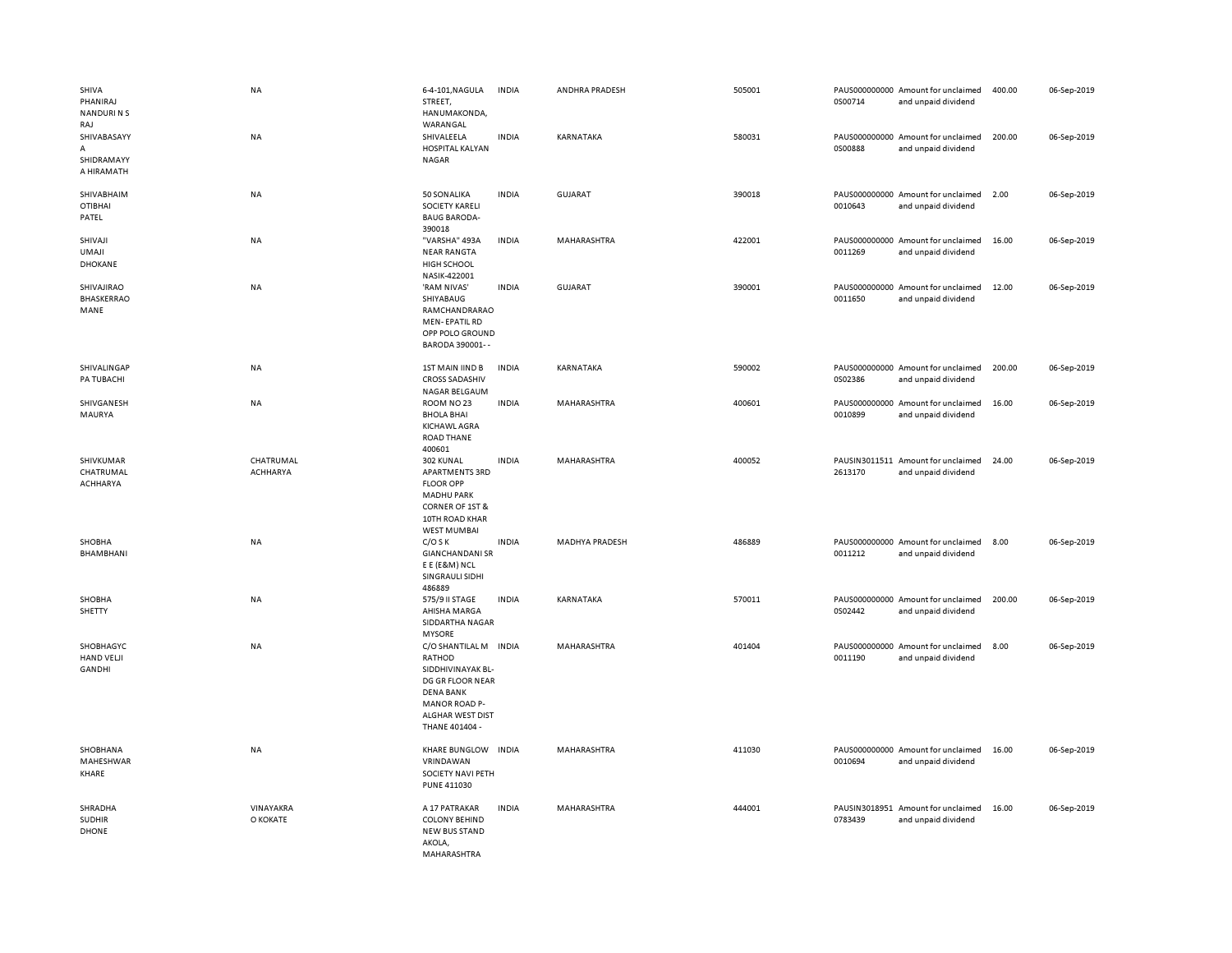| SHREE<br>KRISHNA<br>LATH                          | NA        | 22/13 MANOHAR<br><b>PUKUR ROAD</b><br>CALCUTTA-700029                                                  | INDIA        | <b>WEST BENGAL</b>    | 700029 | 0011109 | PAUS000000000 Amount for unclaimed<br>and unpaid dividend | 8.00   | 06-Sep-2019 |
|---------------------------------------------------|-----------|--------------------------------------------------------------------------------------------------------|--------------|-----------------------|--------|---------|-----------------------------------------------------------|--------|-------------|
| SHREEDAR<br>YAMANAPPA<br>SHETTY<br>MANGANAH<br>AL | <b>NA</b> | <b>BANK ROAD</b><br>NAVALAGUND DIST<br>DHARWAR 576224                                                  | <b>INDIA</b> | KARNATAKA             | 576224 | 0010830 | PAUS000000000 Amount for unclaimed<br>and unpaid dividend | 16.00  | 06-Sep-2019 |
| SHRENIK<br>RATILAL<br>SHAH                        | NA        | 12-B WEST VIEW<br>309 S V ROAD<br>SANTACRUZ (W)<br>MUMBAI-400054                                       | <b>INDIA</b> | MAHARASHTRA           | 400054 | 0011178 | PAUS000000000 Amount for unclaimed<br>and unpaid dividend | 18.00  | 06-Sep-2019 |
| SHRI<br>PRAKASH<br>AGARWAL                        | NA        | S D 360<br>SHASTRINAGAR<br><b>GHAZIABAD U P</b><br>201001                                              | <b>INDIA</b> | <b>UTTAR PRADESH</b>  | 201001 | 0011059 | PAUS000000000 Amount for unclaimed<br>and unpaid dividend | 8.00   | 06-Sep-2019 |
| SHRICHAND<br><b>HARIASRA</b>                      | NA        | 61 JASWANT<br><b>BHAWAN JODHPUR</b>                                                                    | <b>INDIA</b> | RAJASTHAN             | 342001 | 0S03320 | PAUS000000000 Amount for unclaimed<br>and unpaid dividend | 200.00 | 06-Sep-2019 |
| SHRIDHAR<br><b>DATTATRAYA</b><br>AGASHE           | NA        | 3112 TILAK LANE<br>RATNAGIRI-415612                                                                    | <b>INDIA</b> | MAHARASHTRA           | 415612 | 0010695 | PAUS000000000 Amount for unclaimed<br>and unpaid dividend | 6.00   | 06-Sep-2019 |
| <b>SHRIDHARK</b><br>POOJARY                       | <b>NA</b> | D-5-8 JEEVAN<br><b>SHANTI S V ROAD</b><br>SANTACRUZ WEST<br>MUMBAI 400054                              | <b>INDIA</b> | MAHARASHTRA           | 400054 | 0011156 | PAUS000000000 Amount for unclaimed<br>and unpaid dividend | 8.00   | 06-Sep-2019 |
| SHRIKANT<br><b>BHARGAV</b><br>GORE                | NA        | SAPHALYA SHRI<br>SOCIETY SHASTRI<br><b>NAGAR DOMBIVALI</b><br>WEST 421202                              | <b>INDIA</b> | MAHARASHTRA           | 421202 | 0011478 | PAUS000000000 Amount for unclaimed<br>and unpaid dividend | 16.00  | 06-Sep-2019 |
| <b>SHRIKANT V</b><br>PRABHU                       | NA        | 2, RAJESHREE 36<br><b>SARASWATI BAG</b><br>JOGESWARI (EAST)<br><b>MUMBAI</b>                           | <b>INDIA</b> | MAHARASHTRA           | 400060 | 0S02041 | PAUS000000000 Amount for unclaimed<br>and unpaid dividend | 200.00 | 06-Sep-2019 |
| SHRIKAR<br>MANGESH<br>KENKARE                     | <b>NA</b> | ICL, 163, ASHRAM<br>ROAD, OPP.A.I.R.,<br>AHMEDABAD                                                     | <b>INDIA</b> | <b>GUJARAT</b>        | 380014 | 0S00711 | PAUS000000000 Amount for unclaimed<br>and unpaid dividend | 200.00 | 06-Sep-2019 |
| SHRIKRISHNA<br><b>M FIRKE</b>                     | NA        | C/O SUREKHA<br>NARKHEDE<br>MOHANANAND<br>NAGAR MUNJARLI<br>P O KULGAON DIST<br><b>THANE M S 421503</b> | <b>INDIA</b> | MAHARASHTRA           | 421503 | 0011095 | PAUS000000000 Amount for unclaimed<br>and unpaid dividend | 8.00   | 06-Sep-2019 |
| SHRIMATI<br><b>JAYKAR</b><br>ALMAULA              | NA        | 6A PRITAMNAGAR INDIA<br><b>ELLISBRIDGE</b><br>AHMEDABAD<br>380006                                      |              | <b>GUJARAT</b>        | 380006 | 0011370 | PAUS000000000 Amount for unclaimed<br>and unpaid dividend | 8.00   | 06-Sep-2019 |
| SHRINIVAS<br>MARTANAND<br><b>JOSHI</b>            | NA        | 15 BELLARY GALLI<br>HUBLI-580020                                                                       | <b>INDIA</b> | KARNATAKA             | 580020 | 0010831 | PAUS000000000 Amount for unclaimed<br>and unpaid dividend | 32.00  | 06-Sep-2019 |
| SHRINIWAS<br>M NAWATHE                            | <b>NA</b> | <b>DANDIA BAZAR</b><br><b>BRAHMPURI</b><br>BARODA-390001                                               | <b>INDIA</b> | <b>GUJARAT</b>        | 390001 | 0010782 | PAUS000000000 Amount for unclaimed<br>and unpaid dividend | 16.00  | 06-Sep-2019 |
| SHRIPAD<br>SHANKAR<br><b>GUNJIKAR</b>             | NA        | VITHOBA GALLI,<br>POST&<br>AT.KHANAPUR,<br>BELGAUM DIST.                                               | <b>INDIA</b> | KARNATAKA             | 591302 | 0S00886 | PAUS000000000 Amount for unclaimed<br>and unpaid dividend | 200.00 | 06-Sep-2019 |
| SHRIPAD<br>SHANKARRA<br>O THAKUR                  | <b>NA</b> | 340-G, AD-SECTOR,<br>SCHEME NO. - 74C,<br>INDORE-452010                                                | <b>INDIA</b> | <b>MADHYA PRADESH</b> | 452010 | 0011067 | PAUS000000000 Amount for unclaimed<br>and unpaid dividend | 8.00   | 06-Sep-2019 |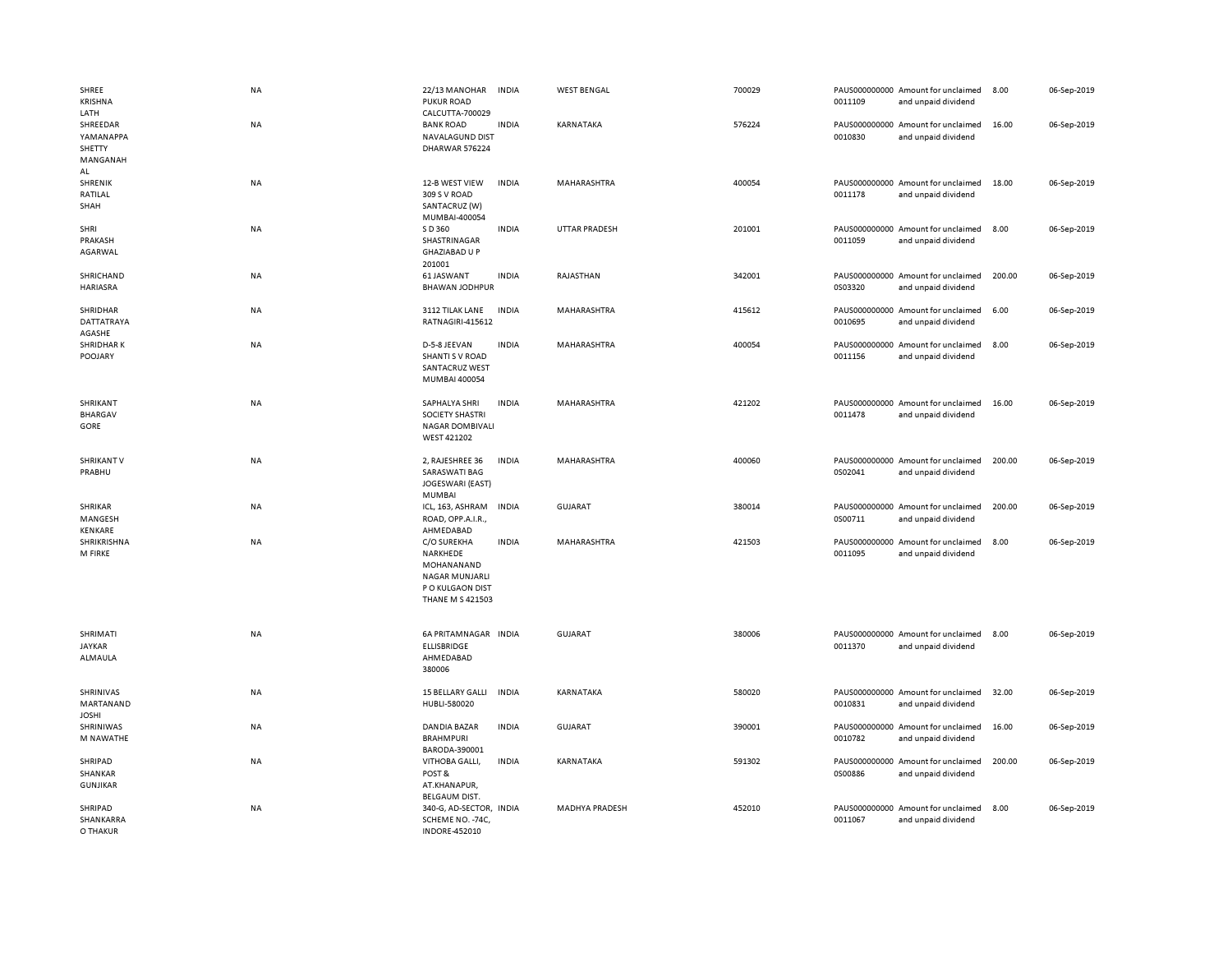| <b>SHRIRANG M</b><br>NAWATHE                 | <b>NA</b>                | DANDIA BAZAR<br><b>BRAHMPURI</b><br>BARODA-390001                                                          | <b>INDIA</b> | <b>GUJARAT</b>       | 390001 | 0010783 | PAUS000000000 Amount for unclaimed<br>and unpaid dividend | 32.00  | 06-Sep-2019 |
|----------------------------------------------|--------------------------|------------------------------------------------------------------------------------------------------------|--------------|----------------------|--------|---------|-----------------------------------------------------------|--------|-------------|
| SHUBHRA<br>CHAKRAVART<br>Y                   | NA                       | C/O REDIFFUSION<br>ADVERTISING (P)<br>LTD POONAM<br>BLDG 5/2 RUSSEL<br>STREET CALCUTTA-<br>700071          | <b>INDIA</b> | <b>WEST BENGAL</b>   | 700071 | 0010942 | PAUS000000000 Amount for unclaimed<br>and unpaid dividend | 8.00   | 06-Sep-2019 |
| SHUBHRA<br><b>MOITRA</b>                     | <b>NA</b>                | PURBACHAL PO<br><b>DATTA PUKUR 24</b><br>PRGS <sub>N</sub>                                                 | <b>INDIA</b> | <b>WEST BENGAL</b>   | 743248 | 0S02925 | PAUS000000000 Amount for unclaimed<br>and unpaid dividend | 200.00 | 06-Sep-2019 |
| SHUSILABEN<br>RAMANLAL<br>CHOKSHI            | <b>NA</b>                | <b>CHOKSHI BAZAR</b><br><b>UMRETH DIST</b><br><b>KAIRA PIN-388220</b>                                      | <b>INDIA</b> | <b>GUJARAT</b>       | 388220 | 0010784 | PAUS000000000 Amount for unclaimed<br>and unpaid dividend | 6.00   | 06-Sep-2019 |
| SHYAM<br>BIHARI<br>TIWARI                    | GAYA<br>PRASAD<br>TIWARI | VILL-<br>DARAMDASPUR<br>POST-<br>LOHARAMAU<br><b>SULTANPUR</b>                                             | <b>INDIA</b> | <b>UTTAR PRADESH</b> | 228001 | 0362081 | PAUS120132000 Amount for unclaimed<br>and unpaid dividend | 100.00 | 06-Sep-2019 |
| SHYAM<br>KARNANI                             | NA                       | CD-17/C RAJOURI<br><b>GARDEN G-8 AREA</b><br><b>NEAR HARI NAGAR</b><br>DEPOT (1G FLAT)<br>NEW DELHI-110064 | <b>INDIA</b> | DELHI                | 110064 | 0011308 | PAUS000000000 Amount for unclaimed<br>and unpaid dividend | 50.00  | 06-Sep-2019 |
| SHYAM<br><b>KISHORI DEVI</b>                 | <b>NA</b>                | C/O. SHRI R.M.<br>VERMA FLAT NO. E-<br>23, IP EXTN.<br>PATPARGANJ NEW<br>DELHI-110092                      | <b>INDIA</b> | DELHI                | 110092 | 0011048 | PAUS000000000 Amount for unclaimed<br>and unpaid dividend | 24.00  | 06-Sep-2019 |
| SHYAM<br><b>KUMAR</b><br>PAREEK              | NA                       | M/S UJJWAL LTD<br><b>SHANKAR BHAWAN</b><br>S M S HIGHWAY<br>JAIPUR-302003                                  | <b>INDIA</b> | RAJASTHAN            | 302003 | 0010849 | PAUS000000000 Amount for unclaimed<br>and unpaid dividend | 16.00  | 06-Sep-2019 |
| SHYAMAL<br><b>DATTA</b>                      | NA                       | "JEEVAN-DEEP"<br>120 RAJA S C<br><b>MULLICK ROAD</b><br>CALCUTTA                                           | <b>INDIA</b> | <b>WEST BENGAL</b>   | 700047 | 0S02803 | PAUS000000000 Amount for unclaimed<br>and unpaid dividend | 300.00 | 06-Sep-2019 |
| SHYAMAL<br><b>GHOSH</b>                      | NA                       | MARKETING<br><b>DIVISION ALEMBIC</b><br><b>CHEMICAL WORK</b><br><b>ALEMBIC ROAD</b><br>VADODARA            | <b>INDIA</b> | <b>GUJARAT</b>       | 390003 | 0S04578 | PAUS000000000 Amount for unclaimed<br>and unpaid dividend | 200.00 | 06-Sep-2019 |
| SHYMAL<br><b>KUMAR</b><br><b>TALUKDAR</b>    | <b>NA</b>                | TALUKDAR CHAWL INDIA<br>MALPA DONGRI NO-<br><b>3 ANDHERI EAST</b><br>MUMBAI 400093                         |              | MAHARASHTRA          | 400093 | 0011614 | PAUS000000000 Amount for unclaimed<br>and unpaid dividend | 32.00  | 06-Sep-2019 |
| SHYMALA V                                    | <b>NA</b>                | 23/38,<br>SUNDARACHALA<br>ST., PRODDATUR<br>CUDDAPAH DT.                                                   | <b>INDIA</b> | ANDHRA PRADESH       | 516360 | 0V00300 | PAUS000000000 Amount for unclaimed<br>and unpaid dividend | 200.00 | 06-Sep-2019 |
| <b>SICILY</b><br><b>JOSEPH</b><br>THADICARAN | NA                       | THADICARAN'S<br>HOUSE PO<br>PUTHENVELIKARA<br>DT ERNAKULAM<br>682011                                       | <b>INDIA</b> | KERALA               | 682011 | 0011197 | PAUS000000000 Amount for unclaimed<br>and unpaid dividend | 16.00  | 06-Sep-2019 |
| SIGFRED D<br>SILVA                           | NA                       | 9 AMIN NAGAR<br><b>CHHANI DIST</b><br><b>BARODA PIN-</b><br>391740                                         | <b>INDIA</b> | <b>GUJARAT</b>       | 391740 | 0010785 | PAUS000000000 Amount for unclaimed<br>and unpaid dividend | 2.00   | 06-Sep-2019 |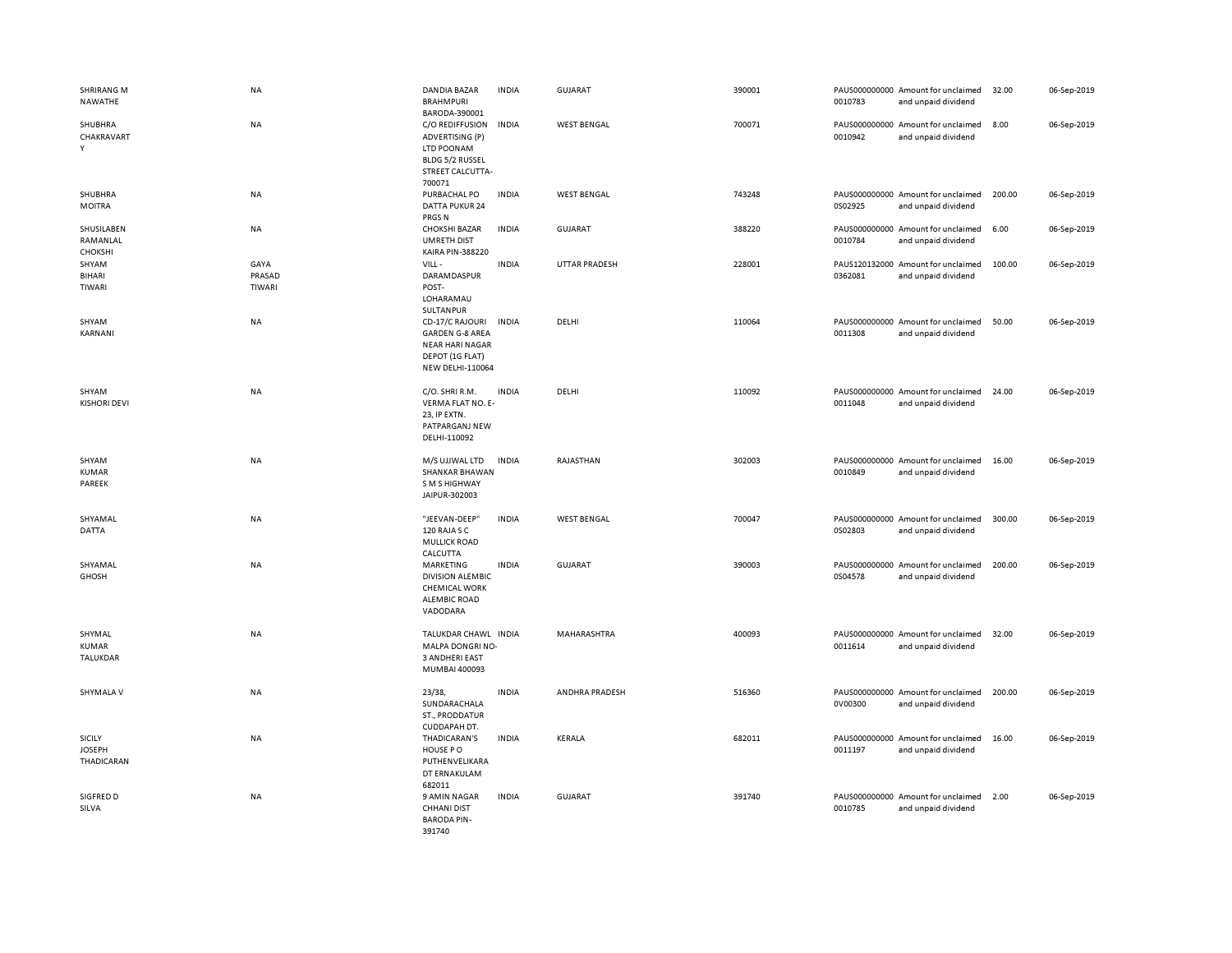| SIGFRED<br>OLIVERA                                 | <b>NA</b>              | 9 AMIN NAGAR<br><b>CHHANI BARODA</b><br>PIN-391740                                                      | <b>INDIA</b> | <b>GUJARAT</b>       | 391740 | 0010786 | PAUS000000000 Amount for unclaimed<br>and unpaid dividend | 6.00   | 06-Sep-2019 |
|----------------------------------------------------|------------------------|---------------------------------------------------------------------------------------------------------|--------------|----------------------|--------|---------|-----------------------------------------------------------|--------|-------------|
| <b>SIKHA DEY</b>                                   | NA                     | MOTOR ACCIDENT INDIA<br><b>CLAIMS TRIBUNAL</b><br>H C GOSWAMI RD<br><b>UZARBAZAR</b><br><b>GUWAHATI</b> |              | ASSAM                | 781001 | 0S03108 | PAUS000000000 Amount for unclaimed<br>and unpaid dividend | 200.00 | 06-Sep-2019 |
| SIMA<br>LAKHOTIA                                   | <b>NA</b>              | 24-A SHAKESPEARE INDIA<br><b>SARANI 9TH FLOOR</b><br>FLAT NO 94D<br>CALCUTTA 700017                     |              | <b>WEST BENGAL</b>   | 700017 | 0010941 | PAUS000000000 Amount for unclaimed<br>and unpaid dividend | 16.00  | 06-Sep-2019 |
| SIMONE<br>MANEKJEE<br>REGISTRAR                    | NA                     | <b>BUNGALOW AE-1</b><br>THE INDIAN STEEL<br>& WIRE PRODS LTD<br>PO INDRANAGAR<br>JAMSHEDPUR<br>831008   | <b>INDIA</b> | <b>JHARKHAND</b>     | 831008 | 0011665 | PAUS000000000 Amount for unclaimed<br>and unpaid dividend | 8.00   | 06-Sep-2019 |
| SINGDHA<br>KUMAR<br>GANGULY                        | <b>NA</b>              | B/1/32<br>SHEESHMAHAL<br>COLONY<br>KAMACHHA<br><b>VARANASI 221010</b>                                   | <b>INDIA</b> | <b>UTTAR PRADESH</b> | 221010 | 0010846 | PAUS000000000 Amount for unclaimed<br>and unpaid dividend | 16.00  | 06-Sep-2019 |
| SIPRA SEAL                                         | <b>NA</b>              | <b>44 SIKDARPARA</b><br><b>STREET CALCUTTA</b><br>700007                                                | <b>INDIA</b> | <b>WEST BENGAL</b>   | 700007 | 0011368 | PAUS000000000 Amount for unclaimed<br>and unpaid dividend | 8.00   | 06-Sep-2019 |
| SIRAJ<br>AIYUBBHAI<br>KHEDAWALA                    | AIYUBBHAI<br>KHEDAWALA | 28/2, SIDE &<br>SERVICE, OPP.<br><b>GANJ SHAHID</b><br>DARGAH<br>DANILIMDA<br>AHMEDABAD                 | <b>INDIA</b> | GUJARAT              | 380028 | 0097312 | PAUSIN3009821 Amount for unclaimed<br>and unpaid dividend | 10.00  | 06-Sep-2019 |
| SIRAJ<br><b>JIVABHAI</b><br><b>LOKHANDWA</b><br>LA | NA                     | M G ROAD BARODA INDIA<br>390001                                                                         |              | GUJARAT              | 390001 | 0010787 | PAUS000000000 Amount for unclaimed<br>and unpaid dividend | 6.00   | 06-Sep-2019 |
| <b>SITA RAM</b><br>BAHETI                          | NA                     | 48 HEM CHANDRA INDIA<br><b>NASKAR ROAD</b><br><b>BELLA GHATA</b><br>CALCUTTA                            |              | <b>WEST BENGAL</b>   | 700010 | 0S02814 | PAUS000000000 Amount for unclaimed<br>and unpaid dividend | 300.00 | 06-Sep-2019 |
| SITA RAM<br><b>FALOR</b>                           | NA                     | C/O M/S SHREE<br><b>LAXMI BASTRA</b><br><b>BHANDARPO</b><br><b>TAMLUK DIST</b><br>MIDNAPORE-<br>721636  | <b>INDIA</b> | <b>WEST BENGAL</b>   | 721636 | 0011107 | PAUS000000000 Amount for unclaimed<br>and unpaid dividend | 16.00  | 06-Sep-2019 |
| SITA RANI A<br>MAKHIJA                             | <b>NA</b>              | 3, GURURAMDAS<br>SOCIETY<br><b>BAPUNAGAR</b><br>AHMEDABAD<br>380024                                     | <b>INDIA</b> | <b>GUJARAT</b>       | 380024 | 0011466 | PAUS000000000 Amount for unclaimed<br>and unpaid dividend | 16.00  | 06-Sep-2019 |
| SITA SHARMA                                        | NA                     | 106/299 GANDHI<br><b>NAGAR KANPUR-</b><br>208012                                                        | <b>INDIA</b> | <b>UTTAR PRADESH</b> | 208012 | 0011199 | PAUS000000000 Amount for unclaimed<br>and unpaid dividend | 8.00   | 06-Sep-2019 |
| SITANGSHU<br>JANA                                  | NA                     | <b>GOLEPUKUR OPP</b><br><b>TELEPHONE</b><br><b>EXCHANGE PO</b><br><b>BARIPUR 24</b><br>PARGANAS         | <b>INDIA</b> | <b>WEST BENGAL</b>   | 743248 | 0S02930 | PAUS000000000 Amount for unclaimed<br>and unpaid dividend | 200.00 | 06-Sep-2019 |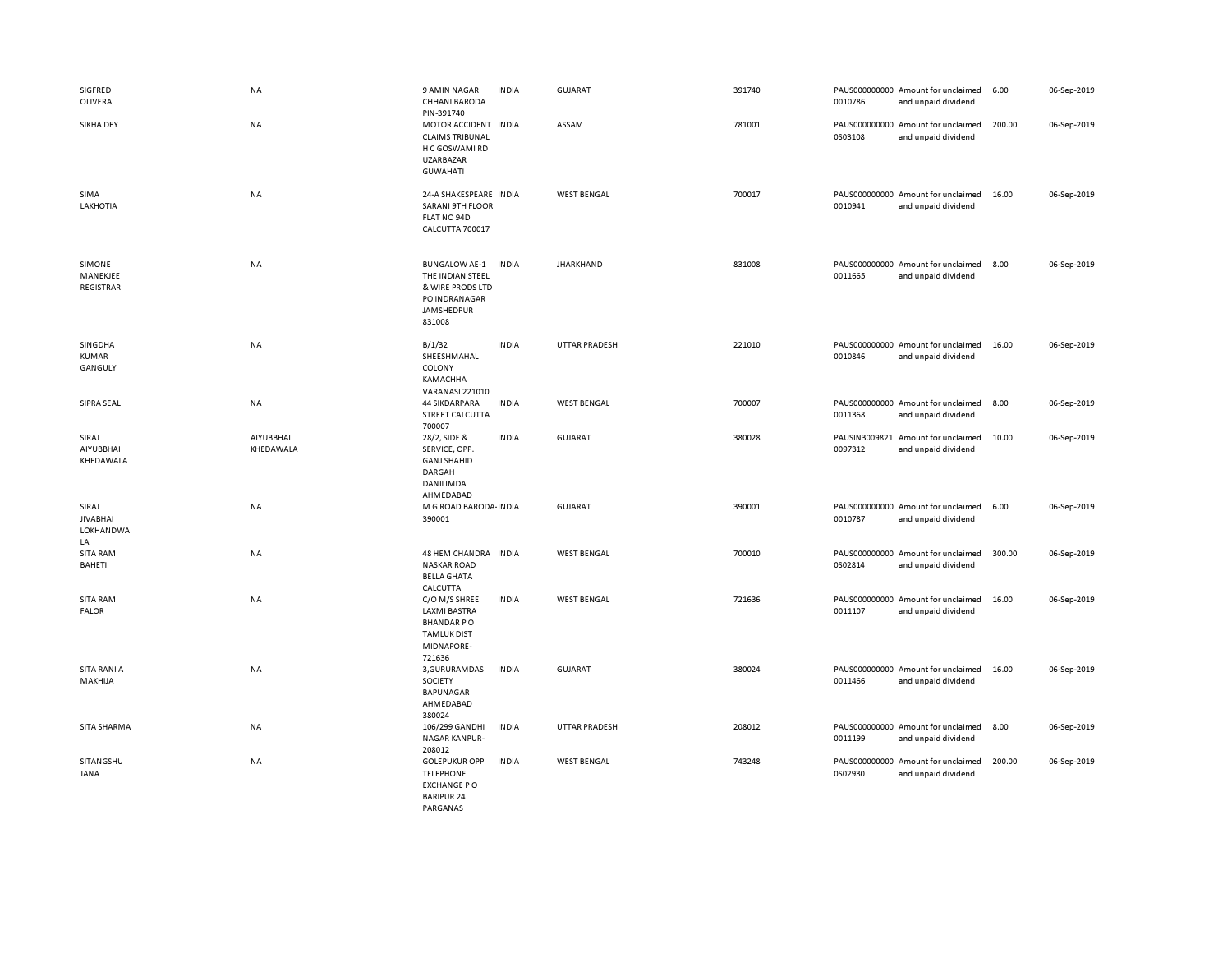| SITARAMAIYE<br>R<br>VENUGOPAL<br>AN    | NA                                  | 15 DOUBLE STREET INDIA<br>AGRAHARAM<br>SINGANALLUR<br>COIMBATORE<br>641005                            |              | <b>TAMIL NADU</b> | 641005 | 0010950 | PAUS000000000 Amount for unclaimed<br>and unpaid dividend | 8.00   | 06-Sep-2019 |
|----------------------------------------|-------------------------------------|-------------------------------------------------------------------------------------------------------|--------------|-------------------|--------|---------|-----------------------------------------------------------|--------|-------------|
| SIVAGAMI<br>KANNAN                     | NA                                  | 8 JAYAMMAL<br>STREET AYYAVOO<br>NAIDU COLONY<br>CHENNAI-600029                                        | <b>INDIA</b> | <b>TAMIL NADU</b> | 600029 | 0010978 | PAUS000000000 Amount for unclaimed<br>and unpaid dividend | 8.00   | 06-Sep-2019 |
| SIVARAMAKR<br><b>ISHNAN V</b>          | NA                                  | B-8, MOOKAMBIKA INDIA<br>APARTMENTS<br>20, SRINIVASA<br><b>AVENUE RAJA</b><br>ANNAMALAIPURA<br>M      |              | <b>TAMIL NADU</b> | 600028 | 0V00301 | PAUS000000000 Amount for unclaimed<br>and unpaid dividend | 80.00  | 06-Sep-2019 |
| SIVASANKARI<br>SATHIAMOO<br>RTHY       | SUNDARAM<br>RAKKIYAPPA<br>${\sf N}$ | 28 ANNAIINDRA<br><b>NAGAR IRUGAR</b><br>ROAD ONDIPUDUR<br>COIMBATORE                                  | <b>INDIA</b> | <b>TAMIL NADU</b> | 641016 | 0748734 | PAUS130414000 Amount for unclaimed<br>and unpaid dividend | 2.00   | 06-Sep-2019 |
| <b>SMITA</b><br><b>DEEPAK</b><br>DESAI | <b>NA</b>                           | <b>B-1/6 REF KURUL</b><br><b>COLONY ALIBAG</b><br><b>DIST RAIGAD</b><br>402208 M S                    | <b>INDIA</b> | MAHARASHTRA       | 402208 | 0011431 | PAUS000000000 Amount for unclaimed<br>and unpaid dividend | 32.00  | 06-Sep-2019 |
| <b>SMITA SHAH</b>                      | NA                                  | "SHRINATHJI<br><b>KRUPA" NEAR EME</b><br><b>CIRCLE NEW SAMA</b><br>ROAD BARODA<br>390008              | <b>INDIA</b> | <b>GUJARAT</b>    | 390008 | 0011573 | PAUS000000000 Amount for unclaimed<br>and unpaid dividend | 32.00  | 06-Sep-2019 |
| SMITA<br>SHANKERLAL<br><b>TANNA</b>    | NA                                  | C/O SHANKERLAL R INDIA<br><b>TANNA 28/43</b><br>PRAHLAD PLOT<br>"SHIVAM" RAJKOT-<br>360001            |              | GUJARAT           | 360001 | 0011076 | PAUS000000000 Amount for unclaimed<br>and unpaid dividend | 8.00   | 06-Sep-2019 |
| SMITA<br><b>SURESH</b><br>SATAM        | NA                                  | G-104 AMBIKA<br><b>NAGAR MURBAD</b><br>ROAD NEAR OLD<br>PETROL PUMP<br><b>SHAHAD DIST</b><br>THANE    | <b>INDIA</b> | MAHARASHTRA       | 421103 | 0011460 | PAUS000000000 Amount for unclaimed<br>and unpaid dividend | 32.00  | 06-Sep-2019 |
| SMITA<br>THAKKAR                       | NA                                  | B-1-37 AGRASEN<br>SOCIETY 8<br><b>KAREGAON ROAD</b><br>PUNE 411001                                    | <b>INDIA</b> | MAHARASHTRA       | 411001 | 0011069 | PAUS000000000 Amount for unclaimed<br>and unpaid dividend | 16.00  | 06-Sep-2019 |
| SNEHALATHA<br>V PUJAR                  | <b>NA</b>                           | 236. CHIDAMBAR<br><b>NAGAR TILKWADI</b><br><b>BELGAUM</b>                                             | <b>INDIA</b> | <b>KARNATAKA</b>  | 590006 | 0S05467 | PAUS000000000 Amount for unclaimed<br>and unpaid dividend | 200.00 | 06-Sep-2019 |
| SNEHLATA<br>JANARDAN<br>MEHTA          | NA                                  | C/O MR GIRISH<br><b>MEHTA BANK OF</b><br><b>BARODA P B NO-</b><br>131 MARUTI GALLI<br>BELGAUM 590002  | <b>INDIA</b> | KARNATAKA         | 590002 | 0010597 | PAUS000000000 Amount for unclaimed<br>and unpaid dividend | 2.00   | 06-Sep-2019 |
| SNEHLATABE<br>N VINUBHAI<br>PATEL      | NA                                  | C/O ORIENTAL<br><b>CERAMIC WORKS</b><br>AT, PO & TAL<br><b>VIJAPUR DIST</b><br>MEHSANA PIN-<br>382870 | <b>INDIA</b> | <b>GUJARAT</b>    | 382870 | 0010789 | PAUS000000000 Amount for unclaimed<br>and unpaid dividend | 6.00   | 06-Sep-2019 |
| SNIGDHA<br><b>BOSE</b>                 | NA                                  | C/O UJJWAL<br>LIMITED 2ND<br>FLOOR 4/18 ASAF<br>ALI ROAD NEW<br>DELHI                                 | <b>INDIA</b> | DELHI             | 110002 | 0S03872 | PAUS000000000 Amount for unclaimed<br>and unpaid dividend | 200.00 | 06-Sep-2019 |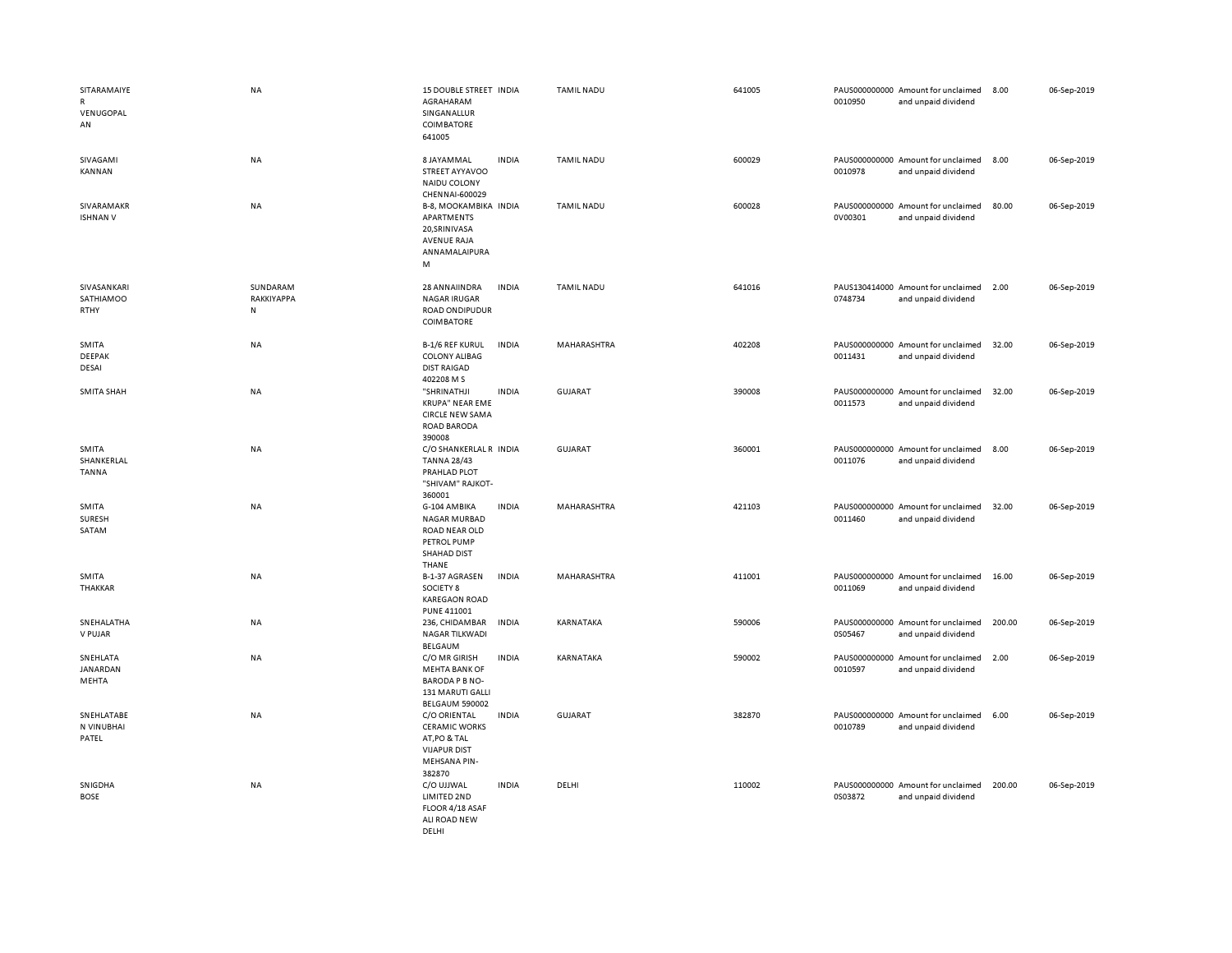| SOBHA<br>RAJENDRAKU<br>MAR              | <b>NA</b> | ERICKATTU<br>BALAKRISHNA<br><b>MENON ROAD</b><br>EDAPALLY PO                                                                       | <b>INDIA</b> | KERALA         | 682024 | 0S02973 | PAUS000000000 Amount for unclaimed<br>and unpaid dividend | 200.00 | 06-Sep-2019 |
|-----------------------------------------|-----------|------------------------------------------------------------------------------------------------------------------------------------|--------------|----------------|--------|---------|-----------------------------------------------------------|--------|-------------|
| SOBHINI<br><b>DHARMA</b><br>RATNAM      | <b>NA</b> | <b>COCHIN</b><br>CHAKKAMADATHIL INDIA<br>HOUSE, NATTIKA<br>POST, THRISSUR<br>DIST. KERALA-<br>680566                               |              | KERALA         | 680566 | 0010984 | PAUS000000000 Amount for unclaimed<br>and unpaid dividend | 8.00   | 06-Sep-2019 |
| SOHAN<br>SINGH                          | NA        | 6/81 W E A<br><b>KAROLBAGH N</b><br>DELHI-110005                                                                                   | <b>INDIA</b> | DELHI          | 110005 | 0010850 | PAUS000000000 Amount for unclaimed<br>and unpaid dividend | 66.00  | 06-Sep-2019 |
| SOHAN<br>SINGH                          | NA        | 6/81 W E A KAROL INDIA<br><b>BAGH NEW DELHI-</b><br>110005                                                                         |              | DELHI          | 110005 | 0010700 | PAUS000000000 Amount for unclaimed<br>and unpaid dividend | 32.00  | 06-Sep-2019 |
| SOHAN<br>SINGH                          | <b>NA</b> | 6/81, WEA, KAROLB IN DIA<br>AGH NEW DELHI                                                                                          |              | DELHI          | 110005 | 0S01410 | PAUS000000000 Amount for unclaimed<br>and unpaid dividend | 400.00 | 06-Sep-2019 |
| SOHANBAI<br><b>JODHRAJJI</b><br>JAIN    | NA        | 9 KALYAN KUTIR L B INDIA<br><b>SHASHTRI MARG</b><br>KURLA (WEST)<br>MUMBAI -400070                                                 |              | MAHARASHTRA    | 400070 | 0011272 | PAUS000000000 Amount for unclaimed<br>and unpaid dividend | 16.00  | 06-Sep-2019 |
| SOJAN<br><b>FRANCIS</b>                 | <b>NA</b> | KONIKKARA HOUSE INDIA<br>CHELAKKOTTOKAR<br>A TRICHUR                                                                               |              | KERALA         | 680005 | 0S02986 | PAUS000000000 Amount for unclaimed<br>and unpaid dividend | 300.00 | 06-Sep-2019 |
| SOLETY<br>VENKATESH                     | <b>NA</b> | 57 269<br>DATTATREYA<br>NAGAR NEW<br>VIVEKANANDA<br><b>NAGAR CHINTAL</b><br>OPP ZPHS PRIMARY<br>SCHOOL                             | <b>INDIA</b> | ANDHRA PRADESH | 500054 | 0156784 | PAUSIN3005132 Amount for unclaimed<br>and unpaid dividend | 200.00 | 06-Sep-2019 |
| SOMA<br>SUNDARA<br>ESWARAN              | NA        | C 50 D D A FLATS<br>SAKET NEW DELHI-<br>110017                                                                                     | <b>INDIA</b> | DELHI          | 110017 | 0011216 | PAUS000000000 Amount for unclaimed<br>and unpaid dividend | 16.00  | 06-Sep-2019 |
| SOMESH<br>RAMANAND<br>SHASTRI           | NA        | B/101,<br>RAJSTAMBHA<br>SOCIETY, OPP:<br>POLOGROUND,<br>VADODARA-390001                                                            | <b>INDIA</b> | GUJARAT        | 390001 | 0011674 | PAUS000000000 Amount for unclaimed<br>and unpaid dividend | 6.00   | 06-Sep-2019 |
| SONA DEVI                               | <b>NA</b> | 1/35 SHALIMAR<br>PARK BHALA NATH<br>NAGAR SHAHDARA<br>DELHI-110032                                                                 | <b>INDIA</b> | DELHI          | 110032 | 0011005 | PAUS000000000 Amount for unclaimed<br>and unpaid dividend | 8.00   | 06-Sep-2019 |
| SONA<br><b>SURESH</b><br><b>HINDUJA</b> | <b>NA</b> | SAI DARSHAN CO-<br>OP HSG SOCIETY<br>FLAT NO 7 1ST<br><b>FLOOR RKT</b><br><b>COLLEGE RD</b><br>ULHASNAGAR<br>421003<br>MAHARASHTRA | <b>INDIA</b> | MAHARASHTRA    | 421003 | 0010897 | PAUS000000000 Amount for unclaimed<br>and unpaid dividend | 8.00   | 06-Sep-2019 |
| SONAL<br>MUKUNDRAI<br>MAKWANA           | NA        | 8 TIRTH NAGAR<br>PART 2 GURUKUL<br><b>ROAD</b><br>AHMEDABAD<br>380052                                                              | <b>INDIA</b> | <b>GUJARAT</b> | 380052 | 0011429 | PAUS000000000 Amount for unclaimed<br>and unpaid dividend | 66.00  | 06-Sep-2019 |
| SONALI<br><b>UDESH</b><br><b>KAPOOR</b> | NA        | H/6, Nav Prabhat<br>Chs Ltd. Sant<br>Janabai Marg Vile<br>Parle(E)                                                                 | <b>INDIA</b> | MAHARASHTRA    | 400057 | 0S03755 | PAUS000000000 Amount for unclaimed<br>and unpaid dividend | 200.00 | 06-Sep-2019 |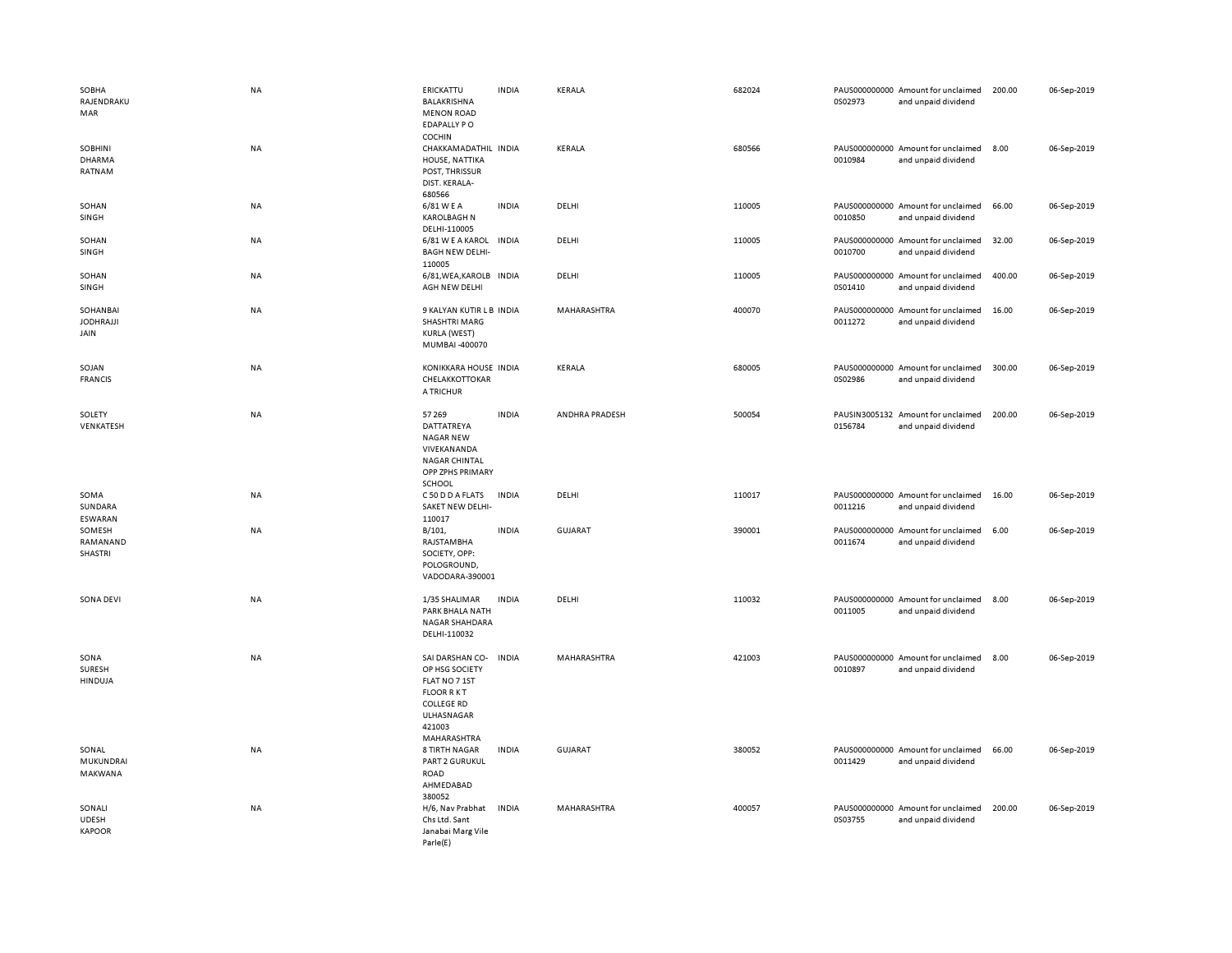| SOPAN<br><b>BAJIRAO</b><br>LOKHANDE          | NA                          | FLAT NO 2-3 C-6<br>TYPE BLDG NO 14<br>SECTOR 6 C B D<br><b>NEW MUMBAI</b><br>400615                                         | <b>INDIA</b> | MAHARASHTRA        | 400615 | 0010885 | PAUS000000000 Amount for unclaimed<br>and unpaid dividend | 8.00    | 06-Sep-2019 |
|----------------------------------------------|-----------------------------|-----------------------------------------------------------------------------------------------------------------------------|--------------|--------------------|--------|---------|-----------------------------------------------------------|---------|-------------|
| SOUMENDRA<br>ROY                             | NA                          | 14/1 ANANTADEV<br>MUKHERJEE LANE<br><b>HOWRAH</b>                                                                           | <b>INDIA</b> | <b>WEST BENGAL</b> | 711102 | 0S02883 | PAUS000000000 Amount for unclaimed<br>and unpaid dividend | 200.00  | 06-Sep-2019 |
| SQN LDR S<br>VENKATACHA<br>RY                | NA                          | C-ACCTS I HQ<br>TRAINING<br>COMMAND I A F<br>HEBBAL<br><b>BANGALORE-</b><br>560006                                          | <b>INDIA</b> | KARNATAKA          | 560006 | 0011282 | PAUS000000000 Amount for unclaimed<br>and unpaid dividend | 8.00    | 06-Sep-2019 |
| SREE<br>LAKSHMI<br>PENUGONDA                 | NA                          | PARAMATMA<br>KRUPA 75 FEET<br>ROAD D NO 27-32-<br>54<br>VISAKHAPATNAM                                                       | <b>INDIA</b> | ANDHRA PRADESH     | 530001 | 0S04853 | PAUS000000000 Amount for unclaimed<br>and unpaid dividend | 300.00  | 06-Sep-2019 |
| SREEDEVI<br>JANARDHAN<br>AN                  | NA                          | 2/54-D, 7TH CROSS INDIA<br>STREET SHIVAYA<br><b>NAGAR II NEAR</b><br>THIYAGARAJAR<br>STREET,<br>ALAGAPURAM                  |              | <b>TAMIL NADU</b>  | 636016 | 0S00717 | PAUS000000000 Amount for unclaimed<br>and unpaid dividend | 400.00  | 06-Sep-2019 |
| SREESAI<br>SATYA<br>PRAKASH<br>BENDAPUDI     | NA                          | 18-1-30<br><b>APARTMENT NO-2</b><br>O P MEDICALS<br><b>ADITYA MEDICAL</b><br>COMPLEX<br>VISAKHAPATNAM                       | <b>INDIA</b> | ANDHRA PRADESH     | 530002 | 0S04829 | PAUS000000000 Amount for unclaimed<br>and unpaid dividend | 300.00  | 06-Sep-2019 |
| SRIDEVI                                      | LT PRAMOD<br><b>ALNDKAR</b> | $C/O$ R.D.<br><b>ALANDKAR PLOT</b><br>NO.130<br>H.NO.1495/3<br>LAXMI NIVAS OPP.<br>KOTHARI<br>BHAVAN, SBH<br>COLONYGULBARGA | <b>INDIA</b> | KARNATAKA          | 585101 | 0012986 | PAUS000000000 Amount for unclaimed<br>and unpaid dividend | 200.00  | 06-Sep-2019 |
| SRIDEVI<br>JANARDHAN                         | NA                          | PLOTNO.62, 54D,<br>SHIVAYANAGAR<br><b>NEAR</b><br>THIYAGARAJAN<br>STREET,<br>ALAGAPURAM,                                    | <b>INDIA</b> | <b>TAMIL NADU</b>  | 636004 | 0S01028 | PAUS000000000 Amount for unclaimed<br>and unpaid dividend | 1600.00 | 06-Sep-2019 |
| SRIDHAR<br>DAVULURU                          | NA                          | DG-844 SAROJINI<br>NAGAR NEW DELHI                                                                                          | <b>INDIA</b> | DELHI              | 110023 | 0S03878 | PAUS000000000 Amount for unclaimed<br>and unpaid dividend | 200.00  | 06-Sep-2019 |
| SRIKANT<br>TUKARAM<br>VERNEKAR               | NA                          | L-3, LECTURERS<br><b>QUARTERS VIKRAM</b><br><b>BAUG, PRATAP</b><br><b>GUNG VADODARA</b>                                     | <b>INDIA</b> | <b>GUJARAT</b>     | 390002 | 0S00264 | PAUS000000000 Amount for unclaimed<br>and unpaid dividend | 200.00  | 06-Sep-2019 |
| SRIKRISHNA<br><b>MURTHY</b><br><b>BADIDA</b> | NA                          | AZAD<br>STREET, NO.7/183,<br><b>ROBERTSONPET</b><br>MACHILIPATNAM                                                           | <b>INDIA</b> | ANDHRA PRADESH     | 521001 | 0S00719 | PAUS000000000 Amount for unclaimed<br>and unpaid dividend | 400.00  | 06-Sep-2019 |
| SRIKRISHNA<br>RAO BN                         | NA                          | M/S SRI<br>NIMISHAMBA<br><b>MEDICALS</b><br>'PARIMALA<br>COMPLEX'100 FI<br><b>ROAD MYSORE</b>                               | <b>INDIA</b> | KARNATAKA          | 570024 | 0S02634 | PAUS000000000 Amount for unclaimed<br>and unpaid dividend | 400.00  | 06-Sep-2019 |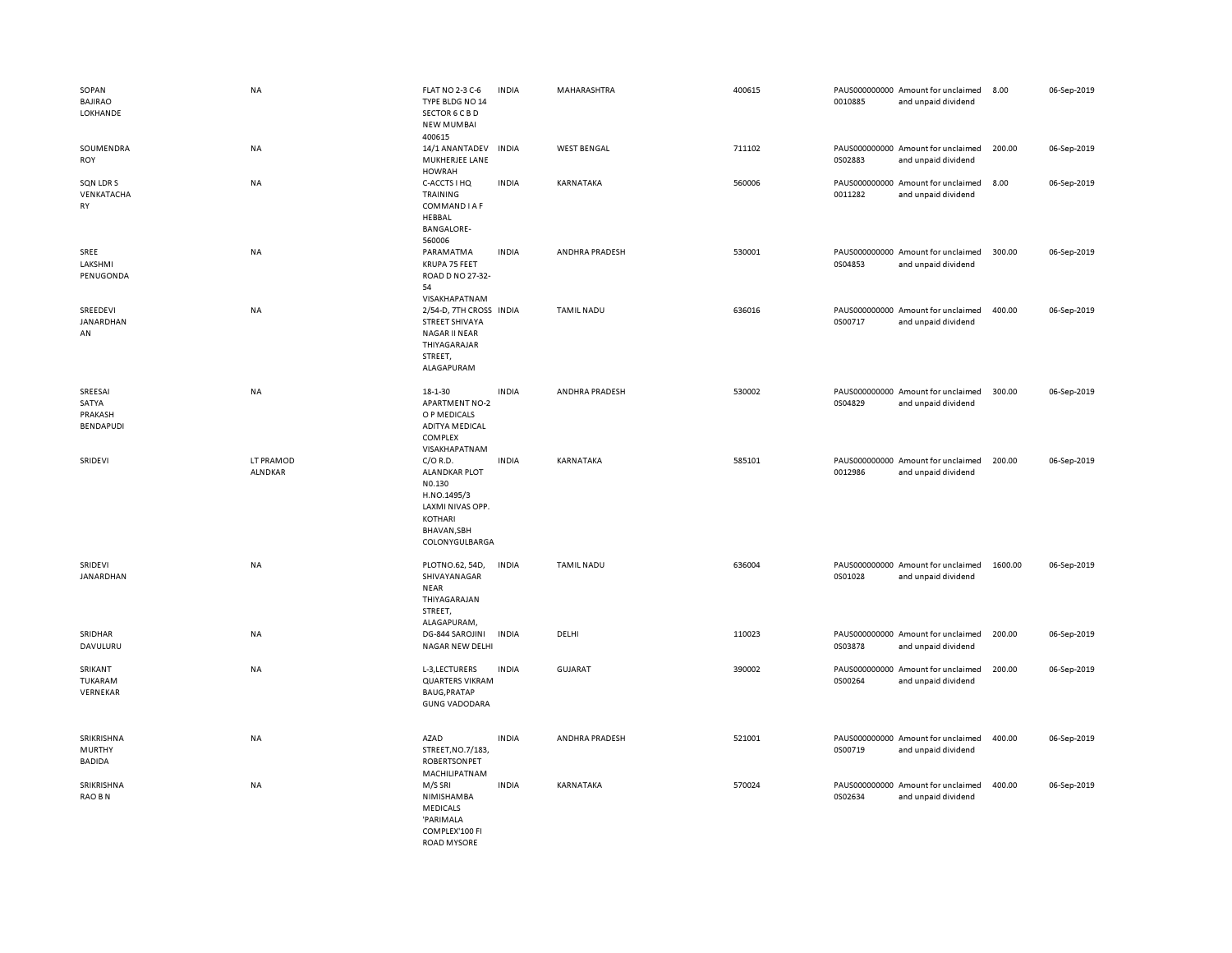| SRIKRUPA<br>KRISHNAKUM<br>AR                  | NA        | D/O S.KRISHNA<br><b>KUMAR FLAT NO</b><br>7C, 'MADHUBAN'<br><b>GEN J BHOSLE</b><br>ROAD, NARIMAN<br>POINT                               | <b>INDIA</b> | MAHARASHTRA       | 400021 | 0S03026 | PAUS000000000 Amount for unclaimed<br>and unpaid dividend | 300.00 | 06-Sep-2019 |
|-----------------------------------------------|-----------|----------------------------------------------------------------------------------------------------------------------------------------|--------------|-------------------|--------|---------|-----------------------------------------------------------|--------|-------------|
| SRINATH CV                                    | NA        | NO.B3/129<br>GHATAPRABHA, NA<br><b>TIONAL GAMES</b><br>VILLAGE,<br>KORAMANGALA<br>BANGALORE<br>560034<br>KARNATAKA                     | <b>INDIA</b> | KARNATAKA         | 560034 | 0010791 | PAUS000000000 Amount for unclaimed<br>and unpaid dividend | 6.00   | 06-Sep-2019 |
| SRINIVAS<br><b>ENJAMOORI</b>                  | NA        | 8-3-228/396<br>REHMATHNAGAR<br>YOUSUFGUDA<br>HYDERABAD                                                                                 | <b>INDIA</b> | ANDHRA PRADESH    | 500045 | 0S03125 | PAUS000000000 Amount for unclaimed<br>and unpaid dividend | 200.00 | 06-Sep-2019 |
| SRINIVASA<br>RAMANUJAM<br>PARVASTU            | NA        | C/O MR.P.V.G.<br>RAJAN, 14-37-24,<br><b>GOKHULE R</b><br>MUPPIDI COLONY,<br>MAHARANIPETA<br>VISHAKAPATNAM                              | <b>INDIA</b> | ANDHRA PRADESH    | 530002 | 0S00722 | PAUS000000000 Amount for unclaimed<br>and unpaid dividend | 800.00 | 06-Sep-2019 |
| SRINIVASA<br>RAO M                            | <b>NA</b> | C/O M LOKESH<br>NEW COLONY<br>PATHAPATNAM<br>SRIKAKULUM PO                                                                             | <b>INDIA</b> | ANDHRA PRADESH    | 532213 | 0S04712 | PAUS000000000 Amount for unclaimed<br>and unpaid dividend | 400.00 | 06-Sep-2019 |
| SRINIVASA<br>SAI KOTI                         | NA        | C/O K S SAI HOUSE IN DIA<br><b>NO LIG 822</b><br><b>BHARATHI N-AGAR</b><br><b>BHEL R C PURAM</b><br>HYDERABAD<br>$500032 - -$          |              | ANDHRA PRADESH    | 500032 | 0010956 | PAUS000000000 Amount for unclaimed<br>and unpaid dividend | 8.00   | 06-Sep-2019 |
| SRINIVASAN<br>$\top$ S                        | NA        | <b>28/1 5TH MAIN</b><br>ROAD<br>MALLESWARAM<br><b>BANGALORE</b>                                                                        | <b>INDIA</b> | KARNATAKA         | 560010 | 0T00962 | PAUS000000000 Amount for unclaimed<br>and unpaid dividend | 80.00  | 06-Sep-2019 |
| SRINIVASULU<br>KASAM                          | NA        | 8-3-225/59<br>YADAGIRINAGAR<br>YOUSUFGUDA<br>HYDERABAD                                                                                 | <b>INDIA</b> | ANDHRA PRADESH    | 500045 | 0S03128 | PAUS000000000 Amount for unclaimed<br>and unpaid dividend | 200.00 | 06-Sep-2019 |
| SRIRAMA<br><b>MURTHY</b><br>VISHNUVAJH<br>ALA | NA        | 6-11-45 PRAKASAM INDIA<br><b>ROAD NARSAPUR</b><br>534275 W.G.DT<br>534275                                                              |              | ANDHRA PRADESH    | 534275 | 0011311 | PAUS000000000 Amount for unclaimed<br>and unpaid dividend | 8.00   | 06-Sep-2019 |
| <b>SUBASH KAUL</b>                            | <b>NA</b> | <b>KAUL SONS</b><br><b>CHEMISTS BANIHAL</b><br>VIA JAMMU (TAWI)<br><b>BANIHAL-182146</b>                                               | <b>INDIA</b> | JAMMU AND KASHMIR | 182146 | 0010792 | PAUS000000000 Amount for unclaimed<br>and unpaid dividend | 2.00   | 06-Sep-2019 |
| SUBBA<br>REDDY<br>VASEPALLI                   | NA        | C/O.PEOPLES<br><b>MEDICAL AGENCY</b><br>PHARMACEUTICAL<br><b>DISTRIBUTORS</b><br>DOOR NO.17-1<br>AMALANADHUNIV<br>ANI STREET<br>ONGOLE | <b>INDIA</b> | ANDHRA PRADESH    | 523001 | 0S00728 | PAUS000000000 Amount for unclaimed<br>and unpaid dividend | 400.00 | 06-Sep-2019 |
| SUBBAIAH<br>SETTY M R                         | NA        | SRI SAIBABA<br><b>MEDICAL STORES</b><br>SANTHEPET<br>CHITRADURGA<br>(KARNATAKA)                                                        | <b>INDIA</b> | KARNATAKA         | 577501 | 0M00149 | PAUS000000000 Amount for unclaimed<br>and unpaid dividend | 400.00 | 06-Sep-2019 |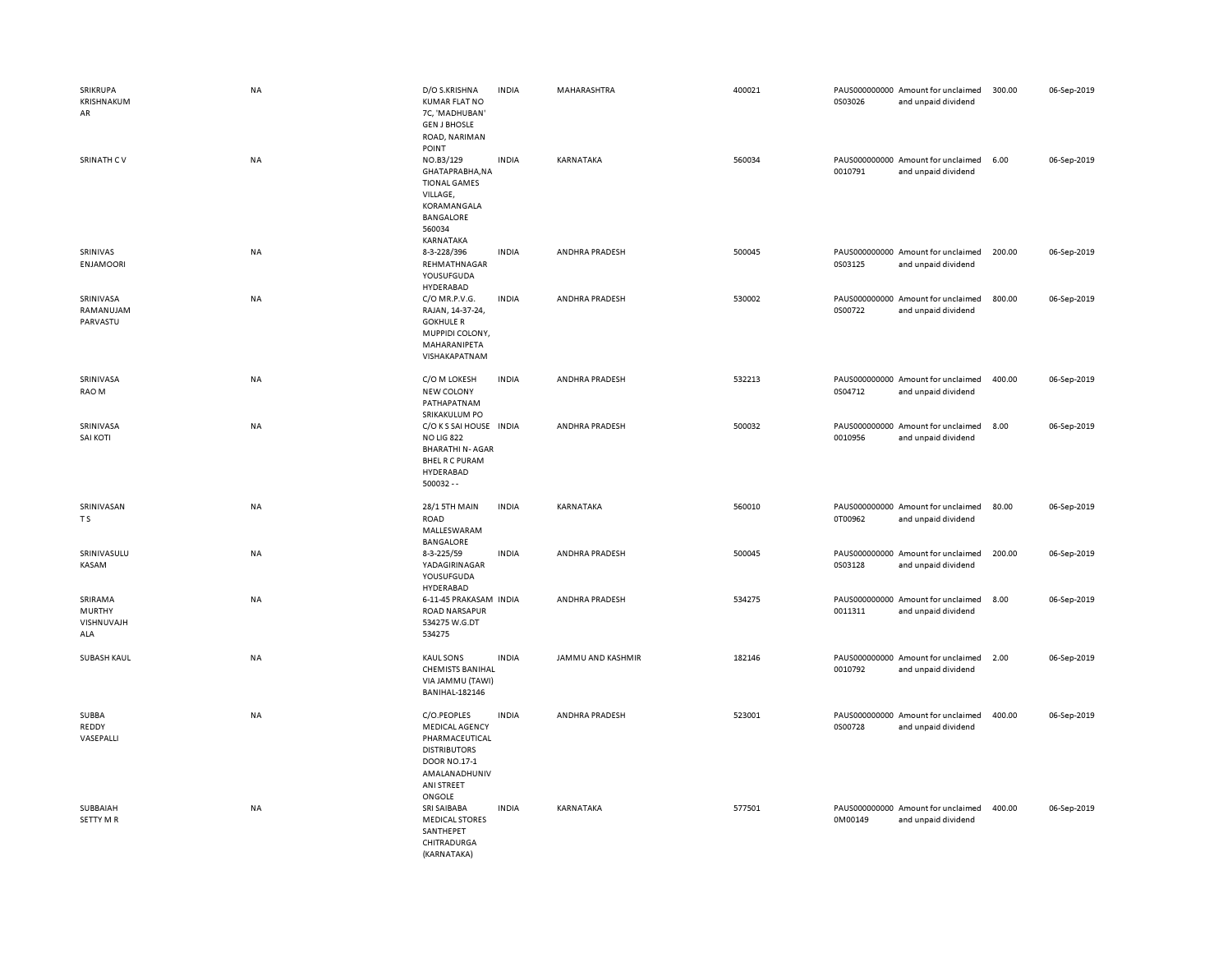| SUBBARAO M<br>$\vee$                          | <b>NA</b> | C/O M V SUBBA<br><b>RAO ASHOK NAGAR</b><br>5-7-30/4 GUNTUR                                                                | <b>INDIA</b> | ANDHRA PRADESH       | 522007 | 0011486 | PAUS000000000 Amount for unclaimed<br>and unpaid dividend | 32.00  | 06-Sep-2019 |
|-----------------------------------------------|-----------|---------------------------------------------------------------------------------------------------------------------------|--------------|----------------------|--------|---------|-----------------------------------------------------------|--------|-------------|
| SUBBAREDDY<br>RAMASAMY                        | NA        | C/O.R.SUBBA<br>REDDY B.A.<br>POOCHMPATTY, KA<br>CHAIKATTY P.O.<br>(VIA) VADPATTY, MA<br>DURAI DIST.                       | <b>INDIA</b> | <b>TAMIL NADU</b>    | 625001 | 0S01413 | PAUS000000000 Amount for unclaimed<br>and unpaid dividend | 200.00 | 06-Sep-2019 |
| SUBBULAKSH<br>MIC                             | NA        | W/0.<br>CHOKKALINGAM.<br>G, 175, Cauvery<br>Road Udayanagar                                                               | <b>INDIA</b> | KARNATAKA            | 560016 | 0C01062 | PAUS000000000 Amount for unclaimed<br>and unpaid dividend | 40.00  | 06-Sep-2019 |
| SUBHA<br>NARNARAIN<br>CHOUDHARY               | NA        | D II/6<br>SUBHRAMANIAM<br><b>BHARATI MARG</b><br><b>NEW DELHI 110003</b>                                                  | <b>INDIA</b> | DELHI                | 110003 | 0010702 | PAUS000000000 Amount for unclaimed<br>and unpaid dividend | 10.00  | 06-Sep-2019 |
| SUBHADRA<br><b>BHOGILAL</b><br>SHAH           | NA        | C-1 GROUND FLR<br>AMI VARSHA OPP<br>SYNDICATE-BANK<br>NR RAM GALLI OFF<br>S V ROAD KANDIVL-<br>I WEST MUMBAI-<br>400067 - | <b>INDIA</b> | MAHARASHTRA          | 400067 | 0010888 | PAUS000000000 Amount for unclaimed<br>and unpaid dividend | 8.00   | 06-Sep-2019 |
| SUBHAGI<br>VINODKUMA<br>R VAIDYA              | NA        | 1, MADHUVAN<br>SOCIETY OPP. S T<br><b>BUS STAND, BAVLA</b><br>DIST-AHMEDABAD<br><b>GUJARAT</b>                            | <b>INDIA</b> | <b>GUJARAT</b>       | 382220 | 0012547 | PAUS000000000 Amount for unclaimed<br>and unpaid dividend | 8.00   | 06-Sep-2019 |
| <b>SUBHAS V</b><br><b>BEMBALGI</b>            | <b>NA</b> | <b>SHRUTI</b><br><b>DIAGNOSTIC MD</b><br><b>LAMINGTON ROAD</b><br>HUBLI                                                   | <b>INDIA</b> | KARNATAKA            | 580020 | 0S02422 | PAUS000000000 Amount for unclaimed<br>and unpaid dividend | 300.00 | 06-Sep-2019 |
| SUBHASCHA<br><b>NDRA</b><br>RAOJIBHAI<br>AMIN | <b>NA</b> | 2 SHARAD<br>PURNIMA SOCIETY<br>OPP MUNICIPAL<br>MARKET<br>NAVRANGPURA<br>AHMEDABAD-<br>380009                             | <b>INDIA</b> | <b>GUJARAT</b>       | 380009 | 0010703 | PAUS000000000 Amount for unclaimed<br>and unpaid dividend | 6.00   | 06-Sep-2019 |
| <b>SUBHASH</b><br>CHANDER<br>DHAMIJA          | NA        | F-30 PRASHANT<br><b>VIHAR ROHINI</b><br><b>SECTOR XIV DELHI</b>                                                           | <b>INDIA</b> | DELHI                | 110085 | 0011220 | PAUS000000000 Amount for unclaimed<br>and unpaid dividend | 8.00   | 06-Sep-2019 |
| SUBHASH<br>CHOPRA                             | <b>NA</b> | $C-190$<br>MAHANAGAR<br><b>LUCKNOW-226006</b>                                                                             | <b>INDIA</b> | UTTAR PRADESH        | 226006 | 0010793 | PAUS000000000 Amount for unclaimed<br>and unpaid dividend | 16.00  | 06-Sep-2019 |
| SUBHASH<br><b>GOVINDRAO</b><br>MARATHE        | NA        | "KH-75 NEW KAVI<br>NAGAR"<br>GHAZIABAD 201002                                                                             | <b>INDIA</b> | <b>UTTAR PRADESH</b> | 201002 | 0010795 | PAUS000000000 Amount for unclaimed<br>and unpaid dividend | 2.00   | 06-Sep-2019 |
| SUBHASH<br><b>JITENDRA</b><br>DALAL           | NA        | SWATI A202 C D<br><b>BARFIWALA MARG</b><br><b>ANDHERI WEST</b><br>MUMBAI-400058                                           | <b>INDIA</b> | MAHARASHTRA          | 400058 | 0010704 | PAUS000000000 Amount for unclaimed<br>and unpaid dividend | 2.00   | 06-Sep-2019 |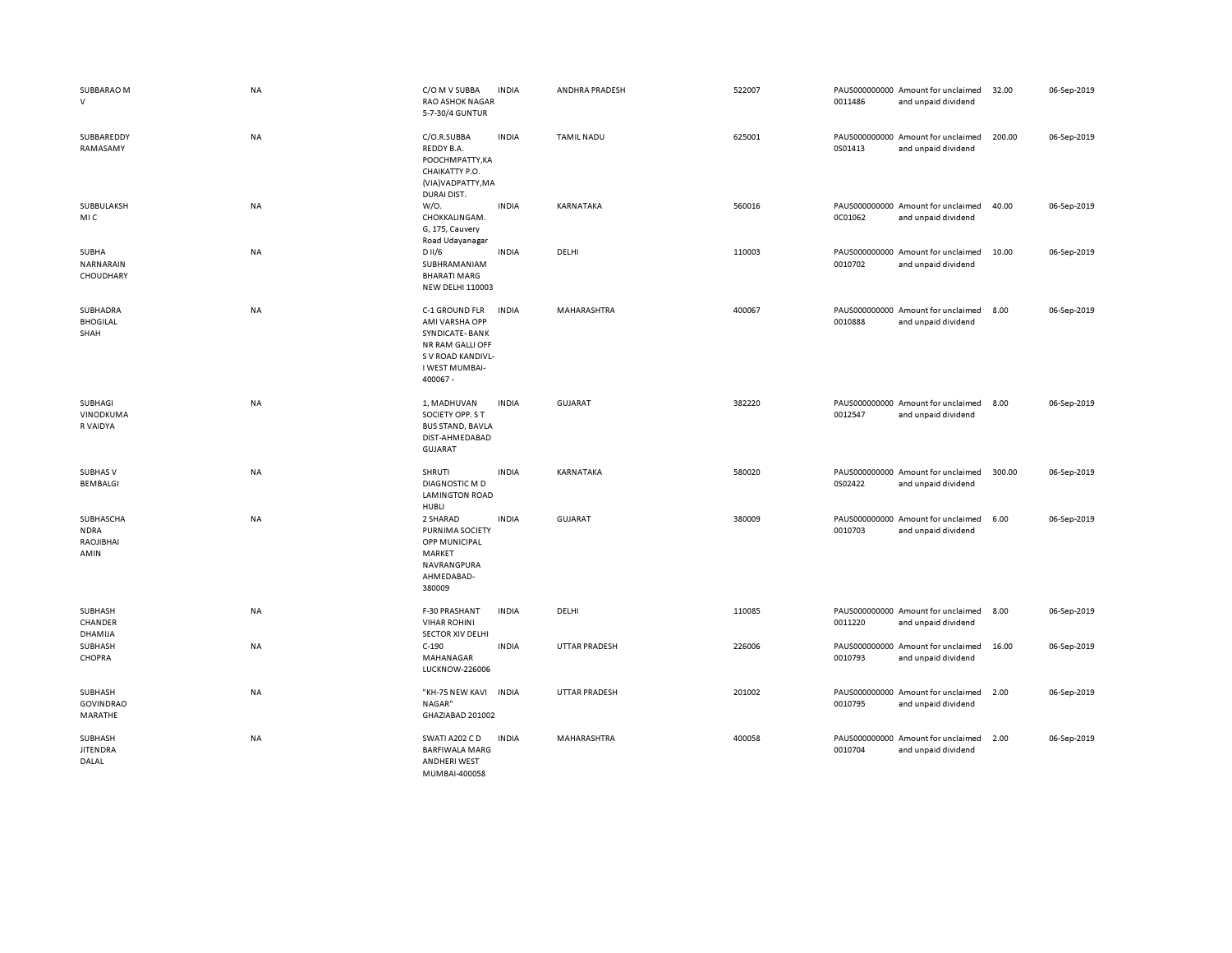| SUBHASH<br>NAROTAMDA<br>S SHAH                              | NA                      | C/O<br>BHARATKUMAR<br>MAHESHCHANDRA<br>295 NEW CLOTH<br>MARKET<br>AHMEDABAD-<br>380002                                                                          | <b>INDIA</b> | GUJARAT              | 380002 | 0011268 | PAUS000000000 Amount for unclaimed<br>and unpaid dividend | 8.00   | 06-Sep-2019 |
|-------------------------------------------------------------|-------------------------|-----------------------------------------------------------------------------------------------------------------------------------------------------------------|--------------|----------------------|--------|---------|-----------------------------------------------------------|--------|-------------|
| SUBHASH<br>PASAWALA                                         | NA                      | <b>B/H SARKARI</b><br><b>VASAHAT PARTH</b><br><b>INDRAPRASTH T-</b><br>OWER'S NEAR<br><b>GURUKUL DRIVE IN</b><br><b>ROAD VASTR-APUR</b><br>AHMEDABAD<br>380052- | <b>INDIA</b> | <b>GUJARAT</b>       | 380052 | 0011525 | PAUS000000000 Amount for unclaimed<br>and unpaid dividend | 2.00   | 06-Sep-2019 |
| SUBHASHBHA<br><b>I RAOJIBHAI</b><br>AMIN                    | NA                      | 2 SHARAD<br>PURNIMA SOCIETY<br>OPP MUNICIPAL<br>MARKET<br>NAVRANGPURA<br>AHMEDABAD-<br>380009                                                                   | <b>INDIA</b> | <b>GUJARAT</b>       | 380009 | 0010705 | PAUS000000000 Amount for unclaimed<br>and unpaid dividend | 6.00   | 06-Sep-2019 |
| SUBHASHCHA<br><b>NDRA</b><br>RANCHHODB<br><b>HAI PANDYA</b> | NA                      | "NIRU KUNJ" OPP<br><b>TELEPHONE</b><br><b>EXCHANGE VALL-</b><br>ABHA VIDYANAGAR<br>DIST KAIRA PIN-<br>388120 --                                                 | <b>INDIA</b> | <b>GUJARAT</b>       | 388120 | 0010796 | PAUS000000000 Amount for unclaimed<br>and unpaid dividend | 16.00  | 06-Sep-2019 |
| SUBHENDU<br>ROY                                             | NA                      | F-1180<br>CHITTARANJAN<br>PARK NEW DELHI-<br>110019                                                                                                             | <b>INDIA</b> | DELHI                | 110019 | 0010939 | PAUS000000000 Amount for unclaimed<br>and unpaid dividend | 8.00   | 06-Sep-2019 |
| <b>SUBHOJIT</b><br>MUKHERJEE                                | NA                      | B-139/1 R D S O<br><b>MANAK NAGAR</b><br>LUCKNOW                                                                                                                | <b>INDIA</b> | <b>UTTAR PRADESH</b> | 226011 | 0S03395 | PAUS000000000 Amount for unclaimed<br>and unpaid dividend | 200.00 | 06-Sep-2019 |
| SUBODH<br><b>KUMAR</b>                                      | NA                      |                                                                                                                                                                 |              |                      |        |         |                                                           |        |             |
| <b>KUNDU</b>                                                |                         | 8910/2 SASHI<br><b>BHUSAN SARKAR</b><br><b>LANE SALKIA</b><br>HOWRAH-711106                                                                                     | <b>INDIA</b> | <b>WEST BENGAL</b>   | 711106 | 0011124 | PAUS000000000 Amount for unclaimed<br>and unpaid dividend | 8.00   | 06-Sep-2019 |
| SUBODHCHA<br>NDRA C<br>VAIDYA                               | NA                      | AT & POST<br><b>KELISANA TA</b><br><b>VIJAPUR DIST</b><br>MEHSANA 382830<br>(N G)                                                                               | <b>INDIA</b> | GUJARAT              | 382830 | 0010797 | PAUS000000000 Amount for unclaimed<br>and unpaid dividend | 2.00   | 06-Sep-2019 |
| SUBRAHMAN<br>YA K BHAT                                      | SUBRAYA<br><b>BHATK</b> | NO 43 9TH A MAIN INDIA<br>PIPELINE ROAD<br>SRINAGAR                                                                                                             |              | KARNATAKA            | 560050 | 0077692 | PAUSIN3013562 Amount for unclaimed<br>and unpaid dividend | 16.00  | 06-Sep-2019 |
| SUBRAHMAN<br>YA SASTRY<br><b>TEJOMURTH</b><br>ULA           | NA                      | <b>BANGALORE</b><br>C/O CIRCARS<br>LAKSHIMI MILL<br><b>STORES CONVENT</b><br>STREET<br>VIJAYAWADA<br>520001                                                     | <b>INDIA</b> | ANDHRA PRADESH       | 520001 | 0011084 | PAUS000000000 Amount for unclaimed<br>and unpaid dividend | 16.00  | 06-Sep-2019 |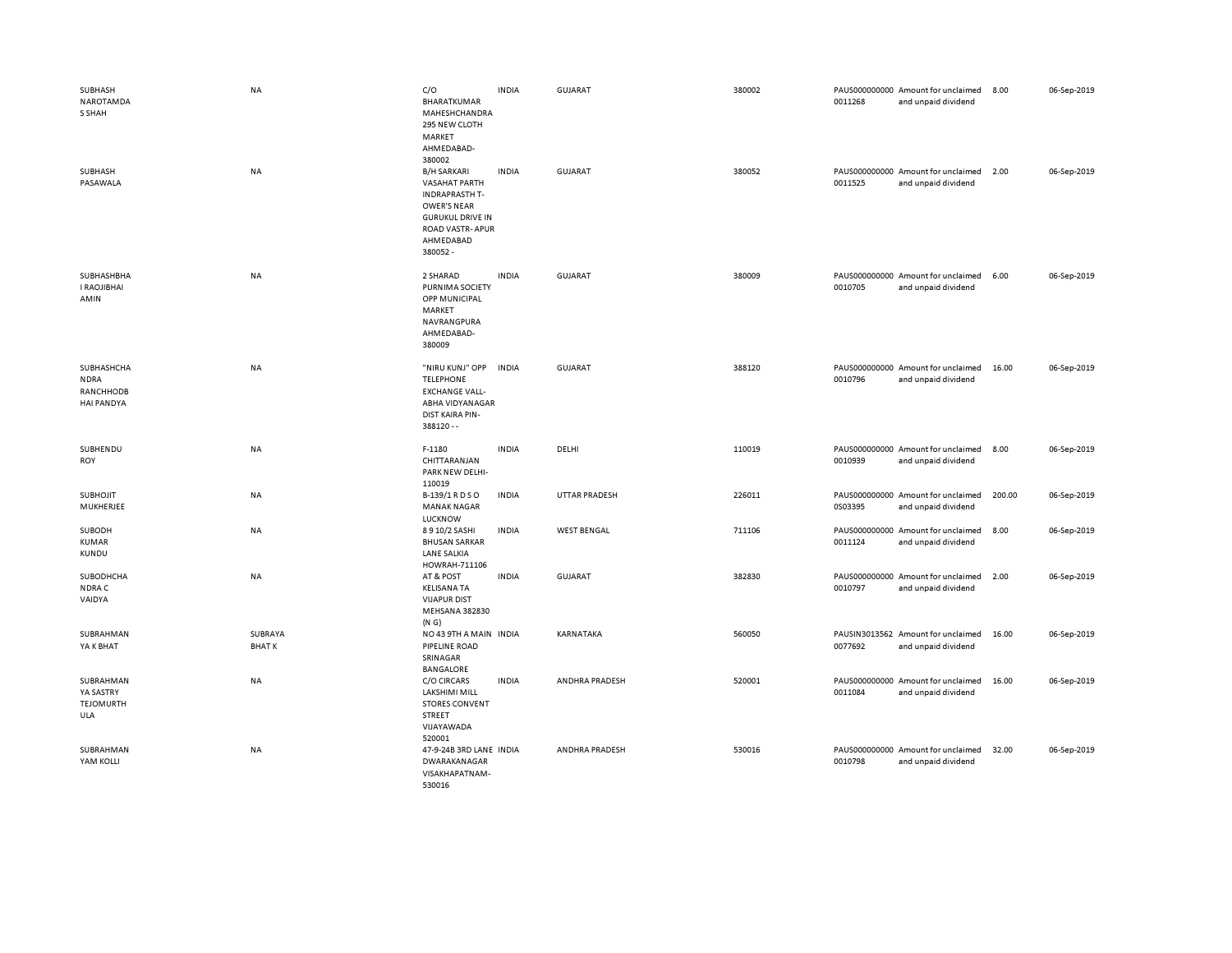| SUBRAMANI<br>AM<br>MAHADEVAN<br><b>IYER</b> | <b>NA</b> | ALIN GAMA DHOM INDIA<br>PHARMACEUTICAL/<br><b>LABORATORY</b><br>17/113, NOORANI,<br>PALGHAT (KERALA)                      |              | KERALA                | 678004 | 0S00731 | PAUS000000000 Amount for unclaimed<br>and unpaid dividend | 400.00  | 06-Sep-2019 |
|---------------------------------------------|-----------|---------------------------------------------------------------------------------------------------------------------------|--------------|-----------------------|--------|---------|-----------------------------------------------------------|---------|-------------|
| SUBRAMANI<br>AN R                           | <b>NA</b> | 298, MAIN ROAD<br>SHEVAPET SALAM                                                                                          | <b>INDIA</b> | <b>TAMIL NADU</b>     | 636002 | 0R00628 | PAUS000000000 Amount for unclaimed<br>and unpaid dividend | 200.00  | 06-Sep-2019 |
| SUBRAMANI<br>AN S                           | <b>NA</b> | 23, TEPPAKULAM<br>ST., TUTICORIN<br><b>TAMIL NADU</b>                                                                     | <b>INDIA</b> | <b>TAMIL NADU</b>     | 628002 | 0S00242 | PAUS000000000 Amount for unclaimed<br>and unpaid dividend | 200.00  | 06-Sep-2019 |
| SUBRAMANY<br>AM KOLLI                       | <b>NA</b> | M/S.WALTER<br><b>BASHNELL LTD, 7TH</b><br>PLOT 9TH MAIN<br>ROAD<br>DANDEESWARAM<br>VELACHERY<br>MADRAS                    | <b>INDIA</b> | <b>TAMIL NADU</b>     | 600042 | 0S00730 | PAUS000000000 Amount for unclaimed<br>and unpaid dividend | 1600.00 | 06-Sep-2019 |
| SUBRATA<br><b>MOITRA</b>                    | <b>NA</b> | PURBA CHAL PO<br><b>DATTA PUKUR 24</b><br>PRGS <sub>N</sub>                                                               | <b>INDIA</b> | <b>WEST BENGAL</b>    | 743248 | 0S02926 | PAUS000000000 Amount for unclaimed<br>and unpaid dividend | 200.00  | 06-Sep-2019 |
| SUBRAY M<br>HEGDE                           | <b>NA</b> | NO 15-8-446 NEAR INDIA<br><b>KAMATH NURSING</b><br><b>HOME KADRI</b><br>MANGALORE<br>3(KARNATAKA)                         |              | KARNATAKA             | 575001 | 0011105 | PAUS000000000 Amount for unclaimed<br>and unpaid dividend | 16.00   | 06-Sep-2019 |
| SUCHI<br>SHANDILYA                          | <b>NA</b> | CARE OF SMT<br>SHARDA MANI<br>MISRA 5/5 SARVA<br>PRIYA VIHAR NEW<br>DELHI-110016                                          | <b>INDIA</b> | DELHI                 | 110016 | 0011030 | PAUS000000000 Amount for unclaimed<br>and unpaid dividend | 8.00    | 06-Sep-2019 |
| SUDARSHAN<br>KUMAR<br>SHARMA                | <b>NA</b> | C/O UJJWAL LTD<br><b>BROWN ROAD</b><br>LUDHIANA                                                                           | <b>INDIA</b> | PUNJAB                | 141008 | 0S03442 | PAUS000000000 Amount for unclaimed<br>and unpaid dividend | 200.00  | 06-Sep-2019 |
| SUDESH<br>KUMAR<br><b>KAPUR</b>             | <b>NA</b> | F-202 SOM VIHAR<br>APTS R K PURAM<br>NEW DELHI                                                                            | <b>INDIA</b> | CHANDIGARH            | 160018 | 0010998 | PAUS000000000 Amount for unclaimed<br>and unpaid dividend | 8.00    | 06-Sep-2019 |
| SUDGOONA<br><b>DINKAR</b><br><b>INAMDAR</b> | <b>NA</b> | <b>B-4 JAY MAHAL</b><br><b>FLATS MITHAKHALI</b><br>ELLISBRIDGE<br>AHMEDABAD-<br>380006                                    | <b>INDIA</b> | <b>GUJARAT</b>        | 380006 | 0010614 | PAUS000000000 Amount for unclaimed<br>and unpaid dividend | 10.00   | 06-Sep-2019 |
| SUDHA<br>AVINASH<br>AROSKAR                 | <b>NA</b> | 403 SADACHAR<br>RAIYANIGRAM<br>SHIMPOLI ROAD<br>BORIVALI (W)<br>MUMBAI-400092                                             | <b>INDIA</b> | MAHARASHTRA           | 400092 | 0011151 | PAUS000000000 Amount for unclaimed<br>and unpaid dividend | 16.00   | 06-Sep-2019 |
| SUDHA<br><b>JATALE</b>                      | NA        | 273 USHANAGAR<br><b>EXTENSION</b><br><b>INDORE</b>                                                                        | <b>INDIA</b> | <b>MADHYA PRADESH</b> | 458001 | 0011270 | PAUS000000000 Amount for unclaimed<br>and unpaid dividend | 16.00   | 06-Sep-2019 |
| SUDHA<br>SURESH<br>PATEL                    | <b>NA</b> | C/O DR S S PATEL C- INDIA<br>627 LALBHAINI PAT<br>LALLUBHAI CHAKLA<br><b>BROACH 392001</b>                                |              | <b>GUJARAT</b>        | 392001 | 0010706 | PAUS000000000 Amount for unclaimed<br>and unpaid dividend | 16.00   | 06-Sep-2019 |
| SUDHABEN<br>NAVINBHAI<br>PATEL              | <b>NA</b> | 23 ROKADNATH<br><b>HOUSING CO-OP</b><br>SOCIETY RACE<br><b>COURSE CIRCLE</b><br><b>GOTRI ROAD</b><br><b>BARODA 390007</b> | <b>INDIA</b> | <b>GUJARAT</b>        | 390007 | 0010600 | PAUS000000000 Amount for unclaimed<br>and unpaid dividend | 32.00   | 06-Sep-2019 |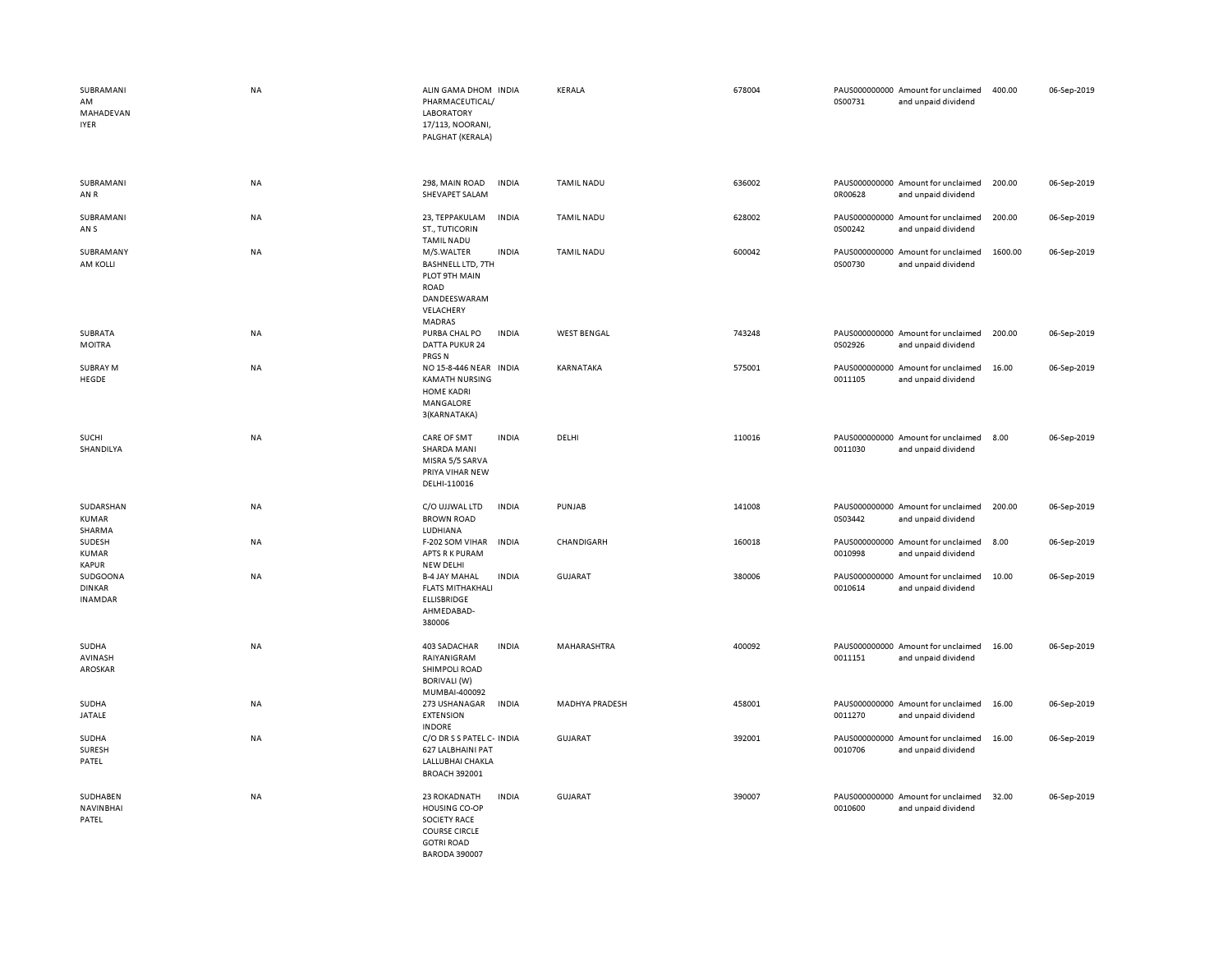| <b>SUDHIR</b><br><b>DOGRA</b>               | <b>NA</b>            | <b>FLAT NO</b><br>603, UDYAN-3, B<br>WING, MILITARY<br>ROAD,<br>MAROL, ANDHERI<br>WEST, MUMBAI.                                                     | <b>INDIA</b> | MAHARASHTRA          | 400072 | 0011637 | PAUS000000000 Amount for unclaimed<br>and unpaid dividend | 32.00  | 06-Sep-2019 |
|---------------------------------------------|----------------------|-----------------------------------------------------------------------------------------------------------------------------------------------------|--------------|----------------------|--------|---------|-----------------------------------------------------------|--------|-------------|
| <b>SUDHIR</b><br>JAYANTILAL<br>JAISWAL      | <b>NA</b>            | <b>HUZARAT PAGA</b><br>SHUSHILA<br><b>COTTAGE BARODA-</b><br>390006                                                                                 | <b>INDIA</b> | GUJARAT              | 390006 | 0010799 | PAUS000000000 Amount for unclaimed<br>and unpaid dividend | 16.00  | 06-Sep-2019 |
| <b>SUDHIR</b><br><b>KUMAR</b><br>CHADHA     | NA                   | AE-44 TAGORE<br><b>GARDEN NEW</b><br>DELHI-110027                                                                                                   | <b>INDIA</b> | DELHI                | 110027 | 0011021 | PAUS000000000 Amount for unclaimed<br>and unpaid dividend | 8.00   | 06-Sep-2019 |
| <b>SUDHIR</b><br>KUMAR<br>DHAMIJA           | DINA NATH<br>DHAMIJA | H-5/43 GROUND<br>FLOOR SECTOR 11<br>ROHINI NEW DELHI                                                                                                | <b>INDIA</b> | DELHI                | 110085 | 0013111 | PAUS000000000 Amount for unclaimed<br>and unpaid dividend | 8.00   | 06-Sep-2019 |
| <b>SUDHIR</b><br><b>KUMAR</b><br>GARG       | <b>NA</b>            | C/O GARG<br>MACHINERY<br><b>STORES RAILWAY</b><br>ROAD KASGANJ-<br>207123                                                                           | <b>INDIA</b> | <b>UTTAR PRADESH</b> | 207123 | 0011016 | PAUS000000000 Amount for unclaimed<br>and unpaid dividend | 16.00  | 06-Sep-2019 |
| <b>SUDHIR</b><br><b>KUMAR</b><br>GARG       | <b>NA</b>            | GARG MACHINERY INDIA<br><b>STORES RAILWAY</b><br>ROAD KASGANJ UP                                                                                    |              | <b>UTTAR PRADESH</b> | 207123 | 0011421 | PAUS000000000 Amount for unclaimed<br>and unpaid dividend | 66.00  | 06-Sep-2019 |
| <b>SUDHIR</b><br><b>KUMAR</b><br>GHOSH      | NA                   | 43/A, NIMTOLE<br><b>GHAT STREET</b><br>CALCUTTA                                                                                                     | <b>INDIA</b> | <b>WEST BENGAL</b>   | 700006 | 0S02669 | PAUS000000000 Amount for unclaimed<br>and unpaid dividend | 200.00 | 06-Sep-2019 |
| <b>SUDHIR</b><br><b>KUMAR RAHA</b>          | <b>NA</b>            | 65A SURJA SEN<br>STREET CALCUTTA-<br>700009                                                                                                         | <b>INDIA</b> | <b>WEST BENGAL</b>   | 700009 | 0010940 | PAUS000000000 Amount for unclaimed<br>and unpaid dividend | 8.00   | 06-Sep-2019 |
| <b>SUDHIR</b><br><b>MUGATLAL</b><br>JATHAL  | <b>NA</b>            | FLAT NO.6 SHIV<br><b>APARTMENT OPP</b><br>DA-MART, NEAR<br><b>SARDAR PATEL</b><br><b>STATUE MOTA</b><br>BAZAR, VALLABH<br>VIDYANAGAR<br>388120(GUJ) | <b>INDIA</b> | GUJARAT              | 388120 | 0010648 | PAUS000000000 Amount for unclaimed<br>and unpaid dividend | 32.00  | 06-Sep-2019 |
| SUDHIRCHAN<br><b>DRA SHRIPAD</b><br>SAMARTH | <b>NA</b>            | 2/9 SAURABH PARK INDIA<br><b>GUJARAT HOUSING</b><br><b>BOARD - FLATS NR</b><br>CHHANI JAKAT<br><b>NAKA BARODA-</b><br>39000-2-                      |              | <b>GUJARAT</b>       | 390002 | 0010708 | PAUS000000000 Amount for unclaimed<br>and unpaid dividend | 32.00  | 06-Sep-2019 |
| SUDHIRKUM<br>AR SHIVNATH<br>MISRA           | <b>NA</b>            | 123 AJAY SOCIETY INDIA<br><b>FATEHGANJ</b><br><b>BARODA 390002</b>                                                                                  |              | GUJARAT              | 390002 | 0010801 | PAUS000000000 Amount for unclaimed<br>and unpaid dividend | 2.00   | 06-Sep-2019 |
| SUHASINI<br>VITHAL<br>CHAVAN                | <b>NA</b>            | C-10 SHANTI<br><b>CAMPUS SOCIETY</b><br><b>NAHUR ROAD</b><br>MULUND WEST<br>MUMBAI 400080                                                           | <b>INDIA</b> | <b>MAHARASHTRA</b>   | 400080 | 0011455 | PAUS000000000 Amount for unclaimed<br>and unpaid dividend | 4.00   | 06-Sep-2019 |
| <b>SUJAL PATEL</b>                          | <b>NA</b>            | NIRALI "AKASH<br><b>GANGA" TRADE</b><br>CENTRE<br>HIMATNAGAR<br>383001                                                                              | <b>INDIA</b> | <b>GUJARAT</b>       | 383001 | 0011628 | PAUS000000000 Amount for unclaimed<br>and unpaid dividend | 16.00  | 06-Sep-2019 |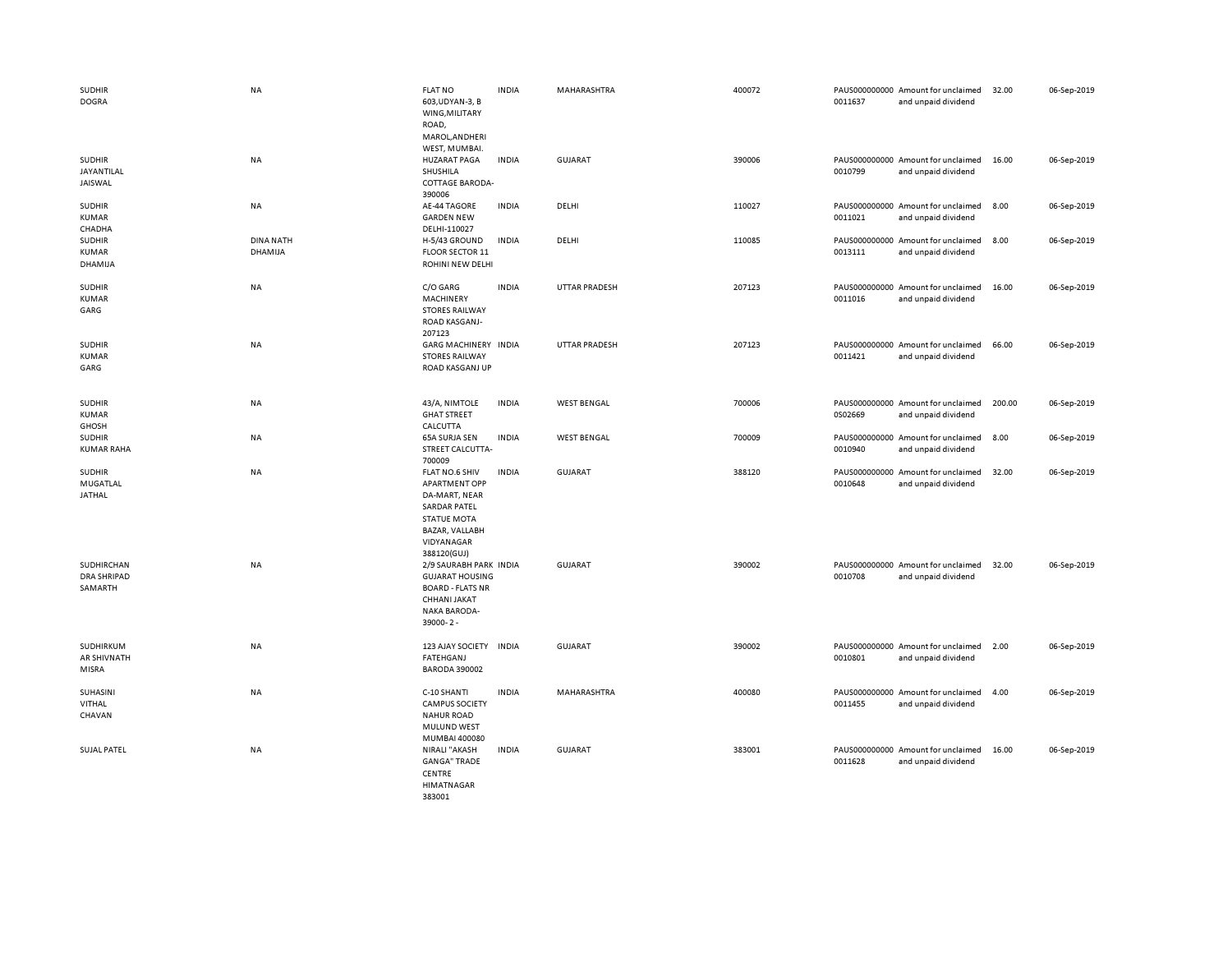| <b>SUJATA DEY</b>                    | <b>NA</b> | C/O DR TARUN<br><b>KUMAR DEY</b><br><b>BENGAL CHEMICAL</b><br>OFFICER S<br><b>QUARTER PO</b><br>PANIHATI DIST 24<br>PGS (N)  | <b>INDIA</b> | <b>WEST BENGAL</b>    | 700114 | 0S02781 | PAUS000000000 Amount for unclaimed<br>and unpaid dividend | 200.00  | 06-Sep-2019 |
|--------------------------------------|-----------|------------------------------------------------------------------------------------------------------------------------------|--------------|-----------------------|--------|---------|-----------------------------------------------------------|---------|-------------|
| <b>SUJATA S</b><br>PATIL             | <b>NA</b> | D6 K L E STAFF<br><b>QUARTERS BEHIND</b><br>J G COMMERCE<br><b>COLLEGE HUBLI</b>                                             | <b>INDIA</b> | KARNATAKA             | 580020 | 0S05179 | PAUS000000000 Amount for unclaimed<br>and unpaid dividend | 1200.00 | 06-Sep-2019 |
| SUJATHA<br><b>BHASKAR</b>            | <b>NA</b> | C/O.DR.BHASKAR<br>VIKRAM CLINIC,<br>YADAVAGIRI<br><b>MYSORE</b>                                                              | <b>INDIA</b> | KARNATAKA             | 570002 | 0S00269 | PAUS000000000 Amount for unclaimed<br>and unpaid dividend | 1600.00 | 06-Sep-2019 |
| SUJAYA<br>BASAVANNA                  | NA        | 751 10TH MAIN III INDIA<br><b>BLOCK III STAGE</b><br>BASAVESHWARAN<br>AGAR BANGALORE-<br>560079                              |              | KARNATAKA             | 560079 | 0011280 | PAUS000000000 Amount for unclaimed<br>and unpaid dividend | 8.00    | 06-Sep-2019 |
| SUJITH M                             | CHERIAN   | 333/339 VALLELIL INDIA<br>PANAMTHOTTIL 2<br>VALAN JAVATTOM<br>KADAPRA<br>THIRUVALLA                                          |              | KERALA                | 689107 | 0976622 | PAUSIN3005131 Amount for unclaimed<br>and unpaid dividend | 66.00   | 06-Sep-2019 |
| SUKANYABEN<br><b>HIRALAL</b><br>SHAH | NA        | C/O SHRIKRISHNA INDIA<br><b>DURLABHDAS</b><br>SHAH DESAIPURA<br><b>NANDARBAR DIST</b><br>DHULIA PIN-425412                   |              | MAHARASHTRA           | 425412 | 0010655 | PAUS000000000 Amount for unclaimed<br>and unpaid dividend | 10.00   | 06-Sep-2019 |
| <b>SUKHI DEVI</b><br><b>BHUTORIA</b> | NA        | C/O DAULATRAM<br><b>BIJAI SINGH</b><br><b>BHUTORIA PATTY</b><br>NO 7TH PO<br><b>LADNUN 341306</b>                            | <b>INDIA</b> | RAJASTHAN             | 341306 | 0011303 | PAUS000000000 Amount for unclaimed<br>and unpaid dividend | 24.00   | 06-Sep-2019 |
| <b>SUKHJIT</b><br>SINGH SIDHU        | <b>NA</b> | C/O LT COL LAKHA<br>SINGH VSM ARMY<br>HQ PROVOST UNIT<br>RED FORT DELHI-<br>110006                                           | <b>INDIA</b> | DELHI                 | 110006 | 0011006 | PAUS000000000 Amount for unclaimed<br>and unpaid dividend | 8.00    | 06-Sep-2019 |
| SUKHLAL<br>MAGANLAL<br>SETHE         | NA        | KUVERJI DEVSHI<br>CHAWL 2ND FL B S<br><b>ROAD OPP</b><br><b>ZARAPKAR SHOW</b><br>ROOM DADAR W<br><b>RLY MUMBAI</b><br>400028 | <b>INDIA</b> | MAHARASHTRA           | 400028 | 0011174 | PAUS000000000 Amount for unclaimed<br>and unpaid dividend | 8.00    | 06-Sep-2019 |
| SUKHRAJ<br>CHHOGALAL<br>ZINANI       | <b>NA</b> | <b>BAGRECHA</b><br><b>BUILDING</b><br><b>JUNGOKIBAS</b><br>SIWANA DT<br><b>BARMER RAJ PIN-</b><br>343044                     | <b>INDIA</b> | RAJASTHAN             | 343044 | 0010710 | PAUS000000000 Amount for unclaimed<br>and unpaid dividend | 16.00   | 06-Sep-2019 |
| SUKUMAR<br>ROY S                     | NA        | C/O MRS PRITI ROY INDIA<br>CHOWDHARY 1156<br><b>NAPIER TOWN,</b><br>RAJUL STATE,<br><b>BLOCK NO1</b><br><b>JABALPUR</b>      |              | <b>MADHYA PRADESH</b> | 482002 | 0S00736 | PAUS000000000 Amount for unclaimed<br>and unpaid dividend | 200.00  | 06-Sep-2019 |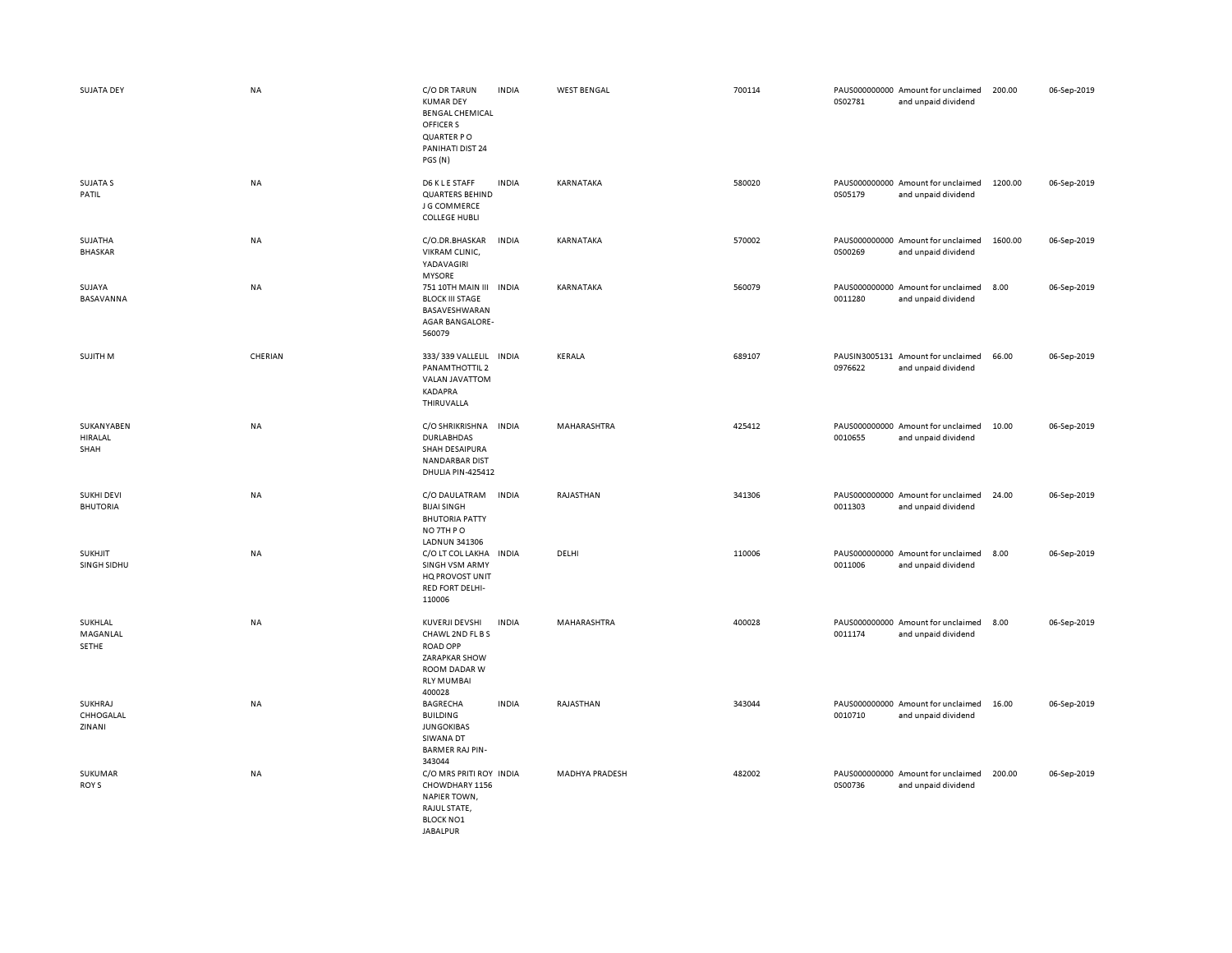| SULAXANA<br>PRATAPRAI<br>VYAS                | NA        | FLAT NO 204<br>CHANDRALOK 'A'<br>97 NEPEAN SEA RD<br>MUMBAI-400006                                                                              | <b>INDIA</b> | MAHARASHTRA           | 400006 | 0010711 | PAUS000000000 Amount for unclaimed<br>and unpaid dividend | 32.00  | 06-Sep-2019 |
|----------------------------------------------|-----------|-------------------------------------------------------------------------------------------------------------------------------------------------|--------------|-----------------------|--------|---------|-----------------------------------------------------------|--------|-------------|
| SULJAN<br>MAHMOOD<br><b>KHAN SURI</b>        | <b>NA</b> | 53/A 34TH CROSS<br>9TH MAIN ROAD<br><b>BANA SHANKARI</b><br><b>IIND STAGE</b><br><b>BANGALORE</b><br>KARNATAKA<br>560070                        | <b>INDIA</b> | <b>KARNATAKA</b>      | 560070 | 0010854 | PAUS000000000 Amount for unclaimed<br>and unpaid dividend | 16.00  | 06-Sep-2019 |
| SULOCHANA                                    | NA        | W/O SHRI.A V<br><b>VEERARAJE URS</b><br>DNO 876/5,1ST<br>CROSS, LAXMIPURA<br><b>M MYSORE</b>                                                    | <b>INDIA</b> | KARNATAKA             | 570014 | 0S01912 | PAUS000000000 Amount for unclaimed<br>and unpaid dividend | 400.00 | 06-Sep-2019 |
| SULOCHANA<br>CHANDRAKA<br>NT VYAS            | NA        | PARDESHI FALIA<br>MADAN ZAMPA<br>ROAD VADODARA                                                                                                  | <b>INDIA</b> | <b>GUJARAT</b>        | 390001 | 0011603 | PAUS000000000 Amount for unclaimed<br>and unpaid dividend | 16.00  | 06-Sep-2019 |
| SULOCHANA<br>DINESHCHAN<br><b>DRA PARIKH</b> | <b>NA</b> | C/O D R PARIKH<br>'SHUBHAM'<br><b>BUILDING NO3-</b><br>MAHALAXMI PARK<br>4 SHREE<br>GOYAGATE CO OP<br>H-SG SOCI<br>VADODARA 390004              | <b>INDIA</b> | GUJARAT               | 390004 | 0010712 | PAUS000000000 Amount for unclaimed<br>and unpaid dividend | 16.00  | 06-Sep-2019 |
| SULOCHNA<br>CHAMANLAL<br>SONI                | NA        | 2332 RAIPUR<br>MAHALAXMI NI<br>POLE AHMEDABAD-<br>380001                                                                                        | <b>INDIA</b> | <b>GUJARAT</b>        | 380001 | 0011138 | PAUS000000000 Amount for unclaimed<br>and unpaid dividend | 8.00   | 06-Sep-2019 |
| SULTANALI<br><b>NOORALI</b><br>LADAK         | NA        | 504 DARIYA<br>DARSHAN J P ROAD<br><b>ANDHERI WEST</b><br>MUMBAI 400061                                                                          | <b>INDIA</b> | MAHARASHTRA           | 400061 | 0010917 | PAUS000000000 Amount for unclaimed<br>and unpaid dividend | 8.00   | 06-Sep-2019 |
| SUMALA<br><b>BHADURI</b>                     | NA        | 36-A DR SUDHIR<br><b>BOSE ROAD 4TH</b><br><b>FLOOR CALCUTTA</b>                                                                                 | <b>INDIA</b> | <b>WEST BENGAL</b>    | 700023 | 0S02801 | PAUS000000000 Amount for unclaimed<br>and unpaid dividend | 300.00 | 06-Sep-2019 |
| SUMAN<br>ARORA                               | NA        | 501 VARSHA 7<br><b>BUNGLOWS</b><br>ANDHERI (WEST)<br>MUMBAI-400061                                                                              | <b>INDIA</b> | MAHARASHTRA           | 400061 | 0010927 | PAUS000000000 Amount for unclaimed<br>and unpaid dividend | 8.00   | 06-Sep-2019 |
| <b>SUMAN LAL</b><br>THAKUR                   | NA        | A-7 PHARE I<br>NARAINA IND AREA<br>NEW DELHI-110028                                                                                             | <b>INDIA</b> | DELHI                 | 110028 | 0011051 | PAUS000000000 Amount for unclaimed<br>and unpaid dividend | 8.00   | 06-Sep-2019 |
| SUMAN<br>NARAYAN<br>SAWARKAR                 | NA        | VIJAYNAGAR<br><b>COLONY SECTOR B</b><br><b>BEHIND</b><br>DHARAMKATA<br><b>BARETH ROAD</b><br><b>GANJ BASODA</b><br>464221 DIST<br>VIDISHA (M P) | <b>INDIA</b> | MADHYA PRADESH        | 464221 | 0010871 | PAUS000000000 Amount for unclaimed<br>and unpaid dividend | 16.00  | 06-Sep-2019 |
| SUMAN<br>NARAYAN<br>SAWARKAR                 | <b>NA</b> | VIJAYNAGAR<br><b>COLONY SECTOR B</b><br><b>BEHIND</b><br>DHARAMKATA<br><b>BARETH ROAD</b><br><b>GANJ BASODA</b><br>464221 DIST<br>VIDISHA (M P) | <b>INDIA</b> | <b>MADHYA PRADESH</b> | 464221 | 0010872 | PAUS000000000 Amount for unclaimed<br>and unpaid dividend | 16.00  | 06-Sep-2019 |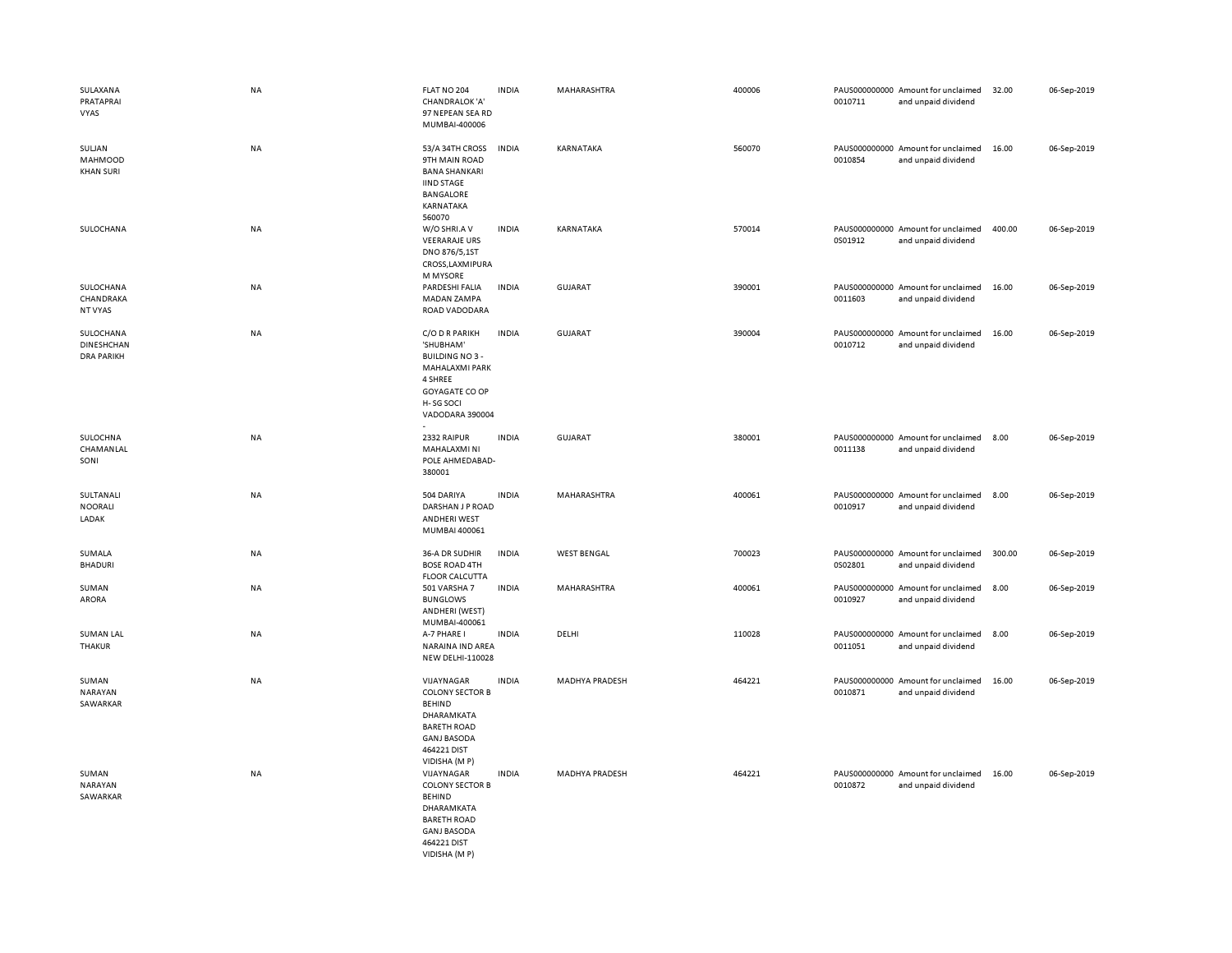| <b>SUMANA SEN</b>                          | NA        | 214/3/22 S K DEB<br><b>ROAD</b><br>CHOWDHURY<br><b>BAGAN CALCUTTA</b>                                                           | INDIA        | <b>WEST BENGAL</b>    | 700048 | 0S02740 | PAUS000000000 Amount for unclaimed<br>and unpaid dividend | 200.00 | 06-Sep-2019 |
|--------------------------------------------|-----------|---------------------------------------------------------------------------------------------------------------------------------|--------------|-----------------------|--------|---------|-----------------------------------------------------------|--------|-------------|
| SUMANBEN<br>RASIKLAL<br>THAKER             | NA        | 48 SHYAMAL ROW INDIA<br>HOUSES-II<br>SATELLITE ROAD<br>AHMEDABAD                                                                |              | <b>GUJARAT</b>        | 380015 | 0010715 | PAUS000000000 Amount for unclaimed<br>and unpaid dividend | 16.00  | 06-Sep-2019 |
| SUMANDEVI<br>JITENDRALAL<br>DESAI          | <b>NA</b> | 380015<br>134 MANEKBAG<br>SOCIETY<br>AMBAVADI<br>AHMEDABAD-<br>380015                                                           | <b>INDIA</b> | GUJARAT               | 380015 | 0010716 | PAUS000000000 Amount for unclaimed<br>and unpaid dividend | 2.00   | 06-Sep-2019 |
| SUMANLAL<br>CHIMANLAL                      | NA        | <b>BHAGYA NAGAR</b><br>SOCIETY H NO 2<br>RAMBAG<br>MANINAGAR<br>AHMEDABAD-<br>380008                                            | <b>INDIA</b> | <b>GUJARAT</b>        | 380008 | 0010719 | PAUS000000000 Amount for unclaimed<br>and unpaid dividend | 6.00   | 06-Sep-2019 |
| SUMANRAI<br><b>HARIBHAI</b><br>PATEL       | <b>NA</b> | $C/O$ M/S<br>SUMANRAI<br><b>HARIBHAI &amp; CO</b><br><b>KALSARI ROAD AT</b><br><b>VISAVADAR DIST</b><br>JUNAGADH PIN-<br>362130 | <b>INDIA</b> | <b>GUJARAT</b>        | 362130 | 0010802 | PAUS000000000 Amount for unclaimed<br>and unpaid dividend | 16.00  | 06-Sep-2019 |
| SUMANTRAY<br><b>HIMATLAL</b><br>SHUKLA     | <b>NA</b> | C K 1B CYNAMID<br><b>COLONY ATUL-</b><br>396020                                                                                 | <b>INDIA</b> | GUJARAT               | 396020 | 0010720 | PAUS000000000 Amount for unclaimed<br>and unpaid dividend | 20.00  | 06-Sep-2019 |
| SUMATI<br>RAMCHANDR<br>A CHITALE           | NA        | SHILPA 66/7-A<br>ERANDAWANA 15<br>TH PRABHAT -<br><b>ROAD CROSS LANE</b><br>DABHADEPATH<br>PUNE 411004--                        | <b>INDIA</b> | MAHARASHTRA           | 411004 | 0011589 | PAUS000000000 Amount for unclaimed<br>and unpaid dividend | 82.00  | 06-Sep-2019 |
| SUMATIBEN<br>RANCHHODB<br><b>HAI PATEL</b> | NA        | 9 MAHARANI ROAD INDIA<br>SIYAGANJ INDORE-<br>452001                                                                             |              | <b>MADHYA PRADESH</b> | 452001 | 0010868 | PAUS000000000 Amount for unclaimed<br>and unpaid dividend | 16.00  | 06-Sep-2019 |
| SUMER<br>SINGH                             | NA        | 45/A DHULESHWAR INDIA<br><b>GARDEN AJMER</b><br><b>ROAD JAIPUR</b><br>302001                                                    |              | RAJASTHAN             | 302001 | 0010848 | PAUS000000000 Amount for unclaimed<br>and unpaid dividend | 16.00  | 06-Sep-2019 |
| SUMI<br>MAHESHWAR                          | NA        | <b>TAPARIA AGENCY</b><br>CHAH KAMAL PO<br>HAPUR 245101                                                                          | <b>INDIA</b> | <b>UTTAR PRADESH</b>  | 245101 | 0011060 | PAUS000000000 Amount for unclaimed<br>and unpaid dividend | 24.00  | 06-Sep-2019 |
| SUMITRA<br>DAS                             | ΝA        | 7/2C NORTHERN<br>AVENUE CALCUTTA                                                                                                | INDIA        | <b>WEST BENGAL</b>    | 700037 | 0S02694 | PAUS000000000 Amount for unclaimed<br>and unpaid dividend | 200.00 | 06-Sep-2019 |
| <b>SUMITTRA</b><br>DEVI                    | NA        | B-29 C C COLONY<br>OPP RANA PRATAP<br><b>BAGH DELHI-</b><br>110007                                                              | <b>INDIA</b> | DELHI                 | 110007 | 0011332 | PAUS000000000 Amount for unclaimed<br>and unpaid dividend | 16.00  | 06-Sep-2019 |
| SUNANDA<br>SANJEEV<br>SHET                 | NA        | C/O THE SWASTIK INDIA<br><b>JANATA SAHAKARI</b><br><b>BANK LTD 502</b><br><b>KALBADEVI ROAD</b><br>MUMBAI-400002                |              | MAHARASHTRA           | 400002 | 0011162 | PAUS000000000 Amount for unclaimed<br>and unpaid dividend | 8.00   | 06-Sep-2019 |
| SUNDAR LAL<br>SHARMA                       | NA        | 29 NEW ROMESH<br><b>NAGAR SADAR</b><br><b>KARNAL 132001</b>                                                                     | <b>INDIA</b> | <b>HARYANA</b>        | 132001 | 0011232 | PAUS000000000 Amount for unclaimed<br>and unpaid dividend | 8.00   | 06-Sep-2019 |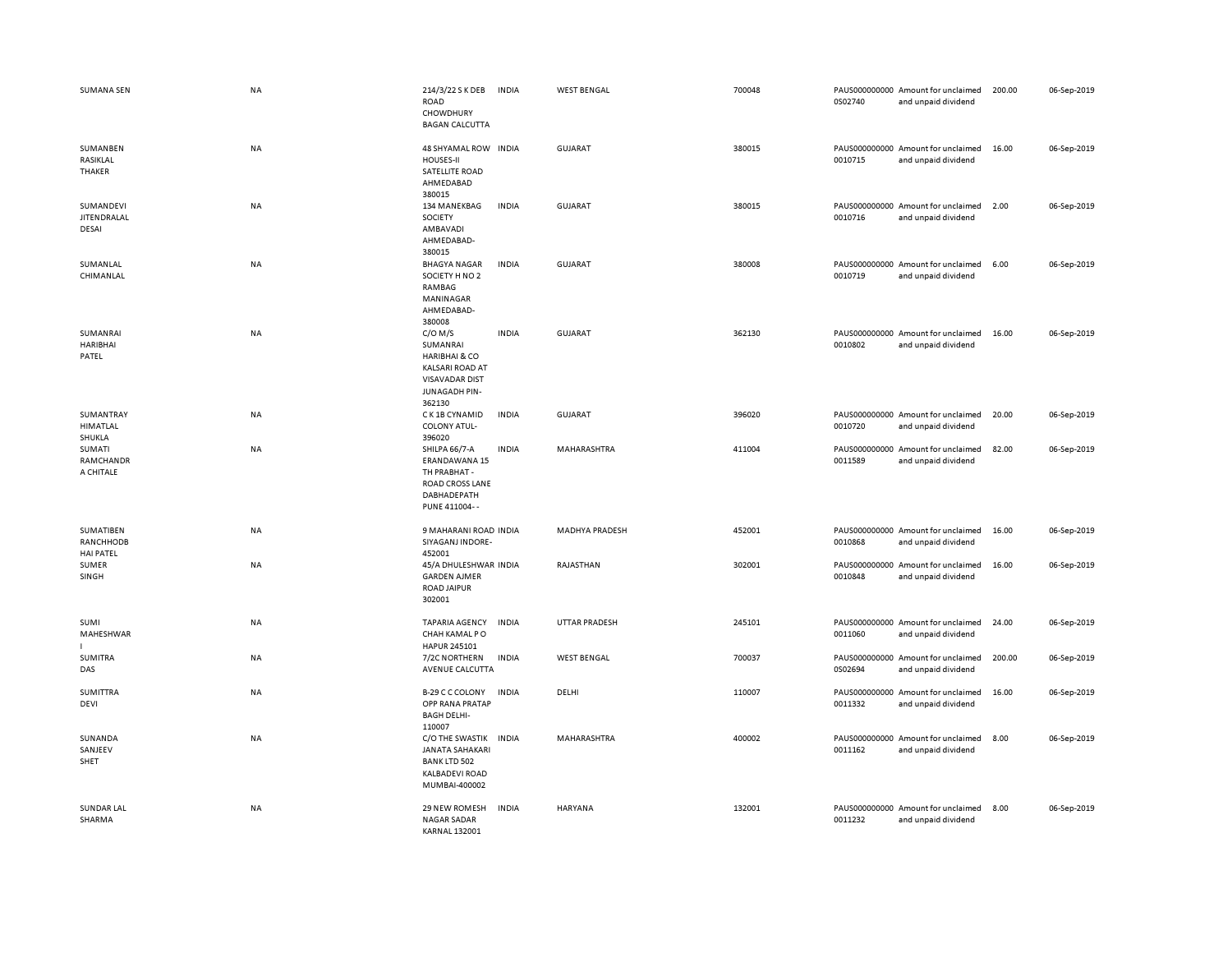| SUNDAR RAJ<br>K J                          | NA                           | J.S.PHARMACY,<br><b>BANK ROAD,</b><br>MYSORE.                                                                  | <b>INDIA</b> | KARNATAKA             | 570001 | 0J00084                  | PAUS000000000 Amount for unclaimed<br>and unpaid dividend | 200.00 | 06-Sep-2019 |
|--------------------------------------------|------------------------------|----------------------------------------------------------------------------------------------------------------|--------------|-----------------------|--------|--------------------------|-----------------------------------------------------------|--------|-------------|
| <b>SUNDARAM P</b><br>L                     | PALANIAPPA<br>CHETTIAR       | NO.1/151-N,<br>KRISHNAMMAL<br>NAGAR, OPP. TO<br>SARADA<br>COLLEGE, SALEM                                       | <b>INDIA</b> | <b>TAMIL NADU</b>     | 636016 | 0619929                  | PAUS120109000 Amount for unclaimed<br>and unpaid dividend | 600.00 | 06-Sep-2019 |
| <b>SUNDARAM S</b><br>R                     | NA                           | 22 UMAPATHY<br><b>STREET WEST</b><br>MAMBALAM<br>CHENNAI                                                       | <b>INDIA</b> | <b>TAMIL NADU</b>     | 600033 | 0S01892                  | PAUS000000000 Amount for unclaimed<br>and unpaid dividend | 200.00 | 06-Sep-2019 |
| SUNDARARAJ<br>A RAO T S                    | NA                           | 'MARUTHI', 14,<br>SIXTH MAIN ROAD,<br>RAJAH ANNAMALAI<br>PURAM, CHENNAI                                        | <b>INDIA</b> | <b>TAMIL NADU</b>     | 600028 | 0T00754                  | PAUS000000000 Amount for unclaimed<br>and unpaid dividend | 400.00 | 06-Sep-2019 |
| SUNDARDAS<br>GHANSHAMD<br><b>AS NAGDEV</b> | NA                           | <b>NOVELTY CLOTH</b><br><b>STORES OUT SIDE</b><br>PREM DARVAJA<br>AHMEDABAD-<br>380002                         | <b>INDIA</b> | <b>GUJARAT</b>        | 380002 | 0010805                  | PAUS000000000 Amount for unclaimed<br>and unpaid dividend | 16.00  | 06-Sep-2019 |
| SUNDARI<br>RAJAGOPAL                       | <b>NA</b>                    | 'SAMPATH<br>ARCADE' 45-58-7/5,<br><b>FLAT NO.201,</b><br>'SANTHOSH'<br>NARASIMHANAGA<br>R VISAKHAPATNAM        | <b>INDIA</b> | <b>ANDHRA PRADESH</b> | 530024 | PAUS000000000<br>0S00738 | Amount for unclaimed<br>and unpaid dividend               | 200.00 | 06-Sep-2019 |
| <b>SUNDER B</b><br>SAMDANI                 | NA                           | C/O JAGDISH R<br><b>BALDI 6 OSWAL</b><br>COLONY<br>JAMNAGAR                                                    | <b>INDIA</b> | GUJARAT               | 361005 | 0S04913                  | PAUS000000000 Amount for unclaimed<br>and unpaid dividend | 200.00 | 06-Sep-2019 |
| <b>SUNDER P</b><br><b>JHANGIANI</b>        | NA                           | C/O SEMENTEX<br>SPUN PIPE (P) LTD<br>MIRA DIST THANA<br>PIN-401104                                             | <b>INDIA</b> | MAHARASHTRA           | 401104 | 0010895                  | PAUS000000000 Amount for unclaimed<br>and unpaid dividend | 24.00  | 06-Sep-2019 |
| SUNDERLAL<br>VADILAL<br>SHAH               | NA                           | 13<br>CHANDRANAGAR<br><b>SOCIETY BEHIND</b><br><b>NAJAR BAG</b><br><b>BARODA 390001</b>                        | <b>INDIA</b> | <b>GUJARAT</b>        | 390001 | 0010628                  | PAUS000000000 Amount for unclaimed<br>and unpaid dividend | 2.00   | 06-Sep-2019 |
| SUNIL J<br>HINDOCHA                        | NA                           | <b>B-21 DHANLAXMI</b><br><b>SOCIETY ARYA</b><br><b>KANYA ROAD</b><br><b>KARELI BAUG</b><br>VADODARA 390018     | <b>INDIA</b> | <b>GUJARAT</b>        | 390018 | 0011462                  | PAUS000000000 Amount for unclaimed<br>and unpaid dividend | 16.00  | 06-Sep-2019 |
| SUNIL<br><b>KUMAR</b>                      | NA                           | C/O ALEMBIC<br><b>CHEMICALS WORKS</b><br>CO LTD 110<br><b>JAWAHAR LAL</b><br><b>NEHRU MARG</b><br>AMBALA CANTT | <b>INDIA</b> | <b>HARYANA</b>        | 133001 | 0S03417                  | PAUS000000000 Amount for unclaimed<br>and unpaid dividend | 200.00 | 06-Sep-2019 |
| SUNIL<br>KUMAR<br><b>DUTTA</b>             | NA                           | 47 JATINDRA<br>MOHAN AVENUE<br>CALCUTTA                                                                        | <b>INDIA</b> | <b>WEST BENGAL</b>    | 700005 | 0S02864                  | PAUS000000000 Amount for unclaimed<br>and unpaid dividend | 200.00 | 06-Sep-2019 |
| SUNIL<br><b>KUMAR</b><br>LAKHOTIA          | LT GANESH<br>DAS<br>LAKHOTIA | 24/A SHAKESPEARE INDIA<br>SARANI PARIJAAT<br>9TH FLOOR FLAT<br>NO 94 CALCUITTA                                 |              | <b>WEST BENGAL</b>    | 700017 | 8047861                  | PAUSIN3012502 Amount for unclaimed<br>and unpaid dividend | 16.00  | 06-Sep-2019 |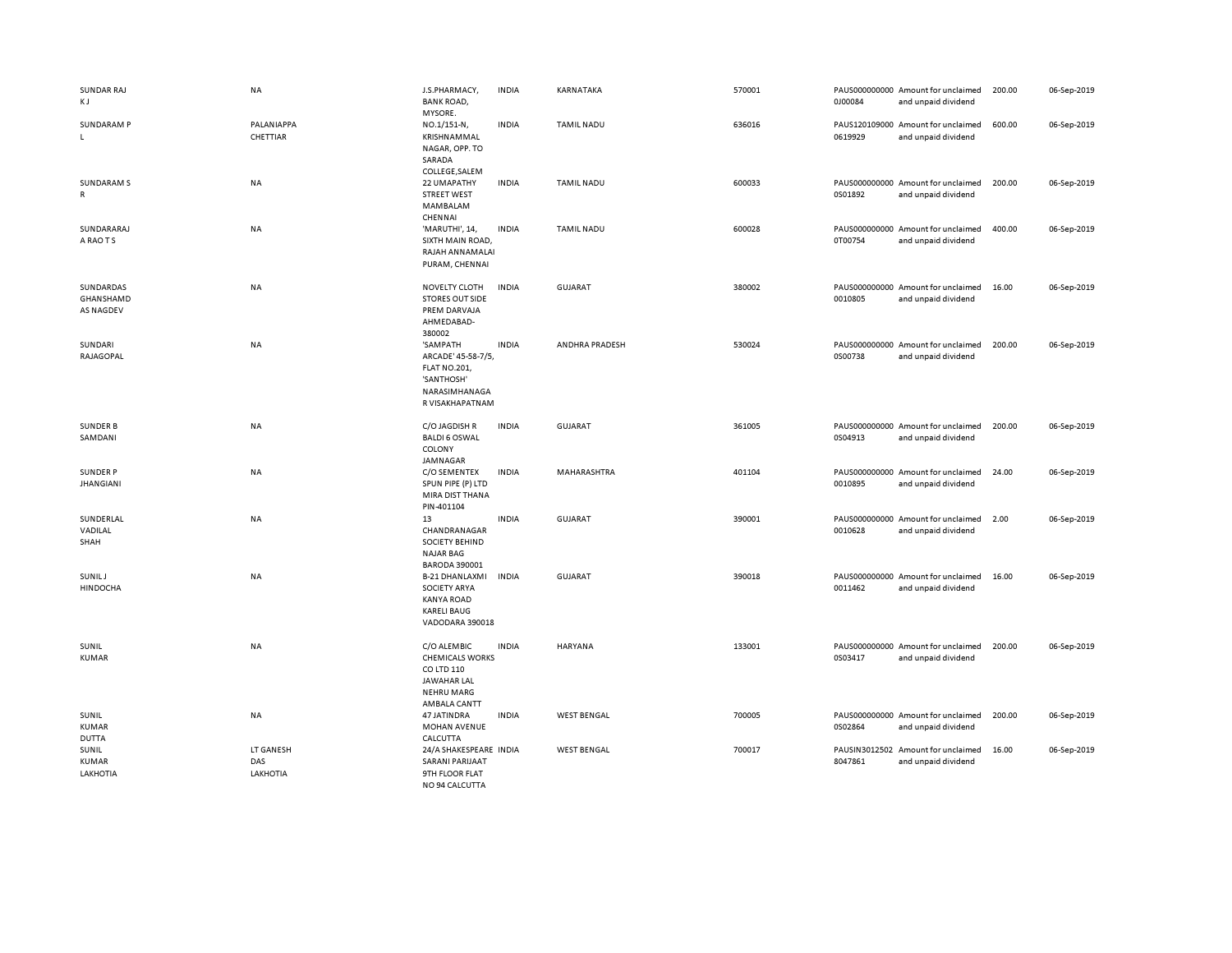| SUNIL<br><b>KUMAR</b><br><b>PUROHIT</b>             | <b>NA</b> | 107 LAKSHMI<br>APARTMENTS<br>NALGONDA 'X'<br>ROAD'S MALAKPET<br>HYDERABAD                                             | <b>INDIA</b> | ANDHRA PRADESH     | 500036 | 0S03157 | PAUS000000000 Amount for unclaimed<br>and unpaid dividend | 600.00 | 06-Sep-2019 |
|-----------------------------------------------------|-----------|-----------------------------------------------------------------------------------------------------------------------|--------------|--------------------|--------|---------|-----------------------------------------------------------|--------|-------------|
| <b>SUNIL N</b><br>SHRIPURKAR                        | NA        | 217 SHANKAR<br><b>NAGAR NAGPUR</b><br>440010                                                                          | <b>INDIA</b> | MAHARASHTRA        | 440010 | 0010807 | PAUS000000000 Amount for unclaimed<br>and unpaid dividend | 2.00   | 06-Sep-2019 |
| SUNIL<br>RAMESHCHA<br><b>NDRA SHAH</b>              | <b>NA</b> | 1 GOPAL BHUVAN<br>2ND FLOOR B B S<br><b>MARG GHATKOPAR</b><br>(WEST) MUMBAI-<br>400086                                | <b>INDIA</b> | MAHARASHTRA        | 400086 | 0011146 | PAUS000000000 Amount for unclaimed<br>and unpaid dividend | 16.00  | 06-Sep-2019 |
| SUNIL<br>SITARAM<br>WAGH                            | NA        | KUVERJI DEVSHI<br>CHAWL 2ND FL B S<br><b>ROAD OPP</b><br>ZARAPKAR SHOW<br>ROOM DADAR W<br><b>RLY MUMBAI</b><br>400028 | <b>INDIA</b> | MAHARASHTRA        | 400028 | 0011173 | PAUS000000000 Amount for unclaimed<br>and unpaid dividend | 8.00   | 06-Sep-2019 |
| SUNITA                                              | <b>NA</b> | $1 - 1 - 274$<br>CHIKADPALLY<br>HYDERABAD                                                                             | INDIA        | ANDHRA PRADESH     | 500020 | 0S03175 | PAUS000000000 Amount for unclaimed<br>and unpaid dividend | 200.00 | 06-Sep-2019 |
| SUNITA<br>GOSWAMI                                   | NA        | 2E/3<br><b>JHANDEWALAN</b><br><b>EXTENSION LINK</b><br><b>ROAD NEW DELHI-</b><br>110055                               | <b>INDIA</b> | DELHI              | 110055 | 0011032 | PAUS000000000 Amount for unclaimed<br>and unpaid dividend | 8.00   | 06-Sep-2019 |
| <b>SUNITA JAIN</b>                                  | NA        | C-Y/100 S D A HAUZ INDIA<br>KHAS NEW DLEHI<br>110016                                                                  |              | DELHI              | 110016 | 0011244 | PAUS000000000 Amount for unclaimed<br>and unpaid dividend | 8.00   | 06-Sep-2019 |
| SUNITA<br>MAHENDRA<br>KHIMASIA                      | NA        | 2 SAUMYA FLATS<br><b>ST XAVIERS</b><br><b>COLLEGE ROAD</b><br>NAVRANGPURA<br>AHMEDABAD<br>380009                      | INDIA        | <b>GUJARAT</b>     | 380009 | 0011519 | PAUS000000000 Amount for unclaimed<br>and unpaid dividend | 8.00   | 06-Sep-2019 |
| SUNITA<br><b>MOHAN</b><br>DARYANI                   | <b>NA</b> | SHAVITA MANSION INDIA<br>DR AMBEDKAR<br><b>ROAD DADAR</b><br>MUMBAI-400014                                            |              | MAHARASHTRA        | 400014 | 0010918 | PAUS000000000 Amount for unclaimed<br>and unpaid dividend | 16.00  | 06-Sep-2019 |
| SUNITA<br>MUKESH<br>SHIVDASANI                      | NA        | 8A/94 W E A KAROL INDIA<br><b>BAGH NEW DELHI-</b><br>110005                                                           |              | DELHI              | 110005 | 0011054 | PAUS000000000 Amount for unclaimed<br>and unpaid dividend | 8.00   | 06-Sep-2019 |
| SUNITA<br>PATHAK                                    | <b>NA</b> | $B - 2/89$<br>SAFDARJUNG<br><b>ENCLAVE NEW</b><br>DELHI-110029                                                        | <b>INDIA</b> | DELHI              | 110029 | 0011250 | PAUS000000000 Amount for unclaimed<br>and unpaid dividend | 16.00  | 06-Sep-2019 |
| SUNITA<br>SHARADCHA<br><b>NDRA</b><br><b>WADKAR</b> | NA        | F2-301 E F F<br>JUMBODARSHAN<br><b>HSG SOCIETY</b><br><b>KULDONGRI RD-2</b><br><b>ANDHERI EAST</b><br>MUMBAI-400069   | INDIA        | MAHARASHTRA        | 400069 | 0010809 | PAUS000000000 Amount for unclaimed<br>and unpaid dividend | 16.00  | 06-Sep-2019 |
| SUNITA<br>SHRIDHAR<br>DATE                          | <b>NA</b> | A-1203, SAINATH<br>HEIGHT CHS NR.<br><b>JAIN TEMPLE</b><br>NEELAM NGR RD<br>PH-2 MULUND                               | <b>INDIA</b> | <b>MAHARASHTRA</b> | 400081 | 0010723 | PAUS000000000 Amount for unclaimed<br>and unpaid dividend | 6.00   | 06-Sep-2019 |

EASTMUMBAI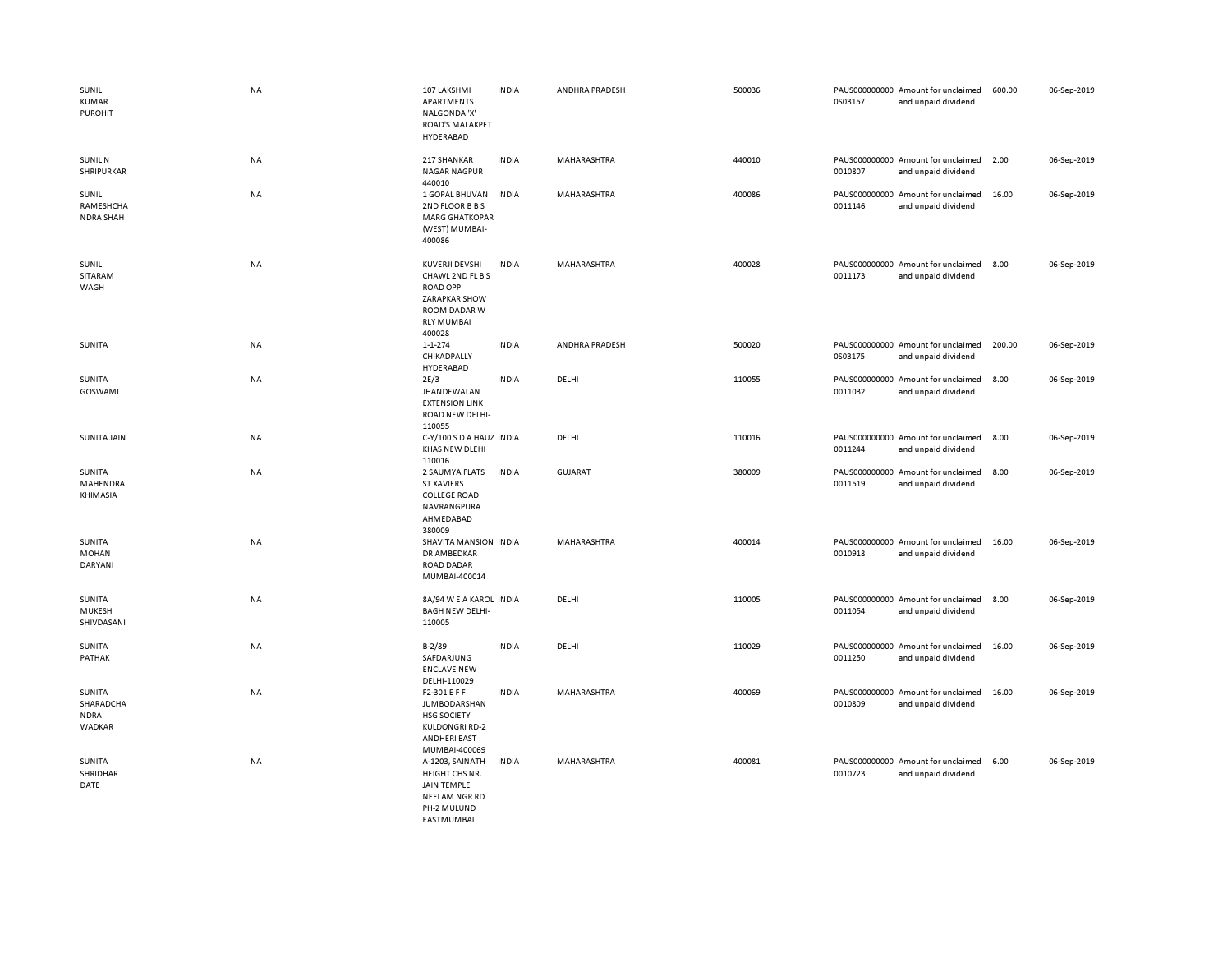| SUNITA<br>SHRIKANT<br>BHIDE                         | NA        | <b>DATT KUTIR</b><br>MUKADAM'S<br><b>HOUSE BEHIND G P</b><br>O RAOPURA<br>BARODA-390001                                                  | <b>INDIA</b> | GUJARAT               | 390001 | 0010810 | PAUS000000000 Amount for unclaimed<br>and unpaid dividend | 2.00   | 06-Sep-2019 |
|-----------------------------------------------------|-----------|------------------------------------------------------------------------------------------------------------------------------------------|--------------|-----------------------|--------|---------|-----------------------------------------------------------|--------|-------------|
| <b>SUNITA T</b><br>MAKHIJA                          | NA        | 3 SHRI<br><b>GURURMDAS</b><br>SOCIETY<br>BAPUNAGAR<br>AHMEDABAD<br>380024                                                                | <b>INDIA</b> | <b>GUJARAT</b>        | 380024 | 0011485 | PAUS000000000 Amount for unclaimed<br>and unpaid dividend | 16.00  | 06-Sep-2019 |
| SUNITA<br>YADAV                                     | NA        | A 103 MONIKA<br>APARTMENT<br><b>KHAJPURA PATNA</b><br>(BIHAR)                                                                            | <b>INDIA</b> | <b>BIHAR</b>          | 800014 | 0S04016 | PAUS000000000 Amount for unclaimed<br>and unpaid dividend | 200.00 | 06-Sep-2019 |
| SUNKU<br>VENKATASUB<br><b>BARAO</b><br><b>GUPTA</b> | NA        | 18/140 SESHUGARI INDIA<br><b>STREET</b><br>PRODDATUR                                                                                     |              | ANDHRA PRADESH        | 516360 | 0S01031 | PAUS000000000 Amount for unclaimed<br>and unpaid dividend | 200.00 | 06-Sep-2019 |
| SURA REDDY<br><b>KOVVURI</b>                        | <b>NA</b> | SRI SATYA MEDICAL INDIA<br>& ELECTRICAL<br>STORES,<br>RAYAVARAM VIA.<br>ANAPARTHI,<br>(E.G.DT.)                                          |              | <b>ANDHRA PRADESH</b> | 516129 | 0S00892 | PAUS000000000 Amount for unclaimed<br>and unpaid dividend | 200.00 | 06-Sep-2019 |
| <b>SURAJI BAI</b><br>AGRAWAL                        | <b>NA</b> | C/O MR C L<br>AGRAWAL<br><b>AGRAWAL TALKIES</b><br>P O ARANG DIST<br><b>RAIPUR 493441</b>                                                | <b>INDIA</b> | CHHATTISGARH          | 493441 | 0011106 | PAUS000000000 Amount for unclaimed<br>and unpaid dividend | 16.00  | 06-Sep-2019 |
| SUREKHA<br>KOLE                                     | NA        | C/O SANJAY V KOLE INDIA<br><b>VISHVA PRABHA</b><br>PLOT NO.6 & 20<br><b>SAMATA NAGAR</b><br><b>LINK ROAD</b><br>PANDHARPURPAN<br>DHARPUR |              | MAHARASHTRA           | 413304 | 0S04057 | PAUS000000000 Amount for unclaimed<br>and unpaid dividend | 200.00 | 06-Sep-2019 |
| SUREKHABEN<br><b>GOVINDBHAI</b><br>PATEL            | NA        | <b>HARIKRIPA NIVAS</b><br><b>CHHANI BARODA</b><br>PIN-391740                                                                             | <b>INDIA</b> | <b>GUJARAT</b>        | 391740 | 0010811 | PAUS000000000 Amount for unclaimed<br>and unpaid dividend | 6.00   | 06-Sep-2019 |
| SURENDER<br><b>JIT SINGH</b>                        | NA        | 29 P P N MARKET<br>KANPUR-208001                                                                                                         | <b>INDIA</b> | <b>UTTAR PRADESH</b>  | 208001 | 0011203 | PAUS000000000 Amount for unclaimed<br>and unpaid dividend | 8.00   | 06-Sep-2019 |
| SURENDER<br>SACHDEVA                                | NA        | FLAT NO 46<br>POCKET NO F-25<br>SECTOR NO 7<br>ROHINI DELHI<br>110085                                                                    | <b>INDIA</b> | DELHI                 | 110085 | 0011249 | PAUS000000000 Amount for unclaimed<br>and unpaid dividend | 8.00   | 06-Sep-2019 |
| SURENDRA<br>CHAWLA                                  | <b>NA</b> | 17-C (MIG) DDA<br><b>FLATS GULABI</b><br><b>BAGH DELHI</b><br>110007                                                                     | <b>INDIA</b> | DELHI                 | 110007 | 0011245 | PAUS000000000 Amount for unclaimed<br>and unpaid dividend | 8.00   | 06-Sep-2019 |
| SURENDRA<br><b>CHIMANBHAI</b><br>AMIN               | NA        | 131 MAHAJAN CO- INDIA<br>OP HOUSING<br>SOCIETY<br><b>FATEHGUNJ</b><br>BARODA-390002                                                      |              | <b>GUJARAT</b>        | 390002 | 0010852 | PAUS000000000 Amount for unclaimed<br>and unpaid dividend | 16.00  | 06-Sep-2019 |
| SURENDRA<br>CHIMANLAL<br>PARIKH                     | <b>NA</b> | <b>GHANTIADA</b><br><b>GHADIALI POLE</b><br>BARODA-390001                                                                                | <b>INDIA</b> | <b>GUJARAT</b>        | 390001 | 0011347 | PAUS000000000 Amount for unclaimed<br>and unpaid dividend | 2.00   | 06-Sep-2019 |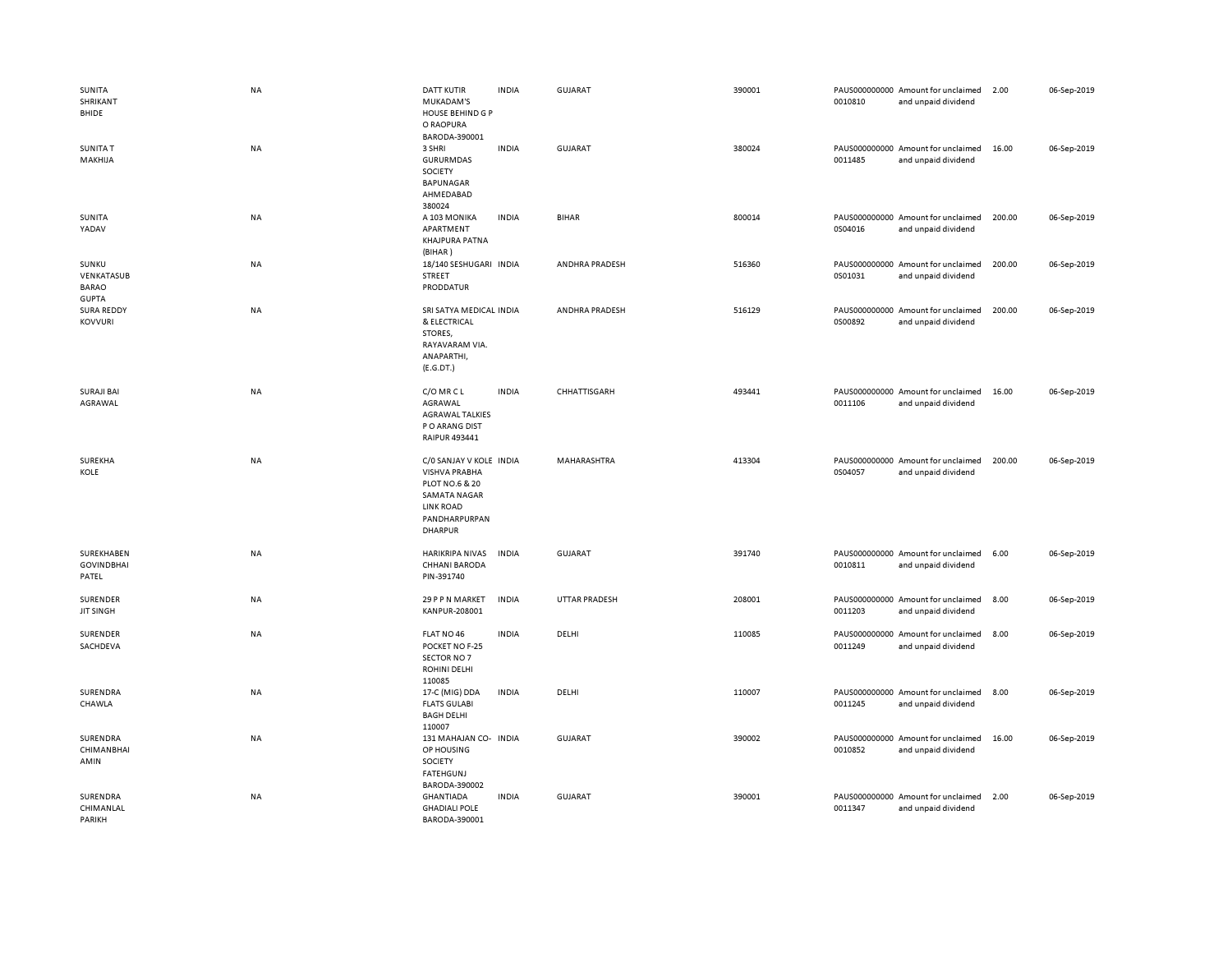| SURENDRA<br>CHOHAN                            | NA        | 504 MURLIDHAR<br><b>APARTMENT NR</b><br>NEHRUNAGAR<br>AMBAWADI                                                               | <b>INDIA</b> | <b>GUJARAT</b>     | 380015 | 0S02259 | PAUS000000000 Amount for unclaimed<br>and unpaid dividend | 300.00 | 06-Sep-2019 |
|-----------------------------------------------|-----------|------------------------------------------------------------------------------------------------------------------------------|--------------|--------------------|--------|---------|-----------------------------------------------------------|--------|-------------|
| SURENDRA<br>GANGADHAR<br><b>RODE</b>          | <b>NA</b> | AHMEDABAD<br>KATHIPURA AT &<br>POST ANJANGAON<br><b>SURJI DIST</b><br>AMRAVATI 444705                                        | <b>INDIA</b> | MAHARASHTRA        | 444705 | 0011496 | PAUS000000000 Amount for unclaimed<br>and unpaid dividend | 32.00  | 06-Sep-2019 |
| SURENDRA<br><b>KUMAR</b>                      | <b>NA</b> | C/O SUNIL<br>KHANDELWAL 526<br><b>KUCHA PATI RAM</b><br>DELHI 110006                                                         | <b>INDIA</b> | DELHI              | 110006 | 0011399 | PAUS000000000 Amount for unclaimed<br>and unpaid dividend | 8.00   | 06-Sep-2019 |
| SURENDRA<br>RAVJIBHAI<br>PATEL                | <b>NA</b> | AT POST 15<br>HARIDARSHAN<br>SOCIETY<br>NAVABAZAR<br><b>KARJAN DIST</b><br><b>BARODA 391240</b>                              | <b>INDIA</b> | <b>GUJARAT</b>     | 391240 | 0010627 | PAUS000000000 Amount for unclaimed<br>and unpaid dividend | 16.00  | 06-Sep-2019 |
| SURENDRA<br><b>TAPSE</b>                      | <b>NA</b> | AMAR CHHAYA G-5 INDIA<br><b>GADITAL</b><br><b>HADAPSAR PUNE</b>                                                              |              | <b>MAHARASHTRA</b> | 411028 | 0S04068 | PAUS000000000 Amount for unclaimed<br>and unpaid dividend | 600.00 | 06-Sep-2019 |
| SURESH<br><b>BABUV</b>                        | NA        | 56 V TH B CROSS<br><b>TRIVENI ROAD</b><br>YESWANTHPUR<br><b>BANGALORE</b>                                                    | <b>INDIA</b> | KARNATAKA          | 560022 | 0S02360 | PAUS000000000 Amount for unclaimed<br>and unpaid dividend | 200.00 | 06-Sep-2019 |
| <b>SURESH</b><br>BIJJARGI                     | NA        | MANGALWAR PETH INDIA<br>POST TALUKA JAT<br><b>DIST SANGLI</b>                                                                |              | MAHARASHTRA        | 416404 | 0S04067 | PAUS000000000 Amount for unclaimed<br>and unpaid dividend | 200.00 | 06-Sep-2019 |
| <b>SURESH</b><br>DULLABHRA<br>M VAKHARIA      | NA        | C/O B G VAKHARIA INDIA<br>& CO 155 NAGDEVI<br><b>STREET MUMBAI</b><br>400003                                                 |              | MAHARASHTRA        | 400003 | 0010619 | PAUS000000000 Amount for unclaimed<br>and unpaid dividend | 16.00  | 06-Sep-2019 |
| SURESH<br><b>GOVINDLAL</b><br>SHAH            | NA        | <b>MAMA'S POLE</b><br>RAOPURA BARODA<br>390001                                                                               | <b>INDIA</b> | <b>GUJARAT</b>     | 390001 | 0010642 | PAUS000000000 Amount for unclaimed<br>and unpaid dividend | 2.00   | 06-Sep-2019 |
| SURESH JAIN                                   | <b>NA</b> | C 2 ROOM NO 32<br>4TH FLR MANIYAR<br><b>BLDG TARDEO RD</b><br>MUMBAI 400034                                                  | <b>INDIA</b> | MAHARASHTRA        | 400034 | 0011581 | PAUS000000000 Amount for unclaimed<br>and unpaid dividend | 8.00   | 06-Sep-2019 |
| <b>SURESH</b><br>KAKKAR                       | NA        | E-20 G K ENCLAVE II INDIA<br>NEW DELHI-110046                                                                                |              | DELHI              | 110046 | 0010986 | PAUS000000000 Amount for unclaimed<br>and unpaid dividend | 8.00   | 06-Sep-2019 |
| SURESH<br>KANCHANLAL<br><b>MODI</b>           | NA        | DESAI SHERI BAVA INDIA<br>MADHI'S LANE<br>BARODA-390001                                                                      |              | <b>GUJARAT</b>     | 390001 | 0010812 | PAUS000000000 Amount for unclaimed<br>and unpaid dividend | 2.00   | 06-Sep-2019 |
| <b>SURESH</b><br><b>KUMAR</b><br><b>GUPTA</b> | <b>NA</b> | HOUSE NO-700,<br><b>BABA KHARAM</b><br><b>SINGH MARG NEAR</b><br>NEW DELHI G.P.O.,<br><b>NEW DELHI</b>                       | <b>INDIA</b> | DELHI              | 110001 | 0S01428 | PAUS000000000 Amount for unclaimed<br>and unpaid dividend | 200.00 | 06-Sep-2019 |
| <b>SURESH</b><br><b>KUMAR</b><br><b>GUPTA</b> | <b>NA</b> | C/O UMRAO<br>PRASAD GUPTA &<br>CO SHARE BROKER<br><b>STOCK EXCHANGE</b><br><b>BLDG ASAF ALI</b><br>ROAD NEW DELHI-<br>110002 | <b>INDIA</b> | DELHI              | 110002 | 0011360 | PAUS000000000 Amount for unclaimed<br>and unpaid dividend | 8.00   | 06-Sep-2019 |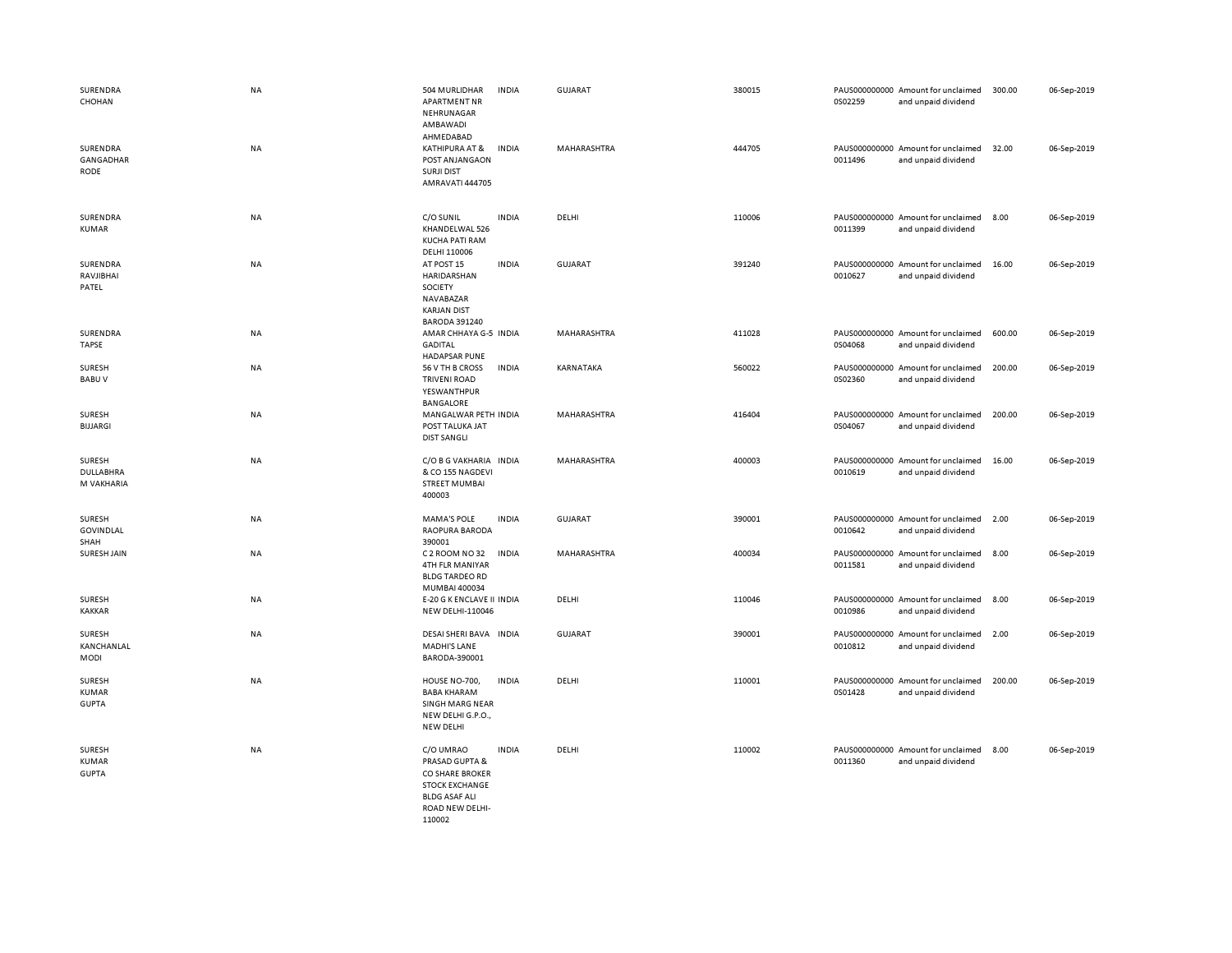| SURESH<br><b>KUMARP</b>                         | NA        | M/S. PUSHAK<br>METALS D-3/1, PVR<br>ROAD BANGALORE                                                                              | <b>INDIA</b> | KARNATAKA      | 560010 | 0S02075 | PAUS000000000 Amount for unclaimed<br>and unpaid dividend | 100.00 | 06-Sep-2019 |
|-------------------------------------------------|-----------|---------------------------------------------------------------------------------------------------------------------------------|--------------|----------------|--------|---------|-----------------------------------------------------------|--------|-------------|
| SURESH M P                                      | NA        | D NO 1 8TH MAIN S INDIA<br>J H ROAD<br>VIDYARANYAPURA<br><b>M MYSORE</b>                                                        |              | KARNATAKA      | 570008 | 0S02497 | PAUS000000000 Amount for unclaimed<br>and unpaid dividend | 300.00 | 06-Sep-2019 |
| SURESH<br>MAHADEV<br>BATAVALE                   | NA        | KUVERJI DEVSHI<br>CHAWL 2ND FLOOR<br><b>B S ROAD OPP</b><br>ZARAPKAR SHOW<br>ROOM DADAR W<br><b>RLY MUMBAI</b><br>400028        | <b>INDIA</b> | MAHARASHTRA    | 400028 | 0011171 | PAUS000000000 Amount for unclaimed<br>and unpaid dividend | 8.00   | 06-Sep-2019 |
| SURESH<br>NADANKAR                              | NA        | <b>CIBA SOCIETY</b><br><b>AMRUT NAGAR</b><br>ASHIRWAD BLDG<br>3RD FLOOR R NO<br><b>42 GHATKOPAR</b><br>MUMBAI 400086            | <b>INDIA</b> | MAHARASHTRA    | 400086 | 0011452 | PAUS000000000 Amount for unclaimed<br>and unpaid dividend | 16.00  | 06-Sep-2019 |
| SURESH<br>SHAH                                  | NA        | 4-A MANGALDEEP<br><b>HOUSING INSIDE</b><br><b>TAGOR NAGA OLD</b><br>PADRA ROAD<br>VADODARA                                      | <b>INDIA</b> | <b>GUJARAT</b> | 390015 | 0S04315 | PAUS000000000 Amount for unclaimed<br>and unpaid dividend | 200.00 | 06-Sep-2019 |
| <b>SURESH</b><br>SINGRU                         | NA        | SRIRAM 138<br>SURENDRANAGAR<br><b>NAGPUR</b>                                                                                    | <b>INDIA</b> | MAHARASHTRA    | 440015 | 0S03721 | PAUS000000000 Amount for unclaimed<br>and unpaid dividend | 200.00 | 06-Sep-2019 |
| SURESH<br>SITARAMJI<br><b>GADODIA</b>           | NA        | C/O 2ND FLOOR<br>SHIVNERI BLDG<br>SHIVAJINAGAR AT<br>& PO PARBHANI M<br>S                                                       | <b>INDIA</b> | MAHARASHTRA    | 421103 | 0010913 | PAUS000000000 Amount for unclaimed<br>and unpaid dividend | 8.00   | 06-Sep-2019 |
| SURESHBHAI<br><b>D PATEL</b>                    | NA        | AT & PO KARENA<br>TAL AMOD DIST<br><b>BHARUCH</b>                                                                               | INDIA        | <b>GUJARAT</b> | 392001 | 0011568 | PAUS000000000 Amount for unclaimed<br>and unpaid dividend | 32.00  | 06-Sep-2019 |
| SURESHBHAI<br>SHIVABHAI<br>PATEL                | NA        | OLD ZAVER<br><b>BHUWAN NR</b><br>MAHARASHTRA<br>LODGE DANDIA<br><b>BAZAR BARODA</b><br>390001                                   | <b>INDIA</b> | GUJARAT        | 390001 | 0010633 | PAUS000000000 Amount for unclaimed<br>and unpaid dividend | 6.00   | 06-Sep-2019 |
| SURESHCHAN<br>DRA<br>JAYANTILAL<br><b>DOSHI</b> | NA        | C/O AMBICA<br><b>FERTILISER S T</b><br><b>ROAD IDAR DIST</b><br>SABARKANTHA PIN-<br>383430                                      | <b>INDIA</b> | <b>GUJARAT</b> | 383430 | 0010814 | PAUS000000000 Amount for unclaimed<br>and unpaid dividend | 2.00   | 06-Sep-2019 |
| SURESHCHAN<br><b>DRA</b><br>RAOJIBHAI<br>PATEL  | <b>NA</b> | 15 NUTAN SOCIETY INDIA<br><b>BHAIKAKA ROAD</b><br>VALLABH<br>VIDYANAGAR-<br>388120                                              |              | GUJARAT        | 388120 | 0010636 | PAUS000000000 Amount for unclaimed<br>and unpaid dividend | 2.00   | 06-Sep-2019 |
| SURINDER<br><b>KAUR</b>                         | NA        | <b>BUDH SINGH</b><br><b>KARTAR SINGH</b><br>2406 HARDHIAN<br><b>SINGH ROAD</b><br><b>KAROL BHAGH</b><br><b>NEW DELHI-110005</b> | <b>INDIA</b> | DELHI          | 110005 | 0011233 | PAUS000000000 Amount for unclaimed<br>and unpaid dividend | 8.00   | 06-Sep-2019 |
| SURINDER<br>KAUR                                | <b>NA</b> | B-2/117 JANAKPURI INDIA<br><b>NEW DELHI-110058</b>                                                                              |              | DELHI          | 110058 | 0011333 | PAUS000000000 Amount for unclaimed<br>and unpaid dividend | 24.00  | 06-Sep-2019 |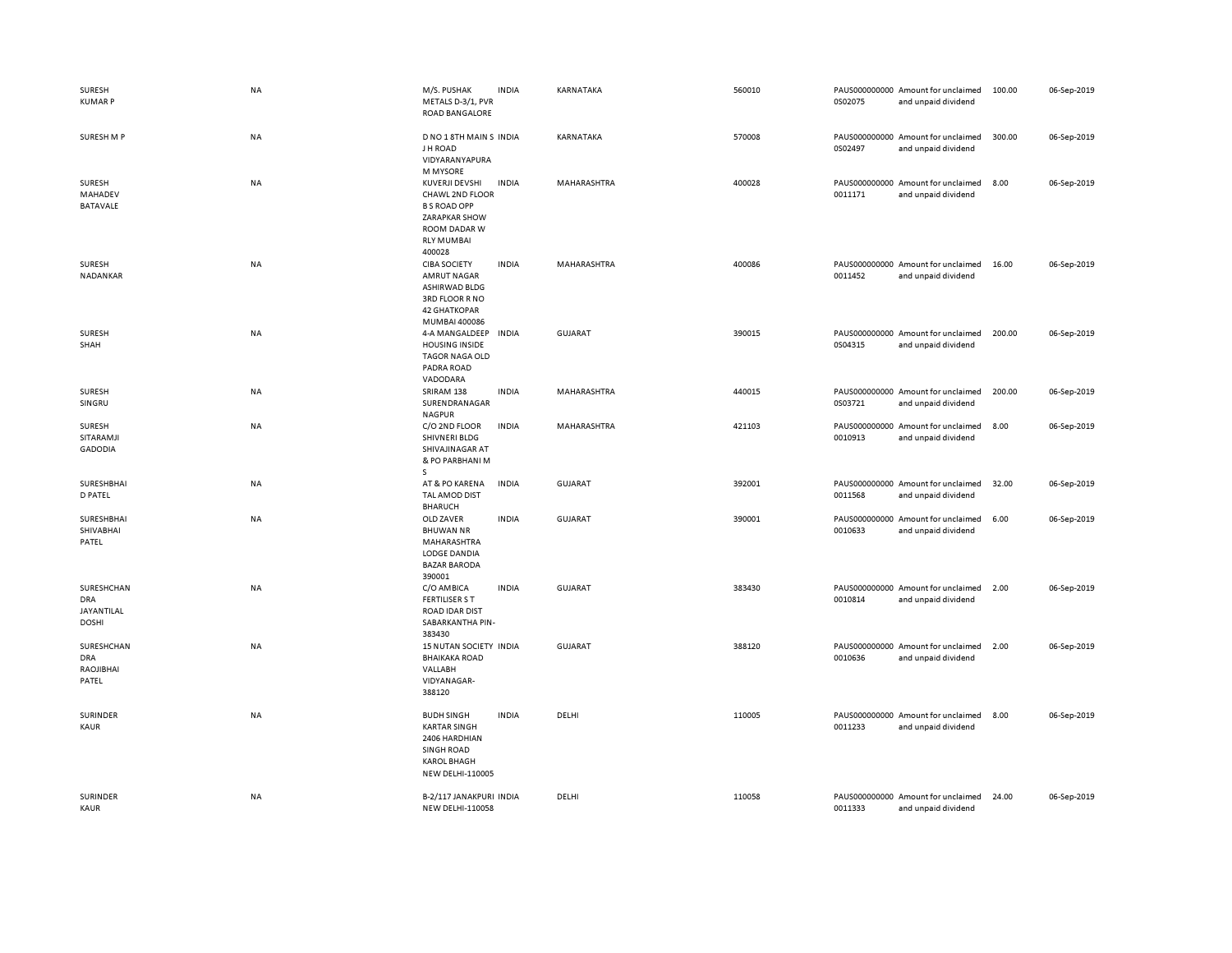| SURINDER<br>KAUR                                | NA        | 40-D GEWA<br><b>APARTMENTS VIKA</b><br>PURI NEW DELHI<br>110018                                                      | <b>INDIA</b> | DELHI          | 110018 | 0011025 | PAUS000000000 Amount for unclaimed<br>and unpaid dividend | 8.00   | 06-Sep-2019 |
|-------------------------------------------------|-----------|----------------------------------------------------------------------------------------------------------------------|--------------|----------------|--------|---------|-----------------------------------------------------------|--------|-------------|
| SURINDER<br><b>KUMAR</b><br>CHOPRA              | NA        | <b>B-14 MOTI NAGAR INDIA</b><br>NEW DELHI-110015                                                                     |              | DELHI          | 110015 | 0011017 | PAUS000000000 Amount for unclaimed<br>and unpaid dividend | 8.00   | 06-Sep-2019 |
| SURINDER<br><b>KUMAR</b><br>DHUPER              | NA        | C-1796, SHUSHANT INDIA<br>LOK PHASE-1,<br><b>GURGAON</b><br>HARYANA-122001                                           |              | <b>HARYANA</b> | 122001 | 0011363 | PAUS000000000 Amount for unclaimed<br>and unpaid dividend | 8.00   | 06-Sep-2019 |
| SURINDER<br>LAL<br>KHAZANCHI                    | NA        | H NO 3514<br><b>LALMAN STREET</b><br>DARYA GUNJ NEW<br>DELHI-110002                                                  | <b>INDIA</b> | DELHI          | 110002 | 0011008 | PAUS000000000 Amount for unclaimed<br>and unpaid dividend | 8.00   | 06-Sep-2019 |
| SURINDER<br>SINGH                               | NA        | C-1/343 YAMUNA<br><b>VIHAR DELHI</b><br>110053                                                                       | <b>INDIA</b> | DELHI          | 110053 | 0011327 | PAUS000000000 Amount for unclaimed<br>and unpaid dividend | 16.00  | 06-Sep-2019 |
| SURINDER<br>SINGH <sub>G</sub><br><b>BHATIA</b> | NA        | C/O JANTA ROAD<br>LINES<br>26.AHMEDABAD<br>WARE - HOUSING<br><b>NAROL CHAR</b><br>RASTA<br>AHMEDABAD 3824-<br>$05 -$ | <b>INDIA</b> | <b>GUJARAT</b> | 382405 | 0011494 | PAUS000000000 Amount for unclaimed<br>and unpaid dividend | 32.00  | 06-Sep-2019 |
| SURJEET<br>KAUR                                 | <b>NA</b> | C/O LT COL LAKHA INDIA<br><b>SINGH VSM ARMY</b><br>HQ PROVOST UNIT<br><b>RED FORT DELHI-</b><br>110006               |              | DELHI          | 110006 | 0011007 | PAUS000000000 Amount for unclaimed<br>and unpaid dividend | 8.00   | 06-Sep-2019 |
| <b>SURYA BAI</b>                                | <b>NA</b> | C/O.JEEVAN MEDL. INDIA<br><b>HALL GAJWEL</b><br>DIST.MEDAK (A.P)                                                     |              | ANDHRA PRADESH | 502110 | 0S00275 | PAUS000000000 Amount for unclaimed<br>and unpaid dividend | 200.00 | 06-Sep-2019 |
| SURYA H<br>PATEL                                | <b>NA</b> | G/120 ALEMBIC<br><b>GLASS COLONY</b><br><b>ALEMBIC ROAD</b><br>VADODARA                                              | <b>INDIA</b> | <b>GUJARAT</b> | 390003 | 0S04584 | PAUS000000000 Amount for unclaimed<br>and unpaid dividend | 200.00 | 06-Sep-2019 |
| SURYA H<br>PATEL                                | <b>NA</b> | G/120 ALEMBIC<br><b>GLASS COLONY</b><br><b>BARODA 390003</b>                                                         | <b>INDIA</b> | GUJARAT        | 390003 | 0011585 | PAUS000000000 Amount for unclaimed<br>and unpaid dividend | 16.00  | 06-Sep-2019 |
| SURYAKANT<br>CHANDULAL<br>DESAI                 | NA        | "GOVIND KUNJ"<br><b>FLAT NO 203/204</b><br>2ND FLOOR<br>LAJPATRAI ROAD<br><b>VILE PARLE WEST</b><br>MUMBAI 400056    | <b>INDIA</b> | MAHARASHTRA    | 400056 | 0010729 | PAUS000000000 Amount for unclaimed<br>and unpaid dividend | 6.00   | 06-Sep-2019 |
| SURYAKANT<br>CHIMANBHAI<br>PATEL                | NA        | 20 GAYATRI NAGAR INDIA<br><b>NEAR ABHAI</b><br><b>NAGAR GORWA</b><br><b>BARODA 390004</b>                            |              | <b>GUJARAT</b> | 390004 | 0010640 | PAUS000000000 Amount for unclaimed<br>and unpaid dividend | 2.00   | 06-Sep-2019 |
| SURYAKANT<br>DATTATRAYA<br>GORE                 | NA        | RUKHMINI<br><b>BHUVAN 3RD</b><br><b>FLOOR KHADILKAR</b><br><b>ROAD GIRGAUM</b><br>MUMBAI-400004                      | <b>INDIA</b> | MAHARASHTRA    | 400004 | 0010731 | PAUS000000000 Amount for unclaimed<br>and unpaid dividend | 16.00  | 06-Sep-2019 |
| SURYANARAY<br>ANA<br>KARMACHET<br><b>TY</b>     | <b>NA</b> | "RATNA" 46,<br>SREENAGAR<br>COLONY,<br>HYDERABAD                                                                     | <b>INDIA</b> | ANDHRA PRADESH | 500873 | 0S00740 | PAUS000000000 Amount for unclaimed<br>and unpaid dividend | 400.00 | 06-Sep-2019 |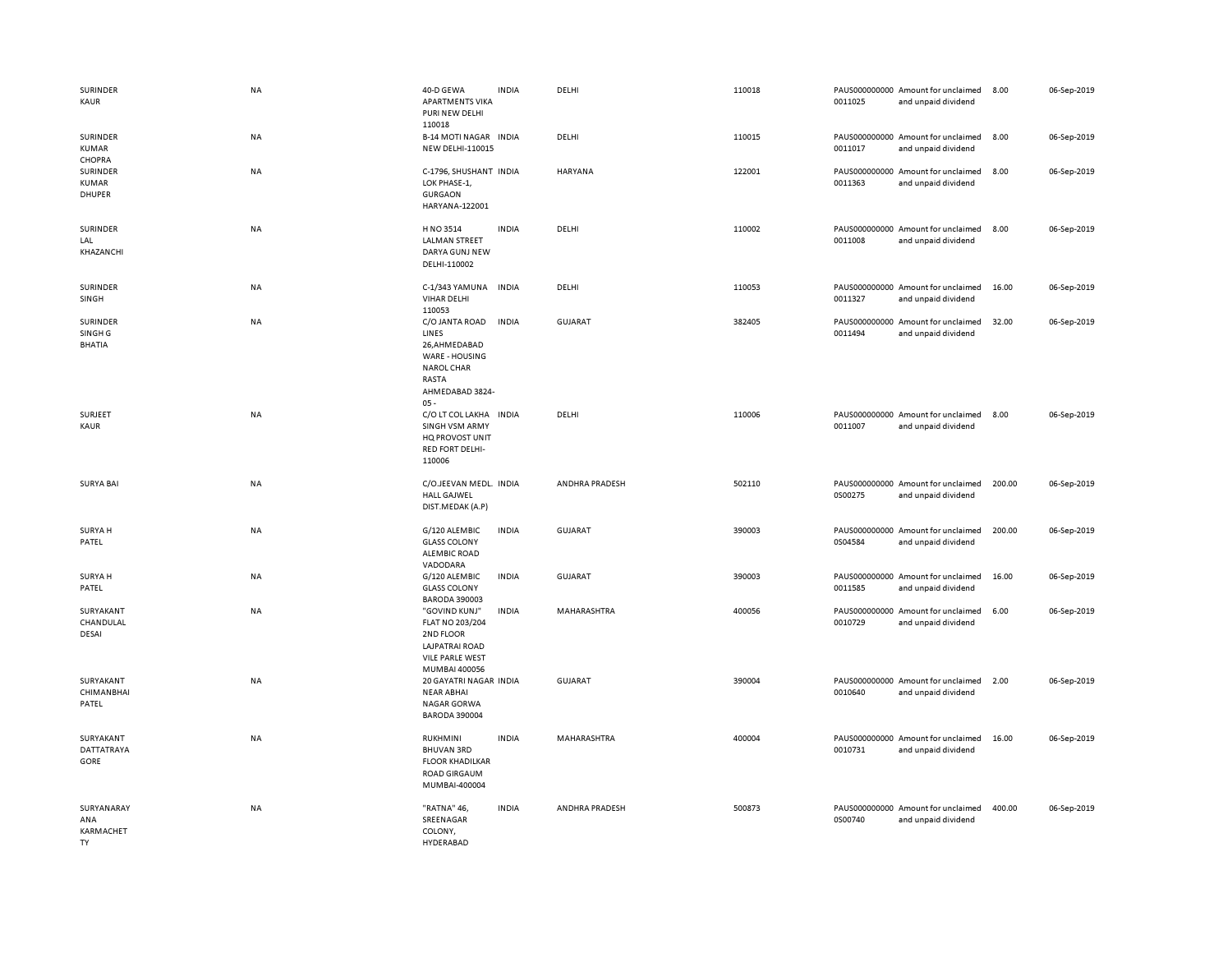| SUSEELA<br><b>UDATHA</b>                | NA        | W/O<br>U.RAMATULASAIAH<br>C/O MADDI<br>SAMBASIVA RAO<br>H.NO.5-37-                                         | <b>INDIA</b> | ANDHRA PRADESH       | 522002 | 0S04729 | PAUS000000000 Amount for unclaimed<br>and unpaid dividend | 200.00 | 06-Sep-2019 |
|-----------------------------------------|-----------|------------------------------------------------------------------------------------------------------------|--------------|----------------------|--------|---------|-----------------------------------------------------------|--------|-------------|
| <b>SUSHIL</b><br>ABROL                  | NA        | 74,4/9,BRODIPET<br>C/O ABROL<br>INVESTMENT<br>SHOPPE J-1/162A<br>RAJOURI GARDEN<br><b>NEW DELHI 110027</b> | <b>INDIA</b> | DELHI                | 110027 | 0011398 | PAUS000000000 Amount for unclaimed<br>and unpaid dividend | 24.00  | 06-Sep-2019 |
| <b>SUSHIL</b><br><b>KUMAR</b><br>MALANI | <b>NA</b> | 300 KOHAT<br><b>ENCLAVE</b><br>PITEMPURA DELHI<br>110034                                                   | <b>INDIA</b> | DELHI                | 110034 | 0011319 | PAUS000000000 Amount for unclaimed<br>and unpaid dividend | 66.00  | 06-Sep-2019 |
| SUSHIL<br><b>KUMARI JAIN</b>            | NA        | A-7 C C COLONY<br>DELHI-110007                                                                             | <b>INDIA</b> | DELHI                | 110007 | 0011004 | PAUS000000000 Amount for unclaimed<br>and unpaid dividend | 16.00  | 06-Sep-2019 |
| SUSHILA<br><b>BHANUBHAI</b><br>MEHTA    | NA        | QRT NO 164/9<br>SECTOR NO 17<br>GANDHINAGAR-<br>382017                                                     | <b>INDIA</b> | <b>GUJARAT</b>       | 382017 | 0010860 | PAUS000000000 Amount for unclaimed<br>and unpaid dividend | 6.00   | 06-Sep-2019 |
| SUSHILA DEVI                            | <b>NA</b> | C/O SRI PRADEEP<br>POTDAR 57 NEHRU<br><b>NAGAR AGRA</b>                                                    | <b>INDIA</b> | <b>UTTAR PRADESH</b> | 282002 | 0011316 | PAUS000000000 Amount for unclaimed<br>and unpaid dividend | 18.00  | 06-Sep-2019 |
| SUSHILA<br><b>DHINGRA</b>               | <b>NA</b> | 6082 SADAR BAZAR INDIA<br><b>BARI MARKET</b><br>DELHI-110006                                               |              | DELHI                | 110006 | 0011000 | PAUS000000000 Amount for unclaimed<br>and unpaid dividend | 24.00  | 06-Sep-2019 |
| SUSHILA<br><b>GULEECHA</b>              | NA        | P.B.1831, NO.3, II<br><b>MAIN ROAD</b><br>CHAMRAJPET<br><b>BANGALORE</b>                                   | <b>INDIA</b> | KARNATAKA            | 560018 | 0S05451 | PAUS000000000 Amount for unclaimed<br>and unpaid dividend | 100.00 | 06-Sep-2019 |
| SUSHILA<br><b>KAPURCHAN</b><br>D PARMAR | <b>NA</b> | 2-D/24 TAXIMEN<br>SOCIETY L B S<br><b>MARG KURLA</b><br>MUMBAI 400070                                      | <b>INDIA</b> | MAHARASHTRA          | 400070 | 0011543 | PAUS000000000 Amount for unclaimed<br>and unpaid dividend | 8.00   | 06-Sep-2019 |
| SUSHILA<br>RANJAN                       | NA        | 8/31 TILAK NAGAR INDIA<br><b>NEW DELHI-110018</b>                                                          |              | DELHI                | 110018 | 0011213 | PAUS000000000 Amount for unclaimed<br>and unpaid dividend | 8.00   | 06-Sep-2019 |
| SUSHILA<br>SHARMA                       | NA        | HOUSE NO 1402<br><b>GALI MUSBBIRON</b><br>CHANKYA MA-RG<br><b>SUBASH CHOWK</b><br>JAIPUR 302002 --         | <b>INDIA</b> | RAJASTHAN            | 302002 | 0011365 | PAUS000000000 Amount for unclaimed<br>and unpaid dividend | 16.00  | 06-Sep-2019 |
| <b>SUSHILA</b><br>TAYAL                 | NA        | <b>S R INVESTMENT</b><br>88 HANUMAN<br><b>LANE SITABURDI</b><br>NAGPUR 440012                              | <b>INDIA</b> | MAHARASHTRA          | 440012 | 0011621 | PAUS000000000 Amount for unclaimed<br>and unpaid dividend | 16.00  | 06-Sep-2019 |
| SUSHILA<br>YOGESHBHAI<br>PANDYA         | <b>NA</b> | B NO 70/E/1087<br>SAHIJPUR BOGA<br>KRISHNANAGAR<br>AHMEDABAD                                               | <b>INDIA</b> | GUJARAT              | 382345 | 0011412 | PAUS000000000 Amount for unclaimed<br>and unpaid dividend | 10.00  | 06-Sep-2019 |
| SUSHILKUMA<br>R KOTHARI                 | <b>NA</b> | <b>ASSOCIATED</b><br><b>BEARING CORPN</b><br>16/A 3RD FLR<br>LOHANA BLDG<br>RAOPURA BARODA<br>390001       | <b>INDIA</b> | <b>GUJARAT</b>       | 390001 | 0011518 | PAUS000000000 Amount for unclaimed<br>and unpaid dividend | 2.00   | 06-Sep-2019 |
| <b>SUSHMA</b><br>DEVI<br><b>RUSTAGI</b> | <b>NA</b> | F-1/3 KRISHNA<br><b>NAGAR DELHI-</b><br>110051                                                             | <b>INDIA</b> | DELHI                | 110051 | 0011240 | PAUS000000000 Amount for unclaimed<br>and unpaid dividend | 8.00   | 06-Sep-2019 |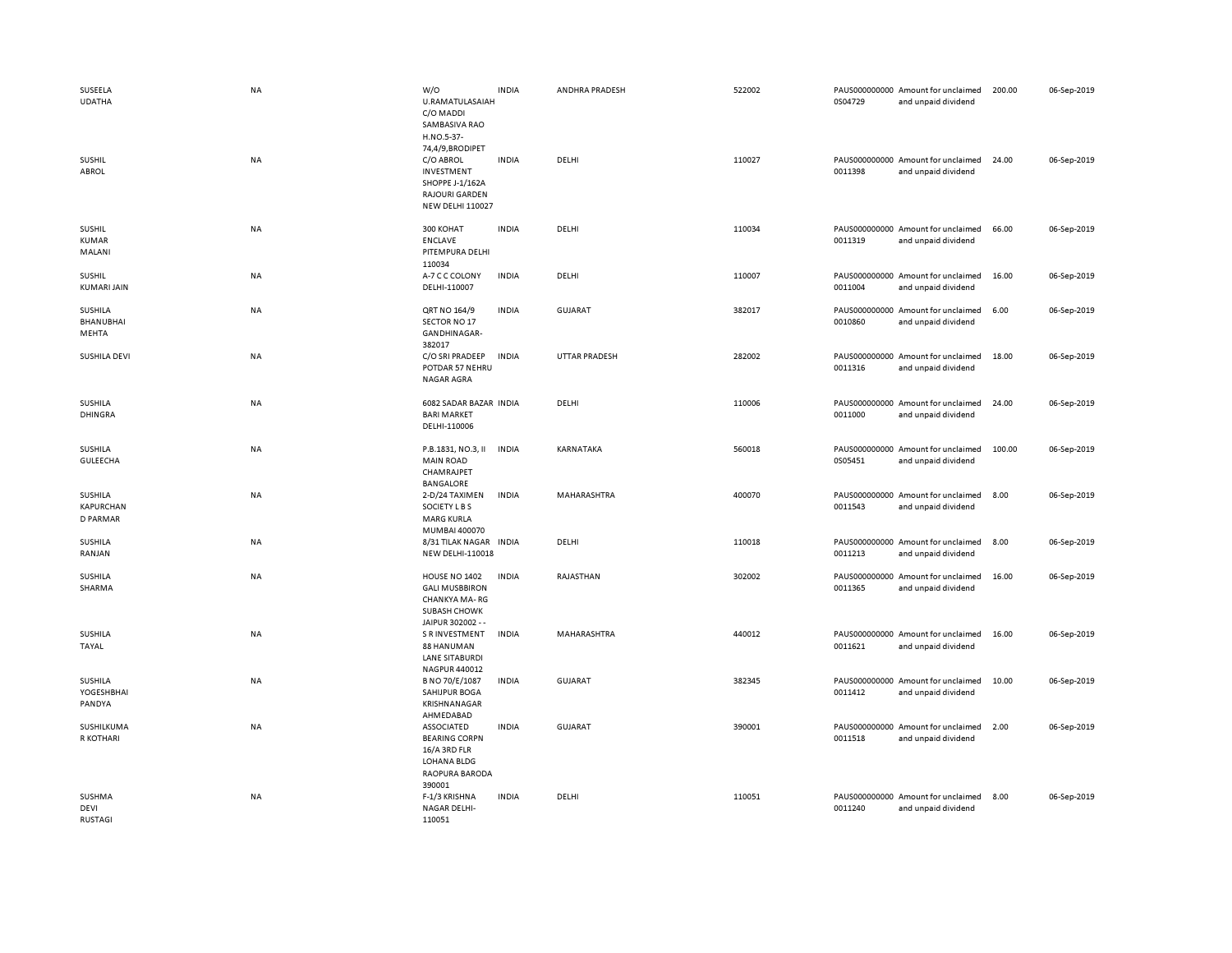| SUSHMA<br><b>GUPTA</b>                             | NA        | C/O UPENDRA<br>GUPTA H NO 170<br><b>GALI BARDOOB</b><br>WALI AJMERI GATE<br>DELHI-110006           | <b>INDIA</b> | DELHI              | 110006 | 0011002 | PAUS000000000 Amount for unclaimed<br>and unpaid dividend | 8.00    | 06-Sep-2019 |
|----------------------------------------------------|-----------|----------------------------------------------------------------------------------------------------|--------------|--------------------|--------|---------|-----------------------------------------------------------|---------|-------------|
| SUSHMA<br><b>MOHTA</b>                             | NA        | C/O MR RAVI<br><b>DUJARI</b><br>303,"ANAND-<br>JYOTI" 41, NETAJI<br><b>SUBHASH ROAD</b><br>KOLKATA | <b>INDIA</b> | <b>WEST BENGAL</b> | 700001 | 0011117 | PAUS000000000 Amount for unclaimed<br>and unpaid dividend | 16.00   | 06-Sep-2019 |
| <b>SUSILAN V</b>                                   | <b>NA</b> | 73, SUBBAIAH<br>MUDALIAR STREET<br>COIMBATORE<br>TAMILNADU.                                        | <b>INDIA</b> | <b>TAMIL NADU</b>  | 641001 | 0S01433 | PAUS000000000 Amount for unclaimed<br>and unpaid dividend | 200.00  | 06-Sep-2019 |
| SUVARNA R                                          | <b>NA</b> | 511/A, VEENE<br>SESHANNA ROAD,<br>IV CROSS,<br>K.R.MOHALLA,<br><b>MYSORE</b>                       | <b>INDIA</b> | KARNATAKA          | 570001 | 0R00213 | PAUS000000000 Amount for unclaimed<br>and unpaid dividend | 200.00  | 06-Sep-2019 |
| SUVARNABE<br>N PRIYAKANT<br>PARIKH                 | NA        | PATOLIA POLE<br><b>GHADIALI POLE</b><br><b>MANDVI BARODA</b><br>390001                             | <b>INDIA</b> | <b>GUJARAT</b>     | 390001 | 0011437 | PAUS000000000 Amount for unclaimed<br>and unpaid dividend | 6.00    | 06-Sep-2019 |
| SUVARNAKU<br><b>MARI VICTOR</b>                    | <b>NA</b> | 12,<br>THIRUCHENDUR<br>ROAD,<br>PALAYAMKOTTAI,<br>TAMIL NADU.                                      | <b>INDIA</b> | <b>TAMIL NADU</b>  | 627002 | 0S00747 | PAUS000000000 Amount for unclaimed<br>and unpaid dividend | 4000.00 | 06-Sep-2019 |
| <b>SWAMI ALIAS</b><br><b>BABURAO G</b><br>NEGINHAL | NA        | 93<br>MEHABOOBNAGAR<br>HUBLI-580020                                                                | <b>INDIA</b> | KARNATAKA          | 580020 | 0010822 | PAUS000000000 Amount for unclaimed<br>and unpaid dividend | 66.00   | 06-Sep-2019 |
| SWAPAN<br>CHAKRABORT<br>Y                          | NA        | M/S MODERN<br>SALES AGENCY 65A<br>CENTRAL RD PO<br>NONACHANDANPU<br><b>KUR BARRACKPUR</b>          | <b>INDIA</b> | <b>WEST BENGAL</b> | 700122 | 0S02786 | PAUS000000000 Amount for unclaimed<br>and unpaid dividend | 200.00  | 06-Sep-2019 |
| SWAPNA<br>SAHA                                     | NA        | C/O SWAPNA<br><b>MEDICAL STORES</b><br>37 JESSORE ROAD<br>NAGER BAZAR P S<br><b>DUMDUM</b>         | <b>INDIA</b> | <b>WEST BENGAL</b> | 700028 | 0S02778 | PAUS000000000 Amount for unclaimed<br>and unpaid dividend | 200.00  | 06-Sep-2019 |
| SWARNA<br>CHALASANI                                | <b>NA</b> | 222<br>VENKATESWARA<br>NAGAR MEERPET<br>MOULA ALI<br>SECUNDERABAD<br>500040 A P                    | <b>INDIA</b> | ANDHRA PRADESH     | 500040 | 0011388 | PAUS000000000 Amount for unclaimed<br>and unpaid dividend | 8.00    | 06-Sep-2019 |
| SWARNA<br>KAMAL<br>MUKHERJEE                       | NA        | 73<br>DURGACHANRAN<br><b>DOCTOR ROAD</b><br>CALCUTTA                                               | <b>INDIA</b> | <b>WEST BENGAL</b> | 700014 | 0S02909 | PAUS000000000 Amount for unclaimed<br>and unpaid dividend | 200.00  | 06-Sep-2019 |
| SWARUP<br><b>KUMAR</b><br><b>SINHA ROY</b>         | NA        | 3/2B SREEMOHAN INDIA<br>LANE CALCUTTA                                                              |              | <b>WEST BENGAL</b> | 700026 | 0S02670 | PAUS000000000 Amount for unclaimed<br>and unpaid dividend | 300.00  | 06-Sep-2019 |
| T A<br>SRINIVASAN                                  | NA        | 894 INDRA NAGAR INDIA<br>1ST STAGE<br><b>BANGALORE</b><br>560038                                   |              | KARNATAKA          | 560038 | 0011785 | PAUS000000000 Amount for unclaimed<br>and unpaid dividend | 16.00   | 06-Sep-2019 |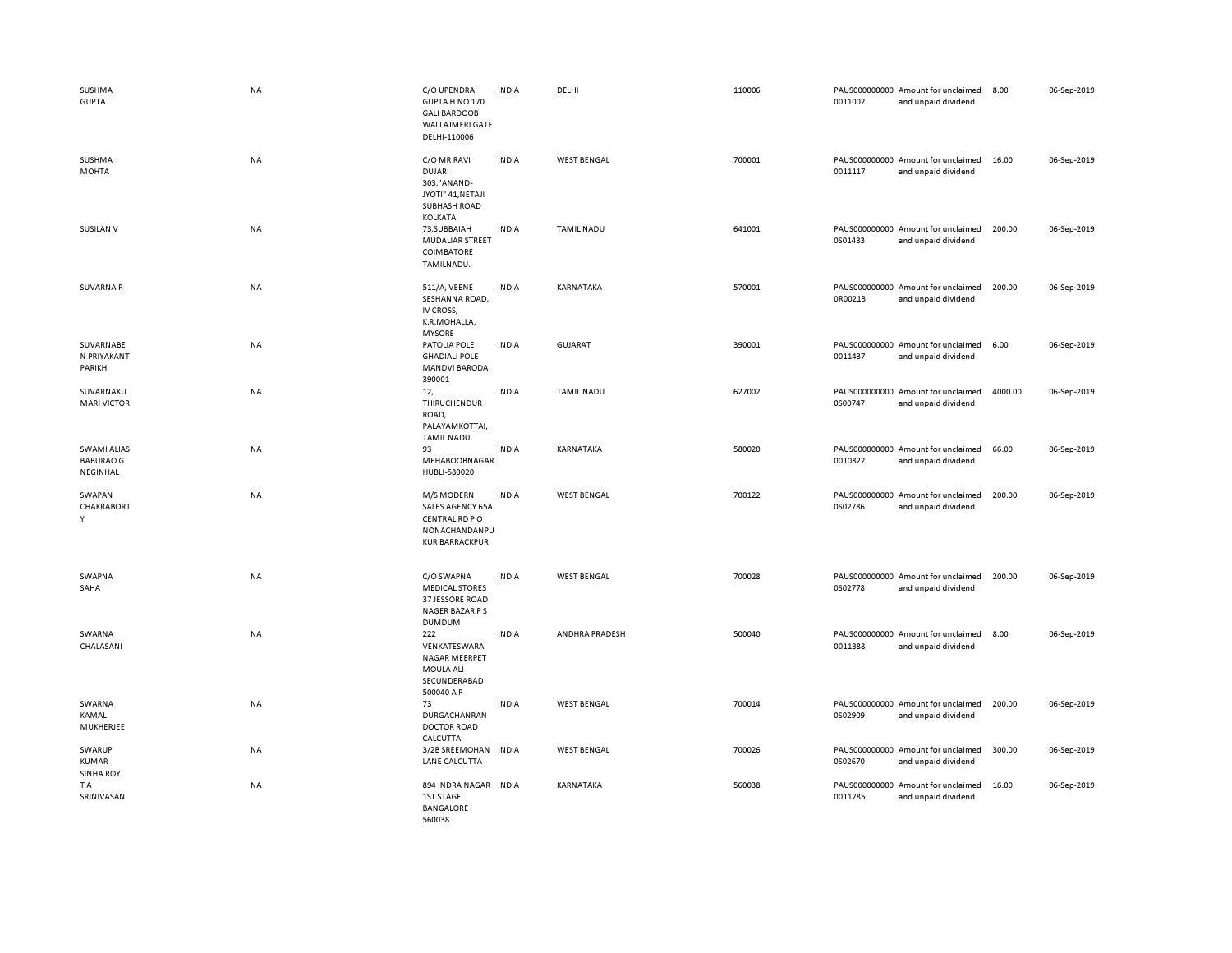| T B AMEER<br>AHAMED                      | <b>NA</b> | S/O T H BASHA<br>SAHEB<br>AGRICULTURIST P O<br>HARIHARAPURA<br>KOPPATALUK<br>577120                                      | <b>INDIA</b> | KARNATAKA         | 577120 | 0011786 | PAUS000000000 Amount for unclaimed<br>and unpaid dividend | 8.00   | 06-Sep-2019 |
|------------------------------------------|-----------|--------------------------------------------------------------------------------------------------------------------------|--------------|-------------------|--------|---------|-----------------------------------------------------------|--------|-------------|
| T.<br>BALARAMAN                          | NA        | G-3 ALEMBIC GLASS INDIA<br><b>COLONY WHITE</b><br>FIELD PO<br>BANGALORE                                                  |              | KARNATAKA         | 560066 | 0T05132 | PAUS000000000 Amount for unclaimed<br>and unpaid dividend | 200.00 | 06-Sep-2019 |
| т<br>BALARAMAN                           | NA        | F/16 ALEMBIC<br><b>GLASS COLONY</b><br>WHITE FIELD<br>BANGALORE<br>560066                                                | <b>INDIA</b> | KARNATAKA         | 560066 | 0011740 | PAUS000000000 Amount for unclaimed<br>and unpaid dividend | 10.00  | 06-Sep-2019 |
| T BHAIRAV                                | NA        | THIRCHIGANJ<br>ROAD KAMAREDDY<br>POST<br>DIST.NIZAMABAD                                                                  | <b>INDIA</b> | ANDHRA PRADESH    | 503111 | 0T03211 | PAUS000000000 Amount for unclaimed<br>and unpaid dividend | 200.00 | 06-Sep-2019 |
| T G<br>CHANDRAM<br>OHAN                  | NA        | K-11 ALEMBIC<br>COLONY<br>VADODARA<br>VADODARA                                                                           | <b>INDIA</b> | GUJARAT           | 390003 | 0T04307 | PAUS000000000 Amount for unclaimed<br>and unpaid dividend | 200.00 | 06-Sep-2019 |
| ΤG<br>LAKSHMANA<br>N                     | <b>NA</b> | 20/1540 G II FLOOR INDIA<br>GANGA<br>APARTMENTS<br><b>MANARI ROAD</b><br>KALLAI P O CALICUT                              |              | <b>KERALA</b>     | 673003 | 0T02949 | PAUS000000000 Amount for unclaimed<br>and unpaid dividend | 200.00 | 06-Sep-2019 |
| ΤG<br>NAGARAJAN                          | NA        | 3 K 1ST STREET<br><b>NARAYAN PILLAI ST</b><br><b>CROSS BANGALORE</b><br>560001                                           | <b>INDIA</b> | KARNATAKA         | 560001 | 0011765 | PAUS000000000 Amount for unclaimed<br>and unpaid dividend | 8.00   | 06-Sep-2019 |
| T GOMATHI<br>AMMAL                       | NA        | 59, OFFICERS<br><b>COLONY PUTHUR</b><br>TIRUCHI                                                                          | <b>INDIA</b> | <b>TAMIL NADU</b> | 620017 | 0T01913 | PAUS000000000 Amount for unclaimed<br>and unpaid dividend | 400.00 | 06-Sep-2019 |
| T.<br><b>GOPALAKRIS</b><br>HNA<br>MURTHY | NA        | 49-26-16 2ND 'D'<br>SRINIVAS<br>MADHURA NAGAR<br>VISAKHAPATNAM                                                           | <b>INDIA</b> | ANDHRA PRADESH    | 530016 | 0T04727 | PAUS000000000 Amount for unclaimed<br>and unpaid dividend | 300.00 | 06-Sep-2019 |
| ТK<br>NATARAJAN                          | NA        | C/O DUNLOP INDIA INDIA<br>LIMITED 1ST FLOOR<br><b>MOHAN TOWERS</b><br>50 RESIDENCY<br>ROAD BANGALORE<br>560025           |              | KARNATAKA         | 560025 | 0011797 | PAUS000000000 Amount for unclaimed<br>and unpaid dividend | 16.00  | 06-Sep-2019 |
| ΤK<br>PRASANNA<br><b>KUMAR</b>           | NA        | 255 HILLSIDE<br>LAYOUT WHITE<br><b>FIELD BANGALORE</b>                                                                   | <b>INDIA</b> | KARNATAKA         | 560066 | 0T02375 | PAUS000000000 Amount for unclaimed<br>and unpaid dividend | 200.00 | 06-Sep-2019 |
| TK<br>VENKITESWA<br>RAN                  | NA        | 1X/628 PANDIKUDI INDIA<br>ROAD COCHIN-<br>682002                                                                         |              | KERALA            | 682002 | 0011781 | PAUS000000000 Amount for unclaimed<br>and unpaid dividend | 16.00  | 06-Sep-2019 |
| <b>TM JOHN</b>                           | THANKAIAN | JAYANAGAR 1ST<br><b>STAGE PRARTHANA</b><br><b>NEAR RING ROAD</b><br><b>NEAR RELIANCE</b><br><b>TOWER</b><br>HASSANHASSAN | INDIA        | KARNATAKA         | 573201 | 0355004 | PAUS120132000 Amount for unclaimed<br>and unpaid dividend | 300.00 | 06-Sep-2019 |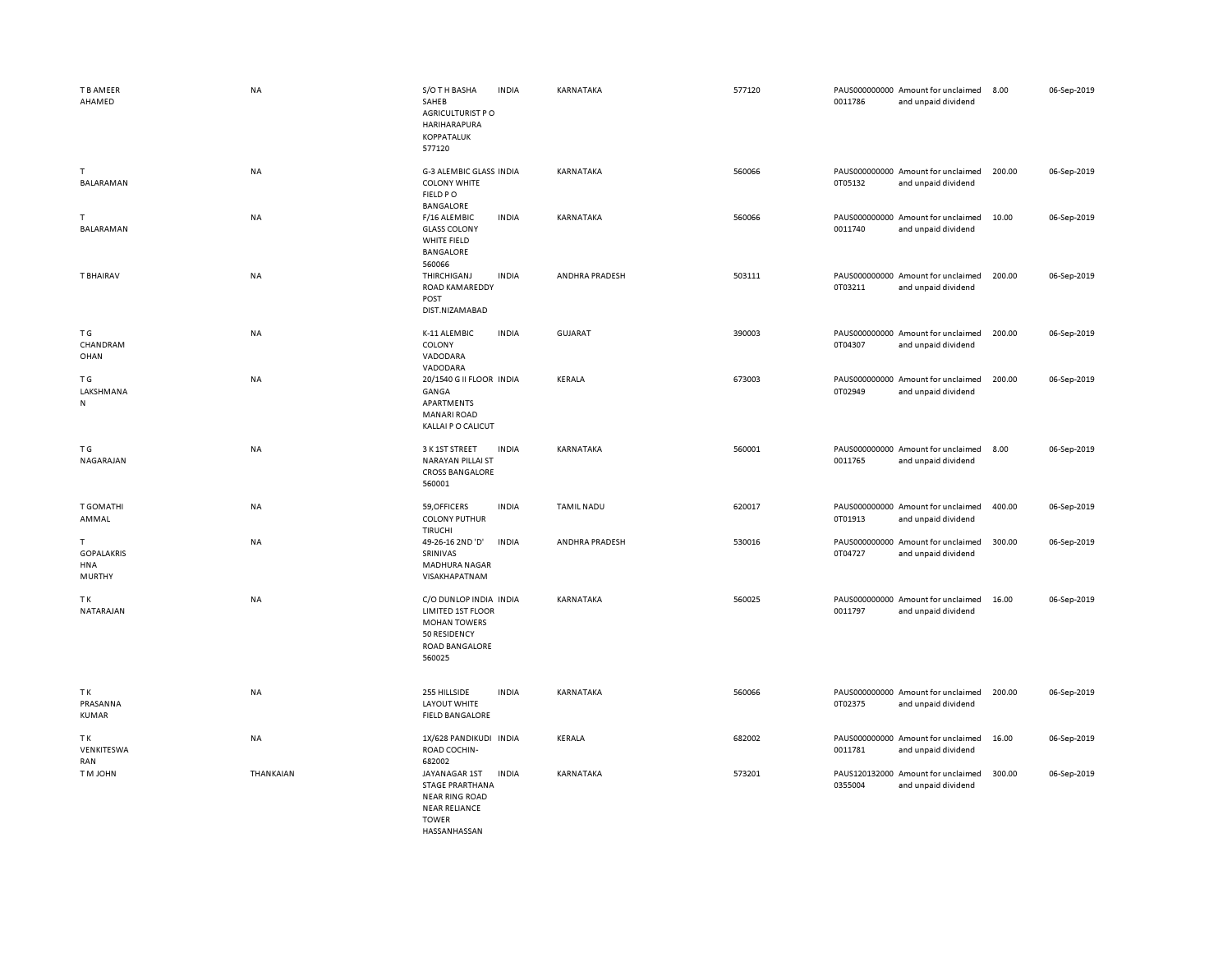| T.<br>MALLIKARJU<br><b>NA RAO</b>      | SOT<br>SIVAIAH<br>CHETTY | D.NO13-<br>38, NEWRAJAMEDI<br>CALSTORE,<br><b>VEDURLA BAZAAR</b><br>PRODDATURKADAP         | <b>INDIA</b> | ANDHRA PRADESH    | 516360 | 0263265                  | PAUS120137000 Amount for unclaimed<br>and unpaid dividend | 32.00  | 06-Sep-2019 |
|----------------------------------------|--------------------------|--------------------------------------------------------------------------------------------|--------------|-------------------|--------|--------------------------|-----------------------------------------------------------|--------|-------------|
| T N VITTAL                             | <b>NA</b>                | A [DIST]<br>3 LAKSHMIPURAM INDIA<br><b>1ST STREET</b><br>ROYAPETTAH<br>CHENNAI-600014      |              | <b>TAMIL NADU</b> | 600014 | 0011756                  | PAUS000000000 Amount for unclaimed<br>and unpaid dividend | 6.00   | 06-Sep-2019 |
| T<br>NARENDRAN                         | <b>NA</b>                | <b>B21 IST MAIN</b><br><b>ROAD TV NAGAR</b><br><b>AMBATTUR</b><br>CHENNAI                  | <b>INDIA</b> | <b>TAMIL NADU</b> | 600053 | 0T03497                  | PAUS000000000 Amount for unclaimed<br>and unpaid dividend | 300.00 | 06-Sep-2019 |
| T P RAMESH                             | <b>NA</b>                | 24/371 AUDITHYA INDIA<br><b>PURAM VILLAGE</b><br>PALGAHAT                                  |              | KERALA            | 678008 | 0011741                  | PAUS000000000 Amount for unclaimed<br>and unpaid dividend | 2.00   | 06-Sep-2019 |
| TR.<br>RAMADAS                         | <b>NA</b>                | F/33 RBI STAFF QRS INDIA<br><b>KAKOOR</b><br><b>ERNAKULAM KOCHI</b>                        |              | KERALA            | 682017 | 0T03017                  | PAUS000000000 Amount for unclaimed<br>and unpaid dividend | 200.00 | 06-Sep-2019 |
| T<br>RAMASWAMI<br><b>IYENGAR</b>       | NA                       | A/75 31'A' CROSS<br><b>7TH BLOCK</b><br>JAYANAGAR<br><b>BANGALORE</b>                      | <b>INDIA</b> | KARNATAKA         | 560082 | 0T05352                  | PAUS000000000 Amount for unclaimed<br>and unpaid dividend | 100.00 | 06-Sep-2019 |
| <b>T ROHINI</b><br>SRINIVASAN          | NA                       | Kumar Moon Stone INDIA<br>Apartments 2/6, II<br>Main Road<br>Kasturba Nagar                |              | <b>TAMIL NADU</b> | 600020 | 0T01869                  | PAUS000000000 Amount for unclaimed<br>and unpaid dividend | 800.00 | 06-Sep-2019 |
| T S<br>BALAKRISHN<br>AN                | <b>NA</b>                | 18 INF DIV SIG REGI INDIA<br><b>56 APO</b>                                                 |              | MAHARASHTRA       | 999999 | 0011787                  | PAUS000000000 Amount for unclaimed<br>and unpaid dividend | 8.00   | 06-Sep-2019 |
| T S<br>KALYANAKRIS<br>HNAN             | <b>NA</b>                | 1 MANOBEENA C D INDIA<br><b>BARFIWALA MARG</b><br>ANDHERI (WEST)<br>MUMBAI-400058          |              | MAHARASHTRA       | 400058 | 0011763                  | PAUS000000000 Amount for unclaimed<br>and unpaid dividend | 16.00  | 06-Sep-2019 |
| <b>T SAMBASIVA</b><br>RAO              | <b>NA</b>                | D-152 FATEH<br>NAGAR NEW DELHI<br>110018                                                   | <b>INDIA</b> | DELHI             | 110018 | 0011789                  | PAUS000000000 Amount for unclaimed<br>and unpaid dividend | 16.00  | 06-Sep-2019 |
| <b>TVSMANI</b>                         | <b>NA</b>                | "ASHOK" 16<br><b>SECOND CROSS</b><br><b>STREET WEST CIT</b><br>NAGAR CHENNAI-<br>600035    | <b>INDIA</b> | <b>TAMIL NADU</b> | 600035 | 0011768                  | PAUS000000000 Amount for unclaimed<br>and unpaid dividend | 8.00   | 06-Sep-2019 |
| TV<br>SUBBAIAH                         | <b>NA</b>                | D-1, PRESIDENT<br><b>BANZARA ROAD</b><br>NO. 2 BANZARA<br>HILLS, HYDERABAD                 | <b>INDIA</b> | ANDHRA PRADESH    | 500034 | 0T04625                  | PAUS000000000 Amount for unclaimed<br>and unpaid dividend | 200.00 | 06-Sep-2019 |
| TV<br>SUBRAMANY<br>AM                  | N<br>VENUGOPAL<br>AN     | NO 96 S RAMARAO INDIA<br>LAYOUT BSK 3RD<br>STAGE<br><b>KATTRIGUPPA</b><br><b>BANGALORE</b> |              | KARNATAKA         | 560085 | PAUSIN3019263<br>0063827 | Amount for unclaimed<br>and unpaid dividend               | 200.00 | 06-Sep-2019 |
| T.<br>VIJAYAKUMA<br>$\mathsf{R}$       | <b>NA</b>                | 91 SARAVANA<br>PERUMAL STREET<br>PURSWALLKAM                                               | <b>INDIA</b> | <b>TAMIL NADU</b> | 600084 | 0T05207                  | PAUS000000000 Amount for unclaimed<br>and unpaid dividend | 200.00 | 06-Sep-2019 |
| <b>TADIKONDA</b><br>JANARDHAN<br>A RAO | <b>NA</b>                | KONDAPALLI,<br>KRISHNA DIST.,<br>ANDHRA PRADESH.                                           | <b>INDIA</b> | ANDHRA PRADESH    | 521228 | 0T00290                  | PAUS000000000 Amount for unclaimed<br>and unpaid dividend | 200.00 | 06-Sep-2019 |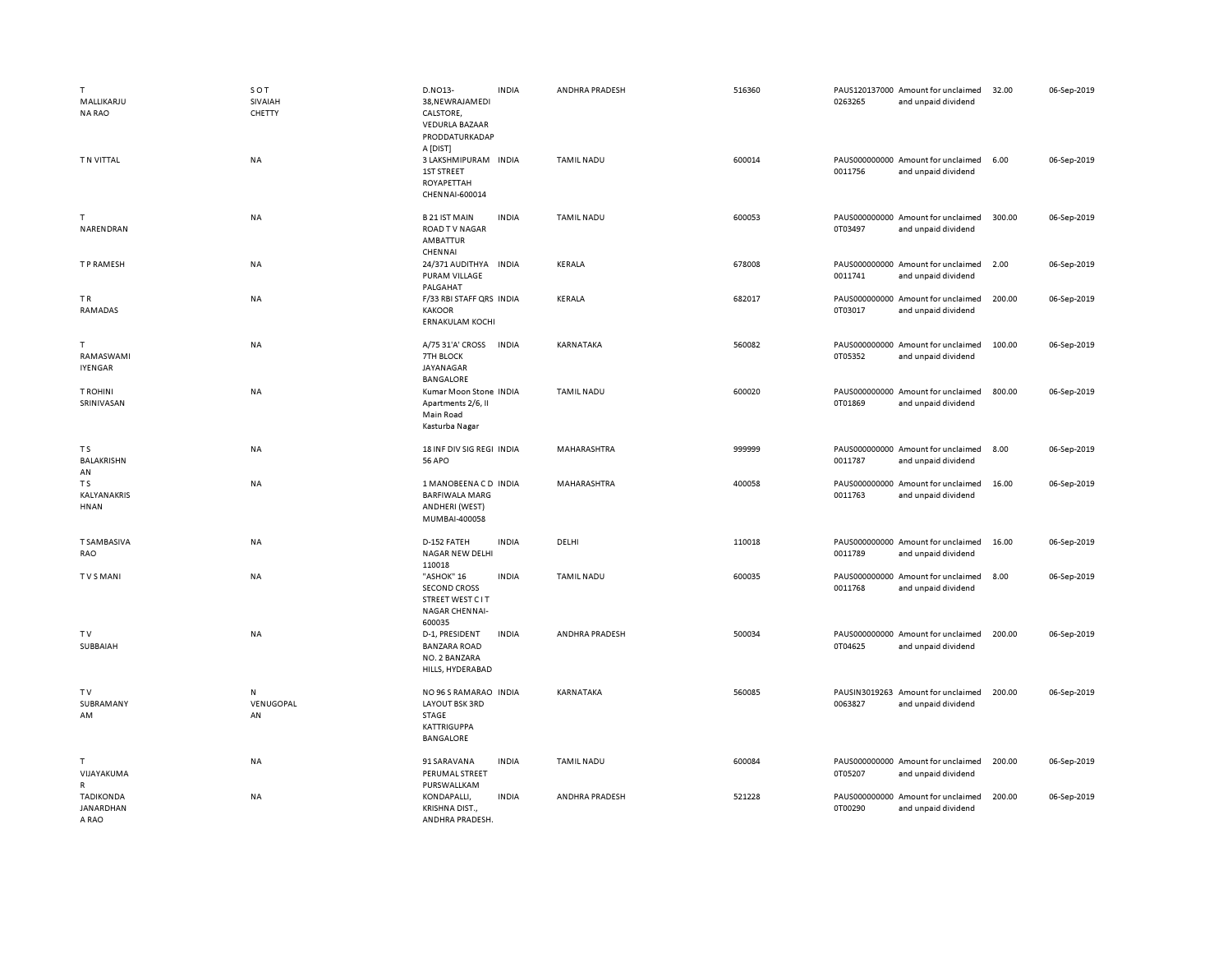| TAIYABALI<br>NANABHAI<br>SORANGWAL          | NA                  | <b>WADI BADRI</b><br><b>INDIA</b><br>MOHOLLA BARODA-<br>390001                                                                                    | <b>GUJARAT</b>       | 390001 | 0011743 | PAUS000000000 Amount for unclaimed<br>and unpaid dividend | 32.00  | 06-Sep-2019 |
|---------------------------------------------|---------------------|---------------------------------------------------------------------------------------------------------------------------------------------------|----------------------|--------|---------|-----------------------------------------------------------|--------|-------------|
| А<br>TANESH<br>DESAI                        | PARMANAN<br>D DESAI | <b>88 TARANG HILL</b><br><b>INDIA</b><br>SOCIETY NR ARJUN<br>ASHRAM<br><b>CHANDLODIA SOLA</b><br>CIVIL AHMEDABAD                                  | GUJARAT              | 380014 | 0173210 | PAUSIN3012763 Amount for unclaimed<br>and unpaid dividend | 6.00   | 06-Sep-2019 |
| TANVEER<br>KHAN                             | NA                  | <b>INDIA</b><br>C/O R A KHAN<br><b>INDIAN OVERSEAS</b><br><b>BANK TILAK NAGAR</b><br>JAIPUR 302004                                                | RAJASTHAN            | 302004 | 0011799 | PAUS000000000 Amount for unclaimed<br>and unpaid dividend | 16.00  | 06-Sep-2019 |
| <b>TANVIR</b><br>NATHANI                    | <b>NA</b>           | 4 FATIMA VILLA 1ST INDIA<br>FLOOR 29TH ROAD<br><b>BANDRA MUMBAI</b>                                                                               | MAHARASHTRA          | 400050 | 0T03628 | PAUS000000000 Amount for unclaimed<br>and unpaid dividend | 200.00 | 06-Sep-2019 |
| <b>TAPAN M</b><br>PANDYA                    | NA                  | 8 SHILPA SOCIETY<br><b>INDIA</b><br>OPP ATITHIGRUH<br>LALBAUG<br>VADODARA 390004                                                                  | <b>GUJARAT</b>       | 390004 | 0011808 | PAUS000000000 Amount for unclaimed<br>and unpaid dividend | 32.00  | 06-Sep-2019 |
| <b>TAPAN M</b><br>PANDYA                    | NA                  | <b>INDIA</b><br>8 SHILPA SOCIETY<br>OPP ATITHIGRUH<br>LALBAUG<br>VADODARA 390004                                                                  | <b>GUJARAT</b>       | 390004 | 0011807 | PAUS000000000 Amount for unclaimed<br>and unpaid dividend | 16.00  | 06-Sep-2019 |
| <b>TAPAN SAHA</b>                           | <b>NA</b>           | <b>INDIA</b><br>C/O SWAPNA<br><b>MEDICAL STORES</b><br>37 JESSORE ROAD<br>NAGE BAZAR P S<br><b>DUMDUM</b>                                         | <b>WEST BENGAL</b>   | 700028 | 0T02773 | PAUS000000000 Amount for unclaimed<br>and unpaid dividend | 200.00 | 06-Sep-2019 |
| <b>TAPOBRATA</b><br>CHOWDHURY               | NA                  | MADHYA BALURIA INDIA<br>NABAPALLY<br><b>BARASAT 24 PARGS</b><br>N                                                                                 | <b>WEST BENGAL</b>   | 700126 | 0T02931 | PAUS000000000 Amount for unclaimed<br>and unpaid dividend | 200.00 | 06-Sep-2019 |
| <b>TARA DEVI</b><br>SARAWGI                 | <b>NA</b>           | <b>C/O PIONER</b><br><b>INDIA</b><br><b>PLASTIC PRODUCTS</b><br>28/132A SIRKI<br>MOHAL KANPUR-<br>208001                                          | <b>UTTAR PRADESH</b> | 208001 | 0011792 | PAUS000000000 Amount for unclaimed<br>and unpaid dividend | 16.00  | 06-Sep-2019 |
| TARABAI<br>BHAVANISHA<br><b>NKAR RAIKAR</b> | <b>NA</b>           | C/O THE SWASTIK<br><b>INDIA</b><br><b>JANATA SAHAKARI</b><br><b>BANK LTD 502</b><br><b>KALBADEVI ROAD</b><br>MUMBAI-400002                        | MAHARASHTRA          | 400002 | 0011780 | PAUS000000000 Amount for unclaimed<br>and unpaid dividend | 8.00   | 06-Sep-2019 |
| TARACHAND<br>DEVCHANDD<br>AS CHOKSHI        | <b>NA</b>           | C/O.<br><b>INDIA</b><br>MAHENDRABHAI B.<br><b>GOSER FLAT NO.</b><br>949, II FLR, BLOCK<br>NO. M.20<br>VIJAYNAGAR,<br>HARNI ROAD,<br>BARODA-390006 | GUJARAT              | 390006 | 0011733 | PAUS000000000 Amount for unclaimed<br>and unpaid dividend | 6.00   | 06-Sep-2019 |
| TARALAXMI<br><b>NAVNITRAI</b><br>MEHTA      | NA                  | <b>INDIA</b><br>C/O MONA<br><b>TRADING CO MAIN</b><br><b>BAZAR AT RAJULA</b><br>DIST AMRELI PIN-<br>364560                                        | GUJARAT              | 364560 | 0011745 | PAUS000000000 Amount for unclaimed<br>and unpaid dividend | 16.00  | 06-Sep-2019 |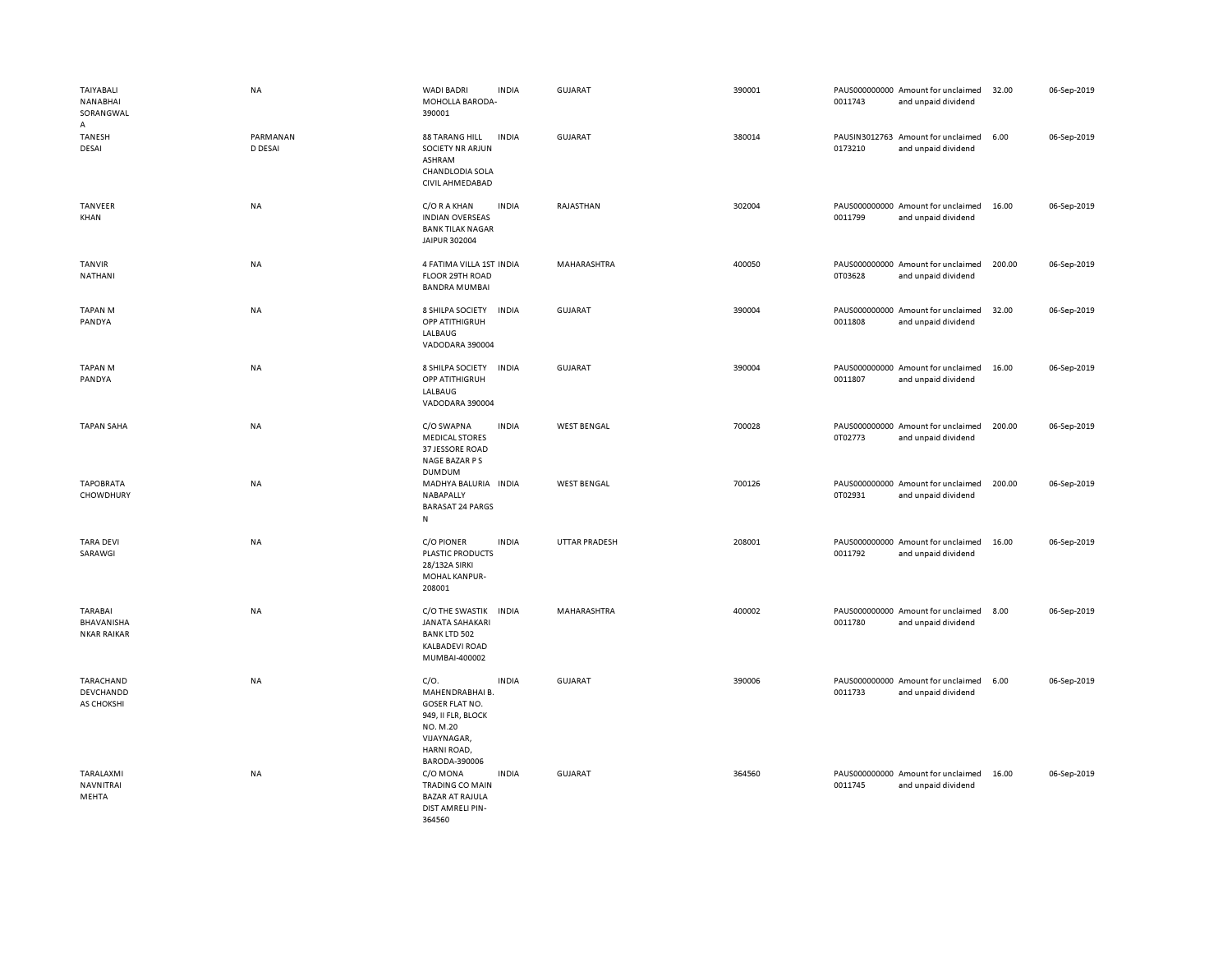| <b>TARLIKA</b><br>THAKKER                                                  | NA        | <b>B137 AGRASEN</b><br>SOCIETY 8<br><b>KOREGAON PARK</b><br><b>PUNE</b>                                                 | <b>INDIA</b> | MAHARASHTRA        | 411001 | 0039999 | PAUSIN3005131 Amount for unclaimed<br>and unpaid dividend | 16.00  | 06-Sep-2019 |
|----------------------------------------------------------------------------|-----------|-------------------------------------------------------------------------------------------------------------------------|--------------|--------------------|--------|---------|-----------------------------------------------------------|--------|-------------|
| <b>TARUN</b><br>GOOPTU                                                     | NA        | 48V B T ROAD<br>CALCUTTA                                                                                                | <b>INDIA</b> | <b>WEST BENGAL</b> | 700050 | 0T02861 | PAUS000000000 Amount for unclaimed<br>and unpaid dividend | 200.00 | 06-Sep-2019 |
| <b>TARUN</b><br><b>KUMAR DEY</b>                                           | NA        | <b>BENGAL CHEMICAL INDIA</b><br>OFFICERS QUARTER<br>P O PANIHATI 24<br>PGS (N)                                          |              | <b>WEST BENGAL</b> | 700114 | 0T02784 | PAUS000000000 Amount for unclaimed<br>and unpaid dividend | 200.00 | 06-Sep-2019 |
| TEJ RANBIR<br>SINGH<br><b>AURORA</b>                                       | NA        | UJJWAL LTD S M S INDIA<br>HIGH WAY JAIPUR-<br>302003                                                                    |              | RAJASTHAN          | 302003 | 0011757 | PAUS000000000 Amount for unclaimed<br>and unpaid dividend | 16.00  | 06-Sep-2019 |
| <b>TEJASVI</b><br><b>KUMAR JAIN</b>                                        | NA        | 2054 KINARI BAZAR INDIA<br>DELHI-110006                                                                                 |              | DELHI              | 110006 | 0011771 | PAUS000000000 Amount for unclaimed<br>and unpaid dividend | 8.00   | 06-Sep-2019 |
| THAKARSI<br>PADMASHI<br>PANPARIYA                                          | NA        | 7 UMA SOCIETY<br><b>BEHIND SANGAM</b><br><b>SOCIETY HARNI</b><br><b>ROAD BARODA-</b><br>390001                          | <b>INDIA</b> | <b>GUJARAT</b>     | 390001 | 0011747 | PAUS000000000 Amount for unclaimed<br>and unpaid dividend | 66.00  | 06-Sep-2019 |
| <b>THAKORBHAI</b><br>AMBALAL<br>PATEL                                      | NA        | ANANDAVIHAR<br>CLUB,<br>PRATAPGUNJ,<br>VADODARA                                                                         | <b>INDIA</b> | GUJARAT            | 390002 | 0T00756 | PAUS000000000 Amount for unclaimed<br>and unpaid dividend | 200.00 | 06-Sep-2019 |
| <b>THAKORBHAI</b><br>RAMANBHAI<br>PATEL                                    | NA        | PATIDAR BHAVAN<br>DAVAKHANA UPAR<br><b>GORVA BARODA-</b><br>390003                                                      | <b>INDIA</b> | GUJARAT            | 390003 | 0011748 | PAUS000000000 Amount for unclaimed<br>and unpaid dividend | 2.00   | 06-Sep-2019 |
| THANKAMM<br>APK                                                            | NA        | <b>KRISHNA VILAS</b><br>PEREKKAT LANE<br>ALWAYE                                                                         | <b>INDIA</b> | KERALA             | 683101 | 0T02977 | PAUS000000000 Amount for unclaimed<br>and unpaid dividend | 200.00 | 06-Sep-2019 |
| <b>THOMAS</b><br>ABRAHAM                                                   | <b>NA</b> | M/S.THOMAS<br>ABRAHAM & SON.,<br><b>CHEMISTS &amp;</b><br>DRUGGISTS,<br>MEDICAL COLLEGE<br>P. TRIVANDRUM                | <b>INDIA</b> | KERALA             | 695011 | 0T00758 | PAUS000000000 Amount for unclaimed<br>and unpaid dividend | 400.00 | 06-Sep-2019 |
| <b>THOMAS</b><br>DEVASSY<br>THARAKAN                                       | NA        | A 39/302 VAISHALI INDIA<br>NAGAR S V ROAD<br>JOGESHWARI WEST<br><b>MUMBAI</b>                                           |              | MAHARASHTRA        | 400102 | 0T01793 | PAUS000000000 Amount for unclaimed<br>and unpaid dividend | 400.00 | 06-Sep-2019 |
| <b>THOMAS</b><br><b>JOSEPH</b><br><b>ANTHONY</b><br>SALES<br><b>PONTES</b> | NA        | FLAT 2 PLOT 1 OLD INDIA<br><b>GOLF LINKS KHAR</b><br>MUMBAI-400052                                                      |              | MAHARASHTRA        | 400052 | 0011764 | PAUS000000000 Amount for unclaimed<br>and unpaid dividend | 8.00   | 06-Sep-2019 |
| <b>THOMSON</b><br>ANDREWS                                                  | NA        | NO.1, 63RD<br><b>STREET, ASHOK</b><br>NAGAR, CHENNAI                                                                    | <b>INDIA</b> | <b>TAMIL NADU</b>  | 600083 | 0T01088 | PAUS000000000 Amount for unclaimed<br>and unpaid dividend | 40.00  | 06-Sep-2019 |
| THULASI<br><b>AMMALT</b>                                                   | NA        | THULASI AMMAL<br>'PRASANTH' TC<br>4/99 INFANT JESUS<br><b>SCHOOL LANE</b><br><b>KAWDIAR PO</b><br>TRIVANDRUM-<br>695003 | <b>INDIA</b> | KERALA             | 695003 | 0011782 | PAUS000000000 Amount for unclaimed<br>and unpaid dividend | 8.00   | 06-Sep-2019 |
| TIKAM<br>CHAND JAIN                                                        | NA        | 60-A NALINI SETH<br><b>ROAD GROUND</b><br><b>FLOOR CALCUTTA</b><br>700007                                               | <b>INDIA</b> | <b>WEST BENGAL</b> | 700007 | 0011809 | PAUS000000000 Amount for unclaimed<br>and unpaid dividend | 16.00  | 06-Sep-2019 |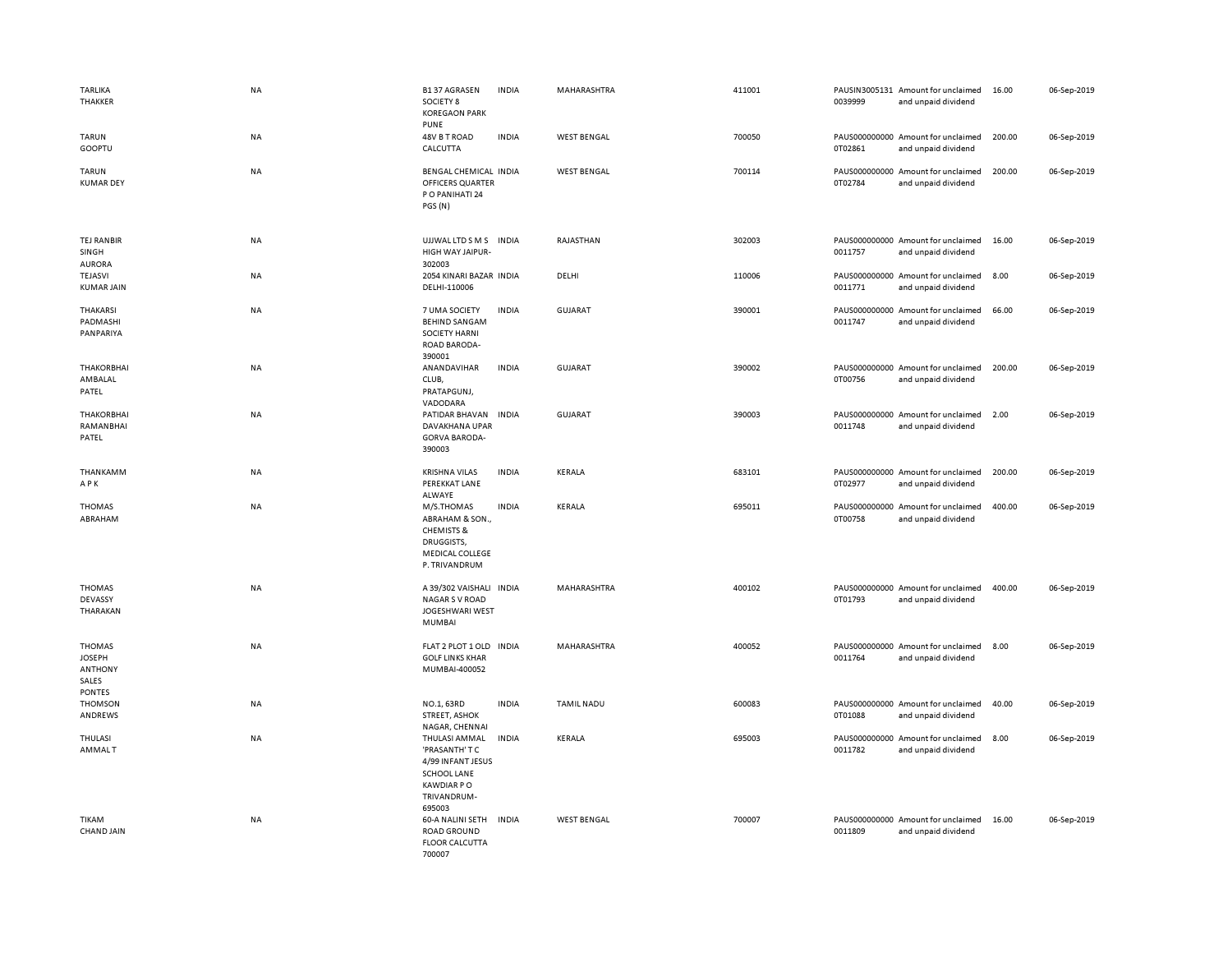| <b>TILAK RAJ</b><br>SONI                             | NA        | <b>B-106 CHINAR</b><br><b>RETREAT OPP</b><br><b>MAIDA MILL</b><br><b>BHOPAL 462011</b>                                 | <b>INDIA</b> | <b>MADHYA PRADESH</b> | 462011 | 0011777 | PAUS000000000 Amount for unclaimed<br>and unpaid dividend | 16.00  | 06-Sep-2019 |
|------------------------------------------------------|-----------|------------------------------------------------------------------------------------------------------------------------|--------------|-----------------------|--------|---------|-----------------------------------------------------------|--------|-------------|
| TO BE<br>PUNCHED<br><b>FROM FORM</b>                 | <b>NA</b> | $\mathbf 0$                                                                                                            | <b>INDIA</b> | MAHARASHTRA           | 999999 | 0011690 | PAUS000000000 Amount for unclaimed<br>and unpaid dividend | 32.00  | 06-Sep-2019 |
| <b>TRIBHOVANB</b><br>HAI<br><b>FULABHAI</b><br>PATEL | NA        | <b>HARIKRIPA NIVAS</b><br>CHHANI BARODA<br>PIN-391740                                                                  | <b>INDIA</b> | <b>GUJARAT</b>        | 391740 | 0011750 | PAUS000000000 Amount for unclaimed<br>and unpaid dividend | 6.00   | 06-Sep-2019 |
| TRIBHOVAND<br>AS KHODIDAS<br>SOLANKI                 | NA        | SOLANKI NIVAS<br><b>LAKKAD PITHA</b><br><b>FAIYAZKHAN ROAD</b><br>BARODA-390001                                        | <b>INDIA</b> | <b>GUJARAT</b>        | 390001 | 0011751 | PAUS000000000 Amount for unclaimed<br>and unpaid dividend | 6.00   | 06-Sep-2019 |
| TRILOCHAN A<br>MAKHIJA                               | NA        | 3 SHRI<br>GURURAMDAS<br>SOCIETY<br><b>BAPUNAGAR</b><br>AHMEDABAD<br>380024                                             | <b>INDIA</b> | <b>GUJARAT</b>        | 380024 | 0011800 | PAUS000000000 Amount for unclaimed<br>and unpaid dividend | 16.00  | 06-Sep-2019 |
| TRIMBAK<br>RAO G                                     | NA        | <b>ADARSH MEDICAL</b><br><b>STORES NEW BUS</b><br>STAND, NIRMAL<br>ADILABAD DIST<br>(A.P)                              | <b>INDIA</b> | ANDHRA PRADESH        | 504106 | 0G00400 | PAUS000000000 Amount for unclaimed<br>and unpaid dividend | 200.00 | 06-Sep-2019 |
| <b>TRISHLA DEVI</b><br>JAIN                          | NA        | 3/69 ROOP NAGAR INDIA<br>DELHI-110007                                                                                  |              | DELHI                 | 110007 | 0011769 | PAUS000000000 Amount for unclaimed<br>and unpaid dividend | 8.00   | 06-Sep-2019 |
| <b>TULASIBHAI</b><br><b>JETHABHAI</b><br>PATEL       | NA        | AT RAMSIKAMPA<br>POST ODHA TAL<br><b>BAYAD DIST</b><br>SABARKANTHA<br>383325                                           | <b>INDIA</b> | <b>GUJARAT</b>        | 383325 | 0011752 | PAUS000000000 Amount for unclaimed<br>and unpaid dividend | 2.00   | 06-Sep-2019 |
| TULSHIDAS<br>DUNGERSEY<br>THAKKAR                    | NA        | <b>T DUNGARSEY &amp;</b><br>CO NAVJIVAN<br>(MANDVI) R NO--<br>212/213 2ND FLR<br>125/127 KAZI S ST<br>MUMB-AI 400003 - | <b>INDIA</b> | MAHARASHTRA           | 400003 | 0011753 | PAUS000000000 Amount for unclaimed<br>and unpaid dividend | 50.00  | 06-Sep-2019 |
| TULSIBHAI<br><b>JIVABHAI</b><br>PATEL                | NA        | 1 JYOTI PARK<br>SOCIETY<br>KARELIBAUG<br>BARODA-390001                                                                 | <b>INDIA</b> | <b>GUJARAT</b>        | 390001 | 0011754 | PAUS000000000 Amount for unclaimed<br>and unpaid dividend | 12.00  | 06-Sep-2019 |
| <b>TUSHAR A</b><br>MEHTA                             | NA        | VRAJ APTS 2ND<br><b>FLOOR OPP</b><br>SAMARTHESHWAR<br>MAHADEV<br><b>ELLISBRIDGE</b><br>AHMEDABAD<br>380006             | <b>INDIA</b> | <b>GUJARAT</b>        | 380006 | 0011795 | PAUS000000000 Amount for unclaimed<br>and unpaid dividend | 2.00   | 06-Sep-2019 |
| <b>TUSHAR</b><br><b>BABULAL</b><br>PARIKH            | NA        | MANI BHUVAN<br>DALAL COLONY<br><b>OPP HARIHAR</b><br>SOCIETY<br>MANINAGER<br>AHMEDABAD<br>380008                       | <b>INDIA</b> | <b>GUJARAT</b>        | 380008 | 0011728 | PAUS000000000 Amount for unclaimed<br>and unpaid dividend | 2.00   | 06-Sep-2019 |
| <b>TUSHAR SETH</b>                                   | <b>NA</b> | 4 CAPPER ROAD<br>LALBAGH<br><b>LUCKNOW</b>                                                                             | <b>INDIA</b> | <b>UTTAR PRADESH</b>  | 226001 | 0T03385 | PAUS000000000 Amount for unclaimed<br>and unpaid dividend | 200.00 | 06-Sep-2019 |
| TYEB<br>MOHAMEDA<br>LY MOGUL                         | NA        | <b>RETREAT BELLASIS</b><br>ROAD MUMBAI-<br>400008                                                                      | <b>INDIA</b> | MAHARASHTRA           | 400008 | 0011739 | PAUS000000000 Amount for unclaimed<br>and unpaid dividend | 16.00  | 06-Sep-2019 |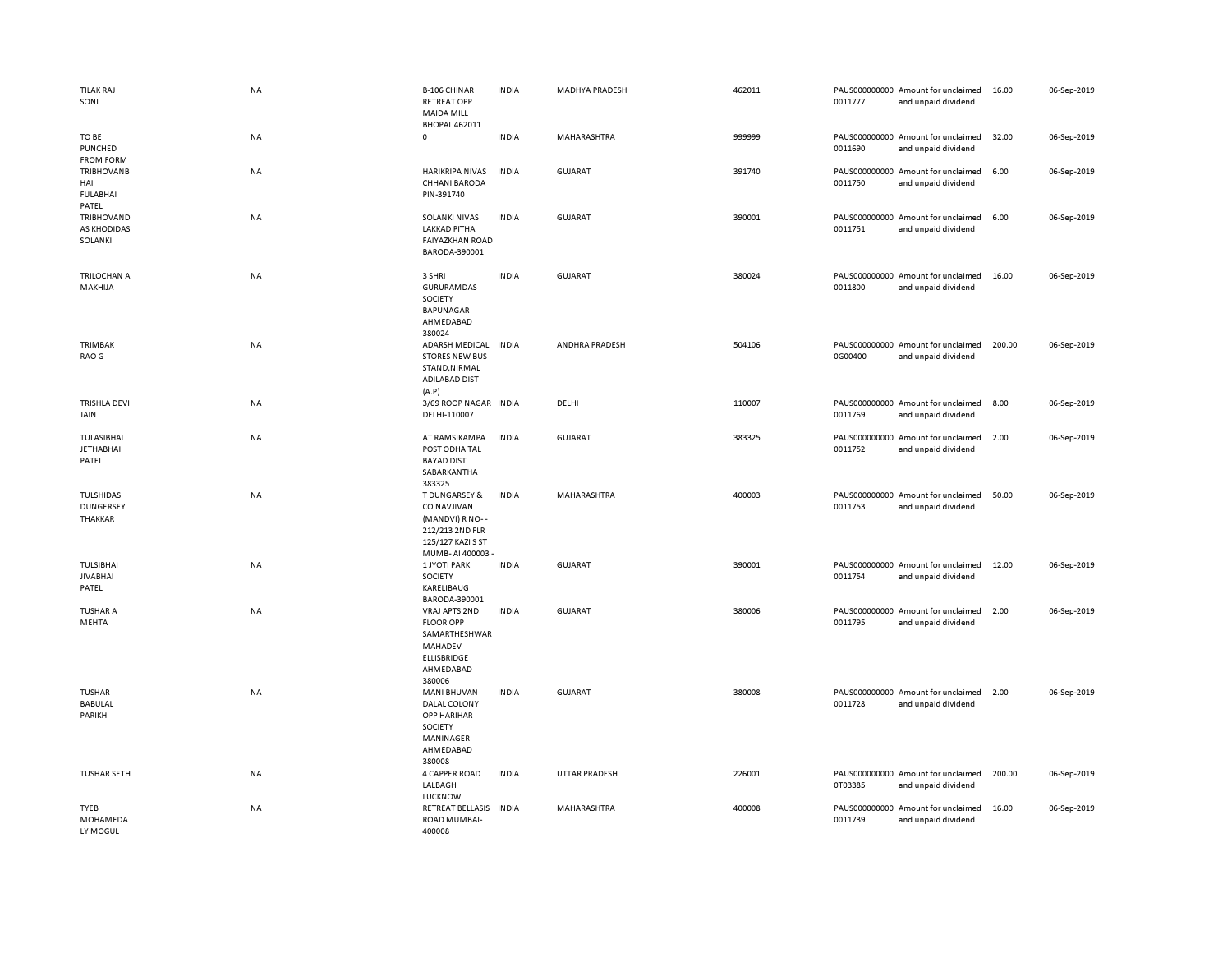| URN<br><b>MURTHY</b>                           | <b>NA</b>                                  | NO <sub>15</sub> ASHRAYA<br>APARTMENTS<br>ATMANANDA<br><b>COLONY MAIN RD</b><br><b>RTNAGAR</b><br><b>BANGALORE</b>                       | <b>INDIA</b> | KARNATAKA            | 560032 | 0U02633 | PAUS000000000 Amount for unclaimed<br>and unpaid dividend | 1300.00 | 06-Sep-2019 |
|------------------------------------------------|--------------------------------------------|------------------------------------------------------------------------------------------------------------------------------------------|--------------|----------------------|--------|---------|-----------------------------------------------------------|---------|-------------|
| U V KRISHNA<br>RAO                             | NA                                         | C/O DR NAGRAJ K INDIA<br>RAO 628, 8TH 'B'<br><b>MAIN 3RD BLOCK</b><br><b>3RD STAGE</b><br>BASAVESWARA<br><b>NAGAR</b>                    |              | KARNATAKA            | 560078 | 0U02534 | PAUS000000000 Amount for unclaimed<br>and unpaid dividend | 200.00  | 06-Sep-2019 |
| UDAI<br>SHRIDHAR<br>NAIK                       | SHRIDHAR<br><b>NAIK</b>                    | HOUSE NO 11/A<br><b>KEVNEM</b><br>CARANZALEM<br><b>ILHAS GOA</b>                                                                         | <b>INDIA</b> | GOA                  | 403002 | 0432394 | PAUSIN3005131 Amount for unclaimed<br>and unpaid dividend | 200.00  | 06-Sep-2019 |
| <b>UDAY ANANT</b><br>PUNKAR                    | <b>NA</b>                                  | GANGADHAR<br>NIWAS KUMEDAN<br><b>FALIA RAJMAHAL</b><br><b>ROAD BARODA</b><br>390001                                                      | <b>INDIA</b> | <b>GUJARAT</b>       | 390001 | 0011907 | PAUS000000000 Amount for unclaimed<br>and unpaid dividend | 2.00    | 06-Sep-2019 |
| <b>UDAY KUMAR</b><br>RAHALKAR                  | NA                                         | 310-BLOCK-C<br>SAGARE<br>APARTMENTS 17/1,<br>OLD PALASIA                                                                                 | <b>INDIA</b> | MADHYA PRADESH       | 452003 | 0U03248 | PAUS000000000 Amount for unclaimed<br>and unpaid dividend | 400.00  | 06-Sep-2019 |
| <b>UDAYKUMAR</b><br><b>ISHWARBHAI</b><br>DESAI | <b>NA</b>                                  | 9 MAHESHWAR<br>NAGAR<br>SUBHANPURA<br><b>BARODA 390003</b>                                                                               | <b>INDIA</b> | <b>GUJARAT</b>       | 390003 | 0011829 | PAUS000000000 Amount for unclaimed<br>and unpaid dividend | 2.00    | 06-Sep-2019 |
| <b>UDHO RAM</b><br>CHAWALIA                    | NA                                         | 11/92 WEST AZAD<br>NAGAR PO<br><b>KRISHAN NAGAR</b><br>DELHI-110051                                                                      | <b>INDIA</b> | DELHI                | 110051 | 0011887 | PAUS000000000 Amount for unclaimed<br>and unpaid dividend | 8.00    | 06-Sep-2019 |
| UJWALA<br><b>KRISHNA</b><br>PATIL              | NA                                         | A-1 WILD FLOWER<br><b>HALL JAI</b><br>BHAWANIMATA<br><b>MARG OFFCEASOR</b><br><b>ROAD AMBOLI</b><br><b>ANDHERI WEST</b><br>MUMBAI 400058 | <b>INDIA</b> | MAHARASHTRA          | 400058 | 0011877 | PAUS000000000 Amount for unclaimed<br>and unpaid dividend | 8.00    | 06-Sep-2019 |
| ULHAS<br>SHANKARRA<br>O VIDVANS                | <b>NA</b>                                  | PRATAP ROAD<br>RAOPURA BARODA-<br>390001                                                                                                 | <b>INDIA</b> | <b>GUJARAT</b>       | 390001 | 0011822 | PAUS000000000 Amount for unclaimed<br>and unpaid dividend | 2.00    | 06-Sep-2019 |
| ULHAS<br>SUBHEDEV<br>SURYAWANS<br>HI           | NA                                         | 10 'SUNDARAM'<br><b>MAHAVIR NAGAR</b><br>CHINCHPADA PEN<br><b>DIST RAIGAD</b>                                                            | <b>INDIA</b> | MAHARASHTRA          | 402106 | 0U03828 | PAUS000000000 Amount for unclaimed<br>and unpaid dividend | 200.00  | 06-Sep-2019 |
| UMA BANSAL                                     | SHRI<br>RAJENDRA<br>KUMAR<br><b>BANSAL</b> | 477, GALI<br>BAKHTAWAR<br><b>HATHRAS</b>                                                                                                 | <b>INDIA</b> | <b>UTTAR PRADESH</b> | 204101 | 0078337 | PAUSIN3010061 Amount for unclaimed<br>and unpaid dividend | 8.00    | 06-Sep-2019 |
| <b>UMA DEVI</b><br>SHARMA                      | <b>NA</b>                                  | HOUSE NO-14 MAN INDIA<br><b>VIHAR AWHO</b><br>COLONY<br>SHAMSABAD ROAD<br>AGRA 282001                                                    |              | <b>UTTAR PRADESH</b> | 282001 | 0011872 | PAUS000000000 Amount for unclaimed<br>and unpaid dividend | 16.00   | 06-Sep-2019 |
| UMA M<br><b>BAPAT</b>                          | NA                                         | S-5-98 NEW<br>OSMANPURA<br>AURANGABAD                                                                                                    | <b>INDIA</b> | MAHARASHTRA          | 431005 | 0U03851 | PAUS000000000 Amount for unclaimed<br>and unpaid dividend | 400.00  | 06-Sep-2019 |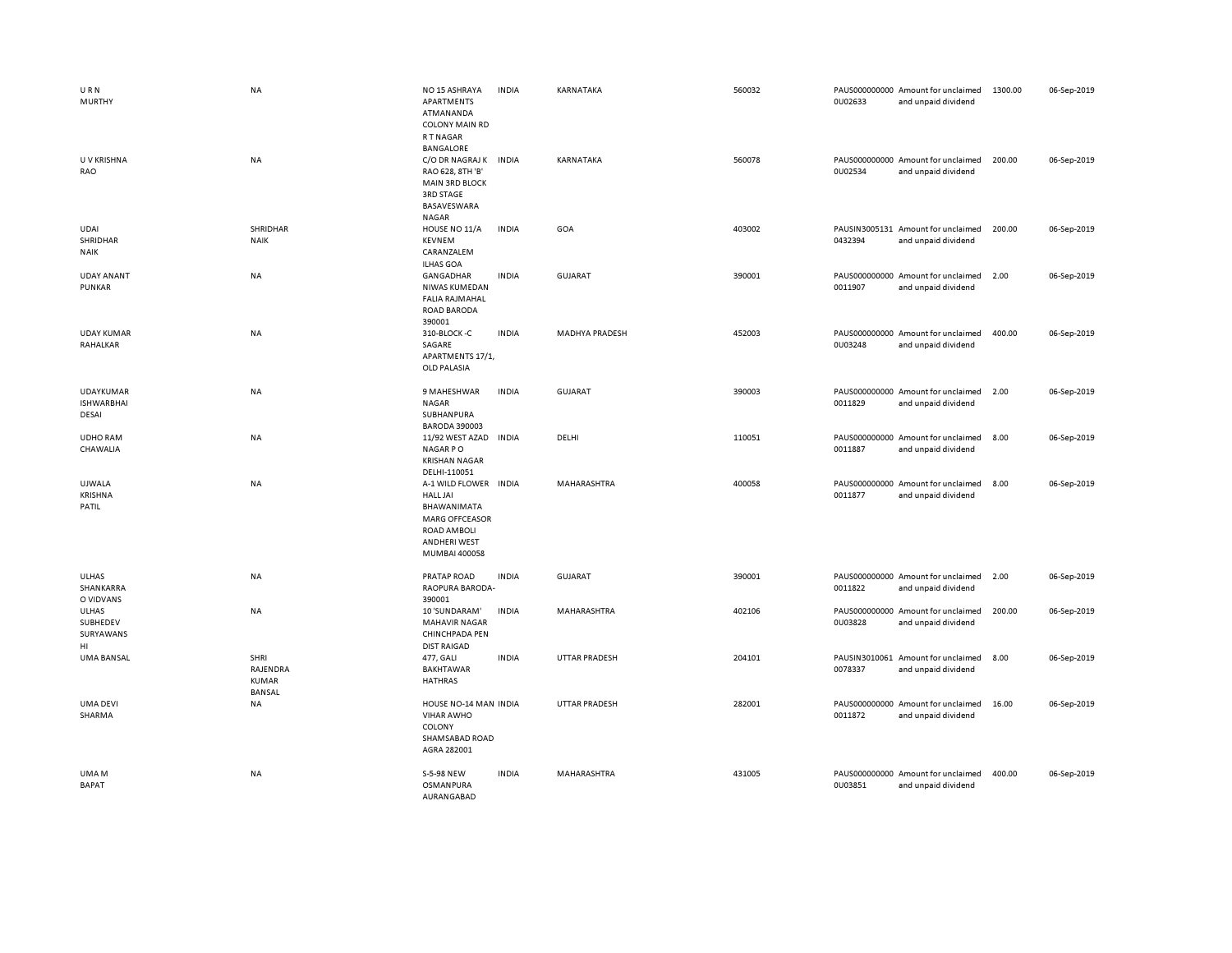| <b>UMA PRASAD</b><br><b>JALLURI</b>             | NA        | QR.NO 88-B, D-<br><b>INDIA</b><br><b>TYPE STATION</b><br>ROAD COLONY,<br>ADILABAD DT (AP)<br>BELLAMPALLI                                                                                                                                                | ANDHRA PRADESH            | 504251 | 0U00767           | PAUS000000000 Amount for unclaimed<br>and unpaid dividend                                       | 200.00        | 06-Sep-2019                |
|-------------------------------------------------|-----------|---------------------------------------------------------------------------------------------------------------------------------------------------------------------------------------------------------------------------------------------------------|---------------------------|--------|-------------------|-------------------------------------------------------------------------------------------------|---------------|----------------------------|
| <b>UMA</b><br>RAMARATHA<br><b>NAM</b>           | NA        | <b>INDIA</b><br>BLOCK 24 B B C<br>HOMES 18 SOUTH<br><b>BOAG ROAD T</b><br><b>NAGAR CHENNAI</b><br>600017                                                                                                                                                | TAMIL NADU                | 600017 | 0011910           | PAUS000000000 Amount for unclaimed<br>and unpaid dividend                                       | 8.00          | 06-Sep-2019                |
| UMA<br>RASHMIKANT<br>PATEL                      | NA        | D1 SHIRALI SOCIETY INDIA<br><b>FATEHGUNJ NEAR</b><br>SADAR BAZAR<br>VADODARA 390003                                                                                                                                                                     | GUJARAT                   | 390003 | 0011921           | PAUS000000000 Amount for unclaimed<br>and unpaid dividend                                       | 16.00         | 06-Sep-2019                |
| <b>UMA TAMBE</b>                                | NA        | 7 GANGAWAS APTS INDIA<br>S NO 36/3/3<br>ERANDAWANE<br><b>PUNE</b>                                                                                                                                                                                       | MAHARASHTRA               | 411058 | 0U04073           | PAUS000000000 Amount for unclaimed<br>and unpaid dividend                                       | 200.00        | 06-Sep-2019                |
| <b>UMADEVI</b>                                  | NA        | H NO 107<br><b>INDIA</b><br>HYDERBASTHI<br>KINGSWAY<br>SECUNDERABAD<br>500003                                                                                                                                                                           | ANDHRA PRADESH            | 500003 | 0011904           | PAUS000000000 Amount for unclaimed<br>and unpaid dividend                                       | 16.00         | 06-Sep-2019                |
| UMEDABHAI<br><b>TRIBHOVEND</b><br>AS PATEL      | NA        | DHARMRAJ NAGAR INDIA<br>CO-OP HSG SOC<br>VIBHAG-2 NR<br>CHANKYAPURI<br><b>GHATLODIYA</b><br>AHMEDABAD                                                                                                                                                   | GUJARAT                   | 380001 | 0011893           | PAUS000000000 Amount for unclaimed<br>and unpaid dividend                                       | 8.00          | 06-Sep-2019                |
| <b>UMESH</b><br><b>ATCHUT</b><br>SARDESSAI      | NA        | ANTIL-PETH<br><b>INDIA</b><br><b>BICHOLIM GOA PIN-</b><br>403504                                                                                                                                                                                        | GOA                       | 403504 | 0011843           | PAUS000000000 Amount for unclaimed<br>and unpaid dividend                                       | 6.00          | 06-Sep-2019                |
| <b>UMESH</b>                                    | NA        | H NO 970 SEC-19<br><b>INDIA</b><br><b>FARIDABAD</b>                                                                                                                                                                                                     | HARYANA                   | 121001 | 0U03434           | PAUS000000000 Amount for unclaimed<br>and unpaid dividend                                       | 200.00        | 06-Sep-2019                |
| KUMAR                                           |           |                                                                                                                                                                                                                                                         |                           |        |                   |                                                                                                 |               |                            |
| PRABHAKAR<br><b>UMESH NATH</b><br>MAHESHWAR     | NA        | C-25 INDUSTRIAL<br><b>INDIA</b><br><b>ESTATE ALIGARH</b><br>202001                                                                                                                                                                                      | <b>UTTAR PRADESH</b>      | 202001 | 0011870           | PAUS000000000 Amount for unclaimed<br>and unpaid dividend                                       | 8.00          | 06-Sep-2019                |
| UMESH R<br>KOTIAN                               | <b>NA</b> | 25/400 SIDHARTH<br><b>INDIA</b><br>NAGAR-4<br><b>ABHIMAN CO-OP</b><br>SOC LTD<br><b>GOREGAON WEST</b><br>MUMBAI 400002                                                                                                                                  | <b>MAHARASHTRA</b>        | 400002 | 0011911           | PAUS000000000 Amount for unclaimed<br>and unpaid dividend                                       | 8.00          | 06-Sep-2019                |
| <b>UMESH</b><br>RAIZADA                         | NA        | <b>BHARATI NAGAR</b><br><b>INDIA</b><br><b>MANIS ROAD</b>                                                                                                                                                                                               | UTTAR PRADESH             | 202001 | 0011853           | PAUS000000000 Amount for unclaimed<br>and unpaid dividend                                       | 32.00         | 06-Sep-2019                |
| UNNITA<br><b>DINKARBHAI</b><br>DALAL<br>UPENDRA | NA<br>NA  | ALIGARH-202001<br>C/O BHARAT L<br><b>INDIA</b><br>PARIKH BUNG NO 7<br><b>AAROHI BU-</b><br><b>NGLOWS NEAR</b><br>ASHWAMEGH 1<br>B/H P & T COMPL-<br>EX 132 RING ROAD<br>SATELLITE ROAD<br>AHMEDAB-AD<br>380015<br><b>TANNA BUILDING</b><br><b>INDIA</b> | GUJARAT<br><b>GUJARAT</b> | 364601 | 380015<br>0011912 | PAUS000000000 Amount for unclaimed<br>and unpaid dividend<br>PAUS000000000 Amount for unclaimed | 16.00<br>6.00 | 06-Sep-2019<br>06-Sep-2019 |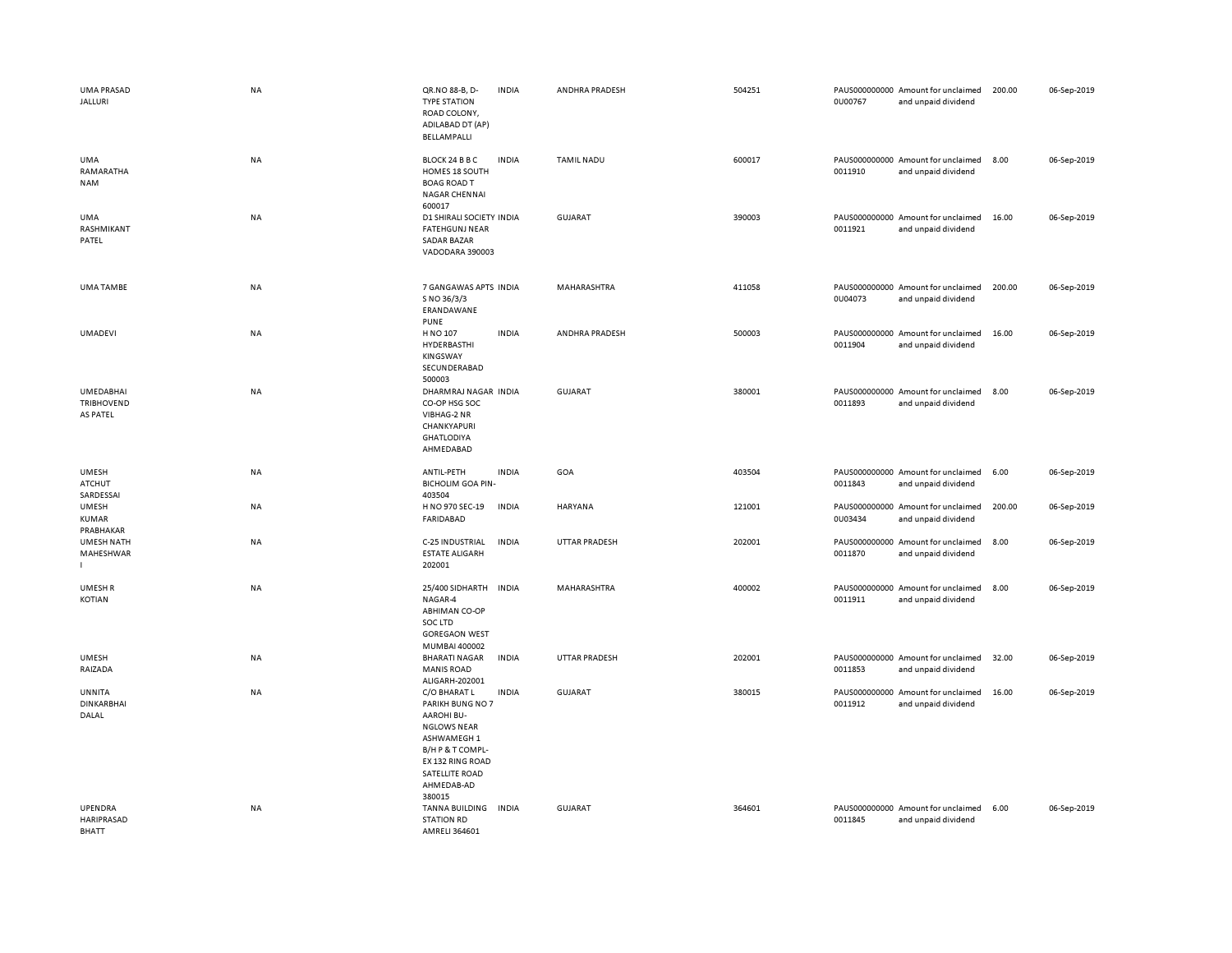| UPENDRAKU<br><b>MAR</b><br>MANHARLAL<br>SHAH | NA                           | "MAHAVIR"<br>GAJARAWADI<br>ROAD OPP BHAT-<br>WADA BARODA<br>390001                                                   | <b>INDIA</b> | <b>GUJARAT</b>        | 390001 | 0011826 | PAUS000000000 Amount for unclaimed<br>and unpaid dividend | 2.00  | 06-Sep-2019 |
|----------------------------------------------|------------------------------|----------------------------------------------------------------------------------------------------------------------|--------------|-----------------------|--------|---------|-----------------------------------------------------------|-------|-------------|
| <b>URAMBATH</b><br>KRISHNAN<br><b>NAIR</b>   | NA                           | ROOM NO 5<br>MOHAN VILLA J P<br><b>NAGAR GOREGAON</b><br>(EAST) MUMBAI-<br>400063                                    | <b>INDIA</b> | MAHARASHTRA           | 400063 | 0011832 | PAUS000000000 Amount for unclaimed<br>and unpaid dividend | 6.00  | 06-Sep-2019 |
| URMIL<br>CHATRATH                            | CHANDRA<br>KUMAR<br>CHATRATH | 130 DASHERA<br>MAIDAN UJJAIN<br>MP                                                                                   | <b>INDIA</b> | <b>MADHYA PRADESH</b> | 456010 | 5382466 | PAUSIN3011271 Amount for unclaimed<br>and unpaid dividend | 82.00 | 06-Sep-2019 |
| URMILA<br><b>BALMUKUND</b><br>SHAH           | NA                           | SULTANPURA<br><b>ADHYARU'S POLE</b><br>BARODA-390001                                                                 | <b>INDIA</b> | GUJARAT               | 390001 | 0011828 | PAUS000000000 Amount for unclaimed<br>and unpaid dividend | 2.00  | 06-Sep-2019 |
| <b>URMILA DEVI</b>                           | <b>NA</b>                    | C/O SMT PREM<br><b>KAPOOR AHUJA</b><br>RADIOS 215 OKHLA<br>INDUSTRIAL<br><b>ESTATE NEW DELHI-</b><br>110020          | <b>INDIA</b> | DELHI                 | 110020 | 0011886 | PAUS000000000 Amount for unclaimed<br>and unpaid dividend | 8.00  | 06-Sep-2019 |
| URMILA<br>KANAIYALAL<br>SHAH                 | <b>NA</b>                    | 4/16 PROFESSOR<br><b>BLOCK SIX</b><br><b>BUNGALOWS NR ST</b><br><b>BUS STAND</b><br>VALLABH<br>VIDYANAGAR<br>388120  | <b>INDIA</b> | <b>GUJARAT</b>        | 388120 | 0011834 | PAUS000000000 Amount for unclaimed<br>and unpaid dividend | 32.00 | 06-Sep-2019 |
| <b>URMILA</b><br>KANTILAL<br>LODAYA          | <b>NA</b>                    | C/O THE SWASTIK<br><b>JANATA SAHAKARI</b><br><b>BANK LTD 502</b><br><b>KALBADEVI ROAD</b><br>MUMBAI-400002           | <b>INDIA</b> | <b>MAHARASHTRA</b>    | 400002 | 0011879 | PAUS000000000 Amount for unclaimed<br>and unpaid dividend | 8.00  | 06-Sep-2019 |
| URMILA<br>MITTAL                             | SUNIL<br>KUMAR<br>MITTAL     | 9 SONA ENCLAVE<br>OPP SUMAN<br>CINEMA<br>MODINAGAR<br><b>UTTAR PRADESH</b>                                           | <b>INDIA</b> | <b>UTTAR PRADESH</b>  | 201204 | 0281088 | PAUSIN3009661 Amount for unclaimed<br>and unpaid dividend | 8.00  | 06-Sep-2019 |
| URMILA<br>RATILAL<br>SHAH                    | <b>NA</b>                    | II-B WEST VIEW 309 INDIA<br>S V ROAD<br>SANTACRUZ (W)<br>MUMBAI-400054                                               |              | MAHARASHTRA           | 400054 | 0011881 | PAUS000000000 Amount for unclaimed<br>and unpaid dividend | 18.00 | 06-Sep-2019 |
| URMILABEN<br>RAMANIKLAL<br>MANIAR            | RAMANIKLA<br>$\mathsf{L}$    | <b>AKANKI STATION</b><br>ROAD 4/2/16<br><b>VISNAGAR DIST</b><br>MEHSANA<br>MEHSANA                                   | INDIA        | <b>GUJARAT</b>        | 384315 | 0325689 | PAUSIN3012763 Amount for unclaimed<br>and unpaid dividend | 6.00  | 06-Sep-2019 |
| URMILABEN<br>RAOJIBHAI<br>PATEL              | NA                           | C/O KASHIBHAI<br>RAOJIBHAI PATEL<br><b>CHOKSHI BAZAR</b><br><b>BEHIND POST</b><br><b>OFFICE POST</b><br>PADRA-391440 | <b>INDIA</b> | GUJARAT               | 391440 | 0011827 | PAUS000000000 Amount for unclaimed<br>and unpaid dividend | 2.00  | 06-Sep-2019 |
| URMILABEN<br>SANMUKHBH<br>AI SONI            | <b>NA</b>                    | FB/122 ALEMBIC<br><b>COLONY B/H</b><br><b>BHAILAL AMIN</b><br>HOSPITAL BARODA<br>390003                              | <b>INDIA</b> | <b>GUJARAT</b>        | 390003 | 0011823 | PAUS000000000 Amount for unclaimed<br>and unpaid dividend | 2.00  | 06-Sep-2019 |
| URMILABEN<br><b>VINOOBHAI</b><br>PATEL       | NA                           | <b>GUNDA FALIA</b><br>RAJMAHAL ROAD<br>BARODA-390001                                                                 | <b>INDIA</b> | <b>GUJARAT</b>        | 390001 | 0011847 | PAUS000000000 Amount for unclaimed<br>and unpaid dividend | 6.00  | 06-Sep-2019 |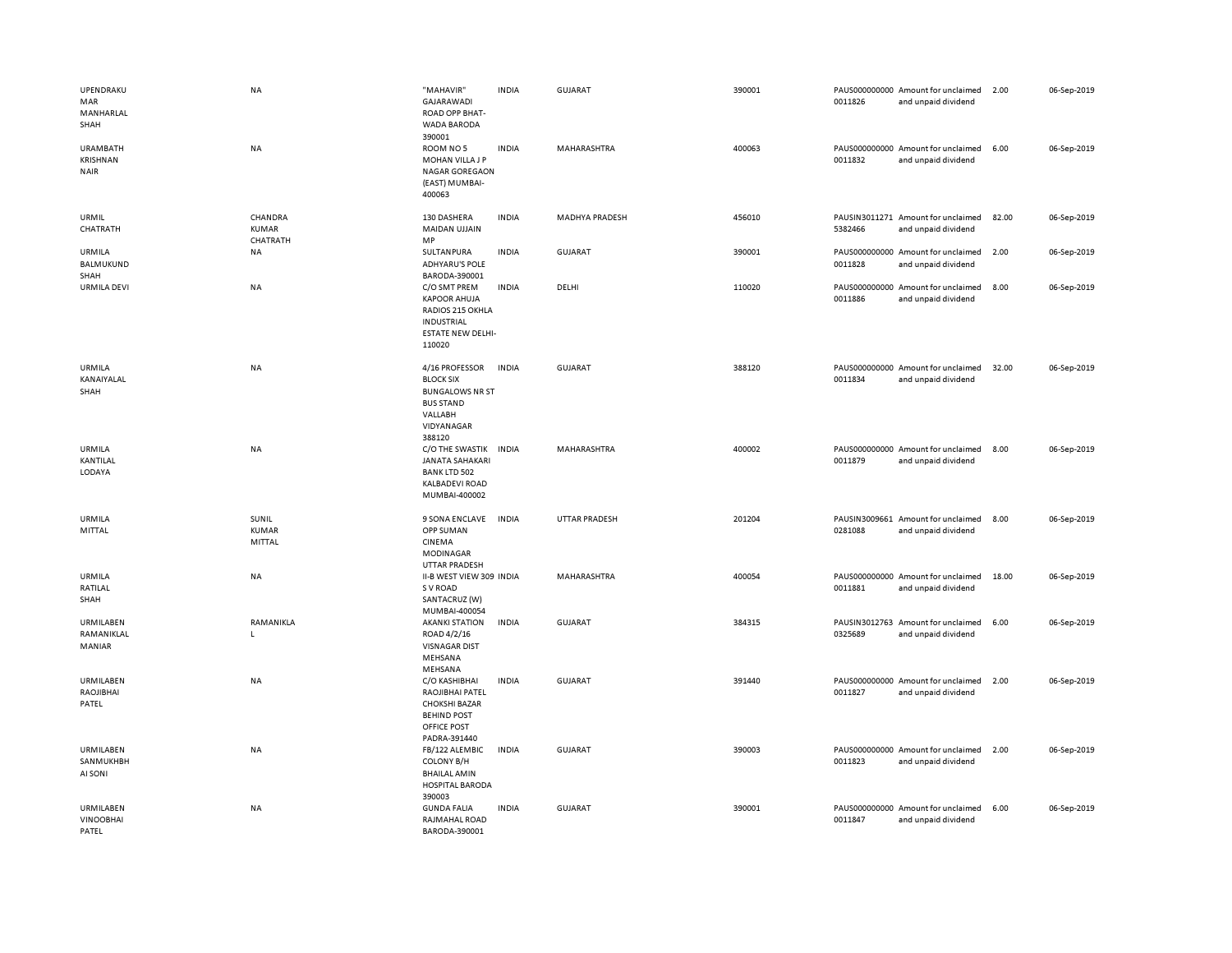| URMILADEVI<br><b>KRISHNAGOP</b><br>AL MISHRA | NA        | BEHIND TR PATEL INDIA<br>VIDHAYALAYA<br>SARDARNAGAR<br><b>BARODA 390002</b>                                                                              | <b>GUJARAT</b>     | 390002 | PAUS000000000 Amount for unclaimed<br>0011905<br>and unpaid dividend | 2.00  | 06-Sep-2019 |
|----------------------------------------------|-----------|----------------------------------------------------------------------------------------------------------------------------------------------------------|--------------------|--------|----------------------------------------------------------------------|-------|-------------|
| URVASHIBEN<br>PRAVINKUM<br>AR MEHTA          | NA        | 16 NAVNATH<br><b>INDIA</b><br><b>SOCIETY 'SHRI</b><br><b>SHAKTI KRUPA' OPP</b><br><b>ELECTRIC STATION</b><br><b>TARSALI ROAD</b><br><b>BARODA 390001</b> | <b>GUJARAT</b>     | 390001 | PAUS000000000 Amount for unclaimed<br>0011848<br>and unpaid dividend | 2.00  | 06-Sep-2019 |
| <b>USHA</b><br>AGARWAL                       | NA        | FD-54 HAL FLATS<br><b>INDIA</b><br>OLD CHENNAI<br>ROAD BANGALORE<br>560093                                                                               | KARNATAKA          | 560093 | PAUS000000000 Amount for unclaimed<br>0011863<br>and unpaid dividend | 16.00 | 06-Sep-2019 |
| USHA ANAND                                   | <b>NA</b> | J-33 PASCHIM<br><b>INDIA</b><br>VIHAR NEW DELHI-<br>110063                                                                                               | DELHI              | 110063 | PAUS000000000 Amount for unclaimed<br>0011896<br>and unpaid dividend | 24.00 | 06-Sep-2019 |
| <b>USHA</b><br>CHADHA                        | NA        | 13/28 WEST PATEL INDIA<br>NAGAR NEW DELHI-<br>110008                                                                                                     | DELHI              | 110008 | PAUS000000000 Amount for unclaimed<br>0011888<br>and unpaid dividend | 8.00  | 06-Sep-2019 |
| USHA GOYAL                                   | NA        | $C/O$ M/S<br><b>INDIA</b><br>MOOLCHAND &<br>SONS 131 COTTON<br>STREET 2ND FLR<br>ROOM NO6<br>CALCUTTA 700007                                             | <b>WEST BENGAL</b> | 700007 | PAUS000000000 Amount for unclaimed<br>0011876<br>and unpaid dividend | 24.00 | 06-Sep-2019 |
| USHA J<br>SACHDE                             | <b>NA</b> | 20/B<br><b>INDIA</b><br>CHANDANMAHAL<br><b>3RD FLOOR VALJI</b><br>LADHA ROAD<br>MULUND WEST<br>MUMBAI 400080                                             | MAHARASHTRA        | 400080 | PAUS000000000 Amount for unclaimed<br>0011931<br>and unpaid dividend | 32.00 | 06-Sep-2019 |
| <b>USHA</b><br><b>JAGAJIVAN</b><br>RUPAREL   | NA        | C/O J R RUPAREL G INDIA<br>E B COLONY<br>QUATER NO C-2<br>PORBANDAR-<br>360575                                                                           | <b>GUJARAT</b>     | 360575 | PAUS000000000 Amount for unclaimed<br>0011858<br>and unpaid dividend | 8.00  | 06-Sep-2019 |
| <b>USHA</b><br><b>KAPOOR</b>                 | <b>NA</b> | BLOCK DA FLAT NO INDIA<br>11-B HARI NAGAR<br><b>NR CLOCK TOWER</b><br><b>NEW DELHI 110064</b>                                                            | DELHI              | 110064 | PAUS000000000 Amount for unclaimed<br>0011906<br>and unpaid dividend | 8.00  | 06-Sep-2019 |
| <b>USHA</b><br><b>KAPOOR</b>                 | NA        | E-19 SECTOR-9<br><b>INDIA</b><br>NEW VIJAY NAGAR<br><b>GHAZIABAD U P</b><br>201009                                                                       | UTTAR PRADESH      | 201009 | PAUS000000000 Amount for unclaimed<br>0011883<br>and unpaid dividend | 16.00 | 06-Sep-2019 |
| <b>USHA</b><br><b>KAPOOR</b>                 | NA        | BLOCK DA FLAT NO INDIA<br>11-B HARI NAGAR<br>(NEAR CLOCK<br><b>TOWER) NEW</b><br>DELHI-110064                                                            | DELHI              | 110064 | PAUS000000000 Amount for unclaimed<br>0011885<br>and unpaid dividend | 8.00  | 06-Sep-2019 |
| <b>USHA</b><br>KATHURIA                      | NA        | 7814 RAM GALI R A INDIA<br>ROAD 7814-RAM<br><b>GALI R A ROAD</b><br>DELHI-110007                                                                         | DELHI              | 110007 | PAUS000000000 Amount for unclaimed<br>0011891<br>and unpaid dividend | 8.00  | 06-Sep-2019 |
| <b>USHA</b><br>KIRTIKUMAR<br><b>SHROFF</b>   | NA        | 85 WALKESHWAR<br><b>INDIA</b><br>ROAD SMRUTI<br><b>BLDG NEAR WHITE</b><br>HOUSE MUMBAI-<br>400006                                                        | MAHARASHTRA        | 400006 | PAUS000000000 Amount for unclaimed<br>0011819<br>and unpaid dividend | 6.00  | 06-Sep-2019 |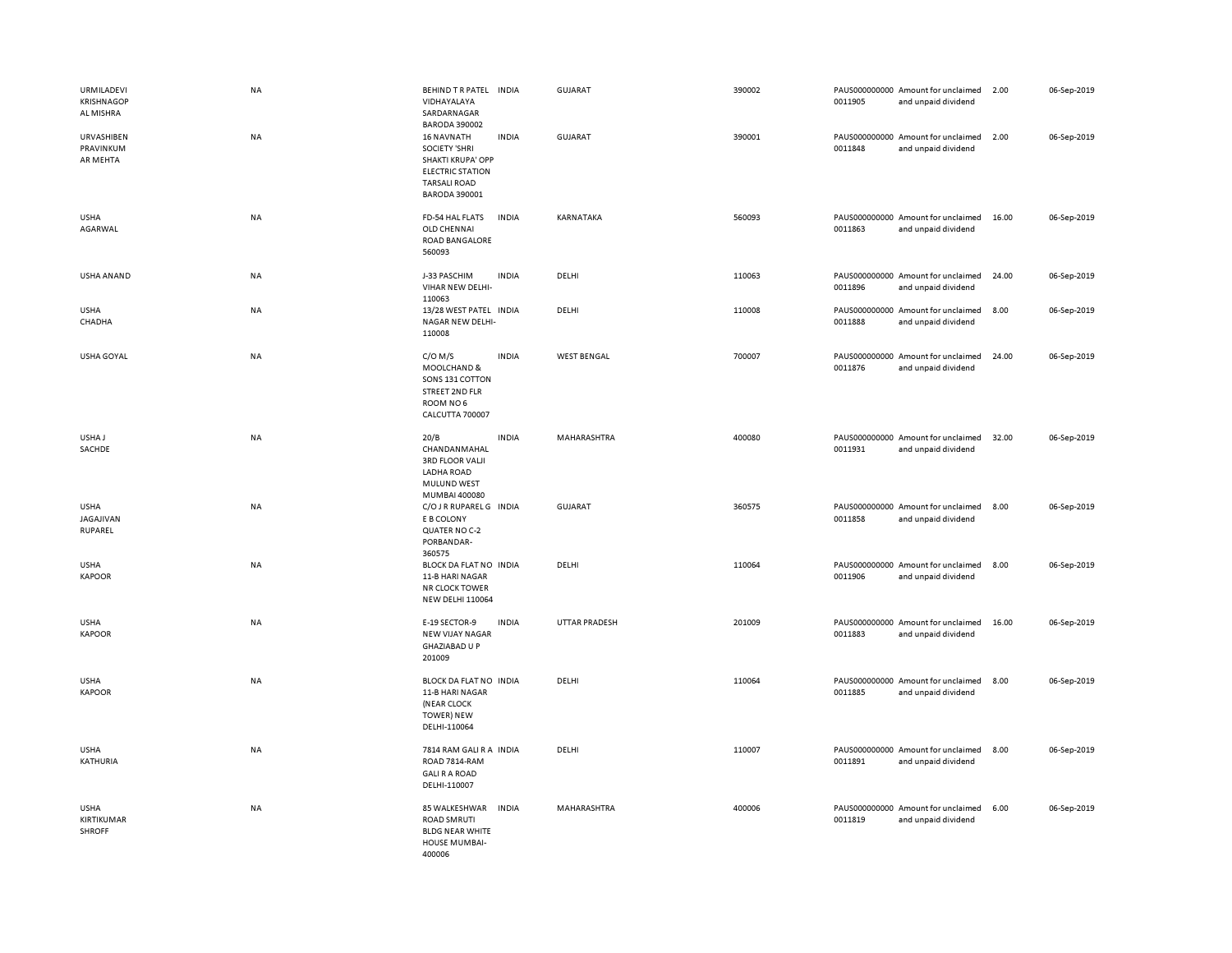| USHA LAL                                          | <b>HAR</b><br><b>KRISHAN LAL</b> | 3/8, SARVARRIYA<br>VIHAR NEW DELHI                                                                                                 | <b>INDIA</b> | DELHI                 | 110016 | 0012540                  | PAUS000000000 Amount for unclaimed<br>and unpaid dividend | 16.00  | 06-Sep-2019 |
|---------------------------------------------------|----------------------------------|------------------------------------------------------------------------------------------------------------------------------------|--------------|-----------------------|--------|--------------------------|-----------------------------------------------------------|--------|-------------|
| USHA<br>RAMESH<br>KANSARA                         | NA                               | C/53<br>KANYAKUMARI M V<br>ROAD ANDHERI<br><b>EAST MUMBAI</b><br>400069                                                            | <b>INDIA</b> | MAHARASHTRA           | 400069 | 0011927                  | PAUS000000000 Amount for unclaimed<br>and unpaid dividend | 166.00 | 06-Sep-2019 |
| <b>USHA RANI</b>                                  | <b>NA</b>                        | E/414 GOVT<br><b>QUARTERS DEV</b><br><b>NAGAR KAROL</b><br><b>BAGH NEW DELHI</b><br>110005                                         | <b>INDIA</b> | DELHI                 | 110005 | 0011890                  | PAUS000000000 Amount for unclaimed<br>and unpaid dividend | 8.00   | 06-Sep-2019 |
| <b>USHA RANI</b><br>NANDA                         | <b>NA</b>                        | C/O J.D.MODI, H-<br>17/139, SECTOR 7,<br>ROHINI DELHI-<br>110085                                                                   | <b>INDIA</b> | DELHI                 | 110085 | PAUS000000000<br>0011868 | Amount for unclaimed<br>and unpaid dividend               | 8.00   | 06-Sep-2019 |
| <b>USHA</b><br>SHARMA                             | NA                               | F-208 PANDAV<br>NAGAR SAMASPUR<br>ROAD PATPARGANJ<br>DELHI-110092                                                                  | <b>INDIA</b> | DELHI                 | 110092 | 0011902                  | PAUS000000000 Amount for unclaimed<br>and unpaid dividend | 8.00   | 06-Sep-2019 |
| <b>USHA</b><br><b>SHASTRI</b><br><b>DUGGIRALA</b> | <b>NA</b>                        | C/O D S SASTRI SR S INDIA<br>O (P & R) DEPT S C<br>CO LTD<br>KOTHAGUDEM<br>507101                                                  |              | <b>ANDHRA PRADESH</b> | 507101 | 0011897                  | PAUS000000000 Amount for unclaimed<br>and unpaid dividend | 16.00  | 06-Sep-2019 |
| <b>USHABEN</b><br>RAMANBHAI<br>PATEL              | <b>NA</b>                        | C/O RAMANBHAIS INDIA<br>PATEL SHIYA PURA<br>RAOPURA BARODA-<br>390001                                                              |              | <b>GUJARAT</b>        | 390001 | 0011900                  | PAUS000000000 Amount for unclaimed<br>and unpaid dividend | 2.00   | 06-Sep-2019 |
| <b>USHABEN</b><br>RATILAL<br>PARMAR               | NA                               | NIRMALA COLONY INDIA<br>NEW YARD D'<br><b>CABIN BARODA-</b><br>390002                                                              |              | <b>GUJARAT</b>        | 390002 | 0011851                  | PAUS000000000 Amount for unclaimed<br>and unpaid dividend | 32.00  | 06-Sep-2019 |
| <b>USHANATH K</b>                                 | NA                               | 6/1 5TH CROSS -<br><b>DINNUR</b><br>RABINDRANATH<br><b>TAGORE NAGAR</b><br><b>BANGALORE</b>                                        | <b>INDIA</b> | KARNATAKA             | 560032 | 0U00296                  | PAUS000000000 Amount for unclaimed<br>and unpaid dividend | 80.00  | 06-Sep-2019 |
| USHARAJE<br>VASANTRAO<br>GAEKWAD                  | <b>NA</b>                        | GAEKWAD<br><b>BUILDING</b><br>RAJMAHAL ROAD<br><b>BARODA 390001</b>                                                                | <b>INDIA</b> | <b>GUJARAT</b>        | 390001 | 0011923                  | PAUS000000000 Amount for unclaimed<br>and unpaid dividend | 16.00  | 06-Sep-2019 |
| <b>USMANBHAI</b><br><b>GABUBHAI</b><br>MANSURI    | NA                               | RAJMAHAL ROAD,<br>KHANDERAO<br><b>MARKET KHADIA</b><br>POLE NO.1<br>VADODARA-390001                                                | INDIA        | <b>GUJARAT</b>        | 390001 | 0011824                  | PAUS000000000 Amount for unclaimed<br>and unpaid dividend | 2.00   | 06-Sep-2019 |
| UTPAL<br>KUMAR<br>CHOWDHURY                       | NA                               | <b>FLAT NO.401,</b><br><b>BUILDING C,</b><br><b>CLOVER DALE</b><br>II, F.P.NO.406/2,<br>SOUTH MAIN<br>ROAD, KOREGAON<br>PARK, PUNE | <b>INDIA</b> | MAHARASHTRA           | 411001 | 0U02718                  | PAUS000000000 Amount for unclaimed<br>and unpaid dividend | 300.00 | 06-Sep-2019 |
| UTTAM<br><b>NAMAJI</b><br><b>BHOSALE</b>          | <b>NA</b>                        | SPECIAL ENGG PVT INDIA<br>LTD JETEX<br>COMPOUND<br>PRATAPPURA<br><b>HALOL DIST</b><br>PANCHMAHAL                                   |              | <b>GUJARAT</b>        | 390003 | 0011852                  | PAUS000000000 Amount for unclaimed<br>and unpaid dividend | 2.00   | 06-Sep-2019 |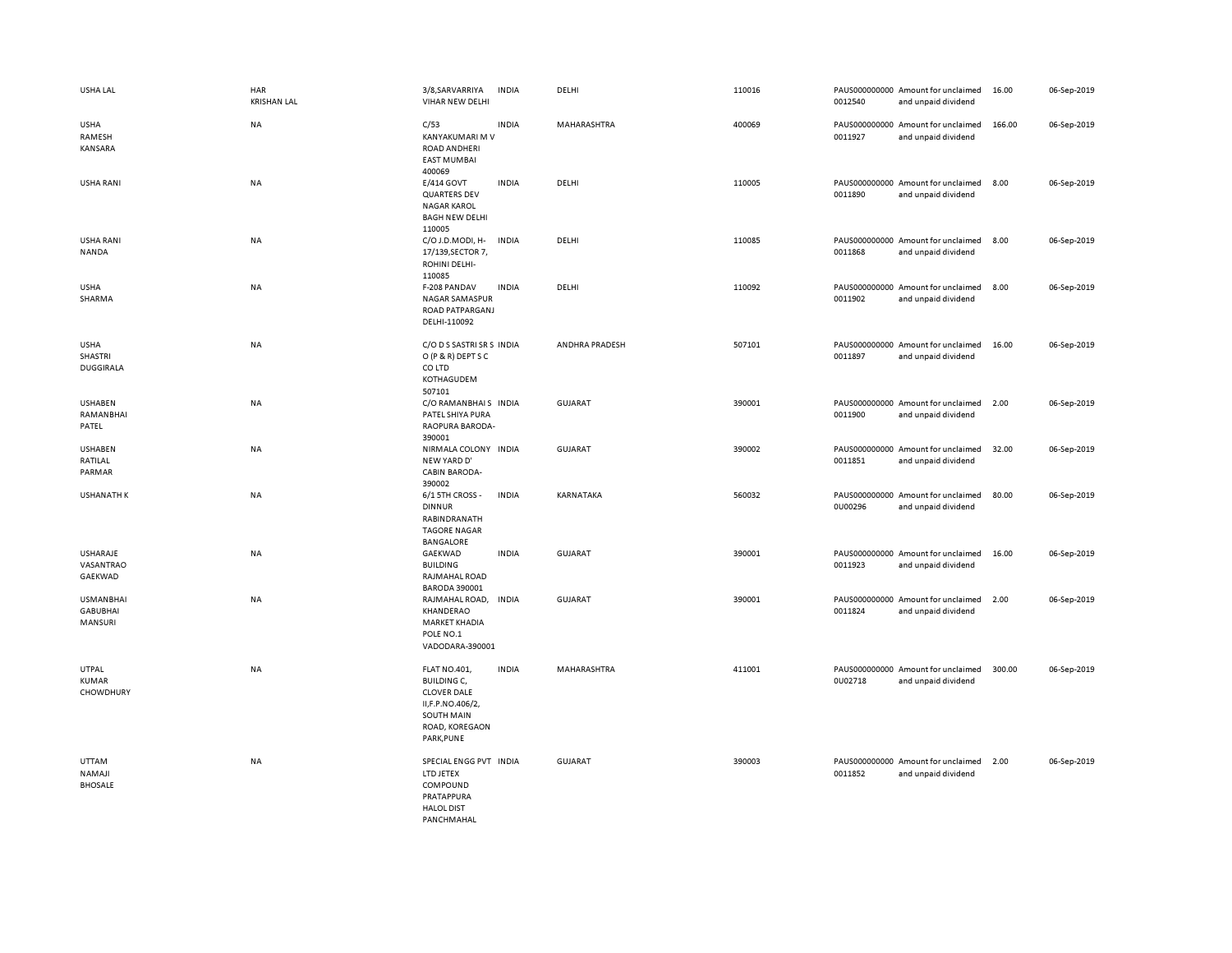| <b>UTTAMCHAN</b><br>D DEVCHAND<br>SANKHESRA<br>$\vee$ | <b>NA</b><br>NA          | C/O AMAR<br><b>FERTILISER OPP</b><br>TALUKA K V SANGH<br><b>IDAR DIST</b><br>SABARKATHA PIN-<br>383430<br>1882 C MAIN ROAD INDIA                     | <b>INDIA</b> | <b>GUJARAT</b><br>KARNATAKA | 383430<br>560069 | 0011850 | PAUS000000000 Amount for unclaimed<br>and unpaid dividend<br>PAUS000000000 Amount for unclaimed | 16.00<br>8.00 | 06-Sep-2019<br>06-Sep-2019 |
|-------------------------------------------------------|--------------------------|------------------------------------------------------------------------------------------------------------------------------------------------------|--------------|-----------------------------|------------------|---------|-------------------------------------------------------------------------------------------------|---------------|----------------------------|
| ANNAPURNA                                             |                          | JAYANAGAR IX<br><b>BLOCK BANGALORE-</b><br>560069                                                                                                    |              |                             |                  | 0012089 | and unpaid dividend                                                                             |               |                            |
| $\mathsf{V}$<br>BALAKRISHN<br>AN NAIR                 | Κ<br>VELAYUDHA<br>N NAIR | MUTHIRAPARAMBI INDIA<br>L HOUSE<br>THAMMANAM PO<br>КОСНІ КОСНІ                                                                                       |              | KERALA                      | 682032           | 8759751 | PAUSIN3013301 Amount for unclaimed<br>and unpaid dividend                                       | 16.00         | 06-Sep-2019                |
| $\mathsf{V}$<br>DHARMARAJ                             | NA                       | S/O M VEERA<br>SAMY PLOT NO 18<br><b>DOOR NO 517</b><br><b>VEERA ILLAM</b><br>CHIDAM BARAM<br>NAGAR<br>MATHUR, PUDUKKO<br>TTAI DIST.,<br>TAMILNADU   | <b>INDIA</b> | UTTAR PRADESH               | 281001           | 0V04197 | PAUS000000000 Amount for unclaimed<br>and unpaid dividend                                       | 200.00        | 06-Sep-2019                |
| V EBENEZER<br>PAUL                                    | <b>NA</b>                | <b>INCOME TAX</b><br><b>INSPECTOR TAX</b><br><b>RECOVERY OFFICE</b><br><b>BANK OF BARODA</b><br><b>BUILDINGS</b><br>COIMBATORE-<br>641018            | <b>INDIA</b> | <b>TAMIL NADU</b>           | 641018           | 0012094 | PAUS000000000 Amount for unclaimed<br>and unpaid dividend                                       | 8.00          | 06-Sep-2019                |
| $\mathsf{V}$<br>JAYARAMAN                             | NA                       | <b>IRS PROJECT</b><br>MANAGEMENT<br>OFFICE 4TH FLOOR<br><b>ISRO SATELLITE</b><br><b>CENTRE AIRPORT</b><br>ROAD VIMANPURA<br>P O BANGALORE-<br>560017 | <b>INDIA</b> | KARNATAKA                   | 560017           | 0012090 | PAUS000000000 Amount for unclaimed<br>and unpaid dividend                                       | 8.00          | 06-Sep-2019                |
| V K PRABHU                                            | NA                       | NO 1 (133/1) 5TH<br>CROSS, 3RD O ROAD<br>PAPATH<br>LAYOUT, KASTURI<br><b>NAGAR</b><br>BANGALORE                                                      | <b>INDIA</b> | KARNATAKA                   | 560016           | 0V03505 | PAUS000000000 Amount for unclaimed<br>and unpaid dividend                                       | 200.00        | 06-Sep-2019                |
| V K PRABHU                                            | NA                       | 14/17C DUKKARA INDIA<br>OFFICE ROAD<br><b>TATABAD</b><br>COIMBATORE-<br>641012                                                                       |              | <b>TAMIL NADU</b>           | 641012           | 0012057 | PAUS000000000 Amount for unclaimed<br>and unpaid dividend                                       | 6.00          | 06-Sep-2019                |
| $\vee$<br>LAKSHMANA<br>${\sf N}$                      | <b>NA</b>                | C/O INDOFAB D-<br>31,32 DEVELOPED<br>PLOT ESTATE<br>THUVAKUDI TRICHY                                                                                 | <b>INDIA</b> | <b>TAMIL NADU</b>           | 620015           | 0V04211 | PAUS000000000 Amount for unclaimed<br>and unpaid dividend                                       | 200.00        | 06-Sep-2019                |
| VN<br>RAMASWAM<br>Y                                   | <b>NA</b>                | 3-6-294/A/10<br>HYDERGUDA<br>HYDERABAD<br>500029                                                                                                     | <b>INDIA</b> | ANDHRA PRADESH              | 500029           | 0012210 | PAUS000000000 Amount for unclaimed<br>and unpaid dividend                                       | 16.00         | 06-Sep-2019                |
| $\vee$<br>NARAYANAN                                   | <b>NA</b>                | 19/20 KADAI<br>VEEDHI<br><b>KADAMBAR KOIL</b><br>KULITHALAI PIN-<br>639104                                                                           | <b>INDIA</b> | <b>TAMIL NADU</b>           | 639104           | 0012050 | PAUS000000000 Amount for unclaimed<br>and unpaid dividend                                       | 10.00         | 06-Sep-2019                |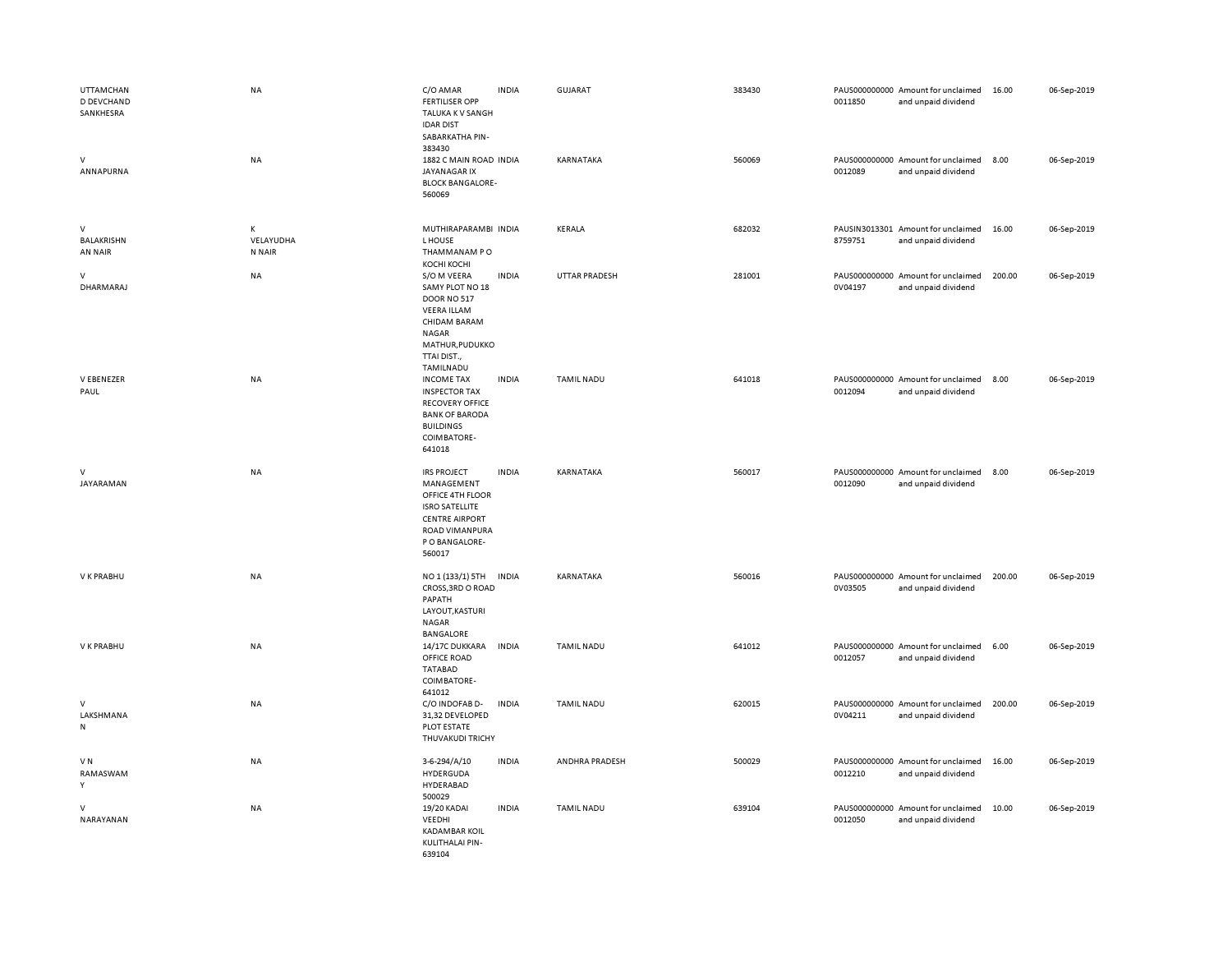| V NIRANJAN<br>RAO                          | $\vee$<br>JAGANNADH<br>A RAO | <b>FLAT NO 102, A</b><br><b>BLOCK OM SAI</b><br>EMERALD, OPP<br>MARI KRISHNA<br><b>HALL VIJAYAPURI,</b><br>TARNAKA<br>HYDERABAD | <b>INDIA</b> | ANDHRA PRADESH    | 500007 | 0036990 | PAUSIN3003601 Amount for unclaimed<br>and unpaid dividend | 6.00    | 06-Sep-2019 |
|--------------------------------------------|------------------------------|---------------------------------------------------------------------------------------------------------------------------------|--------------|-------------------|--------|---------|-----------------------------------------------------------|---------|-------------|
| V P<br>SETHUMADH<br>AVAN                   | NA                           | C/O DARSHAK LTD INDIA<br>32/77<br>CANNONSHED<br>ROAD ERNAKULAM<br>COCHIN-682011                                                 |              | KERALA            | 682011 | 0012059 | PAUS000000000 Amount for unclaimed<br>and unpaid dividend | 2.00    | 06-Sep-2019 |
| V P SHAH                                   | NA                           | 506 GOLDEN<br>APARTMENT 4TH<br><b>FLOOR</b><br>SUBHANPURA<br><b>RACE COURSE</b><br><b>ROAD BARODA</b><br>390007                 | <b>INDIA</b> | GUJARAT           | 390007 | 0012061 | PAUS000000000 Amount for unclaimed<br>and unpaid dividend | 116.00  | 06-Sep-2019 |
| V P VASWANI                                | <b>NA</b>                    | II-O-42 LAJPAT<br>NAGAR NEW DELHI<br>110024                                                                                     | <b>INDIA</b> | DELHI             | 110024 | 0012299 | PAUS000000000 Amount for unclaimed<br>and unpaid dividend | 8.00    | 06-Sep-2019 |
| V P VASWANI                                | NA                           | II-O-42 LAJPAT<br>NAGAR NEW DELHI<br>110024                                                                                     | <b>INDIA</b> | DELHI             | 110024 | 0012289 | PAUS000000000 Amount for unclaimed<br>and unpaid dividend | 8.00    | 06-Sep-2019 |
| V S CH<br>MANIKYARA<br>O PELLURI           | NA                           | $1 - 2 - 32$<br>SITHARAMPURAM<br>ONGOLE                                                                                         | <b>INDIA</b> | ANDHRA PRADESH    | 523002 | 0V04745 | PAUS000000000 Amount for unclaimed<br>and unpaid dividend | 400.00  | 06-Sep-2019 |
| V S<br>KARKHANIS                           | NA                           | GOKHALENAGAR<br>RANANTHAPA<br>HYDERABAD-<br>500013                                                                              | <b>INDIA</b> | ANDHRA PRADESH    | 500013 | 0012058 | PAUS000000000 Amount for unclaimed<br>and unpaid dividend | 6.00    | 06-Sep-2019 |
| V<br>SADAYAPILLA<br>$\mathbf{L}$           | NA                           | SUNNAMBUMEDU INDIA<br>VILLAGE<br>KEELGOLAVEEDU<br>POST VANDAVASI<br><b>TALUK NORTH</b><br><b>ARCOT DIST</b>                     |              | <b>TAMIL NADU</b> | 632503 | 0012060 | PAUS000000000 Amount for unclaimed<br>and unpaid dividend | 6.00    | 06-Sep-2019 |
| V<br>SEETHARAM<br>AN                       | <b>NA</b>                    | NO 11 RESERVE<br><b>CHSL "PARAG"</b><br>CHANDAVARKAR<br><b>ROAD BORIVILI</b><br><b>WEST MUMBAI</b><br>400092                    | <b>INDIA</b> | MAHARASHTRA       | 400092 | 0012109 | PAUS000000000 Amount for unclaimed<br>and unpaid dividend | 32.00   | 06-Sep-2019 |
| V<br>SIVARAMAKR<br><b>ISHNAN</b>           | NA                           | C/O M/S DARSHAK INDIA<br>LIMITED NO 1<br>ARULANANDA<br><b>MUDALI STREET</b><br>SANTHOME<br>CHENNAI 60000                        |              | TAMIL NADU        | 600004 | 0012055 | PAUS000000000 Amount for unclaimed<br>and unpaid dividend | 2.00    | 06-Sep-2019 |
| $\mathsf{V}$<br>VIJAYAKUMA<br>$\mathsf{R}$ | NA                           | 11 E-2 " SAIKRIPA" INDIA<br><b>CANERY NAGAR KK</b><br><b>PUDUR</b><br>COIMBATORE                                                |              | <b>TAMIL NADU</b> | 641038 | 0V03039 | PAUS000000000 Amount for unclaimed<br>and unpaid dividend | 200.00  | 06-Sep-2019 |
| VABBILISETTY<br>VENKATA<br>RAO             | SEETARAMAI<br>AH             | THE PREMIER<br>PHARMACY 18 2 22<br><b>MAIN ROAD</b><br>VISAKHAPATNAM                                                            | <b>INDIA</b> | ANDHRA PRADESH    | 530002 | 0688118 | PAUSIN3010222 Amount for unclaimed<br>and unpaid dividend | 1200.00 | 06-Sep-2019 |
| VADIBHAI<br>VALLABHDAS<br>PATEL            | <b>NA</b>                    | 56 PRABHAKUNJ<br>SOCIETY GODHRA<br>389001                                                                                       | <b>INDIA</b> | <b>GUJARAT</b>    | 389001 | 0012047 | PAUS000000000 Amount for unclaimed<br>and unpaid dividend | 166.00  | 06-Sep-2019 |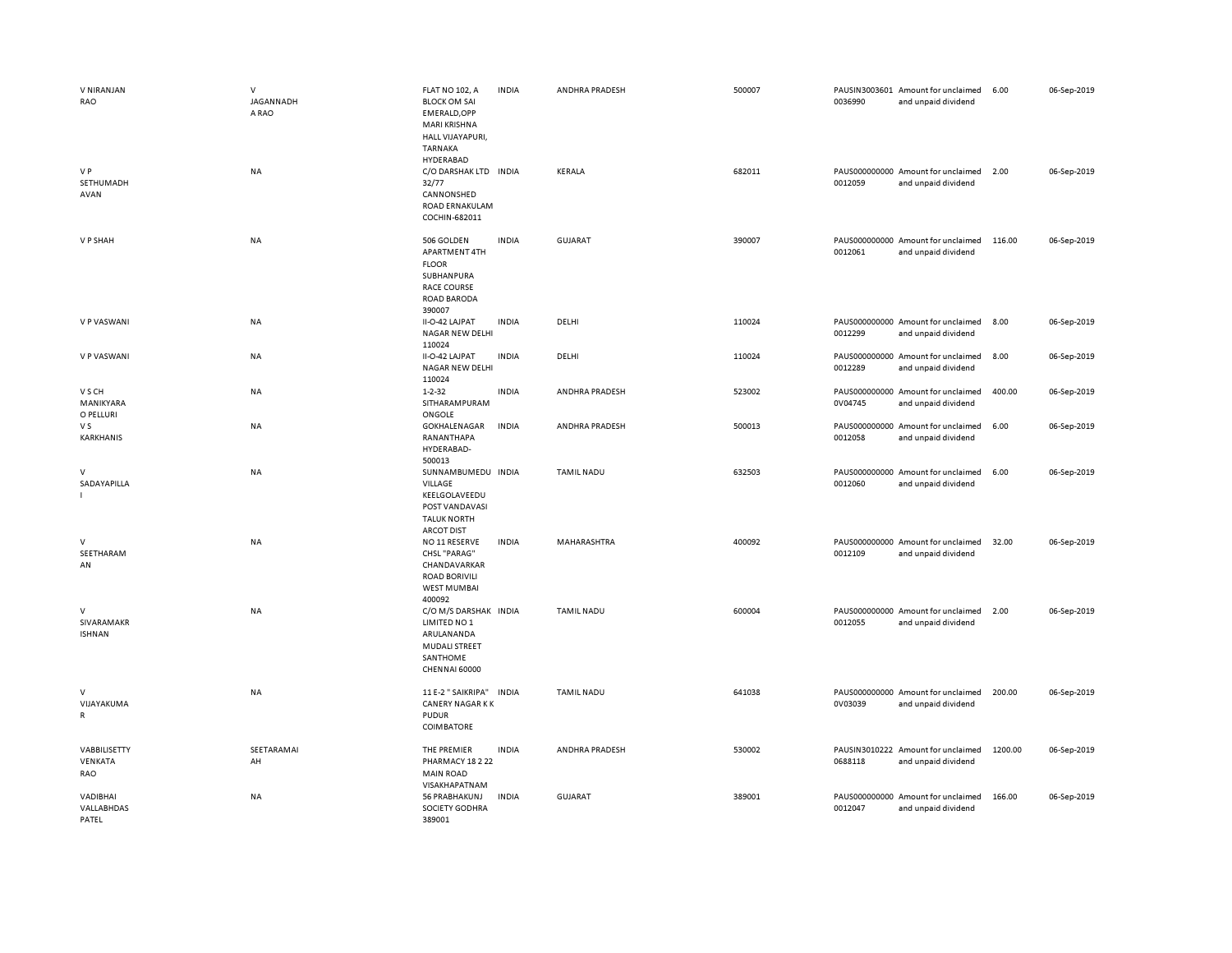| VADILAL<br>MANILAL<br>PAREKH<br>VAIDYANATH<br>AN<br>NARAYANAN | NA<br>NA  | KUVERJI DEVSHI<br>CHAWL 2ND FL B S<br><b>ROAD OPP</b><br>ZARAPKAR SHOW<br>ROOM DADAR W<br><b>RLY MUMBAI</b><br>400028<br>FLAT NO 3 SPRING INDIA<br>FIELDS 25 FIRST<br><b>CROSS - STREET</b><br><b>KASTURBA NAGAR</b><br><b>ADAYAR CHENNAI</b><br>$60 - 0020 -$ | <b>INDIA</b> | MAHARASHTRA<br><b>TAMIL NADU</b> | 400028<br>600020 | 0012176<br>0012162 | PAUS000000000 Amount for unclaimed<br>and unpaid dividend<br>PAUS000000000 Amount for unclaimed<br>and unpaid dividend | 8.00<br>8.00 | 06-Sep-2019<br>06-Sep-2019 |
|---------------------------------------------------------------|-----------|----------------------------------------------------------------------------------------------------------------------------------------------------------------------------------------------------------------------------------------------------------------|--------------|----------------------------------|------------------|--------------------|------------------------------------------------------------------------------------------------------------------------|--------------|----------------------------|
| VAIDYANATH<br>AN S                                            | NA        | ROOM NO. 214,<br>POST BOX NO. 47<br><b>XLERI POST</b><br>JAMSHEDPUR                                                                                                                                                                                            | <b>INDIA</b> | <b>JHARKHAND</b>                 | 831001           | 0S00244            | PAUS000000000 Amount for unclaimed<br>and unpaid dividend                                                              | 200.00       | 06-Sep-2019                |
| VAIDYANATH<br>AN<br>SEETHARAM<br>AN                           | NA        | TC NO 41/548<br>MALAMEL LANE III<br>PUTHEN STREET<br>TRIVANDRUM<br>695009                                                                                                                                                                                      | <b>INDIA</b> | KERALA                           | 695009           | 0012093            | PAUS000000000 Amount for unclaimed<br>and unpaid dividend                                                              | 8.00         | 06-Sep-2019                |
| VAISHAL<br><b>BRAHMBHAT</b><br>T.                             | NA        | 12<br>KASHIVISHVANATH<br>SOC NR S R P GR<br>NO 1 BARODA                                                                                                                                                                                                        | <b>INDIA</b> | <b>GUJARAT</b>                   | 390004           | 0012312            | PAUS000000000 Amount for unclaimed<br>and unpaid dividend                                                              | 2.00         | 06-Sep-2019                |
| VAJINDER<br><b>KUMAR</b><br><b>GUPTA</b>                      | <b>NA</b> | 26/22 VISHWAS<br>NAGAR GALI NO 12<br>SHAHDARA DELHI-<br>110032                                                                                                                                                                                                 | <b>INDIA</b> | DELHI                            | 110032           | 0012116            | PAUS000000000 Amount for unclaimed<br>and unpaid dividend                                                              | 8.00         | 06-Sep-2019                |
| VALABOJU                                                      | NA        | H NO 1-8-183/1<br>CHIKKADPALLY<br>HYDERABAD                                                                                                                                                                                                                    | <b>INDIA</b> | ANDHRA PRADESH                   | 500020           | 0V03216            | PAUS000000000 Amount for unclaimed<br>and unpaid dividend                                                              | 300.00       | 06-Sep-2019                |
| <b>VALJI NANAJI</b><br>GANGAR                                 | NA        | KUVERJI DEVSHI<br>CHAWL 2ND FL B S<br><b>ROAD OPP</b><br>ZARAPKAR SHOW<br><b>ROOM DADAR W</b><br><b>RLY MUMBAI</b><br>400028                                                                                                                                   | <b>INDIA</b> | MAHARASHTRA                      | 400028           | 0012175            | PAUS000000000 Amount for unclaimed<br>and unpaid dividend                                                              | 8.00         | 06-Sep-2019                |
| VALLABHDAS<br><b>GALABHAI</b><br>PATEL                        | NA        | GIN PLOT DHORAJI INDIA<br><b>DIST-RAJKOT PIN</b><br>360410                                                                                                                                                                                                     |              | <b>GUJARAT</b>                   | 360410           | 0011945            | PAUS000000000 Amount for unclaimed<br>and unpaid dividend                                                              | 16.00        | 06-Sep-2019                |
| VALLABHDAS<br>NARSIDAS<br>GHIYA                               | NA        | A 306 RIDHHI<br>SIDHHI APT 3RD<br><b>FLR RAJENDR-A</b><br><b>COMPLEX OPP</b><br>CORPORATION<br><b>BANK ANAND NA-</b><br><b>GAR DAHISAR EAST</b><br>MUMBAI 400068 -                                                                                             | <b>INDIA</b> | MAHARASHTRA                      | 400068           | 0012285            | PAUS000000000 Amount for unclaimed<br>and unpaid dividend                                                              | 32.00        | 06-Sep-2019                |
| VANIKUMARI<br>YERUBANDI                                       | NA        | <b>DWARKA LODGE</b><br><b>MAIN ROAD</b><br>DWARAKANAGAR<br>VISAKHAPATNAM                                                                                                                                                                                       | <b>INDIA</b> | ANDHRA PRADESH                   | 530016           | 0V04816            | PAUS000000000 Amount for unclaimed<br>and unpaid dividend                                                              | 300.00       | 06-Sep-2019                |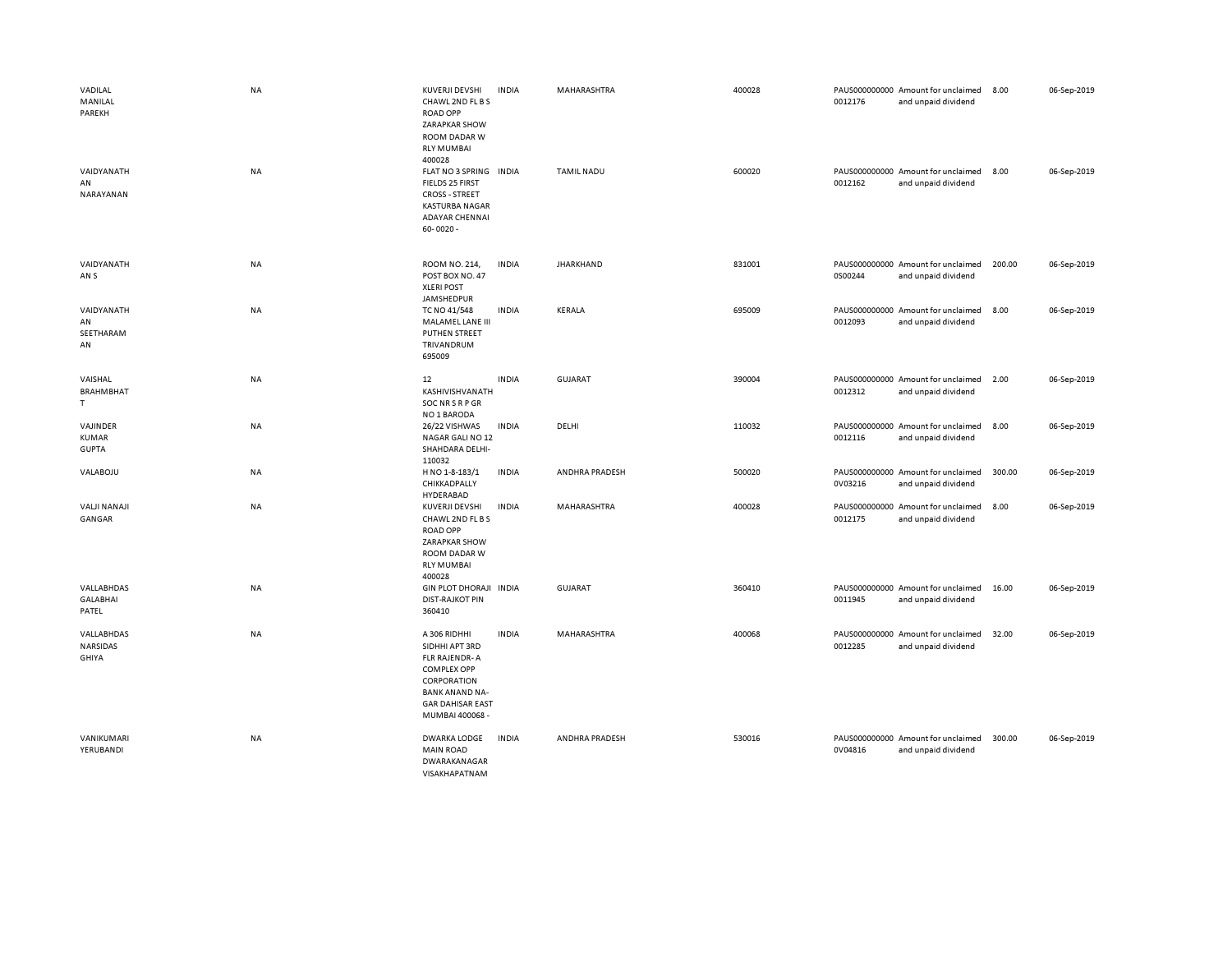| VANLATA<br>ASHWIN<br>PATEL             | <b>NA</b>        | C/O M/S G T<br><b>BROTHERS</b><br>KHUSHBOO<br><b>CORNER 56</b><br>VISHWAS COLONY<br><b>ALKAPURI BARODA</b><br>390005                                         | <b>INDIA</b> | <b>GUJARAT</b>    | 390005 | 0011996 | PAUS000000000 Amount for unclaimed<br>and unpaid dividend | 50.00  | 06-Sep-2019 |
|----------------------------------------|------------------|--------------------------------------------------------------------------------------------------------------------------------------------------------------|--------------|-------------------|--------|---------|-----------------------------------------------------------|--------|-------------|
| <b>VANLILAR</b><br>PATEL               | NA               | B/29 ALEMBIC<br><b>COLONY BARODA</b><br>390003                                                                                                               | <b>INDIA</b> | <b>GUJARAT</b>    | 390003 | 0012306 | PAUS000000000 Amount for unclaimed<br>and unpaid dividend | 16.00  | 06-Sep-2019 |
| <b>VANRAJ R</b><br>SHAH                | RAMANLAL<br>SHAH | <b>165 PARIKHA</b><br><b>SADAN TAMBODI</b><br>VAD BAJWADA<br><b>MANGAL BAZAR</b><br>ROAD BARODA                                                              | <b>INDIA</b> | GUJARAT           | 390001 | 6283800 | PAUSIN3003941 Amount for unclaimed<br>and unpaid dividend | 2.00   | 06-Sep-2019 |
| VARADRAJ<br>AGARKHED                   | <b>NA</b>        | DR V H AGARKHED INDIA<br>H NO 1136 TILAK<br>ROAD GODBOLE<br><b>MALA BIJAPUR</b>                                                                              |              | KARNATAKA         | 586101 | 0V02490 | PAUS000000000 Amount for unclaimed<br>and unpaid dividend | 300.00 | 06-Sep-2019 |
| VARALAKSH<br>MI BOLISETTY              | NA               | M/S SRI VENKATA<br><b>DURGA PRASAD</b><br>MED & GEN S K T<br>ROAD<br>VIJAYAWADA                                                                              | <b>INDIA</b> | ANDHRA PRADESH    | 520001 | 0V04759 | PAUS000000000 Amount for unclaimed<br>and unpaid dividend | 300.00 | 06-Sep-2019 |
| VARKADI<br>VASUDEVA<br>RAO             | <b>NA</b>        | NO-1 GOPAL<br><b>KRISHNA STREET T</b><br>NAGAR CHENNAI<br>600017                                                                                             | <b>INDIA</b> | <b>TAMIL NADU</b> | 600017 | 0012118 | PAUS000000000 Amount for unclaimed<br>and unpaid dividend | 8.00   | 06-Sep-2019 |
| VARSHA<br>MAHENDRA<br>VORA             | NA               | 11 KRISHNA NIWAS INDIA<br><b>RATANSI H B ROAD</b><br>MULUND WEST<br>MUMBAI-400080                                                                            |              | MAHARASHTRA       | 400080 | 0011969 | PAUS000000000 Amount for unclaimed<br>and unpaid dividend | 16.00  | 06-Sep-2019 |
| <b>VARSHAS</b><br>MUNDLE               | NA               | C/O. MR. SHIVAJI S. INDIA<br>SAWANT L/101<br>GOKUL-<br><b>HEAVEN, THAKUR</b><br>COMPLEX, WESTER<br>N EXPRESS H-<br>IGHWAY,<br>KANDIVLI(E)MUMB<br>Al-400101 - |              | MAHARASHTRA       | 400101 | 0012279 | PAUS000000000 Amount for unclaimed<br>and unpaid dividend | 16.00  | 06-Sep-2019 |
| VARSHA<br>SHAH                         | NA               | 802, SAGUN<br>PALACE, NR. ARJUN<br>TOWER, 132, RING<br>ROAD,<br>AHMEDABAD-<br>380015                                                                         | <b>INDIA</b> | <b>GUJARAT</b>    | 380015 | 0012281 | PAUS000000000 Amount for unclaimed<br>and unpaid dividend | 16.00  | 06-Sep-2019 |
| VARSHABEN<br>MUKESHBHAI<br>PANCHAL     | NA               | 402-403<br>SHASHWAT, OPP:<br><b>GUJARAT COLLEGE</b><br>ELLISBRIDGE,<br>AHMEDABAD-<br>380006                                                                  | <b>INDIA</b> | GUJARAT           | 380006 | 0012069 | PAUS000000000 Amount for unclaimed<br>and unpaid dividend | 32.00  | 06-Sep-2019 |
| VARSHABEN<br>RAJNIKANT<br>LALANI       | NA               | <b>PARIKH FALI</b><br>DHANDHUKA DIST<br>AHMEDABAD                                                                                                            | <b>INDIA</b> | GUJARAT           | 382460 | 0012264 | PAUS000000000 Amount for unclaimed<br>and unpaid dividend | 32.00  | 06-Sep-2019 |
| VASANT<br><b>DINKAR RAO</b><br>AHIRRAO | NA               | A/2 PRABHAKAR<br>COLONY<br><b>VAGHODIA ROAD</b><br><b>BARODA 390019</b>                                                                                      | <b>INDIA</b> | <b>GUJARAT</b>    | 390019 | 0012333 | PAUS000000000 Amount for unclaimed<br>and unpaid dividend | 2.00   | 06-Sep-2019 |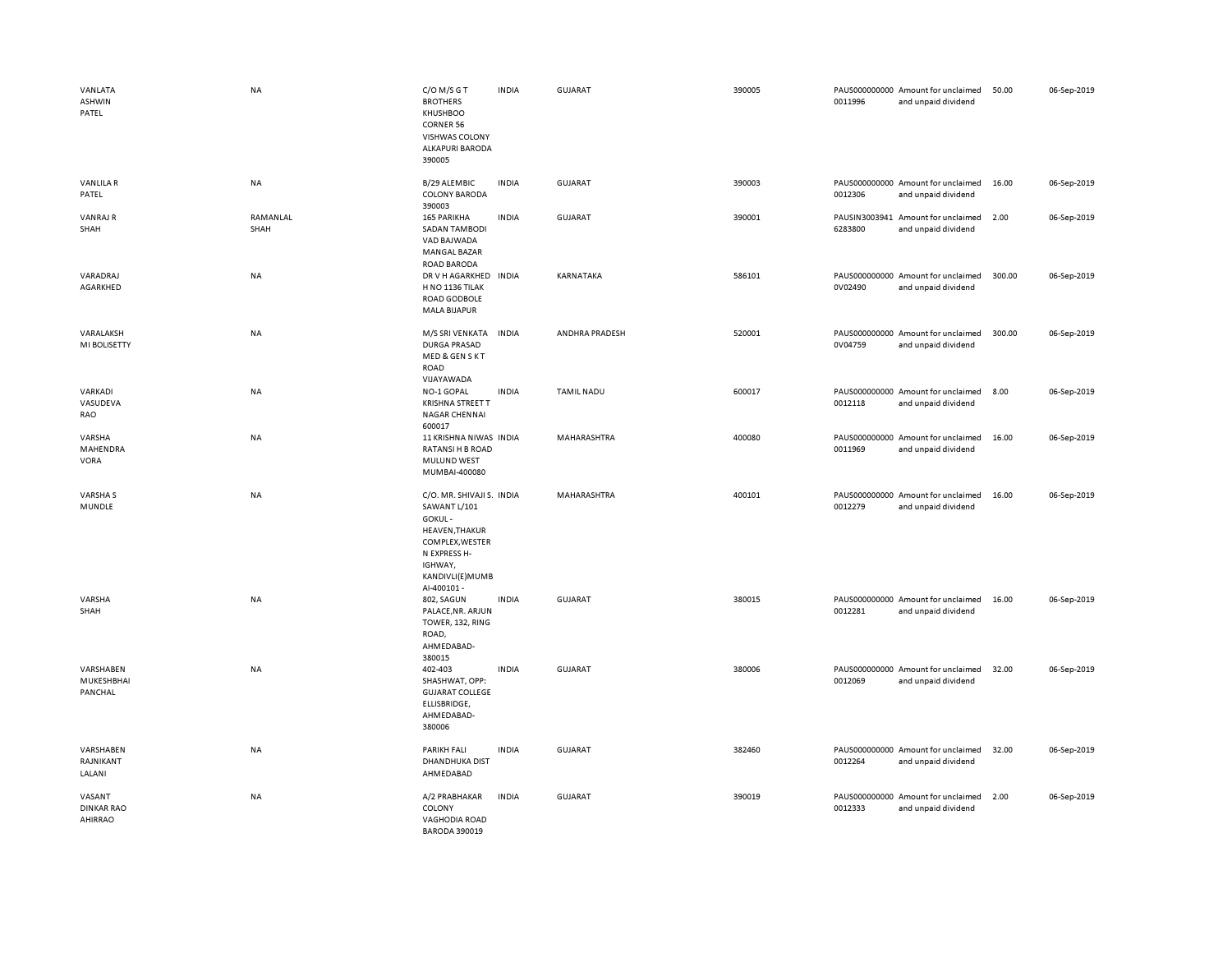| VASANT<br><b>GURURAO</b><br>PUJAR        | NA | 236 SHRI<br>CHIDAMBAR<br>NAGAR TILAKWADI<br>BELGAUM 590006                                            | <b>INDIA</b> | KARNATAKA         | 590006 | 0012048 | PAUS000000000 Amount for unclaimed<br>and unpaid dividend | 16.00   | 06-Sep-2019 |
|------------------------------------------|----|-------------------------------------------------------------------------------------------------------|--------------|-------------------|--------|---------|-----------------------------------------------------------|---------|-------------|
| VASANT H<br>MEHTA                        | NA | <b>VERMA MANSION</b><br><b>BANK MORE PO</b><br>DHANBAD-826001                                         | <b>INDIA</b> | <b>JHARKHAND</b>  | 826001 | 0012158 | PAUS000000000 Amount for unclaimed<br>and unpaid dividend | 8.00    | 06-Sep-2019 |
| VASANT<br>KISAN<br>CHOUDHARI             | NA | "SURANA NIWAS"<br>AT BODWAD DIST<br><b>JALGAON</b><br>MAHARASHTRA<br>425310                           | <b>INDIA</b> | MAHARASHTRA       | 425310 | 0012178 | PAUS000000000 Amount for unclaimed<br>and unpaid dividend | 8.00    | 06-Sep-2019 |
| <b>VASANTBEN J</b><br>THAKKAR            | NA | SHRI GANESH<br>NIVAS 1ST FLOOR N<br>S BOSE ROAD<br>MUMBAI-400080                                      | <b>INDIA</b> | MAHARASHTRA       | 400080 | 0012082 | PAUS000000000 Amount for unclaimed<br>and unpaid dividend | 32.00   | 06-Sep-2019 |
| VASANTBHAI<br>BHIKHABHAI<br>RANA         | NA | AT & PO SOKHADA<br>SUNDER BAZAAR<br><b>DIST BARODA PIN-</b><br>391240                                 | <b>INDIA</b> | <b>GUJARAT</b>    | 391240 | 0011998 | PAUS000000000 Amount for unclaimed<br>and unpaid dividend | 2.00    | 06-Sep-2019 |
| VASANTBHAI<br>SHAMBHUBH<br>AI PATEL      | NA | AT & PO CHAKLAD<br>TA AMOD DIST<br>BROACH-392110                                                      | <b>INDIA</b> | <b>GUJARAT</b>    | 392110 | 0011999 | PAUS000000000 Amount for unclaimed<br>and unpaid dividend | 2.00    | 06-Sep-2019 |
| VASANTHA<br>DEVI                         | NA | <b>NO.13, NEW</b><br>THANDAVARAYA<br><b>GRAMANI STREET,</b><br>CHENNAI                                | <b>INDIA</b> | <b>TAMIL NADU</b> | 600021 | 0S01091 | PAUS000000000 Amount for unclaimed<br>and unpaid dividend | 200.00  | 06-Sep-2019 |
| <b>VASANTHIN</b><br><b>KUMAR</b>         | NA | M/S.MYSORE<br>MEDL. HALL,<br><b>ASHOKA ROAD</b><br><b>TUMKUR</b><br>(KARNATAKA)                       | <b>INDIA</b> | KARNATAKA         | 572101 | 0V00306 | PAUS000000000 Amount for unclaimed<br>and unpaid dividend | 1000.00 | 06-Sep-2019 |
| VASANTI<br>BRIJLAL<br>MODI               | NA | 303 MODI NIVAS<br>SWAMI<br>VIVEKANAND<br>ROAD SANTACRUZ<br>(W) MUMBAI-<br>400054                      | <b>INDIA</b> | MAHARASHTRA       | 400054 | 0012067 | PAUS000000000 Amount for unclaimed<br>and unpaid dividend | 32.00   | 06-Sep-2019 |
| VASANTIBEN<br><b>GULABDAS</b><br>SNATIKA | NA | C/O ANIL G PATEL<br><b>HOUSE NO-2161-B</b><br><b>KALAKRUTI ROAD</b><br>YEOLA DIST NASIK<br>VIA MANMAD | <b>INDIA</b> | GUJARAT           | 390001 | 0011971 | PAUS000000000 Amount for unclaimed<br>and unpaid dividend | 16.00   | 06-Sep-2019 |
| VASANTKUM<br>AR<br>SHANKERLAL<br>MEHTA   | NA | FA/9 ALEMBIC<br><b>COLONY ALEMBIC</b><br><b>ROAD BARODA</b><br>390003                                 | <b>INDIA</b> | GUJARAT           | 390003 | 0011958 | PAUS000000000 Amount for unclaimed<br>and unpaid dividend | 6.00    | 06-Sep-2019 |
| VASANTLAL<br>HIMATLAL<br>SHAH            | NA | AT & PO SOKHADA INDIA<br><b>DIST BARODA PIN-</b><br>391240                                            |              | <b>GUJARAT</b>    | 391240 | 0012000 | PAUS000000000 Amount for unclaimed<br>and unpaid dividend | 10.00   | 06-Sep-2019 |
| VASANTRAO<br>SHASTRY                     | NA | <b>FORT</b><br>RANEBENNUR                                                                             | <b>INDIA</b> | KARNATAKA         | 581115 | 0V02349 | PAUS000000000 Amount for unclaimed<br>and unpaid dividend | 200.00  | 06-Sep-2019 |
| VASARAMBH<br>AI JETHABHAI<br>PATEL       | NA | AT RAMSIKAMPA<br>TAL BAYAD POST<br>ODHA DIST<br>SABARKANTHA<br>383325                                 | <b>INDIA</b> | <b>GUJARAT</b>    | 383325 | 0012002 | PAUS000000000 Amount for unclaimed<br>and unpaid dividend | 2.00    | 06-Sep-2019 |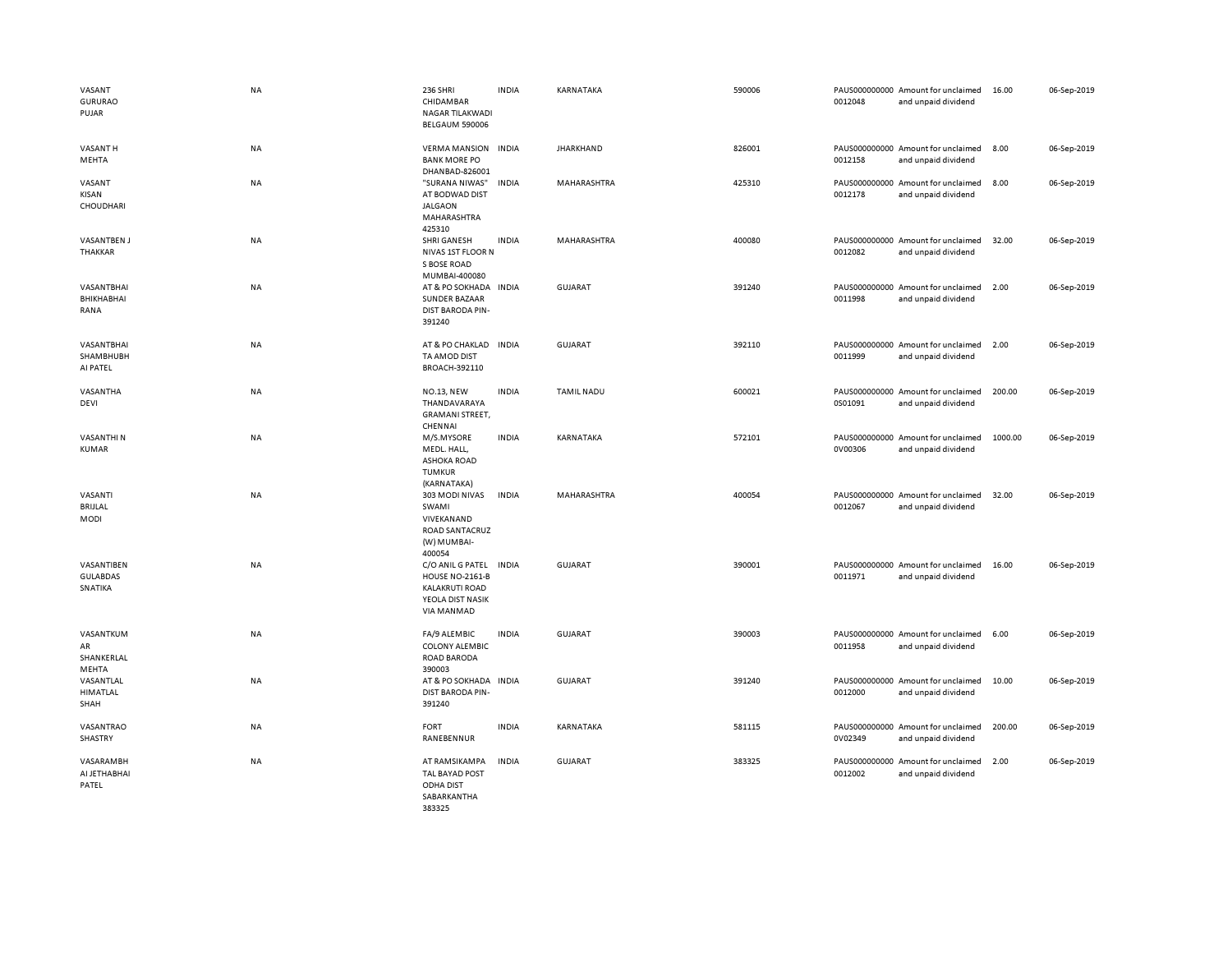| VASUDEO<br>PATEL                           | <b>NA</b>         | C/O VIPIN PARIKH<br>16-A ASTAPAD<br>SOCIETY<br>KARELIBAUG<br><b>BARODA 390018</b>                                                  | <b>INDIA</b> | <b>GUJARAT</b>       | 390018 | 0012336 | PAUS000000000 Amount for unclaimed<br>and unpaid dividend | 32.00   | 06-Sep-2019 |
|--------------------------------------------|-------------------|------------------------------------------------------------------------------------------------------------------------------------|--------------|----------------------|--------|---------|-----------------------------------------------------------|---------|-------------|
| VASUDEV<br>PRABHU                          | <b>NA</b>         | 88 4TH MAIN<br>MALLESWARAM<br>BANGALORE                                                                                            | <b>INDIA</b> | KARNATAKA            | 560003 | 0V05016 | PAUS000000000 Amount for unclaimed<br>and unpaid dividend | 600.00  | 06-Sep-2019 |
| VASUDEV<br>PRABHU                          | <b>NA</b>         | 88 4TH MAIN<br>MALLESWARAM<br>BANGALORE                                                                                            | <b>INDIA</b> | KARNATAKA            | 560003 | 0V05018 | PAUS000000000 Amount for unclaimed<br>and unpaid dividend | 1200.00 | 06-Sep-2019 |
| VASUMATI<br>CHANDRAKA<br>NT AMIN           | <b>NA</b>         | VASUNDHARA<br>PRAKASHAN 533<br><b>ELLORA</b><br>COMMERCIAL<br><b>CENTRE BEHIND</b><br><b>RELIEF CINEMA</b><br>AHMEDABAD-<br>380001 | <b>INDIA</b> | <b>GUJARAT</b>       | 380001 | 0012239 | PAUS000000000 Amount for unclaimed<br>and unpaid dividend | 6.00    | 06-Sep-2019 |
| VASUMATI<br>MAHENDRAK<br><b>UMAR SHAH</b>  | NA                | 'VAISHALI' B NO 10 INDIA<br><b>MAHAVIR SOCIETY</b><br>PALDI<br>AHMEDABAD-<br>380007                                                |              | GUJARAT              | 380007 | 0012228 | PAUS000000000 Amount for unclaimed<br>and unpaid dividend | 2.00    | 06-Sep-2019 |
| VASUMATI<br>MAHENDRAK<br><b>UMAR SHAH</b>  | NA                | 'VAISHALI' B NO-10 INDIA<br><b>MAHAVIR SOCIETY</b><br>PALDI<br>AHMEDABAD-<br>380007                                                |              | GUJARAT              | 380007 | 0012227 | PAUS000000000 Amount for unclaimed<br>and unpaid dividend | 2.00    | 06-Sep-2019 |
| VASUMATIBE<br>N<br><b>BHAKTIPRASA</b><br>D | <b>NA</b>         | 329 CHHANLA ORE INDIA<br>AHMEDABAD-<br>380001                                                                                      |              | <b>GUJARAT</b>       | 380001 | 0012004 | PAUS000000000 Amount for unclaimed<br>and unpaid dividend | 8.00    | 06-Sep-2019 |
| VASUNDHAR<br>A BHUPEN<br><b>BUCH</b>       | <b>NA</b>         | 74 ALEMBIC<br><b>NAGAR SOCIETY</b><br><b>REFINERY ROAD</b><br>BARODA-390016                                                        | <b>INDIA</b> | <b>GUJARAT</b>       | 390016 | 0011956 | PAUS000000000 Amount for unclaimed<br>and unpaid dividend | 2.00    | 06-Sep-2019 |
| VATHSALA<br>PANT                           | <b>NA</b>         | 2972,4TH<br><b>CROSS, 13TH MAIN</b><br>H A L II ND STAGE<br>BANGALORE                                                              | <b>INDIA</b> | KARNATAKA            | 560038 | 0V01803 | PAUS000000000 Amount for unclaimed<br>and unpaid dividend | 1200.00 | 06-Sep-2019 |
| VAZEERUNNI<br>SA BEGUM                     | <b>NA</b>         | AMEER BUILDINGS INDIA<br><b>CHIDAMBAR RAO</b><br><b>STREET KURNOOL</b><br>(A.P)                                                    |              | ANDHRA PRADESH       | 518001 | 0V00937 | PAUS000000000 Amount for unclaimed<br>and unpaid dividend | 400.00  | 06-Sep-2019 |
| <b>VAZIR CHAND</b><br>SHARMA               | ANI RAM<br>SHARMA | 14/2, BALBIR ROAD INDIA<br>DEHRADUN                                                                                                |              | UTTARAKHAND          | 248001 | 0066628 | PAUS120106040 Amount for unclaimed<br>and unpaid dividend | 4.00    | 06-Sep-2019 |
| VED<br><b>BHUSHAN</b><br>SHARMA            | <b>NA</b>         | QTR NO A-5(T)<br>PIPPRI PO TURRA<br><b>DIST SON BHADRA</b><br>(UP) 231221                                                          | <b>INDIA</b> | <b>UTTAR PRADESH</b> | 231221 | 0012219 | PAUS000000000 Amount for unclaimed<br>and unpaid dividend | 8.00    | 06-Sep-2019 |
| VED<br>PARKASH<br>GOGIA                    | <b>NA</b>         | 12 NETAJI NAGAR<br>MKT NEW DELHI-<br>110023                                                                                        | <b>INDIA</b> | DELHI                | 110023 | 0012192 | PAUS000000000 Amount for unclaimed<br>and unpaid dividend | 8.00    | 06-Sep-2019 |
| VED<br>PARKASH<br>KATHURIA                 | <b>NA</b>         | V P KATHURIA 7814- INDIA<br>RAM GALI R A<br>ROAD DELHI-<br>110007                                                                  |              | DELHI                | 110007 | 0012199 | PAUS000000000 Amount for unclaimed<br>and unpaid dividend | 8.00    | 06-Sep-2019 |
| VED<br>PARKASH<br>SACHDEVA                 | NA                | D-59 NEW MULTAN INDIA<br><b>NAGAR DELHI-</b><br>110056                                                                             |              | DELHI                | 110056 | 0012111 | PAUS000000000 Amount for unclaimed<br>and unpaid dividend | 8.00    | 06-Sep-2019 |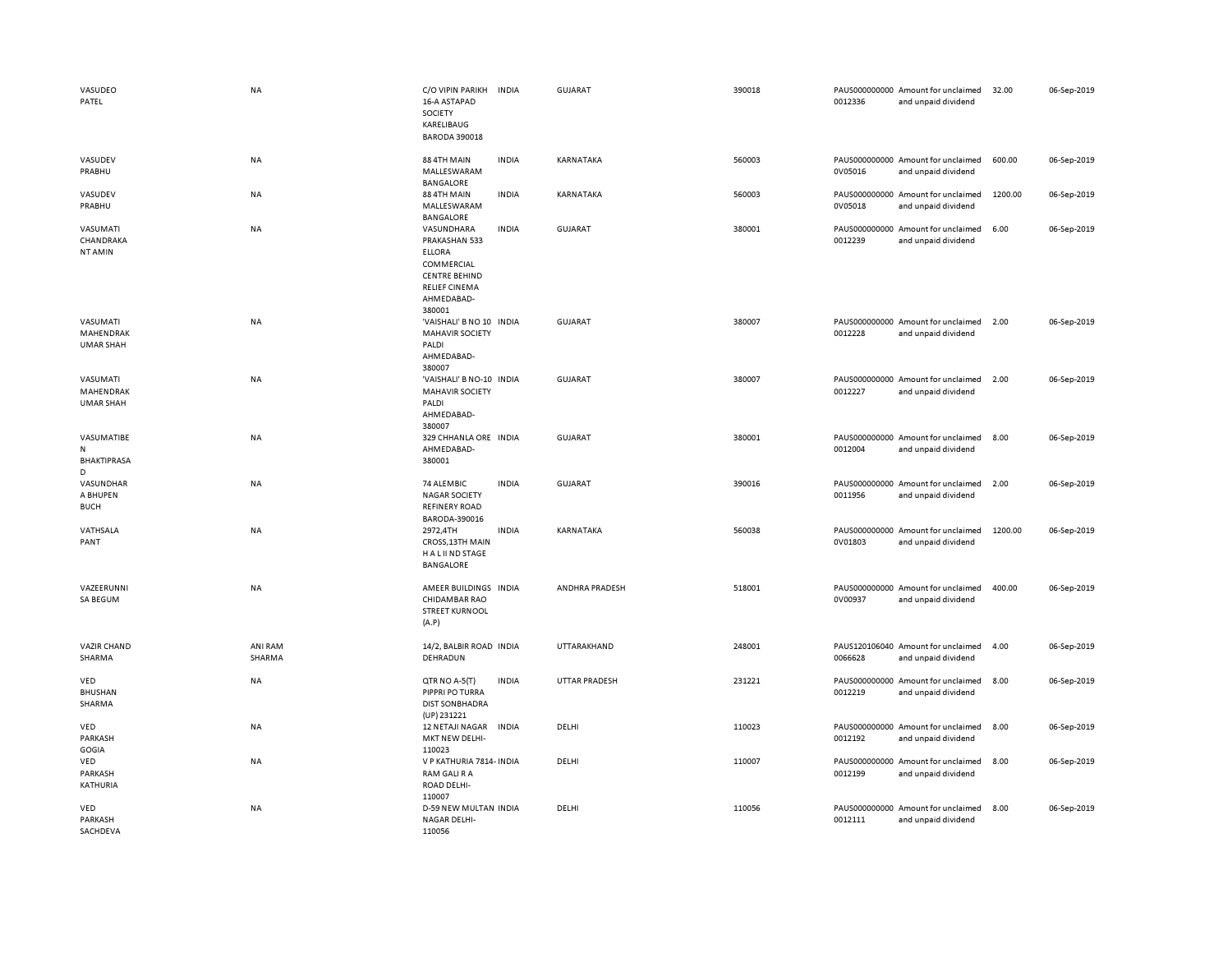| VED<br>PRAKASH<br><b>KAPUR</b>                  | <b>NA</b>                | A/3 RASHMI<br><b>NAGAR DAYAL</b><br><b>BAGH AGRA WEST</b><br>282005                                                                                     | <b>INDIA</b> | <b>UTTAR PRADESH</b> | 282005 | 0012225 | PAUS000000000 Amount for unclaimed<br>and unpaid dividend | 16.00  | 06-Sep-2019 |
|-------------------------------------------------|--------------------------|---------------------------------------------------------------------------------------------------------------------------------------------------------|--------------|----------------------|--------|---------|-----------------------------------------------------------|--------|-------------|
| VED<br>PRAKASH<br>PANDEY                        | NA                       | 230 ZAKATI STREET INDIA<br><b>BAREILLY 243001</b>                                                                                                       |              | UTTAR PRADESH        | 243001 | 0012196 | PAUS000000000 Amount for unclaimed<br>and unpaid dividend | 8.00   | 06-Sep-2019 |
| VEDAMATHA<br>VUSIRIKALA                         | <b>NA</b>                | PARAMATMA<br>KRUPA 75 FEET<br>ROAD D NO 27-32-<br>54<br>VISAKHAPATNAM                                                                                   | <b>INDIA</b> | ANDHRA PRADESH       | 530001 | 0V04993 | PAUS000000000 Amount for unclaimed<br>and unpaid dividend | 300.00 | 06-Sep-2019 |
| <b>VEENA ARYA</b>                               | <b>NA</b>                | STREET NO 5 H NO INDIA<br>245 THAPAR<br><b>NAGAR MEERUT</b><br>250001                                                                                   |              | <b>UTTAR PRADESH</b> | 250001 | 0012133 | PAUS000000000 Amount for unclaimed<br>and unpaid dividend | 8.00   | 06-Sep-2019 |
| VEENA<br>CHATURVEDI                             | <b>NA</b>                | S-561 GREATER<br>KAILASH II NEW<br>DELHI 110048                                                                                                         | <b>INDIA</b> | DELHI                | 110048 | 0012343 | PAUS000000000 Amount for unclaimed<br>and unpaid dividend | 8.00   | 06-Sep-2019 |
| VEENA<br><b>GUPTA</b>                           | <b>NA</b>                | H NO 666 W NO 5<br><b>MEHRAULI NEW</b><br>DELHI-110030                                                                                                  | <b>INDIA</b> | DELHI                | 110030 | 0012189 | PAUS000000000 Amount for unclaimed<br>and unpaid dividend | 8.00   | 06-Sep-2019 |
| VEENA<br>JAYENDRA<br>SHAH                       | NA                       | C/O D B DESAI 16-<br>CHARANKRUPA<br>SOC VIBHAG--2 NR<br><b>JAI SAFALI ROW</b><br><b>HOUSES SETTELITE</b><br>R-OAD<br>AHMEDABAD<br>380015 -              | <b>INDIA</b> | <b>GUJARAT</b>       | 380015 | 0011936 | PAUS000000000 Amount for unclaimed<br>and unpaid dividend | 2.00   | 06-Sep-2019 |
| <b>VEENAS</b><br>SRIDHAR                        | NA                       | 10-33 RAVI KUNJ<br>ANAND NAGAR<br><b>BRAMHAPUR</b><br><b>GULBARGA</b>                                                                                   | <b>INDIA</b> | KARNATAKA            | 585103 | 0V05026 | PAUS000000000 Amount for unclaimed<br>and unpaid dividend | 400.00 | 06-Sep-2019 |
| VEENA<br>SACHDEVA                               | NA                       | "AASHIRWAD"<br>E/28/A DILSHAD<br><b>GARDEN DELHI</b><br>110095                                                                                          | <b>INDIA</b> | DELHI                | 110095 | 0012315 | PAUS000000000 Amount for unclaimed<br>and unpaid dividend | 8.00   | 06-Sep-2019 |
| VEENA<br>SHARMA                                 | NA                       | A-211 HARI NAGAR INDIA<br><b>CLOCK TOWER</b><br><b>NEW DELHI 110064</b>                                                                                 |              | DELHI                | 110064 | 0012138 | PAUS000000000 Amount for unclaimed<br>and unpaid dividend | 8.00   | 06-Sep-2019 |
| <b>VEENA UPPAL</b>                              | NA                       | A-11 SECTOR 16<br>ROURKELA-769003                                                                                                                       | <b>INDIA</b> | ORISSA               | 769003 | 0012159 | PAUS000000000 Amount for unclaimed<br>and unpaid dividend | 8.00   | 06-Sep-2019 |
| VEENABEN<br>MAHESHKUM<br>AR THAKKAR             | <b>NA</b>                | $18 - B$<br><b>BRAHMAKSHATRIY</b><br>ANAGAR SOC NO-2<br><b>NR PRABHUDAS</b><br><b>THAKKAR COLLEGE</b><br><b>BUS STAND PALDI</b><br>AHMEDABAD-<br>380007 | <b>INDIA</b> | <b>GUJARAT</b>       | 380007 | 0012068 | PAUS000000000 Amount for unclaimed<br>and unpaid dividend | 16.00  | 06-Sep-2019 |
| VEERA<br>VENKATA<br><b>JANKI DEVI</b><br>KODALI | NA                       | 39-12-11 MURALI<br>NAGAR<br>VISAKHAPATNAM                                                                                                               | <b>INDIA</b> | ANDHRA PRADESH       | 530007 | 0V04819 | PAUS000000000 Amount for unclaimed<br>and unpaid dividend | 300.00 | 06-Sep-2019 |
| VEERANDRA<br><b>KUMAR</b><br><b>DUBEY</b>       | RAM ANUJ<br><b>DUBEY</b> | BY PASS USRO<br><b>KHOJAN PUR</b><br>FAIZABAD                                                                                                           | <b>INDIA</b> | <b>UTTAR PRADESH</b> | 224001 | 0022745 | PAUS120106060 Amount for unclaimed<br>and unpaid dividend | 50.00  | 06-Sep-2019 |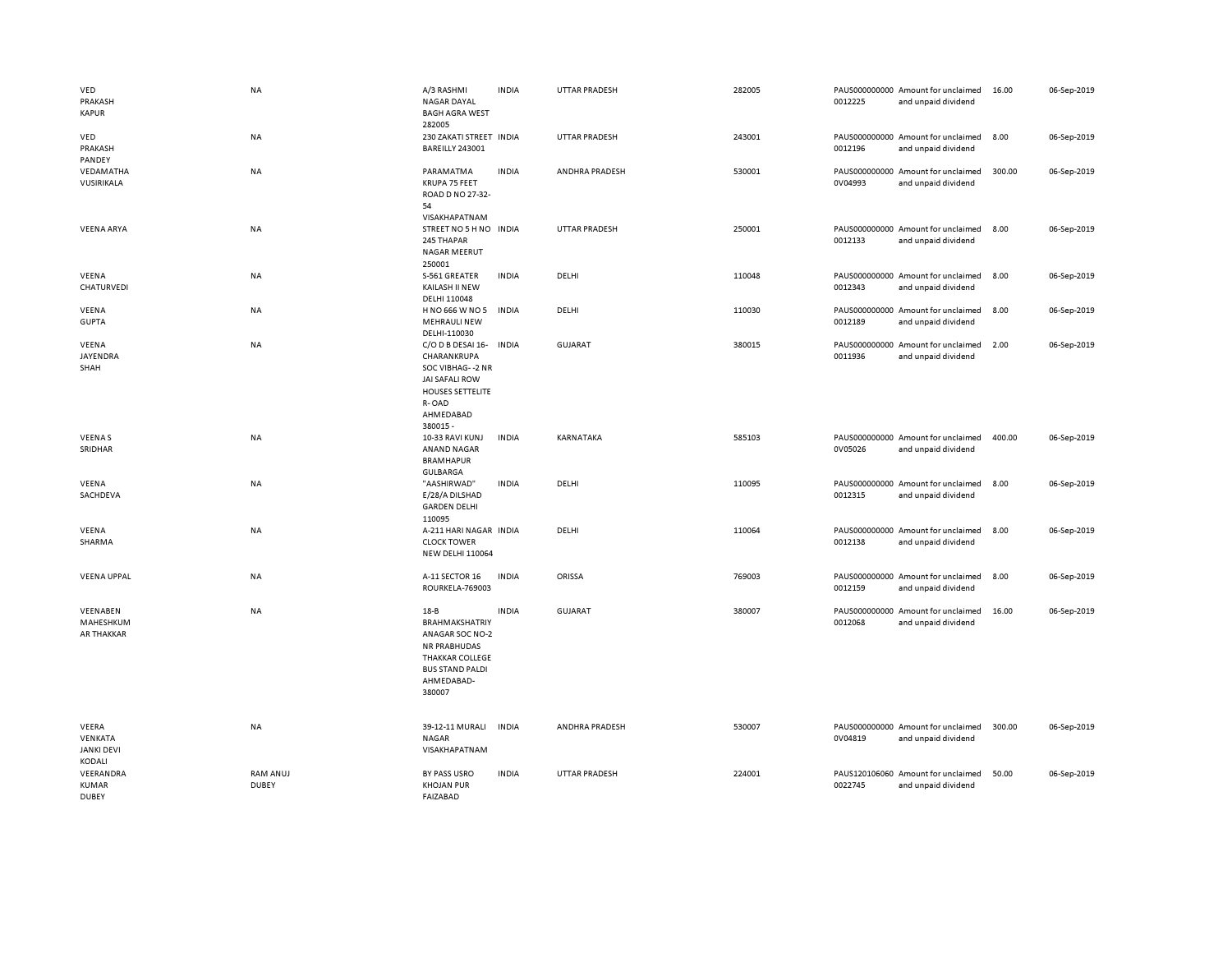| VEERARAGHA<br>VA<br>SRINIVASAN<br>VEERSHETTY<br><b>BEKNAL</b> | <b>NA</b><br>NA | C/O SHRIMATI R N INDIA<br>RANJAN B/6<br><b>SMURTI FLATS 59</b><br><b>SIVAJI NAGAR</b><br>NAGPUR 440010<br>MAHARASHTRA<br>GULBARGA<br><b>MEDICAL HALL OPP</b> | <b>INDIA</b> | <b>MAHARASHTRA</b><br>KARNATAKA | 440010<br>585102 | 0012161<br>0V02563 | PAUS000000000 Amount for unclaimed<br>and unpaid dividend<br>PAUS000000000 Amount for unclaimed<br>and unpaid dividend | 8.00<br>200.00 | 06-Sep-2019<br>06-Sep-2019 |
|---------------------------------------------------------------|-----------------|--------------------------------------------------------------------------------------------------------------------------------------------------------------|--------------|---------------------------------|------------------|--------------------|------------------------------------------------------------------------------------------------------------------------|----------------|----------------------------|
| VEERSWAMY                                                     | <b>NA</b>       | <b>GOVT HOSPITAL</b><br>GULBARGA<br>S/O NARASIMHA                                                                                                            | <b>INDIA</b> | ANDHRA PRADESH                  | 534260           |                    | PAUS000000000 Amount for unclaimed                                                                                     | 8.00           | 06-Sep-2019                |
| <b>BOLLA</b><br><b>VELCHAND C</b>                             | NA              | MURTY M G ROAD<br>PALAKOL 534260<br>B.203, Sanskar                                                                                                           | <b>INDIA</b> | <b>GUJARAT</b>                  | 391110           | 0012096            | and unpaid dividend<br>PAUS000000000 Amount for unclaimed                                                              | 200.00         | 06-Sep-2019                |
| SHAH                                                          |                 | Dham Opp.<br>Sharada Mandir Lal<br>Chowki DABHOI                                                                                                             |              |                                 |                  | 0V03813            | and unpaid dividend                                                                                                    |                |                            |
| <b>VELJI BECHAR</b><br>SHAH                                   | <b>NA</b>       | KUVERJI DEVSHI<br>CHAWL 2ND FL B S<br><b>ROAD OPP</b><br><b>ZARAPKAR SHOW</b><br>ROOM DADAR W<br><b>RLY MUMBAI</b><br>400028                                 | <b>INDIA</b> | MAHARASHTRA                     | 400028           | 0012177            | PAUS000000000 Amount for unclaimed<br>and unpaid dividend                                                              | 8.00           | 06-Sep-2019                |
| VENEY<br>OLIVERA                                              | NA              | 9 AMIN NAGAR<br>CHHANI BARODA-<br>391740                                                                                                                     | <b>INDIA</b> | <b>GUJARAT</b>                  | 391740           | 0012007            | PAUS000000000 Amount for unclaimed<br>and unpaid dividend                                                              | 6.00           | 06-Sep-2019                |
| VENKARADDI<br><b>GOVINDRAD</b><br>DI GANGAL                   | NA              | <b>HANCHINAL TAL</b><br>SAUNDATTI DIST<br><b>BELGAUM</b><br><b>KARNATAKA STATE</b><br>591126                                                                 | <b>INDIA</b> | KARNATAKA                       | 591126           | 0012049            | PAUS000000000 Amount for unclaimed<br>and unpaid dividend                                                              | 32.00          | 06-Sep-2019                |
| VENKAT<br>REDDY G                                             | NA              | C/O. M/S. JEEVAN INDIA<br>MEDAL HALL,<br>GAJWEL, MEDAK<br>DIST.                                                                                              |              | ANDHRA PRADESH                  | 502110           | 0G00063            | PAUS000000000 Amount for unclaimed<br>and unpaid dividend                                                              | 200.00         | 06-Sep-2019                |
| VENKATA<br>APPALA<br>SANYASAYYA<br>VAJRAPU                    | <b>NA</b>       | C/O.RAJA MEDICAL INDIA<br>STORES,<br>MAHATMA<br><b>GANDHI ROAD,</b><br>VIJAYANAGARAM<br>(A.P)                                                                |              | ANDHRA PRADESH                  | 531201           | 0V00789            | PAUS000000000 Amount for unclaimed<br>and unpaid dividend                                                              | 200.00         | 06-Sep-2019                |
| VENKATA<br>PADMA<br>SESHASAYI<br>NANDURI                      | NA              | N.V.PADMA<br>SESHASAYI<br>BHIMAVARAM<br>(W.G.DT.) (A.P)                                                                                                      | <b>INDIA</b> | ANDHRA PRADESH                  | 534201           | 0V00798            | PAUS000000000 Amount for unclaimed<br>and unpaid dividend                                                              | 200.00         | 06-Sep-2019                |
| VENKATA<br>RAMAYYA M                                          | NA              | C/O PRAJA VYDYA<br>SALA OPP HOTEL<br>SUDHA GAJUWALA<br>VISAKHAPATNAM                                                                                         | INDIA        | ANDHRA PRADESH                  | 530026           | 0V04832            | PAUS000000000 Amount for unclaimed<br>and unpaid dividend                                                              | 200.00         | 06-Sep-2019                |
| VENKATA<br><b>RANGAIAH H</b><br>K                             | NA              | KRISHNA MEDL.<br>HALL, HASSAN.                                                                                                                               | <b>INDIA</b> | KARNATAKA                       | 573201           | 0H00420            | PAUS000000000 Amount for unclaimed<br>and unpaid dividend                                                              | 40.00          | 06-Sep-2019                |
| VENKATA<br><b>REDDY SATHI</b>                                 | NA              | 21-1-29 SHRAVANI INDIA<br><b>HOSPITAL</b><br>JAWAHAR STREET<br>KAKINADA                                                                                      |              | ANDHRA PRADESH                  | 533001           | 0V04986            | PAUS000000000 Amount for unclaimed<br>and unpaid dividend                                                              | 1000.00        | 06-Sep-2019                |
| VENKATA<br>SIVARAMAKR<br><b>ISHNA BURLE</b>                   | <b>NA</b>       | <b>CHEMISTS &amp;</b><br><b>DRUGGISTS CAR</b><br>STREET, BAPATLA<br>(GUNTUR DT.) (A.P)                                                                       | <b>INDIA</b> | ANDHRA PRADESH                  | 522101           | 0V00805            | PAUS000000000 Amount for unclaimed<br>and unpaid dividend                                                              | 400.00         | 06-Sep-2019                |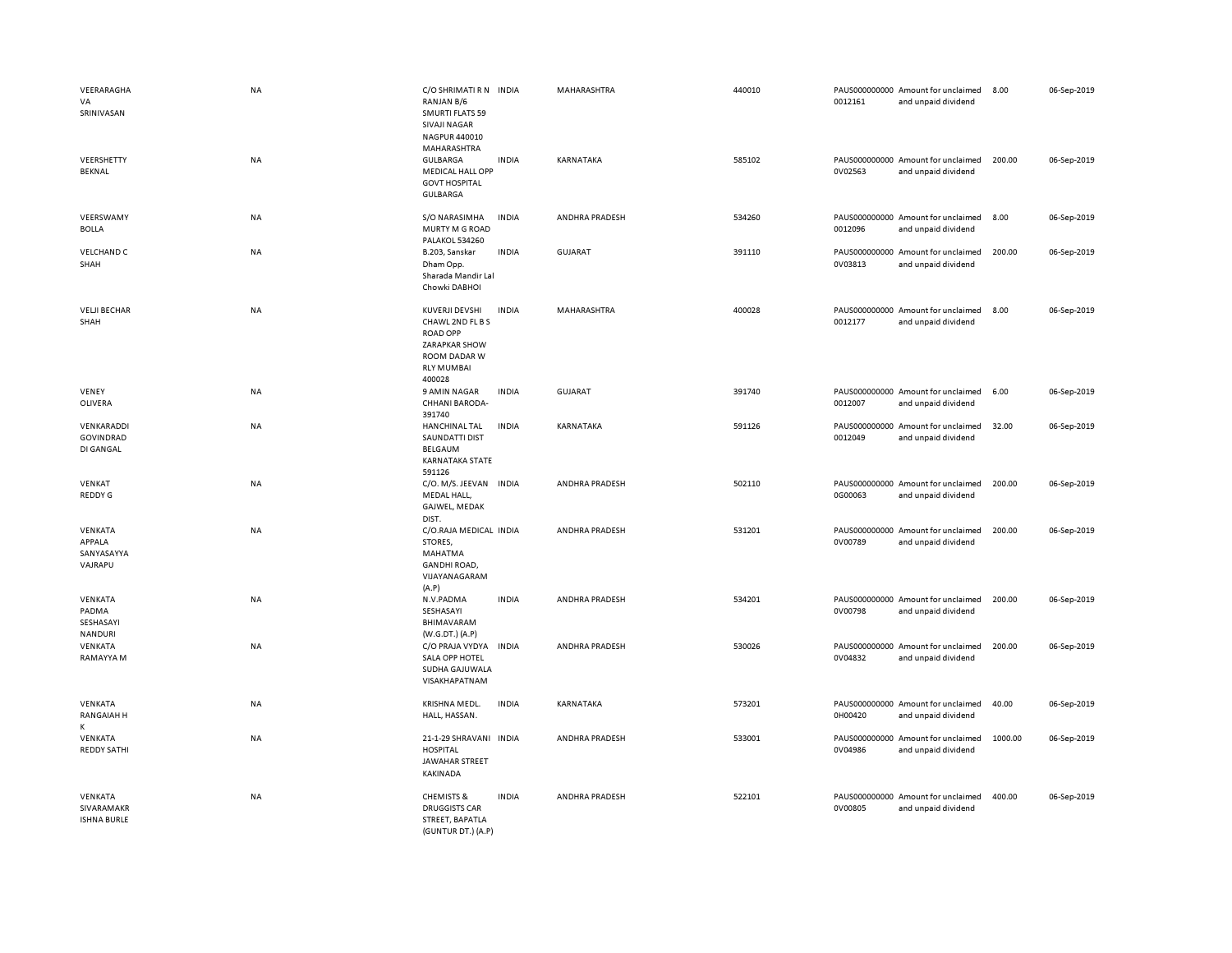| VENKATA<br>SUBBA<br>REDDY<br>PALLAM          | NA        | SULURPET NELLORE INDIA<br>DT.                                                                                                      | ANDHRA PRADESH        | 524121 | PAUS000000000 Amount for unclaimed<br>0V00312<br>and unpaid dividend | 400.00  | 06-Sep-2019 |
|----------------------------------------------|-----------|------------------------------------------------------------------------------------------------------------------------------------|-----------------------|--------|----------------------------------------------------------------------|---------|-------------|
| <b>REDDY</b><br>VENKATARA<br>MAN<br>SUKUMAR  | NA        | Q-13 S M NAGAR<br>INDIA<br>HSG ESTATE BUDGE<br><b>BUDGE ROAD PO</b><br><b>SARKARPOOL DIST</b><br>24 PARGANAS<br><b>WEST BENGAL</b> | <b>WEST BENGAL</b>    | 700026 | PAUS000000000 Amount for unclaimed<br>0012182<br>and unpaid dividend | 16.00   | 06-Sep-2019 |
| VENKATARA<br>MANA<br><b>KANDALA</b>          | NA        | <b>ADVOCATE FORT</b><br><b>INDIA</b><br><b>KURNOOL</b>                                                                             | ANDHRA PRADESH        | 518001 | PAUS000000000 Amount for unclaimed<br>0V00315<br>and unpaid dividend | 200.00  | 06-Sep-2019 |
| VENKATARA<br>MANARAO<br>TANDRA               | <b>NA</b> | $8 - 12 - 25$<br><b>INDIA</b><br><b>ANANTAPALLI VARI</b><br><b>STREET CHINNA</b><br><b>BAZAR</b><br>SRIKAKULUM                     | ANDHRA PRADESH        | 532001 | PAUS000000000 Amount for unclaimed<br>0V04796<br>and unpaid dividend | 600.00  | 06-Sep-2019 |
| VENKATARA<br>MANUJAM<br><b>GRANDHI</b>       | NA        | <b>INDIA</b><br>1ST FLOOR,40<br>SALAI STREET<br>MYLAPORE,<br>CHENNAI                                                               | <b>TAMIL NADU</b>     | 600004 | PAUS000000000 Amount for unclaimed<br>0V00799<br>and unpaid dividend | 1400.00 | 06-Sep-2019 |
| VENKATARA<br>O KOMPELLA                      | <b>NA</b> | Area Manager<br><b>INDIA</b><br>Darshak Ltd.<br>Dr.G.S.Raju Street<br>Near Gyamkhana<br>Club, Gandhinagar                          | <b>ANDHRA PRADESH</b> | 520003 | PAUS000000000 Amount for unclaimed<br>0V04714<br>and unpaid dividend | 400.00  | 06-Sep-2019 |
| VENKATARAV<br><b>IKUMAR</b><br><b>TANDRA</b> | NA        | C/O T V RAMANA<br><b>INDIA</b><br>RAO MD DD 8-12-<br>95 ANANTAPALLI<br><b>VARI STREET</b><br>CHINNA BAZAR<br>SRIKAKULAM            | ANDHRA PRADESH        | 532001 | PAUS000000000 Amount for unclaimed<br>0V04797<br>and unpaid dividend | 500.00  | 06-Sep-2019 |
| VENKATARED<br>DI JANUPALA                    | <b>NA</b> | <b>INDIA</b><br>H NO 28/831-B J V<br>R NAGAR<br>NOONEPALLI PO<br><b>NANDYAL 518503</b>                                             | ANDHRA PRADESH        | 518503 | PAUS000000000 Amount for unclaimed<br>0012100<br>and unpaid dividend | 16.00   | 06-Sep-2019 |
| VENKATARED<br>DI<br>PENUGONDA                | <b>NA</b> | <b>INDIA</b><br>PARAMATMA<br>KRUPA 75 FEET<br>ROAD D NO 27-32-<br>54                                                               | ANDHRA PRADESH        | 530001 | PAUS000000000 Amount for unclaimed<br>0V04852<br>and unpaid dividend | 300.00  | 06-Sep-2019 |
| VENKATASUB<br>BALAKSHMI<br>MANGIPUDY         | <b>NA</b> | VISAKHAPATNAM<br>C/O.M.RAMAMURT INDIA<br>HY, 11,<br>MADHUVAN<br>ENCLAVE,<br>DAYALBAGH,<br>AGRA.                                    | <b>UTTAR PRADESH</b>  | 282005 | PAUS000000000 Amount for unclaimed<br>0V00806<br>and unpaid dividend | 400.00  | 06-Sep-2019 |
| VENKATESH<br>HANAMANTR<br>AO<br>DESHPANDE    | NA        | 78 SOMAWARPETH INDIA<br>TILAKWADI<br><b>BELGAUM-590006</b>                                                                         | <b>KARNATAKA</b>      | 590006 | PAUS000000000 Amount for unclaimed<br>0012008<br>and unpaid dividend | 6.00    | 06-Sep-2019 |
| <b>VENKATESH K</b><br>DESAI                  | NA        | NO 73 TRIVIKRAM<br><b>INDIA</b><br><b>TEMPLE LANE</b><br><b>GODBOLE MALA</b><br><b>BIJAPUR</b>                                     | KARNATAKA             | 586101 | PAUS000000000 Amount for unclaimed<br>0V02491<br>and unpaid dividend | 200.00  | 06-Sep-2019 |
| VENKATESW<br>AMY RAO<br><b>GHANTA</b>        | <b>NA</b> | <b>INDIA</b><br>SUNITA NURSING<br>HOME<br>VISAKHAPATNAM                                                                            | <b>ANDHRA PRADESH</b> | 530013 | PAUS000000000 Amount for unclaimed<br>0V04812<br>and unpaid dividend | 300.00  | 06-Sep-2019 |
| VENKATESW<br>ARA RAO<br>KODALI               | NA        | 39-12-11 MURALI<br><b>INDIA</b><br><b>NAGAR</b><br>VISAKHAPATNAM                                                                   | ANDHRA PRADESH        | 530007 | PAUS000000000 Amount for unclaimed<br>0V04818<br>and unpaid dividend | 300.00  | 06-Sep-2019 |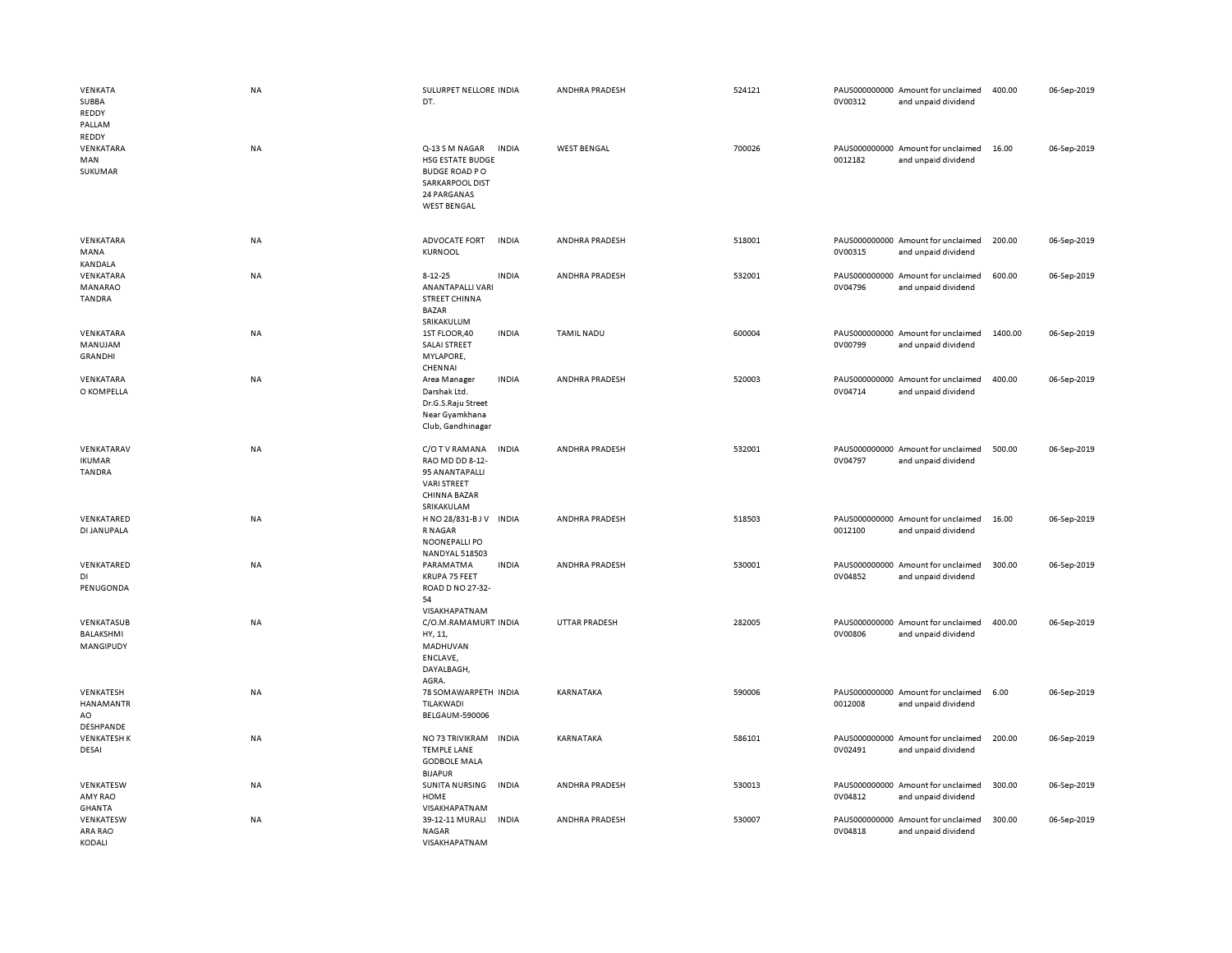| VENKATESW<br>ARA RAO<br>MAREMALLA               | NA        | C/O.VENKATESHW INDIA<br>ARA MEDICAL &<br><b>FANCY STORES</b><br>KONDAPALLI<br>KRISHNA DT.                             |              | ANDHRA PRADESH    | 521228 | 0V00309 | PAUS000000000 Amount for unclaimed<br>and unpaid dividend | 200.00 | 06-Sep-2019 |
|-------------------------------------------------|-----------|-----------------------------------------------------------------------------------------------------------------------|--------------|-------------------|--------|---------|-----------------------------------------------------------|--------|-------------|
| VENKATESW<br>ARAN TS                            | <b>NA</b> | SANTHAPETA<br>KAMASASTRY<br><b>STREET ONGOLE</b>                                                                      | <b>INDIA</b> | ANDHRA PRADESH    | 523001 | 0V04749 | PAUS000000000 Amount for unclaimed<br>and unpaid dividend | 200.00 | 06-Sep-2019 |
| VENKATESW<br>ARLU<br>VEMURU                     | NA        | PLOT NO 19 N G G<br>O'S COLONY<br>VENUGOPALANAG<br>AR GUNTUR                                                          | <b>INDIA</b> | ANDHRA PRADESH    | 522006 | 0V04752 | PAUS000000000 Amount for unclaimed<br>and unpaid dividend | 200.00 | 06-Sep-2019 |
| VENU<br>PRALHAD<br>DANEKAR                      | NA        | ANAND BHAVAN<br><b>KHASGI BAZAR</b><br><b>LASHKAR GWALIOR</b><br>474001                                               | <b>INDIA</b> | MADHYA PRADESH    | 474001 | 0012139 | PAUS000000000 Amount for unclaimed<br>and unpaid dividend | 8.00   | 06-Sep-2019 |
| VENU<br>UPADHYAY                                | <b>NA</b> | FD-24, HAL SENIOR INDIA<br>OFFICERS ENCLAVE<br>OLD MADRAS<br>ROAD C V<br>RAMANNAGAR P.O<br>BANGALORE                  |              | KARNATAKA         | 560093 | 0012113 | PAUS000000000 Amount for unclaimed<br>and unpaid dividend | 8.00   | 06-Sep-2019 |
| VENUGOPAL<br>A GUPTA P N                        | <b>NA</b> | PARTNER, GOPAL<br><b>MEDICAL STORES,</b><br>SAYAJI RAO ROAD,<br><b>MYSORE</b>                                         | <b>INDIA</b> | KARNATAKA         | 570001 | 0P00958 | PAUS000000000 Amount for unclaimed<br>and unpaid dividend | 280.00 | 06-Sep-2019 |
| VENUGOPAL<br>AN<br><b>GUNAVATHI</b>             | <b>NA</b> | 20<br>NATANAGOPALAR<br>ST KUMBAKONAM<br>(T.N)                                                                         | <b>INDIA</b> | <b>TAMIL NADU</b> | 612001 | 0012051 | PAUS000000000 Amount for unclaimed<br>and unpaid dividend | 10.00  | 06-Sep-2019 |
| VERANDER<br><b>KUMAR</b><br>MITTAL              | NA        | "MAYA NIWAS" A-3 INDIA<br><b>SUJAN SINGH PARK</b><br>SONEPAT                                                          |              | HARYANA           | 131001 | 0012136 | PAUS000000000 Amount for unclaimed<br>and unpaid dividend | 24.00  | 06-Sep-2019 |
| VERINER<br>MEHTA                                | NA        | 205/94<br>MEGHDOOT BLDG<br>NEHRU PLACE NEW<br>DELHI 110019                                                            | <b>INDIA</b> | DELHI             | 110019 | 0012345 | PAUS000000000 Amount for unclaimed<br>and unpaid dividend | 8.00   | 06-Sep-2019 |
| <b>VERMIT</b><br><b>KAUR A</b><br><b>BHATIA</b> | <b>NA</b> | C/O JANTA ROAD<br>LINES<br>26, AHMEDABAD<br>WARE - HOUSING<br><b>NAROL CHAR</b><br>RASTA<br>AHMEDABAD 3824-<br>$05 -$ | <b>INDIA</b> | GUJARAT           | 382405 | 0012284 | PAUS000000000 Amount for unclaimed<br>and unpaid dividend | 32.00  | 06-Sep-2019 |
| VIBHUTI<br>PIYUSH DESAI                         | <b>NA</b> | 2/4614 MAIN ROAD INDIA<br>SAGRAMPURA<br>NEAR ANAVIL VADI<br>SURAT 395002                                              |              | GUJARAT           | 395002 | 0012305 | PAUS000000000 Amount for unclaimed<br>and unpaid dividend | 16.00  | 06-Sep-2019 |
| VIDYA<br>GANESH<br><b>BHOKARI</b>               | NA        | "ASHIRWAD"<br>SHIYAPURA<br>RAOPURA ROAD<br><b>BARODA 390001</b>                                                       | <b>INDIA</b> | <b>GUJARAT</b>    | 390001 | 0012282 | PAUS000000000 Amount for unclaimed<br>and unpaid dividend | 2.00   | 06-Sep-2019 |
| <b>VIDYA SAGAR</b><br>APPALA                    | NA        | 3-2-378/9 CHAPPAL INDIA<br><b>BAZAR</b><br>KACHEGUDA<br>HYDERABAD-<br>500027                                          |              | ANDHRA PRADESH    | 500027 | 0012098 | PAUS000000000 Amount for unclaimed<br>and unpaid dividend | 8.00   | 06-Sep-2019 |
| VIDYA V<br>CHANDRASEK<br>HAR                    | <b>NA</b> | 10-33 RAVI KUNJ<br><b>ANAND NAGAR</b><br><b>BRAMHAPUR</b><br><b>GULBARGA</b>                                          | <b>INDIA</b> | KARNATAKA         | 585103 | 0V05027 | PAUS000000000 Amount for unclaimed<br>and unpaid dividend | 400.00 | 06-Sep-2019 |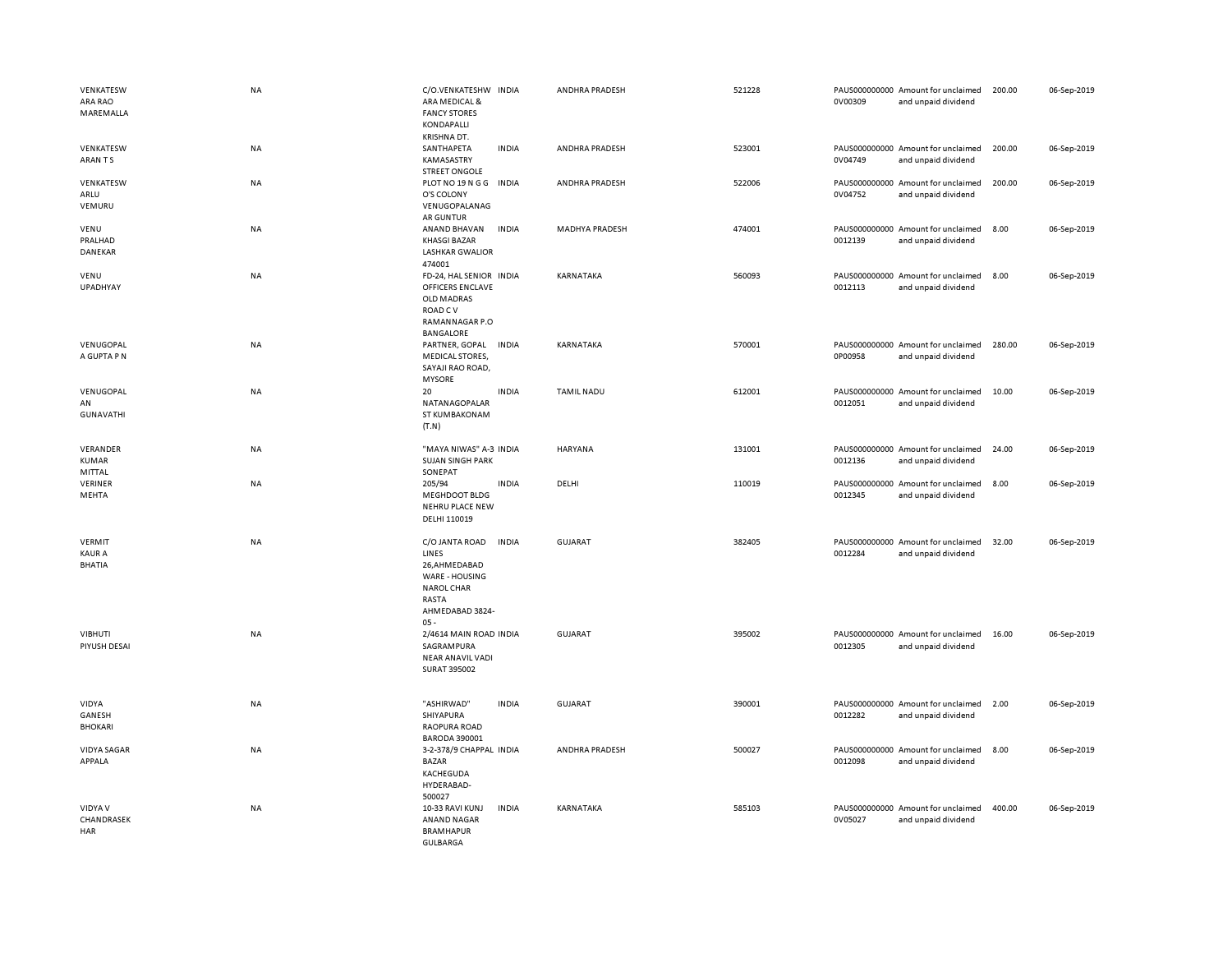| VIDYABEN<br>BABULAL<br>SHAH               | <b>NA</b> | 12, RANNAPARAK<br>SOCIETEY-PART-III<br>GHATLODIA,<br>AHMEDABAD-<br>380061                                                                   | <b>INDIA</b> | GUJARAT               | 380061 | 0012355 | PAUS000000000 Amount for unclaimed<br>and unpaid dividend | 16.00  | 06-Sep-2019 |
|-------------------------------------------|-----------|---------------------------------------------------------------------------------------------------------------------------------------------|--------------|-----------------------|--------|---------|-----------------------------------------------------------|--------|-------------|
| <b>VIDYABEN C</b><br>PATEL                | <b>NA</b> | SANKDI SHERI,<br>JYOTI CHOWGAN<br>BARODA-390002                                                                                             | <b>INDIA</b> | GUJARAT               | 390002 | 0012346 | PAUS000000000 Amount for unclaimed<br>and unpaid dividend | 16.00  | 06-Sep-2019 |
| VIDYASAGAR<br>K SHARMA                    | NA        | A202 59-60 SHRI<br>PRASTHA HSG<br>COMPLEX<br>NALLASOPARA<br><b>WEST DIST THANE</b>                                                          | <b>INDIA</b> | MAHARASHTRA           | 401203 | 0V03858 | PAUS000000000 Amount for unclaimed<br>and unpaid dividend | 200.00 | 06-Sep-2019 |
| VIDYAVATI<br>CHADHA                       | <b>NA</b> | C/O MR V K<br>CHADHA 57-C<br>MODIFIED SECTOR<br><b>III BHEL RANIPUR</b><br>HARDWAR-249403                                                   | <b>INDIA</b> | UTTARAKHAND           | 249403 | 0012123 | PAUS000000000 Amount for unclaimed<br>and unpaid dividend | 8.00   | 06-Sep-2019 |
| VIJAINDER<br><b>KUMAR</b><br><b>GUPTA</b> | <b>NA</b> | B-9/102 AIR-INDIA INDIA<br><b>COLONY VASANT-</b><br>VIHAR NEW DELHI-<br>110057                                                              |              | DELHI                 | 110057 | 0012217 | PAUS000000000 Amount for unclaimed<br>and unpaid dividend | 8.00   | 06-Sep-2019 |
| VIJAY<br>AGARWAL                          | <b>NA</b> | M/S ALWAR BRICKS INDIA<br><b>INDUSTRIES OPP U I</b><br>TR-OAD NO 2 NR<br><b>BHAGAT SINGH</b><br><b>CIRCLE ALWAR 3-</b><br>01001 RAJASTHAN - |              | RAJASTHAN             | 301001 | 0012104 | PAUS000000000 Amount for unclaimed<br>and unpaid dividend | 8.00   | 06-Sep-2019 |
| VIJAY AHUJA                               | <b>NA</b> | <b>VOLTAS LIMITED</b><br>7/1 ASAF ALI ROAD<br><b>NEW DELHI 110002</b>                                                                       | <b>INDIA</b> | DELHI                 | 110002 | 0012249 | PAUS000000000 Amount for unclaimed<br>and unpaid dividend | 24.00  | 06-Sep-2019 |
| VIJAY<br>DHANJIBHAI<br>SHAH               | <b>NA</b> | 707 ARPAN<br>APARTMENT<br>KADAR SHA NI<br><b>NAAL NANPURA</b><br>SURAT                                                                      | <b>INDIA</b> | <b>GUJARAT</b>        | 395003 | 0012304 | PAUS000000000 Amount for unclaimed<br>and unpaid dividend | 6.00   | 06-Sep-2019 |
| VIJAY<br><b>DWIVEDI</b>                   | <b>NA</b> | 66/7F/5 CHAK<br><b>DAUD NAGAR</b><br>NAINI ALLAHABAD<br>UP                                                                                  | <b>INDIA</b> | <b>UTTAR PRADESH</b>  | 211008 | 0V04690 | PAUS000000000 Amount for unclaimed<br>and unpaid dividend | 200.00 | 06-Sep-2019 |
| <b>VIJAY K</b><br>GARDE                   | <b>NA</b> | C/O. G.C. KIBE<br>38/39, PATRAKAR<br>COLONY, RANITAL<br>CHOWK, JABALPUR-<br>482002                                                          | <b>INDIA</b> | <b>MADHYA PRADESH</b> | 482002 | 0012179 | PAUS000000000 Amount for unclaimed<br>and unpaid dividend | 24.00  | 06-Sep-2019 |
| <b>VIJAY KISHAN</b><br><b>HARSHA</b>      | NA        | <b>CHETANIYON KI</b><br><b>GALINEAR</b><br><b>GANCHHA BAZAR</b><br>JODHPUR-342001                                                           | <b>INDIA</b> | RAJASTHAN             | 342001 | 0012103 | PAUS000000000 Amount for unclaimed<br>and unpaid dividend | 16.00  | 06-Sep-2019 |
| <b>VIJAY KUMAR</b>                        | <b>NA</b> | 57 DWARKA PURI<br>MUZAFFAR NAGAR<br>$(UP) - 251001$                                                                                         | <b>INDIA</b> | <b>UTTAR PRADESH</b>  | 251001 | 0012132 | PAUS000000000 Amount for unclaimed<br>and unpaid dividend | 16.00  | 06-Sep-2019 |
| <b>VIJAY KUMAR</b><br>AGGARWAL            | <b>NA</b> | A-1-6 ISTRAC/ISRO INDIA<br>PEENYA IND<br><b>ESTATE</b><br><b>BANGALORE</b><br>560058                                                        |              | KARNATAKA             | 560058 | 0012088 | PAUS000000000 Amount for unclaimed<br>and unpaid dividend | 16.00  | 06-Sep-2019 |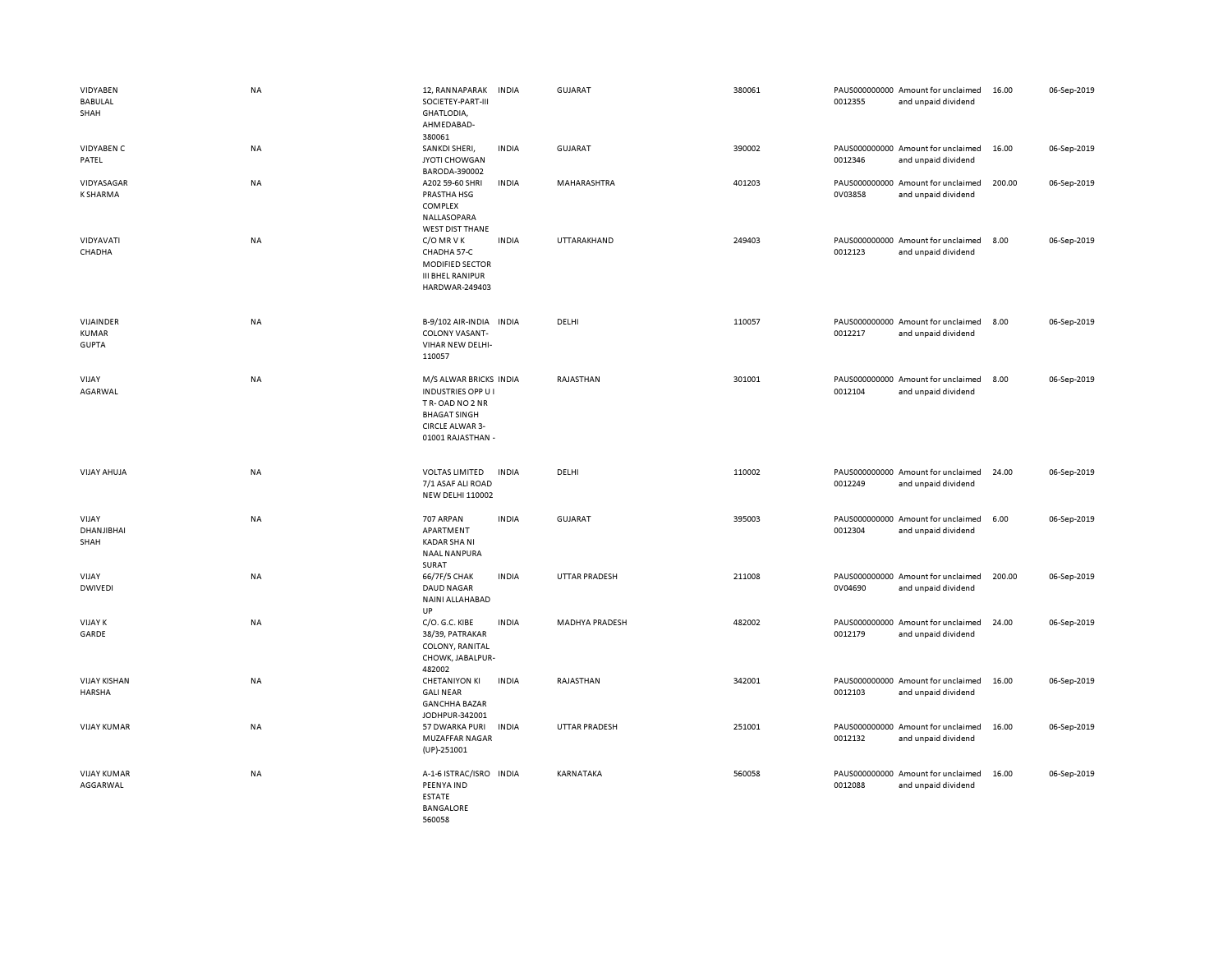| <b>VIJAY KUMAR</b><br>GOEL            | NA        | 25 C/P PITAM PURA INDIA<br>DELHI-110034                                                                                                                   |              | DELHI                 | 110034 | 0012218 | PAUS000000000 Amount for unclaimed<br>and unpaid dividend | 8.00   | 06-Sep-2019 |
|---------------------------------------|-----------|-----------------------------------------------------------------------------------------------------------------------------------------------------------|--------------|-----------------------|--------|---------|-----------------------------------------------------------|--------|-------------|
| <b>VIJAY KUMAR</b><br><b>GUPTA</b>    | NA        | H NO 13 KEWAL<br>PARK AZAD PUR<br>DELHI-110033                                                                                                            | <b>INDIA</b> | DELHI                 | 110033 | 0012130 | PAUS000000000 Amount for unclaimed<br>and unpaid dividend | 8.00   | 06-Sep-2019 |
| <b>VIJAY KUMAR</b><br>MAHAJAN         | NA        | QR NO 1100<br>SECTOR 8 (VIII) R K<br>PURAM NEW DELHI-<br>110022                                                                                           | <b>INDIA</b> | DELHI                 | 110022 | 0012193 | PAUS000000000 Amount for unclaimed<br>and unpaid dividend | 8.00   | 06-Sep-2019 |
| <b>VIJAY KUMAR</b><br>MALAIYA         | NA        | <b>VIJAY OIL MILL</b><br>PARISAR DAMOH                                                                                                                    | <b>INDIA</b> | <b>MADHYA PRADESH</b> | 470661 | 0153332 | PAUS120316000 Amount for unclaimed<br>and unpaid dividend | 8.00   | 06-Sep-2019 |
| <b>VIJAY KUMAR</b><br>MANSABDAR       | NA        | $1 - 1 - 274$<br>CHIKADPALLY<br>HYDERABAD                                                                                                                 | <b>INDIA</b> | ANDHRA PRADESH        | 500020 | 0V03176 | PAUS000000000 Amount for unclaimed<br>and unpaid dividend | 300.00 | 06-Sep-2019 |
| <b>VIJAY KUMAR</b><br>MATTA           | NA        | Q-35 RAJOURI<br><b>GARDEN NEW</b><br>DELHI-110027                                                                                                         | <b>INDIA</b> | DELHI                 | 110027 | 0012062 | PAUS000000000 Amount for unclaimed<br>and unpaid dividend | 32.00  | 06-Sep-2019 |
| <b>VIJAY P</b><br><b>KESKAR</b>       | NA        | B.52,<br>SUBHASHNAGAR<br>MIRAJ MALGAON<br><b>ROAD DT: SANGLI</b>                                                                                          | <b>INDIA</b> | MAHARASHTRA           | 416415 | 0V04076 | PAUS000000000 Amount for unclaimed<br>and unpaid dividend | 200.00 | 06-Sep-2019 |
| <b>VIJAY R</b><br>PATEL               | NA        | 20 NANDANVAN<br><b>SOC ALKAPURI</b><br><b>BARODA 390005</b>                                                                                               | <b>INDIA</b> | <b>GUJARAT</b>        | 390005 | 0012307 | PAUS000000000 Amount for unclaimed<br>and unpaid dividend | 6.00   | 06-Sep-2019 |
| <b>VIJAY SARIN</b>                    | NA        | B-3/397 PASCHIM<br>VIHAR NEW DELHI-<br>110063                                                                                                             | <b>INDIA</b> | DELHI                 | 110063 | 0012122 | PAUS000000000 Amount for unclaimed<br>and unpaid dividend | 8.00   | 06-Sep-2019 |
| VIJAY<br>TUKARAM<br>VEER              | <b>NA</b> | 163/4679, PANT<br><b>NAGAR</b><br><b>GHATKOPAR</b><br>MUMBAI 400075                                                                                       | <b>INDIA</b> | MAHARASHTRA           | 400075 | 0012169 | PAUS000000000 Amount for unclaimed<br>and unpaid dividend | 8.00   | 06-Sep-2019 |
| VIJAY<br>VASUDEV                      | NA        | 626 SECTOR 14<br>FARIDABAD 121007                                                                                                                         | <b>INDIA</b> | <b>HARYANA</b>        | 121007 | 0012342 | PAUS000000000 Amount for unclaimed<br>and unpaid dividend | 8.00   | 06-Sep-2019 |
| <b>VIJAYA ANIL</b><br>DONGARE         | NA        | FLAT NO.5,<br><b>DEODOOT</b><br>HSG.SCTY<br>DAHANUKAR<br>COLONY-A,<br>KOTHRUD, PUNE-<br>411029                                                            | <b>INDIA</b> | MAHARASHTRA           | 411029 | 0012351 | PAUS000000000 Amount for unclaimed<br>and unpaid dividend | 16.00  | 06-Sep-2019 |
| VIJAYA<br>NALLANTHIG<br>HAL           | <b>NA</b> | 209/2 MVP<br>COLONY<br>VISAKHAPATNAM                                                                                                                      | <b>INDIA</b> | ANDHRA PRADESH        | 530017 | 0V04815 | PAUS000000000 Amount for unclaimed<br>and unpaid dividend | 200.00 | 06-Sep-2019 |
| VIJAYA<br>PARSHURAM<br><b>BHATKAR</b> | NA        | A-107 SUNDARVAN INDIA<br>HSG COMPLEX NR<br>NANDANVA-N<br>SOCIETY B/H<br>BHAGWATNAGAR<br><b>ABHILASH CHA-R</b><br>RASTA NEW SAMA<br>ROAD BARODA<br>390008- |              | <b>GUJARAT</b>        | 390008 | 0012010 | PAUS000000000 Amount for unclaimed<br>and unpaid dividend | 16.00  | 06-Sep-2019 |
| VIJAYA<br>RATNAKAR<br>PHATAK          | <b>NA</b> | 304 SUPREME<br><b>TOWER SURENDRA</b><br><b>MANGALDAS RO-</b><br>AD NEAR EXCISE<br><b>CHOWKI</b><br>AMBAWADI<br>AHMEDABA-D<br>380015 -                     | <b>INDIA</b> | <b>GUJARAT</b>        | 380015 | 0011980 | PAUS000000000 Amount for unclaimed<br>and unpaid dividend | 16.00  | 06-Sep-2019 |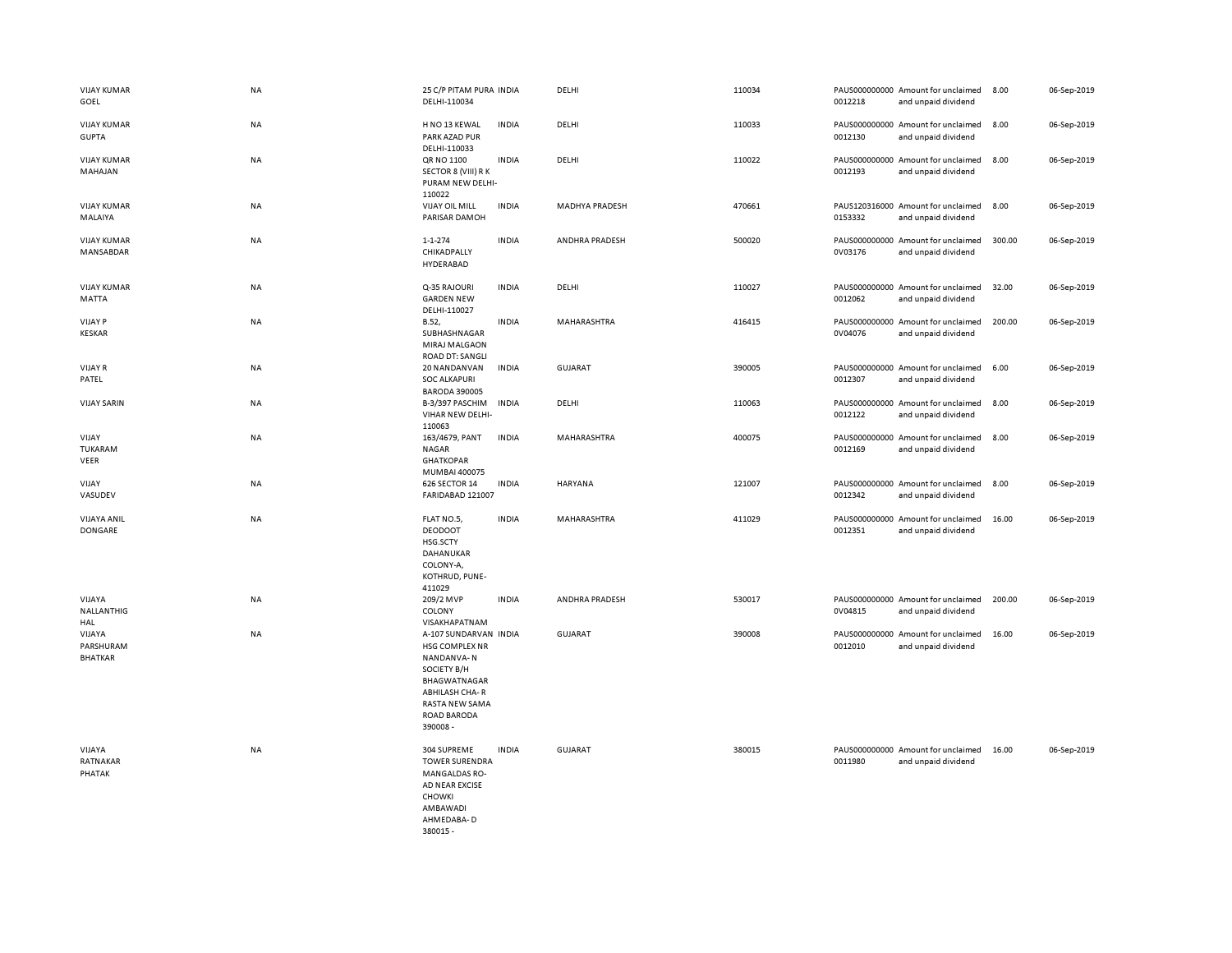| VIJAYABAI<br>BALKRISHNA<br>GANAPULE                | <b>NA</b> | C/O DR B S<br>GANAPULE<br>"YASHASHREE"<br>RANADE COLONY<br><b>HINDWADI</b><br>BELGAUM-590011                            | <b>INDIA</b> | KARNATAKA      | 590011 | 0012242 | PAUS000000000 Amount for unclaimed<br>and unpaid dividend | 12.00  | 06-Sep-2019 |
|----------------------------------------------------|-----------|-------------------------------------------------------------------------------------------------------------------------|--------------|----------------|--------|---------|-----------------------------------------------------------|--------|-------------|
| VIJAYABEN<br>RAMANLAL<br><b>MISTRY</b>             | <b>NA</b> | 201 PRABHAT<br>APARTMENT<br>AARYA CHANAKYA<br><b>NAGAR AKURLI</b><br>ROAD KANDIVALI<br><b>EAST MUMBAI</b><br>400101     | <b>INDIA</b> | MAHARASHTRA    | 400101 | 0012274 | PAUS000000000 Amount for unclaimed<br>and unpaid dividend | 32.00  | 06-Sep-2019 |
| VIJAYADEVI C<br>PATWARDHA<br>N                     | NA        | KURUNDWAD-<br>HOUSE 10A<br>MANGALDAS ROAD<br>POONA 411001                                                               | <b>INDIA</b> | MAHARASHTRA    | 411001 | 0011935 | PAUS000000000 Amount for unclaimed<br>and unpaid dividend | 16.00  | 06-Sep-2019 |
| VIJAYALAKSH<br><b>MI IYENGAR</b><br>G V MBBS<br>MD | <b>NA</b> | C/O<br>MR.G.V.KRISHNA<br>PRASAD TATA SILK<br>FARM, 9, III MAIN,<br>BASAVANAGUDI<br>BANGALORE                            | <b>INDIA</b> | KARNATAKA      | 560004 | 0G00919 | PAUS000000000 Amount for unclaimed<br>and unpaid dividend | 200.00 | 06-Sep-2019 |
| VIJAYASARAD<br>HI CHITYALA                         | <b>NA</b> | $6 - 1 - 716$<br>KHAIRATABAD<br>HYDERABAD-<br>500004                                                                    | <b>INDIA</b> | ANDHRA PRADESH | 500004 | 0012212 | PAUS000000000 Amount for unclaimed<br>and unpaid dividend | 8.00   | 06-Sep-2019 |
| VIJAYKUMAR<br><b>GORDHANBH</b><br>AI PATEL         | <b>NA</b> | C/O BHANUBHAI<br><b>MANIBHAI BIN</b><br>DHULABHAI PA-TEL<br>NARANDEV<br>MAHADEV<br><b>KARAMSAD VIA</b><br>ANAND-388325- | <b>INDIA</b> | <b>GUJARAT</b> | 388325 | 0011964 | PAUS000000000 Amount for unclaimed<br>and unpaid dividend | 2.00   | 06-Sep-2019 |
| VIJAYKUMAR<br>MOTILAL<br>PATEL                     | <b>NA</b> | C/O AGROCHEM<br><b>INDUSTRIES</b><br>MOGRAWADI AT<br>BULSAR-396001                                                      | <b>INDIA</b> | <b>GUJARAT</b> | 396001 | 0012011 | PAUS000000000 Amount for unclaimed<br>and unpaid dividend | 16.00  | 06-Sep-2019 |
| VIJAYKUMAR<br>VASUDEV<br>DAVE                      | <b>NA</b> | 4 TRIBHOVAN PARK INDIA<br><b>JAWAHAR CHOWK</b><br>SABARMATI<br>AHMEDABAD-<br>380005                                     |              | <b>GUJARAT</b> | 380005 | 0012073 | PAUS000000000 Amount for unclaimed<br>and unpaid dividend | 16.00  | 06-Sep-2019 |
| VIJAYKUMAR<br><b>VITHAL PATEL</b><br>MFGVKPA       | <b>NA</b> | <b>GUNDI FALIA</b><br>PADRA DIST<br><b>BARODA PIN-</b><br>391440                                                        | <b>INDIA</b> | GUJARAT        | 391440 | 0012012 | PAUS000000000 Amount for unclaimed<br>and unpaid dividend | 6.00   | 06-Sep-2019 |
| <b>VIJIA KUMAR</b><br>JAIN                         | <b>NA</b> | C/O R B GANPAT<br>PRASHAD XIV/4351<br>PAHARI DHIRAJ<br>DELHI-110006                                                     | <b>INDIA</b> | DELHI          | 110006 | 0012231 | PAUS000000000 Amount for unclaimed<br>and unpaid dividend | 8.00   | 06-Sep-2019 |
| <b>VIKAS</b><br>SOMKANT<br>KARNIK                  | <b>NA</b> | 3A/101 SWAGAT<br>SOCIETY<br><b>DAMODAR PARK L</b><br><b>BSMARG</b><br><b>GHATKOPAR</b><br>MUMBAI 400086                 | <b>INDIA</b> | MAHARASHTRA    | 400086 | 0011981 | PAUS000000000 Amount for unclaimed<br>and unpaid dividend | 40.00  | 06-Sep-2019 |
| VILASBEN<br>KANTILAL<br>PATEL                      | <b>NA</b> | NEAR PARABADI P INDIA<br>O MOGRI TAL<br>ANAND DIST KAIRA<br>PIN-388345                                                  |              | <b>GUJARAT</b> | 388345 | 0012013 | PAUS000000000 Amount for unclaimed<br>and unpaid dividend | 2.00   | 06-Sep-2019 |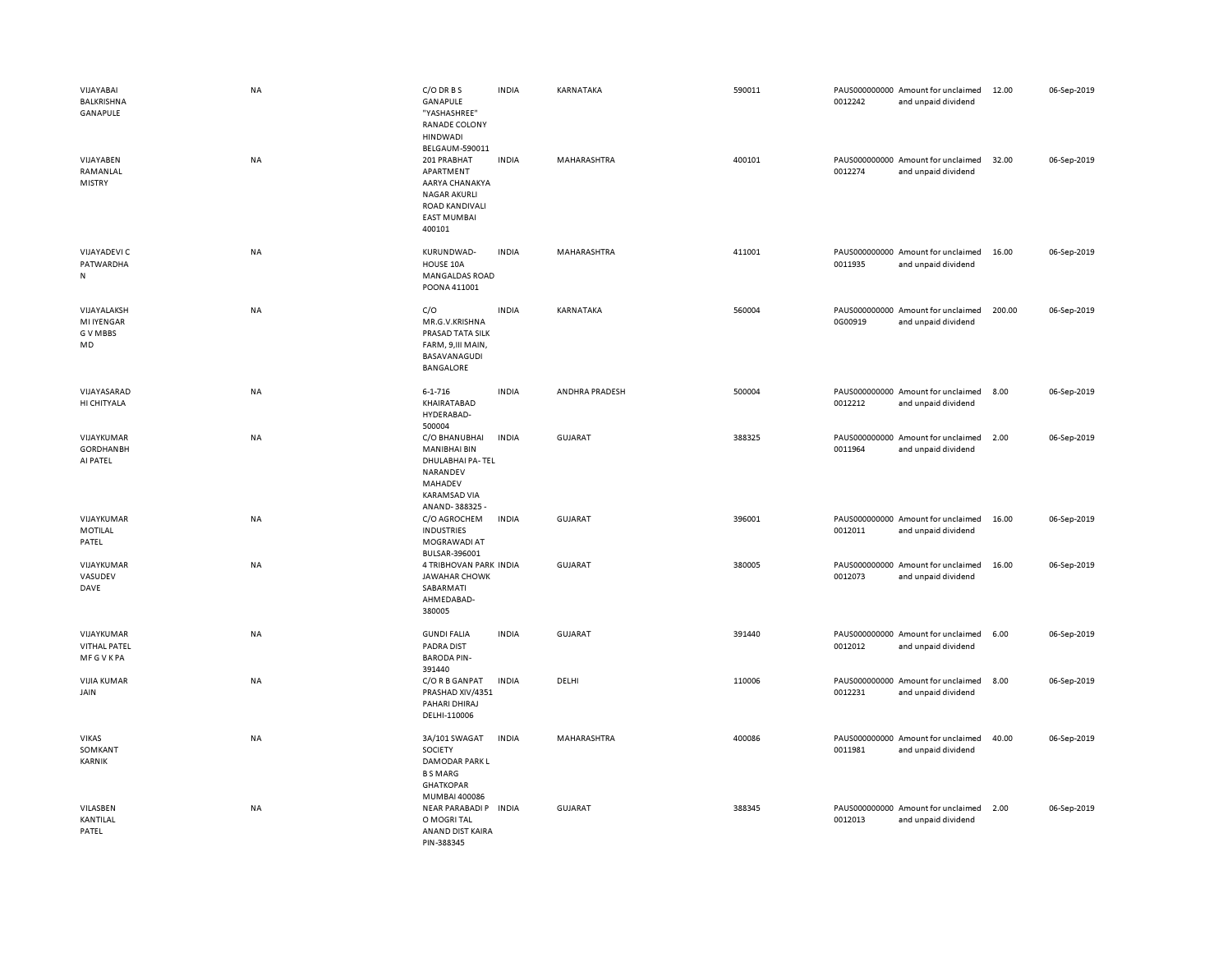| <b>VIMAL KAPUR</b>                              | NA                          | C-6, DEFENCE<br><b>COLONY NEW</b><br>DELHI PIN-110024                                                                                       | <b>INDIA</b> | DELHI                | 110024 | 0011982 | PAUS000000000 Amount for unclaimed<br>and unpaid dividend | 82.00   | 06-Sep-2019 |
|-------------------------------------------------|-----------------------------|---------------------------------------------------------------------------------------------------------------------------------------------|--------------|----------------------|--------|---------|-----------------------------------------------------------|---------|-------------|
| VIMAL<br>TRIMBAK<br>LANDGE                      | NA                          | MAHADEV NIVAS<br>MAJMUDAR'S<br>WADA PRATAP<br><b>ROAD RAOPURA</b><br><b>BARODA 390001</b>                                                   | <b>INDIA</b> | GUJARAT              | 390001 | 0012335 | PAUS000000000 Amount for unclaimed<br>and unpaid dividend | 16.00   | 06-Sep-2019 |
| <b>VIMALA BAI</b>                               | <b>NA</b>                   | HOUSE NO. 4-5,<br>18th. CROSS,<br>R.T.STREET<br>BANGALORE                                                                                   | <b>INDIA</b> | <b>KARNATAKA</b>     | 560053 | 0064013 | PAUS120186000 Amount for unclaimed<br>and unpaid dividend | 200.00  | 06-Sep-2019 |
| VIMALA<br>DHANESHA                              | ARUN<br>DHANESHA            | HEERA BHAWAN<br>95, BAGTAVAR MAL<br><b>KA BAG JODHPUR</b>                                                                                   | <b>INDIA</b> | RAJASTHAN            | 342003 | 0356388 | PAUSIN3016961 Amount for unclaimed<br>and unpaid dividend | 200.00  | 06-Sep-2019 |
| VIMALABEN<br>ARVINDKUM<br>AR PATEL              | NA                          | 880 FIRST VAS<br>NARANPURA<br>VILLAGE<br>AHMEDABAD-<br>380013                                                                               | <b>INDIA</b> | <b>GUJARAT</b>       | 380013 | 0012165 | PAUS000000000 Amount for unclaimed<br>and unpaid dividend | 8.00    | 06-Sep-2019 |
| VIMALABEN<br>DHIRUBHAI<br>PATEL                 | NA                          | C/O DHIRUBHAI<br>PARSHOTAMDAS<br>PATEL AT AJA-<br><b>BPURA P O ODHA</b><br>VIA SATHAMBA TA<br><b>BAYAD DI-ST</b><br>SABARKANTHA<br>383340 - | <b>INDIA</b> | GUJARAT              | 383340 | 0012015 | PAUS000000000 Amount for unclaimed<br>and unpaid dividend | 16.00   | 06-Sep-2019 |
| <b>VIMLA KAPUR</b>                              | NA                          | A/3 RASHMI<br><b>NAGAR DAYAL</b><br><b>BAGH AGRA WEST</b><br>282005                                                                         | <b>INDIA</b> | <b>UTTAR PRADESH</b> | 282005 | 0012226 | PAUS000000000 Amount for unclaimed<br>and unpaid dividend | 8.00    | 06-Sep-2019 |
| VIMLA<br>PANACHAND<br><b>JHAVERI</b>            | NA                          | 497 S V P ROAD<br>ROOP-RAJ 4TH<br><b>FLOOR MUMBAI</b><br>400004                                                                             | <b>INDIA</b> | MAHARASHTRA          | 400004 | 0012154 | PAUS000000000 Amount for unclaimed<br>and unpaid dividend | 8.00    | 06-Sep-2019 |
| VIMLABEN<br>CHANDUBHAI<br>AMIN                  | NA                          | B/18 RACE COURSE INDIA<br><b>PARK NEAR</b><br>NATUBHAI CENTRE<br><b>GOTRI ROAD</b><br><b>BARODA 390007</b>                                  |              | <b>GUJARAT</b>       | 390007 | 0012246 | PAUS000000000 Amount for unclaimed<br>and unpaid dividend | 6.00    | 06-Sep-2019 |
| VIMLABEN<br>LALLUBHAI<br>GANDHI                 | NA                          | C/O NAVBHARAT<br><b>AGENCIES RIDDHI</b><br>SIDDHI MARKET AT<br>SAVARKUNDLA<br>DIST BHAVNAGAR-<br>364515                                     | <b>INDIA</b> | <b>GUJARAT</b>       | 364515 | 0012016 | PAUS000000000 Amount for unclaimed<br>and unpaid dividend | 16.00   | 06-Sep-2019 |
| VINAY<br><b>KUMARKR</b>                         | NA                          | <b>SARALA NIVAS</b><br>KAITHAVANA<br>ALAPPUZHA                                                                                              | <b>INDIA</b> | KERALA               | 688003 | 0V02980 | PAUS000000000 Amount for unclaimed<br>and unpaid dividend | 300.00  | 06-Sep-2019 |
| VINAYA<br><b>KUMARKR</b>                        | NA                          | <b>SARALA NIVAS</b><br>KAITHAVANA<br>ALAPPUZHA                                                                                              | <b>INDIA</b> | KERALA               | 688003 | 0V02982 | PAUS000000000 Amount for unclaimed<br>and unpaid dividend | 300.00  | 06-Sep-2019 |
| VINAYAK<br><b>JYOTIBA</b><br><b>HULLUR</b>      | JYOTHIBA C<br><b>HULLUR</b> | VINAYAK J HULLUR INDIA<br><b>B PLOT NO</b><br>ADARSHNAGAR<br>SHANTASUMANGA<br>LA BGMBELGAUM                                                 |              | KARNATAKA            | 590011 | 3207409 | PAUS120447000 Amount for unclaimed<br>and unpaid dividend | 8.00    | 06-Sep-2019 |
| VINAYAK<br>KRISHNARAO<br><b><i>DHAKAPPA</i></b> | <b>NA</b>                   | VEERABHADRA<br><b>GALLI NORTH</b><br><b>CANARA SIRSI</b>                                                                                    | <b>INDIA</b> | KARNATAKA            | 581401 | 0V05494 | PAUS000000000 Amount for unclaimed<br>and unpaid dividend | 4800.00 | 06-Sep-2019 |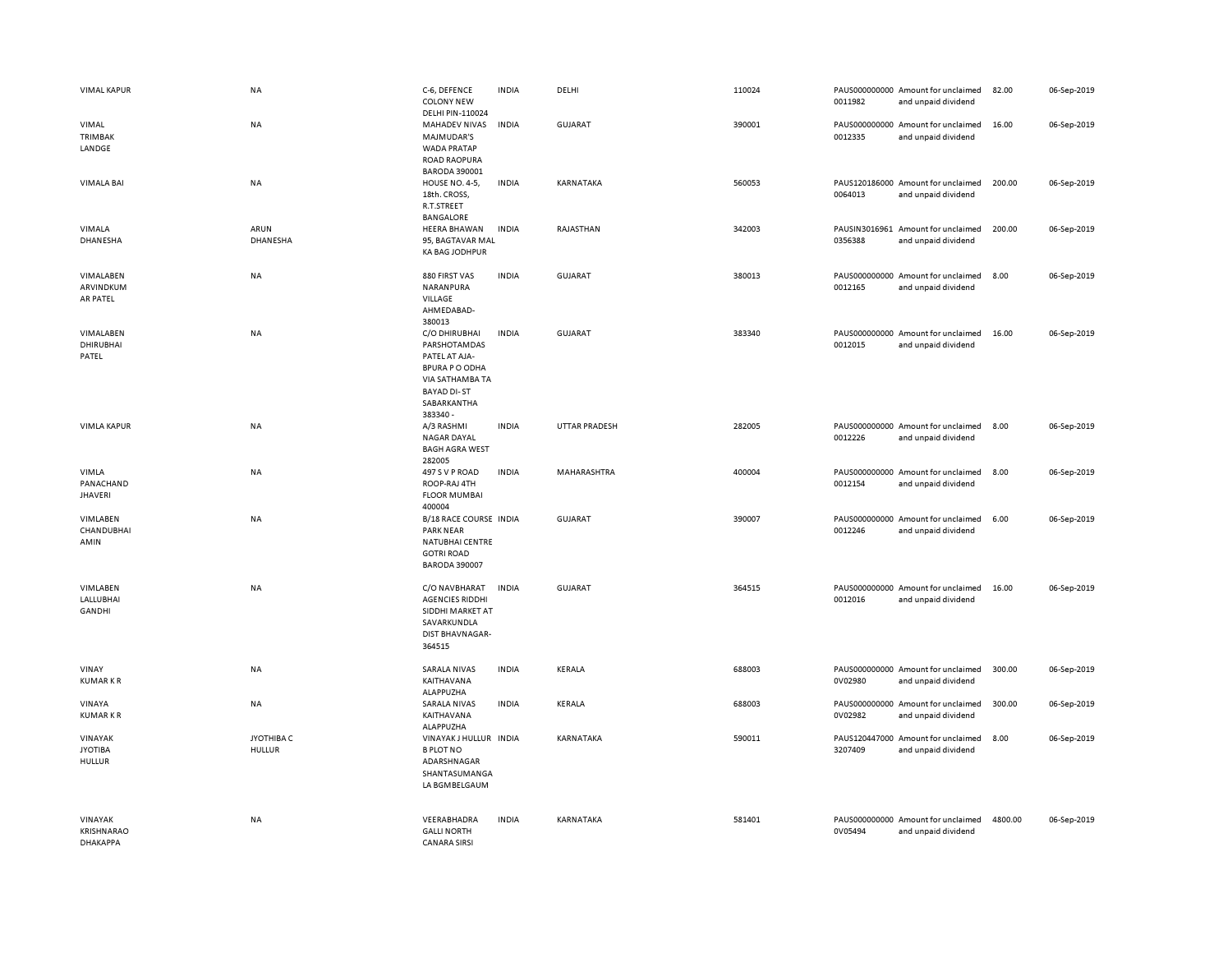| VINAYAK<br>NARAYAN<br>OKA                   | <b>NA</b> | R III 7/6 SACHIN<br><b>HOU SOCIETY</b><br>MITHANAGAR<br>ROAD MULUND<br><b>EAST MUMBAI-</b><br>400081                                      | <b>INDIA</b> | MAHARASHTRA          | 400081 | 0011940 | PAUS000000000 Amount for unclaimed<br>and unpaid dividend | 6.00    | 06-Sep-2019 |
|---------------------------------------------|-----------|-------------------------------------------------------------------------------------------------------------------------------------------|--------------|----------------------|--------|---------|-----------------------------------------------------------|---------|-------------|
| VINAYAKA<br><b>KRISHNARAO</b><br>DHANAPPA   | NA        | VEERABHADRAGAL INDIA<br>LI SIRSI (N.K)<br>NORTH KENARA                                                                                    |              | KARNATAKA            | 581401 | 0V05465 | PAUS000000000 Amount for unclaimed<br>and unpaid dividend | 2000.00 | 06-Sep-2019 |
| VINAYAKUM<br>AR DAYABHAI<br>PATEL           | <b>NA</b> | C/O. KAMLESH A<br>PATEL F/2,<br>PREMJYOT<br><b>TOWERS, OPP</b><br>A.ONE SCHOOL<br>SUBHASH CHIWA,<br><b>GURUKUL</b><br>ROAD, AHMEDABA<br>D | <b>INDIA</b> | <b>GUJARAT</b>       | 380052 | 0V00813 | PAUS000000000 Amount for unclaimed<br>and unpaid dividend | 200.00  | 06-Sep-2019 |
| VINEET<br><b>KUMAR</b><br>TIWARI            | <b>NA</b> | D-63/31-A8<br>PANCHSHEEL<br>COLONY<br>MONDWDIH<br>VARANASI                                                                                | <b>INDIA</b> | <b>UTTAR PRADESH</b> | 221001 | 0V03399 | PAUS000000000 Amount for unclaimed<br>and unpaid dividend | 200.00  | 06-Sep-2019 |
| VINIT<br>SHARADCHA<br><b>NDRA</b><br>WADKAR | NA        | B-28, SAMARPAN<br>HSG.COMPLEX,<br>SAIYED VASANA<br>ROAD, VADODARA-<br>390012                                                              | <b>INDIA</b> | <b>GUJARAT</b>       | 390012 | 0012065 | PAUS000000000 Amount for unclaimed<br>and unpaid dividend | 16.00   | 06-Sep-2019 |
| VINITKUMAR<br>PARIKH                        | <b>NA</b> | 136 SAMRAT<br><b>ASHOK SOCIETY</b><br><b>4TH FLOOR RATILAL</b><br>R THAKKER MARG<br><b>MALBAR HILL</b><br>MUMBAI 400006                   | <b>INDIA</b> | MAHARASHTRA          | 400006 | 0012317 | PAUS000000000 Amount for unclaimed<br>and unpaid dividend | 8.00    | 06-Sep-2019 |
| VINOD<br><b>ARORA</b>                       | <b>NA</b> | A 28/2 DDA FLATS<br><b>SFS TYPE SAKET</b><br><b>NEW DELHI 110017</b>                                                                      | <b>INDIA</b> | DELHI                | 110017 | 0012117 | PAUS000000000 Amount for unclaimed<br>and unpaid dividend | 8.00    | 06-Sep-2019 |
| <b>VINOD</b><br>CHIMANLAL<br>SHAH           | <b>NA</b> | 208<br>MAHABALIPURAM<br>OLD PADRA<br>(TANDALJA) ROAD<br><b>NR BASIL SCHOOL</b><br><b>BARODA</b>                                           | <b>INDIA</b> | <b>GUJARAT</b>       | 380001 | 0012020 | PAUS000000000 Amount for unclaimed<br>and unpaid dividend | 16.00   | 06-Sep-2019 |
| VINOD G<br>NEMAN                            | NA        | LAXMI<br><b>DISTRIBUTOR 234</b><br><b>GR FLOOR MUMBAI</b><br><b>PUNE RD BHINGARI</b><br><b>PANVEL DIST</b><br>RAIGAD                      | <b>INDIA</b> | MAHARASHTRA          | 410206 | 0V03790 | PAUS000000000 Amount for unclaimed<br>and unpaid dividend | 200.00  | 06-Sep-2019 |
| VINOD<br><b>KUMAR</b>                       | NA        | <b>B-58 GUJRAWAL</b><br><b>TOWN PART I</b><br><b>STADIUM ROAD</b><br>DELHI 110009                                                         | <b>INDIA</b> | DELHI                | 110009 | 0012197 | PAUS000000000 Amount for unclaimed<br>and unpaid dividend | 8.00    | 06-Sep-2019 |
| VINOD<br><b>KUMAR</b>                       | NA        | C/O CHANDIGARH INDIA<br><b>STATIONERS SHOP</b><br>NO 47 SECTOR 16 D<br>CHANDIGARH<br>160016                                               |              | CHANDIGARH           | 160016 | 0012232 | PAUS000000000 Amount for unclaimed<br>and unpaid dividend | 16.00   | 06-Sep-2019 |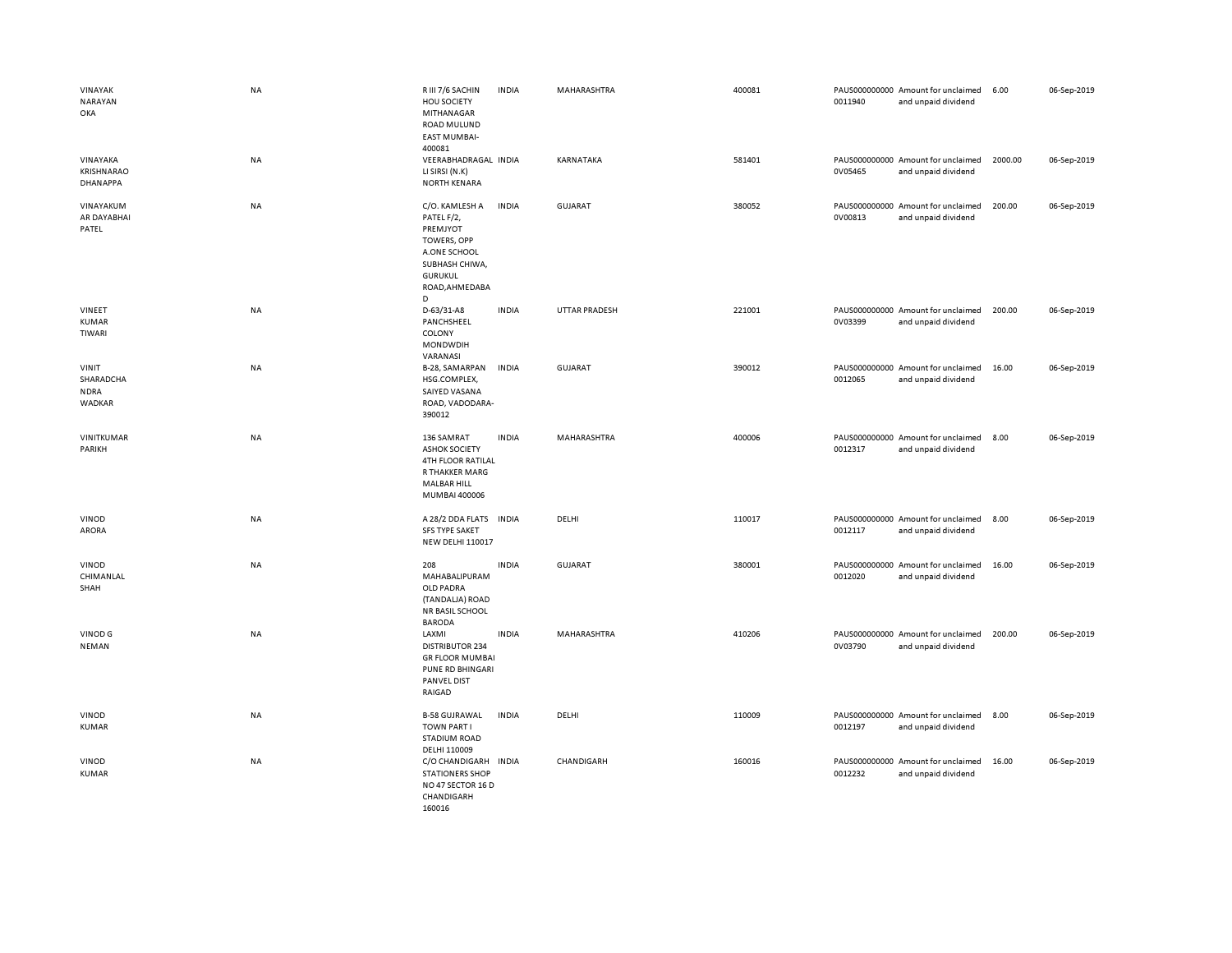| VINOD<br>KUMAR                                         | <b>NA</b>                          | B-116, SURYA<br><b>NAGAR DISTT</b><br><b>GHAZIABAD U P</b>                                               | <b>INDIA</b> | <b>UTTAR PRADESH</b>  | 201011 | 0012191 | PAUS000000000 Amount for unclaimed<br>and unpaid dividend | 8.00   | 06-Sep-2019 |
|--------------------------------------------------------|------------------------------------|----------------------------------------------------------------------------------------------------------|--------------|-----------------------|--------|---------|-----------------------------------------------------------|--------|-------------|
| VINOD<br><b>KUMAR</b><br><b>ARORA</b>                  | NA                                 | 201011<br>7/206 GEETA<br><b>COLONY GANDHI</b><br><b>NAGAR DELHI-</b><br>110031                           | <b>INDIA</b> | DELHI                 | 110031 | 0012135 | PAUS000000000 Amount for unclaimed<br>and unpaid dividend | 8.00   | 06-Sep-2019 |
| VINOD<br>KUMAR<br>BHARDWAJ                             | NA                                 | C/O UJJWAL LTD<br>26/79 KARACHI<br><b>KHANA KANPUR</b>                                                   | <b>INDIA</b> | UTTARAKHAND           | 248001 | 0V03353 | PAUS000000000 Amount for unclaimed<br>and unpaid dividend | 200.00 | 06-Sep-2019 |
| VINOD<br>KUMAR<br><b>MEHROTRA</b>                      | NA                                 | 132 JAMUNA<br>PRASAD MARG<br>BAREILLY                                                                    | <b>INDIA</b> | <b>UTTAR PRADESH</b>  | 243003 | 0V03936 | PAUS000000000 Amount for unclaimed<br>and unpaid dividend | 200.00 | 06-Sep-2019 |
| VINOD<br><b>KUMAR</b><br>VIJAN                         | NA                                 | C/305 MINTO<br>ROAD COMPLEX<br><b>NEW DELHI 110002</b>                                                   | <b>INDIA</b> | DELHI                 | 110002 | 0012248 | PAUS000000000 Amount for unclaimed<br>and unpaid dividend | 32.00  | 06-Sep-2019 |
| VINOD<br>MAHESHWAR                                     | <b>BHIKCHAND</b><br>MAHESHWA<br>RI | 802 DEVASHISH<br>TOWERS 30<br>PRATAPGUNJ<br>VADODARA                                                     | <b>INDIA</b> | <b>GUJARAT</b>        | 390009 | 0032732 | PAUS130167000 Amount for unclaimed<br>and unpaid dividend | 8.00   | 06-Sep-2019 |
| VINOD<br><b>ONKAR JOSHI</b>                            | <b>NA</b>                          | QTR NO D/90/ICT INDIA<br>P S COLONY<br>URJANAGAR<br><b>CHANDRAPUR P</b><br>442-404 M S                   |              | <b>MADHYA PRADESH</b> | 442404 | 0012337 | PAUS000000000 Amount for unclaimed<br>and unpaid dividend | 32.00  | 06-Sep-2019 |
| VINODCHAN<br><b>DRA</b><br>CHHAGANBH<br>AI PATEL       | NA                                 | AT ALIPURA PO<br><b>BODELITA</b><br><b>SANKHEDA DIST</b><br><b>BARODA PIN</b><br>391135                  | <b>INDIA</b> | GUJARAT               | 391135 | 0011944 | PAUS000000000 Amount for unclaimed<br>and unpaid dividend | 10.00  | 06-Sep-2019 |
| VINODCHAN<br><b>DRA</b><br>CHHAGANLAL<br><b>GANDHI</b> | NA                                 | GOLWAD GANDEVI INDIA<br><b>DIST BULSAR PIN-</b><br>396360                                                |              | GUJARAT               | 396360 | 0012023 | PAUS000000000 Amount for unclaimed<br>and unpaid dividend | 16.00  | 06-Sep-2019 |
| VINODCHAN<br><b>DRA</b><br>POPATLAL<br><b>MISTRY</b>   | NA                                 | B/41, YOGESHWAR INDIA<br><b>KRUPA SOCIETY NR.</b><br>H.P. PETROL PUMP,<br>VASNA ROAD,<br>VADODARA 390015 |              | GUJARAT               | 390015 | 0011951 | PAUS000000000 Amount for unclaimed<br>and unpaid dividend | 2.00   | 06-Sep-2019 |
| VINODCHAN<br><b>DRA</b><br>RAMANLAL<br>PARIKH          | NA                                 | 13 LOVEKUSH<br>SOCIETY<br>NAVAVADAJ<br>AHMEDABAD-<br>380013                                              | <b>INDIA</b> | <b>GUJARAT</b>        | 380013 | 0012025 | PAUS000000000 Amount for unclaimed<br>and unpaid dividend | 32.00  | 06-Sep-2019 |
| VINODKUMA<br>R<br>NATWARLAL<br>UPADHYAYA               | NA                                 | C/O BABUBHAI M<br>PANDYA LALUBHAI<br>CHAKLA<br>HANUMANSHERI<br>BROACH-392001                             | <b>INDIA</b> | <b>GUJARAT</b>        | 392001 | 0011952 | PAUS000000000 Amount for unclaimed<br>and unpaid dividend | 6.00   | 06-Sep-2019 |
| VINODKUMA<br>R NAVNITLAL<br>SHAH                       | <b>NA</b>                          | <b>SATAK POLE</b><br>"PANCHSEEL"<br><b>UMRETH 388220</b>                                                 | <b>INDIA</b> | <b>GUJARAT</b>        | 388220 | 0011946 | PAUS000000000 Amount for unclaimed<br>and unpaid dividend | 8.00   | 06-Sep-2019 |
| VINODRAI<br><b>BHOGILAL</b><br>SHAH                    | NA                                 | C/O SHAH MEDICAL INDIA<br><b>STORES OPP</b><br>ANUPAM CINEMA<br>JAMNAGAR 361001                          |              | GUJARAT               | 361001 | 0012026 | PAUS000000000 Amount for unclaimed<br>and unpaid dividend | 32.00  | 06-Sep-2019 |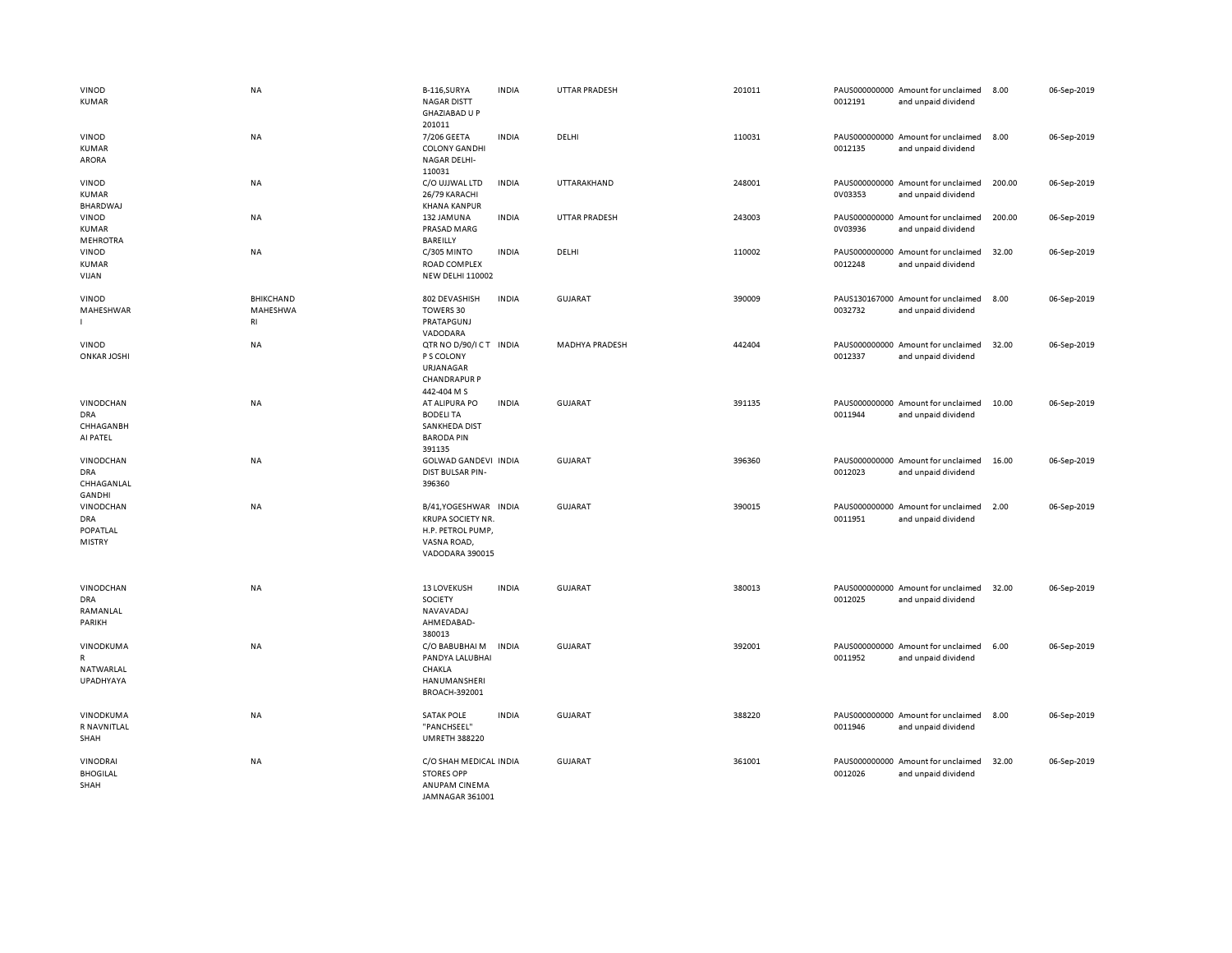| <b>VINUBHAI</b><br>AMBALAL<br>PATEL           | <b>NA</b> | <b>9 MAIKRUPA</b><br><b>SOCIETY KARELI</b><br><b>BAUG BARODA-</b>                                    | <b>INDIA</b> | <b>GUJARAT</b> | 390001 | 0012028 | PAUS000000000 Amount for unclaimed<br>and unpaid dividend | 6.00   | 06-Sep-2019 |
|-----------------------------------------------|-----------|------------------------------------------------------------------------------------------------------|--------------|----------------|--------|---------|-----------------------------------------------------------|--------|-------------|
| <b>VINUBHAI</b><br><b>BABABHAI</b>            | <b>NA</b> | 390001<br>52-53 JANTA<br><b>NAGAR RAMOL</b><br>AHMEDABAD<br>382449                                   | <b>INDIA</b> | <b>GUJARAT</b> | 382449 | 0011988 | PAUS000000000 Amount for unclaimed<br>and unpaid dividend | 2.00   | 06-Sep-2019 |
| <b>VINUBHAI</b><br><b>FULABHAI</b><br>PATEL   | <b>NA</b> | AT & POST UNDERA INDIA<br><b>DIST BARODA PIN</b><br>390001                                           |              | <b>GUJARAT</b> | 390001 | 0011957 | PAUS000000000 Amount for unclaimed<br>and unpaid dividend | 20.00  | 06-Sep-2019 |
| <b>VINUBHAI</b><br><b>ISHWARBHAI</b><br>PATEL | NA        | C/O ORIENTAL<br><b>CERAMIC WORKS</b><br>AT PO & TAL<br><b>VIJAPUR DIST</b><br>MEHSANA PIN-<br>382870 | <b>INDIA</b> | <b>GUJARAT</b> | 382870 | 0012029 | PAUS000000000 Amount for unclaimed<br>and unpaid dividend | 6.00   | 06-Sep-2019 |
| <b>VINUBHAI</b><br>MULJIBHAI<br>PATEL         | NA        | MAHADEV FALIA<br>AT & PO SOKHADA<br><b>DIST BARODA PIN-</b><br>391240                                | <b>INDIA</b> | <b>GUJARAT</b> | 391240 | 0012030 | PAUS000000000 Amount for unclaimed<br>and unpaid dividend | 2.00   | 06-Sep-2019 |
| VINUBHAI<br>TRIBHOVAND<br>AS PATEL            | NA        | B/46<br>VALLABHNAGAR<br>KARELIBAUG<br>BARODA-390001                                                  | <b>INDIA</b> | <b>GUJARAT</b> | 390001 | 0012031 | PAUS000000000 Amount for unclaimed<br>and unpaid dividend | 2.00   | 06-Sep-2019 |
| VINUSINH<br><b>DILIPSINH</b><br>ZALA          | NA        | 2 BHAGAVATI<br>SOCIETY MAHIYAL<br><b>TALOD 383215</b>                                                | <b>INDIA</b> | <b>GUJARAT</b> | 383215 | 0012147 | PAUS000000000 Amount for unclaimed<br>and unpaid dividend | 8.00   | 06-Sep-2019 |
| VIPINCHAND<br>RA<br>RAMANLAL<br>PARIKH        | NA        | 16 ASTAPAD<br><b>SOCIETY NEAR</b><br><b>WATER TANK</b><br>KARELIBAUG<br>VADODARA                     | <b>INDIA</b> | GUJARAT        | 390018 | 0V04473 | PAUS000000000 Amount for unclaimed<br>and unpaid dividend | 200.00 | 06-Sep-2019 |
| VIPINCHAND<br>RA<br>SHIVABHAI<br>PATEL        | NA        | PO SUNDRNA TA<br>PETLAD DIST<br>KHEDA 388480                                                         | <b>INDIA</b> | <b>GUJARAT</b> | 388480 | 0012149 | PAUS000000000 Amount for unclaimed<br>and unpaid dividend | 8.00   | 06-Sep-2019 |
| VIPINKUMAR<br>CHANDULAL<br><b>DOSHI</b>       | NA        | C/O MILAN<br>TRADERS S T ROAD<br><b>DIST SABARKATHA</b><br>PIN-383430                                | <b>INDIA</b> | GUJARAT        | 383430 | 0012032 | PAUS000000000 Amount for unclaimed<br>and unpaid dividend | 2.00   | 06-Sep-2019 |
| <b>VIPUL</b><br>NAVRANGLAL<br><b>DHOLAKIA</b> | NA        | 'LINA' OPP PUNJAB INDIA<br><b>NATIONAL BANK</b><br>FATEHGANJ<br>BARODA-390002                        |              | <b>GUJARAT</b> | 390002 | 0012063 | PAUS000000000 Amount for unclaimed<br>and unpaid dividend | 66.00  | 06-Sep-2019 |
| <b>VIPUL</b><br>VARMA                         | <b>NA</b> | 212, ROCKET<br>REGIMENT C/O.56<br>APO TAMILNADU                                                      | <b>INDIA</b> | MAHARASHTRA    | 999999 | 0012258 | PAUS000000000 Amount for unclaimed<br>and unpaid dividend | 8.00   | 06-Sep-2019 |
| <b>VIPUL</b><br>VARMA                         | <b>NA</b> | 212 ROCKET<br>REGIMENT C/O 56<br>APO DEHRADUN                                                        | <b>INDIA</b> | UTTARAKHAND    | 248001 | 0012112 | PAUS000000000 Amount for unclaimed<br>and unpaid dividend | 8.00   | 06-Sep-2019 |
| <b>VIPUL</b><br>VINDORAY<br>VANKANI           | NA        | C/O MR P T LIMAYE INDIA<br>7 VRAJWAS<br>SOCIETY COLLEGE<br><b>ROAD NADIAD</b><br>387001              |              | <b>GUJARAT</b> | 387001 | 0012298 | PAUS000000000 Amount for unclaimed<br>and unpaid dividend | 16.00  | 06-Sep-2019 |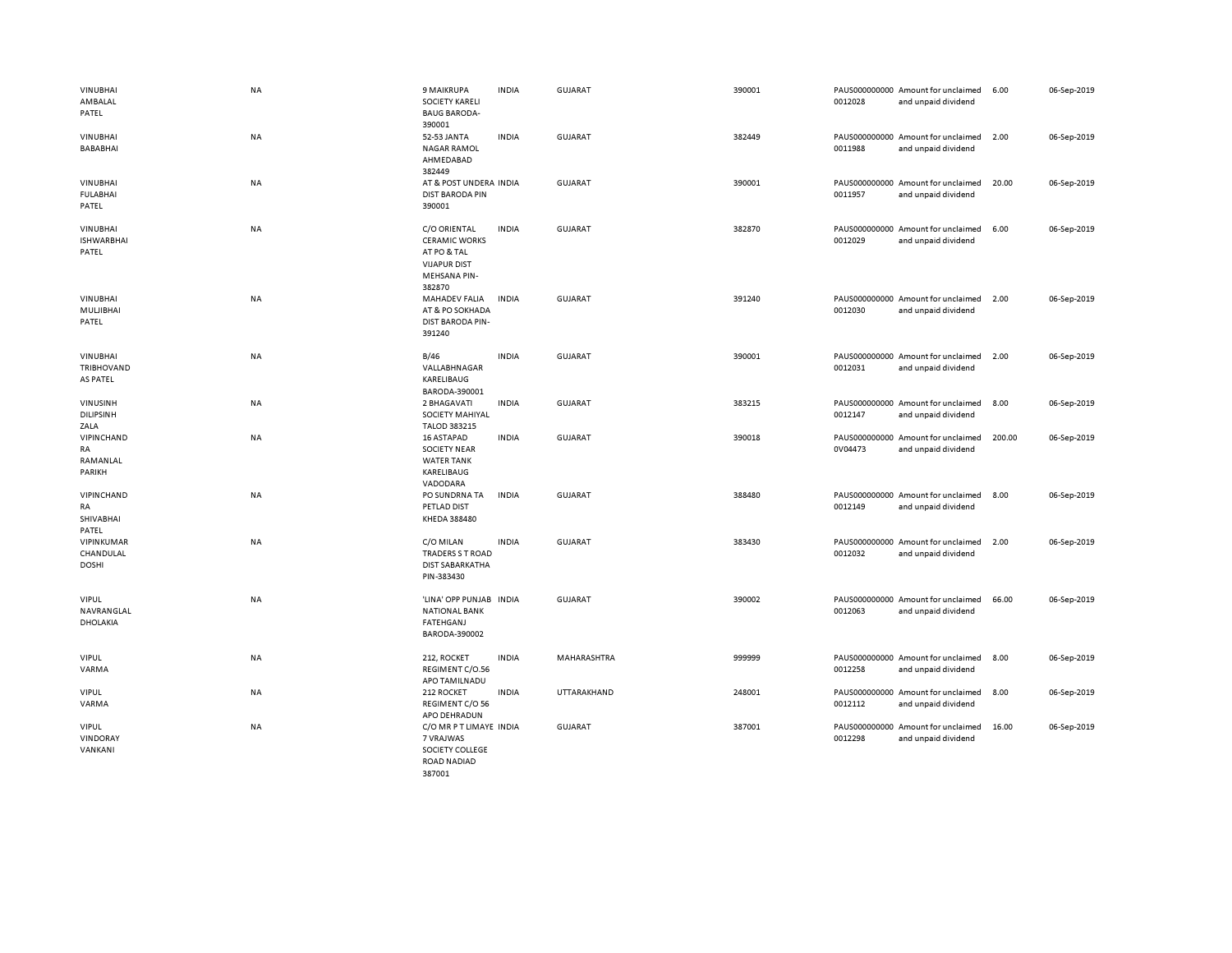| VIPULKUMAR<br>KANUBHAI<br>SHAH          | NA                         | 13, ANAND SAGAR INDIA<br>APARTMENTS, NR.<br>NEW INDIA MILLS,<br>JETALPUR ROAD,<br>VADODARA-390005                                      | GUJARAT        | 390005 | PAUS000000000 Amount for unclaimed<br>0012034<br>and unpaid dividend | 32.00  | 06-Sep-2019 |
|-----------------------------------------|----------------------------|----------------------------------------------------------------------------------------------------------------------------------------|----------------|--------|----------------------------------------------------------------------|--------|-------------|
| VIPULKUMAR<br>SOMABHAI<br>PATEL         | SOMABHAI<br><b>D PATEL</b> | 3, "SAI KRUPA",<br><b>INDIA</b><br>NARAYAN NAGAR<br>SOCIETY, B/H.<br>SANSTHAN HIGH<br>SCHOOL, AT. & PO. -<br>DAKOR, TA. -<br>THASRA    | GUJARAT        | 388225 | PAUSIN3006361 Amount for unclaimed<br>0080011<br>and unpaid dividend | 32.00  | 06-Sep-2019 |
| VIRBALA<br>KAMALKANT<br>DALAL           | NA                         | 21 PUNIT NAGAR<br><b>INDIA</b><br>OLD PADRA ROAD<br>OPP VACCINE<br><b>INSTITUTE BARODA</b><br>390015                                   | <b>GUJARAT</b> | 390015 | PAUS000000000 Amount for unclaimed<br>0011990<br>and unpaid dividend | 106.00 | 06-Sep-2019 |
| VIRENDAR<br>PAL SINGH<br>MAINEE         | NA                         | 240 JAGRITI<br><b>INDIA</b><br><b>ENCLAVE VIKAS</b><br><b>MARG EXTENSION</b><br>DELHI 110092                                           | DELHI          | 110092 | PAUS000000000 Amount for unclaimed<br>0012126<br>and unpaid dividend | 16.00  | 06-Sep-2019 |
| VIRENDRA<br>CHAWLA                      | NA                         | A-H/29 SHALIMAR INDIA<br><b>BAGH DELHI</b><br>110052                                                                                   | DELHI          | 110052 | PAUS000000000 Amount for unclaimed<br>0012269<br>and unpaid dividend | 32.00  | 06-Sep-2019 |
| <b>VIRENDRAJ</b><br><b>GANDHI</b>       | NA                         | C/O POPATLAL K<br><b>INDIA</b><br><b>SHAH AT MARCHI</b><br>POLE IN RATAN<br>POLE AHMEDABAD-<br>380001                                  | <b>GUJARAT</b> | 380001 | PAUS000000000 Amount for unclaimed<br>0012202<br>and unpaid dividend | 16.00  | 06-Sep-2019 |
| VIRENDRA<br><b>KUMAR</b><br>SINGH       | NA                         | FEDERAL BANK LTD INDIA<br><b>MEHTA POLE</b><br>MANDVI<br>VADODARA                                                                      | <b>GUJARAT</b> | 390006 | PAUS000000000 Amount for unclaimed<br>0V04331<br>and unpaid dividend | 300.00 | 06-Sep-2019 |
| <b>VIRENDRA P</b><br>MANKAD             | NA                         | 2/H 74 307 HUDCO INDIA<br>ANAND NAGAR<br><b>OPP GAYATRI</b><br><b>TEMPLE RAJKOT</b>                                                    | <b>GUJARAT</b> | 360002 | PAUS000000000 Amount for unclaimed<br>0V04123<br>and unpaid dividend | 300.00 | 06-Sep-2019 |
| VIRENDRA<br>SHANTILAL<br><b>TRIVEDI</b> | NA                         | 8-A VIVEKANAND<br><b>INDIA</b><br>PARK AJWA ROAD<br>BARODA-390006                                                                      | <b>GUJARAT</b> | 390006 | PAUS000000000 Amount for unclaimed<br>0012035<br>and unpaid dividend | 16.00  | 06-Sep-2019 |
| <b>VIRES K SHAH</b>                     | <b>NA</b>                  | C/O SHAH<br><b>INDIA</b><br>POPATLAL KALIDAS<br><b>NEAR PURNIMA</b><br><b>GUEST HOUSE</b><br><b>RATAN POLE</b><br>AHMEDABAD-<br>380001 | <b>GUJARAT</b> | 380001 | PAUS000000000 Amount for unclaimed<br>0012166<br>and unpaid dividend | 24.00  | 06-Sep-2019 |
| VIRU<br>NARENDRA<br><b>DESAI</b>        | NA                         | 9 SHANTINATH APT INDIA<br>2ND FLOOR<br><b>BEHIND DOCTO-</b><br><b>R'S HOUSE NEAR</b><br>PARIMAL GARDEN<br>AMBAWADI-<br>AHMEDABAD       | <b>GUJARAT</b> | 380006 | PAUS000000000 Amount for unclaimed<br>0012036<br>and unpaid dividend | 16.00  | 06-Sep-2019 |

380006 -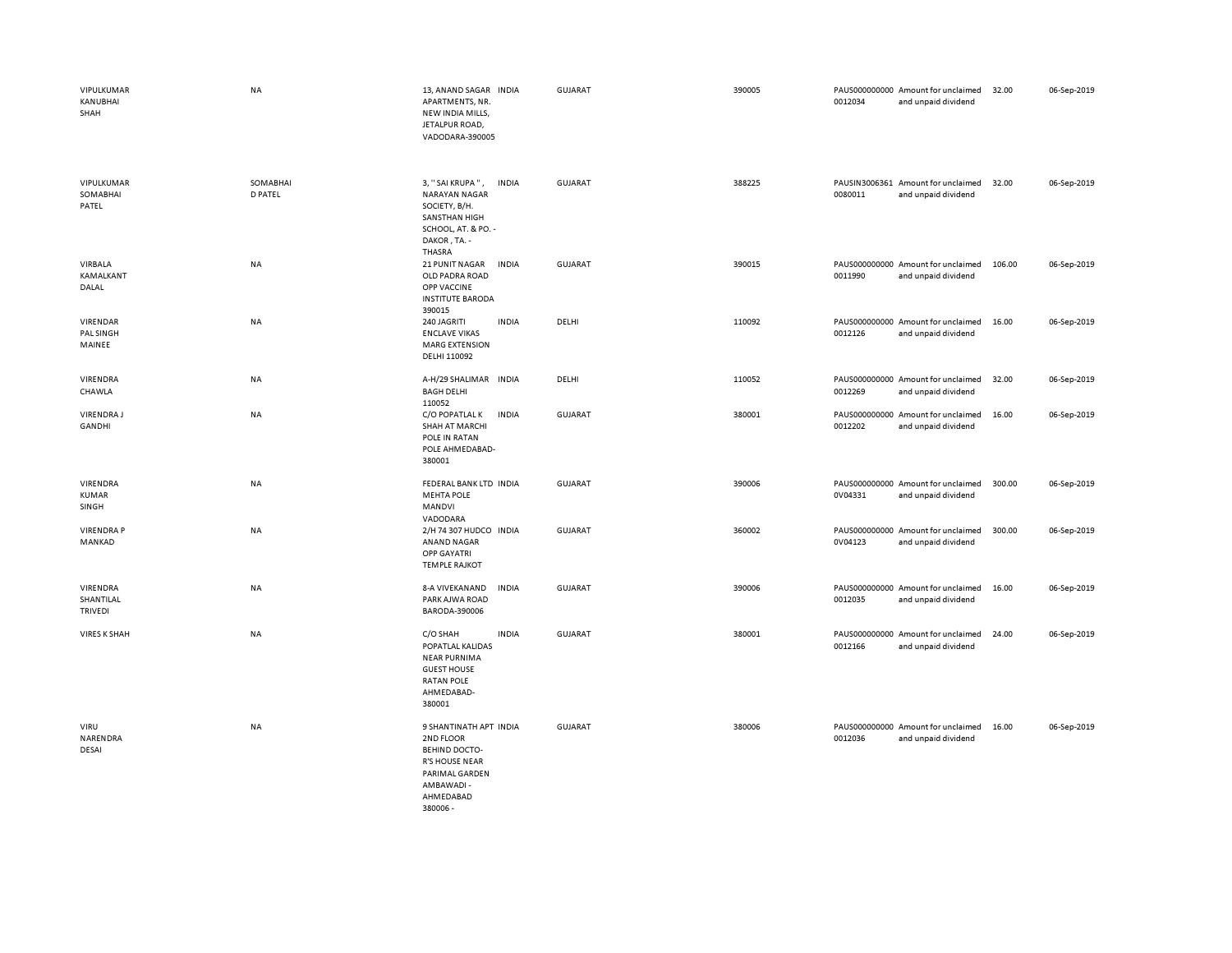| VIRUPAXAPP<br>$\mathsf{A}$<br>SANNACHAN<br>ABASAPPA<br>ANNIG | NA        | AT & POST<br><b>TIRLAPURE TAL</b><br>NAVALGUND DIST<br><b>DHARWAR</b><br>KARNATAK 576224                                                       | INDIA        | KARNATAKA            | 576224 | 0012052 | PAUS000000000 Amount for unclaimed<br>and unpaid dividend | 16.00   | 06-Sep-2019 |
|--------------------------------------------------------------|-----------|------------------------------------------------------------------------------------------------------------------------------------------------|--------------|----------------------|--------|---------|-----------------------------------------------------------|---------|-------------|
| <b>VISALAKSHI G</b>                                          | <b>NA</b> | W/O. DR.<br>GOVINDARAJAN.<br>O.K 13, SITHAN<br>STREET GUGAI,<br>SALEM                                                                          | <b>INDIA</b> | <b>TAMIL NADU</b>    | 636006 | 0G00401 | PAUS000000000 Amount for unclaimed<br>and unpaid dividend | 1600.00 | 06-Sep-2019 |
| VISHAKHA<br><b>DIPAKKUMAR</b><br>PATEL                       | <b>NA</b> | 202, PANCHJANYA INDIA<br>APARTMENT-I,<br><b>B/H.MONALI-SA</b><br>COMPLEX,<br>PANCHVATI<br>SECOND LANE,<br>AMBA-WADI,<br>AHMEDABAD-<br>380006 - |              | <b>GUJARAT</b>       | 380006 | 0011991 | PAUS000000000 Amount for unclaimed<br>and unpaid dividend | 6.00    | 06-Sep-2019 |
| VISHAL M<br>KUNDNANI                                         | <b>NA</b> | 7/A GOKUL NIVAS<br>LT P N KOTNIS<br>PATH MAHIM<br>MUMBAI 400016                                                                                | <b>INDIA</b> | MAHARASHTRA          | 400016 | 0012322 | PAUS000000000 Amount for unclaimed<br>and unpaid dividend | 8.00    | 06-Sep-2019 |
| VISHNU<br><b>BALAVANT</b><br>MAHINDRAK<br>AR                 | NA        | 43 ARVIND<br><b>HOUSING SOCIETY</b><br>ANANDNAGAR<br>HINGNEKHD PUNE<br>411051                                                                  | <b>INDIA</b> | MAHARASHTRA          | 411051 | 0012142 | PAUS000000000 Amount for unclaimed<br>and unpaid dividend | 8.00    | 06-Sep-2019 |
| VISHNU<br><b>DINKAR</b><br><b>JOSHI</b>                      | NA        | G-89 LOKMANYA<br>NAGAR TH<br>KATARIYA MARG<br>MUMBAI-400016                                                                                    | INDIA        | MAHARASHTRA          | 400016 | 0011939 | PAUS000000000 Amount for unclaimed<br>and unpaid dividend | 2.00    | 06-Sep-2019 |
| VISHNU<br><b>DINKAR</b><br><b>JOSHI</b>                      | <b>NA</b> | G-89 LOKMANYA<br><b>NAGARTH</b><br>KATARIYA MARG<br>MUMBAI-400016                                                                              | <b>INDIA</b> | MAHARASHTRA          | 400016 | 0011938 | PAUS000000000 Amount for unclaimed<br>and unpaid dividend | 6.00    | 06-Sep-2019 |
| VISHNU<br><b>KUMAR</b><br>MODI                               | <b>NA</b> | AGARWAL<br><b>MEDICAL HALL OPP</b><br><b>DIST HOSPITAL</b>                                                                                     | <b>INDIA</b> | <b>UTTAR PRADESH</b> | 271001 | 0728699 | PAUSIN3005131 Amount for unclaimed<br>and unpaid dividend | 200.00  | 06-Sep-2019 |
| VISHNU<br>PRASAD<br>SANGHI                                   | <b>NA</b> | DEPUITY COMM OF INDIA<br><b>INCOME TAX 4TH</b><br><b>FLOOR SARAF</b><br><b>CHAMBERS SADAR</b><br>NAGPUR 440001                                 |              | MAHARASHTRA          | 440001 | 0012163 | PAUS000000000 Amount for unclaimed<br>and unpaid dividend | 8.00    | 06-Sep-2019 |
| VISHNUPRAS<br>AD HIRALAL<br>PATEL                            | NA        | WADI CHHELLIPOLE INDIA<br><b>BARODA 390001</b>                                                                                                 |              | GUJARAT              | 390001 | 0011948 | PAUS000000000 Amount for unclaimed<br>and unpaid dividend | 10.00   | 06-Sep-2019 |
| VISHWA<br><b>NATH SINGH</b>                                  | <b>NA</b> | C/O MR KALYAN<br>SINGH VILLAGE<br>SOBBAWAPUR PO<br>AMBARA PACHUM<br><b>DIST RAI BARELI</b><br>229001                                           | <b>INDIA</b> | <b>UTTAR PRADESH</b> | 229001 | 0012037 | PAUS000000000 Amount for unclaimed<br>and unpaid dividend | 16.00   | 06-Sep-2019 |
| VISHWANAT<br>H AIYER                                         | NA        | 24/4 SHIVAJI-<br><b>NAGAR POONA-</b><br>411005                                                                                                 | INDIA        | MAHARASHTRA          | 411005 | 0012141 | PAUS000000000 Amount for unclaimed<br>and unpaid dividend | 16.00   | 06-Sep-2019 |
| VISHWANAT<br>H HANJI                                         | <b>NA</b> | <b>HANJI MEDICALS</b><br>RANI LAXMIBAI RD<br><b>GADHINGLAJ</b>                                                                                 | <b>INDIA</b> | <b>MAHARASHTRA</b>   | 416502 | 0V04110 | PAUS000000000 Amount for unclaimed<br>and unpaid dividend | 200.00  | 06-Sep-2019 |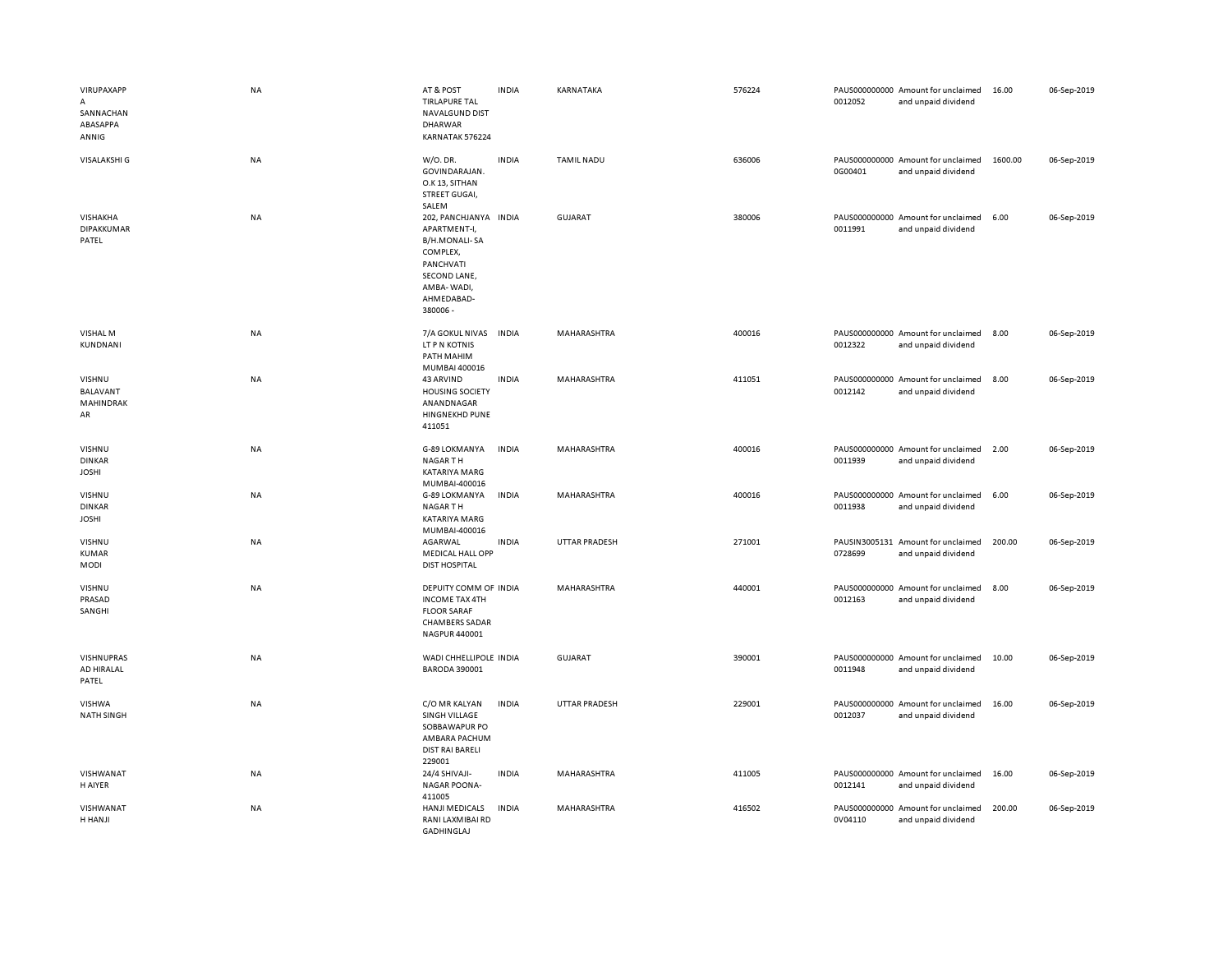| VISHWANAT<br>H M TELSANG                               | <b>NA</b>                                          | C/O M/S SWADESHI INDIA<br><b>MEDICAL STORES</b><br><b>MAIN ROAD</b><br><b>ATHANI</b>                | KARNATAKA      | 591304 | PAUS000000000 Amount for unclaimed<br>0V02400<br>and unpaid dividend    | 200.00<br>06-Sep-2019  |
|--------------------------------------------------------|----------------------------------------------------|-----------------------------------------------------------------------------------------------------|----------------|--------|-------------------------------------------------------------------------|------------------------|
| VISWANATH<br>AN S G                                    | NA                                                 | C/O. MR.BHIMA<br><b>INDIA</b><br>RAO NO 99,4TH<br>MAIN<br>ROAD, MALLESWAR                           | KARNATAKA      | 560003 | PAUS000000000 Amount for unclaimed<br>0V01145<br>and unpaid dividend    | 80.00<br>06-Sep-2019   |
| VITHALBHAI<br>DEVAJIBHAI<br>PATEL                      | <b>NA</b>                                          | AM BANGALORE<br>AT NAVA MUVADA INDIA<br>POST SORNA TAL<br><b>KAPADVANJ DIST</b><br>KAIRA            | <b>GUJARAT</b> | 387411 | PAUS000000000 Amount for unclaimed<br>0012038<br>and unpaid dividend    | 16.00<br>06-Sep-2019   |
| <b>VITHALBHAIK</b><br>PATEL                            | NA                                                 | <b>INDIA</b><br><b>GUNDI FALIA</b><br><b>PADRA DIST</b><br><b>BARODA PIN-</b><br>391440             | <b>GUJARAT</b> | 391440 | PAUS000000000 Amount for unclaimed<br>0012039<br>and unpaid dividend    | 6.00<br>06-Sep-2019    |
| <b>VITHALBHAI</b><br>NATHABHAI                         | <b>NA</b>                                          | <b>INDIA</b><br><b>GARASIA WADO</b><br><b>GORWA BARODA</b>                                          | <b>GUJARAT</b> | 390003 | PAUS000000000 Amount for unclaimed<br>0011949<br>and unpaid dividend    | 06-Sep-2019<br>2.00    |
| SOLANKI<br>VITHALBHAI<br>RANCHHODB<br><b>HAI PATEL</b> | <b>NA</b>                                          | 390003<br>AT & POST ADVALA INDIA<br>TA AMOD DIST<br><b>BROACH PIN-</b><br>392110                    | <b>GUJARAT</b> | 392110 | PAUS000000000 Amount for unclaimed<br>0012041<br>and unpaid dividend    | 6.00<br>06-Sep-2019    |
| VITHALDAS<br>DAYALAL<br>AMIPARA                        | <b>NA</b>                                          | DAYALAL<br><b>INDIA</b><br><b>DEVRAJBHAI &amp; CO</b><br><b>BAZAR ROAD</b><br>DHORAJI 360410        | <b>GUJARAT</b> | 360410 | PAUS000000000 Amount for unclaimed<br>0012308<br>and unpaid dividend    | 32.00<br>06-Sep-2019   |
| <b>VITHALDAS</b><br>HARILAL<br>SHAH                    | NA                                                 | <b>VITHAL KRUPA</b><br><b>INDIA</b><br><b>MUSA POLE</b><br><b>MEHTA POLE</b><br>BARODA-390006       | <b>GUJARAT</b> | 390006 | PAUS000000000 Amount for unclaimed<br>0012042<br>and unpaid dividend    | 2.00<br>06-Sep-2019    |
| VITTHALBHAI<br>PARSHOTTA<br>M PATEL                    | NA                                                 | POST KUNJRAV TAL INDIA<br>ANAND DIST<br>KHEDA 388335                                                | <b>GUJARAT</b> | 388335 | PAUS000000000 Amount for unclaimed<br>0011934<br>and unpaid dividend    | 06-Sep-2019<br>8.00    |
| VITTHALBHAI<br>SHIVRAM<br>JADHAV                       | NA                                                 | 19/204 GUJARAT<br><b>INDIA</b><br><b>HOUSING BOARD</b><br><b>AKOTA ROAD</b><br><b>BARODA 390005</b> | <b>GUJARAT</b> | 390005 | PAUS000000000 Amount for unclaimed<br>0011960<br>and unpaid dividend    | 06-Sep-2019<br>2.00    |
| VITTHALDAS<br>TRIKAMDAS<br>PATADIYA                    | <b>TRIKAMDAS</b><br>PARABHUDA<br><b>S PATADIYA</b> | <b>INDIA</b><br>1/16/65<br>RUGNATHDASNI<br><b>SHERI VIRAMGAM</b><br>AHMEDABAD                       | <b>GUJARAT</b> | 382150 | PAUSIN3017741<br>Amount for unclaimed<br>3418255<br>and unpaid dividend | 8.00<br>06-Sep-2019    |
| <b>VIVEK</b><br>KESHAVRAO<br><b>MARKANDEY</b><br>А     | NA                                                 | <b>INDIA</b><br>1-B1 ADITY KUNJ<br><b>DINDERI ROAD</b><br>PANCHVATI NASIK<br>422003                 | MAHARASHTRA    | 422003 | PAUS000000000 Amount for unclaimed<br>0012044<br>and unpaid dividend    | 06-Sep-2019<br>2.00    |
| <b>VIVEK</b><br><b>TANEJA</b>                          | <b>NA</b>                                          | <b>INDIA</b><br>108 NITI BAGH<br>NEW DELHI-110049                                                   | DELHI          | 110049 | PAUS000000000 Amount for unclaimed<br>0012134<br>and unpaid dividend    | 8.00<br>06-Sep-2019    |
| <b>VIVEK V</b><br><b>DABKE</b>                         | NA                                                 | <b>INDIA</b><br>NO 83/A CIL<br>COLONY 2ND MAIN<br>ROAD<br>SANJAYNAGAR<br><b>BANGALORE</b><br>560094 | KARNATAKA      | 560094 | PAUS000000000 Amount for unclaimed<br>0012260<br>and unpaid dividend    | 06-Sep-2019<br>6.00    |
| <b>VIVEK V</b><br><b><i>DHAKAPPA</i></b>               | NA                                                 | VEERBHADRA LANE INDIA<br><b>SIRSI NORTH</b><br>KANARA                                               | KARNATAKA      | 581401 | PAUS000000000 Amount for unclaimed<br>0V05140<br>and unpaid dividend    | 1200.00<br>06-Sep-2019 |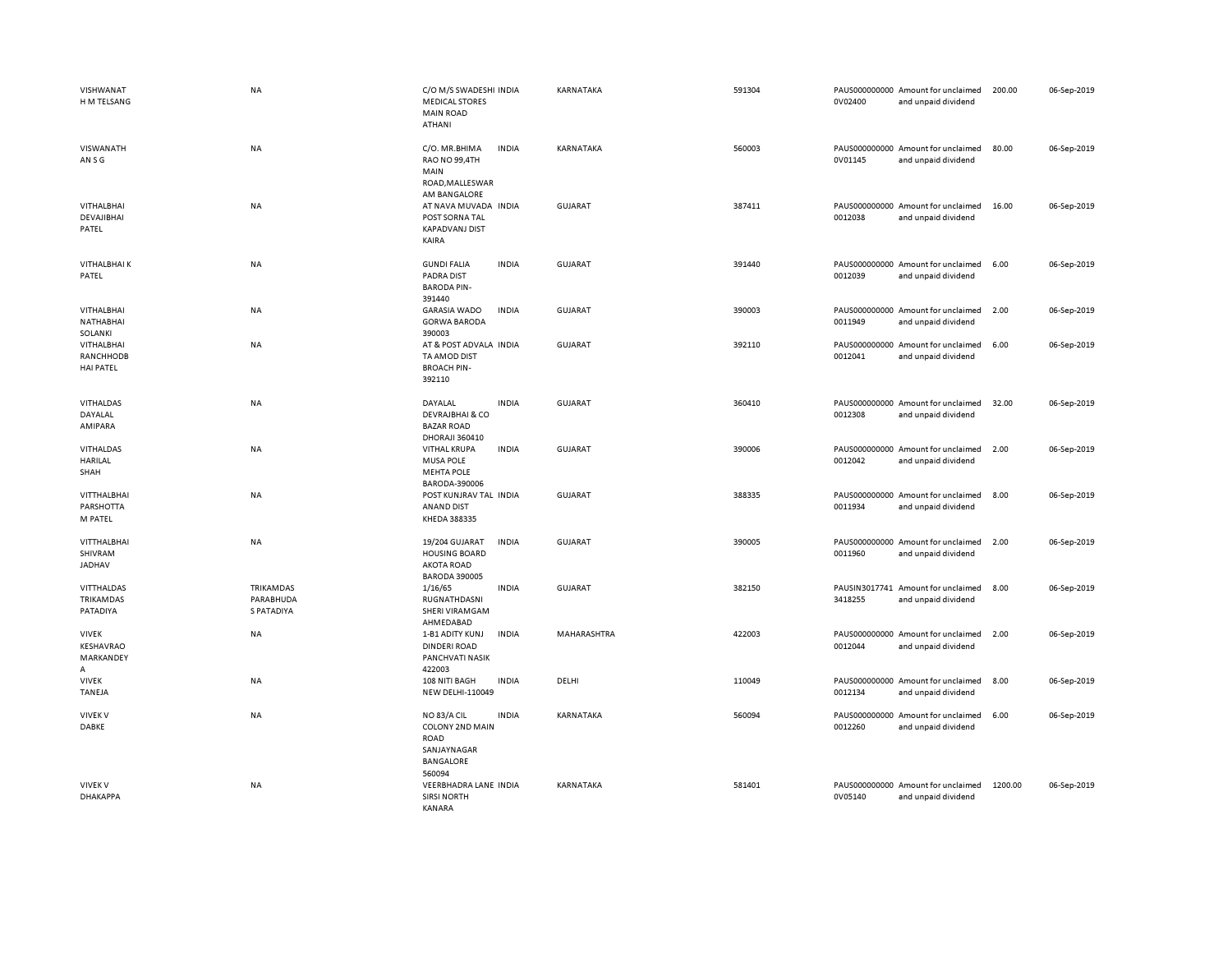| VIVEKKUMAR<br><b>TRIBHOVAND</b><br><b>AS GANDHI</b> | <b>NA</b>     | SANTOSPURI POLE INDIA<br><b>PADRA DIST</b><br><b>BARODA PIN-</b><br>391440                                            |              | GUJARAT        | 391440 | 0011995 | PAUS000000000 Amount for unclaimed<br>and unpaid dividend | 6.00   | 06-Sep-2019 |
|-----------------------------------------------------|---------------|-----------------------------------------------------------------------------------------------------------------------|--------------|----------------|--------|---------|-----------------------------------------------------------|--------|-------------|
| VRAJESHKUM<br>AR<br><b>VITHALDAS</b><br>SHAH        | NA            | 5-1-720 BANK<br>STREET<br>HYDERABAD                                                                                   | <b>INDIA</b> | ANDHRA PRADESH | 500002 | 0V02719 | PAUS000000000 Amount for unclaimed<br>and unpaid dividend | 200.00 | 06-Sep-2019 |
| VRAJLAL<br><b>DURLABHJIB</b><br><b>HAI VAGHELA</b>  | NA            | <b>FLAT 42 11TH</b><br>FLOOR BLDG 17<br><b>NAVJIVAN SOCIETY</b><br><b>LAMINGTON ROAD</b><br>MUMBAI-400008             | <b>INDIA</b> | MAHARASHTRA    | 400008 | 0012152 | PAUS000000000 Amount for unclaimed<br>and unpaid dividend | 8.00   | 06-Sep-2019 |
| VRAJLAL<br>MEGHJI<br>CHAVDA                         | NA            | KESHAV JIVAN B/H<br>MAHILA COLLEGE<br>NR SETUBANDH<br><b>SOC SAHAKAR</b><br><b>NAGAR MARG</b><br><b>RAJKOT 360001</b> | <b>INDIA</b> | <b>GUJARAT</b> | 360001 | 0012222 | PAUS000000000 Amount for unclaimed<br>and unpaid dividend | 24.00  | 06-Sep-2019 |
| VRAJLAL<br>PREMJIBHAI<br>PARMAR                     | <b>NA</b>     | 6 GITABHARTI CO<br>HO SO SHREEJI<br>NIVAS DANILIMDA<br>AHMEDABAD-<br>380022                                           | <b>INDIA</b> | <b>GUJARAT</b> | 380022 | 0012201 | PAUS000000000 Amount for unclaimed<br>and unpaid dividend | 8.00   | 06-Sep-2019 |
| <b>VRJLAL S</b><br>KANERIA                          | <b>NA</b>     | C/O S B S DIST<br><b>JUNAGADH AT</b><br><b>KESHOD 362220</b>                                                          | <b>INDIA</b> | GUJARAT        | 362220 | 0012316 | PAUS000000000 Amount for unclaimed<br>and unpaid dividend | 16.00  | 06-Sep-2019 |
| VRUJMOHAN<br><b>DWARKADAS</b><br>PATNI              | NA            | C/O NARAYAN<br>VIJAY CARTING CO<br>PRATAPNAGAR<br>BARODA-390004                                                       | <b>INDIA</b> | <b>GUJARAT</b> | 390004 | 0012045 | PAUS000000000 Amount for unclaimed<br>and unpaid dividend | 82.00  | 06-Sep-2019 |
| <b>VRUSHALI M</b><br>RAJE                           | <b>NA</b>     | $C-356$<br><b>VISHRAMYOG LT</b><br><b>ROAD BORIVLI</b><br><b>WEST MUMBAI</b><br>400092                                | <b>INDIA</b> | MAHARASHTRA    | 400092 | 0012275 | PAUS000000000 Amount for unclaimed<br>and unpaid dividend | 32.00  | 06-Sep-2019 |
| VUPPALA<br>KRISHNAMUR<br>THY                        | <b>NA</b>     | PLOT NO.235<br>PRAGATHINAGAR<br>OPP.JNTU<br>HYDERABAD                                                                 | <b>INDIA</b> | ANDHRA PRADESH | 500072 | 0V02197 | PAUS000000000 Amount for unclaimed<br>and unpaid dividend | 200.00 | 06-Sep-2019 |
| WILSON TD                                           | TM<br>DEVASSY | THARAYIL HOUSE<br><b>POLICE STATION</b><br>ROAD PO OLLUR,<br><b>TRICHUR DISTRICT</b><br>KERALA                        | <b>INDIA</b> | KERALA         | 680306 | 0078658 | PAUSIN3016371 Amount for unclaimed<br>and unpaid dividend | 300.00 | 06-Sep-2019 |
| <b>WIQUAR</b><br>AHMAD                              | NA            | 7574 QURESH<br><b>NAGAR SADAR</b><br><b>BAZAR DELHI-</b><br>110006                                                    | <b>INDIA</b> | DELHI          | 110006 | 0012363 | PAUS000000000 Amount for unclaimed<br>and unpaid dividend | 24.00  | 06-Sep-2019 |
| <b>WIRAN WALI</b><br>ANAND                          | NA            | <b>76 GOKHALE</b><br>MARKET DELHI-<br>110054                                                                          | <b>INDIA</b> | DELHI          | 110054 | 0012362 | PAUS000000000 Amount for unclaimed<br>and unpaid dividend | 8.00   | 06-Sep-2019 |
| Y<br>NIJALINGPPA                                    | NA            | C/O<br>TUNGABHADRA<br><b>FARM SUPPLIES</b><br>KALAMMA STREET<br><b>BELLARY</b>                                        | <b>INDIA</b> | KARNATAKA      | 583101 | 0012380 | PAUS000000000 Amount for unclaimed<br>and unpaid dividend | 50.00  | 06-Sep-2019 |

KARNATAKA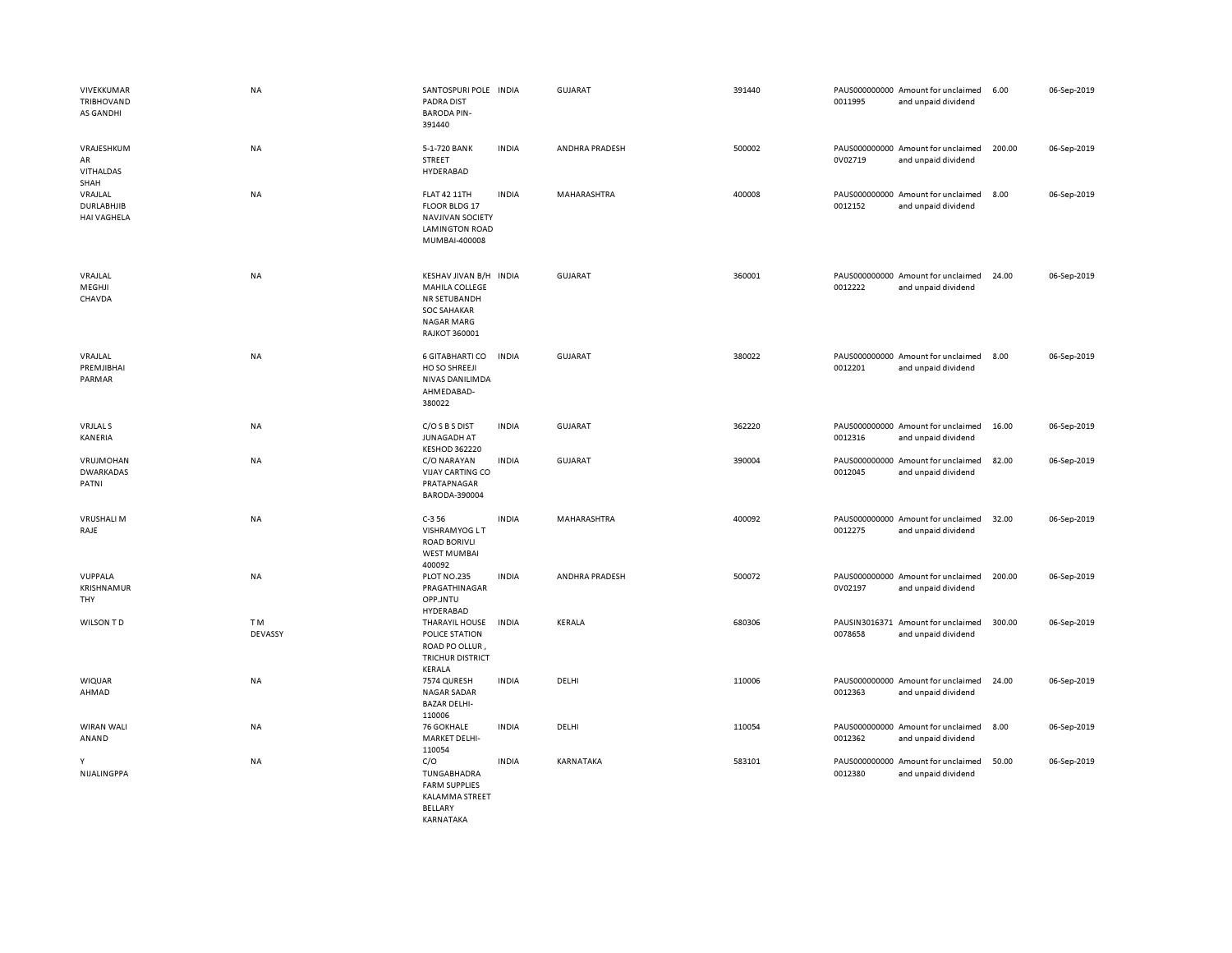| YAHYA<br>AKBARALY<br>GANDHI<br>YAJAMAN<br>NANJUNDAP<br>PA | <b>NA</b><br>NA | C/O AKBARALY<br>JAFARJI GANDHI<br>VORA VAD GANDHI<br><b>BAZAR RAJKOT-</b><br>360001<br>284,7TH MAIN<br><b>ROAD UPPER</b><br>PALACE ORCHARDS | <b>INDIA</b><br><b>INDIA</b> | GUJARAT<br>KARNATAKA | 360001<br>560080 | 0012398<br>0Y02047 | PAUS000000000 Amount for unclaimed<br>and unpaid dividend<br>PAUS000000000 Amount for unclaimed<br>and unpaid dividend | 8.00<br>300.00 | 06-Sep-2019<br>06-Sep-2019 |
|-----------------------------------------------------------|-----------------|---------------------------------------------------------------------------------------------------------------------------------------------|------------------------------|----------------------|------------------|--------------------|------------------------------------------------------------------------------------------------------------------------|----------------|----------------------------|
| YAMINI H                                                  | <b>NA</b>       | <b>BANGALORE</b><br>10-33 RAVIKUNJ                                                                                                          | <b>INDIA</b>                 | KARNATAKA            | 585101           |                    | PAUS000000000 Amount for unclaimed                                                                                     | 400.00         | 06-Sep-2019                |
| KALLA                                                     |                 | <b>ANAND NAGAR</b><br><b>BRAMHAPUR</b><br>GULBARGA                                                                                          |                              |                      |                  | 0Y05025            | and unpaid dividend                                                                                                    |                |                            |
| YANAMANDR<br>A<br>RAMCHANDR<br>A RAO                      | NA              | HNO9-21-3 CBM INDIA<br>COMPOUND<br>VISAKHAPATNAM<br>530003                                                                                  |                              | ANDHRA PRADESH       | 530003           | 0012377            | PAUS000000000 Amount for unclaimed<br>and unpaid dividend                                                              | 16.00          | 06-Sep-2019                |
| YASH BAHRI                                                | <b>NA</b>       | BA/55-C D D A<br><b>FLATS ASHOK</b><br>VIHAR-I DELHI-                                                                                       | <b>INDIA</b>                 | DELHI                | 110052           | 0012393            | PAUS000000000 Amount for unclaimed<br>and unpaid dividend                                                              | 16.00          | 06-Sep-2019                |
| YASH PAL<br>KALRA                                         | NA              | 110052<br>996/7 MEHRAULI<br>NEW DELHI-110030                                                                                                | <b>INDIA</b>                 | DELHI                | 110030           | 0012385            | PAUS000000000 Amount for unclaimed<br>and unpaid dividend                                                              | 8.00           | 06-Sep-2019                |
| YASHODA<br><b>DEVI PURI</b>                               | NA              | NO4 BAG FARZANA INDIA<br><b>CIVIL LINES AGRA</b><br>282002                                                                                  |                              | <b>UTTAR PRADESH</b> | 282002           | 0012387            | PAUS000000000 Amount for unclaimed<br>and unpaid dividend                                                              | 8.00           | 06-Sep-2019                |
| YASHPAL<br>SINGH                                          | <b>NA</b>       | H NO 29 NANGLOI INDIA<br>DELHI-110041                                                                                                       |                              | DELHI                | 110041           | 0012395            | PAUS000000000 Amount for unclaimed<br>and unpaid dividend                                                              | 16.00          | 06-Sep-2019                |
| YASHVANT<br>VASUDEORA<br>O MARATHE                        | NA              | 'SANTOSH' KASAR<br><b>FALIA OPP GOVT</b><br>PRESS BARODA-<br>390001                                                                         | <b>INDIA</b>                 | <b>GUJARAT</b>       | 390001           | 0012372            | PAUS000000000 Amount for unclaimed<br>and unpaid dividend                                                              | 2.00           | 06-Sep-2019                |
| YASHVANTI C<br>SHAH                                       | <b>NA</b>       | 2/4456 SHIVDAS<br>ZAVERINI STREET<br>SAGRAMPURA<br>SURAT 395002                                                                             | <b>INDIA</b>                 | GUJARAT              | 395002           | 0012413            | PAUS000000000 Amount for unclaimed<br>and unpaid dividend                                                              | 8.00           | 06-Sep-2019                |
| YASHVANTI<br>CHAMPAKLAL<br>SHAH                           | NA              | 2/4456 SHIVDAS<br>ZAVERI NI SHERI<br>SAGRAMPURA                                                                                             | <b>INDIA</b>                 | <b>GUJARAT</b>       | 395002           | 0012417            | PAUS000000000 Amount for unclaimed<br>and unpaid dividend                                                              | 8.00           | 06-Sep-2019                |
| YASHVANTI<br>CHAMPAKLAL<br>SHAH                           | NA              | SURAT 395002<br>2/4456 SHIVDAS<br>ZAVERI'S SERI<br>SAGRAMPARA<br><b>SURAT SURAT-</b><br>395002                                              | <b>INDIA</b>                 | <b>GUJARAT</b>       | 395002           | 0012399            | PAUS000000000 Amount for unclaimed<br>and unpaid dividend                                                              | 16.00          | 06-Sep-2019                |
| YASHWANT<br>GOPAL<br>DAMLE                                | NA              | C/O.<br>R.B.PRABHUDESAI,<br>B-405<br>CHANDIWALA<br>COMPLEX<br>C.H.S.CHANDANW<br>ADI, PANCH<br>PAKHEDI<br>THANE(WEST)4006<br>01              | <b>INDIA</b>                 | MAHARASHTRA          | 400601           | 0012422            | PAUS000000000 Amount for unclaimed<br>and unpaid dividend                                                              | 58.00          | 06-Sep-2019                |
| YATIN P<br>PATEL                                          | NA              | 34, MADHUVAN<br><b>TOWER MADALPUR</b><br><b>UNDER BRIDGE</b><br><b>ELLISBRIDGE</b><br>AHMEDABAD<br>380006                                   | <b>INDIA</b>                 | <b>GUJARAT</b>       | 380006           | 0012404            | PAUS000000000 Amount for unclaimed<br>and unpaid dividend                                                              | 6.00           | 06-Sep-2019                |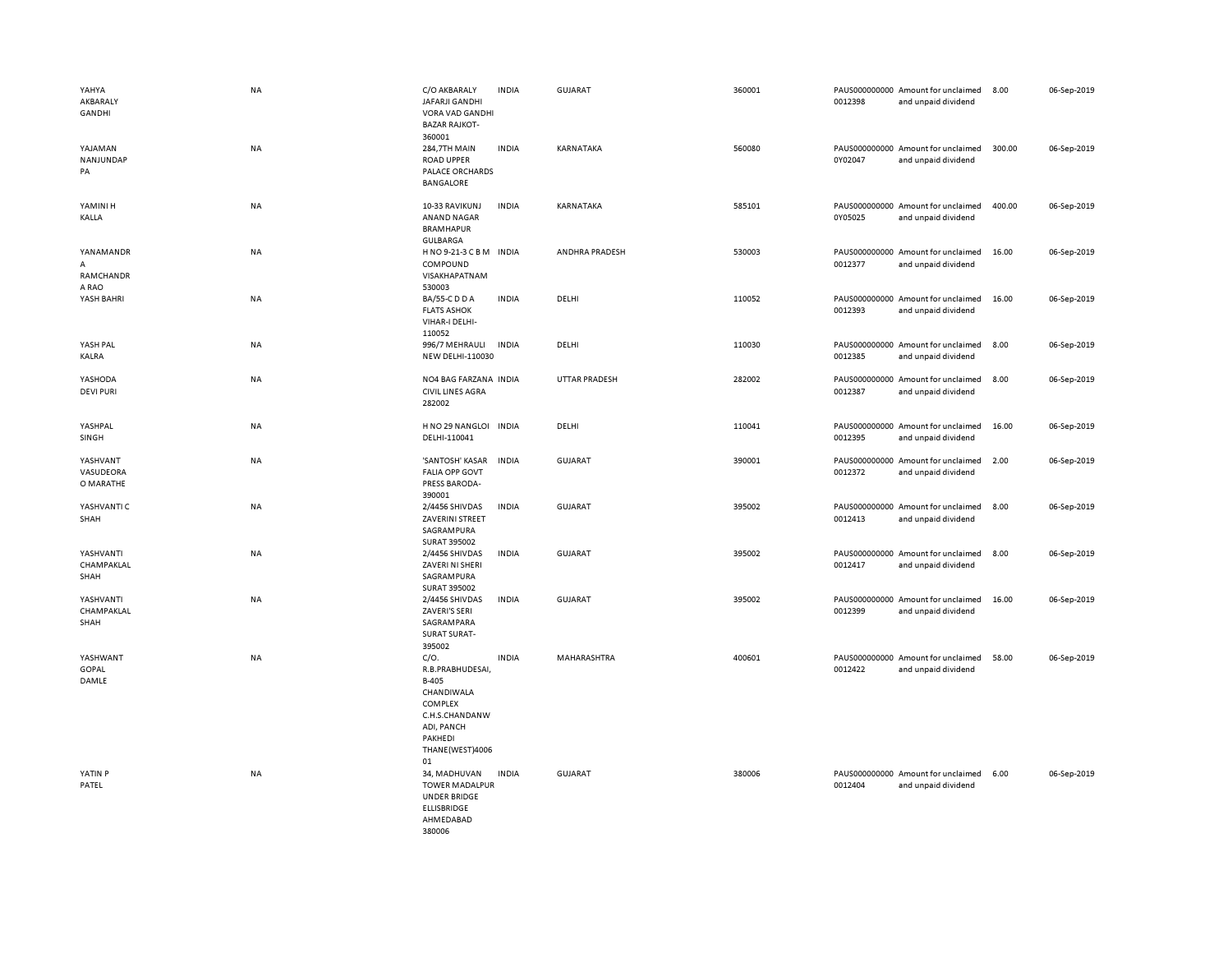| YEKKALA<br>DEVI<br>ADINARAYAN<br>Α                | NA                                | DNO 21-16-4, NR<br>PAPPULA MILL<br>MADHURANAGAR<br>VIJAYAWADA                                                          | <b>INDIA</b> | ANDHRA PRADESH     | 520011 | 0Y01109 | PAUS000000000 Amount for unclaimed<br>and unpaid dividend | 80.00   | 06-Sep-2019 |
|---------------------------------------------------|-----------------------------------|------------------------------------------------------------------------------------------------------------------------|--------------|--------------------|--------|---------|-----------------------------------------------------------|---------|-------------|
| YELKUR<br>VASANTA<br>CHARAN                       | NA                                | 40/812 CLUB ROAD INDIA<br>SRINIVAS NAGAR<br><b>KURNOOL-518004</b><br>MRS YELKUR VASA-<br>$NT -$                        |              | ANDHRA PRADESH     | 518004 | 0012383 | PAUS000000000 Amount for unclaimed<br>and unpaid dividend | 16.00   | 06-Sep-2019 |
| YOGENDRAK<br>UMAR<br>JAYANTILAL<br><b>PUROHIT</b> | <b>NA</b>                         | E S I SECTION OLD<br>ADMINISTRATIVE<br><b>BLDG ALEMBIC</b><br><b>CHEMICAL WORK</b><br>CO LTD BARODA-<br>390003         | <b>INDIA</b> | GUJARAT            | 390003 | 0012368 | PAUS000000000 Amount for unclaimed<br>and unpaid dividend | 6.00    | 06-Sep-2019 |
| YOGESH<br><b>MISHRA</b>                           | <b>NA</b>                         | FLAT NO 6,<br>MANJARI'A'<br>PANDURANG<br>COLONY 36/6,<br>ERANDWANE                                                     | <b>INDIA</b> | <b>MAHARASHTRA</b> | 411038 | 0Y03282 | PAUS000000000 Amount for unclaimed<br>and unpaid dividend | 200.00  | 06-Sep-2019 |
| YOGESH<br>SUMATILAL<br>SHAH                       | <b>NA</b>                         | C/O<br>BHARATKUMAR<br>MAHESHCHANDRA<br>295 NEW CLOTH<br>MARKET<br>AHMEDABAD-<br>380002                                 | <b>INDIA</b> | <b>GUJARAT</b>     | 380002 | 0012390 | PAUS000000000 Amount for unclaimed<br>and unpaid dividend | 8.00    | 06-Sep-2019 |
| YOGESH<br><b>VISHNUBHAI</b><br>PANDYA             | NA                                | 2 DHARAMANATH<br>SOCIETY CAMP<br><b>ROAD</b><br>AHMEDABAD<br>380004                                                    | <b>INDIA</b> | <b>GUJARAT</b>     | 380004 | 0012409 | PAUS000000000 Amount for unclaimed<br>and unpaid dividend | 6.00    | 06-Sep-2019 |
| YOGESHKUM<br>AR MANILAL<br>PATEL                  | NA                                | AT & PO HIRPURA<br>TA VIJAPUR DIST<br>MEHSANA PIN-<br>382870                                                           | <b>INDIA</b> | <b>GUJARAT</b>     | 382870 | 0012375 | PAUS000000000 Amount for unclaimed<br>and unpaid dividend | 26.00   | 06-Sep-2019 |
| YUNUSHBHAI<br>NAZARALI<br><b>BOXWALA</b>          | <b>NA</b>                         | <b>WADI BADRI</b><br>MAHOLLA BARODA-<br>390001                                                                         | <b>INDIA</b> | <b>GUJARAT</b>     | 390001 | 0012376 | PAUS000000000 Amount for unclaimed<br>and unpaid dividend | 16.00   | 06-Sep-2019 |
| YUSUF<br><b>NOORUDDIN</b><br><b>BHATRI</b>        | <b>NA</b>                         | MAZAGAON<br><b>TERRACE 27 NESBIT</b><br>ROAD MAZAGAON<br>MUMBAI                                                        | <b>INDIA</b> | MAHARASHTRA        | 400010 | 0Y03697 | PAUS000000000 Amount for unclaimed<br>and unpaid dividend | 200.00  | 06-Sep-2019 |
| ZAHIRAHMED<br>KHERGAMW<br>ALA                     | MOHAMAD<br>KHERGAMW<br>ALA        | 27 LAXMINAGAR<br>NR DHOBI TALAV<br>VALSAD                                                                              | <b>INDIA</b> | <b>GUJARAT</b>     | 396001 | 7483135 | PAUSIN3013301 Amount for unclaimed<br>and unpaid dividend | 200.00  | 06-Sep-2019 |
| ZAHIRUDDIN<br>MOHAMMED<br>YUNUS                   | NA                                | WAFA HILL 3 RD FL INDIA<br>FLAT NO 303 WING<br>ALMAS COLONY<br><b>KAUSA MUMBAI</b>                                     |              | MAHARASHTRA        | 400002 | 0265952 | PAUS120186000 Amount for unclaimed<br>and unpaid dividend | 2000.00 | 06-Sep-2019 |
| ZAMIRUNNIS<br>A<br>KHERGAMW<br>ALA                | ZAHIRAHME<br>D<br>KHERGAMW<br>ALA | 27 LAXMINAGAR<br>NR DHOBI TALAV<br>VALSAD                                                                              | <b>INDIA</b> | <b>GUJARAT</b>     | 396001 | 7483102 | PAUSIN3013301 Amount for unclaimed<br>and unpaid dividend | 200.00  | 06-Sep-2019 |
| ZAREEN E<br>DAMANIA                               | <b>ERACH N</b><br>DAMANIA         | OPP. MARKET,<br><b>MAIN ROAD NANI</b><br>DAMAN DAMAN<br>(VIA VAPI)                                                     | <b>INDIA</b> | DAMAN AND DIU      | 396210 | 0318320 | PAUSIN3001591 Amount for unclaimed<br>and unpaid dividend | 132.00  | 06-Sep-2019 |
| ZARINA<br><b>MUSTAFA</b><br>SHAIKH                | ΝA                                | C/O MR MUSTAFA<br><b>SHAIKH HONDA</b><br><b>MANSION 3RD-</b><br>FLOOR 332 SIR JJ<br><b>RD BYCULLA</b><br>MUMBAL40-0008 | <b>INDIA</b> | MAHARASHTRA        | 400008 | 0012428 | PAUS000000000 Amount for unclaimed<br>and unpaid dividend | 18.00   | 06-Sep-2019 |